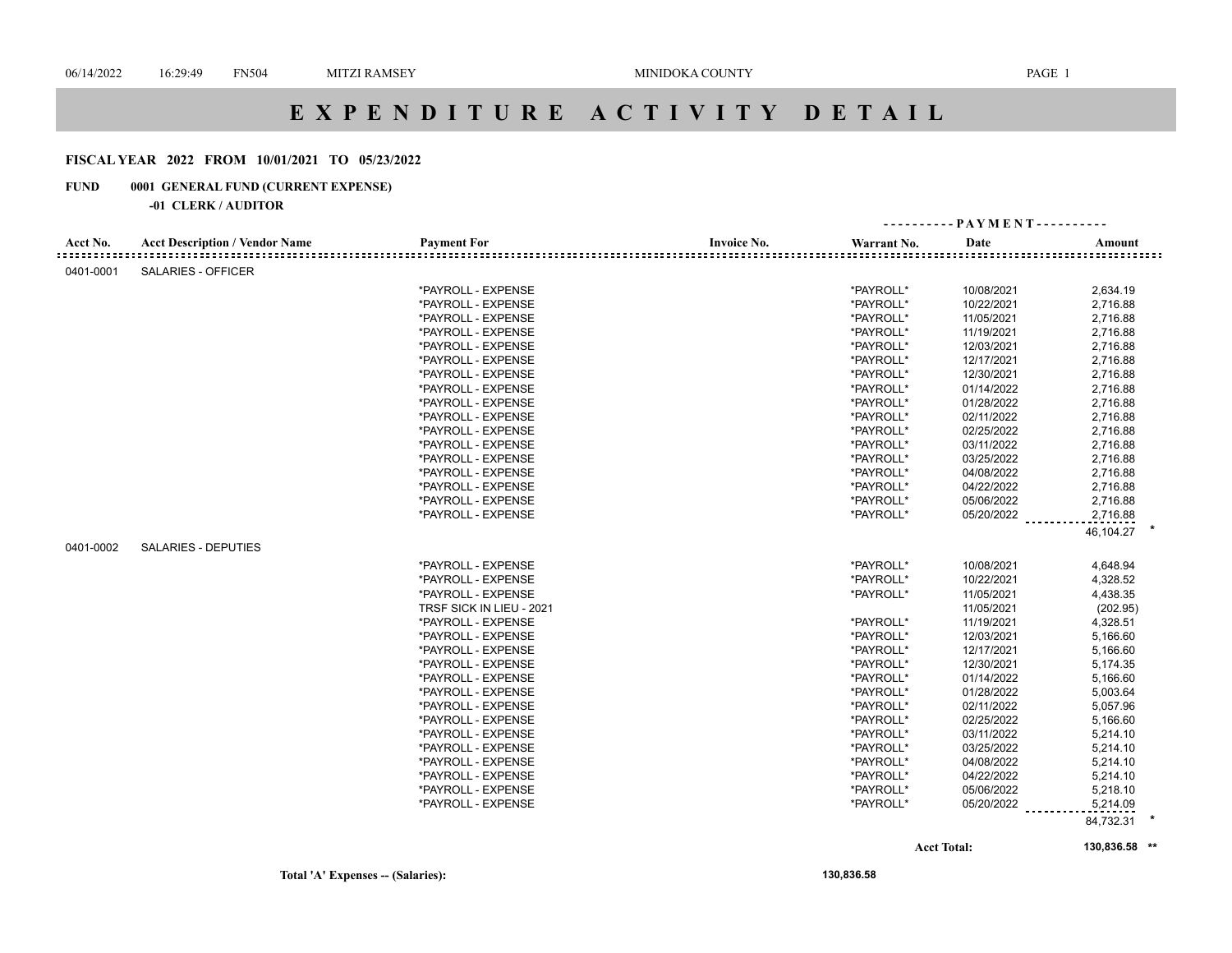## E X P E N D I T U R E A C T I V I T Y D E T A I L

## **FISCAL YEAR 2022 FROM 10/01/2021 TO 05/23/2022**

## **FUND 0001 GENERAL FUND (CURRENT EXPENSE)**

|           |                                       |                    |                    |             | ---------- PAYMENT---------- |                    |  |
|-----------|---------------------------------------|--------------------|--------------------|-------------|------------------------------|--------------------|--|
| Acct No.  | <b>Acct Description / Vendor Name</b> | <b>Payment For</b> | <b>Invoice No.</b> | Warrant No. | Date                         | Amount             |  |
| 0410-0000 | <b>RETIREMENT</b>                     |                    |                    |             |                              |                    |  |
|           |                                       | *PAYROLL - EXPENSE |                    | *PAYROLL*   | 10/08/2021                   | 869.60             |  |
|           |                                       | *PAYROLL - EXPENSE |                    | *PAYROLL*   | 10/22/2021                   | 841.23             |  |
|           |                                       | *PAYROLL - EXPENSE |                    | *PAYROLL*   | 11/05/2021                   | 854.34             |  |
|           |                                       | *PAYROLL - EXPENSE |                    | *PAYROLL*   | 11/19/2021                   | 834.75             |  |
|           |                                       | *PAYROLL - EXPENSE |                    | *PAYROLL*   | 12/03/2021                   | 941.30             |  |
|           |                                       | *PAYROLL - EXPENSE |                    | *PAYROLL*   | 12/17/2021                   | 941.30             |  |
|           |                                       | *PAYROLL - EXPENSE |                    | *PAYROLL*   | 12/30/2021                   | 942.22             |  |
|           |                                       | *PAYROLL - EXPENSE |                    | *PAYROLL*   | 01/14/2022                   | 941.30             |  |
|           |                                       | *PAYROLL - EXPENSE |                    | *PAYROLL*   | 01/28/2022                   | 921.84             |  |
|           |                                       | *PAYROLL - EXPENSE |                    | *PAYROLL*   | 02/11/2022                   | 928.32             |  |
|           |                                       | *PAYROLL - EXPENSE |                    | *PAYROLL*   | 02/25/2022                   | 941.30             |  |
|           |                                       | *PAYROLL - EXPENSE |                    | *PAYROLL*   | 03/11/2022                   | 946.96             |  |
|           |                                       | *PAYROLL - EXPENSE |                    | *PAYROLL*   | 03/25/2022                   | 946.96             |  |
|           |                                       | *PAYROLL - EXPENSE |                    | *PAYROLL*   | 04/08/2022                   | 946.96             |  |
|           |                                       | *PAYROLL - EXPENSE |                    | *PAYROLL*   | 04/22/2022                   | 946.96             |  |
|           |                                       | *PAYROLL - EXPENSE |                    | *PAYROLL*   | 05/06/2022                   | 947.44             |  |
|           |                                       | *PAYROLL - EXPENSE |                    | *PAYROLL*   | 05/20/2022                   | 946.95             |  |
|           |                                       |                    |                    |             |                              | 15,639.73          |  |
|           |                                       |                    |                    |             | <b>Acct Total:</b>           | 15,639.73 **       |  |
| 0411-0000 | <b>SOCIAL SECURITY</b>                |                    |                    |             |                              |                    |  |
|           |                                       | *PAYROLL - EXPENSE |                    | *PAYROLL*   | 10/08/2021                   | 524.41             |  |
|           |                                       | *PAYROLL - EXPENSE |                    | *PAYROLL*   | 10/22/2021                   | 506.20             |  |
|           |                                       | *PAYROLL - EXPENSE |                    | *PAYROLL*   | 11/05/2021                   | 516.03             |  |
|           |                                       | *PAYROLL - EXPENSE |                    | *PAYROLL*   | 11/19/2021                   | 506.20             |  |
|           |                                       | *PAYROLL - EXPENSE |                    | *PAYROLL*   | 12/03/2021                   | 570.31             |  |
|           |                                       | *PAYROLL - EXPENSE |                    | *PAYROLL*   | 12/17/2021                   | 570.31             |  |
|           |                                       | *PAYROLL - EXPENSE |                    | *PAYROLL*   | 12/30/2021                   | 601.72             |  |
|           |                                       | *PAYROLL - EXPENSE |                    | *PAYROLL*   | 01/14/2022                   | 570.31             |  |
|           |                                       | *PAYROLL - EXPENSE |                    | *PAYROLL*   | 01/28/2022                   | 557.85             |  |
|           |                                       | *PAYROLL - EXPENSE |                    | *PAYROLL*   | 02/11/2022                   | 562.01             |  |
|           |                                       | *PAYROLL - EXPENSE |                    | *PAYROLL*   | 02/25/2022                   | 570.31             |  |
|           |                                       | *PAYROLL - EXPENSE |                    | *PAYROLL*   | 03/11/2022                   | 573.95             |  |
|           |                                       |                    |                    |             |                              |                    |  |
|           |                                       | *PAYROLL - EXPENSE |                    | *PAYROLL*   | 03/25/2022                   | 573.95             |  |
|           |                                       | *PAYROLL - EXPENSE |                    | *PAYROLL*   | 04/08/2022                   | 573.95<br>573.95   |  |
|           |                                       | *PAYROLL - EXPENSE |                    | *PAYROLL*   | 04/22/2022                   |                    |  |
|           |                                       | *PAYROLL - EXPENSE |                    | *PAYROLL*   | 05/06/2022                   | 574.26             |  |
|           |                                       | *PAYROLL - EXPENSE |                    | *PAYROLL*   | 05/20/2022                   | 573.95<br>9,499.67 |  |
|           |                                       |                    |                    |             |                              |                    |  |
|           |                                       |                    |                    |             | <b>Acct Total:</b>           | 9,499.67 **        |  |
| 0412-0000 | LIFE INSURANCE                        |                    |                    |             |                              |                    |  |
|           |                                       | *PAYROLL - EXPENSE |                    | *PAYROLL*   | 10/22/2021                   | 14.00              |  |
|           |                                       | *PAYROLL - EXPENSE |                    | *PAYROLL*   | 11/19/2021                   | 14.00              |  |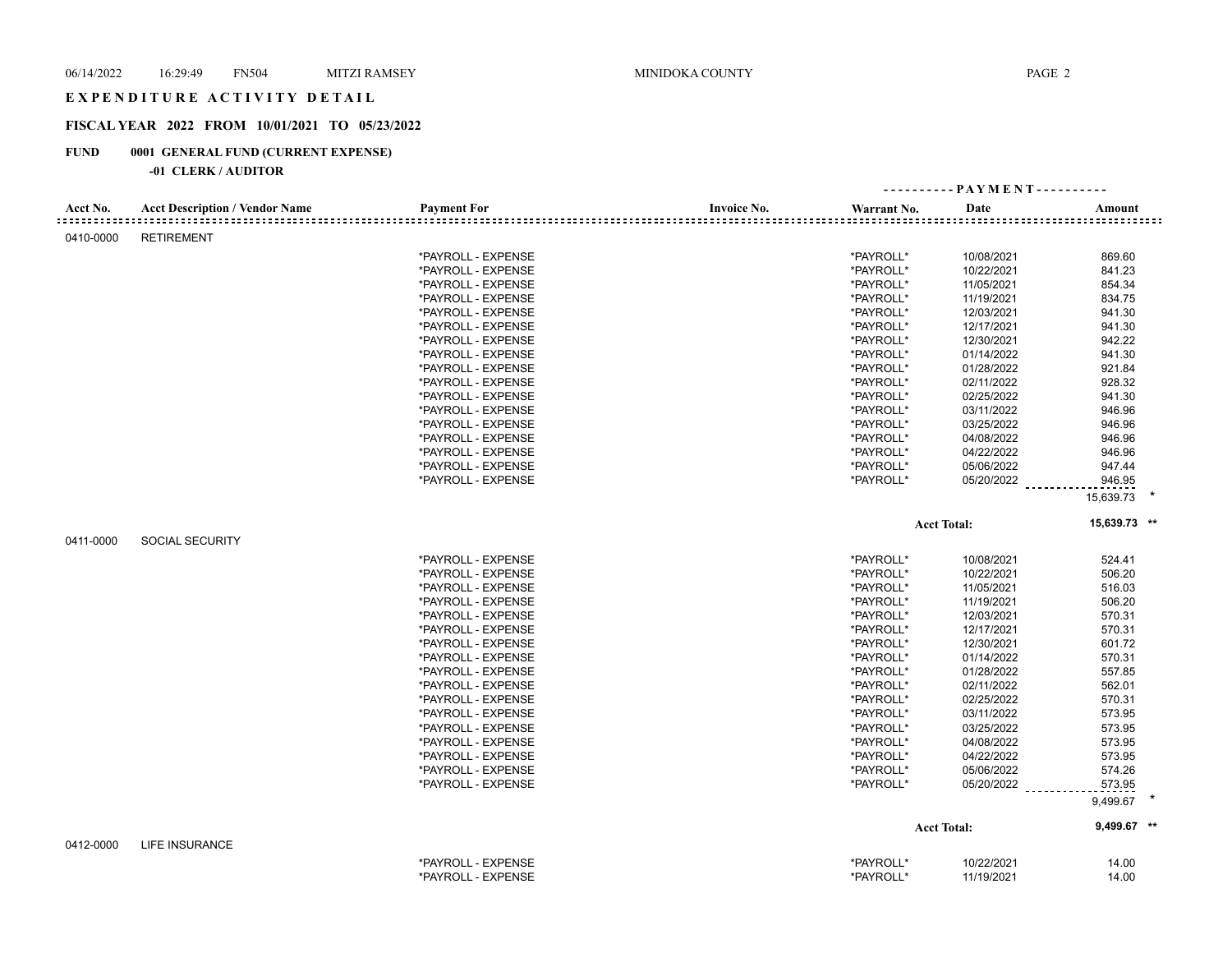### EXPENDITURE ACTIVITY DETAIL

## **FISCAL YEAR 2022 FROM 10/01/2021 TO 05/23/2022**

## **FUND 0001 GENERAL FUND (CURRENT EXPENSE)**

| Acct No.  | <b>Acct Description / Vendor Name</b> | <b>Payment For</b>             | <b>Invoice No.</b> | Warrant No.  | Date               | Amount               |  |
|-----------|---------------------------------------|--------------------------------|--------------------|--------------|--------------------|----------------------|--|
| 0412-0000 | <b>LIFE INSURANCE</b>                 |                                |                    |              |                    |                      |  |
|           |                                       | *PAYROLL - EXPENSE             |                    | *PAYROLL*    | 12/17/2021         | 14.00                |  |
|           |                                       | *PAYROLL - EXPENSE             |                    | *PAYROLL*    | 01/28/2022         | 14.00                |  |
|           |                                       | *PAYROLL - EXPENSE             |                    | *PAYROLL*    | 02/25/2022         | 14.00                |  |
|           |                                       | *PAYROLL - EXPENSE             |                    | *PAYROLL*    | 03/25/2022         | 14.00                |  |
|           |                                       | *PAYROLL - EXPENSE             |                    | *PAYROLL*    | 04/22/2022         | 14.00                |  |
|           |                                       | *PAYROLL - EXPENSE             |                    | *PAYROLL*    | 05/20/2022         | 14.00                |  |
|           |                                       |                                |                    |              |                    | 112.00               |  |
|           |                                       |                                |                    |              |                    |                      |  |
|           |                                       |                                |                    |              | <b>Acct Total:</b> | 112.00 **            |  |
| 0413-0000 | <b>MEDICAL INSURANCE</b>              |                                |                    |              |                    |                      |  |
|           |                                       | *PAYROLL - EXPENSE             |                    | *PAYROLL*    | 10/22/2021         | 4,441.54             |  |
|           |                                       | *PAYROLL - EXPENSE             |                    | *PAYROLL*    | 11/19/2021         | 4,441.54             |  |
|           |                                       | *PAYROLL - EXPENSE             |                    | *PAYROLL*    | 12/17/2021         | 4,441.54             |  |
|           |                                       | *PAYROLL - EXPENSE             |                    | *PAYROLL*    | 01/28/2022         | 4,441.54             |  |
|           |                                       | *PAYROLL - EXPENSE             |                    | *PAYROLL*    | 02/25/2022         | 4,441.54             |  |
|           |                                       | *PAYROLL - EXPENSE             |                    | *PAYROLL*    | 03/25/2022         | 4,441.54             |  |
|           |                                       | *PAYROLL - EXPENSE             |                    | *PAYROLL*    | 04/22/2022         | 4,441.54             |  |
|           |                                       | *PAYROLL - EXPENSE             |                    | *PAYROLL*    | 05/20/2022         | 4,441.54             |  |
|           |                                       |                                |                    |              |                    | 35,532.32            |  |
|           |                                       |                                |                    |              |                    |                      |  |
|           |                                       |                                |                    |              | <b>Acct Total:</b> | 35,532.32 **         |  |
|           | Total 'D' Expenses - (Benefits):      |                                |                    | 60,783.72    |                    |                      |  |
|           |                                       |                                |                    |              |                    |                      |  |
| 0439-0001 | TRAVEL - LODGING                      |                                |                    |              |                    |                      |  |
|           | <b>RIVERSIDE HOTEL</b>                | 487 - LODGING FOR IAC CONFEREN |                    | 2022-0001601 |                    | 02/14/2022<br>387.00 |  |
| 0439-0002 | <b>TRAVEL - MEALS</b>                 |                                |                    |              |                    | 387.00               |  |
|           |                                       |                                |                    |              |                    |                      |  |
|           | <b>VISA</b>                           | 559 - MEALS FOR IAC MID WINTER |                    | 2022-0001848 | 03/07/2022         | 32.70                |  |
|           | <b>VISA</b>                           | 817 - BOARD OF EQUALIZATION TR |                    | 2022-0002693 | 05/09/2022         | 39.95                |  |
| 0439-0003 | <b>TRAVEL - MILEAGE</b>               |                                |                    |              |                    | 72.65                |  |
|           |                                       |                                |                    |              |                    |                      |  |
|           | PAGE, TONYA                           | 176 - MILEAGE FOR IAC DISTRICT |                    | 2022-0000672 | 11/29/2021         | 52.64                |  |
|           | PAGE, TONYA                           | 176 - IAC FALL COUNTY OFFICIAL |                    | 2022-0000672 | 11/29/2021         | 89.60                |  |
|           | PAGE, TONYA                           | 560 - MILEAGE FOR IAC MIDWINTE |                    | 2022-0001835 | 03/07/2022         | 198.90               |  |
|           | PAGE, TONYA                           | 723 - IAC MIDWINTER CONFERENCE |                    | 2022-0002384 | 04/18/2022         | 90.09                |  |
|           | PAGE, TONYA                           | 822 - MILEAGE RIVERSIDE HOTEL  |                    | 2022-0002677 | 05/09/2022         | 193.05<br>624.28     |  |
| 0439-0004 | TRAVEL - REGISTRATION                 |                                |                    |              |                    |                      |  |
|           | ASSOCIATED TAXPAYERS OF ID            | 15 - 75TH ANNUAL CONFERENCE -  |                    | 2022-0000104 | 10/18/2021         | 150.00               |  |
|           | IAC                                   | 8 - FALL COUNTY OFFICIALS INST | IAC-22-29 & 39     | 2022-0000124 | 10/18/2021         | 170.00               |  |
|           | IAC<br><b>IAC</b>                     | 310 - IACC MIDWINTER CONFERENC |                    | 2022-0001075 | 01/03/2022         | 210.00               |  |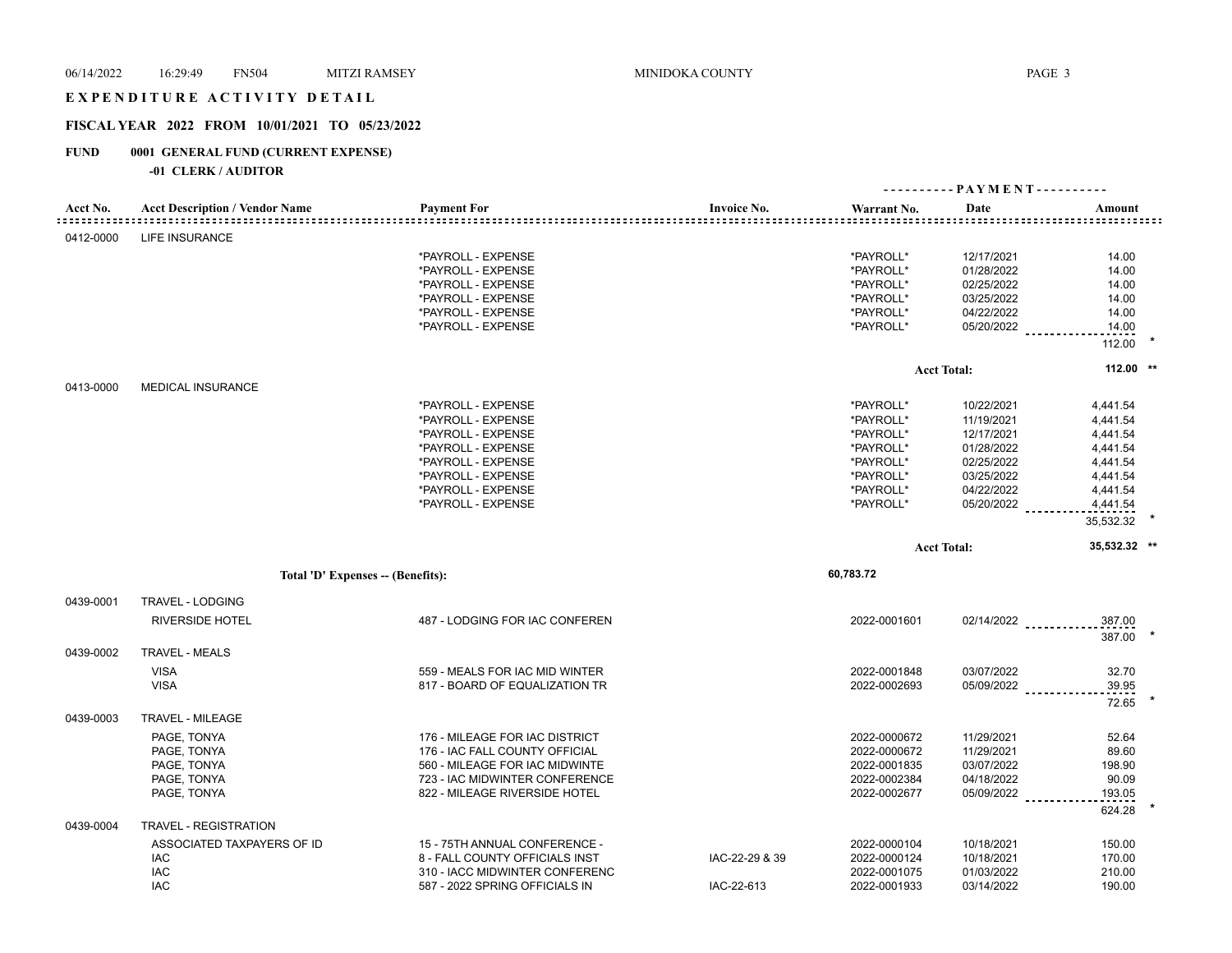## E X P E N D I T U R E A C T I V I T Y D E T A I L

## **FISCAL YEAR 2022 FROM 10/01/2021 TO 05/23/2022**

## **FUND 0001 GENERAL FUND (CURRENT EXPENSE)**

| Acct No.  | <b>Acct Description / Vendor Name</b>         | <b>Payment For</b>             | <b>Invoice No.</b> | Warrant No.  | Date                  | Amount        |
|-----------|-----------------------------------------------|--------------------------------|--------------------|--------------|-----------------------|---------------|
| 0439-0004 | TRAVEL - REGISTRATION                         |                                |                    |              |                       |               |
|           | <b>IAC</b>                                    | 636 - IACC CONFERENCE          | IAC-22-646         | 2022-0002123 | 03/28/2022            | 310.00        |
|           |                                               |                                |                    |              |                       | 1.030.00      |
|           |                                               |                                |                    |              | <b>Acct Total:</b>    | $2,113.93$ ** |
| 0440-0001 | SUPPLIES - CONSUMABLE                         |                                |                    |              |                       |               |
|           | <b>LASER XPRESS</b>                           | 166 - TONER CARTRIDGE          | 193891             | 2022-0000612 | 11/22/2021            | 175.00        |
|           | OFFICE DEPOT                                  | 143 - GLUE STICKS              | 209945636001       | 2022-0000620 | 11/22/2021            | 6.10          |
|           | <b>AMAZON CAPITAL SERVICES</b>                | 221 - PLANNER                  | 1KNG-7PM6-TYH4     | 2022-0000739 | 12/06/2021            | 15.95         |
|           | <b>VISA</b>                                   | 205 - SMART LABEL PRINTING CLE | 209529             | 2022-0000776 | 12/06/2021            | 59.53         |
|           |                                               | * Warrant # 2022-776 VOIDED    |                    |              | 12/06/2021            | (59.53)       |
|           | <b>VISA</b>                                   | 205 - SMART LABEL PRINTING CLE |                    | 2022-0000781 | 12/06/2021            | 59.53         |
|           | <b>EASIFILE</b>                               | 294 - PLANHOLD ROLL            | 85171              | 2022-0000938 | 12/20/2021            | 227.48        |
|           | <b>EASIFILE</b>                               | 357 - PAYMENT FOR INVOICE 8517 | 85171              | 2022-0001152 | 01/10/2022            | 50.00         |
|           | HARVEY'S OFFICE PLUS                          | 434 - 15 CASES COPY PAPER      | 0040706-001        | 2022-0001404 | 01/31/2022            | 820.50        |
|           |                                               | TRSF EXPENSE TAKEN OUT OF WRON |                    |              | 02/10/2022            | (820.50)      |
|           | <b>LASER XPRESS</b>                           | 571 - TONER CARTRIDGE          | 196064             | 2022-0001829 | 03/07/2022            | 175.00        |
|           | <b>VISA</b>                                   | 696 - CLEAR ADDRESS LABELS     |                    | 2022-0002340 | 04/11/2022            | 145.96        |
|           | <b>LASER XPRESS</b>                           | 860 - TONER CARTRIDGE          |                    | 2022-0002741 | 05/16/2022            | 105.00        |
|           |                                               |                                |                    |              |                       | 960.02        |
| 0440-0002 | SUPPLIES - REUSABLE                           |                                |                    |              |                       |               |
|           | AMAZON CAPITAL SERVICES                       | 521 - FLASH DRIVES             | 1HDJ-T9OV-WFM7     | 2022-0001706 | 02/28/2022            | 69.90         |
|           | AMAZON CAPITAL SERVICES                       | 522 - COMPUTER SPEAKER, EARBUD | 1494-M4NY-16D7     | 2022-0001706 | 02/28/2022            | 39.98         |
|           | AMAZON CAPITAL SERVICES                       | 635 - PORTABLE SCANNER         | 1KJJ-R7PL-QD6K     | 2022-0002106 | 03/28/2022            | 97.51         |
|           | AMAZON CAPITAL SERVICES                       | 763 - BINDERS                  | 17J6-6VY9-MNJT     | 2022-0002476 | $04/25/2022$          | 85.50         |
|           |                                               |                                |                    |              |                       |               |
| 0440-0003 | SUPPLIES - SPECIAL ORDER                      |                                |                    |              |                       | 292.89        |
|           | <b>SOLV BUSINESS</b>                          | 99 - ENVELOPES                 |                    | 2022-0000442 | 11/08/2021            | 157.29        |
|           | SOLUTIONS-SAFEGUARD-2                         |                                | 414244             |              |                       |               |
|           | <b>SOLV BUSINESS</b><br>SOLUTIONS-SAFEGUARD-2 | 127 - RECEIPT BOOKS            | 414514             | 2022-0000505 | 11/15/2021            | 334.57        |
|           | ALPINE BUSINESS PRODUCT                       | 404 - WALL CALENDAR/ GOLD SEAL | OE-10852-1         | 2022-0001277 | 01/24/2022            | 55.56         |
|           | AMAZON CAPITAL SERVICES                       | 403 - TABLE                    | 1CXY-HLWJ-YFGC     | 2022-0001278 | 01/24/2022            | 86.00         |
|           | <b>COMPUTER ARTS, INC</b>                     | 444 - W2 & 1099 FORMS          | 31211              | 2022-0001470 | 02/07/2022            | 64.94         |
|           |                                               | TRSF EXPENSE TAKEN OUT OF WRON |                    |              | 02/10/2022            | (86.00)       |
|           | SAFEGUARD BUSINESS SYSTEMS                    | 660 - BLANK CHECK STOCK        | 34917628           | 2022-0002205 | $04/04/2022$          | 531.11        |
|           |                                               |                                |                    |              |                       | 1.143.47      |
| 0440-0005 | SUPPLIES - COPIER                             |                                |                    |              |                       |               |
|           |                                               | TRSF EXPENSE TAKEN OUT OF WRON |                    |              |                       | 820.50        |
|           |                                               |                                |                    |              | 02/10/2022 __________ |               |
|           |                                               |                                |                    |              |                       | 820.50        |
|           |                                               |                                |                    |              | <b>Acct Total:</b>    | $3,216.88$ ** |
| 0461-0000 | <b>COMMUNICATIONS - PHONE</b>                 |                                |                    |              |                       |               |
|           | <b>VERIZON WIRELESS</b>                       | 183 - MIFI DEVICE              |                    | 2022-0000686 | 11/29/2021            | 10.11         |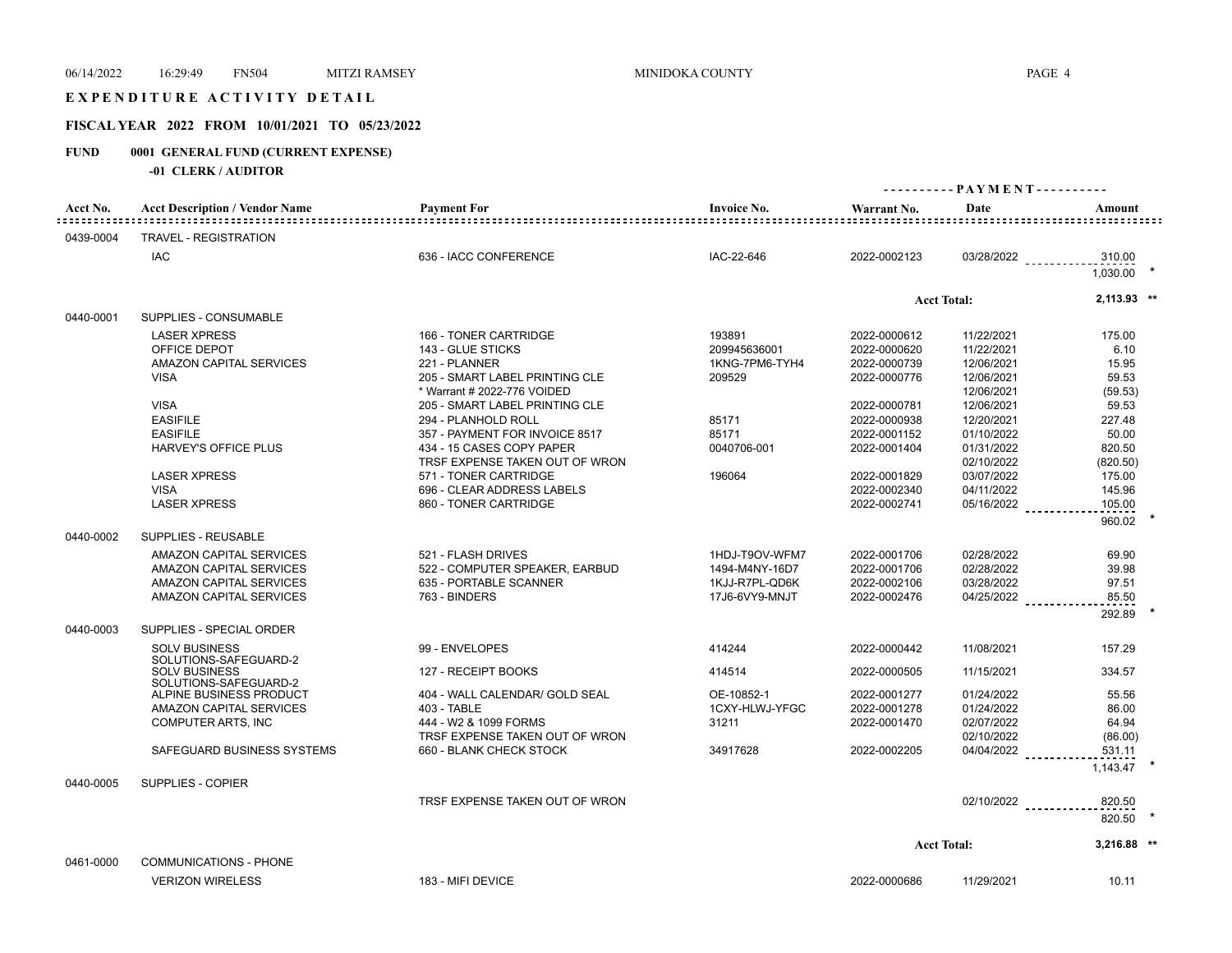## EXPENDITURE ACTIVITY DETAIL

## **FISCAL YEAR 2022 FROM 10/01/2021 TO 05/23/2022**

#### **FUND 0001 GENERAL FUND (CURRENT EXPENSE)**

|           |                                       |                                |                    |              | ---------- PAYMENT---------- |                    |
|-----------|---------------------------------------|--------------------------------|--------------------|--------------|------------------------------|--------------------|
| Acct No.  | <b>Acct Description / Vendor Name</b> | <b>Payment For</b>             | <b>Invoice No.</b> | Warrant No.  | Date                         | Amount             |
| 0461-0000 | <b>COMMUNICATIONS - PHONE</b>         |                                |                    |              |                              |                    |
|           | <b>VERIZON WIRELESS</b>               | 327 - MIFI DEVICE              |                    | 2022-0001109 | 01/03/2022                   | 10.11              |
|           | <b>VERIZON WIRELESS</b>               | 409 - CLERK'S MIFI DEVICE      |                    | 2022-0001335 | 01/24/2022                   | 10.11              |
|           | <b>VERIZON WIRELESS</b>               | 538 - MIFI DEVICE              | 9899604621         | 2022-0001759 | 02/28/2022                   | 10.11              |
|           | <b>VERIZON WIRELESS</b>               | 628 - MIFI DEVICE              |                    | 2022-0002147 | 03/28/2022                   | 10.11              |
|           | <b>VERIZON WIRELESS</b>               | 764 - MIFI DEVICE              |                    | 2022-0002520 | 04/25/2022                   | 10.09              |
|           | <b>VERIZON WIRELESS</b>               | 889 - CLERK'S MIFI DEVICE      |                    | 2022-0002871 | 05/23/2022                   | 10.09              |
|           |                                       |                                |                    |              |                              | 70.73              |
| 0461-0002 | PHONE - TOLL CHARGES                  |                                |                    |              |                              |                    |
|           | <b>WINDSTREAM</b>                     | 152 - TOLL CHARGES             | 74297673           | 2022-0000635 | 11/22/2021                   | 9.98               |
|           | <b>WINDSTREAM</b>                     | 288 - TOLL CHARGES             |                    | 2022-0000979 | 12/20/2021                   | 8.00               |
|           | <b>WINDSTREAM</b>                     | 380 - TOLL CHARGES             |                    | 2022-0001340 | 01/24/2022                   | 7.96               |
|           | <b>WINDSTREAM</b>                     | 495 - TOLL CHARGES             |                    | 2022-0001620 | 02/14/2022                   | 15.76              |
|           | <b>WINDSTREAM</b>                     | 599 - TOLL CHARGES             |                    | 2022-0001958 | 03/14/2022                   | 5.60               |
|           | <b>WINDSTREAM</b>                     | 736 - TOLL CHARGES             |                    | 2022-0002399 | 04/18/2022                   | 4.61               |
|           | <b>WINDSTREAM</b>                     | 870 - TOLL CHARGES             |                    | 2022-0002772 | 05/16/2022                   | 7.42               |
|           |                                       |                                |                    |              |                              | 59.33              |
|           |                                       |                                |                    |              | <b>Acct Total:</b>           | 130.06 **          |
| 0510-0000 | RENT/LEASE- OFFICE EQUIP              |                                |                    |              |                              |                    |
|           | <b>TIMES NEWS</b>                     | 6 - ANNUAL SUBSCRIPTION        |                    | 2022-0000017 | 10/04/2021                   | 118.50             |
|           | DE LAGE LANDEN FINANCIAL SERVICES     | 26 - AUDITOR COPIER LEASE      | 73863413           | 2022-0000111 | 10/18/2021                   | 86.92              |
|           | DE LAGE LANDEN FINANCIAL SERVICES     | 26 - RECORDER COPIER LEASE     | 73863413           | 2022-0000111 | 10/18/2021                   | 125.08             |
|           | DE LAGE LANDEN FINANCIAL SERVICES     | 132 - COPIER LEASE - AUDITOR   | 74191272           | 2022-0000474 | 11/15/2021                   | 92.54              |
|           | DE LAGE LANDEN FINANCIAL SERVICES     | 132 - COPIER LEASE - RECORDER  | 74191272           | 2022-0000474 | 11/15/2021                   | 130.70             |
|           | DE LAGE LANDEN FINANCIAL SERVICES     | 195 - COPIER LEASE - AUDITOR   | 74592981           | 2022-0000749 | 12/06/2021                   | 86.92              |
|           | DE LAGE LANDEN FINANCIAL SERVICES     | 195 - COPIER LEASE - RECORDER  | 74592981           | 2022-0000749 | 12/06/2021                   | 125.08             |
|           | DE LAGE LANDEN FINANCIAL SERVICES     | 309 - PROPERTY TAX ON COPIERS  | 74836721           | 2022-0001065 | 01/03/2022                   | 19.69              |
|           | YOST (DALES OFFICE SYSTEMS)           | 320 - COPIER OVERAGES          | P87801             | 2022-0001110 | 01/03/2022                   | 22.49              |
|           | DE LAGE LANDEN FINANCIAL SERVICES     | 342 - COPIER LEASE             | 74849902           | 2022-0001150 | 01/10/2022                   | 212.00             |
|           | DE LAGE LANDEN FINANCIAL SERVICES     | 449 - COPIER LEASE - AUDITOR   | 75162894           | 2022-0001473 | 02/07/2022                   | 86.92              |
|           | DE LAGE LANDEN FINANCIAL SERVICES     | 449 - COPIER LEASE - RECORDER  | 75162894           | 2022-0001473 | 02/07/2022                   | 125.08             |
|           | DE LAGE LANDEN FINANCIAL SERVICES     | 540 - COPIER LEASE - AUDITOR   | 75547154           | 2022-0001713 | 02/28/2022                   | 86.92              |
|           | DE LAGE LANDEN FINANCIAL SERVICES     | 540 - COPIER LEASE - RECORDER  | 75547154           | 2022-0001713 | 02/28/2022                   | 125.08             |
|           | DE LAGE LANDEN FINANCIAL SERVICES     | 540 - PROPERTY TAXES & LATE FE | 75547154           | 2022-0001713 | 02/28/2022                   | 30.93              |
|           | YOST (DALES OFFICE SYSTEMS)           | 633 - COPIER OVERAGES          | P93504             | 2022-0002149 | 03/28/2022                   | 49.54              |
|           | YOST (DALES OFFICE SYSTEMS)           | 642 - COPIER OVERAGES          | P93503             | 2022-0002149 | 03/28/2022                   | 25.00              |
|           | DE LAGE LANDEN FINANCIAL SERVICES     | 659 - COPIER LEASE - AUDITOR   | 75862774           | 2022-0002183 | 04/04/2022                   | 87.30              |
|           | DE LAGE LANDEN FINANCIAL SERVICES     | 659 - COPIER LEASE - RECORDER  | 75862774           | 2022-0002183 | 04/04/2022                   | 125.08             |
|           | DE LAGE LANDEN FINANCIAL SERVICES     | 818 - COPIER LEASE - AUDITOR   | 76104935           | 2022-0002661 | 05/09/2022                   | 86.92              |
|           | DE LAGE LANDEN FINANCIAL SERVICES     | 818 - COPIER LEASE - RECORDER  | 76104935           | 2022-0002661 | 05/09/2022                   | 125.08<br>1,973.77 |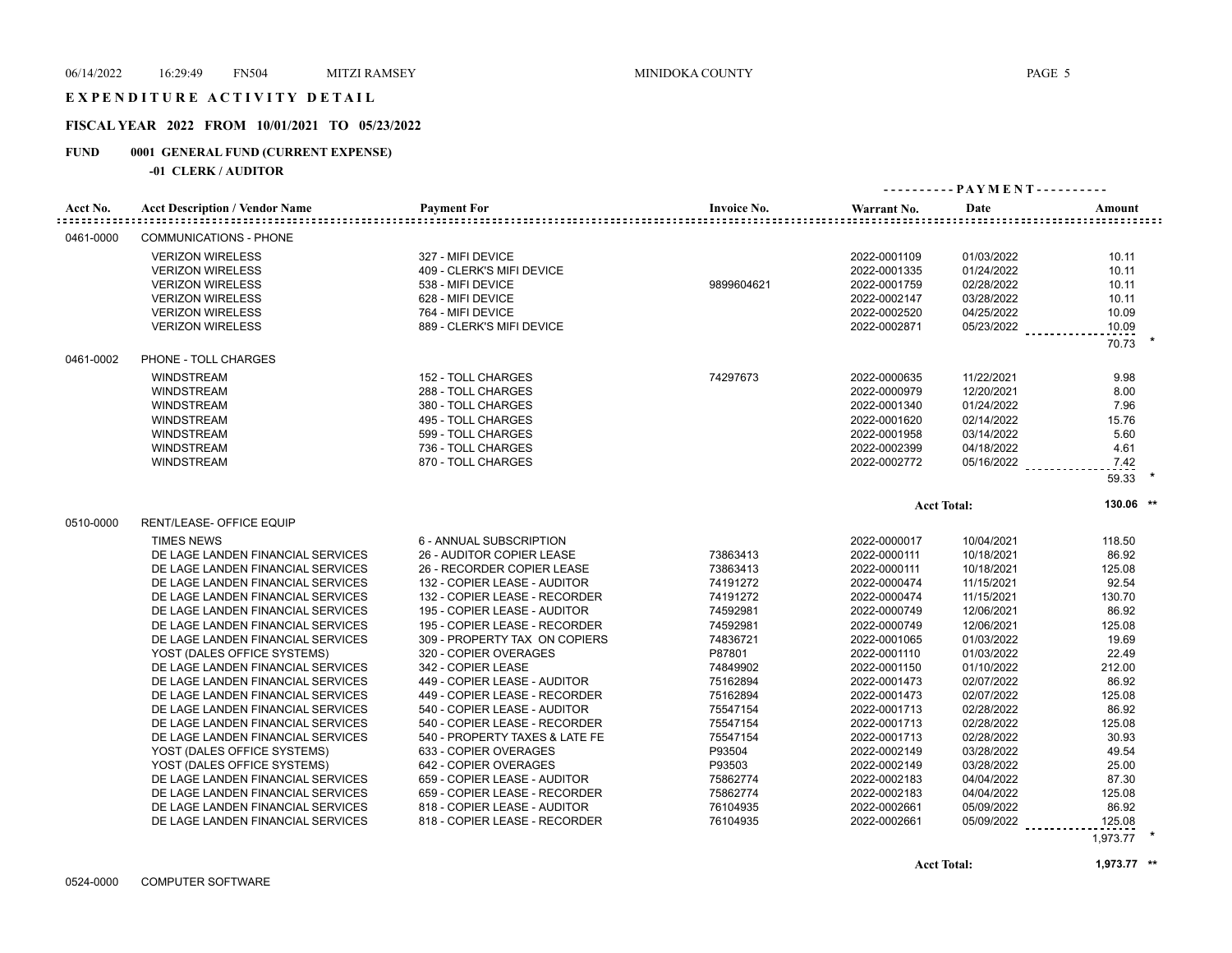### EXPENDITURE ACTIVITY DETAIL

## **FISCAL YEAR 2022 FROM 10/01/2021 TO 05/23/2022**

## **FUND 0001 GENERAL FUND (CURRENT EXPENSE)**

|           |                                       |                                                                    |                                                           |              |                    | ---------- PAYMENT----------       |  |
|-----------|---------------------------------------|--------------------------------------------------------------------|-----------------------------------------------------------|--------------|--------------------|------------------------------------|--|
| Acct No.  | <b>Acct Description / Vendor Name</b> | <b>Payment For</b><br>==========================                   | <b>Invoice No.</b><br>. = = = = = = = = = = = = = = = = = | Warrant No.  | Date               | Amount                             |  |
| 0524-0000 | <b>COMPUTER SOFTWARE</b>              |                                                                    |                                                           |              |                    |                                    |  |
|           | MOORE, KAY                            | 63 - HRS PRO UPDATE FOR UNCLAI                                     |                                                           | 2022-0000282 |                    | 11/01/2021<br>395.00               |  |
|           |                                       |                                                                    |                                                           |              |                    | 395.00 *                           |  |
|           |                                       |                                                                    |                                                           |              | <b>Acct Total:</b> | 395.00 **                          |  |
| 0542-0000 | <b>POSTAGE</b>                        |                                                                    |                                                           |              |                    |                                    |  |
|           | QUADIENT FINANCE USA, INC.            | 98 - POSTAGE                                                       |                                                           | 2022-0000433 | 11/08/2021         | 250.64                             |  |
|           | QUADIENT FINANCE USA, INC.            | 190 - POSTAGE                                                      |                                                           | 2022-0000674 | 11/29/2021         | 243.78                             |  |
|           | QUADIENT FINANCE USA, INC.            | 346 - POSTAGE                                                      |                                                           | 2022-0001165 | 01/10/2022         | 217.33                             |  |
|           | QUADIENT FINANCE USA, INC.            | 435 - POSTAGE                                                      |                                                           | 2022-0001415 | 01/31/2022         | 276.89                             |  |
|           | QUADIENT FINANCE USA, INC.            | 533 - POSTAGE                                                      |                                                           | 2022-0001745 | 02/28/2022         | 170.83                             |  |
|           | QUADIENT FINANCE USA, INC.            | 674 - POSTAGE                                                      |                                                           | 2022-0002203 | 04/04/2022         | 343.05                             |  |
|           | QUADIENT FINANCE USA, INC.            | 793 - POSTAGE                                                      |                                                           | 2022-0002567 | 05/02/2022         | 305.96                             |  |
|           |                                       |                                                                    |                                                           |              |                    | 1,808.48                           |  |
|           |                                       |                                                                    |                                                           |              | <b>Acct Total:</b> | 1,808.48 **                        |  |
| 0562-0000 | <b>FLOWERS</b>                        |                                                                    |                                                           |              |                    |                                    |  |
|           | <b>HELLO FLOWERS</b>                  | 126 - FLOWERS - L. MCCALL SURG                                     | 35416                                                     | 2022-0000485 |                    | $11/15/2021$<br>60.00              |  |
|           |                                       |                                                                    |                                                           |              |                    | $60.00$ *                          |  |
|           |                                       |                                                                    |                                                           |              | <b>Acct Total:</b> | 60.00 **                           |  |
|           |                                       | Total 'B' Expenses -- (Other Expenses):                            |                                                           | 9,698.12     |                    |                                    |  |
| 0806-0000 | CAPITAL- OFFICE EQUIPMENT             |                                                                    |                                                           |              |                    |                                    |  |
|           | AMAZON CAPITAL SERVICES               | 479 - SCANNER                                                      | 1VLL-DCX7-4W4H                                            | 2022-0001570 |                    |                                    |  |
|           |                                       |                                                                    |                                                           |              |                    | $02/14/2022$<br>835.00<br>835.00 * |  |
|           |                                       |                                                                    |                                                           |              |                    |                                    |  |
|           |                                       |                                                                    |                                                           |              | <b>Acct Total:</b> | 835.00 **                          |  |
|           |                                       | Total 'C' Expenses -- (Capital Outlay):                            |                                                           | 835.00       |                    |                                    |  |
|           | <b>DEPARTMENT TOTALS:</b>             |                                                                    |                                                           |              |                    |                                    |  |
|           |                                       |                                                                    | 130,836.58                                                |              | <b>Dept Total:</b> | 202,153.42                         |  |
|           |                                       | Total 'A' Expenses -- Salaries:<br>Total 'D' Expenses -- Benefits: | 60,783.72                                                 |              |                    |                                    |  |
|           |                                       | Total 'B' Expenses -- Expenses:                                    | 9,698.12                                                  |              |                    |                                    |  |
|           |                                       | Total 'C' Expenses -- Capital Outlay:                              | 835.00                                                    |              |                    |                                    |  |
|           |                                       |                                                                    | 202,153.42                                                |              |                    |                                    |  |
|           |                                       |                                                                    |                                                           |              |                    |                                    |  |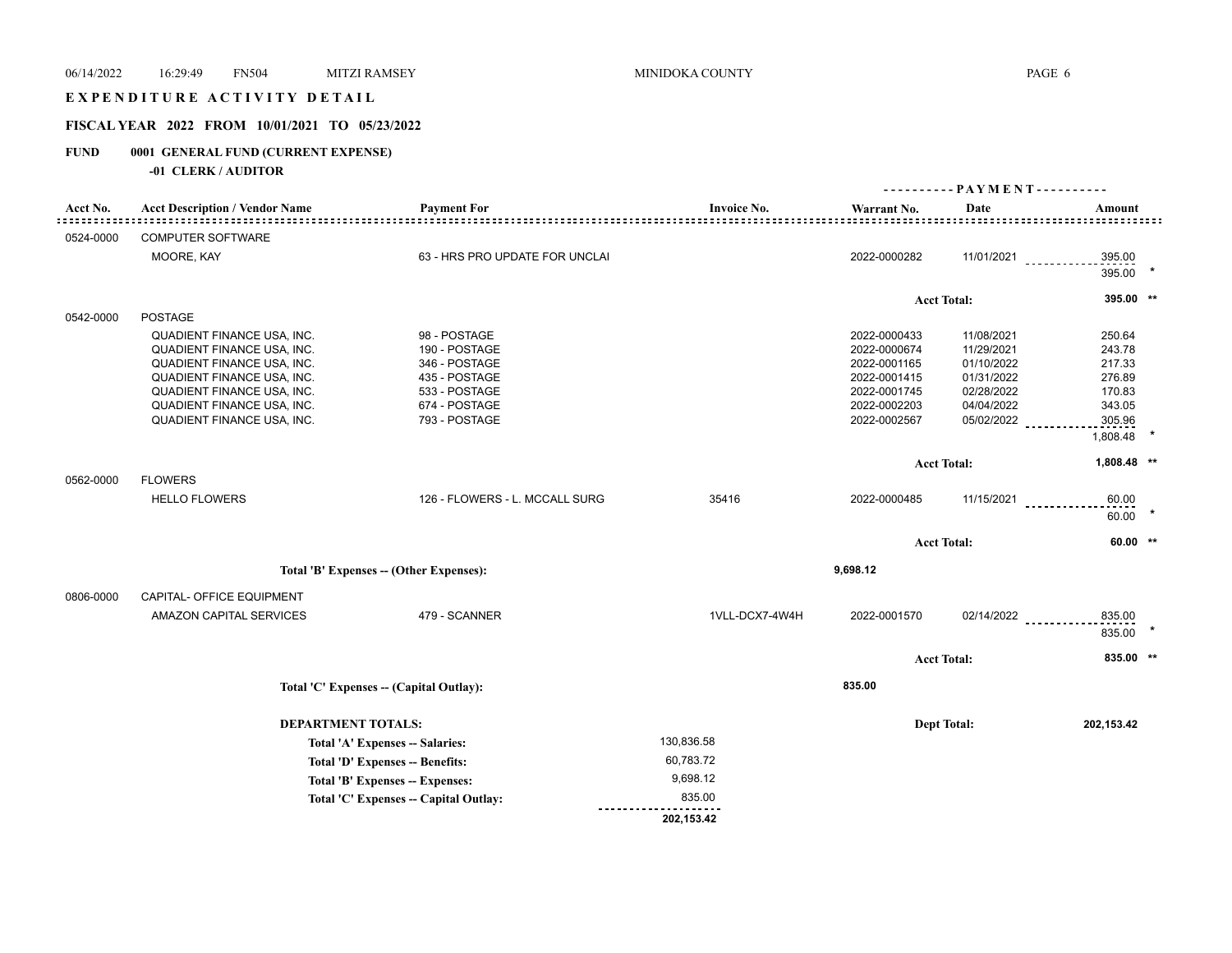#### EXPENDITURE ACTIVITY DETAIL

## **FISCAL YEAR 2022 FROM 10/01/2021 TO 05/23/2022**

## **FUND 0001 GENERAL FUND (CURRENT EXPENSE)**

| Acct No.<br><b>Acct Description / Vendor Name</b><br><b>Payment For</b><br><b>Invoice No.</b><br>Warrant No.<br>Date<br>Amount<br>SALARIES - OFFICER<br>0401-0001<br>*PAYROLL - EXPENSE<br>*PAYROLL*<br>10/08/2021<br>2,483.72<br>*PAYROLL - EXPENSE<br>*PAYROLL*<br>10/22/2021<br>2,561.63<br>*PAYROLL - EXPENSE<br>*PAYROLL*<br>11/05/2021<br>2,561.63<br>*PAYROLL - EXPENSE<br>*PAYROLL*<br>11/19/2021<br>2,561.63<br>*PAYROLL*<br>*PAYROLL - EXPENSE<br>12/03/2021<br>2,561.63<br>*PAYROLL*<br>12/17/2021<br>2,561.63<br>*PAYROLL - EXPENSE<br>*PAYROLL - EXPENSE<br>*PAYROLL*<br>12/30/2021<br>2,561.63<br>2,561.63<br>*PAYROLL - EXPENSE<br>*PAYROLL*<br>01/14/2022<br>2,561.63<br>*PAYROLL - EXPENSE<br>*PAYROLL*<br>01/28/2022<br>*PAYROLL*<br>02/11/2022<br>2,561.63<br>*PAYROLL - EXPENSE<br>2,561.63<br>*PAYROLL - EXPENSE<br>*PAYROLL*<br>02/25/2022<br>*PAYROLL*<br>2,561.63<br>*PAYROLL - EXPENSE<br>03/11/2022<br>*PAYROLL*<br>03/25/2022<br>2,561.63<br>*PAYROLL - EXPENSE<br>*PAYROLL*<br>2,561.63<br>*PAYROLL - EXPENSE<br>04/08/2022<br>*PAYROLL - EXPENSE<br>*PAYROLL*<br>04/22/2022<br>2,561.63<br>*PAYROLL*<br>05/06/2022<br>2,561.63<br>*PAYROLL - EXPENSE<br>05/20/2022<br>2,561.63<br>*PAYROLL - EXPENSE<br>*PAYROLL*<br>43,469.80<br>0401-0002<br>SALARIES - DEPUTIES<br>*PAYROLL*<br>10/08/2021<br>4,057.19<br>*PAYROLL - EXPENSE<br>*PAYROLL - EXPENSE<br>*PAYROLL*<br>10/22/2021<br>4,209.10<br>*PAYROLL*<br>4,209.10<br>*PAYROLL - EXPENSE<br>11/05/2021<br>*PAYROLL*<br>11/19/2021<br>4,209.10<br>*PAYROLL - EXPENSE<br>*PAYROLL*<br>4,209.10<br>*PAYROLL - EXPENSE<br>12/03/2021<br>*PAYROLL*<br>4,209.10<br>*PAYROLL - EXPENSE<br>12/17/2021<br>*PAYROLL - EXPENSE<br>*PAYROLL*<br>12/30/2021<br>4,209.10<br>*PAYROLL*<br>01/14/2022<br>4,209.10<br>*PAYROLL - EXPENSE<br>4,209.10<br>*PAYROLL - EXPENSE<br>*PAYROLL*<br>01/28/2022<br>*PAYROLL*<br>02/11/2022<br>4,209.10<br>*PAYROLL - EXPENSE<br>*PAYROLL*<br>02/25/2022<br>4,209.10<br>*PAYROLL - EXPENSE<br>*PAYROLL - EXPENSE<br>*PAYROLL*<br>03/11/2022<br>4,209.10<br>4,209.10<br>*PAYROLL - EXPENSE<br>*PAYROLL*<br>03/25/2022<br>*PAYROLL*<br>04/08/2022<br>4,209.10<br>*PAYROLL - EXPENSE<br>*PAYROLL - EXPENSE<br>*PAYROLL*<br>04/22/2022<br>4,209.10<br>05/06/2022<br>4,209.10<br>*PAYROLL - EXPENSE<br>*PAYROLL*<br>*PAYROLL*<br>05/20/2022<br>4,209.09<br>*PAYROLL - EXPENSE<br>71,402.78<br>114,872.58 **<br><b>Acct Total:</b><br>114,872.58<br>Total 'A' Expenses - (Salaries):<br>0410-0000<br><b>RETIREMENT</b> |  |  | ---------- PAYMENT---------- |  |
|----------------------------------------------------------------------------------------------------------------------------------------------------------------------------------------------------------------------------------------------------------------------------------------------------------------------------------------------------------------------------------------------------------------------------------------------------------------------------------------------------------------------------------------------------------------------------------------------------------------------------------------------------------------------------------------------------------------------------------------------------------------------------------------------------------------------------------------------------------------------------------------------------------------------------------------------------------------------------------------------------------------------------------------------------------------------------------------------------------------------------------------------------------------------------------------------------------------------------------------------------------------------------------------------------------------------------------------------------------------------------------------------------------------------------------------------------------------------------------------------------------------------------------------------------------------------------------------------------------------------------------------------------------------------------------------------------------------------------------------------------------------------------------------------------------------------------------------------------------------------------------------------------------------------------------------------------------------------------------------------------------------------------------------------------------------------------------------------------------------------------------------------------------------------------------------------------------------------------------------------------------------------------------------------------------------------------------------------------------------------------------------------------------------------------------------------------------------------------------------------------------------------|--|--|------------------------------|--|
|                                                                                                                                                                                                                                                                                                                                                                                                                                                                                                                                                                                                                                                                                                                                                                                                                                                                                                                                                                                                                                                                                                                                                                                                                                                                                                                                                                                                                                                                                                                                                                                                                                                                                                                                                                                                                                                                                                                                                                                                                                                                                                                                                                                                                                                                                                                                                                                                                                                                                                                      |  |  |                              |  |
|                                                                                                                                                                                                                                                                                                                                                                                                                                                                                                                                                                                                                                                                                                                                                                                                                                                                                                                                                                                                                                                                                                                                                                                                                                                                                                                                                                                                                                                                                                                                                                                                                                                                                                                                                                                                                                                                                                                                                                                                                                                                                                                                                                                                                                                                                                                                                                                                                                                                                                                      |  |  |                              |  |
|                                                                                                                                                                                                                                                                                                                                                                                                                                                                                                                                                                                                                                                                                                                                                                                                                                                                                                                                                                                                                                                                                                                                                                                                                                                                                                                                                                                                                                                                                                                                                                                                                                                                                                                                                                                                                                                                                                                                                                                                                                                                                                                                                                                                                                                                                                                                                                                                                                                                                                                      |  |  |                              |  |
|                                                                                                                                                                                                                                                                                                                                                                                                                                                                                                                                                                                                                                                                                                                                                                                                                                                                                                                                                                                                                                                                                                                                                                                                                                                                                                                                                                                                                                                                                                                                                                                                                                                                                                                                                                                                                                                                                                                                                                                                                                                                                                                                                                                                                                                                                                                                                                                                                                                                                                                      |  |  |                              |  |
|                                                                                                                                                                                                                                                                                                                                                                                                                                                                                                                                                                                                                                                                                                                                                                                                                                                                                                                                                                                                                                                                                                                                                                                                                                                                                                                                                                                                                                                                                                                                                                                                                                                                                                                                                                                                                                                                                                                                                                                                                                                                                                                                                                                                                                                                                                                                                                                                                                                                                                                      |  |  |                              |  |
|                                                                                                                                                                                                                                                                                                                                                                                                                                                                                                                                                                                                                                                                                                                                                                                                                                                                                                                                                                                                                                                                                                                                                                                                                                                                                                                                                                                                                                                                                                                                                                                                                                                                                                                                                                                                                                                                                                                                                                                                                                                                                                                                                                                                                                                                                                                                                                                                                                                                                                                      |  |  |                              |  |
|                                                                                                                                                                                                                                                                                                                                                                                                                                                                                                                                                                                                                                                                                                                                                                                                                                                                                                                                                                                                                                                                                                                                                                                                                                                                                                                                                                                                                                                                                                                                                                                                                                                                                                                                                                                                                                                                                                                                                                                                                                                                                                                                                                                                                                                                                                                                                                                                                                                                                                                      |  |  |                              |  |
|                                                                                                                                                                                                                                                                                                                                                                                                                                                                                                                                                                                                                                                                                                                                                                                                                                                                                                                                                                                                                                                                                                                                                                                                                                                                                                                                                                                                                                                                                                                                                                                                                                                                                                                                                                                                                                                                                                                                                                                                                                                                                                                                                                                                                                                                                                                                                                                                                                                                                                                      |  |  |                              |  |
|                                                                                                                                                                                                                                                                                                                                                                                                                                                                                                                                                                                                                                                                                                                                                                                                                                                                                                                                                                                                                                                                                                                                                                                                                                                                                                                                                                                                                                                                                                                                                                                                                                                                                                                                                                                                                                                                                                                                                                                                                                                                                                                                                                                                                                                                                                                                                                                                                                                                                                                      |  |  |                              |  |
|                                                                                                                                                                                                                                                                                                                                                                                                                                                                                                                                                                                                                                                                                                                                                                                                                                                                                                                                                                                                                                                                                                                                                                                                                                                                                                                                                                                                                                                                                                                                                                                                                                                                                                                                                                                                                                                                                                                                                                                                                                                                                                                                                                                                                                                                                                                                                                                                                                                                                                                      |  |  |                              |  |
|                                                                                                                                                                                                                                                                                                                                                                                                                                                                                                                                                                                                                                                                                                                                                                                                                                                                                                                                                                                                                                                                                                                                                                                                                                                                                                                                                                                                                                                                                                                                                                                                                                                                                                                                                                                                                                                                                                                                                                                                                                                                                                                                                                                                                                                                                                                                                                                                                                                                                                                      |  |  |                              |  |
|                                                                                                                                                                                                                                                                                                                                                                                                                                                                                                                                                                                                                                                                                                                                                                                                                                                                                                                                                                                                                                                                                                                                                                                                                                                                                                                                                                                                                                                                                                                                                                                                                                                                                                                                                                                                                                                                                                                                                                                                                                                                                                                                                                                                                                                                                                                                                                                                                                                                                                                      |  |  |                              |  |
|                                                                                                                                                                                                                                                                                                                                                                                                                                                                                                                                                                                                                                                                                                                                                                                                                                                                                                                                                                                                                                                                                                                                                                                                                                                                                                                                                                                                                                                                                                                                                                                                                                                                                                                                                                                                                                                                                                                                                                                                                                                                                                                                                                                                                                                                                                                                                                                                                                                                                                                      |  |  |                              |  |
|                                                                                                                                                                                                                                                                                                                                                                                                                                                                                                                                                                                                                                                                                                                                                                                                                                                                                                                                                                                                                                                                                                                                                                                                                                                                                                                                                                                                                                                                                                                                                                                                                                                                                                                                                                                                                                                                                                                                                                                                                                                                                                                                                                                                                                                                                                                                                                                                                                                                                                                      |  |  |                              |  |
|                                                                                                                                                                                                                                                                                                                                                                                                                                                                                                                                                                                                                                                                                                                                                                                                                                                                                                                                                                                                                                                                                                                                                                                                                                                                                                                                                                                                                                                                                                                                                                                                                                                                                                                                                                                                                                                                                                                                                                                                                                                                                                                                                                                                                                                                                                                                                                                                                                                                                                                      |  |  |                              |  |
|                                                                                                                                                                                                                                                                                                                                                                                                                                                                                                                                                                                                                                                                                                                                                                                                                                                                                                                                                                                                                                                                                                                                                                                                                                                                                                                                                                                                                                                                                                                                                                                                                                                                                                                                                                                                                                                                                                                                                                                                                                                                                                                                                                                                                                                                                                                                                                                                                                                                                                                      |  |  |                              |  |
|                                                                                                                                                                                                                                                                                                                                                                                                                                                                                                                                                                                                                                                                                                                                                                                                                                                                                                                                                                                                                                                                                                                                                                                                                                                                                                                                                                                                                                                                                                                                                                                                                                                                                                                                                                                                                                                                                                                                                                                                                                                                                                                                                                                                                                                                                                                                                                                                                                                                                                                      |  |  |                              |  |
|                                                                                                                                                                                                                                                                                                                                                                                                                                                                                                                                                                                                                                                                                                                                                                                                                                                                                                                                                                                                                                                                                                                                                                                                                                                                                                                                                                                                                                                                                                                                                                                                                                                                                                                                                                                                                                                                                                                                                                                                                                                                                                                                                                                                                                                                                                                                                                                                                                                                                                                      |  |  |                              |  |
|                                                                                                                                                                                                                                                                                                                                                                                                                                                                                                                                                                                                                                                                                                                                                                                                                                                                                                                                                                                                                                                                                                                                                                                                                                                                                                                                                                                                                                                                                                                                                                                                                                                                                                                                                                                                                                                                                                                                                                                                                                                                                                                                                                                                                                                                                                                                                                                                                                                                                                                      |  |  |                              |  |
|                                                                                                                                                                                                                                                                                                                                                                                                                                                                                                                                                                                                                                                                                                                                                                                                                                                                                                                                                                                                                                                                                                                                                                                                                                                                                                                                                                                                                                                                                                                                                                                                                                                                                                                                                                                                                                                                                                                                                                                                                                                                                                                                                                                                                                                                                                                                                                                                                                                                                                                      |  |  |                              |  |
|                                                                                                                                                                                                                                                                                                                                                                                                                                                                                                                                                                                                                                                                                                                                                                                                                                                                                                                                                                                                                                                                                                                                                                                                                                                                                                                                                                                                                                                                                                                                                                                                                                                                                                                                                                                                                                                                                                                                                                                                                                                                                                                                                                                                                                                                                                                                                                                                                                                                                                                      |  |  |                              |  |
|                                                                                                                                                                                                                                                                                                                                                                                                                                                                                                                                                                                                                                                                                                                                                                                                                                                                                                                                                                                                                                                                                                                                                                                                                                                                                                                                                                                                                                                                                                                                                                                                                                                                                                                                                                                                                                                                                                                                                                                                                                                                                                                                                                                                                                                                                                                                                                                                                                                                                                                      |  |  |                              |  |
|                                                                                                                                                                                                                                                                                                                                                                                                                                                                                                                                                                                                                                                                                                                                                                                                                                                                                                                                                                                                                                                                                                                                                                                                                                                                                                                                                                                                                                                                                                                                                                                                                                                                                                                                                                                                                                                                                                                                                                                                                                                                                                                                                                                                                                                                                                                                                                                                                                                                                                                      |  |  |                              |  |
|                                                                                                                                                                                                                                                                                                                                                                                                                                                                                                                                                                                                                                                                                                                                                                                                                                                                                                                                                                                                                                                                                                                                                                                                                                                                                                                                                                                                                                                                                                                                                                                                                                                                                                                                                                                                                                                                                                                                                                                                                                                                                                                                                                                                                                                                                                                                                                                                                                                                                                                      |  |  |                              |  |
|                                                                                                                                                                                                                                                                                                                                                                                                                                                                                                                                                                                                                                                                                                                                                                                                                                                                                                                                                                                                                                                                                                                                                                                                                                                                                                                                                                                                                                                                                                                                                                                                                                                                                                                                                                                                                                                                                                                                                                                                                                                                                                                                                                                                                                                                                                                                                                                                                                                                                                                      |  |  |                              |  |
|                                                                                                                                                                                                                                                                                                                                                                                                                                                                                                                                                                                                                                                                                                                                                                                                                                                                                                                                                                                                                                                                                                                                                                                                                                                                                                                                                                                                                                                                                                                                                                                                                                                                                                                                                                                                                                                                                                                                                                                                                                                                                                                                                                                                                                                                                                                                                                                                                                                                                                                      |  |  |                              |  |
|                                                                                                                                                                                                                                                                                                                                                                                                                                                                                                                                                                                                                                                                                                                                                                                                                                                                                                                                                                                                                                                                                                                                                                                                                                                                                                                                                                                                                                                                                                                                                                                                                                                                                                                                                                                                                                                                                                                                                                                                                                                                                                                                                                                                                                                                                                                                                                                                                                                                                                                      |  |  |                              |  |
|                                                                                                                                                                                                                                                                                                                                                                                                                                                                                                                                                                                                                                                                                                                                                                                                                                                                                                                                                                                                                                                                                                                                                                                                                                                                                                                                                                                                                                                                                                                                                                                                                                                                                                                                                                                                                                                                                                                                                                                                                                                                                                                                                                                                                                                                                                                                                                                                                                                                                                                      |  |  |                              |  |
|                                                                                                                                                                                                                                                                                                                                                                                                                                                                                                                                                                                                                                                                                                                                                                                                                                                                                                                                                                                                                                                                                                                                                                                                                                                                                                                                                                                                                                                                                                                                                                                                                                                                                                                                                                                                                                                                                                                                                                                                                                                                                                                                                                                                                                                                                                                                                                                                                                                                                                                      |  |  |                              |  |
|                                                                                                                                                                                                                                                                                                                                                                                                                                                                                                                                                                                                                                                                                                                                                                                                                                                                                                                                                                                                                                                                                                                                                                                                                                                                                                                                                                                                                                                                                                                                                                                                                                                                                                                                                                                                                                                                                                                                                                                                                                                                                                                                                                                                                                                                                                                                                                                                                                                                                                                      |  |  |                              |  |
|                                                                                                                                                                                                                                                                                                                                                                                                                                                                                                                                                                                                                                                                                                                                                                                                                                                                                                                                                                                                                                                                                                                                                                                                                                                                                                                                                                                                                                                                                                                                                                                                                                                                                                                                                                                                                                                                                                                                                                                                                                                                                                                                                                                                                                                                                                                                                                                                                                                                                                                      |  |  |                              |  |
|                                                                                                                                                                                                                                                                                                                                                                                                                                                                                                                                                                                                                                                                                                                                                                                                                                                                                                                                                                                                                                                                                                                                                                                                                                                                                                                                                                                                                                                                                                                                                                                                                                                                                                                                                                                                                                                                                                                                                                                                                                                                                                                                                                                                                                                                                                                                                                                                                                                                                                                      |  |  |                              |  |
|                                                                                                                                                                                                                                                                                                                                                                                                                                                                                                                                                                                                                                                                                                                                                                                                                                                                                                                                                                                                                                                                                                                                                                                                                                                                                                                                                                                                                                                                                                                                                                                                                                                                                                                                                                                                                                                                                                                                                                                                                                                                                                                                                                                                                                                                                                                                                                                                                                                                                                                      |  |  |                              |  |
|                                                                                                                                                                                                                                                                                                                                                                                                                                                                                                                                                                                                                                                                                                                                                                                                                                                                                                                                                                                                                                                                                                                                                                                                                                                                                                                                                                                                                                                                                                                                                                                                                                                                                                                                                                                                                                                                                                                                                                                                                                                                                                                                                                                                                                                                                                                                                                                                                                                                                                                      |  |  |                              |  |
|                                                                                                                                                                                                                                                                                                                                                                                                                                                                                                                                                                                                                                                                                                                                                                                                                                                                                                                                                                                                                                                                                                                                                                                                                                                                                                                                                                                                                                                                                                                                                                                                                                                                                                                                                                                                                                                                                                                                                                                                                                                                                                                                                                                                                                                                                                                                                                                                                                                                                                                      |  |  |                              |  |
|                                                                                                                                                                                                                                                                                                                                                                                                                                                                                                                                                                                                                                                                                                                                                                                                                                                                                                                                                                                                                                                                                                                                                                                                                                                                                                                                                                                                                                                                                                                                                                                                                                                                                                                                                                                                                                                                                                                                                                                                                                                                                                                                                                                                                                                                                                                                                                                                                                                                                                                      |  |  |                              |  |
|                                                                                                                                                                                                                                                                                                                                                                                                                                                                                                                                                                                                                                                                                                                                                                                                                                                                                                                                                                                                                                                                                                                                                                                                                                                                                                                                                                                                                                                                                                                                                                                                                                                                                                                                                                                                                                                                                                                                                                                                                                                                                                                                                                                                                                                                                                                                                                                                                                                                                                                      |  |  |                              |  |
|                                                                                                                                                                                                                                                                                                                                                                                                                                                                                                                                                                                                                                                                                                                                                                                                                                                                                                                                                                                                                                                                                                                                                                                                                                                                                                                                                                                                                                                                                                                                                                                                                                                                                                                                                                                                                                                                                                                                                                                                                                                                                                                                                                                                                                                                                                                                                                                                                                                                                                                      |  |  |                              |  |
|                                                                                                                                                                                                                                                                                                                                                                                                                                                                                                                                                                                                                                                                                                                                                                                                                                                                                                                                                                                                                                                                                                                                                                                                                                                                                                                                                                                                                                                                                                                                                                                                                                                                                                                                                                                                                                                                                                                                                                                                                                                                                                                                                                                                                                                                                                                                                                                                                                                                                                                      |  |  |                              |  |
|                                                                                                                                                                                                                                                                                                                                                                                                                                                                                                                                                                                                                                                                                                                                                                                                                                                                                                                                                                                                                                                                                                                                                                                                                                                                                                                                                                                                                                                                                                                                                                                                                                                                                                                                                                                                                                                                                                                                                                                                                                                                                                                                                                                                                                                                                                                                                                                                                                                                                                                      |  |  |                              |  |
|                                                                                                                                                                                                                                                                                                                                                                                                                                                                                                                                                                                                                                                                                                                                                                                                                                                                                                                                                                                                                                                                                                                                                                                                                                                                                                                                                                                                                                                                                                                                                                                                                                                                                                                                                                                                                                                                                                                                                                                                                                                                                                                                                                                                                                                                                                                                                                                                                                                                                                                      |  |  |                              |  |
|                                                                                                                                                                                                                                                                                                                                                                                                                                                                                                                                                                                                                                                                                                                                                                                                                                                                                                                                                                                                                                                                                                                                                                                                                                                                                                                                                                                                                                                                                                                                                                                                                                                                                                                                                                                                                                                                                                                                                                                                                                                                                                                                                                                                                                                                                                                                                                                                                                                                                                                      |  |  |                              |  |
|                                                                                                                                                                                                                                                                                                                                                                                                                                                                                                                                                                                                                                                                                                                                                                                                                                                                                                                                                                                                                                                                                                                                                                                                                                                                                                                                                                                                                                                                                                                                                                                                                                                                                                                                                                                                                                                                                                                                                                                                                                                                                                                                                                                                                                                                                                                                                                                                                                                                                                                      |  |  |                              |  |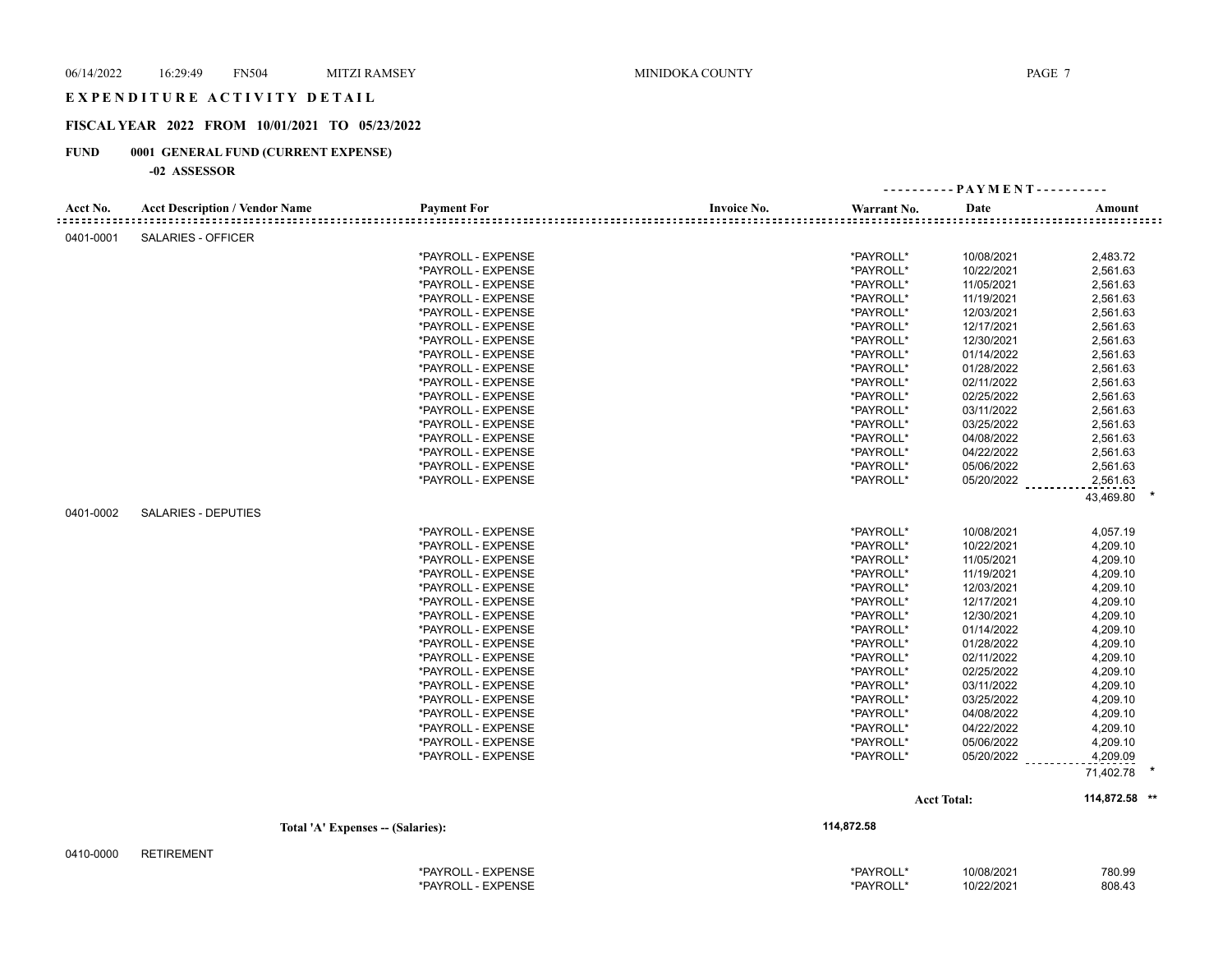## E X P E N D I T U R E A C T I V I T Y D E T A I L

## **FISCAL YEAR 2022 FROM 10/01/2021 TO 05/23/2022**

## **FUND 0001 GENERAL FUND (CURRENT EXPENSE)**

|           |                                       |                    |                    |             | ---------- PAYMENT---------- |              |
|-----------|---------------------------------------|--------------------|--------------------|-------------|------------------------------|--------------|
| Acct No.  | <b>Acct Description / Vendor Name</b> | <b>Payment For</b> | <b>Invoice No.</b> | Warrant No. | Date                         | Amount       |
| 0410-0000 | <b>RETIREMENT</b>                     |                    |                    |             |                              |              |
|           |                                       | *PAYROLL - EXPENSE |                    | *PAYROLL*   | 11/05/2021                   | 808.43       |
|           |                                       | *PAYROLL - EXPENSE |                    | *PAYROLL*   | 11/19/2021                   | 808.43       |
|           |                                       | *PAYROLL - EXPENSE |                    | *PAYROLL*   | 12/03/2021                   | 808.43       |
|           |                                       | *PAYROLL - EXPENSE |                    | *PAYROLL*   | 12/17/2021                   | 808.43       |
|           |                                       | *PAYROLL - EXPENSE |                    | *PAYROLL*   | 12/30/2021                   | 808.43       |
|           |                                       | *PAYROLL - EXPENSE |                    | *PAYROLL*   | 01/14/2022                   | 808.43       |
|           |                                       | *PAYROLL - EXPENSE |                    | *PAYROLL*   | 01/28/2022                   | 808.43       |
|           |                                       | *PAYROLL - EXPENSE |                    | *PAYROLL*   | 02/11/2022                   | 808.43       |
|           |                                       | *PAYROLL - EXPENSE |                    | *PAYROLL*   | 02/25/2022                   | 808.43       |
|           |                                       | *PAYROLL - EXPENSE |                    | *PAYROLL*   | 03/11/2022                   | 808.43       |
|           |                                       | *PAYROLL - EXPENSE |                    | *PAYROLL*   | 03/25/2022                   | 808.43       |
|           |                                       | *PAYROLL - EXPENSE |                    | *PAYROLL*   | 04/08/2022                   | 808.43       |
|           |                                       | *PAYROLL - EXPENSE |                    | *PAYROLL*   | 04/22/2022                   | 808.43       |
|           |                                       | *PAYROLL - EXPENSE |                    | *PAYROLL*   | 05/06/2022                   | 808.43       |
|           |                                       | *PAYROLL - EXPENSE |                    | *PAYROLL*   | 05/20/2022                   | 808.43       |
|           |                                       |                    |                    |             |                              | 13,715.87 *  |
|           |                                       |                    |                    |             | <b>Acct Total:</b>           | 13,715.87 ** |
| 0411-0000 | <b>SOCIAL SECURITY</b>                |                    |                    |             |                              |              |
|           |                                       | *PAYROLL - EXPENSE |                    | *PAYROLL*   | 10/08/2021                   | 483.38       |
|           |                                       | *PAYROLL - EXPENSE |                    | *PAYROLL*   | 10/22/2021                   | 500.98       |
|           |                                       | *PAYROLL - EXPENSE |                    | *PAYROLL*   | 11/05/2021                   | 500.98       |
|           |                                       | *PAYROLL - EXPENSE |                    | *PAYROLL*   | 11/19/2021                   | 500.98       |
|           |                                       | *PAYROLL - EXPENSE |                    | *PAYROLL*   | 12/03/2021                   | 500.98       |
|           |                                       | *PAYROLL - EXPENSE |                    | *PAYROLL*   | 12/17/2021                   | 500.98       |
|           |                                       | *PAYROLL - EXPENSE |                    | *PAYROLL*   | 12/30/2021                   | 517.97       |
|           |                                       | *PAYROLL - EXPENSE |                    | *PAYROLL*   | 01/14/2022                   | 500.98       |
|           |                                       | *PAYROLL - EXPENSE |                    | *PAYROLL*   | 01/28/2022                   | 500.98       |
|           |                                       | *PAYROLL - EXPENSE |                    | *PAYROLL*   | 02/11/2022                   | 500.98       |
|           |                                       | *PAYROLL - EXPENSE |                    | *PAYROLL*   | 02/25/2022                   | 500.98       |
|           |                                       | *PAYROLL - EXPENSE |                    | *PAYROLL*   | 03/11/2022                   | 500.98       |
|           |                                       | *PAYROLL - EXPENSE |                    | *PAYROLL*   | 03/25/2022                   | 500.98       |
|           |                                       | *PAYROLL - EXPENSE |                    | *PAYROLL*   | 04/08/2022                   | 500.98       |
|           |                                       | *PAYROLL - EXPENSE |                    | *PAYROLL*   | 04/22/2022                   | 500.98       |
|           |                                       | *PAYROLL - EXPENSE |                    | *PAYROLL*   | 05/06/2022                   | 500.98       |
|           |                                       | *PAYROLL - EXPENSE |                    | *PAYROLL*   | 05/20/2022                   | 500.97       |
|           |                                       |                    |                    |             |                              | 8,516.04     |
|           |                                       |                    |                    |             | <b>Acct Total:</b>           | 8,516.04 **  |
| 0412-0000 | LIFE INSURANCE                        |                    |                    |             |                              |              |
|           |                                       | *PAYROLL - EXPENSE |                    | *PAYROLL*   | 10/22/2021                   | 11.20        |
|           |                                       | *PAYROLL - EXPENSE |                    | *PAYROLL*   | 11/19/2021                   | 11.20        |
|           |                                       | *PAYROLL - EXPENSE |                    | *PAYROLL*   | 12/17/2021                   | 11.20        |
|           |                                       | *PAYROLL - EXPENSE |                    | *PAYROLL*   | 01/28/2022                   | 11.20        |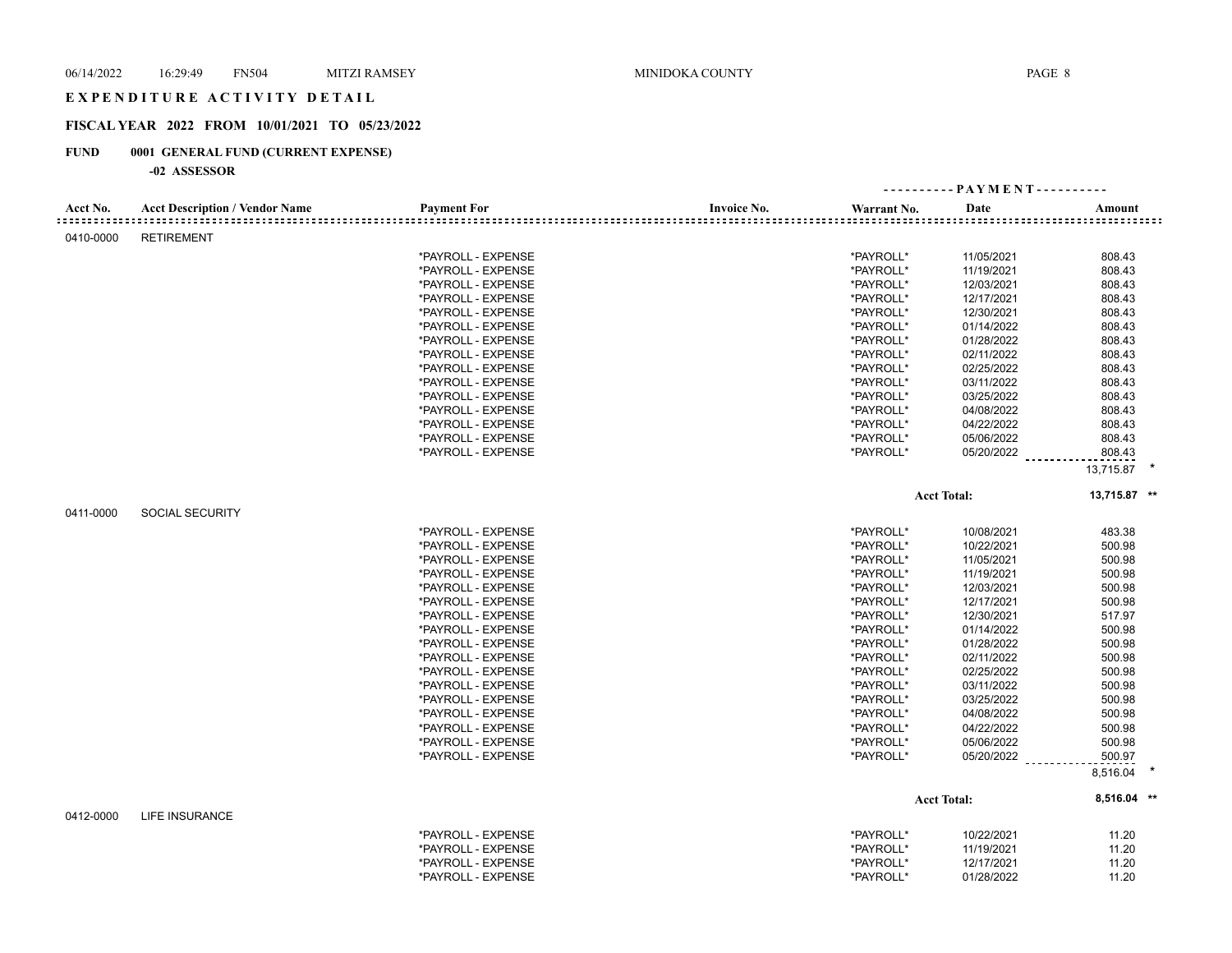## E X P E N D I T U R E A C T I V I T Y D E T A I L

## **FISCAL YEAR 2022 FROM 10/01/2021 TO 05/23/2022**

## **FUND 0001 GENERAL FUND (CURRENT EXPENSE)**

|           |                                                          |                                                                                                                                                                              |                                              |                                                                                                      | ---------- PAYMENT----------                                                                                           |                                                                                                           |
|-----------|----------------------------------------------------------|------------------------------------------------------------------------------------------------------------------------------------------------------------------------------|----------------------------------------------|------------------------------------------------------------------------------------------------------|------------------------------------------------------------------------------------------------------------------------|-----------------------------------------------------------------------------------------------------------|
| Acct No.  | <b>Acct Description / Vendor Name</b>                    | <b>Payment For</b><br>.                                                                                                                                                      | <b>Invoice No.</b>                           | Warrant No.                                                                                          | Date                                                                                                                   | Amount                                                                                                    |
| 0412-0000 | <b>LIFE INSURANCE</b>                                    |                                                                                                                                                                              |                                              |                                                                                                      |                                                                                                                        |                                                                                                           |
|           |                                                          | *PAYROLL - EXPENSE<br>*PAYROLL - EXPENSE<br>*PAYROLL - EXPENSE<br>*PAYROLL - EXPENSE                                                                                         |                                              | *PAYROLL*<br>*PAYROLL*<br>*PAYROLL*<br>*PAYROLL*                                                     | 02/25/2022<br>03/25/2022<br>04/22/2022<br>05/20/2022 __________                                                        | 11.20<br>11.20<br>11.20<br>11.20                                                                          |
|           |                                                          |                                                                                                                                                                              |                                              |                                                                                                      |                                                                                                                        | 89.60                                                                                                     |
|           |                                                          |                                                                                                                                                                              |                                              |                                                                                                      | <b>Acct Total:</b>                                                                                                     | 89.60 **                                                                                                  |
| 0413-0000 | <b>MEDICAL INSURANCE</b>                                 |                                                                                                                                                                              |                                              |                                                                                                      |                                                                                                                        |                                                                                                           |
|           |                                                          | *PAYROLL - EXPENSE<br>*PAYROLL - EXPENSE<br>*PAYROLL - EXPENSE<br>*PAYROLL - EXPENSE<br>*PAYROLL - EXPENSE<br>*PAYROLL - EXPENSE<br>*PAYROLL - EXPENSE<br>*PAYROLL - EXPENSE |                                              | *PAYROLL*<br>*PAYROLL*<br>*PAYROLL*<br>*PAYROLL*<br>*PAYROLL*<br>*PAYROLL*<br>*PAYROLL*<br>*PAYROLL* | 10/22/2021<br>11/19/2021<br>12/17/2021<br>01/28/2022<br>02/25/2022<br>03/25/2022<br>04/22/2022<br>$05/20/2022$ _______ | 3,424.42<br>3,424.42<br>3,424.42<br>3,424.42<br>3,424.42<br>3,424.42<br>3,424.42<br>3,424.42<br>27,395.36 |
|           |                                                          |                                                                                                                                                                              |                                              |                                                                                                      | <b>Acct Total:</b>                                                                                                     | 27,395.36 **                                                                                              |
|           | Total 'D' Expenses -- (Benefits):                        |                                                                                                                                                                              |                                              | 49,716.87                                                                                            |                                                                                                                        |                                                                                                           |
|           |                                                          |                                                                                                                                                                              |                                              |                                                                                                      |                                                                                                                        |                                                                                                           |
| 0439-0001 | TRAVEL - LODGING<br><b>HAMPTON INN &amp; SUITES</b>      | 279 - IACA FALL MEETING J. WES<br><b>TSRF FROM REVAL TO ASSESSOR</b>                                                                                                         |                                              | 2022-0000942                                                                                         | 12/20/2021<br>05/16/2022                                                                                               | 248.00<br>735.00<br>983.00                                                                                |
| 0439-0002 | <b>TRAVEL - MEALS</b>                                    |                                                                                                                                                                              |                                              |                                                                                                      |                                                                                                                        |                                                                                                           |
|           | <b>VISA</b><br><b>VISA</b>                               | 209 - LUNCH FOR WORKSHOP & ME<br>* Warrant # 2022-776 VOIDED<br>209 - LUNCH FOR WORKSHOP & MEE                                                                               |                                              | 2022-0000776<br>2022-0000781                                                                         | 12/06/2021<br>12/06/2021<br>12/06/2021                                                                                 | 22.10<br>(22.10)<br>22.10                                                                                 |
|           |                                                          |                                                                                                                                                                              |                                              |                                                                                                      |                                                                                                                        | 22.10                                                                                                     |
| 0439-0003 | TRAVEL - MILEAGE<br><b>WALTERS, CINDY</b><br>MAIER, NOEL | 656 - MILEAGE FOR 1ST QUARTER<br>881 - MILEAGE - SPRING COUNTY                                                                                                               |                                              | 2022-0002218<br>2022-0002852                                                                         | 04/04/2022<br>05/23/2022                                                                                               | 58.50<br>54.99<br>113.49                                                                                  |
| 0439-0004 | <b>TRAVEL - REGISTRATION</b>                             |                                                                                                                                                                              |                                              |                                                                                                      |                                                                                                                        |                                                                                                           |
|           | <b>IAC</b><br><b>IACA</b><br><b>IAC</b><br><b>IAC</b>    | 30 - FALL COUNTY OFFICIALS INS<br>81 - FALL MEETING - J. WEST<br>239 - 2022 MIDWINTER CONFERENC<br>677 - 2022 SPRING COUNTY OFFIC<br>TRSF FROM REVAL TO ASSESSOR             | IAC-22-40<br><b>IACA-22-89</b><br>IAC-222-51 | 2022-0000124<br>2022-0000274<br>2022-0000836<br>2022-0002193                                         | 10/18/2021<br>11/01/2021<br>12/13/2021<br>04/04/2022<br>05/16/2022                                                     | 85.00<br>75.00<br>210.00<br>190.00<br>485.00<br>1,045.00                                                  |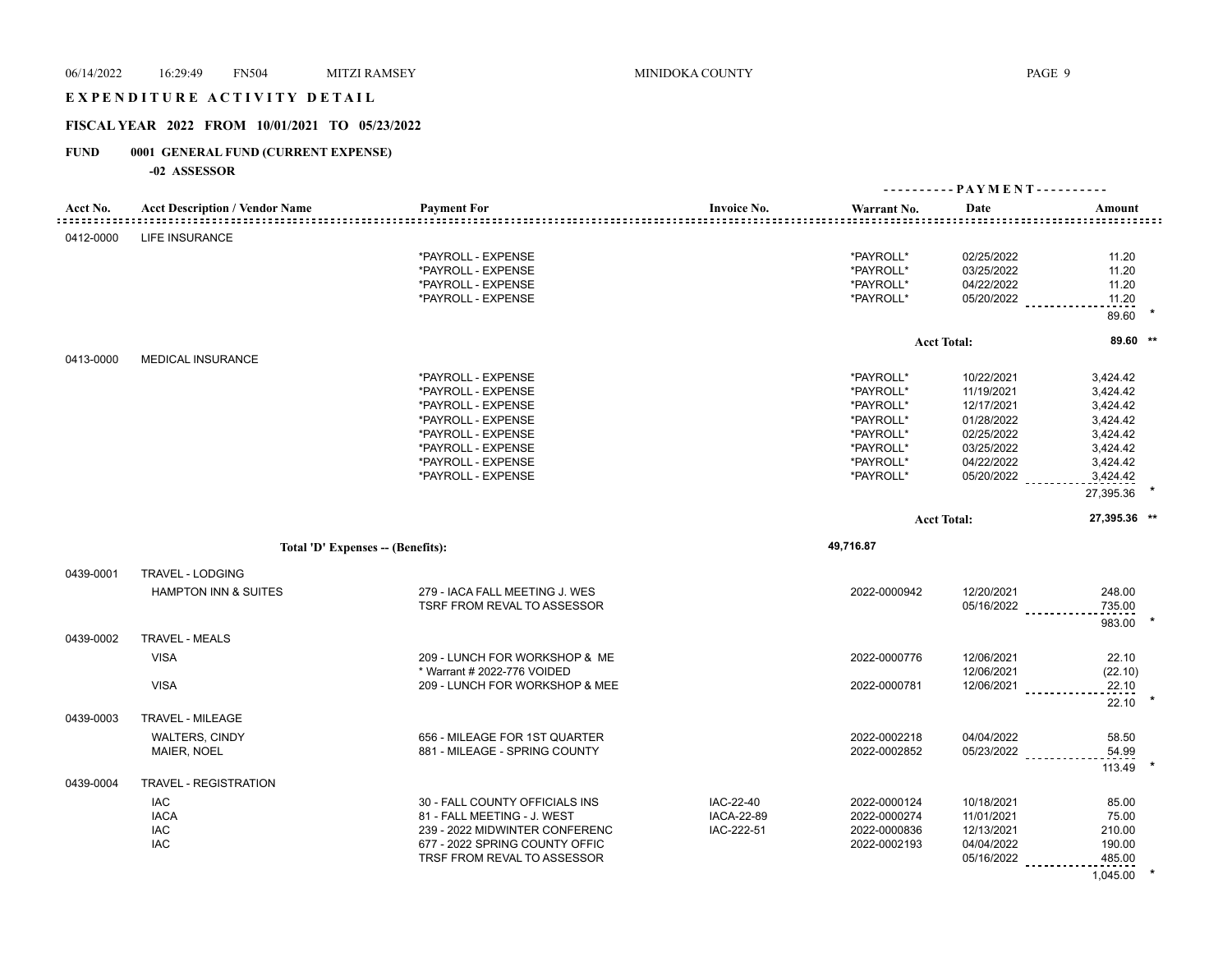#### EXPENDITURE ACTIVITY DETAIL

#### **FISCAL YEAR 2022 FROM 10/01/2021 TO 05/23/2022**

## **FUND 0001 GENERAL FUND (CURRENT EXPENSE)**

| L'AILLE   | <b><i>UUUI</i></b> GENERAL FUND (CURRENT EALENSE) |                                |                                           |                                  |                    |                              |  |
|-----------|---------------------------------------------------|--------------------------------|-------------------------------------------|----------------------------------|--------------------|------------------------------|--|
|           | -02 ASSESSOR                                      |                                |                                           |                                  |                    |                              |  |
|           |                                                   |                                |                                           |                                  |                    | ---------- PAYMENT---------- |  |
| Acct No.  | <b>Acct Description / Vendor Name</b>             | <b>Payment For</b>             | <b>Invoice No.</b><br>=================== | Warrant No.<br>::::::::::::::::: | Date               | Amount                       |  |
|           |                                                   |                                |                                           |                                  |                    |                              |  |
|           |                                                   |                                |                                           |                                  | <b>Acct Total:</b> | 2,163.59 **                  |  |
| 0440-0001 | SUPPLIES - CONSUMABLE                             |                                |                                           |                                  |                    |                              |  |
|           | ALPINE BUSINESS PRODUCT                           | 95 - APPOINTMENT BOOK, CALENDA |                                           | 2022-0000374                     | 11/08/2021         | 139.15                       |  |
|           | <b>VISA</b>                                       | 209 - SUPPLIES                 |                                           | 2022-0000776                     | 12/06/2021         | 98.83                        |  |
|           |                                                   | * Warrant # 2022-776 VOIDED    |                                           |                                  | 12/06/2021         | (98.83)                      |  |
|           | <b>VISA</b>                                       | 209 - SUPPLIES                 |                                           | 2022-0000781                     | 12/06/2021         | 98.83                        |  |
|           | ALPINE BUSINESS PRODUCT                           | 330 - COLORED ELASTIC BANDS    | OE-10876-1                                | 2022-0001051                     | 01/03/2022         | 14.06                        |  |
|           | <b>HARVEY'S OFFICE PLUS</b>                       | 339 - WALL PLANNER, STAPLES, S |                                           | 2022-0001156                     | 01/10/2022         | 71.02                        |  |
|           | <b>VISA</b>                                       | 372 - SUPPLIES                 |                                           | 2022-0001180                     | 01/10/2022         | 77.27                        |  |
|           | <b>HARVEY'S OFFICE PLUS</b>                       | 402 - STAPLE REMOVER, CALCULAT |                                           | 2022-0001298                     | 01/24/2022         | 23.07                        |  |
|           | <b>HARVEY'S OFFICE PLUS</b>                       | 472 - PENS, CARTRIDGES         | 0040784-001                               | 2022-0001586                     | 02/14/2022         | 43.67                        |  |
|           | <b>VISA</b>                                       | 469 - SWIFFER PADS & CLEANER   |                                           | 2022-0001618                     | 02/14/2022         | 11.65                        |  |
|           | <b>HARVEY'S OFFICE PLUS</b>                       | 643 - COUNTER PEN              | 0041278-001                               | 2022-0002121                     | 03/28/2022         | 20.45                        |  |
|           | <b>HARVEY'S OFFICE PLUS</b>                       | 726 - STICKY NOTES, COUNTER PE | 0041460-001                               | 2022-0002379                     | 04/18/2022         | 16.97                        |  |
|           | <b>HARVEY'S OFFICE PLUS</b>                       | 769 - STAPLER, BINDER, SHEET P | 0041526-001                               | 2022-0002492                     | 04/25/2022         | 74.45                        |  |
|           | <b>ACE HARDWARE</b>                               | 815 - TAPE                     |                                           | 2022-0002648                     | 05/09/2022         | 37.97                        |  |
|           | <b>HARVEY'S OFFICE PLUS</b>                       | 801 - FOLDERS, STAPLES, BUSINE | 41637-001                                 | 2022-0002666                     | 05/09/2022         | 98.95                        |  |
|           | <b>VISA</b>                                       | 806 - SUPPLIES                 |                                           | 2022-0002693                     | 05/09/2022         | 310.70                       |  |
|           |                                                   |                                |                                           |                                  |                    | 1,038.21                     |  |
| 0440-0002 | SUPPLIES - REUSABLE                               |                                |                                           |                                  |                    |                              |  |
|           | ALPINE BUSINESS PRODUCT                           | 95 - CALCULATOR                |                                           | 2022-0000374                     | 11/08/2021         | 149.40                       |  |
|           | <b>VISA</b>                                       | 469 - SWIFFER SWEEPER          |                                           | 2022-0001618                     | 02/14/2022         | 22.97                        |  |
|           | AMAZON CAPITAL SERVICES                           | 796 - DISPLAY RAIL             | 1DR9-FNH9-KLY4                            | 2022-0002546                     | 05/02/2022         | 41.34                        |  |
|           | AMAZON CAPITAL SERVICES                           | 835 - WALL RACK                |                                           | 2022-0002718                     | 05/16/2022         | 21.99                        |  |
|           |                                                   |                                |                                           |                                  |                    | 235.70                       |  |
| 0440-0003 | SUPPLIES - SPECIAL ORDER                          |                                |                                           |                                  |                    |                              |  |
|           |                                                   | TRSF EXPENSE TAKEN OUT OF WRON |                                           |                                  | 02/10/2022         | 86.00                        |  |
|           | <b>AMAZON CAPITAL SERVICES</b>                    | 879 - (2) BULLETIN BOARDS      | MNQ-N91P-76LP                             | 2022-0002826                     | 05/23/2022         | 119.98                       |  |
|           |                                                   |                                |                                           |                                  |                    | 205.98                       |  |
|           |                                                   |                                |                                           |                                  | <b>Acct Total:</b> | 1.479.89 **                  |  |
| 0461-0002 | PHONE - TOLL CHARGES                              |                                |                                           |                                  |                    |                              |  |
|           | <b>WINDSTREAM</b>                                 | 150 - TOLL CHARGES             | 74297673                                  | 2022-0000635                     | 11/22/2021         | 5.56                         |  |
|           | <b>WINDSTREAM</b>                                 | 289 - TOLL CHARGES             |                                           | 2022-0000979                     | 12/20/2021         | 3.80                         |  |
|           | <b>WINDSTREAM</b>                                 | 379 - TOLL CHARGES             |                                           | 2022-0001340                     | 01/24/2022         | 4.89                         |  |
|           | <b>WINDSTREAM</b>                                 | 494 - TOLL CHARGES             |                                           | 2022-0001620                     | 02/14/2022         | 5.39                         |  |
|           | <b>WINDSTREAM</b>                                 | 597 - TOLL CHARGES             |                                           | 2022-0001958                     | 03/14/2022         | 7.99                         |  |
|           |                                                   |                                |                                           |                                  |                    |                              |  |

WINDSTREAM 737 - TOLL CHARGES 2022-0002399 04/18/2022 4.90

05/16/2022 <sub>- - -</sub> - - - - - - - - - - 4.82

0470-0001 VEHICLE - GAS & OIL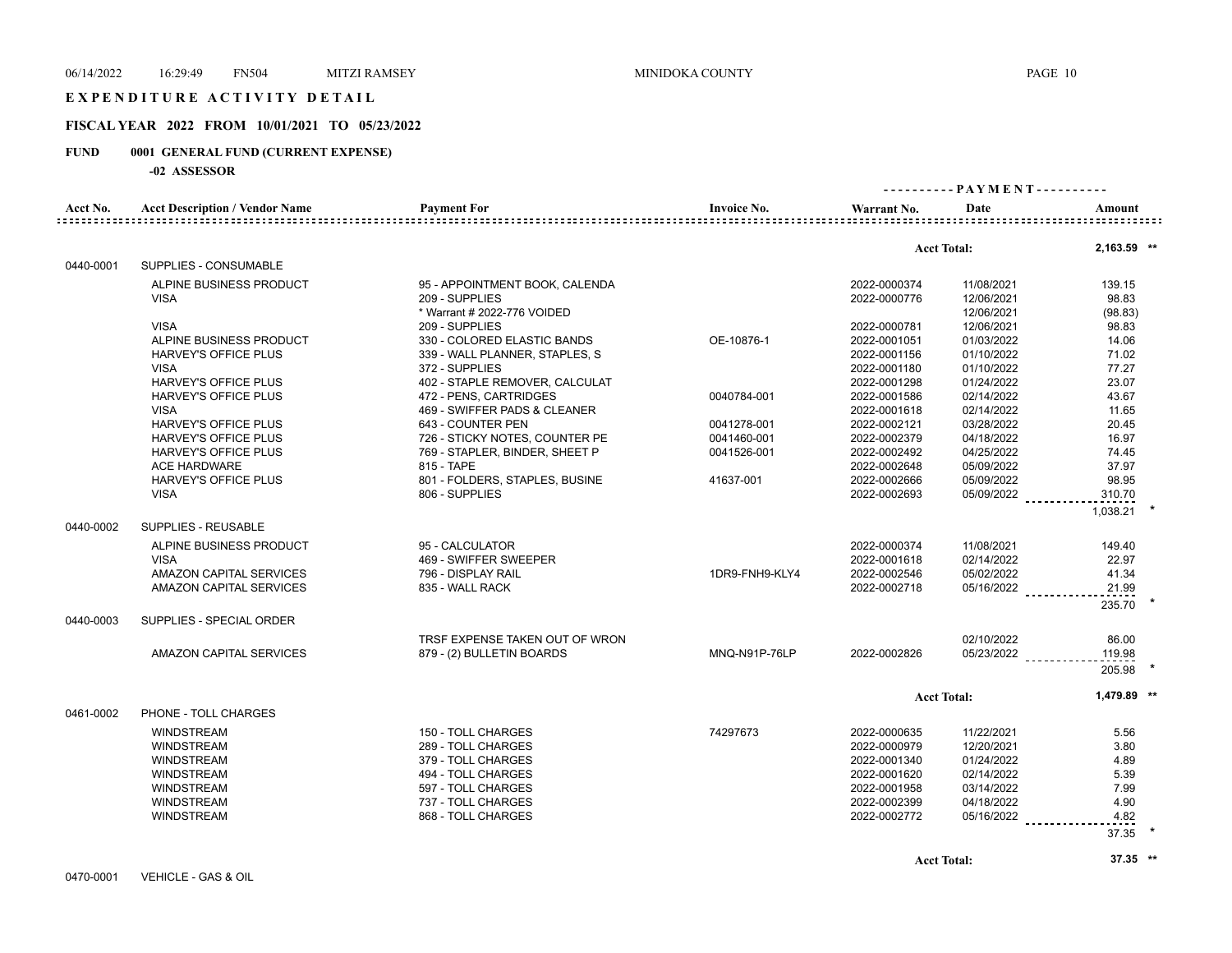### EXPENDITURE ACTIVITY DETAIL

## **FISCAL YEAR 2022 FROM 10/01/2021 TO 05/23/2022**

## **FUND 0001 GENERAL FUND (CURRENT EXPENSE)**

**-02 ASSESSOR**

|           |                                       |                                |                    | ---------- PAYMENT---------- |                    |             |  |
|-----------|---------------------------------------|--------------------------------|--------------------|------------------------------|--------------------|-------------|--|
| Acct No.  | <b>Acct Description / Vendor Name</b> | <b>Payment For</b>             | <b>Invoice No.</b> | Warrant No.                  | Date               | Amount      |  |
| 0470-0001 | VEHICLE - GAS & OIL                   |                                |                    |                              |                    |             |  |
|           | VALLEY WIDE CO-OP, INC                | 240 - FUEL                     |                    | 2022-0000863                 | 12/13/2021         | 41.67       |  |
|           | <b>VISA</b>                           | 372 - FUEL                     |                    | 2022-0001180                 | 01/10/2022         | 61.00       |  |
|           | VALLEY WIDE CO-OP, INC                | 473 - FUEL                     |                    | 2022-0001615                 | 02/14/2022         | 59.93       |  |
|           |                                       |                                |                    |                              |                    | 162.60 *    |  |
|           |                                       |                                |                    |                              | <b>Acct Total:</b> | 162.60 **   |  |
| 0510-0000 | RENT/LEASE- OFFICE EQUIP              |                                |                    |                              |                    |             |  |
|           | <b>TORE UP</b>                        | 62 - SHREDDER SERVICES         | 47157              | 2022-0000291                 | 11/01/2021         | 30.00       |  |
|           | YOST (DALES OFFICE SYSTEMS)           | 91 - COPIER OVERAGES           |                    | 2022-0000464                 | 11/08/2021         | 20.40       |  |
|           | <b>GREAT AMERICA LEASING</b>          | 125 - COPIER LEASE             | 30434619           | 2022-0000482                 | 11/15/2021         | 138.99      |  |
|           | <b>TORE UP</b>                        | 180 - SHREDDER                 | 47564              | 2022-0000682                 | 11/29/2021         | 30.00       |  |
|           | YOST (DALES OFFICE SYSTEMS)           | 201 - COPIER OVERAGES          | P85691             | 2022-0000779                 | 12/06/2021         | 12.82       |  |
|           | <b>TORE UP</b>                        | 338 - SHREDDER SERVICE         | 47944              | 2022-0001105                 | 01/03/2022         | 30.00       |  |
|           | YOST (DALES OFFICE SYSTEMS)           | 331 - COPIER OVERAGES          |                    | 2022-0001110                 | 01/03/2022         | 28.83       |  |
|           | <b>GREAT AMERICA LEASING</b>          | 397 - (2) KYOCERA COPIER LEASE | 30819552           | 2022-0001296                 | 01/24/2022         | 141.03      |  |
|           | <b>TORE UP</b>                        | 416 - SHREDDER SERVICE         | 48338              | 2022-0001331                 | 01/24/2022         | 30.00       |  |
|           | <b>TORE UP</b>                        | 506 - SHREDDER                 | 48777              | 2022-0001757                 | 02/28/2022         | 30.00       |  |
|           | YOST (DALES OFFICE SYSTEMS)           | 546 - COPIER OVERAGES          | P91504             | 2022-0001851                 | 03/07/2022         | 20.40       |  |
|           | <b>GREAT AMERICA LEASING</b>          | 588 - COPIER LEASE             | 31199933           | 2022-0001929                 | 03/14/2022         | 138.99      |  |
|           | <b>TORE UP</b>                        | 618-SHREDDER                   | 49196              | 2022-0002048                 | 03/21/2022         | 135.00      |  |
|           | YOST (DALES OFFICE SYSTEMS)           | 655 - COPIER OVERAGES          | P93908             | 2022-0002220                 | 04/04/2022         | 30.83       |  |
|           | TORE UP                               | 727 - SHREDDER                 | 49627              | 2022-0002392                 | 04/18/2022         | 48.00       |  |
|           | YOST (DALES OFFICE SYSTEMS)           | 783 - COPIER OVERAGES          | P96610             | 2022-0002575                 | 05/02/2022         | 40.04       |  |
|           | <b>TORE UP</b>                        | 857 - SHREDDER                 | 50029              | 2022-0002764                 | 05/16/2022         | 36.00       |  |
|           | <b>GREAT AMERICA LEASING</b>          | 877 - COPIER LEASE             | 31599341           | 2022-0002843                 | 05/23/2022         | 138.99      |  |
|           |                                       |                                |                    |                              |                    | 1,080.32    |  |
|           |                                       |                                |                    |                              | <b>Acct Total:</b> | 1,080.32 ** |  |
| 0528-0000 | <b>DUES / MEMBERSHIPS</b>             |                                |                    |                              |                    |             |  |
|           | <b>IACA</b>                           | 64 - FY22 IACA DUES            | <b>IACA-22-64</b>  | 2022-0000274                 | 11/01/2021         | 200.00      |  |
|           |                                       |                                |                    |                              |                    | 200.00      |  |
|           |                                       |                                |                    |                              | <b>Acct Total:</b> | 200.00 **   |  |
| 0542-0000 | <b>POSTAGE</b>                        |                                |                    |                              |                    |             |  |
|           | QUADIENT FINANCE USA, INC.            | 98 - POSTAGE                   |                    | 2022-0000433                 | 11/08/2021         | 180.20      |  |
|           | QUADIENT FINANCE USA, INC.            | 190 - POSTAGE                  |                    | 2022-0000674                 | 11/29/2021         | 213.06      |  |
|           | QUADIENT FINANCE USA, INC.            | 346 - POSTAGE                  |                    | 2022-0001165                 | 01/10/2022         | 295.29      |  |
|           | QUADIENT FINANCE USA, INC.            | 435 - POSTAGE                  |                    | 2022-0001415                 | 01/31/2022         | 149.41      |  |
|           | QUADIENT FINANCE USA, INC.            | 533 - POSTAGE                  |                    | 2022-0001745                 | 02/28/2022         | 26.80       |  |
|           | QUADIENT FINANCE USA, INC.            | 674 - POSTAGE                  |                    | 2022-0002203                 | 04/04/2022         | 38.63       |  |
|           | QUADIENT FINANCE USA, INC.            | 793 - POSTAGE                  |                    | 2022-0002567                 | 05/02/2022         | 32.86       |  |

936.25 **\***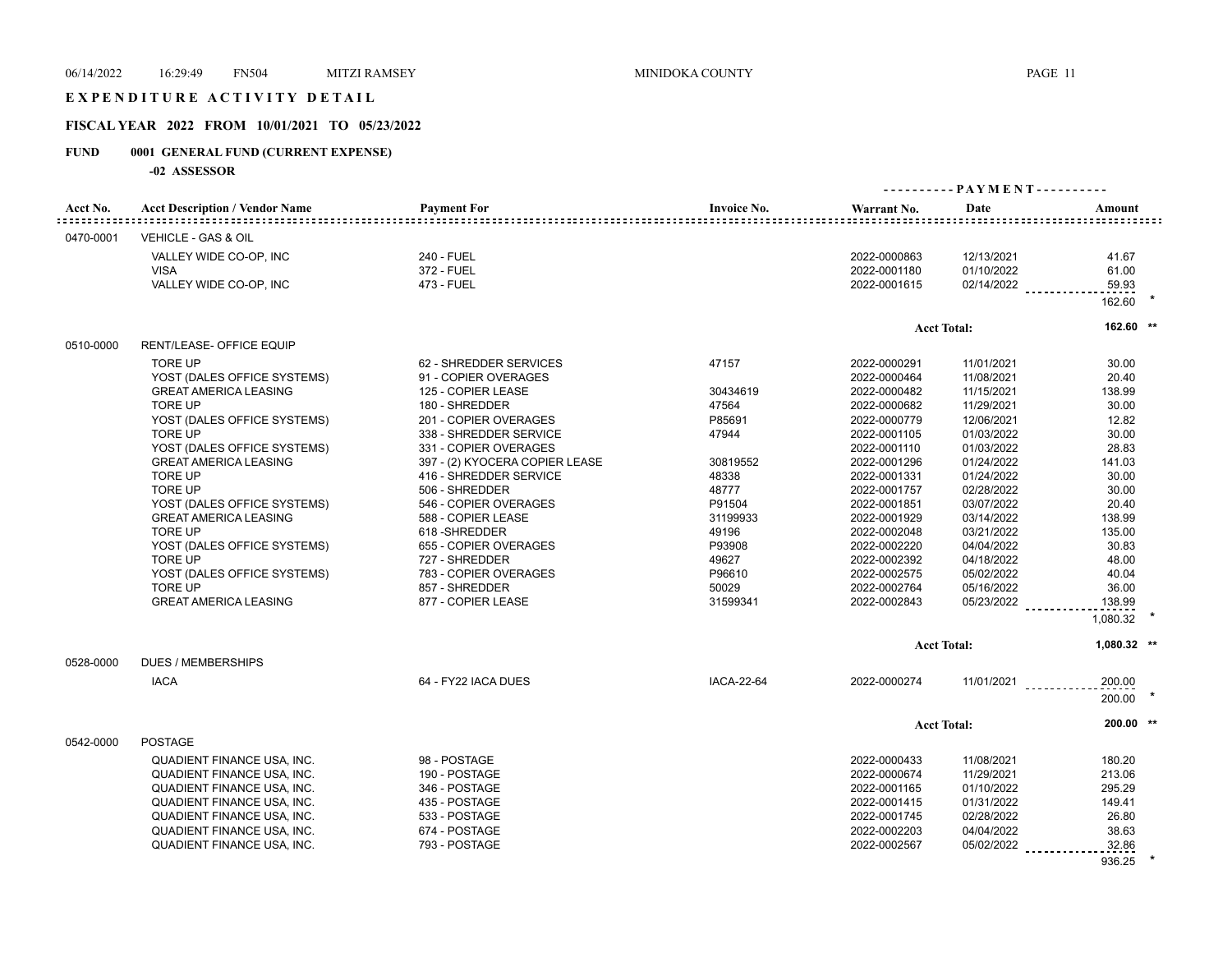## E X P E N D I T U R E A C T I V I T Y D E T A I L

## **FISCAL YEAR 2022 FROM 10/01/2021 TO 05/23/2022**

## **FUND 0001 GENERAL FUND (CURRENT EXPENSE)**

|           |                                                                                                                                            |                                                                                                      |                    |                                                                              | - PAYMENT - - - - - - - - - -<br><u>.</u>                          |                                                       |  |  |
|-----------|--------------------------------------------------------------------------------------------------------------------------------------------|------------------------------------------------------------------------------------------------------|--------------------|------------------------------------------------------------------------------|--------------------------------------------------------------------|-------------------------------------------------------|--|--|
| Acct No.  | <b>Acct Description / Vendor Name</b>                                                                                                      | <b>Payment For</b>                                                                                   | <b>Invoice No.</b> | Warrant No.                                                                  | Date                                                               | Amount                                                |  |  |
|           |                                                                                                                                            |                                                                                                      |                    |                                                                              |                                                                    |                                                       |  |  |
|           |                                                                                                                                            |                                                                                                      |                    |                                                                              | <b>Acct Total:</b>                                                 | $936.25$ **                                           |  |  |
| 0559-0000 | OTHER MISCELLANEOUS EXPENSES                                                                                                               |                                                                                                      |                    |                                                                              |                                                                    |                                                       |  |  |
|           | TREASURE VALLEY COFFEE<br><b>TREASURE VALLEY COFFEE</b><br>TREASURE VALLEY COFFEE<br><b>AMAZON CAPITAL SERVICES</b><br><b>ACE HARDWARE</b> | <b>119 - WATER</b><br>398 - WATER<br><b>582 - WATER</b><br>746 - MIRROR & VANITY<br>815 - HAND TRUCK | 1NQ9-93P7-1FFQ     | 2022-0000510<br>2022-0001332<br>2022-0001950<br>2022-0002476<br>2022-0002648 | 11/15/2021<br>01/24/2022<br>03/14/2022<br>04/25/2022<br>05/09/2022 | 47.20<br>77.30<br>58.60<br>194.99<br>109.99<br>488.08 |  |  |
|           |                                                                                                                                            |                                                                                                      |                    |                                                                              | <b>Acct Total:</b>                                                 | 488.08 **                                             |  |  |
|           |                                                                                                                                            | Total 'B' Expenses - (Other Expenses):                                                               |                    | 6,548.08                                                                     |                                                                    |                                                       |  |  |
| 0806-0000 | CAPITAL- OFFICE EQUIPMENT                                                                                                                  |                                                                                                      |                    |                                                                              |                                                                    |                                                       |  |  |
|           | SHOWKASE                                                                                                                                   | 809 - FRIDGE                                                                                         | 11622              | 2022-0002682                                                                 | 05/09/2022                                                         | 799.00<br>799.00                                      |  |  |
|           |                                                                                                                                            |                                                                                                      |                    |                                                                              | <b>Acct Total:</b>                                                 | 799.00 **                                             |  |  |
|           |                                                                                                                                            | Total 'C' Expenses -- (Capital Outlay):                                                              |                    | 799.00                                                                       |                                                                    |                                                       |  |  |
|           | <b>DEPARTMENT TOTALS:</b>                                                                                                                  |                                                                                                      |                    |                                                                              | <b>Dept Total:</b>                                                 | 171,936.53                                            |  |  |
|           |                                                                                                                                            | Total 'A' Expenses -- Salaries:                                                                      | 114,872.58         |                                                                              |                                                                    |                                                       |  |  |
|           |                                                                                                                                            | Total 'D' Expenses -- Benefits:                                                                      | 49,716.87          |                                                                              |                                                                    |                                                       |  |  |
|           |                                                                                                                                            | Total 'B' Expenses -- Expenses:                                                                      | 6,548.08           |                                                                              |                                                                    |                                                       |  |  |
|           |                                                                                                                                            | Total 'C' Expenses -- Capital Outlay:                                                                | 799.00             |                                                                              |                                                                    |                                                       |  |  |
|           |                                                                                                                                            |                                                                                                      | 171,936.53         |                                                                              |                                                                    |                                                       |  |  |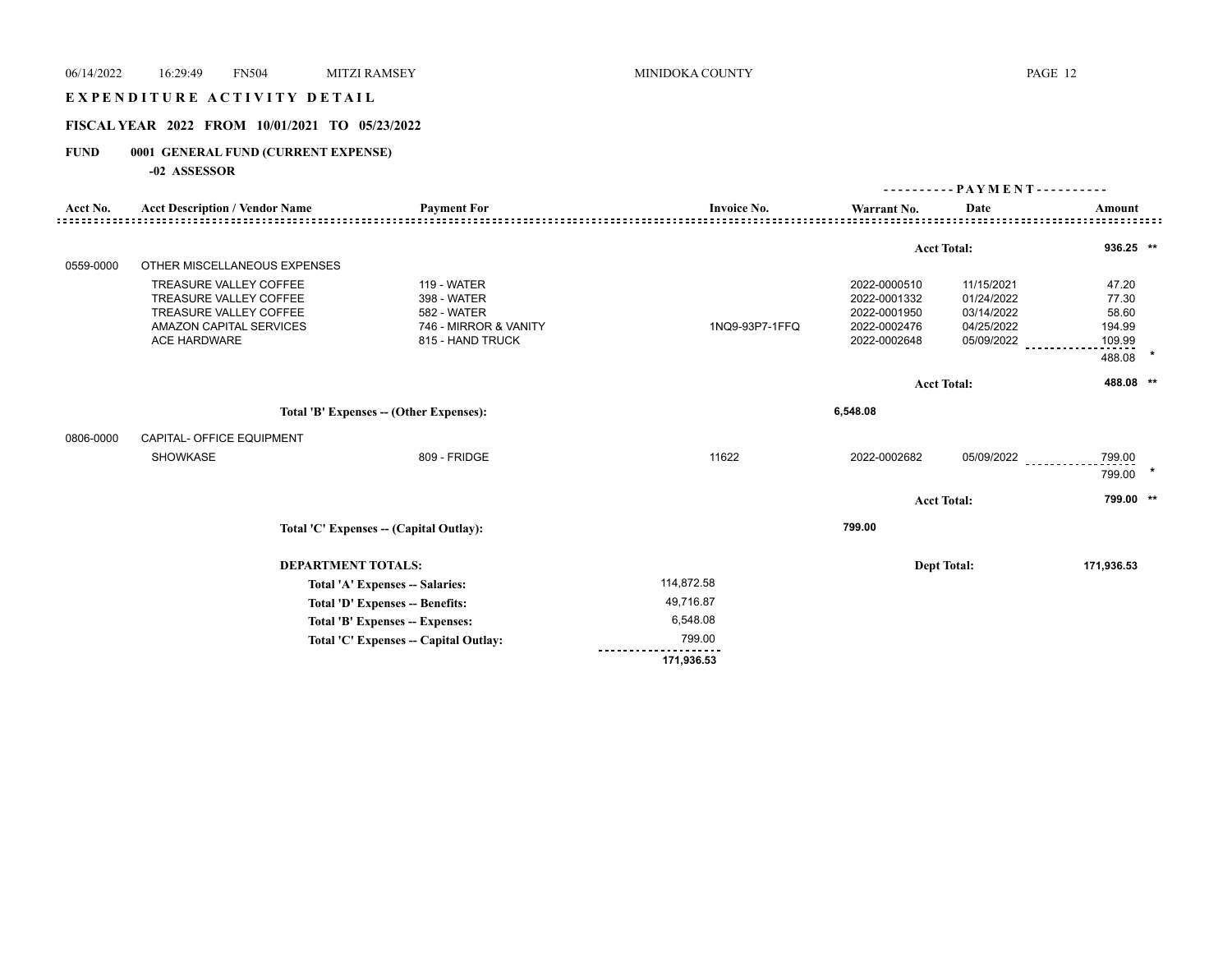#### EXPENDITURE ACTIVITY DETAIL

## **FISCAL YEAR 2022 FROM 10/01/2021 TO 05/23/2022**

## **FUND 0001 GENERAL FUND (CURRENT EXPENSE)**

|           |                                       |                    |                    |             | ---------- PAYMENT---------- |               |
|-----------|---------------------------------------|--------------------|--------------------|-------------|------------------------------|---------------|
| Acct No.  | <b>Acct Description / Vendor Name</b> | <b>Payment For</b> | <b>Invoice No.</b> | Warrant No. | Date                         | Amount        |
| 0401-0001 | SALARIES - OFFICER                    |                    |                    |             |                              |               |
|           |                                       | *PAYROLL - EXPENSE |                    | *PAYROLL*   | 10/08/2021                   | 2,440.76      |
|           |                                       | *PAYROLL - EXPENSE |                    | *PAYROLL*   | 10/22/2021                   | 2,517.38      |
|           |                                       | *PAYROLL - EXPENSE |                    | *PAYROLL*   | 11/05/2021                   | 2,517.38      |
|           |                                       | *PAYROLL - EXPENSE |                    | *PAYROLL*   | 11/19/2021                   | 2,517.38      |
|           |                                       | *PAYROLL - EXPENSE |                    | *PAYROLL*   | 12/03/2021                   | 2,517.38      |
|           |                                       | *PAYROLL - EXPENSE |                    | *PAYROLL*   | 12/17/2021                   | 2,517.38      |
|           |                                       | *PAYROLL - EXPENSE |                    | *PAYROLL*   | 12/30/2021                   | 2,517.38      |
|           |                                       | *PAYROLL - EXPENSE |                    | *PAYROLL*   | 01/14/2022                   | 2,517.38      |
|           |                                       | *PAYROLL - EXPENSE |                    | *PAYROLL*   | 01/28/2022                   | 2,517.38      |
|           |                                       | *PAYROLL - EXPENSE |                    | *PAYROLL*   | 02/11/2022                   | 2,517.38      |
|           |                                       | *PAYROLL - EXPENSE |                    | *PAYROLL*   | 02/25/2022                   | 2,517.38      |
|           |                                       | *PAYROLL - EXPENSE |                    | *PAYROLL*   | 03/11/2022                   | 2,517.38      |
|           |                                       | *PAYROLL - EXPENSE |                    | *PAYROLL*   | 03/25/2022                   | 2,517.38      |
|           |                                       | *PAYROLL - EXPENSE |                    | *PAYROLL*   | 04/08/2022                   | 2,517.38      |
|           |                                       | *PAYROLL - EXPENSE |                    | *PAYROLL*   | 04/22/2022                   | 2,517.38      |
|           |                                       | *PAYROLL - EXPENSE |                    | *PAYROLL*   | 05/06/2022                   | 2,517.38      |
|           |                                       | *PAYROLL - EXPENSE |                    | *PAYROLL*   | 05/20/2022                   | 2,517.38      |
|           |                                       |                    |                    |             |                              | 42,718.84     |
| 0401-0002 | <b>SALARIES - DEPUTIES</b>            |                    |                    |             |                              |               |
|           |                                       | *PAYROLL - EXPENSE |                    | *PAYROLL*   | 10/08/2021                   | 3,383.35      |
|           |                                       | *PAYROLL - EXPENSE |                    | *PAYROLL*   | 10/22/2021                   | 3,544.50      |
|           |                                       | *PAYROLL - EXPENSE |                    | *PAYROLL*   | 11/05/2021                   | 3,544.53      |
|           |                                       | *PAYROLL - EXPENSE |                    | *PAYROLL*   | 11/19/2021                   | 3,544.51      |
|           |                                       | *PAYROLL - EXPENSE |                    | *PAYROLL*   | 12/03/2021                   | 3,544.50      |
|           |                                       | *PAYROLL - EXPENSE |                    | *PAYROLL*   | 12/17/2021                   | 3,544.50      |
|           |                                       | *PAYROLL - EXPENSE |                    | *PAYROLL*   | 12/30/2021                   | 3,645.75      |
|           |                                       | *PAYROLL - EXPENSE |                    | *PAYROLL*   | 01/14/2022                   | 3,443.25      |
|           |                                       | *PAYROLL - EXPENSE |                    | *PAYROLL*   | 01/28/2022                   | 3,544.51      |
|           |                                       | *PAYROLL - EXPENSE |                    | *PAYROLL*   | 02/11/2022                   | 3,544.50      |
|           |                                       | *PAYROLL - EXPENSE |                    | *PAYROLL*   | 02/25/2022                   | 3,544.51      |
|           |                                       | *PAYROLL - EXPENSE |                    | *PAYROLL*   | 03/11/2022                   | 3,574.50      |
|           |                                       | *PAYROLL - EXPENSE |                    | *PAYROLL*   | 03/25/2022                   | 3,574.51      |
|           |                                       | *PAYROLL - EXPENSE |                    | *PAYROLL*   | 04/08/2022                   | 3,574.50      |
|           |                                       | *PAYROLL - EXPENSE |                    | *PAYROLL*   | 04/22/2022                   | 3,672.00      |
|           |                                       | *PAYROLL - EXPENSE |                    | *PAYROLL*   | 05/06/2022                   | 2,734.50      |
|           |                                       | *PAYROLL - EXPENSE |                    | *PAYROLL*   | 05/20/2022                   | 2,734.50      |
|           |                                       |                    |                    |             |                              | 58,692.92     |
|           |                                       |                    |                    |             | <b>Acct Total:</b>           | 101,411.76 ** |
|           |                                       |                    |                    |             |                              |               |
|           | Total 'A' Expenses -- (Salaries):     |                    |                    | 101,411.76  |                              |               |
| 0410-0000 | <b>RETIREMENT</b>                     |                    |                    |             |                              |               |
|           |                                       | *PAYROLL - EXPENSE |                    | *PAYROLL*   | 10/08/2021                   | 695.41        |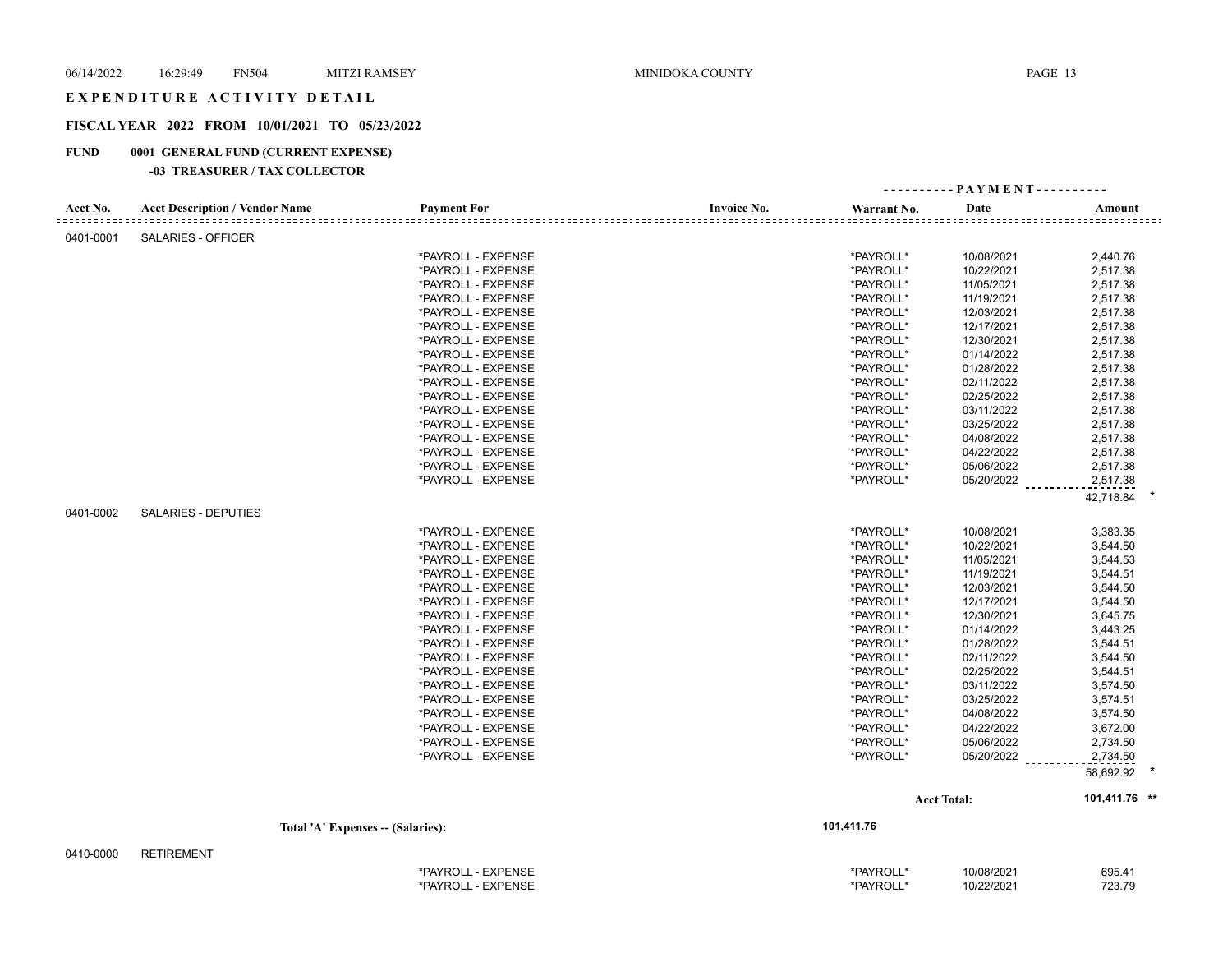### EXPENDITURE ACTIVITY DETAIL

## **FISCAL YEAR 2022 FROM 10/01/2021 TO 05/23/2022**

## **FUND 0001 GENERAL FUND (CURRENT EXPENSE)**

|           |                                       |                    |                    |             | ---------- PAYMENT---------- |                                          |  |
|-----------|---------------------------------------|--------------------|--------------------|-------------|------------------------------|------------------------------------------|--|
| Acct No.  | <b>Acct Description / Vendor Name</b> | <b>Payment For</b> | <b>Invoice No.</b> | Warrant No. | Date                         | Amount<br>:::::::::::::::::::::::::::::: |  |
| 0410-0000 | <b>RETIREMENT</b>                     |                    |                    |             |                              |                                          |  |
|           |                                       | *PAYROLL - EXPENSE |                    | *PAYROLL*   | 11/05/2021                   | 723.80                                   |  |
|           |                                       | *PAYROLL - EXPENSE |                    | *PAYROLL*   | 11/19/2021                   | 723.80                                   |  |
|           |                                       | *PAYROLL - EXPENSE |                    | *PAYROLL*   | 12/03/2021                   | 723.79                                   |  |
|           |                                       | *PAYROLL - EXPENSE |                    | *PAYROLL*   | 12/17/2021                   | 723.79                                   |  |
|           |                                       | *PAYROLL - EXPENSE |                    | *PAYROLL*   | 12/30/2021                   | 735.88                                   |  |
|           |                                       | *PAYROLL - EXPENSE |                    | *PAYROLL*   | 01/14/2022                   | 711.70                                   |  |
|           |                                       | *PAYROLL - EXPENSE |                    | *PAYROLL*   | 01/28/2022                   | 723.80                                   |  |
|           |                                       | *PAYROLL - EXPENSE |                    | *PAYROLL*   | 02/11/2022                   | 723.79                                   |  |
|           |                                       | *PAYROLL - EXPENSE |                    | *PAYROLL*   | 02/25/2022                   | 723.80                                   |  |
|           |                                       | *PAYROLL - EXPENSE |                    | *PAYROLL*   | 03/11/2022                   | 727.38                                   |  |
|           |                                       | *PAYROLL - EXPENSE |                    | *PAYROLL*   | 03/25/2022                   | 727.39                                   |  |
|           |                                       | *PAYROLL - EXPENSE |                    | *PAYROLL*   | 04/08/2022                   | 727.38                                   |  |
|           |                                       | *PAYROLL - EXPENSE |                    | *PAYROLL*   | 04/22/2022                   | 739.02                                   |  |
|           |                                       | *PAYROLL - EXPENSE |                    | *PAYROLL*   | 05/06/2022                   | 627.08                                   |  |
|           |                                       | *PAYROLL - EXPENSE |                    | *PAYROLL*   | 05/20/2022                   | 627.08                                   |  |
|           |                                       |                    |                    |             |                              | 12,108.68                                |  |
|           |                                       |                    |                    |             | <b>Acct Total:</b>           | 12,108.68 **                             |  |
| 0411-0000 | <b>SOCIAL SECURITY</b>                |                    |                    |             |                              |                                          |  |
|           |                                       | *PAYROLL - EXPENSE |                    | *PAYROLL*   | 10/08/2021                   | 419.25                                   |  |
|           |                                       | *PAYROLL - EXPENSE |                    | *PAYROLL*   | 10/22/2021                   | 437.44                                   |  |
|           |                                       | *PAYROLL - EXPENSE |                    | *PAYROLL*   | 11/05/2021                   | 438.87                                   |  |
|           |                                       | *PAYROLL - EXPENSE |                    | *PAYROLL*   | 11/19/2021                   | 438.87                                   |  |
|           |                                       | *PAYROLL - EXPENSE |                    | *PAYROLL*   | 12/03/2021                   | 455.86                                   |  |
|           |                                       | *PAYROLL - EXPENSE |                    | *PAYROLL*   | 12/17/2021                   | 455.86                                   |  |
|           |                                       | *PAYROLL - EXPENSE |                    | *PAYROLL*   | 12/30/2021                   | 471.48                                   |  |
|           |                                       | *PAYROLL - EXPENSE |                    | *PAYROLL*   | 01/14/2022                   | 448.11                                   |  |
|           |                                       | *PAYROLL - EXPENSE |                    | *PAYROLL*   | 01/28/2022                   | 455.86                                   |  |
|           |                                       | *PAYROLL - EXPENSE |                    | *PAYROLL*   | 02/11/2022                   | 455.86                                   |  |
|           |                                       | *PAYROLL - EXPENSE |                    | *PAYROLL*   | 02/25/2022                   | 455.86                                   |  |
|           |                                       | *PAYROLL - EXPENSE |                    | *PAYROLL*   | 03/11/2022                   | 458.15                                   |  |
|           |                                       | *PAYROLL - EXPENSE |                    | *PAYROLL*   | 03/25/2022                   | 458.15                                   |  |
|           |                                       | *PAYROLL - EXPENSE |                    | *PAYROLL*   | 04/08/2022                   | 458.15                                   |  |
|           |                                       | *PAYROLL - EXPENSE |                    | *PAYROLL*   | 04/22/2022                   | 467.03                                   |  |
|           |                                       | *PAYROLL - EXPENSE |                    | *PAYROLL*   | 05/06/2022                   | 395.31                                   |  |
|           |                                       | *PAYROLL - EXPENSE |                    | *PAYROLL*   | 05/20/2022                   | 395.31                                   |  |
|           |                                       |                    |                    |             |                              | 7,565.42                                 |  |
|           |                                       |                    |                    |             | <b>Acct Total:</b>           | 7,565.42 **                              |  |
| 0412-0000 | <b>LIFE INSURANCE</b>                 |                    |                    |             |                              |                                          |  |
|           |                                       | *PAYROLL - EXPENSE |                    | *PAYROLL*   | 10/22/2021                   | 9.80                                     |  |
|           |                                       | *PAYROLL - EXPENSE |                    | *PAYROLL*   | 11/19/2021                   | 9.80                                     |  |
|           |                                       | *PAYROLL - EXPENSE |                    | *PAYROLL*   | 12/17/2021                   | 9.80                                     |  |
|           |                                       | *PAYROLL - EXPENSE |                    | *PAYROLL*   | 01/28/2022                   | 9.80                                     |  |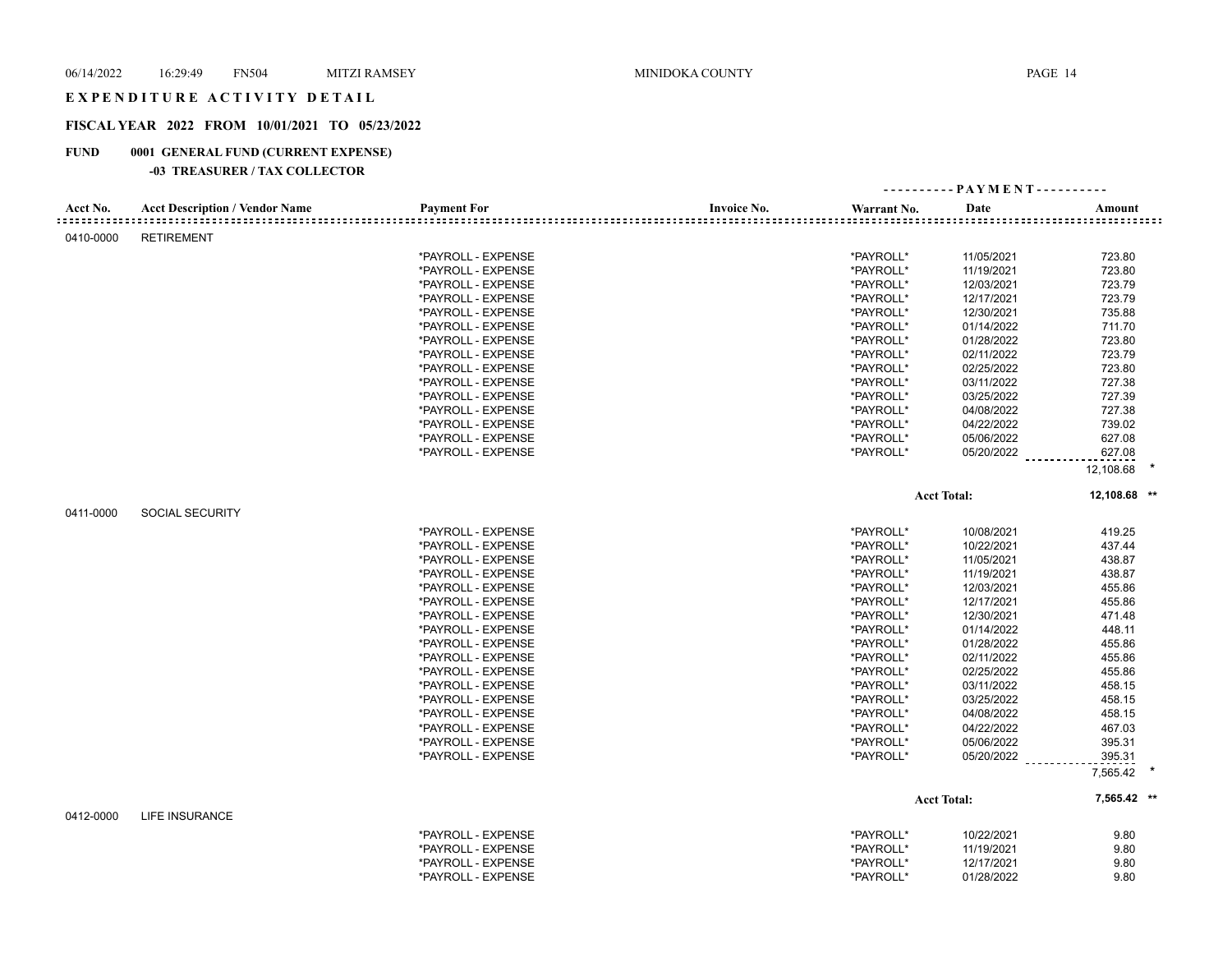### EXPENDITURE ACTIVITY DETAIL

## **FISCAL YEAR 2022 FROM 10/01/2021 TO 05/23/2022**

## **FUND 0001 GENERAL FUND (CURRENT EXPENSE)**

| Acct No.  | <b>Acct Description / Vendor Name</b>        | <b>Payment For</b>             | <b>Invoice No.</b><br>======================== | Warrant No.  | Date               | Amount                         |  |
|-----------|----------------------------------------------|--------------------------------|------------------------------------------------|--------------|--------------------|--------------------------------|--|
| 0412-0000 | <b>LIFE INSURANCE</b>                        |                                |                                                |              |                    |                                |  |
|           |                                              | *PAYROLL - EXPENSE             |                                                | *PAYROLL*    | 02/25/2022         | 9.80                           |  |
|           |                                              | *PAYROLL - EXPENSE             |                                                | *PAYROLL*    | 03/25/2022         | 9.80                           |  |
|           |                                              | *PAYROLL - EXPENSE             |                                                | *PAYROLL*    | 04/22/2022         | 7.00                           |  |
|           |                                              | *PAYROLL - EXPENSE             |                                                | *PAYROLL*    |                    | 05/20/2022<br>7.00<br>72.80    |  |
|           |                                              |                                |                                                |              | <b>Acct Total:</b> | 72.80 **                       |  |
| 0413-0000 | <b>MEDICAL INSURANCE</b>                     |                                |                                                |              |                    |                                |  |
|           |                                              | *PAYROLL - EXPENSE             |                                                | *PAYROLL*    | 10/22/2021         | 3,579.46                       |  |
|           |                                              | *PAYROLL - EXPENSE             |                                                | *PAYROLL*    | 11/19/2021         | 3,579.46                       |  |
|           |                                              | *PAYROLL - EXPENSE             |                                                | *PAYROLL*    | 12/17/2021         | 3,244.44                       |  |
|           |                                              | *PAYROLL - EXPENSE             |                                                | *PAYROLL*    | 01/28/2022         | 3,244.44                       |  |
|           |                                              | *PAYROLL - EXPENSE             |                                                | *PAYROLL*    | 02/25/2022         | 3,244.44                       |  |
|           |                                              | *PAYROLL - EXPENSE             |                                                | *PAYROLL*    | 03/25/2022         | 3,244.44                       |  |
|           |                                              | *PAYROLL - EXPENSE             |                                                | *PAYROLL*    | 04/22/2022         | 2,444.67                       |  |
|           |                                              | *PAYROLL - EXPENSE             |                                                | *PAYROLL*    | 05/20/2022         | 2,444.67                       |  |
|           | <b>CLAIMS ADMINISTRATION ACCOUNT</b>         | 894 - JUNE INSURANCE - EMPLOYE |                                                | 2022-0002835 | 05/23/2022         | 899.97                         |  |
|           |                                              |                                |                                                |              |                    | 25,925.99                      |  |
|           |                                              |                                |                                                |              | <b>Acct Total:</b> | 25,925.99 **                   |  |
|           |                                              |                                |                                                |              |                    |                                |  |
|           | Total 'D' Expenses -- (Benefits):            |                                |                                                | 45,672.89    |                    |                                |  |
|           |                                              |                                |                                                |              |                    |                                |  |
| 0439-0001 | TRAVEL - LODGING                             |                                |                                                |              |                    |                                |  |
|           | THE RIVERSIDE HOTEL                          | 496 - LODGING IAC MID-WINTER C |                                                | 2022-0001609 |                    | 02/14/2022<br>387.00<br>387.00 |  |
| 0439-0002 | <b>TRAVEL - MEALS</b>                        |                                |                                                |              |                    |                                |  |
|           | <b>VISA</b>                                  | 574 - DINNER MID WINTER CONFER |                                                | 2022-0001956 |                    | 03/14/2022<br>16.80            |  |
|           |                                              |                                |                                                |              |                    | 16.80                          |  |
| 0439-0003 | TRAVEL - MILEAGE                             |                                |                                                |              |                    |                                |  |
|           | DAYLEY, LAVONNA                              | 253 - MILEAGE FOR 2021 FALLS C |                                                | 2022-0000822 | 12/13/2021         | 52.64                          |  |
|           | DAYLEY, LAVONNA                              | 497 - MILEAGE MID-WINTER CONFE |                                                | 2022-0001579 | $02/14/2022$       | 193.05                         |  |
| 0439-0004 | <b>TRAVEL - REGISTRATION</b>                 |                                |                                                |              |                    | 245.69                         |  |
|           |                                              |                                |                                                |              |                    |                                |  |
|           | IAC                                          | 179 - FALL COUNTY OFFICIALS RE | IAC-22-205                                     | 2022-0000665 | 11/29/2021         | 85.00                          |  |
|           | IAC                                          | 277 - 2022 MIDWINTER CONFERENC | IAC-22-322                                     | 2022-0000948 | 12/20/2021         | 210.00                         |  |
|           | <b>IAC</b>                                   | 712 - 2022 - SPRING COUNTY OFF | IAC-22-697                                     | 2022-0002305 | $04/11/2022$       | 95.00<br>390.00                |  |
|           |                                              |                                |                                                |              | <b>Acct Total:</b> | 1,039.49 **                    |  |
|           |                                              |                                |                                                |              |                    |                                |  |
| 0440-0001 | SUPPLIES - CONSUMABLE<br><b>LASER XPRESS</b> | 75 - TONER CARTRIDGE           | 193661                                         | 2022-0000279 | 11/01/2021         | 45.00                          |  |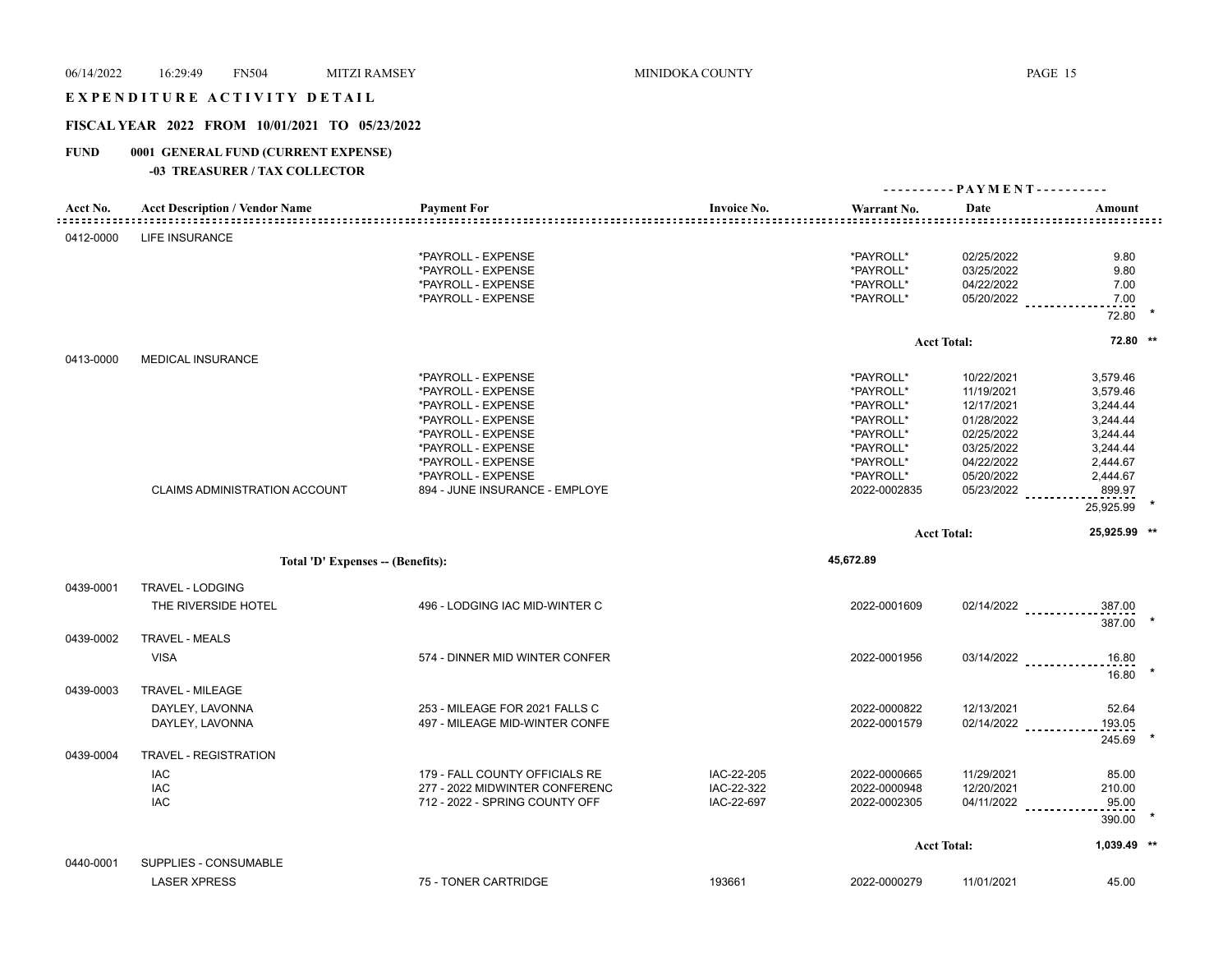## EXPENDITURE ACTIVITY DETAIL

## **FISCAL YEAR 2022 FROM 10/01/2021 TO 05/23/2022**

## **FUND 0001 GENERAL FUND (CURRENT EXPENSE)**

|           |                                               |                                |                    |              | ---------- PAYMENT---------- |                               |
|-----------|-----------------------------------------------|--------------------------------|--------------------|--------------|------------------------------|-------------------------------|
| Acct No.  | <b>Acct Description / Vendor Name</b>         | <b>Payment For</b>             | <b>Invoice No.</b> | Warrant No.  | Date                         | Amount<br>=================== |
| 0440-0001 | SUPPLIES - CONSUMABLE                         |                                |                    |              |                              |                               |
|           | OFFICE DEPOT                                  | 141 - CALENDARS                | 205860634001       | 2022-0000620 | 11/22/2021                   | 84.41                         |
|           | OFFICE DEPOT                                  | 517 - CALCULATOR TAPE, STICKY  |                    | 2022-0001743 | 02/28/2022                   | 116.75                        |
|           | OFFICE DEPOT                                  | 630 - PENS & CORRECTION TAPE   | 233213923001       | 2022-0002131 | 03/28/2022                   | 11.04                         |
|           | MONROE ANESTHESIA SERVICES PC                 | 699 - CALCULATOR RIBBONS       | 228928             | 2022-0002313 | 04/11/2022                   | 40.11                         |
|           |                                               | * Warrant # 2022-2313 VOIDED   |                    |              | 04/25/2022                   | (40.11)                       |
|           | MONROE SYSTEMS FOR BUSINESS INC               | 699 - CALCULATOR RIBBONS       | 228928             | 2022-0002474 | 04/25/2022                   | 40.11                         |
|           | <b>LASER XPRESS</b>                           | 871 - TONER CARTRIDGE          | 194724             | 2022-0002741 | 05/16/2022                   | 125.00                        |
| 0440-0002 | SUPPLIES - REUSABLE                           |                                |                    |              |                              | 422.31                        |
|           | OFFICE DEPOT                                  | 142 - SHEET PROTECTORS         | 205708507001       | 2022-0000620 | 11/22/2021                   | 12.69                         |
|           | OFFICE DEPOT                                  | 516 - HEAVY DUTY STAPLER       | 218635284002       | 2022-0001743 | 02/28/2022                   | 28.73                         |
|           |                                               |                                |                    |              |                              | 41.42                         |
| 0440-0003 | SUPPLIES - SPECIAL ORDER                      |                                |                    |              |                              |                               |
|           | <b>SOLV BUSINESS</b><br>SOLUTIONS-SAFEGUARD-2 | 428 - REGULAR, WINDOW & RETURN |                    | 2022-0001421 | 01/31/2022                   | 438.71                        |
|           | MINIDOKA COUNTY TAX COLLECTOR                 | 534 - DEPOSIT BOOKS - TAX COLL |                    | 2022-0001739 | 02/28/2022                   | 151.97                        |
| 0440-0005 | SUPPLIES - COPIER                             |                                |                    |              |                              | 590.68                        |
|           |                                               |                                |                    |              |                              |                               |
|           | OFFICE DEPOT                                  | 518 - COPY PAPER               |                    | 2022-0001743 | 02/28/2022                   | 101.34                        |
|           | OFFICE DEPOT                                  | 664 - COPY PAPER               | 233543827001       | 2022-0002199 | 04/04/2022 _________         | 272.65                        |
|           |                                               |                                |                    |              |                              | 373.99                        |
|           |                                               |                                |                    |              | <b>Acct Total:</b>           | 1,428.40 **                   |
| 0461-0000 | <b>COMMUNICATIONS - PHONE</b>                 |                                |                    |              |                              |                               |
|           | <b>VERIZON WIRELESS</b>                       | 192 - MIFI DEVICE              |                    | 2022-0000686 | 11/29/2021                   | 10.11                         |
|           | <b>VERIZON WIRELESS</b>                       | 326 - MIFI DEVICE              |                    | 2022-0001109 | 01/03/2022                   | 10.11                         |
|           | <b>VERIZON WIRELESS</b>                       | 408 - TREASURER MIFI DEVICE    |                    | 2022-0001335 | 01/24/2022                   | 10.11                         |
|           | <b>VERIZON WIRELESS</b>                       | 539 - MIFI DEVICE              | 9899604621         | 2022-0001759 | 02/28/2022                   | 10.11                         |
|           | <b>VERIZON WIRELESS</b>                       | 627 - MIFI DEVICE              |                    | 2022-0002147 | 03/28/2022                   | 10.11                         |
|           | <b>VERIZON WIRELESS</b>                       | 765 - MIFI DEVICE              |                    | 2022-0002520 | 04/25/2022                   | 10.09                         |
|           | <b>VERIZON WIRELESS</b>                       | 886 - TREASURER MIFI DEVICE    |                    | 2022-0002871 | 05/23/2022                   | 10.09                         |
|           |                                               |                                |                    |              |                              | 70.73                         |
| 0461-0002 | PHONE - TOLL CHARGES                          |                                |                    |              |                              |                               |
|           | <b>WINDSTREAM</b>                             | 154 - TOLL CHARGES             | 74297673           | 2022-0000635 | 11/22/2021                   | 3.62                          |
|           | <b>WINDSTREAM</b>                             | 285 - TOLL CHARGES             |                    | 2022-0000979 | 12/20/2021                   | 3.68                          |
|           | <b>WINDSTREAM</b>                             | 382 - TOLL CHARGES             |                    | 2022-0001340 | 01/24/2022                   | 3.41                          |
|           | <b>WINDSTREAM</b>                             | 490 - TOLL CHARGES             |                    | 2022-0001620 | 02/14/2022                   | 4.67                          |
|           | WINDSTREAM                                    | 594 - TOLL CHARGES             |                    | 2022-0001958 | 03/14/2022                   | 3.53                          |
|           | <b>WINDSTREAM</b>                             | 732 - TOLL CHARGES             |                    | 2022-0002399 | 04/18/2022                   | 5.82                          |
|           | <b>WINDSTREAM</b>                             | 865 - TOLL CHARGES             |                    | 2022-0002772 | 05/16/2022                   | 4.44                          |
|           |                                               |                                |                    |              |                              | 29.17                         |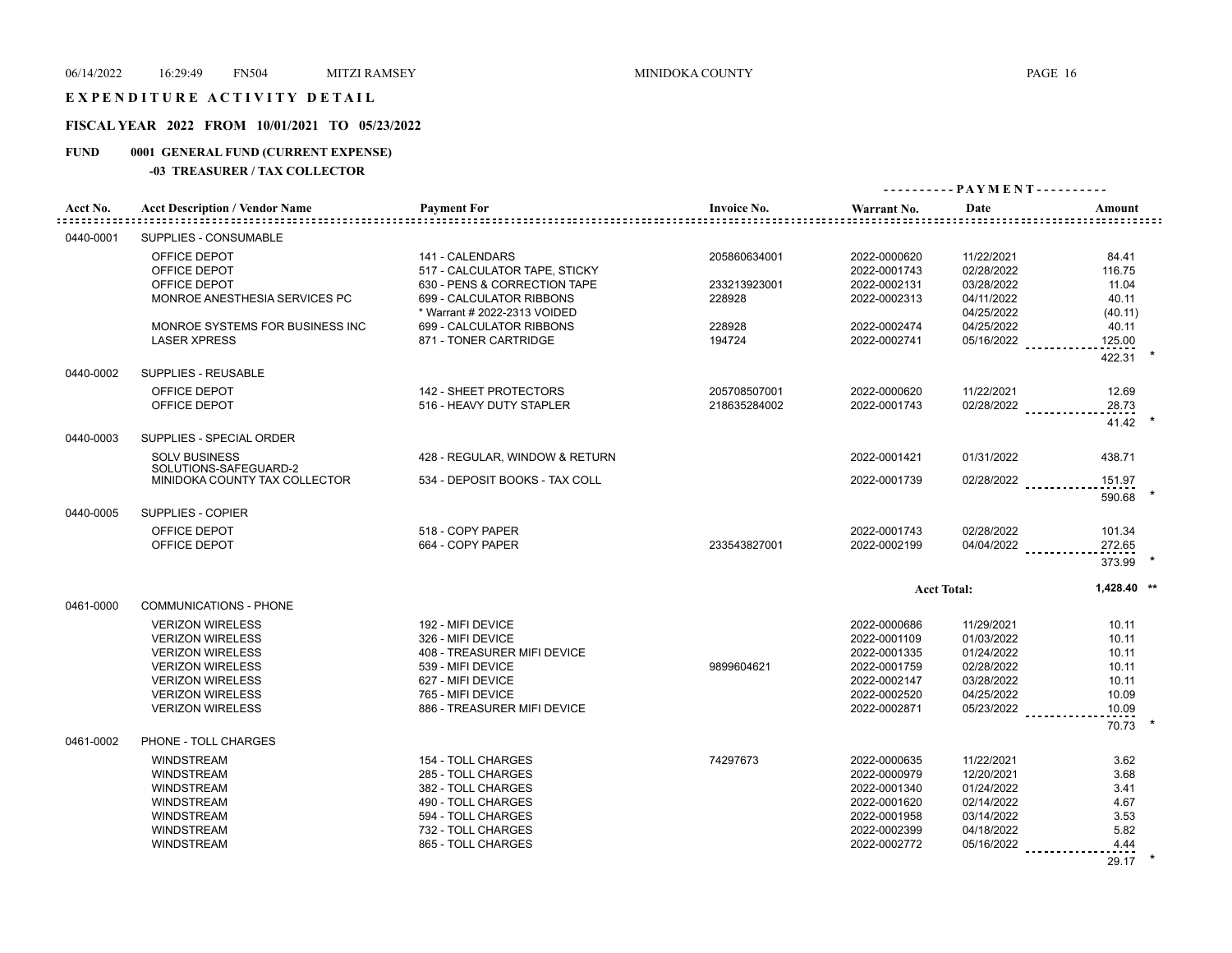# 06/14/2022 16:29:49 FN504 MITZI RAMSEY MINIDOKA COUNTY PAGE 17 EXPENDITURE ACTIVITY DETAIL **FISCAL YEAR 2022 FROM 10/01/2021 TO 05/23/2022 FUND 0001 GENERAL FUND (CURRENT EXPENSE) -03 TREASURER / TAX COLLECTOR - - - - - - - - - - P A Y M E N T - - - - - - - - - -**

| Acct No.  | <b>Acct Description / Vendor Name</b>                                                                                                                                                                                                                                                      | <b>Payment For</b>                                                                                                                                                                                                           | <b>Invoice No.</b>                                                                       | Warrant No.                                                                                                                                  | Date                                                                                                                       | Amount                                                                           |
|-----------|--------------------------------------------------------------------------------------------------------------------------------------------------------------------------------------------------------------------------------------------------------------------------------------------|------------------------------------------------------------------------------------------------------------------------------------------------------------------------------------------------------------------------------|------------------------------------------------------------------------------------------|----------------------------------------------------------------------------------------------------------------------------------------------|----------------------------------------------------------------------------------------------------------------------------|----------------------------------------------------------------------------------|
|           |                                                                                                                                                                                                                                                                                            |                                                                                                                                                                                                                              |                                                                                          |                                                                                                                                              | <b>Acct Total:</b>                                                                                                         | 99.90 **                                                                         |
| 0470-0003 | <b>VEHICLE - MILEAGE</b>                                                                                                                                                                                                                                                                   |                                                                                                                                                                                                                              |                                                                                          |                                                                                                                                              |                                                                                                                            |                                                                                  |
|           | <b>USCOLA, STACEY</b>                                                                                                                                                                                                                                                                      | 748 - MILEAGE FOR BANKING 10/0                                                                                                                                                                                               |                                                                                          | 2022-0002517                                                                                                                                 |                                                                                                                            | 04/25/2022<br>113.58<br>113.58                                                   |
|           |                                                                                                                                                                                                                                                                                            |                                                                                                                                                                                                                              |                                                                                          |                                                                                                                                              | <b>Acct Total:</b>                                                                                                         | 113.58 **                                                                        |
| 0482-0000 | PROFESSIONAL SVC- TAX SEARCH                                                                                                                                                                                                                                                               |                                                                                                                                                                                                                              |                                                                                          |                                                                                                                                              |                                                                                                                            |                                                                                  |
|           | <b>TITLEONE</b>                                                                                                                                                                                                                                                                            | 644 - LITIGATION GUARANTEE REP                                                                                                                                                                                               |                                                                                          | 2022-0002145                                                                                                                                 | 03/28/2022                                                                                                                 | 660.00<br>660.00                                                                 |
|           |                                                                                                                                                                                                                                                                                            |                                                                                                                                                                                                                              |                                                                                          |                                                                                                                                              |                                                                                                                            |                                                                                  |
|           |                                                                                                                                                                                                                                                                                            |                                                                                                                                                                                                                              |                                                                                          |                                                                                                                                              | <b>Acct Total:</b>                                                                                                         | 660.00 **                                                                        |
| 0492-0000 | REP/MAINT-OFFICE EQUIPMENT                                                                                                                                                                                                                                                                 |                                                                                                                                                                                                                              |                                                                                          |                                                                                                                                              |                                                                                                                            |                                                                                  |
|           | <b>LASER XPRESS</b>                                                                                                                                                                                                                                                                        | 254 - MAINTENANCE CLEANING                                                                                                                                                                                                   | 194762                                                                                   | 2022-0000839                                                                                                                                 |                                                                                                                            | 95.00<br>$12/13/2021$<br>95.00                                                   |
|           |                                                                                                                                                                                                                                                                                            |                                                                                                                                                                                                                              |                                                                                          |                                                                                                                                              | <b>Acct Total:</b>                                                                                                         | $95.00$ **                                                                       |
| 0510-0000 | <b>RENT/LEASE- OFFICE EQUIP</b>                                                                                                                                                                                                                                                            |                                                                                                                                                                                                                              |                                                                                          |                                                                                                                                              |                                                                                                                            |                                                                                  |
|           | <b>GREAT AMERICA LEASING</b><br><b>GREAT AMERICA LEASING</b><br>YOST (DALES OFFICE SYSTEMS)<br><b>GREAT AMERICA LEASING</b><br><b>GREAT AMERICA LEASING</b><br><b>GREAT AMERICA LEASING</b><br><b>GREAT AMERICA LEASING</b><br>YOST (DALES OFFICE SYSTEMS)<br><b>GREAT AMERICA LEASING</b> | 58 - (3) MOS. COPIER LEASE<br>123 - COPIER LEASE<br>202 - COPIER OVERAGES<br>276 - COPIER LEASE<br>400 - COPIER LEASE & PROP. TAX<br>510 - COPIER LEASE<br>601 - COPIER LEASE<br>575 - COPIER OVERAGES<br>728 - COPIER LEASE | 30434622<br>P85757<br>30641382<br>30833315<br>31027311<br>31223520<br>P91694<br>31417666 | 2022-0000214<br>2022-0000482<br>2022-0000779<br>2022-0000941<br>2022-0001296<br>2022-0001658<br>2022-0001929<br>2022-0001959<br>2022-0002377 | 10/25/2021<br>11/15/2021<br>12/06/2021<br>12/20/2021<br>01/24/2022<br>02/22/2022<br>03/14/2022<br>03/14/2022<br>04/18/2022 | 297.00<br>99.00<br>87.00<br>99.00<br>108.41<br>99.00<br>99.00<br>145.78<br>99.00 |
|           | <b>GREAT AMERICA LEASING</b>                                                                                                                                                                                                                                                               | 836 - COPIER LEASE                                                                                                                                                                                                           | 31599343                                                                                 | 2022-0002733                                                                                                                                 | 05/16/2022                                                                                                                 | 99.00                                                                            |
|           |                                                                                                                                                                                                                                                                                            |                                                                                                                                                                                                                              |                                                                                          |                                                                                                                                              |                                                                                                                            | 1,232.19                                                                         |
|           |                                                                                                                                                                                                                                                                                            |                                                                                                                                                                                                                              |                                                                                          |                                                                                                                                              | <b>Acct Total:</b>                                                                                                         | $1,232.19$ **                                                                    |
| 0528-0000 | <b>DUES / MEMBERSHIPS</b>                                                                                                                                                                                                                                                                  |                                                                                                                                                                                                                              |                                                                                          |                                                                                                                                              |                                                                                                                            |                                                                                  |
|           | <b>IDAHO ASSN OF CO TREASURERS</b><br><b>DISTRICT IV TREASURERS</b>                                                                                                                                                                                                                        | 76 - FY22 IACT DUES<br>401 - ANNUEL DUES 2020, 2021 &                                                                                                                                                                        |                                                                                          | 2022-0000275<br>2022-0001290                                                                                                                 | 11/01/2021<br>$01/24/2022$                                                                                                 | 150.00<br>150.00<br>300.00                                                       |
|           |                                                                                                                                                                                                                                                                                            |                                                                                                                                                                                                                              |                                                                                          |                                                                                                                                              | <b>Acct Total:</b>                                                                                                         | $300.00$ **                                                                      |
| 0542-0000 | <b>POSTAGE</b>                                                                                                                                                                                                                                                                             |                                                                                                                                                                                                                              |                                                                                          |                                                                                                                                              |                                                                                                                            |                                                                                  |
|           | <b>QUADIENT FINANCE USA, INC.</b><br>QUADIENT FINANCE USA, INC.<br>QUADIENT FINANCE USA, INC.<br><b>QUADIENT FINANCE USA, INC.</b><br>QUADIENT FINANCE USA, INC.                                                                                                                           | 98 - POSTAGE<br>190 - POSTAGE<br>346 - POSTAGE<br>435 - POSTAGE<br>533 - POSTAGE                                                                                                                                             |                                                                                          | 2022-0000433<br>2022-0000674<br>2022-0001165<br>2022-0001415<br>2022-0001745                                                                 | 11/08/2021<br>11/29/2021<br>01/10/2022<br>01/31/2022<br>02/28/2022                                                         | 0.53<br>46.23<br>55.32<br>81.89<br>348.21                                        |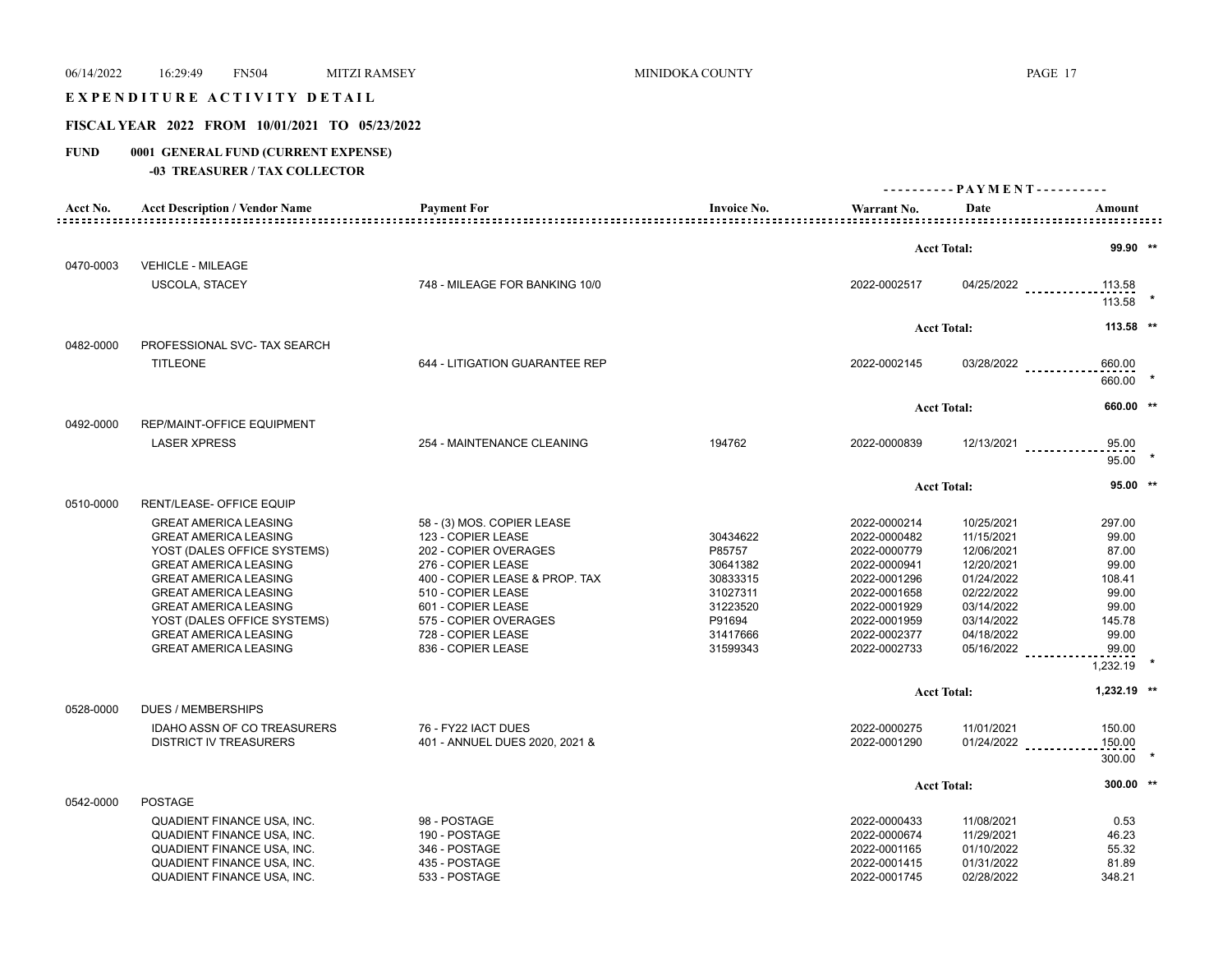## EXPENDITURE ACTIVITY DETAIL

## **FISCAL YEAR 2022 FROM 10/01/2021 TO 05/23/2022**

## **FUND 0001 GENERAL FUND (CURRENT EXPENSE)**

|               |                                                                      |                                                                                |                          |                                              |                                        | ---------- PAYMENT----------                      |  |
|---------------|----------------------------------------------------------------------|--------------------------------------------------------------------------------|--------------------------|----------------------------------------------|----------------------------------------|---------------------------------------------------|--|
| Acct No.<br>. | <b>Acct Description / Vendor Name</b><br>---------------------       | <b>Payment For</b>                                                             | <b>Invoice No.</b>       | Warrant No.                                  | Date                                   | Amount<br><u> = = = = = = = = = = = = = = = =</u> |  |
| 0542-0000     | POSTAGE                                                              |                                                                                |                          |                                              |                                        |                                                   |  |
|               | <b>QUADIENT FINANCE USA, INC.</b><br>QUADIENT FINANCE USA, INC.      | 674 - POSTAGE<br>793 - POSTAGE                                                 |                          | 2022-0002203<br>2022-0002567                 | 04/04/2022<br>05/02/2022               | 4.24<br>92.67<br>629.09                           |  |
|               |                                                                      |                                                                                |                          |                                              | <b>Acct Total:</b>                     | 629.09 **                                         |  |
| 0550-0000     | <b>SUBSCRIPTIONS</b>                                                 |                                                                                |                          |                                              |                                        |                                                   |  |
|               | <b>TIMES NEWS</b>                                                    | 5 - ANNUAL SUBSCRIPTION                                                        |                          | 2022-0000017                                 | 10/04/2021                             | 118.50<br>118.50                                  |  |
|               |                                                                      |                                                                                |                          |                                              | <b>Acct Total:</b>                     | 118.50 **                                         |  |
| 0559-0008     | <b>BANK CHARGES</b>                                                  |                                                                                |                          |                                              |                                        |                                                   |  |
|               | MINIDOKA COUNTY TAX COLLECTOR<br>MINIDOKA COUNTY TAX COLLECTOR       | 284 - NSF - RETURNED ITEM FEE<br>332 - NSF FEE                                 |                          | 2022-0000954<br>2022-0001035                 | 12/20/2021<br>12/29/2021               | 8.00<br>8.00<br>16.00                             |  |
|               |                                                                      |                                                                                |                          |                                              | <b>Acct Total:</b>                     | $16.00$ **                                        |  |
| 0560-0002     | <b>EDUCATION - REGISTRATION</b>                                      |                                                                                |                          |                                              |                                        |                                                   |  |
|               | IDAHO ASSOCIATION OF COUNTY<br>TREASUR - LEMHI COUNTY TREASURER      | 356 - IACT MIDWINTER CONFERENC                                                 |                          | 2022-0001159                                 | 01/10/2022                             | 50.00<br>50.00                                    |  |
| 0560-0003     | <b>EDUCATION - TRAVEL</b>                                            |                                                                                |                          |                                              |                                        |                                                   |  |
|               | ANDERSON, MEGAN<br><b>USCOLA, STACEY</b>                             | 173 - LUNCH & MILEAGE FOR PTR<br>172 - LUNCH & MILEAGE FOR PTR                 |                          | 2022-0000656<br>2022-0000683                 | 11/29/2021<br>11/29/2021               | 53.89<br>21.84<br>75.73                           |  |
|               |                                                                      |                                                                                |                          |                                              | <b>Acct Total:</b>                     | 125.73 **                                         |  |
| 0682-0003     | CONTRACTED SERVICES                                                  |                                                                                |                          |                                              |                                        |                                                   |  |
|               | THE MASTER'S TOUCH, LLC<br><b>TORE UP</b><br>THE MASTER'S TOUCH, LLC | 16 - TAX NOTICES POSTAGE<br>60 - SHRED TRUCK<br>311 - MAILING SERVICE - TAX NO | E77653<br>47160<br>77653 | 2022-0000139<br>2022-0000291<br>2022-0001099 | 10/18/2021<br>11/01/2021<br>01/03/2022 | 4,000.00<br>210.00<br>1,692.90<br>5,902.90        |  |
|               |                                                                      |                                                                                |                          |                                              | <b>Acct Total:</b>                     | 5,902.90 **                                       |  |
|               | Total 'B' Expenses - (Other Expenses):                               |                                                                                |                          | 11,760.78                                    |                                        |                                                   |  |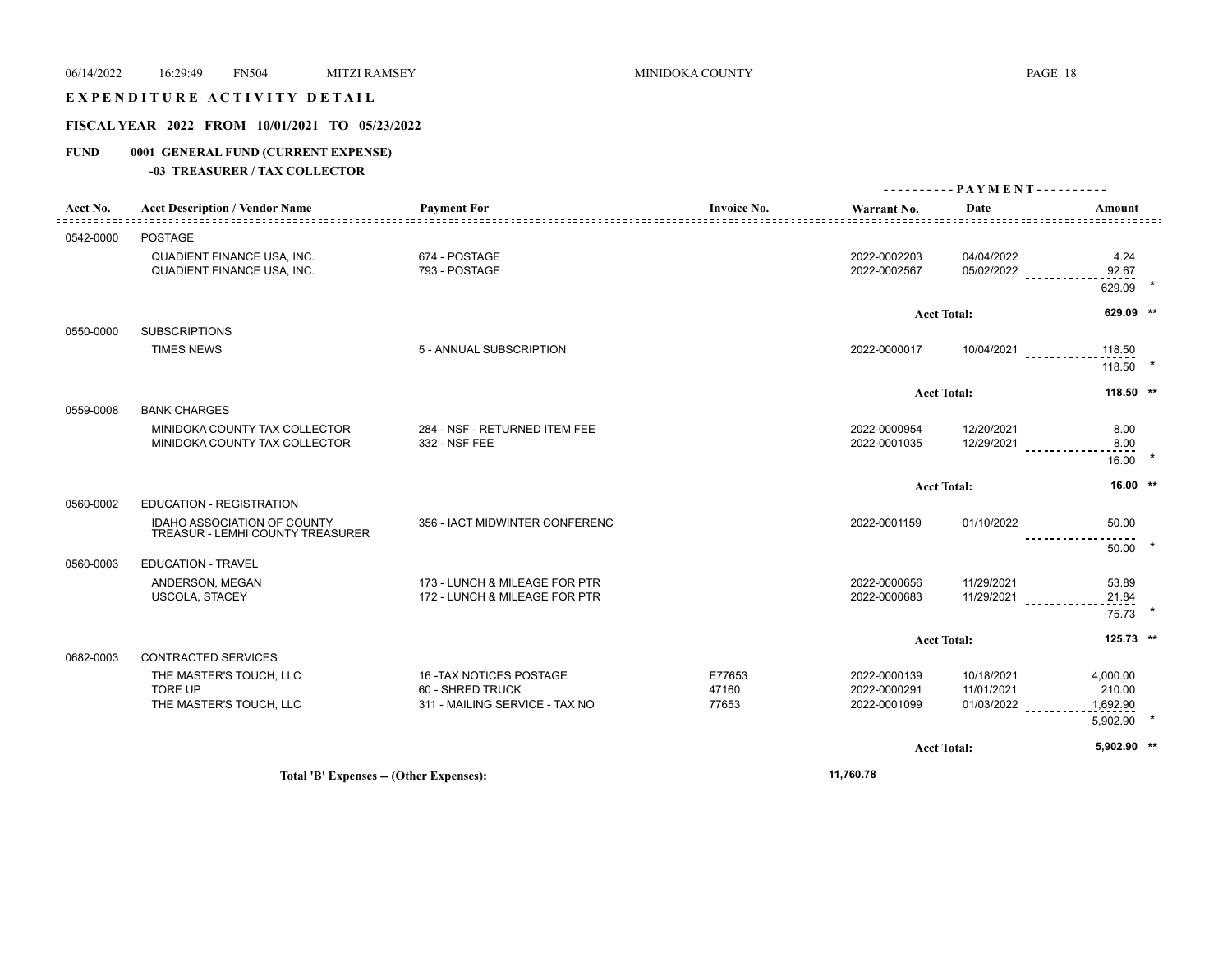| 06/14/2022 | 16:29:49 | <b>FN504</b>                | <b>MITZI RAMSEY</b>                            | MINIDOKA COUNTY |                    | PAGE 19    |
|------------|----------|-----------------------------|------------------------------------------------|-----------------|--------------------|------------|
|            |          | EXPENDITURE ACTIVITY DETAIL |                                                |                 |                    |            |
|            |          |                             | FISCAL YEAR 2022 FROM 10/01/2021 TO 05/23/2022 |                 |                    |            |
|            |          |                             | <b>DEPARTMENT TOTALS:</b>                      |                 | <b>Dept Total:</b> | 158,845.43 |
|            |          |                             | Total 'A' Expenses -- Salaries:                | 101,411.76      |                    |            |
|            |          |                             | Total 'D' Expenses -- Benefits:                | 45,672.89       |                    |            |
|            |          |                             | Total 'B' Expenses -- Expenses:                | 11,760.78       |                    |            |
|            |          |                             | Total 'C' Expenses -- Capital Outlay:          |                 |                    |            |
|            |          |                             |                                                | 158,845.43      |                    |            |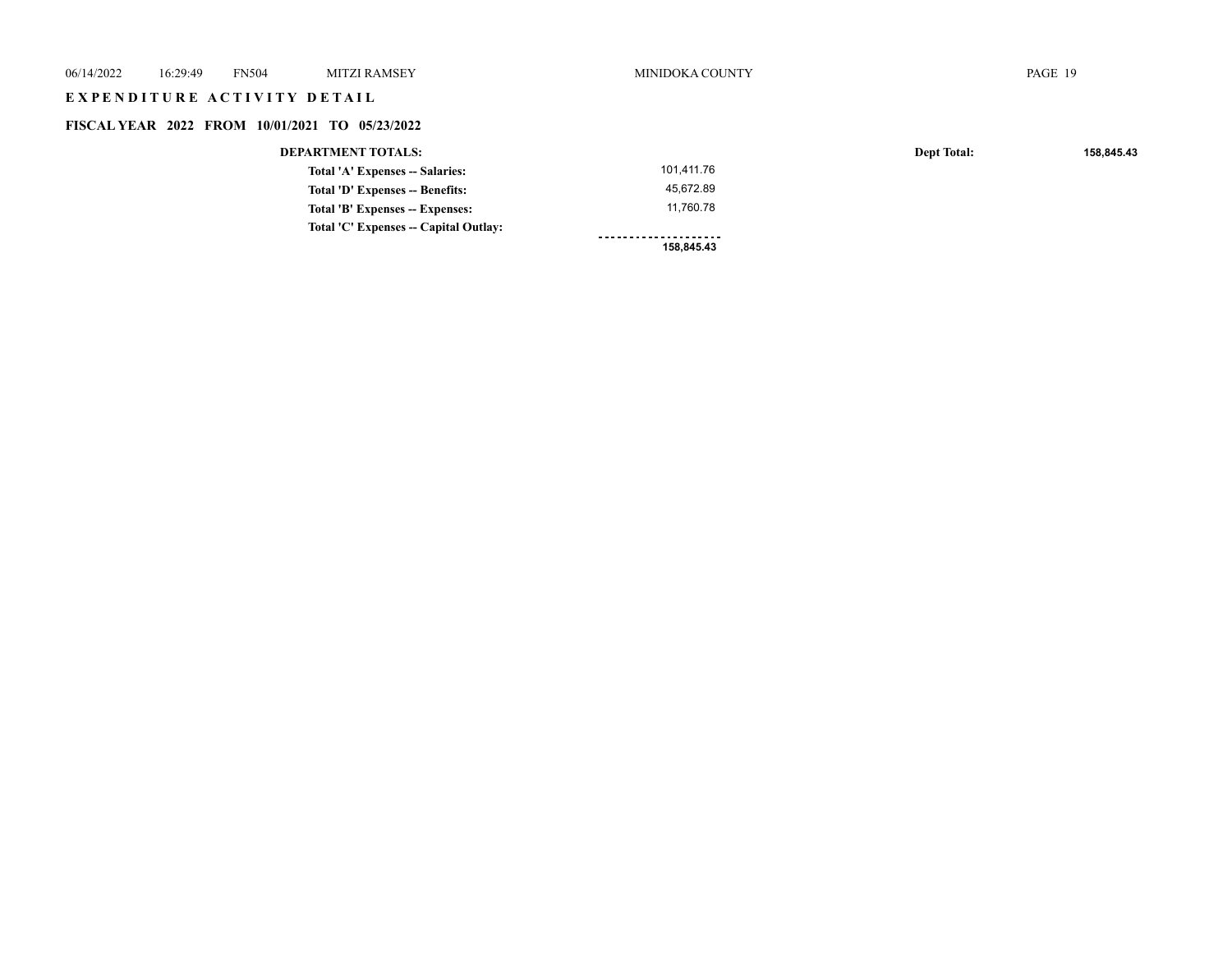## EXPENDITURE ACTIVITY DETAIL

## **FISCAL YEAR 2022 FROM 10/01/2021 TO 05/23/2022**

#### **FUND 0001 GENERAL FUND (CURRENT EXPENSE)**

#### **-05 COMMISSIONERS**

|           |                                       |                    |                    |             | ---------- PAYMENT---------- |              |
|-----------|---------------------------------------|--------------------|--------------------|-------------|------------------------------|--------------|
| Acct No.  | <b>Acct Description / Vendor Name</b> | <b>Payment For</b> | <b>Invoice No.</b> | Warrant No. | Date                         | Amount       |
|           |                                       |                    |                    |             |                              |              |
| 0401-0001 | <b>SALARIES - OFFICER</b>             |                    |                    |             |                              |              |
|           |                                       | *PAYROLL - EXPENSE |                    | *PAYROLL*   | 10/08/2021                   | 2,715.12     |
|           |                                       | *PAYROLL - EXPENSE |                    | *PAYROLL*   | 10/22/2021                   | 2,800.32     |
|           |                                       | *PAYROLL - EXPENSE |                    | *PAYROLL*   | 11/05/2021                   | 2,800.32     |
|           |                                       | *PAYROLL - EXPENSE |                    | *PAYROLL*   | 11/19/2021                   | 2,800.32     |
|           |                                       | *PAYROLL - EXPENSE |                    | *PAYROLL*   | 12/03/2021                   | 2,800.32     |
|           |                                       | *PAYROLL - EXPENSE |                    | *PAYROLL*   | 12/17/2021                   | 2,800.32     |
|           |                                       | *PAYROLL - EXPENSE |                    | *PAYROLL*   | 12/30/2021                   | 2,800.32     |
|           |                                       | *PAYROLL - EXPENSE |                    | *PAYROLL*   | 01/14/2022                   | 2,800.32     |
|           |                                       | *PAYROLL - EXPENSE |                    | *PAYROLL*   | 01/28/2022                   | 2,800.32     |
|           |                                       | *PAYROLL - EXPENSE |                    | *PAYROLL*   | 02/11/2022                   | 2,800.32     |
|           |                                       | *PAYROLL - EXPENSE |                    | *PAYROLL*   | 02/25/2022                   | 2,800.32     |
|           |                                       | *PAYROLL - EXPENSE |                    | *PAYROLL*   | 03/11/2022                   | 2,800.32     |
|           |                                       | *PAYROLL - EXPENSE |                    | *PAYROLL*   | 03/25/2022                   | 2,800.32     |
|           |                                       | *PAYROLL - EXPENSE |                    | *PAYROLL*   | 04/08/2022                   | 2,800.32     |
|           |                                       | *PAYROLL - EXPENSE |                    | *PAYROLL*   | 04/22/2022                   | 2,800.32     |
|           |                                       | *PAYROLL - EXPENSE |                    | *PAYROLL*   | 05/06/2022                   | 2,800.32     |
|           |                                       | *PAYROLL - EXPENSE |                    | *PAYROLL*   | 05/20/2022                   | 2,800.32     |
|           |                                       |                    |                    |             |                              |              |
|           |                                       |                    |                    |             |                              | 47,520.24 *  |
|           |                                       |                    |                    |             | <b>Acct Total:</b>           | 47,520.24 ** |
|           | Total 'A' Expenses -- (Salaries):     |                    |                    | 47,520.24   |                              |              |
| 0410-0000 | <b>RETIREMENT</b>                     |                    |                    |             |                              |              |
|           |                                       | *PAYROLL - EXPENSE |                    | *PAYROLL*   |                              | 324.18       |
|           |                                       | *PAYROLL - EXPENSE |                    | *PAYROLL*   | 10/08/2021<br>10/22/2021     | 334.35       |
|           |                                       | *PAYROLL - EXPENSE |                    | *PAYROLL*   | 11/05/2021                   | 334.35       |
|           |                                       |                    |                    |             |                              |              |
|           |                                       | *PAYROLL - EXPENSE |                    | *PAYROLL*   | 11/19/2021                   | 334.35       |
|           |                                       | *PAYROLL - EXPENSE |                    | *PAYROLL*   | 12/03/2021                   | 334.35       |
|           |                                       | *PAYROLL - EXPENSE |                    | *PAYROLL*   | 12/17/2021                   | 334.35       |
|           |                                       | *PAYROLL - EXPENSE |                    | *PAYROLL*   | 12/30/2021                   | 334.35       |
|           |                                       | *PAYROLL - EXPENSE |                    | *PAYROLL*   | 01/14/2022                   | 334.35       |
|           |                                       | *PAYROLL - EXPENSE |                    | *PAYROLL*   | 01/28/2022                   | 334.35       |
|           |                                       | *PAYROLL - EXPENSE |                    | *PAYROLL*   | 02/11/2022                   | 334.35       |
|           |                                       | *PAYROLL - EXPENSE |                    | *PAYROLL*   | 02/25/2022                   | 334.35       |
|           |                                       | *PAYROLL - EXPENSE |                    | *PAYROLL*   | 03/11/2022                   | 334.35       |
|           |                                       | *PAYROLL - EXPENSE |                    | *PAYROLL*   | 03/25/2022                   | 334.35       |
|           |                                       | *PAYROLL - EXPENSE |                    | *PAYROLL*   | 04/08/2022                   | 334.35       |
|           |                                       | *PAYROLL - EXPENSE |                    | *PAYROLL*   | 04/22/2022                   | 334.35       |
|           |                                       | *PAYROLL - EXPENSE |                    | *PAYROLL*   | 05/06/2022                   | 334.35       |
|           |                                       |                    |                    |             |                              |              |
|           |                                       | *PAYROLL - EXPENSE |                    | *PAYROLL*   | 05/20/2022                   | 334.35       |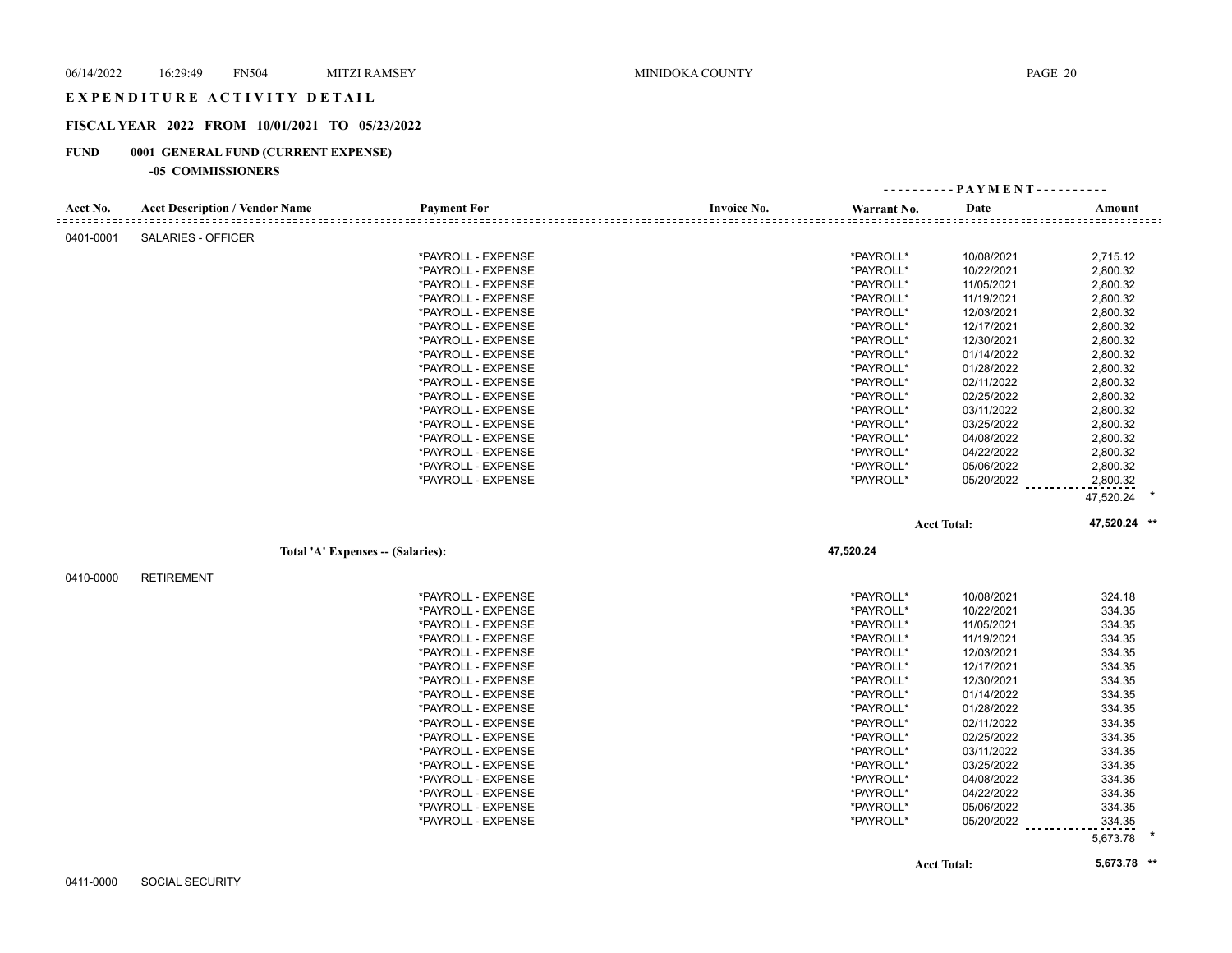### EXPENDITURE ACTIVITY DETAIL

## **FISCAL YEAR 2022 FROM 10/01/2021 TO 05/23/2022**

## **FUND 0001 GENERAL FUND (CURRENT EXPENSE)**

#### **-05 COMMISSIONERS**

|           |                                       |                    |                    |             | $-$ PAYMENT - - - - - - - - - - |                   |  |
|-----------|---------------------------------------|--------------------|--------------------|-------------|---------------------------------|-------------------|--|
| Acct No.  | <b>Acct Description / Vendor Name</b> | <b>Payment For</b> | <b>Invoice No.</b> | Warrant No. | Date                            | Amount            |  |
| 0411-0000 | <b>SOCIAL SECURITY</b>                |                    |                    |             |                                 |                   |  |
|           |                                       | *PAYROLL - EXPENSE |                    | *PAYROLL*   | 10/08/2021                      | 156.72            |  |
|           |                                       | *PAYROLL - EXPENSE |                    | *PAYROLL*   | 10/22/2021                      | 163.29            |  |
|           |                                       | *PAYROLL - EXPENSE |                    | *PAYROLL*   | 11/05/2021                      | 163.29            |  |
|           |                                       | *PAYROLL - EXPENSE |                    | *PAYROLL*   | 11/19/2021                      | 163.29            |  |
|           |                                       | *PAYROLL - EXPENSE |                    | *PAYROLL*   | 12/03/2021                      | 180.26            |  |
|           |                                       | *PAYROLL - EXPENSE |                    | *PAYROLL*   | 12/17/2021                      | 180.26            |  |
|           |                                       | *PAYROLL - EXPENSE |                    | *PAYROLL*   | 12/30/2021                      | 214.20            |  |
|           |                                       | *PAYROLL - EXPENSE |                    | *PAYROLL*   | 01/14/2022                      | 180.26            |  |
|           |                                       | *PAYROLL - EXPENSE |                    | *PAYROLL*   | 01/28/2022                      | 180.26            |  |
|           |                                       | *PAYROLL - EXPENSE |                    | *PAYROLL*   | 02/11/2022                      | 180.26            |  |
|           |                                       | *PAYROLL - EXPENSE |                    | *PAYROLL*   | 02/25/2022                      | 180.26            |  |
|           |                                       | *PAYROLL - EXPENSE |                    | *PAYROLL*   | 03/11/2022                      | 180.26            |  |
|           |                                       | *PAYROLL - EXPENSE |                    | *PAYROLL*   | 03/25/2022                      | 180.26            |  |
|           |                                       | *PAYROLL - EXPENSE |                    | *PAYROLL*   | 04/08/2022                      | 180.26            |  |
|           |                                       | *PAYROLL - EXPENSE |                    | *PAYROLL*   | 04/22/2022                      | 180.26            |  |
|           |                                       | *PAYROLL - EXPENSE |                    | *PAYROLL*   | 05/06/2022                      | 180.26            |  |
|           |                                       | *PAYROLL - EXPENSE |                    | *PAYROLL*   | 05/20/2022                      | 180.26            |  |
|           |                                       |                    |                    |             |                                 |                   |  |
|           |                                       |                    |                    |             |                                 | 3,023.91          |  |
|           |                                       |                    |                    |             | <b>Acct Total:</b>              | $3,023.91$ **     |  |
| 0412-0000 | <b>LIFE INSURANCE</b>                 |                    |                    |             |                                 |                   |  |
|           |                                       | *PAYROLL - EXPENSE |                    | *PAYROLL*   | 10/22/2021                      | 8.40              |  |
|           |                                       | *PAYROLL - EXPENSE |                    | *PAYROLL*   | 11/19/2021                      | 8.40              |  |
|           |                                       | *PAYROLL - EXPENSE |                    | *PAYROLL*   | 12/17/2021                      | 8.40              |  |
|           |                                       | *PAYROLL - EXPENSE |                    | *PAYROLL*   | 01/28/2022                      | 8.40              |  |
|           |                                       | *PAYROLL - EXPENSE |                    | *PAYROLL*   | 02/25/2022                      | 8.40              |  |
|           |                                       | *PAYROLL - EXPENSE |                    | *PAYROLL*   | 03/25/2022                      | 8.40              |  |
|           |                                       | *PAYROLL - EXPENSE |                    | *PAYROLL*   | 04/22/2022                      | 8.40              |  |
|           |                                       | *PAYROLL - EXPENSE |                    | *PAYROLL*   | 05/20/2022                      | 8.40              |  |
|           |                                       |                    |                    |             |                                 | <u>.</u><br>67.20 |  |
|           |                                       |                    |                    |             | <b>Acct Total:</b>              | 67.20 **          |  |
|           |                                       |                    |                    |             |                                 |                   |  |
| 0413-0000 | <b>MEDICAL INSURANCE</b>              |                    |                    |             |                                 |                   |  |
|           |                                       | *PAYROLL - EXPENSE |                    | *PAYROLL*   | 10/22/2021                      | 3,322.11          |  |
|           |                                       | *PAYROLL - EXPENSE |                    | *PAYROLL*   | 11/19/2021                      | 3,322.11          |  |
|           |                                       | *PAYROLL - EXPENSE |                    | *PAYROLL*   | 12/17/2021                      | 2,987.09          |  |
|           |                                       | *PAYROLL - EXPENSE |                    | *PAYROLL*   | 01/28/2022                      | 2,987.09          |  |
|           |                                       | *PAYROLL - EXPENSE |                    | *PAYROLL*   | 02/25/2022                      | 2,987.09          |  |
|           |                                       | *PAYROLL - EXPENSE |                    | *PAYROLL*   | 03/25/2022                      | 2,987.09          |  |
|           |                                       | *PAYROLL - EXPENSE |                    | *PAYROLL*   | 04/22/2022                      | 2,987.09          |  |
|           |                                       | *PAYROLL - EXPENSE |                    | *PAYROLL*   | 05/20/2022                      | 2,987.09          |  |
|           |                                       |                    |                    |             |                                 | 24,566.76         |  |
|           |                                       |                    |                    |             | <b>Acct Total:</b>              | 24,566.76 **      |  |
|           |                                       |                    |                    |             |                                 |                   |  |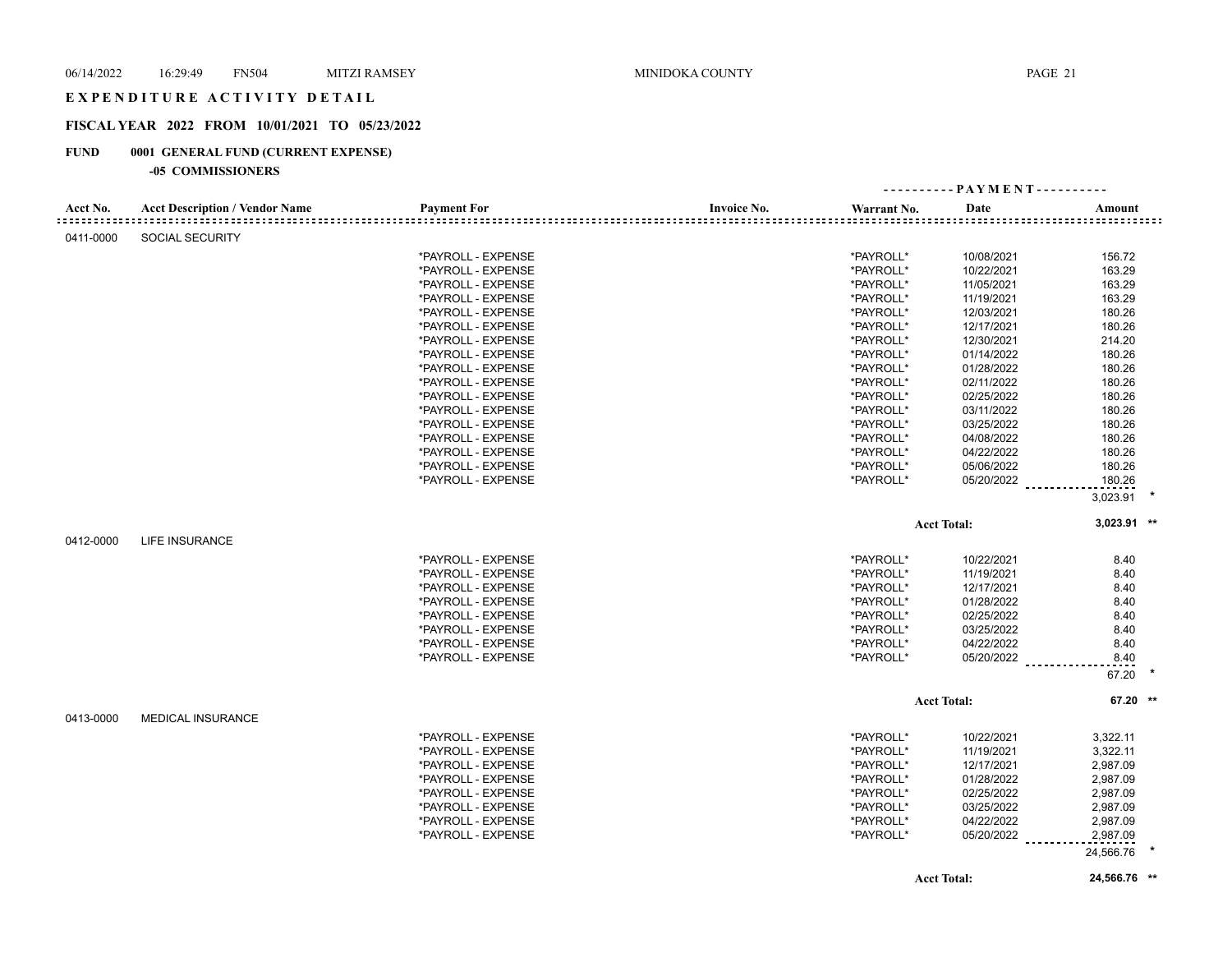## EXPENDITURE ACTIVITY DETAIL

## **FISCAL YEAR 2022 FROM 10/01/2021 TO 05/23/2022**

## **FUND 0001 GENERAL FUND (CURRENT EXPENSE)**

|           | -05 COMMISSIONERS                     |                                   |                    |              |                              |          |
|-----------|---------------------------------------|-----------------------------------|--------------------|--------------|------------------------------|----------|
|           |                                       |                                   |                    |              | ---------- PAYMENT---------- |          |
| Acct No.  | <b>Acct Description / Vendor Name</b> | <b>Payment For</b>                | <b>Invoice No.</b> | Warrant No.  | Date                         | Amount   |
|           |                                       |                                   |                    |              |                              |          |
|           |                                       | Total 'D' Expenses -- (Benefits): |                    | 33,331.65    |                              |          |
| 0439-0000 | <b>TRAVEL</b>                         |                                   |                    |              |                              |          |
|           | <b>IAC</b>                            | 794 - 2022 SPRING COUNTY OFFIC    | IAC-22-731         | 2022-0002556 | $05/02/2022$                 | 190.00   |
|           |                                       |                                   |                    |              |                              | 190.00   |
| 0439-0001 | TRAVEL - LODGING                      |                                   |                    |              |                              |          |
|           | <b>RIVERSIDE HOTEL</b>                | 487 - LODGING FOR IAC CONFEREN    |                    | 2022-0001601 | 02/14/2022                   | 129.00   |
|           | <b>RIVERSIDE HOTEL</b>                | 487 - LODGING FOR IAC CONFEREN    |                    | 2022-0001601 | 02/14/2022                   | 387.00   |
|           | <b>RIVERSIDE HOTEL</b>                | 487 - LODGING FOR IAC CONFEREN    |                    | 2022-0001601 | 02/14/2022                   | 387.00   |
|           |                                       |                                   |                    |              |                              | 903.00   |
| 0439-0002 | <b>TRAVEL - MEALS</b>                 |                                   |                    |              |                              |          |
|           | <b>VISA</b>                           | 204 - LUNCH FOR COMMISSIONERS     |                    | 2022-0000776 | 12/06/2021                   | 44.52    |
|           |                                       | * Warrant # 2022-776 VOIDED       |                    |              | 12/06/2021                   | (44.52)  |
|           | <b>VISA</b>                           | 204 - LUNCH FOR COMMISSIONERS     |                    | 2022-0000781 | 12/06/2021                   | 44.52    |
|           | <b>VISA</b>                           | 361 - COMMISSIONER LUNCH          |                    | 2022-0001180 | 01/10/2022                   | 44.79    |
|           | KOYLE, SHERYL                         | 565 - MMEALS- IAC WINTER CONF     |                    | 2022-0001828 | 03/07/2022                   | 24.39    |
|           | <b>VISA</b>                           | 564 - IAC WINTER CONFERENCE ME    |                    | 2022-0001848 | 03/07/2022                   | 39.87    |
|           | <b>VISA</b>                           | 568 - COMMISSIONER LUNCH W/ DE    |                    | 2022-0001848 | 03/07/2022                   | 149.99   |
|           | <b>VISA</b>                           | 693 - COMMISSIONER LUNCH          |                    | 2022-0002340 | 04/11/2022                   | 64.46    |
|           | <b>VISA</b>                           | 816 - CASSIA & MINIDOKA BOCC D    |                    | 2022-0002693 | 05/09/2022                   | 168.23   |
|           |                                       |                                   |                    |              |                              | 536.25   |
| 0439-0003 | TRAVEL - MILEAGE                      |                                   |                    |              |                              |          |
|           | SCHENK, WAYNE A.                      | 94 - MILEAGE - IAC LEGISLATIVE    |                    | 2022-0000440 | 11/08/2021                   | 184.80   |
|           | SCHENK, WAYNE A.                      | 140 - MILEAGE IAC DISTRICT MEE    |                    | 2022-0000624 | 11/22/2021                   | 52.64    |
|           | SCHENK, WAYNE A.                      | 247 - MILEAGE FOR BOARD OF DIR    |                    | 2022-0000848 | 12/13/2021                   | 52.64    |
|           | SCHENK, WAYNE A.                      | 341 - GOVERNANCE/EXECUTIVE MEE    |                    | 2022-0001168 | 01/10/2022                   | 52.64    |
|           | SCHENK, WAYNE A.                      | 429 - MILEAGE SCCAP MEETING IN    |                    | 2022-0001419 | 01/31/2022                   | 54.99    |
|           | SCHENK, WAYNE A.                      | 542 - ICA CONFERENCE IN BIOSE     |                    | 2022-0001748 | 02/28/2022                   | 191.40   |
|           | KOYLE, SHERYL                         | 565 - MILEAGE IAC WINTER CONF     |                    | 2022-0001828 | 03/07/2022                   | 193.05   |
|           | SCHENK, WAYNE A.                      | 578 - MILEAGE - IAC COMMITTEE     |                    | 2022-0001943 | 03/14/2022                   | 193.05   |
|           | SCHENK, WAYNE A.                      | 619 - MILEAGE - LEGISLATIVE CO    |                    | 2022-0002042 | 03/21/2022                   | 193.05   |
|           | SCHENK, WAYNE A.                      | 620 - MILEAGE - COMMUNITY ACTI    |                    | 2022-0002042 | 03/21/2022                   | 54.99    |
|           |                                       |                                   |                    |              |                              | 1,223.25 |
| 0439-0004 | <b>TRAVEL - REGISTRATION</b>          |                                   |                    |              |                              |          |
|           | <b>IAC</b>                            | 167 - FALL COUNTY OFFICIALS IN    |                    | 2022-0000609 | 11/22/2021                   | 85.00    |
|           | <b>IAC</b>                            | 167 - FALL COUNTY OFFICIALS IN    |                    | 2022-0000609 | 11/22/2021                   | 85.00    |
|           | <b>IAC</b>                            | 310 - IACC MIDWINTER CONFERENC    |                    | 2022-0001075 | 01/03/2022                   | 630.00   |
|           | <b>IAC</b>                            | 636 - IACC CONFERENCE             | IAC-22-646         | 2022-0002123 | 03/28/2022                   | 310.00   |
|           | <b>IAC</b>                            | 703 - 2022 IACC ANNUAL CONFERE    | <b>IACC-22-75</b>  | 2022-0002305 | 04/11/2022                   | 155.00   |
|           |                                       |                                   |                    |              |                              | 1,265.00 |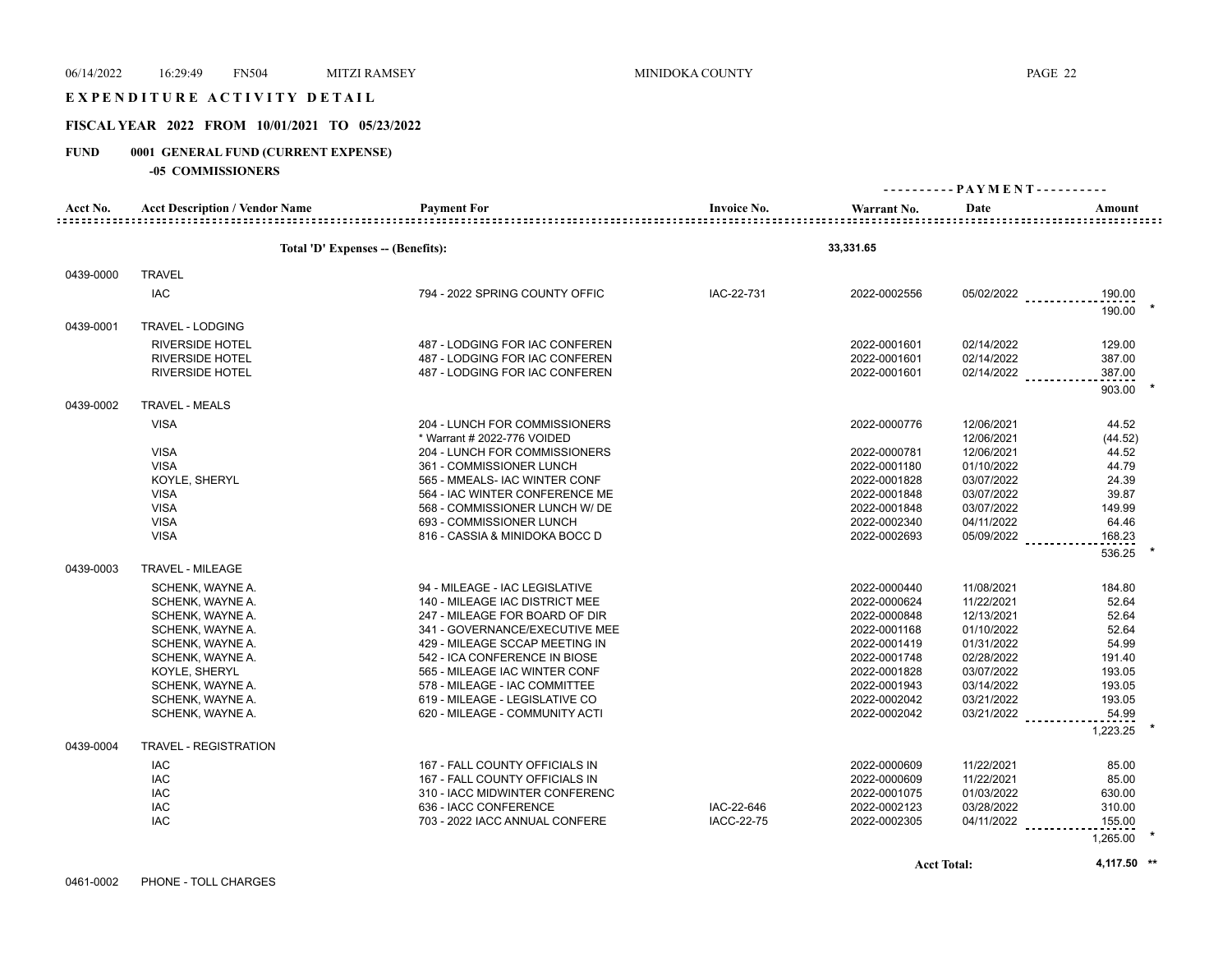## EXPENDITURE ACTIVITY DETAIL

## **FISCAL YEAR 2022 FROM 10/01/2021 TO 05/23/2022**

## **FUND 0001 GENERAL FUND (CURRENT EXPENSE)**

**-05 COMMISSIONERS**

|           |                                       |                                         |                       |                        | ---------- PAYMENT---------- |                             |  |
|-----------|---------------------------------------|-----------------------------------------|-----------------------|------------------------|------------------------------|-----------------------------|--|
| Acct No.  | <b>Acct Description / Vendor Name</b> | <b>Payment For</b>                      | <b>Invoice No.</b>    | Warrant No.            | Date                         | Amount                      |  |
|           |                                       |                                         | ===================== | ====================== |                              | <u>====================</u> |  |
| 0461-0002 | PHONE - TOLL CHARGES                  |                                         |                       |                        |                              |                             |  |
|           | <b>WINDSTREAM</b>                     | 152 - TOLL CHARGES                      | 74297673              | 2022-0000635           | 11/22/2021                   | 14.54                       |  |
|           | <b>WINDSTREAM</b>                     | 288 - TOLL CHARGES                      |                       | 2022-0000979           | 12/20/2021                   | 13.81                       |  |
|           | <b>WINDSTREAM</b>                     | 380 - TOLL CHARGES                      |                       | 2022-0001340           | 01/24/2022                   | 6.92                        |  |
|           | <b>WINDSTREAM</b>                     | 495 - TOLL CHARGES                      |                       | 2022-0001620           | 02/14/2022                   | 11.93                       |  |
|           | <b>WINDSTREAM</b>                     | 599 - TOLL CHARGES                      |                       | 2022-0001958           | 03/14/2022                   | 6.63                        |  |
|           | <b>WINDSTREAM</b>                     | 736 - TOLL CHARGES                      |                       | 2022-0002399           | 04/18/2022                   | 7.68                        |  |
|           | <b>WINDSTREAM</b>                     | 870 - TOLL CHARGES                      |                       | 2022-0002772           | 05/16/2022                   | 5.44                        |  |
|           |                                       |                                         |                       |                        |                              | 66.95                       |  |
|           |                                       |                                         |                       |                        | <b>Acct Total:</b>           | 66.95 **                    |  |
| 0544-0001 | PRINTING - MINUTES                    |                                         |                       |                        |                              |                             |  |
|           | <b>TIMES NEWS</b>                     | 74 - 4TH QTS SYNOPSIS OF MINUT          | 120202                | 2022-0000290           | 11/01/2021                   | 161.10                      |  |
|           | <b>TIMES NEWS</b>                     | 520 - 1ST QTR. SYNOPSIS                 | 124063                | 2022-0001756           | $02/28/2022$                 | 180.03                      |  |
|           |                                       |                                         |                       |                        |                              | 341.13                      |  |
| 0544-0002 | PRINTING - LEGALS                     |                                         |                       |                        |                              |                             |  |
|           | <b>TIMES NEWS</b>                     | 124 - AMEND FY2021 BUDGET               | 120805                | 2022-0000509           | 11/15/2021                   | 56.14                       |  |
|           | <b>TIMES NEWS</b>                     | 419 - ANIMAL CONTROL ORDINANCE          | 122728                | 2022-0001329           | 01/24/2022                   | 46.25                       |  |
|           | <b>TIMES NEWS</b>                     | 695 - REVENUE & EXPENSE AUDITS          |                       | 2022-0002329           | 04/11/2022                   | 175.14                      |  |
|           |                                       |                                         |                       |                        |                              | 277.53                      |  |
|           |                                       |                                         |                       |                        | <b>Acct Total:</b>           | 618.66 **                   |  |
| 0559-0000 | OTHER MISCELLANEOUS EXPENSES          |                                         |                       |                        |                              |                             |  |
|           | <b>CASSIA COUNTY</b>                  | 57 - ARPA MEETING LUNCHEON              |                       | 2022-0000203           | 10/25/2021                   | 222.20                      |  |
|           | <b>RIDLEYS</b>                        | 109 - BOTTLED WATER                     |                       | 2022-0000501           | 11/15/2021                   | 5.98                        |  |
|           | AMAZON CAPITAL SERVICES               | 168 - WALL CALENDAR                     | 13FY-7HNQ-JLHD        | 2022-0000595           | 11/22/2021                   | 59.99                       |  |
|           | <b>VISA</b>                           | 559 - COUNTY ELECTED DINNER W/          |                       | 2022-0001848           | 03/07/2022                   | 540.80                      |  |
|           | WHEELER. TODD                         | 754 - WEED SPRAY                        | 1134                  | 2022-0002523           | 04/25/2022                   | 70.00                       |  |
|           |                                       |                                         |                       |                        |                              | 898.97 *                    |  |
|           |                                       |                                         |                       |                        | <b>Acct Total:</b>           | 898.97 **                   |  |
| 0562-0000 | <b>FLOWERS</b>                        |                                         |                       |                        |                              |                             |  |
|           | <b>HELLO FLOWERS</b>                  | 260 - FLOWERS - LARRY HARPER F          |                       | 2022-0000830           |                              | $12/13/2021$<br>50.00       |  |
|           |                                       |                                         |                       |                        |                              | $50.00$ *                   |  |
|           |                                       |                                         |                       |                        | <b>Acct Total:</b>           | $50.00$ **                  |  |
|           |                                       |                                         |                       |                        |                              |                             |  |
|           |                                       | Total 'B' Expenses -- (Other Expenses): |                       | 5,752.08               |                              |                             |  |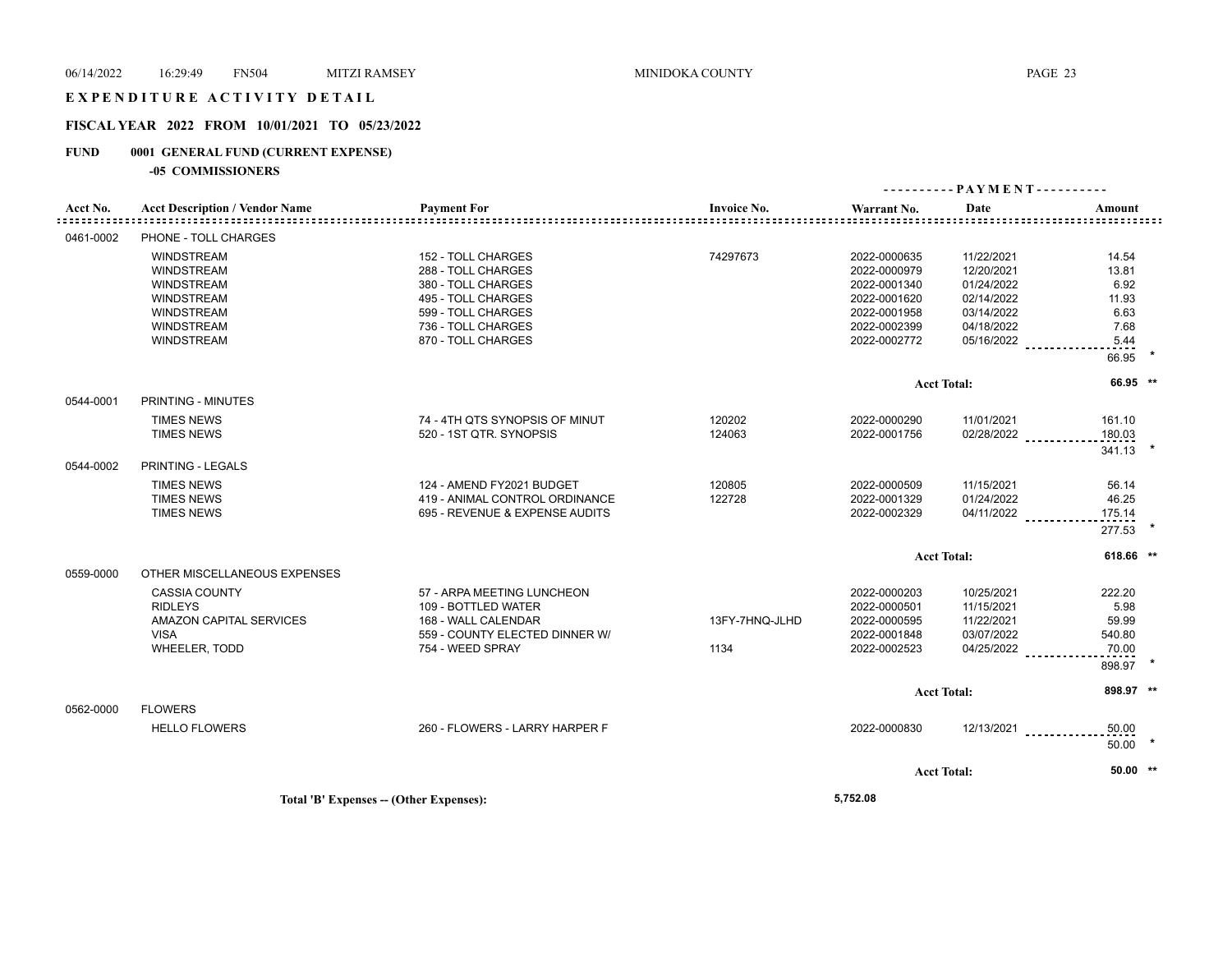| 06/14/2022 | 16:29:49                    | <b>FN504</b> | <b>MITZI RAMSEY</b>                            | MINIDOKA COUNTY      |                    | PAGE 24   |
|------------|-----------------------------|--------------|------------------------------------------------|----------------------|--------------------|-----------|
|            | EXPENDITURE ACTIVITY DETAIL |              |                                                |                      |                    |           |
|            |                             |              | FISCAL YEAR 2022 FROM 10/01/2021 TO 05/23/2022 |                      |                    |           |
|            |                             |              | <b>DEPARTMENT TOTALS:</b>                      |                      | <b>Dept Total:</b> | 86,603.97 |
|            |                             |              | Total 'A' Expenses -- Salaries:                | 47,520.24            |                    |           |
|            |                             |              | Total 'D' Expenses -- Benefits:                | 33,331.65            |                    |           |
|            |                             |              | Total 'B' Expenses -- Expenses:                | 5,752.08             |                    |           |
|            |                             |              | Total 'C' Expenses -- Capital Outlay:          | -------------------- |                    |           |
|            |                             |              |                                                | 86,603.97            |                    |           |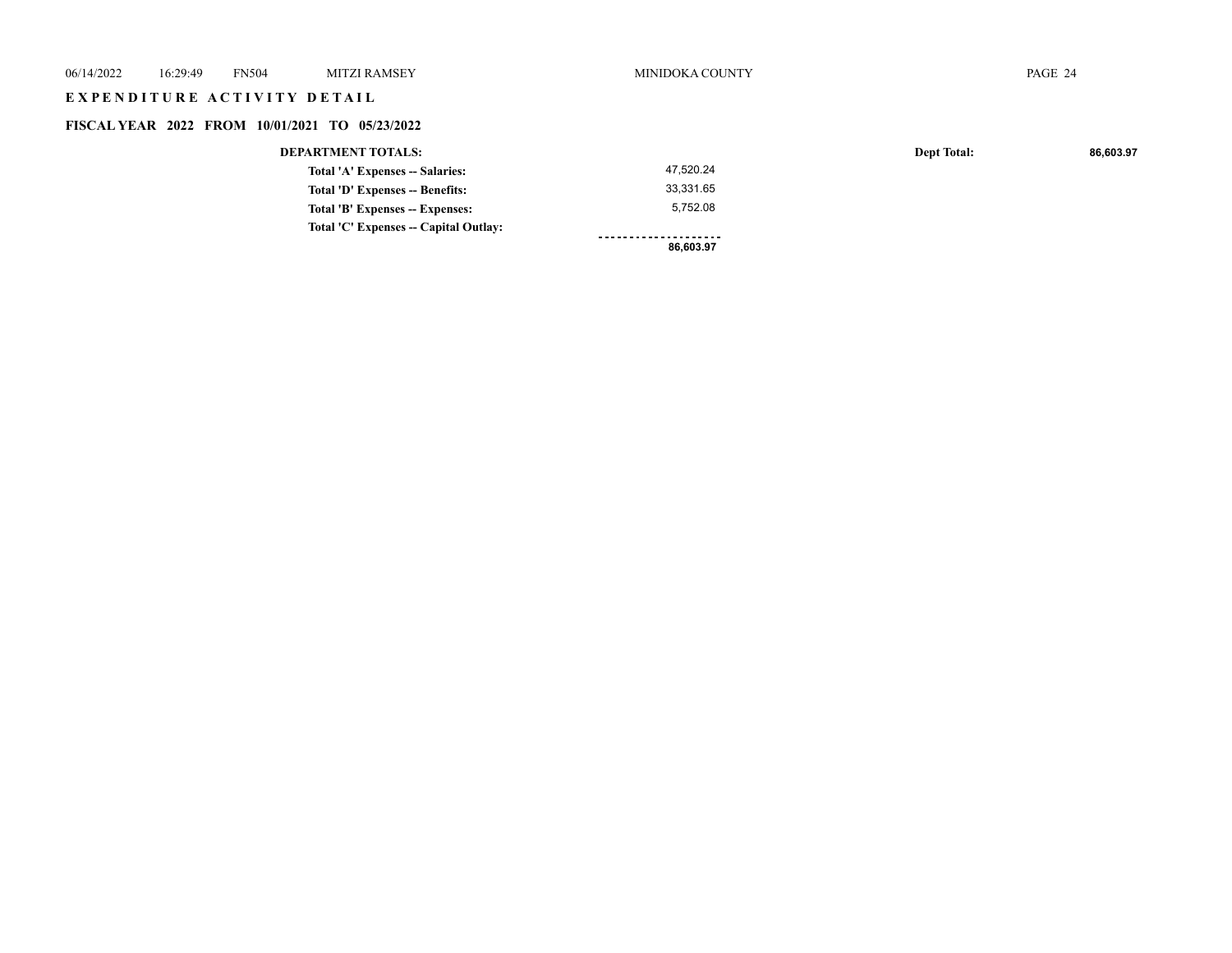## E X P E N D I T U R E A C T I V I T Y D E T A I L

## **FISCAL YEAR 2022 FROM 10/01/2021 TO 05/23/2022**

## **FUND 0001 GENERAL FUND (CURRENT EXPENSE)**

|           |                                       |                    |                                                 |             | ---------- PAYMENT---------- |           |
|-----------|---------------------------------------|--------------------|-------------------------------------------------|-------------|------------------------------|-----------|
| Acct No.  | <b>Acct Description / Vendor Name</b> | <b>Payment For</b> | <b>Invoice No.</b><br>========================= | Warrant No. | Date                         | Amount    |
| 0401-0001 | <b>SALARIES - OFFICER</b>             |                    |                                                 |             |                              |           |
|           |                                       | *PAYROLL - EXPENSE |                                                 | *PAYROLL*   | 10/08/2021                   | 579.43    |
|           |                                       | *PAYROLL - EXPENSE |                                                 | *PAYROLL*   | 10/22/2021                   | 711.54    |
|           |                                       | *PAYROLL - EXPENSE |                                                 | *PAYROLL*   | 11/05/2021                   | 711.54    |
|           |                                       | *PAYROLL - EXPENSE |                                                 | *PAYROLL*   | 11/19/2021                   | 711.54    |
|           |                                       | *PAYROLL - EXPENSE |                                                 | *PAYROLL*   | 12/03/2021                   | 711.54    |
|           |                                       | *PAYROLL - EXPENSE |                                                 | *PAYROLL*   | 12/17/2021                   | 711.54    |
|           |                                       | *PAYROLL - EXPENSE |                                                 | *PAYROLL*   | 12/30/2021                   | 711.54    |
|           |                                       | *PAYROLL - EXPENSE |                                                 | *PAYROLL*   | 01/14/2022                   | 711.54    |
|           |                                       | *PAYROLL - EXPENSE |                                                 | *PAYROLL*   | 01/28/2022                   | 711.54    |
|           |                                       | *PAYROLL - EXPENSE |                                                 | *PAYROLL*   | 02/11/2022                   | 711.54    |
|           |                                       | *PAYROLL - EXPENSE |                                                 | *PAYROLL*   | 02/25/2022                   | 711.54    |
|           |                                       | *PAYROLL - EXPENSE |                                                 | *PAYROLL*   | 03/11/2022                   | 711.54    |
|           |                                       | *PAYROLL - EXPENSE |                                                 | *PAYROLL*   | 03/25/2022                   | 711.54    |
|           |                                       | *PAYROLL - EXPENSE |                                                 | *PAYROLL*   | 04/08/2022                   | 711.54    |
|           |                                       | *PAYROLL - EXPENSE |                                                 | *PAYROLL*   | 04/22/2022                   | 711.54    |
|           |                                       | *PAYROLL - EXPENSE |                                                 | *PAYROLL*   | 05/06/2022                   | 711.54    |
|           |                                       | *PAYROLL - EXPENSE |                                                 | *PAYROLL*   | 05/20/2022                   |           |
|           |                                       |                    |                                                 |             |                              | 711.54    |
|           |                                       |                    |                                                 |             |                              | 11,964.07 |
| 0401-0002 | <b>SALARIES - DEPUTIES</b>            |                    |                                                 |             |                              |           |
|           |                                       | *PAYROLL - EXPENSE |                                                 | *PAYROLL*   | 10/08/2021                   | 81.20     |
|           |                                       | *PAYROLL - EXPENSE |                                                 | *PAYROLL*   | 10/22/2021                   | 84.50     |
|           |                                       | *PAYROLL - EXPENSE |                                                 | *PAYROLL*   | 11/05/2021                   | 84.50     |
|           |                                       | *PAYROLL - EXPENSE |                                                 | *PAYROLL*   | 11/19/2021                   | 84.50     |
|           |                                       | *PAYROLL - EXPENSE |                                                 | *PAYROLL*   | 12/03/2021                   | 84.50     |
|           |                                       | *PAYROLL - EXPENSE |                                                 | *PAYROLL*   | 12/17/2021                   | 84.50     |
|           |                                       | *PAYROLL - EXPENSE |                                                 | *PAYROLL*   | 12/30/2021                   | 84.50     |
|           |                                       | *PAYROLL - EXPENSE |                                                 | *PAYROLL*   | 01/14/2022                   | 84.50     |
|           |                                       | *PAYROLL - EXPENSE |                                                 | *PAYROLL*   | 01/28/2022                   | 84.50     |
|           |                                       | *PAYROLL - EXPENSE |                                                 | *PAYROLL*   | 02/11/2022                   | 84.50     |
|           |                                       | *PAYROLL - EXPENSE |                                                 | *PAYROLL*   | 02/25/2022                   | 84.50     |
|           |                                       | *PAYROLL - EXPENSE |                                                 | *PAYROLL*   | 03/11/2022                   | 84.50     |
|           |                                       | *PAYROLL - EXPENSE |                                                 | *PAYROLL*   | 03/25/2022                   | 84.50     |
|           |                                       | *PAYROLL - EXPENSE |                                                 | *PAYROLL*   | 04/08/2022                   | 84.50     |
|           |                                       | *PAYROLL - EXPENSE |                                                 | *PAYROLL*   | 04/22/2022                   | 84.50     |
|           |                                       | *PAYROLL - EXPENSE |                                                 | *PAYROLL*   | 05/06/2022                   | 84.50     |
|           |                                       | *PAYROLL - EXPENSE |                                                 | *PAYROLL*   | 05/20/2022                   | 84.50     |
|           |                                       |                    |                                                 |             |                              | 1,433.20  |
| 0401-0004 | <b>SALARIES - EXTRA HELP</b>          |                    |                                                 |             |                              |           |
|           |                                       | *PAYROLL - EXPENSE |                                                 | *PAYROLL*   | 10/08/2021                   | 46.13     |
|           |                                       | *PAYROLL - EXPENSE |                                                 | *PAYROLL*   | 10/22/2021                   | 47.74     |
|           |                                       | *PAYROLL - EXPENSE |                                                 | *PAYROLL*   | 11/05/2021                   | 47.74     |
|           |                                       | *PAYROLL - EXPENSE |                                                 | *PAYROLL*   | 11/19/2021                   | 47.74     |
|           |                                       | *PAYROLL - EXPENSE |                                                 | *PAYROLL*   | 12/03/2021                   | 47.74     |
|           |                                       | *PAYROLL - EXPENSE |                                                 | *PAYROLL*   | 12/17/2021                   | 47.74     |
|           |                                       |                    |                                                 |             |                              |           |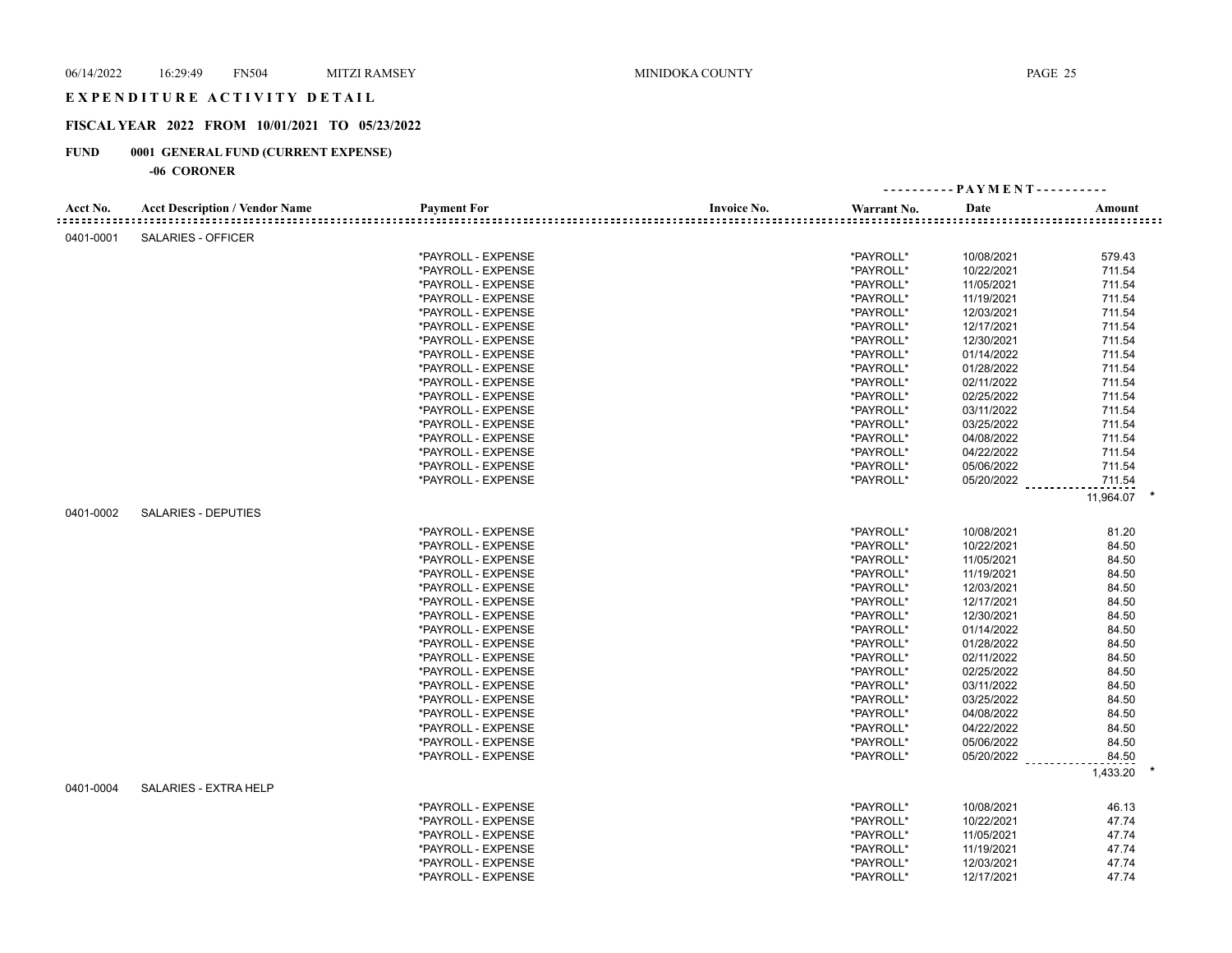## E X P E N D I T U R E A C T I V I T Y D E T A I L

## **FISCAL YEAR 2022 FROM 10/01/2021 TO 05/23/2022**

## **FUND 0001 GENERAL FUND (CURRENT EXPENSE)**

| Invoice No.<br>Acct No.<br><b>Acct Description / Vendor Name</b><br><b>Payment For</b><br>Date<br>Warrant No.<br>Amount<br>0401-0004<br><b>SALARIES - EXTRA HELP</b><br>*PAYROLL - EXPENSE<br>*PAYROLL*<br>12/30/2021<br>47.74<br>47.74<br>*PAYROLL - EXPENSE<br>*PAYROLL*<br>01/14/2022<br>*PAYROLL*<br>47.74<br>*PAYROLL - EXPENSE<br>01/28/2022<br>*PAYROLL*<br>47.74<br>*PAYROLL - EXPENSE<br>02/11/2022<br>*PAYROLL*<br>02/25/2022<br>47.74<br>*PAYROLL - EXPENSE<br>*PAYROLL*<br>03/11/2022<br>47.74<br>*PAYROLL - EXPENSE<br>47.74<br>*PAYROLL - EXPENSE<br>*PAYROLL*<br>03/25/2022<br>*PAYROLL*<br>04/08/2022<br>47.74<br>*PAYROLL - EXPENSE<br>*PAYROLL - EXPENSE<br>*PAYROLL*<br>04/22/2022<br>47.74<br>*PAYROLL*<br>05/06/2022<br>47.74<br>*PAYROLL - EXPENSE<br>*PAYROLL*<br>05/20/2022<br>*PAYROLL - EXPENSE<br>47.74<br>809.97<br>14,207.24 **<br><b>Acct Total:</b><br>14,207.24<br>Total 'A' Expenses -- (Salaries):<br><b>RETIREMENT</b><br>0410-0000<br>*PAYROLL - EXPENSE<br>*PAYROLL*<br>69.18<br>10/08/2021<br>*PAYROLL - EXPENSE<br>*PAYROLL*<br>10/22/2021<br>84.96<br>*PAYROLL*<br>84.96<br>*PAYROLL - EXPENSE<br>11/05/2021<br>*PAYROLL*<br>11/19/2021<br>84.96<br>*PAYROLL - EXPENSE<br>*PAYROLL*<br>84.96<br>*PAYROLL - EXPENSE<br>12/03/2021<br>*PAYROLL*<br>84.96<br>*PAYROLL - EXPENSE<br>12/17/2021<br>*PAYROLL*<br>84.96<br>*PAYROLL - EXPENSE<br>12/30/2021<br>*PAYROLL*<br>01/14/2022<br>84.96<br>*PAYROLL - EXPENSE<br>*PAYROLL*<br>01/28/2022<br>84.96<br>*PAYROLL - EXPENSE<br>*PAYROLL - EXPENSE<br>*PAYROLL*<br>02/11/2022<br>84.96<br>84.96<br>*PAYROLL - EXPENSE<br>*PAYROLL*<br>02/25/2022<br>*PAYROLL*<br>03/11/2022<br>84.96<br>*PAYROLL - EXPENSE<br>*PAYROLL - EXPENSE<br>*PAYROLL*<br>03/25/2022<br>84.96<br>*PAYROLL - EXPENSE<br>*PAYROLL*<br>04/08/2022<br>84.96<br>*PAYROLL - EXPENSE<br>*PAYROLL*<br>04/22/2022<br>84.96<br>05/06/2022<br>*PAYROLL*<br>84.96<br>*PAYROLL - EXPENSE<br>*PAYROLL*<br>05/20/2022<br>84.96<br>*PAYROLL - EXPENSE<br>1,428.54<br>1,428.54 **<br><b>Acct Total:</b><br><b>SOCIAL SECURITY</b><br>0411-0000<br>*PAYROLL*<br>*PAYROLL - EXPENSE<br>10/08/2021<br>54.06<br>*PAYROLL*<br>*PAYROLL - EXPENSE<br>10/22/2021<br>64.56<br>*PAYROLL*<br>64.56<br>*PAYROLL - EXPENSE<br>11/05/2021<br>*PAYROLL - EXPENSE<br>*PAYROLL*<br>11/19/2021<br>64.56 |  |                    |           |            |       |  |
|----------------------------------------------------------------------------------------------------------------------------------------------------------------------------------------------------------------------------------------------------------------------------------------------------------------------------------------------------------------------------------------------------------------------------------------------------------------------------------------------------------------------------------------------------------------------------------------------------------------------------------------------------------------------------------------------------------------------------------------------------------------------------------------------------------------------------------------------------------------------------------------------------------------------------------------------------------------------------------------------------------------------------------------------------------------------------------------------------------------------------------------------------------------------------------------------------------------------------------------------------------------------------------------------------------------------------------------------------------------------------------------------------------------------------------------------------------------------------------------------------------------------------------------------------------------------------------------------------------------------------------------------------------------------------------------------------------------------------------------------------------------------------------------------------------------------------------------------------------------------------------------------------------------------------------------------------------------------------------------------------------------------------------------------------------------------------------------------------------------------------------------------------------------------------------------------------------------------------------------------------------------------------------------------------------------------------------|--|--------------------|-----------|------------|-------|--|
|                                                                                                                                                                                                                                                                                                                                                                                                                                                                                                                                                                                                                                                                                                                                                                                                                                                                                                                                                                                                                                                                                                                                                                                                                                                                                                                                                                                                                                                                                                                                                                                                                                                                                                                                                                                                                                                                                                                                                                                                                                                                                                                                                                                                                                                                                                                                  |  |                    |           |            |       |  |
|                                                                                                                                                                                                                                                                                                                                                                                                                                                                                                                                                                                                                                                                                                                                                                                                                                                                                                                                                                                                                                                                                                                                                                                                                                                                                                                                                                                                                                                                                                                                                                                                                                                                                                                                                                                                                                                                                                                                                                                                                                                                                                                                                                                                                                                                                                                                  |  |                    |           |            |       |  |
|                                                                                                                                                                                                                                                                                                                                                                                                                                                                                                                                                                                                                                                                                                                                                                                                                                                                                                                                                                                                                                                                                                                                                                                                                                                                                                                                                                                                                                                                                                                                                                                                                                                                                                                                                                                                                                                                                                                                                                                                                                                                                                                                                                                                                                                                                                                                  |  |                    |           |            |       |  |
|                                                                                                                                                                                                                                                                                                                                                                                                                                                                                                                                                                                                                                                                                                                                                                                                                                                                                                                                                                                                                                                                                                                                                                                                                                                                                                                                                                                                                                                                                                                                                                                                                                                                                                                                                                                                                                                                                                                                                                                                                                                                                                                                                                                                                                                                                                                                  |  |                    |           |            |       |  |
|                                                                                                                                                                                                                                                                                                                                                                                                                                                                                                                                                                                                                                                                                                                                                                                                                                                                                                                                                                                                                                                                                                                                                                                                                                                                                                                                                                                                                                                                                                                                                                                                                                                                                                                                                                                                                                                                                                                                                                                                                                                                                                                                                                                                                                                                                                                                  |  |                    |           |            |       |  |
|                                                                                                                                                                                                                                                                                                                                                                                                                                                                                                                                                                                                                                                                                                                                                                                                                                                                                                                                                                                                                                                                                                                                                                                                                                                                                                                                                                                                                                                                                                                                                                                                                                                                                                                                                                                                                                                                                                                                                                                                                                                                                                                                                                                                                                                                                                                                  |  |                    |           |            |       |  |
|                                                                                                                                                                                                                                                                                                                                                                                                                                                                                                                                                                                                                                                                                                                                                                                                                                                                                                                                                                                                                                                                                                                                                                                                                                                                                                                                                                                                                                                                                                                                                                                                                                                                                                                                                                                                                                                                                                                                                                                                                                                                                                                                                                                                                                                                                                                                  |  |                    |           |            |       |  |
|                                                                                                                                                                                                                                                                                                                                                                                                                                                                                                                                                                                                                                                                                                                                                                                                                                                                                                                                                                                                                                                                                                                                                                                                                                                                                                                                                                                                                                                                                                                                                                                                                                                                                                                                                                                                                                                                                                                                                                                                                                                                                                                                                                                                                                                                                                                                  |  |                    |           |            |       |  |
|                                                                                                                                                                                                                                                                                                                                                                                                                                                                                                                                                                                                                                                                                                                                                                                                                                                                                                                                                                                                                                                                                                                                                                                                                                                                                                                                                                                                                                                                                                                                                                                                                                                                                                                                                                                                                                                                                                                                                                                                                                                                                                                                                                                                                                                                                                                                  |  |                    |           |            |       |  |
|                                                                                                                                                                                                                                                                                                                                                                                                                                                                                                                                                                                                                                                                                                                                                                                                                                                                                                                                                                                                                                                                                                                                                                                                                                                                                                                                                                                                                                                                                                                                                                                                                                                                                                                                                                                                                                                                                                                                                                                                                                                                                                                                                                                                                                                                                                                                  |  |                    |           |            |       |  |
|                                                                                                                                                                                                                                                                                                                                                                                                                                                                                                                                                                                                                                                                                                                                                                                                                                                                                                                                                                                                                                                                                                                                                                                                                                                                                                                                                                                                                                                                                                                                                                                                                                                                                                                                                                                                                                                                                                                                                                                                                                                                                                                                                                                                                                                                                                                                  |  |                    |           |            |       |  |
|                                                                                                                                                                                                                                                                                                                                                                                                                                                                                                                                                                                                                                                                                                                                                                                                                                                                                                                                                                                                                                                                                                                                                                                                                                                                                                                                                                                                                                                                                                                                                                                                                                                                                                                                                                                                                                                                                                                                                                                                                                                                                                                                                                                                                                                                                                                                  |  |                    |           |            |       |  |
|                                                                                                                                                                                                                                                                                                                                                                                                                                                                                                                                                                                                                                                                                                                                                                                                                                                                                                                                                                                                                                                                                                                                                                                                                                                                                                                                                                                                                                                                                                                                                                                                                                                                                                                                                                                                                                                                                                                                                                                                                                                                                                                                                                                                                                                                                                                                  |  |                    |           |            |       |  |
|                                                                                                                                                                                                                                                                                                                                                                                                                                                                                                                                                                                                                                                                                                                                                                                                                                                                                                                                                                                                                                                                                                                                                                                                                                                                                                                                                                                                                                                                                                                                                                                                                                                                                                                                                                                                                                                                                                                                                                                                                                                                                                                                                                                                                                                                                                                                  |  |                    |           |            |       |  |
|                                                                                                                                                                                                                                                                                                                                                                                                                                                                                                                                                                                                                                                                                                                                                                                                                                                                                                                                                                                                                                                                                                                                                                                                                                                                                                                                                                                                                                                                                                                                                                                                                                                                                                                                                                                                                                                                                                                                                                                                                                                                                                                                                                                                                                                                                                                                  |  |                    |           |            |       |  |
|                                                                                                                                                                                                                                                                                                                                                                                                                                                                                                                                                                                                                                                                                                                                                                                                                                                                                                                                                                                                                                                                                                                                                                                                                                                                                                                                                                                                                                                                                                                                                                                                                                                                                                                                                                                                                                                                                                                                                                                                                                                                                                                                                                                                                                                                                                                                  |  |                    |           |            |       |  |
|                                                                                                                                                                                                                                                                                                                                                                                                                                                                                                                                                                                                                                                                                                                                                                                                                                                                                                                                                                                                                                                                                                                                                                                                                                                                                                                                                                                                                                                                                                                                                                                                                                                                                                                                                                                                                                                                                                                                                                                                                                                                                                                                                                                                                                                                                                                                  |  |                    |           |            |       |  |
|                                                                                                                                                                                                                                                                                                                                                                                                                                                                                                                                                                                                                                                                                                                                                                                                                                                                                                                                                                                                                                                                                                                                                                                                                                                                                                                                                                                                                                                                                                                                                                                                                                                                                                                                                                                                                                                                                                                                                                                                                                                                                                                                                                                                                                                                                                                                  |  |                    |           |            |       |  |
|                                                                                                                                                                                                                                                                                                                                                                                                                                                                                                                                                                                                                                                                                                                                                                                                                                                                                                                                                                                                                                                                                                                                                                                                                                                                                                                                                                                                                                                                                                                                                                                                                                                                                                                                                                                                                                                                                                                                                                                                                                                                                                                                                                                                                                                                                                                                  |  |                    |           |            |       |  |
|                                                                                                                                                                                                                                                                                                                                                                                                                                                                                                                                                                                                                                                                                                                                                                                                                                                                                                                                                                                                                                                                                                                                                                                                                                                                                                                                                                                                                                                                                                                                                                                                                                                                                                                                                                                                                                                                                                                                                                                                                                                                                                                                                                                                                                                                                                                                  |  |                    |           |            |       |  |
|                                                                                                                                                                                                                                                                                                                                                                                                                                                                                                                                                                                                                                                                                                                                                                                                                                                                                                                                                                                                                                                                                                                                                                                                                                                                                                                                                                                                                                                                                                                                                                                                                                                                                                                                                                                                                                                                                                                                                                                                                                                                                                                                                                                                                                                                                                                                  |  |                    |           |            |       |  |
|                                                                                                                                                                                                                                                                                                                                                                                                                                                                                                                                                                                                                                                                                                                                                                                                                                                                                                                                                                                                                                                                                                                                                                                                                                                                                                                                                                                                                                                                                                                                                                                                                                                                                                                                                                                                                                                                                                                                                                                                                                                                                                                                                                                                                                                                                                                                  |  |                    |           |            |       |  |
|                                                                                                                                                                                                                                                                                                                                                                                                                                                                                                                                                                                                                                                                                                                                                                                                                                                                                                                                                                                                                                                                                                                                                                                                                                                                                                                                                                                                                                                                                                                                                                                                                                                                                                                                                                                                                                                                                                                                                                                                                                                                                                                                                                                                                                                                                                                                  |  |                    |           |            |       |  |
|                                                                                                                                                                                                                                                                                                                                                                                                                                                                                                                                                                                                                                                                                                                                                                                                                                                                                                                                                                                                                                                                                                                                                                                                                                                                                                                                                                                                                                                                                                                                                                                                                                                                                                                                                                                                                                                                                                                                                                                                                                                                                                                                                                                                                                                                                                                                  |  |                    |           |            |       |  |
|                                                                                                                                                                                                                                                                                                                                                                                                                                                                                                                                                                                                                                                                                                                                                                                                                                                                                                                                                                                                                                                                                                                                                                                                                                                                                                                                                                                                                                                                                                                                                                                                                                                                                                                                                                                                                                                                                                                                                                                                                                                                                                                                                                                                                                                                                                                                  |  |                    |           |            |       |  |
|                                                                                                                                                                                                                                                                                                                                                                                                                                                                                                                                                                                                                                                                                                                                                                                                                                                                                                                                                                                                                                                                                                                                                                                                                                                                                                                                                                                                                                                                                                                                                                                                                                                                                                                                                                                                                                                                                                                                                                                                                                                                                                                                                                                                                                                                                                                                  |  |                    |           |            |       |  |
|                                                                                                                                                                                                                                                                                                                                                                                                                                                                                                                                                                                                                                                                                                                                                                                                                                                                                                                                                                                                                                                                                                                                                                                                                                                                                                                                                                                                                                                                                                                                                                                                                                                                                                                                                                                                                                                                                                                                                                                                                                                                                                                                                                                                                                                                                                                                  |  |                    |           |            |       |  |
|                                                                                                                                                                                                                                                                                                                                                                                                                                                                                                                                                                                                                                                                                                                                                                                                                                                                                                                                                                                                                                                                                                                                                                                                                                                                                                                                                                                                                                                                                                                                                                                                                                                                                                                                                                                                                                                                                                                                                                                                                                                                                                                                                                                                                                                                                                                                  |  |                    |           |            |       |  |
|                                                                                                                                                                                                                                                                                                                                                                                                                                                                                                                                                                                                                                                                                                                                                                                                                                                                                                                                                                                                                                                                                                                                                                                                                                                                                                                                                                                                                                                                                                                                                                                                                                                                                                                                                                                                                                                                                                                                                                                                                                                                                                                                                                                                                                                                                                                                  |  |                    |           |            |       |  |
|                                                                                                                                                                                                                                                                                                                                                                                                                                                                                                                                                                                                                                                                                                                                                                                                                                                                                                                                                                                                                                                                                                                                                                                                                                                                                                                                                                                                                                                                                                                                                                                                                                                                                                                                                                                                                                                                                                                                                                                                                                                                                                                                                                                                                                                                                                                                  |  |                    |           |            |       |  |
|                                                                                                                                                                                                                                                                                                                                                                                                                                                                                                                                                                                                                                                                                                                                                                                                                                                                                                                                                                                                                                                                                                                                                                                                                                                                                                                                                                                                                                                                                                                                                                                                                                                                                                                                                                                                                                                                                                                                                                                                                                                                                                                                                                                                                                                                                                                                  |  |                    |           |            |       |  |
|                                                                                                                                                                                                                                                                                                                                                                                                                                                                                                                                                                                                                                                                                                                                                                                                                                                                                                                                                                                                                                                                                                                                                                                                                                                                                                                                                                                                                                                                                                                                                                                                                                                                                                                                                                                                                                                                                                                                                                                                                                                                                                                                                                                                                                                                                                                                  |  |                    |           |            |       |  |
|                                                                                                                                                                                                                                                                                                                                                                                                                                                                                                                                                                                                                                                                                                                                                                                                                                                                                                                                                                                                                                                                                                                                                                                                                                                                                                                                                                                                                                                                                                                                                                                                                                                                                                                                                                                                                                                                                                                                                                                                                                                                                                                                                                                                                                                                                                                                  |  |                    |           |            |       |  |
|                                                                                                                                                                                                                                                                                                                                                                                                                                                                                                                                                                                                                                                                                                                                                                                                                                                                                                                                                                                                                                                                                                                                                                                                                                                                                                                                                                                                                                                                                                                                                                                                                                                                                                                                                                                                                                                                                                                                                                                                                                                                                                                                                                                                                                                                                                                                  |  |                    |           |            |       |  |
|                                                                                                                                                                                                                                                                                                                                                                                                                                                                                                                                                                                                                                                                                                                                                                                                                                                                                                                                                                                                                                                                                                                                                                                                                                                                                                                                                                                                                                                                                                                                                                                                                                                                                                                                                                                                                                                                                                                                                                                                                                                                                                                                                                                                                                                                                                                                  |  |                    |           |            |       |  |
|                                                                                                                                                                                                                                                                                                                                                                                                                                                                                                                                                                                                                                                                                                                                                                                                                                                                                                                                                                                                                                                                                                                                                                                                                                                                                                                                                                                                                                                                                                                                                                                                                                                                                                                                                                                                                                                                                                                                                                                                                                                                                                                                                                                                                                                                                                                                  |  |                    |           |            |       |  |
|                                                                                                                                                                                                                                                                                                                                                                                                                                                                                                                                                                                                                                                                                                                                                                                                                                                                                                                                                                                                                                                                                                                                                                                                                                                                                                                                                                                                                                                                                                                                                                                                                                                                                                                                                                                                                                                                                                                                                                                                                                                                                                                                                                                                                                                                                                                                  |  |                    |           |            |       |  |
|                                                                                                                                                                                                                                                                                                                                                                                                                                                                                                                                                                                                                                                                                                                                                                                                                                                                                                                                                                                                                                                                                                                                                                                                                                                                                                                                                                                                                                                                                                                                                                                                                                                                                                                                                                                                                                                                                                                                                                                                                                                                                                                                                                                                                                                                                                                                  |  |                    |           |            |       |  |
|                                                                                                                                                                                                                                                                                                                                                                                                                                                                                                                                                                                                                                                                                                                                                                                                                                                                                                                                                                                                                                                                                                                                                                                                                                                                                                                                                                                                                                                                                                                                                                                                                                                                                                                                                                                                                                                                                                                                                                                                                                                                                                                                                                                                                                                                                                                                  |  |                    |           |            |       |  |
|                                                                                                                                                                                                                                                                                                                                                                                                                                                                                                                                                                                                                                                                                                                                                                                                                                                                                                                                                                                                                                                                                                                                                                                                                                                                                                                                                                                                                                                                                                                                                                                                                                                                                                                                                                                                                                                                                                                                                                                                                                                                                                                                                                                                                                                                                                                                  |  |                    |           |            |       |  |
|                                                                                                                                                                                                                                                                                                                                                                                                                                                                                                                                                                                                                                                                                                                                                                                                                                                                                                                                                                                                                                                                                                                                                                                                                                                                                                                                                                                                                                                                                                                                                                                                                                                                                                                                                                                                                                                                                                                                                                                                                                                                                                                                                                                                                                                                                                                                  |  |                    |           |            |       |  |
|                                                                                                                                                                                                                                                                                                                                                                                                                                                                                                                                                                                                                                                                                                                                                                                                                                                                                                                                                                                                                                                                                                                                                                                                                                                                                                                                                                                                                                                                                                                                                                                                                                                                                                                                                                                                                                                                                                                                                                                                                                                                                                                                                                                                                                                                                                                                  |  |                    |           |            |       |  |
|                                                                                                                                                                                                                                                                                                                                                                                                                                                                                                                                                                                                                                                                                                                                                                                                                                                                                                                                                                                                                                                                                                                                                                                                                                                                                                                                                                                                                                                                                                                                                                                                                                                                                                                                                                                                                                                                                                                                                                                                                                                                                                                                                                                                                                                                                                                                  |  |                    |           |            |       |  |
|                                                                                                                                                                                                                                                                                                                                                                                                                                                                                                                                                                                                                                                                                                                                                                                                                                                                                                                                                                                                                                                                                                                                                                                                                                                                                                                                                                                                                                                                                                                                                                                                                                                                                                                                                                                                                                                                                                                                                                                                                                                                                                                                                                                                                                                                                                                                  |  | *PAYROLL - EXPENSE | *PAYROLL* | 12/03/2021 | 64.56 |  |
| *PAYROLL - EXPENSE<br>*PAYROLL*<br>12/17/2021<br>64.56                                                                                                                                                                                                                                                                                                                                                                                                                                                                                                                                                                                                                                                                                                                                                                                                                                                                                                                                                                                                                                                                                                                                                                                                                                                                                                                                                                                                                                                                                                                                                                                                                                                                                                                                                                                                                                                                                                                                                                                                                                                                                                                                                                                                                                                                           |  |                    |           |            |       |  |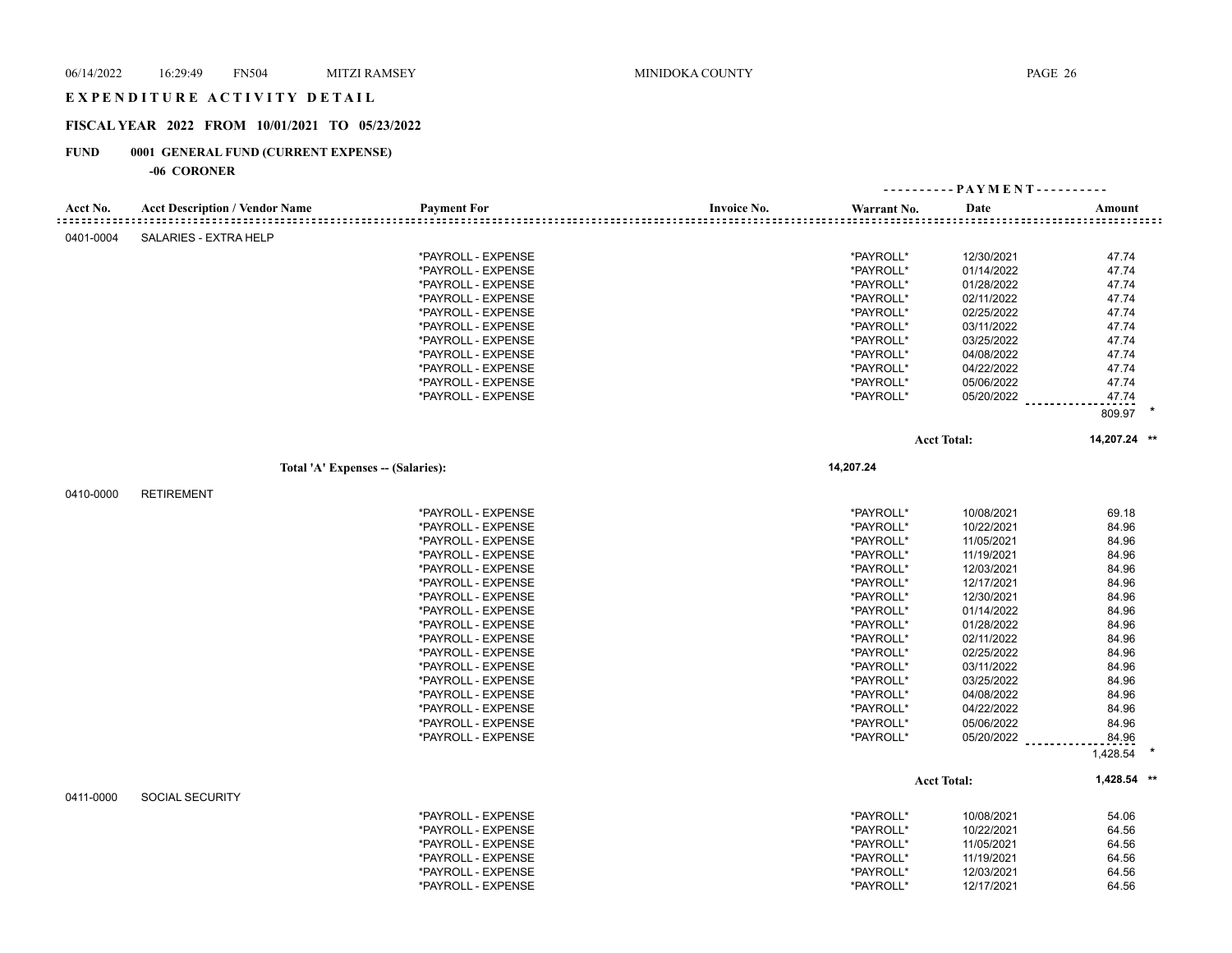#### EXPENDITURE ACTIVITY DETAIL

#### **FISCAL YEAR 2022 FROM 10/01/2021 TO 05/23/2022**

#### **FUND 0001 GENERAL FUND (CURRENT EXPENSE)**

|                           |                                       |                                   |                                                 |              | - PAYMENT ---------- |               |
|---------------------------|---------------------------------------|-----------------------------------|-------------------------------------------------|--------------|----------------------|---------------|
| Acct No.<br>::::::::::::: | <b>Acct Description / Vendor Name</b> | <b>Payment For</b>                | <b>Invoice No.</b><br>========================= | Warrant No.  | Date                 | Amount        |
| 0411-0000                 | <b>SOCIAL SECURITY</b>                |                                   |                                                 |              |                      |               |
|                           |                                       | *PAYROLL - EXPENSE                |                                                 | *PAYROLL*    | 12/30/2021           | 64.56         |
|                           |                                       | *PAYROLL - EXPENSE                |                                                 | *PAYROLL*    | 01/14/2022           | 64.56         |
|                           |                                       | *PAYROLL - EXPENSE                |                                                 | *PAYROLL*    | 01/28/2022           | 64.56         |
|                           |                                       | *PAYROLL - EXPENSE                |                                                 | *PAYROLL*    | 02/11/2022           | 64.56         |
|                           |                                       | *PAYROLL - EXPENSE                |                                                 | *PAYROLL*    | 02/25/2022           | 64.56         |
|                           |                                       | *PAYROLL - EXPENSE                |                                                 | *PAYROLL*    | 03/11/2022           | 64.56         |
|                           |                                       | *PAYROLL - EXPENSE                |                                                 | *PAYROLL*    | 03/25/2022           | 64.56         |
|                           |                                       | *PAYROLL - EXPENSE                |                                                 | *PAYROLL*    | 04/08/2022           | 64.56         |
|                           |                                       | *PAYROLL - EXPENSE                |                                                 | *PAYROLL*    | 04/22/2022           | 64.56         |
|                           |                                       | *PAYROLL - EXPENSE                |                                                 | *PAYROLL*    | 05/06/2022           | 64.56         |
|                           |                                       | *PAYROLL - EXPENSE                |                                                 | *PAYROLL*    | 05/20/2022           | 64.56         |
|                           |                                       |                                   |                                                 |              |                      | 1,087.02      |
|                           |                                       |                                   |                                                 |              | <b>Acct Total:</b>   | $1,087.02$ ** |
| 0412-0000                 | <b>LIFE INSURANCE</b>                 |                                   |                                                 |              |                      |               |
|                           |                                       | *PAYROLL - EXPENSE                |                                                 | *PAYROLL*    | 10/22/2021           | 2.80          |
|                           |                                       | *PAYROLL - EXPENSE                |                                                 | *PAYROLL*    | 11/19/2021           | 2.80          |
|                           |                                       | *PAYROLL - EXPENSE                |                                                 | *PAYROLL*    | 12/17/2021           | 2.80          |
|                           |                                       | *PAYROLL - EXPENSE                |                                                 | *PAYROLL*    | 01/28/2022           | 2.80          |
|                           |                                       | *PAYROLL - EXPENSE                |                                                 | *PAYROLL*    | 02/25/2022           | 2.80          |
|                           |                                       | *PAYROLL - EXPENSE                |                                                 | *PAYROLL*    | 03/25/2022           | 2.80          |
|                           |                                       | *PAYROLL - EXPENSE                |                                                 | *PAYROLL*    | 04/22/2022           | 2.80          |
|                           |                                       | *PAYROLL - EXPENSE                |                                                 | *PAYROLL*    | 05/20/2022           | 2.80          |
|                           |                                       |                                   |                                                 |              |                      | 22.40         |
|                           |                                       |                                   |                                                 |              | <b>Acct Total:</b>   | 22.40 **      |
| 0413-0000                 | <b>MEDICAL INSURANCE</b>              |                                   |                                                 |              |                      |               |
|                           |                                       | *PAYROLL - EXPENSE                |                                                 | *PAYROLL*    | 10/22/2021           | 772.35        |
|                           |                                       | *PAYROLL - EXPENSE                |                                                 | *PAYROLL*    | 11/19/2021           | 772.35        |
|                           |                                       | *PAYROLL - EXPENSE                |                                                 | *PAYROLL*    | 12/17/2021           | 772.35        |
|                           |                                       | *PAYROLL - EXPENSE                |                                                 | *PAYROLL*    | 01/28/2022           | 772.35        |
|                           |                                       | *PAYROLL - EXPENSE                |                                                 | *PAYROLL*    | 02/25/2022           | 772.35        |
|                           |                                       | *PAYROLL - EXPENSE                |                                                 | *PAYROLL*    | 03/25/2022           | 772.35        |
|                           |                                       | *PAYROLL - EXPENSE                |                                                 | *PAYROLL*    | 04/22/2022           | 772.35        |
|                           |                                       | *PAYROLL - EXPENSE                |                                                 | *PAYROLL*    | 05/20/2022           | 772.35        |
|                           |                                       |                                   |                                                 |              |                      | 6,178.80      |
|                           |                                       |                                   |                                                 |              | <b>Acct Total:</b>   | $6,178.80$ ** |
|                           |                                       | Total 'D' Expenses -- (Benefits): |                                                 | 8,716.76     |                      |               |
| 0440-0001                 | SUPPLIES - CONSUMABLE                 |                                   |                                                 |              |                      |               |
|                           | <b>AMAZON CAPITAL SERVICES</b>        | 56 - INK CARTRIDGE                |                                                 | 2022-0000199 | 10/25/2021           | 79.98         |
|                           | <b>AMAZON CAPITAL SERVICES</b>        | 417 - LABEL MAKER PAPER. INK C    | 1DNH-YQ4Q-6HNK                                  | 2022-0001278 | 01/24/2022           | 93.94         |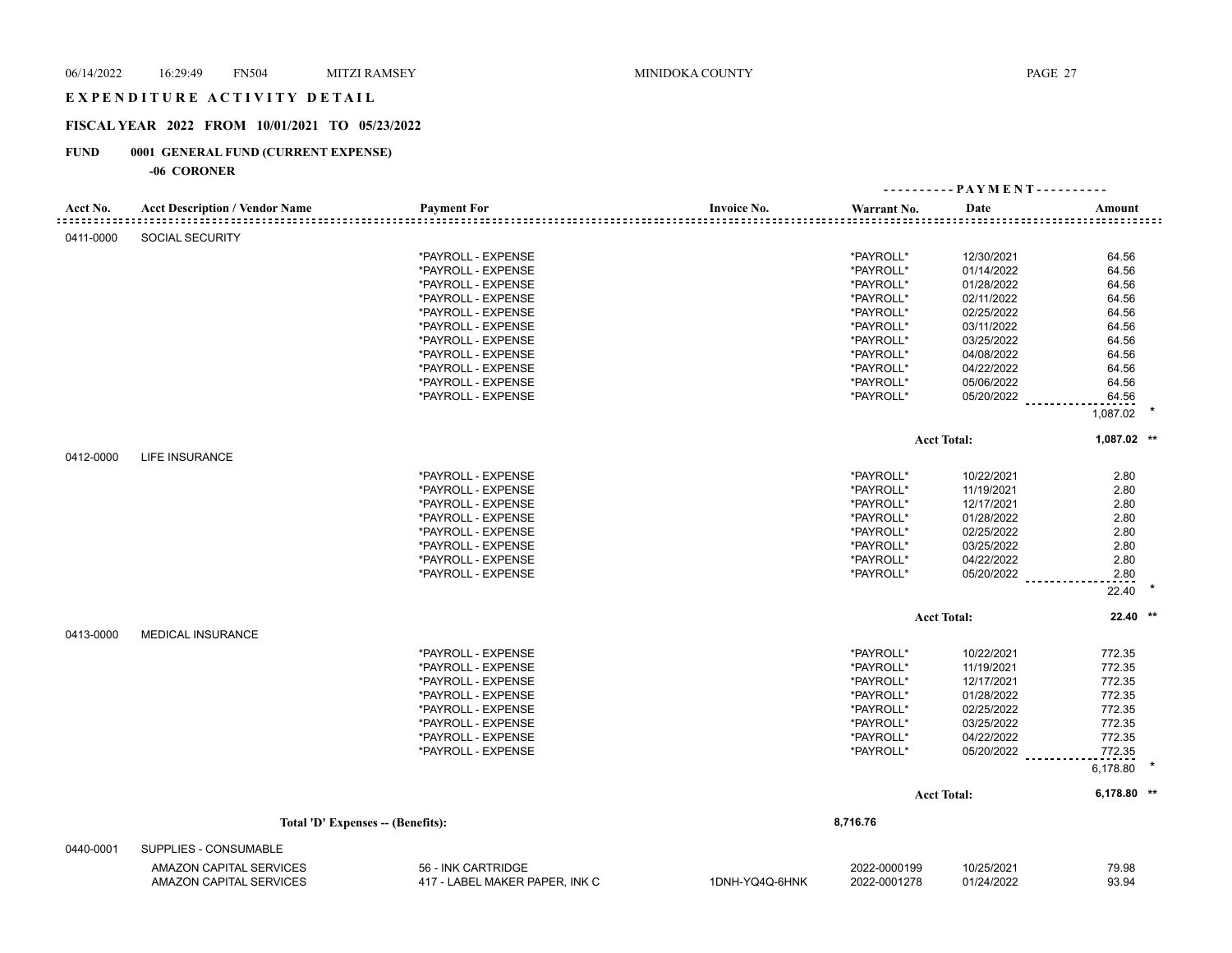## E X P E N D I T U R E A C T I V I T Y D E T A I L

## **FISCAL YEAR 2022 FROM 10/01/2021 TO 05/23/2022**

## **FUND 0001 GENERAL FUND (CURRENT EXPENSE)**

| Acct No.<br>:::::::::::: | <b>Acct Description / Vendor Name</b>                                                                                                         | <b>Payment For</b>                                                                                | <b>Invoice No.</b><br> | Warrant No.<br><u>===============</u>                                        | Date                                                               | Amount                                    |  |
|--------------------------|-----------------------------------------------------------------------------------------------------------------------------------------------|---------------------------------------------------------------------------------------------------|------------------------|------------------------------------------------------------------------------|--------------------------------------------------------------------|-------------------------------------------|--|
| 0440-0001                | SUPPLIES - CONSUMABLE                                                                                                                         |                                                                                                   |                        |                                                                              |                                                                    |                                           |  |
|                          | <b>VISA</b><br>AMAZON CAPITAL SERVICES                                                                                                        | 585 - ENVELOPES, POSTAGE<br>792 - PRINTER INK                                                     | 113Q-HLKF-9DLN         | 2022-0001956<br>2022-0002546                                                 | 03/14/2022<br>05/02/2022                                           | 11.36<br>40.95<br>226.23                  |  |
|                          |                                                                                                                                               |                                                                                                   |                        |                                                                              |                                                                    |                                           |  |
| 0461-0005                | PHONE - CELLULAR                                                                                                                              |                                                                                                   |                        |                                                                              | <b>Acct Total:</b>                                                 | 226.23 **                                 |  |
|                          | <b>BOURN, CHARLES</b><br><b>BOURN, CHARLES</b>                                                                                                | 321 - QUARTERLY CELL PHONE REI<br>613 - CELL PHONE REIMBURSEMENT                                  |                        | 2022-0001056<br>2022-0002001                                                 | 01/03/2022                                                         | 45.00<br>$03/21/2022$<br>45.00<br>90.00   |  |
|                          |                                                                                                                                               |                                                                                                   |                        |                                                                              | <b>Acct Total:</b>                                                 | $90.00$ **                                |  |
| 0470-0001                | VEHICLE - GAS & OIL                                                                                                                           |                                                                                                   |                        |                                                                              |                                                                    |                                           |  |
|                          | <b>BAILEY OIL COMPANY</b><br><b>BAILEY OIL COMPANY</b><br><b>BAILEY OIL COMPANY</b><br><b>BAILEY OIL COMPANY</b><br><b>BAILEY OIL COMPANY</b> | 365 - FUEL<br>498 - FUEL<br>586 - FUEL<br>719 - FUEL<br>845 - FUEL                                |                        | 2022-0001141<br>2022-0001571<br>2022-0001913<br>2022-0002288<br>2022-0002719 | 01/10/2022<br>02/14/2022<br>03/14/2022<br>04/11/2022<br>05/16/2022 | 27.26<br>79.90<br>55.49<br>67.74<br>63.89 |  |
| 0470-0002                | <b>VEHICLE - REPAIRS &amp; MAINT</b>                                                                                                          |                                                                                                   |                        |                                                                              |                                                                    | 294.28                                    |  |
|                          | <b>SCHOWS, INC</b><br><b>RAY'S MUFFLERS</b>                                                                                                   | 82 - EXHAUST MANIFOLD GASKET -<br>139 - MAINTENANCE ON CORONER V                                  | 6550-WIP               | 2022-0000285<br>2022-0000499                                                 | 11/01/2021<br>11/15/2021                                           | 428.96<br>900.00                          |  |
|                          | <b>MOTION TOWING</b><br><b>VISA</b>                                                                                                           | 163 - TOWING FOR BREAK DOWN IN<br>486 - OIL CHANGE                                                | 3038                   | 2022-0000618<br>2022-0001618                                                 | 11/22/2021<br>02/14/2022                                           | 600.00<br>52.84<br>1,981.80               |  |
|                          |                                                                                                                                               |                                                                                                   |                        |                                                                              | <b>Acct Total:</b>                                                 | 2,276.08 **                               |  |
| 0499-0000                | REP/MAINT-MNTCE CONTRACT                                                                                                                      |                                                                                                   |                        |                                                                              |                                                                    |                                           |  |
|                          | ARCTIC REFRIGERATION & HEATING, INC.                                                                                                          | 638 - BODY COOLER CALL - TEMP                                                                     | 21010                  | 2022-0002107                                                                 |                                                                    | 03/28/2022<br>95.00<br>$95.00$ *          |  |
|                          |                                                                                                                                               |                                                                                                   |                        |                                                                              | <b>Acct Total:</b>                                                 | $95.00$ **                                |  |
| 0528-0000                | <b>DUES / MEMBERSHIPS</b>                                                                                                                     |                                                                                                   |                        |                                                                              |                                                                    |                                           |  |
|                          | IDAHO ASSOC. OF COUNTY CORONERS<br><b>ABMDI</b>                                                                                               | 164 - MEMBERSHIP DUES FOR 2022<br>174 - 2022 MAINTENANCE FEE FOR                                  |                        | 2022-0000610<br>2022-0000653                                                 | 11/22/2021<br>11/29/2021                                           | 150.00<br>50.00                           |  |
|                          | <b>ABMDI</b><br>RINEHART, LOIS<br><b>VISA</b>                                                                                                 | 175 - 2022 MAINTENANCE FEE FOR<br>278 - REIMBURSEMENT TO RECERT<br>366 - INTERNATIONAL ASSC OF CO |                        | 2022-0000653<br>2022-0000963<br>2022-0001180                                 | 11/29/2021<br>12/20/2021<br>$01/10/2022$                           | 50.00<br>25.00<br>200.00                  |  |
|                          |                                                                                                                                               |                                                                                                   |                        |                                                                              |                                                                    | 475.00                                    |  |
|                          |                                                                                                                                               |                                                                                                   |                        |                                                                              | <b>Acct Total:</b>                                                 | 475.00 **                                 |  |
| 0559-0000                | OTHER MISCELLANEOUS EXPENSES                                                                                                                  |                                                                                                   |                        |                                                                              |                                                                    |                                           |  |
|                          | <b>AMAZON CAPITAL SERVICES</b>                                                                                                                | 259 - DVD STORAGE BOXES                                                                           | 1TQN-XYKN-11T1         | 2022-0000810                                                                 | 12/13/2021                                                         | 12.99                                     |  |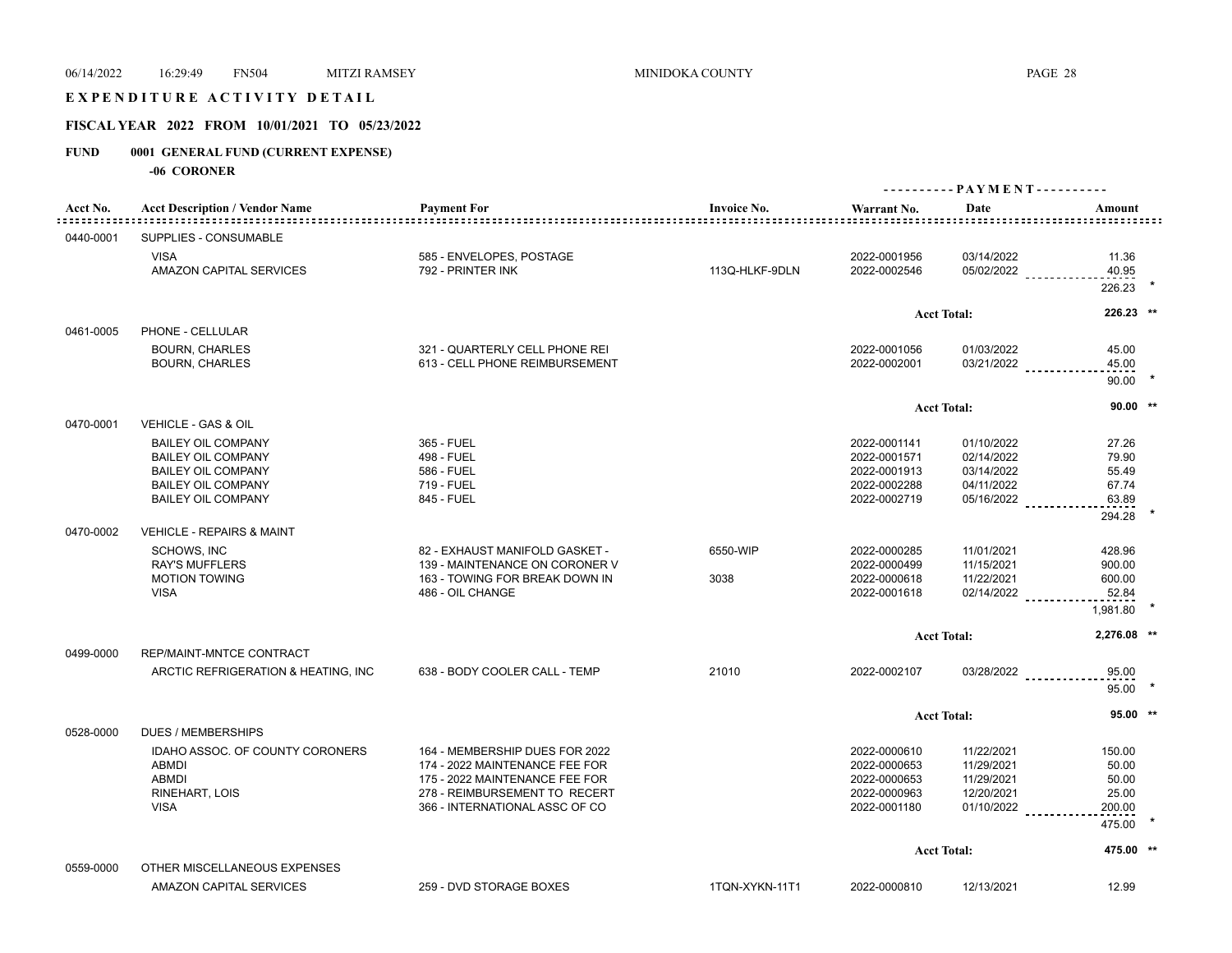#### EXPENDITURE ACTIVITY DETAIL

## **FISCAL YEAR 2022 FROM 10/01/2021 TO 05/23/2022**

## **FUND 0001 GENERAL FUND (CURRENT EXPENSE)**

| Acct No.  | <b>Acct Description / Vendor Name</b>                                                                                                                                                                                                                                                                                                                                           | <b>Payment For</b>                                                                                                                                                                                                                   | <b>Invoice No.</b>                                                | Warrant No.                                                                                                                                                                  | Date                                                                                                                                                   | Amount                                                                                                                        |
|-----------|---------------------------------------------------------------------------------------------------------------------------------------------------------------------------------------------------------------------------------------------------------------------------------------------------------------------------------------------------------------------------------|--------------------------------------------------------------------------------------------------------------------------------------------------------------------------------------------------------------------------------------|-------------------------------------------------------------------|------------------------------------------------------------------------------------------------------------------------------------------------------------------------------|--------------------------------------------------------------------------------------------------------------------------------------------------------|-------------------------------------------------------------------------------------------------------------------------------|
| 0559-0000 | OTHER MISCELLANEOUS EXPENSES                                                                                                                                                                                                                                                                                                                                                    |                                                                                                                                                                                                                                      |                                                                   |                                                                                                                                                                              |                                                                                                                                                        |                                                                                                                               |
|           | AMAZON CAPITAL SERVICES<br>ALL WIRELESS COMMUNICATIONS<br>AMAZON CAPITAL SERVICES<br>AMAZON CAPITAL SERVICES<br><b>VISA</b>                                                                                                                                                                                                                                                     | 417 - BATTERIES & TRANSPORT CO<br>488 - PROGRAM 2 RADIOS, ADD DI<br>521 - THERMOMETERS<br>639 - STORAGE BOXES<br>837 - CORONOR CALL OUT PANTS                                                                                        | 232646<br>1HDJ-T9OV-WFM7<br>1KY1-Q4KL-RWGC                        | 2022-0001278<br>2022-0001569<br>2022-0001706<br>2022-0002106<br>2022-0002770                                                                                                 | 01/24/2022<br>02/14/2022<br>02/28/2022<br>03/28/2022<br>05/16/2022                                                                                     | 66.14<br>73.50<br>18.99<br>39.10<br>58.30<br>269.02                                                                           |
|           |                                                                                                                                                                                                                                                                                                                                                                                 |                                                                                                                                                                                                                                      |                                                                   |                                                                                                                                                                              | <b>Acct Total:</b>                                                                                                                                     | 269.02 **                                                                                                                     |
| 0560-0003 | <b>EDUCATION - TRAVEL</b>                                                                                                                                                                                                                                                                                                                                                       |                                                                                                                                                                                                                                      |                                                                   |                                                                                                                                                                              |                                                                                                                                                        |                                                                                                                               |
|           | <b>BAILEY OIL COMPANY</b><br><b>VISA</b><br><b>BOURN, CHARLES</b><br><b>IDAHO STATE ASSOCIATION COUNTY</b>                                                                                                                                                                                                                                                                      | 252 - FUEL<br>258 - MEALS TO ATTEND 3 DAY TR<br>451 - MILEAGE FOR ISACC WINTER<br><b>ISACC MIDWINTER CONFERENCE REG</b>                                                                                                              | 9950                                                              | 2022-0000813<br>2022-0000864<br>2022-0001465<br>2022-0001482                                                                                                                 | 12/13/2021<br>12/13/2021<br>02/07/2022<br>02/07/2022                                                                                                   | 229.96<br>25.52<br>193.50<br>100.00                                                                                           |
|           | CORO<br>IDAHO STATE ASSOCIATION COUNTY<br>CORO                                                                                                                                                                                                                                                                                                                                  | <b>ISACC MIDWINTER CONFERENCE REG</b>                                                                                                                                                                                                |                                                                   | 2022-0001482                                                                                                                                                                 | 02/07/2022                                                                                                                                             | 100.00                                                                                                                        |
|           | <b>RIVERSIDE HOTEL</b>                                                                                                                                                                                                                                                                                                                                                          | 553 - ISACC CONFERENCE                                                                                                                                                                                                               |                                                                   | 2022-0001837                                                                                                                                                                 | 03/07/2022                                                                                                                                             | 258.00<br><u>.</u><br>906.98                                                                                                  |
|           |                                                                                                                                                                                                                                                                                                                                                                                 |                                                                                                                                                                                                                                      |                                                                   |                                                                                                                                                                              | <b>Acct Total:</b>                                                                                                                                     | 906.98 **                                                                                                                     |
| 0610-0000 | <b>CORONER-LABORATORY</b>                                                                                                                                                                                                                                                                                                                                                       |                                                                                                                                                                                                                                      |                                                                   |                                                                                                                                                                              |                                                                                                                                                        |                                                                                                                               |
|           | <b>NMS LABS</b><br><b>NMS LABS</b><br><b>NMS LABS</b><br><b>NMS LABS</b><br><b>NMS LABS</b><br>ADA COUNTY CORONER'S OFFICE                                                                                                                                                                                                                                                      | 118 - TOXICOLOGY - RODRIGUEZ<br>543 - TOXICOLOGY<br>543 - TOXICOLOGY<br>614 - TOXICOLOGY<br>614 - TOXICOLOGY<br>850 - TOXICOLOGY                                                                                                     | 1158771<br>1167441<br>1167441<br>1170099<br>1170099<br>220103-938 | 2022-0000497<br>2022-0001742<br>2022-0001742<br>2022-0002035<br>2022-0002035<br>2022-0002717                                                                                 | 11/15/2021<br>02/28/2022<br>02/28/2022<br>03/21/2022<br>03/21/2022<br>05/16/2022                                                                       | 211.00<br>211.00<br>211.00<br>211.00<br>211.00<br>1,085.00<br>2,140.00                                                        |
|           |                                                                                                                                                                                                                                                                                                                                                                                 |                                                                                                                                                                                                                                      |                                                                   |                                                                                                                                                                              | <b>Acct Total:</b>                                                                                                                                     | $2.140.00$ **                                                                                                                 |
| 0611-0000 | CORONER-AUTOPSIES / INQUESTS<br>ADA COUNTY CORONER'S OFFICE<br>ADA COUNTY CORONER'S OFFICE<br>ADA COUNTY CORONER'S OFFICE<br><b>BAILEY OIL COMPANY</b><br>ADA COUNTY CORONER'S OFFICE<br>ADA COUNTY CORONER'S OFFICE<br>ADA COUNTY CORONER'S OFFICE<br>ADA COUNTY CORONER'S OFFICE<br>ADA COUNTY CORONER'S OFFICE<br>ADA COUNTY CORONER'S OFFICE<br>ADA COUNTY CORONER'S OFFICE | 251 - AUTOPSY<br>251 - AUTOPSY<br>336 - AUTOPSY<br>365 - FUEL - AUTOPSY<br>452 - AUTOPSY<br>452 - AUTOPSY<br>615 - SHIPPING TO SEND DNA TES<br>615 - TOXICOLOGY<br>720 - TOXICOLOGY<br>721 - DNA TESTING<br>851 - AUTOPSY - INFANGER | 211206-479<br>220110-645N<br>220103-938ID<br>220414-572           | 2022-0000809<br>2022-0000809<br>2022-0001050<br>2022-0001141<br>2022-0001461<br>2022-0001461<br>2022-0001998<br>2022-0001998<br>2022-0002284<br>2022-0002284<br>2022-0002717 | 12/13/2021<br>12/13/2021<br>01/03/2022<br>01/10/2022<br>02/07/2022<br>02/07/2022<br>03/21/2022<br>03/21/2022<br>04/11/2022<br>04/11/2022<br>05/16/2022 | 527.00<br>280.00<br>2,100.00<br>92.14<br>2,000.00<br>2,250.00<br>88.76<br>367.00<br>211.00<br>500.00<br>2,600.00<br>11,015.90 |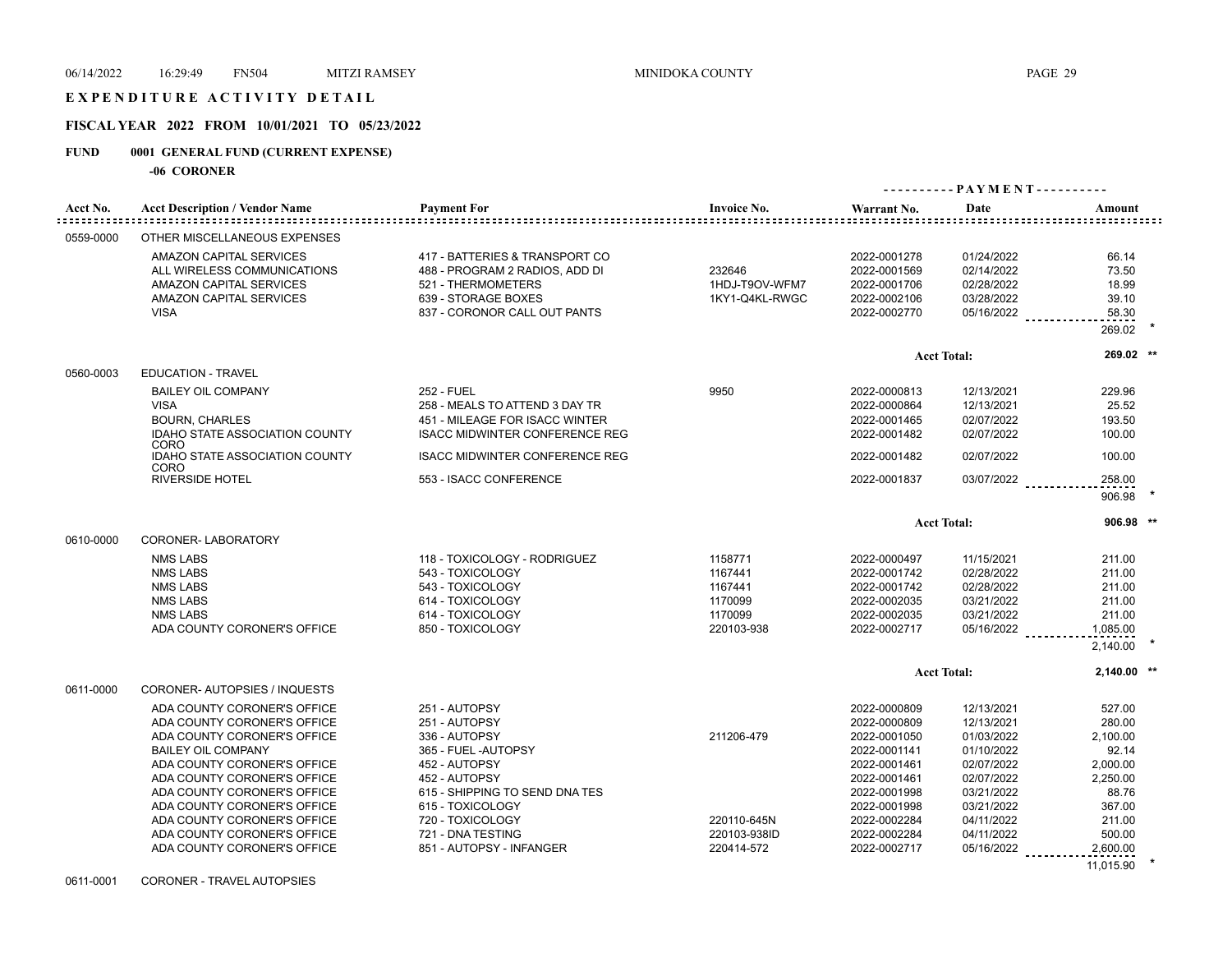## E X P E N D I T U R E A C T I V I T Y D E T A I L

## **FISCAL YEAR 2022 FROM 10/01/2021 TO 05/23/2022**

## **FUND 0001 GENERAL FUND (CURRENT EXPENSE)**

|           |                                                                       |                                                                                     |                    | $PAYMENT$ ----------                         |                                        |                                      |  |
|-----------|-----------------------------------------------------------------------|-------------------------------------------------------------------------------------|--------------------|----------------------------------------------|----------------------------------------|--------------------------------------|--|
| Acct No.  | <b>Acct Description / Vendor Name</b>                                 | <b>Payment For</b>                                                                  | <b>Invoice No.</b> | Warrant No.                                  | Date                                   | Amount                               |  |
| 0611-0001 | CORONER - TRAVEL AUTOPSIES                                            |                                                                                     |                    |                                              |                                        |                                      |  |
|           | <b>BAILEY OIL COMPANY</b><br><b>VISA</b><br><b>BAILEY OIL COMPANY</b> | 498 - FUEL<br>486 - MEALS FOR BOURN & BIRDSO<br>845 - AUTOPSY - FUEL                |                    | 2022-0001571<br>2022-0001618<br>2022-0002719 | 02/14/2022<br>02/14/2022<br>05/16/2022 | 86.93<br>25.50<br>108.43<br>220.86   |  |
|           |                                                                       |                                                                                     |                    |                                              | <b>Acct Total:</b>                     | 11,236.76 **                         |  |
|           |                                                                       | Total 'B' Expenses - (Other Expenses):                                              |                    | 17,715.07                                    |                                        |                                      |  |
| 0810-0000 | CAPITAL- OTHER EQUIPMENT                                              |                                                                                     |                    |                                              |                                        |                                      |  |
|           | <b>VISA</b><br><b>VISA</b><br>AMAZON CAPITAL SERVICES                 | 486 - SLIDER BOARD FOR SPARE C<br>585 - COT COVER<br>792 - (2) DESKS FOR NEW OFFICE | 113Q-HLKF-9DLN     | 2022-0001618<br>2022-0001956<br>2022-0002546 | 02/14/2022<br>03/14/2022<br>05/02/2022 | 135.00<br>320.38<br>380.52<br>835.90 |  |
|           |                                                                       |                                                                                     |                    |                                              | <b>Acct Total:</b>                     | 835.90 **                            |  |
|           |                                                                       | Total 'C' Expenses -- (Capital Outlay):                                             |                    | 835.90                                       |                                        |                                      |  |
|           | <b>DEPARTMENT TOTALS:</b>                                             |                                                                                     |                    |                                              | <b>Dept Total:</b>                     | 41,474.97                            |  |
|           |                                                                       | Total 'A' Expenses -- Salaries:                                                     | 14,207.24          |                                              |                                        |                                      |  |
|           | Total 'D' Expenses -- Benefits:                                       |                                                                                     | 8,716.76           |                                              |                                        |                                      |  |
|           |                                                                       | Total 'B' Expenses -- Expenses:                                                     | 17,715.07          |                                              |                                        |                                      |  |
|           |                                                                       | Total 'C' Expenses -- Capital Outlay:                                               | 835.90             |                                              |                                        |                                      |  |
|           |                                                                       |                                                                                     | 41,474.97          |                                              |                                        |                                      |  |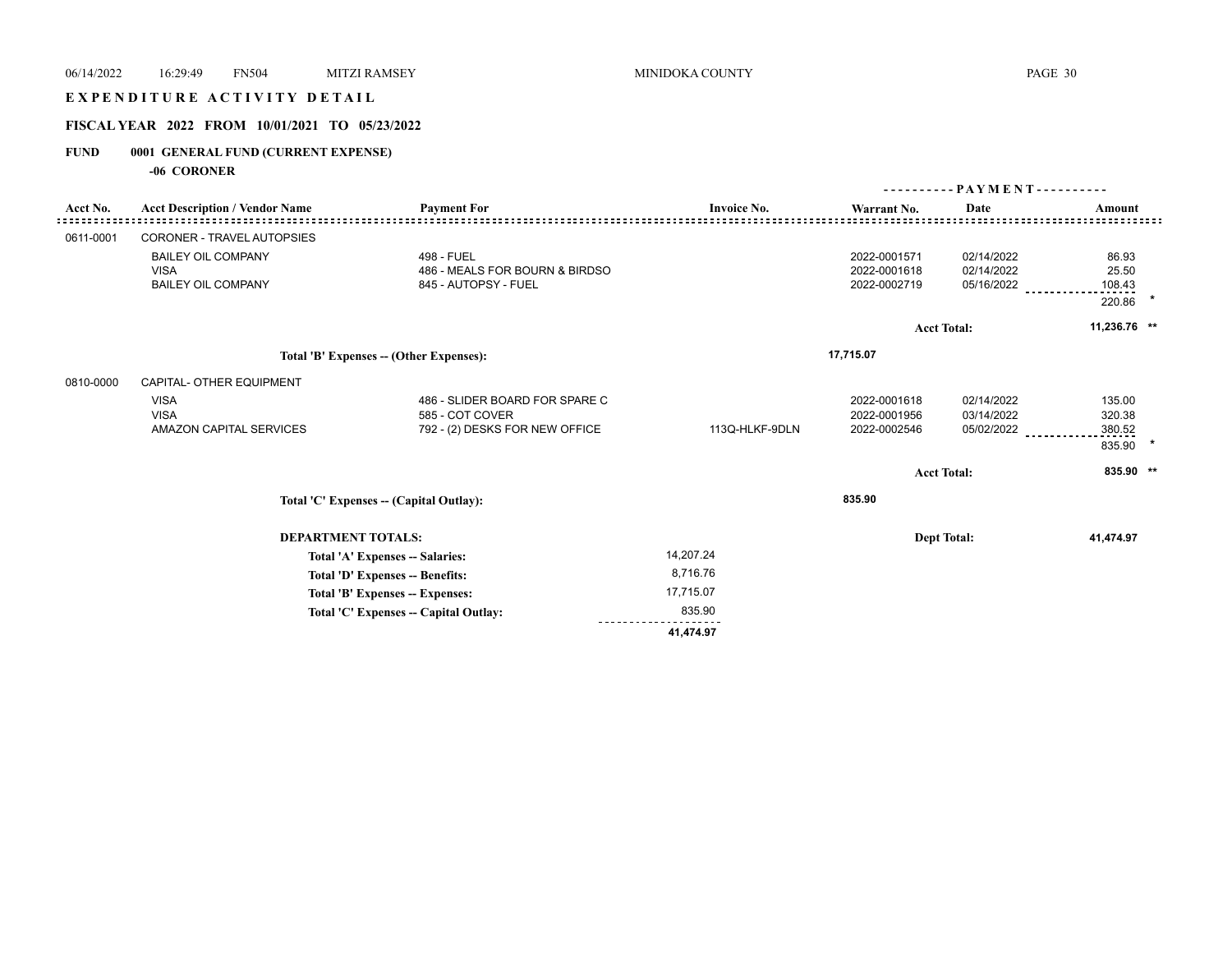### EXPENDITURE ACTIVITY DETAIL

## **FISCAL YEAR 2022 FROM 10/01/2021 TO 05/23/2022**

## **FUND 0001 GENERAL FUND (CURRENT EXPENSE)**

| Acct No.<br><b>Acct Description / Vendor Name</b><br><b>Payment For</b><br><b>Invoice No.</b><br>Warrant No.<br>Date<br>Amount<br>SALARIES - OTHER<br>0401-0003<br>*PAYROLL - EXPENSE<br>*PAYROLL*<br>99.80<br>10/08/2021<br>*PAYROLL - EXPENSE<br>*PAYROLL*<br>10/22/2021<br>99.80<br>*PAYROLL*<br>*PAYROLL - EXPENSE<br>11/05/2021<br>99.80<br>*PAYROLL*<br>99.80<br>*PAYROLL - EXPENSE<br>11/19/2021<br>*PAYROLL*<br>99.80<br>*PAYROLL - EXPENSE<br>12/03/2021<br>*PAYROLL*<br>12/17/2021<br>75.00<br>*PAYROLL - EXPENSE<br>*PAYROLL - EXPENSE<br>*PAYROLL*<br>12/30/2021<br>75.00<br>*PAYROLL*<br>01/14/2022<br>75.00<br>*PAYROLL - EXPENSE<br>*PAYROLL*<br>75.00<br>*PAYROLL - EXPENSE<br>01/28/2022<br>*PAYROLL - EXPENSE<br>*PAYROLL*<br>02/11/2022<br>75.00<br>*PAYROLL*<br>75.00<br>*PAYROLL - EXPENSE<br>02/25/2022<br>*PAYROLL*<br>75.00<br>*PAYROLL - EXPENSE<br>03/11/2022<br>*PAYROLL*<br>75.00<br>*PAYROLL - EXPENSE<br>03/25/2022<br>*PAYROLL*<br>*PAYROLL - EXPENSE<br>04/08/2022<br>75.00<br>*PAYROLL*<br>75.00<br>*PAYROLL - EXPENSE<br>04/22/2022<br>*PAYROLL*<br>05/06/2022<br>75.00<br>*PAYROLL - EXPENSE<br>75.00<br>*PAYROLL*<br>05/20/2022<br>*PAYROLL - EXPENSE<br>1,399.00<br>0401-0004<br>SALARIES - EXTRA HELP<br>*PAYROLL*<br>347.75<br>*PAYROLL - EXPENSE<br>10/08/2021<br>*PAYROLL*<br>10/22/2021<br>*PAYROLL - EXPENSE<br>364.00<br>*PAYROLL*<br>11/05/2021<br>84.50<br>*PAYROLL - EXPENSE<br>*PAYROLL*<br>91.00<br>*PAYROLL - EXPENSE<br>11/19/2021<br>*PAYROLL*<br>146.50<br>*PAYROLL - EXPENSE<br>12/03/2021<br>199.50<br>*PAYROLL - EXPENSE<br>*PAYROLL*<br>12/17/2021<br>*PAYROLL*<br>12/30/2021<br>526.50<br>*PAYROLL - EXPENSE<br>*PAYROLL*<br>01/14/2022<br>1,053.00<br>*PAYROLL - EXPENSE<br>*PAYROLL*<br>01/28/2022<br>507.00<br>*PAYROLL - EXPENSE<br>*PAYROLL*<br>02/11/2022<br>325.00<br>*PAYROLL - EXPENSE<br>*PAYROLL*<br>02/25/2022<br>182.00<br>*PAYROLL - EXPENSE<br>*PAYROLL*<br>05/20/2022<br>1,923.75<br>*PAYROLL - EXPENSE<br>5,750.50<br>0401-0005<br>SALARIES - BLDG MNTCE MGR<br>*PAYROLL*<br>*PAYROLL - EXPENSE<br>10/08/2021<br>1,810.78<br>*PAYROLL*<br>*PAYROLL - EXPENSE<br>10/22/2021<br>2,130.00<br>*PAYROLL*<br>11/05/2021<br>2,130.00<br>*PAYROLL - EXPENSE<br>*PAYROLL*<br>11/19/2021<br>2,130.00<br>*PAYROLL - EXPENSE<br>*PAYROLL*<br>*PAYROLL - EXPENSE<br>12/03/2021<br>2,130.00<br>*PAYROLL*<br>12/17/2021<br>2,130.00<br>*PAYROLL - EXPENSE<br>*PAYROLL*<br>12/30/2021<br>2,130.00<br>*PAYROLL - EXPENSE<br>*PAYROLL*<br>2,059.00<br>*PAYROLL - EXPENSE<br>01/14/2022<br>*PAYROLL - EXPENSE<br>*PAYROLL*<br>01/28/2022<br>2,130.00<br>*PAYROLL*<br>*PAYROLL - EXPENSE<br>02/11/2022<br>2,130.00 |  |                    |           | ---------- PAYMENT---------- |          |
|---------------------------------------------------------------------------------------------------------------------------------------------------------------------------------------------------------------------------------------------------------------------------------------------------------------------------------------------------------------------------------------------------------------------------------------------------------------------------------------------------------------------------------------------------------------------------------------------------------------------------------------------------------------------------------------------------------------------------------------------------------------------------------------------------------------------------------------------------------------------------------------------------------------------------------------------------------------------------------------------------------------------------------------------------------------------------------------------------------------------------------------------------------------------------------------------------------------------------------------------------------------------------------------------------------------------------------------------------------------------------------------------------------------------------------------------------------------------------------------------------------------------------------------------------------------------------------------------------------------------------------------------------------------------------------------------------------------------------------------------------------------------------------------------------------------------------------------------------------------------------------------------------------------------------------------------------------------------------------------------------------------------------------------------------------------------------------------------------------------------------------------------------------------------------------------------------------------------------------------------------------------------------------------------------------------------------------------------------------------------------------------------------------------------------------------------------------------------------------------------------------------------------------------------------------------------------------------------------------------------------------------------------------------------------|--|--------------------|-----------|------------------------------|----------|
|                                                                                                                                                                                                                                                                                                                                                                                                                                                                                                                                                                                                                                                                                                                                                                                                                                                                                                                                                                                                                                                                                                                                                                                                                                                                                                                                                                                                                                                                                                                                                                                                                                                                                                                                                                                                                                                                                                                                                                                                                                                                                                                                                                                                                                                                                                                                                                                                                                                                                                                                                                                                                                                                           |  |                    |           |                              |          |
|                                                                                                                                                                                                                                                                                                                                                                                                                                                                                                                                                                                                                                                                                                                                                                                                                                                                                                                                                                                                                                                                                                                                                                                                                                                                                                                                                                                                                                                                                                                                                                                                                                                                                                                                                                                                                                                                                                                                                                                                                                                                                                                                                                                                                                                                                                                                                                                                                                                                                                                                                                                                                                                                           |  |                    |           |                              |          |
|                                                                                                                                                                                                                                                                                                                                                                                                                                                                                                                                                                                                                                                                                                                                                                                                                                                                                                                                                                                                                                                                                                                                                                                                                                                                                                                                                                                                                                                                                                                                                                                                                                                                                                                                                                                                                                                                                                                                                                                                                                                                                                                                                                                                                                                                                                                                                                                                                                                                                                                                                                                                                                                                           |  |                    |           |                              |          |
|                                                                                                                                                                                                                                                                                                                                                                                                                                                                                                                                                                                                                                                                                                                                                                                                                                                                                                                                                                                                                                                                                                                                                                                                                                                                                                                                                                                                                                                                                                                                                                                                                                                                                                                                                                                                                                                                                                                                                                                                                                                                                                                                                                                                                                                                                                                                                                                                                                                                                                                                                                                                                                                                           |  |                    |           |                              |          |
|                                                                                                                                                                                                                                                                                                                                                                                                                                                                                                                                                                                                                                                                                                                                                                                                                                                                                                                                                                                                                                                                                                                                                                                                                                                                                                                                                                                                                                                                                                                                                                                                                                                                                                                                                                                                                                                                                                                                                                                                                                                                                                                                                                                                                                                                                                                                                                                                                                                                                                                                                                                                                                                                           |  |                    |           |                              |          |
|                                                                                                                                                                                                                                                                                                                                                                                                                                                                                                                                                                                                                                                                                                                                                                                                                                                                                                                                                                                                                                                                                                                                                                                                                                                                                                                                                                                                                                                                                                                                                                                                                                                                                                                                                                                                                                                                                                                                                                                                                                                                                                                                                                                                                                                                                                                                                                                                                                                                                                                                                                                                                                                                           |  |                    |           |                              |          |
|                                                                                                                                                                                                                                                                                                                                                                                                                                                                                                                                                                                                                                                                                                                                                                                                                                                                                                                                                                                                                                                                                                                                                                                                                                                                                                                                                                                                                                                                                                                                                                                                                                                                                                                                                                                                                                                                                                                                                                                                                                                                                                                                                                                                                                                                                                                                                                                                                                                                                                                                                                                                                                                                           |  |                    |           |                              |          |
|                                                                                                                                                                                                                                                                                                                                                                                                                                                                                                                                                                                                                                                                                                                                                                                                                                                                                                                                                                                                                                                                                                                                                                                                                                                                                                                                                                                                                                                                                                                                                                                                                                                                                                                                                                                                                                                                                                                                                                                                                                                                                                                                                                                                                                                                                                                                                                                                                                                                                                                                                                                                                                                                           |  |                    |           |                              |          |
|                                                                                                                                                                                                                                                                                                                                                                                                                                                                                                                                                                                                                                                                                                                                                                                                                                                                                                                                                                                                                                                                                                                                                                                                                                                                                                                                                                                                                                                                                                                                                                                                                                                                                                                                                                                                                                                                                                                                                                                                                                                                                                                                                                                                                                                                                                                                                                                                                                                                                                                                                                                                                                                                           |  |                    |           |                              |          |
|                                                                                                                                                                                                                                                                                                                                                                                                                                                                                                                                                                                                                                                                                                                                                                                                                                                                                                                                                                                                                                                                                                                                                                                                                                                                                                                                                                                                                                                                                                                                                                                                                                                                                                                                                                                                                                                                                                                                                                                                                                                                                                                                                                                                                                                                                                                                                                                                                                                                                                                                                                                                                                                                           |  |                    |           |                              |          |
|                                                                                                                                                                                                                                                                                                                                                                                                                                                                                                                                                                                                                                                                                                                                                                                                                                                                                                                                                                                                                                                                                                                                                                                                                                                                                                                                                                                                                                                                                                                                                                                                                                                                                                                                                                                                                                                                                                                                                                                                                                                                                                                                                                                                                                                                                                                                                                                                                                                                                                                                                                                                                                                                           |  |                    |           |                              |          |
|                                                                                                                                                                                                                                                                                                                                                                                                                                                                                                                                                                                                                                                                                                                                                                                                                                                                                                                                                                                                                                                                                                                                                                                                                                                                                                                                                                                                                                                                                                                                                                                                                                                                                                                                                                                                                                                                                                                                                                                                                                                                                                                                                                                                                                                                                                                                                                                                                                                                                                                                                                                                                                                                           |  |                    |           |                              |          |
|                                                                                                                                                                                                                                                                                                                                                                                                                                                                                                                                                                                                                                                                                                                                                                                                                                                                                                                                                                                                                                                                                                                                                                                                                                                                                                                                                                                                                                                                                                                                                                                                                                                                                                                                                                                                                                                                                                                                                                                                                                                                                                                                                                                                                                                                                                                                                                                                                                                                                                                                                                                                                                                                           |  |                    |           |                              |          |
|                                                                                                                                                                                                                                                                                                                                                                                                                                                                                                                                                                                                                                                                                                                                                                                                                                                                                                                                                                                                                                                                                                                                                                                                                                                                                                                                                                                                                                                                                                                                                                                                                                                                                                                                                                                                                                                                                                                                                                                                                                                                                                                                                                                                                                                                                                                                                                                                                                                                                                                                                                                                                                                                           |  |                    |           |                              |          |
|                                                                                                                                                                                                                                                                                                                                                                                                                                                                                                                                                                                                                                                                                                                                                                                                                                                                                                                                                                                                                                                                                                                                                                                                                                                                                                                                                                                                                                                                                                                                                                                                                                                                                                                                                                                                                                                                                                                                                                                                                                                                                                                                                                                                                                                                                                                                                                                                                                                                                                                                                                                                                                                                           |  |                    |           |                              |          |
|                                                                                                                                                                                                                                                                                                                                                                                                                                                                                                                                                                                                                                                                                                                                                                                                                                                                                                                                                                                                                                                                                                                                                                                                                                                                                                                                                                                                                                                                                                                                                                                                                                                                                                                                                                                                                                                                                                                                                                                                                                                                                                                                                                                                                                                                                                                                                                                                                                                                                                                                                                                                                                                                           |  |                    |           |                              |          |
|                                                                                                                                                                                                                                                                                                                                                                                                                                                                                                                                                                                                                                                                                                                                                                                                                                                                                                                                                                                                                                                                                                                                                                                                                                                                                                                                                                                                                                                                                                                                                                                                                                                                                                                                                                                                                                                                                                                                                                                                                                                                                                                                                                                                                                                                                                                                                                                                                                                                                                                                                                                                                                                                           |  |                    |           |                              |          |
|                                                                                                                                                                                                                                                                                                                                                                                                                                                                                                                                                                                                                                                                                                                                                                                                                                                                                                                                                                                                                                                                                                                                                                                                                                                                                                                                                                                                                                                                                                                                                                                                                                                                                                                                                                                                                                                                                                                                                                                                                                                                                                                                                                                                                                                                                                                                                                                                                                                                                                                                                                                                                                                                           |  |                    |           |                              |          |
|                                                                                                                                                                                                                                                                                                                                                                                                                                                                                                                                                                                                                                                                                                                                                                                                                                                                                                                                                                                                                                                                                                                                                                                                                                                                                                                                                                                                                                                                                                                                                                                                                                                                                                                                                                                                                                                                                                                                                                                                                                                                                                                                                                                                                                                                                                                                                                                                                                                                                                                                                                                                                                                                           |  |                    |           |                              |          |
|                                                                                                                                                                                                                                                                                                                                                                                                                                                                                                                                                                                                                                                                                                                                                                                                                                                                                                                                                                                                                                                                                                                                                                                                                                                                                                                                                                                                                                                                                                                                                                                                                                                                                                                                                                                                                                                                                                                                                                                                                                                                                                                                                                                                                                                                                                                                                                                                                                                                                                                                                                                                                                                                           |  |                    |           |                              |          |
|                                                                                                                                                                                                                                                                                                                                                                                                                                                                                                                                                                                                                                                                                                                                                                                                                                                                                                                                                                                                                                                                                                                                                                                                                                                                                                                                                                                                                                                                                                                                                                                                                                                                                                                                                                                                                                                                                                                                                                                                                                                                                                                                                                                                                                                                                                                                                                                                                                                                                                                                                                                                                                                                           |  |                    |           |                              |          |
|                                                                                                                                                                                                                                                                                                                                                                                                                                                                                                                                                                                                                                                                                                                                                                                                                                                                                                                                                                                                                                                                                                                                                                                                                                                                                                                                                                                                                                                                                                                                                                                                                                                                                                                                                                                                                                                                                                                                                                                                                                                                                                                                                                                                                                                                                                                                                                                                                                                                                                                                                                                                                                                                           |  |                    |           |                              |          |
|                                                                                                                                                                                                                                                                                                                                                                                                                                                                                                                                                                                                                                                                                                                                                                                                                                                                                                                                                                                                                                                                                                                                                                                                                                                                                                                                                                                                                                                                                                                                                                                                                                                                                                                                                                                                                                                                                                                                                                                                                                                                                                                                                                                                                                                                                                                                                                                                                                                                                                                                                                                                                                                                           |  |                    |           |                              |          |
|                                                                                                                                                                                                                                                                                                                                                                                                                                                                                                                                                                                                                                                                                                                                                                                                                                                                                                                                                                                                                                                                                                                                                                                                                                                                                                                                                                                                                                                                                                                                                                                                                                                                                                                                                                                                                                                                                                                                                                                                                                                                                                                                                                                                                                                                                                                                                                                                                                                                                                                                                                                                                                                                           |  |                    |           |                              |          |
|                                                                                                                                                                                                                                                                                                                                                                                                                                                                                                                                                                                                                                                                                                                                                                                                                                                                                                                                                                                                                                                                                                                                                                                                                                                                                                                                                                                                                                                                                                                                                                                                                                                                                                                                                                                                                                                                                                                                                                                                                                                                                                                                                                                                                                                                                                                                                                                                                                                                                                                                                                                                                                                                           |  |                    |           |                              |          |
|                                                                                                                                                                                                                                                                                                                                                                                                                                                                                                                                                                                                                                                                                                                                                                                                                                                                                                                                                                                                                                                                                                                                                                                                                                                                                                                                                                                                                                                                                                                                                                                                                                                                                                                                                                                                                                                                                                                                                                                                                                                                                                                                                                                                                                                                                                                                                                                                                                                                                                                                                                                                                                                                           |  |                    |           |                              |          |
|                                                                                                                                                                                                                                                                                                                                                                                                                                                                                                                                                                                                                                                                                                                                                                                                                                                                                                                                                                                                                                                                                                                                                                                                                                                                                                                                                                                                                                                                                                                                                                                                                                                                                                                                                                                                                                                                                                                                                                                                                                                                                                                                                                                                                                                                                                                                                                                                                                                                                                                                                                                                                                                                           |  |                    |           |                              |          |
|                                                                                                                                                                                                                                                                                                                                                                                                                                                                                                                                                                                                                                                                                                                                                                                                                                                                                                                                                                                                                                                                                                                                                                                                                                                                                                                                                                                                                                                                                                                                                                                                                                                                                                                                                                                                                                                                                                                                                                                                                                                                                                                                                                                                                                                                                                                                                                                                                                                                                                                                                                                                                                                                           |  |                    |           |                              |          |
|                                                                                                                                                                                                                                                                                                                                                                                                                                                                                                                                                                                                                                                                                                                                                                                                                                                                                                                                                                                                                                                                                                                                                                                                                                                                                                                                                                                                                                                                                                                                                                                                                                                                                                                                                                                                                                                                                                                                                                                                                                                                                                                                                                                                                                                                                                                                                                                                                                                                                                                                                                                                                                                                           |  |                    |           |                              |          |
|                                                                                                                                                                                                                                                                                                                                                                                                                                                                                                                                                                                                                                                                                                                                                                                                                                                                                                                                                                                                                                                                                                                                                                                                                                                                                                                                                                                                                                                                                                                                                                                                                                                                                                                                                                                                                                                                                                                                                                                                                                                                                                                                                                                                                                                                                                                                                                                                                                                                                                                                                                                                                                                                           |  |                    |           |                              |          |
|                                                                                                                                                                                                                                                                                                                                                                                                                                                                                                                                                                                                                                                                                                                                                                                                                                                                                                                                                                                                                                                                                                                                                                                                                                                                                                                                                                                                                                                                                                                                                                                                                                                                                                                                                                                                                                                                                                                                                                                                                                                                                                                                                                                                                                                                                                                                                                                                                                                                                                                                                                                                                                                                           |  |                    |           |                              |          |
|                                                                                                                                                                                                                                                                                                                                                                                                                                                                                                                                                                                                                                                                                                                                                                                                                                                                                                                                                                                                                                                                                                                                                                                                                                                                                                                                                                                                                                                                                                                                                                                                                                                                                                                                                                                                                                                                                                                                                                                                                                                                                                                                                                                                                                                                                                                                                                                                                                                                                                                                                                                                                                                                           |  |                    |           |                              |          |
|                                                                                                                                                                                                                                                                                                                                                                                                                                                                                                                                                                                                                                                                                                                                                                                                                                                                                                                                                                                                                                                                                                                                                                                                                                                                                                                                                                                                                                                                                                                                                                                                                                                                                                                                                                                                                                                                                                                                                                                                                                                                                                                                                                                                                                                                                                                                                                                                                                                                                                                                                                                                                                                                           |  |                    |           |                              |          |
|                                                                                                                                                                                                                                                                                                                                                                                                                                                                                                                                                                                                                                                                                                                                                                                                                                                                                                                                                                                                                                                                                                                                                                                                                                                                                                                                                                                                                                                                                                                                                                                                                                                                                                                                                                                                                                                                                                                                                                                                                                                                                                                                                                                                                                                                                                                                                                                                                                                                                                                                                                                                                                                                           |  |                    |           |                              |          |
|                                                                                                                                                                                                                                                                                                                                                                                                                                                                                                                                                                                                                                                                                                                                                                                                                                                                                                                                                                                                                                                                                                                                                                                                                                                                                                                                                                                                                                                                                                                                                                                                                                                                                                                                                                                                                                                                                                                                                                                                                                                                                                                                                                                                                                                                                                                                                                                                                                                                                                                                                                                                                                                                           |  |                    |           |                              |          |
|                                                                                                                                                                                                                                                                                                                                                                                                                                                                                                                                                                                                                                                                                                                                                                                                                                                                                                                                                                                                                                                                                                                                                                                                                                                                                                                                                                                                                                                                                                                                                                                                                                                                                                                                                                                                                                                                                                                                                                                                                                                                                                                                                                                                                                                                                                                                                                                                                                                                                                                                                                                                                                                                           |  |                    |           |                              |          |
|                                                                                                                                                                                                                                                                                                                                                                                                                                                                                                                                                                                                                                                                                                                                                                                                                                                                                                                                                                                                                                                                                                                                                                                                                                                                                                                                                                                                                                                                                                                                                                                                                                                                                                                                                                                                                                                                                                                                                                                                                                                                                                                                                                                                                                                                                                                                                                                                                                                                                                                                                                                                                                                                           |  |                    |           |                              |          |
|                                                                                                                                                                                                                                                                                                                                                                                                                                                                                                                                                                                                                                                                                                                                                                                                                                                                                                                                                                                                                                                                                                                                                                                                                                                                                                                                                                                                                                                                                                                                                                                                                                                                                                                                                                                                                                                                                                                                                                                                                                                                                                                                                                                                                                                                                                                                                                                                                                                                                                                                                                                                                                                                           |  |                    |           |                              |          |
|                                                                                                                                                                                                                                                                                                                                                                                                                                                                                                                                                                                                                                                                                                                                                                                                                                                                                                                                                                                                                                                                                                                                                                                                                                                                                                                                                                                                                                                                                                                                                                                                                                                                                                                                                                                                                                                                                                                                                                                                                                                                                                                                                                                                                                                                                                                                                                                                                                                                                                                                                                                                                                                                           |  |                    |           |                              |          |
|                                                                                                                                                                                                                                                                                                                                                                                                                                                                                                                                                                                                                                                                                                                                                                                                                                                                                                                                                                                                                                                                                                                                                                                                                                                                                                                                                                                                                                                                                                                                                                                                                                                                                                                                                                                                                                                                                                                                                                                                                                                                                                                                                                                                                                                                                                                                                                                                                                                                                                                                                                                                                                                                           |  |                    |           |                              |          |
|                                                                                                                                                                                                                                                                                                                                                                                                                                                                                                                                                                                                                                                                                                                                                                                                                                                                                                                                                                                                                                                                                                                                                                                                                                                                                                                                                                                                                                                                                                                                                                                                                                                                                                                                                                                                                                                                                                                                                                                                                                                                                                                                                                                                                                                                                                                                                                                                                                                                                                                                                                                                                                                                           |  |                    |           |                              |          |
|                                                                                                                                                                                                                                                                                                                                                                                                                                                                                                                                                                                                                                                                                                                                                                                                                                                                                                                                                                                                                                                                                                                                                                                                                                                                                                                                                                                                                                                                                                                                                                                                                                                                                                                                                                                                                                                                                                                                                                                                                                                                                                                                                                                                                                                                                                                                                                                                                                                                                                                                                                                                                                                                           |  |                    |           |                              |          |
|                                                                                                                                                                                                                                                                                                                                                                                                                                                                                                                                                                                                                                                                                                                                                                                                                                                                                                                                                                                                                                                                                                                                                                                                                                                                                                                                                                                                                                                                                                                                                                                                                                                                                                                                                                                                                                                                                                                                                                                                                                                                                                                                                                                                                                                                                                                                                                                                                                                                                                                                                                                                                                                                           |  |                    |           |                              |          |
|                                                                                                                                                                                                                                                                                                                                                                                                                                                                                                                                                                                                                                                                                                                                                                                                                                                                                                                                                                                                                                                                                                                                                                                                                                                                                                                                                                                                                                                                                                                                                                                                                                                                                                                                                                                                                                                                                                                                                                                                                                                                                                                                                                                                                                                                                                                                                                                                                                                                                                                                                                                                                                                                           |  |                    |           |                              |          |
|                                                                                                                                                                                                                                                                                                                                                                                                                                                                                                                                                                                                                                                                                                                                                                                                                                                                                                                                                                                                                                                                                                                                                                                                                                                                                                                                                                                                                                                                                                                                                                                                                                                                                                                                                                                                                                                                                                                                                                                                                                                                                                                                                                                                                                                                                                                                                                                                                                                                                                                                                                                                                                                                           |  |                    |           |                              |          |
|                                                                                                                                                                                                                                                                                                                                                                                                                                                                                                                                                                                                                                                                                                                                                                                                                                                                                                                                                                                                                                                                                                                                                                                                                                                                                                                                                                                                                                                                                                                                                                                                                                                                                                                                                                                                                                                                                                                                                                                                                                                                                                                                                                                                                                                                                                                                                                                                                                                                                                                                                                                                                                                                           |  |                    |           |                              |          |
|                                                                                                                                                                                                                                                                                                                                                                                                                                                                                                                                                                                                                                                                                                                                                                                                                                                                                                                                                                                                                                                                                                                                                                                                                                                                                                                                                                                                                                                                                                                                                                                                                                                                                                                                                                                                                                                                                                                                                                                                                                                                                                                                                                                                                                                                                                                                                                                                                                                                                                                                                                                                                                                                           |  |                    |           |                              |          |
|                                                                                                                                                                                                                                                                                                                                                                                                                                                                                                                                                                                                                                                                                                                                                                                                                                                                                                                                                                                                                                                                                                                                                                                                                                                                                                                                                                                                                                                                                                                                                                                                                                                                                                                                                                                                                                                                                                                                                                                                                                                                                                                                                                                                                                                                                                                                                                                                                                                                                                                                                                                                                                                                           |  | *PAYROLL - EXPENSE | *PAYROLL* | 02/25/2022                   | 2,130.00 |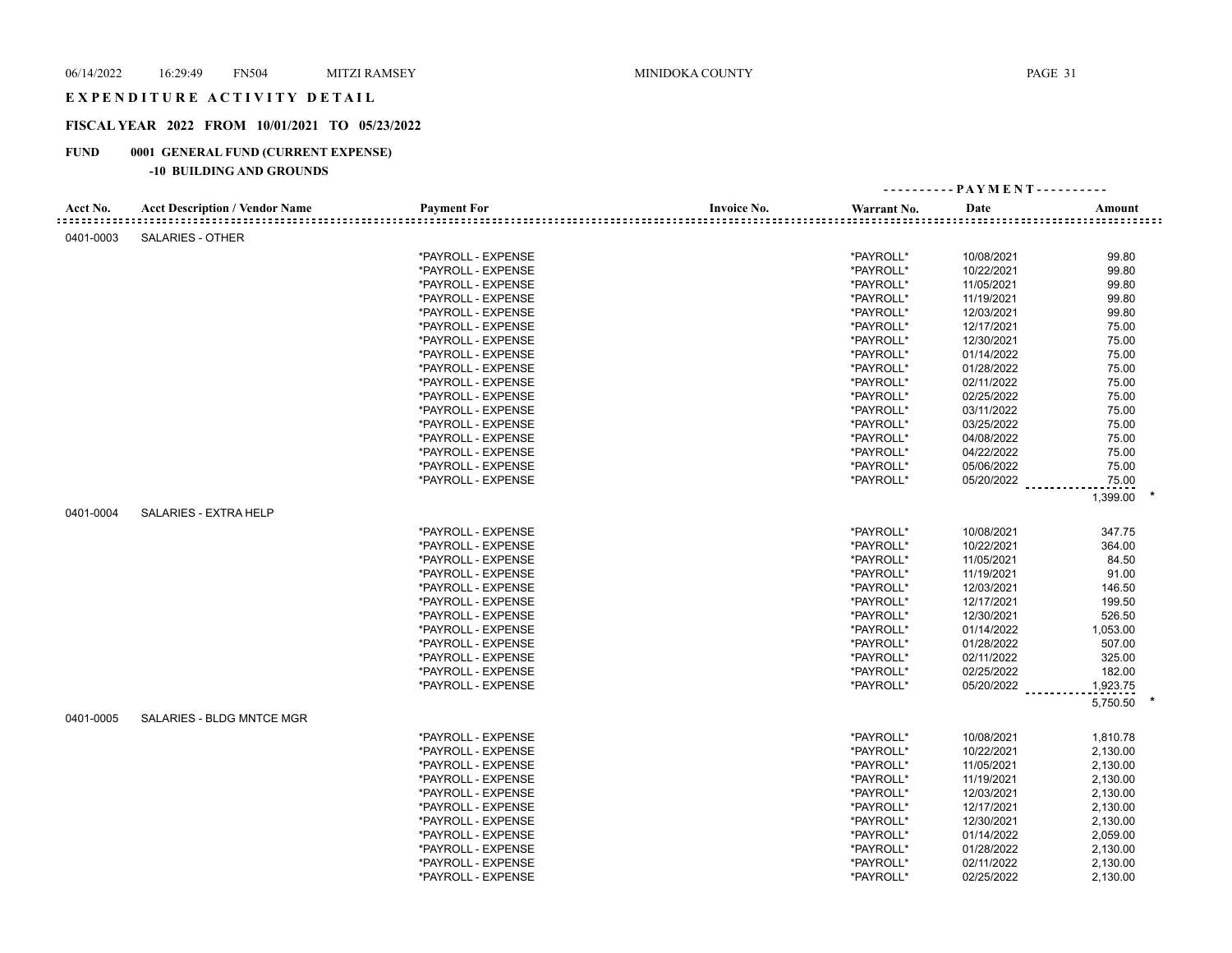#### EXPENDITURE ACTIVITY DETAIL

## **FISCAL YEAR 2022 FROM 10/01/2021 TO 05/23/2022**

## **FUND 0001 GENERAL FUND (CURRENT EXPENSE)**

|           |                                       |                                  |                    | ---------- PAYMENT---------- |              |
|-----------|---------------------------------------|----------------------------------|--------------------|------------------------------|--------------|
| Acct No.  | <b>Acct Description / Vendor Name</b> | <b>Payment For</b>               | <b>Invoice No.</b> | Warrant No.<br>Date          | Amount       |
| 0401-0005 | SALARIES - BLDG MNTCE MGR             |                                  |                    |                              |              |
|           |                                       | *PAYROLL - EXPENSE               |                    | *PAYROLL*<br>03/11/2022      | 2,130.00     |
|           |                                       | *PAYROLL - EXPENSE               | *PAYROLL*          | 03/25/2022                   | 2,130.00     |
|           |                                       | *PAYROLL - EXPENSE               | *PAYROLL*          | 04/08/2022                   | 2,130.00     |
|           |                                       | *PAYROLL - EXPENSE               | *PAYROLL*          | 04/22/2022                   | 2,130.00     |
|           |                                       | *PAYROLL - EXPENSE               | *PAYROLL*          | 05/06/2022                   | 2,130.00     |
|           |                                       | *PAYROLL - EXPENSE               | *PAYROLL*          | 05/20/2022                   | 2,130.00     |
|           |                                       |                                  |                    |                              | 35,819.78    |
|           |                                       |                                  |                    |                              |              |
|           |                                       |                                  |                    | <b>Acct Total:</b>           | 42,969.28 ** |
|           |                                       | Total 'A' Expenses - (Salaries): | 42,969.28          |                              |              |
| 0410-0000 | <b>RETIREMENT</b>                     |                                  |                    |                              |              |
|           |                                       | *PAYROLL - EXPENSE               |                    | *PAYROLL*<br>10/08/2021      | 228.13       |
|           |                                       | *PAYROLL - EXPENSE               | *PAYROLL*          | 10/22/2021                   | 266.24       |
|           |                                       | *PAYROLL - EXPENSE               | *PAYROLL*          | 11/05/2021                   | 266.24       |
|           |                                       | *PAYROLL - EXPENSE               | *PAYROLL*          | 11/19/2021                   | 266.24       |
|           |                                       | *PAYROLL - EXPENSE               | *PAYROLL*          | 12/03/2021                   | 266.24       |
|           |                                       | *PAYROLL - EXPENSE               | *PAYROLL*          | 12/17/2021                   | 263.28       |
|           |                                       | *PAYROLL - EXPENSE               | *PAYROLL*          | 12/30/2021                   | 263.28       |
|           |                                       | *PAYROLL - EXPENSE               | *PAYROLL*          | 01/14/2022                   | 254.80       |
|           |                                       | *PAYROLL - EXPENSE               | *PAYROLL*          | 01/28/2022                   | 263.28       |
|           |                                       | *PAYROLL - EXPENSE               | *PAYROLL*          | 02/11/2022                   | 263.28       |
|           |                                       | *PAYROLL - EXPENSE               | *PAYROLL*          | 02/25/2022                   | 263.28       |
|           |                                       | *PAYROLL - EXPENSE               | *PAYROLL*          | 03/11/2022                   | 263.28       |
|           |                                       | *PAYROLL - EXPENSE               | *PAYROLL*          | 03/25/2022                   | 263.28       |
|           |                                       | *PAYROLL - EXPENSE               | *PAYROLL*          | 04/08/2022                   | 263.28       |
|           |                                       | *PAYROLL - EXPENSE               | *PAYROLL*          | 04/22/2022                   | 263.28       |
|           |                                       | *PAYROLL - EXPENSE               | *PAYROLL*          | 05/06/2022                   | 263.28       |
|           |                                       | *PAYROLL - EXPENSE               | *PAYROLL*          | 05/20/2022                   | 263.28       |
|           |                                       |                                  |                    |                              | 4,443.97     |
|           |                                       |                                  |                    | <b>Acct Total:</b>           | 4,443.97 **  |
| 0411-0000 | <b>SOCIAL SECURITY</b>                |                                  |                    |                              |              |
|           |                                       | *PAYROLL - EXPENSE               |                    | *PAYROLL*<br>10/08/2021      | 149.75       |
|           |                                       | *PAYROLL - EXPENSE               | *PAYROLL*          | 10/22/2021                   | 175.40       |
|           |                                       | *PAYROLL - EXPENSE               | *PAYROLL*          | 11/05/2021                   | 154.03       |
|           |                                       | *PAYROLL - EXPENSE               | *PAYROLL*          | 11/19/2021                   | 154.52       |
|           |                                       | *PAYROLL - EXPENSE               | *PAYROLL*          | 12/03/2021                   | 158.77       |
|           |                                       | *PAYROLL - EXPENSE               | *PAYROLL*          | 12/17/2021                   | 160.93       |
|           |                                       | *PAYROLL - EXPENSE               | *PAYROLL*          | 12/30/2021                   | 208.98       |
|           |                                       | *PAYROLL - EXPENSE               | *PAYROLL*          | 01/14/2022                   | 220.79       |
|           |                                       | *PAYROLL - EXPENSE               | *PAYROLL*          | 01/28/2022                   | 184.45       |
|           |                                       | *PAYROLL - EXPENSE               | *PAYROLL*          | 02/11/2022                   | 170.53       |
|           |                                       | *PAYROLL - EXPENSE               | *PAYROLL*          | 02/25/2022                   | 159.59       |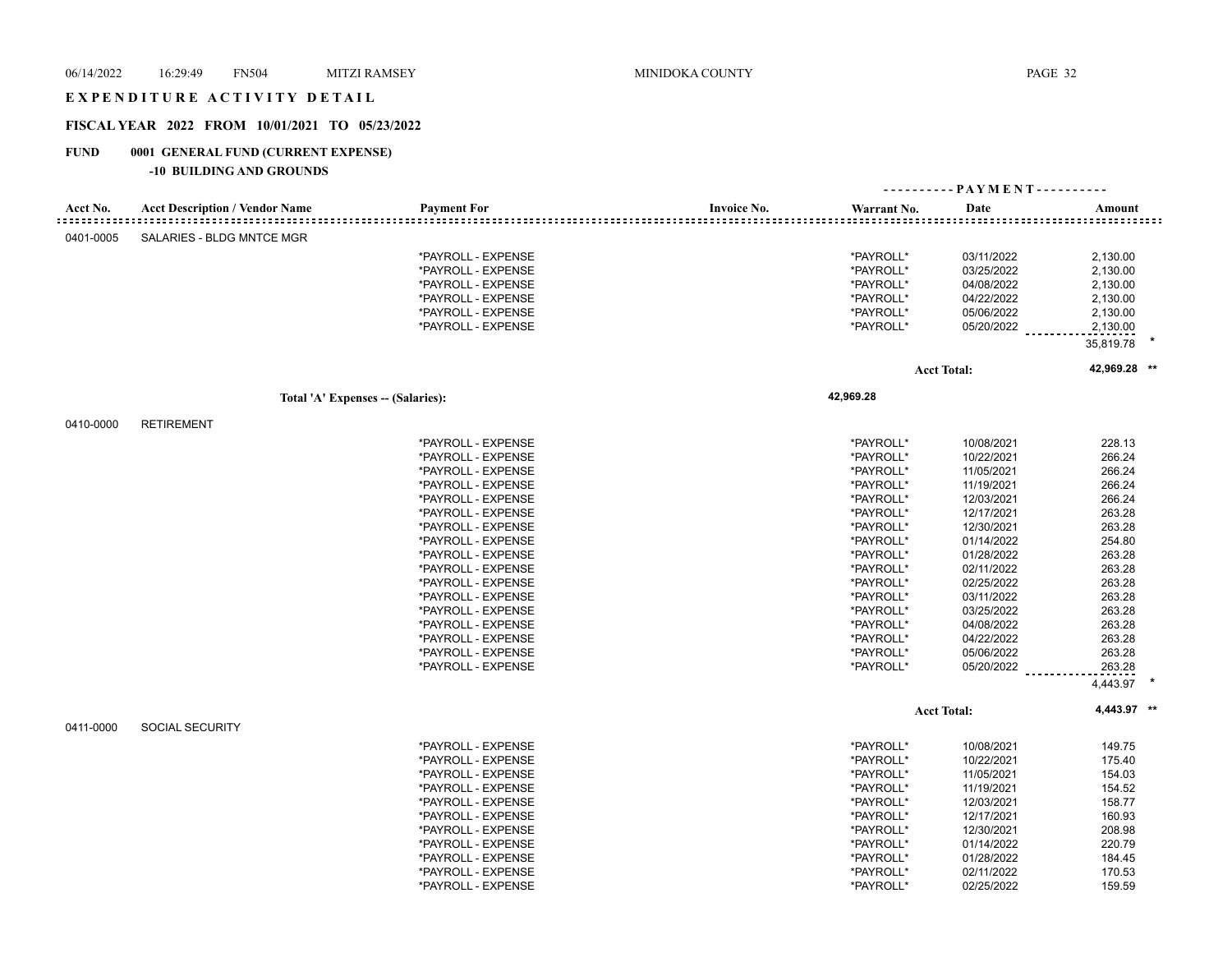### EXPENDITURE ACTIVITY DETAIL

#### **FISCAL YEAR 2022 FROM 10/01/2021 TO 05/23/2022**

## **FUND 0001 GENERAL FUND (CURRENT EXPENSE)**

|           |                                       |                                  |                    |              | ---------- PAYMENT---------- |               |
|-----------|---------------------------------------|----------------------------------|--------------------|--------------|------------------------------|---------------|
| Acct No.  | <b>Acct Description / Vendor Name</b> | <b>Payment For</b>               | <b>Invoice No.</b> | Warrant No.  | Date                         | Amount        |
| 0411-0000 | <b>SOCIAL SECURITY</b>                |                                  |                    |              |                              |               |
|           |                                       | *PAYROLL - EXPENSE               |                    | *PAYROLL*    | 03/11/2022                   | 145.67        |
|           |                                       | *PAYROLL - EXPENSE               |                    | *PAYROLL*    | 03/25/2022                   | 145.67        |
|           |                                       | *PAYROLL - EXPENSE               |                    | *PAYROLL*    | 04/08/2022                   | 145.67        |
|           |                                       | *PAYROLL - EXPENSE               |                    | *PAYROLL*    | 04/22/2022                   | 145.67        |
|           |                                       | *PAYROLL - EXPENSE               |                    | *PAYROLL*    | 05/06/2022                   | 145.67        |
|           |                                       | *PAYROLL - EXPENSE               |                    | *PAYROLL*    | 05/20/2022                   | 292.85        |
|           |                                       |                                  |                    |              |                              | 2,918.94      |
|           |                                       |                                  |                    |              | <b>Acct Total:</b>           | 2,918.94 **   |
| 0412-0000 | <b>LIFE INSURANCE</b>                 |                                  |                    |              |                              |               |
|           |                                       | *PAYROLL - EXPENSE               |                    | *PAYROLL*    | 10/22/2021                   | 2.80          |
|           |                                       | *PAYROLL - EXPENSE               |                    | *PAYROLL*    | 11/19/2021                   | 2.80          |
|           |                                       | *PAYROLL - EXPENSE               |                    | *PAYROLL*    | 12/17/2021                   | 2.80          |
|           |                                       | *PAYROLL - EXPENSE               |                    | *PAYROLL*    | 01/28/2022                   | 2.80          |
|           |                                       | *PAYROLL - EXPENSE               |                    | *PAYROLL*    | 02/25/2022                   | 2.80          |
|           |                                       | *PAYROLL - EXPENSE               |                    | *PAYROLL*    | 03/25/2022                   | 2.80          |
|           |                                       | *PAYROLL - EXPENSE               |                    | *PAYROLL*    | 04/22/2022                   | 2.80          |
|           |                                       | *PAYROLL - EXPENSE               |                    | *PAYROLL*    | 05/20/2022                   | 2.80<br>22.40 |
|           |                                       |                                  |                    |              | <b>Acct Total:</b>           | $22.40$ **    |
| 0413-0000 | <b>MEDICAL INSURANCE</b>              |                                  |                    |              |                              |               |
|           |                                       | *PAYROLL - EXPENSE               |                    | *PAYROLL*    | 10/22/2021                   | 1,226.06      |
|           |                                       | *PAYROLL - EXPENSE               |                    | *PAYROLL*    | 11/19/2021                   | 1,226.06      |
|           |                                       | *PAYROLL - EXPENSE               |                    | *PAYROLL*    | 12/17/2021                   | 1,226.06      |
|           |                                       | *PAYROLL - EXPENSE               |                    | *PAYROLL*    | 01/28/2022                   | 1,226.06      |
|           |                                       | *PAYROLL - EXPENSE               |                    | *PAYROLL*    | 02/25/2022                   | 1,226.06      |
|           |                                       | *PAYROLL - EXPENSE               |                    | *PAYROLL*    | 03/25/2022                   | 1,226.06      |
|           |                                       | *PAYROLL - EXPENSE               |                    | *PAYROLL*    | 04/22/2022                   | 1,226.06      |
|           |                                       | *PAYROLL - EXPENSE               |                    | *PAYROLL*    | 05/20/2022                   | 1,226.06      |
|           |                                       |                                  |                    |              |                              | 9,808.48      |
|           |                                       |                                  |                    |              | <b>Acct Total:</b>           | 9,808.48 **   |
|           |                                       | Total 'D' Expenses - (Benefits): |                    | 17,193.79    |                              |               |
| 0461-0005 | PHONE - CELLULAR                      |                                  |                    |              |                              |               |
|           | <b>VERIZON WIRELESS</b>               | 182 - CELL PHONE                 |                    | 2022-0000686 | 11/29/2021                   | 50.17         |
|           | <b>VERIZON WIRELESS</b>               | 328 - CELL PHONE                 |                    | 2022-0001109 | 01/03/2022                   | 50.17         |
|           | <b>VERIZON WIRELESS</b>               | 410 - CELL PHONE                 |                    | 2022-0001335 | 01/24/2022                   | 49.10         |
|           | <b>VERIZON WIRELESS</b>               | 537 - CELL PHONE                 | 9899604621         | 2022-0001759 | 02/28/2022                   | 49.64         |
|           | <b>VERIZON WIRELESS</b>               | 629 - CELL PHONE                 |                    | 2022-0002147 | 03/28/2022                   | 49.64         |
|           | <b>VERIZON WIRELESS</b>               | 766 - CELL PHONE                 |                    | 2022-0002520 | 04/25/2022                   | 49.04         |
|           | <b>VERIZON WIRELESS</b>               | 887 - CELL PHONE                 |                    | 2022-0002871 | 05/23/2022                   | 49.04         |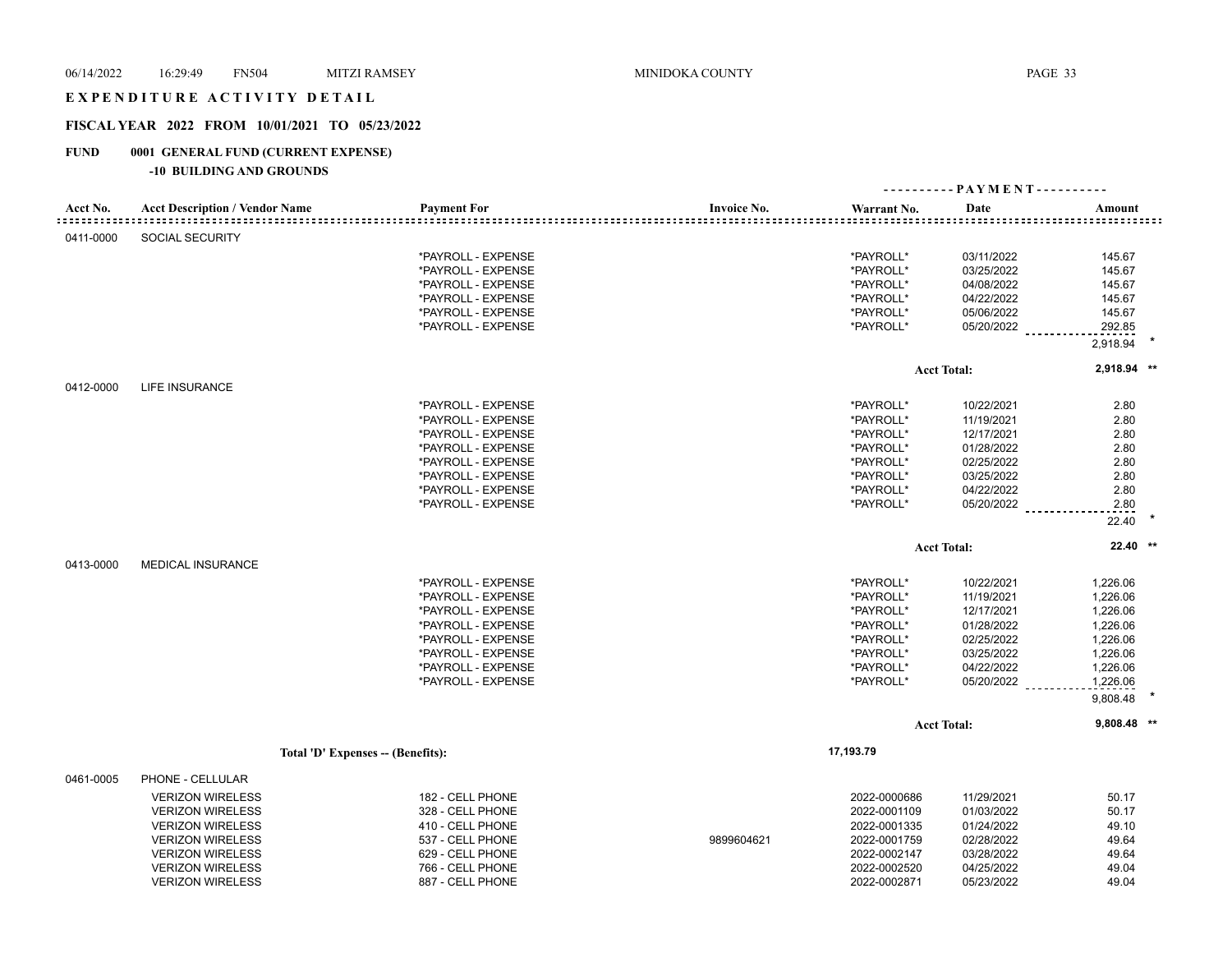## EXPENDITURE ACTIVITY DETAIL

## **FISCAL YEAR 2022 FROM 10/01/2021 TO 05/23/2022**

## **FUND 0001 GENERAL FUND (CURRENT EXPENSE)**

| Acct No.  | <b>Acct Description / Vendor Name</b> | <b>Payment For</b>        | <b>Invoice No.</b> | Warrant No.  | Date               | Amount    |  |
|-----------|---------------------------------------|---------------------------|--------------------|--------------|--------------------|-----------|--|
|           |                                       |                           |                    |              |                    | 346.80    |  |
|           |                                       |                           |                    |              | <b>Acct Total:</b> | 346.80 ** |  |
| 0464-0000 | UTILITIES - HEAT - COURTHOUSE         |                           |                    |              |                    |           |  |
|           | <b>INTERMOUNTAIN GAS COMPANY</b>      | 67 - HEAT                 |                    | 2022-0000277 | 11/01/2021         | 87.43     |  |
|           | INTERMOUNTAIN GAS COMPANY             | 184 - HEAT                |                    | 2022-0000667 | 11/29/2021         | 152.99    |  |
|           | INTERMOUNTAIN GAS COMPANY             | 318 - HEAT                |                    | 2022-0001077 | 01/03/2022         | 222.93    |  |
|           | <b>INTERMOUNTAIN GAS COMPANY</b>      | 425 - HEAT                |                    | 2022-0001408 | 01/31/2022         | 340.59    |  |
|           | <b>INTERMOUNTAIN GAS COMPANY</b>      | 532 - HEAT                |                    | 2022-0001731 | 02/28/2022         | 304.72    |  |
|           | <b>INTERMOUNTAIN GAS COMPANY</b>      | 649 - HEAT                |                    | 2022-0002124 | 03/28/2022         | 300.41    |  |
|           | INTERMOUNTAIN GAS COMPANY             | 772 - HEAT                |                    | 2022-0002557 | 05/02/2022         | 136.48    |  |
|           |                                       |                           |                    |              |                    | 1,545.55  |  |
| 0464-0002 | UTILITIES - HEAT - ARMORY             |                           |                    |              |                    |           |  |
|           | <b>INTERMOUNTAIN GAS COMPANY</b>      | 68 - HEAT                 |                    | 2022-0000277 | 11/01/2021         | 109.23    |  |
|           | INTERMOUNTAIN GAS COMPANY             | <b>187 - HEAT</b>         |                    | 2022-0000667 | 11/29/2021         | 188.91    |  |
|           | <b>INTERMOUNTAIN GAS COMPANY</b>      | 316 - HEAT                |                    | 2022-0001077 | 01/03/2022         | 327.06    |  |
|           | <b>INTERMOUNTAIN GAS COMPANY</b>      | 430 - HEAT                |                    | 2022-0001408 | 01/31/2022         | 551.12    |  |
|           | <b>INTERMOUNTAIN GAS COMPANY</b>      | 524 - HEAT                |                    | 2022-0001731 | 02/28/2022         | 503.52    |  |
|           | <b>INTERMOUNTAIN GAS COMPANY</b>      | 646 - HEAT                |                    | 2022-0002124 | 03/28/2022         | 480.89    |  |
|           | <b>INTERMOUNTAIN GAS COMPANY</b>      | 775 - HEAT                |                    | 2022-0002557 | 05/02/2022         | 252.77    |  |
|           |                                       |                           |                    |              |                    | 2,413.50  |  |
| 0464-0003 | UTILITIES-HEAT-STORAGE                |                           |                    |              |                    |           |  |
|           | INTERMOUNTAIN GAS COMPANY             | 66 - HEAT                 |                    | 2022-0000277 | 11/01/2021         | 85.24     |  |
|           | INTERMOUNTAIN GAS COMPANY             | 69 - HEAT                 |                    | 2022-0000277 | 11/01/2021         | 14.56     |  |
|           | <b>INTERMOUNTAIN GAS COMPANY</b>      | 186 - HEAT                |                    | 2022-0000667 | 11/29/2021         | 181.42    |  |
|           | <b>INTERMOUNTAIN GAS COMPANY</b>      | 188 - HEAT                |                    | 2022-0000667 | 11/29/2021         | 17.87     |  |
|           | <b>INTERMOUNTAIN GAS COMPANY</b>      | 313 - HEAT                |                    | 2022-0001077 | 01/03/2022         | 247.19    |  |
|           | INTERMOUNTAIN GAS COMPANY             | 317 - HEAT                |                    | 2022-0001077 | 01/03/2022         | 30.94     |  |
|           | INTERMOUNTAIN GAS COMPANY             | 424 - HEAT                |                    | 2022-0001408 | 01/31/2022         | 41.51     |  |
|           | INTERMOUNTAIN GAS COMPANY             | 426 - HEAT                |                    | 2022-0001408 | 01/31/2022         | 376.33    |  |
|           | <b>INTERMOUNTAIN GAS COMPANY</b>      | 525 - HEAT - 625 FREEMONT |                    | 2022-0001731 | 02/28/2022         | 27.82     |  |
|           | INTERMOUNTAIN GAS COMPANY             | 530 - HEAT                |                    | 2022-0001731 | 02/28/2022         | 314.15    |  |
|           | INTERMOUNTAIN GAS COMPANY             | 647 - HEAT                |                    | 2022-0002124 | 03/28/2022         | 302.80    |  |
|           | INTERMOUNTAIN GAS COMPANY             | 653 - HEAT                |                    | 2022-0002124 | 03/28/2022         | 29.07     |  |
|           | <b>INTERMOUNTAIN GAS COMPANY</b>      | 776 - HEAT                |                    | 2022-0002557 | 05/02/2022         | 16.63     |  |
|           | <b>INTERMOUNTAIN GAS COMPANY</b>      | 778 - HEAT                |                    | 2022-0002557 | 05/02/2022         | 154.53    |  |
|           |                                       |                           |                    |              |                    | 1,840.06  |  |
| 0464-0004 | UTILITIES - HEAT SHERIFF              |                           |                    |              |                    |           |  |
|           | <b>INTERMOUNTAIN GAS COMPANY</b>      | 71 - HEAT                 |                    | 2022-0000277 | 11/01/2021         | 81.74     |  |
|           | <b>INTERMOUNTAIN GAS COMPANY</b>      | 315 - HEAT                |                    | 2022-0001077 | 01/03/2022         | 306.94    |  |
|           | INTERMOUNTAIN GAS COMPANY             | 422 - HEAT                |                    | 2022-0001408 | 01/31/2022         | 553.78    |  |
|           | INTERMOUNTAIN GAS COMPANY             | 527 - HEAT                |                    | 2022-0001731 | 02/28/2022         | 504.38    |  |
|           | <b>INTERMOUNTAIN GAS COMPANY</b>      | 651 - HEAT                |                    | 2022-0002124 | 03/28/2022         | 457.36    |  |
|           | <b>INTERMOUNTAIN GAS COMPANY</b>      | 788 - HEAT                |                    | 2022-0002557 | 05/02/2022         | 207.21    |  |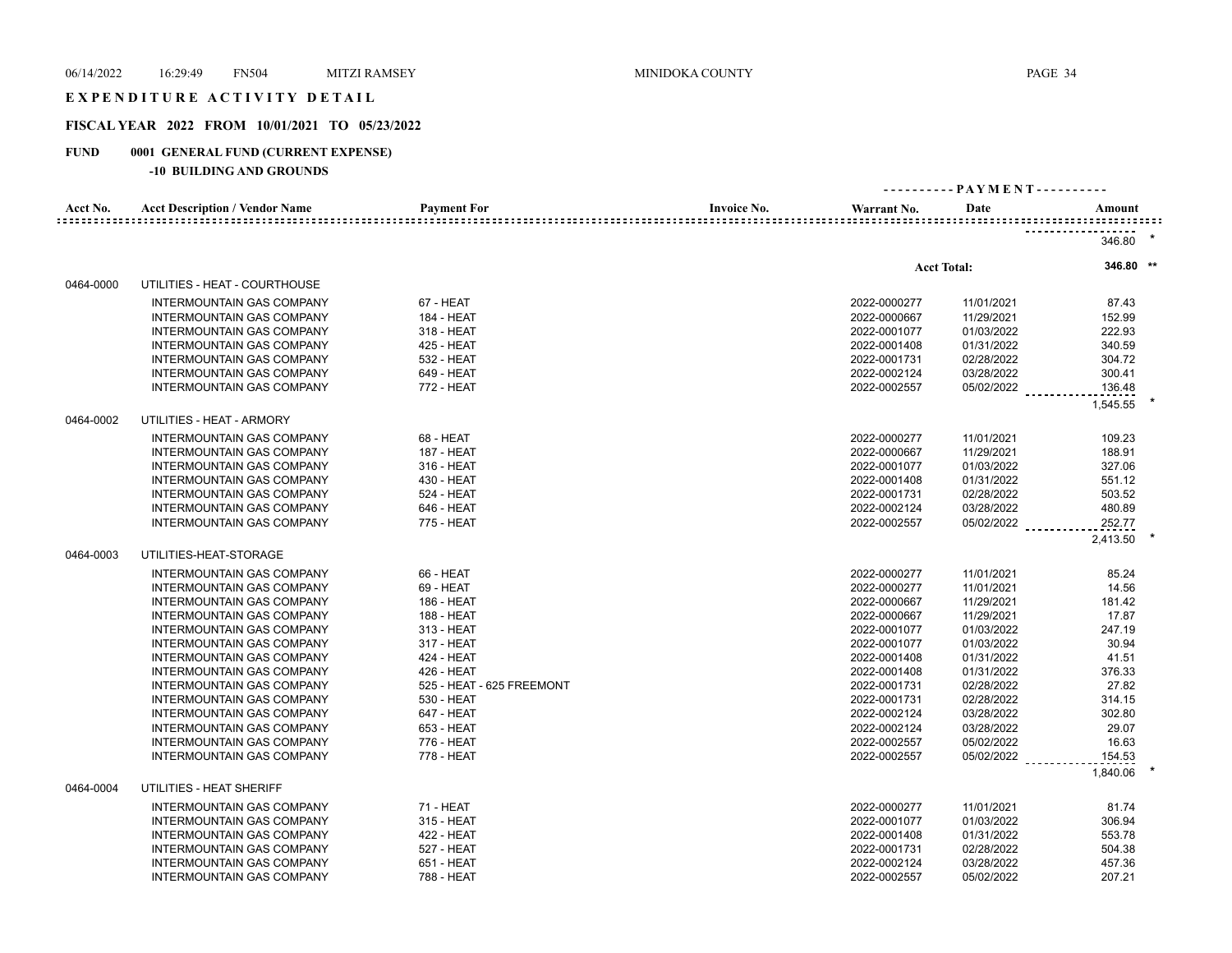### EXPENDITURE ACTIVITY DETAIL

## **FISCAL YEAR 2022 FROM 10/01/2021 TO 05/23/2022**

## **FUND 0001 GENERAL FUND (CURRENT EXPENSE)**

| Acct No.  | <b>Acct Description / Vendor Name</b>                  | <b>Payment For</b>                           | <b>Invoice No.</b> | Warrant No.                  | Date                     | Amount           |
|-----------|--------------------------------------------------------|----------------------------------------------|--------------------|------------------------------|--------------------------|------------------|
|           |                                                        |                                              |                    |                              |                          | 2,111.41         |
| 0464-0010 | UTILITIES - HEAT - ASSR                                |                                              |                    |                              |                          |                  |
|           | <b>INTERMOUNTAIN GAS COMPANY</b>                       | 65 - HEAT                                    |                    | 2022-0000277                 | 11/01/2021               | 35.95            |
|           | <b>INTERMOUNTAIN GAS COMPANY</b>                       | 189 - HEAT                                   |                    | 2022-0000667                 | 11/29/2021               | 58.93            |
|           | INTERMOUNTAIN GAS COMPANY                              | 312 - HEAT                                   |                    | 2022-0001077                 | 01/03/2022               | 101.23           |
|           | INTERMOUNTAIN GAS COMPANY                              | 427 - HEAT                                   |                    | 2022-0001408                 | 01/31/2022               | 173.06           |
|           | INTERMOUNTAIN GAS COMPANY                              | 528 - HEAT                                   |                    | 2022-0001731                 | 02/28/2022               | 146.15           |
|           | INTERMOUNTAIN GAS COMPANY                              | 650 - HEAT                                   |                    | 2022-0002124                 | 03/28/2022               | 133.58           |
|           | <b>INTERMOUNTAIN GAS COMPANY</b>                       | 777 - HEAT                                   |                    | 2022-0002557                 | 05/02/2022               | 69.50            |
| 0464-0014 | UTILITY - HEAT - CO SOUTH CAMP                         |                                              |                    |                              |                          | 718.40           |
|           |                                                        |                                              |                    |                              |                          |                  |
|           | <b>INTERMOUNTAIN GAS COMPANY</b>                       | 529 - HEAT - COUNTY SOUTH CAMP               |                    | 2022-0001731                 | 02/28/2022               | 23.79            |
|           | INTERMOUNTAIN GAS COMPANY                              | 531 - HEAT - COUNTY SOUTH CAMP<br>648 - HEAT |                    | 2022-0001731<br>2022-0002124 | 02/28/2022               | 524.86<br>509.65 |
|           | INTERMOUNTAIN GAS COMPANY<br>INTERMOUNTAIN GAS COMPANY | 654 - HEAT                                   |                    | 2022-0002124                 | 03/28/2022<br>03/28/2022 | 9.79             |
|           | INTERMOUNTAIN GAS COMPANY                              | 771 - HEAT                                   |                    | 2022-0002557                 | 05/02/2022               | 263.93           |
|           | INTERMOUNTAIN GAS COMPANY                              | 773 - HEAT                                   |                    | 2022-0002557                 | 05/02/2022               | 9.79             |
|           |                                                        |                                              |                    |                              |                          | 1.341.81         |
| 0464-0015 | UTILITY - HEAT - ASSR 615 H ST                         |                                              |                    |                              |                          |                  |
|           | <b>INTERMOUNTAIN GAS COMPANY</b>                       | 70 - HEAT                                    |                    | 2022-0000277                 | 11/01/2021               | 95.89            |
|           | INTERMOUNTAIN GAS COMPANY                              | 185 - HEAT                                   |                    | 2022-0000667                 | 11/29/2021               | 81.95            |
|           | INTERMOUNTAIN GAS COMPANY                              | 314 - HEAT                                   |                    | 2022-0001077                 | 01/03/2022               | 149.74           |
|           | INTERMOUNTAIN GAS COMPANY                              | 423 - HEAT                                   |                    | 2022-0001408                 | 01/31/2022               | 225.08           |
|           | INTERMOUNTAIN GAS COMPANY                              | 526 - HEAT - 615 H STREET                    |                    | 2022-0001731                 | 02/28/2022               | 198.17           |
|           | <b>INTERMOUNTAIN GAS COMPANY</b>                       | 652 - HEAT                                   |                    | 2022-0002124                 | 03/28/2022               | 177.84           |
|           | <b>INTERMOUNTAIN GAS COMPANY</b>                       | 774 - HEAT                                   |                    | 2022-0002557                 | 05/02/2022               | 77.59            |
|           |                                                        |                                              |                    |                              |                          | 1,006.26         |
|           |                                                        |                                              |                    |                              | <b>Acct Total:</b>       | 10,976.99 **     |
| 0465-0000 | UTILITIES - ELECTRICITY                                |                                              |                    |                              |                          |                  |
|           | <b>CITY OF RUPERT</b>                                  | 86 - UTILITIES                               |                    | 2022-0000401                 | 11/08/2021               | 676.98           |
|           | <b>CITY OF RUPERT</b>                                  | 86 - UTILITIES                               |                    | 2022-0000401                 | 11/08/2021               | 40.66            |
|           | <b>CITY OF RUPERT</b>                                  | 198 - UTILITIES                              |                    | 2022-0000745                 | 12/06/2021               | 500.90           |
|           | <b>CITY OF RUPERT</b>                                  | 198 - UTILITIES                              |                    | 2022-0000745                 | 12/06/2021               | 43.80            |
|           | <b>CITY OF RUPERT</b>                                  | 335 - UTILITIES                              |                    | 2022-0001062                 | 01/03/2022               | 508.38           |
|           | <b>CITY OF RUPERT</b>                                  | 335 - UTILITIES                              |                    | 2022-0001062                 | 01/03/2022               | 46.00            |
|           | <b>CITY OF RUPERT</b>                                  | 446 - UTILITIES                              |                    | 2022-0001469                 | 02/07/2022               | 772.72           |
|           | <b>CITY OF RUPERT</b>                                  | 446 - UTILITIES                              |                    | 2022-0001469                 | 02/07/2022               | 46.36            |
|           | <b>CITY OF RUPERT</b>                                  | 551 - UTILITIES                              |                    | 2022-0001810                 | 03/07/2022               | 581.77           |
|           | <b>CITY OF RUPERT</b>                                  | 551 - UTILITIES                              |                    | 2022-0001810                 | 03/07/2022               | 42.52            |
|           | <b>CITY OF RUPERT</b>                                  | 668 - UTILITIES                              |                    | 2022-0002180                 | 04/04/2022               | 534.04           |
|           | <b>CITY OF RUPERT</b>                                  | 668 - UTILITIES                              |                    | 2022-0002180                 | 04/04/2022               | 39.69            |
|           | <b>CITY OF RUPERT</b>                                  | 800 - UTILITIES                              |                    | 2022-0002549                 | 05/02/2022               | 528.31           |
|           | <b>CITY OF RUPERT</b>                                  | 800 - UTILITIES                              |                    | 2022-0002549                 | 05/02/2022               | 39.83            |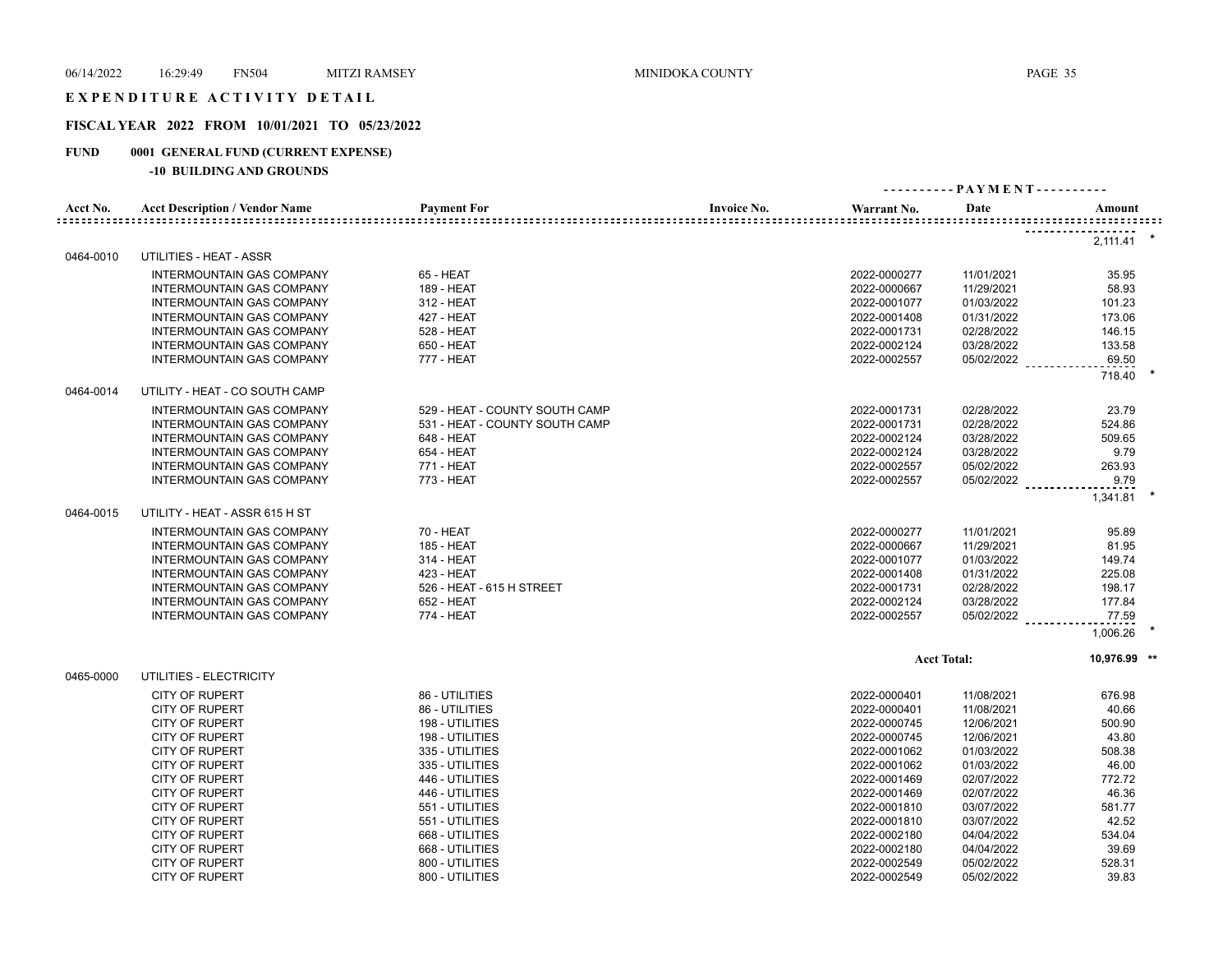### EXPENDITURE ACTIVITY DETAIL

## **FISCAL YEAR 2022 FROM 10/01/2021 TO 05/23/2022**

## **FUND 0001 GENERAL FUND (CURRENT EXPENSE)**

| <b>Payment For</b><br>Acct No.<br><b>Acct Description / Vendor Name</b><br><b>Invoice No.</b><br>Warrant No.<br>Date<br>Amount<br>UTILITIES - ELECTRICITY<br>0465-0000<br>* Warrant # 2022-2549 VOIDED<br>05/02/2022<br>(528.31)<br>* Warrant # 2022-2549 VOIDED<br>05/02/2022<br>(39.83)<br><b>CITY OF RUPERT</b><br>528.31<br>800 - UTILITIES<br>2022-0002576<br>05/02/2022<br>800 - UTILITIES<br>05/02/2022<br>39.83<br><b>CITY OF RUPERT</b><br>2022-0002576<br>4,401.96<br>UTILITIES-ELEC-ARMORY<br>0465-0002<br>86 - UTILITIES<br><b>CITY OF RUPERT</b><br>2022-0000401<br>11/08/2021<br>237.63<br><b>CITY OF RUPERT</b><br>198 - UTILITIES<br>2022-0000745<br>12/06/2021<br>277.51<br><b>CITY OF RUPERT</b><br>335 - UTILITIES<br>2022-0001062<br>01/03/2022<br>314.54<br><b>CITY OF RUPERT</b><br>446 - UTILITIES<br>2022-0001469<br>02/07/2022<br>352.89<br>551 - UTILITIES<br>384.24<br>CITY OF RUPERT<br>2022-0001810<br>03/07/2022<br><b>CITY OF RUPERT</b><br>668 - UTILITIES<br>2022-0002180<br>04/04/2022<br>329.05<br>800 - UTILITIES<br>329.05<br><b>CITY OF RUPERT</b><br>2022-0002549<br>05/02/2022<br>* Warrant # 2022-2549 VOIDED<br>05/02/2022<br>(329.05)<br><b>CITY OF RUPERT</b><br>800 - UTILITIES<br>2022-0002576<br>05/02/2022<br>329.05<br>2,224.91<br>0465-0003<br>UTILITIES-STORAGE<br><b>CITY OF RUPERT</b><br>86 - UTILITIES<br>2022-0000401<br>81.99<br>11/08/2021<br><b>CITY OF RUPERT</b><br>86 - UTILITIES<br>2022-0000401<br>11/08/2021<br>98.46<br><b>CITY OF RUPERT</b><br>198 - UTILITIES<br>2022-0000745<br>12/06/2021<br>101.11<br>2022-0000745<br>12/06/2021<br>82.35<br><b>CITY OF RUPERT</b><br>198 - UTILITIES<br>335 - UTILITIES<br><b>CITY OF RUPERT</b><br>2022-0001062<br>01/03/2022<br>81.14<br><b>CITY OF RUPERT</b><br>335 - UTILITIES<br>2022-0001062<br>01/03/2022<br>108.28<br>CITY OF RUPERT<br>2022-0001469<br>02/07/2022<br>105.29<br>446 - UTILITIES<br>114.90<br><b>CITY OF RUPERT</b><br>446 - UTILITIES<br>2022-0001469<br>02/07/2022<br>551 - UTILITIES<br>2022-0001810<br>03/07/2022<br>147.83<br><b>CITY OF RUPERT</b><br><b>CITY OF RUPERT</b><br>551 - UTILITIES<br>2022-0001810<br>03/07/2022<br>126.82<br>105.99<br>CITY OF RUPERT<br>668 - UTILITIES<br>2022-0002180<br>04/04/2022<br><b>CITY OF RUPERT</b><br>668 - UTILITIES<br>2022-0002180<br>04/04/2022<br>114.80<br><b>CITY OF RUPERT</b><br>800 - UTILITIES<br>2022-0002549<br>05/02/2022<br>86.02<br>05/02/2022<br>114.23<br><b>CITY OF RUPERT</b><br>800 - UTILITIES<br>2022-0002549<br>* Warrant # 2022-2549 VOIDED<br>05/02/2022<br>(86.02)<br>* Warrant # 2022-2549 VOIDED<br>05/02/2022<br>(114.23)<br><b>CITY OF RUPERT</b><br>800 - UTILITIES<br>2022-0002576<br>05/02/2022<br>86.02<br><b>CITY OF RUPERT</b><br>800 - UTILITIES<br>2022-0002576<br>05/02/2022<br>114.23<br>1,469.21<br>UTILITIES-ELEC-ASSR<br>0465-0010<br><b>CITY OF RUPERT</b><br>86 - UTILITIES<br>2022-0000401<br>11/08/2021<br>245.64<br><b>CITY OF RUPERT</b><br>198 - UTILITIES<br>2022-0000745<br>12/06/2021<br>260.24<br><b>CITY OF RUPERT</b><br>335 - UTILITIES<br>2022-0001062<br>01/03/2022<br>273.27<br>2022-0001469<br>262.63<br><b>CITY OF RUPERT</b><br>446 - UTILITIES<br>02/07/2022<br><b>CITY OF RUPERT</b><br>551 - UTILITIES<br>2022-0001810<br>03/07/2022<br>263.58<br>244.69<br>CITY OF RUPERT<br>668 - UTILITIES<br>2022-0002180<br>04/04/2022<br><b>CITY OF RUPERT</b><br>800 - UTILITIES<br>2022-0002549<br>05/02/2022<br>255.01 |  |  |  |  |  |  |  |
|---------------------------------------------------------------------------------------------------------------------------------------------------------------------------------------------------------------------------------------------------------------------------------------------------------------------------------------------------------------------------------------------------------------------------------------------------------------------------------------------------------------------------------------------------------------------------------------------------------------------------------------------------------------------------------------------------------------------------------------------------------------------------------------------------------------------------------------------------------------------------------------------------------------------------------------------------------------------------------------------------------------------------------------------------------------------------------------------------------------------------------------------------------------------------------------------------------------------------------------------------------------------------------------------------------------------------------------------------------------------------------------------------------------------------------------------------------------------------------------------------------------------------------------------------------------------------------------------------------------------------------------------------------------------------------------------------------------------------------------------------------------------------------------------------------------------------------------------------------------------------------------------------------------------------------------------------------------------------------------------------------------------------------------------------------------------------------------------------------------------------------------------------------------------------------------------------------------------------------------------------------------------------------------------------------------------------------------------------------------------------------------------------------------------------------------------------------------------------------------------------------------------------------------------------------------------------------------------------------------------------------------------------------------------------------------------------------------------------------------------------------------------------------------------------------------------------------------------------------------------------------------------------------------------------------------------------------------------------------------------------------------------------------------------------------------------------------------------------------------------------------------------------------------------------------------------------------------------------------------------------------------------------------------------------------------------------------------------------------------------------------------------------------------------------------------------------------------------|--|--|--|--|--|--|--|
|                                                                                                                                                                                                                                                                                                                                                                                                                                                                                                                                                                                                                                                                                                                                                                                                                                                                                                                                                                                                                                                                                                                                                                                                                                                                                                                                                                                                                                                                                                                                                                                                                                                                                                                                                                                                                                                                                                                                                                                                                                                                                                                                                                                                                                                                                                                                                                                                                                                                                                                                                                                                                                                                                                                                                                                                                                                                                                                                                                                                                                                                                                                                                                                                                                                                                                                                                                                                                                                                     |  |  |  |  |  |  |  |
|                                                                                                                                                                                                                                                                                                                                                                                                                                                                                                                                                                                                                                                                                                                                                                                                                                                                                                                                                                                                                                                                                                                                                                                                                                                                                                                                                                                                                                                                                                                                                                                                                                                                                                                                                                                                                                                                                                                                                                                                                                                                                                                                                                                                                                                                                                                                                                                                                                                                                                                                                                                                                                                                                                                                                                                                                                                                                                                                                                                                                                                                                                                                                                                                                                                                                                                                                                                                                                                                     |  |  |  |  |  |  |  |
|                                                                                                                                                                                                                                                                                                                                                                                                                                                                                                                                                                                                                                                                                                                                                                                                                                                                                                                                                                                                                                                                                                                                                                                                                                                                                                                                                                                                                                                                                                                                                                                                                                                                                                                                                                                                                                                                                                                                                                                                                                                                                                                                                                                                                                                                                                                                                                                                                                                                                                                                                                                                                                                                                                                                                                                                                                                                                                                                                                                                                                                                                                                                                                                                                                                                                                                                                                                                                                                                     |  |  |  |  |  |  |  |
|                                                                                                                                                                                                                                                                                                                                                                                                                                                                                                                                                                                                                                                                                                                                                                                                                                                                                                                                                                                                                                                                                                                                                                                                                                                                                                                                                                                                                                                                                                                                                                                                                                                                                                                                                                                                                                                                                                                                                                                                                                                                                                                                                                                                                                                                                                                                                                                                                                                                                                                                                                                                                                                                                                                                                                                                                                                                                                                                                                                                                                                                                                                                                                                                                                                                                                                                                                                                                                                                     |  |  |  |  |  |  |  |
|                                                                                                                                                                                                                                                                                                                                                                                                                                                                                                                                                                                                                                                                                                                                                                                                                                                                                                                                                                                                                                                                                                                                                                                                                                                                                                                                                                                                                                                                                                                                                                                                                                                                                                                                                                                                                                                                                                                                                                                                                                                                                                                                                                                                                                                                                                                                                                                                                                                                                                                                                                                                                                                                                                                                                                                                                                                                                                                                                                                                                                                                                                                                                                                                                                                                                                                                                                                                                                                                     |  |  |  |  |  |  |  |
|                                                                                                                                                                                                                                                                                                                                                                                                                                                                                                                                                                                                                                                                                                                                                                                                                                                                                                                                                                                                                                                                                                                                                                                                                                                                                                                                                                                                                                                                                                                                                                                                                                                                                                                                                                                                                                                                                                                                                                                                                                                                                                                                                                                                                                                                                                                                                                                                                                                                                                                                                                                                                                                                                                                                                                                                                                                                                                                                                                                                                                                                                                                                                                                                                                                                                                                                                                                                                                                                     |  |  |  |  |  |  |  |
|                                                                                                                                                                                                                                                                                                                                                                                                                                                                                                                                                                                                                                                                                                                                                                                                                                                                                                                                                                                                                                                                                                                                                                                                                                                                                                                                                                                                                                                                                                                                                                                                                                                                                                                                                                                                                                                                                                                                                                                                                                                                                                                                                                                                                                                                                                                                                                                                                                                                                                                                                                                                                                                                                                                                                                                                                                                                                                                                                                                                                                                                                                                                                                                                                                                                                                                                                                                                                                                                     |  |  |  |  |  |  |  |
|                                                                                                                                                                                                                                                                                                                                                                                                                                                                                                                                                                                                                                                                                                                                                                                                                                                                                                                                                                                                                                                                                                                                                                                                                                                                                                                                                                                                                                                                                                                                                                                                                                                                                                                                                                                                                                                                                                                                                                                                                                                                                                                                                                                                                                                                                                                                                                                                                                                                                                                                                                                                                                                                                                                                                                                                                                                                                                                                                                                                                                                                                                                                                                                                                                                                                                                                                                                                                                                                     |  |  |  |  |  |  |  |
|                                                                                                                                                                                                                                                                                                                                                                                                                                                                                                                                                                                                                                                                                                                                                                                                                                                                                                                                                                                                                                                                                                                                                                                                                                                                                                                                                                                                                                                                                                                                                                                                                                                                                                                                                                                                                                                                                                                                                                                                                                                                                                                                                                                                                                                                                                                                                                                                                                                                                                                                                                                                                                                                                                                                                                                                                                                                                                                                                                                                                                                                                                                                                                                                                                                                                                                                                                                                                                                                     |  |  |  |  |  |  |  |
|                                                                                                                                                                                                                                                                                                                                                                                                                                                                                                                                                                                                                                                                                                                                                                                                                                                                                                                                                                                                                                                                                                                                                                                                                                                                                                                                                                                                                                                                                                                                                                                                                                                                                                                                                                                                                                                                                                                                                                                                                                                                                                                                                                                                                                                                                                                                                                                                                                                                                                                                                                                                                                                                                                                                                                                                                                                                                                                                                                                                                                                                                                                                                                                                                                                                                                                                                                                                                                                                     |  |  |  |  |  |  |  |
|                                                                                                                                                                                                                                                                                                                                                                                                                                                                                                                                                                                                                                                                                                                                                                                                                                                                                                                                                                                                                                                                                                                                                                                                                                                                                                                                                                                                                                                                                                                                                                                                                                                                                                                                                                                                                                                                                                                                                                                                                                                                                                                                                                                                                                                                                                                                                                                                                                                                                                                                                                                                                                                                                                                                                                                                                                                                                                                                                                                                                                                                                                                                                                                                                                                                                                                                                                                                                                                                     |  |  |  |  |  |  |  |
|                                                                                                                                                                                                                                                                                                                                                                                                                                                                                                                                                                                                                                                                                                                                                                                                                                                                                                                                                                                                                                                                                                                                                                                                                                                                                                                                                                                                                                                                                                                                                                                                                                                                                                                                                                                                                                                                                                                                                                                                                                                                                                                                                                                                                                                                                                                                                                                                                                                                                                                                                                                                                                                                                                                                                                                                                                                                                                                                                                                                                                                                                                                                                                                                                                                                                                                                                                                                                                                                     |  |  |  |  |  |  |  |
|                                                                                                                                                                                                                                                                                                                                                                                                                                                                                                                                                                                                                                                                                                                                                                                                                                                                                                                                                                                                                                                                                                                                                                                                                                                                                                                                                                                                                                                                                                                                                                                                                                                                                                                                                                                                                                                                                                                                                                                                                                                                                                                                                                                                                                                                                                                                                                                                                                                                                                                                                                                                                                                                                                                                                                                                                                                                                                                                                                                                                                                                                                                                                                                                                                                                                                                                                                                                                                                                     |  |  |  |  |  |  |  |
|                                                                                                                                                                                                                                                                                                                                                                                                                                                                                                                                                                                                                                                                                                                                                                                                                                                                                                                                                                                                                                                                                                                                                                                                                                                                                                                                                                                                                                                                                                                                                                                                                                                                                                                                                                                                                                                                                                                                                                                                                                                                                                                                                                                                                                                                                                                                                                                                                                                                                                                                                                                                                                                                                                                                                                                                                                                                                                                                                                                                                                                                                                                                                                                                                                                                                                                                                                                                                                                                     |  |  |  |  |  |  |  |
|                                                                                                                                                                                                                                                                                                                                                                                                                                                                                                                                                                                                                                                                                                                                                                                                                                                                                                                                                                                                                                                                                                                                                                                                                                                                                                                                                                                                                                                                                                                                                                                                                                                                                                                                                                                                                                                                                                                                                                                                                                                                                                                                                                                                                                                                                                                                                                                                                                                                                                                                                                                                                                                                                                                                                                                                                                                                                                                                                                                                                                                                                                                                                                                                                                                                                                                                                                                                                                                                     |  |  |  |  |  |  |  |
|                                                                                                                                                                                                                                                                                                                                                                                                                                                                                                                                                                                                                                                                                                                                                                                                                                                                                                                                                                                                                                                                                                                                                                                                                                                                                                                                                                                                                                                                                                                                                                                                                                                                                                                                                                                                                                                                                                                                                                                                                                                                                                                                                                                                                                                                                                                                                                                                                                                                                                                                                                                                                                                                                                                                                                                                                                                                                                                                                                                                                                                                                                                                                                                                                                                                                                                                                                                                                                                                     |  |  |  |  |  |  |  |
|                                                                                                                                                                                                                                                                                                                                                                                                                                                                                                                                                                                                                                                                                                                                                                                                                                                                                                                                                                                                                                                                                                                                                                                                                                                                                                                                                                                                                                                                                                                                                                                                                                                                                                                                                                                                                                                                                                                                                                                                                                                                                                                                                                                                                                                                                                                                                                                                                                                                                                                                                                                                                                                                                                                                                                                                                                                                                                                                                                                                                                                                                                                                                                                                                                                                                                                                                                                                                                                                     |  |  |  |  |  |  |  |
|                                                                                                                                                                                                                                                                                                                                                                                                                                                                                                                                                                                                                                                                                                                                                                                                                                                                                                                                                                                                                                                                                                                                                                                                                                                                                                                                                                                                                                                                                                                                                                                                                                                                                                                                                                                                                                                                                                                                                                                                                                                                                                                                                                                                                                                                                                                                                                                                                                                                                                                                                                                                                                                                                                                                                                                                                                                                                                                                                                                                                                                                                                                                                                                                                                                                                                                                                                                                                                                                     |  |  |  |  |  |  |  |
|                                                                                                                                                                                                                                                                                                                                                                                                                                                                                                                                                                                                                                                                                                                                                                                                                                                                                                                                                                                                                                                                                                                                                                                                                                                                                                                                                                                                                                                                                                                                                                                                                                                                                                                                                                                                                                                                                                                                                                                                                                                                                                                                                                                                                                                                                                                                                                                                                                                                                                                                                                                                                                                                                                                                                                                                                                                                                                                                                                                                                                                                                                                                                                                                                                                                                                                                                                                                                                                                     |  |  |  |  |  |  |  |
|                                                                                                                                                                                                                                                                                                                                                                                                                                                                                                                                                                                                                                                                                                                                                                                                                                                                                                                                                                                                                                                                                                                                                                                                                                                                                                                                                                                                                                                                                                                                                                                                                                                                                                                                                                                                                                                                                                                                                                                                                                                                                                                                                                                                                                                                                                                                                                                                                                                                                                                                                                                                                                                                                                                                                                                                                                                                                                                                                                                                                                                                                                                                                                                                                                                                                                                                                                                                                                                                     |  |  |  |  |  |  |  |
|                                                                                                                                                                                                                                                                                                                                                                                                                                                                                                                                                                                                                                                                                                                                                                                                                                                                                                                                                                                                                                                                                                                                                                                                                                                                                                                                                                                                                                                                                                                                                                                                                                                                                                                                                                                                                                                                                                                                                                                                                                                                                                                                                                                                                                                                                                                                                                                                                                                                                                                                                                                                                                                                                                                                                                                                                                                                                                                                                                                                                                                                                                                                                                                                                                                                                                                                                                                                                                                                     |  |  |  |  |  |  |  |
|                                                                                                                                                                                                                                                                                                                                                                                                                                                                                                                                                                                                                                                                                                                                                                                                                                                                                                                                                                                                                                                                                                                                                                                                                                                                                                                                                                                                                                                                                                                                                                                                                                                                                                                                                                                                                                                                                                                                                                                                                                                                                                                                                                                                                                                                                                                                                                                                                                                                                                                                                                                                                                                                                                                                                                                                                                                                                                                                                                                                                                                                                                                                                                                                                                                                                                                                                                                                                                                                     |  |  |  |  |  |  |  |
|                                                                                                                                                                                                                                                                                                                                                                                                                                                                                                                                                                                                                                                                                                                                                                                                                                                                                                                                                                                                                                                                                                                                                                                                                                                                                                                                                                                                                                                                                                                                                                                                                                                                                                                                                                                                                                                                                                                                                                                                                                                                                                                                                                                                                                                                                                                                                                                                                                                                                                                                                                                                                                                                                                                                                                                                                                                                                                                                                                                                                                                                                                                                                                                                                                                                                                                                                                                                                                                                     |  |  |  |  |  |  |  |
|                                                                                                                                                                                                                                                                                                                                                                                                                                                                                                                                                                                                                                                                                                                                                                                                                                                                                                                                                                                                                                                                                                                                                                                                                                                                                                                                                                                                                                                                                                                                                                                                                                                                                                                                                                                                                                                                                                                                                                                                                                                                                                                                                                                                                                                                                                                                                                                                                                                                                                                                                                                                                                                                                                                                                                                                                                                                                                                                                                                                                                                                                                                                                                                                                                                                                                                                                                                                                                                                     |  |  |  |  |  |  |  |
|                                                                                                                                                                                                                                                                                                                                                                                                                                                                                                                                                                                                                                                                                                                                                                                                                                                                                                                                                                                                                                                                                                                                                                                                                                                                                                                                                                                                                                                                                                                                                                                                                                                                                                                                                                                                                                                                                                                                                                                                                                                                                                                                                                                                                                                                                                                                                                                                                                                                                                                                                                                                                                                                                                                                                                                                                                                                                                                                                                                                                                                                                                                                                                                                                                                                                                                                                                                                                                                                     |  |  |  |  |  |  |  |
|                                                                                                                                                                                                                                                                                                                                                                                                                                                                                                                                                                                                                                                                                                                                                                                                                                                                                                                                                                                                                                                                                                                                                                                                                                                                                                                                                                                                                                                                                                                                                                                                                                                                                                                                                                                                                                                                                                                                                                                                                                                                                                                                                                                                                                                                                                                                                                                                                                                                                                                                                                                                                                                                                                                                                                                                                                                                                                                                                                                                                                                                                                                                                                                                                                                                                                                                                                                                                                                                     |  |  |  |  |  |  |  |
|                                                                                                                                                                                                                                                                                                                                                                                                                                                                                                                                                                                                                                                                                                                                                                                                                                                                                                                                                                                                                                                                                                                                                                                                                                                                                                                                                                                                                                                                                                                                                                                                                                                                                                                                                                                                                                                                                                                                                                                                                                                                                                                                                                                                                                                                                                                                                                                                                                                                                                                                                                                                                                                                                                                                                                                                                                                                                                                                                                                                                                                                                                                                                                                                                                                                                                                                                                                                                                                                     |  |  |  |  |  |  |  |
|                                                                                                                                                                                                                                                                                                                                                                                                                                                                                                                                                                                                                                                                                                                                                                                                                                                                                                                                                                                                                                                                                                                                                                                                                                                                                                                                                                                                                                                                                                                                                                                                                                                                                                                                                                                                                                                                                                                                                                                                                                                                                                                                                                                                                                                                                                                                                                                                                                                                                                                                                                                                                                                                                                                                                                                                                                                                                                                                                                                                                                                                                                                                                                                                                                                                                                                                                                                                                                                                     |  |  |  |  |  |  |  |
|                                                                                                                                                                                                                                                                                                                                                                                                                                                                                                                                                                                                                                                                                                                                                                                                                                                                                                                                                                                                                                                                                                                                                                                                                                                                                                                                                                                                                                                                                                                                                                                                                                                                                                                                                                                                                                                                                                                                                                                                                                                                                                                                                                                                                                                                                                                                                                                                                                                                                                                                                                                                                                                                                                                                                                                                                                                                                                                                                                                                                                                                                                                                                                                                                                                                                                                                                                                                                                                                     |  |  |  |  |  |  |  |
|                                                                                                                                                                                                                                                                                                                                                                                                                                                                                                                                                                                                                                                                                                                                                                                                                                                                                                                                                                                                                                                                                                                                                                                                                                                                                                                                                                                                                                                                                                                                                                                                                                                                                                                                                                                                                                                                                                                                                                                                                                                                                                                                                                                                                                                                                                                                                                                                                                                                                                                                                                                                                                                                                                                                                                                                                                                                                                                                                                                                                                                                                                                                                                                                                                                                                                                                                                                                                                                                     |  |  |  |  |  |  |  |
|                                                                                                                                                                                                                                                                                                                                                                                                                                                                                                                                                                                                                                                                                                                                                                                                                                                                                                                                                                                                                                                                                                                                                                                                                                                                                                                                                                                                                                                                                                                                                                                                                                                                                                                                                                                                                                                                                                                                                                                                                                                                                                                                                                                                                                                                                                                                                                                                                                                                                                                                                                                                                                                                                                                                                                                                                                                                                                                                                                                                                                                                                                                                                                                                                                                                                                                                                                                                                                                                     |  |  |  |  |  |  |  |
|                                                                                                                                                                                                                                                                                                                                                                                                                                                                                                                                                                                                                                                                                                                                                                                                                                                                                                                                                                                                                                                                                                                                                                                                                                                                                                                                                                                                                                                                                                                                                                                                                                                                                                                                                                                                                                                                                                                                                                                                                                                                                                                                                                                                                                                                                                                                                                                                                                                                                                                                                                                                                                                                                                                                                                                                                                                                                                                                                                                                                                                                                                                                                                                                                                                                                                                                                                                                                                                                     |  |  |  |  |  |  |  |
|                                                                                                                                                                                                                                                                                                                                                                                                                                                                                                                                                                                                                                                                                                                                                                                                                                                                                                                                                                                                                                                                                                                                                                                                                                                                                                                                                                                                                                                                                                                                                                                                                                                                                                                                                                                                                                                                                                                                                                                                                                                                                                                                                                                                                                                                                                                                                                                                                                                                                                                                                                                                                                                                                                                                                                                                                                                                                                                                                                                                                                                                                                                                                                                                                                                                                                                                                                                                                                                                     |  |  |  |  |  |  |  |
|                                                                                                                                                                                                                                                                                                                                                                                                                                                                                                                                                                                                                                                                                                                                                                                                                                                                                                                                                                                                                                                                                                                                                                                                                                                                                                                                                                                                                                                                                                                                                                                                                                                                                                                                                                                                                                                                                                                                                                                                                                                                                                                                                                                                                                                                                                                                                                                                                                                                                                                                                                                                                                                                                                                                                                                                                                                                                                                                                                                                                                                                                                                                                                                                                                                                                                                                                                                                                                                                     |  |  |  |  |  |  |  |
|                                                                                                                                                                                                                                                                                                                                                                                                                                                                                                                                                                                                                                                                                                                                                                                                                                                                                                                                                                                                                                                                                                                                                                                                                                                                                                                                                                                                                                                                                                                                                                                                                                                                                                                                                                                                                                                                                                                                                                                                                                                                                                                                                                                                                                                                                                                                                                                                                                                                                                                                                                                                                                                                                                                                                                                                                                                                                                                                                                                                                                                                                                                                                                                                                                                                                                                                                                                                                                                                     |  |  |  |  |  |  |  |
|                                                                                                                                                                                                                                                                                                                                                                                                                                                                                                                                                                                                                                                                                                                                                                                                                                                                                                                                                                                                                                                                                                                                                                                                                                                                                                                                                                                                                                                                                                                                                                                                                                                                                                                                                                                                                                                                                                                                                                                                                                                                                                                                                                                                                                                                                                                                                                                                                                                                                                                                                                                                                                                                                                                                                                                                                                                                                                                                                                                                                                                                                                                                                                                                                                                                                                                                                                                                                                                                     |  |  |  |  |  |  |  |
|                                                                                                                                                                                                                                                                                                                                                                                                                                                                                                                                                                                                                                                                                                                                                                                                                                                                                                                                                                                                                                                                                                                                                                                                                                                                                                                                                                                                                                                                                                                                                                                                                                                                                                                                                                                                                                                                                                                                                                                                                                                                                                                                                                                                                                                                                                                                                                                                                                                                                                                                                                                                                                                                                                                                                                                                                                                                                                                                                                                                                                                                                                                                                                                                                                                                                                                                                                                                                                                                     |  |  |  |  |  |  |  |
|                                                                                                                                                                                                                                                                                                                                                                                                                                                                                                                                                                                                                                                                                                                                                                                                                                                                                                                                                                                                                                                                                                                                                                                                                                                                                                                                                                                                                                                                                                                                                                                                                                                                                                                                                                                                                                                                                                                                                                                                                                                                                                                                                                                                                                                                                                                                                                                                                                                                                                                                                                                                                                                                                                                                                                                                                                                                                                                                                                                                                                                                                                                                                                                                                                                                                                                                                                                                                                                                     |  |  |  |  |  |  |  |
|                                                                                                                                                                                                                                                                                                                                                                                                                                                                                                                                                                                                                                                                                                                                                                                                                                                                                                                                                                                                                                                                                                                                                                                                                                                                                                                                                                                                                                                                                                                                                                                                                                                                                                                                                                                                                                                                                                                                                                                                                                                                                                                                                                                                                                                                                                                                                                                                                                                                                                                                                                                                                                                                                                                                                                                                                                                                                                                                                                                                                                                                                                                                                                                                                                                                                                                                                                                                                                                                     |  |  |  |  |  |  |  |
|                                                                                                                                                                                                                                                                                                                                                                                                                                                                                                                                                                                                                                                                                                                                                                                                                                                                                                                                                                                                                                                                                                                                                                                                                                                                                                                                                                                                                                                                                                                                                                                                                                                                                                                                                                                                                                                                                                                                                                                                                                                                                                                                                                                                                                                                                                                                                                                                                                                                                                                                                                                                                                                                                                                                                                                                                                                                                                                                                                                                                                                                                                                                                                                                                                                                                                                                                                                                                                                                     |  |  |  |  |  |  |  |
|                                                                                                                                                                                                                                                                                                                                                                                                                                                                                                                                                                                                                                                                                                                                                                                                                                                                                                                                                                                                                                                                                                                                                                                                                                                                                                                                                                                                                                                                                                                                                                                                                                                                                                                                                                                                                                                                                                                                                                                                                                                                                                                                                                                                                                                                                                                                                                                                                                                                                                                                                                                                                                                                                                                                                                                                                                                                                                                                                                                                                                                                                                                                                                                                                                                                                                                                                                                                                                                                     |  |  |  |  |  |  |  |
|                                                                                                                                                                                                                                                                                                                                                                                                                                                                                                                                                                                                                                                                                                                                                                                                                                                                                                                                                                                                                                                                                                                                                                                                                                                                                                                                                                                                                                                                                                                                                                                                                                                                                                                                                                                                                                                                                                                                                                                                                                                                                                                                                                                                                                                                                                                                                                                                                                                                                                                                                                                                                                                                                                                                                                                                                                                                                                                                                                                                                                                                                                                                                                                                                                                                                                                                                                                                                                                                     |  |  |  |  |  |  |  |
|                                                                                                                                                                                                                                                                                                                                                                                                                                                                                                                                                                                                                                                                                                                                                                                                                                                                                                                                                                                                                                                                                                                                                                                                                                                                                                                                                                                                                                                                                                                                                                                                                                                                                                                                                                                                                                                                                                                                                                                                                                                                                                                                                                                                                                                                                                                                                                                                                                                                                                                                                                                                                                                                                                                                                                                                                                                                                                                                                                                                                                                                                                                                                                                                                                                                                                                                                                                                                                                                     |  |  |  |  |  |  |  |
|                                                                                                                                                                                                                                                                                                                                                                                                                                                                                                                                                                                                                                                                                                                                                                                                                                                                                                                                                                                                                                                                                                                                                                                                                                                                                                                                                                                                                                                                                                                                                                                                                                                                                                                                                                                                                                                                                                                                                                                                                                                                                                                                                                                                                                                                                                                                                                                                                                                                                                                                                                                                                                                                                                                                                                                                                                                                                                                                                                                                                                                                                                                                                                                                                                                                                                                                                                                                                                                                     |  |  |  |  |  |  |  |
|                                                                                                                                                                                                                                                                                                                                                                                                                                                                                                                                                                                                                                                                                                                                                                                                                                                                                                                                                                                                                                                                                                                                                                                                                                                                                                                                                                                                                                                                                                                                                                                                                                                                                                                                                                                                                                                                                                                                                                                                                                                                                                                                                                                                                                                                                                                                                                                                                                                                                                                                                                                                                                                                                                                                                                                                                                                                                                                                                                                                                                                                                                                                                                                                                                                                                                                                                                                                                                                                     |  |  |  |  |  |  |  |
|                                                                                                                                                                                                                                                                                                                                                                                                                                                                                                                                                                                                                                                                                                                                                                                                                                                                                                                                                                                                                                                                                                                                                                                                                                                                                                                                                                                                                                                                                                                                                                                                                                                                                                                                                                                                                                                                                                                                                                                                                                                                                                                                                                                                                                                                                                                                                                                                                                                                                                                                                                                                                                                                                                                                                                                                                                                                                                                                                                                                                                                                                                                                                                                                                                                                                                                                                                                                                                                                     |  |  |  |  |  |  |  |
|                                                                                                                                                                                                                                                                                                                                                                                                                                                                                                                                                                                                                                                                                                                                                                                                                                                                                                                                                                                                                                                                                                                                                                                                                                                                                                                                                                                                                                                                                                                                                                                                                                                                                                                                                                                                                                                                                                                                                                                                                                                                                                                                                                                                                                                                                                                                                                                                                                                                                                                                                                                                                                                                                                                                                                                                                                                                                                                                                                                                                                                                                                                                                                                                                                                                                                                                                                                                                                                                     |  |  |  |  |  |  |  |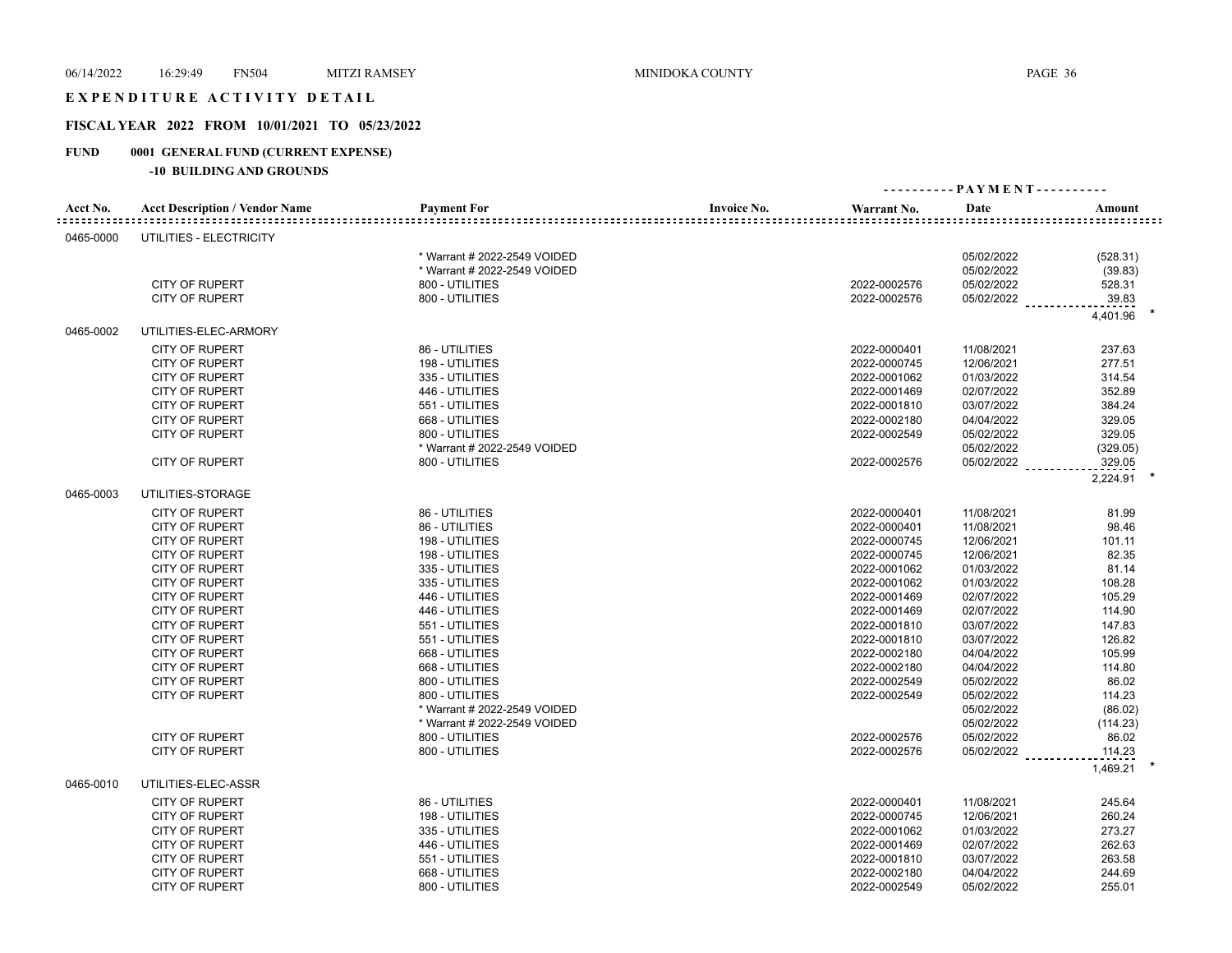#### EXPENDITURE ACTIVITY DETAIL

# **FISCAL YEAR 2022 FROM 10/01/2021 TO 05/23/2022**

# **FUND 0001 GENERAL FUND (CURRENT EXPENSE)**

|           |                                       |                               |                    |              | ---------- PAYMENT---------- |                    |
|-----------|---------------------------------------|-------------------------------|--------------------|--------------|------------------------------|--------------------|
| Acct No.  | <b>Acct Description / Vendor Name</b> | <b>Payment For</b>            | <b>Invoice No.</b> | Warrant No.  | Date                         | Amount             |
| 0465-0010 | UTILITIES-ELEC-ASSR                   |                               |                    |              |                              |                    |
|           |                                       | * Warrant # 2022-2549 VOIDED  |                    |              | 05/02/2022                   | (255.01)           |
|           | <b>CITY OF RUPERT</b>                 | 800 - UTILITIES               |                    | 2022-0002576 | 05/02/2022                   | 255.01<br>1.805.06 |
| 0465-0015 | UTILITY - ELEC - ASSR 615 H ST        |                               |                    |              |                              |                    |
|           | <b>CITY OF RUPERT</b>                 | 84 - UTILITIES - 615 H ST.    |                    | 2022-0000401 | 11/08/2021                   | 510.14             |
|           | <b>CITY OF RUPERT</b>                 | 200 - UTILITIES               |                    | 2022-0000745 | 12/06/2021                   | 176.69             |
|           | <b>CITY OF RUPERT</b>                 | 333 - UTILITIES               |                    | 2022-0001062 | 01/03/2022                   | 176.69             |
|           | <b>CITY OF RUPERT</b>                 | 448 - UTILITIES               |                    | 2022-0001469 | 02/07/2022                   | 187.97             |
|           | <b>CITY OF RUPERT</b>                 | 550 - UTILITIES               |                    | 2022-0001810 | 03/07/2022                   | 189.47             |
|           | <b>CITY OF RUPERT</b>                 | 666 - UTILITIES               |                    | 2022-0002180 | 04/04/2022                   | 186.56             |
|           | <b>CITY OF RUPERT</b>                 | 798 - UTILITIES               |                    | 2022-0002549 |                              | 267.60             |
|           |                                       |                               |                    |              | 05/02/2022                   |                    |
|           |                                       | * Warrant # 2022-2549 VOIDED  |                    |              | 05/02/2022                   | (267.60)           |
|           | <b>CITY OF RUPERT</b>                 | 798 - UTILITIES               |                    | 2022-0002576 | 05/02/2022                   | 267.60<br>1,695.12 |
|           |                                       |                               |                    |              | <b>Acct Total:</b>           | 11,596.26 **       |
| 0469-0000 | UTILITIES - OTHER                     |                               |                    |              |                              |                    |
|           | <b>CITY OF RUPERT</b>                 | 85 - IRRIGATION - 723 7TH ST. |                    | 2022-0000401 | 11/08/2021                   | 80.03              |
|           | <b>CITY OF RUPERT</b>                 | 199 - UTILITIES               |                    | 2022-0000745 | 12/06/2021                   | 24.75              |
|           | <b>CITY OF RUPERT</b>                 | 268 - IRRIGATION CHARGES      |                    | 2022-0000821 | 12/13/2021                   | 11.80              |
|           | <b>CITY OF RUPERT</b>                 | 269 - IRRIGATION CHARGES      |                    | 2022-0000821 | 12/13/2021                   | 11.80              |
|           | <b>CITY OF RUPERT</b>                 | 270 - IRRIGATION CHARGES      |                    | 2022-0000821 | 12/13/2021                   | 251.82             |
|           | <b>CITY OF RUPERT</b>                 | 271 - IRRIGATION CHARGES      |                    | 2022-0000821 | 12/13/2021                   | 11.80              |
|           | <b>CITY OF RUPERT</b>                 | 272 - IRRIGATION CHARGES      |                    | 2022-0000821 | 12/13/2021                   | 53.90              |
|           | <b>CITY OF RUPERT</b>                 | 273 - IRRIGATION CHARGES      |                    | 2022-0000821 | 12/13/2021                   | 11.80              |
|           | <b>CITY OF RUPERT</b>                 | 274 - IRRIGATION CHARGES      |                    | 2022-0000821 | 12/13/2021                   | 107.80             |
|           | <b>CITY OF RUPERT</b>                 | 275 - IRRIGATION CHARGES      |                    | 2022-0000821 | 12/13/2021                   | 11.80              |
|           | <b>CITY OF RUPERT</b>                 | 334 - IRRIGATION              |                    | 2022-0001062 | 01/03/2022                   | 24.75              |
|           | <b>CITY OF RUPERT</b>                 | 447 - IRRIGATION              |                    | 2022-0001469 | 02/07/2022                   | 24.75              |
|           |                                       |                               |                    |              |                              |                    |
|           | <b>CITY OF RUPERT</b>                 | 549 - IRRIGATION              |                    | 2022-0001810 | 03/07/2022                   | 24.75              |
|           | <b>CITY OF RUPERT</b>                 | 665 - IRRIGATION              |                    | 2022-0002180 | 04/04/2022                   | 24.75              |
|           | <b>CITY OF RUPERT</b>                 | 799 - UTILITIES               |                    | 2022-0002549 | 05/02/2022                   | 24.75              |
|           |                                       | * Warrant # 2022-2549 VOIDED  |                    |              | 05/02/2022                   | (24.75)            |
|           | <b>CITY OF RUPERT</b>                 | 799 - UTILITIES               |                    | 2022-0002576 | 05/02/2022                   | 24.75              |
|           |                                       |                               |                    |              |                              | 701.05             |
| 0469-0001 | <b>GENERATOR EXPENSE</b>              |                               |                    |              |                              |                    |
|           | <b>DICKSON OIL COMPANY</b>            | 603 - GENERATOR FUEL          | 184367             | 2022-0001924 | $03/14/2022$                 | 208.75<br>208.75   |
|           |                                       |                               |                    |              | <b>Acct Total:</b>           | 909.80 **          |
| 0470-0001 | VEHICLE - GAS & OIL                   |                               |                    |              |                              |                    |
|           | DICKSON OIL COMPANY                   | <b>114 - FUEL</b>             | 183638             | 2022-0000476 | 11/15/2021                   | 85.66              |
|           | <b>VISA</b>                           | <b>116 - FUEL</b>             |                    | 2022-0000514 | 11/15/2021                   | 184.77             |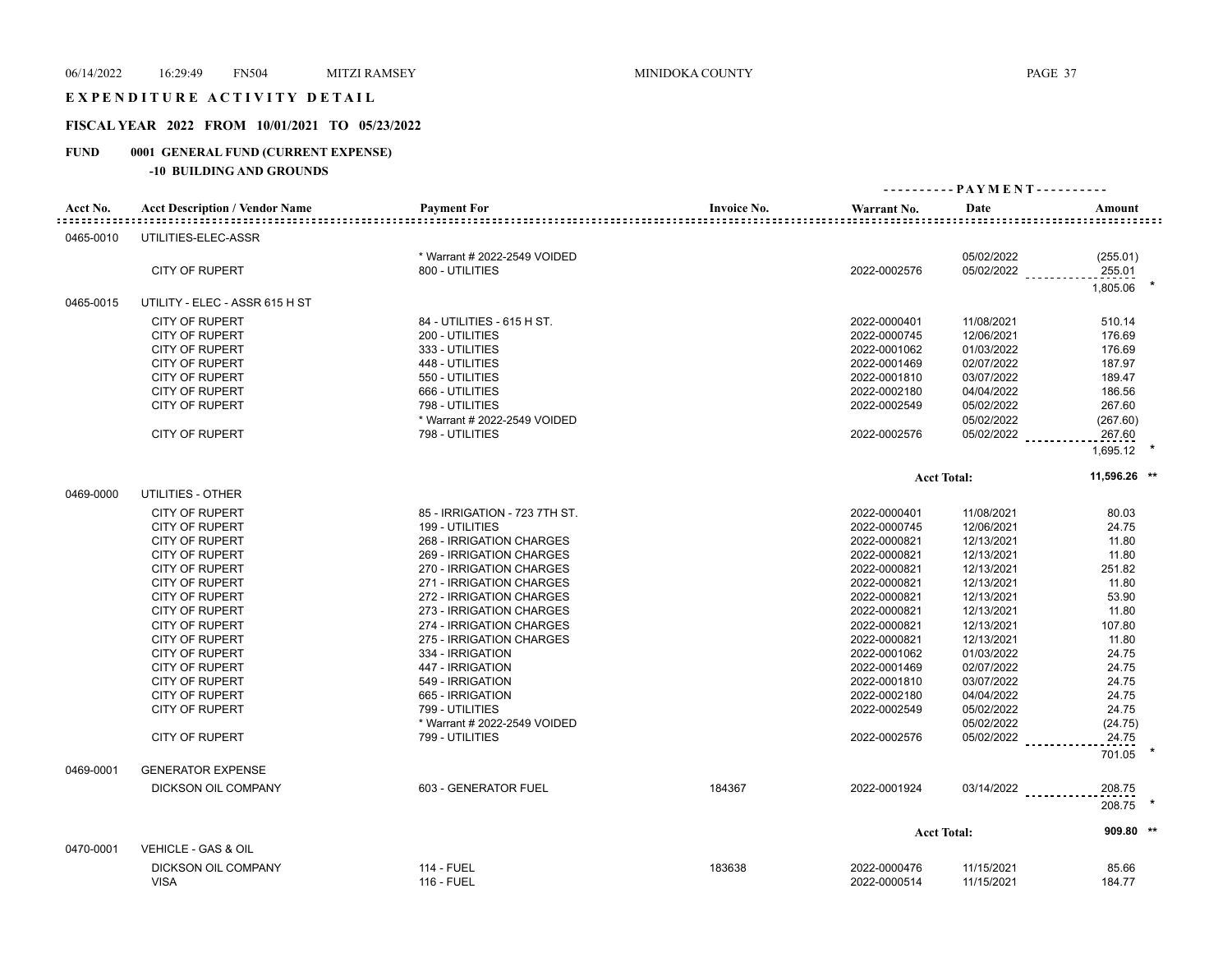#### EXPENDITURE ACTIVITY DETAIL

# **FISCAL YEAR 2022 FROM 10/01/2021 TO 05/23/2022**

# **FUND 0001 GENERAL FUND (CURRENT EXPENSE)**

| Acct No.  | <b>Acct Description / Vendor Name</b>    | <b>Payment For</b>                        | <b>Invoice No.</b> | Warrant No.<br>::::::::::::::::::::::::::::::::::::: | Date                     | Amount           |
|-----------|------------------------------------------|-------------------------------------------|--------------------|------------------------------------------------------|--------------------------|------------------|
| 0470-0001 | VEHICLE - GAS & OIL                      |                                           |                    |                                                      |                          |                  |
|           | <b>VISA</b>                              | 214 - FUEL<br>* Warrant # 2022-776 VOIDED |                    | 2022-0000776                                         | 12/06/2021<br>12/06/2021 | 97.78<br>(97.78) |
|           | <b>VISA</b>                              | <b>214 - FUEL</b>                         |                    | 2022-0000781                                         | 12/06/2021               | 97.78            |
|           | <b>VISA</b>                              | 370 - FUEL                                |                    | 2022-0001180                                         | 01/10/2022               | 157.81           |
|           | <b>VISA</b>                              | 470 - FUEL                                |                    | 2022-0001618                                         | 02/14/2022               | 300.72           |
|           | <b>VISA</b>                              | 545 - FUEL                                |                    | 2022-0001848                                         | 03/07/2022               | 151.41           |
|           | <b>VISA</b>                              | 698 - FUEL                                |                    | 2022-0002340                                         | 04/11/2022               | 43.41            |
|           | <b>VISA</b>                              | 805 - FUEL                                |                    | 2022-0002693                                         | 05/09/2022               | 152.69           |
|           | DICKSON OIL COMPANY                      | 827 - FUEL                                |                    | 2022-0002727                                         | 05/16/2022               | 133.50           |
|           |                                          |                                           |                    |                                                      |                          | 1,307.75         |
| 0470-0002 | <b>VEHICLE - REPAIRS &amp; MAINT</b>     |                                           |                    |                                                      |                          |                  |
|           | <b>INTERSTATE TIRE &amp; REPAIR, INC</b> | 104 - SERVICE PICKUP                      | 19300              | 2022-0000420                                         | 11/08/2021               | 96.37            |
|           | <b>ACE HARDWARE</b>                      | 480 - RAIN-X, DIESEL FUEL SUPP            |                    | 2022-0001568                                         | 02/14/2022               | 44.97            |
|           | <b>VISA</b>                              | 805 - IDAHO TRANSPORTATION DEP            |                    | 2022-0002693                                         | 05/09/2022               | 23.69            |
|           | <b>ACE HARDWARE</b>                      | 825 - MOTOR OIL                           |                    | 2022-0002716                                         | 05/16/2022               | 26.36            |
|           | PIONEER EQUIPMENT CO                     | 834 - ENGINE FILTER, AIR FILTE            | UP10488            | 2022-0002749                                         | 05/16/2022               | 74.02            |
|           |                                          |                                           |                    |                                                      |                          | 265.41           |
|           |                                          |                                           |                    |                                                      | <b>Acct Total:</b>       | 1,573.16 **      |
| 0493-0001 | REPAIRS - LAW ENF BLDG                   |                                           |                    |                                                      |                          |                  |
|           | <b>DALRY ELECTRIC INC</b>                | 37 - GENERATOR & PANEL WIRING             |                    | 2022-0000207                                         | 10/25/2021               | 1,461.15         |
|           | <b>ACE HARDWARE</b>                      | 111 - SAW BLADE, CABINET LOCKS            |                    | 2022-0000467                                         | 11/15/2021               | 77.73            |
|           | FRANKLIN BUILDING SUPPLY                 | 110 - DRAWER SLIDE, HINGES, CO            |                    | 2022-0000478                                         | 11/15/2021               | 273.06           |
|           | <b>RUPERT LUMBER &amp; PAINT</b>         | 113 - SCREWS                              |                    | 2022-0000503                                         | 11/15/2021               | 46.25            |
|           | MILES CONSTRUCTION                       | 146 - SHERIFF OFFICE CONCRETE             | 1620               | 2022-0000614                                         | 11/22/2021               | 624.00           |
|           | K & R RENTALS, INC                       | 387 - FORKLIFT FOR GENERATOR              | 171843             | 2022-0001306                                         | 01/24/2022               | 235.00           |
|           | LOMA LAND L.C.                           | 462 - CRANE TO PLACE 911 GENER            | 3677               | 2022-0001486                                         | 02/07/2022               | 320.00           |
|           | DALRY ELECTRIC INC                       | 697 - GENERATOR LABOR & MATERI            |                    | 2022-0002296                                         | $04/11/2022$             | 458.12           |
|           |                                          |                                           |                    |                                                      |                          | 3,495.31         |
| 0493-0002 | <b>REPAIRS - ANNEX</b>                   |                                           |                    |                                                      |                          |                  |
|           | <b>CATMULL PLUMBING</b>                  | 831 - TOILET RESET                        | K28280             | 2022-0002722                                         | 05/16/2022               | 191.49           |
| 0493-0004 | REPAIRS - COURTHOUSE                     |                                           |                    |                                                      |                          | 191.49           |
|           | <b>ACE HARDWARE</b>                      | 242 - LAMPHOLDER, ADAPTER                 |                    | 2022-0000808                                         | 12/13/2021               | 11.58            |
|           | <b>RUPERT LUMBER &amp; PAINT</b>         | 369 - PARTICAL BOARD                      | 224637             | 2022-0001167                                         | 01/10/2022               | 91.96            |
|           | <b>PLATT</b>                             | 399 - LIGHTBULBS - COURTHOUSE             | 2J36404            | 2022-0001318                                         | 01/24/2022               | 569.21           |
|           | DALRY ELECTRIC INC                       | 547 - REPLACING FIXTURES & LAB            | 44094              | 2022-0001814                                         | 03/07/2022               | 112.47           |
|           | <b>ACE HARDWARE</b>                      | 577 - PAINTBRUSH, RESIN                   |                    | 2022-0001911                                         | 03/14/2022               | 121.50           |
|           |                                          |                                           |                    |                                                      |                          | 906.72           |
| 0493-0005 | <b>REPAIRS - GROUNDS</b>                 |                                           |                    |                                                      |                          |                  |
|           | KLOEPFER, INC                            | 61 - ASPHALT PATCHING                     |                    | 2022-0000278                                         | 11/01/2021               | 3,081.25         |
|           | REGALADO, JOSE                           | 78 - PREPARE PAVERS FOR BACK O            | 21102              | 2022-0000284                                         | 11/01/2021               | 1,200.00         |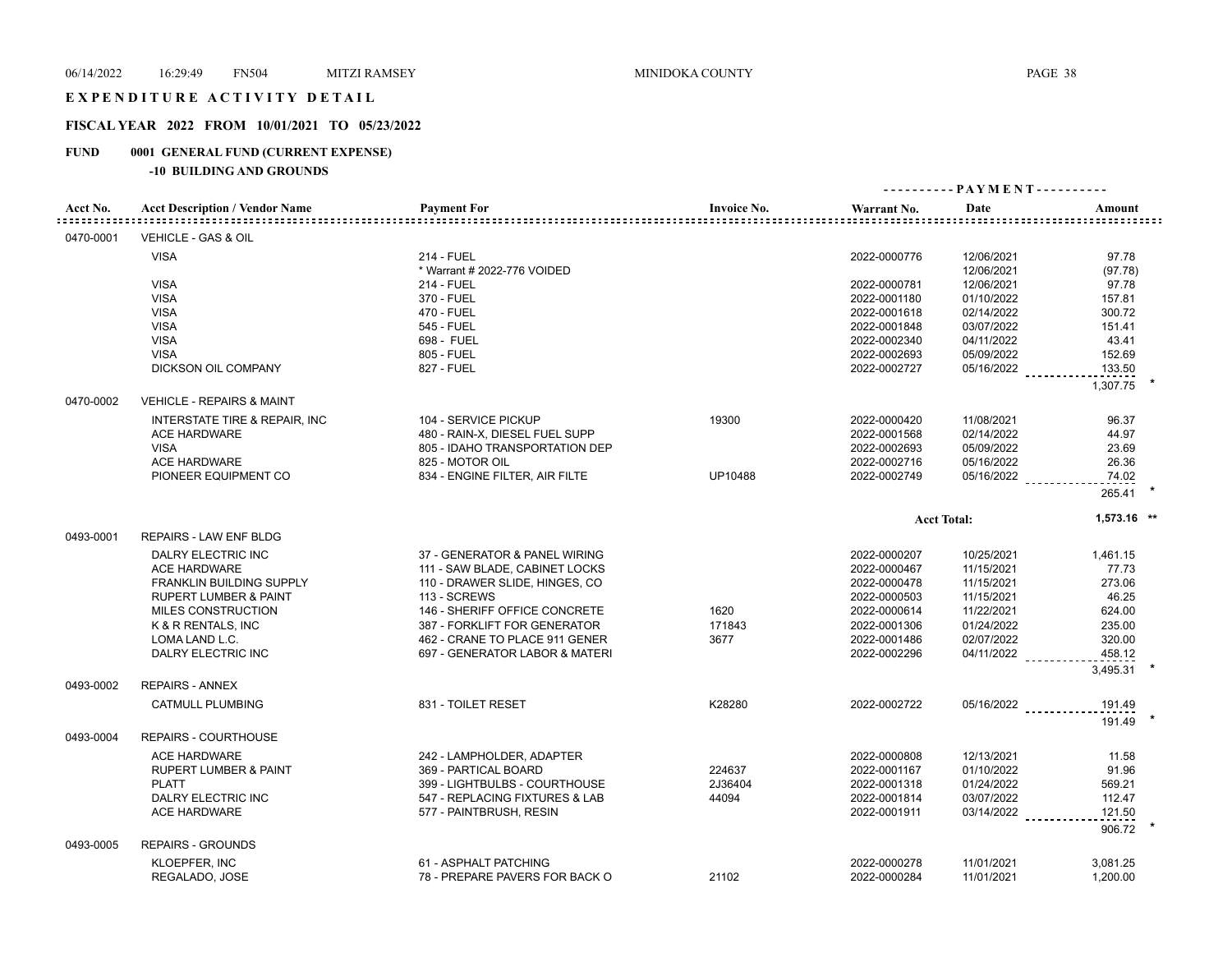# EXPENDITURE ACTIVITY DETAIL

# **FISCAL YEAR 2022 FROM 10/01/2021 TO 05/23/2022**

# **FUND 0001 GENERAL FUND (CURRENT EXPENSE)**

|           |                                       |                                |                    | ---------- PAYMENT---------- |                    |                                  |
|-----------|---------------------------------------|--------------------------------|--------------------|------------------------------|--------------------|----------------------------------|
| Acct No.  | <b>Acct Description / Vendor Name</b> | <b>Payment For</b>             | <b>Invoice No.</b> | Warrant No.                  | Date               | Amount                           |
| 0493-0005 | <b>REPAIRS - GROUNDS</b>              |                                |                    |                              |                    |                                  |
|           | K & R RENTALS, INC                    | 134 - PREPING GROUND FOR PAVER |                    | 2022-0000490                 | 11/15/2021         | 465.23                           |
|           | <b>KLOEPFER, INC</b>                  | 135 - CRUSHED BASE             | 141215             | 2022-0000491                 | 11/15/2021         | 215.20                           |
|           | STOKES FRESH FOODS MARKET             | 544 - HARDWARE                 | 01-164652          | 2022-0001840                 | 03/07/2022         | 21.01                            |
|           | DALRY ELECTRIC INC                    | 669 - REPLACE RECEPTICAL - PRO | 44156              | 2022-0002181                 | 04/04/2022         | 80.05                            |
|           | <b>SCHOWS, INC</b>                    | 729 - MAGNETIC HEATER          |                    | 2022-0002389                 | 04/18/2022         | 199.98                           |
|           | MILES CONSTRUCTION                    | 747 - COURTHOUSE PARKING LOT C | 1677               | 2022-0002503                 | 04/25/2022         | 2,973.00                         |
|           | DALRY ELECTRIC INC                    | 480 - REPAIR PVC - PARKING LOT |                    | 2022-0002550                 | 05/02/2022         | 224.52                           |
|           | KLOEPFER, INC                         | 786 - PAINTING PARKING LOT     | 2233               | 2022-0002558                 | 05/02/2022         | 2,274.00                         |
|           | <b>ACE HARDWARE</b>                   | 825 - PRUNERS, CAPS, RAKES, TA |                    | 2022-0002716                 | 05/16/2022         | 498.97                           |
|           |                                       |                                |                    |                              |                    | 11,233.21                        |
| 0493-0006 | REPAIRS - JUVENILE PROBATION          |                                |                    |                              |                    |                                  |
|           | <b>ACE HARDWARE</b>                   | 242 - PAINTBRUSH, PAINT PAIL,  |                    | 2022-0000808                 | 12/13/2021         | 42.55                            |
|           | FRANKLIN BUILDING SUPPLY              | 243 - JOINT COMPOUND 4.5 GAL,  | 1221077            | 2022-0000825                 | 12/13/2021         | 26.66                            |
|           | <b>PRO PAINT INC</b>                  | 368 - PAINT & PAINT TRAY       | 136739             | 2022-0001163                 | 01/10/2022         | 243.89                           |
|           | DALRY ELECTRIC INC                    | 468 - SERVICE CALL - ROOF TOP  | 43986              | 2022-0001578                 | 02/14/2022         | 75.00                            |
|           | DALRY ELECTRIC INC                    | 830 - WASHING PUMP             |                    | 2022-0002724                 | 05/16/2022         | 106.67                           |
|           |                                       |                                |                    |                              |                    | 494.77                           |
| 0493-0010 | <b>REPAIRS - ASSR - ANNEX</b>         |                                |                    |                              |                    |                                  |
|           | ARCTIC REFRIGERATION & HEATING, INC.  | 144 - DUAL AIR PRESSURE SWITCH | 20702              | 2022-0000596                 |                    | $11/22/2021$<br>366.38<br>366.38 |
| 0493-0011 | REPAIRS - EMERALD LAKE                |                                |                    |                              |                    |                                  |
|           | <b>SCHOWS, INC</b>                    | 729 - EMERALD LAKE DC CONTACTO |                    | 2022-0002389                 | 04/18/2022         | 33.98                            |
|           | <b>VISA</b>                           | 805 - BARNS IMPLEMENT          |                    | 2022-0002693                 | 05/09/2022         | 1,554.37                         |
|           | DALRY ELECTRIC INC                    | 830 - SERVICE PUMP & TIME CLOC |                    | 2022-0002724                 | 05/16/2022         | 785.54                           |
|           | <b>STOTZ EQUIPMENT</b>                | 832 - TRACTOR SERVICE          | W23474             | 2022-0002760                 | 05/16/2022         | 443.36                           |
|           |                                       |                                |                    |                              |                    | 2,817.25                         |
| 0493-0015 | REPAIRS - ASSR 615 H ST               |                                |                    |                              |                    |                                  |
|           | <b>ACE HARDWARE</b>                   | 825 - CONCRETE MIX             |                    | 2022-0002716                 | 05/16/2022         | 20.96                            |
|           | <b>RUPERT LUMBER &amp; PAINT</b>      | 824 - SCREWS & MOUNTING        | 227857             | 2022-0002757                 | 05/16/2022         | 26.75                            |
|           |                                       |                                |                    |                              |                    | 47.71                            |
|           |                                       |                                |                    |                              | <b>Acct Total:</b> | 19,552.84 **                     |
| 0494-0000 | <b>MAINTENCE - BLDG &amp; GROUNDS</b> |                                |                    |                              |                    |                                  |
|           | ARCTIC REFRIGERATION & HEATING, INC.  | 743 - AIR FILTERS              | 21071              | 2022-0002366                 |                    | 04/18/2022<br>268.96<br>268.96   |
| 0494-0001 | MAINT - LAW ENF BLDG                  |                                |                    |                              |                    |                                  |
|           | <b>ACE HARDWARE</b>                   | 705 - PADLOCKS & KEYS          |                    | 2022-0002283                 | 04/11/2022         | 38.85                            |
|           | <b>WALT'S MOBILE LOCKSMITH</b>        | 738 - LABOR TO INSTALL A TRILO | 29498              | 2022-0002397                 |                    | $04/18/2022$<br>80.00            |
| 0494-0002 | <b>MAINT - ANNEX</b>                  |                                |                    |                              |                    | 118.85                           |
|           |                                       |                                |                    |                              |                    |                                  |
|           | <b>SPRAGUE PEST SOLUTIONS</b>         | 72 - RODENT BOXES              | 4636539            | 2022-0000286                 | 11/01/2021         | 81.79                            |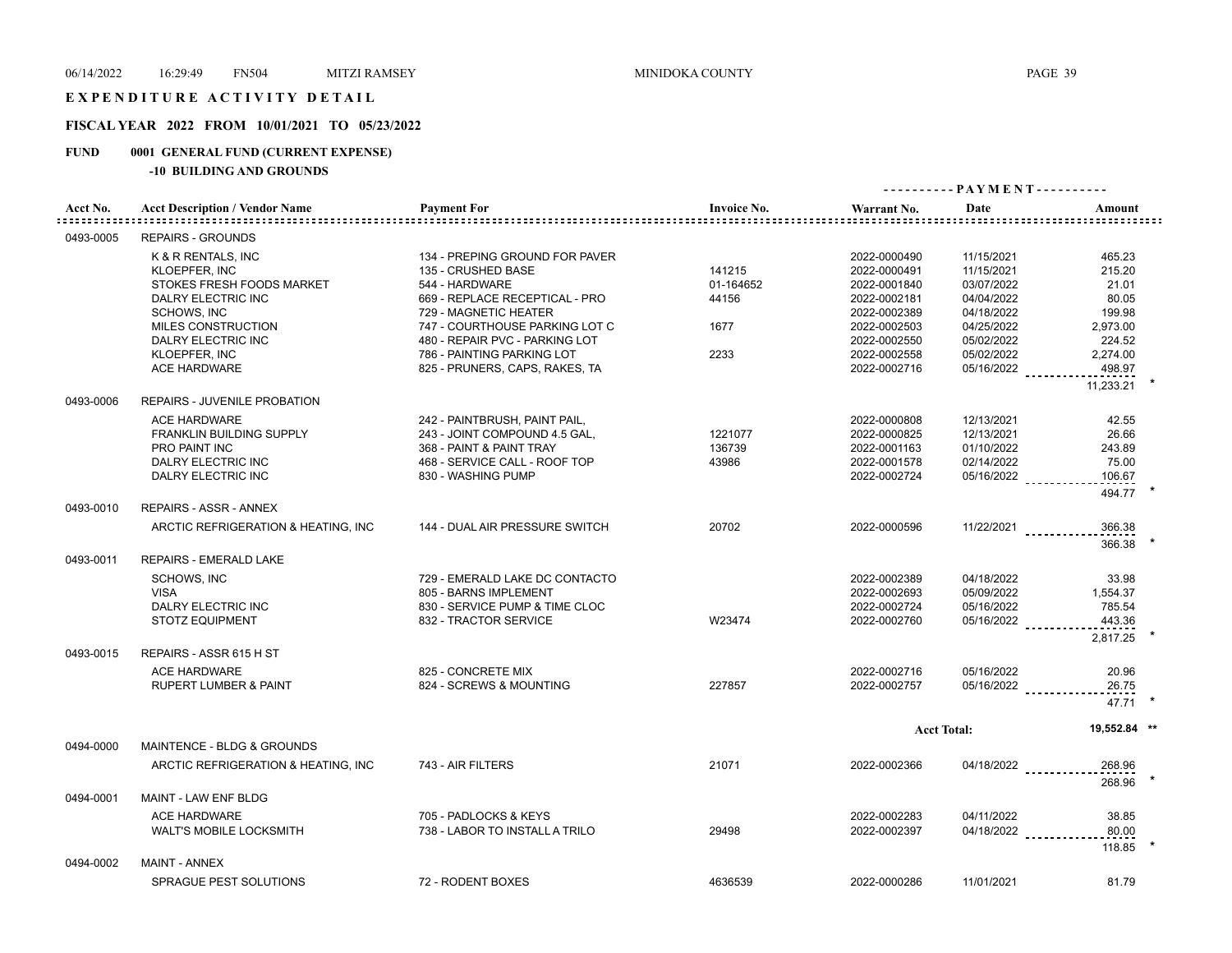#### EXPENDITURE ACTIVITY DETAIL

# **FISCAL YEAR 2022 FROM 10/01/2021 TO 05/23/2022**

# **FUND 0001 GENERAL FUND (CURRENT EXPENSE)**

|           |                                       |                                |                    | ---------- PAYMENT---------- |                      |            |
|-----------|---------------------------------------|--------------------------------|--------------------|------------------------------|----------------------|------------|
| Acct No.  | <b>Acct Description / Vendor Name</b> | <b>Payment For</b>             | <b>Invoice No.</b> | Warrant No.                  | Date                 | Amount     |
| 0494-0002 | <b>MAINT - ANNEX</b>                  |                                |                    |                              |                      |            |
|           | <b>SPRAGUE PEST SOLUTIONS</b>         | 508 - RODENT BOXES             | 4704946            | 2022-0001752                 | 02/28/2022           | 81.79      |
|           | SPRAGUE PEST SOLUTIONS                | 608 - RODENT BOXES             | 4728693            | 2022-0002044                 | 03/21/2022           | 81.79      |
|           |                                       |                                |                    |                              |                      | 245.37 *   |
| 0494-0004 | MAINT - COURTHOUSE                    |                                |                    |                              |                      |            |
|           | <b>ACE HARDWARE</b>                   | 367 - SHELF UNIT               |                    | 2022-0001140                 | 01/10/2022           | 229.99     |
|           | <b>SPRAGUE PEST SOLUTIONS</b>         | 406 - RODENT BOXES             | 4683444            | 2022-0001324                 | 01/24/2022           | 81.79      |
|           | <b>FRANKLIN BUILDING SUPPLY</b>       | 663 - PLYWOOD                  | 1316007            | 2022-0002184                 | 04/04/2022           | 58.59      |
|           | <b>PLATT</b>                          | 804 - LIGHTBULBS               |                    | 2022-0002679                 | 05/09/2022           | 449.40     |
|           | SPRAGUE PEST SOLUTIONS                | 820 - RODENT BOXES             | 4775596            | 2022-0002685                 | 05/09/2022           | 81.79      |
| 0494-0005 | <b>MAINT - GROUNDS</b>                |                                |                    |                              |                      | 901.56     |
|           | <b>VISA</b>                           | 116 - MOWER BAGGER             |                    | 2022-0000514                 | 11/15/2021           | 532.49     |
|           | REGALADO, JOSE                        | 193 - PAVER INSTALLATION - ACR |                    | 2022-0000675                 | 11/29/2021           | 3,400.00   |
|           | <b>NORCO</b>                          | 303 - BATTERIES, GLOVES        | 36413762488        | 2022-0001091                 | 01/03/2022           | 122.59     |
|           | ACE HARDWARE                          | 367 - ICE MELT                 |                    | 2022-0001140                 | 01/10/2022           | 19.98      |
|           | CON'S SNOW REMOVAL                    | 347 - SPREAD ICE MELT          | 13504              | 2022-0001148                 | 01/10/2022           | 190.00     |
|           | CON'S SNOW REMOVAL                    | 383 - SIDEWALK CLEANING & ICE  |                    | 2022-0001286                 | 01/24/2022           | 1,650.00   |
|           | <b>FASTENAL COMPANY</b>               | 418 - 50# PAIL ICE MELT        |                    | 2022-0001293                 | 01/24/2022           | 103.46     |
|           | <b>FASTENAL COMPANY</b>               | 437 - ROAD RUNNER              | <b>IDBUR220296</b> | 2022-0001475                 | 02/07/2022           | 909.55     |
|           | <b>STOTZ EQUIPMENT</b>                | 461 - COWL, LATCH & SCREW FOR  |                    | 2022-0001498                 | 02/07/2022           | 223.70     |
|           | <b>ACE HARDWARE</b>                   | 480 - TRASH CAN, PAPER TOWELS, |                    | 2022-0001568                 | 02/14/2022           | 60.96      |
|           | <b>SCHOW'S AUTO PARTS</b>             | 541 - MAGNETIC HEATER          | 6550-339389        | 2022-0001749                 | 02/28/2022           | 170.98     |
|           | <b>ACE HARDWARE</b>                   | 577 - WRENCHES, CHARGER/STARTE |                    | 2022-0001911                 | 03/14/2022           | 211.95     |
|           |                                       | TRSF FROM MAINTENANCE TO REMOD |                    |                              | 03/24/2022           | (3,400.00) |
|           | <b>STOTZ EQUIPMENT</b>                | 641 - LATCH & OIL FILTERS FOR  |                    | 2022-0002141                 | 03/28/2022           | 73.47      |
|           | FRANKLIN BUILDING SUPPLY              | 663 - RATCHET STRAPS           | 1316007            | 2022-0002184                 | 04/04/2022           | 28.29      |
|           | <b>ACE HARDWARE</b>                   | 686 - KEYS, SPARK PLUG, BROOM, |                    | 2022-0002283                 | 04/11/2022           | 153.65     |
|           | <b>AGRI-SERVICE</b>                   | 715 - 4WD PLATFORM OIL LEAK -  | W25424             | 2022-0002285                 | 04/11/2022           | 554.83     |
|           | VALLEY WIDE CO-OP, INC                | 745 - PINS & WEED SPRAY        | 106915             | 2022-0002519                 | 04/25/2022           | 113.98     |
|           | <b>GREENLON, INC</b>                  | 839 - LAWN PRE-EMERGENT        | 22-434             | 2022-0002734                 | 05/16/2022           | 232.00     |
|           | KLOEPFER, INC                         | 840 - REMOVING AND REPLACING A |                    | 2022-0002740                 | 05/16/2022           | 2,510.00   |
|           | AGRI-SERVICE                          | 878 - CHECK FOR OIL LEAK ON TR | W25764             | 2022-0002824                 | $05/23/2022$         | 441.00     |
| 0494-0010 | MAINT - ASSR - ANNEX                  |                                |                    |                              |                      | 8,302.88   |
|           | <b>CATMULL PLUMBING</b>               | 640 - TOILET LEAK              | K28320             | 2022-0002108                 | 03/28/2022           | 95.00      |
| 0494-0011 | <b>MAINT - EMERALD LAKE</b>           |                                |                    |                              |                      | 95.00      |
|           | <b>TREE TROUBLE</b>                   | 707 - EMERALD LAKE WILLOWS & S |                    | 2022-0002333                 | 04/11/2022 _________ | 2,800.00   |
|           |                                       |                                |                    |                              |                      | 2.800.00   |
| 0494-0015 | MAINT - ASSR 615 H ST                 |                                |                    |                              |                      |            |
|           | <b>ACE HARDWARE</b>                   | 480 - JOINT COMPOUND, WALL SUP |                    | 2022-0001568                 | 02/14/2022           | 125.08     |
|           | <b>FRANKLIN BUILDING SUPPLY</b>       | 711 - CAULK, BALL BEARING HING |                    | 2022-0002299                 | 04/11/2022           | 522.75     |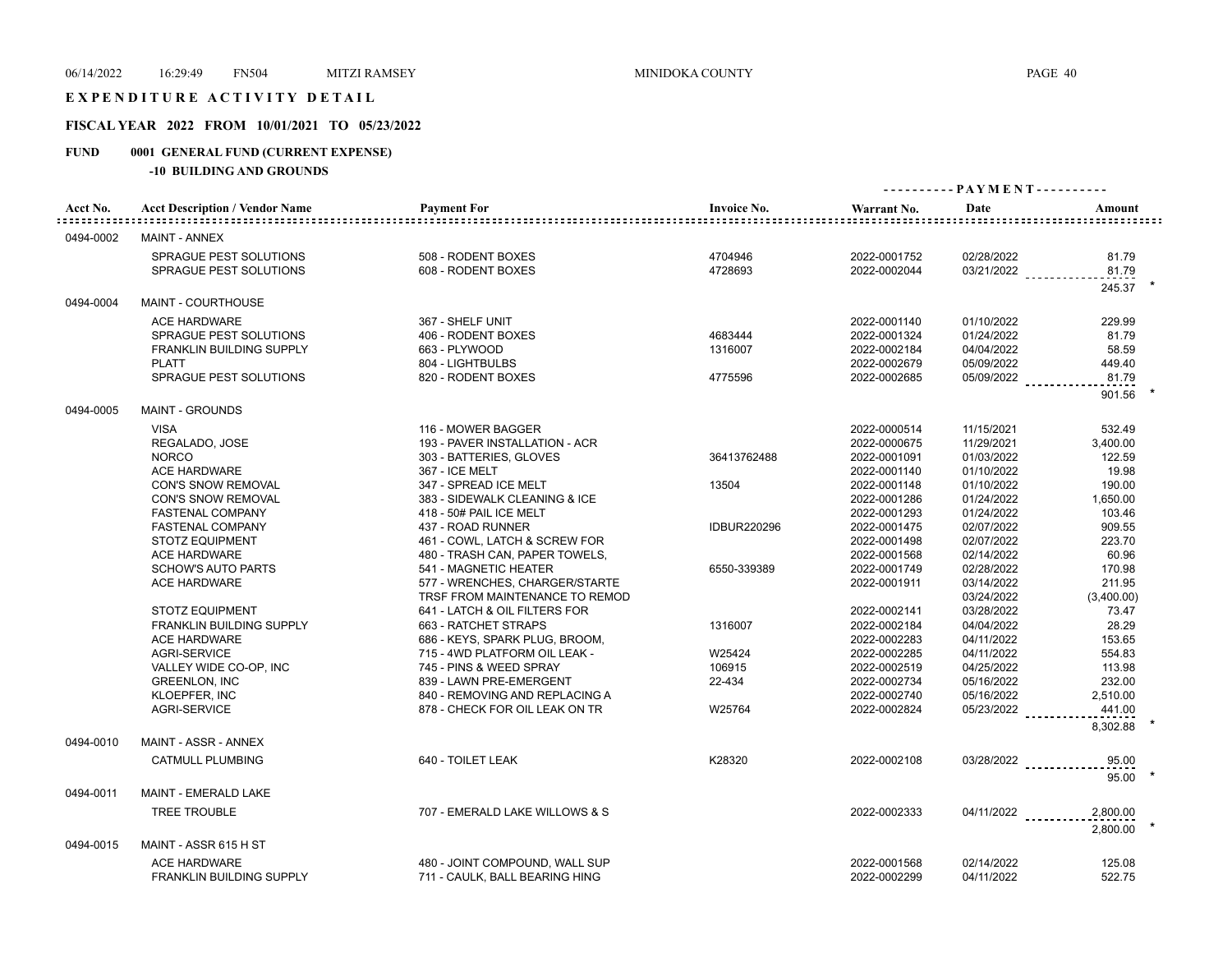#### EXPENDITURE ACTIVITY DETAIL

# **FISCAL YEAR 2022 FROM 10/01/2021 TO 05/23/2022**

# **FUND 0001 GENERAL FUND (CURRENT EXPENSE)**

| Acct No.  | <b>Acct Description / Vendor Name</b>            | <b>Payment For</b>                                | <b>Invoice No.</b> | Warrant No.                  | Date                     | Amount               |
|-----------|--------------------------------------------------|---------------------------------------------------|--------------------|------------------------------|--------------------------|----------------------|
|           |                                                  |                                                   |                    |                              |                          | 647.83               |
|           |                                                  |                                                   |                    |                              | <b>Acct Total:</b>       | 13,380.45 **         |
| 0496-0001 | REMODELING - LAW ENF BLDG                        |                                                   |                    |                              |                          |                      |
|           | <b>HIGLEY'S LUMBER</b>                           | 215 - LUMBER                                      |                    | 2022-0000756                 | 12/06/2021               | 1,296.00<br>1,296.00 |
| 0496-0004 | REMODELING - COURTHOUSE                          |                                                   |                    |                              |                          |                      |
|           | <b>PLATT</b>                                     | 670 - PVC                                         | 2Q50957            | 2022-0002200                 | 04/04/2022               | 4,787.23             |
|           | FRANKLIN BUILDING SUPPLY                         | 711 - OAK                                         |                    | 2022-0002299                 | 04/11/2022               | 295.68               |
|           | STANDARD PLUMBING                                | 691 - PVC PIPE                                    | <b>NZZ218</b>      | 2022-0002324                 | 04/11/2022               | 1,645.65             |
|           | <b>CATMULL PLUMBING</b>                          | 724 - TOILET REPLACEMENT                          | K28346             | 2022-0002369                 | 04/18/2022               | 384.00               |
|           |                                                  |                                                   |                    |                              |                          | 7,112.56             |
| 0496-0005 | <b>REMODELING - GROUNDS</b>                      |                                                   |                    |                              |                          |                      |
|           |                                                  | TRSF FROM MAINTENANCE TO REMOD                    |                    |                              | 03/24/2022               | 3,400.00             |
|           | REGALADO, JOSE                                   | 706 - LABOR AND SUPPLIES FOR N                    | 21104              | 2022-0002319                 | 04/11/2022               | 1,372.00             |
|           | REGALADO, JOSE                                   | 749 - LABOR, COMPACTOR, PAVERS                    | 21105              | 2022-0002508                 | 04/25/2022               | 2,700.00             |
|           | KLOEPFER, INC                                    | 846 - ASPHALT & PAVING PARKING                    |                    | 2022-0002740                 | 05/16/2022               | 98,774.62            |
|           |                                                  |                                                   |                    |                              |                          | 106,246.62           |
| 0496-0014 | REMODELING - CO SOUTH CAMPUS                     |                                                   |                    |                              |                          |                      |
|           | <b>WARBURTON BUILDING</b>                        | 509 - FILL IN 7X8 OPENING                         |                    | 2022-0001761                 | 02/28/2022               | 880.00               |
|           | <b>CITY OF RUPERT</b>                            | 548 - UTILITIES                                   |                    | 2022-0001810                 | 03/07/2022               | 109.91               |
|           | <b>ACE HARDWARE</b>                              | 577 - KEYPAD                                      |                    | 2022-0001911                 | 03/14/2022               | 182.97               |
|           | DALRY ELECTRIC INC                               | 576 - ELECTRICAL WORK - COUNTY                    | 44124/44125        | 2022-0001921                 | 03/14/2022               | 3,216.38             |
|           | <b>CITY OF RUPERT</b>                            | 667 - UTILITIES                                   |                    | 2022-0002180                 | 04/04/2022               | 121.68               |
|           | DALRY ELECTRIC INC                               | 697 - CO. SOUTH REMODEL LABOR                     |                    | 2022-0002296                 | 04/11/2022               | 5,990.00             |
|           | K & R RENTALS. INC                               | 725 - TELEHANDLER                                 | 175015             | 2022-0002381                 | 04/18/2022               | 120.00               |
|           | <b>FENCE SOLUTIONS</b>                           | <b>755 - FENCE</b>                                | 7470               | 2022-0002487                 | 04/25/2022               | 10.311.22            |
|           | HIGLEY, ERIC                                     | 750 - WINDOWS SHEET ROCK, INSU                    |                    | 2022-0002493                 | 04/25/2022               | 1,620.07             |
|           | <b>CATMULL PLUMBING</b><br><b>CITY OF RUPERT</b> | 782 - SOUTH CAMPUS BLDG WORK -<br>797 - UTILITIES | K28313             | 2022-0002548<br>2022-0002549 | 05/02/2022               | 991.71<br>120.67     |
|           | HIGLEY, ERIC                                     | 789 - DEPOSIT FOR MATERIAL - S                    | 556710             | 2022-0002555                 | 05/02/2022<br>05/02/2022 | 15,040.28            |
|           | <b>RUPERT GLASS</b>                              | 779 - EXTERIOR DOOR - FIBERGLA                    | 85632              | 2022-0002569                 | 05/02/2022               | 554.36               |
|           |                                                  | * Warrant # 2022-2549 VOIDED                      |                    |                              | 05/02/2022               | (120.67)             |
|           | <b>CITY OF RUPERT</b>                            | 797 - UTILITIES                                   |                    | 2022-0002576                 | 05/02/2022               | 120.67               |
|           | DALRY ELECTRIC INC                               | 830 - LABOR ON SO CAMPUS                          |                    | 2022-0002724                 | 05/16/2022               | 8,676.84             |
|           | HIGLEY, ERIC                                     | 829 - LABOR & MATERIALS                           | 556711             | 2022-0002738                 | 05/16/2022               | 1,221.91             |
|           | <b>RUPERT GLASS</b>                              | 890 - EXTERIOR DOORS                              | 85741              | 2022-0002860                 | 05/23/2022               | 565.28               |
|           |                                                  |                                                   |                    |                              |                          | 49,723.28            |
| 0496-0015 | REMODELING - ASSR 615 H ST                       |                                                   |                    |                              |                          |                      |
|           | <b>INTERIOR CONTRACTORS INC.</b>                 | 31 - INSTALL DRYWALL; REPAIR E                    | 5334               | 2022-0000127                 | 10/18/2021               | 19,536.00            |
|           | <b>RUPERT GLASS</b>                              | 32 - (2) COMMERCIAL DOORS; (8)                    |                    | 2022-0000136                 | 10/18/2021               | 13,055.49            |
|           | <b>CLAYVILLE INSULATION</b>                      | 42 - INSTALL INSULATION - ROBI                    | 2095               | 2022-0000205                 | 10/25/2021               | 6.857.20             |
|           | DALRY ELECTRIC INC                               | 37 - ROBINSON BLDG. DATA WIRIN                    |                    | 2022-0000207                 | 10/25/2021               | 8,613.58             |
|           | HIGLEY, ERIC                                     | 41 - TRIM WINDOWS & DOORS - RO                    | 613843             | 2022-0000216                 | 10/25/2021               | 3,902.01             |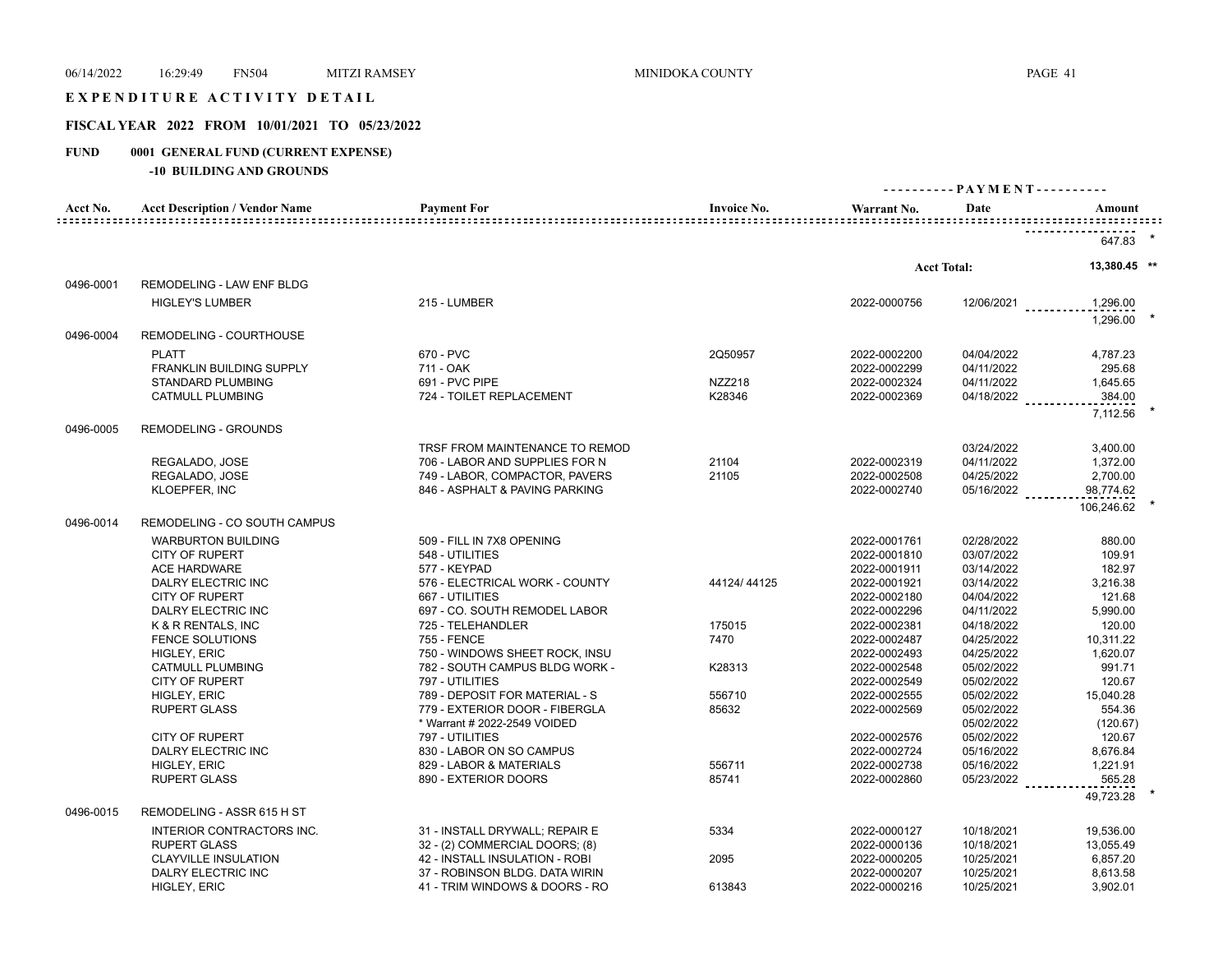#### EXPENDITURE ACTIVITY DETAIL

# **FISCAL YEAR 2022 FROM 10/01/2021 TO 05/23/2022**

# **FUND 0001 GENERAL FUND (CURRENT EXPENSE)**

|           |                                       |                                |                    | ---------- PAYMENT---------- |                    |                |
|-----------|---------------------------------------|--------------------------------|--------------------|------------------------------|--------------------|----------------|
| Acct No.  | <b>Acct Description / Vendor Name</b> | <b>Payment For</b>             | <b>Invoice No.</b> | Warrant No.                  | Date               | Amount         |
| 0496-0015 | REMODELING - ASSR 615 H ST            |                                |                    |                              |                    |                |
|           | THOMSON, DWAINE                       | 77 - INSTALL TRIM AT ROBINSON  | 428251             | 2022-0000289                 | 11/01/2021         | 1,312.50       |
|           | <b>FRANKLIN BUILDING SUPPLY</b>       | 110 - FOAM, CLEAR SEALANT      |                    | 2022-0000478                 | 11/15/2021         | 134.19         |
|           | <b>HAUNS HARDWARE</b>                 | 112 - DOUBLE BOWL SINK         | B391683            | 2022-0000484                 | 11/15/2021         | 169.99         |
|           | HIGLEY, ERIC                          | 137 - REFRAME WINDOWS, TRIM NE | 613844             | 2022-0000486                 | 11/15/2021         | 4,868.68       |
|           | <b>RUPERT LUMBER &amp; PAINT</b>      | 113 - BLADES, SAW BLADE, MARKE |                    | 2022-0000503                 | 11/15/2021         | 132.96         |
|           | THOMSON, DWAINE                       | 138 - TRIM INSTALL - ROBINSON  |                    | 2022-0000508                 | 11/15/2021         | 875.00         |
|           | DALRY ELECTRIC INC                    | 145 - HANDICAP DOOR WIRING     | 43910              | 2022-0000602                 | 11/22/2021         | 1,210.93       |
|           | <b>RUPERT GLASS</b>                   | 165 - 2 VINYL WINDOWS & LABOR  | 85120              | 2022-0000623                 | 11/22/2021         | 1,507.74       |
|           | HIGLEY, ERIC                          | 216 - MATERIALS & LABOR TRIM,  | 613842             | 2022-0000757                 | 12/06/2021         | 9,790.58       |
|           | ELECTRIC 1 WEST, INC                  | 256 - COMM CONDUITS            | 02003              | 2022-0000824                 | 12/13/2021         | 5,255.72       |
|           | HIGLEY, ERIC                          | 257 - MATERIALS & LABOR        | 613845             | 2022-0000832                 | 12/13/2021         | 5,457.79       |
|           | MAGIC VALLEY CARPET & BINDING         | 244 - CARPET FOR RUPERT ASSESS | 10074-8318         | 2022-0000841                 | 12/13/2021         | 10,604.78      |
|           | <b>ACE HARDWARE</b>                   | 367 - SAW BLADES               |                    | 2022-0001140                 | 01/10/2022         | 129.94         |
|           | HIGLEY, ERIC                          | 407 - WALL REMODEL FOR COUNTER |                    | 2022-0001300                 | 01/24/2022         | 307.26         |
|           | DALRY ELECTRIC INC                    | 431 - LABOR ON ASSESSORS BLDG  |                    | 2022-0001400                 | 01/31/2022         | 1,330.00       |
|           | P & L CONSTRUCTION                    | 507 - PAINTING & REPAIRS       |                    | 2022-0001744                 | 02/28/2022         | 14,689.14      |
|           | HIGLEY, ERIC                          | 558 - LABOR AND MATERIALS FOR  | 556701             | 2022-0001822                 | 03/07/2022         | 1,457.27       |
|           | <b>ACE HARDWARE</b>                   | <b>577 - SINKS</b>             |                    | 2022-0001911                 | 03/14/2022         | 233.91         |
|           | DALRY ELECTRIC INC                    | 576 - REMODEL/TRIM OUT - ROBIN | 44124/44125        | 2022-0001921                 | 03/14/2022         | 6,938.32       |
|           | <b>HIGLEY CABINETS</b>                | 605 - CABINETS, DRAWERS, COUNT | 2025               | 2022-0002019                 | 03/21/2022         | 5,831.40       |
|           | <b>HIGLEY, ERIC</b>                   | 617 - LABOR & MATERIALS FOR CO |                    | 2022-0002020                 | 03/21/2022         | 150.00         |
|           | <b>CATMULL PLUMBING</b>               | 645 - NEW ASSESSORS PLUMBING   | K28318             | 2022-0002108                 | 03/28/2022         | 3,915.64       |
|           | MAGIC VALLEY CARPET & BINDING         | 632 - INSTALL FLOORING - ROBIN | 10074-8318         | 2022-0002126                 | 03/28/2022         | 10,527.05      |
|           | THOMSON, DWAINE                       | 631 - REHANG & ADJUST DOORS -  |                    | 2022-0002144                 | 03/28/2022         | 315.00         |
|           | <b>ACE HARDWARE</b>                   | 686 - PAINTING SUPPLIES        |                    | 2022-0002283                 | 04/11/2022         | 58.15          |
|           | <b>CATMULL PLUMBING</b>               | 685 - WATER HEATER             | K28268             | 2022-0002294                 | 04/11/2022         | 703.80         |
|           | DALRY ELECTRIC INC                    | 697 - ROUGH IN & HANDICAP DOOR |                    | 2022-0002296                 | 04/11/2022         | 190.88         |
|           | TOP STITCH EMBROIDERY LLC             | 718 - DECAL VINYL              | 17-6345            | 2022-0002330                 | 04/11/2022         | 25.00          |
|           | HIGLEY, ERIC                          | 750 - SIGN BOARD & METAL TRIM  |                    | 2022-0002493                 | 04/25/2022         | 189.90         |
|           | AMAZON CAPITAL SERVICES               | 862 - METAL HOUSE NUMBERS      |                    | 2022-0002718                 | 05/16/2022         | 42.07          |
|           | <b>CUSTOM GLASS, INC</b>              | 826 - 2 PUSH BUTTON OPERATORS  | SD1610             | 2022-0002723                 | 05/16/2022         | 5,315.00       |
|           | DALRY ELECTRIC INC                    | 830 - HEAT PUMP, WATER HEATER, |                    | 2022-0002724                 | 05/16/2022         | 5,175.97       |
|           | <b>RUPERT IRON WORKS</b>              | 833 - ASSESSORS SIGN           | 5613               | 2022-0002756                 | 05/16/2022         | 224.30         |
|           | K & R RENTALS, INC                    | 880 - CARPET FAN               | 175422             | 2022-0002850                 | 05/23/2022         | 108.00         |
|           |                                       |                                |                    |                              |                    | 151, 143. 14 * |
|           |                                       |                                |                    |                              | <b>Acct Total:</b> | 315,521.60 **  |
| 0559-0000 | OTHER MISCELLANEOUS EXPENSES          |                                |                    |                              |                    |                |
|           | AMAZON CAPITAL SERVICES               | 523 - MITER SAW BLADE, PLANER  | 1KQX-KHNH-N9WP     | 2022-0001706                 | 02/28/2022         | 172.68         |
|           | <b>ACE HARDWARE</b>                   | 825 - ASSESSORS MOVE           |                    | 2022-0002716                 | 05/16/2022         | 113.73         |
|           | <b>FRANKLIN BUILDING SUPPLY</b>       | 828 - TAPE, SCREWS, KNIFE, HAM | 1335689            | 2022-0002729                 | 05/16/2022         | 362.25         |
|           |                                       |                                |                    |                              |                    | 648.66         |
| 0559-0002 | <b>MISC TOOLS</b>                     |                                |                    |                              |                    |                |
|           | <b>ACE HARDWARE</b>                   | 242 - UTILITY SAW, EXTENSION C |                    | 2022-0000808                 | 12/13/2021         | 162.97         |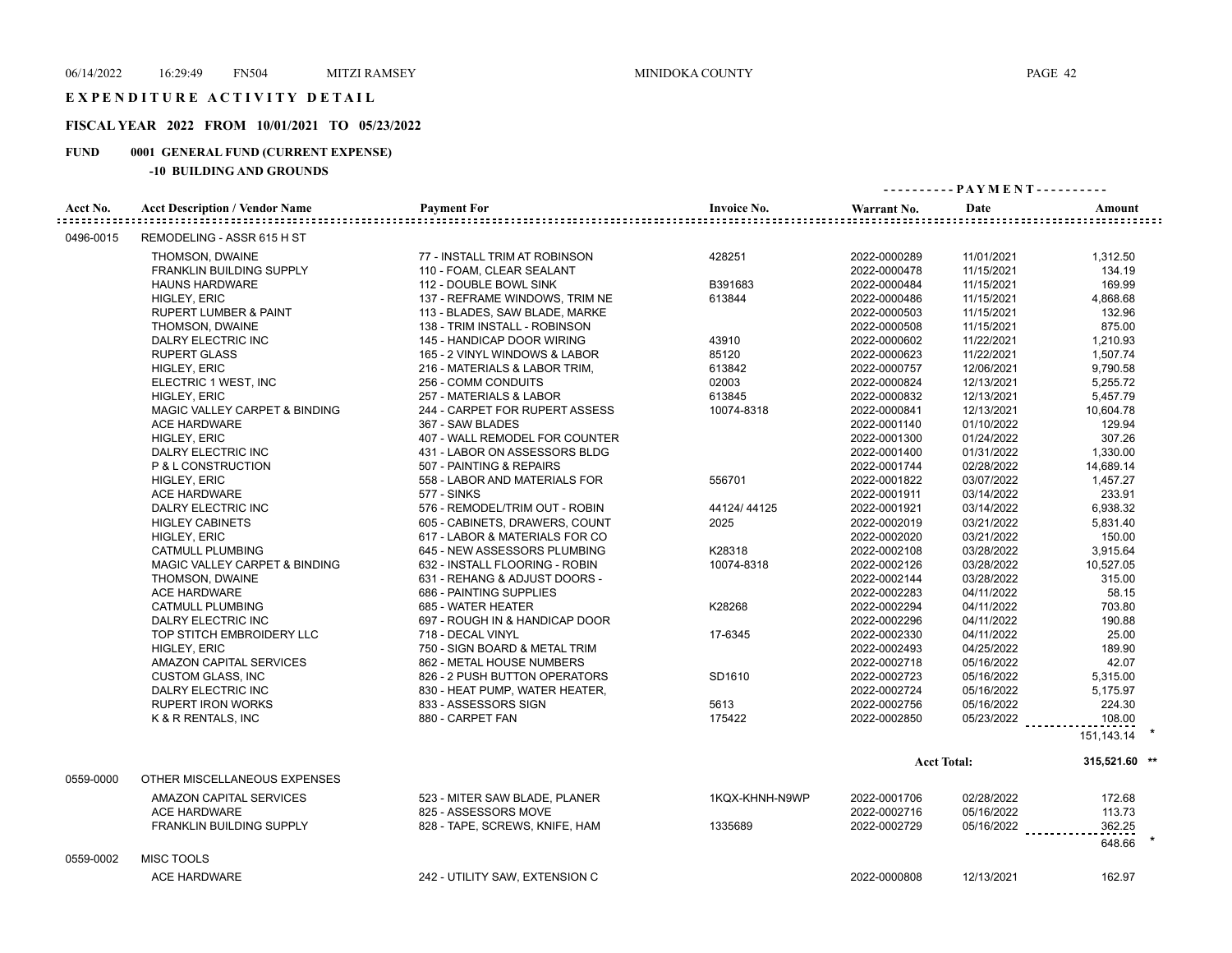# 06/14/2022 16:29:49 FN504 MITZI RAMSEY MINIDOKA COUNTY PAGE 43 E X P E N D I T U R E A C T I V I T Y D E TAI L **FISCAL YEAR 2022 FROM 10/01/2021 TO 05/23/2022 FUND 0001 GENERAL FUND (CURRENT EXPENSE) -10 BUILDING AND GROUNDS** Acct No. Acct Description / Vendor Name **Payment For** Payment For **Invoice No.** Warrant No. Date **Amount - - - - - - - - - - P A Y M E N T - - - - - - - - - -** 0559-0002 MISC TOOLS ACE HARDWARE **1999 - 1999 - 1999 - 1999 - 1999 - 1999 - 1999 - 1999 - 1999 - 1999 - 1999 - 1999 - 1999 - 1999 - 1**<br>2022-0001568 02/14/2022 - 202114/2022 - 202114 439.94 **\* Acct Total: 1,088.60 \*\* Total 'B' Expenses -- (Other Expenses): 374,946.50**  0801-0000 CAPITAL- VEHICLES

| YOUNG OF BURLEY<br><b>AGRI-SERVICE</b> | 680 - 2022 RAM 3500 PICKUP<br>739 - BLADES |            | 2022-0002221<br>2022-0002364 | 04/04/2022<br>04/18/2022 | 29,948.00<br>1,456.92<br>---------<br>31,404.92 * |
|----------------------------------------|--------------------------------------------|------------|------------------------------|--------------------------|---------------------------------------------------|
|                                        |                                            |            | <b>Acct Total:</b>           |                          | 31,404.92 **                                      |
|                                        |                                            |            |                              |                          |                                                   |
|                                        | Total 'C' Expenses -- (Capital Outlay):    |            | 31,404.92                    |                          |                                                   |
|                                        | <b>DEPARTMENT TOTALS:</b>                  |            | <b>Dept Total:</b>           |                          | 466,514.49                                        |
|                                        | Total 'A' Expenses -- Salaries:            | 42,969.28  |                              |                          |                                                   |
|                                        | Total 'D' Expenses -- Benefits:            | 17,193.79  |                              |                          |                                                   |
|                                        | Total 'B' Expenses -- Expenses:            | 374,946.50 |                              |                          |                                                   |
|                                        | Total 'C' Expenses -- Capital Outlay:      | 31,404.92  |                              |                          |                                                   |
|                                        |                                            | 466,514.49 |                              |                          |                                                   |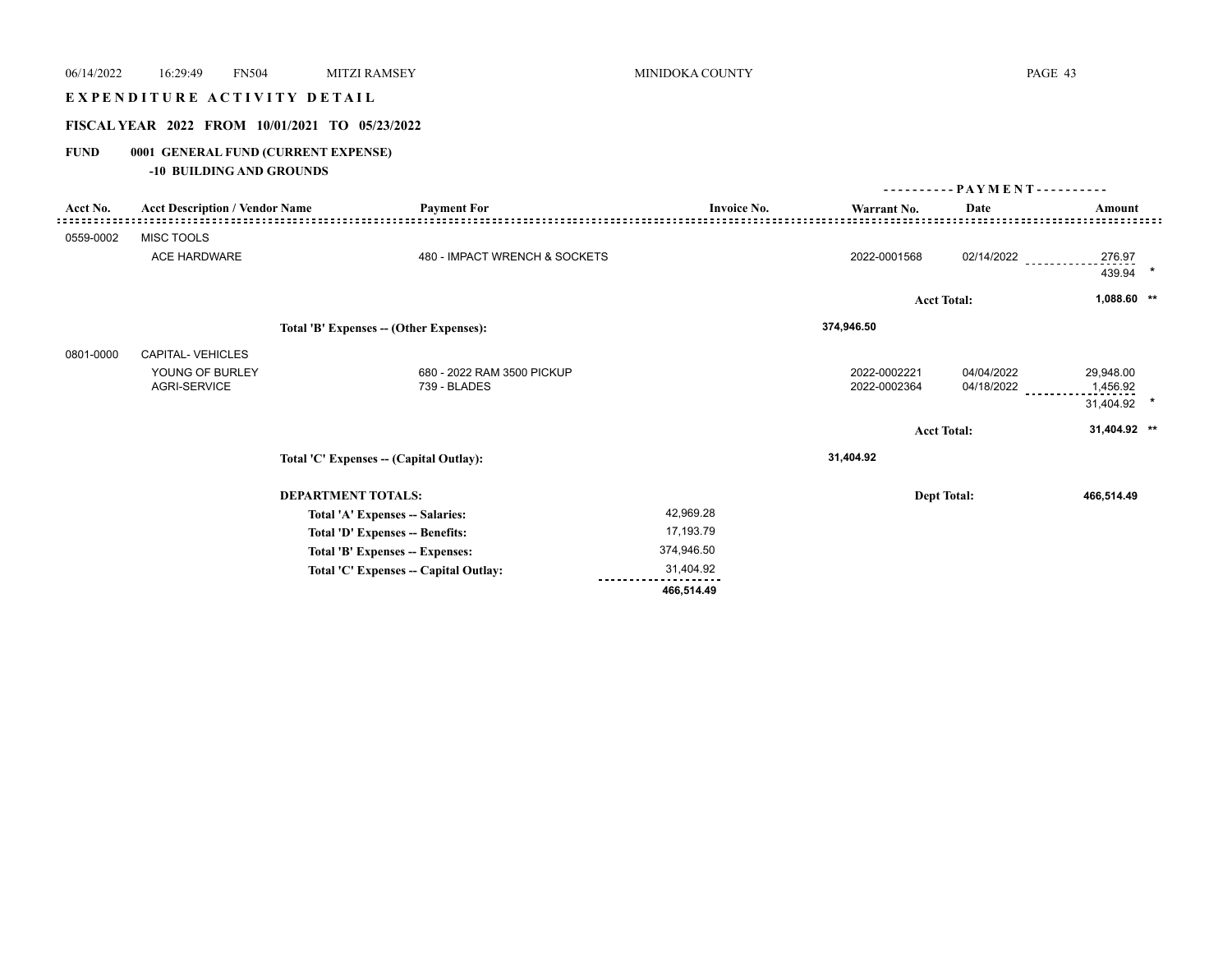# EXPENDITURE ACTIVITY DETAIL

# **FISCAL YEAR 2022 FROM 10/01/2021 TO 05/23/2022**

# **FUND 0001 GENERAL FUND (CURRENT EXPENSE)**

#### **-11 EMERGENCY MANAGEMENT**

|           |                                       |                                         |                    | ---------          | - PAYMENT - - - - - - - - - - |                      |  |
|-----------|---------------------------------------|-----------------------------------------|--------------------|--------------------|-------------------------------|----------------------|--|
| Acct No.  | <b>Acct Description / Vendor Name</b> | <b>Payment For</b>                      | <b>Invoice No.</b> | Warrant No.        | Date                          | Amount               |  |
| 0453-0003 | CONTRIBUTION - LEPC                   |                                         |                    |                    |                               |                      |  |
|           | MINIDOKA COUNTY                       | 59 - EMERGENCY MGMT CONTRIBUTI          |                    | 2022-0000228       | 10/25/2021                    | 5,125.00<br>5,125.00 |  |
|           |                                       |                                         |                    | <b>Acct Total:</b> |                               | 5,125.00 **          |  |
| 0528-0000 | <b>DUES / MEMBERSHIPS</b>             |                                         |                    |                    |                               |                      |  |
|           | IDAHO EMERGENCY MANAGEMENT<br>ASSOC.  | 52 - FY22 IEMA ASSOCIATION DUE          | <b>IEMA-22-31</b>  | 2022-0000219       | 10/25/2021                    | 150.00               |  |
|           |                                       |                                         |                    |                    |                               | 150.00               |  |
|           |                                       |                                         |                    | <b>Acct Total:</b> |                               | $150.00$ **          |  |
|           |                                       | Total 'B' Expenses -- (Other Expenses): |                    | 5,275.00           |                               |                      |  |
|           | <b>DEPARTMENT TOTALS:</b>             |                                         |                    | <b>Dept Total:</b> |                               | 5,275.00             |  |
|           |                                       | Total 'A' Expenses -- Salaries:         |                    |                    |                               |                      |  |
|           |                                       | Total 'D' Expenses -- Benefits:         |                    |                    |                               |                      |  |
|           |                                       | Total 'B' Expenses -- Expenses:         | 5,275.00           |                    |                               |                      |  |
|           |                                       | Total 'C' Expenses -- Capital Outlay:   |                    |                    |                               |                      |  |
|           |                                       |                                         | 5,275.00           |                    |                               |                      |  |
|           |                                       |                                         |                    |                    |                               |                      |  |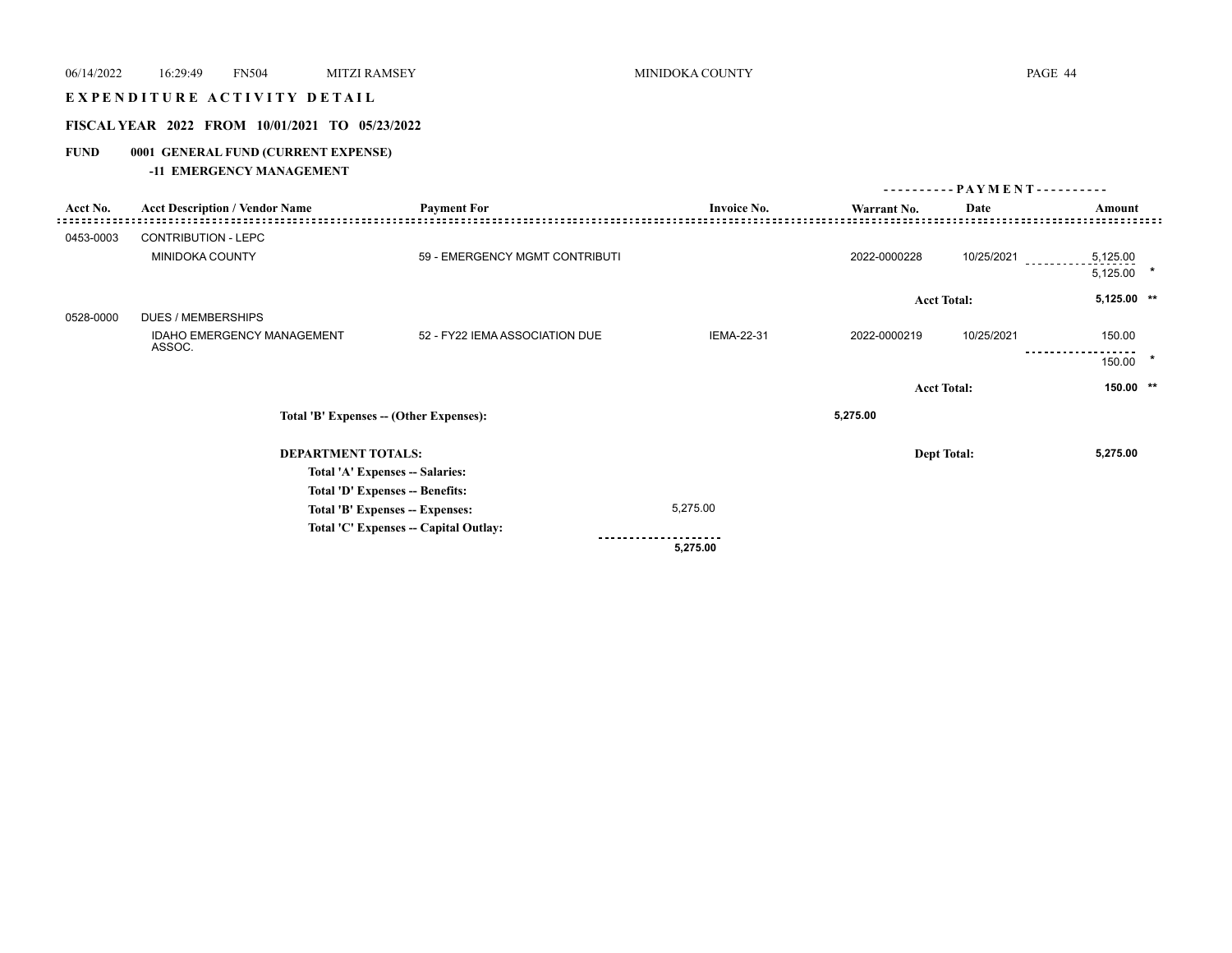#### EXPENDITURE ACTIVITY DETAIL

# **FISCAL YEAR 2022 FROM 10/01/2021 TO 05/23/2022**

# **FUND 0001 GENERAL FUND (CURRENT EXPENSE)**

|           |                                       |                          |                    | ---------- PAYMENT---------- |                    |              |
|-----------|---------------------------------------|--------------------------|--------------------|------------------------------|--------------------|--------------|
| Acct No.  | <b>Acct Description / Vendor Name</b> | <b>Payment For</b>       | <b>Invoice No.</b> | Warrant No.                  | Date               | Amount       |
| 0401-0003 | <b>SALARIES - OTHER</b>               |                          |                    |                              |                    |              |
|           |                                       | *PAYROLL - EXPENSE       |                    | *PAYROLL*                    | 10/08/2021         | 2,782.33     |
|           |                                       | *PAYROLL - EXPENSE       |                    | *PAYROLL*                    | 10/22/2021         | 2,976.00     |
|           |                                       | *PAYROLL - EXPENSE       |                    | *PAYROLL*                    | 11/05/2021         | 3,198.36     |
|           |                                       | TRSF SICK IN LIEU - 2021 |                    |                              | 11/05/2021         | (222.36)     |
|           |                                       | *PAYROLL - EXPENSE       |                    | *PAYROLL*                    | 11/19/2021         | 2,976.00     |
|           |                                       | *PAYROLL - EXPENSE       |                    | *PAYROLL*                    | 12/03/2021         | 2,976.00     |
|           |                                       | *PAYROLL - EXPENSE       |                    | *PAYROLL*                    | 12/17/2021         | 2,976.00     |
|           |                                       | *PAYROLL - EXPENSE       |                    | *PAYROLL*                    | 12/30/2021         | 2,976.00     |
|           |                                       | *PAYROLL - EXPENSE       |                    | *PAYROLL*                    | 01/14/2022         | 2,976.00     |
|           |                                       | *PAYROLL - EXPENSE       |                    | *PAYROLL*                    | 01/28/2022         | 2,976.00     |
|           |                                       | *PAYROLL - EXPENSE       |                    | *PAYROLL*                    | 02/11/2022         | 2,976.00     |
|           |                                       | *PAYROLL - EXPENSE       |                    | *PAYROLL*                    | 02/25/2022         | 2,976.00     |
|           |                                       | *PAYROLL - EXPENSE       |                    | *PAYROLL*                    | 03/11/2022         | 2,976.00     |
|           |                                       | *PAYROLL - EXPENSE       |                    | *PAYROLL*                    | 03/25/2022         | 2,976.00     |
|           |                                       | *PAYROLL - EXPENSE       |                    | *PAYROLL*                    | 04/08/2022         | 2,976.00     |
|           |                                       | *PAYROLL - EXPENSE       |                    | *PAYROLL*                    | 04/22/2022         | 2,976.00     |
|           |                                       | *PAYROLL - EXPENSE       |                    | *PAYROLL*                    | 05/06/2022         | 2,976.00     |
|           |                                       | *PAYROLL - EXPENSE       |                    | *PAYROLL*                    | 05/20/2022         | 2,976.00     |
|           |                                       |                          |                    |                              |                    | 50,398.33    |
| 0401-0004 | SALARIES - EXTRA HELP                 |                          |                    |                              |                    |              |
|           |                                       | *PAYROLL - EXPENSE       |                    | *PAYROLL*                    | 10/22/2021         | 79.76        |
|           |                                       | *PAYROLL - EXPENSE       |                    | *PAYROLL*                    | 11/05/2021         | 56.19        |
|           |                                       | *PAYROLL - EXPENSE       |                    | *PAYROLL*                    | 12/03/2021         | 32.62        |
|           |                                       | *PAYROLL - EXPENSE       |                    | *PAYROLL*                    | 12/17/2021         | 72.51        |
|           |                                       | *PAYROLL - EXPENSE       |                    | *PAYROLL*                    | 12/30/2021         | 29.00        |
|           |                                       | *PAYROLL - EXPENSE       |                    | *PAYROLL*                    | 01/14/2022         | 16.31        |
|           |                                       | *PAYROLL - EXPENSE       |                    | *PAYROLL*                    | 01/28/2022         | 96.07        |
|           |                                       | *PAYROLL - EXPENSE       |                    | *PAYROLL*                    | 02/11/2022         | 163.14       |
|           |                                       | *PAYROLL - EXPENSE       |                    | *PAYROLL*                    | 02/25/2022         | 70.71        |
|           |                                       | *PAYROLL - EXPENSE       |                    | *PAYROLL*                    | 03/25/2022         | 56.21        |
|           |                                       | *PAYROLL - EXPENSE       |                    | *PAYROLL*                    | 04/08/2022         | 36.25        |
|           |                                       | *PAYROLL - EXPENSE       |                    | *PAYROLL*                    | 04/22/2022         | 50.77        |
|           |                                       | *PAYROLL - EXPENSE       |                    | *PAYROLL*                    | 05/06/2022         | 87.01        |
|           |                                       | *PAYROLL - EXPENSE       |                    | *PAYROLL*                    | 05/20/2022         | 83.38        |
|           |                                       |                          |                    |                              |                    | 929.93       |
|           |                                       |                          |                    |                              | <b>Acct Total:</b> | 51,328.26 ** |
|           | Total 'A' Expenses -- (Salaries):     |                          |                    | 51,328.26                    |                    |              |
| 0410-0000 | <b>RETIREMENT</b>                     |                          |                    |                              |                    |              |

| *PAYROLL - EXPENSE | *PAYROLL* | 10/08/2021 | 332.21 |
|--------------------|-----------|------------|--------|
| *PAYROLL - EXPENSE | *PAYROLL* | 10/22/2021 | 355.33 |
| *PAYROLL - EXPENSE | *PAYROLL* | 11/05/2021 | 381.88 |
| *PAYROLL - EXPENSE | *PAYROLL* | 11/19/2021 | 355.33 |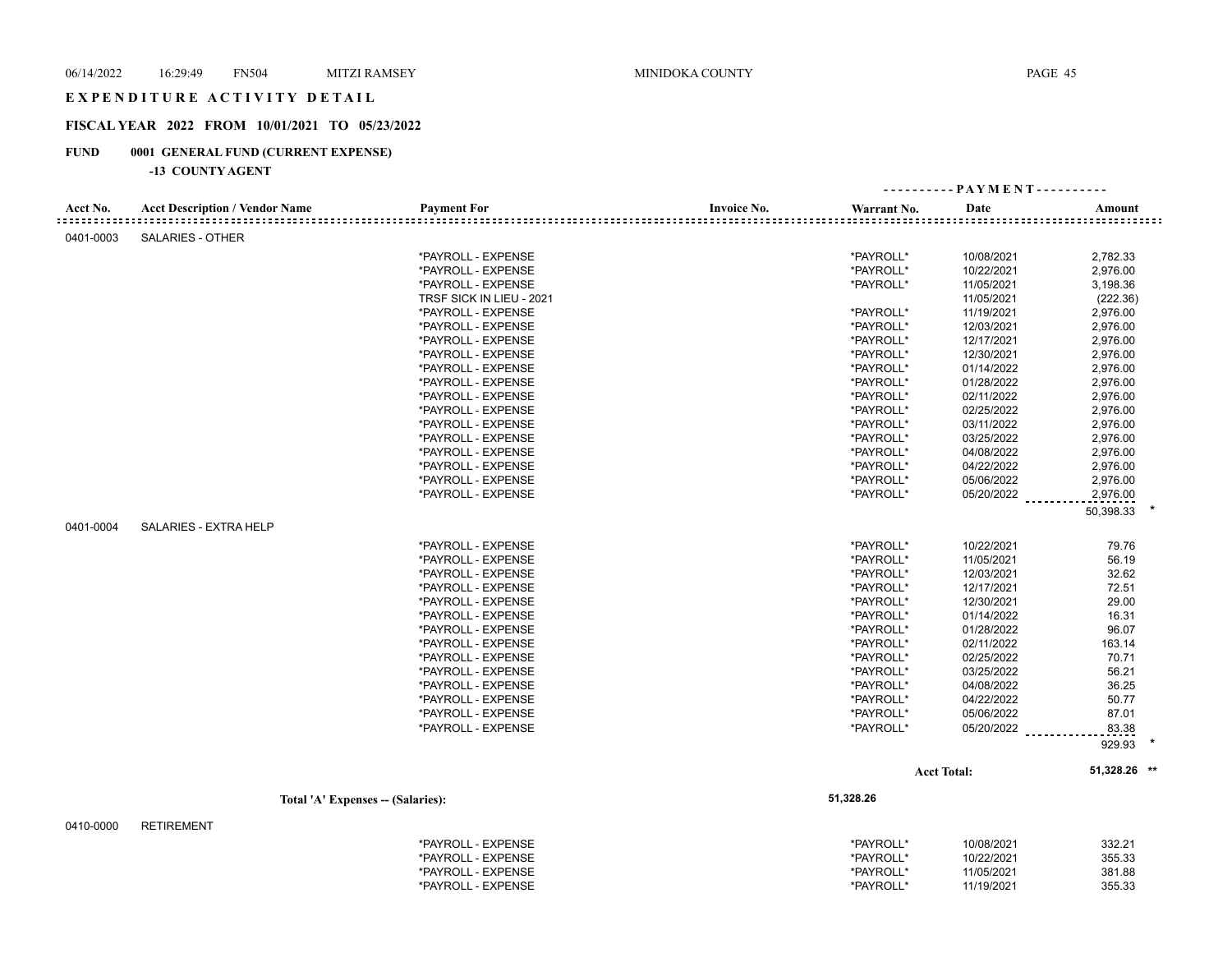#### EXPENDITURE ACTIVITY DETAIL

# **FISCAL YEAR 2022 FROM 10/01/2021 TO 05/23/2022**

# **FUND 0001 GENERAL FUND (CURRENT EXPENSE)**

|           |                                       |                    |                    |             | ---------- PAYMENT---------- |                                       |  |
|-----------|---------------------------------------|--------------------|--------------------|-------------|------------------------------|---------------------------------------|--|
| Acct No.  | <b>Acct Description / Vendor Name</b> | <b>Payment For</b> | <b>Invoice No.</b> | Warrant No. | Date                         | Amount<br><br>::::::::::::::::::::::: |  |
| 0410-0000 | <b>RETIREMENT</b>                     |                    |                    |             |                              |                                       |  |
|           |                                       | *PAYROLL - EXPENSE |                    | *PAYROLL*   | 12/03/2021                   | 355.33                                |  |
|           |                                       | *PAYROLL - EXPENSE |                    | *PAYROLL*   | 12/17/2021                   | 355.33                                |  |
|           |                                       | *PAYROLL - EXPENSE |                    | *PAYROLL*   | 12/30/2021                   | 355.33                                |  |
|           |                                       | *PAYROLL - EXPENSE |                    | *PAYROLL*   | 01/14/2022                   | 355.33                                |  |
|           |                                       | *PAYROLL - EXPENSE |                    | *PAYROLL*   | 01/28/2022                   | 355.33                                |  |
|           |                                       | *PAYROLL - EXPENSE |                    | *PAYROLL*   | 02/11/2022                   | 355.33                                |  |
|           |                                       | *PAYROLL - EXPENSE |                    | *PAYROLL*   | 02/25/2022                   | 355.33                                |  |
|           |                                       | *PAYROLL - EXPENSE |                    | *PAYROLL*   | 03/11/2022                   | 355.33                                |  |
|           |                                       |                    |                    |             |                              |                                       |  |
|           |                                       | *PAYROLL - EXPENSE |                    | *PAYROLL*   | 03/25/2022                   | 355.33                                |  |
|           |                                       | *PAYROLL - EXPENSE |                    | *PAYROLL*   | 04/08/2022                   | 355.33                                |  |
|           |                                       | *PAYROLL - EXPENSE |                    | *PAYROLL*   | 04/22/2022                   | 355.33                                |  |
|           |                                       | *PAYROLL - EXPENSE |                    | *PAYROLL*   | 05/06/2022                   | 355.33                                |  |
|           |                                       | *PAYROLL - EXPENSE |                    | *PAYROLL*   | 05/20/2022                   | 355.33                                |  |
|           |                                       |                    |                    |             |                              | 6,044.04                              |  |
|           |                                       |                    |                    |             | <b>Acct Total:</b>           | 6,044.04 **                           |  |
| 0411-0000 | <b>SOCIAL SECURITY</b>                |                    |                    |             |                              |                                       |  |
|           |                                       | *PAYROLL - EXPENSE |                    | *PAYROLL*   | 10/08/2021                   | 189.84                                |  |
|           |                                       | *PAYROLL - EXPENSE |                    | *PAYROLL*   | 10/22/2021                   | 210.77                                |  |
|           |                                       | *PAYROLL - EXPENSE |                    | *PAYROLL*   | 11/05/2021                   | 225.97                                |  |
|           |                                       | *PAYROLL - EXPENSE |                    | *PAYROLL*   | 11/19/2021                   | 204.66                                |  |
|           |                                       | *PAYROLL - EXPENSE |                    | *PAYROLL*   | 12/03/2021                   | 207.15                                |  |
|           |                                       | *PAYROLL - EXPENSE |                    | *PAYROLL*   | 12/17/2021                   | 210.21                                |  |
|           |                                       | *PAYROLL - EXPENSE |                    | *PAYROLL*   | 12/30/2021                   | 229.88                                |  |
|           |                                       | *PAYROLL - EXPENSE |                    | *PAYROLL*   | 01/14/2022                   | 205.91                                |  |
|           |                                       | *PAYROLL - EXPENSE |                    | *PAYROLL*   | 01/28/2022                   | 212.01                                |  |
|           |                                       | *PAYROLL - EXPENSE |                    | *PAYROLL*   | 02/11/2022                   | 217.14                                |  |
|           |                                       | *PAYROLL - EXPENSE |                    | *PAYROLL*   | 02/25/2022                   | 210.07                                |  |
|           |                                       | *PAYROLL - EXPENSE |                    | *PAYROLL*   | 03/11/2022                   | 204.66                                |  |
|           |                                       | *PAYROLL - EXPENSE |                    | *PAYROLL*   | 03/25/2022                   | 208.97                                |  |
|           |                                       | *PAYROLL - EXPENSE |                    | *PAYROLL*   | 04/08/2022                   | 207.44                                |  |
|           |                                       | *PAYROLL - EXPENSE |                    | *PAYROLL*   | 04/22/2022                   | 208.55                                |  |
|           |                                       | *PAYROLL - EXPENSE |                    | *PAYROLL*   | 05/06/2022                   | 211.31                                |  |
|           |                                       | *PAYROLL - EXPENSE |                    | *PAYROLL*   | 05/20/2022                   | 211.04                                |  |
|           |                                       |                    |                    |             |                              | 3,575.58                              |  |
|           |                                       |                    |                    |             | <b>Acct Total:</b>           | $3,575.58$ **                         |  |
| 0412-0000 | <b>LIFE INSURANCE</b>                 |                    |                    |             |                              |                                       |  |
|           |                                       |                    |                    |             |                              |                                       |  |
|           |                                       | *PAYROLL - EXPENSE |                    | *PAYROLL*   | 10/22/2021                   | 5.60                                  |  |
|           |                                       | *PAYROLL - EXPENSE |                    | *PAYROLL*   | 11/19/2021                   | 5.60                                  |  |
|           |                                       | *PAYROLL - EXPENSE |                    | *PAYROLL*   | 12/17/2021                   | 5.60                                  |  |
|           |                                       | *PAYROLL - EXPENSE |                    | *PAYROLL*   | 01/28/2022                   | 5.60                                  |  |
|           |                                       | *PAYROLL - EXPENSE |                    | *PAYROLL*   | 02/25/2022                   | 5.60                                  |  |
|           |                                       | *PAYROLL - EXPENSE |                    | *PAYROLL*   | 03/25/2022                   | 5.60                                  |  |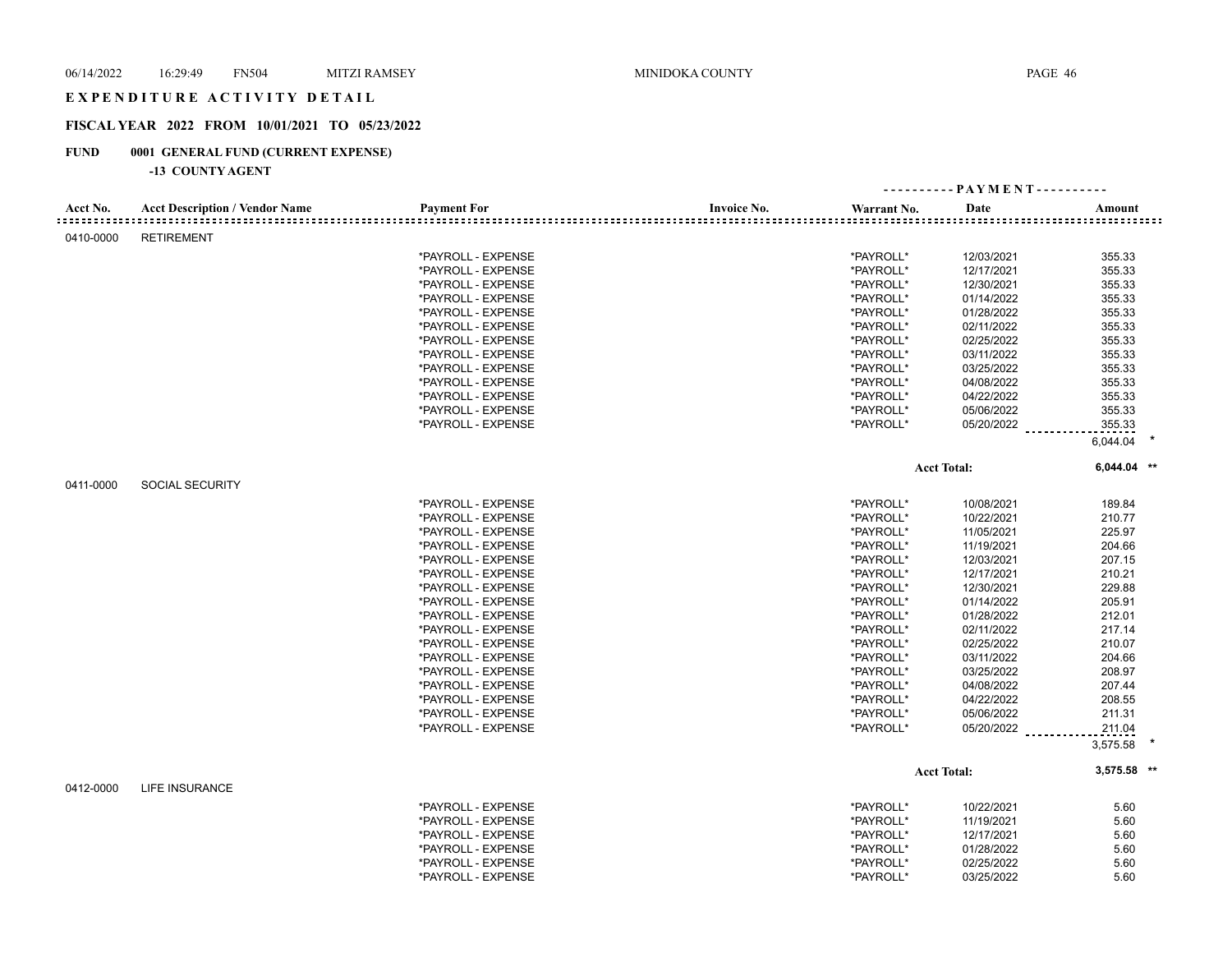# EXPENDITURE ACTIVITY DETAIL

# **FISCAL YEAR 2022 FROM 10/01/2021 TO 05/23/2022**

# **FUND 0001 GENERAL FUND (CURRENT EXPENSE)**

|           |                                       |                                |                    |              | ---------- PAYMENT---------- |              |
|-----------|---------------------------------------|--------------------------------|--------------------|--------------|------------------------------|--------------|
| Acct No.  | <b>Acct Description / Vendor Name</b> | <b>Payment For</b>             | <b>Invoice No.</b> | Warrant No.  | Date                         | Amount       |
| 0412-0000 | <b>LIFE INSURANCE</b>                 |                                |                    |              |                              |              |
|           |                                       | *PAYROLL - EXPENSE             |                    | *PAYROLL*    | 04/22/2022                   | 5.60         |
|           |                                       | *PAYROLL - EXPENSE             |                    | *PAYROLL*    | 05/20/2022                   | 5.60         |
|           |                                       |                                |                    |              |                              | 44.80        |
|           |                                       |                                |                    |              | <b>Acct Total:</b>           | 44.80 **     |
| 0413-0000 | <b>MEDICAL INSURANCE</b>              |                                |                    |              |                              |              |
|           |                                       | *PAYROLL - EXPENSE             |                    | *PAYROLL*    | 10/22/2021                   | 1,998.41     |
|           |                                       | *PAYROLL - EXPENSE             |                    | *PAYROLL*    | 11/19/2021                   | 1,998.41     |
|           |                                       | *PAYROLL - EXPENSE             |                    | *PAYROLL*    | 12/17/2021                   | 1,998.41     |
|           |                                       | *PAYROLL - EXPENSE             |                    | *PAYROLL*    | 01/28/2022                   | 1,998.41     |
|           |                                       | *PAYROLL - EXPENSE             |                    | *PAYROLL*    | 02/25/2022                   | 1,998.41     |
|           |                                       | *PAYROLL - EXPENSE             |                    | *PAYROLL*    | 03/25/2022                   | 1,998.41     |
|           |                                       | *PAYROLL - EXPENSE             |                    | *PAYROLL*    | 04/22/2022                   | 1,998.41     |
|           |                                       | *PAYROLL - EXPENSE             |                    | *PAYROLL*    | 05/20/2022                   | 1,998.41     |
|           |                                       |                                |                    |              |                              | 15,987.28    |
|           |                                       |                                |                    |              | <b>Acct Total:</b>           | 15,987.28 ** |
|           | Total 'D' Expenses -- (Benefits):     |                                |                    | 25,651.70    |                              |              |
| 0439-0001 | <b>TRAVEL - LODGING</b>               |                                |                    |              |                              |              |
|           | <b>LAQUINTA INN &amp; SUITES</b>      | 40 - LODGING - J. BYWATER      | 744-137840         | 2022-0000224 | 10/25/2021                   | 288.00       |
|           |                                       | CR EXP FOR REIMBURSED LODGING  |                    |              | 11/03/2021                   | (144.00)     |
|           |                                       |                                |                    |              |                              | 144.00       |
| 0439-0002 | <b>TRAVEL - MEALS</b>                 |                                |                    |              |                              |              |
|           | BYWATER, JENI                         | 39 - MEALS - 4H IN SERVICE TRA |                    | 2022-0000202 | 10/25/2021                   | 82.77        |
|           | THOMAS, JASON                         | 38 - MEAL - BUG CLASS POWER CO |                    | 2022-0000238 | 10/25/2021                   | 13.12        |
|           | <b>VISA</b>                           | 97 - MEAL - STATE 4H TRAINING  |                    | 2022-0000455 | 11/08/2021                   | 8.15         |
|           | THOMAS, JASON                         | 241 - MEALS - PRESTICIDE RECER |                    | 2022-0000852 | 12/13/2021                   | 14.00        |
|           | TWIN FALLS COUNTY EXTENSION           | 267 - TRAVEL MEALS CENTRAL DIS |                    | 2022-0000856 | 12/13/2021                   | 27.00        |
|           | <b>HUTCHINGS, BECKY</b>               | 308 - LUNCH FOR CENTRAL DISTRI |                    | 2022-0001073 | 01/03/2022                   | 13.02        |
|           | CASSIA COUNTY EXTENSION OFFICE        | 414 - MEALS - DISTRICT MEETING | 83                 | 2022-0001283 | 01/24/2022                   | 30.12        |
|           | <b>HUTCHINGS, BECKY</b>               | 415 - MEALS - FCS TEAM MEETING |                    | 2022-0001302 | 01/24/2022                   | 15.85        |
|           | THOMAS, JASON                         | 394 - MEAL - INSECT SUPPLIES   |                    | 2022-0001328 | 01/24/2022                   | 10.87        |
|           | THOMAS, JASON                         | 396 - MEAL - IWUA PLANNING SES |                    | 2022-0001328 | 01/24/2022                   | 10.17        |
|           | THOMAS, JASON                         | 454 - MEAL - WATER EFFICIENCY  |                    | 2022-0001501 | 02/07/2022                   | 8.73         |
|           | JEROME COUNTY EXTENSION               | 535 - MEAL - 4H TEAM MEETING   |                    | 2022-0001732 | 02/28/2022                   | 13.14        |
|           | <b>HUTCHINGS, BECKY</b>               | 552 - MEALS FOR JUDGING AT FCC |                    | 2022-0001824 | 03/07/2022                   | 10.91        |
|           | HUTCHINGS, BECKY                      | 604 - MEALS- FCS TEAM MEETING  |                    | 2022-0002022 | 03/21/2022                   | 10.44        |
|           | THOMAS, JASON                         | 634 - MEAL - UI DIST. DIRECTOR |                    | 2022-0002143 | 03/28/2022                   | 7.67         |
|           | THOMAS, JASON                         | 701 - MEALS - FILMING WELL/WAT |                    | 2022-0002328 | 04/11/2022                   | 11.59        |
|           | <b>VISA</b>                           | 847 - DISTRICT TEAM MEETING -  |                    | 2022-0002770 | 05/16/2022                   | 27.70        |
|           |                                       |                                |                    |              |                              | 315.25       |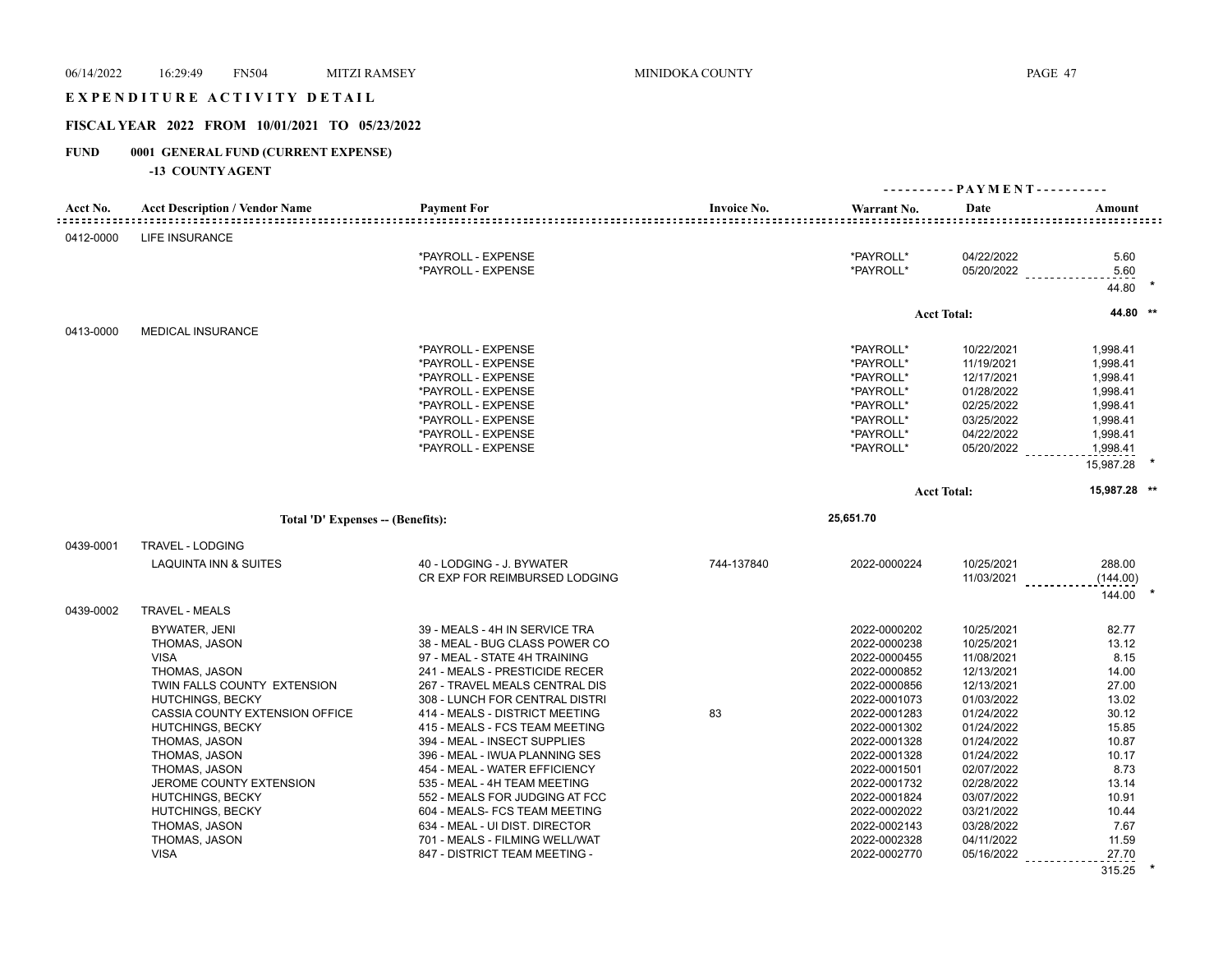# E X P E N D I T U R E A C T I V I T Y D E T A I L

# **FISCAL YEAR 2022 FROM 10/01/2021 TO 05/23/2022**

# **FUND 0001 GENERAL FUND (CURRENT EXPENSE)**

|                           |                                       |                                |                    | - PAYMENT ---------- |                    |               |
|---------------------------|---------------------------------------|--------------------------------|--------------------|----------------------|--------------------|---------------|
| Acct No.<br>::::::::::::: | <b>Acct Description / Vendor Name</b> | <b>Payment For</b>             | <b>Invoice No.</b> | Warrant No.          | Date               | Amount        |
| 0439-0003                 | <b>TRAVEL - MILEAGE</b>               |                                |                    |                      |                    |               |
|                           | BYWATER, JENI                         | 39 - PARKING FEES - 4H IN SERV |                    | 2022-0000202         | 10/25/2021         | 60.00         |
|                           | <b>GEORGE, CARIN</b>                  | 218 - TRAVEL FOR PESTICIDE REC |                    | 2022-0000752         | 12/06/2021         | 17.92         |
|                           |                                       |                                |                    |                      |                    | 77.92         |
| 0439-0004                 | <b>TRAVEL - REGISTRATION</b>          |                                |                    |                      |                    |               |
|                           | <b>VISA</b>                           | 96 - CENTRAL DISTRICT FACULTY  |                    | 2022-0000455         | 11/08/2021         | 104.00        |
|                           | THOMAS, JASON                         | 554 - REGISTRATION FOR PEST CO |                    | 2022-0001842         | 03/07/2022         | 485.00        |
|                           | <b>VISA</b>                           | 713 - UI EXTENSION ANNUAL CONF |                    | 2022-0002340         | 04/11/2022         | 150.00        |
|                           |                                       |                                |                    |                      |                    | 739.00        |
|                           |                                       |                                |                    |                      | <b>Acct Total:</b> | $1,276.17$ ** |
| 0440-0001                 | <b>SUPPLIES - CONSUMABLE</b>          |                                |                    |                      |                    |               |
|                           | <b>CULLIGAN WATER CONDITIONING</b>    | 25 - WATER                     | 560X05630306       | 2022-0000110         | 10/18/2021         | 13.50         |
|                           | OFFICE DEPOT                          | 54 - ENVELOPES, LAMINATING SHE |                    | 2022-0000233         | 10/25/2021         | 92.25         |
|                           | <b>CAPITAL ONE</b>                    | 73 - GLUE TRAPS & PLANT FOOD   |                    | 2022-0000264         | 11/01/2021         | 15.65         |
|                           | <b>BURLEY REMINDER</b>                | 103 - BUSINESS CARDS - JASON T | 21-1075            | 2022-0000396         | 11/08/2021         | 42.00         |
|                           | <b>CULLIGAN WATER CONDITIONING</b>    | 101 - WATER                    | 560X05677604       | 2022-0000406         | 11/08/2021         | 13.50         |
|                           | <b>CAPITAL ONE</b>                    | 217 - LEGAL PAD PAPER          |                    | 2022-0000742         | 12/06/2021         | 3.52          |
|                           | CULLIGAN WATER CONDITIONING           | 234 - WATER                    | 560X05724307       | 2022-0000747         | 12/06/2021         | 18.00         |
|                           | <b>VISA</b>                           | 223 - CALENDAR, LABEL TAPE     |                    | 2022-0000776         | 12/06/2021         | 32.83         |
|                           |                                       | * Warrant # 2022-776 VOIDED    |                    |                      | 12/06/2021         | (32.83)       |
|                           | <b>VISA</b>                           | 223 - CALENDAR, LABEL TAPE     |                    | 2022-0000781         | 12/06/2021         | 32.83         |
|                           | OFFICE DEPOT                          | 307 - INK, BINDERS, INDEX, FOL |                    | 2022-0001092         | 01/03/2022         | 188.50        |
|                           | OFFICE DEPOT                          | 354 - LABEL TAPE & SCOTCH TAPE | 217501733001       | 2022-0001162         | 01/10/2022         | 56.98         |
|                           | <b>VISA</b>                           | 355 - VACUUM BAGS & FILTER     |                    | 2022-0001180         | 01/10/2022         | 25.74         |
|                           | <b>VISA</b>                           | 359 - WALL CALENDAR            |                    | 2022-0001180         | 01/10/2022         | 22.88         |
|                           | <b>CAPITAL ONE</b>                    | 421 - MOUSE TRAPS              |                    | 2022-0001397         | 01/31/2022         | 5.44          |
|                           | <b>CULLIGAN WATER CONDITIONING</b>    | <b>458 - WATER</b>             | 56ZX05814702       | 2022-0001472         | 02/07/2022         | 18.00         |
|                           | PITNEY BOWES INC                      | 457 - POSTAGE MACHINE INK      | 1019942286         | 2022-0001494         | 02/07/2022         | 80.74         |
|                           | OFFICE DEPOT                          | 606 - LABELS, TAPE, PENS, BAND | 225410878001       | 2022-0002036         | 03/21/2022         | 91.60         |
|                           | CAPITAL ONE                           | 671 - TAPE, FREEZER BAGS, CABL |                    | 2022-0002178         | 04/04/2022         | 19.31         |
|                           | OFFICE DEPOT                          | 679 - LABELS, TAPE, GLUE, KLEE | 234897702001       | 2022-0002199         | 04/04/2022         | 68.02         |
|                           | <b>CULLIGAN WATER CONDITIONING</b>    | <b>700 - WATER</b>             | 560X05904701       | 2022-0002295         | 04/11/2022         | 18.00         |
|                           | <b>BURLEY REMINDER</b>                | 753 - ENVELOPES W/ RETURN ADDR | 22-0384            | 2022-0002479         | 04/25/2022         | 126.30        |
|                           | OFFICE DEPOT                          | 752 - YELLOW WRITING PAD       | 234897702002       | 2022-0002506         | 04/25/2022         | 12.50         |
|                           | <b>CAPITAL ONE</b>                    | 791 - BATTERIES, PUTY, SNO BRU |                    | 2022-0002547         | 05/02/2022         | 21.64         |
|                           | OFFICE DEPOT                          | 852 - BINDER CLIPS, RUBBER BAN |                    | 2022-0002748         | 05/16/2022         | 36.56         |
| 0440-0002                 | SUPPLIES - REUSABLE                   |                                |                    |                      |                    | 1,023.46      |
|                           | <b>VISA</b>                           | 223 - LIGHTNING ADAPTER FOR SP |                    | 2022-0000776         | 12/06/2021         | 13.29         |
|                           |                                       | * Warrant # 2022-776 VOIDED    |                    |                      | 12/06/2021         | (13.29)       |
|                           | <b>VISA</b>                           | 223 - LIGHTNING ADAPTER FOR SP |                    | 2022-0000781         | 12/06/2021         | 13.29         |
|                           | <b>VISA</b>                           | 482 - NEW WATER COOLER         |                    | 2022-0001618         | 02/14/2022         | 189.99        |
|                           | <b>CAPITAL ONE</b>                    | 791 - HDMI CABLE, USB, SNO BRU |                    | 2022-0002547         | 05/02/2022         | 26.96         |
|                           |                                       |                                |                    |                      |                    |               |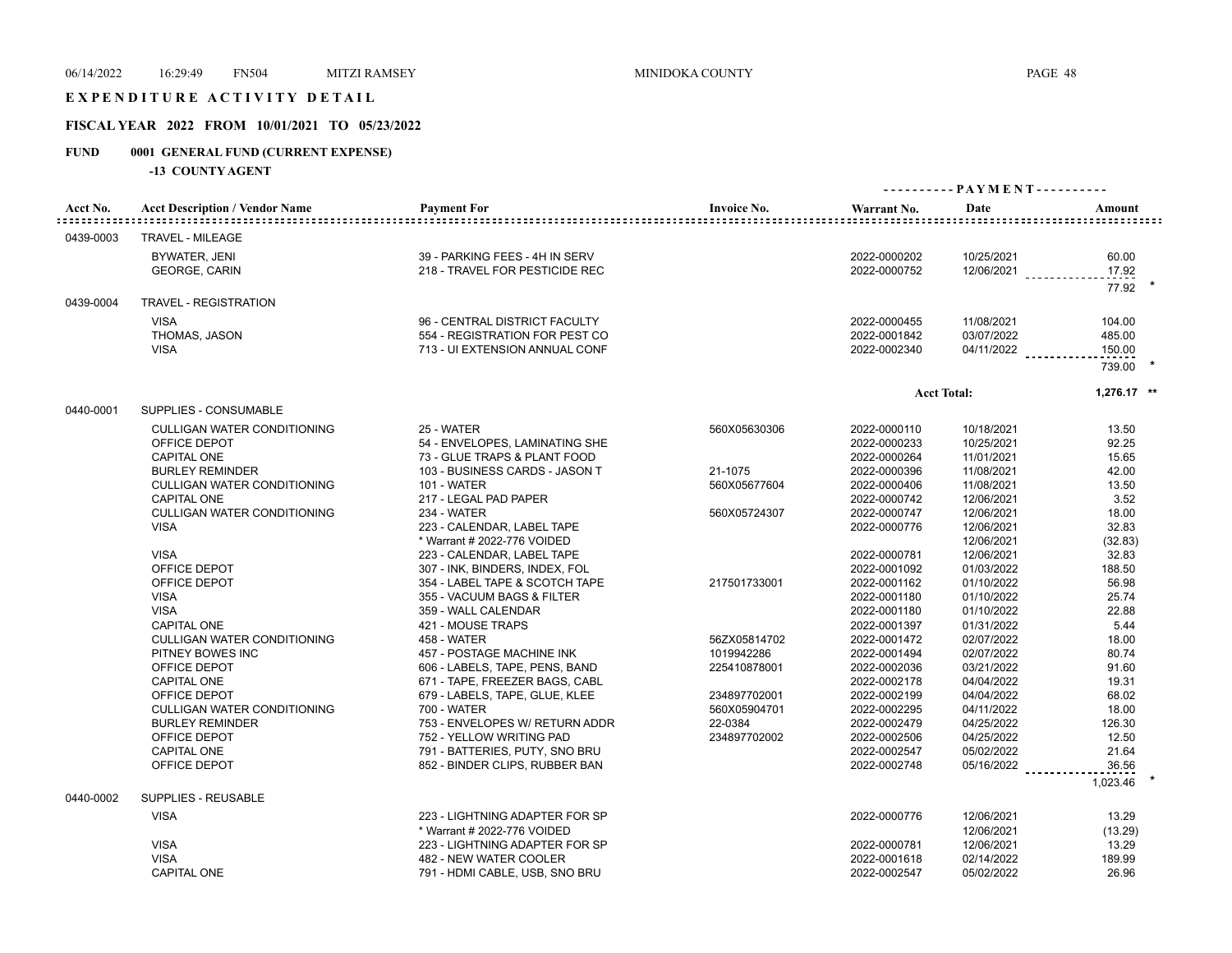# E X P E N D I T U R E A C T I V I T Y D E T A I L

# **FISCAL YEAR 2022 FROM 10/01/2021 TO 05/23/2022**

# **FUND 0001 GENERAL FUND (CURRENT EXPENSE)**

|                                     |                                        |                                          |                    |                              | - PAYMENT ----------     |                                 |  |
|-------------------------------------|----------------------------------------|------------------------------------------|--------------------|------------------------------|--------------------------|---------------------------------|--|
| Acct No.<br>: : : : : : : : : : : : | <b>Acct Description / Vendor Name</b>  | <b>Payment For</b>                       | <b>Invoice No.</b> | Warrant No.                  | Date                     | Amount<br>===================== |  |
|                                     |                                        |                                          |                    |                              |                          | 230.24                          |  |
| 0440-0003                           | SUPPLIES - SPECIAL ORDER               |                                          |                    |                              |                          |                                 |  |
|                                     | U OF I 4H YOUTH DEVELOPMENT            | 23 - ANNUAL ZSUITE ONLINE SUPP           | 942                | 2022-0000142                 | 10/18/2021               | 250.00<br>250.00                |  |
| 0440-0005                           | SUPPLIES - COPIER                      |                                          |                    |                              |                          |                                 |  |
|                                     | <b>VISA</b>                            | 96 - COPY PAPER                          |                    | 2022-0000455                 | 11/08/2021               | 110.96                          |  |
|                                     | OFFICE DEPOT                           | 307 - COPY PAPER                         |                    | 2022-0001092                 | 01/03/2022               | 22.03                           |  |
|                                     | OFFICE DEPOT                           | 606 - LABELS, TAPE, PENS, BAND           | 225410878001       | 2022-0002036                 | 03/21/2022               | 223.56                          |  |
|                                     | OFFICE DEPOT                           | 852 - COPY PAPER                         |                    | 2022-0002748                 | $05/16/2022$             | 22.02                           |  |
|                                     |                                        |                                          |                    |                              |                          | 378.57 *                        |  |
|                                     |                                        |                                          |                    |                              | <b>Acct Total:</b>       | $1.882.27$ **                   |  |
| 0461-0001                           | PHONE - LOCAL SERVICE                  |                                          |                    |                              |                          |                                 |  |
|                                     | PROJECT MUTUAL                         | 24 - LOCAL SERVICE                       |                    | 2022-0000135                 | 10/18/2021               | 98.13                           |  |
|                                     | PROJECT MUTUAL                         | 102 - LOCAL SERVICE                      |                    | 2022-0000432                 | 11/08/2021               | 98.13                           |  |
|                                     | PROJECT MUTUAL                         | 212 - LOCAL SERVICE                      |                    | 2022-0000768                 | 12/06/2021               | 98.13                           |  |
|                                     | PROJECT MUTUAL                         | 353 - LOCAL SERVICE                      |                    | 2022-0001164                 | 01/10/2022               | 98.13                           |  |
|                                     | PROJECT MUTUAL                         | 455 - LOCAL SERVICE                      |                    | 2022-0001495                 | 02/07/2022               | 98.13                           |  |
|                                     | PROJECT MUTUAL                         | 555 - LOCAL SERCIVE                      |                    | 2022-0001836                 | 03/07/2022               | 98.13                           |  |
|                                     | PROJECT MUTUAL                         | 678 - LOCAL SERVICE                      |                    | 2022-0002201                 | 04/04/2022               | 98.13                           |  |
|                                     | PROJECT MUTUAL                         | 856 - LOCAL SERVICE                      |                    | 2022-0002750                 | 05/16/2022               | 98.13                           |  |
|                                     |                                        |                                          |                    |                              |                          | 785.04                          |  |
| 0461-0002                           | PHONE - TOLL CHARGES                   |                                          |                    |                              |                          |                                 |  |
|                                     | <b>WINDSTREAM</b>                      | 151 - TOLL CHARGES<br>286 - TOLL CHARGES | 74297673           | 2022-0000635                 | 11/22/2021               | 9.60                            |  |
|                                     | <b>WINDSTREAM</b><br><b>WINDSTREAM</b> | 381 - TOLL CHARGES                       |                    | 2022-0000979<br>2022-0001340 | 12/20/2021<br>01/24/2022 | 8.94<br>9.68                    |  |
|                                     | <b>WINDSTREAM</b>                      | 492 - TOLL CHARGES                       |                    | 2022-0001620                 | 02/14/2022               | 11.72                           |  |
|                                     | <b>WINDSTREAM</b>                      | 598 - TOLL CHARGES                       |                    | 2022-0001958                 | 03/14/2022               | 3.80                            |  |
|                                     | <b>WINDSTREAM</b>                      | 734 - TOLL CHARGES                       |                    | 2022-0002399                 | 04/18/2022               | 8.95                            |  |
|                                     | <b>WINDSTREAM</b>                      | 867 - TOLL CHARGES                       |                    | 2022-0002772                 | 05/16/2022               | 5.85                            |  |
|                                     |                                        |                                          |                    |                              |                          | 58.54                           |  |
| 0461-0005                           | PHONE - CELLULAR                       |                                          |                    |                              |                          |                                 |  |
|                                     | BYWATER, JENI                          | 324 - QUARTERLY CELL PHONE REI           |                    | 2022-0001058                 | 01/03/2022               | 45.00                           |  |
|                                     | <b>GEORGE, CARIN</b>                   | 323 - QUARTERLY CELL PHONE REI           |                    | 2022-0001069                 | 01/03/2022               | 45.00                           |  |
|                                     | <b>HUTCHINGS, BECKY</b>                | 322 - QUARTERLY CELL PHONE REI           |                    | 2022-0001073                 | 01/03/2022               | 45.00                           |  |
|                                     | THOMAS, JASON                          | 325 - QUARTERLY CELL PHONE REI           |                    | 2022-0001101                 | 01/03/2022               | 45.00                           |  |
|                                     | BYWATER, JENI                          | 612 - CELL PHONE REIMBURSEMENT           |                    | 2022-0002003                 | 03/21/2022               | 45.00                           |  |
|                                     | <b>GEORGE, CARIN</b>                   | CELL PHONE REIMBURSEMENT                 |                    | 2022-0002015                 | 03/21/2022               | 45.00                           |  |
|                                     | <b>HUTCHINGS, BECKY</b>                | 609 - CELL PHONE REIMBURSEMENT           |                    | 2022-0002022                 | 03/21/2022               | 45.00                           |  |
|                                     | THOMAS, JASON                          | 611 - CELL PHONE REIMBURSEMENT           |                    | 2022-0002046                 | 03/21/2022               | 45.00                           |  |
|                                     |                                        |                                          |                    |                              |                          | 360.00                          |  |
| 0461-0006                           | PHONE - INTERNET                       |                                          |                    |                              |                          |                                 |  |
|                                     | PROJECT MUTUAL                         | 24 - INTERNET SERVICE                    |                    | 2022-0000135                 | 10/18/2021               | 107.95                          |  |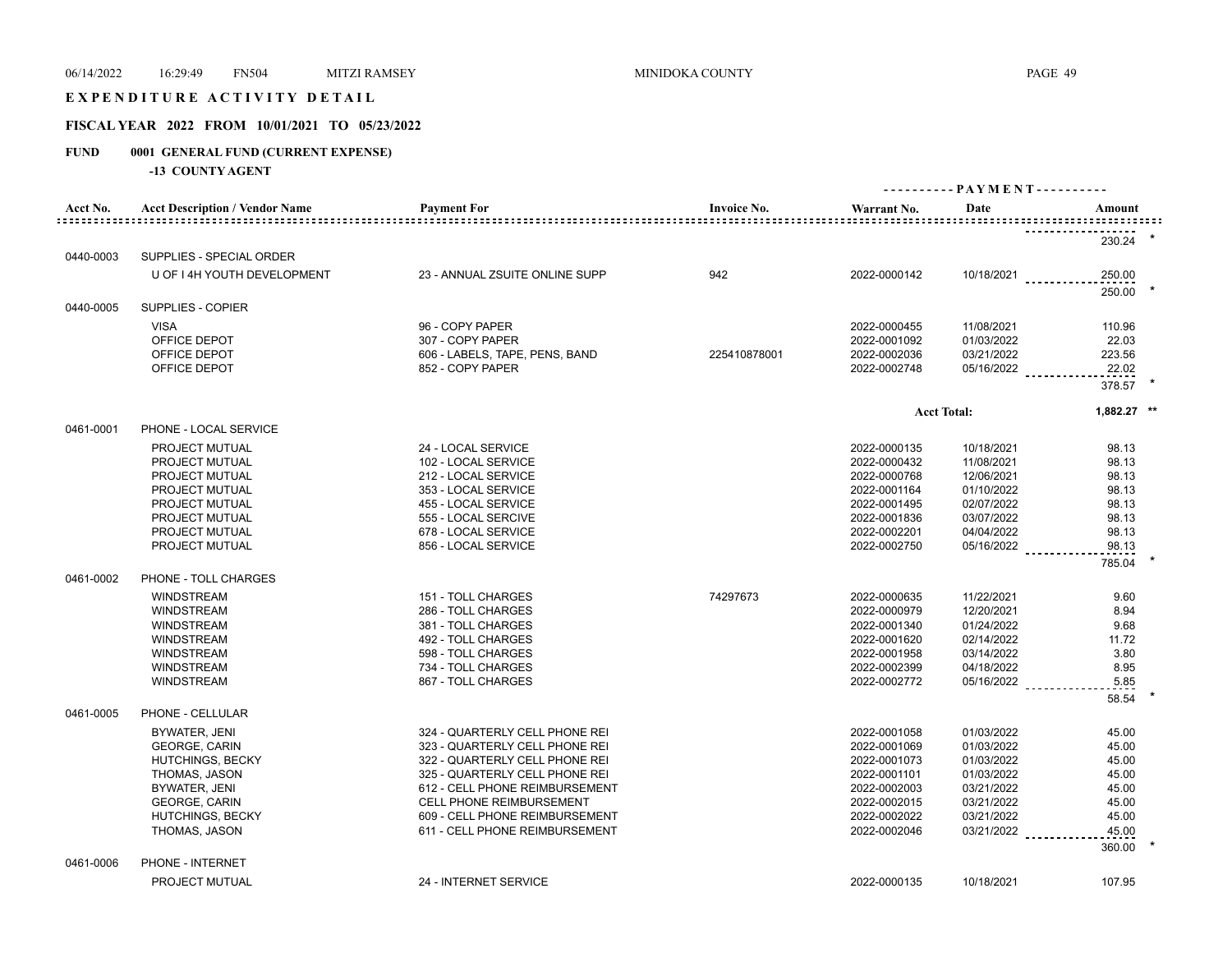#### EXPENDITURE ACTIVITY DETAIL

# **FISCAL YEAR 2022 FROM 10/01/2021 TO 05/23/2022**

# **FUND 0001 GENERAL FUND (CURRENT EXPENSE)**

|           |                                       |                                |                    | ---------- PAYMENT---------- |                    |                  |  |
|-----------|---------------------------------------|--------------------------------|--------------------|------------------------------|--------------------|------------------|--|
| Acct No.  | <b>Acct Description / Vendor Name</b> | <b>Payment For</b>             | <b>Invoice No.</b> | Warrant No.                  | Date               | Amount           |  |
| 0461-0006 | PHONE - INTERNET                      |                                |                    |                              |                    |                  |  |
|           | PROJECT MUTUAL                        | 102 - INTERNET SERVICE         |                    | 2022-0000432                 | 11/08/2021         | 107.95           |  |
|           | PROJECT MUTUAL                        | 212 - INTERNET                 |                    | 2022-0000768                 | 12/06/2021         | 107.95           |  |
|           | PROJECT MUTUAL                        | 353 - INTERNET                 |                    | 2022-0001164                 | 01/10/2022         | 107.95           |  |
|           | PROJECT MUTUAL                        | 455 - INTERNET SERVICE         |                    | 2022-0001495                 | 02/07/2022         | 107.95           |  |
|           | PROJECT MUTUAL                        | 555 - INTERNET                 |                    | 2022-0001836                 | 03/07/2022         | 107.95           |  |
|           | PROJECT MUTUAL                        | 678 - INTERNET                 |                    | 2022-0002201                 | 04/04/2022         | 107.95           |  |
|           | PROJECT MUTUAL                        | 856 - INTERNET                 |                    | 2022-0002750                 |                    |                  |  |
|           |                                       |                                |                    |                              | $05/16/2022$       | 107.95<br>863.60 |  |
|           |                                       |                                |                    |                              |                    |                  |  |
|           |                                       |                                |                    |                              | <b>Acct Total:</b> | $2,067.18$ **    |  |
| 0470-0001 | VEHICLE - GAS & OIL                   |                                |                    |                              |                    |                  |  |
|           | BYWATER, JENI                         | 39 - FUEL                      |                    | 2022-0000202                 | 10/25/2021         | 58.00            |  |
|           | THOMAS, JASON                         | <b>55 - FUEL</b>               |                    | 2022-0000238                 | 10/25/2021         | 61.68            |  |
|           | VALLEY WIDE CO-OP, INC                | <b>131 - FUEL</b>              |                    | 2022-0000513                 | 11/15/2021         | 265.35           |  |
|           | VALLEY WIDE CO-OP, INC                | 395 - FUEL                     |                    | 2022-0001334                 | 01/24/2022         | 36.37            |  |
|           | VALLEY WIDE CO-OP, INC                | 483 - FUEL                     |                    | 2022-0001615                 | 02/14/2022         | 251.41           |  |
|           | THOMAS, JASON                         | 554 - FUEL- TRAVELED TO UT AIR |                    | 2022-0001842                 | 03/07/2022         | 74.91            |  |
|           | VALLEY WIDE CO-OP, INC                | 590 - FUEL                     |                    | 2022-0001954                 | 03/14/2022         | 283.72           |  |
|           | VALLEY WIDE CO-OP, INC                | 740 - FUEL                     |                    | 2022-0002395                 | 04/18/2022         | 126.43           |  |
|           | <b>CAPITAL ONE</b>                    | 791 - OIL & SUPPLIES FOR CHEV  |                    | 2022-0002547                 | 05/02/2022         | 18.14            |  |
|           | <b>MAGIC VALLEY TIRE</b>              | 787 - OIL CHANGE ON CHEVY TRUC | 74600131388        | 2022-0002561                 | 05/02/2022         | 48.71            |  |
|           | VALLEY WIDE CO-OP, INC                | 853 - FUEL                     |                    | 2022-0002769                 | $05/16/2022$       | 372.94           |  |
|           |                                       |                                |                    |                              |                    | 1,597.66         |  |
| 0470-0002 | <b>VEHICLE - REPAIRS &amp; MAINT</b>  |                                |                    |                              |                    |                  |  |
|           | <b>HEMSLEY SALES &amp; SERVICE</b>    | 238 - BATTERY FOR TRUCK        | 1543               | 2022-0000831                 | 12/13/2021         | 264.31           |  |
|           | <b>VISA</b>                           | 569 - NEW WIPER BLADES         |                    | 2022-0001848                 | 03/07/2022         | 29.98            |  |
|           |                                       |                                |                    |                              |                    | 294.29           |  |
|           |                                       |                                |                    |                              | <b>Acct Total:</b> | 1,891.95 **      |  |
| 0510-0000 | RENT/LEASE- OFFICE EQUIP              |                                |                    |                              |                    |                  |  |
|           |                                       | CR EXP FOR REIMBURSED COPIER U |                    |                              | 10/14/2021         | (44.11)          |  |
|           | <b>GREAT AMERICA LEASING</b>          | 19 - COPIER LEASE              | 30213076           | 2022-0000122                 | 10/18/2021         | 277.77           |  |
|           | <b>VALLEY OFFICE SYSTEMS</b>          | 100 - COPIER OVERAGES          | AR1002780          | 2022-0000453                 | 11/08/2021         | 208.93           |  |
|           | <b>GREAT AMERICA LEASING</b>          | 128 - COPIER LEASE             | 30408760           | 2022-0000482                 | 11/15/2021         | 284.55           |  |
|           | <b>GREAT AMERICA LEASING</b>          | 237 - COPIER LEASE             | 30601288           | 2022-0000829                 | 12/13/2021         | 284.55           |  |
|           | <b>GREAT AMERICA LEASING</b>          | 352 - COPIER LEASE             |                    | 2022-0001154                 | 01/10/2022         | 315.48           |  |
|           | <b>VALLEY OFFICE SYSTEMS</b>          | 456 - COPIER OVERAGES          | AR1029597          | 2022-0001508                 | 02/07/2022         | 417.28           |  |
|           |                                       | CR EXP FOR REIMBURSE COPIER US |                    |                              | 02/10/2022         | (23.09)          |  |
|           | <b>GREAT AMERICA LEASING</b>          | 481 - COPIER LEASE             | 30994395           | 2022-0001584                 | 02/14/2022         | 284.55           |  |
|           |                                       | CR EXP FOR REIMBURSED COPIER U |                    |                              | 02/28/2022         | (327.84)         |  |
|           | <b>GREAT AMERICA LEASING</b>          | 589 - COPIER LEASE             | 31183401           | 2022-0001929                 | 03/14/2022         | 284.55           |  |
|           | <b>GREAT AMERICA LEASING</b>          | 702 - COPIER LEASE             | 31375042           | 2022-0002300                 | 04/11/2022         | 284.55           |  |
|           | <b>GREAT AMERICA LEASING</b>          | 854 - COPIER LEASE             | 31572431           | 2022-0002733                 | 05/16/2022         | 284.55           |  |
|           | VALLEY OFFICE SYSTEMS                 | 855 - COPIER OVERAGES          | AR1059159          | 2022-0002768                 | 05/16/2022         | 572.93           |  |
|           |                                       |                                |                    |                              |                    |                  |  |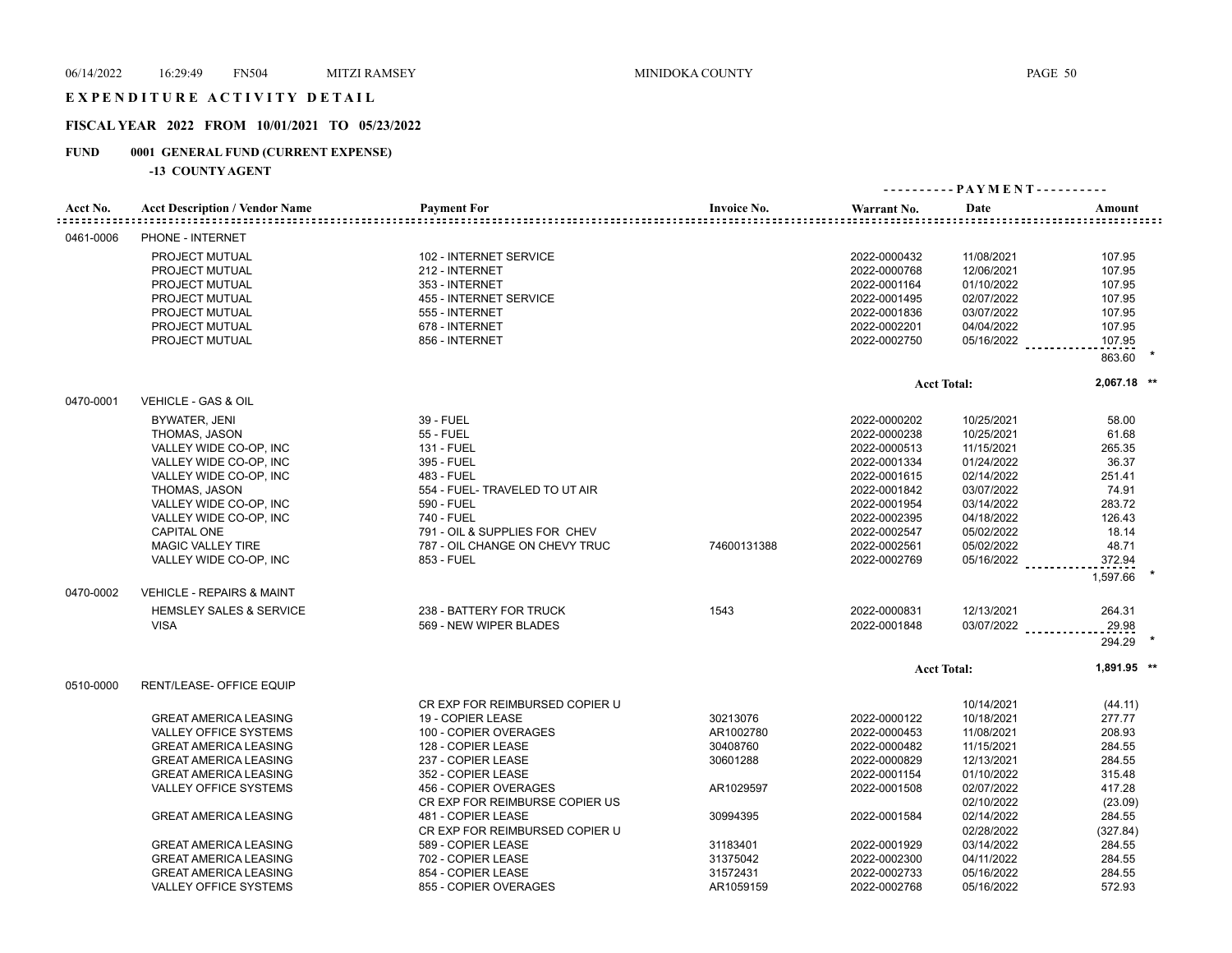# E X P E N D I T U R E A C T I V I T Y D E T A I L

# **FISCAL YEAR 2022 FROM 10/01/2021 TO 05/23/2022**

# **FUND 0001 GENERAL FUND (CURRENT EXPENSE)**

|           |                                                                  |                                                                  |                                              | ---------- PAYMENT----------                     |                            |                                 |  |
|-----------|------------------------------------------------------------------|------------------------------------------------------------------|----------------------------------------------|--------------------------------------------------|----------------------------|---------------------------------|--|
| Acct No.  | <b>Acct Description / Vendor Name</b>                            | <b>Payment For</b>                                               | <b>Invoice No.</b><br><u>===============</u> | Warrant No.<br>: = = = = = = = = = = = = = = = : | Date                       | Amount<br>===================== |  |
|           |                                                                  |                                                                  |                                              |                                                  |                            | 3,104.65                        |  |
|           |                                                                  |                                                                  |                                              |                                                  | <b>Acct Total:</b>         | $3,104.65$ **                   |  |
| 0528-0000 | <b>DUES / MEMBERSHIPS</b>                                        |                                                                  |                                              |                                                  |                            |                                 |  |
|           | <b>ESP</b><br><b>EXPRESS NAME TAGS &amp; MORE</b>                | 22 - MEMBERSHIP - B. HUTCHINGS<br>20 - INSTRUCTOR NAME TAGS      | 88638                                        | 2022-0000114<br>2022-0000115                     | 10/18/2021<br>10/18/2021   | 65.00<br>23.35                  |  |
|           | ID AFFILIATE OF NEAFCS<br>ENTOMOLOGICAL SOCIETY OF AMERICA<br>C/ | 21 - NATIONAL & STATE MEMBERSH<br>129 - ANNUAL MEMBERSHIP        | 89706                                        | 2022-0000125<br>2022-0000477                     | 10/18/2021<br>11/15/2021   | 150.00<br>115.00                |  |
|           | <b>IACAA</b>                                                     | 130 - ANNUAL MEMBERSHIP<br>TRSF CASH FOR EXPENSE PD OUT O        |                                              | 2022-0000488                                     | 11/15/2021<br>01/13/2022   | 125.00<br>(23.35)               |  |
|           | COSTCO WHOLESALE MEMBERSHIP                                      | 741 - ANNUAL MEMBERSHIP                                          |                                              | 2022-0002371                                     | 04/18/2022                 | 60.00<br>515.00 *               |  |
|           |                                                                  |                                                                  |                                              |                                                  | <b>Acct Total:</b>         | 515.00 **                       |  |
| 0530-0000 | OFFICE ADMINISTRATION                                            |                                                                  |                                              |                                                  |                            |                                 |  |
|           | <b>HUTCHINGS, BECKY</b><br>HUTCHINGS, BECKY                      | 161 - SUPPLIES FOR ADVISORY ME<br>213 - SUPPLIES FOR ADVISORY ME |                                              | 2022-0000608<br>2022-0000758                     | 11/22/2021<br>$12/06/2021$ | 61.42<br>9.60                   |  |
|           |                                                                  |                                                                  |                                              |                                                  |                            | $71.02$ *                       |  |
|           |                                                                  |                                                                  |                                              |                                                  | <b>Acct Total:</b>         | $71.02$ **                      |  |
| 0542-0000 | <b>POSTAGE</b><br><b>GEORGE, CARIN</b>                           | 18 - POSTAGE                                                     |                                              | 2022-0000119                                     | $10/18/2021$               | 16.25                           |  |
|           |                                                                  |                                                                  |                                              |                                                  |                            | 16.25                           |  |
|           |                                                                  |                                                                  |                                              |                                                  | <b>Acct Total:</b>         | $16.25$ **                      |  |
| 0550-0000 | <b>SUBSCRIPTIONS</b><br><b>HOARD'S DAIRYMAN</b>                  | 432 - 3YR SUBSCRIPTION                                           |                                              | 2022-0001405                                     |                            |                                 |  |
|           |                                                                  |                                                                  |                                              |                                                  | $01/31/2022$               | 39.95<br>39.95                  |  |
|           |                                                                  |                                                                  |                                              |                                                  | <b>Acct Total:</b>         | 39.95 **                        |  |
| 0559-0000 | OTHER MISCELLANEOUS EXPENSES<br><b>CAPITAL ONE</b>               | 217 - DIFFERENCE IN PAST DUE A                                   |                                              | 2022-0000742                                     |                            |                                 |  |
|           |                                                                  |                                                                  |                                              |                                                  | 12/06/2021                 | 6.97<br>$6.97$ *                |  |
|           |                                                                  |                                                                  |                                              |                                                  | <b>Acct Total:</b>         | $6.97$ **                       |  |
| 0561-0000 | EDUCATION- BOOKS, MANUALS                                        |                                                                  |                                              |                                                  |                            |                                 |  |
|           | <b>VISA</b>                                                      | 847 - COOKING BOOKS                                              |                                              | 2022-0002770                                     | 05/16/2022                 | 144.76<br>144.76                |  |
|           |                                                                  |                                                                  |                                              |                                                  | <b>Acct Total:</b>         | 144.76 **                       |  |
| 0671-0000 | CONTRACTS - COUNTY AGENT                                         |                                                                  |                                              |                                                  |                            |                                 |  |
|           | UNIVERSITY OF IDAHO BURSAR                                       | 393 - COUNTY AGENT CONTRACTS                                     |                                              | 2022-0001333                                     | 01/24/2022                 | 3.000.00                        |  |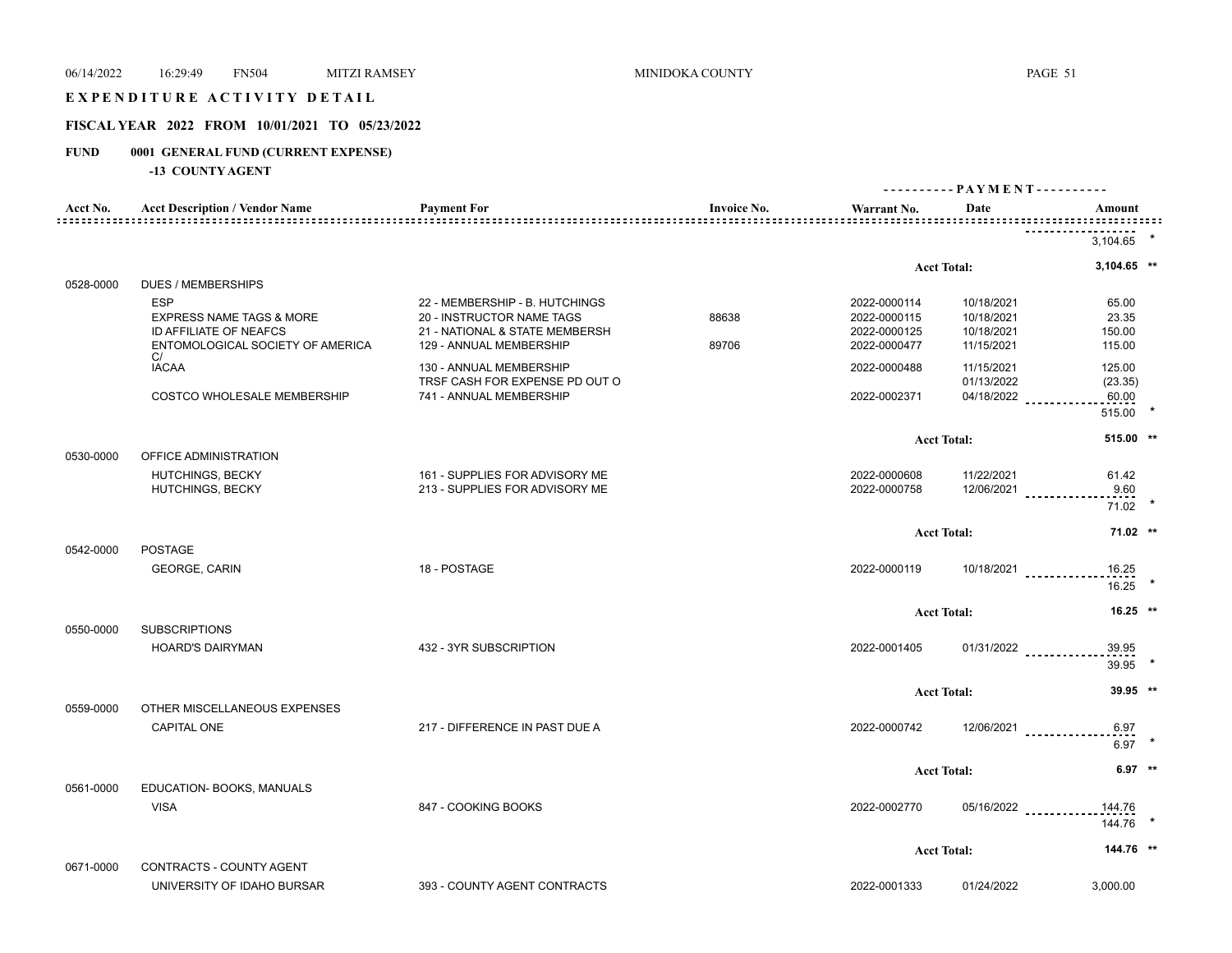| 06/14/2022<br>16:29:49<br><b>FN504</b>                                 | <b>MITZI RAMSEY</b>                     | MINIDOKA COUNTY     |                              | PAGE 52             |
|------------------------------------------------------------------------|-----------------------------------------|---------------------|------------------------------|---------------------|
| EXPENDITURE ACTIVITY DETAIL                                            |                                         |                     |                              |                     |
| FISCAL YEAR 2022 FROM 10/01/2021 TO 05/23/2022                         |                                         |                     |                              |                     |
| <b>FUND</b><br>0001 GENERAL FUND (CURRENT EXPENSE)<br>-13 COUNTY AGENT |                                         |                     |                              |                     |
|                                                                        |                                         |                     | ---------- PAYMENT---------- |                     |
| <b>Acct Description / Vendor Name</b><br>Acct No.                      | <b>Payment For</b>                      | <b>Invoice No.</b>  | Date<br>Warrant No.          | Amount              |
|                                                                        |                                         |                     |                              | $\star$<br>3,000.00 |
|                                                                        |                                         |                     | <b>Acct Total:</b>           | $3,000.00$ **       |
|                                                                        | Total 'B' Expenses -- (Other Expenses): |                     | 14,016.17                    |                     |
|                                                                        | <b>DEPARTMENT TOTALS:</b>               |                     | <b>Dept Total:</b>           | 90,996.13           |
|                                                                        | Total 'A' Expenses -- Salaries:         | 51,328.26           |                              |                     |
|                                                                        | Total 'D' Expenses -- Benefits:         | 25,651.70           |                              |                     |
|                                                                        | Total 'B' Expenses -- Expenses:         | 14,016.17           |                              |                     |
|                                                                        | Total 'C' Expenses -- Capital Outlay:   | ------------------- |                              |                     |

 **90,996.13**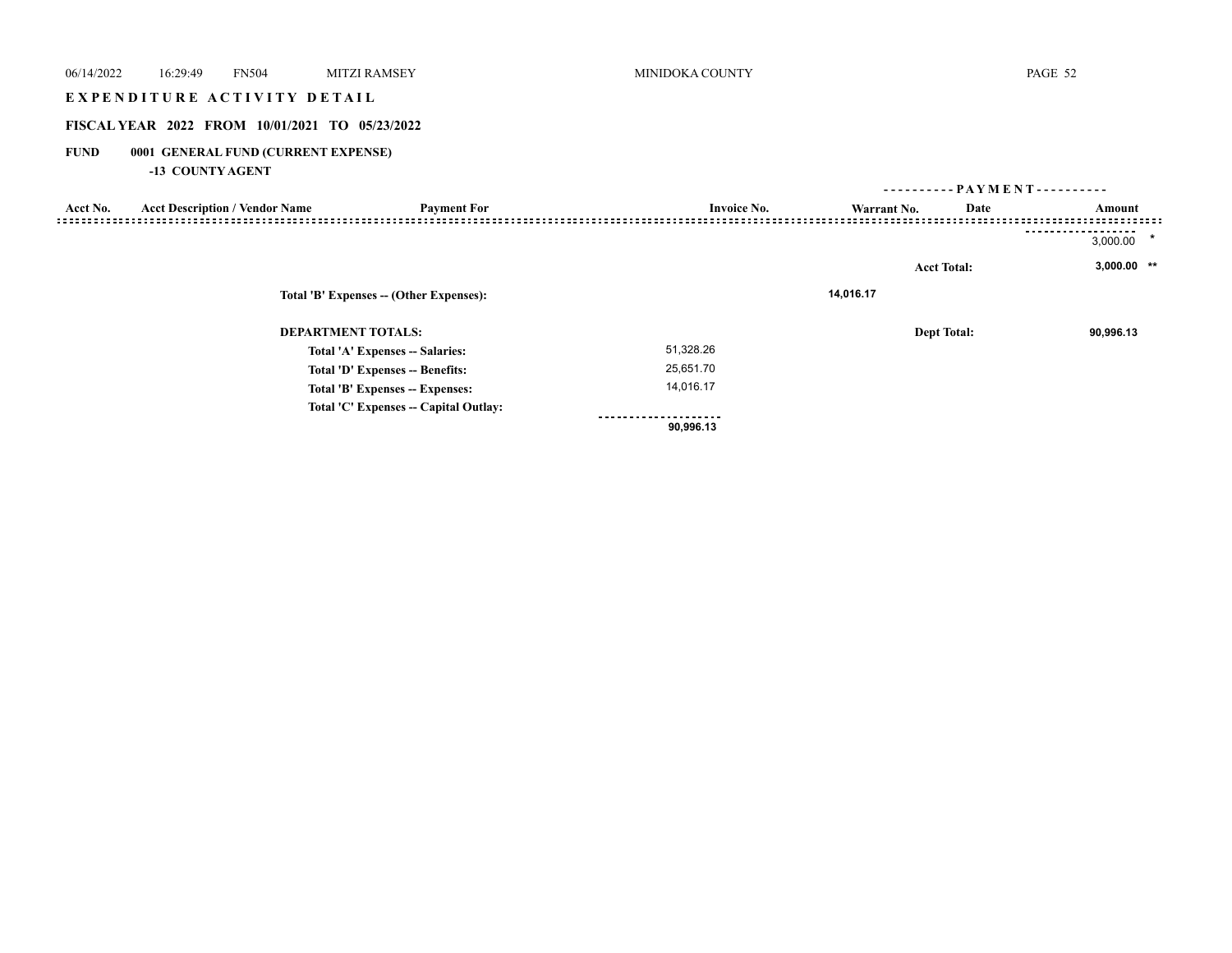#### EXPENDITURE ACTIVITY DETAIL

# **FISCAL YEAR 2022 FROM 10/01/2021 TO 05/23/2022**

# **FUND 0001 GENERAL FUND (CURRENT EXPENSE)**

# **-14 INFORMATION TECHNOLOGY**

|           |                                       |                                          |                                   | ---------- PAYMENT---------- |                      |  |  |
|-----------|---------------------------------------|------------------------------------------|-----------------------------------|------------------------------|----------------------|--|--|
| Acct No.  | <b>Acct Description / Vendor Name</b> | <b>Payment For</b>                       | <b>Invoice No.</b><br>Warrant No. | Date                         | Amount<br>:::::::::: |  |  |
| 0401-0003 | <b>SALARIES - OTHER</b>               |                                          |                                   |                              |                      |  |  |
|           |                                       | *PAYROLL - EXPENSE                       | *PAYROLL*                         | 10/08/2021                   | 2,102.70             |  |  |
|           |                                       | *PAYROLL - EXPENSE                       | *PAYROLL*                         | 10/22/2021                   | 5,083.60             |  |  |
|           |                                       | *PAYROLL - EXPENSE                       | *PAYROLL*                         | 11/05/2021                   | 1,065.00             |  |  |
|           |                                       | *PAYROLL - EXPENSE                       | *PAYROLL*                         | 12/30/2021                   | 2,423.27             |  |  |
|           |                                       | *PAYROLL - EXPENSE                       | *PAYROLL*                         | 01/14/2022                   | 2,423.30             |  |  |
|           |                                       | *PAYROLL - EXPENSE                       | *PAYROLL*                         | 01/28/2022                   | 2,423.28             |  |  |
|           |                                       | *PAYROLL - EXPENSE                       | *PAYROLL*                         | 02/11/2022                   | 2,423.27             |  |  |
|           |                                       | *PAYROLL - EXPENSE                       | *PAYROLL*                         | 02/25/2022                   | 2,423.30             |  |  |
|           |                                       | *PAYROLL - EXPENSE                       | *PAYROLL*                         | 03/11/2022                   | 2,423.29             |  |  |
|           |                                       | *PAYROLL - EXPENSE                       | *PAYROLL*                         | 03/25/2022                   | 2,423.29             |  |  |
|           |                                       |                                          |                                   |                              |                      |  |  |
|           |                                       | *PAYROLL - EXPENSE                       | *PAYROLL*                         | 04/08/2022                   | 2,423.29             |  |  |
|           |                                       | *PAYROLL - EXPENSE                       | *PAYROLL*                         | 04/22/2022                   | 2,423.29             |  |  |
|           |                                       | *PAYROLL - EXPENSE                       | *PAYROLL*                         | 05/06/2022                   | 2,423.29             |  |  |
|           |                                       | *PAYROLL - EXPENSE                       | *PAYROLL*                         | 05/20/2022                   | 2,423.29             |  |  |
|           |                                       |                                          |                                   |                              | 34,907.46            |  |  |
| 0401-0004 | SALARIES - EXTRA HELP                 |                                          |                                   |                              |                      |  |  |
|           |                                       | *PAYROLL - EXPENSE                       | *PAYROLL*                         | $10/22/2021$                 | 1,306.68             |  |  |
|           |                                       |                                          |                                   |                              | 1,306.68             |  |  |
|           |                                       |                                          |                                   | <b>Acct Total:</b>           | 36,214.14 **         |  |  |
|           |                                       |                                          |                                   |                              |                      |  |  |
|           |                                       |                                          |                                   |                              |                      |  |  |
|           | Total 'A' Expenses - (Salaries):      |                                          | 36,214.14                         |                              |                      |  |  |
|           |                                       |                                          |                                   |                              |                      |  |  |
| 0410-0000 | <b>RETIREMENT</b>                     |                                          |                                   |                              |                      |  |  |
|           |                                       | *PAYROLL - EXPENSE                       | *PAYROLL*                         | 10/08/2021                   | 251.06               |  |  |
|           |                                       | *PAYROLL - EXPENSE                       | *PAYROLL*                         | 10/22/2021                   | 763.00               |  |  |
|           |                                       | *PAYROLL - EXPENSE                       | *PAYROLL*                         | 11/05/2021                   | 127.16               |  |  |
|           |                                       | *PAYROLL - EXPENSE                       | *PAYROLL*                         | 12/30/2021                   | 289.34               |  |  |
|           |                                       | *PAYROLL - EXPENSE                       | *PAYROLL*                         | 01/14/2022                   | 289.34               |  |  |
|           |                                       | *PAYROLL - EXPENSE                       | *PAYROLL*                         | 01/28/2022                   | 289.34               |  |  |
|           |                                       | *PAYROLL - EXPENSE                       | *PAYROLL*                         | 02/11/2022                   | 289.34               |  |  |
|           |                                       | *PAYROLL - EXPENSE                       | *PAYROLL*                         | 02/25/2022                   | 289.34               |  |  |
|           |                                       | *PAYROLL - EXPENSE                       | *PAYROLL*                         | 03/11/2022                   | 289.34               |  |  |
|           |                                       | *PAYROLL - EXPENSE                       | *PAYROLL*                         | 03/25/2022                   | 289.34               |  |  |
|           |                                       | *PAYROLL - EXPENSE                       | *PAYROLL*                         | 04/08/2022                   | 289.34               |  |  |
|           |                                       | *PAYROLL - EXPENSE                       | *PAYROLL*                         | 04/22/2022                   | 289.34               |  |  |
|           |                                       | *PAYROLL - EXPENSE                       | *PAYROLL*                         | 05/06/2022                   | 289.34               |  |  |
|           |                                       | *PAYROLL - EXPENSE                       | *PAYROLL*                         | 05/20/2022                   |                      |  |  |
|           |                                       |                                          |                                   |                              | 289.34<br>4,323.96   |  |  |
|           |                                       |                                          |                                   |                              |                      |  |  |
|           |                                       |                                          |                                   | <b>Acct Total:</b>           | 4,323.96 **          |  |  |
| 0411-0000 | <b>SOCIAL SECURITY</b>                |                                          |                                   |                              |                      |  |  |
|           |                                       | *PAYROLL - EXPENSE<br>*PAYROLL - EXPENSE | *PAYROLL*<br>*PAYROLL*            | 10/08/2021<br>10/22/2021     | 160.85<br>488.86     |  |  |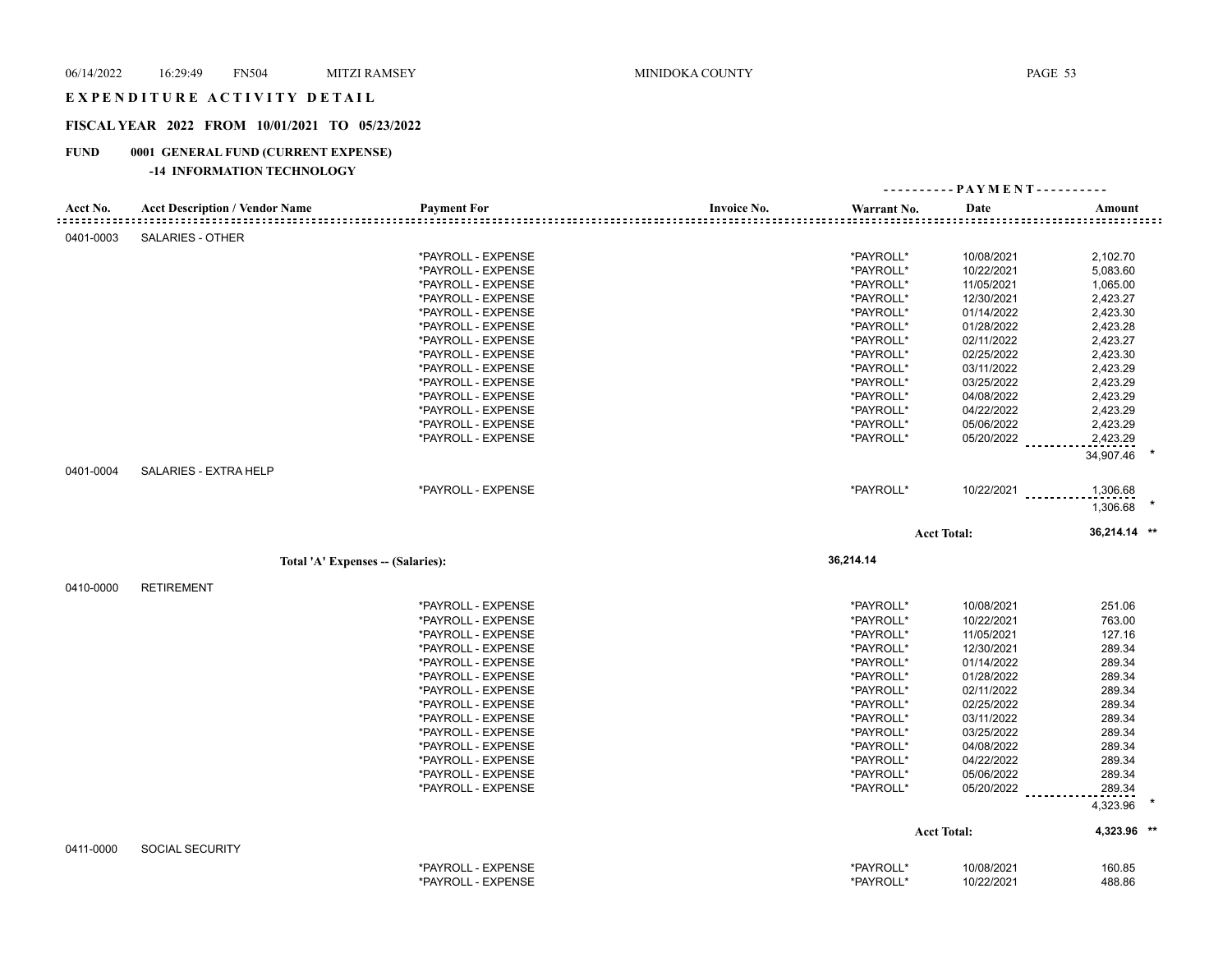#### EXPENDITURE ACTIVITY DETAIL

# **FISCAL YEAR 2022 FROM 10/01/2021 TO 05/23/2022**

# **FUND 0001 GENERAL FUND (CURRENT EXPENSE)**

# **-14 INFORMATION TECHNOLOGY**

| Acct No.  | <b>Acct Description / Vendor Name</b> | <b>Payment For</b>             | <b>Invoice No.</b> | Warrant No.  | Date<br>===================== | Amount        |  |
|-----------|---------------------------------------|--------------------------------|--------------------|--------------|-------------------------------|---------------|--|
| 0411-0000 | SOCIAL SECURITY                       |                                |                    |              |                               |               |  |
|           |                                       | *PAYROLL - EXPENSE             |                    | *PAYROLL*    | 11/05/2021                    | 81.47         |  |
|           |                                       | *PAYROLL - EXPENSE             |                    | *PAYROLL*    | 12/30/2021                    | 162.38        |  |
|           |                                       | *PAYROLL - EXPENSE             |                    | *PAYROLL*    | 01/14/2022                    | 150.88        |  |
|           |                                       | *PAYROLL - EXPENSE             |                    | *PAYROLL*    | 01/28/2022                    | 150.88        |  |
|           |                                       | *PAYROLL - EXPENSE             |                    | *PAYROLL*    | 02/11/2022                    | 162.38        |  |
|           |                                       | *PAYROLL - EXPENSE             |                    | *PAYROLL*    | 02/25/2022                    | 162.38        |  |
|           |                                       | *PAYROLL - EXPENSE             |                    | *PAYROLL*    | 03/11/2022                    | 162.38        |  |
|           |                                       | *PAYROLL - EXPENSE             |                    | *PAYROLL*    | 03/25/2022                    | 162.38        |  |
|           |                                       | *PAYROLL - EXPENSE             |                    | *PAYROLL*    | 04/08/2022                    | 162.38        |  |
|           |                                       | *PAYROLL - EXPENSE             |                    | *PAYROLL*    | 04/22/2022                    | 162.38        |  |
|           |                                       | *PAYROLL - EXPENSE             |                    | *PAYROLL*    | 05/06/2022                    | 162.38        |  |
|           |                                       | *PAYROLL - EXPENSE             |                    | *PAYROLL*    | 05/20/2022                    | 162.38        |  |
|           |                                       |                                |                    |              |                               | 2,494.36      |  |
|           |                                       |                                |                    |              | <b>Acct Total:</b>            | 2,494.36 **   |  |
| 0412-0000 | LIFE INSURANCE                        |                                |                    |              |                               |               |  |
|           |                                       | *PAYROLL - EXPENSE             |                    | *PAYROLL*    | 01/28/2022                    | 2.80          |  |
|           |                                       | *PAYROLL - EXPENSE             |                    | *PAYROLL*    | 02/25/2022                    | 2.80          |  |
|           |                                       | *PAYROLL - EXPENSE             |                    | *PAYROLL*    | 03/25/2022                    | 2.80          |  |
|           |                                       | *PAYROLL - EXPENSE             |                    | *PAYROLL*    | 04/22/2022                    | 2.80          |  |
|           |                                       | *PAYROLL - EXPENSE             |                    | *PAYROLL*    | 05/20/2022                    | 2.80<br>14.00 |  |
|           |                                       |                                |                    |              |                               |               |  |
|           |                                       |                                |                    |              | <b>Acct Total:</b>            | $14.00$ **    |  |
| 0413-0000 | <b>MEDICAL INSURANCE</b>              |                                |                    |              |                               |               |  |
|           |                                       | *PAYROLL - EXPENSE             |                    | *PAYROLL*    | 01/28/2022                    | 1,226.06      |  |
|           |                                       | *PAYROLL - EXPENSE             |                    | *PAYROLL*    | 02/25/2022                    | 1,226.06      |  |
|           |                                       | *PAYROLL - EXPENSE             |                    | *PAYROLL*    | 03/25/2022                    | 1,226.06      |  |
|           |                                       | *PAYROLL - EXPENSE             |                    | *PAYROLL*    | 04/22/2022                    | 1,226.06      |  |
|           |                                       | *PAYROLL - EXPENSE             |                    | *PAYROLL*    | 05/20/2022                    | 1,226.06      |  |
|           |                                       |                                |                    |              |                               | 6,130.30      |  |
|           |                                       |                                |                    |              | <b>Acct Total:</b>            | $6,130.30$ ** |  |
|           | Total 'D' Expenses -- (Benefits):     |                                |                    | 12,962.62    |                               |               |  |
| 0440-0001 | SUPPLIES - CONSUMABLE                 |                                |                    |              |                               |               |  |
|           | <b>HARVEY'S OFFICE PLUS</b>           | 292 - PENCIL                   | 0040230-002        | 2022-0000944 | 12/20/2021                    | 1.69          |  |
|           | <b>HARVEY'S OFFICE PLUS</b>           | 306 - PENS & NOTE PADS         | 0040230-001        | 2022-0001072 | 01/03/2022                    | 9.75          |  |
|           | ALPINE BUSINESS PRODUCT               | 405 - DESK PAD CALENDAR & MONT | OE-10793-1         | 2022-0001277 | 01/24/2022                    | 26.58         |  |
|           | <b>CARTRIDGE CENTER INC</b>           | 731 - PRINTER CARTRIDGE        | 30905              | 2022-0002368 | 04/18/2022                    | 53.00         |  |
|           | HARVEY'S OFFICE PLUS                  | 722 - STICKY NOTES             | 0041459-001        | 2022-0002379 | 04/18/2022                    | 2.99          |  |
|           | <b>HARVEY'S OFFICE PLUS</b>           | 751 - CLIPBOARD                | 0041534-001        | 2022-0002492 | 04/25/2022                    | 1.99          |  |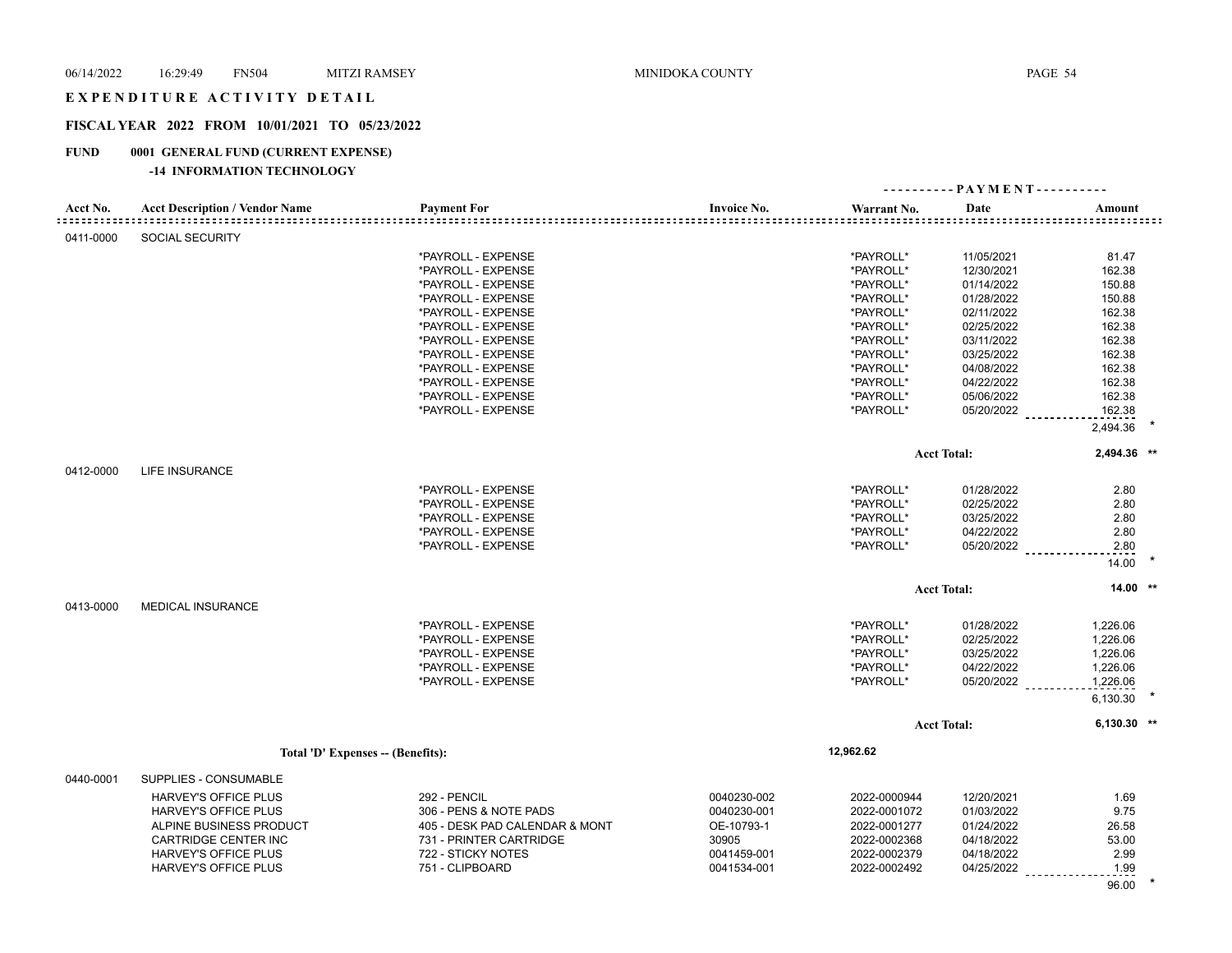# EXPENDITURE ACTIVITY DETAIL

# **FISCAL YEAR 2022 FROM 10/01/2021 TO 05/23/2022**

# **FUND 0001 GENERAL FUND (CURRENT EXPENSE)**

#### **-14 INFORMATION TECHNOLOGY**

| Acct No.  | <b>Acct Description / Vendor Name</b>                                                                                                               | <b>Payment For</b>                                                                                                                                                                                                                                   | <b>Invoice No.</b>                        | Warrant No.                                                                                                                  | Date                                                                                                                                     | Amount                                                                                                                             |  |
|-----------|-----------------------------------------------------------------------------------------------------------------------------------------------------|------------------------------------------------------------------------------------------------------------------------------------------------------------------------------------------------------------------------------------------------------|-------------------------------------------|------------------------------------------------------------------------------------------------------------------------------|------------------------------------------------------------------------------------------------------------------------------------------|------------------------------------------------------------------------------------------------------------------------------------|--|
| 0440-0002 | <b>SUPPLIES - REUSABLE</b>                                                                                                                          |                                                                                                                                                                                                                                                      |                                           |                                                                                                                              |                                                                                                                                          |                                                                                                                                    |  |
|           | AMAZON CAPITAL SERVICES<br><b>HARVEY'S OFFICE PLUS</b><br>HARVEY'S OFFICE PLUS<br>HARVEY'S OFFICE PLUS                                              | 191 - USB CABLE, HDMI & SANDIS<br>386 - BINDERS<br>443 - HIGHLIGHTERS, LEGAL PAD<br>893 - RULER, STRAPS                                                                                                                                              | 0040447-001<br>0040808-001<br>0041876-001 | 2022-0000655<br>2022-0001298<br>2022-0001479<br>2022-0002844                                                                 | 11/29/2021<br>01/24/2022<br>02/07/2022<br>05/23/2022                                                                                     | 90.51<br>11.98<br>4.17<br>7.51<br>$114.17$ *                                                                                       |  |
|           |                                                                                                                                                     |                                                                                                                                                                                                                                                      |                                           |                                                                                                                              |                                                                                                                                          | 210.17 **                                                                                                                          |  |
| 0461-0001 | PHONE - LOCAL SERVICE                                                                                                                               |                                                                                                                                                                                                                                                      |                                           |                                                                                                                              | <b>Acct Total:</b>                                                                                                                       |                                                                                                                                    |  |
|           | <b>PROJECT MUTUAL</b><br>PROJECT MUTUAL<br>PROJECT MUTUAL<br>PROJECT MUTUAL<br>PROJECT MUTUAL<br>PROJECT MUTUAL<br>PROJECT MUTUAL<br>PROJECT MUTUAL | 7 - LOCAL SERVICE<br>83 - LOCAL SERVICE<br>197 - LOCAL SERVICE<br>336 - LOCAL SERVICE<br>453 - LOCAL SERVICE<br>561 - LOCAL SERVICE<br>673 - LOCAL SERVICE<br>795 - LOCAL SERVICE<br>TRSF EXP FROM LOCAL SRV TO BRO<br>TRSF EXP FROM LOCAL SRV TO 08 |                                           | 2022-0000015<br>2022-0000432<br>2022-0000768<br>2022-0001094<br>2022-0001495<br>2022-0001836<br>2022-0002201<br>2022-0002566 | 10/04/2021<br>11/08/2021<br>12/06/2021<br>01/03/2022<br>02/07/2022<br>03/07/2022<br>04/04/2022<br>05/02/2022<br>05/11/2022<br>05/11/2022 | 1,375.56<br>1,375.56<br>1,610.56<br>1,375.56<br>1,375.56<br>1,375.56<br>1,455.43<br>1,540.55<br>(4,259.60)<br>(155.00)<br>7,069.74 |  |
| 0461-0002 | PHONE - TOLL CHARGES                                                                                                                                |                                                                                                                                                                                                                                                      |                                           |                                                                                                                              |                                                                                                                                          |                                                                                                                                    |  |
|           | <b>WINDSTREAM</b><br><b>WINDSTREAM</b><br><b>WINDSTREAM</b><br><b>WINDSTREAM</b><br><b>WINDSTREAM</b><br><b>WINDSTREAM</b><br><b>WINDSTREAM</b>     | 149 - TOLL CHARGES<br>290 - TOLL CHARGES<br>377 - TOLL CHARGES<br>491 - TOLL CHARGES<br>595 - TOLL CHARGES<br>733 - TOLL CHARGES<br>866 - TOLL CHARGES                                                                                               | 74297673                                  | 2022-0000635<br>2022-0000979<br>2022-0001340<br>2022-0001620<br>2022-0001958<br>2022-0002399<br>2022-0002772                 | 11/22/2021<br>12/20/2021<br>01/24/2022<br>02/14/2022<br>03/14/2022<br>04/18/2022<br>05/16/2022                                           | 3.75<br>1.80<br>3.47<br>3.81<br>3.84<br>1.97<br>1.35<br>19.99                                                                      |  |
| 0461-0004 | PHONE - REPAIRS/MAINT                                                                                                                               |                                                                                                                                                                                                                                                      |                                           |                                                                                                                              |                                                                                                                                          |                                                                                                                                    |  |
|           |                                                                                                                                                     | TRSF EXP FROM LOCAL SRV TO BRO                                                                                                                                                                                                                       |                                           |                                                                                                                              | $05/11/2022$                                                                                                                             | 160.00<br>160.00                                                                                                                   |  |
| 0461-0006 | PHONE - INTERNET<br><b>SPARKLIGHT</b><br><b>SPARKLIGHT</b><br><b>SPARKLIGHT</b><br><b>SPARKLIGHT</b><br><b>SPARKLIGHT</b><br><b>SPARKLIGHT</b>      | 9 - MONTHLY INTERNET SERVICE<br>148 - MONTHLY INTERNET SERVICE<br>283 - MONTHLY INTERNET SERVICE<br>413 - MONTHLY INTERNET SERVICE<br>770 - INTERNET & LATE FEES<br>TRSF EXP FROM LOCAL SRV TO BRO<br>844 - INTERNET, LATE FEE & REA                 |                                           | 2022-0000138<br>2022-0000626<br>2022-0000968<br>2022-0001323<br>2022-0002525<br>2022-0002758                                 | 10/18/2021<br>11/22/2021<br>12/20/2021<br>01/24/2022<br>04/26/2022<br>05/11/2022<br>$05/16/2022$                                         | 146.43<br>146.43<br>146.43<br>146.43<br>459.29<br>4,099.60<br>175.43<br>5,320.04                                                   |  |

**Acct Total: 12,569.77 \*\***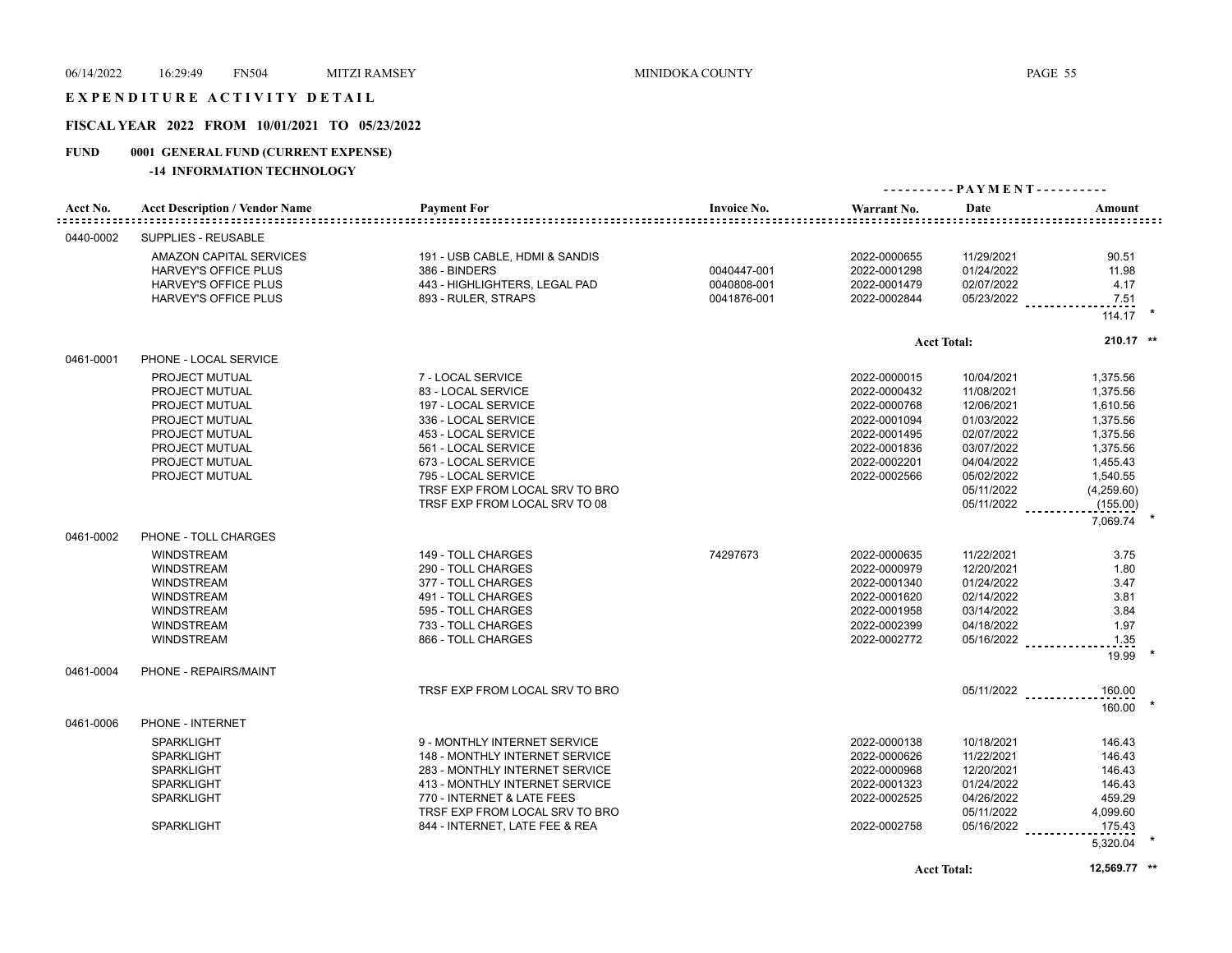#### EXPENDITURE ACTIVITY DETAIL

# **FISCAL YEAR 2022 FROM 10/01/2021 TO 05/23/2022**

# **FUND 0001 GENERAL FUND (CURRENT EXPENSE)**

# **-14 INFORMATION TECHNOLOGY**

|           |                                       |                                |                    | ---------- PAYMENT---------- |                      |                                |
|-----------|---------------------------------------|--------------------------------|--------------------|------------------------------|----------------------|--------------------------------|
| Acct No.  | <b>Acct Description / Vendor Name</b> | <b>Payment For</b>             | <b>Invoice No.</b> | Warrant No.                  | Date                 | Amount                         |
| 0499-0000 | <b>REP/MAINT-MNTCE CONTRACT</b>       |                                |                    |                              |                      |                                |
|           | COMPUTER ARTS, INC                    | 13 - MONTHLY SOFTWARE SUPPORT  | 30973              | 2022-0000108                 | 10/18/2021           | 5,392.51                       |
|           | <b>COMPUTER ARTS, INC</b>             | 34 - WILDCARD SSL RENEWAL - 2  | 31015              | 2022-0000206                 | 10/25/2021           | 1,080.00                       |
|           | <b>COMPUTER ARTS, INC</b>             | 122 - MONTLY SUPPORT & SERVICE |                    | 2022-0000473                 | 11/15/2021           | 5,392.51                       |
|           | <b>COMPUTER ARTS. INC</b>             | 293 - MONTHLY SUPPORT & SERVIC | 31105              | 2022-0000932                 | 12/20/2021           | 5,392.51                       |
|           | COMPUTER ARTS, INC                    | 442 - MONTHLY SUPPORT & SERVIC | 31258              | 2022-0001470                 | 02/07/2022           | 5,392.51                       |
|           | <b>COMPUTER ARTS, INC</b>             | 503 - MONTHLY SUPPORT & SERVIC | 31158              | 2022-0001577                 | 02/14/2022           | 5,392.51                       |
|           | COMPUTER ARTS, INC                    | 557 - MONTHLY SUPPORT & SERVIC | 31311              | 2022-0001811                 | 03/07/2022           | 5,392.51                       |
|           | <b>COMPUTER ARTS. INC</b>             | 730 - MONTHLY SOFWARE SUPPORT  | CAIMN0000025       | 2022-0002370                 | 04/18/2022           | 5,392.51                       |
|           | <b>COMPUTER ARTS, INC</b>             | 891 - MONTHLY SUPPORT & SERVIC | CAIMN00000074      | 2022-0002836                 | 05/23/2022           | 5,392.51                       |
|           |                                       |                                |                    |                              |                      | 44,220.08                      |
|           |                                       |                                |                    |                              | <b>Acct Total:</b>   | 44,220.08 **                   |
| 0524-0000 | <b>COMPUTER SOFTWARE</b>              |                                |                    |                              |                      |                                |
|           | SHI INTERNATIONAL CORP                | 885 - EXCHANGE EMAIL SUBSCRIPT | B15203779          | 2022-0002861                 | 05/23/2022 _________ | 5,588.10<br>5.588.10           |
| 0524-0001 | <b>COMPUTER SOFTWARE</b>              |                                |                    |                              |                      |                                |
|           | KASEYA US, LLC                        | 710 - PASSLY ENTERPRISE, VSA S |                    | 2022-0002308                 | 04/11/2022           | 4,665.00<br>4.665.00           |
| 0524-0002 | <b>MANATRON</b>                       |                                |                    |                              |                      |                                |
|           | AUMENTUM TECHNOLOGIES                 | 29 - FY22 SUPPORT              | 4427890967         | 2022-0000105                 | $10/18/2021$         | 8,549.00<br>8.549.00           |
| 0524-0004 | <b>ESET</b>                           |                                |                    |                              |                      |                                |
|           | <b>VISA</b>                           | 714 - ANTIVIRUS SOFTWARE & LAT |                    | 2022-0002340                 | $04/11/2022$         | 274.00                         |
| 0524-0005 | <b>BARRUCUDA WEB SECURITY</b>         |                                |                    |                              |                      | 274.00                         |
|           |                                       |                                |                    |                              |                      |                                |
|           | <b>COMPUTER ARTS, INC</b>             | 108 - BARRACUDA WEB APPLIANCE  | 965736             | 2022-0000402                 |                      | 11/08/2021 ___________1,215.36 |
| 0524-0006 | <b>ACRONIS CYBER PROTECTION</b>       |                                |                    |                              |                      | 1.215.36                       |
|           |                                       |                                |                    |                              |                      |                                |
|           | <b>VISA</b>                           | 567 - ACRONIS AUTO RENEW       |                    | 2022-0001848                 | $03/07/2022$         | 189.99<br>189.99               |
| 0524-0007 | <b>BARRACUDA ESSENTIALS</b>           |                                |                    |                              |                      |                                |
|           | <b>COMPUTER ARTS, INC</b>             | 178 - BARRACUDA EMAIL PROTECTI |                    | 2022-0000658                 | $11/29/2021$         | 6,854.40                       |
|           |                                       |                                |                    |                              |                      | 6,854.40                       |
| 0524-0009 | <b>ZOOM</b>                           |                                |                    |                              |                      |                                |
|           | <b>VISA</b>                           | 802 - ZOOM SUBSCRIPTION RENEWA |                    | 2022-0002693                 | 05/09/2022           | 149.90<br>149.90               |
| 0524-0010 | <b>SPLASHTOP</b>                      |                                |                    |                              |                      |                                |
|           | <b>VISA</b>                           | 579 - SPLASHTOP REMOTE SUPPORT |                    | 2022-0001956                 | 03/14/2022           | 14.33                          |
|           | <b>VISA</b>                           | 802 - SPLASHTOP REMOTE SUPPORT |                    | 2022-0002693                 | 05/09/2022           | 399.00                         |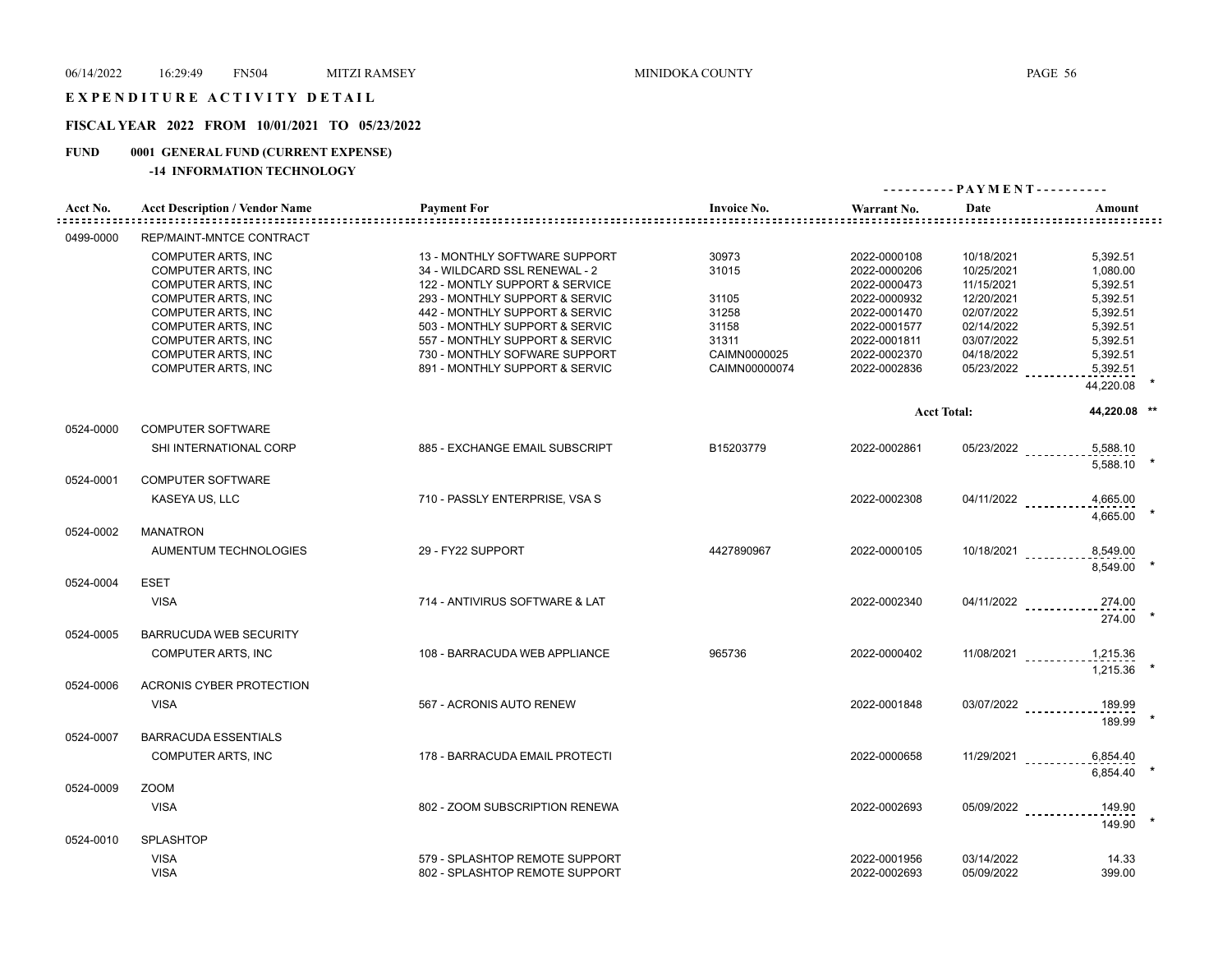#### EXPENDITURE ACTIVITY DETAIL

# **FISCAL YEAR 2022 FROM 10/01/2021 TO 05/23/2022**

# **FUND 0001 GENERAL FUND (CURRENT EXPENSE)**

# **-14 INFORMATION TECHNOLOGY**

|                                         |                                       |                                         |                    | ---------- PAYMENT---------- |                    |                     |  |
|-----------------------------------------|---------------------------------------|-----------------------------------------|--------------------|------------------------------|--------------------|---------------------|--|
| Acct No.                                | <b>Acct Description / Vendor Name</b> | <b>Payment For</b>                      | <b>Invoice No.</b> | Warrant No.                  | Date               | Amount              |  |
|                                         |                                       |                                         |                    |                              |                    | 413.33              |  |
| 0524-0011                               | CAI-BARRACUDA FIREWALL                |                                         |                    |                              |                    |                     |  |
|                                         | <b>COMPUTER ARTS, INC</b>             | 607 - BARACUDA EMAIL PROTECTIO          | 31348              | 2022-0002008                 | 03/21/2022         | 1,918.08            |  |
|                                         |                                       |                                         |                    |                              |                    | 1,918.08            |  |
|                                         |                                       |                                         |                    |                              | <b>Acct Total:</b> | 29,817.16 **        |  |
| 0682-0003                               | <b>CONTRACTED SERVICES</b>            |                                         |                    |                              |                    |                     |  |
|                                         | RUTSCHKE, JANIE                       | 90 - OCTOBER IT SERVICES                |                    | 2022-0000439                 | 11/08/2021         | 1,408.00            |  |
|                                         | RUTSCHKE, JANIE                       | 177 - NOVEMBER IT SERVICES              | 100                | 2022-0000677                 | 11/29/2021         | 3,408.00            |  |
|                                         | RUTSCHKE, JANIE                       | 301 - DECEMBER IT SERVICES              |                    | 2022-0000967                 | 12/20/2021         | 2,336.00            |  |
|                                         |                                       |                                         |                    |                              |                    | $\star$<br>7,152.00 |  |
|                                         |                                       |                                         |                    |                              | <b>Acct Total:</b> | 7,152.00 **         |  |
| Total 'B' Expenses -- (Other Expenses): |                                       |                                         |                    | 93,969.18                    |                    |                     |  |
| 0804-0001                               | IT DEPARTMENT                         |                                         |                    |                              |                    |                     |  |
|                                         | <b>COMPUTER ARTS, INC</b>             | 122 - REMOTE DESKTOP USER; STA          |                    | 2022-0000473                 | 11/15/2021         | 1,900.77            |  |
|                                         | <b>DELL MARKETING LP</b>              | 882 - POWEREDGE SERVER; SMART           | 10583636986        | 2022-0002837                 | 05/23/2022         | 12,044.93           |  |
|                                         |                                       |                                         |                    |                              |                    | 13,945.70           |  |
| 0804-0002                               | DEPARTMENT COMPUTERS                  |                                         |                    |                              |                    |                     |  |
|                                         | AMAZON CAPITAL SERVICES               | 80 - DELL MONITORS                      |                    | 2022-0000260                 | 11/01/2021         | 360.00              |  |
|                                         |                                       |                                         |                    |                              |                    | 360.00              |  |
|                                         |                                       |                                         |                    |                              | <b>Acct Total:</b> | 14,305.70 **        |  |
|                                         |                                       | Total 'C' Expenses -- (Capital Outlay): |                    | 14,305.70                    |                    |                     |  |
|                                         |                                       |                                         |                    |                              |                    |                     |  |
|                                         | <b>DEPARTMENT TOTALS:</b>             |                                         |                    |                              | <b>Dept Total:</b> | 157,451.64          |  |
|                                         |                                       | Total 'A' Expenses -- Salaries:         | 36,214.14          |                              |                    |                     |  |
|                                         |                                       | Total 'D' Expenses -- Benefits:         | 12,962.62          |                              |                    |                     |  |
|                                         |                                       | Total 'B' Expenses -- Expenses:         | 93,969.18          |                              |                    |                     |  |
|                                         |                                       | Total 'C' Expenses - Capital Outlay:    | 14,305.70          |                              |                    |                     |  |
|                                         |                                       |                                         | 157,451.64         |                              |                    |                     |  |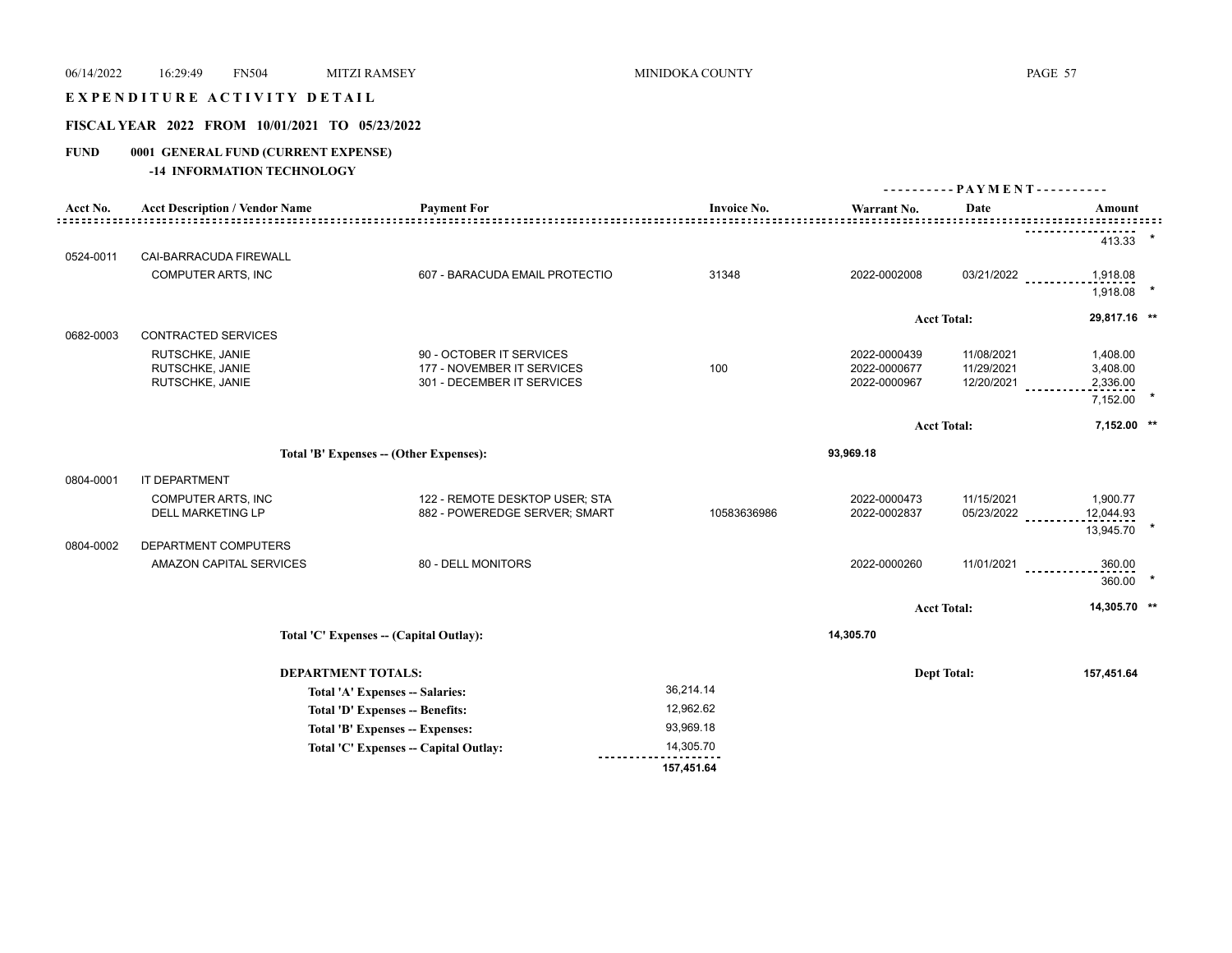#### EXPENDITURE ACTIVITY DETAIL

# **FISCAL YEAR 2022 FROM 10/01/2021 TO 05/23/2022**

# **FUND 0001 GENERAL FUND (CURRENT EXPENSE)**

#### **-15 ELECTIONS**

|                                     |                                       |                    |                    |             | ---------- PAYMENT---------- |              |
|-------------------------------------|---------------------------------------|--------------------|--------------------|-------------|------------------------------|--------------|
| Acct No.<br>= = = = = = = = = = = = | <b>Acct Description / Vendor Name</b> | <b>Payment For</b> | <b>Invoice No.</b> | Warrant No. | Date                         | Amount       |
| 0401-0002                           | <b>SALARIES - DEPUTIES</b>            |                    |                    |             |                              |              |
|                                     |                                       | *PAYROLL - EXPENSE |                    | *PAYROLL*   | 10/08/2021                   | 2,692.18     |
|                                     |                                       | *PAYROLL - EXPENSE |                    | *PAYROLL*   | 10/22/2021                   | 2,790.00     |
|                                     |                                       | *PAYROLL - EXPENSE |                    | *PAYROLL*   | 11/05/2021                   | 2,790.00     |
|                                     |                                       | *PAYROLL - EXPENSE |                    | *PAYROLL*   | 11/19/2021                   | 2,790.01     |
|                                     |                                       | *PAYROLL - EXPENSE |                    | *PAYROLL*   | 12/03/2021                   | 2,790.00     |
|                                     |                                       | *PAYROLL - EXPENSE |                    | *PAYROLL*   | 12/17/2021                   | 2,790.02     |
|                                     |                                       | *PAYROLL - EXPENSE |                    | *PAYROLL*   | 12/30/2021                   | 2,790.00     |
|                                     |                                       | *PAYROLL - EXPENSE |                    | *PAYROLL*   | 01/14/2022                   | 2,790.00     |
|                                     |                                       | *PAYROLL - EXPENSE |                    | *PAYROLL*   | 01/28/2022                   | 2,790.00     |
|                                     |                                       | *PAYROLL - EXPENSE |                    | *PAYROLL*   | 02/11/2022                   | 2,790.01     |
|                                     |                                       | *PAYROLL - EXPENSE |                    | *PAYROLL*   | 02/25/2022                   | 2,790.01     |
|                                     |                                       | *PAYROLL - EXPENSE |                    | *PAYROLL*   | 03/11/2022                   | 2,790.00     |
|                                     |                                       | *PAYROLL - EXPENSE |                    | *PAYROLL*   | 03/25/2022                   | 2,790.01     |
|                                     |                                       | *PAYROLL - EXPENSE |                    | *PAYROLL*   | 04/08/2022                   | 2,790.00     |
|                                     |                                       | *PAYROLL - EXPENSE |                    | *PAYROLL*   | 04/22/2022                   | 2,790.00     |
|                                     |                                       | *PAYROLL - EXPENSE |                    | *PAYROLL*   | 05/06/2022                   | 2,790.01     |
|                                     |                                       | *PAYROLL - EXPENSE |                    | *PAYROLL*   | 05/20/2022                   | 2,790.00     |
|                                     |                                       |                    |                    |             |                              | 47,332.25    |
|                                     |                                       |                    |                    |             | <b>Acct Total:</b>           | 47,332.25 ** |
|                                     | Total 'A' Expenses - (Salaries):      |                    |                    | 47,332.25   |                              |              |
| 0410-0000                           | <b>RETIREMENT</b>                     |                    |                    |             |                              |              |
|                                     |                                       | *PAYROLL - EXPENSE |                    | *PAYROLL*   | 10/08/2021                   | 321.45       |
|                                     |                                       | *PAYROLL - EXPENSE |                    | *PAYROLL*   | 10/22/2021                   | 333.13       |
|                                     |                                       | *PAYROLL - EXPENSE |                    | *PAYROLL*   | 11/05/2021                   | 333.13       |
|                                     |                                       | *PAYROLL - EXPENSE |                    | *PAYROLL*   | 11/19/2021                   | 333.13       |
|                                     |                                       | *PAYROLL - EXPENSE |                    | *PAYROLL*   | 12/03/2021                   | 333.13       |
|                                     |                                       | *PAYROLL - EXPENSE |                    | *PAYROLL*   | 12/17/2021                   | 333.13       |
|                                     |                                       | *PAYROLL - EXPENSE |                    | *PAYROLL*   | 12/30/2021                   | 333.13       |
|                                     |                                       | *PAYROLL - EXPENSE |                    | *PAYROLL*   | 01/14/2022                   | 333.13       |
|                                     |                                       | *PAYROLL - EXPENSE |                    | *PAYROLL*   | 01/28/2022                   | 333.13       |
|                                     |                                       | *PAYROLL - EXPENSE |                    | *PAYROLL*   | 02/11/2022                   | 333.13       |
|                                     |                                       | *PAYROLL - EXPENSE |                    | *PAYROLL*   | 02/25/2022                   | 333.13       |
|                                     |                                       | *PAYROLL - EXPENSE |                    | *PAYROLL*   | 03/11/2022                   | 333.13       |
|                                     |                                       | *PAYROLL - EXPENSE |                    | *PAYROLL*   | 03/25/2022                   | 333.13       |
|                                     |                                       | *PAYROLL - EXPENSE |                    | *PAYROLL*   | 04/08/2022                   | 333.13       |
|                                     |                                       | *PAYROLL - EXPENSE |                    | *PAYROLL*   | 04/22/2022                   | 333.13       |
|                                     |                                       | *PAYROLL - EXPENSE |                    | *PAYROLL*   | 05/06/2022                   | 333.13       |
|                                     |                                       | *PAYROLL - EXPENSE |                    | *PAYROLL*   | 05/20/2022                   | 333.13       |
|                                     |                                       |                    |                    |             |                              | 5,651.53     |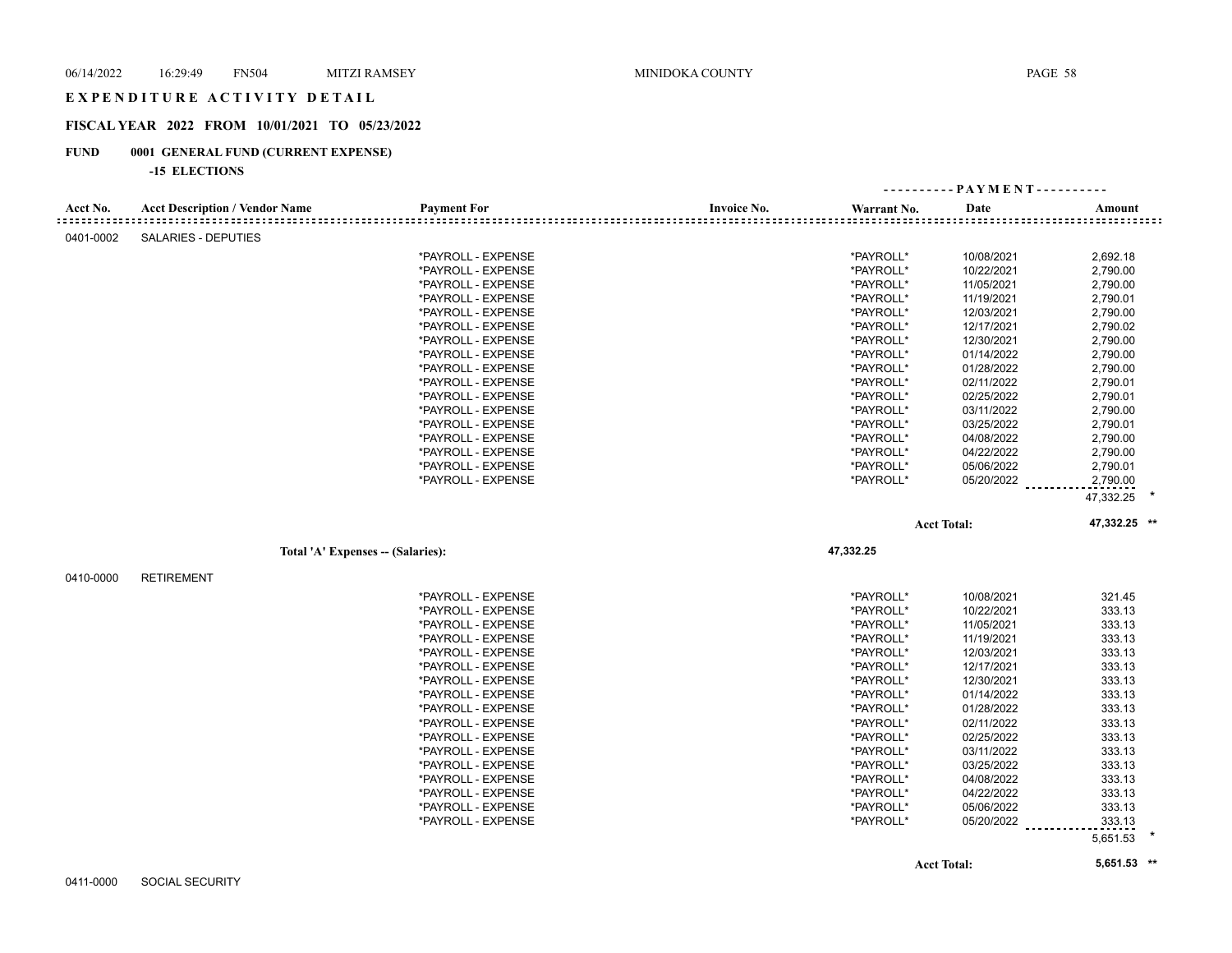#### EXPENDITURE ACTIVITY DETAIL

# **FISCAL YEAR 2022 FROM 10/01/2021 TO 05/23/2022**

# **FUND 0001 GENERAL FUND (CURRENT EXPENSE)**

#### **-15 ELECTIONS**

|           |                                       |                    | ---------- PAYMENT---------- |             |                        |               |  |
|-----------|---------------------------------------|--------------------|------------------------------|-------------|------------------------|---------------|--|
| Acct No.  | <b>Acct Description / Vendor Name</b> | <b>Payment For</b> | <b>Invoice No.</b>           | Warrant No. | Date                   | Amount        |  |
| 0411-0000 | <b>SOCIAL SECURITY</b>                |                    |                              |             |                        |               |  |
|           |                                       | *PAYROLL - EXPENSE |                              | *PAYROLL*   | 10/08/2021             | 182.49        |  |
|           |                                       | *PAYROLL - EXPENSE |                              | *PAYROLL*   | 10/22/2021             | 189.97        |  |
|           |                                       | *PAYROLL - EXPENSE |                              | *PAYROLL*   | 11/05/2021             | 189.97        |  |
|           |                                       | *PAYROLL - EXPENSE |                              | *PAYROLL*   | 11/19/2021             | 189.97        |  |
|           |                                       | *PAYROLL - EXPENSE |                              | *PAYROLL*   | 12/03/2021             | 189.97        |  |
|           |                                       | *PAYROLL - EXPENSE |                              | *PAYROLL*   | 12/17/2021             | 189.97        |  |
|           |                                       | *PAYROLL - EXPENSE |                              | *PAYROLL*   | 12/30/2021             | 213.44        |  |
|           |                                       | *PAYROLL - EXPENSE |                              | *PAYROLL*   | 01/14/2022             | 189.97        |  |
|           |                                       | *PAYROLL - EXPENSE |                              | *PAYROLL*   | 01/28/2022             | 189.97        |  |
|           |                                       | *PAYROLL - EXPENSE |                              | *PAYROLL*   | 02/11/2022             | 189.97        |  |
|           |                                       | *PAYROLL - EXPENSE |                              | *PAYROLL*   | 02/25/2022             | 189.97        |  |
|           |                                       | *PAYROLL - EXPENSE |                              | *PAYROLL*   | 03/11/2022             | 189.97        |  |
|           |                                       | *PAYROLL - EXPENSE |                              | *PAYROLL*   | 03/25/2022             | 189.97        |  |
|           |                                       | *PAYROLL - EXPENSE |                              | *PAYROLL*   | 04/08/2022             | 189.97        |  |
|           |                                       | *PAYROLL - EXPENSE |                              | *PAYROLL*   | 04/22/2022             | 189.97        |  |
|           |                                       | *PAYROLL - EXPENSE |                              |             |                        | 189.97        |  |
|           |                                       |                    |                              | *PAYROLL*   | 05/06/2022             |               |  |
|           |                                       | *PAYROLL - EXPENSE |                              | *PAYROLL*   | $05/20/2022$ _________ | 189.97        |  |
|           |                                       |                    |                              |             |                        | 3,245.48      |  |
|           |                                       |                    |                              |             | <b>Acct Total:</b>     | $3,245.48$ ** |  |
| 0412-0000 | <b>LIFE INSURANCE</b>                 |                    |                              |             |                        |               |  |
|           |                                       | *PAYROLL - EXPENSE |                              | *PAYROLL*   | 10/22/2021             | 5.60          |  |
|           |                                       | *PAYROLL - EXPENSE |                              | *PAYROLL*   | 11/19/2021             | 5.60          |  |
|           |                                       | *PAYROLL - EXPENSE |                              | *PAYROLL*   | 12/17/2021             | 5.60          |  |
|           |                                       | *PAYROLL - EXPENSE |                              | *PAYROLL*   | 01/28/2022             | 5.60          |  |
|           |                                       | *PAYROLL - EXPENSE |                              | *PAYROLL*   | 02/25/2022             | 5.60          |  |
|           |                                       | *PAYROLL - EXPENSE |                              | *PAYROLL*   | 03/25/2022             | 5.60          |  |
|           |                                       | *PAYROLL - EXPENSE |                              | *PAYROLL*   | 04/22/2022             | 5.60          |  |
|           |                                       | *PAYROLL - EXPENSE |                              | *PAYROLL*   |                        |               |  |
|           |                                       |                    |                              |             | 05/20/2022 _________   | 5.60          |  |
|           |                                       |                    |                              |             |                        | 44.80         |  |
|           |                                       |                    |                              |             | <b>Acct Total:</b>     | 44.80 **      |  |
| 0413-0000 | <b>MEDICAL INSURANCE</b>              |                    |                              |             |                        |               |  |
|           |                                       | *PAYROLL - EXPENSE |                              | *PAYROLL*   | 10/22/2021             | 2,007.34      |  |
|           |                                       | *PAYROLL - EXPENSE |                              | *PAYROLL*   | 11/19/2021             | 2,007.34      |  |
|           |                                       | *PAYROLL - EXPENSE |                              | *PAYROLL*   | 12/17/2021             | 2,007.34      |  |
|           |                                       | *PAYROLL - EXPENSE |                              | *PAYROLL*   | 01/28/2022             | 2,007.34      |  |
|           |                                       | *PAYROLL - EXPENSE |                              | *PAYROLL*   | 02/25/2022             | 2,007.34      |  |
|           |                                       | *PAYROLL - EXPENSE |                              | *PAYROLL*   | 03/25/2022             | 2,007.34      |  |
|           |                                       | *PAYROLL - EXPENSE |                              | *PAYROLL*   | 04/22/2022             | 2,007.34      |  |
|           |                                       | *PAYROLL - EXPENSE |                              | *PAYROLL*   |                        | 2,007.34      |  |
|           |                                       |                    |                              |             | 05/20/2022             |               |  |
|           |                                       |                    |                              |             |                        | 16,058.72     |  |
|           |                                       |                    |                              |             | <b>Acct Total:</b>     | 16,058.72 **  |  |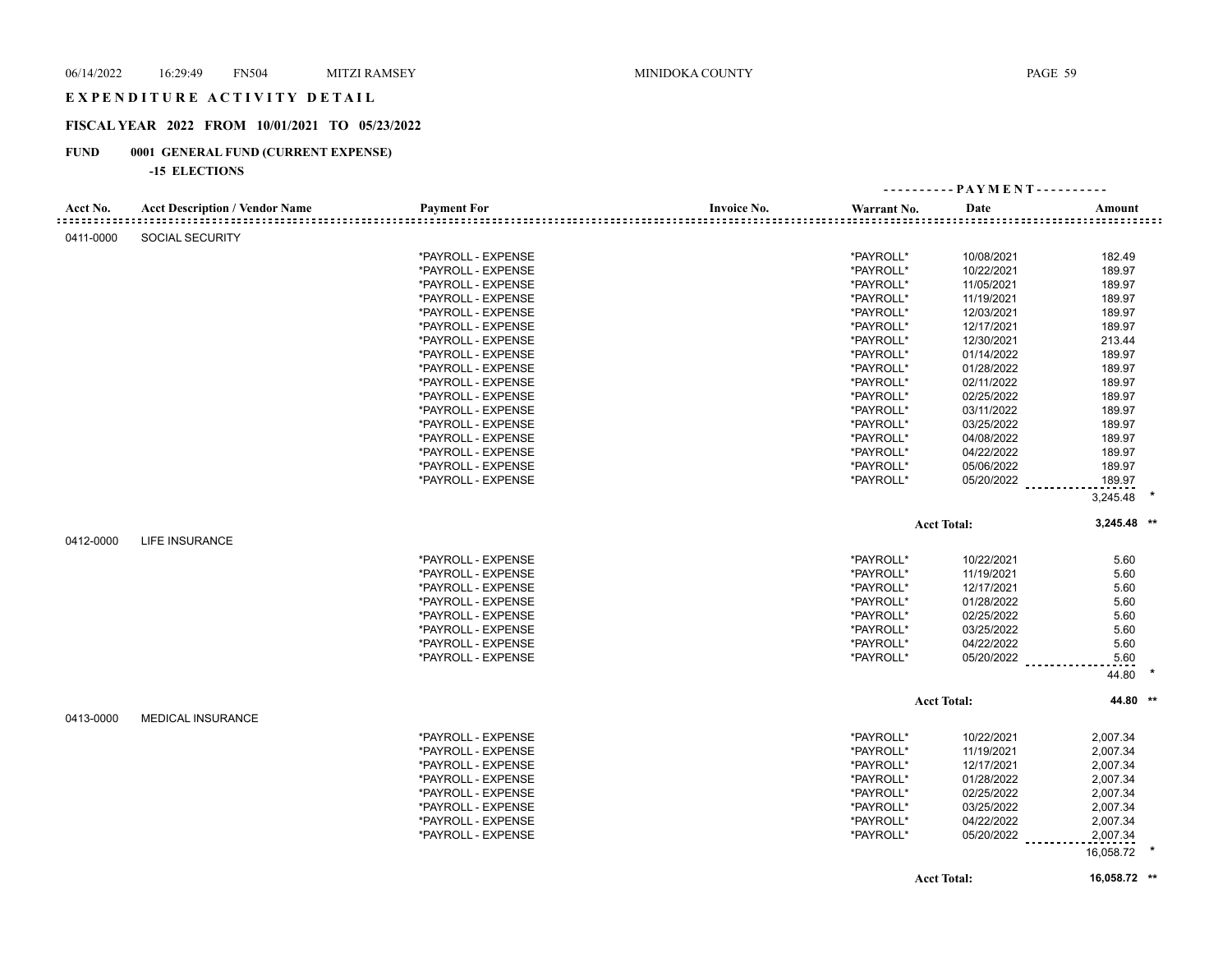# E X P E N D I T U R E A C T I V I T Y D E T A I L

# **FISCAL YEAR 2022 FROM 10/01/2021 TO 05/23/2022**

# **FUND 0001 GENERAL FUND (CURRENT EXPENSE)**

**-15 ELECTIONS**

|           |                                       |                                         |                    | $PAYMENT$ ---------- |                    |                             |  |
|-----------|---------------------------------------|-----------------------------------------|--------------------|----------------------|--------------------|-----------------------------|--|
| Acct No.  | <b>Acct Description / Vendor Name</b> | <b>Payment For</b>                      | <b>Invoice No.</b> | Warrant No.          | Date               | Amount                      |  |
|           | Total 'D' Expenses -- (Benefits):     |                                         |                    | 25,000.53            |                    |                             |  |
| 0440-0001 | SUPPLIES - CONSUMABLE                 |                                         |                    |                      |                    |                             |  |
|           | <b>ELECTION SOURCE</b>                | 566 - SPLIT LOCKS/ SECURITY SE          | 22-656             | 2022-0001816         | 03/07/2022         | 84.54<br>84.54              |  |
| 0440-0002 | SUPPLIES - REUSABLE                   |                                         |                    |                      |                    |                             |  |
|           | AMAZON CAPITAL SERVICES               | 521 - FLASH DRIVES                      | 1HDJ-T9OV-WFM7     | 2022-0001706         | 02/28/2022         | 69.90<br>69.90              |  |
|           |                                       |                                         |                    |                      | <b>Acct Total:</b> | $154.44$ **                 |  |
| 0544-0002 | PRINTING - LEGALS                     |                                         |                    |                      |                    |                             |  |
|           | <b>TIMES NEWS</b>                     | 304 - 2022 ELECTION CALENDAR            |                    | 2022-0001103         | 01/03/2022         | 138.64                      |  |
|           | <b>TIMES NEWS</b>                     | 602 - CANDIDATE FILING                  |                    | 2022-0001949         | 03/14/2022         | 103.28<br>$\star$<br>241.92 |  |
|           |                                       |                                         |                    |                      | <b>Acct Total:</b> | 241.92 **                   |  |
| 0559-0000 | OTHER MISCELLANEOUS EXPENSES          |                                         |                    |                      |                    |                             |  |
|           | <b>IAC</b>                            | 296 - ELECTIONS CONFERENCE REG          |                    | 2022-0000948         | 12/20/2021         | 375.00<br>375.00            |  |
|           |                                       |                                         |                    |                      | <b>Acct Total:</b> | 375.00 **                   |  |
|           |                                       | Total 'B' Expenses -- (Other Expenses): |                    | 771.36               |                    |                             |  |
|           | <b>DEPARTMENT TOTALS:</b>             |                                         |                    |                      | <b>Dept Total:</b> | 73,104.14                   |  |
|           |                                       | Total 'A' Expenses -- Salaries:         | 47,332.25          |                      |                    |                             |  |
|           |                                       | <b>Total 'D' Expenses -- Benefits:</b>  | 25,000.53          |                      |                    |                             |  |
|           |                                       | Total 'B' Expenses -- Expenses:         | 771.36             |                      |                    |                             |  |
|           |                                       | Total 'C' Expenses - Capital Outlay:    |                    |                      |                    |                             |  |
|           |                                       |                                         | 73,104.14          |                      |                    |                             |  |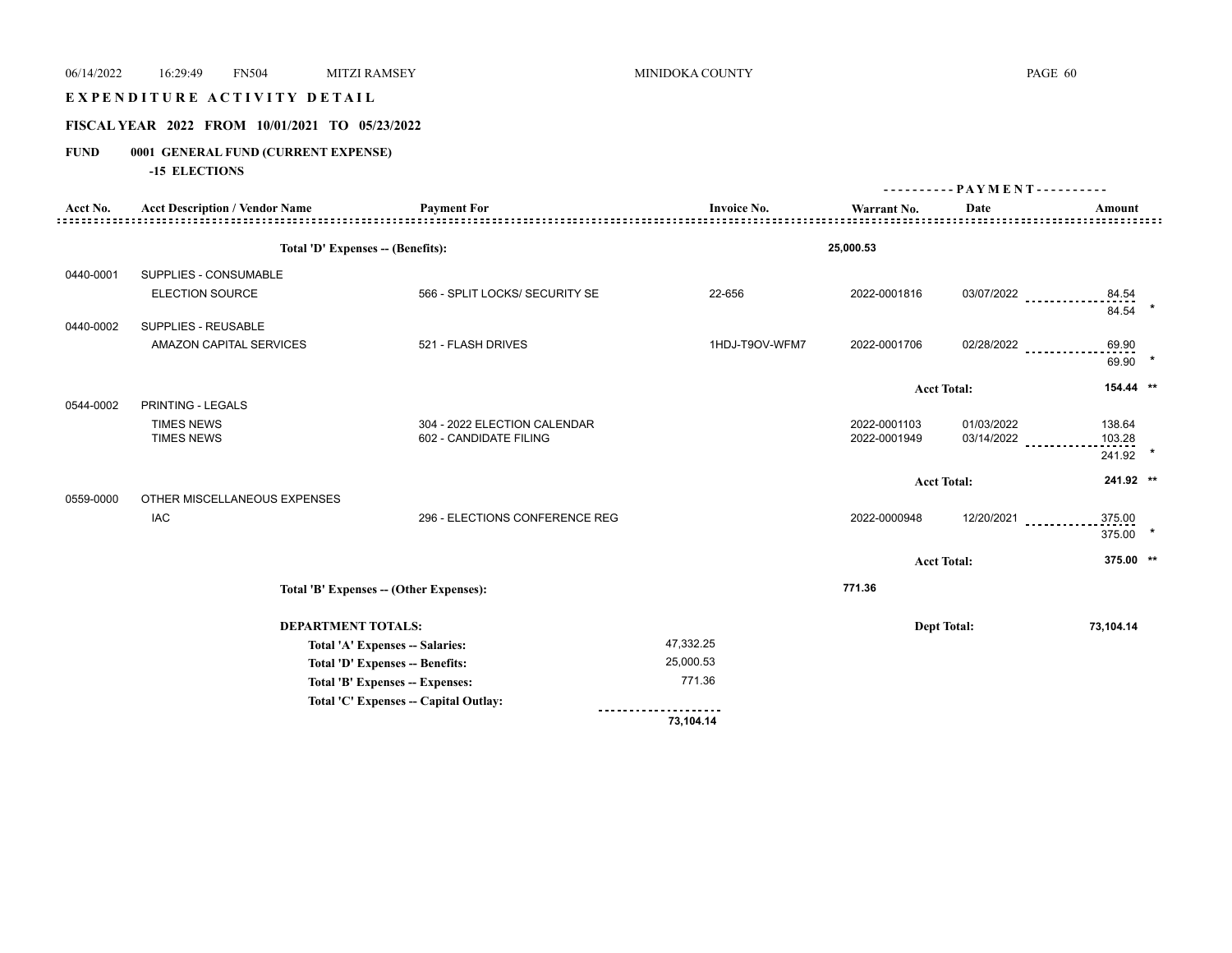## EXPENDITURE ACTIVITY DETAIL

# **FISCAL YEAR 2022 FROM 10/01/2021 TO 05/23/2022**

# **FUND 0001 GENERAL FUND (CURRENT EXPENSE)**

|           |                                       |                    |                    |             | ---------- PAYMENT---------- |              |  |
|-----------|---------------------------------------|--------------------|--------------------|-------------|------------------------------|--------------|--|
| Acct No.  | <b>Acct Description / Vendor Name</b> | <b>Payment For</b> | <b>Invoice No.</b> | Warrant No. | Date                         | Amount       |  |
| 0401-0003 | <b>SALARIES - OTHER</b>               |                    |                    |             |                              |              |  |
|           |                                       | *PAYROLL - EXPENSE |                    | *PAYROLL*   | 10/08/2021                   | 145.50       |  |
|           |                                       | *PAYROLL - EXPENSE |                    | *PAYROLL*   | 10/22/2021                   | 150.75       |  |
|           |                                       | *PAYROLL - EXPENSE |                    | *PAYROLL*   | 11/05/2021                   | 150.75       |  |
|           |                                       | *PAYROLL - EXPENSE |                    | *PAYROLL*   | 11/19/2021                   | 150.75       |  |
|           |                                       | *PAYROLL - EXPENSE |                    | *PAYROLL*   | 12/03/2021                   | 150.75       |  |
|           |                                       | *PAYROLL - EXPENSE |                    | *PAYROLL*   | 12/17/2021                   | 150.75       |  |
|           |                                       | *PAYROLL - EXPENSE |                    | *PAYROLL*   | 12/30/2021                   | 150.75       |  |
|           |                                       | *PAYROLL - EXPENSE |                    | *PAYROLL*   | 01/14/2022                   | 150.75       |  |
|           |                                       | *PAYROLL - EXPENSE |                    | *PAYROLL*   | 01/28/2022                   | 150.75       |  |
|           |                                       | *PAYROLL - EXPENSE |                    | *PAYROLL*   | 02/11/2022                   | 150.75       |  |
|           |                                       | *PAYROLL - EXPENSE |                    | *PAYROLL*   | 02/25/2022                   | 150.75       |  |
|           |                                       | *PAYROLL - EXPENSE |                    | *PAYROLL*   | 03/11/2022                   | 150.75       |  |
|           |                                       | *PAYROLL - EXPENSE |                    | *PAYROLL*   | 03/25/2022                   | 150.75       |  |
|           |                                       | *PAYROLL - EXPENSE |                    | *PAYROLL*   | 04/08/2022                   | 150.75       |  |
|           |                                       | *PAYROLL - EXPENSE |                    | *PAYROLL*   | 04/22/2022                   | 150.75       |  |
|           |                                       | *PAYROLL - EXPENSE |                    | *PAYROLL*   | 05/06/2022                   | 150.75       |  |
|           |                                       | *PAYROLL - EXPENSE |                    | *PAYROLL*   | 05/20/2022                   | 150.75       |  |
|           |                                       |                    |                    |             |                              |              |  |
|           |                                       |                    |                    |             |                              | $2,557.50$ * |  |
|           |                                       |                    |                    |             | <b>Acct Total:</b>           | 2,557.50 **  |  |
|           | Total 'A' Expenses -- (Salaries):     |                    |                    | 2,557.50    |                              |              |  |
| 0410-0000 | <b>RETIREMENT</b>                     |                    |                    |             |                              |              |  |
|           |                                       |                    |                    |             |                              |              |  |
|           |                                       | *PAYROLL - EXPENSE |                    | *PAYROLL*   | 10/08/2021                   | 17.37        |  |
|           |                                       | *PAYROLL - EXPENSE |                    | *PAYROLL*   | 10/22/2021                   | 18.00        |  |
|           |                                       | *PAYROLL - EXPENSE |                    | *PAYROLL*   | 11/05/2021                   | 18.00        |  |
|           |                                       | *PAYROLL - EXPENSE |                    | *PAYROLL*   | 11/19/2021                   | 18.00        |  |
|           |                                       | *PAYROLL - EXPENSE |                    | *PAYROLL*   | 12/03/2021                   | 18.00        |  |
|           |                                       | *PAYROLL - EXPENSE |                    | *PAYROLL*   | 12/17/2021                   | 18.00        |  |
|           |                                       | *PAYROLL - EXPENSE |                    | *PAYROLL*   | 12/30/2021                   | 18.00        |  |
|           |                                       |                    |                    |             |                              |              |  |
|           |                                       | *PAYROLL - EXPENSE |                    | *PAYROLL*   | 01/14/2022                   | 18.00        |  |
|           |                                       | *PAYROLL - EXPENSE |                    | *PAYROLL*   | 01/28/2022                   | 18.00        |  |
|           |                                       | *PAYROLL - EXPENSE |                    | *PAYROLL*   | 02/11/2022                   | 18.00        |  |
|           |                                       | *PAYROLL - EXPENSE |                    | *PAYROLL*   | 02/25/2022                   | 18.00        |  |
|           |                                       | *PAYROLL - EXPENSE |                    | *PAYROLL*   | 03/11/2022                   | 18.00        |  |
|           |                                       | *PAYROLL - EXPENSE |                    | *PAYROLL*   | 03/25/2022                   | 18.00        |  |
|           |                                       | *PAYROLL - EXPENSE |                    | *PAYROLL*   | 04/08/2022                   | 18.00        |  |
|           |                                       | *PAYROLL - EXPENSE |                    | *PAYROLL*   | 04/22/2022                   | 18.00        |  |
|           |                                       | *PAYROLL - EXPENSE |                    | *PAYROLL*   | 05/06/2022                   | 18.00        |  |
|           |                                       | *PAYROLL - EXPENSE |                    | *PAYROLL*   | 05/20/2022                   | 18.00        |  |
|           |                                       |                    |                    |             |                              | 305.37       |  |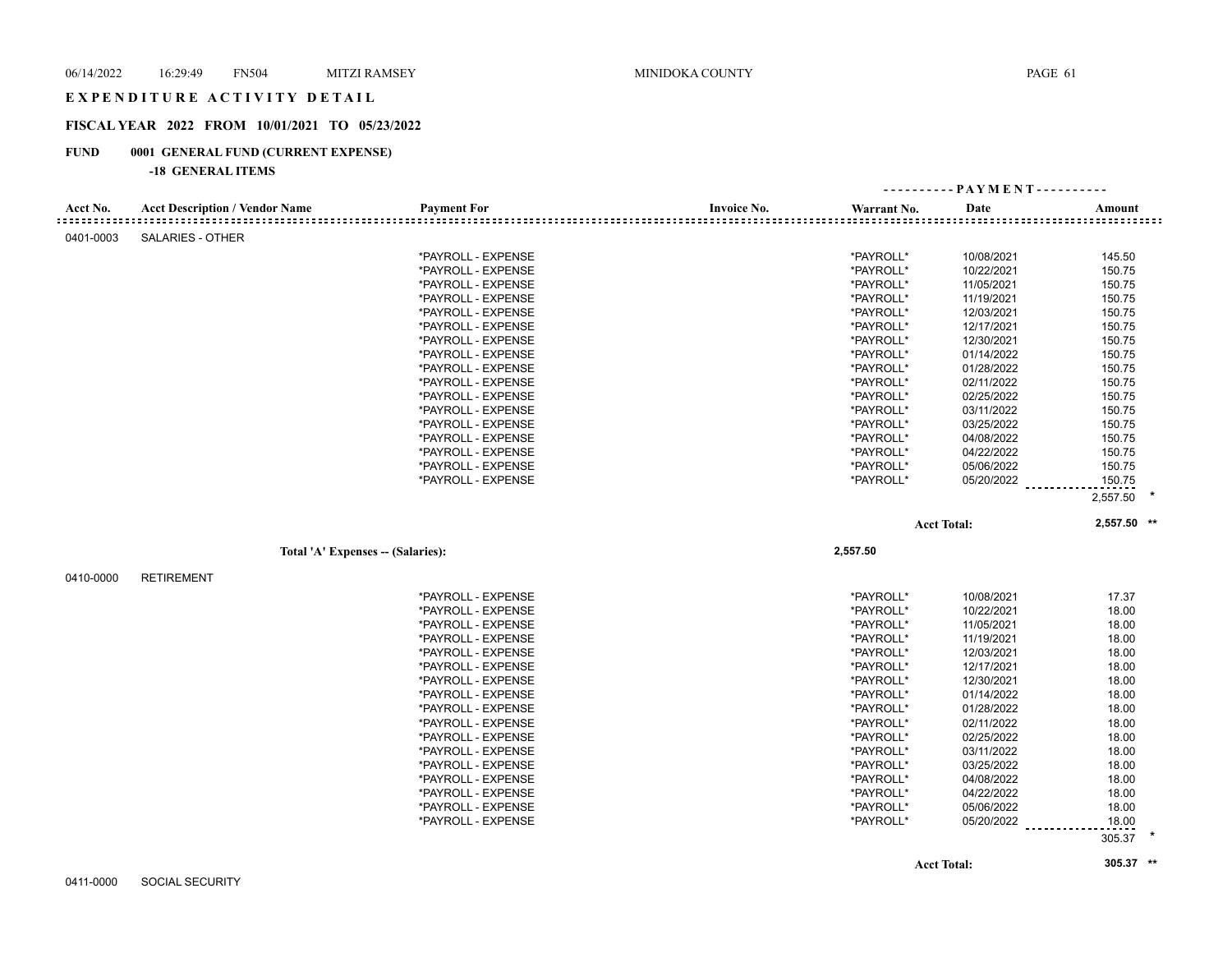#### EXPENDITURE ACTIVITY DETAIL

# **FISCAL YEAR 2022 FROM 10/01/2021 TO 05/23/2022**

# **FUND 0001 GENERAL FUND (CURRENT EXPENSE)**

|           |                                       |                               |                    | ---------- PAYMENT---------- |                    |                                                               |  |
|-----------|---------------------------------------|-------------------------------|--------------------|------------------------------|--------------------|---------------------------------------------------------------|--|
| Acct No.  | <b>Acct Description / Vendor Name</b> | <b>Payment For</b>            | <b>Invoice No.</b> | Warrant No.                  | Date               | Amount<br>::::::::::<br>: = = = = = = = = = = = = = = = = = = |  |
| 0411-0000 | <b>SOCIAL SECURITY</b>                |                               |                    |                              |                    |                                                               |  |
|           |                                       | *PAYROLL - EXPENSE            |                    | *PAYROLL*                    | 10/08/2021         | 11.12                                                         |  |
|           |                                       | *PAYROLL - EXPENSE            |                    | *PAYROLL*                    | 10/22/2021         | 11.54                                                         |  |
|           |                                       | *PAYROLL - EXPENSE            |                    | *PAYROLL*                    | 11/05/2021         | 11.54                                                         |  |
|           |                                       | *PAYROLL - EXPENSE            |                    | *PAYROLL*                    | 11/19/2021         | 11.54                                                         |  |
|           |                                       | *PAYROLL - EXPENSE            |                    | *PAYROLL*                    | 12/03/2021         | 11.54                                                         |  |
|           |                                       | *PAYROLL - EXPENSE            |                    | *PAYROLL*                    | 12/17/2021         | 11.54                                                         |  |
|           |                                       | *PAYROLL - EXPENSE            |                    | *PAYROLL*                    | 12/30/2021         | 11.54                                                         |  |
|           |                                       | *PAYROLL - EXPENSE            |                    | *PAYROLL*                    | 01/14/2022         | 11.54                                                         |  |
|           |                                       | *PAYROLL - EXPENSE            |                    | *PAYROLL*                    | 01/28/2022         | 11.54                                                         |  |
|           |                                       | *PAYROLL - EXPENSE            |                    | *PAYROLL*                    | 02/11/2022         | 11.54                                                         |  |
|           |                                       | *PAYROLL - EXPENSE            |                    | *PAYROLL*                    | 02/25/2022         | 11.54                                                         |  |
|           |                                       | *PAYROLL - EXPENSE            |                    | *PAYROLL*                    | 03/11/2022         | 11.54                                                         |  |
|           |                                       | *PAYROLL - EXPENSE            |                    | *PAYROLL*                    | 03/25/2022         | 11.54                                                         |  |
|           |                                       | *PAYROLL - EXPENSE            |                    | *PAYROLL*                    | 04/08/2022         | 11.54                                                         |  |
|           |                                       | *PAYROLL - EXPENSE            |                    | *PAYROLL*                    | 04/22/2022         | 11.54                                                         |  |
|           |                                       | *PAYROLL - EXPENSE            |                    | *PAYROLL*                    | 05/06/2022         | 11.54                                                         |  |
|           |                                       | *PAYROLL - EXPENSE            |                    | *PAYROLL*                    | 05/20/2022         | 11.54                                                         |  |
|           |                                       |                               |                    |                              |                    | 195.76                                                        |  |
|           |                                       |                               |                    |                              | <b>Acct Total:</b> | 195.76 **                                                     |  |
|           | Total 'D' Expenses -- (Benefits):     |                               |                    | 501.13                       |                    |                                                               |  |
|           |                                       |                               |                    |                              |                    |                                                               |  |
| 0415-0000 | <b>STATE UNEMPLOYMENT</b>             |                               |                    |                              |                    |                                                               |  |
|           | <b>IAC</b>                            | 17 - 3RD QTR UNEMPLOYMENT FEE |                    | 2022-0000149                 | 10/18/2021         | 9,723.84                                                      |  |
|           |                                       |                               |                    |                              |                    | 9,723.84                                                      |  |
|           |                                       |                               |                    |                              | <b>Acct Total:</b> | 9,723.84 **                                                   |  |
| 0416-0000 | WORKMAN'S COMPENSATION INSUR.         |                               |                    |                              |                    |                                                               |  |
|           | STATE INSURANCE FUND                  | 162 - WORKMANS COMPENSATION   |                    | 2022-0000627                 | $11/22/2021$       | 34,778.14                                                     |  |
|           |                                       |                               |                    |                              |                    | 34,778.14                                                     |  |
|           |                                       |                               |                    |                              | <b>Acct Total:</b> | 34,778.14 **                                                  |  |
| 0429-0000 | <b>FRINGE BENEFITS</b>                |                               |                    |                              |                    |                                                               |  |
|           |                                       |                               |                    |                              |                    |                                                               |  |
|           | AIR ST. LUKES MEMBERSHIP              | 412 - 80 EMPLOYEE MEMBERSHIPS |                    | 2022-0001274                 | $01/24/2022$       | 3,600.00                                                      |  |
|           |                                       |                               |                    |                              |                    | 3,600.00                                                      |  |
| 0429-0005 | <b>SICK DAY PAY</b>                   |                               |                    |                              |                    |                                                               |  |
|           |                                       | TRSF SICK IN LIEU - 2021      |                    |                              | 11/05/2021         | 425.31                                                        |  |
|           |                                       | TRSF SICK IN LIEU - 2021      |                    |                              | 11/05/2021         | 2,219.39                                                      |  |
|           |                                       |                               |                    |                              |                    | 2,644.70                                                      |  |
|           |                                       |                               |                    |                              |                    | 6,244.70 **                                                   |  |
|           |                                       |                               |                    |                              | <b>Acct Total:</b> |                                                               |  |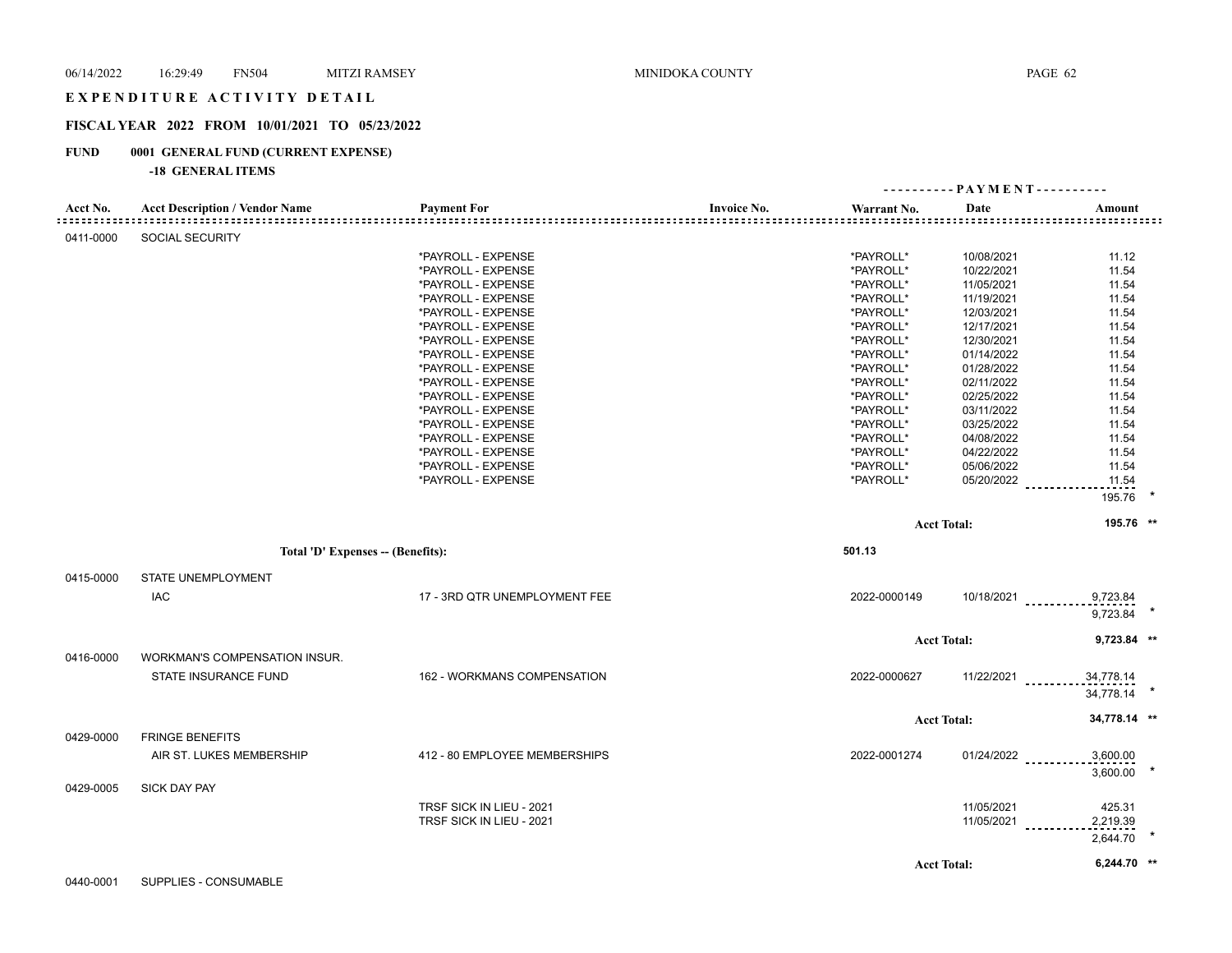# E X P E N D I T U R E A C T I V I T Y D E T A I L

# **FISCAL YEAR 2022 FROM 10/01/2021 TO 05/23/2022**

# **FUND 0001 GENERAL FUND (CURRENT EXPENSE)**

|                                     |                                                                                                                      |                                                                                                                                                                                     |                              | - PAYMENT - - - - - - - - - -                                                |                                                                                  |                                                                           |  |
|-------------------------------------|----------------------------------------------------------------------------------------------------------------------|-------------------------------------------------------------------------------------------------------------------------------------------------------------------------------------|------------------------------|------------------------------------------------------------------------------|----------------------------------------------------------------------------------|---------------------------------------------------------------------------|--|
| Acct No.<br>: : : : : : : : : : : : | <b>Acct Description / Vendor Name</b>                                                                                | <b>Payment For</b>                                                                                                                                                                  | <b>Invoice No.</b><br>       | Warrant No.<br>.                                                             | Date                                                                             | Amount                                                                    |  |
| 0440-0001                           | SUPPLIES - CONSUMABLE                                                                                                |                                                                                                                                                                                     |                              |                                                                              |                                                                                  |                                                                           |  |
|                                     | QUADIENT LEASING USA INC.<br>QUADIENT LEASING USA INC.                                                               | 210 - POSTAGE SUPPLIES<br>861 - POSTAGE SUPPLIES                                                                                                                                    | 16543333<br>16684842         | 2022-0000769<br>2022-0002751                                                 | 12/06/2021<br>05/16/2022                                                         | 234.00<br>208.00<br>442.00                                                |  |
|                                     |                                                                                                                      |                                                                                                                                                                                     |                              |                                                                              | <b>Acct Total:</b>                                                               | 442.00 **                                                                 |  |
| 0450-0000                           | RISK MANAGEMENT/INSURANCE                                                                                            |                                                                                                                                                                                     |                              |                                                                              |                                                                                  |                                                                           |  |
|                                     | <b>ICRMP</b><br>STARLEY-LEAVITT INS. AGENCY INC<br><b>ICRMP</b><br>STARLEY-LEAVITT INS. AGENCY INC<br>STATE OF IDAHO | 3 - 1ST HALF FY22 ICRMP BILLIN<br>485 - NOTARY BOND<br>672 - 2022 2ND HALF ICRMP BILL<br>676 - NOTARY PUBLIC BOND<br>675 - NOTARY PUBLIC BOND - CHA<br>* Warrant # 2022-2208 VOIDED | 01034-2022-1<br>01034-2022-2 | 2022-0000011<br>2022-0001607<br>2022-0002194<br>2022-0002207<br>2022-0002208 | 10/04/2021<br>02/14/2022<br>04/04/2022<br>04/04/2022<br>04/04/2022<br>05/13/2022 | 68,532.50<br>60.00<br>68,532.50<br>120.00<br>5.00<br>(5.00)<br>137,245.00 |  |
|                                     |                                                                                                                      |                                                                                                                                                                                     |                              |                                                                              | <b>Acct Total:</b>                                                               | 137,245.00 **                                                             |  |
| 0481-0000                           | PROFESSIONAL SVC-AUDITING                                                                                            |                                                                                                                                                                                     |                              |                                                                              |                                                                                  |                                                                           |  |
|                                     | <b>GARALD E PRICE CPA, P A</b>                                                                                       | 593 - FY2021 AUDIT & SINGLE AU                                                                                                                                                      |                              | 2022-0001926                                                                 | 03/14/2022 _________                                                             | 24,870.00<br>24,870.00                                                    |  |
|                                     |                                                                                                                      |                                                                                                                                                                                     |                              |                                                                              | <b>Acct Total:</b>                                                               | 24,870.00 **                                                              |  |
| 0489-0000                           | PROFESSIONAL SVC- OTHER                                                                                              |                                                                                                                                                                                     |                              |                                                                              |                                                                                  |                                                                           |  |
|                                     | <b>TORE UP</b>                                                                                                       | 859 - SHREDDER                                                                                                                                                                      | 50056                        | 2022-0002764                                                                 |                                                                                  | 05/16/2022 ______________35.00<br>35.00                                   |  |
| 0489-0003                           | PROFESSIONAL SVC - CODIFIERS                                                                                         |                                                                                                                                                                                     |                              |                                                                              |                                                                                  |                                                                           |  |
|                                     | STERLING CODIFIERS, INC.                                                                                             | 319 - ANNUAL WEB HOSTING FEE 0                                                                                                                                                      | 13260                        | 2022-0001098                                                                 | $01/03/2022$                                                                     | 500.00<br>500.00                                                          |  |
|                                     |                                                                                                                      |                                                                                                                                                                                     |                              |                                                                              | <b>Acct Total:</b>                                                               | 535.00 **                                                                 |  |
| 0499-0000                           | REP/MAINT-MNTCE CONTRACT                                                                                             |                                                                                                                                                                                     |                              |                                                                              |                                                                                  |                                                                           |  |
|                                     | <b>QUADIENT FINANCE USA, INC.</b><br>QUADIENT LEASING USA INC.                                                       | 248 - POSTAGE MACHINE LEASE<br>768 - POSTAGE MACHIN ELEASE                                                                                                                          | N9077743                     | 2022-0000846<br>2022-0002507                                                 | 12/13/2021<br>$04/25/2022$                                                       | 669.81<br>669.81<br>1.339.62                                              |  |
|                                     |                                                                                                                      |                                                                                                                                                                                     |                              |                                                                              | <b>Acct Total:</b>                                                               | 1,339.62 **                                                               |  |
| 0528-0000                           | <b>DUES / MEMBERSHIPS</b>                                                                                            |                                                                                                                                                                                     |                              |                                                                              |                                                                                  |                                                                           |  |
|                                     | MAGIC VALLEY GROUND WATER DISTRICT<br>MID-SNAKE RC&D COUNCIL                                                         | 255 - MEMBERSHIP FEE 2021<br>858 - MEMBERSHIP ASSESSMENT                                                                                                                            | 2181<br>2022                 | 2022-0000842<br>2022-0002745                                                 | 12/13/2021<br>$05/16/2022$                                                       | 133.56<br>50.00<br>183.56                                                 |  |
| 0528-0002                           | <b>ASSESSMENT DUES</b>                                                                                               |                                                                                                                                                                                     |                              |                                                                              |                                                                                  |                                                                           |  |
|                                     | <b>IAC</b>                                                                                                           | 12 - FY22 IAC DUES ASSESSMENT                                                                                                                                                       |                              | 2022-0000124                                                                 | $10/18/2021$                                                                     | 7,378.00<br>7.378.00                                                      |  |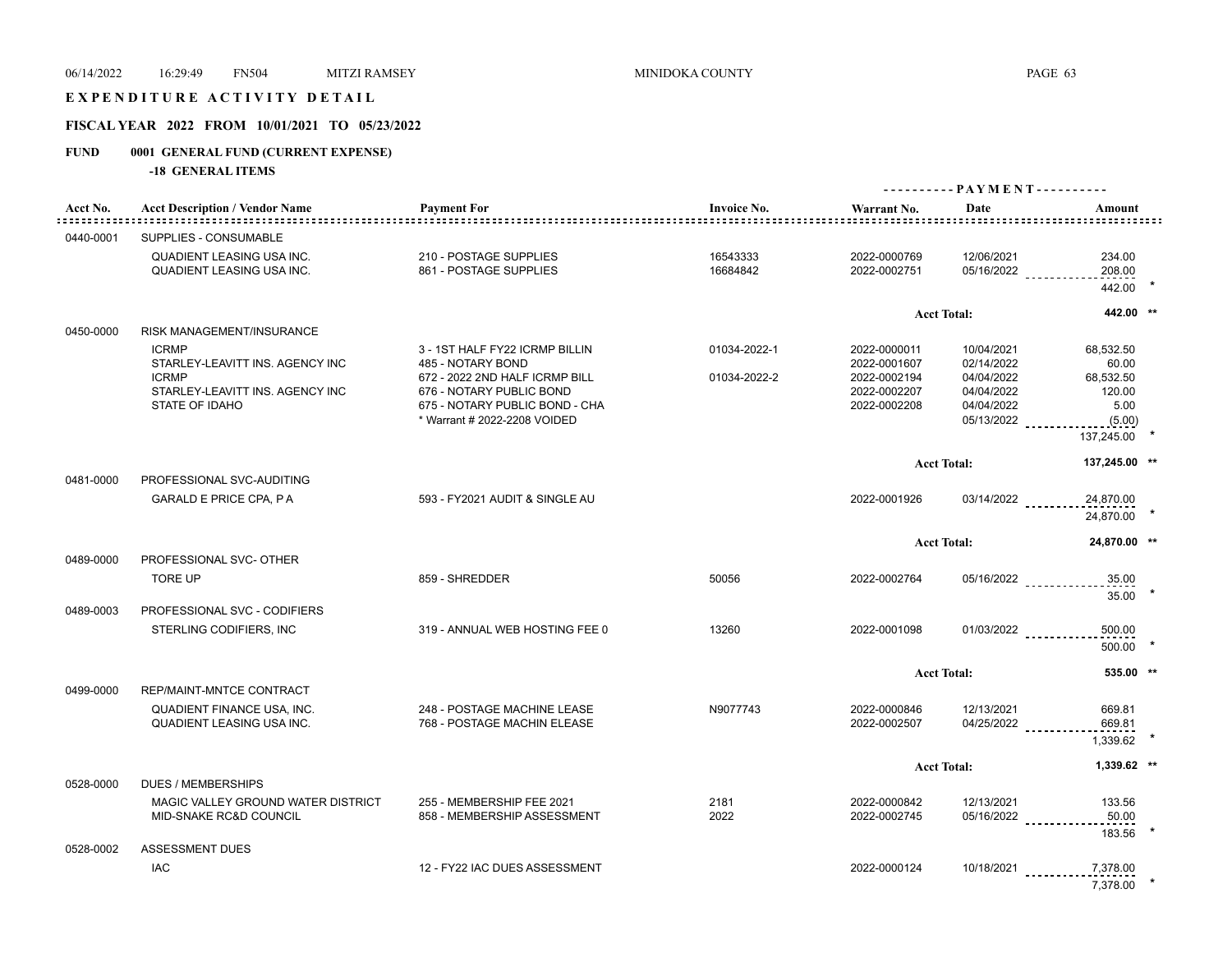#### EXPENDITURE ACTIVITY DETAIL

# **FISCAL YEAR 2022 FROM 10/01/2021 TO 05/23/2022**

# **FUND 0001 GENERAL FUND (CURRENT EXPENSE)**

|                         |                                                      |                                                             |                    |                                                          | ---------- PAYMENT---------- |                                    |  |
|-------------------------|------------------------------------------------------|-------------------------------------------------------------|--------------------|----------------------------------------------------------|------------------------------|------------------------------------|--|
| Acct No.<br>::::::::::: | <b>Acct Description / Vendor Name</b>                | <b>Payment For</b>                                          | <b>Invoice No.</b> | Warrant No.<br><u>==================================</u> | Date                         | Amount<br><u> ================</u> |  |
| 0528-0003               | PUBLIC LANDS DUES ASSESSMENT                         |                                                             |                    |                                                          |                              |                                    |  |
|                         | IAC PUBLIC LANDS TRUST                               | 33 - FY22 PUBLIC LAND FUND DUE                              | PLT-22-34          | 2022-0000218                                             |                              | 10/25/2021 297.35                  |  |
|                         |                                                      |                                                             |                    |                                                          |                              | 297.35 *                           |  |
| 0528-0007               | <b>IACRC</b>                                         |                                                             |                    |                                                          |                              |                                    |  |
|                         | <b>IAC</b>                                           | 12 - FY22 IAC RECORDERS & CLER                              |                    | 2022-0000124                                             |                              | 10/18/2021 _____________150.00     |  |
|                         |                                                      |                                                             |                    |                                                          |                              | 150.00 *                           |  |
| 0528-0008               | IAC COMMISSIONERS & CLERK                            |                                                             |                    |                                                          |                              |                                    |  |
|                         | <b>IAC</b>                                           | 12 - FY22 IAC COMMISSIONER & C                              |                    | 2022-0000124                                             |                              | 10/18/2021 300.00                  |  |
|                         |                                                      |                                                             |                    |                                                          |                              | 300.00                             |  |
| 0528-0009               | ASSOC. TAXPAYERS OF IDAHO                            |                                                             |                    |                                                          |                              |                                    |  |
|                         | ASSOCIATED TAXPAYERS OF ID                           | 295 - 2022 ATI MEMBERSHIP                                   | 744                | 2022-0000923                                             |                              | 225.00<br>$12/20/2021$             |  |
|                         |                                                      |                                                             |                    |                                                          |                              | 225.00                             |  |
| 0528-0010               | <b>REGION IV</b>                                     |                                                             |                    |                                                          |                              |                                    |  |
|                         | <b>REGION IV DEVELOPMENT ASSN, INC</b>               | 436 - FY2022 ANNUAL DUES                                    | 1265               | 2022-0001417                                             | $01/31/2022$                 | 2,306.00                           |  |
|                         |                                                      |                                                             |                    |                                                          |                              | 2.306.00                           |  |
| 0528-0011               | <b>COSTCO MEMBERSHIP</b>                             |                                                             |                    |                                                          |                              |                                    |  |
|                         | <b>COSTCO WHOLESALE MEMBERSHIP</b>                   | 11 - ANNUAL MEMBERSHIP                                      |                    | 2022-0000109                                             |                              | 10/18/2021 ____________ 127.68     |  |
|                         |                                                      |                                                             |                    |                                                          |                              | 127.68                             |  |
| 0528-0012               | NACO MEMBERSHIP                                      |                                                             |                    |                                                          |                              |                                    |  |
|                         | <b>NACO</b>                                          | 147 - COUNTY MEMBERSHIP DUES 0                              | 202108119          | 2022-0000619                                             |                              | $11/22/2021$<br>450.00             |  |
|                         |                                                      |                                                             |                    |                                                          |                              | 450.00                             |  |
| 0528-0013               | <b>DISTRICT IV</b>                                   |                                                             |                    |                                                          |                              |                                    |  |
|                         | <b>IAC</b>                                           | 51 - FY22 IAC DISTRICT IV DUES                              | DIST4-22-7         | 2022-0000217                                             |                              | 10/25/2021 _____________125.00     |  |
|                         |                                                      |                                                             |                    |                                                          |                              | 125.00                             |  |
|                         |                                                      |                                                             |                    |                                                          | <b>Acct Total:</b>           | 11,542.59 **                       |  |
| 0553-0000               | <b>WEBSITE MNTCE</b>                                 |                                                             |                    |                                                          |                              |                                    |  |
|                         | <b>CIVICPLUS</b>                                     | 4 - WEB HOSTING & ANNUAL EPAYM                              | 216344             | 2022-0000008                                             | $10/04/2021$                 | 2,866.50                           |  |
|                         |                                                      |                                                             |                    |                                                          |                              | 2.866.50                           |  |
|                         |                                                      |                                                             |                    |                                                          |                              |                                    |  |
|                         |                                                      |                                                             |                    |                                                          | <b>Acct Total:</b>           | 2,866.50 **                        |  |
| 0559-0000               | OTHER MISCELLANEOUS EXPENSES                         |                                                             |                    |                                                          |                              |                                    |  |
|                         | <b>TREASURE VALLEY COFFEE</b>                        | 93 - WATER                                                  |                    | 2022-0000450                                             | 11/08/2021                   | 52.90                              |  |
|                         | TREASURE VALLEY COFFEE                               | 196 - WATER COOLER & RENT                                   |                    | 2022-0000774                                             | 12/06/2021                   | 52.90                              |  |
|                         | <b>SCHOW, BECKY</b><br><b>TREASURE VALLEY COFFEE</b> | 305 - CHRISTMAS WINDOW PAINTIN<br>373 - WATER & COOLER RENT |                    | 2022-0001096<br>2022-0001175                             | 01/03/2022<br>01/10/2022     | 495.00<br>58.60                    |  |
|                         | 4 KRYSTAL CLEAR WINDOWS, LLC                         | 464 - WINDOW CLEANING                                       |                    | 2022-0001459                                             | 02/07/2022                   | 210.00                             |  |
|                         | TREASURE VALLEY COFFEE                               | 460 - WATER & COOLER RENT                                   |                    | 2022-0001506                                             | 02/07/2022                   | 64.30                              |  |
|                         | TREASURE VALLEY COFFEE                               | 570 - WATER & COOLER RENT                                   |                    | 2022-0001844                                             | 03/07/2022                   | 47.20                              |  |
|                         | TREASURE VALLEY COFFEE                               | 657 - WATER & COOLER RENT                                   |                    | 2022-0002213                                             | 04/04/2022                   | 81.40                              |  |
|                         | TREASURE VALLEY COFFEE                               | 821 - WATER & COOLER RENT                                   |                    | 2022-0002690                                             | 05/09/2022                   | 30.10                              |  |
|                         |                                                      |                                                             |                    |                                                          |                              |                                    |  |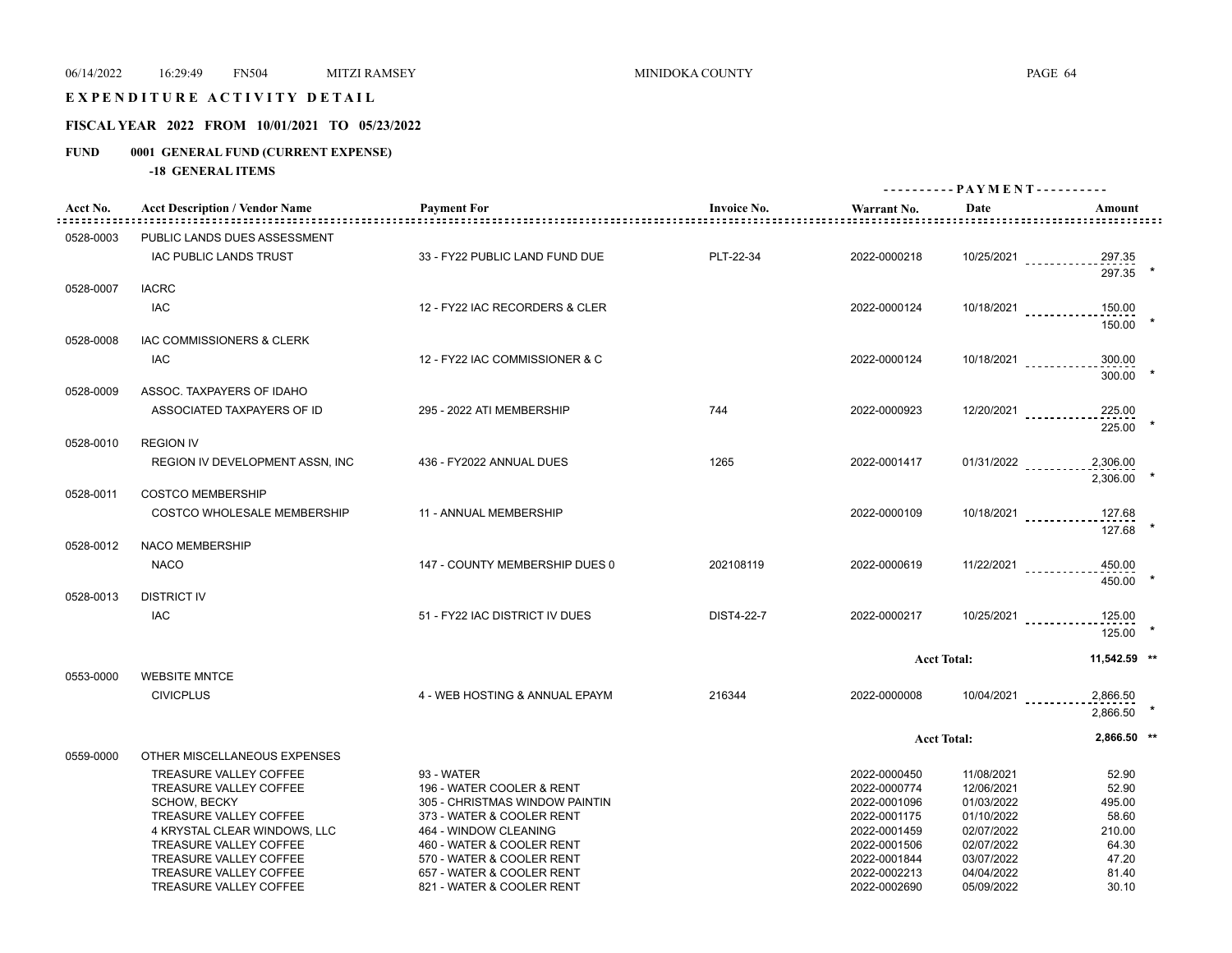#### EXPENDITURE ACTIVITY DETAIL

# **FISCAL YEAR 2022 FROM 10/01/2021 TO 05/23/2022**

# **FUND 0001 GENERAL FUND (CURRENT EXPENSE)**

| Acct No.<br>============ | <b>Acct Description / Vendor Name</b><br>::::::::::::::::::::::::::::::::::::: | <b>Payment For</b>             | <b>Invoice No.</b> | Warrant No.  | Date               | Amount<br>:::::::::::::::::::::::::::::::::::: |
|--------------------------|--------------------------------------------------------------------------------|--------------------------------|--------------------|--------------|--------------------|------------------------------------------------|
|                          |                                                                                |                                |                    |              |                    | 1,092.40                                       |
| 0559-0020                | <b>EMPLOYEE RECOGNITION</b>                                                    |                                |                    |              |                    |                                                |
|                          | MOORE, KAY                                                                     | 27 - PUMPKINS FOR FALL EMPLOYE |                    | 2022-0000131 | 10/18/2021         | 59.53                                          |
|                          | MOORE, KAY                                                                     | 35 - PRIZE BASKET - PUMPKIN CO |                    | 2022-0000230 | 10/25/2021         | 15.66                                          |
|                          | STEVENSON, LANCE                                                               | 155 - DOOR PRIZE FOR CHRISTMAS |                    | 2022-0000628 | 11/22/2021         | 50.00                                          |
|                          | MCCALL, LAURIE                                                                 | 219 - COOKIE SHEET FOR CHRISTM |                    | 2022-0000764 | 12/06/2021         | 13.77                                          |
|                          | SMITH, REID                                                                    | 235 - REIMBURSE FOR CHRISTMAS  |                    | 2022-0000771 | 12/06/2021         | 40.27                                          |
|                          | <b>VISA</b>                                                                    | 206 - SODA FRENZY 2ND PLACE PU |                    | 2022-0000776 | 12/06/2021         | 23.05                                          |
|                          | <b>VISA</b>                                                                    | 207 - GIFT FOR CHRISTMAS PARTY |                    | 2022-0000776 | 12/06/2021         | 21.18                                          |
|                          | <b>VISA</b>                                                                    | 208 - CHRISTMAS GIFT           |                    | 2022-0000776 | 12/06/2021         | 39.19                                          |
|                          | <b>VISA</b>                                                                    | 211 - SOUP FOR OFFICE PUMPKIN  |                    | 2022-0000776 | 12/06/2021         | 38.16                                          |
|                          |                                                                                | * Warrant # 2022-776 VOIDED    |                    |              | 12/06/2021         | (23.05)                                        |
|                          |                                                                                | * Warrant # 2022-776 VOIDED    |                    |              | 12/06/2021         | (21.18)                                        |
|                          |                                                                                | * Warrant # 2022-776 VOIDED    |                    |              | 12/06/2021         | (39.19)                                        |
|                          |                                                                                | * Warrant # 2022-776 VOIDED    |                    |              | 12/06/2021         | (38.16)                                        |
|                          | <b>VISA</b>                                                                    | 206 - SODA FRENZY 2ND PLACE PU |                    | 2022-0000781 | 12/06/2021         | 23.05                                          |
|                          | <b>VISA</b>                                                                    | 207 - GIFT FOR CHRISTMAS PARTY |                    | 2022-0000781 | 12/06/2021         | 21.18                                          |
|                          | <b>VISA</b>                                                                    | 208 - CHRISTMAS GIFT           |                    | 2022-0000781 | 12/06/2021         | 39.19                                          |
|                          | <b>VISA</b>                                                                    | 211 - SOUP FOR OFFICE PUMPKIN  |                    | 2022-0000781 | 12/06/2021         | 38.16                                          |
|                          | <b>EDITH'S</b>                                                                 | 249 - TENDERLOIN & CHEESY POTA | 320                | 2022-0000785 | 12/09/2021         | 975.00                                         |
|                          | DAYLEY, LAVONNA                                                                | 246 - REIMBURSE - GIFTS FOR CH |                    | 2022-0000822 | 12/13/2021         | 48.36                                          |
|                          | HYDE, EILEEN                                                                   | 266 - ROLLS & BROWNIES FOR CHR |                    | 2022-0000834 | 12/13/2021         | 90.00                                          |
|                          | MOORE, KAY                                                                     | 236 - REIMBURSE FOR BAKED BEAN |                    | 2022-0000843 | 12/13/2021         | 18.65                                          |
|                          | STEVENSON, LANCE                                                               | 282 - MISC. SUPPLIES FOR CHRIS |                    | 2022-0000971 | 12/20/2021         | 40.17                                          |
|                          | <b>VISA</b>                                                                    | 355 - CHRISTMAS GIFTS          |                    | 2022-0001180 | 01/10/2022         | 50.00                                          |
|                          | <b>VISA</b>                                                                    | 358 - GIFT CARD FOR CHRISTMAS  |                    | 2022-0001180 | 01/10/2022         | 50.00                                          |
|                          | <b>VISA</b>                                                                    | 360 - GIFTS FOR CHRISTMAS PART |                    | 2022-0001180 | 01/10/2022         | 14.64                                          |
|                          | <b>VISA</b>                                                                    | 362 - GIFT FOR CHRISTMAS PARTY |                    | 2022-0001180 | 01/10/2022         | 57.90                                          |
|                          | <b>VISA</b>                                                                    | 363 - GIFT FOR CHRISTMAS PARTY |                    | 2022-0001180 | 01/10/2022         | 44.94                                          |
|                          | <b>VISA</b>                                                                    | 371 - GIFT FOR CHRISTMAS PARTY |                    | 2022-0001180 | 01/10/2022         | 50.00                                          |
|                          | <b>VISA</b>                                                                    | 372 - CHRISTMAS PARTY GIFT     |                    | 2022-0001180 | 01/10/2022         | 50.00                                          |
|                          | <b>VISA</b>                                                                    | 375 - CHRISTMAS RAFFLE ITEMS   |                    | 2022-0001180 | 01/10/2022         | 51.17                                          |
|                          | <b>VISA</b>                                                                    | 402 - GIFT FOR CHRISTMAS PARTY |                    | 2022-0001215 | 01/14/2022         | 49.98                                          |
|                          | <b>RIDLEYS</b>                                                                 | 376 - CHRISTMAS PARTY SUPPLIES |                    | 2022-0001320 | 01/24/2022         | 60.60                                          |
|                          | HYDE, EILEEN                                                                   | 562 - CINNAMON ROLLS FOR EMPLO |                    | 2022-0001825 | 03/07/2022         | 105.00                                         |
|                          | <b>VISA</b>                                                                    | 713 - OFFICE LUNCH FROM ST. PA |                    | 2022-0002340 | 04/11/2022         | 66.62                                          |
|                          | <b>VISA</b>                                                                    | 803 - SODA BARN - COUNTY OFFIC |                    | 2022-0002693 | 05/09/2022         | 12.97                                          |
|                          | <b>VISA</b>                                                                    | 812 - RETIREMENT GIFT FOR R. S |                    | 2022-0002693 | 05/09/2022         | 190.79                                         |
|                          |                                                                                |                                |                    |              |                    | 2,327.60                                       |
|                          |                                                                                |                                |                    |              | <b>Acct Total:</b> | $3,420.00$ **                                  |
| 0704-0002                | <b>COMMERCE AUTHORITY</b>                                                      |                                |                    |              |                    |                                                |
|                          | MINI-CASSIA COMMERCE AUTHORITY                                                 | 44 - WINSTON INOUYE FEES - OCT |                    | 2022-0000227 | 10/25/2021         | 500.00                                         |
|                          | MINI-CASSIA COMMERCE AUTHORITY                                                 | 158 - W. INOUYE FEES NOV. 2021 |                    | 2022-0000615 | 11/22/2021         | 500.00                                         |
|                          | MINI-CASSIA COMMERCE AUTHORITY                                                 | 298 - W. INOUYE FEES DECEMBER  |                    | 2022-0000952 | 12/20/2021         | 500.00                                         |
|                          | MINI-CASSIA COMMERCE AUTHORITY                                                 | 337 - ICRMP                    | $\overline{7}$     | 2022-0001087 | 01/03/2022         | 836.50                                         |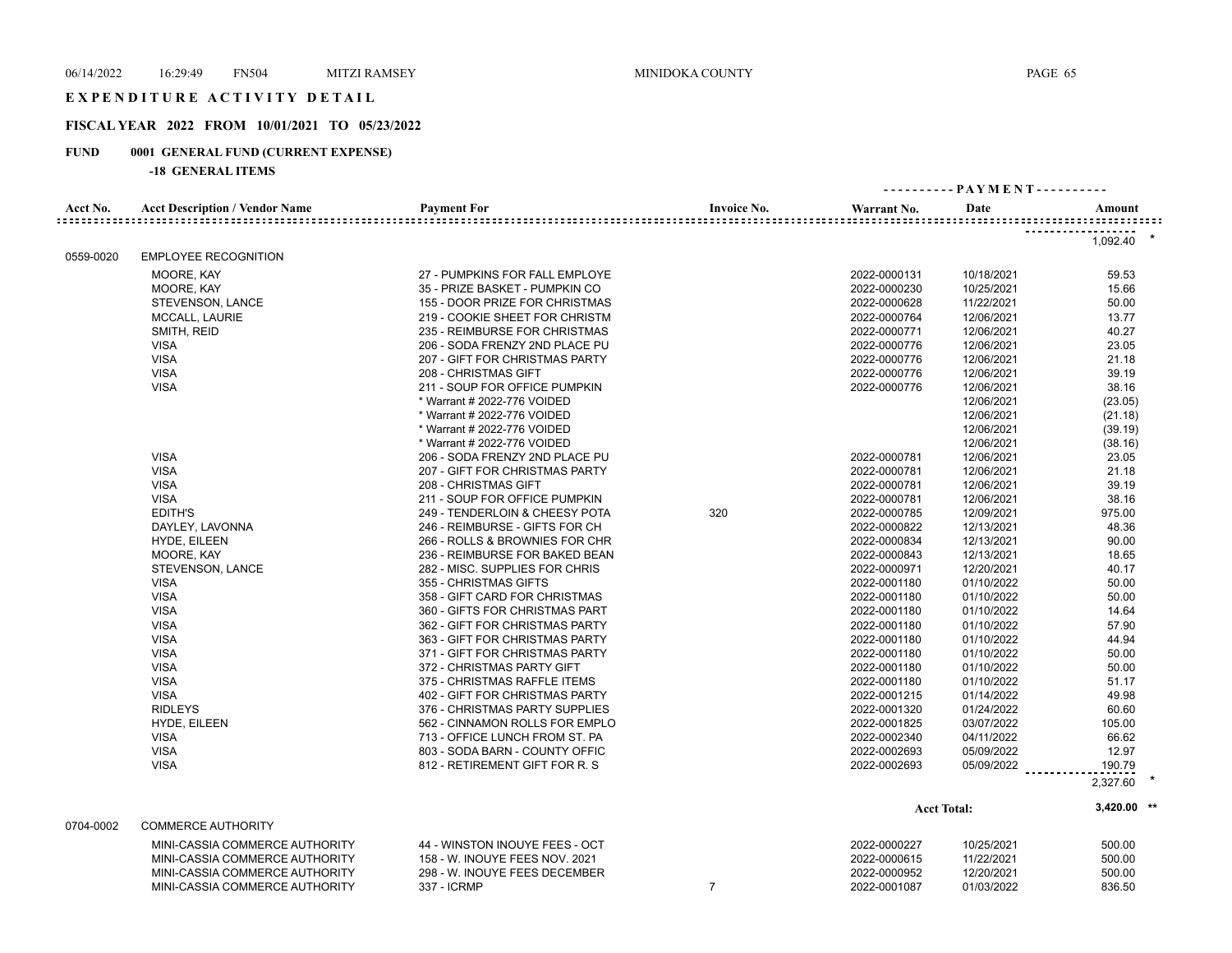# E X P E N D I T U R E A C T I V I T Y D E T A I L

# **FISCAL YEAR 2022 FROM 10/01/2021 TO 05/23/2022**

# **FUND 0001 GENERAL FUND (CURRENT EXPENSE)**

|                                   |                                                                  |                                                                  | - PAYMENT - - - - - - - - - - |                              |                          |                  |  |
|-----------------------------------|------------------------------------------------------------------|------------------------------------------------------------------|-------------------------------|------------------------------|--------------------------|------------------|--|
| Acct No.<br>: = = = = = = = = = = | <b>Acct Description / Vendor Name</b>                            | <b>Payment For</b>                                               | <b>Invoice No.</b>            | Warrant No.                  | Date                     | Amount           |  |
| 0704-0002                         | <b>COMMERCE AUTHORITY</b>                                        |                                                                  |                               |                              |                          |                  |  |
|                                   | MINI-CASSIA COMMERCE AUTHORITY<br>MINI-CASSIA COMMERCE AUTHORITY | 389 - WINSTON INOUYE FEES - JA<br>512 - INOUYE FEES - FEBRUARY 2 |                               | 2022-0001314<br>2022-0001737 | 01/24/2022<br>02/28/2022 | 500.00<br>500.00 |  |
|                                   | MINI-CASSIA COMMERCE AUTHORITY                                   | 622 - WINSTON INOUYE FEES - MA                                   |                               | 2022-0002129                 | 03/28/2022               | 500.00           |  |
|                                   | MINI-CASSIA COMMERCE AUTHORITY                                   | 759 - W. INOUYE FEES APRIL 202                                   |                               | 2022-0002504                 | 04/25/2022               | 500.00           |  |
|                                   | MINI-CASSIA COMMERCE AUTHORITY                                   | 875 - W. INOUYE FEES - MAY 202                                   |                               | 2022-0002854                 | 05/23/2022               | 500.00           |  |
|                                   |                                                                  |                                                                  |                               |                              |                          | 4,836.50         |  |
|                                   |                                                                  |                                                                  |                               |                              | <b>Acct Total:</b>       | 4,836.50 **      |  |
| 0705-0000                         | <b>SENIOR CITIZENS</b>                                           |                                                                  |                               |                              |                          |                  |  |
|                                   | MINIDOKA COUNTY SENIOR CENTER                                    | 433 - FY22 DONATION                                              |                               | 2022-0001375                 | $01/26/2022$             | 7,000.00         |  |
|                                   |                                                                  |                                                                  |                               |                              |                          | 7,000.00         |  |
|                                   |                                                                  |                                                                  |                               |                              | <b>Acct Total:</b>       | 7,000.00 **      |  |
| 0707-0003                         | <b>CONTRIBUTIONS</b>                                             |                                                                  |                               |                              |                          |                  |  |
|                                   | MINI-CASSIA TRANSPORTATION COMM                                  | 10 - FY22 MEMBERSHIP DUES                                        |                               | 2022-0000130                 | 10/18/2021               | 50.00            |  |
|                                   | NOTCH BUTTE RFPA                                                 | 661 - FY22 DONATION                                              |                               | 2022-0002198                 | 04/04/2022               | 1,000.00         |  |
|                                   |                                                                  |                                                                  |                               |                              |                          | 1,050.00         |  |
| 0707-0004                         | SOUTHERN ID TOURISM                                              |                                                                  |                               |                              |                          |                  |  |
|                                   | SOUTHERN IDAHO TOURISM                                           | 813 - COUNTY INVESTMENT FY 202                                   | 1160                          | 2022-0002684                 | 05/09/2022               | 725.00<br>725.00 |  |
|                                   |                                                                  |                                                                  |                               |                              | <b>Acct Total:</b>       | $1,775.00$ **    |  |
| 0708-0000                         | <b>EXIT 208 ENHANCEMENT</b>                                      |                                                                  |                               |                              |                          |                  |  |
|                                   | <b>CITY OF BURLEY</b>                                            | 261 - EXIT 208 SHARE OF EXPENS                                   |                               | 2022-0000820                 | 12/13/2021               | 3,653.00         |  |
|                                   |                                                                  |                                                                  |                               |                              |                          | 3,653.00         |  |
|                                   |                                                                  |                                                                  |                               |                              |                          |                  |  |
|                                   |                                                                  |                                                                  |                               |                              | <b>Acct Total:</b>       | $3,653.00$ **    |  |
| 0712-0000                         | <b>SCCAP PROJECT</b>                                             |                                                                  |                               |                              |                          |                  |  |
|                                   | SOUTH CENTRAL COMM ACTION                                        | 572 - CONTRIBUTION 2022                                          |                               | 2022-0001839                 | 03/07/2022               | 1,800.00         |  |
|                                   |                                                                  |                                                                  |                               |                              |                          | 1,800.00         |  |
|                                   |                                                                  |                                                                  |                               |                              | <b>Acct Total:</b>       | $1,800.00$ **    |  |
| 0713-0000                         | <b>SAUSA</b>                                                     |                                                                  |                               |                              |                          |                  |  |
|                                   | EASTERN IDAHO PARTNERSHIP                                        | 203 - FY2022 SAUSA CONTRIBUTIO                                   |                               | 2022-0000750                 |                          | 797.79           |  |
|                                   |                                                                  |                                                                  |                               |                              | 12/06/2021               | 797.79           |  |
|                                   |                                                                  |                                                                  |                               |                              |                          |                  |  |
|                                   |                                                                  |                                                                  |                               |                              | <b>Acct Total:</b>       | 797.79 **        |  |
| 0717-0000                         | <b>CHAMBER VISITOR CENTER</b>                                    |                                                                  |                               |                              |                          |                  |  |
|                                   | MINI-CASSIA CHAMBER OF COMMERCE                                  | 814 - MEMBERSHIP DUES FY 2022                                    | 2022-683                      | 2022-0002673                 | 05/09/2022               | 1,500.00         |  |
|                                   |                                                                  |                                                                  |                               |                              |                          | 1,500.00         |  |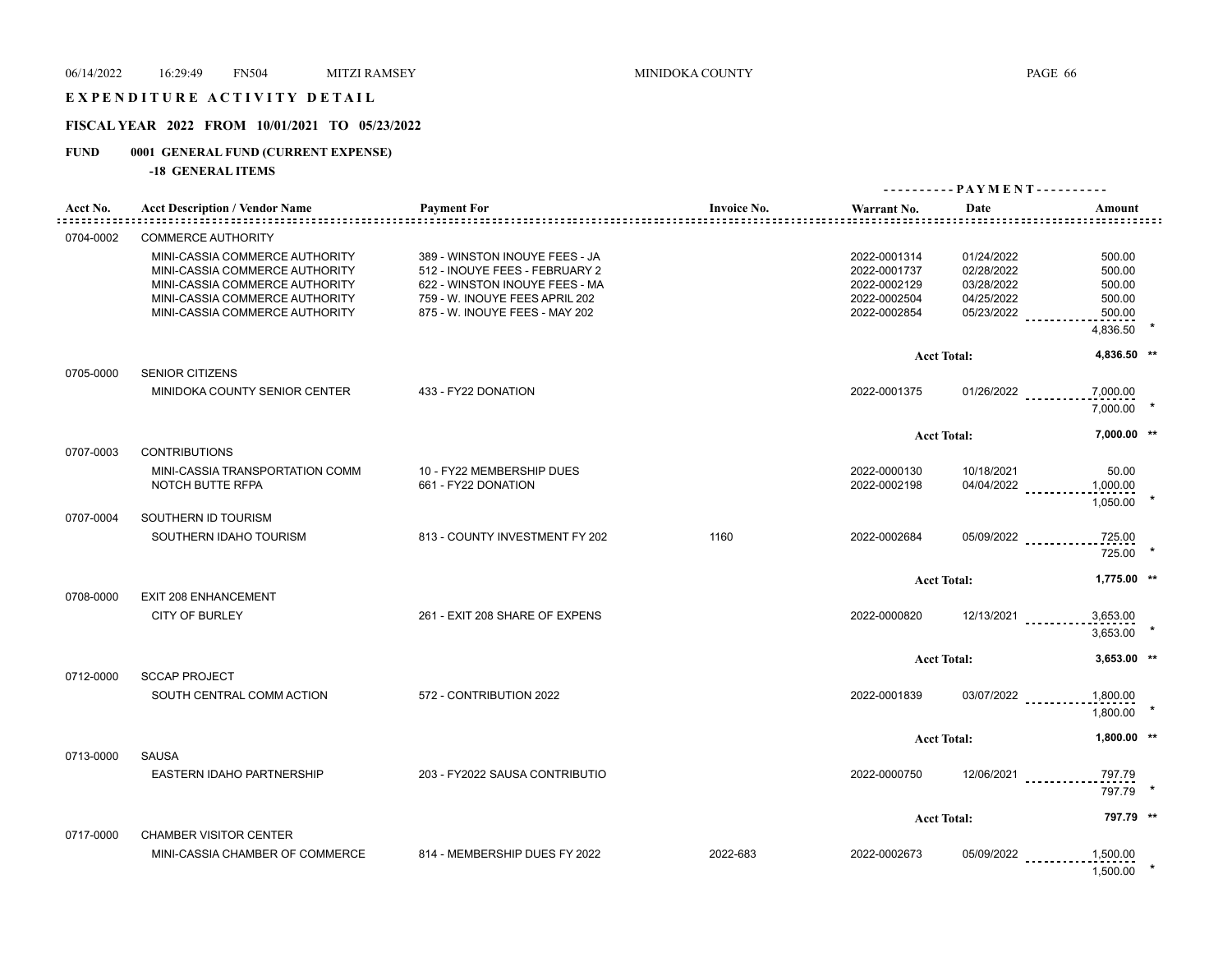#### EXPENDITURE ACTIVITY DETAIL

# **FISCAL YEAR 2022 FROM 10/01/2021 TO 05/23/2022**

# **FUND 0001 GENERAL FUND (CURRENT EXPENSE)**

|           |                                                                                                                                                                                                      |                                                                                                                                                                                                                                                                            |                    |                                                                                                                              | ---------- PAYMENT----------                                                                                 |                                                                                                           |
|-----------|------------------------------------------------------------------------------------------------------------------------------------------------------------------------------------------------------|----------------------------------------------------------------------------------------------------------------------------------------------------------------------------------------------------------------------------------------------------------------------------|--------------------|------------------------------------------------------------------------------------------------------------------------------|--------------------------------------------------------------------------------------------------------------|-----------------------------------------------------------------------------------------------------------|
| Acct No.  | <b>Acct Description / Vendor Name</b>                                                                                                                                                                | <b>Payment For</b><br>===============================                                                                                                                                                                                                                      | <b>Invoice No.</b> | Warrant No.                                                                                                                  | Date                                                                                                         | Amount                                                                                                    |
|           |                                                                                                                                                                                                      |                                                                                                                                                                                                                                                                            |                    |                                                                                                                              |                                                                                                              |                                                                                                           |
|           |                                                                                                                                                                                                      |                                                                                                                                                                                                                                                                            |                    |                                                                                                                              | <b>Acct Total:</b>                                                                                           | 1,500.00 **                                                                                               |
| 0719-0000 | SOIL CONSERVATION SERVICE                                                                                                                                                                            |                                                                                                                                                                                                                                                                            |                    |                                                                                                                              |                                                                                                              |                                                                                                           |
|           | <b>MINIDOKA SOIL &amp; WATER</b>                                                                                                                                                                     | 463 - FY22 CONTRIBUTION                                                                                                                                                                                                                                                    | 2022               | 2022-0001491                                                                                                                 | $02/07/2022$                                                                                                 | 12,000.00<br>12,000.00                                                                                    |
|           |                                                                                                                                                                                                      |                                                                                                                                                                                                                                                                            |                    |                                                                                                                              | <b>Acct Total:</b>                                                                                           | 12,000.00 **                                                                                              |
| 0725-0000 | <b>ANIMAL SHELTER</b>                                                                                                                                                                                |                                                                                                                                                                                                                                                                            |                    |                                                                                                                              |                                                                                                              |                                                                                                           |
|           | <b>CITY OF RUPERT</b><br><b>CITY OF RUPERT</b><br><b>CITY OF RUPERT</b><br><b>CITY OF RUPERT</b><br><b>CITY OF RUPERT</b><br><b>CITY OF RUPERT</b><br><b>CITY OF RUPERT</b><br><b>CITY OF RUPERT</b> | 43 - ANIMAL CONTROL - OCTOBER<br>156 - ANIMAL CONTROL - NOVEMBE<br>299 - ANIMAL CONTROL DECEMBER<br>390 - ANIMAL CONTROL - JANUARY<br>513 - ANIMAL CONTROL - FEBRUAR<br>623 - ANIMAL CONTROL - MARCH 2<br>760 - ANIMAL CONTROL - APRIL 2<br>874 - ANIMAL CONTROL - MAY 202 |                    | 2022-0000204<br>2022-0000601<br>2022-0000929<br>2022-0001284<br>2022-0001710<br>2022-0002111<br>2022-0002482<br>2022-0002834 | 10/25/2021<br>11/22/2021<br>12/20/2021<br>01/24/2022<br>02/28/2022<br>03/28/2022<br>04/25/2022<br>05/23/2022 | 1,875.00<br>1,875.00<br>1,875.00<br>1,875.00<br>1,875.00<br>1,875.00<br>1,875.00<br>1,875.00<br>15,000.00 |
|           |                                                                                                                                                                                                      |                                                                                                                                                                                                                                                                            |                    |                                                                                                                              |                                                                                                              | 15,000.00 **                                                                                              |
|           |                                                                                                                                                                                                      |                                                                                                                                                                                                                                                                            |                    |                                                                                                                              | <b>Acct Total:</b>                                                                                           |                                                                                                           |
|           |                                                                                                                                                                                                      | Total 'B' Expenses -- (Other Expenses):                                                                                                                                                                                                                                    |                    | 281,369.68                                                                                                                   |                                                                                                              |                                                                                                           |
| 0801-0001 | CAPITAL-RESERVE - FUTURE NEEDS                                                                                                                                                                       |                                                                                                                                                                                                                                                                            |                    |                                                                                                                              |                                                                                                              |                                                                                                           |
|           | TITLE ONE CORP<br>TITLE ONE CORP<br><b>TITLE ONE CORP</b>                                                                                                                                            | 374 - EARNEST MONEY<br>420 - CLOSING & PAYMENT FOR PR<br>* Warrant # 2022-1272 VOIDED<br>420 - CLOSING ON 208 H STREET                                                                                                                                                     |                    | 2022-0001173<br>2022-0001272<br>2022-0001273                                                                                 | 01/10/2022<br>01/24/2022<br>01/24/2022<br>01/24/2022                                                         | 500.00<br>374,955.42<br>(374, 955.42)<br>375,125.07<br>375,625.07                                         |
|           |                                                                                                                                                                                                      |                                                                                                                                                                                                                                                                            |                    |                                                                                                                              | <b>Acct Total:</b>                                                                                           | 375,625.07 **                                                                                             |
|           |                                                                                                                                                                                                      | Total 'C' Expenses -- (Capital Outlay):                                                                                                                                                                                                                                    |                    | 375,625.07                                                                                                                   |                                                                                                              |                                                                                                           |
|           | <b>DEPARTMENT TOTALS:</b>                                                                                                                                                                            |                                                                                                                                                                                                                                                                            |                    |                                                                                                                              | <b>Dept Total:</b>                                                                                           | 660,053.38                                                                                                |
|           |                                                                                                                                                                                                      | Total 'A' Expenses -- Salaries:                                                                                                                                                                                                                                            | 2,557.50           |                                                                                                                              |                                                                                                              |                                                                                                           |
|           |                                                                                                                                                                                                      | Total 'D' Expenses -- Benefits:                                                                                                                                                                                                                                            | 501.13             |                                                                                                                              |                                                                                                              |                                                                                                           |
|           |                                                                                                                                                                                                      | Total 'B' Expenses -- Expenses:                                                                                                                                                                                                                                            | 281,369.68         |                                                                                                                              |                                                                                                              |                                                                                                           |
|           |                                                                                                                                                                                                      | Total 'C' Expenses - Capital Outlay:                                                                                                                                                                                                                                       | 375,625.07         |                                                                                                                              |                                                                                                              |                                                                                                           |
|           |                                                                                                                                                                                                      |                                                                                                                                                                                                                                                                            | 660,053.38         |                                                                                                                              |                                                                                                              |                                                                                                           |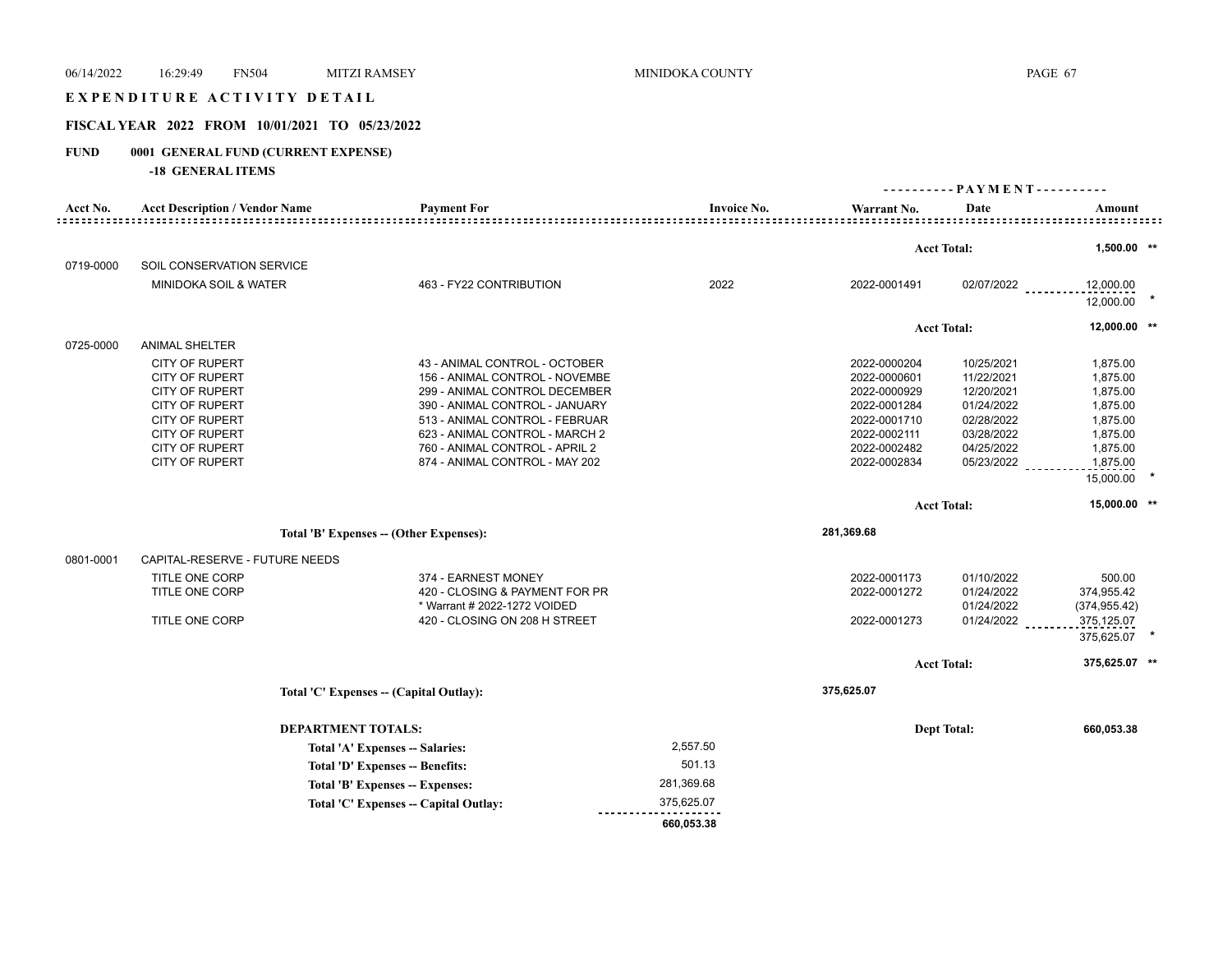# E X P E N D I T U R E A C T I V I T Y D E T A I L

# **FISCAL YEAR 2022 FROM 10/01/2021 TO 05/23/2022**

# **FUND 0001 GENERAL FUND (CURRENT EXPENSE)**

**-20 GRANTS**

|           |                                                                                                                              |                                                                                                                          |                    | - PAYMENT - - - - - - - - - -<br>----------                  |                                                      |                                                               |  |
|-----------|------------------------------------------------------------------------------------------------------------------------------|--------------------------------------------------------------------------------------------------------------------------|--------------------|--------------------------------------------------------------|------------------------------------------------------|---------------------------------------------------------------|--|
| Acct No.  | <b>Acct Description / Vendor Name</b>                                                                                        | <b>Payment For</b>                                                                                                       | <b>Invoice No.</b> | Warrant No.                                                  | Date                                                 | Amount                                                        |  |
| 0692-0078 | <b>FEMA GRANT</b>                                                                                                            |                                                                                                                          |                    |                                                              |                                                      |                                                               |  |
|           | MINIDOKA IRRIGATION DISTRICT<br>MINIDOKA IRRIGATION DISTRICT<br>MINIDOKA IRRIGATION DISTRICT<br>MINIDOKA IRRIGATION DISTRICT | 169 - IGMS PAYMENT<br>600 - FLOOD MITIGATION & AQUIF<br>616 - HYDROLOGIC & HYDRAULIC S<br>756 - FLOOD MITIGATION PROJECT |                    | 2022-0000637<br>2022-0001936<br>2022-0002029<br>2022-0002505 | 11/23/2021<br>03/14/2022<br>03/21/2022<br>04/25/2022 | 23,002.10<br>25,349.50<br>10,980.00<br>14,987.00<br>74,318.60 |  |
|           |                                                                                                                              |                                                                                                                          |                    |                                                              | <b>Acct Total:</b>                                   | 74,318.60 **                                                  |  |
|           | Total 'B' Expenses -- (Other Expenses):                                                                                      |                                                                                                                          |                    | 74,318.60                                                    |                                                      |                                                               |  |
|           | <b>DEPARTMENT TOTALS:</b>                                                                                                    |                                                                                                                          |                    |                                                              | <b>Dept Total:</b>                                   | 74,318.60                                                     |  |
|           |                                                                                                                              | Total 'A' Expenses -- Salaries:                                                                                          |                    |                                                              |                                                      |                                                               |  |
|           |                                                                                                                              | Total 'D' Expenses -- Benefits:                                                                                          |                    |                                                              |                                                      |                                                               |  |
|           |                                                                                                                              | Total 'B' Expenses -- Expenses:                                                                                          | 74,318.60          |                                                              |                                                      |                                                               |  |
|           |                                                                                                                              | Total 'C' Expenses -- Capital Outlay:                                                                                    |                    |                                                              |                                                      |                                                               |  |
|           |                                                                                                                              | 74,318.60                                                                                                                |                    |                                                              |                                                      |                                                               |  |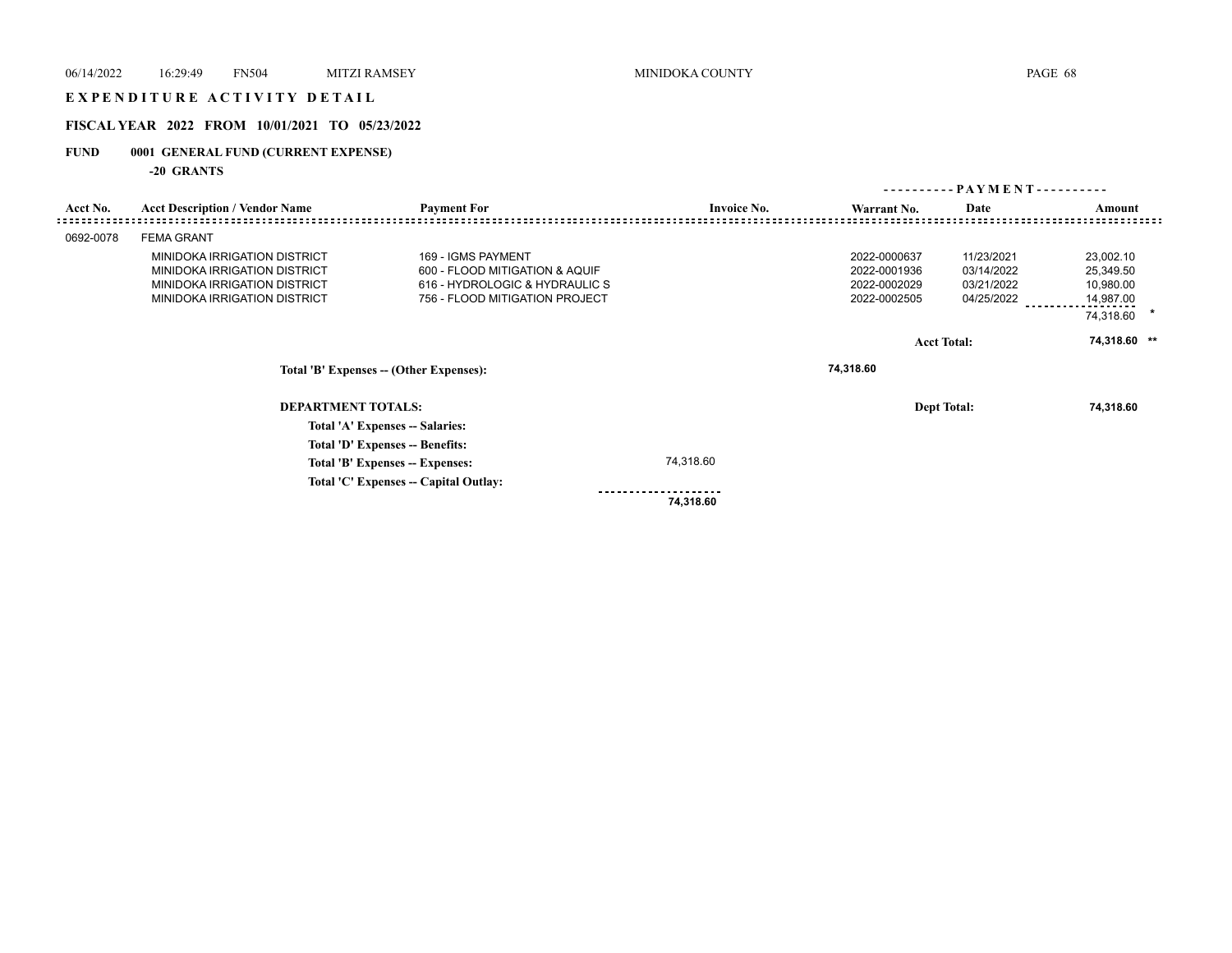#### EXPENDITURE ACTIVITY DETAIL

# **FISCAL YEAR 2022 FROM 10/01/2021 TO 05/23/2022**

# **FUND 0001 GENERAL FUND (CURRENT EXPENSE)**

# **-21 BUILDING AND ZONING**

|           |                                       |                    |                    |             | ---------- PAYMENT---------- |           |  |
|-----------|---------------------------------------|--------------------|--------------------|-------------|------------------------------|-----------|--|
| Acct No.  | <b>Acct Description / Vendor Name</b> | <b>Payment For</b> | <b>Invoice No.</b> | Warrant No. | Date                         | Amount    |  |
| 0401-0001 | SALARIES - OFFICER                    |                    |                    |             |                              |           |  |
|           |                                       | *PAYROLL - EXPENSE |                    | *PAYROLL*   | 10/08/2021                   | 2,388.75  |  |
|           |                                       | *PAYROLL - EXPENSE |                    | *PAYROLL*   | 10/22/2021                   | 2,422.50  |  |
|           |                                       | *PAYROLL - EXPENSE |                    | *PAYROLL*   | 11/05/2021                   | 2,422.50  |  |
|           |                                       | *PAYROLL - EXPENSE |                    | *PAYROLL*   | 11/19/2021                   | 2,422.50  |  |
|           |                                       | *PAYROLL - EXPENSE |                    | *PAYROLL*   | 12/03/2021                   | 2,422.50  |  |
|           |                                       | *PAYROLL - EXPENSE |                    | *PAYROLL*   | 12/17/2021                   | 2,422.50  |  |
|           |                                       | *PAYROLL - EXPENSE |                    | *PAYROLL*   | 12/30/2021                   | 2,422.50  |  |
|           |                                       | *PAYROLL - EXPENSE |                    | *PAYROLL*   | 01/14/2022                   | 2,422.50  |  |
|           |                                       | *PAYROLL - EXPENSE |                    | *PAYROLL*   | 01/28/2022                   | 2,422.50  |  |
|           |                                       | *PAYROLL - EXPENSE |                    | *PAYROLL*   | 02/11/2022                   | 2,422.50  |  |
|           |                                       | *PAYROLL - EXPENSE |                    | *PAYROLL*   | 02/25/2022                   | 2,422.50  |  |
|           |                                       | *PAYROLL - EXPENSE |                    | *PAYROLL*   | 03/11/2022                   | 2,422.50  |  |
|           |                                       | *PAYROLL - EXPENSE |                    | *PAYROLL*   | 03/25/2022                   | 2,422.50  |  |
|           |                                       | *PAYROLL - EXPENSE |                    | *PAYROLL*   | 04/08/2022                   | 2,422.50  |  |
|           |                                       | *PAYROLL - EXPENSE |                    | *PAYROLL*   | 04/22/2022                   | 2,422.50  |  |
|           |                                       | *PAYROLL - EXPENSE |                    | *PAYROLL*   | 05/06/2022                   | 2,422.50  |  |
|           |                                       | *PAYROLL - EXPENSE |                    | *PAYROLL*   | 05/20/2022                   | 2,422.50  |  |
|           |                                       |                    |                    |             |                              | 41,148.75 |  |
|           | <b>SALARIES - OTHER</b>               |                    |                    |             |                              |           |  |
| 0401-0003 |                                       |                    |                    |             |                              |           |  |
|           |                                       | *PAYROLL - EXPENSE |                    | *PAYROLL*   | 10/08/2021                   | 3,489.13  |  |
|           |                                       | *PAYROLL - EXPENSE |                    | *PAYROLL*   | 10/22/2021                   | 3,990.00  |  |
|           |                                       | *PAYROLL - EXPENSE |                    | *PAYROLL*   | 11/05/2021                   | 3,990.00  |  |
|           |                                       | *PAYROLL - EXPENSE |                    | *PAYROLL*   | 11/19/2021                   | 4,440.00  |  |
|           |                                       | *PAYROLL - EXPENSE |                    | *PAYROLL*   | 12/03/2021                   | 5,062.50  |  |
|           |                                       | *PAYROLL - EXPENSE |                    | *PAYROLL*   | 12/17/2021                   | 5,115.00  |  |
|           |                                       | *PAYROLL - EXPENSE |                    | *PAYROLL*   | 12/30/2021                   | 4,751.20  |  |
|           |                                       | *PAYROLL - EXPENSE |                    | *PAYROLL*   | 01/14/2022                   | 4,473.00  |  |
|           |                                       | *PAYROLL - EXPENSE |                    | *PAYROLL*   | 01/28/2022                   | 5,115.00  |  |
|           |                                       | *PAYROLL - EXPENSE |                    | *PAYROLL*   | 02/11/2022                   | 5,115.00  |  |
|           |                                       | *PAYROLL - EXPENSE |                    | *PAYROLL*   | 02/25/2022                   | 5,115.00  |  |
|           |                                       | *PAYROLL - EXPENSE |                    | *PAYROLL*   | 03/11/2022                   | 5,115.00  |  |
|           |                                       | *PAYROLL - EXPENSE |                    | *PAYROLL*   | 03/25/2022                   | 5,115.00  |  |
|           |                                       | *PAYROLL - EXPENSE |                    | *PAYROLL*   | 04/08/2022                   | 5,098.95  |  |
|           |                                       | *PAYROLL - EXPENSE |                    | *PAYROLL*   | 04/22/2022                   | 5,115.00  |  |
|           |                                       | *PAYROLL - EXPENSE |                    | *PAYROLL*   | 05/06/2022                   | 5,115.00  |  |
|           |                                       | *PAYROLL - EXPENSE |                    | *PAYROLL*   | 05/20/2022                   | 5,115.00  |  |
|           |                                       |                    |                    |             |                              | 81,329.78 |  |
| 0401-0050 | SALARIES - BOARD MEMBER               |                    |                    |             |                              |           |  |
|           |                                       | *PAYROLL - EXPENSE |                    | *PAYROLL*   | 11/05/2021                   | 100.00    |  |
|           |                                       | *PAYROLL - EXPENSE |                    | *PAYROLL*   | 01/28/2022                   | 40.00     |  |
|           |                                       | *PAYROLL - EXPENSE |                    | *PAYROLL*   | 03/25/2022                   | 50.00     |  |
|           |                                       | *PAYROLL - EXPENSE |                    | *PAYROLL*   | 05/06/2022                   | 40.00     |  |
|           |                                       |                    |                    |             |                              | 230.00    |  |
|           |                                       |                    |                    |             |                              |           |  |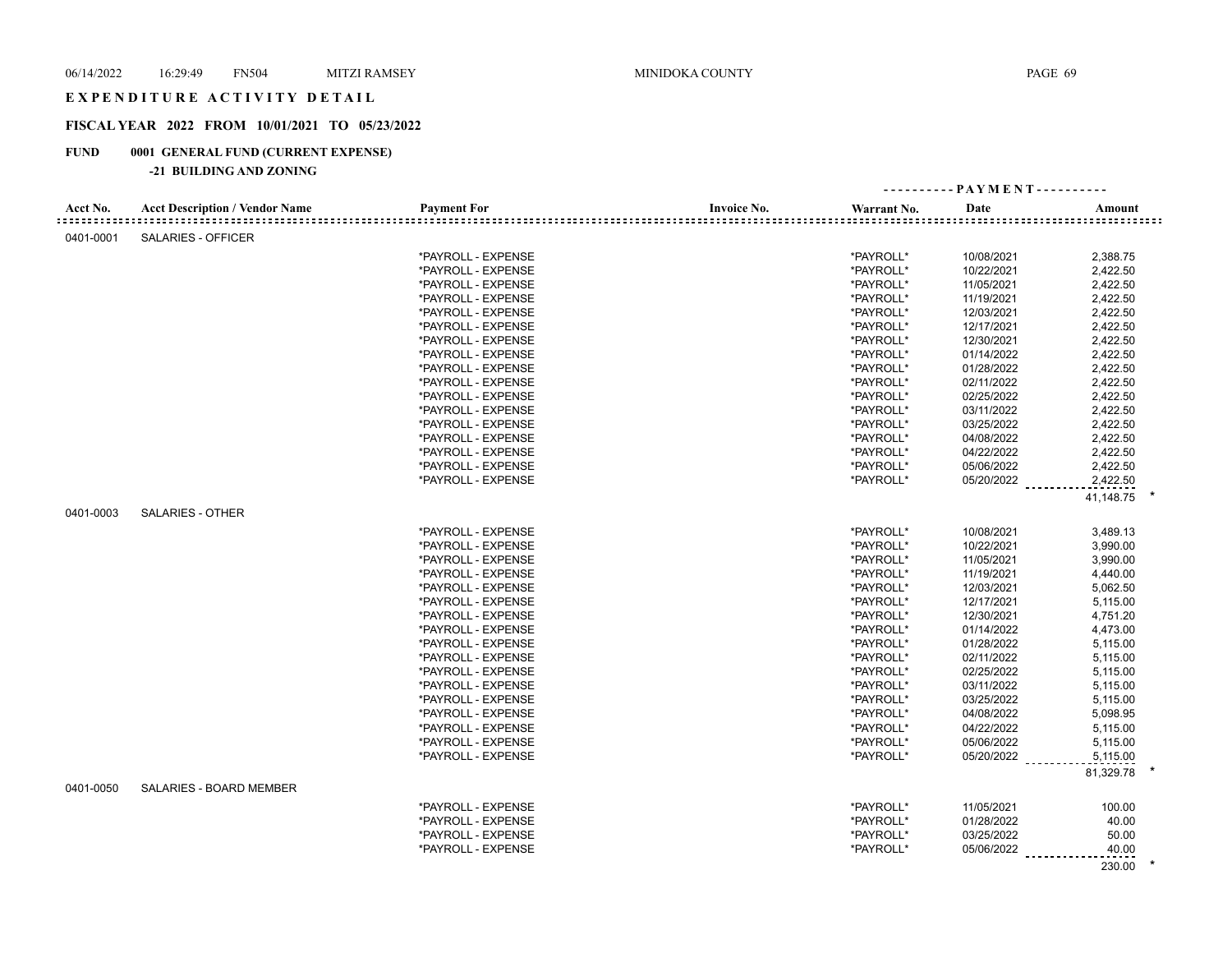| 06/14/2022  | <b>FN504</b><br>16:29:49                                       | <b>MITZI RAMSEY</b>              | MINIDOKA COUNTY    |             |                              | PAGE 70            |
|-------------|----------------------------------------------------------------|----------------------------------|--------------------|-------------|------------------------------|--------------------|
|             | EXPENDITURE ACTIVITY DETAIL                                    |                                  |                    |             |                              |                    |
|             | FISCAL YEAR 2022 FROM 10/01/2021 TO 05/23/2022                 |                                  |                    |             |                              |                    |
| <b>FUND</b> | 0001 GENERAL FUND (CURRENT EXPENSE)<br>-21 BUILDING AND ZONING |                                  |                    |             |                              |                    |
|             |                                                                |                                  |                    |             | ---------- PAYMENT---------- |                    |
| Acct No.    | <b>Acct Description / Vendor Name</b>                          | <b>Payment For</b>               | <b>Invoice No.</b> | Warrant No. | Date                         | Amount             |
|             |                                                                |                                  |                    |             |                              |                    |
|             |                                                                |                                  |                    |             | <b>Acct Total:</b>           | 122,708.53 **      |
|             |                                                                | Total 'A' Expenses - (Salaries): |                    | 122,708.53  |                              |                    |
| 0410-0000   | <b>RETIREMENT</b>                                              |                                  |                    |             |                              |                    |
|             |                                                                | *PAYROLL - EXPENSE               |                    | *PAYROLL*   | 10/08/2021                   | 701.82             |
|             |                                                                | *PAYROLL - EXPENSE               |                    | *PAYROLL*   | 10/22/2021                   | 765.66             |
|             |                                                                | *PAYROLL - EXPENSE               |                    | *PAYROLL*   | 11/05/2021                   | 765.66             |
|             |                                                                | *PAYROLL - EXPENSE               |                    | *PAYROLL*   | 11/19/2021                   | 819.39             |
|             |                                                                | *PAYROLL - EXPENSE               |                    | *PAYROLL*   | 12/03/2021                   | 893.72             |
|             |                                                                | *PAYROLL - EXPENSE               |                    | *PAYROLL*   | 12/17/2021                   | 899.99             |
|             |                                                                | *PAYROLL - EXPENSE               |                    | *PAYROLL*   | 12/30/2021                   | 856.55             |
|             |                                                                | *PAYROLL - EXPENSE               |                    | *PAYROLL*   | 01/14/2022                   | 823.33             |
|             |                                                                | *PAYROLL - EXPENSE               |                    | *PAYROLL*   | 01/28/2022                   | 899.99             |
|             |                                                                | *PAYROLL - EXPENSE               |                    | *PAYROLL*   | 02/11/2022                   | 899.99             |
|             |                                                                | *PAYROLL - EXPENSE               |                    | *PAYROLL*   | 02/25/2022                   | 899.99             |
|             |                                                                | *PAYROLL - EXPENSE               |                    | *PAYROLL*   | 03/11/2022                   | 899.99             |
|             |                                                                |                                  |                    |             |                              |                    |
|             |                                                                | *PAYROLL - EXPENSE               |                    | *PAYROLL*   | 03/25/2022                   | 899.99             |
|             |                                                                | *PAYROLL - EXPENSE               |                    | *PAYROLL*   | 04/08/2022                   | 898.07             |
|             |                                                                | *PAYROLL - EXPENSE               |                    | *PAYROLL*   | 04/22/2022                   | 899.99             |
|             |                                                                | *PAYROLL - EXPENSE               |                    | *PAYROLL*   | 05/06/2022                   | 899.99             |
|             |                                                                | *PAYROLL - EXPENSE               |                    | *PAYROLL*   | 05/20/2022                   | 899.99             |
|             |                                                                |                                  |                    |             |                              | 14,624.11          |
|             |                                                                |                                  |                    |             | <b>Acct Total:</b>           | 14,624.11 **       |
| 0411-0000   | <b>SOCIAL SECURITY</b>                                         |                                  |                    |             |                              |                    |
|             |                                                                | *PAYROLL - EXPENSE               |                    | *PAYROLL*   | 10/08/2021                   | 403.65             |
|             |                                                                | *PAYROLL - EXPENSE               |                    | *PAYROLL*   | 10/22/2021                   | 444.55             |
|             |                                                                | *PAYROLL - EXPENSE               |                    | *PAYROLL*   | 11/05/2021                   | 452.21             |
|             |                                                                | *PAYROLL - EXPENSE               |                    | *PAYROLL*   | 11/19/2021                   | 478.98             |
|             |                                                                | *PAYROLL - EXPENSE               |                    | *PAYROLL*   | 12/03/2021                   | 526.60             |
|             |                                                                | *PAYROLL - EXPENSE               |                    | *PAYROLL*   | 12/17/2021                   | 530.60             |
|             |                                                                | *PAYROLL - EXPENSE               |                    | *PAYROLL*   | 12/30/2021                   | 548.79             |
|             |                                                                | *PAYROLL - EXPENSE               |                    | *PAYROLL*   | 01/14/2022                   | 481.49             |
|             |                                                                | *PAYROLL - EXPENSE               |                    | *PAYROLL*   | 01/28/2022                   | 533.68             |
|             |                                                                | *PAYROLL - EXPENSE               |                    | *PAYROLL*   | 02/11/2022                   | 530.60             |
|             |                                                                | *PAYROLL - EXPENSE               |                    | *PAYROLL*   | 02/25/2022                   | 530.60             |
|             |                                                                | *PAYROLL - EXPENSE               |                    | *PAYROLL*   | 03/11/2022                   | 530.60             |
|             |                                                                | *PAYROLL - EXPENSE               |                    | *PAYROLL*   | 03/25/2022                   | 534.45             |
|             |                                                                | *PAYROLL - EXPENSE               |                    | *PAYROLL*   | 04/08/2022                   | 529.37             |
|             |                                                                | *PAYROLL - EXPENSE               |                    | *PAYROLL*   | 04/22/2022                   | 530.60             |
|             |                                                                | *PAYROLL - EXPENSE               |                    | *PAYROLL*   | 05/06/2022                   | 533.68             |
|             |                                                                | *PAYROLL - EXPENSE               |                    | *PAYROLL*   | 05/20/2022                   | 530.60<br><u>.</u> |
|             |                                                                |                                  |                    |             |                              | 8,651.05           |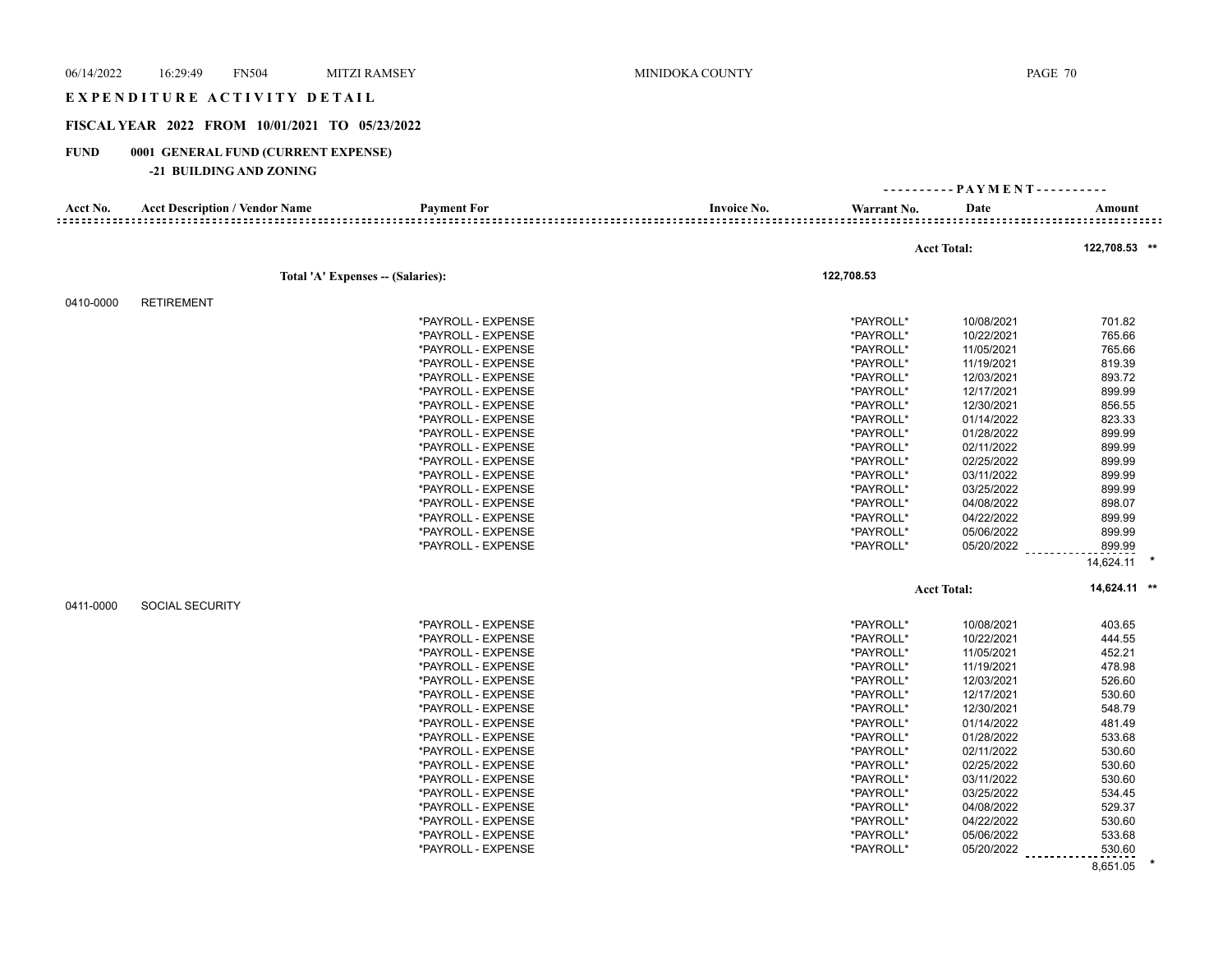# EXPENDITURE ACTIVITY DETAIL

# **FISCAL YEAR 2022 FROM 10/01/2021 TO 05/23/2022**

# **FUND 0001 GENERAL FUND (CURRENT EXPENSE)**

**-21 BUILDING AND ZONING**

|           |                                       |                                |                    | ---------- PAYMENT---------- |                                 |                       |  |
|-----------|---------------------------------------|--------------------------------|--------------------|------------------------------|---------------------------------|-----------------------|--|
| Acct No.  | <b>Acct Description / Vendor Name</b> | <b>Payment For</b>             | <b>Invoice No.</b> | Warrant No.                  | Date                            | Amount<br>:========== |  |
|           |                                       |                                |                    |                              |                                 |                       |  |
| 0412-0000 | <b>LIFE INSURANCE</b>                 |                                |                    |                              | <b>Acct Total:</b>              | $8,651.05$ **         |  |
|           |                                       | *PAYROLL - EXPENSE             |                    | *PAYROLL*                    | 10/22/2021                      | 8.40                  |  |
|           |                                       | *PAYROLL - EXPENSE             |                    | *PAYROLL*                    | 11/19/2021                      | 11.20                 |  |
|           |                                       | *PAYROLL - EXPENSE             |                    | *PAYROLL*                    | 12/17/2021                      | 11.20                 |  |
|           |                                       | *PAYROLL - EXPENSE             |                    | *PAYROLL*                    | 01/28/2022                      | 11.20                 |  |
|           |                                       | *PAYROLL - EXPENSE             |                    | *PAYROLL*                    | 02/25/2022                      | 11.20                 |  |
|           |                                       | *PAYROLL - EXPENSE             |                    | *PAYROLL*                    | 03/25/2022                      | 11.20                 |  |
|           |                                       | *PAYROLL - EXPENSE             |                    | *PAYROLL*                    | 04/22/2022                      | 11.20                 |  |
|           |                                       |                                |                    |                              |                                 |                       |  |
|           |                                       | *PAYROLL - EXPENSE             |                    | *PAYROLL*                    | 05/20/2022                      | 11.20<br>86.80        |  |
|           |                                       |                                |                    |                              |                                 |                       |  |
|           |                                       |                                |                    |                              | <b>Acct Total:</b>              | 86.80 **              |  |
| 0413-0000 | <b>MEDICAL INSURANCE</b>              |                                |                    |                              |                                 |                       |  |
|           |                                       | *PAYROLL - EXPENSE             |                    | *PAYROLL*                    | 10/22/2021                      | 3,224.47              |  |
|           |                                       | *PAYROLL - EXPENSE             |                    | *PAYROLL*                    | 11/19/2021                      | 3,996.82              |  |
|           |                                       | *PAYROLL - EXPENSE             |                    | *PAYROLL*                    | 12/17/2021                      | 3,996.82              |  |
|           |                                       | *PAYROLL - EXPENSE             |                    | *PAYROLL*                    | 01/28/2022                      | 3,996.82              |  |
|           |                                       | *PAYROLL - EXPENSE             |                    | *PAYROLL*                    | 02/25/2022                      | 3,996.82              |  |
|           |                                       | *PAYROLL - EXPENSE             |                    | *PAYROLL*                    | 03/25/2022                      | 3,996.82              |  |
|           |                                       | *PAYROLL - EXPENSE             |                    | *PAYROLL*                    | 04/22/2022                      | 3,996.82              |  |
|           |                                       | *PAYROLL - EXPENSE             |                    | *PAYROLL*                    | 05/20/2022                      | 3,996.82              |  |
|           |                                       |                                |                    |                              |                                 | 31,202.21             |  |
|           |                                       |                                |                    |                              | <b>Acct Total:</b>              | 31,202.21 **          |  |
|           |                                       |                                |                    | 54,564.17                    |                                 |                       |  |
|           | Total 'D' Expenses -- (Benefits):     |                                |                    |                              |                                 |                       |  |
| 0439-0002 | <b>TRAVEL - MEALS</b>                 |                                |                    |                              |                                 |                       |  |
|           | <b>VISA</b>                           | 683 - MEALS - ICC TRAINING     |                    | 2022-0002340                 | 04/11/2022                      | 40.48                 |  |
|           |                                       |                                |                    |                              |                                 | 40.48                 |  |
| 0439-0004 | <b>TRAVEL - REGISTRATION</b>          |                                |                    |                              |                                 |                       |  |
|           | <b>VISA</b>                           | 364 - CONFERENCE REGISTRATION  |                    | 2022-0001180                 | 01/10/2022                      | 450.00                |  |
|           | <b>VISA</b>                           | 465 - IDABO CONF. REGISTRATION |                    | 2022-0001618                 | 02/14/2022                      | 345.00                |  |
|           | <b>VISA</b>                           | 466 - IDABO TRAINING - R. NAY  |                    | 2022-0001618                 | 02/14/2022                      | 345.00                |  |
|           | <b>IDAHO HIGH DESERT CHAPTER</b>      | 519 - IRC STRUCTURAL TRAINING  |                    | 2022-0001729                 | 02/28/2022<br><b>Contractor</b> | 300.00                |  |
|           |                                       |                                |                    |                              |                                 | 1,440.00              |  |
|           |                                       |                                |                    |                              | <b>Acct Total:</b>              | 1,480.48 **           |  |
| 0440-0001 | SUPPLIES - CONSUMABLE                 |                                |                    |                              |                                 |                       |  |
|           | <b>ULINE</b>                          | 48 - GREEN IDENTIFICATION TIES | 139547839          | 2022-0000241                 | 10/25/2021                      | 186.72                |  |
|           | ACE HARDWARE                          | 89 - SHARPIES                  |                    | 2022-0000372                 | 11/08/2021                      | 10.77                 |  |
|           | <b>VISA</b>                           | 117 - BUSINESS CARDS           |                    | 2022-0000514                 | 11/15/2021                      | 133.55                |  |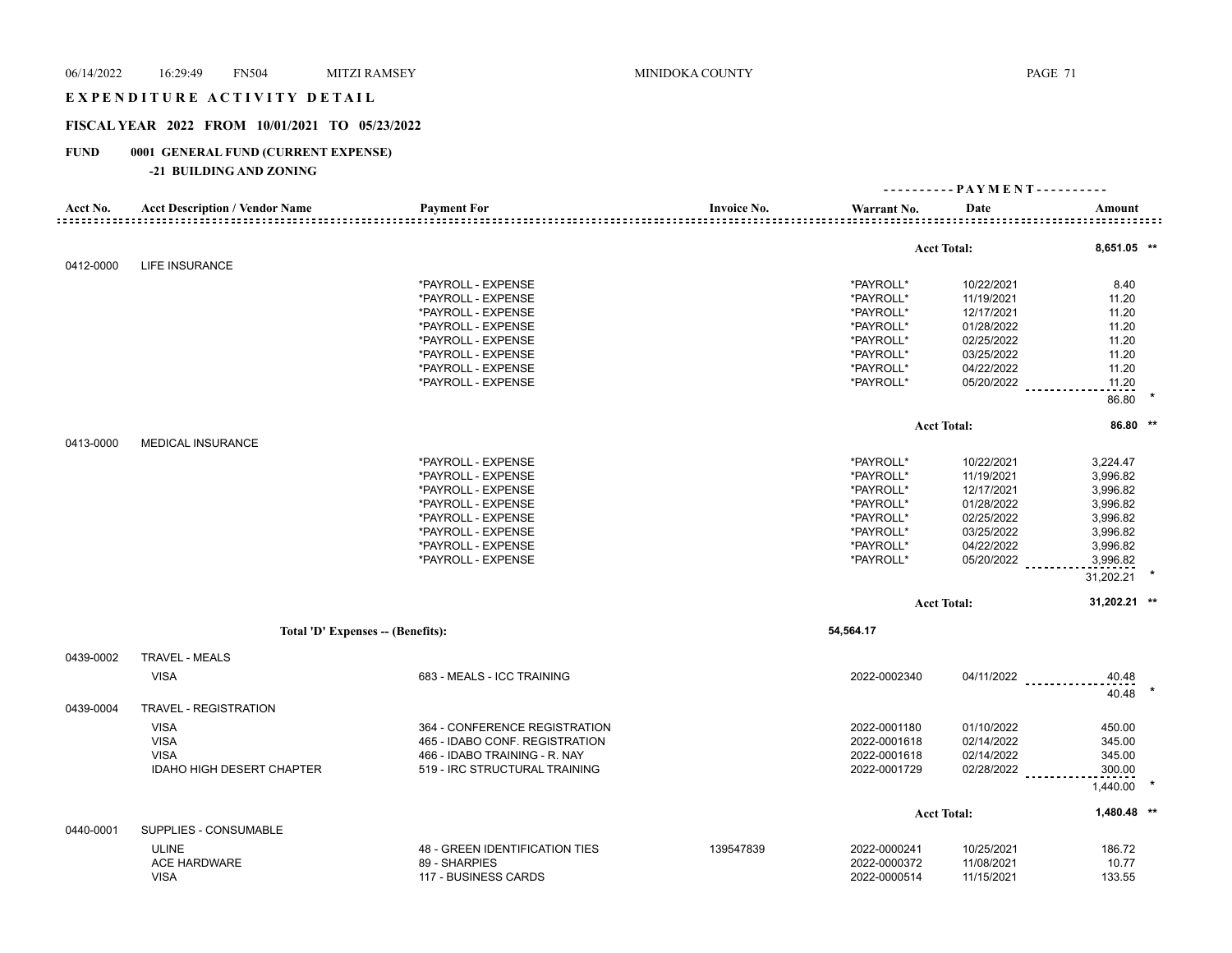#### EXPENDITURE ACTIVITY DETAIL

# **FISCAL YEAR 2022 FROM 10/01/2021 TO 05/23/2022**

# **FUND 0001 GENERAL FUND (CURRENT EXPENSE)**

#### **-21 BUILDING AND ZONING**

| Acct No.  | <b>Acct Description / Vendor Name</b> | <b>Payment For</b>             | <b>Invoice No.</b> | ----------PAYMENT---------- |              |                  |
|-----------|---------------------------------------|--------------------------------|--------------------|-----------------------------|--------------|------------------|
|           |                                       |                                |                    | Warrant No.                 | Date         | Amount           |
| 0440-0001 | SUPPLIES - CONSUMABLE                 |                                |                    |                             |              |                  |
|           | <b>ACE HARDWARE</b>                   | 222 - SHOP TOWELS, AMROALL     | 338351/1           | 2022-0000736                | 12/06/2021   | 15.17            |
|           | <b>VISA</b>                           | 364 - BUSINESS CARDS           |                    | 2022-0001180                | 01/10/2022   | 118.71           |
|           | HARVEY'S OFFICE PLUS                  | 439 - PAPER & PENS             | 0040602-001        | 2022-0001479                | 02/07/2022   | 63.77            |
|           | <b>BOOK STORE &amp; OFFICE SUPPLY</b> | 467 - SHEET PROTECTOR          | 761645             | 2022-0001572                | 02/14/2022   | 40.86            |
|           | <b>VISA</b>                           | 471 - ROLLABELS INK            |                    | 2022-0001618                | 02/14/2022   | 73.30            |
|           | <b>HARVEY'S OFFICE PLUS</b>           | 863 - CASE OF PAPER            | 0041799-001        | 2022-0002736                | $05/16/2022$ | 103.98           |
|           |                                       |                                |                    |                             |              | 746.83           |
| 0440-0002 | SUPPLIES - REUSABLE                   |                                |                    |                             |              |                  |
|           | <b>ACE HARDWARE</b>                   | 89 - VINYL BLINDS              |                    | 2022-0000372                | 11/08/2021   | 12.99            |
|           | <b>BOOK STORE &amp; OFFICE SUPPLY</b> | 136 - BOOK ENDS, PENCIL CUP, F | 938285             | 2022-0000470                | 11/15/2021   | 70.73            |
|           | <b>ACE HARDWARE</b>                   | 222 - MEASURING WHEEL          | 338351/1           | 2022-0000736                | 12/06/2021   | 69.99            |
|           | <b>VISA</b>                           | 208 - INSPECTOR LADDER         |                    | 2022-0000776                | 12/06/2021   | 149.99           |
|           |                                       | * Warrant # 2022-776 VOIDED    |                    |                             | 12/06/2021   | (149.99)         |
|           | <b>VISA</b>                           | 208 - INSPECTOR LADDER         |                    | 2022-0000781                | 12/06/2021   | 149.99           |
|           | <b>VISA</b>                           | 364 - POST IT NOTE DISPENERS,  |                    | 2022-0001180                | 01/10/2022   | 50.04            |
|           | AMAZON CAPITAL SERVICES               | 489 - ADAPTOR & PRESENTATION R | 1MCC-WWHR-6VHK     | 2022-0001570                | 02/14/2022   | 63.58            |
|           |                                       |                                |                    |                             |              | 417.32           |
| 0440-0003 | SUPPLIES - SPECIAL ORDER              |                                |                    |                             |              |                  |
|           | <b>SPEEDCRAFT PRINTING</b>            | 291 - NAME PLATES              |                    | 2022-0000969                | 12/20/2021   | 46.85            |
|           | SPEEDCRAFT PRINTING                   | 658 - NOTARY ROUND - A. CLARK  | 15030              | 2022-0002206                | 04/04/2022   | 37.95            |
|           | <b>AMAZON CAPITAL SERVICES</b>        | 689 - IPAD CASE                |                    | 2022-0002287                | 04/11/2022   | 57.99            |
|           | <b>VISA</b>                           | 683 - SURFACE CHARGER          |                    | 2022-0002340                | 04/11/2022   | 135.73           |
|           | AMAZON CAPITAL SERVICES               | 785 - IPAD SCREEN PROTECTOR &  | 1W9F-HFFL-P3JP     | 2022-0002546                | 05/02/2022   | 106.76           |
|           | <b>MAD RIVER LASER</b>                | 823 - STAMP & SIGNATURE        | 22750              | 2022-0002742                | 05/16/2022   | 159.50           |
|           |                                       |                                |                    |                             |              | 544.78           |
| 0440-0005 | SUPPLIES - COPIER                     |                                |                    |                             |              |                  |
|           | ALPINE BUSINESS PRODUCT               | 170 - COPY PAPER               | OE-10851-1-ADJ     | 2022-0000654                | 11/29/2021   | 43.99            |
|           | VALLEY OFFICE SYSTEMS                 | 245 - COPIER OVERAGES          | AR1012330          | 2022-0000862                | 12/13/2021   | 51.79            |
|           | VALLEY OFFICE SYSTEMS                 | 345 - COPIER OVERAGES          | AR1020517          | 2022-0001178                | 01/10/2022   | 54.40            |
|           | YOST (DALES OFFICE SYSTEMS)           | 692 - WIDE FORMAT PAPER        | P94182             | 2022-0002343                | $04/11/2022$ | 75.00            |
|           |                                       |                                |                    |                             |              | 225.18           |
|           |                                       |                                |                    | <b>Acct Total:</b>          |              | 1,934.11 **      |
| 0461-0002 | PHONE - TOLL CHARGES                  |                                |                    |                             |              |                  |
|           | <b>WINDSTREAM</b>                     | 153 - TOLL CHARGES             | 74297673           | 2022-0000635                | 11/22/2021   | 4.66             |
|           | <b>WINDSTREAM</b>                     | 287 - TOLL CHARGES             |                    | 2022-0000979                | 12/20/2021   | 8.03             |
|           | <b>WINDSTREAM</b>                     | 378 - TOLL CHARGES             |                    | 2022-0001340                | 01/24/2022   | 6.42             |
|           | <b>WINDSTREAM</b>                     | 493 - TOLL CHARGES             |                    | 2022-0001620                | 02/14/2022   | 7.46             |
|           | <b>WINDSTREAM</b>                     | 596 - TOLL CHARGES             |                    | 2022-0001958                | 03/14/2022   | 5.19             |
|           | <b>WINDSTREAM</b>                     | 735 - TOLL CHARGES             |                    | 2022-0002399                | 04/18/2022   | 11.43            |
|           | <b>WINDSTREAM</b>                     | 869 - TOLL CHARGES             |                    | 2022-0002772                | 05/16/2022   | 3.38<br><u>.</u> |
|           |                                       |                                |                    |                             |              | 46.57            |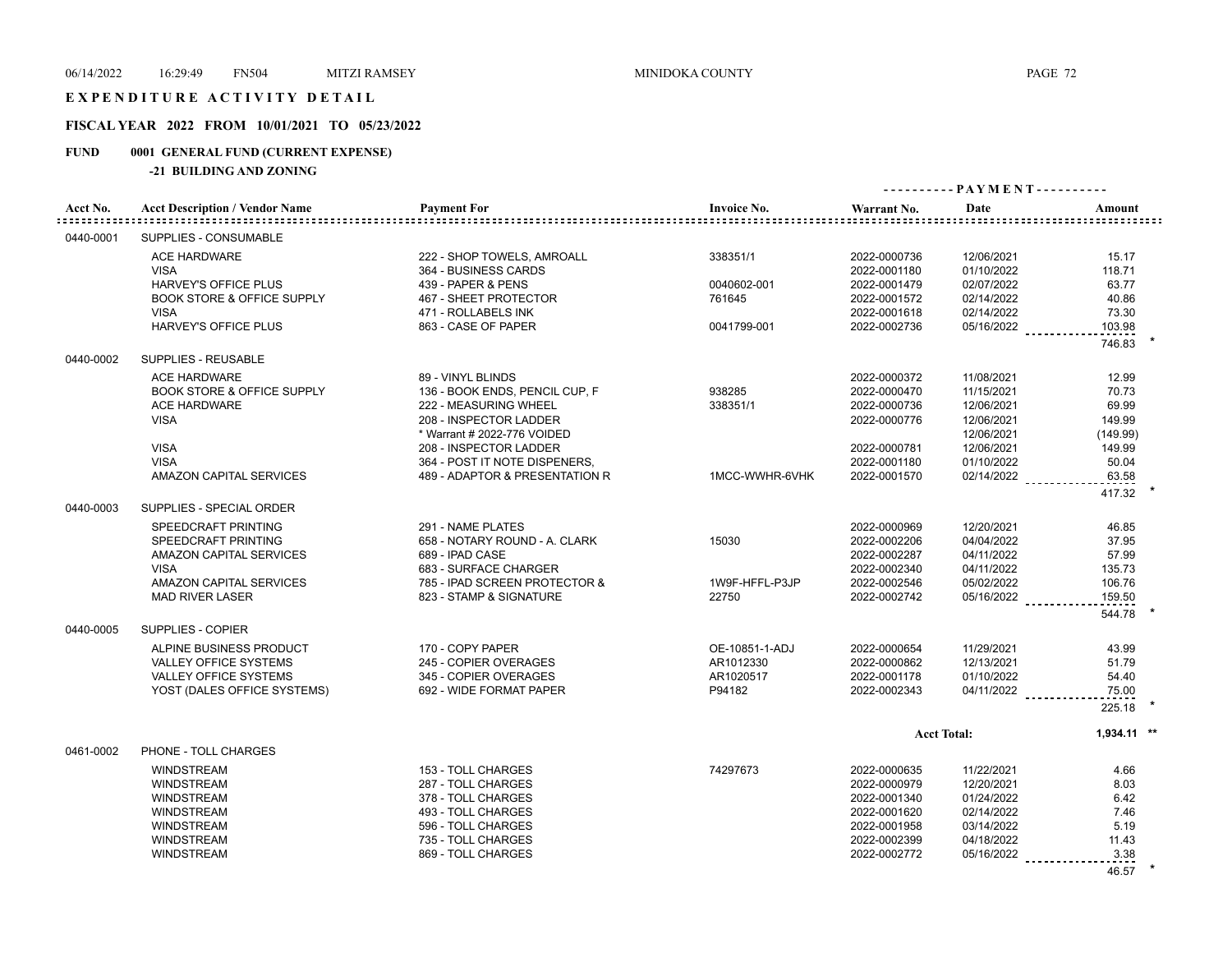#### EXPENDITURE ACTIVITY DETAIL

## **FISCAL YEAR 2022 FROM 10/01/2021 TO 05/23/2022**

## **FUND 0001 GENERAL FUND (CURRENT EXPENSE)**

## **-21 BUILDING AND ZONING**

| Acct No.  | <b>Acct Description / Vendor Name</b> | <b>Payment For</b>             | <b>Invoice No.</b> | Warrant No.  | Date               | Amount             |
|-----------|---------------------------------------|--------------------------------|--------------------|--------------|--------------------|--------------------|
| 0461-0005 | PHONE - CELLULAR                      |                                |                    |              |                    |                    |
|           | <b>VERIZON WIRELESS</b>               | 181 - CELL PHONES & IPADS      |                    | 2022-0000686 | 11/29/2021         | 70.36              |
|           | <b>VERIZON WIRELESS</b>               | 329 - CELL PHONES & IPADS      |                    | 2022-0001109 | 01/03/2022         | 70.36              |
|           | <b>VERIZON WIRELESS</b>               | 411 - CELL PHONES & IPADS      |                    | 2022-0001335 | 01/24/2022         | 93.76              |
|           | <b>VERIZON WIRELESS</b>               | 536 - CELL PHONES & IPADS      | 9899604621         | 2022-0001759 | 02/28/2022         | 93.93              |
|           | <b>VERIZON WIRELESS</b>               | 626 - CELL PHONES & IPADS      |                    | 2022-0002147 | 03/28/2022         | 93.93              |
|           |                                       | TRSF CASH FOR IPAD FROM PROS A |                    |              | 04/05/2022         | 232.00             |
|           | <b>VERIZON WIRELESS</b>               | 767 - CELL PHONES              |                    | 2022-0002520 | 04/25/2022         | 147.57             |
|           |                                       |                                |                    |              |                    |                    |
|           | <b>VERIZON WIRELESS</b>               | 888 - CELL PHONES & IPADS      |                    | 2022-0002871 | 05/23/2022         | 132.07             |
|           |                                       |                                |                    |              |                    | 933.98             |
|           |                                       |                                |                    |              | <b>Acct Total:</b> | 980.55 **          |
| 0470-0001 | <b>VEHICLE - GAS &amp; OIL</b>        |                                |                    |              |                    |                    |
|           | <b>WEX BANK</b>                       | 92 - FUEL                      |                    | 2022-0000460 | 11/08/2021         | 329.94             |
|           | <b>WEX BANK</b>                       | 220 - FUEL                     | 76414289           | 2022-0000780 | 12/06/2021         | 228.71             |
|           | <b>WEX BANK</b>                       | 343 - FUEL                     | 77336455           | 2022-0001181 | 01/10/2022         | 166.80             |
|           | <b>WEX BANK</b>                       | 459 - FUEL                     |                    | 2022-0001513 | 02/07/2022         | 79.70              |
|           | <b>WEX BANK</b>                       | 556 - FUEL                     | 79114664           | 2022-0001853 | 03/07/2022         | 158.80             |
|           | <b>WEX BANK</b>                       | 688 - FUEL                     |                    | 2022-0002342 | 04/11/2022         | 261.74             |
|           |                                       |                                |                    |              |                    |                    |
|           | <b>WEX BANK</b>                       | 808 - FUEL                     | 80628883           | 2022-0002697 | 05/09/2022         | 387.81<br>1,613.50 |
| 0470-0002 | <b>VEHICLE - REPAIRS &amp; MAINT</b>  |                                |                    |              |                    |                    |
|           | <b>ACE HARDWARE</b>                   | 344 - EXTREME TEMP DE-ICER GAL | 340486/1           | 2022-0001140 | 01/10/2022         | 8.59               |
|           | <b>MAGIC VALLEY TIRE</b>              | 637 - SERVICE 2021 DODGE       |                    | 2022-0002127 | 03/28/2022         | 48.71              |
|           | <b>MAGIC VALLEY TIRE</b>              | 704 - BATTERY                  | 74600130564        | 2022-0002312 | 04/11/2022         | 192.59             |
|           | <b>VISA</b>                           | 742 - MR. WASH                 |                    | 2022-0002396 | 04/18/2022         | 10.00              |
|           |                                       |                                |                    |              |                    | 259.89             |
|           |                                       |                                |                    |              | <b>Acct Total:</b> | 1,873.39 **        |
| 0510-0000 | RENT/LEASE- OFFICE EQUIP              |                                |                    |              |                    |                    |
|           | <b>GREAT AMERICA LEASING</b>          | 14 - TASKALFA COPIER LEASE     |                    | 2022-0000122 | 10/18/2021         | 201.00             |
|           | <b>GREAT AMERICA LEASING</b>          | 14 - RICOH COPIER LEASE        |                    | 2022-0000122 | 10/18/2021         | 276.50             |
|           | YOST (DALES OFFICE SYSTEMS)           | 79 - COPIER OVERAGES           | P83259             | 2022-0000297 | 11/01/2021         | 186.45             |
|           | <b>VALLEY OFFICE SYSTEMS</b>          | 87 - COPIER OVERAGES           | AR1002778          | 2022-0000453 | 11/08/2021         | 60.80              |
|           | <b>GREAT AMERICA LEASING</b>          | 133 - COPIER LEASE             | 30434618/30434617  | 2022-0000482 | 11/15/2021         | 201.00             |
|           | <b>GREAT AMERICA LEASING</b>          | 133 - COPIER LEASE             | 30434618/30434617  | 2022-0000482 | 11/15/2021         | 276.50             |
|           | <b>GREAT AMERICA LEASING</b>          | 249 - COPIER LEASE             | 30625617           | 2022-0000829 | 12/13/2021         | 276.50             |
|           |                                       |                                |                    |              |                    |                    |
|           | <b>GREAT AMERICA LEASING</b>          | 250 - COPIER LEASE             | 30625618           | 2022-0000829 | 12/13/2021         | 201.00             |
|           | <b>GREAT AMERICA LEASING</b>          | 384 - KYOCERA COPIER LEASE     | 30819551           | 2022-0001296 | 01/24/2022         | 213.01             |
|           | <b>GREAT AMERICA LEASING</b>          | 385 - RICOH COPIER LEASE       | 30819550           | 2022-0001296 | 01/24/2022         | 312.47             |
|           | YOST (DALES OFFICE SYSTEMS)           | 445 - COPIER OVERAGES          | P89439             | 2022-0001511 | 02/07/2022         | 31.25              |
|           | <b>GREAT AMERICA LEASING</b>          | 504 - COPIER LEASE             | 31013468           | 2022-0001584 | 02/14/2022         | 276.50             |
|           | <b>GREAT AMERICA LEASING</b>          | 505 - COPIER LEASE             | 31013469           | 2022-0001584 | 02/14/2022         | 201.00             |
|           | VALLEY OFFICE SYSTEMS                 | 478 - COPIER OVERAGES          | AR1032125          | 2022-0001614 | 02/14/2022         | 79.51              |
|           | VALLEY OFFICE SYSTEMS                 | 573 - COPIER OVERAGES          | AR1038836          | 2022-0001846 | 03/07/2022         | 46.26              |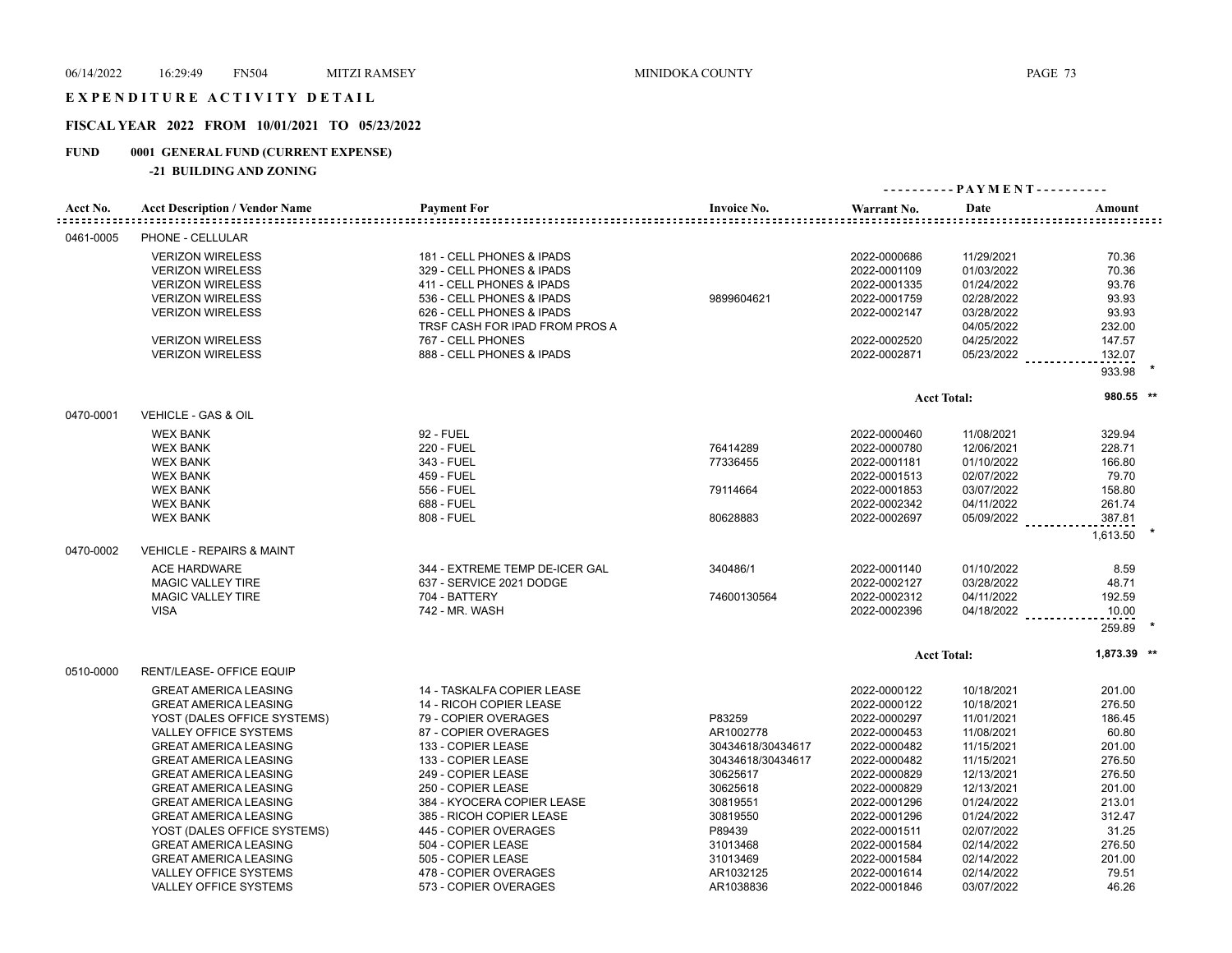## EXPENDITURE ACTIVITY DETAIL

## **FISCAL YEAR 2022 FROM 10/01/2021 TO 05/23/2022**

## **FUND 0001 GENERAL FUND (CURRENT EXPENSE)**

## **-21 BUILDING AND ZONING**

|                                |                                                                                                                                                                                             |                                                                                                                                                |                                                                     |                                                                                              | ---------- PAYMENT----------                                                     |                                                        |  |
|--------------------------------|---------------------------------------------------------------------------------------------------------------------------------------------------------------------------------------------|------------------------------------------------------------------------------------------------------------------------------------------------|---------------------------------------------------------------------|----------------------------------------------------------------------------------------------|----------------------------------------------------------------------------------|--------------------------------------------------------|--|
| Acct No.<br><u>===========</u> | <b>Acct Description / Vendor Name</b>                                                                                                                                                       | <b>Payment For</b><br>-----------------                                                                                                        | <b>Invoice No.</b>                                                  | Warrant No.                                                                                  | Date                                                                             | Amount                                                 |  |
| 0510-0000                      | RENT/LEASE- OFFICE EQUIP                                                                                                                                                                    |                                                                                                                                                |                                                                     |                                                                                              |                                                                                  |                                                        |  |
|                                | <b>GREAT AMERICA LEASING</b><br><b>GREAT AMERICA LEASING</b><br><b>GREAT AMERICA LEASING</b><br><b>GREAT AMERICA LEASING</b><br><b>VALLEY OFFICE SYSTEMS</b><br>YOST (DALES OFFICE SYSTEMS) | 583 - COPIER LEASE<br>584 - KYOCERA COPIER LEASE<br>708 - COPIER LEASE<br>709 - COPIER LEASE<br>690 - COPIER OVERAGES<br>784 - COPIER OVERAGES | 31199931<br>31199932<br>31401609<br>31401608<br>AR1048333<br>P96175 | 2022-0001929<br>2022-0001929<br>2022-0002300<br>2022-0002300<br>2022-0002337<br>2022-0002575 | 03/14/2022<br>03/14/2022<br>04/11/2022<br>04/11/2022<br>04/11/2022<br>05/02/2022 | 276.50<br>201.00<br>201.00<br>276.50<br>77.65<br>25.50 |  |
|                                | <b>VALLEY OFFICE SYSTEMS</b><br><b>GREAT AMERICA LEASING</b><br><b>GREAT AMERICA LEASING</b>                                                                                                | 807 - COPIER OVERAGES<br>848 - COPIER LEASE<br>849 - COPIER LEASE                                                                              | AR1057541<br>31599340<br>31599339                                   | 2022-0002692<br>2022-0002733<br>2022-0002733                                                 | 05/09/2022<br>05/16/2022<br>05/16/2022                                           | 98.90<br>201.00<br>276.50<br>4,474.30                  |  |
|                                |                                                                                                                                                                                             |                                                                                                                                                |                                                                     |                                                                                              |                                                                                  | 4,474.30 **                                            |  |
| 0524-0001                      | <b>COMPUTER SOFTWARE</b>                                                                                                                                                                    |                                                                                                                                                |                                                                     |                                                                                              | <b>Acct Total:</b>                                                               |                                                        |  |
|                                | <b>ONLINE SOLUTIONS</b>                                                                                                                                                                     | 28 - ANNUAL CITIZENSERVE SUBSC                                                                                                                 | 4205                                                                | 2022-0000134                                                                                 | $10/18/2021$                                                                     | 3,000.00<br>3,000.00                                   |  |
|                                |                                                                                                                                                                                             |                                                                                                                                                |                                                                     |                                                                                              | <b>Acct Total:</b>                                                               | $3,000.00$ **                                          |  |
| 0528-0000                      | <b>DUES / MEMBERSHIPS</b>                                                                                                                                                                   |                                                                                                                                                |                                                                     |                                                                                              |                                                                                  |                                                        |  |
|                                | <b>VISA</b>                                                                                                                                                                                 | 208 - ICC MEMBER RENEWAL<br>* Warrant # 2022-776 VOIDED                                                                                        |                                                                     | 2022-0000776                                                                                 | 12/06/2021<br>12/06/2021                                                         | 205.00<br>(205.00)                                     |  |
|                                | <b>VISA</b><br><b>VISA</b>                                                                                                                                                                  | 208 - ICC MEMBER RENEWAL B. ST<br>465 - ICC MEMBERSHIP - R. NAY;                                                                               |                                                                     | 2022-0000781<br>2022-0001618                                                                 | 12/06/2021<br>02/14/2022                                                         | 205.00<br>120.00<br>325.00                             |  |
| 0528-0001                      | <b>CERTIFICATIONS</b>                                                                                                                                                                       |                                                                                                                                                |                                                                     |                                                                                              |                                                                                  |                                                        |  |
|                                | <b>VISA</b><br><b>VISA</b>                                                                                                                                                                  | 742 - INT'L CODE COUNCIL INC<br>803 - ICC CERTIFICATE RENEWAL                                                                                  |                                                                     | 2022-0002396<br>2022-0002693                                                                 | 04/18/2022<br>05/09/2022                                                         | 226.00<br>95.00<br>321.00                              |  |
|                                |                                                                                                                                                                                             |                                                                                                                                                |                                                                     |                                                                                              | <b>Acct Total:</b>                                                               | 646.00 **                                              |  |
| 0542-0000                      | <b>POSTAGE</b>                                                                                                                                                                              |                                                                                                                                                |                                                                     |                                                                                              |                                                                                  |                                                        |  |
|                                | QUADIENT FINANCE USA, INC.<br><b>VISA</b><br><b>VISA</b><br><b>VISA</b><br><b>VISA</b>                                                                                                      | 346 - POSTAGE<br>364 - CERTIFIED MAIL<br>466 - PRE STAMPED ENVELOPES<br>694 - POSTAGE FOR IPAD CHARGER<br>803 - CERTIFIED MAIL - ZONING        |                                                                     | 2022-0001165<br>2022-0001180<br>2022-0001618<br>2022-0002340<br>2022-0002693                 | 01/10/2022<br>01/10/2022<br>02/14/2022<br>04/11/2022<br>05/09/2022               | 0.73<br>6.80<br>337.65<br>26.95<br>13.60<br>385.73     |  |
|                                |                                                                                                                                                                                             |                                                                                                                                                |                                                                     |                                                                                              | <b>Acct Total:</b>                                                               | 385.73 **                                              |  |
| 0544-0002                      | <b>PRINTING - LEGALS</b><br><b>TIMES NEWS</b><br><b>TIMES NEWS</b>                                                                                                                          | 49 - PUBLIC HEARING - SPECIAL<br>88 - VILLASENOR & OLD DAIRY SU                                                                                | 120086                                                              | 2022-0000239<br>2022-0000447                                                                 | 10/25/2021<br>11/08/2021                                                         | 57.89<br>106.47                                        |  |
|                                | <b>TIMES NEWS</b>                                                                                                                                                                           | 171 - 11/12/21 CAFO PUBLIC NOT                                                                                                                 | 121333                                                              | 2022-0000681                                                                                 | 11/29/2021                                                                       | 52.46                                                  |  |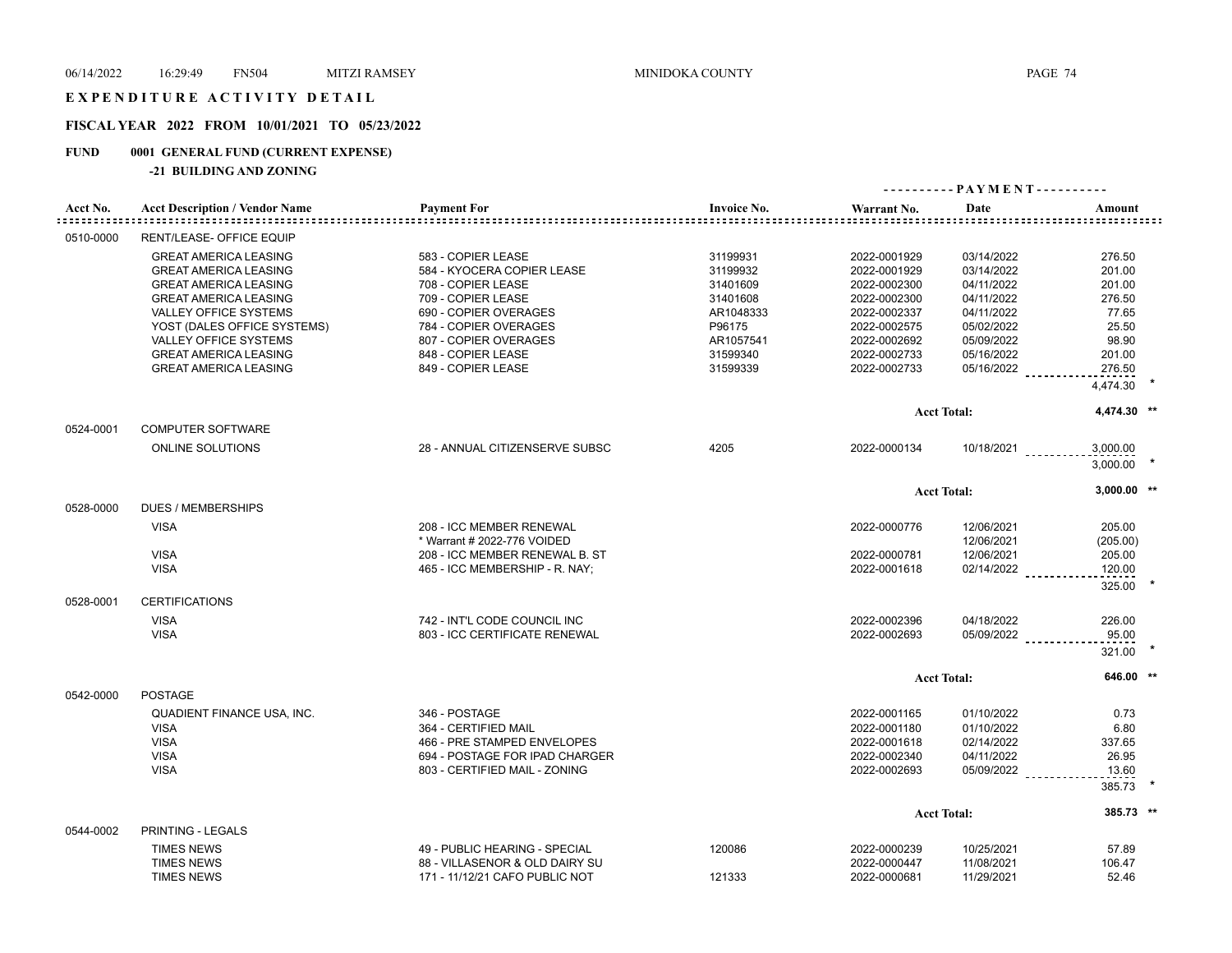## EXPENDITURE ACTIVITY DETAIL

## **FISCAL YEAR 2022 FROM 10/01/2021 TO 05/23/2022**

## **FUND 0001 GENERAL FUND (CURRENT EXPENSE)**

**-21 BUILDING AND ZONING**

| Acct No.  | <b>Acct Description / Vendor Name</b> | <b>Payment For</b>                      | <b>Invoice No.</b> | Warrant No.  | Date               | Amount             |
|-----------|---------------------------------------|-----------------------------------------|--------------------|--------------|--------------------|--------------------|
| 0544-0002 | PRINTING - LEGALS                     |                                         |                    |              |                    | ------------------ |
|           | <b>TIMES NEWS</b>                     | 194 - CAFO PUBLIC NOTICE CORRE          | 121381             | 2022-0000773 | 12/06/2021         | 54.01              |
|           |                                       |                                         |                    |              |                    | 47.80              |
|           | <b>TIMES NEWS</b>                     | 280 - PUBLIC HEARING DEC. 16 E          |                    | 2022-0000974 | 12/20/2021         |                    |
|           | <b>TIMES NEWS</b>                     | 281 - PUBLIC HEARING ORDINANCE          |                    | 2022-0000974 | 12/20/2021         | 47.80              |
|           |                                       | CR EXP TAKEN OUT OF PUBLICATIO          |                    |              | 04/06/2022         | 158.15             |
|           | <b>TIMES NEWS</b>                     | 684 - NORTHPOINTE SUBDIVISION           | 124758             | 2022-0002329 | 04/11/2022         | 55.56              |
|           | <b>TIMES NEWS</b>                     | 687 - HEARING - NORTHPOINTE SU          | 125768             | 2022-0002329 | 04/11/2022         | 52.46              |
|           | <b>TIMES NEWS</b>                     | 864 - HEARING NORTHPOINTE SUBD          |                    | 2022-0002763 | 05/16/2022         | 48.58              |
|           | <b>TIMES NEWS</b>                     | 883 - PUBLIC NOTICE - P. SMITH          | 125825             | 2022-0002867 | 05/23/2022         | 50.90              |
|           | <b>TIMES NEWS</b>                     | 884 - RICH DAVIS - GATEWAY PRO          | 126144             | 2022-0002867 | 05/23/2022         | 50.90              |
|           |                                       |                                         |                    |              |                    | 782.98             |
|           |                                       |                                         |                    |              | <b>Acct Total:</b> | 782.98 **          |
| 0546-0000 | <b>PUBLICATIONS</b>                   |                                         |                    |              |                    |                    |
|           | INTERNATIONAL CODE COUNCIL            | 53 - IRC STUDY GUIDE                    | 1001396001         | 2022-0000222 | 10/25/2021         | 46.95              |
|           | <b>TIMES NEWS</b>                     | 340 - NTC/ COVEY DBA CROSSBILL          | 122717             | 2022-0001172 | 01/10/2022         | 51.68              |
|           | INTERNATIONAL CODE COUNCIL            | 440 - PERMIT TECH STUDY COMPAN          | 1001423868         | 2022-0001484 | 02/07/2022         | 38.25              |
|           | <b>TIMES NEWS</b>                     | 438 - NOTICE BED & BREAKFAST-           | 122866             | 2022-0001503 | 02/07/2022         | 48.58              |
|           | <b>TIMES NEWS</b>                     | 441 - NTC - D. DUFFIN                   | 122865             | 2022-0001503 | 02/07/2022         | 57.89              |
|           |                                       | CR EXP TAKEN OUT OF PUBLICATIO          |                    |              | 04/06/2022         | (158.15)           |
|           |                                       |                                         |                    |              |                    | 85.20              |
|           |                                       |                                         |                    |              |                    |                    |
|           |                                       |                                         |                    |              | <b>Acct Total:</b> | $85.20$ **         |
|           |                                       | Total 'B' Expenses -- (Other Expenses): |                    | 15,642.74    |                    |                    |
| 0801-0000 | CAPITAL-VEHICLES                      |                                         |                    |              |                    |                    |
|           | AMAZON CAPITAL SERVICES               | 50 - TRUCK BED COVER                    |                    | 2022-0000199 | 10/25/2021         | 295.39             |
|           |                                       |                                         |                    |              |                    | 295.39             |
|           |                                       |                                         |                    |              | <b>Acct Total:</b> | 295.39 **          |
|           |                                       |                                         |                    |              |                    |                    |
|           |                                       | Total 'C' Expenses -- (Capital Outlay): |                    | 295.39       |                    |                    |
|           | <b>DEPARTMENT TOTALS:</b>             |                                         |                    |              | <b>Dept Total:</b> | 193,210.83         |
|           |                                       | Total 'A' Expenses -- Salaries:         | 122,708.53         |              |                    |                    |
|           |                                       | Total 'D' Expenses -- Benefits:         | 54,564.17          |              |                    |                    |
|           |                                       | Total 'B' Expenses -- Expenses:         | 15,642.74          |              |                    |                    |
|           |                                       | Total 'C' Expenses - Capital Outlay:    | 295.39             |              |                    |                    |
|           |                                       |                                         | 193,210.83         |              |                    |                    |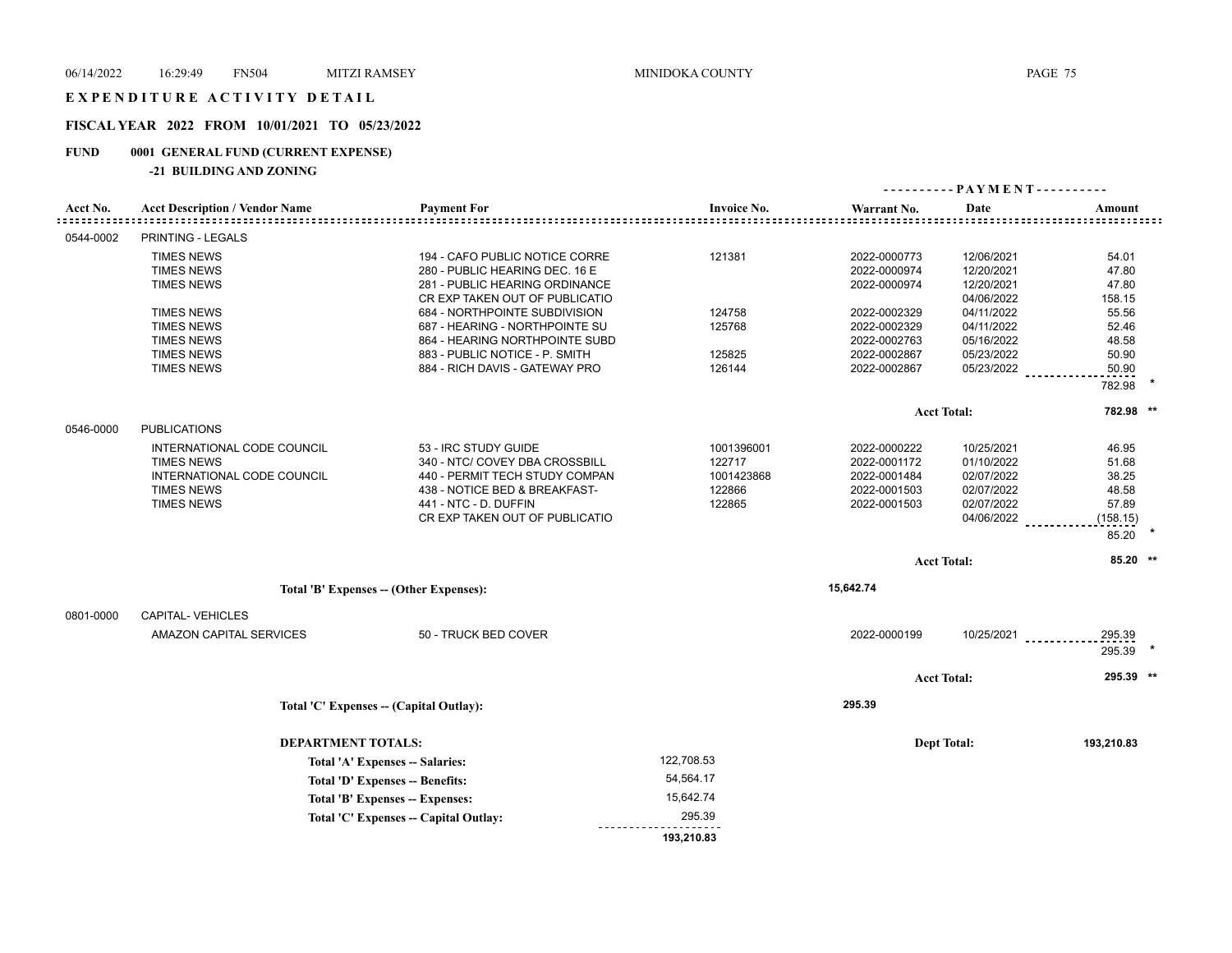| 06/14/2022 | 16:29:49                                                                   | <b>FN504</b>                | <b>MITZI RAMSEY</b> |                                                                  | MINIDOKA COUNTY |              |                          | PAGE 76                  |  |
|------------|----------------------------------------------------------------------------|-----------------------------|---------------------|------------------------------------------------------------------|-----------------|--------------|--------------------------|--------------------------|--|
|            | EXPENDITURE ACTIVITY DETAIL                                                |                             |                     |                                                                  |                 |              |                          |                          |  |
| 0810-0000  | FISCAL YEAR 2022 FROM 10/01/2021 TO 05/23/2022<br>CAPITAL- OTHER EQUIPMENT |                             |                     |                                                                  |                 |              |                          |                          |  |
|            |                                                                            | WESTERN STATES EQUIPMENT CO |                     | 218 - CATERPILLAR GENERATOR 40<br>TRSF CASH TO JUSTICE & CE FROM | IN00180952      | 2022-0000713 | 12/02/2021<br>12/10/2021 | 14,690.00<br>(14,690.00) |  |
|            |                                                                            |                             |                     |                                                                  |                 |              | <b>Acct Total:</b>       | **                       |  |

**Total 'C' Expenses -- (Capital Outlay):**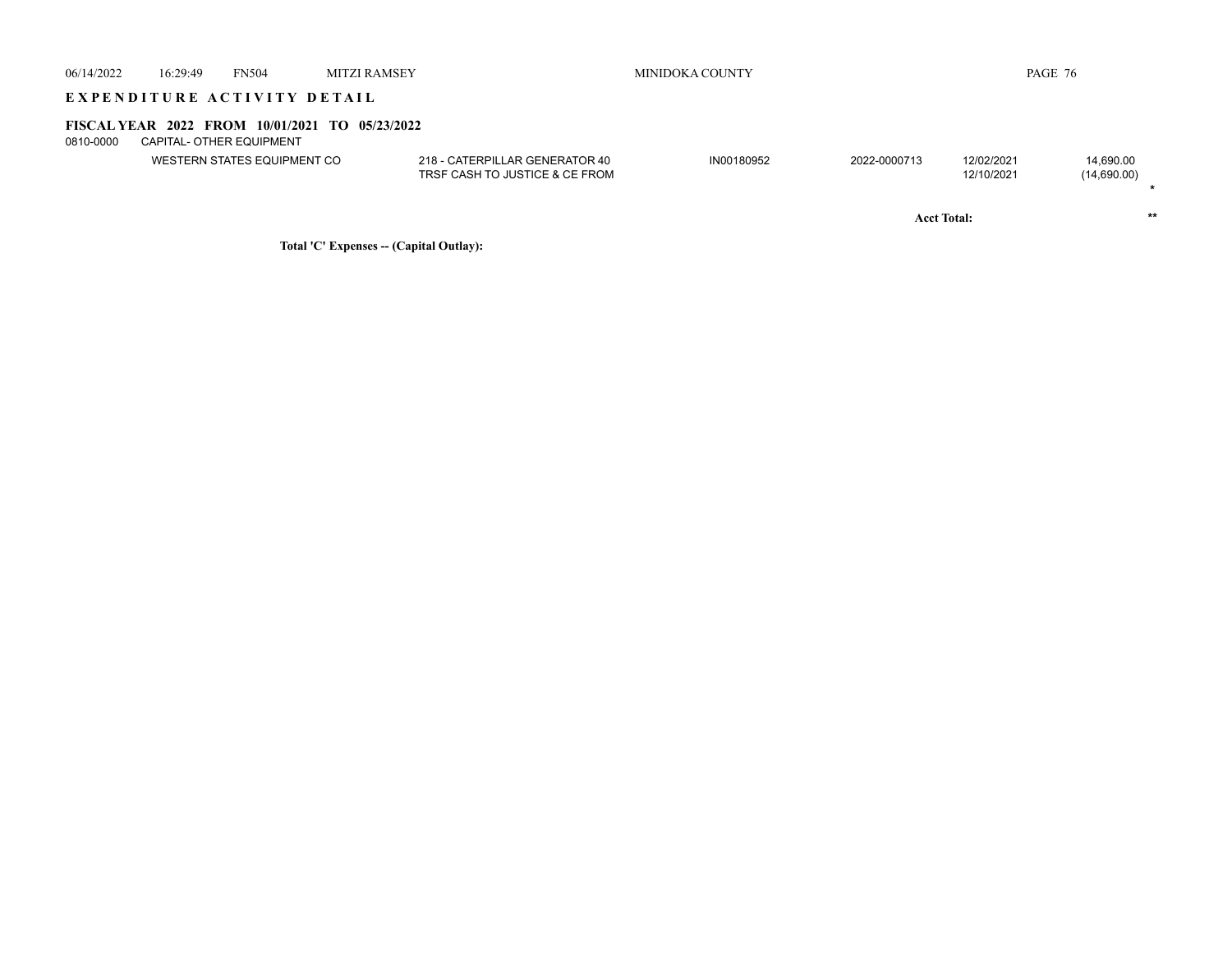## E X P E N D I T U R E A C T I V I T Y D E T A I L

## **FISCAL YEAR 2022 FROM 10/01/2021 TO 05/23/2022**

# **FUND 0001 GENERAL FUND (CURRENT EXPENSE)**

**-30 VETERANS**

|           |                                                                                                                                                                                              |                                                                                                                                                                                                                                                                          |                    | ---------                                                                                                                    | - - PAYMENT - - - - - - - - -                                                                                                      |                                                                                                                           |  |
|-----------|----------------------------------------------------------------------------------------------------------------------------------------------------------------------------------------------|--------------------------------------------------------------------------------------------------------------------------------------------------------------------------------------------------------------------------------------------------------------------------|--------------------|------------------------------------------------------------------------------------------------------------------------------|------------------------------------------------------------------------------------------------------------------------------------|---------------------------------------------------------------------------------------------------------------------------|--|
| Acct No.  | <b>Acct Description / Vendor Name</b>                                                                                                                                                        | <b>Payment For</b>                                                                                                                                                                                                                                                       | <b>Invoice No.</b> | Warrant No.                                                                                                                  | Date                                                                                                                               | Amount                                                                                                                    |  |
| 0559-0000 | OTHER MISCELLANEOUS EXPENSES                                                                                                                                                                 |                                                                                                                                                                                                                                                                          |                    |                                                                                                                              |                                                                                                                                    |                                                                                                                           |  |
|           | <b>TYLER TECHNOLOGIES</b>                                                                                                                                                                    | 762 - VETERAN OFFICE PROGRAM                                                                                                                                                                                                                                             | VS-IDA-009-2022    | 2022-0002515                                                                                                                 | 04/25/2022                                                                                                                         | 249.50<br>$\star$<br>249.50                                                                                               |  |
|           |                                                                                                                                                                                              |                                                                                                                                                                                                                                                                          |                    |                                                                                                                              | <b>Acct Total:</b>                                                                                                                 | 249.50 **                                                                                                                 |  |
| 0673-0000 | <b>CONTRACTS- SERV OFFICER</b>                                                                                                                                                               |                                                                                                                                                                                                                                                                          |                    |                                                                                                                              |                                                                                                                                    |                                                                                                                           |  |
|           | DRISCOLL, CHARLES S.<br>DRISCOLL, CHARLES S.<br>DRISCOLL, CHARLES S.<br>DRISCOLL, CHARLES S.<br>DRISCOLL, CHARLES S.<br>DRISCOLL, CHARLES S.<br>DRISCOLL, CHARLES S.<br>DRISCOLL, CHARLES S. | 45 - VSO CONTRACT - OCTOBER 20<br>159 - VSO CONTRACT - NOVEMBER<br>297 - VSO CONTRACT - DECEMBER<br>388 - VSO CONTRACT - JANUARY 2<br>511 - VSO CONTRACT - FEBRUARY<br>621 - VSO CONTRACT - MARCH 202<br>758 - VSO CONTRACT - APRIL 202<br>876 - VSO CONTRACT - MAY 2022 |                    | 2022-0000212<br>2022-0000604<br>2022-0000936<br>2022-0001291<br>2022-0001715<br>2022-0002114<br>2022-0002485<br>2022-0002840 | 10/25/2021<br>11/22/2021<br>12/20/2021<br>01/24/2022<br>02/28/2022<br>03/28/2022<br>04/25/2022<br>05/23/2022<br><b>Acct Total:</b> | 1,946.00<br>1,946.00<br>1,946.00<br>1,946.00<br>1,946.00<br>1,946.00<br>1,946.00<br>1,946.00<br>15,568.00<br>15,568.00 ** |  |
|           |                                                                                                                                                                                              | Total 'B' Expenses -- (Other Expenses):                                                                                                                                                                                                                                  |                    | 15,817.50                                                                                                                    |                                                                                                                                    |                                                                                                                           |  |
|           |                                                                                                                                                                                              |                                                                                                                                                                                                                                                                          |                    |                                                                                                                              |                                                                                                                                    |                                                                                                                           |  |
|           | <b>DEPARTMENT TOTALS:</b><br>Total 'A' Expenses -- Salaries:                                                                                                                                 |                                                                                                                                                                                                                                                                          |                    |                                                                                                                              | <b>Dept Total:</b>                                                                                                                 | 15,817.50                                                                                                                 |  |
|           |                                                                                                                                                                                              | Total 'D' Expenses -- Benefits:<br>Total 'B' Expenses -- Expenses:                                                                                                                                                                                                       | 15,817.50          |                                                                                                                              |                                                                                                                                    |                                                                                                                           |  |
|           |                                                                                                                                                                                              | Total 'C' Expenses -- Capital Outlay:                                                                                                                                                                                                                                    |                    |                                                                                                                              |                                                                                                                                    |                                                                                                                           |  |
|           |                                                                                                                                                                                              |                                                                                                                                                                                                                                                                          | 15,817.50          |                                                                                                                              |                                                                                                                                    |                                                                                                                           |  |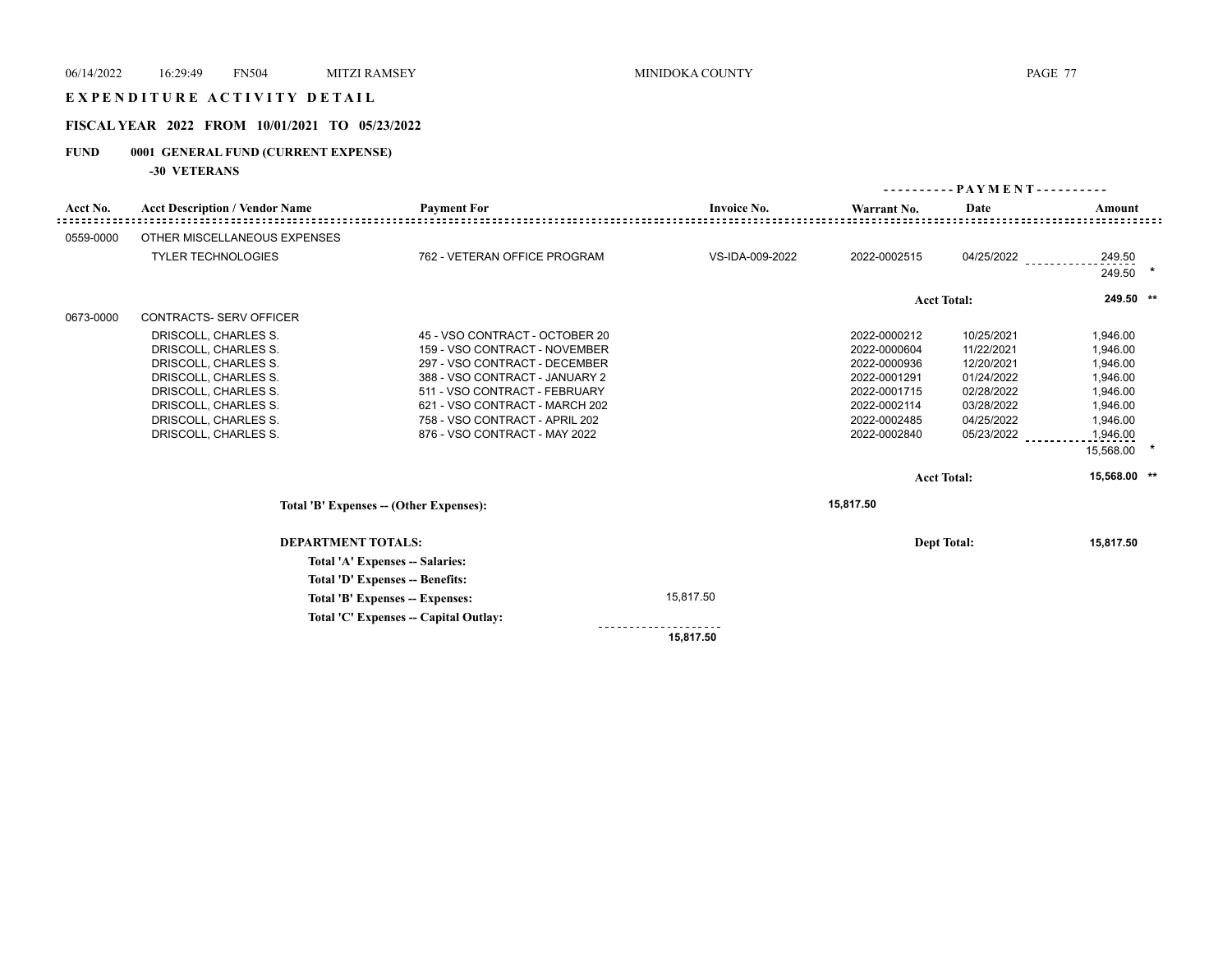## EXPENDITURE ACTIVITY DETAIL

### **FISCAL YEAR 2022 FROM 10/01/2021 TO 05/23/2022**

## **FUND 0001 GENERAL FUND (CURRENT EXPENSE)**

**-32 JANITOR**

|           |                                       |                                |                    |              | ---------- PAYMENT---------- |             |
|-----------|---------------------------------------|--------------------------------|--------------------|--------------|------------------------------|-------------|
| Acct No.  | <b>Acct Description / Vendor Name</b> | <b>Payment For</b>             | <b>Invoice No.</b> | Warrant No.  | Date                         | Amount      |
| 0441-0000 | <b>JANITOR SUPPLIES</b>               |                                |                    |              |                              |             |
|           | <b>GEM STATE PAPER</b>                | 36 - BATH TISSUE, GARBAGE BAGS |                    | 2022-0000213 | 10/25/2021                   | 1,229.19    |
|           | <b>GEM STATE PAPER</b>                | 105 - PAPER TOWELS; BATH TISSU | 1061342            | 2022-0000410 | 11/08/2021                   | 176.77      |
|           | VISA                                  | 115 - VACUUM BAGS              |                    | 2022-0000514 | 11/15/2021                   | 83.67       |
|           | <b>NORCO</b>                          | 484 - ALKALINE BATTERIES       |                    | 2022-0001598 | 02/14/2022                   | 59.14       |
|           | <b>GEM STATE PAPER</b>                | 662 - BATH TISSUE, PAPER TOWEL | 1070517            | 2022-0002187 | 04/04/2022                   | 1,552.37    |
|           | <b>GEM STATE PAPER</b>                | 744 - GARBAGE BAGS             | 1070517-01         | 2022-0002489 | 04/25/2022                   | 169.36      |
|           | <b>GEM STATE PAPER</b>                | 781 - SOAP, CLEANING SUPPLIES, | 1072322            | 2022-0002553 | 05/02/2022                   | 777.41      |
|           | <b>GEM STATE PAPER</b>                | 790 - MOP BUCKET               | 1072322-01         | 2022-0002553 | 05/02/2022                   | 124.15      |
|           | <b>GEM STATE PAPER</b>                | 838 - TOWELS                   | 1073111            | 2022-0002731 | 05/16/2022                   | 260.56      |
|           |                                       |                                |                    |              |                              | 4,432.62    |
|           |                                       |                                |                    |              | <b>Acct Total:</b>           | 4,432.62 ** |
| 0676-0000 | <b>CONTRACTS- JANITOR</b>             |                                |                    |              |                              |             |
|           | DESSEL, TAMRA L.                      | 120 - OCTOBER JANITORIAL - DS  |                    | 2022-0000475 | 11/15/2021                   | 180.00      |
|           | DESSEL, TAMRA L.                      | 121 - OCTOBER JANITORIAL - MCG |                    | 2022-0000475 | 11/15/2021                   | 380.00      |
|           | DESSEL, TAMRA L.                      | 262 - JANITORIAL - NOVEMBER 20 | 1011               | 2022-0000823 | 12/13/2021                   | 380.00      |
|           | DESSEL, TAMRA L.                      | 265 - JANITORIAL NOVEMBER 2021 | 1009               | 2022-0000823 | 12/13/2021                   | 180.00      |
|           | DESSEL, TAMRA L.                      | 350 - JANITORIAL DECEMBER 2021 | 1022               | 2022-0001151 | 01/10/2022                   | 475.00      |
|           | DESSEL, TAMRA L.                      | 351 - JANITORIAL DECEMBER 2021 | 1021               | 2022-0001151 | 01/10/2022                   | 225.00      |
|           | DESSEL, TAMRA L.                      | 474 - JANUARY JANITORIAL - DS  |                    | 2022-0001580 | 02/14/2022                   | 180.00      |
|           | DESSEL, TAMRA L.                      | 475 - JANUARY JANITORIAL - MCG |                    | 2022-0001580 | 02/14/2022                   | 380.00      |
|           | DESSEL, TAMRA L.                      | 591 - JANITORIAL - FEBRUARY 20 | 1051               | 2022-0001923 | 03/14/2022                   | 380.00      |
|           | DESSEL, TAMRA L.                      | 592 - JANITORIAL - FEBRUARY 20 | 1050               | 2022-0001923 | 03/14/2022                   | 180.00      |
|           | DESSEL, TAMRA L.                      | 716 - JANITORIAL MARCH 2022 -  | 1065               | 2022-0002297 | 04/11/2022                   | 380.00      |
|           | DESSEL, TAMRA L.                      | 717 - JANITORIAL MARCH 2022 -  | 1064               | 2022-0002297 | 04/11/2022                   | 180.00      |
|           | DESSEL, TAMRA L.                      | 842 - JANITORIAL - APRIL 2022  |                    | 2022-0002726 | 05/16/2022                   | 380.00      |
|           | DESSEL, TAMRA L.                      | 843 - JANITORIAL - APRIL 2022  |                    | 2022-0002726 | 05/16/2022                   | 180.00      |
|           |                                       |                                |                    |              |                              | 4,060.00    |
|           |                                       |                                |                    |              | <b>Acct Total:</b>           | 4,060.00 ** |
| 0682-0004 | CONTRACT SERVICE - COURTHOUSE         |                                |                    |              |                              |             |
|           | DESSEL, TAMRA L.                      | 2 - 1ST HALF OCTOBER JANITORIA |                    | 2022-0000009 | 10/04/2021                   | 2,027.00    |
|           | DESSEL, TAMRA L.                      | 46 - 2ND HALF OCTOBER JANITORI |                    | 2022-0000209 | 10/25/2021                   | 2,027.00    |
|           | DESSEL, TAMRA L.                      | 106 - 1ST HALF NOVEMBER JANITO |                    | 2022-0000407 | 11/08/2021                   | 2,027.00    |
|           | DESSEL, TAMRA L.                      | 157 - 2ND 1/2 NOVEMBER 2021 AC | 999                | 2022-0000603 | 11/22/2021                   | 2,027.00    |
|           | DESSEL, TAMRA L.                      | 264 - JANITORIAL 1ST 1/2 DECEM | 1013               | 2022-0000823 | 12/13/2021                   | 2,027.00    |
|           | DESSEL, TAMRA L.                      | 300 - JANITORIAL - 2ND 1/2 DEC |                    | 2022-0000934 | 12/20/2021                   | 2,027.00    |
|           | DESSEL, TAMRA L.                      | 349 - JANITORIAL 1ST 1/2 JANUA | 1024               | 2022-0001151 | 01/10/2022                   | 2,027.00    |
|           | DESSEL, TAMRA L.                      | 391 - 2ND HALF JAN. JANITORIAL | 1027               | 2022-0001288 | 01/24/2022                   | 2,027.00    |
|           | DESSEL, TAMRA L.                      | 476 - 1ST HALF FEB. JANITORIAL |                    | 2022-0001580 | 02/14/2022                   | 2,027.00    |
|           | DESSEL, TAMRA L.                      | 514 - 2ND HALF FEBRUARY JANITO |                    | 2022-0001714 | 02/28/2022                   | 2,027.00    |
|           | DESSEL, TAMRA L.                      | 580 - 1ST HALF MARCH JANITORIA |                    | 2022-0001923 | 03/14/2022                   | 2,027.00    |
|           | DESSEL, TAMRA L.                      | 624 - 2ND HALF MARCH JANITORIA |                    | 2022-0002113 | 03/28/2022                   | 2,027.00    |
|           | DESSEL, TAMRA L.                      | 682 - 1ST HALF APRIL JANITORIA |                    | 2022-0002297 | 04/11/2022                   | 2,027.00    |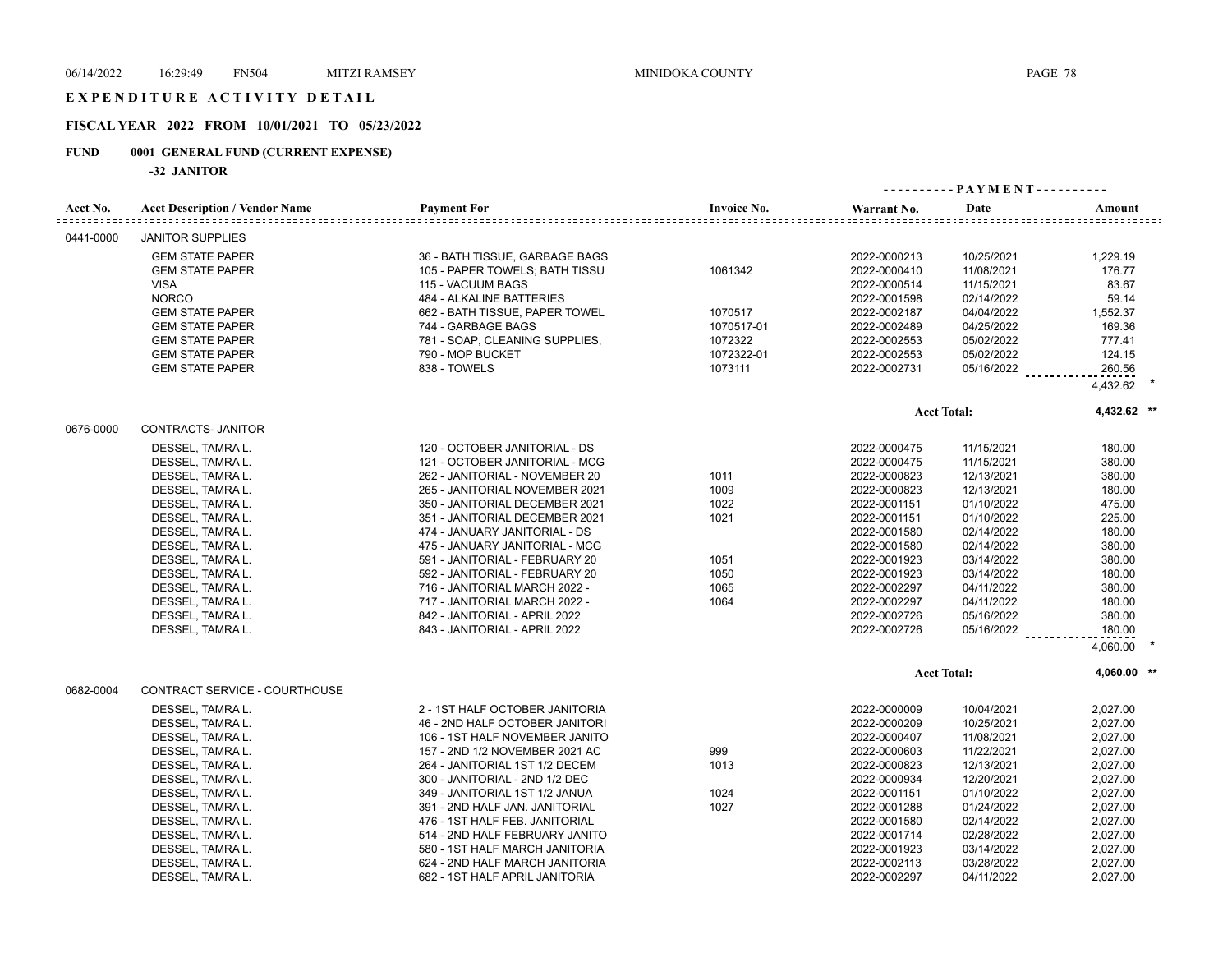## E X P E N D I T U R E A C T I V I T Y D E T A I L

## **FISCAL YEAR 2022 FROM 10/01/2021 TO 05/23/2022**

# **FUND 0001 GENERAL FUND (CURRENT EXPENSE)**

**-32 JANITOR**

|           |                                       |                                                                  |                    |                              | $-$ PAYMENT - - - - - - - - - - |                  |
|-----------|---------------------------------------|------------------------------------------------------------------|--------------------|------------------------------|---------------------------------|------------------|
| Acct No.  | <b>Acct Description / Vendor Name</b> | <b>Payment For</b>                                               | <b>Invoice No.</b> | Warrant No.                  | Date                            | Amount           |
| 0682-0004 | CONTRACT SERVICE - COURTHOUSE         |                                                                  |                    |                              |                                 |                  |
|           | DESSEL, TAMRA L.                      | 761 - 2ND HALF APRIL 2022 JANI                                   |                    | 2022-0002483                 | 04/25/2022                      | 2,027.00         |
|           | DESSEL, TAMRA L.                      | 810 - 1ST HALF MAY 2022 - JANI                                   |                    | 2022-0002662                 | 05/09/2022                      | 2,027.00         |
|           | DESSEL, TAMRA L.                      | 873 - 2ND HALF MAY JANITORIAL                                    |                    | 2022-0002838                 | 05/23/2022                      | 2,027.00         |
|           |                                       |                                                                  |                    |                              |                                 | 32,432.00        |
| 0682-0005 | CONTRACT SERVICE - SHERIFF/DET        |                                                                  |                    |                              |                                 |                  |
|           | DESSEL, TAMRA L.                      | 1 - 1ST HALF OCTOBER JANITORIA                                   |                    | 2022-0000009                 | 10/04/2021                      | 602.50           |
|           | DESSEL, TAMRA L.                      | 47 - 2ND HALF OCTOBER JANITORI                                   |                    | 2022-0000209                 | 10/25/2021                      | 602.50           |
|           | DESSEL, TAMRA L.                      | 107 - 1ST HALF NOVEMBER JANITO                                   |                    | 2022-0000407                 | 11/08/2021                      | 602.50           |
|           | DESSEL, TAMRA L.                      | 160 - 2ND 1/2 JANITORIAL NOVEM                                   | 1001               | 2022-0000603                 | 11/22/2021                      | 602.50           |
|           | DESSEL, TAMRA L.                      | 263 - JANITORIAL 1ST 1/2 DECEM                                   | 1015               | 2022-0000823                 | 12/13/2021                      | 602.50           |
|           | DESSEL, TAMRA L.                      | 302 - JANITORIAL 2ND 1/2 DECEM                                   |                    | 2022-0000934                 | 12/20/2021                      | 602.50           |
|           | DESSEL, TAMRA L.                      | 348 - JANITORIAL 1ST 1/2 JANUA                                   | 1026               | 2022-0001151                 | 01/10/2022                      | 602.50           |
|           | DESSEL, TAMRA L.                      | 392 - 2ND HALF JAN. JANITORIAL                                   | 1029               | 2022-0001288                 | 01/24/2022                      | 602.50           |
|           | DESSEL, TAMRA L.                      | 477 - 1ST HALF JANUARY JANITOR                                   |                    | 2022-0001580                 | 02/14/2022                      | 602.50           |
|           | DESSEL, TAMRA L.                      | 515 - 2ND HALF FEBRUARY JANITO                                   |                    | 2022-0001714                 | 02/28/2022                      | 602.50           |
|           | DESSEL, TAMRA L.                      | 581 - 1ST HALF MARCH JANITORIA                                   |                    | 2022-0001923                 | 03/14/2022                      | 602.50           |
|           | DESSEL, TAMRA L.                      | 625 - 2ND HALF MARCH JANITORIA                                   |                    | 2022-0002113                 | 03/28/2022                      | 602.50           |
|           | DESSEL, TAMRA L.                      | 681 - 1ST HALF APRIL JANITORIA                                   |                    | 2022-0002297                 | 04/11/2022                      | 602.50           |
|           | DESSEL, TAMRA L.                      | 757 - 2ND HALF APRIL 2022 JANI<br>811 - 1ST HALF MAY 2022 - JANI |                    | 2022-0002483<br>2022-0002662 | 04/25/2022<br>05/09/2022        | 602.50<br>602.50 |
|           | DESSEL, TAMRA L.<br>DESSEL, TAMRA L.  | 872 - 2ND HALF MAY JANITORIAL                                    |                    | 2022-0002838                 | 05/23/2022                      | 602.50           |
|           |                                       |                                                                  |                    |                              |                                 | 9,640.00         |
|           |                                       |                                                                  |                    |                              | <b>Acct Total:</b>              | 42,072.00 **     |
|           |                                       | Total 'B' Expenses - (Other Expenses):                           |                    | 50,564.62                    |                                 |                  |
|           |                                       |                                                                  |                    |                              |                                 |                  |
|           | <b>DEPARTMENT TOTALS:</b>             |                                                                  |                    |                              | <b>Dept Total:</b>              | 50,564.62        |
|           |                                       | Total 'A' Expenses -- Salaries:                                  |                    |                              |                                 |                  |
|           |                                       | <b>Total 'D' Expenses -- Benefits:</b>                           |                    |                              |                                 |                  |
|           |                                       | Total 'B' Expenses -- Expenses:                                  | 50,564.62          |                              |                                 |                  |
|           |                                       | Total 'C' Expenses -- Capital Outlay:                            |                    |                              |                                 |                  |
|           |                                       |                                                                  | 50,564.62          |                              |                                 |                  |
|           | <b>FUND TOTALS:</b>                   |                                                                  |                    |                              | <b>Fund Total:</b>              | 2,448,320.65     |
|           |                                       | Total 'A' Expenses -- Salaries:                                  | 711,958.36         |                              |                                 |                  |
|           |                                       | Total 'D' Expenses -- Benefits:                                  | 334,095.83         |                              |                                 |                  |
|           |                                       | Total 'B' Expenses -- Expenses:                                  | 978,165.48         |                              |                                 |                  |
|           |                                       | Total 'C' Expenses -- Capital Outlay:                            | 424,100.98         |                              |                                 |                  |
|           |                                       |                                                                  | 2,448,320.65       |                              |                                 |                  |
|           |                                       |                                                                  |                    |                              |                                 |                  |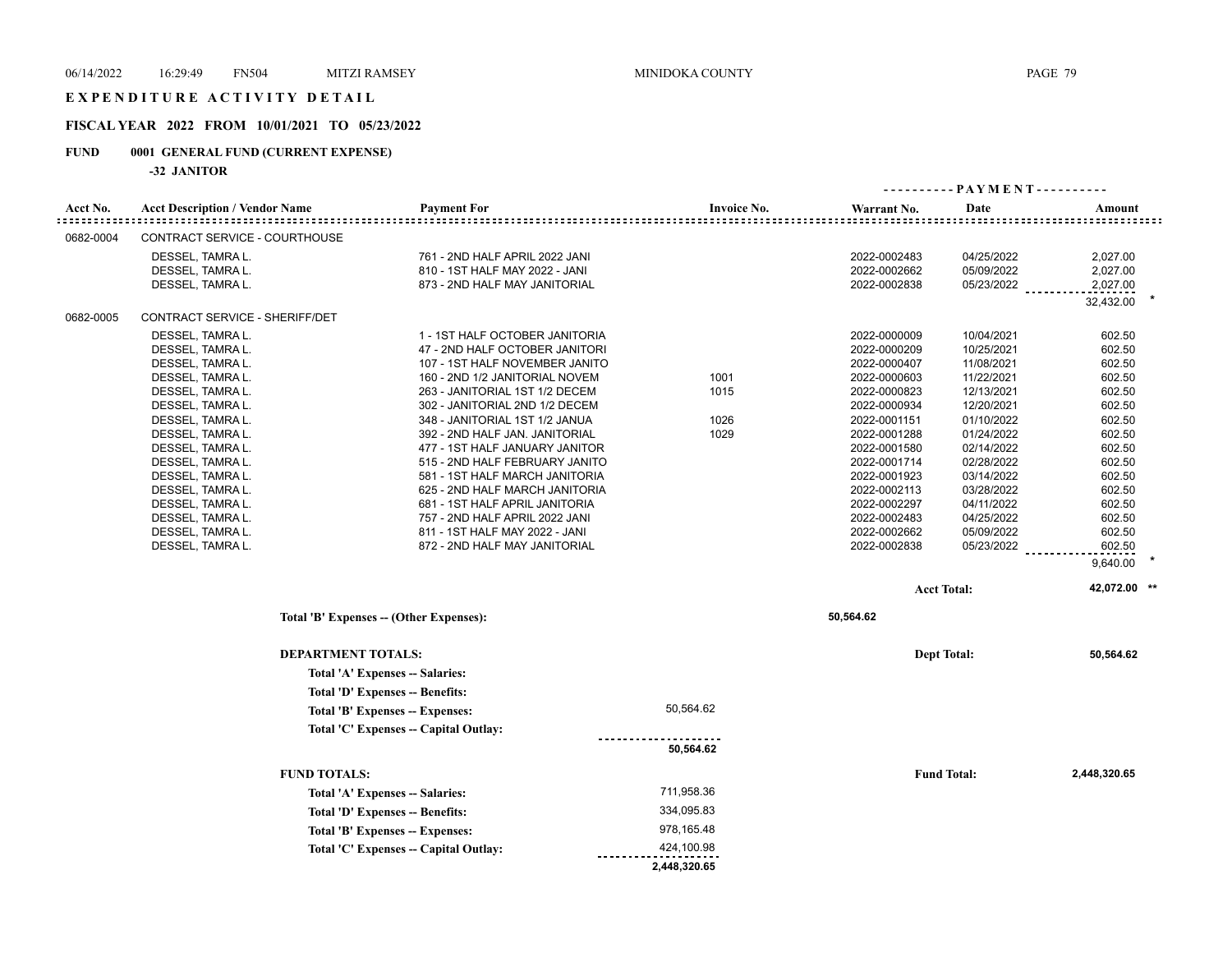## **FISCAL YEAR 2022 FROM 10/01/2021 TO 05/23/2022**

#### **FUND 0006 DISTRICT COURT**

#### **-00 DISTRICT COURT**

|           |                                       |                    |                    |             |                    | $-$ PAYMENT - - - - - - - - - - |
|-----------|---------------------------------------|--------------------|--------------------|-------------|--------------------|---------------------------------|
| Acct No.  | <b>Acct Description / Vendor Name</b> | <b>Payment For</b> | <b>Invoice No.</b> | Warrant No. | Date               | Amount                          |
| 0401-0003 | <b>SALARIES - OTHER</b>               |                    |                    |             |                    |                                 |
|           |                                       | *PAYROLL - EXPENSE |                    | *PAYROLL*   | 10/08/2021         | 6,737.02                        |
|           |                                       | *PAYROLL - EXPENSE |                    | *PAYROLL*   | 10/22/2021         | 7,135.70                        |
|           |                                       | *PAYROLL - EXPENSE |                    | *PAYROLL*   | 11/05/2021         | 7,376.95                        |
|           |                                       | *PAYROLL - EXPENSE |                    | *PAYROLL*   | 11/19/2021         | 7,438.95                        |
|           |                                       | *PAYROLL - EXPENSE |                    | *PAYROLL*   | 12/03/2021         | 7,085.45                        |
|           |                                       | *PAYROLL - EXPENSE |                    | *PAYROLL*   | 12/17/2021         | 7,012.95                        |
|           |                                       | *PAYROLL - EXPENSE |                    | *PAYROLL*   | 12/30/2021         | 6,849.70                        |
|           |                                       | *PAYROLL - EXPENSE |                    | *PAYROLL*   | 01/14/2022         | 6,860.95                        |
|           |                                       | *PAYROLL - EXPENSE |                    | *PAYROLL*   | 01/28/2022         | 6,923.20                        |
|           |                                       | *PAYROLL - EXPENSE |                    | *PAYROLL*   | 02/11/2022         | 6,889.45                        |
|           |                                       | *PAYROLL - EXPENSE |                    | *PAYROLL*   | 02/25/2022         | 7,189.20                        |
|           |                                       | *PAYROLL - EXPENSE |                    | *PAYROLL*   | 03/11/2022         | 7,411.20                        |
|           |                                       | *PAYROLL - EXPENSE |                    | *PAYROLL*   | 03/25/2022         | 7,617.70                        |
|           |                                       | *PAYROLL - EXPENSE |                    | *PAYROLL*   | 04/08/2022         | 7,103.70                        |
|           |                                       | *PAYROLL - EXPENSE |                    | *PAYROLL*   | 04/22/2022         | 6,914.45                        |
|           |                                       | *PAYROLL - EXPENSE |                    | *PAYROLL*   | 05/06/2022         | 6,838.45                        |
|           |                                       | *PAYROLL - EXPENSE |                    | *PAYROLL*   | 05/20/2022         | 6,876.45                        |
|           |                                       |                    |                    |             |                    | 120,261.47                      |
| 0401-0004 | SALARIES - EXTRA HELP                 |                    |                    |             |                    |                                 |
|           |                                       | *PAYROLL - EXPENSE |                    | *PAYROLL*   |                    | $12/17/2021$<br>270.56          |
| 0401-0006 | <b>SALARIES - GRANT</b>               |                    |                    |             |                    | 270.56                          |
|           |                                       | *PAYROLL - EXPENSE |                    | *PAYROLL*   | 10/08/2021         | 2,358.00                        |
|           |                                       | *PAYROLL - EXPENSE |                    | *PAYROLL*   | 10/22/2021         | 2,376.00                        |
|           |                                       | *PAYROLL - EXPENSE |                    | *PAYROLL*   | 11/05/2021         | 2,376.00                        |
|           |                                       | *PAYROLL - EXPENSE |                    | *PAYROLL*   | 11/19/2021         | 2,376.00                        |
|           |                                       | *PAYROLL - EXPENSE |                    | *PAYROLL*   | 12/03/2021         | 2,376.00                        |
|           |                                       | *PAYROLL - EXPENSE |                    | *PAYROLL*   | 12/17/2021         | 2,376.00                        |
|           |                                       | *PAYROLL - EXPENSE |                    | *PAYROLL*   | 02/25/2022         | 1,091.60                        |
|           |                                       | *PAYROLL - EXPENSE |                    | *PAYROLL*   | 03/11/2022         | 2,183.20                        |
|           |                                       | *PAYROLL - EXPENSE |                    | *PAYROLL*   | 03/25/2022         | 2,183.20                        |
|           |                                       | *PAYROLL - EXPENSE |                    | *PAYROLL*   | 04/08/2022         | 2,183.21                        |
|           |                                       | *PAYROLL - EXPENSE |                    | *PAYROLL*   | 04/22/2022         | 2,183.21                        |
|           |                                       | *PAYROLL - EXPENSE |                    | *PAYROLL*   | 05/06/2022         | 2,183.21                        |
|           |                                       | *PAYROLL - EXPENSE |                    | *PAYROLL*   | 05/20/2022         | 2,183.20                        |
|           |                                       |                    |                    |             |                    | 28,428.83                       |
|           |                                       |                    |                    |             | <b>Acct Total:</b> | 148,960.86 **                   |
|           | Total 'A' Expenses -- (Salaries):     |                    |                    | 148,960.86  |                    |                                 |
|           |                                       |                    |                    |             |                    |                                 |
| 0410-0000 | <b>RETIREMENT</b>                     |                    |                    |             |                    |                                 |
|           |                                       | *PAYROLL - EXPENSE |                    | *PAYROLL*   | 10/08/2021         | 1,101.95                        |

\*PAYROLL - EXPENSE \*PAYROLL\* 10/22/2021 1,152.26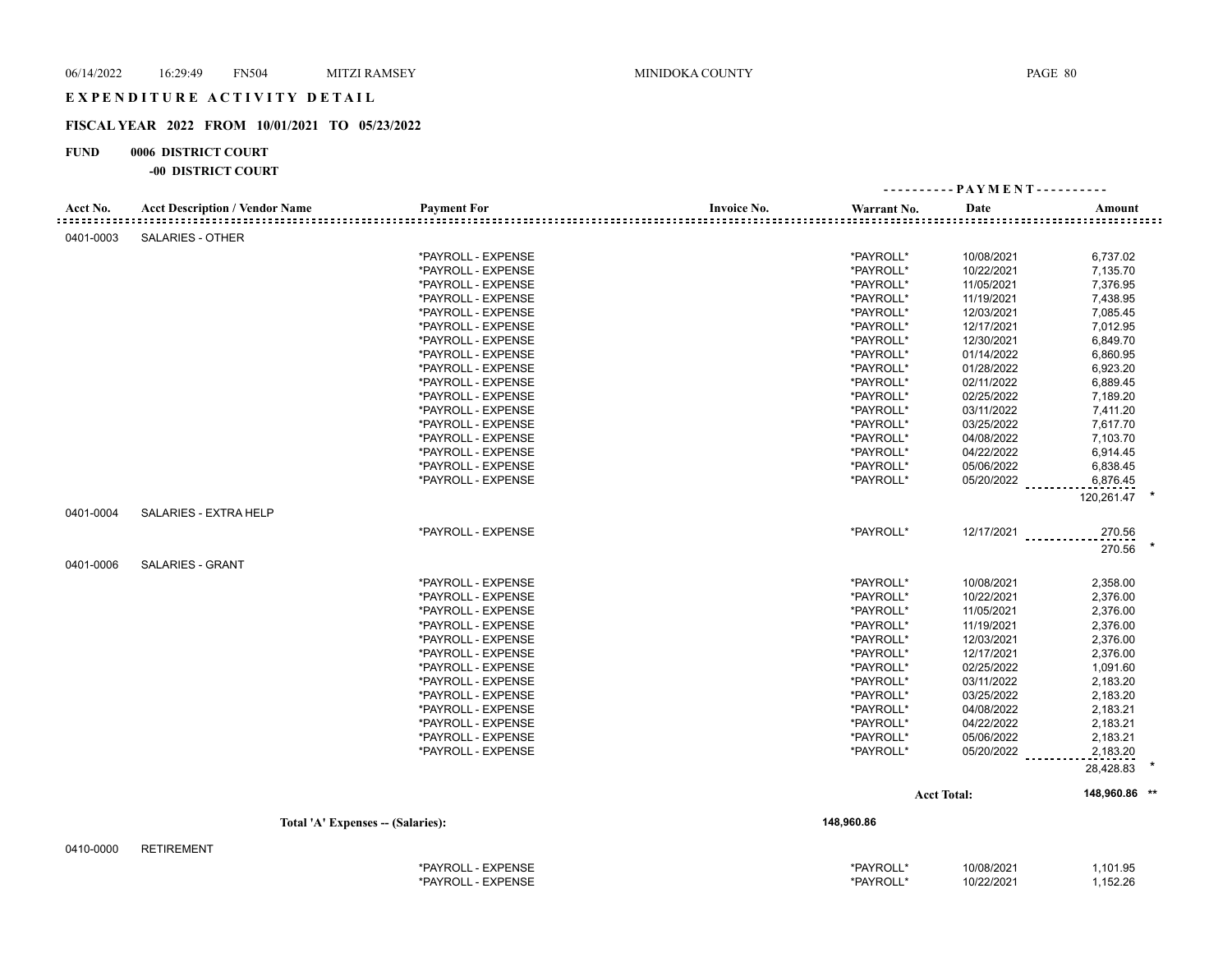## **FISCAL YEAR 2022 FROM 10/01/2021 TO 05/23/2022**

## **FUND 0006 DISTRICT COURT**

|                                     |                                       |                    |                    |             | ---------- PAYMENT---------- |                     |
|-------------------------------------|---------------------------------------|--------------------|--------------------|-------------|------------------------------|---------------------|
| Acct No.<br>: = = = = = = = = = = = | <b>Acct Description / Vendor Name</b> | <b>Payment For</b> | <b>Invoice No.</b> | Warrant No. | Date                         | Amount              |
| 0410-0000                           | <b>RETIREMENT</b>                     |                    |                    |             |                              |                     |
|                                     |                                       | *PAYROLL - EXPENSE |                    | *PAYROLL*   | 11/05/2021                   | 1,181.07            |
|                                     |                                       | *PAYROLL - EXPENSE |                    | *PAYROLL*   | 11/19/2021                   | 1,188.47            |
|                                     |                                       | *PAYROLL - EXPENSE |                    | *PAYROLL*   | 12/03/2021                   | 1,146.26            |
|                                     |                                       | *PAYROLL - EXPENSE |                    | *PAYROLL*   | 12/17/2021                   | 1,137.61            |
|                                     |                                       | *PAYROLL - EXPENSE |                    | *PAYROLL*   | 12/30/2021                   | 834.42              |
|                                     |                                       | *PAYROLL - EXPENSE |                    | *PAYROLL*   | 01/14/2022                   | 835.77              |
|                                     |                                       | *PAYROLL - EXPENSE |                    | *PAYROLL*   | 01/28/2022                   | 843.20              |
|                                     |                                       | *PAYROLL - EXPENSE |                    | *PAYROLL*   | 02/11/2022                   | 839.17              |
|                                     |                                       | *PAYROLL - EXPENSE |                    | *PAYROLL*   | 02/25/2022                   | 1,005.30            |
|                                     |                                       | *PAYROLL - EXPENSE |                    | *PAYROLL*   | 03/11/2022                   | 1,162.13            |
|                                     |                                       | *PAYROLL - EXPENSE |                    | *PAYROLL*   | 03/25/2022                   | 1,186.80            |
|                                     |                                       | *PAYROLL - EXPENSE |                    | *PAYROLL*   | 04/08/2022                   | 1,125.43            |
|                                     |                                       | *PAYROLL - EXPENSE |                    | *PAYROLL*   | 04/22/2022                   | 1,102.83            |
|                                     |                                       | *PAYROLL - EXPENSE |                    | *PAYROLL*   | 05/06/2022                   | 1,093.76            |
|                                     |                                       | *PAYROLL - EXPENSE |                    | *PAYROLL*   | 05/20/2022                   | 1,098.29            |
|                                     |                                       |                    |                    |             |                              | 18,034.72 *         |
|                                     |                                       |                    |                    |             | <b>Acct Total:</b>           | 18,034.72 **        |
| 0411-0000                           | <b>SOCIAL SECURITY</b>                |                    |                    |             |                              |                     |
|                                     |                                       | *PAYROLL - EXPENSE |                    | *PAYROLL*   | 10/08/2021                   | 672.76              |
|                                     |                                       | *PAYROLL - EXPENSE |                    | *PAYROLL*   | 10/22/2021                   | 704.64              |
|                                     |                                       | *PAYROLL - EXPENSE |                    | *PAYROLL*   | 11/05/2021                   | 723.10              |
|                                     |                                       | *PAYROLL - EXPENSE |                    | *PAYROLL*   | 11/19/2021                   | 727.84              |
|                                     |                                       | *PAYROLL - EXPENSE |                    | *PAYROLL*   | 12/03/2021                   | 700.79              |
|                                     |                                       | *PAYROLL - EXPENSE |                    | *PAYROLL*   | 12/17/2021                   | 715.97              |
|                                     |                                       | *PAYROLL - EXPENSE |                    | *PAYROLL*   | 12/30/2021                   | 524.00              |
|                                     |                                       | *PAYROLL - EXPENSE |                    | *PAYROLL*   | 01/14/2022                   | 501.86              |
|                                     |                                       | *PAYROLL - EXPENSE |                    | *PAYROLL*   | 01/28/2022                   | 506.61              |
|                                     |                                       | *PAYROLL - EXPENSE |                    | *PAYROLL*   | 02/11/2022                   | 504.04              |
|                                     |                                       | *PAYROLL - EXPENSE |                    | *PAYROLL*   | 02/25/2022                   | 610.47              |
|                                     |                                       | *PAYROLL - EXPENSE |                    | *PAYROLL*   | 03/11/2022                   | 710.98              |
|                                     |                                       | *PAYROLL - EXPENSE |                    | *PAYROLL*   | 03/25/2022                   | 726.76              |
|                                     |                                       | *PAYROLL - EXPENSE |                    | *PAYROLL*   | 04/08/2022                   | 687.44              |
|                                     |                                       | *PAYROLL - EXPENSE |                    | *PAYROLL*   | 04/22/2022                   | 672.97              |
|                                     |                                       | *PAYROLL - EXPENSE |                    | *PAYROLL*   | 05/06/2022                   | 667.16              |
|                                     |                                       | *PAYROLL - EXPENSE |                    | *PAYROLL*   | 05/20/2022                   | 670.07<br>11,027.46 |
|                                     |                                       |                    |                    |             |                              |                     |
| 0412-0000                           | <b>LIFE INSURANCE</b>                 |                    |                    |             | <b>Acct Total:</b>           | 11,027.46 **        |
|                                     |                                       | *PAYROLL - EXPENSE |                    | *PAYROLL*   | 10/22/2021                   | 11.20               |
|                                     |                                       | *PAYROLL - EXPENSE |                    | *PAYROLL*   | 11/19/2021                   | 11.20               |
|                                     |                                       | *PAYROLL - EXPENSE |                    | *PAYROLL*   | 12/17/2021                   | 11.20               |
|                                     |                                       | *PAYROLL - EXPENSE |                    | *PAYROLL*   | 01/28/2022                   | 8.40                |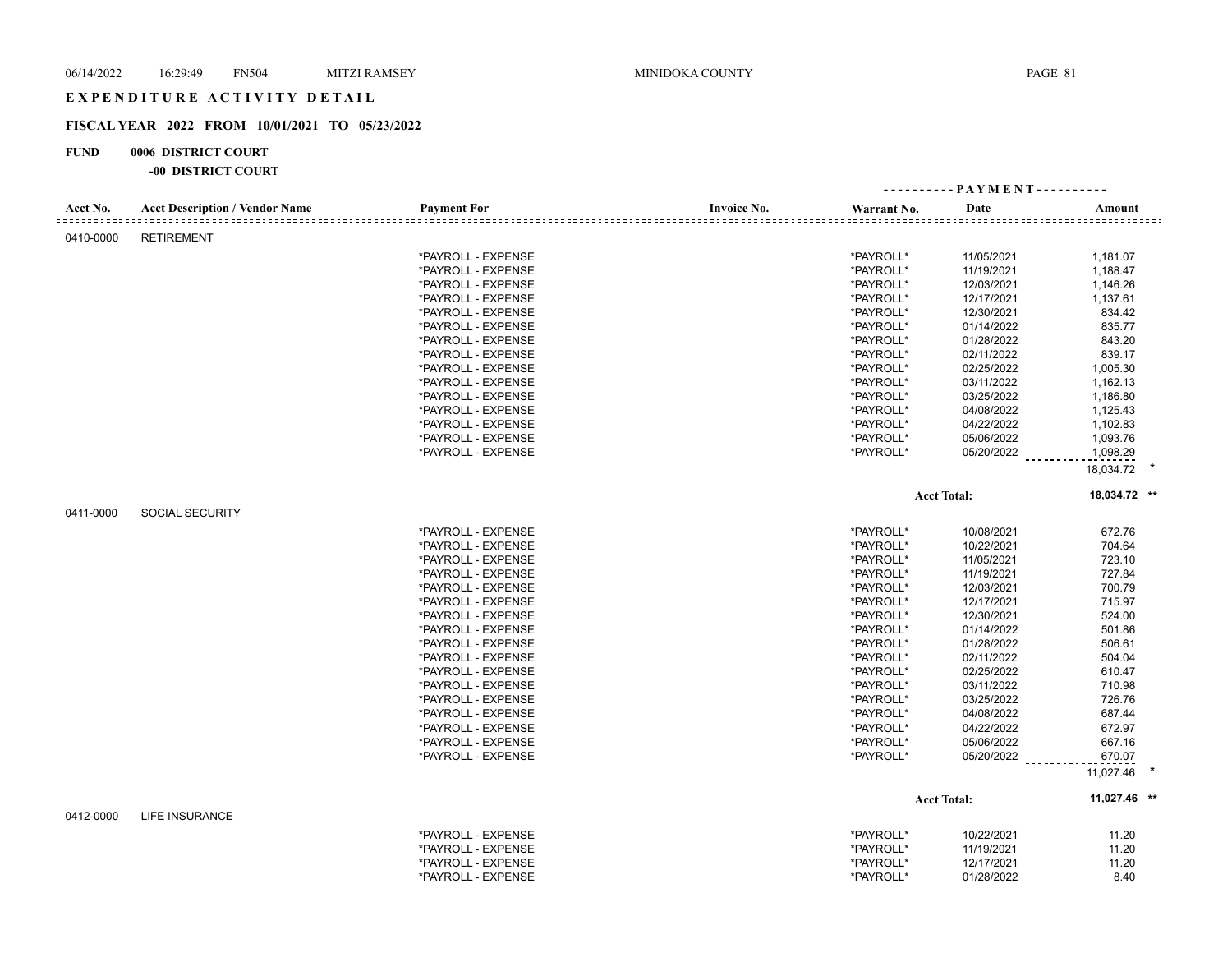## EXPENDITURE ACTIVITY DETAIL

## **FISCAL YEAR 2022 FROM 10/01/2021 TO 05/23/2022**

## **FUND 0006 DISTRICT COURT**

| Acct No.<br> | <b>Acct Description / Vendor Name</b>                                                                         | <b>Payment For</b>                                                                                                                                                           | <b>Invoice No.</b><br>: = = = = = = = = = = = =                    | Warrant No.                                                                                          | Date                                                                                                         | Amount                                                                                                    |  |
|--------------|---------------------------------------------------------------------------------------------------------------|------------------------------------------------------------------------------------------------------------------------------------------------------------------------------|--------------------------------------------------------------------|------------------------------------------------------------------------------------------------------|--------------------------------------------------------------------------------------------------------------|-----------------------------------------------------------------------------------------------------------|--|
| 0412-0000    | <b>LIFE INSURANCE</b>                                                                                         |                                                                                                                                                                              |                                                                    |                                                                                                      |                                                                                                              |                                                                                                           |  |
|              |                                                                                                               | *PAYROLL - EXPENSE<br>*PAYROLL - EXPENSE<br>*PAYROLL - EXPENSE<br>*PAYROLL - EXPENSE                                                                                         |                                                                    | *PAYROLL*<br>*PAYROLL*<br>*PAYROLL*<br>*PAYROLL*                                                     | 02/25/2022<br>03/25/2022<br>04/22/2022                                                                       | 11.20<br>11.20<br>11.20<br>05/20/2022<br>11.20                                                            |  |
|              |                                                                                                               |                                                                                                                                                                              |                                                                    |                                                                                                      |                                                                                                              | 86.80                                                                                                     |  |
|              |                                                                                                               |                                                                                                                                                                              |                                                                    |                                                                                                      | <b>Acct Total:</b>                                                                                           | 86.80 **                                                                                                  |  |
| 0413-0000    | <b>MEDICAL INSURANCE</b>                                                                                      |                                                                                                                                                                              |                                                                    |                                                                                                      |                                                                                                              |                                                                                                           |  |
|              |                                                                                                               | *PAYROLL - EXPENSE<br>*PAYROLL - EXPENSE<br>*PAYROLL - EXPENSE<br>*PAYROLL - EXPENSE<br>*PAYROLL - EXPENSE<br>*PAYROLL - EXPENSE<br>*PAYROLL - EXPENSE<br>*PAYROLL - EXPENSE |                                                                    | *PAYROLL*<br>*PAYROLL*<br>*PAYROLL*<br>*PAYROLL*<br>*PAYROLL*<br>*PAYROLL*<br>*PAYROLL*<br>*PAYROLL* | 10/22/2021<br>11/19/2021<br>12/17/2021<br>01/28/2022<br>02/25/2022<br>03/25/2022<br>04/22/2022<br>05/20/2022 | 4,156.14<br>4,156.14<br>3,383.79<br>3,383.79<br>4,156.14<br>4,156.14<br>4,156.14<br>4,156.14<br>31,704.42 |  |
|              |                                                                                                               |                                                                                                                                                                              |                                                                    |                                                                                                      | <b>Acct Total:</b>                                                                                           | 31,704.42 **                                                                                              |  |
|              |                                                                                                               |                                                                                                                                                                              |                                                                    |                                                                                                      |                                                                                                              |                                                                                                           |  |
|              | Total 'D' Expenses -- (Benefits):                                                                             |                                                                                                                                                                              |                                                                    | 60,853.40                                                                                            |                                                                                                              |                                                                                                           |  |
| 0439-0002    | <b>TRAVEL - MEALS</b><br><b>VISA</b>                                                                          | 146 - LUNCH - FIFTH JUDICIAL D                                                                                                                                               |                                                                    | 2022-0002340                                                                                         |                                                                                                              | $04/11/2022$<br>110.00<br>110.00                                                                          |  |
| 0439-0003    | <b>TRAVEL - MILEAGE</b>                                                                                       |                                                                                                                                                                              |                                                                    |                                                                                                      |                                                                                                              |                                                                                                           |  |
|              | PAGE, TONYA                                                                                                   | 147 - MILEAGE FIFTH JUDICIAL                                                                                                                                                 |                                                                    | 2022-0002317                                                                                         |                                                                                                              | $04/11/2022$<br>46.80<br>46.80                                                                            |  |
| 0439-0006    | TRAVEL - TRANSPORT PRISONER                                                                                   |                                                                                                                                                                              |                                                                    |                                                                                                      |                                                                                                              |                                                                                                           |  |
|              | <b>RIVERSIDE HOTEL</b>                                                                                        | 17 - LODGING - R. TALBERT                                                                                                                                                    | 381784                                                             | 2022-0000436                                                                                         |                                                                                                              | $11/08/2021$<br>147.00<br>$147.00$ *                                                                      |  |
|              |                                                                                                               |                                                                                                                                                                              |                                                                    |                                                                                                      | <b>Acct Total:</b>                                                                                           | 303.80 **                                                                                                 |  |
| 0440-0001    | SUPPLIES - CONSUMABLE                                                                                         |                                                                                                                                                                              |                                                                    |                                                                                                      |                                                                                                              |                                                                                                           |  |
|              | AMAZON CAPITAL SERVICES<br>OFFICE DEPOT<br>OFFICE DEPOT<br>YOST (DALES OFFICE SYSTEMS)<br><b>LASER XPRESS</b> | 38 - HEADSETS (25)<br>25 - TAPE DISPENSER REFILLS<br>37 - EARBUD WIRED (11)<br>83 - BLACK TONER CARTRIDGE<br>162 - TONER CARTRIDGE                                           | 13FY-7HNQ-PHLP<br>209945636001<br>203431817001<br>P88794<br>197337 | 2022-0000595<br>2022-0000620<br>2022-0000620<br>2022-0001341<br>2022-0002672                         | 11/22/2021<br>11/22/2021<br>11/22/2021<br>01/24/2022<br>05/09/2022 _________                                 | 61.50<br>11.86<br>54.89<br>141.50<br>185.00<br>454.75                                                     |  |
| 0440-0002    | <b>SUPPLIES - REUSABLE</b>                                                                                    |                                                                                                                                                                              |                                                                    |                                                                                                      |                                                                                                              |                                                                                                           |  |
|              | <b>VISA</b>                                                                                                   | 121 - TABLECLOTHS FOR BOCC CON                                                                                                                                               |                                                                    | 2022-0001848                                                                                         | 03/07/2022                                                                                                   | 58.99                                                                                                     |  |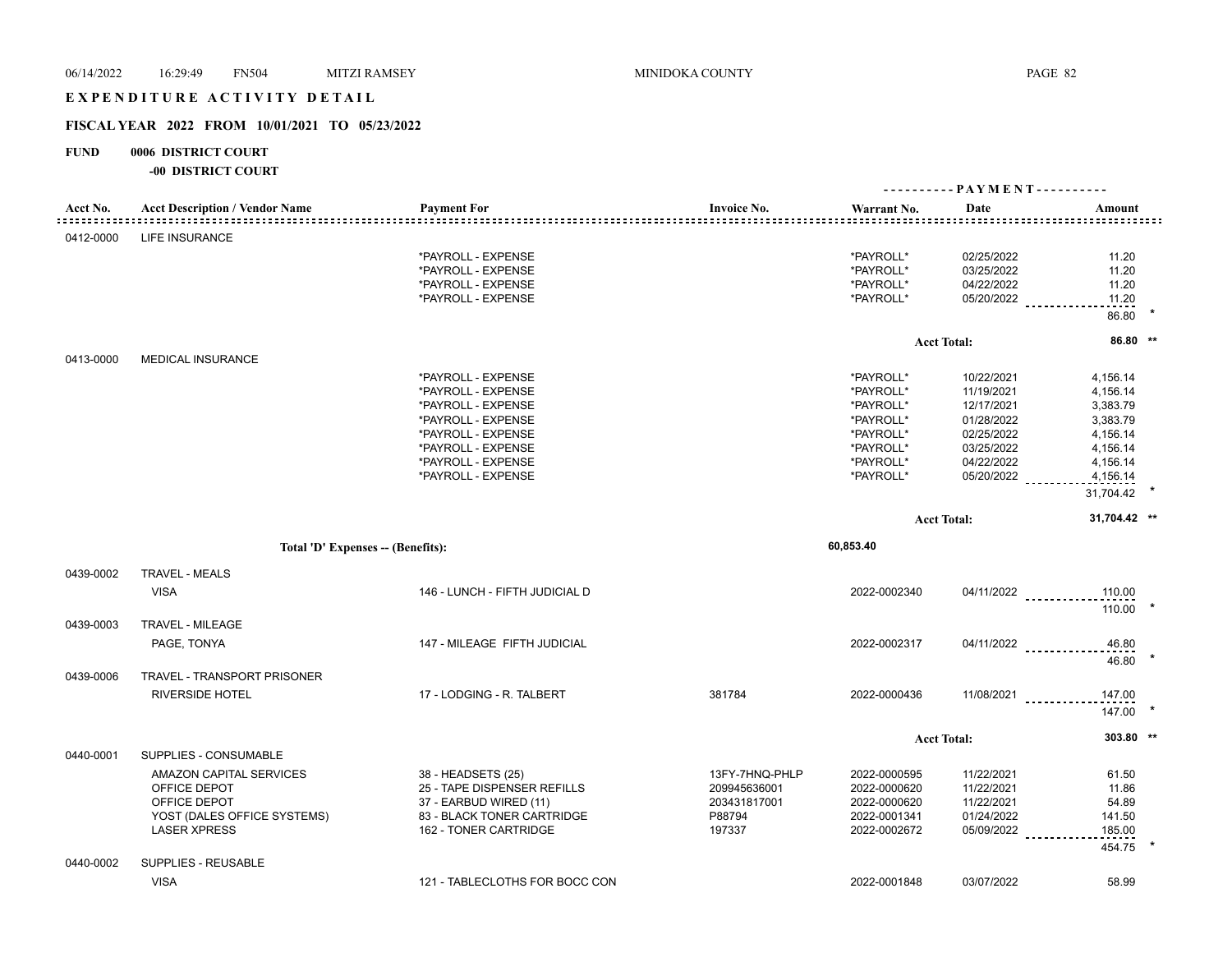## EXPENDITURE ACTIVITY DETAIL

## **FISCAL YEAR 2022 FROM 10/01/2021 TO 05/23/2022**

## **FUND 0006 DISTRICT COURT**

| Acct No.  | <b>Acct Description / Vendor Name</b>                         | <b>Payment For</b>                       | <b>Invoice No.</b> | Warrant No.                  | Date                     | Amount                        |  |  |
|-----------|---------------------------------------------------------------|------------------------------------------|--------------------|------------------------------|--------------------------|-------------------------------|--|--|
| 0440-0002 | <b>SUPPLIES - REUSABLE</b>                                    |                                          |                    |                              |                          |                               |  |  |
|           | <b>MAD RIVER LASER</b>                                        | 157 - DESK PLATE - IN SESSION            | 22761              | 2022-0002559                 |                          |                               |  |  |
|           |                                                               |                                          |                    |                              |                          | 05/02/2022<br>14.55<br>73.54  |  |  |
| 0440-0003 | SUPPLIES - SPECIAL ORDER                                      |                                          |                    |                              |                          |                               |  |  |
|           | AMAZON CAPITAL SERVICES                                       | 5 - TOUCHLESS HAND SANITIZERS            |                    | 2022-0000103                 | 10/18/2021               | 686.80                        |  |  |
|           | <b>BURLEY REMINDER</b>                                        | 62 - SPECIAL ORDER FORMS                 | 21-085             | 2022-0001057                 | 01/03/2022               | 129.00                        |  |  |
|           | <b>BURLEY REMINDER</b>                                        | 145 - JURY SERVICE BROCHURES             | 22-0248            | 2022-0002289                 | 04/11/2022               | 240.00                        |  |  |
|           |                                                               |                                          |                    |                              |                          | 1,055.80                      |  |  |
|           |                                                               |                                          |                    |                              | <b>Acct Total:</b>       | 1,584.09 **                   |  |  |
| 0461-0002 | PHONE - TOLL CHARGES                                          |                                          |                    |                              |                          |                               |  |  |
|           | <b>WINDSTREAM</b>                                             | 27 - TOLL CHARGES                        | 74297673           | 2022-0000635                 | 11/22/2021               | 7.33                          |  |  |
|           | <b>WINDSTREAM</b>                                             | 57 - TOLL CHARGES                        |                    | 2022-0000979                 | 12/20/2021               | 7.41                          |  |  |
|           | <b>WINDSTREAM</b>                                             | 81 - TOLL CHARGES                        |                    | 2022-0001340                 | 01/24/2022               | 3.49                          |  |  |
|           | <b>WINDSTREAM</b><br><b>WINDSTREAM</b>                        | 104 - TOLL CHARGES<br>128 - TOLL CHARGES |                    | 2022-0001620<br>2022-0001958 | 02/14/2022<br>03/14/2022 | 4.62<br>6.27                  |  |  |
|           | <b>WINDSTREAM</b>                                             | 152 - TOLL CHARGES                       |                    | 2022-0002399                 | 04/18/2022               | 10.46                         |  |  |
|           | <b>WINDSTREAM</b>                                             | 169 - TOLL CHARGES                       |                    | 2022-0002772                 |                          | 05/16/2022 __________<br>3.92 |  |  |
|           |                                                               |                                          |                    |                              |                          | 43.50                         |  |  |
|           |                                                               |                                          |                    |                              | <b>Acct Total:</b>       | 43.50 **                      |  |  |
| 0464-0001 | UTILITIES - HEAT - JUDICIAL BL                                |                                          |                    |                              |                          |                               |  |  |
|           | <b>INTERMOUNTAIN GAS COMPANY</b>                              | 9 - HEAT                                 |                    | 2022-0000277                 | 11/01/2021               | 29.14                         |  |  |
|           | <b>INTERMOUNTAIN GAS COMPANY</b>                              | 39 - HEAT                                |                    | 2022-0000667                 | 11/29/2021               | 51.00                         |  |  |
|           | <b>INTERMOUNTAIN GAS COMPANY</b>                              | 63 - HEAT                                |                    | 2022-0001077                 | 01/03/2022               | 74.31                         |  |  |
|           | <b>INTERMOUNTAIN GAS COMPANY</b>                              | 92 - HEAT                                |                    | 2022-0001408                 | 01/31/2022               | 113.53                        |  |  |
|           | <b>INTERMOUNTAIN GAS COMPANY</b>                              | 108 - HEAT                               |                    | 2022-0001731                 | 02/28/2022               | 101.57                        |  |  |
|           | <b>INTERMOUNTAIN GAS COMPANY</b><br>INTERMOUNTAIN GAS COMPANY | 134 - HEAT<br>156 - HEAT                 |                    | 2022-0002124<br>2022-0002557 | 03/28/2022<br>05/02/2022 | 100.14<br>45.50               |  |  |
|           |                                                               |                                          |                    |                              |                          | 515.19                        |  |  |
|           |                                                               |                                          |                    |                              | <b>Acct Total:</b>       | $515.19$ **                   |  |  |
| 0465-0000 | UTILITIES - ELECTRICITY                                       |                                          |                    |                              |                          |                               |  |  |
|           | <b>CITY OF RUPERT</b>                                         | 15 - UTILITIES                           |                    | 2022-0000401                 | 11/08/2021               | 197.29                        |  |  |
|           | <b>CITY OF RUPERT</b>                                         | 47 - UTILITIES                           |                    | 2022-0000745                 | 12/06/2021               | 306.83                        |  |  |
|           | <b>CITY OF RUPERT</b>                                         | 66 - UTILITIES                           |                    | 2022-0001062                 | 01/03/2022               | 310.57                        |  |  |
|           | <b>CITY OF RUPERT</b>                                         | 96 - UTILITIES                           |                    | 2022-0001469                 | 02/07/2022               | 242.75                        |  |  |
|           | <b>CITY OF RUPERT</b>                                         | 116 - UTILITES                           |                    | 2022-0001810                 | 03/07/2022               | 349.00                        |  |  |
|           | <b>CITY OF RUPERT</b>                                         | 136 - UTILITIES                          |                    | 2022-0002180                 | 04/04/2022               | 325.14                        |  |  |
|           | <b>CITY OF RUPERT</b>                                         | 161 - UTILITIES                          |                    | 2022-0002549                 | 05/02/2022               | 322.28                        |  |  |
|           |                                                               | * Warrant # 2022-2549 VOIDED             |                    |                              | 05/02/2022               | (322.28)                      |  |  |
|           | <b>CITY OF RUPERT</b>                                         | 161 - UTILITIES                          |                    | 2022-0002576                 | 05/02/2022               | 322.28                        |  |  |
|           |                                                               |                                          |                    |                              |                          | 2.053.86                      |  |  |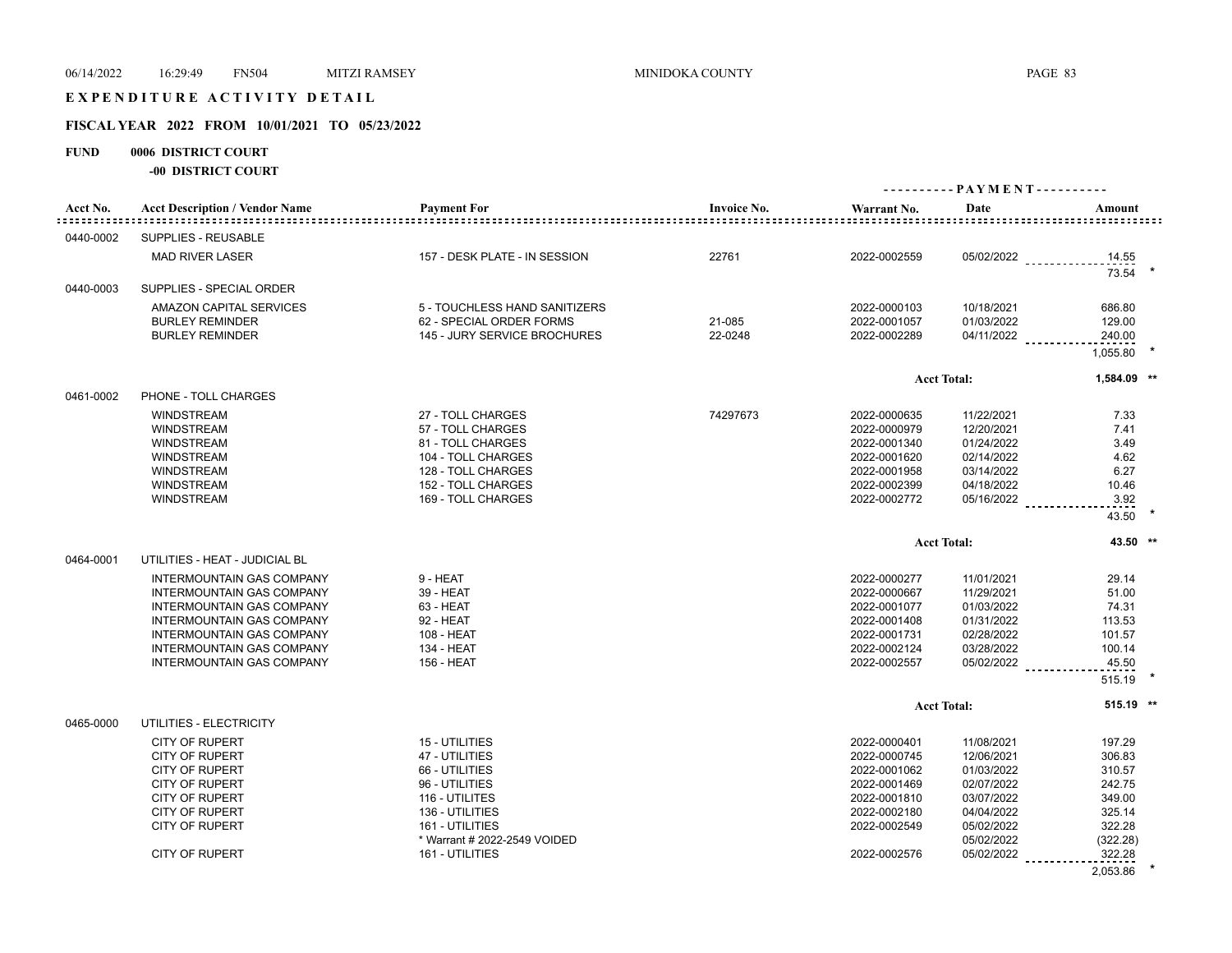# EXPENDITURE ACTIVITY DETAIL

# **FISCAL YEAR 2022 FROM 10/01/2021 TO 05/23/2022**

## **FUND 0006 DISTRICT COURT**

| Acct No.  | <b>Acct Description / Vendor Name</b> | <b>Payment For</b>             | <b>Invoice No.</b> | Warrant No.  | Date               | Amount          |  |
|-----------|---------------------------------------|--------------------------------|--------------------|--------------|--------------------|-----------------|--|
|           |                                       |                                |                    |              |                    |                 |  |
|           |                                       |                                |                    |              | <b>Acct Total:</b> | 2,053.86 **     |  |
| 0469-0001 | <b>GENERATOR EXPENSE</b>              |                                |                    |              |                    |                 |  |
|           | DICKSON OIL COMPANY                   | 129 - GENERATOR FUEL           | 184367             | 2022-0001924 | 03/14/2022         | 208.74          |  |
|           |                                       |                                |                    |              |                    | 208.74 *        |  |
|           |                                       |                                |                    |              | <b>Acct Total:</b> | 208.74 **       |  |
| 0493-0003 | <b>REPAIRS - JUDICIAL BLDG</b>        |                                |                    |              |                    |                 |  |
|           | ARCTIC REFRIGERATION & HEATING, INC.  | 36 - WORKED ON ROOF TOP BLOWER | 20704              | 2022-0000596 | 11/22/2021         | 85.00           |  |
|           | <b>ACE HARDWARE</b>                   | 127 - FAUCET REPLACEMENT PARTS |                    | 2022-0001911 | 03/14/2022         | 27.16           |  |
|           |                                       |                                |                    |              |                    | 112.16          |  |
|           |                                       |                                |                    |              | <b>Acct Total:</b> | $112.16$ **     |  |
| 0494-0003 | <b>MAINT - JUDICIAL BLDG</b>          |                                |                    |              |                    |                 |  |
|           | SPRAGUE PEST SOLUTIONS                | 40 - RODENT BOXES              |                    | 2022-0000678 | 11/29/2021         | 81.79           |  |
|           |                                       | * Warrant # 2022-678 VOIDED    |                    |              | 11/29/2021         | (81.79)         |  |
|           | SPRAGUE PEST SOLUTIONS                | 62 - RODENT BOXES              | 4663015            | 2022-0000970 | 12/20/2021         | 81.79           |  |
|           | SPRAGUE PEST SOLUTIONS                | 149 - RODENT BOXES             | 4751059            | 2022-0002323 | 04/11/2022         | 81.79           |  |
|           |                                       |                                |                    |              |                    | 163.58          |  |
|           |                                       |                                |                    |              | <b>Acct Total:</b> | 163.58 **       |  |
| 0499-0000 | REP/MAINT-MNTCE CONTRACT              |                                |                    |              |                    |                 |  |
|           | PROJECT MUTUAL                        | 1 - JUDICIAL BLDG, ALARM SYSTE |                    | 2022-0000015 | 10/04/2021         | 51.45           |  |
|           | PROJECT MUTUAL                        | 14 - JUDICAL BLDG. ALARM SYSTE |                    | 2022-0000432 | 11/08/2021         | 51.45           |  |
|           | PROJECT MUTUAL                        | 46 - ALARM SYSTEM              |                    | 2022-0000768 | 12/06/2021         | 51.45           |  |
|           | PROJECT MUTUAL                        | 65 - ALARM SYSTEM              |                    | 2022-0001094 | 01/03/2022         | 51.45           |  |
|           | PROJECT MUTUAL                        | 97 - JUDICIAL BLDG. ALARM SYST |                    | 2022-0001495 | 02/07/2022         | 51.45           |  |
|           | PROJECT MUTUAL                        | 115 - ALARM SYSTEM             |                    | 2022-0001836 | 03/07/2022         | 51.45           |  |
|           | PROJECT MUTUAL                        | 140 - ALARM SYSTEM FOR JUDICIA |                    | 2022-0002201 | 04/04/2022         | 51.45           |  |
|           | PROJECT MUTUAL                        | 160 - ALARM SYSTEM             |                    | 2022-0002566 | 05/02/2022         | 51.45<br>411.60 |  |
|           |                                       |                                |                    |              |                    |                 |  |
|           |                                       |                                |                    |              | <b>Acct Total:</b> | 411.60 **       |  |
| 0510-0000 | RENT/LEASE- OFFICE EQUIP              |                                |                    |              |                    |                 |  |
|           | <b>GREAT AMERICA LEASING</b>          | 3 - COPIER LEASES              | 30239843           | 2022-0000122 | 10/18/2021         | 107.50          |  |
|           | <b>GREAT AMERICA LEASING</b>          | 23 - COPIER LEASES             | 30434620           | 2022-0000482 | 11/15/2021         | 107.50          |  |
|           | <b>GREAT AMERICA LEASING</b>          | 54 - COPIER LEASE              |                    | 2022-0000829 | 12/13/2021         | 107.50          |  |
|           | <b>GREAT AMERICA LEASING</b>          | 82 - KYOCERA COPIER LEASES & P | 30819553           | 2022-0001296 | 01/24/2022         | 122.42          |  |
|           | <b>GREAT AMERICA LEASING</b>          | 106 - COPIER LEASE             | 31013471           | 2022-0001657 | 02/22/2022         | 107.50          |  |
|           | <b>GREAT AMERICA LEASING</b>          | 125 - COPIER LEASE             | 31199934           | 2022-0001929 | 03/14/2022         | 107.50          |  |
|           | <b>GREAT AMERICA LEASING</b>          | 148 - COPIER LEASE             | 31401611           | 2022-0002300 | 04/11/2022         | 107.50          |  |
|           | <b>GREAT AMERICA LEASING</b>          | 168 - COPIER LEASE             |                    | 2022-0002733 | 05/16/2022         | 107.50          |  |
|           |                                       |                                |                    |              |                    | 874.92          |  |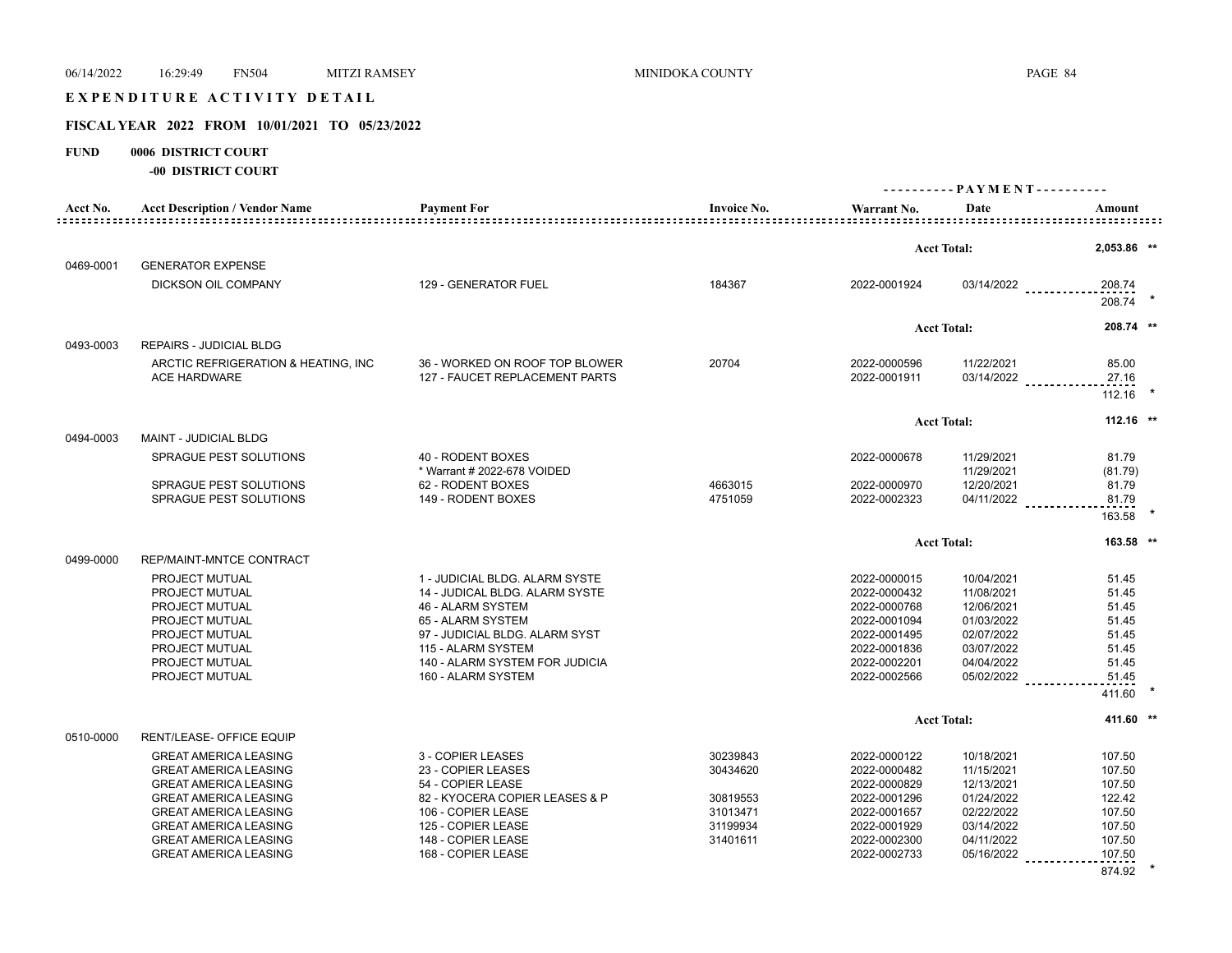# EXPENDITURE ACTIVITY DETAIL

## **FISCAL YEAR 2022 FROM 10/01/2021 TO 05/23/2022**

#### **FUND 0006 DISTRICT COURT**

|           | <b>-00 DISTRICT COURT</b>                                                                                                                                                                                                                                                                            |                                                                                                                                                                                                                             |                    |                                                                                                                                                                              |                                                                                                                                                        |                                                                                                                    |  |
|-----------|------------------------------------------------------------------------------------------------------------------------------------------------------------------------------------------------------------------------------------------------------------------------------------------------------|-----------------------------------------------------------------------------------------------------------------------------------------------------------------------------------------------------------------------------|--------------------|------------------------------------------------------------------------------------------------------------------------------------------------------------------------------|--------------------------------------------------------------------------------------------------------------------------------------------------------|--------------------------------------------------------------------------------------------------------------------|--|
|           |                                                                                                                                                                                                                                                                                                      |                                                                                                                                                                                                                             |                    | ---------- PAYMENT----------                                                                                                                                                 |                                                                                                                                                        |                                                                                                                    |  |
| Acct No.  | <b>Acct Description / Vendor Name</b>                                                                                                                                                                                                                                                                | <b>Payment For</b>                                                                                                                                                                                                          | <b>Invoice No.</b> | Warrant No.                                                                                                                                                                  | Date                                                                                                                                                   | Amount                                                                                                             |  |
|           |                                                                                                                                                                                                                                                                                                      |                                                                                                                                                                                                                             |                    |                                                                                                                                                                              | <b>Acct Total:</b>                                                                                                                                     | 874.92 **                                                                                                          |  |
| 0535-0000 | <b>WESTLAW CONTRACT</b>                                                                                                                                                                                                                                                                              |                                                                                                                                                                                                                             |                    |                                                                                                                                                                              |                                                                                                                                                        |                                                                                                                    |  |
|           | FINANCIAL OFFICE/WESTLAW                                                                                                                                                                                                                                                                             | 113 - WEST LAW CHARGES NOV. 20                                                                                                                                                                                              |                    | 2022-0001818                                                                                                                                                                 | 03/07/2022                                                                                                                                             | 1,458.00<br>1.458.00                                                                                               |  |
|           |                                                                                                                                                                                                                                                                                                      |                                                                                                                                                                                                                             |                    |                                                                                                                                                                              | <b>Acct Total:</b>                                                                                                                                     | 1,458.00 **                                                                                                        |  |
| 0542-0000 | <b>POSTAGE</b>                                                                                                                                                                                                                                                                                       |                                                                                                                                                                                                                             |                    |                                                                                                                                                                              |                                                                                                                                                        |                                                                                                                    |  |
|           | <b>AUTOSORT</b><br><b>QUADIENT FINANCE USA, INC.</b><br>QUADIENT FINANCE USA, INC.<br>US POSTAL SERVICES<br>QUADIENT FINANCE USA, INC.<br>QUADIENT FINANCE USA, INC.<br><b>AUTOSORT</b><br><b>AUTOSORT</b><br>QUADIENT FINANCE USA, INC.<br>QUADIENT FINANCE USA, INC.<br>QUADIENT FINANCE USA, INC. | 7 - JURY SUMMONS<br>18 - POSTAGE<br>42 - POSTAGE<br>55 - POSTAGE DUE<br>71 - POSTAGE<br>94 - POSTAGE<br>112 - JURY SUMMONS MAILED 2/9/<br>112 - JURY SUMMONS MAILED 2/9/<br>109 - POSTAGE<br>141 - POSTAGE<br>159 - POSTAGE | 112036             | 2022-0000106<br>2022-0000433<br>2022-0000674<br>2022-0000859<br>2022-0001165<br>2022-0001415<br>2022-0001707<br>2022-0001707<br>2022-0001745<br>2022-0002203<br>2022-0002567 | 10/18/2021<br>11/08/2021<br>11/29/2021<br>12/13/2021<br>01/10/2022<br>01/31/2022<br>02/28/2022<br>02/28/2022<br>02/28/2022<br>04/04/2022<br>05/02/2022 | 1.328.46<br>30.71<br>359.81<br>33.50<br>41.91<br>67.51<br>157.50<br>980.99<br>31.80<br>443.59<br>29.10<br>3,504.88 |  |
|           |                                                                                                                                                                                                                                                                                                      |                                                                                                                                                                                                                             |                    |                                                                                                                                                                              | <b>Acct Total:</b>                                                                                                                                     | 3,504.88 **                                                                                                        |  |
| 0550-0000 | <b>SUBSCRIPTIONS</b><br><b>IDAHO STATE BAR</b>                                                                                                                                                                                                                                                       | 8 - 2022 ADVOCATE SUBSCRIPTION                                                                                                                                                                                              | IVC0067607         | 2022-0000221                                                                                                                                                                 | 10/25/2021                                                                                                                                             | 45.00<br>45.00                                                                                                     |  |
|           |                                                                                                                                                                                                                                                                                                      |                                                                                                                                                                                                                             |                    |                                                                                                                                                                              | <b>Acct Total:</b>                                                                                                                                     | 45.00 **                                                                                                           |  |
| 0552-0000 | <b>TRANSCRIPTS</b>                                                                                                                                                                                                                                                                                   |                                                                                                                                                                                                                             |                    |                                                                                                                                                                              |                                                                                                                                                        |                                                                                                                    |  |
|           | REDLICH, KASEY                                                                                                                                                                                                                                                                                       | 1008 - TRANSCRIPT JV34-18-8                                                                                                                                                                                                 |                    | 2022-0000283                                                                                                                                                                 | $11/01/2021$                                                                                                                                           | 58.50<br>58.50                                                                                                     |  |
|           |                                                                                                                                                                                                                                                                                                      |                                                                                                                                                                                                                             |                    |                                                                                                                                                                              | <b>Acct Total:</b>                                                                                                                                     | 58.50 **                                                                                                           |  |
| 0559-0000 | OTHER MISCELLANEOUS EXPENSES                                                                                                                                                                                                                                                                         |                                                                                                                                                                                                                             |                    |                                                                                                                                                                              |                                                                                                                                                        |                                                                                                                    |  |
|           | THOMSON REUTERS - WEST<br><b>VISA</b>                                                                                                                                                                                                                                                                | 56 - ID TRIAL HANDBOOK<br>72 - CHRISTMAS TREE, ORNAMENTS                                                                                                                                                                    | 845514410          | 2022-0000973<br>2022-0001180                                                                                                                                                 | 12/20/2021<br>$01/10/2022$                                                                                                                             | 278.00<br>296.58<br>574.58                                                                                         |  |
|           |                                                                                                                                                                                                                                                                                                      |                                                                                                                                                                                                                             |                    |                                                                                                                                                                              | <b>Acct Total:</b>                                                                                                                                     | 574.58 **                                                                                                          |  |
| 0562-0000 | <b>FLOWERS</b>                                                                                                                                                                                                                                                                                       |                                                                                                                                                                                                                             |                    |                                                                                                                                                                              |                                                                                                                                                        |                                                                                                                    |  |
|           | <b>RETA JANE'S BLOOMERS</b>                                                                                                                                                                                                                                                                          | 50 - PLANT J. CANELO HOSPITAL                                                                                                                                                                                               |                    | 2022-0000847                                                                                                                                                                 | 12/13/2021                                                                                                                                             | 60.00<br>60.00                                                                                                     |  |
|           |                                                                                                                                                                                                                                                                                                      |                                                                                                                                                                                                                             |                    |                                                                                                                                                                              | <b>Acct Total:</b>                                                                                                                                     | $60.00$ **                                                                                                         |  |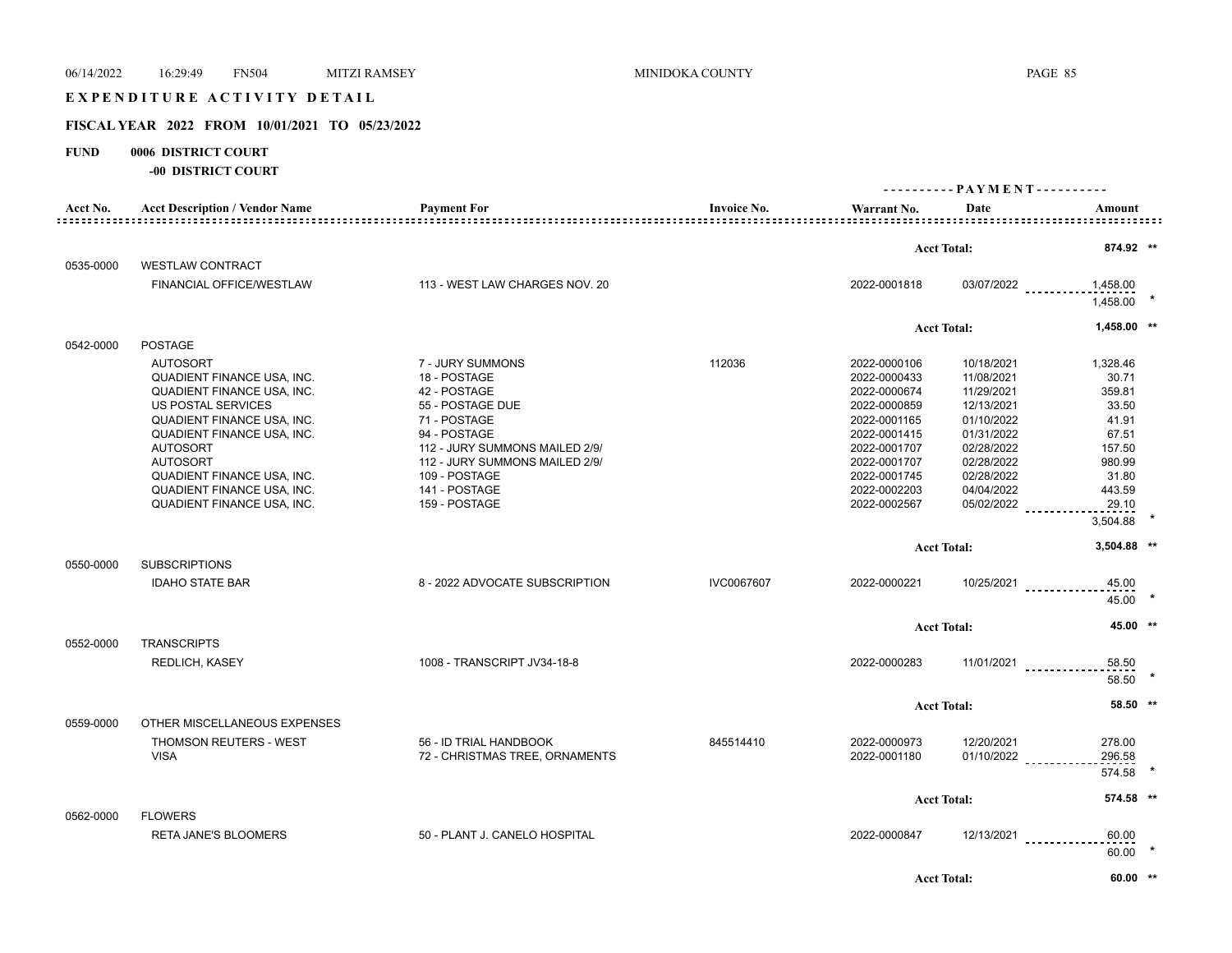## EXPENDITURE ACTIVITY DETAIL

## **FISCAL YEAR 2022 FROM 10/01/2021 TO 05/23/2022**

## **FUND 0006 DISTRICT COURT**

**-00 DISTRICT COURT**

|                                           |                                                      |                                                                  |                    | ---------- PAYMENT---------- |                          |                      |  |
|-------------------------------------------|------------------------------------------------------|------------------------------------------------------------------|--------------------|------------------------------|--------------------------|----------------------|--|
| Acct No.<br>: = = = = = = = = = = = = = = | <b>Acct Description / Vendor Name</b>                | <b>Payment For</b>                                               | <b>Invoice No.</b> | Warrant No.                  | Date                     | Amount               |  |
| 0628-0000                                 | <b>COURT COSTS - TCA</b>                             |                                                                  |                    |                              |                          |                      |  |
|                                           | <b>MINIDOKA COUNTY</b>                               | 59 - TRIAL COURT ADMIN - MINID                                   |                    | 2022-0000953                 | $12/20/2021$             | 4,289.31             |  |
|                                           |                                                      |                                                                  |                    |                              |                          | 4,289.31             |  |
|                                           |                                                      |                                                                  |                    |                              | <b>Acct Total:</b>       | 4,289.31 **          |  |
| 0629-0000                                 | <b>COURT COSTS - OTHER</b>                           |                                                                  |                    |                              |                          |                      |  |
|                                           | <b>FARMER BROTHERS COMPANY</b>                       | 2 - CPFFEE                                                       | 82293175           | 2022-0000116                 | 10/18/2021               | 126.10               |  |
|                                           | <b>TREASURE VALLEY COFFEE</b>                        | 16 - WATER & COOLER RENT                                         |                    | 2022-0000450                 | 11/08/2021               | 39.50                |  |
|                                           | TREASURE VALLEY COFFEE                               | 45 - WATER & COOLER RENT                                         |                    | 2022-0000774                 | 12/06/2021               | 45.20                |  |
|                                           | <b>TREASURE VALLEY COFFEE</b>                        | 80 - WATER                                                       |                    | 2022-0001175                 | 01/10/2022               | 67.60                |  |
|                                           | <b>TREASURE VALLEY COFFEE</b>                        | 101 - WATER & COOLER RENT                                        |                    | 2022-0001506                 | 02/07/2022               | 45.20                |  |
|                                           | <b>TREASURE VALLEY COFFEE</b>                        | 122 - WATER & COOLER RENT                                        |                    | 2022-0001844                 | 03/07/2022               | 39.50                |  |
|                                           | <b>TREASURE VALLEY COFFEE</b>                        | 135 - WATER & COOLER RENT                                        |                    | 2022-0002213                 | 04/04/2022               | 45.20                |  |
|                                           | <b>TREASURE VALLEY COFFEE</b>                        | 166 - WATER & COOLER RENT                                        |                    | 2022-0002690                 | 05/09/2022               | 45.20                |  |
|                                           |                                                      |                                                                  |                    |                              |                          | 453.50               |  |
| 0629-0002                                 | <b>GUARDIAN AD LITEM</b>                             |                                                                  |                    |                              |                          |                      |  |
|                                           | <b>ROBINSON &amp; COTTEN</b>                         | 167 - GUARDIAN AD LITEM                                          | 34097              | 2022-0002755                 | 05/16/2022               | 4,200.00<br>4,200.00 |  |
|                                           |                                                      |                                                                  |                    |                              | <b>Acct Total:</b>       | 4.653.50 **          |  |
| 0730-0000                                 | <b>INTERPRETER</b>                                   |                                                                  |                    |                              |                          |                      |  |
|                                           |                                                      |                                                                  |                    |                              |                          |                      |  |
|                                           | HAGEN, HEATHER MACNEILL                              | 6 - INTERPETER - ENTRY OF PLEA                                   | 200451             | 2022-0000123                 | 10/18/2021               | 78.00                |  |
|                                           | EVANS, SUSAN H.                                      | 33 - PRELIMINARY HEARING VIA Z                                   | 201714             | 2022-0000606                 | 11/22/2021               | 88.00                |  |
|                                           | HAGEN, HEATHER MACNEILL                              | 29 - SENTENCING VIA ZOOM                                         | 202677             | 2022-0000607                 | 11/22/2021               | 78.00                |  |
|                                           | <b>HAGEN, HEATHER MACNEILL</b><br>SPADAFORA, REBECCA | 35 - PRELIMINARY HEARING VIA Z                                   | 202256<br>202170   | 2022-0000607<br>2022-0000625 | 11/22/2021<br>11/22/2021 | 78.00<br>78.00       |  |
|                                           | CUNEO, KAMAND                                        | 28 - MOTION FOR SUMMARY VIA ZO<br>41 - FARSI INTERPRETER CR34-21 | 2021-11-19         | 2022-0000659                 | 11/29/2021               | 250.00               |  |
|                                           | GONZALEZ MUNSON, MARIA DELIA                         | 44 - STATUS & SENTENCING VIA Z                                   |                    | 2022-0000753                 | 12/06/2021               | 78.00                |  |
|                                           | EVANS, SUSAN H.                                      | 75 - PRELIMINARY HEARING                                         | 206515             | 2022-0001153                 | 01/10/2022               | 88.00                |  |
|                                           | HAGEN, HEATHER MACNEILL                              | 73 - INTERPRETER - PRELIMINARY                                   | 206445             | 2022-0001155                 | 01/10/2022               | 78.00                |  |
|                                           | <b>HAGEN, HEATHER MACNEILL</b>                       | 85 - INTERPRETER - MULTIPLE HE                                   | 206971             | 2022-0001297                 | 01/24/2022               | 78.00                |  |
|                                           | HAGEN, HEATHER MACNEILL                              | 87 - INTERPRETER PRELIMINARY H                                   | 207201             | 2022-0001297                 | 01/24/2022               | 39.00                |  |
|                                           | GONZALEZ MUNSON, MARIA DELIA                         | 90 - INTERPRETER - ARRAIGNMENT                                   |                    | 2022-0001403                 | 01/31/2022               | 78.00                |  |
|                                           | ESCOBEDO-GONZALEZ, MARIA G.                          | 98 - INTERPRETER - CR34-22-98                                    | 208085             | 2022-0001474                 | 02/07/2022               | 88.00                |  |
|                                           | ESCOBEDO-GONZALEZ, MARIA G.                          | 99 - INTERPRETER - CR34-21-269                                   | 208038             | 2022-0001474                 | 02/07/2022               | 88.00                |  |
|                                           | EVANS, SUSAN H.                                      | 107 - INTERPRETER CR34-21-3194                                   | 208582             | 2022-0001717                 | 02/28/2022               | 44.00                |  |
|                                           | CONTA, MARK                                          | 117 - ARRAIGNMENT                                                | 210184             | 2022-0001812                 | 03/07/2022               | 78.00                |  |
|                                           | CUNEO, KAMAND                                        | 126 - INTERPRETER - FARSI CV34                                   |                    | 2022-0001920                 | 03/14/2022               | 200.00               |  |
|                                           | EVANS, SUSAN H.                                      | 124 - STATUS/ SENTENCING                                         |                    | 2022-0001925                 | 03/14/2022               | 88.00                |  |
|                                           | ESCOBEDO-GONZALEZ, MARIA G.                          | <b>132 - STATUS CONFERENCE</b>                                   |                    | 2022-0002012                 | 03/21/2022               | 88.00<br><u>.</u>    |  |
|                                           |                                                      |                                                                  |                    |                              |                          | 1,763.00             |  |
|                                           |                                                      |                                                                  |                    |                              |                          |                      |  |

**Acct Total: 1,763.00 \*\***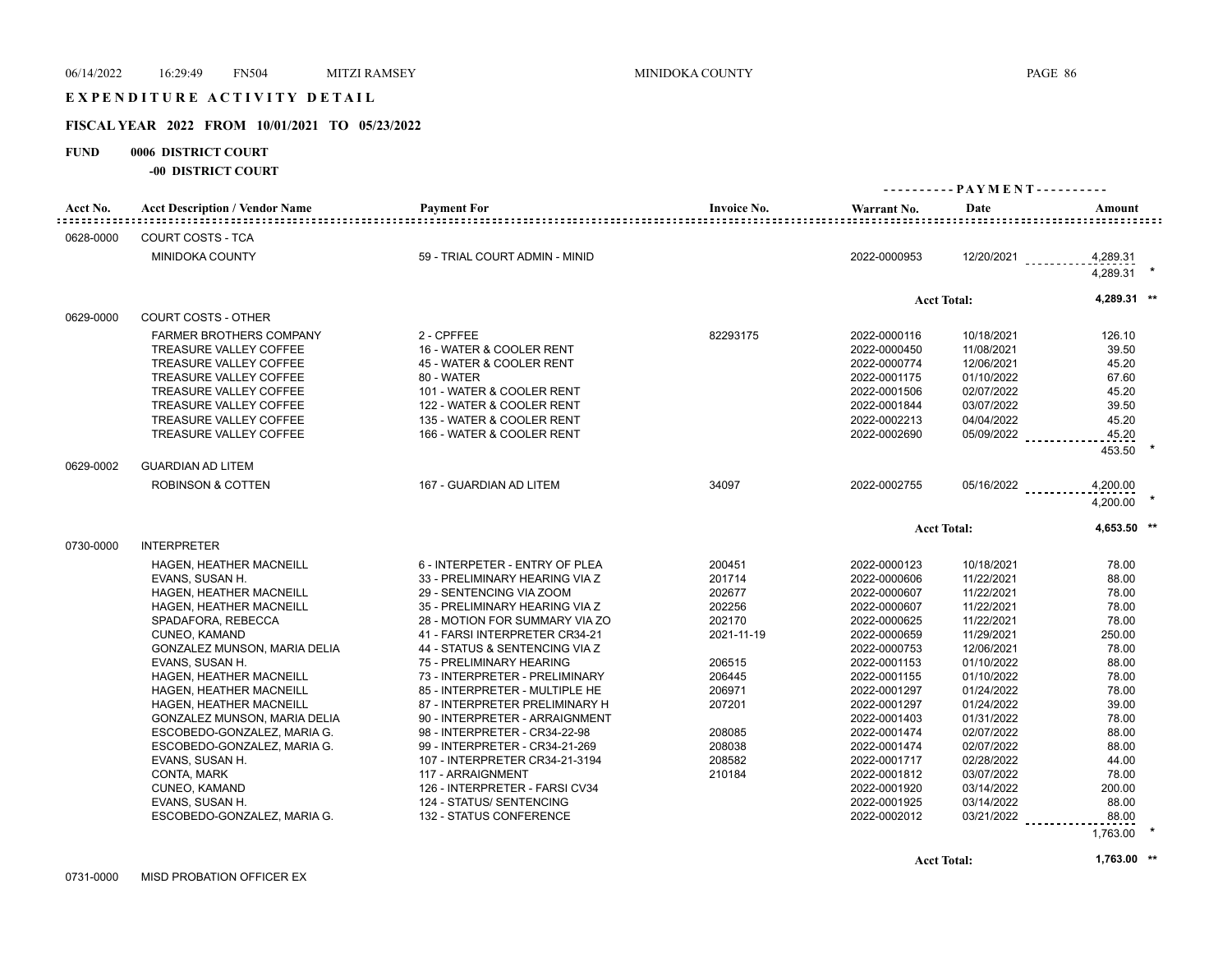## **FISCAL YEAR 2022 FROM 10/01/2021 TO 05/23/2022**

## **FUND 0006 DISTRICT COURT**

**-00 DISTRICT COURT**

| Acct No.  | <b>Acct Description / Vendor Name</b>   | <b>Payment For</b>             | <b>Invoice No.</b> | Warrant No.  | Date               | Amount       |  |
|-----------|-----------------------------------------|--------------------------------|--------------------|--------------|--------------------|--------------|--|
|           |                                         |                                |                    |              |                    |              |  |
| 0731-0000 | MISD PROBATION OFFICER EX               |                                |                    |              |                    |              |  |
|           | CASSIA COUNTY ADULT PROBATION           | 21 - MISD PROBATION REMIT - OC |                    | 2022-0000399 | 11/08/2021         | 4,732.25     |  |
|           | CASSIA COUNTY ADULT PROBATION           | 52 - MISD PROBATION REMIT - NO |                    | 2022-0000819 | 12/13/2021         | 7,007.23     |  |
|           | CASSIA COUNTY ADULT PROBATION           | 79 - MISD PROBATION REMIT - DE |                    | 2022-0001145 | 01/10/2022         | 6,219.39     |  |
|           | CASSIA COUNTY ADULT PROBATION           | 102 - MISD PROBATION REMIT - J |                    | 2022-0001575 | 02/14/2022         | 5,249.86     |  |
|           | CASSIA COUNTY ADULT PROBATION           | 120 - MISD PROBATION REMIT - F |                    | 2022-0001808 | 03/07/2022         | 9,993.69     |  |
|           | CASSIA COUNTY ADULT PROBATION           | 143 - MISD PROBATION REMIT - M |                    | 2022-0002292 | 04/11/2022         | 7,373.82     |  |
|           | <b>CASSIA COUNTY</b>                    | 165 - MISD PROBATION REMIT     |                    | 2022-0002657 | 05/09/2022         | 10,866.24    |  |
|           |                                         |                                |                    |              |                    | 51,442.48    |  |
|           |                                         |                                |                    |              | <b>Acct Total:</b> | 51,442.48 ** |  |
| 0736-0000 | <b>PROBLEM SOLVING COURTS - TF</b>      |                                |                    |              |                    |              |  |
|           | <b>TWIN FALLS COUNTY</b>                | 20 - TREATMENT COURTS - OCTOBE |                    | 2022-0000451 | 11/08/2021         | 1,501.46     |  |
|           | TWIN FALLS COUNTY DISTRICT COURT        | 53 - TREATMENT COURTS - NOVEMB |                    | 2022-0000857 | 12/13/2021         | 1,366.00     |  |
|           | <b>TWIN FALLS COUNTY</b>                | 78 - TREATMENT COURTS - DECEMB |                    | 2022-0001176 | 01/10/2022         | 1,168.00     |  |
|           | <b>TWIN FALLS COUNTY</b>                | 103 - TREATMENT COURTS - JANUA |                    | 2022-0001612 | 02/14/2022         | 1,582.50     |  |
|           | TWIN FALLS COUNTY DISTRICT COURT        | 119 - TREATMENT COURTS FEBRUAR |                    | 2022-0001845 | 03/07/2022         | 1,359.47     |  |
|           | <b>TWIN FALLS COUNTY</b>                | 144 - TREATMENT COURTS - MARCH |                    | 2022-0002334 | 04/11/2022         | 2,768.00     |  |
|           | TWIN FALLS COUNTY DISTRICT COURT        | <b>164 - TREATMENT COURTS</b>  |                    | 2022-0002691 | 05/09/2022         | 1,032.10     |  |
|           |                                         |                                |                    |              |                    | 10,777.53 *  |  |
|           |                                         |                                |                    |              | <b>Acct Total:</b> | 10.777.53 ** |  |
|           | Total 'B' Expenses -- (Other Expenses): |                                |                    | 84,898.22    |                    |              |  |
|           | <b>DEPARTMENT TOTALS:</b>               |                                |                    |              | <b>Dept Total:</b> | 294,712.48   |  |
|           | Total 'A' Expenses -- Salaries:         |                                | 148,960.86         |              |                    |              |  |
|           | Total 'D' Expenses -- Benefits:         |                                | 60,853.40          |              |                    |              |  |
|           | Total 'B' Expenses -- Expenses:         |                                | 84,898.22          |              |                    |              |  |

 **294,712.48** 

.....................

**Total 'C' Expenses -- Capital Outlay:**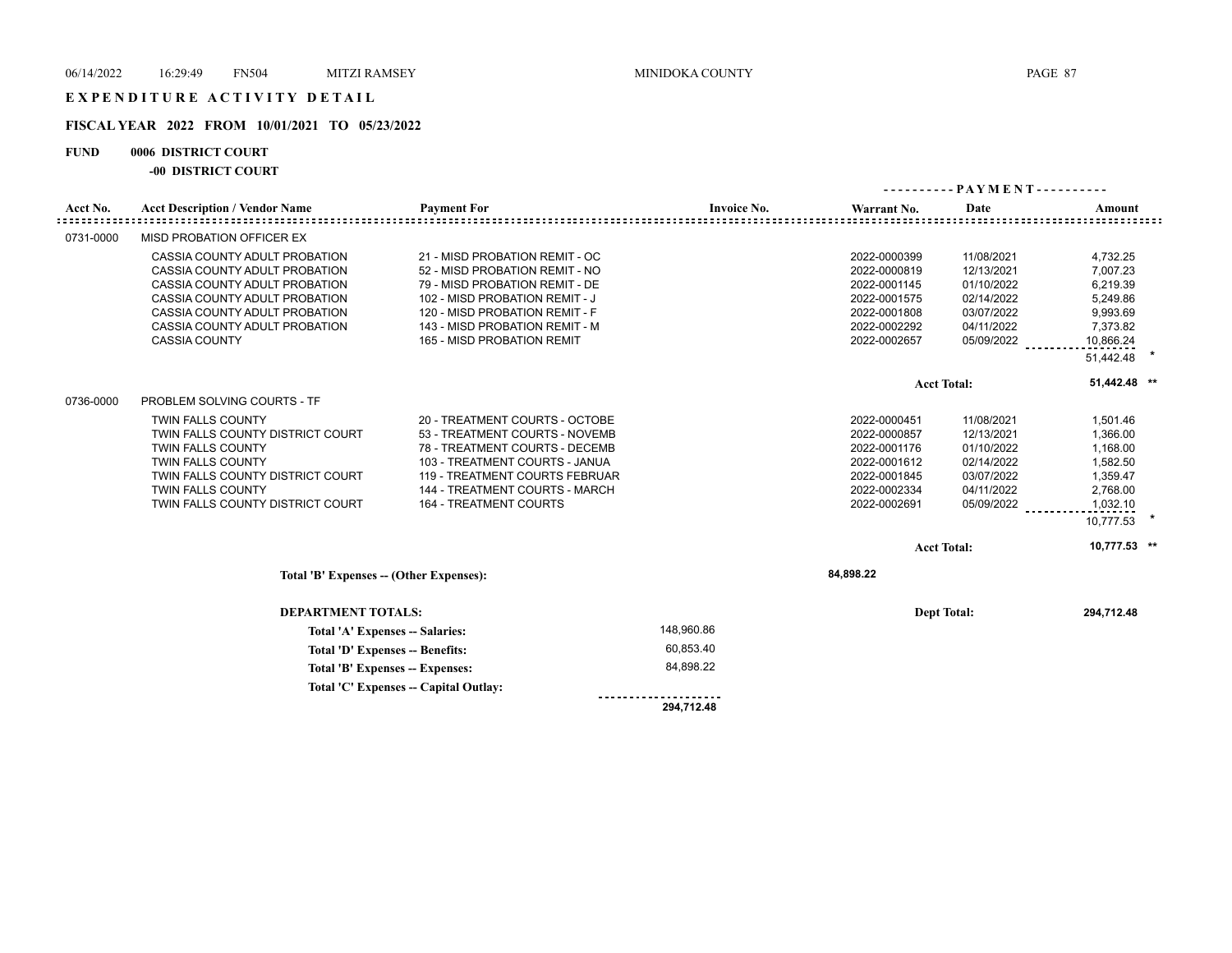## **FISCAL YEAR 2022 FROM 10/01/2021 TO 05/23/2022**

## **FUND 0006 DISTRICT COURT**

## **-01 MAGISTRATE COURT OPERATIONS**

| Acct No.  | <b>Acct Description / Vendor Name</b>         | <b>Payment For</b>             | <b>Invoice No.</b> | Warrant No.  | Date               | Amount                 |  |
|-----------|-----------------------------------------------|--------------------------------|--------------------|--------------|--------------------|------------------------|--|
| 0440-0001 | SUPPLIES - CONSUMABLE                         |                                |                    |              |                    |                        |  |
|           | <b>RIDLEYS</b>                                | 24 - TISSUE & WATER            |                    | 2022-0000501 | 11/15/2021         | 22.68                  |  |
|           | OFFICE DEPOT                                  | 26 - CLASP ENVELOPE, FILE POCK | 209945636001       | 2022-0000620 | 11/22/2021         | 121.90                 |  |
|           | <b>LASER XPRESS</b>                           | 61 - TONER CARTRIDGE           | 194803             | 2022-0000950 | 12/20/2021         | 55.00                  |  |
|           | OFFICE DEPOT                                  | 58 - CORRECTION TAPE           | 209945636002       | 2022-0000958 | 12/20/2021         | 7.83                   |  |
|           | <b>SOLV BUSINESS</b><br>SOLUTIONS-SAFEGUARD-2 | 88 - WINDOW & REGULAR ENVELOPE |                    | 2022-0001322 | 01/24/2022         | 589.02                 |  |
|           | <b>LASER XPRESS</b>                           | 105 - TONER CARTRIDGE          | 195719             | 2022-0001594 | 02/14/2022         | 139.00                 |  |
|           | <b>LASER XPRESS</b>                           | 123 - TONER CARTRIDGE          | 196063.            | 2022-0001829 | 03/07/2022         | 130.00                 |  |
|           | <b>LASER XPRESS</b>                           | 130 - TONER CARTRIDGE          | 196538             | 2022-0002025 | 03/21/2022         | 65.00                  |  |
|           | <b>RIDLEYS</b>                                | 133 - TISSUE                   |                    | 2022-0002040 | 03/21/2022         | 12.72                  |  |
|           |                                               |                                |                    |              |                    |                        |  |
|           | <b>LASER XPRESS</b>                           | 154 - TONER CARTRIDGE          | 196787             | 2022-0002382 | 04/18/2022         | 78.00                  |  |
|           | OFFICE DEPOT                                  | 152 - OFFICE SUPPLIES          | 236917997001       | 2022-0002383 | 04/18/2022         | 67.46                  |  |
|           | <b>LASER XPRESS</b>                           | 155 - TONER CARTRIDGES         |                    | 2022-0002500 | 04/25/2022         | 649.00                 |  |
|           | OFFICE DEPOT                                  | 163 - PENS                     | 236917997003       | 2022-0002676 | 05/09/2022         | 7.84<br>1,945.45       |  |
| 0440-0003 | SUPPLIES - SPECIAL ORDER                      |                                |                    |              |                    |                        |  |
|           | AMAZON CAPITAL SERVICES                       | 5 - TOUCHLESS HAND SANITIZERS  |                    | 2022-0000103 | 10/18/2021         | 686.81                 |  |
|           | <b>BURLEY REMINDER</b>                        | 64 - ORDER FORMS & PRE-TRIAL F |                    | 2022-0001057 | 01/03/2022         | 408.80<br>1.095.61     |  |
| 0440-0005 | SUPPLIES - COPIER                             |                                |                    |              |                    |                        |  |
|           | <b>HARVEY'S OFFICE PLUS</b>                   | 95 - 10 CASES COPY PAPER       | 0040706-001        | 2022-0001404 |                    | $01/31/2022$<br>547.00 |  |
|           |                                               |                                |                    |              |                    | 547.00                 |  |
|           |                                               |                                |                    |              | <b>Acct Total:</b> | 3,588.06 **            |  |
| 0461-0002 | PHONE - TOLL CHARGES                          |                                |                    |              |                    |                        |  |
|           | <b>WINDSTREAM</b>                             | 27 - TOLL CHARGES              | 74297673           | 2022-0000635 | 11/22/2021         | 4.15                   |  |
|           | <b>WINDSTREAM</b>                             | 57 - TOLL CHARGES              |                    | 2022-0000979 | 12/20/2021         | 4.39                   |  |
|           | <b>WINDSTREAM</b>                             | 81 - TOLL CHARGES              |                    | 2022-0001340 | 01/24/2022         | 4.83                   |  |
|           | <b>WINDSTREAM</b>                             | 104 - TOLL CHARGES             |                    | 2022-0001620 | 02/14/2022         | 4.77                   |  |
|           | <b>WINDSTREAM</b>                             | 128 - TOLL CHARGES             |                    | 2022-0001958 | 03/14/2022         | 7.30                   |  |
|           | <b>WINDSTREAM</b>                             | 152 - TOLL CHARGES             |                    | 2022-0002399 | 04/18/2022         | 5.04                   |  |
|           | <b>WINDSTREAM</b>                             | 169 - TOLL CHARGES             |                    | 2022-0002772 | 05/16/2022         | 4.26                   |  |
|           |                                               |                                |                    |              |                    | 34.74                  |  |
| 0461-0004 | PHONE - REPAIRS/MAINT                         |                                |                    |              |                    |                        |  |
|           |                                               | TRSF EXP FROM LOCAL SRV TO 08  |                    |              | 05/11/2022         | 80.00                  |  |
|           |                                               |                                |                    |              |                    | 80.00                  |  |
|           |                                               |                                |                    |              | <b>Acct Total:</b> | 114.74 **              |  |
| 0464-0001 | UTILITIES - HEAT - JUDICIAL BL                |                                |                    |              |                    |                        |  |
|           | <b>INTERMOUNTAIN GAS COMPANY</b>              | 9 - HEAT                       |                    | 2022-0000277 | 11/01/2021         | 29.14                  |  |
|           | <b>INTERMOUNTAIN GAS COMPANY</b>              | 39 - HEAT                      |                    | 2022-0000667 | 11/29/2021         | 50.99                  |  |
|           | <b>INTERMOUNTAIN GAS COMPANY</b>              | 63 - HEAT                      |                    | 2022-0001077 | 01/03/2022         | 74.31                  |  |
|           | <b>INTERMOUNTAIN GAS COMPANY</b>              | 92 - HEAT                      |                    | 2022-0001408 | 01/31/2022         | 113.53                 |  |
|           |                                               |                                |                    |              |                    |                        |  |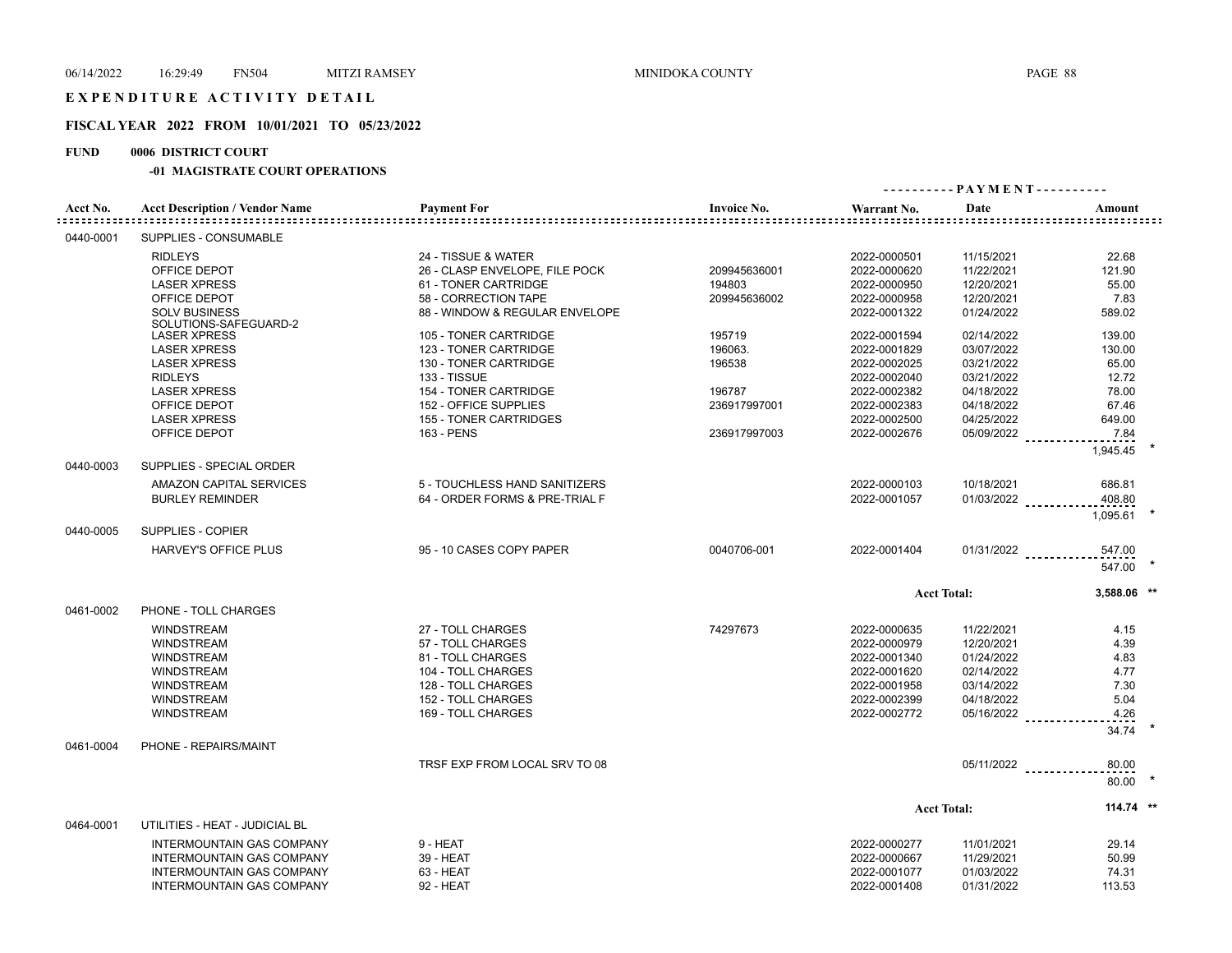## EXPENDITURE ACTIVITY DETAIL

## **FISCAL YEAR 2022 FROM 10/01/2021 TO 05/23/2022**

#### **FUND 0006 DISTRICT COURT**

#### **-01 MAGISTRATE COURT OPERATIONS**

|           |                                       |                                |                    | ----------PAYMENT---------- |                    |                  |  |
|-----------|---------------------------------------|--------------------------------|--------------------|-----------------------------|--------------------|------------------|--|
| Acct No.  | <b>Acct Description / Vendor Name</b> | <b>Payment For</b>             | <b>Invoice No.</b> | Warrant No.                 | Date               | Amount           |  |
| 0464-0001 | UTILITIES - HEAT - JUDICIAL BL        |                                |                    |                             |                    |                  |  |
|           | <b>INTERMOUNTAIN GAS COMPANY</b>      | 108 - HEAT                     |                    | 2022-0001731                | 02/28/2022         | 101.57           |  |
|           | <b>INTERMOUNTAIN GAS COMPANY</b>      | 134 - HEAT                     |                    | 2022-0002124                | 03/28/2022         | 100.14           |  |
|           | INTERMOUNTAIN GAS COMPANY             | 156 - HEAT                     |                    | 2022-0002557                | 05/02/2022         | 45.49            |  |
|           |                                       |                                |                    |                             |                    | 515.17 *         |  |
|           |                                       |                                |                    |                             | <b>Acct Total:</b> | 515.17 **        |  |
| 0465-0000 | UTILITIES - ELECTRICITY               |                                |                    |                             |                    |                  |  |
|           | <b>CITY OF RUPERT</b>                 | 15 - UTILITIES                 |                    | 2022-0000401                | 11/08/2021         | 197.29           |  |
|           | <b>CITY OF RUPERT</b>                 | 47 - UTILITIES                 |                    | 2022-0000745                | 12/06/2021         | 306.83           |  |
|           | <b>CITY OF RUPERT</b>                 | 66 - UTILITIES                 |                    | 2022-0001062                | 01/03/2022         | 310.57           |  |
|           | <b>CITY OF RUPERT</b>                 | 96 - UTILITIES                 |                    | 2022-0001469                | 02/07/2022         | 242.75           |  |
|           | <b>CITY OF RUPERT</b>                 | 116 - UTILITES                 |                    | 2022-0001810                | 03/07/2022         | 349.01           |  |
|           | <b>CITY OF RUPERT</b>                 | 136 - UTILITIES                |                    | 2022-0002180                | 04/04/2022         | 325.14           |  |
|           | <b>CITY OF RUPERT</b>                 | 161 - UTILITIES                |                    | 2022-0002549                | 05/02/2022         | 322.28           |  |
|           |                                       | * Warrant # 2022-2549 VOIDED   |                    |                             | 05/02/2022         | (322.28)         |  |
|           | <b>CITY OF RUPERT</b>                 | 161 - UTILITIES                |                    | 2022-0002576                | 05/02/2022         | 322.27           |  |
|           |                                       |                                |                    |                             |                    | 2,053.86         |  |
|           |                                       |                                |                    |                             | <b>Acct Total:</b> | 2,053.86 **      |  |
| 0469-0001 | <b>GENERATOR EXPENSE</b>              |                                |                    |                             |                    |                  |  |
|           | DICKSON OIL COMPANY                   | 129 - GENERATOR FUEL           | 184367             | 2022-0001924                | 03/14/2022         | 208.74<br>208.74 |  |
|           |                                       |                                |                    |                             | <b>Acct Total:</b> | 208.74 **        |  |
| 0492-0000 | <b>REP/MAINT-OFFICE EQUIPMENT</b>     |                                |                    |                             |                    |                  |  |
|           | <b>LASER XPRESS</b>                   | 51 - SERVICE CALL              | 194727             | 2022-0000839                | $12/13/2021$       | 137.00           |  |
|           |                                       |                                |                    |                             |                    | 137.00 *         |  |
|           |                                       |                                |                    |                             | <b>Acct Total:</b> | 137.00 **        |  |
| 0510-0000 | <b>RENT/LEASE- OFFICE EQUIP</b>       |                                |                    |                             |                    |                  |  |
|           | <b>GREAT AMERICA LEASING</b>          | 3 - COPIER LEASES              | 30239843           | 2022-0000122                | 10/18/2021         | 107.50           |  |
|           | <b>GREAT AMERICA LEASING</b>          | 23 - COPIER LEASES             | 30434620           | 2022-0000482                | 11/15/2021         | 107.50           |  |
|           | <b>GREAT AMERICA LEASING</b>          | 54 - COPIER LEASE              |                    | 2022-0000829                | 12/13/2021         | 107.50           |  |
|           | <b>GREAT AMERICA LEASING</b>          | 82 - KYOCERA COPIER LEASES & P | 30819553           | 2022-0001296                | 01/24/2022         | 122.42           |  |
|           | <b>GREAT AMERICA LEASING</b>          | 106 - COPIER LEASE             | 31013471           | 2022-0001657                | 02/22/2022         | 107.50           |  |
|           | <b>GREAT AMERICA LEASING</b>          | 125 - COPIER LEASE             | 31199934           | 2022-0001929                | 03/14/2022         | 107.50           |  |
|           | <b>GREAT AMERICA LEASING</b>          | 148 - COPIER LEASE             | 31401611           | 2022-0002300                | 04/11/2022         | 107.50           |  |
|           | <b>GREAT AMERICA LEASING</b>          | 168 - COPIER LEASE             |                    | 2022-0002733                | 05/16/2022         | 107.50           |  |
|           |                                       |                                |                    |                             |                    | 874.92           |  |
|           |                                       |                                |                    |                             | <b>Acct Total:</b> | 874.92 **        |  |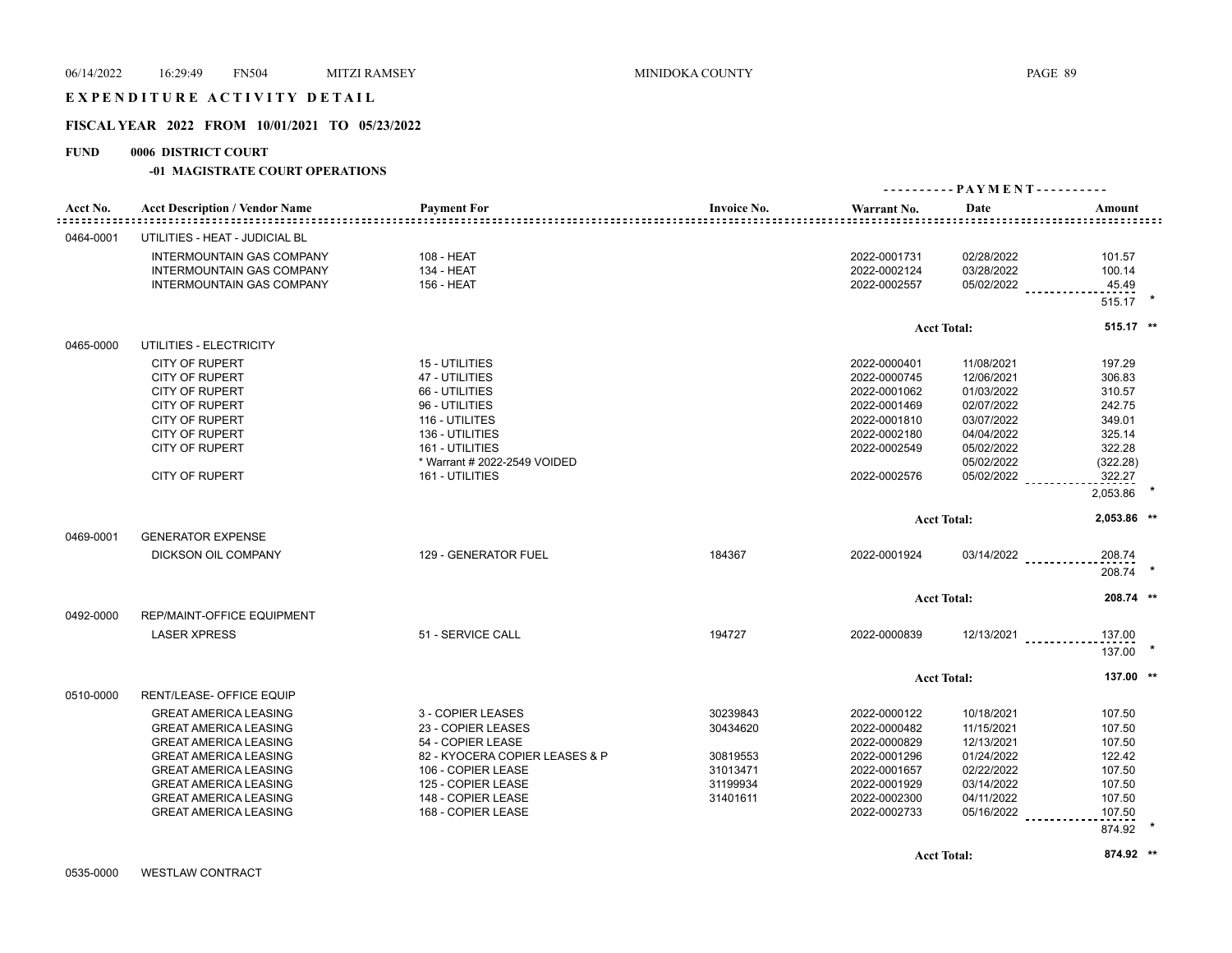### EXPENDITURE ACTIVITY DETAIL

#### **FISCAL YEAR 2022 FROM 10/01/2021 TO 05/23/2022**

#### **FUND 0006 DISTRICT COURT**

#### **-01 MAGISTRATE COURT OPERATIONS**

|           |                                       |                                                               |                    | ---------- PAYMENT---------- |                          |                                            |  |
|-----------|---------------------------------------|---------------------------------------------------------------|--------------------|------------------------------|--------------------------|--------------------------------------------|--|
| Acct No.  | <b>Acct Description / Vendor Name</b> | <b>Payment For</b><br>-------------------                     | <b>Invoice No.</b> | Warrant No.                  | Date                     | Amount<br>================================ |  |
| 0535-0000 | <b>WESTLAW CONTRACT</b>               |                                                               |                    |                              |                          |                                            |  |
|           | <b>FINANCIAL OFFICE/WESTLAW</b>       | 113 - WEST LAW CHARGES NOV. 20                                |                    | 2022-0001818                 | 03/07/2022               | 538.00<br>538.00                           |  |
|           |                                       |                                                               |                    |                              | <b>Acct Total:</b>       | 538.00 **                                  |  |
| 0542-0000 | <b>POSTAGE</b>                        |                                                               |                    |                              |                          |                                            |  |
|           | <b>QUADIENT FINANCE USA, INC.</b>     | 19 - POSTAGE                                                  |                    | 2022-0000433                 | 11/08/2021               | 112.82                                     |  |
|           | <b>QUADIENT FINANCE USA, INC.</b>     | 43 - POSTAGE                                                  |                    | 2022-0000674                 | 11/29/2021               | 156.91                                     |  |
|           | QUADIENT FINANCE USA, INC.            | 70 - POSTAGE                                                  |                    | 2022-0001165                 | 01/10/2022               | 134.74                                     |  |
|           | <b>QUADIENT FINANCE USA, INC.</b>     | 93 - POSTAGE                                                  |                    | 2022-0001415                 | 01/31/2022               | 112.32                                     |  |
|           | QUADIENT FINANCE USA, INC.            | 110 - POSTAGE                                                 |                    | 2022-0001745                 | 02/28/2022<br>04/04/2022 | 151.07                                     |  |
|           | QUADIENT FINANCE USA, INC.            | 142 - POSTAGE                                                 |                    | 2022-0002203                 |                          | 225.08                                     |  |
|           | QUADIENT FINANCE USA, INC.            | 158 - POSTAGE                                                 |                    | 2022-0002567                 | 05/02/2022               | 151.86<br>1,044.80                         |  |
|           |                                       |                                                               |                    |                              | <b>Acct Total:</b>       | 1,044.80 **                                |  |
| 0550-0000 | <b>SUBSCRIPTIONS</b>                  |                                                               |                    |                              |                          |                                            |  |
|           | <b>IDAHO STATE BAR</b>                | 8 - 2022 ADVOCATE SUBSCRIPTION                                | IVC0067607         | 2022-0000221                 |                          | $10/25/2021$<br>45.00<br>45.00             |  |
|           |                                       |                                                               |                    |                              | <b>Acct Total:</b>       | 45.00 **                                   |  |
| 0559-0000 | OTHER MISCELLANEOUS EXPENSES          |                                                               |                    |                              |                          |                                            |  |
|           | <b>RIDLEYS</b>                        | 22 - REFRESHMENTS - COURT CLER                                |                    | 2022-0000501                 |                          | $11/15/2021$<br>20.87<br>$20.87$ *         |  |
|           |                                       |                                                               |                    |                              | <b>Acct Total:</b>       | 20.87 **                                   |  |
| 0560-0005 | <b>EDUCATION - MEALS</b>              |                                                               |                    |                              |                          |                                            |  |
|           | <b>VISA</b>                           | 48 - LUNCH FOR CLERKS WHILE IN<br>* Warrant # 2022-776 VOIDED |                    | 2022-0000776                 | 12/06/2021<br>12/06/2021 | 129.70<br>(129.70)                         |  |
|           | <b>VISA</b>                           | 48 - LUNCH FOR CLERKS WHILE IN                                |                    | 2022-0000781                 | $12/06/2021$             | 129.70<br>$129.70$ *                       |  |
|           |                                       |                                                               |                    |                              | <b>Acct Total:</b>       | 129.70 **                                  |  |
| 0730-0000 | <b>INTERPRETER</b>                    |                                                               |                    |                              |                          |                                            |  |
|           | GONZALEZ MUNSON, MARIA DELIA          | 4 - INTERPRETER - CHANGE OF PL                                | 200124             | 2022-0000121                 | 10/18/2021               | 78.00                                      |  |
|           | DAVIS, LESLIE                         | 11 - INTERPRETER - SMALL CLAIM                                |                    | 2022-0000266                 | 11/01/2021               | 78.00                                      |  |
|           | HAGEN, HEATHER MACNEILL               | 12 - INTERPRETER - EVIDENTIARY                                |                    | 2022-0000273                 | 11/01/2021               | 78.00                                      |  |
|           | LEAVITT, LAURA M.                     | 10 - INTERPRETER - ADMIT/DENY                                 |                    | 2022-0000280                 | 11/01/2021               | 156.00                                     |  |
|           | ESCOBEDO-GONZALEZ, MARIA G.           | 30 - ADMIT/DENY VIA ZOOM                                      | 201694             | 2022-0000605                 | 11/22/2021               | 88.00                                      |  |
|           | HAGEN, HEATHER MACNEILL               | 31 - DISPOSITION/EVIDENTIARY H                                | 202404             | 2022-0000607                 | 11/22/2021               | 78.00                                      |  |
|           | HAGEN, HEATHER MACNEILL               | 34 - PRELIMINARY HEARING VIA Z                                | 202918             | 2022-0000607                 | 11/22/2021               | 78.00                                      |  |
|           | HAGEN, HEATHER MACNEILL               | 35 - MULTIPLE CASES VIA ZOOM                                  | 202256             | 2022-0000607                 | 11/22/2021               | 78.00                                      |  |
|           | LEAVITT, LAURA M.                     | 32 - EVIDENTIARY HEARING VIA Z                                | 201759             | 2022-0000613                 | 11/22/2021               | 78.00                                      |  |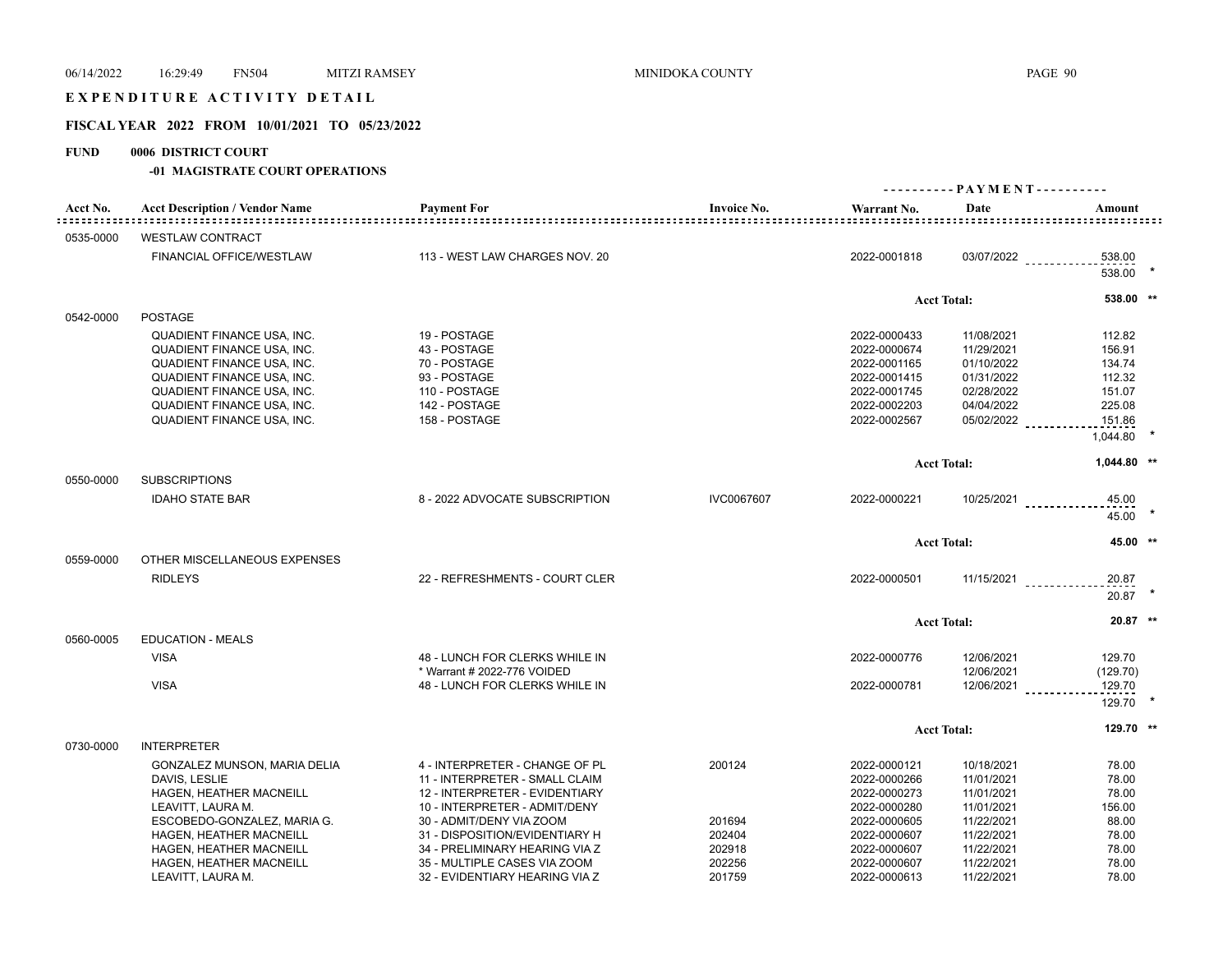## **FISCAL YEAR 2022 FROM 10/01/2021 TO 05/23/2022**

## **FUND 0006 DISTRICT COURT**

#### **-01 MAGISTRATE COURT OPERATIONS**

|                                     |                                       |                                         |                    | ---------- PAYMENT---------- |                    |                                                    |
|-------------------------------------|---------------------------------------|-----------------------------------------|--------------------|------------------------------|--------------------|----------------------------------------------------|
| Acct No.<br>: = = = = = = = = = = = | <b>Acct Description / Vendor Name</b> | <b>Payment For</b>                      | <b>Invoice No.</b> | Warrant No.                  | Date               | Amount<br><u> ================================</u> |
| 0730-0000                           | <b>INTERPRETER</b>                    |                                         |                    |                              |                    |                                                    |
|                                     | HAGEN, HEATHER MACNEILL               | 49 - ADMIT/DENY VIA ZOOM JV34-          | 204007             | 2022-0000755                 | 12/06/2021         | 78.00                                              |
|                                     | EVANS, SUSAN H.                       | 60 - CHANGE OF PLEA/SENTENCING          |                    | 2022-0000939                 | 12/20/2021         | 88.00                                              |
|                                     | CONTA, MARK                           | 69 - PRELIMINARY HEARING VIA Z          |                    | 2022-0001063                 | 01/03/2022         | 78.00                                              |
|                                     | HAGEN, HEATHER MACNEILL               | 68 - COPS & PTC VIA ZOOM                | 205345             | 2022-0001071                 | 01/03/2022         | 78.00                                              |
|                                     | LEAVITT, LAURA M.                     | 67 - MOTION TO WITHDRAW AS ATT          |                    | 2022-0001080                 | 01/03/2022         | 78.00                                              |
|                                     | DAVIS, LESLIE                         | 77 - ADMIT/DENY                         | 206643             | 2022-0001149                 | 01/10/2022         | 78.00                                              |
|                                     | EVANS, SUSAN H.                       | 75 - INTERPRETER - CHANGE OF P          | 206515             | 2022-0001153                 | 01/10/2022         | 88.00                                              |
|                                     | EVANS, SUSAN H.                       | 75 - ADMIT/DENY                         | 206515             | 2022-0001153                 | 01/10/2022         | 88.00                                              |
|                                     | HAGEN, HEATHER MACNEILL               | 73 - INTERPRETER - PRELIMINARY          | 206445             | 2022-0001155                 | 01/10/2022         | 78.00                                              |
|                                     | HAGEN, HEATHER MACNEILL               | 74 - MOTION TO WITHDRAW AS ATT          | 206446             | 2022-0001155                 | 01/10/2022         | 78.00                                              |
|                                     | HAGEN, HEATHER MACNEILL               | 76 - CIVIL PROTECTION ORDER             | 206586             | 2022-0001155                 | 01/10/2022         | 78.00                                              |
|                                     | ESCOBEDO-GONZALEZ, MARIA G.           | 84 - INTERPRETER - CHANGE OF P          | 206866             | 2022-0001292                 | 01/24/2022         | 88.00                                              |
|                                     | HAGEN, HEATHER MACNEILL               | 86 - INTERPRETER PRELIMINARY H          |                    | 2022-0001297                 | 01/24/2022         | 39.00                                              |
|                                     | GONZALEZ MUNSON, MARIA DELIA          | 89 - INTERPRETER - PRETRIAL CO          | 207748             | 2022-0001403                 | 01/31/2022         | 156.00                                             |
|                                     | LEAVITT, LAURA M.                     | 91 - CIVIL PROTECTION ORDER VI          | 207899             | 2022-0001409                 | 01/31/2022         | 78.00                                              |
|                                     | CONTA, MARK                           | 100 - INTERPRETER - CV34-21-75          | 208012             | 2022-0001471                 | 02/07/2022         | 78.00                                              |
|                                     | ESCOBEDO-GONZALEZ, MARIA G.           | 111 - INTERPRETER - JV34-21-21          | 209364             | 2022-0001716                 | 02/28/2022         | 88.00                                              |
|                                     | EVANS, SUSAN H.                       | 107 - INTERPRETER CR34-21-3293          | 208582             | 2022-0001717                 | 02/28/2022         | 44.00                                              |
|                                     | ESCOBEDO-GONZALEZ, MARIA G.           | 14 - COPS/PTC/REVIEW VIA ZOOM           | 209787             | 2022-0001817                 | 03/07/2022         | 88.00                                              |
|                                     | GONZALEZ MUNSON, MARIA DELIA          | 118 - MOTION FOR TEMP ORDERS &          | 210446             | 2022-0001819                 | 03/07/2022         | 78.00                                              |
|                                     | HAGEN, HEATHER MACNEILL               | 131 - JUVENILE DISPOSITION VIA          |                    | 2022-0002017                 | 03/21/2022         | 78.00                                              |
|                                     | DAVIS, LESLIE                         | 137 - PRELIMINARY HEARING VIA           | 212161             | 2022-0002182                 | 04/04/2022         | 78.00                                              |
|                                     | GONZALEZ MUNSON, MARIA DELIA          | 138 - JUVENILE DISPOSITION VIA          | 212399             | 2022-0002189                 | 04/04/2022         | 78.00                                              |
|                                     | GONZALEZ MUNSON, MARIA DELIA          | 139 - JUVENILE DISPOSITION VIA          | 212544             | 2022-0002189                 | 04/04/2022         | 78.00                                              |
|                                     | HAGEN, HEATHER MACNEILL               | 151 - EVIDENTIARY VIA ZOOM              | 213439             | 2022-0002301                 | 04/11/2022         | 78.00                                              |
|                                     | LEAVITT, LAURA M.                     | 150 - CIVIL PROTECTION ORDER            | 213216             | 2022-0002310                 | 04/11/2022         | 78.00                                              |
|                                     | GONZALEZ- CARDENAS MARIA              | 153 - MULTIPLE HEARINGS VIA ZO          | 213053             | 2022-0002376                 | 04/18/2022         | 78.00                                              |
|                                     | CAMPBELL, ANDREW                      | 170 - INTERPRETER - JV34-22-35          | 15                 | 2022-0002721                 | 05/16/2022         | 78.00                                              |
|                                     | CAMPBELL, ANDREW                      | 173 - INTERPRETER                       | 17                 | 2022-0002831                 | 05/23/2022         | 78.00                                              |
|                                     | FARHAD, HAMED K.                      | 171 - INTERPRETER - CR34-21-19          |                    | 2022-0002841                 | 05/23/2022         | 300.00                                             |
|                                     | PINA, APRIL                           | 172 - INTERPRETER - CR34-20-31          |                    | 2022-0002857                 | 05/23/2022         | 78.00<br><u>.</u>                                  |
|                                     |                                       |                                         |                    |                              |                    | 3,495.00                                           |
|                                     |                                       |                                         |                    |                              | <b>Acct Total:</b> | 3,495.00 **                                        |
|                                     |                                       | Total 'B' Expenses -- (Other Expenses): |                    | 12,765.86                    |                    |                                                    |
|                                     |                                       |                                         |                    |                              |                    |                                                    |

| <b>DEPARTMENT TOTALS:</b>             |                       | <b>Dept Total:</b> | 12,765.86 |
|---------------------------------------|-----------------------|--------------------|-----------|
| Total 'A' Expenses -- Salaries:       |                       |                    |           |
| Total 'D' Expenses -- Benefits:       |                       |                    |           |
| Total 'B' Expenses -- Expenses:       | 12.765.86             |                    |           |
| Total 'C' Expenses -- Capital Outlay: |                       |                    |           |
|                                       | --------------------- |                    |           |

 **12,765.86**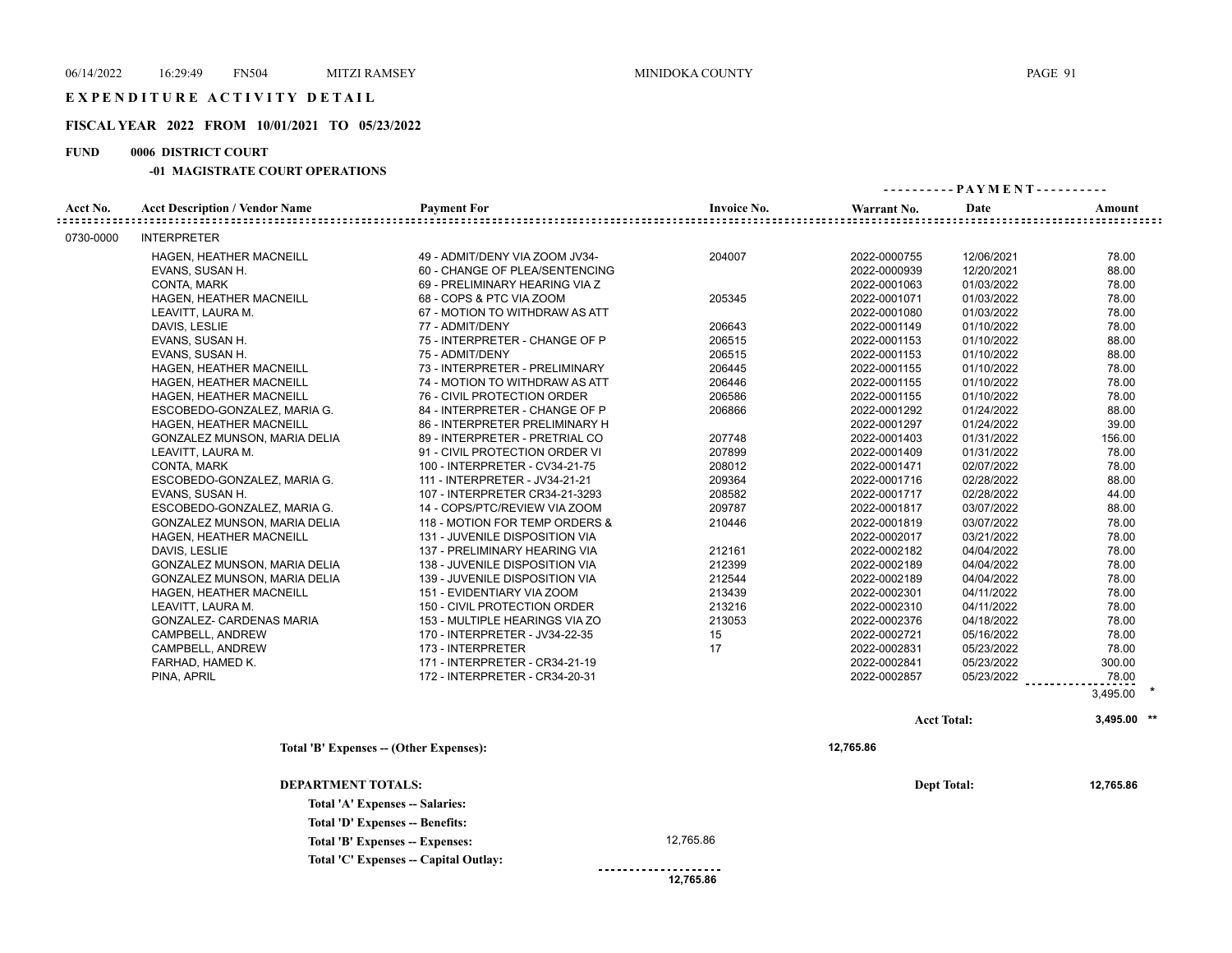# E X P E N D I T U R E A C T I V I T Y D E T A I L

# **FISCAL YEAR 2022 FROM 10/01/2021 TO 05/23/2022**

#### **FUND TOTALS: Fund Total: 307,478.34**

|                                       | 307,478.34 |
|---------------------------------------|------------|
| Total 'C' Expenses -- Capital Outlav: |            |
| Total 'B' Expenses -- Expenses:       | 97.664.08  |
| Total 'D' Expenses -- Benefits:       | 60.853.40  |
| Total 'A' Expenses -- Salaries:       | 148.960.86 |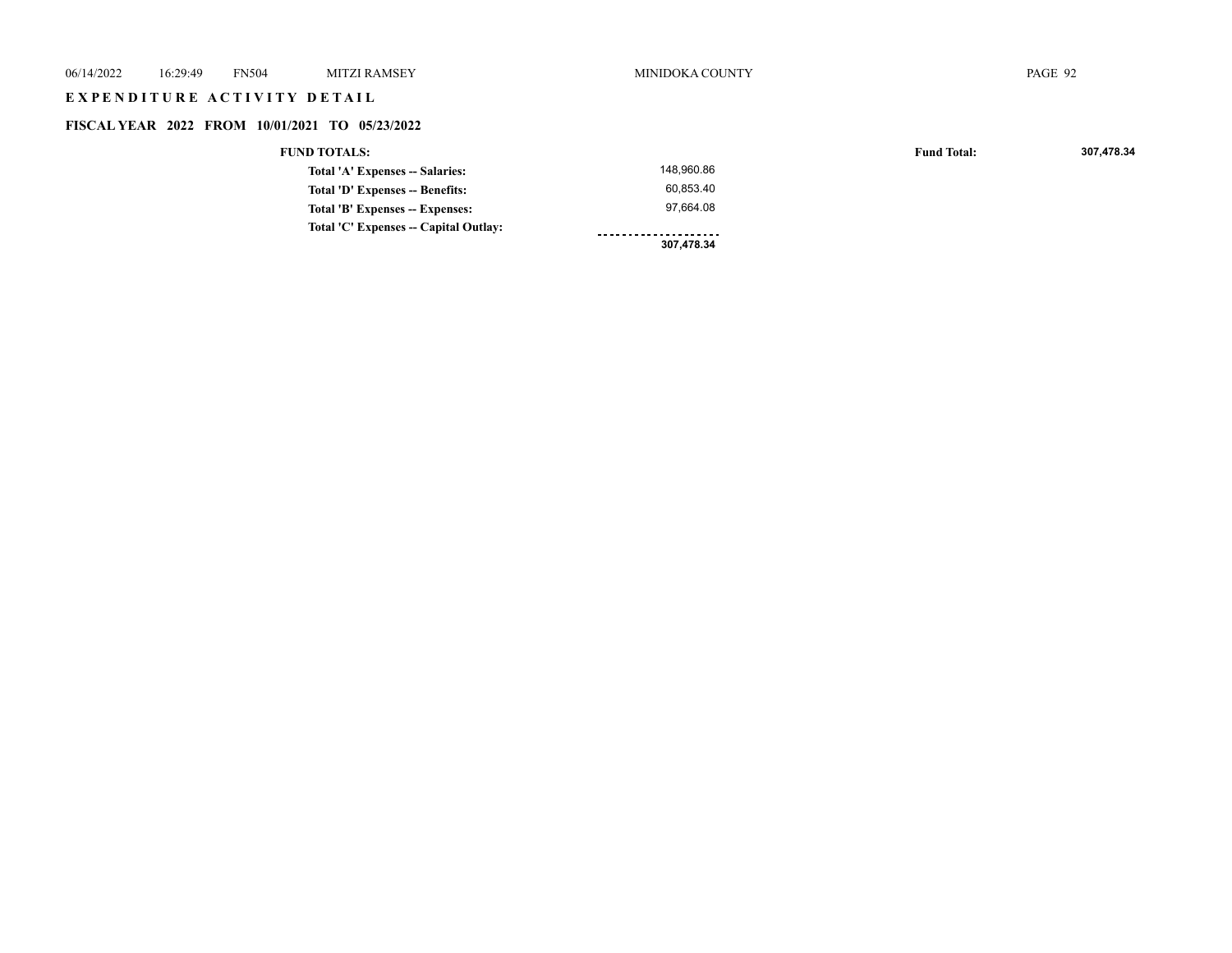## EXPENDITURE ACTIVITY DETAIL

## **FISCAL YEAR 2022 FROM 10/01/2021 TO 05/23/2022**

## **FUND 0007 COURT INTERLOCK DEVICE**

## **-00 COURT INTERLOCK DEVICE**

|                                        |                                               |                                       |                    |              | - PAYMENT - - - - - - - - - - |                    |
|----------------------------------------|-----------------------------------------------|---------------------------------------|--------------------|--------------|-------------------------------|--------------------|
| Acct No.                               | <b>Acct Description / Vendor Name</b>         | <b>Payment For</b>                    | <b>Invoice No.</b> | Warrant No.  | Date                          | Amount             |
|                                        |                                               |                                       |                    |              |                               |                    |
| 0559-0000                              | OTHER MISCELLANEOUS EXPENSES                  |                                       |                    |              |                               |                    |
|                                        | <b>INTOXALOCK</b>                             | ELECTRONIC MONITORING CR34-21-        |                    | 2022-0001592 | 02/14/2022                    | 257.49             |
|                                        | MINI-CASSIA MISDEMEANOR PROB<br><b>OFFICE</b> | GPS UNIT - 19 DAYS                    |                    | 2022-0001738 | 02/28/2022                    | 180.00             |
|                                        | MINI-CASSIA MISDEMEANOR PROB<br><b>OFFICE</b> | GPS UNIT - 46 DAYS                    |                    | 2022-0001738 | 02/28/2022                    | 368.00             |
|                                        | <b>INTOXALOCK</b>                             | ELECTRONIC MONITORING CR34-21-        |                    | 2022-0002499 | 04/25/2022                    | 222.82<br>1,028.31 |
|                                        |                                               |                                       |                    |              | <b>Acct Total:</b>            | 1,028.31 **        |
| Total 'B' Expenses - (Other Expenses): |                                               |                                       |                    | 1,028.31     |                               |                    |
|                                        | <b>DEPARTMENT TOTALS:</b>                     |                                       |                    |              | <b>Dept Total:</b>            | 1,028.31           |
|                                        |                                               | Total 'A' Expenses -- Salaries:       |                    |              |                               |                    |
|                                        |                                               | Total 'D' Expenses -- Benefits:       |                    |              |                               |                    |
|                                        |                                               | Total 'B' Expenses -- Expenses:       | 1,028.31           |              |                               |                    |
|                                        |                                               | Total 'C' Expenses -- Capital Outlay: |                    |              |                               |                    |
|                                        |                                               |                                       | 1,028.31           |              |                               |                    |
|                                        | <b>FUND TOTALS:</b>                           |                                       |                    |              | <b>Fund Total:</b>            | 1,028.31           |
|                                        |                                               | Total 'A' Expenses -- Salaries:       |                    |              |                               |                    |
|                                        |                                               | Total 'D' Expenses -- Benefits:       |                    |              |                               |                    |
|                                        |                                               | Total 'B' Expenses -- Expenses:       | 1,028.31           |              |                               |                    |
|                                        |                                               | Total 'C' Expenses -- Capital Outlay: |                    |              |                               |                    |
|                                        |                                               |                                       | 1,028.31           |              |                               |                    |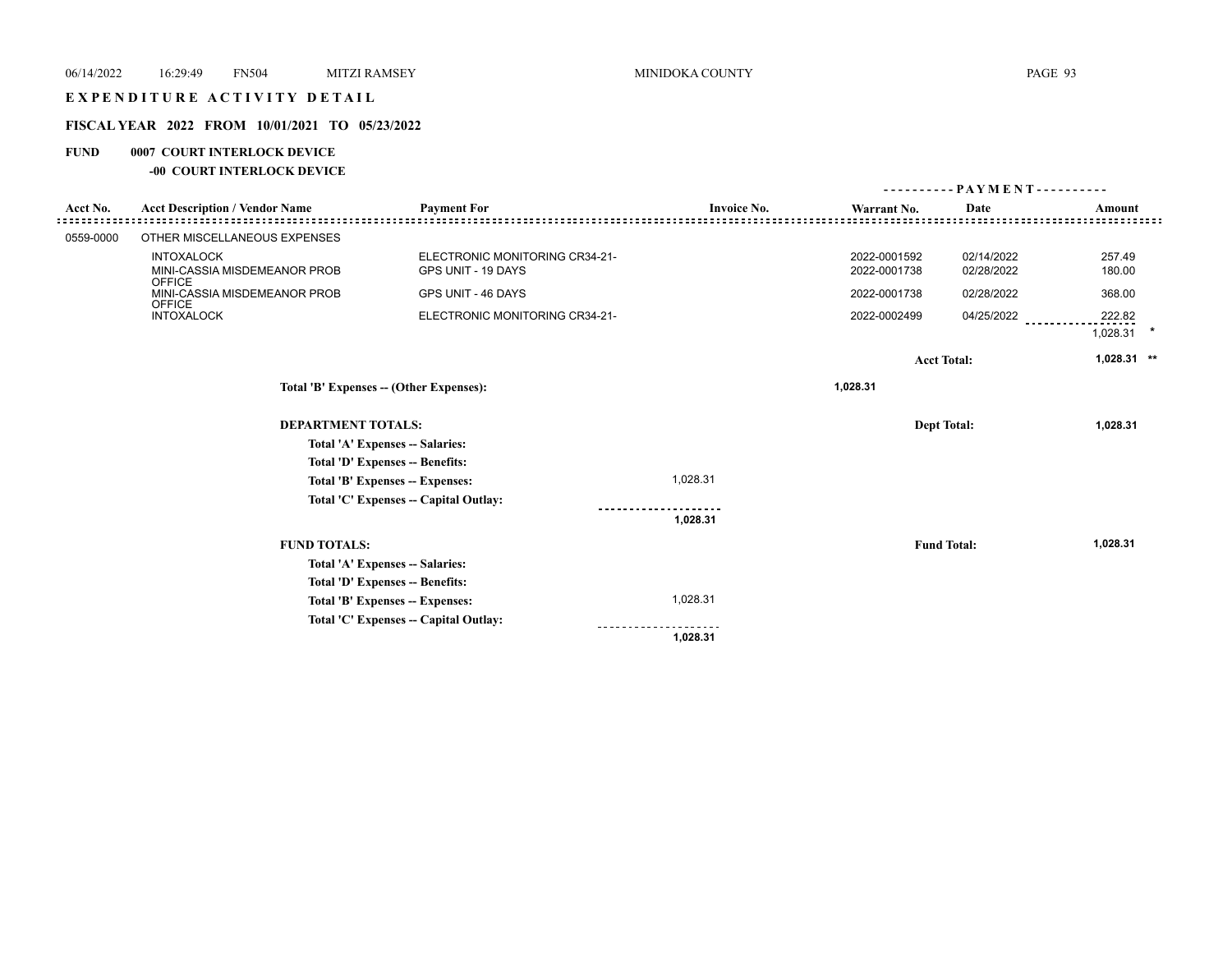## EXPENDITURE ACTIVITY DETAIL

#### **FISCAL YEAR 2022 FROM 10/01/2021 TO 05/23/2022**

#### **FUND 0008 JUSTICE FUND**

#### **-01 DISTRICT COURT SALARIES**

|           |                                       |                                  |                    | ---------- PAYMENT---------- |                    |                                |
|-----------|---------------------------------------|----------------------------------|--------------------|------------------------------|--------------------|--------------------------------|
| Acct No.  | <b>Acct Description / Vendor Name</b> | <b>Payment For</b>               | <b>Invoice No.</b> | Warrant No.                  | Date               | Amount                         |
| 0401-0002 | <b>SALARIES - DEPUTIES</b>            |                                  |                    |                              |                    |                                |
|           |                                       | *PAYROLL - EXPENSE               |                    | *PAYROLL*                    | 10/08/2021         | 10,583.01                      |
|           |                                       | *PAYROLL - EXPENSE               |                    | *PAYROLL*                    | 10/22/2021         | 9,952.48                       |
|           |                                       | *PAYROLL - EXPENSE               |                    | *PAYROLL*                    | 11/05/2021         | 10,833.12                      |
|           |                                       | TRSF SICK IN LIEU - 2021         |                    |                              | 11/05/2021         | (331.52)                       |
|           |                                       | *PAYROLL - EXPENSE               |                    | *PAYROLL*                    | 11/19/2021         | 10,371.20                      |
|           |                                       | *PAYROLL - EXPENSE               |                    | *PAYROLL*                    | 12/03/2021         | 10,785.10                      |
|           |                                       | *PAYROLL - EXPENSE               |                    | *PAYROLL*                    | 12/17/2021         | 10,768.18                      |
|           |                                       | *PAYROLL - EXPENSE               |                    | *PAYROLL*                    | 12/30/2021         | 11,028.85                      |
|           |                                       | *PAYROLL - EXPENSE               |                    | *PAYROLL*                    | 01/14/2022         | 10,983.52                      |
|           |                                       | *PAYROLL - EXPENSE               |                    | *PAYROLL*                    | 01/28/2022         | 10,955.35                      |
|           |                                       | *PAYROLL - EXPENSE               |                    | *PAYROLL*                    | 02/11/2022         | 9,815.30                       |
|           |                                       | *PAYROLL - EXPENSE               |                    | *PAYROLL*                    | 02/25/2022         | 9,515.55                       |
|           |                                       | *PAYROLL - EXPENSE               |                    | *PAYROLL*                    | 03/11/2022         | 9,619.75                       |
|           |                                       | *PAYROLL - EXPENSE               |                    | *PAYROLL*                    | 03/25/2022         | 9,248.25                       |
|           |                                       | *PAYROLL - EXPENSE               |                    | *PAYROLL*                    | 04/08/2022         | 9,822.25                       |
|           |                                       | *PAYROLL - EXPENSE               |                    | *PAYROLL*                    | 04/22/2022         | 9,561.50                       |
|           |                                       | *PAYROLL - EXPENSE               |                    | *PAYROLL*                    | 05/06/2022         | 10,061.25                      |
|           |                                       | *PAYROLL - EXPENSE               |                    | *PAYROLL*                    |                    | 05/20/2022 ___________9,959.50 |
|           |                                       |                                  |                    |                              |                    | 173,532.64                     |
| 0401-0004 | <b>SALARIES - EXTRA HELP</b>          |                                  |                    |                              |                    |                                |
|           |                                       | *PAYROLL - EXPENSE               |                    | *PAYROLL*                    | $01/28/2022$       | .5.95                          |
|           |                                       |                                  |                    |                              |                    | $5.95$ *                       |
|           |                                       |                                  |                    |                              | <b>Acct Total:</b> | 173,538.59 **                  |
|           |                                       | Total 'A' Expenses - (Salaries): |                    | 173,538.59                   |                    |                                |
| 0410-0000 | <b>RETIREMENT</b>                     |                                  |                    |                              |                    |                                |
|           |                                       | *PAYROLL - EXPENSE               |                    | *PAYROLL*                    | 10/08/2021         | 1,263.60                       |
|           |                                       | *PAYROLL - EXPENSE               |                    | *PAYROLL*                    | 10/22/2021         | 1,188.33                       |
|           |                                       | *PAYROLL - EXPENSE               |                    | *PAYROLL*                    | 11/05/2021         | 1,293.47                       |
|           |                                       | *PAYROLL - EXPENSE               |                    | *PAYROLL*                    | 11/19/2021         | 1,238.32                       |
|           |                                       | *PAYROLL - EXPENSE               |                    | *PAYROLL*                    | 12/03/2021         | 1,287.74                       |
|           |                                       | *PAYROLL - EXPENSE               |                    | *PAYROLL*                    | 12/17/2021         | 1,285.73                       |
|           |                                       | *PAYROLL - EXPENSE               |                    | *PAYROLL*                    | 12/30/2021         | 1,316.85                       |
|           |                                       | *PAYROLL - EXPENSE               |                    | *PAYROLL*                    | 01/14/2022         | 1,311.44                       |
|           |                                       | *PAYROLL - EXPENSE               |                    | *PAYROLL*                    | 01/28/2022         | 1,308.78                       |
|           |                                       | *PAYROLL - EXPENSE               |                    | *PAYROLL*                    | 02/11/2022         | 1,171.95                       |
|           |                                       | *PAYROLL - EXPENSE               |                    | *PAYROLL*                    | 02/25/2022         | 1,136.16                       |
|           |                                       | *PAYROLL - EXPENSE               |                    | *PAYROLL*                    | 03/11/2022         | 1,148.60                       |
|           |                                       | *PAYROLL - EXPENSE               |                    | *PAYROLL*                    | 03/25/2022         | 1,104.25                       |
|           |                                       | *PAYROLL - EXPENSE               |                    | *PAYROLL*                    | 04/08/2022         | 1,172.79                       |
|           |                                       | *PAYROLL - EXPENSE               |                    | *PAYROLL*                    | 04/22/2022         | 1,141.66                       |

\*PAYROLL - EXPENSE \*PAYROLL\* 05/06/2022 1,201.32 \*PAYROLL - EXPENSE \*PAYROLL\* 05/20/2022 1,189.18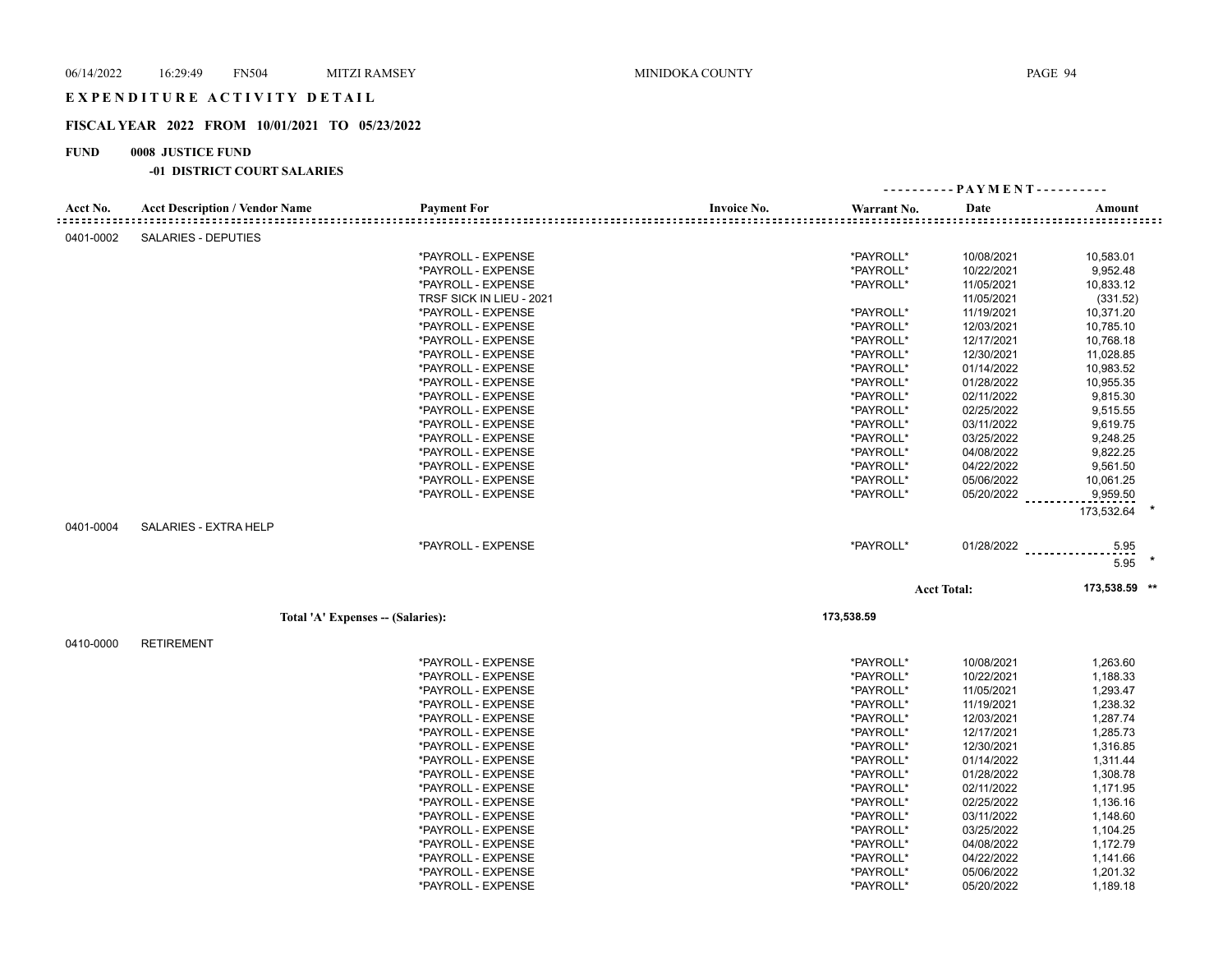## EXPENDITURE ACTIVITY DETAIL

## **FISCAL YEAR 2022 FROM 10/01/2021 TO 05/23/2022**

## **FUND 0008 JUSTICE FUND**

## **-01 DISTRICT COURT SALARIES**

| Acct No.  | <b>Acct Description / Vendor Name</b> | <b>Payment For</b> | <b>Invoice No.</b> | Warrant No. | Date               | Amount       |  |  |
|-----------|---------------------------------------|--------------------|--------------------|-------------|--------------------|--------------|--|--|
|           |                                       |                    |                    |             |                    |              |  |  |
|           |                                       |                    |                    |             |                    | 20,760.17 *  |  |  |
|           |                                       |                    |                    |             | <b>Acct Total:</b> | 20,760.17 ** |  |  |
| 0411-0000 | <b>SOCIAL SECURITY</b>                |                    |                    |             |                    |              |  |  |
|           |                                       | *PAYROLL - EXPENSE |                    | *PAYROLL*   | 10/08/2021         | 778.09       |  |  |
|           |                                       | *PAYROLL - EXPENSE |                    | *PAYROLL*   | 10/22/2021         | 729.85       |  |  |
|           |                                       | *PAYROLL - EXPENSE |                    | *PAYROLL*   | 11/05/2021         | 797.22       |  |  |
|           |                                       | *PAYROLL - EXPENSE |                    | *PAYROLL*   | 11/19/2021         | 761.88       |  |  |
|           |                                       | *PAYROLL - EXPENSE |                    | *PAYROLL*   | 12/03/2021         | 793.55       |  |  |
|           |                                       | *PAYROLL - EXPENSE |                    | *PAYROLL*   | 12/17/2021         | 792.24       |  |  |
|           |                                       | *PAYROLL - EXPENSE |                    | *PAYROLL*   | 12/30/2021         | 841.68       |  |  |
|           |                                       | *PAYROLL - EXPENSE |                    | *PAYROLL*   | 01/14/2022         | 808.74       |  |  |
|           |                                       | *PAYROLL - EXPENSE |                    | *PAYROLL*   | 01/28/2022         | 807.04       |  |  |
|           |                                       | *PAYROLL - EXPENSE |                    | *PAYROLL*   | 02/11/2022         | 719.36       |  |  |
|           |                                       | *PAYROLL - EXPENSE |                    | *PAYROLL*   | 02/25/2022         | 696.44       |  |  |
|           |                                       | *PAYROLL - EXPENSE |                    | *PAYROLL*   | 03/11/2022         | 704.40       |  |  |
|           |                                       | *PAYROLL - EXPENSE |                    | *PAYROLL*   | 03/25/2022         | 676.00       |  |  |
|           |                                       | *PAYROLL - EXPENSE |                    | *PAYROLL*   | 04/08/2022         | 719.90       |  |  |
|           |                                       | *PAYROLL - EXPENSE |                    | *PAYROLL*   | 04/22/2022         | 699.95       |  |  |
|           |                                       | *PAYROLL - EXPENSE |                    | *PAYROLL*   | 05/06/2022         | 738.18       |  |  |
|           |                                       | *PAYROLL - EXPENSE |                    | *PAYROLL*   | 05/20/2022         | 730.39       |  |  |
|           |                                       |                    |                    |             |                    | 12,794.91    |  |  |
|           |                                       |                    |                    |             | <b>Acct Total:</b> | 12,794.91 ** |  |  |
| 0412-0000 | <b>LIFE INSURANCE</b>                 |                    |                    |             |                    |              |  |  |
|           |                                       | *PAYROLL - EXPENSE |                    | *PAYROLL*   | 10/22/2021         | 22.40        |  |  |
|           |                                       | *PAYROLL - EXPENSE |                    | *PAYROLL*   | 11/19/2021         | 22.40        |  |  |
|           |                                       | *PAYROLL - EXPENSE |                    | *PAYROLL*   | 12/17/2021         | 22.40        |  |  |
|           |                                       | *PAYROLL - EXPENSE |                    | *PAYROLL*   | 01/28/2022         | 22.40        |  |  |
|           |                                       | *PAYROLL - EXPENSE |                    | *PAYROLL*   | 02/25/2022         | 19.60        |  |  |
|           |                                       | *PAYROLL - EXPENSE |                    | *PAYROLL*   | 03/25/2022         | 22.40        |  |  |
|           |                                       | *PAYROLL - EXPENSE |                    | *PAYROLL*   | 04/22/2022         | 19.60        |  |  |
|           |                                       | *PAYROLL - EXPENSE |                    | *PAYROLL*   | 05/20/2022         | 19.60        |  |  |
|           |                                       |                    |                    |             |                    | 170.80       |  |  |
|           |                                       |                    |                    |             | <b>Acct Total:</b> | 170.80 **    |  |  |
| 0413-0000 | <b>MEDICAL INSURANCE</b>              |                    |                    |             |                    |              |  |  |
|           |                                       |                    |                    | *PAYROLL*   |                    |              |  |  |
|           |                                       | *PAYROLL - EXPENSE |                    |             | 10/22/2021         | 6,760.13     |  |  |
|           |                                       | *PAYROLL - EXPENSE |                    | *PAYROLL*   | 11/19/2021         | 6,760.13     |  |  |
|           |                                       | *PAYROLL - EXPENSE |                    | *PAYROLL*   | 12/17/2021         | 6,760.13     |  |  |
|           |                                       | *PAYROLL - EXPENSE |                    | *PAYROLL*   | 01/28/2022         | 5,987.78     |  |  |
|           |                                       | *PAYROLL - EXPENSE |                    | *PAYROLL*   | 02/25/2022         | 5,987.78     |  |  |
|           |                                       | *PAYROLL - EXPENSE |                    | *PAYROLL*   | 03/25/2022         | 6,760.13     |  |  |
|           |                                       | *PAYROLL - EXPENSE |                    | *PAYROLL*   | 04/22/2022         | 5,987.78     |  |  |
|           |                                       | *PAYROLL - EXPENSE |                    | *PAYROLL*   | 05/20/2022         | 5,987.78     |  |  |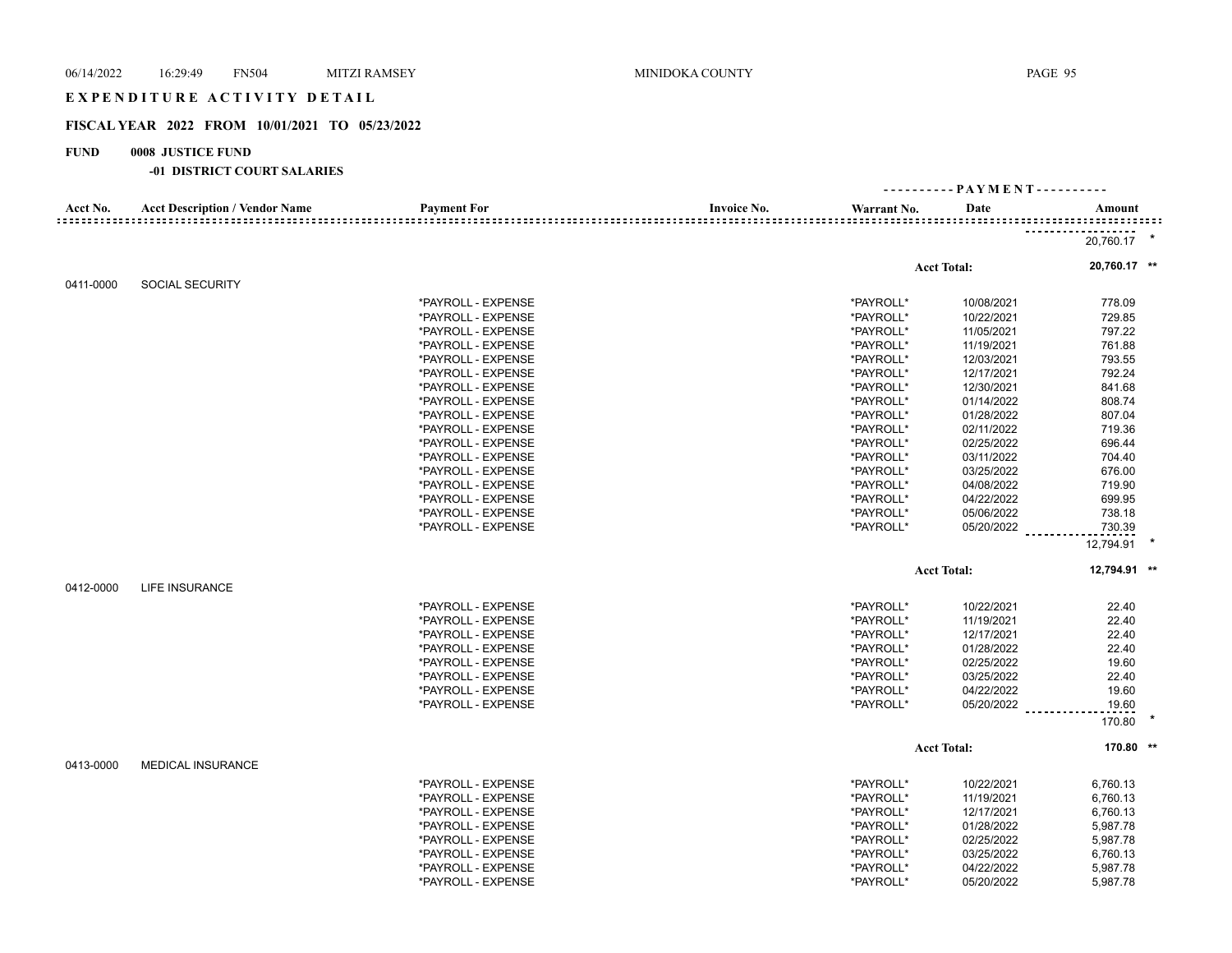## EXPENDITURE ACTIVITY DETAIL

## **FISCAL YEAR 2022 FROM 10/01/2021 TO 05/23/2022**

## **FUND 0008 JUSTICE FUND**

## **-01 DISTRICT COURT SALARIES**

|          |                                       |                                       |                    | ---------- PAYMENT---------- |                    |                      |  |
|----------|---------------------------------------|---------------------------------------|--------------------|------------------------------|--------------------|----------------------|--|
| Acct No. | <b>Acct Description / Vendor Name</b> | <b>Payment For</b>                    | <b>Invoice No.</b> | Warrant No.                  | Date               | Amount               |  |
|          |                                       |                                       |                    |                              |                    | $\star$<br>50,991.64 |  |
|          | Total 'D' Expenses -- (Benefits):     |                                       |                    |                              | <b>Acct Total:</b> | 50,991.64 **         |  |
|          |                                       |                                       |                    | 84,717.52                    |                    |                      |  |
|          | <b>DEPARTMENT TOTALS:</b>             |                                       |                    |                              | <b>Dept Total:</b> | 258,256.11           |  |
|          |                                       | Total 'A' Expenses -- Salaries:       | 173,538.59         |                              |                    |                      |  |
|          |                                       | Total 'D' Expenses -- Benefits:       | 84,717.52          |                              |                    |                      |  |
|          |                                       | Total 'B' Expenses -- Expenses:       |                    |                              |                    |                      |  |
|          |                                       | Total 'C' Expenses -- Capital Outlay: |                    |                              |                    |                      |  |
|          |                                       |                                       | 258,256.11         |                              |                    |                      |  |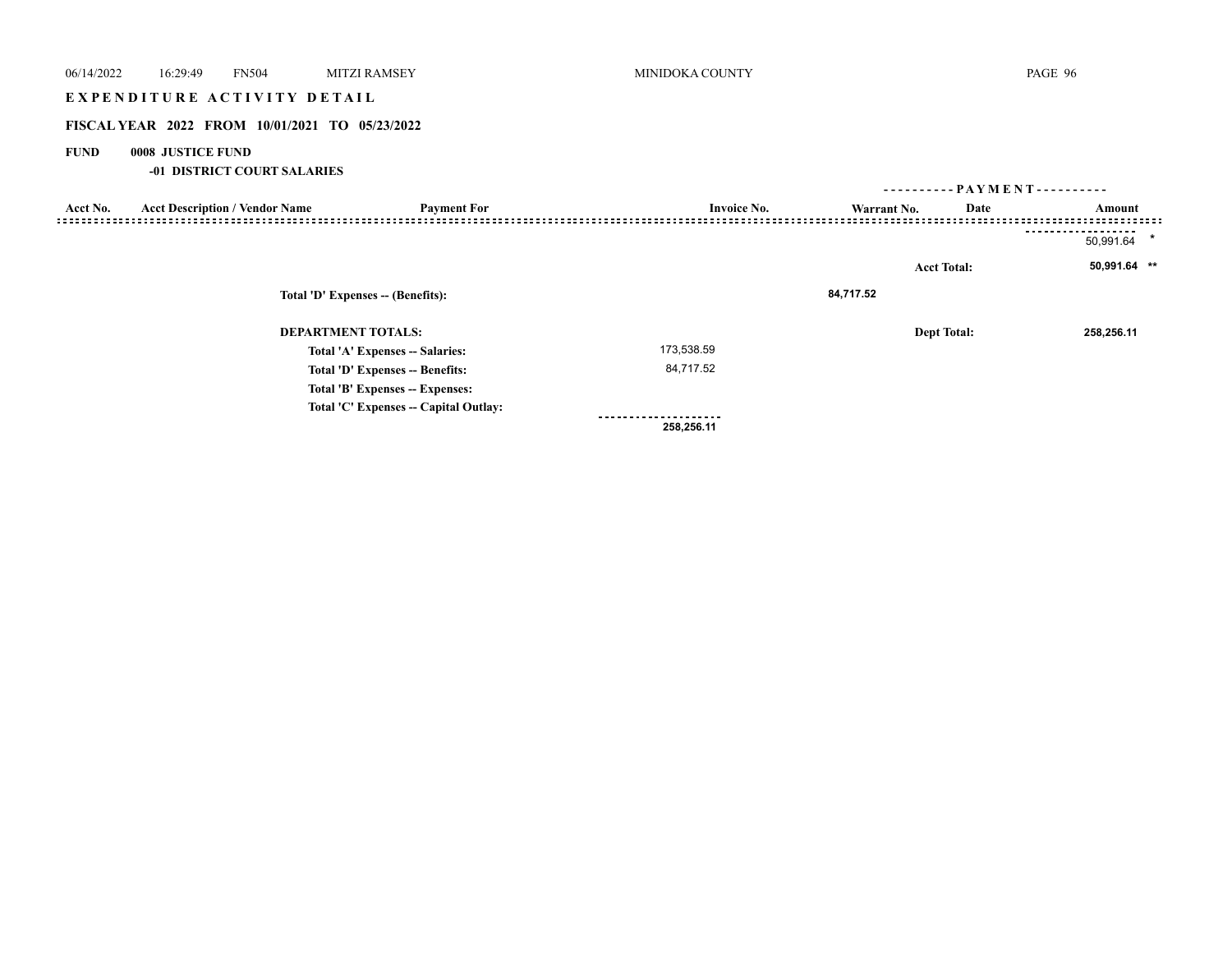# E X P E N D I T U R E A C T I V I T Y D E T A I L

## **FISCAL YEAR 2022 FROM 10/01/2021 TO 05/23/2022**

## **FUND 0008 JUSTICE FUND**

|           |                                       |                          |                    |             | ---------- PAYMENT---------- |            |
|-----------|---------------------------------------|--------------------------|--------------------|-------------|------------------------------|------------|
| Acct No.  | <b>Acct Description / Vendor Name</b> | <b>Payment For</b>       | <b>Invoice No.</b> | Warrant No. | Date                         | Amount     |
|           |                                       |                          |                    |             |                              |            |
| 0401-0001 | <b>SALARIES - OFFICER</b>             |                          |                    |             |                              |            |
|           |                                       | *PAYROLL - EXPENSE       |                    | *PAYROLL*   | 10/08/2021                   | 2,907.38   |
|           |                                       | *PAYROLL - EXPENSE       |                    | *PAYROLL*   | 10/22/2021                   | 2,924.25   |
|           |                                       | *PAYROLL - EXPENSE       |                    | *PAYROLL*   | 11/05/2021                   | 2,924.25   |
|           |                                       | *PAYROLL - EXPENSE       |                    | *PAYROLL*   | 11/19/2021                   | 2,924.25   |
|           |                                       | *PAYROLL - EXPENSE       |                    | *PAYROLL*   | 12/03/2021                   | 2,924.25   |
|           |                                       | *PAYROLL - EXPENSE       |                    | *PAYROLL*   | 12/17/2021                   | 2,924.25   |
|           |                                       | *PAYROLL - EXPENSE       |                    | *PAYROLL*   | 12/30/2021                   | 2,924.25   |
|           |                                       | *PAYROLL - EXPENSE       |                    | *PAYROLL*   | 01/14/2022                   | 2,924.25   |
|           |                                       | *PAYROLL - EXPENSE       |                    | *PAYROLL*   | 01/28/2022                   | 2,924.25   |
|           |                                       | *PAYROLL - EXPENSE       |                    | *PAYROLL*   | 02/11/2022                   | 2,924.25   |
|           |                                       | *PAYROLL - EXPENSE       |                    | *PAYROLL*   | 02/25/2022                   | 2,924.25   |
|           |                                       | *PAYROLL - EXPENSE       |                    | *PAYROLL*   | 03/11/2022                   | 2,924.25   |
|           |                                       | *PAYROLL - EXPENSE       |                    | *PAYROLL*   | 03/25/2022                   | 2,924.25   |
|           |                                       | *PAYROLL - EXPENSE       |                    | *PAYROLL*   | 04/08/2022                   | 2,924.25   |
|           |                                       | *PAYROLL - EXPENSE       |                    | *PAYROLL*   | 04/22/2022                   | 2,924.25   |
|           |                                       | *PAYROLL - EXPENSE       |                    | *PAYROLL*   | 05/06/2022                   | 2,924.25   |
|           |                                       | *PAYROLL - EXPENSE       |                    | *PAYROLL*   | 05/20/2022                   | 2,924.25   |
|           |                                       |                          |                    |             |                              | 49,695.38  |
|           |                                       |                          |                    |             |                              |            |
| 0401-0002 | <b>SALARIES - DEPUTIES</b>            |                          |                    |             |                              |            |
|           |                                       | *PAYROLL - EXPENSE       |                    | *PAYROLL*   | 10/08/2021                   | 34,638.14  |
|           |                                       | *PAYROLL - EXPENSE       |                    | *PAYROLL*   | 10/22/2021                   | 36,105.77  |
|           |                                       | *PAYROLL - EXPENSE       |                    | *PAYROLL*   | 11/05/2021                   | 37,200.16  |
|           |                                       | TRSF SICK IN LIEU - 2021 |                    |             | 11/05/2021                   | (1,094.40) |
|           |                                       | *PAYROLL - EXPENSE       |                    | *PAYROLL*   | 11/19/2021                   | 36,105.75  |
|           |                                       | *PAYROLL - EXPENSE       |                    | *PAYROLL*   | 12/03/2021                   | 36,105.77  |
|           |                                       | *PAYROLL - EXPENSE       |                    | *PAYROLL*   | 12/17/2021                   | 37,825.75  |
|           |                                       | *PAYROLL - EXPENSE       |                    | *PAYROLL*   | 12/30/2021                   | 39,465.75  |
|           |                                       | *PAYROLL - EXPENSE       |                    | *PAYROLL*   | 01/14/2022                   | 39,465.76  |
|           |                                       | *PAYROLL - EXPENSE       |                    | *PAYROLL*   | 01/28/2022                   | 39,488.95  |
|           |                                       | *PAYROLL - EXPENSE       |                    | *PAYROLL*   | 02/11/2022                   | 39,488.95  |
|           |                                       | *PAYROLL - EXPENSE       |                    | *PAYROLL*   | 02/25/2022                   | 39,488.95  |
|           |                                       | *PAYROLL - EXPENSE       |                    | *PAYROLL*   | 03/11/2022                   | 39,488.95  |
|           |                                       | *PAYROLL - EXPENSE       |                    | *PAYROLL*   | 03/25/2022                   | 39,488.95  |
|           |                                       | *PAYROLL - EXPENSE       |                    | *PAYROLL*   | 04/08/2022                   | 39,488.95  |
|           |                                       | *PAYROLL - EXPENSE       |                    | *PAYROLL*   | 04/22/2022                   | 38,258.96  |
|           |                                       | *PAYROLL - EXPENSE       |                    | *PAYROLL*   | 05/06/2022                   | 39,353.95  |
|           |                                       | *PAYROLL - EXPENSE       |                    | *PAYROLL*   | $05/20/2022$                 | 39,568.95  |
|           |                                       |                          |                    |             |                              | 649,934.01 |
| 0401-0003 | <b>SALARIES - OTHER</b>               |                          |                    |             |                              |            |
|           |                                       | *PAYROLL - EXPENSE       |                    | *PAYROLL*   | 11/19/2021                   | 178.00     |
|           |                                       | *PAYROLL - EXPENSE       |                    | *PAYROLL*   | 12/03/2021                   | 178.00     |
|           |                                       | *PAYROLL - EXPENSE       |                    | *PAYROLL*   | 12/17/2021                   | 178.00     |
|           |                                       | *PAYROLL - EXPENSE       |                    | *PAYROLL*   | 12/30/2021                   | 178.00     |
|           |                                       | *PAYROLL - EXPENSE       |                    | *PAYROLL*   | 01/14/2022                   | 178.00     |
|           |                                       |                          |                    |             |                              |            |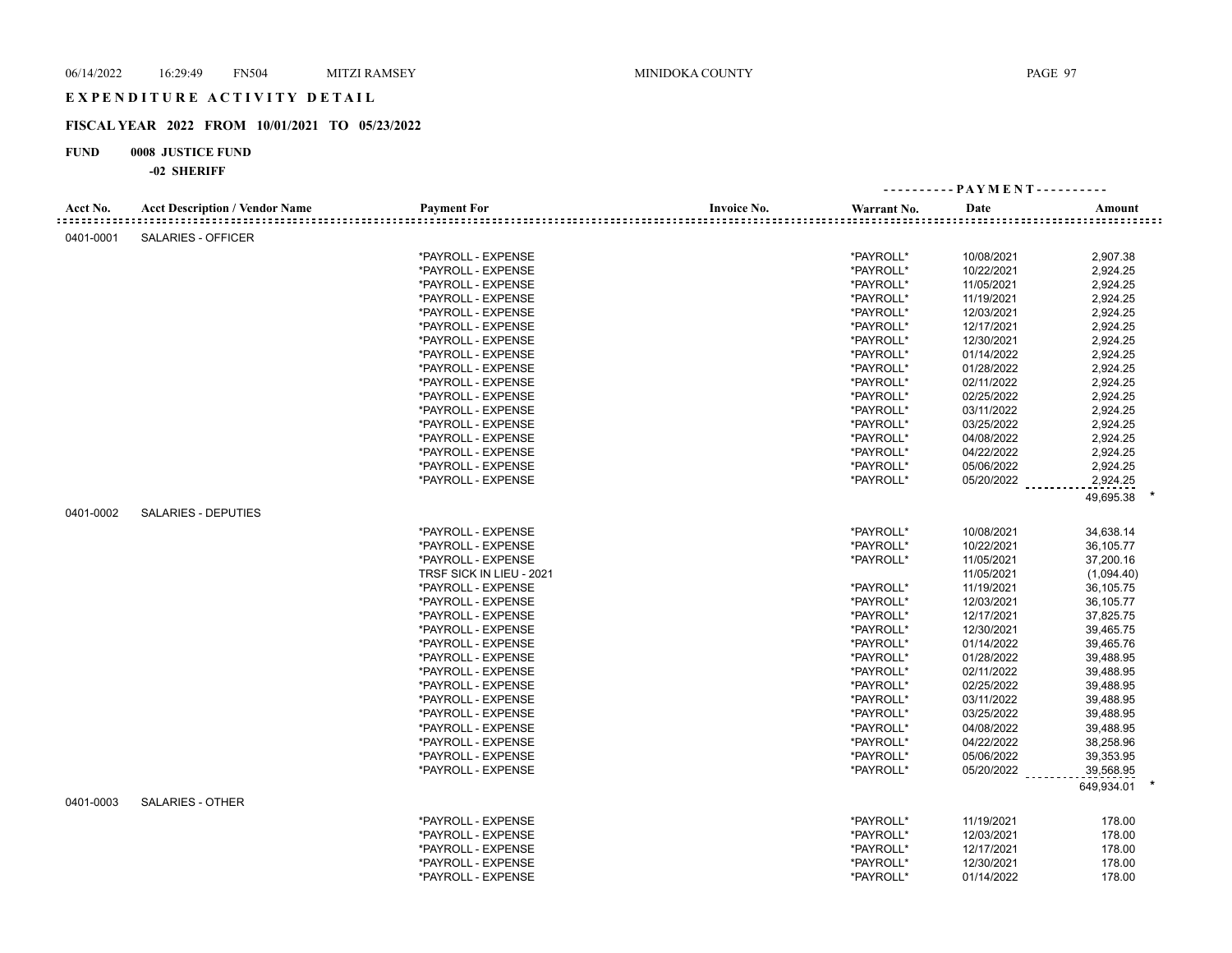## E X P E N D I T U R E A C T I V I T Y D E T A I L

## **FISCAL YEAR 2022 FROM 10/01/2021 TO 05/23/2022**

## **FUND 0008 JUSTICE FUND**

| Acct No.  | <b>Acct Description / Vendor Name</b> | <b>Payment For</b>             | <b>Invoice No.</b> | Warrant No. | Date       | Amount    |  |
|-----------|---------------------------------------|--------------------------------|--------------------|-------------|------------|-----------|--|
| 0401-0003 | <b>SALARIES - OTHER</b>               |                                |                    |             |            |           |  |
|           |                                       | *PAYROLL - EXPENSE             |                    | *PAYROLL*   | 01/28/2022 | 178.00    |  |
|           |                                       | *PAYROLL - EXPENSE             |                    | *PAYROLL*   | 02/11/2022 | 178.00    |  |
|           |                                       | *PAYROLL - EXPENSE             |                    | *PAYROLL*   | 02/25/2022 | 178.00    |  |
|           |                                       | *PAYROLL - EXPENSE             |                    | *PAYROLL*   | 03/11/2022 | 178.00    |  |
|           |                                       | *PAYROLL - EXPENSE             |                    | *PAYROLL*   | 03/25/2022 | 178.00    |  |
|           |                                       | *PAYROLL - EXPENSE             |                    | *PAYROLL*   | 04/08/2022 | 178.00    |  |
|           |                                       | *PAYROLL - EXPENSE             |                    | *PAYROLL*   | 04/22/2022 | 89.00     |  |
|           |                                       | *PAYROLL - EXPENSE             |                    | *PAYROLL*   | 05/06/2022 | 178.00    |  |
|           |                                       | *PAYROLL - EXPENSE             |                    | *PAYROLL*   | 05/20/2022 | 178.00    |  |
|           |                                       |                                |                    |             |            | 2,403.00  |  |
| 0401-0004 | SALARIES - EXTRA HELP                 |                                |                    |             |            |           |  |
|           |                                       | *PAYROLL - EXPENSE             |                    | *PAYROLL*   | 10/08/2021 | 525.00    |  |
|           |                                       | CR EXP FOR REIMBURSED WATER EN |                    |             | 10/15/2021 | (218.75)  |  |
|           |                                       | *PAYROLL - EXPENSE             |                    | *PAYROLL*   | 11/05/2021 | 80.00     |  |
|           |                                       | CR EXP FOR REIMBURSE WATER ENF |                    |             | 11/10/2021 | (262.50)  |  |
|           |                                       | *PAYROLL - EXPENSE             |                    | *PAYROLL*   | 11/19/2021 | 80.00     |  |
|           |                                       | *PAYROLL - EXPENSE             |                    | *PAYROLL*   | 12/17/2021 | 90.00     |  |
|           |                                       | *PAYROLL - EXPENSE             |                    | *PAYROLL*   | 01/14/2022 | 54.00     |  |
|           |                                       | *PAYROLL - EXPENSE             |                    | *PAYROLL*   | 01/28/2022 | 37.50     |  |
|           |                                       | *PAYROLL - EXPENSE             |                    | *PAYROLL*   | 02/11/2022 | 10,325.33 |  |
|           |                                       | *PAYROLL - EXPENSE             |                    | *PAYROLL*   | 02/25/2022 | 300.00    |  |
|           |                                       | *PAYROLL - EXPENSE             |                    | *PAYROLL*   | 03/11/2022 | 22.50     |  |
|           |                                       | *PAYROLL - EXPENSE             |                    | *PAYROLL*   | 04/08/2022 | 667.50    |  |
|           |                                       | *PAYROLL - EXPENSE             |                    | *PAYROLL*   | 04/22/2022 | 409.75    |  |
|           |                                       | *PAYROLL - EXPENSE             |                    | *PAYROLL*   | 05/06/2022 | 177.50    |  |
|           |                                       | *PAYROLL - EXPENSE             |                    | *PAYROLL*   | 05/20/2022 | 700.00    |  |
|           |                                       |                                |                    |             |            | 12,987.83 |  |
| 0401-0008 | <b>RESOURCE OFFICER</b>               |                                |                    |             |            |           |  |
|           |                                       | *PAYROLL - EXPENSE             |                    | *PAYROLL*   | 10/08/2021 | 1,800.00  |  |
|           |                                       | *PAYROLL - EXPENSE             |                    | *PAYROLL*   | 10/22/2021 | 1,862.40  |  |
|           |                                       | *PAYROLL - EXPENSE             |                    | *PAYROLL*   | 11/05/2021 | 1,862.40  |  |
|           |                                       | *PAYROLL - EXPENSE             |                    | *PAYROLL*   | 11/19/2021 | 1,862.40  |  |
|           |                                       | *PAYROLL - EXPENSE             |                    | *PAYROLL*   | 12/03/2021 | 1,862.40  |  |
|           |                                       | *PAYROLL - EXPENSE             |                    | *PAYROLL*   | 12/17/2021 | 1,862.40  |  |
|           |                                       | *PAYROLL - EXPENSE             |                    | *PAYROLL*   | 12/30/2021 | 1,862.40  |  |
|           |                                       | *PAYROLL - EXPENSE             |                    | *PAYROLL*   | 01/14/2022 | 1,862.40  |  |
|           |                                       | *PAYROLL - EXPENSE             |                    | *PAYROLL*   | 01/28/2022 | 1,862.40  |  |
|           |                                       | *PAYROLL - EXPENSE             |                    | *PAYROLL*   | 02/11/2022 | 1,862.40  |  |
|           |                                       | *PAYROLL - EXPENSE             |                    | *PAYROLL*   | 02/25/2022 | 1,862.40  |  |
|           |                                       | *PAYROLL - EXPENSE             |                    | *PAYROLL*   | 03/11/2022 | 1,862.40  |  |
|           |                                       | *PAYROLL - EXPENSE             |                    | *PAYROLL*   | 03/25/2022 | 1,862.40  |  |
|           |                                       | *PAYROLL - EXPENSE             |                    | *PAYROLL*   | 04/08/2022 | 1,862.40  |  |
|           |                                       | *PAYROLL - EXPENSE             |                    | *PAYROLL*   | 04/22/2022 | 1,862.40  |  |
|           |                                       | *PAYROLL - EXPENSE             |                    | *PAYROLL*   | 05/06/2022 | 1,862.40  |  |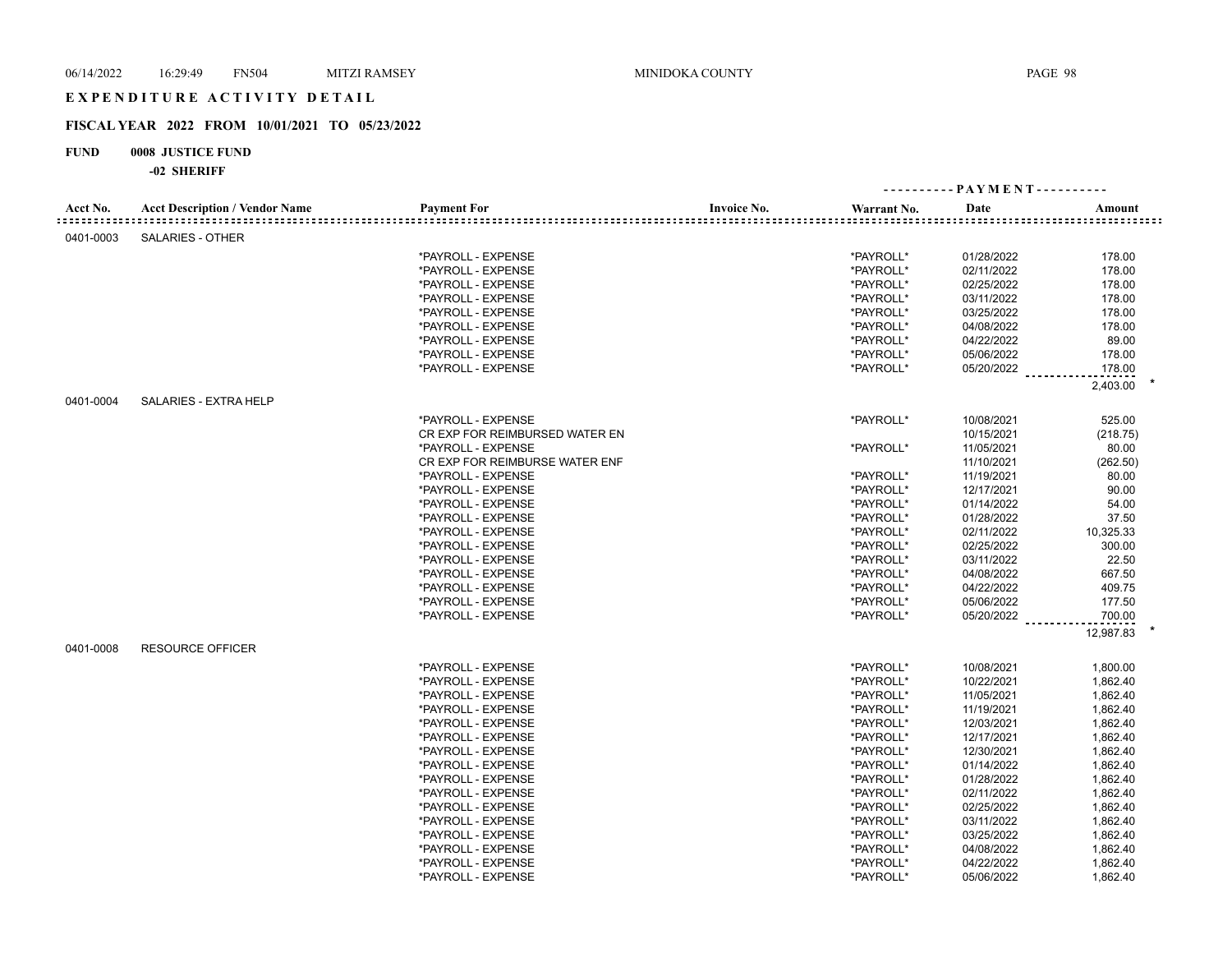| 06/14/2022  | 16:29:49<br><b>FN504</b>                       | <b>MITZI RAMSEY</b>                      | MINIDOKA COUNTY |                        |                              | PAGE 99              |  |
|-------------|------------------------------------------------|------------------------------------------|-----------------|------------------------|------------------------------|----------------------|--|
|             | EXPENDITURE ACTIVITY DETAIL                    |                                          |                 |                        |                              |                      |  |
|             | FISCAL YEAR 2022 FROM 10/01/2021 TO 05/23/2022 |                                          |                 |                        |                              |                      |  |
| <b>FUND</b> | 0008 JUSTICE FUND<br>-02 SHERIFF               |                                          |                 |                        |                              |                      |  |
|             |                                                |                                          |                 |                        | ---------- PAYMENT---------- |                      |  |
| Acct No.    | <b>Acct Description / Vendor Name</b>          | <b>Payment For</b>                       | Invoice No.     | Warrant No.            | Date                         | Amount               |  |
|             |                                                |                                          |                 |                        |                              |                      |  |
| 0401-0008   | <b>RESOURCE OFFICER</b>                        |                                          |                 |                        |                              |                      |  |
|             |                                                | *PAYROLL - EXPENSE                       |                 | *PAYROLL*              | 05/20/2022                   | 1,862.40             |  |
|             |                                                |                                          |                 |                        |                              | 31,598.40            |  |
|             |                                                |                                          |                 |                        | <b>Acct Total:</b>           | 746,618.62 **        |  |
|             |                                                | Total 'A' Expenses -- (Salaries):        |                 | 746,618.62             |                              |                      |  |
| 0410-0000   | <b>RETIREMENT</b>                              |                                          |                 |                        |                              |                      |  |
|             |                                                | *PAYROLL - EXPENSE                       |                 | *PAYROLL*              | 10/08/2021                   | 4,813.52             |  |
|             |                                                | *PAYROLL - EXPENSE                       |                 | *PAYROLL*              | 10/22/2021                   | 5,002.93             |  |
|             |                                                | *PAYROLL - EXPENSE                       |                 | *PAYROLL*              | 11/05/2021                   | 5,137.32             |  |
|             |                                                | *PAYROLL - EXPENSE                       |                 | *PAYROLL*              | 11/19/2021                   | 5,024.77             |  |
|             |                                                | *PAYROLL - EXPENSE                       |                 | *PAYROLL*              | 12/03/2021                   | 5,024.79             |  |
|             |                                                | *PAYROLL - EXPENSE                       |                 | *PAYROLL*              | 12/17/2021                   | 5,235.99             |  |
|             |                                                | *PAYROLL - EXPENSE                       |                 | *PAYROLL*              | 12/30/2021                   | 5,437.38             |  |
|             |                                                | *PAYROLL - EXPENSE                       |                 | *PAYROLL*              | 01/14/2022                   | 5,437.39             |  |
|             |                                                | *PAYROLL - EXPENSE                       |                 | *PAYROLL*              | 01/28/2022                   | 5,440.23             |  |
|             |                                                | *PAYROLL - EXPENSE                       |                 | *PAYROLL*              | 02/11/2022                   | 6,700.81             |  |
|             |                                                | *PAYROLL - EXPENSE                       |                 | *PAYROLL*              | 02/25/2022                   | 5,440.23             |  |
|             |                                                | *PAYROLL - EXPENSE                       |                 | *PAYROLL*              | 03/11/2022                   | 5,440.23             |  |
|             |                                                | *PAYROLL - EXPENSE                       |                 | *PAYROLL*              | 03/25/2022                   | 5,440.23             |  |
|             |                                                | *PAYROLL - EXPENSE                       |                 | *PAYROLL*              | 04/08/2022                   | 5,522.20             |  |
|             |                                                | *PAYROLL - EXPENSE                       |                 | *PAYROLL*              | 04/22/2022                   | 5,278.27             |  |
|             |                                                | *PAYROLL - EXPENSE                       |                 | *PAYROLL*              | 05/06/2022                   | 5,423.65             |  |
|             |                                                | *PAYROLL - EXPENSE                       |                 | *PAYROLL*              | 05/20/2022                   | 5,450.06             |  |
|             |                                                |                                          |                 |                        |                              | 91,250.00            |  |
|             |                                                |                                          |                 |                        | <b>Acct Total:</b>           | $91,250.00$ **       |  |
| 0411-0000   | <b>SOCIAL SECURITY</b>                         |                                          |                 |                        |                              |                      |  |
|             |                                                | *PAYROLL - EXPENSE                       |                 | *PAYROLL*              | 10/08/2021<br>10/15/2021     | 2,780.19             |  |
|             |                                                | CR EXP FOR REIMBURSED WATER EN           |                 |                        |                              | (16.73)              |  |
|             |                                                | *PAYROLL - EXPENSE<br>*PAYROLL - EXPENSE |                 | *PAYROLL*<br>*PAYROLL* | 10/22/2021<br>11/05/2021     | 2,858.35<br>2,940.56 |  |
|             |                                                | CR EXP FOR REIMBURSE WATER ENF           |                 |                        | 11/10/2021                   | (20.09)              |  |
|             |                                                | *PAYROLL - EXPENSE                       |                 | *PAYROLL*              | 11/19/2021                   | 2,887.43             |  |
|             |                                                | *PAYROLL - EXPENSE                       |                 | *PAYROLL*              | 12/03/2021                   | 2,895.57             |  |
|             |                                                | *PAYROLL - EXPENSE                       |                 | *PAYROLL*              | 12/17/2021                   | 3,034.04             |  |
|             |                                                | *PAYROLL - EXPENSE                       |                 | *PAYROLL*              | 12/30/2021                   | 3,375.91             |  |
|             |                                                | *PAYROLL - EXPENSE                       |                 | *PAYROLL*              | 01/14/2022                   | 3,099.83             |  |
|             |                                                | *PAYROLL - EXPENSE                       |                 | *PAYROLL*              | 01/28/2022                   | 3,100.34             |  |
|             |                                                | *PAYROLL - EXPENSE                       |                 | *PAYROLL*              | 02/11/2022                   | 3,898.87             |  |
|             |                                                | *PAYROLL - EXPENSE                       |                 | *PAYROLL*              | 02/25/2022                   | 3,131.92             |  |
|             |                                                | *PAYROLL - EXPENSE                       |                 | *PAYROLL*              | 03/11/2022                   | 3,119.20             |  |
|             |                                                | *PAYROLL - EXPENSE                       |                 | *PAYROLL*              | 03/25/2022                   | 3,117.47             |  |
|             |                                                | *PAYROLL - EXPENSE                       |                 | *PAYROLL*              | 04/08/2022                   | 3,168.53             |  |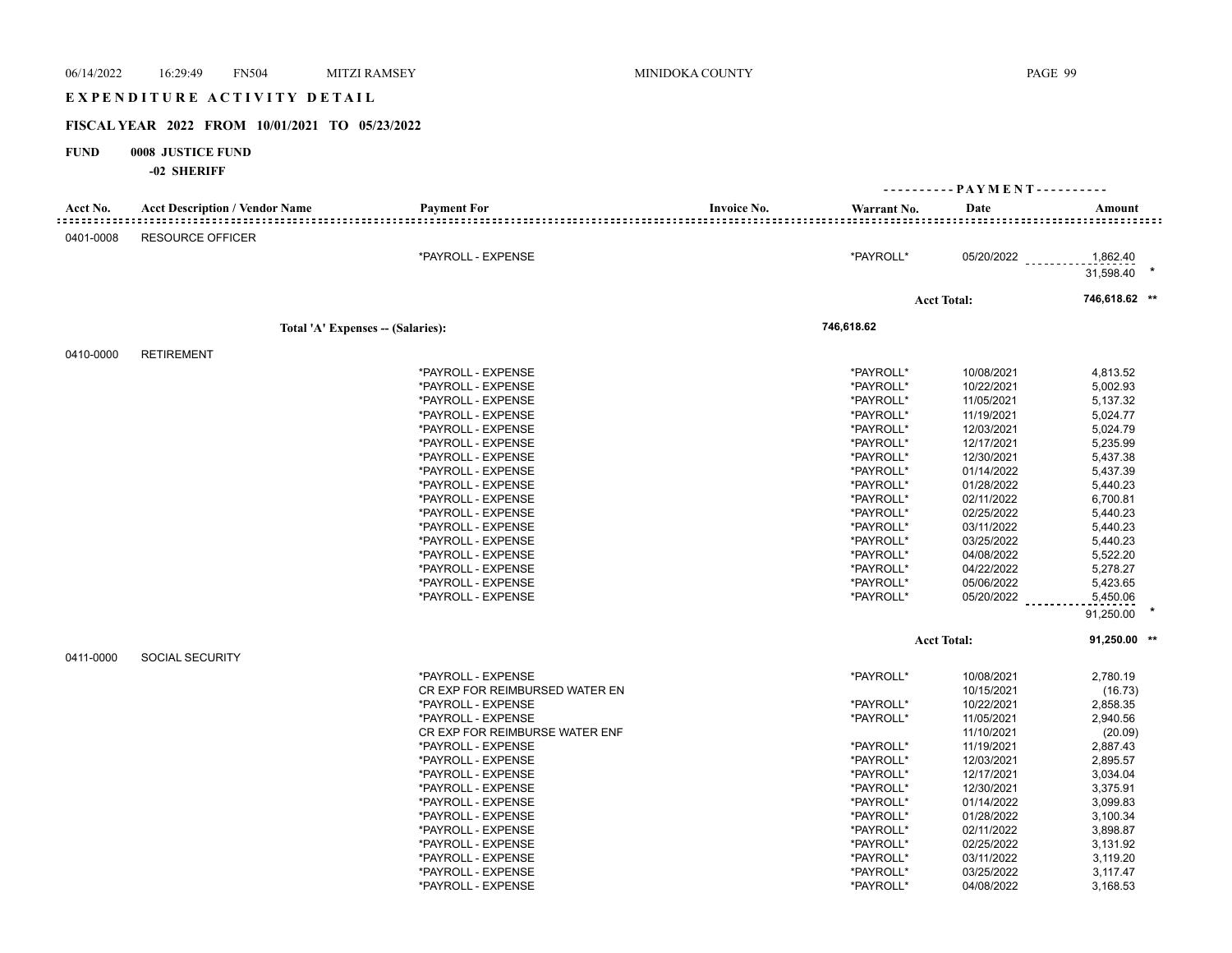#### EXPENDITURE ACTIVITY DETAIL

## **FISCAL YEAR 2022 FROM 10/01/2021 TO 05/23/2022**

## **FUND 0008 JUSTICE FUND**

|                                             |                                       |                                |                    | ---------- PAYMENT---------- |                    |                  |
|---------------------------------------------|---------------------------------------|--------------------------------|--------------------|------------------------------|--------------------|------------------|
| Acct No.<br>: = = = = = = = = = = = = = = = | <b>Acct Description / Vendor Name</b> | <b>Payment For</b>             | <b>Invoice No.</b> | Warrant No.                  | Date               | Amount           |
| 0411-0000                                   | <b>SOCIAL SECURITY</b>                |                                |                    |                              |                    |                  |
|                                             |                                       | *PAYROLL - EXPENSE             |                    | *PAYROLL*                    | 04/22/2022         | 3,070.93         |
|                                             |                                       | *PAYROLL - EXPENSE             |                    | *PAYROLL*                    | 05/06/2022         | 3,143.73         |
|                                             |                                       | *PAYROLL - EXPENSE             |                    | *PAYROLL*                    | 05/20/2022         | 3,200.14         |
|                                             |                                       |                                |                    |                              |                    | 52,786.19        |
|                                             |                                       |                                |                    |                              | <b>Acct Total:</b> | 52,786.19 **     |
| 0412-0000                                   | <b>LIFE INSURANCE</b>                 |                                |                    |                              |                    |                  |
|                                             |                                       | *PAYROLL - EXPENSE             |                    | *PAYROLL*                    | 10/22/2021         | 61.60            |
|                                             |                                       | *PAYROLL - EXPENSE             |                    | *PAYROLL*                    | 11/19/2021         | 61.60            |
|                                             |                                       | *PAYROLL - EXPENSE             |                    | *PAYROLL*                    | 12/17/2021         | 64.40            |
|                                             |                                       | *PAYROLL - EXPENSE             |                    | *PAYROLL*                    | 01/28/2022         | 67.20            |
|                                             |                                       | *PAYROLL - EXPENSE             |                    | *PAYROLL*                    | 02/25/2022         | 67.20            |
|                                             |                                       | *PAYROLL - EXPENSE             |                    | *PAYROLL*                    | 03/25/2022         | 67.20            |
|                                             |                                       | *PAYROLL - EXPENSE             |                    | *PAYROLL*                    | 04/22/2022         | 64.40            |
|                                             |                                       | *PAYROLL - EXPENSE             |                    | *PAYROLL*                    | 05/20/2022         | 67.20            |
|                                             |                                       |                                |                    |                              |                    | 520.80           |
|                                             |                                       |                                |                    |                              | <b>Acct Total:</b> | 520.80 **        |
| 0413-0000                                   | <b>MEDICAL INSURANCE</b>              |                                |                    |                              |                    |                  |
|                                             |                                       | *PAYROLL - EXPENSE             |                    | *PAYROLL*                    | 10/22/2021         | 21,045.79        |
|                                             |                                       | *PAYROLL - EXPENSE             |                    | *PAYROLL*                    | 11/19/2021         | 21,135.52        |
|                                             |                                       | *PAYROLL - EXPENSE             |                    | *PAYROLL*                    | 12/17/2021         | 21,907.87        |
|                                             |                                       | *PAYROLL - EXPENSE             |                    | *PAYROLL*                    | 01/28/2022         | 23,468.95        |
|                                             |                                       | *PAYROLL - EXPENSE             |                    | *PAYROLL*                    | 02/25/2022         | 23,468.95        |
|                                             |                                       | *PAYROLL - EXPENSE             |                    | *PAYROLL*                    | 03/25/2022         | 23,468.95        |
|                                             | <b>CLAIMS ADMINISTRATION ACCOUNT</b>  | 633 - MAY INSURANCE - T. RODRI |                    | 2022-0002459                 | 04/21/2022         | 772.35           |
|                                             |                                       | *PAYROLL - EXPENSE             |                    | *PAYROLL*                    | 04/22/2022         | 22,242.89        |
|                                             |                                       | *PAYROLL - EXPENSE             |                    | *PAYROLL*                    | 05/20/2022         | 23,015.24        |
|                                             |                                       |                                |                    |                              |                    | 180,526.51       |
|                                             |                                       |                                |                    |                              | <b>Acct Total:</b> | 180,526.51 **    |
|                                             | Total 'D' Expenses -- (Benefits):     |                                |                    | 325,083.50                   |                    |                  |
| 0439-0001                                   | TRAVEL - LODGING                      |                                |                    |                              |                    |                  |
|                                             |                                       |                                |                    |                              |                    |                  |
|                                             | COEUR D ALENE RESORT                  | 550 - LODGING - SHERIFF'S ASSO |                    | 2022-0002112                 | 03/28/2022         | 425.25<br>425.25 |
| 0439-0006                                   | TRAVEL - TRANSPORT PRISONER           |                                |                    |                              |                    |                  |
|                                             | <b>RIVERSIDE HOTEL</b>                | 37 - LODGING - R. TALBERT      | 380137             | 2022-0000237                 | 10/25/2021         | 147.00           |
|                                             | <b>RIVERSIDE HOTEL</b>                | 75 - LODGING - P. WRIGHT       |                    | 2022-0000436                 | 11/08/2021         | 147.00           |
|                                             | <b>VISA</b>                           | 58 - MEAL - TRANSPORT          |                    | 2022-0000455                 | 11/08/2021         | 12.72            |
|                                             | <b>VISA</b>                           | 169 - MEAL FOR TRANSPORT BOISE |                    | 2022-0000776                 | 12/06/2021         | 31.80            |
|                                             |                                       | * Warrant # 2022-776 VOIDED    |                    |                              | 12/06/2021         | (31.80)          |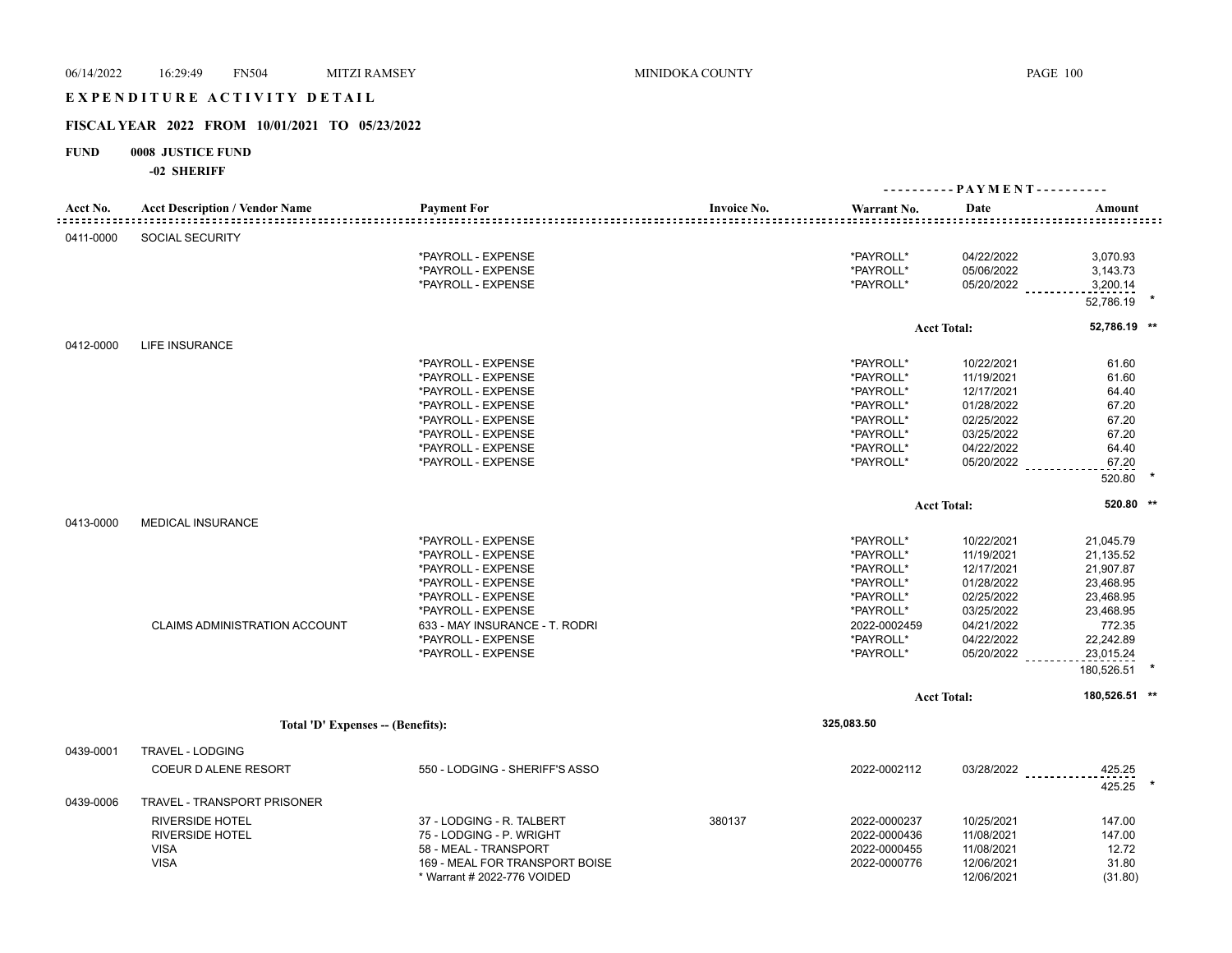# E X P E N D I T U R E A C T I V I T Y D E T A I L

## **FISCAL YEAR 2022 FROM 10/01/2021 TO 05/23/2022**

## **FUND 0008 JUSTICE FUND**

| Acct No.  | <b>Acct Description / Vendor Name</b> | <b>Payment For</b><br><u>==================</u>                  | <b>Invoice No.</b> | Warrant No.                  | Date                     | Amount                      |
|-----------|---------------------------------------|------------------------------------------------------------------|--------------------|------------------------------|--------------------------|-----------------------------|
| 0439-0006 | TRAVEL - TRANSPORT PRISONER           |                                                                  |                    |                              |                          |                             |
|           | <b>VISA</b><br><b>VISA</b>            | 169 - MEAL FOR TRANSPORT BOISE<br>476 - MEALS & LODGING - TRANSP |                    | 2022-0000781<br>2022-0001956 | 12/06/2021<br>03/14/2022 | 31.80<br>129.46<br>467.98 * |
|           |                                       |                                                                  |                    |                              |                          |                             |
| 0440-0001 | <b>SUPPLIES - CONSUMABLE</b>          |                                                                  |                    | <b>Acct Total:</b>           |                          | 893.23 **                   |
|           | AMAZON CAPITAL SERVICES               | 13 - SHREDDER BAGS                                               | D914-61DX          | 2022-0000103                 | 10/18/2021               | 24.33                       |
|           | <b>LASER XPRESS</b>                   | 41 - TONER CARTRIDGE - PARKS &                                   | 193662             | 2022-0000279                 | 11/01/2021               | 47.99                       |
|           | <b>BURLEY REMINDER</b>                | 101 - LETTERHEAD PAGES                                           | 21-0887            | 2022-0000471                 | 11/15/2021               | 25.30                       |
|           | <b>BOOK STORE &amp; OFFICE SUPPLY</b> | 195 - MINI NOTEBOOKS                                             |                    | 2022-0000815                 | 12/13/2021               | 19.75                       |
|           | <b>CAPITAL ONE</b>                    | 205 - TISSUE, TAPE, PENS, NOTE                                   |                    | 2022-0000818                 | 12/13/2021               | 67.83                       |
|           | <b>LASER XPRESS</b>                   | 268 - PRINTER CARTRIDGE                                          | 194804             | 2022-0001079                 | 01/03/2022               | 104.99                      |
|           | <b>ACE HARDWARE</b>                   | 278 - BOLTS, NUTS, WASHERS & F                                   | 339666/1           | 2022-0001140                 | 01/10/2022               | 21.21                       |
|           | <b>BURLEY REMINDER</b>                | 314 - RECEIPTS BOOKS & INVENTO                                   |                    | 2022-0001281                 | 01/24/2022               | 420.60                      |
|           | <b>BOOK STORE &amp; OFFICE SUPPLY</b> | 404 - CALENDARS                                                  |                    | 2022-0001572                 | 02/14/2022               | 246.52                      |
|           | <b>BURLEY REMINDER</b>                | 397 - REGULAR & WINDOW ENVELOP                                   | 21-1271            | 2022-0001573                 | 02/14/2022               | 234.10                      |
|           | AMAZON CAPITAL SERVICES               | 442 - TIME CLOCK INK CARTRIDGE                                   |                    | 2022-0001706                 | 02/28/2022               | 14.00                       |
|           | <b>LASER XPRESS</b>                   | 454 - PRINTER CARTRIDGE                                          | 196226             | 2022-0001829                 | 03/07/2022               | 150.00                      |
|           | YOST (DALES OFFICE SYSTEMS)           | 451 - COPIER OVERAGES                                            | P91692             | 2022-0001851                 | 03/07/2022               | 117.33                      |
|           |                                       | TRSF EXPENSE FROM SUPPLIES TO                                    |                    |                              | 03/07/2022               | (117.33)                    |
|           | <b>BOOK STORE &amp; OFFICE SUPPLY</b> | 478 - LABELS, LAMINATION PAPER                                   |                    | 2022-0001915                 | 03/14/2022               | 58.40                       |
|           | AMAZON CAPITAL SERVICES               | 575 - (5) CASES OF MOVING BOXE                                   |                    | 2022-0002287                 | 04/11/2022               | 288.75                      |
|           | <b>CAPITAL ONE</b>                    | 585 - TISSUES, STAPLES, TAPE                                     |                    | 2022-0002291                 | 04/11/2022               | 55.45                       |
|           | <b>LASER XPRESS</b>                   | 583 - TONER CARTRIDGES                                           | 196898             | 2022-0002309                 | 04/11/2022               | 179.99                      |
|           |                                       |                                                                  |                    |                              |                          | 1,959.21                    |
| 0440-0002 | SUPPLIES - REUSABLE                   |                                                                  |                    |                              |                          |                             |
|           | <b>BOOK STORE &amp; OFFICE SUPPLY</b> | 195 - ADJUSTABLE DATED STAMP                                     |                    | 2022-0000815                 | 12/13/2021               | 23.35                       |
|           | <b>ACE HARDWARE</b>                   | 392 - SHOVEL                                                     | 341023/1           | 2022-0001568                 | 02/14/2022               | 23.99                       |
|           | AMAZON CAPITAL SERVICES               | 459 - BOSTITCH STAPLER                                           |                    | 2022-0001802                 | 03/07/2022               | 31.89<br><u>.</u>           |
|           |                                       |                                                                  |                    |                              |                          | 79.23                       |
| 0440-0003 | SUPPLIES - SPECIAL ORDER              |                                                                  |                    |                              |                          |                             |
|           | <b>MAD RIVER LASER</b>                | 63 - UNIFORM NAME PIN - P. WRI                                   | 21710              | 2022-0000425                 | 11/08/2021               | 30.50                       |
|           | <b>BURLEY REMINDER</b>                | 443 - SPECIAL AUTHORIZATION TI                                   | 22-0167            | 2022-0001709                 | 02/28/2022               | 210.70                      |
|           | <b>VISA</b>                           | 483 - XMAPS                                                      |                    | 2022-0001956                 | 03/14/2022               | 29.99                       |
|           | <b>MAD RIVER LASER</b>                | 626 - UNIFORM NAME PINS - SPAR                                   | 22386              | 2022-0002502                 | 04/25/2022               | 78.00                       |
| 0440-0007 | SUPPLIES - PATROL OFFICERS            |                                                                  |                    |                              |                          | 349.19                      |
|           | <b>ACE HARDWARE</b>                   | 166 - TAPE, TAPE MEASURE, MEAS                                   | 339237/1           | 2022-0000736                 | 12/06/2021               | 120.97                      |
|           | AMAZON CAPITAL SERVICES               | 165 - EARPIECE HEADSET & EARBU                                   | 1GAJ-3RXD-YNGP     | 2022-0000739                 | 12/06/2021               | 46.05                       |
|           | AMAZON CAPITAL SERVICES               | 207 - DIGITAL CAMERAS (2)                                        | 14XN-GP44-61HP     | 2022-0000810                 | 12/13/2021               | 246.98                      |
|           | <b>CAPITAL ONE</b>                    | 205 - BATTERIES                                                  |                    | 2022-0000818                 | 12/13/2021               | 51.12                       |
|           | <b>ACCURATE IMPRINTS</b>              | 267 - BUSINESS CARDS FOR WALTE                                   |                    | 2022-0001049                 | 01/03/2022               | 44.95                       |
|           | LIFELOC TECHNOLOGIES                  | 263 - REPLACED FUEL CELL. INTE                                   | 360162             | 2022-0001081                 | 01/03/2022               | 222.51                      |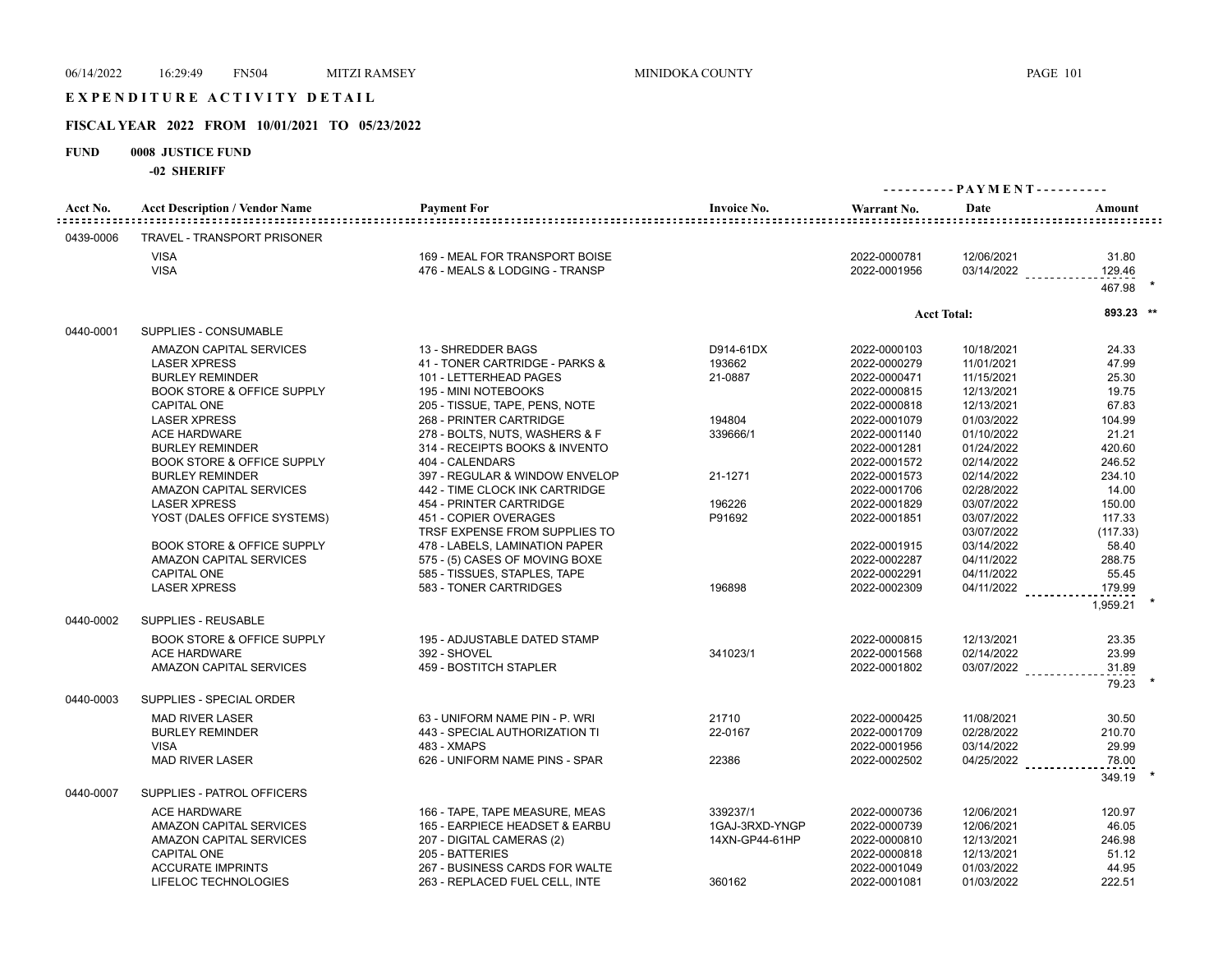## **FISCAL YEAR 2022 FROM 10/01/2021 TO 05/23/2022**

#### **FUND 0008 JUSTICE FUND**

|                                     | -94 91111111                          | ---------- PAYMENT----------   |                    |              |                    |                         |  |
|-------------------------------------|---------------------------------------|--------------------------------|--------------------|--------------|--------------------|-------------------------|--|
| Acct No.<br>: : : : : : : : : : : : | <b>Acct Description / Vendor Name</b> | <b>Payment For</b>             | <b>Invoice No.</b> | Warrant No.  | Date               | Amount                  |  |
| 0440-0007                           | SUPPLIES - PATROL OFFICERS            |                                |                    |              |                    | ::::::::::::::::::::::: |  |
|                                     | ALL WIRELESS COMMUNICATIONS           | 299 - FLASHLIGHT, NIGHT STICK  | 232456             | 2022-0001275 | 01/24/2022         | 141.95                  |  |
|                                     | AMAZON CAPITAL SERVICES               | 331 - (2) CAMERAS              | PJ97-GPWK          | 2022-0001278 | 01/24/2022         | 239.98                  |  |
|                                     | <b>ACCURATE IMPRINTS</b>              | 337 - BUSINESS CARDS FOR SPARG |                    | 2022-0001394 | 01/31/2022         | 44.95                   |  |
|                                     | AMAZON CAPITAL SERVICES               | 336 - HOLSTERS                 | 1RNR-J1KL-176D     | 2022-0001395 | 01/31/2022         | 72.00                   |  |
|                                     | LIFELOC TECHNOLOGIES                  | 335 - CALIBRATION GAS KITS     | 361156             | 2022-0001410 | 01/31/2022         | 163.35                  |  |
|                                     | ALL WIRELESS COMMUNICATIONS           | 353 - EAR INSERT               | 232545             | 2022-0001462 | 02/07/2022         | 5.83                    |  |
|                                     | AMAZON CAPITAL SERVICES               | 354 - FILE FOLDERS             | 1MR9-7K49-HQX3     | 2022-0001463 | 02/07/2022         | 25.99                   |  |
|                                     | AMAZON CAPITAL SERVICES               | 366 - (2) CAMERAS              | I9IX-P4T7-HGM9     | 2022-0001463 | 02/07/2022         | 199.98                  |  |
|                                     | <b>CAPITAL ONE</b>                    | 355 - BATTERIES                |                    | 2022-0001466 | 02/07/2022         | 34.96                   |  |
|                                     | AMAZON CAPITAL SERVICES               | 390 - ATTACHMENT FOR BODY CAME | 1HNW-RHTX-HLNC     | 2022-0001570 | 02/14/2022         | 23.98                   |  |
|                                     | <b>VISA</b>                           | 403 - DRY GAS FOR LIFELOC      |                    | 2022-0001618 | 02/14/2022         | 151.50                  |  |
|                                     | AMAZON CAPITAL SERVICES               | 432 - AIRSOFT HEARING PROTECTI |                    | 2022-0001706 | 02/28/2022         | 65.07                   |  |
|                                     | AMAZON CAPITAL SERVICES               | 442 - HEADSET EARPIECE         |                    | 2022-0001706 | 02/28/2022         | 48.26                   |  |
|                                     | <b>ACE HARDWARE</b>                   | 479 - PADLOCK, CLIPS, BOLTS &  |                    | 2022-0001911 | 03/14/2022         | 24.91                   |  |
|                                     | AMAZON CAPITAL SERVICES               | 575 - ZAK TOOL POCKET KEY      |                    | 2022-0002287 | 04/11/2022         | 71.94                   |  |
|                                     | <b>CAPITAL ONE</b>                    | 585 - BATTERIES: PIN CLIP      |                    | 2022-0002291 | 04/11/2022         | 75.55                   |  |
|                                     | <b>ACCURATE IMPRINTS</b>              | 625 - BUSINESS CARDS- SPARGO & |                    | 2022-0002475 | 04/25/2022         | 104.95                  |  |
|                                     | <b>BOOK STORE &amp; OFFICE SUPPLY</b> | 623 - METAL CLIP BOARD         | 774372             | 2022-0002478 | 04/25/2022         | 26.85                   |  |
|                                     | AMAZON CAPITAL SERVICES               | 653 - HEADSET                  | 113Q-HLKF-9DLN     | 2022-0002546 | 05/02/2022         | 19.60                   |  |
|                                     | ALL WIRELESS COMMUNICATIONS           | 668 - EARPHONE REPLACEMENT. LA | 232888             | 2022-0002649 | 05/09/2022         | 58.21                   |  |
|                                     | AMAZON CAPITAL SERVICES               | 681 - EARPIECE HEADSET - 5 PAI |                    | 2022-0002651 | 05/09/2022         | 19.45                   |  |
|                                     | ALL WIRELESS COMMUNICATIONS           | 714 - NEW RADIO #379           | 233006             | 2022-0002825 | 05/23/2022         | 872.70                  |  |
|                                     |                                       |                                |                    |              |                    |                         |  |
|                                     |                                       |                                |                    |              |                    | 3,224.54                |  |
| 0440-0013                           | SUPPLIES - DETECTIVES                 |                                |                    |              |                    |                         |  |
|                                     | AMAZON CAPITAL SERVICES               | 44 - CD/DVD SLEEVES, DISKS     |                    | 2022-0000260 | 11/01/2021         | 390.35                  |  |
|                                     | <b>CAPITAL ONE</b>                    | 205 - USB, FLASHDRIVES, SD CAR |                    | 2022-0000818 | 12/13/2021         | 127.16                  |  |
|                                     | TRI-TECH FORENSICS, INC.              | 552 - TEST KITS                | 63671              | 2022-0002215 | 04/04/2022         | 482.09                  |  |
|                                     | IDAHO CENTRAL CREDIT UNION ICCU       | 630 - ACCT INFO ON SUBPOENA FO |                    | 2022-0002496 | 04/25/2022         | 10.00                   |  |
|                                     |                                       |                                |                    |              |                    | 1,009.60                |  |
| 0440-0014                           | <b>INVESTIGATION EXPENSE - MISC</b>   |                                |                    |              |                    |                         |  |
|                                     | CALLYO 2009 CORP                      | 243 - BASIC SYSTEM 10/1/21 - 0 | R14995             | 2022-0000927 | 12/20/2021         | 1,260.00                |  |
|                                     | <b>CAPITAL ONE</b>                    | 355 - PAPER POCKET FOLDERS, SD |                    | 2022-0001466 | 02/07/2022         | 57.19                   |  |
|                                     |                                       | TRSF EXP FROM 08 02 TO 9189 TA |                    |              | 02/11/2022         | (1,260.00)              |  |
|                                     |                                       | TRSF EXP TO CRIMES LINE WITHIN |                    |              | 02/11/2022         | (57.19)                 |  |
|                                     | FIRST FEDERAL SAVINGS BANK            | 649 - DAFE DEPOSIT BOX RENT    |                    | 2022-0002551 | $05/02/2022$       | 35.00                   |  |
|                                     |                                       |                                |                    |              |                    | 35.00                   |  |
| 0440-0015                           | SUPPLIES-SRT                          |                                |                    |              |                    |                         |  |
|                                     | AMAZON CAPITAL SERVICES               | 517 - SLING ATTACHMENT & RIFLE | 1696-KYPT-MG6F     | 2022-0001999 | 03/21/2022         | 38.94                   |  |
|                                     | SALT LAKE WHOLESALE SPORTS            | 555 - AMMO                     | 79628              | 2022-0002137 | $03/28/2022$       | 679.00                  |  |
|                                     |                                       |                                |                    |              |                    | 717.94                  |  |
|                                     |                                       |                                |                    |              |                    |                         |  |
|                                     |                                       |                                |                    |              | <b>Acct Total:</b> | 7,374.71 **             |  |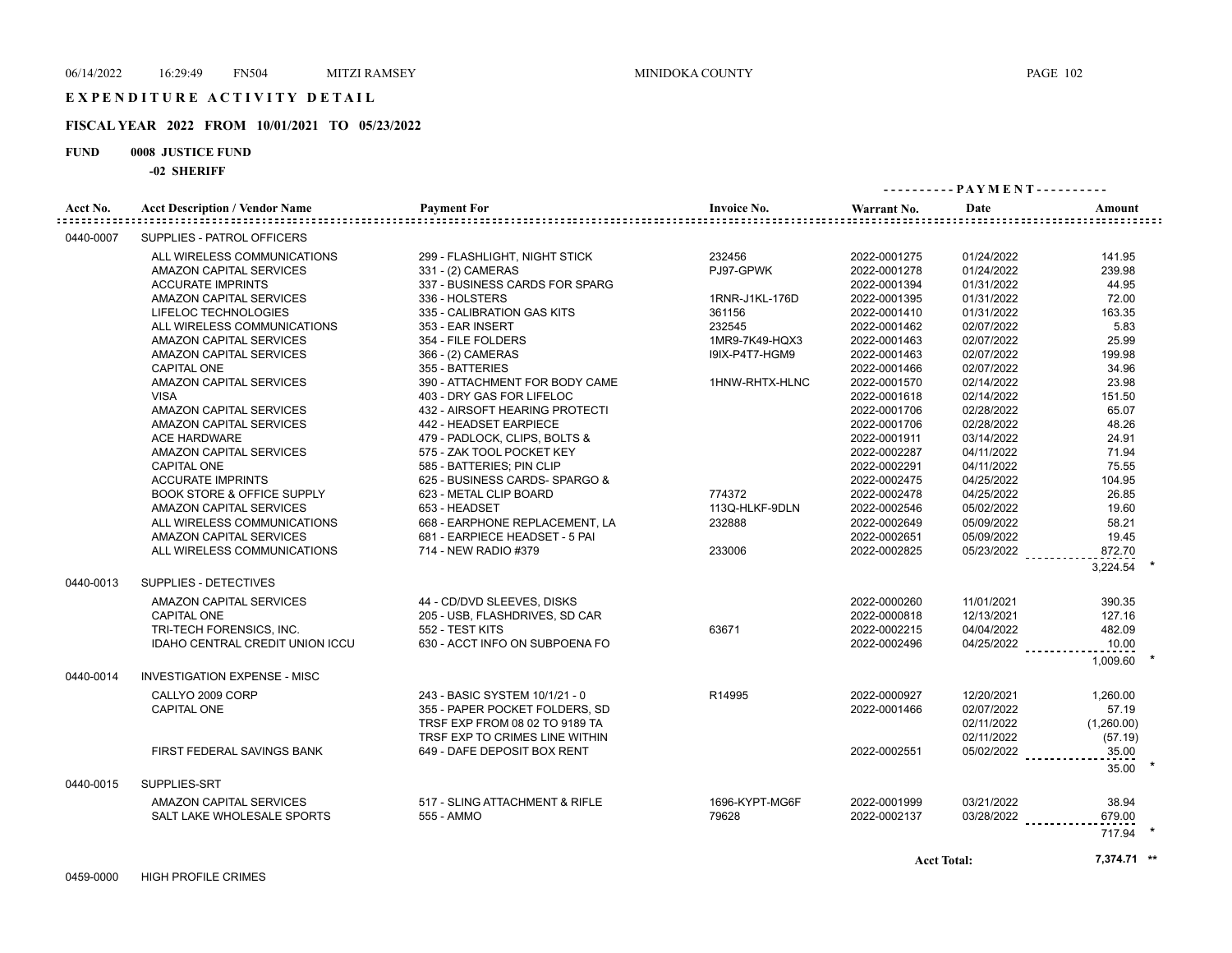# E X P E N D I T U R E A C T I V I T Y D E T A I L

## **FISCAL YEAR 2022 FROM 10/01/2021 TO 05/23/2022**

## **FUND 0008 JUSTICE FUND**

| Acct No.  | <b>Acct Description / Vendor Name</b> | <b>Payment For</b>             | <b>Invoice No.</b> | Warrant No.  | Date               | Amount      |
|-----------|---------------------------------------|--------------------------------|--------------------|--------------|--------------------|-------------|
| 0459-0000 | <b>HIGH PROFILE CRIMES</b>            |                                |                    |              |                    |             |
|           |                                       | TRSF EXP TO CRIMES LINE WITHIN |                    |              | 02/11/2022         | 57.19       |
|           | <b>BOOK STORE &amp; OFFICE SUPPLY</b> | 404 - LEGAL INDEX TABS         |                    | 2022-0001572 | 02/14/2022         | 78.33       |
|           | <b>VISA</b>                           | 402 - MEALS - INVESTIGATION    |                    | 2022-0001618 | 02/14/2022         | 86.34       |
|           | <b>VISA</b>                           | 402 - PROPANE FOR COMMAND TRAI |                    | 2022-0001618 | 02/14/2022         | 57.40       |
|           | <b>VISA</b>                           | 403 - USB'S (6)                |                    | 2022-0001618 | 02/14/2022         | 65.28       |
|           | <b>VISA</b>                           | <b>408 - MEALS</b>             |                    | 2022-0001618 | 02/14/2022         | 124.72      |
|           | <b>VISA</b>                           | 408 - LODGING                  |                    | 2022-0001618 | 02/14/2022         | 370.79      |
|           | <b>AMAZON CAPITAL SERVICES</b>        | 433 - LABELS                   |                    | 2022-0001706 | 02/28/2022         | 40.41       |
|           | <b>VISA</b>                           | 456 - MEALS INVESTIGATION      |                    | 2022-0001848 | 03/07/2022         | 14.79       |
|           | <b>VISA</b>                           | 457 - GALVANIZED WATER TANK- I |                    | 2022-0001848 | 03/07/2022         | 127.99      |
|           | <b>ACE HARDWARE</b>                   | 479 - LATEX GLOVES, TARP, TOTE |                    | 2022-0001911 | 03/14/2022         | 160.51      |
|           | <b>CAPITAL ONE</b>                    | 585 - POCKET FOLDERS           |                    | 2022-0002291 | 04/11/2022         | 12.96       |
|           | <b>VISA</b>                           | 577 - MEAL - DELIVER EVIDENCE  |                    | 2022-0002340 | 04/11/2022         | 14.56       |
|           | <b>VISA</b>                           | 672 - POSTAGE                  |                    | 2022-0002693 | 05/09/2022         | 41.23       |
|           | <b>VISA</b>                           | 672 - MEAL                     |                    | 2022-0002693 | 05/09/2022         | 10.26       |
|           | <b>CELLEBRITE INC.</b>                | 701 - ANNUAL SUBSCRIPTION      | <b>INVUS240178</b> | 2022-0002833 | 05/23/2022         | 2,500.00    |
|           |                                       |                                |                    |              |                    | 3,762.76    |
|           |                                       |                                |                    |              | <b>Acct Total:</b> | 3,762.76 ** |
| 0461-0005 | PHONE - CELLULAR                      |                                |                    |              |                    |             |
|           |                                       | CR EXP FOR PURCHASE OF OLD CEL |                    |              | 11/02/2021         | (85.00)     |
|           | <b>VERIZON WIRELESS</b>               | 147 - CELL PHONES & MIFI DEVIC | 9892886151         | 2022-0000686 | 11/29/2021         | 134.27      |
|           | BENAVIDES, STEPHANIE                  | 220 - QUARTERLY CELL PHONE REI |                    | 2022-0000924 | 12/20/2021         | 45.00       |
|           | <b>BOURN, DUSTIN</b>                  | 221 - QUARTERLY CELL PHONE REI |                    | 2022-0000926 | 12/20/2021         | 45.00       |
|           | COBBLEY, ROB                          | 223 - QUARTERLY CELL PHONE REI |                    | 2022-0000930 | 12/20/2021         | 45.00       |
|           | COGGINS, KEVIN B                      | 219 - QUARTERLY CELL PHONE REI |                    | 2022-0000931 | 12/20/2021         | 15.00       |
|           | DOTY, CHAD                            | 224 - QUARTERLY CELL PHONE REI |                    | 2022-0000935 | 12/20/2021         | 45.00       |
|           | DUDLEY, MICHAEL                       | 225 - QUARTERLY CELL PHONE REI |                    | 2022-0000937 | 12/20/2021         | 45.00       |
|           | <b>HIGENS, ROBERT</b>                 | 226 - QUARTERLY CELL PHONE REI |                    | 2022-0000945 | 12/20/2021         | 45.00       |
|           | HUBSMITH, SHAD                        | 227 - QUARTERLY CELL PHONE REI |                    | 2022-0000946 | 12/20/2021         | 45.00       |
|           | LOVE, MATT                            | 222 - QUARTERLY CELL PHONE RE  |                    | 2022-0000951 | 12/20/2021         | 45.00       |
|           | MONAHAN, ZAC                          | 229 - QUARTERLY CELL PHONE REI |                    | 2022-0000955 | 12/20/2021         | 45.00       |
|           | MOSS, LENDON                          | 218 - QUARTERLY CELL PHONE REI |                    | 2022-0000957 | 12/20/2021         | 45.00       |
|           | <b>OWEN, ELLIOTT</b>                  | 230 - QUARTERLY CELL PHONE REI |                    | 2022-0000959 | 12/20/2021         | 45.00       |
|           | ROCHFORD, TAYLOR                      | 231 - QUARTERLY CELL PHONE REI |                    | 2022-0000965 | 12/20/2021         | 45.00       |
|           | <b>VINCENT, KATHERINE</b>             | 233 - QUARTERLY CELL PHONE REI |                    | 2022-0000976 | 12/20/2021         | 45.00       |
|           | <b>WALTERS, KURTIS</b>                | 232 - QUARTERLY CELL PHONE REI |                    | 2022-0000977 | 12/20/2021         | 45.00       |
|           | WEST, MAX                             | 228 - QUARTERLY CELL PHONE REI |                    | 2022-0000978 | 12/20/2021         | 45.00       |
|           | <b>VERIZON WIRELESS</b>               | 254 - CELL PHONES & MIFI DEVIC |                    | 2022-0001109 | 01/03/2022         | 253.21      |
|           | <b>VERIZON WIRELESS</b>               | 328 - CELL PHONES & MIFI       |                    | 2022-0001335 | 01/24/2022         | 211.45      |
|           | <b>VERIZON WIRELESS</b>               | 428 - CELL PHONES              |                    | 2022-0001759 | 02/28/2022         | 211.45      |
|           | BENAVIDES, STEPHANIE                  | 536 - CELL PHONE REIMBURSEMENT |                    | 2022-0002000 | 03/21/2022         | 45.00       |
|           | <b>BOURN, DUSTIN</b>                  | 521 - CELL PHONE REIMBURSEMENT |                    | 2022-0002002 | 03/21/2022         | 45.00       |
|           | COBBLEY, ROB                          | 520 - CELL PHONE REIMBURSEMENT |                    | 2022-0002006 | 03/21/2022         | 45.00       |
|           | <b>COGGINS, KEVIN B</b>               | 534 - CELL PHONE REIMBURSEMENT |                    | 2022-0002007 | 03/21/2022         | 15.00       |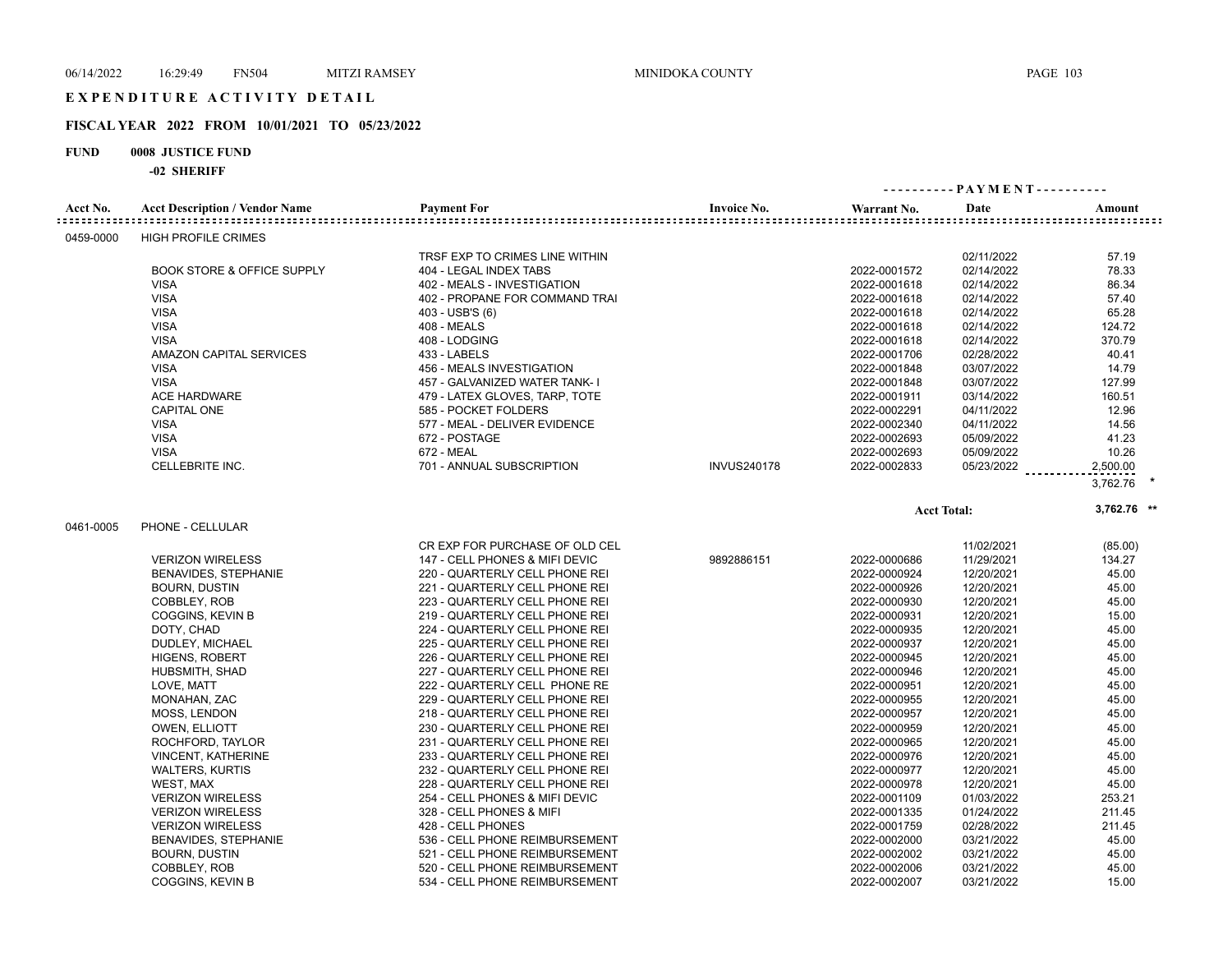# E X P E N D I T U R E A C T I V I T Y D E T A I L

## **FISCAL YEAR 2022 FROM 10/01/2021 TO 05/23/2022**

## **FUND 0008 JUSTICE FUND**

| Acct No.  | <b>Acct Description / Vendor Name</b> | <b>Payment For</b>             | <b>Invoice No.</b> | Warrant No.  | Date               | Amount      |
|-----------|---------------------------------------|--------------------------------|--------------------|--------------|--------------------|-------------|
| 0461-0005 | PHONE - CELLULAR                      |                                |                    |              |                    |             |
|           | DOTY, CHAD                            | 532 - CELL PHONE REIMBURSEMENT |                    | 2022-0002010 | 03/21/2022         | 45.00       |
|           | DUDLEY, MICHAEL                       | 528 - CELL PHONE REIMBURSEMENT |                    | 2022-0002011 | 03/21/2022         | 45.00       |
|           | <b>HIGENS, ROBERT</b>                 | 523 - CELL PHONE REIMBURSEMENT |                    | 2022-0002018 | 03/21/2022         | 45.00       |
|           | HUBSMITH, SHAD                        | 533 - CELL PHONE REIMBURSEMENT |                    | 2022-0002021 | 03/21/2022         | 45.00       |
|           | LOVE, MATT                            | 535 - CELL PHONE REIMBURSEMENT |                    | 2022-0002026 | 03/21/2022         | 45.00       |
|           | MONAHAN, ZAC                          | 525 - CELL PHONE REIMBURSEMENT |                    | 2022-0002032 | 03/21/2022         | 45.00       |
|           | MOSS, LENDON                          | 522 - CELL PHONE REIMBURSEMENT |                    | 2022-0002034 | 03/21/2022         | 45.00       |
|           | <b>OWEN, ELLIOTT</b>                  | 530 - CELL PHONE REIMBURSEMENT |                    | 2022-0002037 | 03/21/2022         | 45.00       |
|           | ROCHFORD, TAYLOR                      | 526 - CELL PHONE REIMBURSEMENT |                    | 2022-0002041 | 03/21/2022         | 45.00       |
|           | SPARGO, RUSSELL                       | 527 - CELL PHONE REIMBURSEMENT |                    | 2022-0002043 | 03/21/2022         | 45.00       |
|           | <b>VINCENT, KATHERINE</b>             | 524 - CELL PHONE REIMBURSEMENT |                    | 2022-0002051 | 03/21/2022         | 45.00       |
|           | <b>WALTERS, KURTIS</b>                | 531 - CELL PHONE REIMBURSEMENT |                    | 2022-0002052 | 03/21/2022         | 45.00       |
|           | WEST, MAX                             | 529 - CELL PHONE REIMBURSEMENT |                    | 2022-0002053 | 03/21/2022         | 45.00       |
|           | <b>VERIZON WIRELESS</b>               | 541 - CELL PHONES & MIFI DEVIC |                    | 2022-0002147 | 03/28/2022         | 211.45      |
|           |                                       | CR EXP FOR PURCHASED SURPLUS P |                    |              | 03/29/2022         | (85.00)     |
|           | <b>VERIZON WIRELESS</b>               | 646 - CELL PHONES & MIFI DEVIC | 9904210430         | 2022-0002574 | 05/02/2022         | 211.41      |
|           | <b>VERIZON WIRELESS</b>               | 708 - PHONE BILL & MIFI        | 9906550512         | 2022-0002871 | 05/23/2022         | 211.41      |
|           |                                       |                                |                    |              |                    | 2,699.65    |
|           |                                       |                                |                    |              | <b>Acct Total:</b> | 2,699.65 ** |
| 0470-0001 | VEHICLE - GAS & OIL                   |                                |                    |              |                    |             |
|           | <b>BAILEY OIL COMPANY</b>             | <b>71 - FUEL</b>               |                    | 2022-0000382 | 11/08/2021         | 192.72      |
|           | <b>WEX BANK</b>                       | 80 - FUEL                      |                    | 2022-0000466 | 11/08/2021         | 5,738.39    |
|           | <b>WEX BANK</b>                       | <b>174 - FUEL</b>              | 76387245           | 2022-0000777 | 12/06/2021         | 5,836.55    |
|           | <b>BAILEY OIL COMPANY</b>             | 208 - FUEL                     |                    | 2022-0000813 | 12/13/2021         | 272.96      |
|           | <b>WEX BANK</b>                       | 315 - FUEL                     |                    | 2022-0001214 | 01/14/2022         | 6,547.88    |
|           | <b>BAILEY OIL COMPANY</b>             | 303 - FUEL                     |                    | 2022-0001279 | 01/24/2022         | 318.42      |
|           | STIMPYS GAS & GRUB                    | 302 - FUEL                     |                    | 2022-0001325 | 01/24/2022         | 65.55       |
|           | <b>WEX BANK</b>                       | 362 - FUEL                     |                    | 2022-0001510 | 02/07/2022         | 7,160.95    |
|           | <b>BAILEY OIL COMPANY</b>             | 373 - FUEL                     |                    | 2022-0001571 | 02/14/2022         | 209.74      |
|           | <b>VISA</b>                           | 399 - FUEL                     |                    | 2022-0001618 | 02/14/2022         | 61.35       |
|           | <b>BAILEY OIL COMPANY</b>             | 461 - FUEL                     |                    | 2022-0001804 | 03/07/2022         | 181.63      |
|           | <b>WEX BANK</b>                       | 563 - FUEL                     | 79100209           | 2022-0001850 | 03/07/2022         | 6,150.39    |
|           | <b>BAILEY OIL COMPANY</b>             | 579 - FUEL                     |                    | 2022-0002288 | 04/11/2022         | 318.62      |
|           | <b>VISA</b>                           | 590 - FUEL                     |                    | 2022-0002340 | 04/11/2022         | 2.01        |
|           | <b>WEX BANK</b>                       | 574 - FUEL                     |                    | 2022-0002344 | 04/11/2022         | 7,703.79    |
|           | <b>BAILEY OIL COMPANY</b>             | 692 - FUEL                     |                    | 2022-0002652 | 05/09/2022         | 411.67      |
|           | <b>WEX BANK</b>                       | 669 - FUEL                     | 80632670           | 2022-0002696 | 05/09/2022         | 8,059.94    |
|           |                                       |                                |                    |              |                    | 49,232.56   |
| 0470-0002 | <b>VEHICLE - REPAIRS &amp; MAINT</b>  |                                |                    |              |                    |             |
|           | THE TINT SHOP III                     | 45 - ROCK CHIP REPAIR - 395    |                    | 2022-0000287 | 11/01/2021         | 30.00       |
|           | 360 AUTO CENTER LLC                   | 76 - SERVICE VEHICLES          |                    | 2022-0000371 | 11/08/2021         | 485.41      |
|           | MAGIC VALLEY TIRE                     | 72 - BRAKE PADS - 385          |                    | 2022-0000426 | 11/08/2021         | 484.97      |
|           | NAPA AUTO PARTS                       | 70 - BATTERY - 378 VEHICLE     |                    | 2022-0000429 | 11/08/2021         | 147.28      |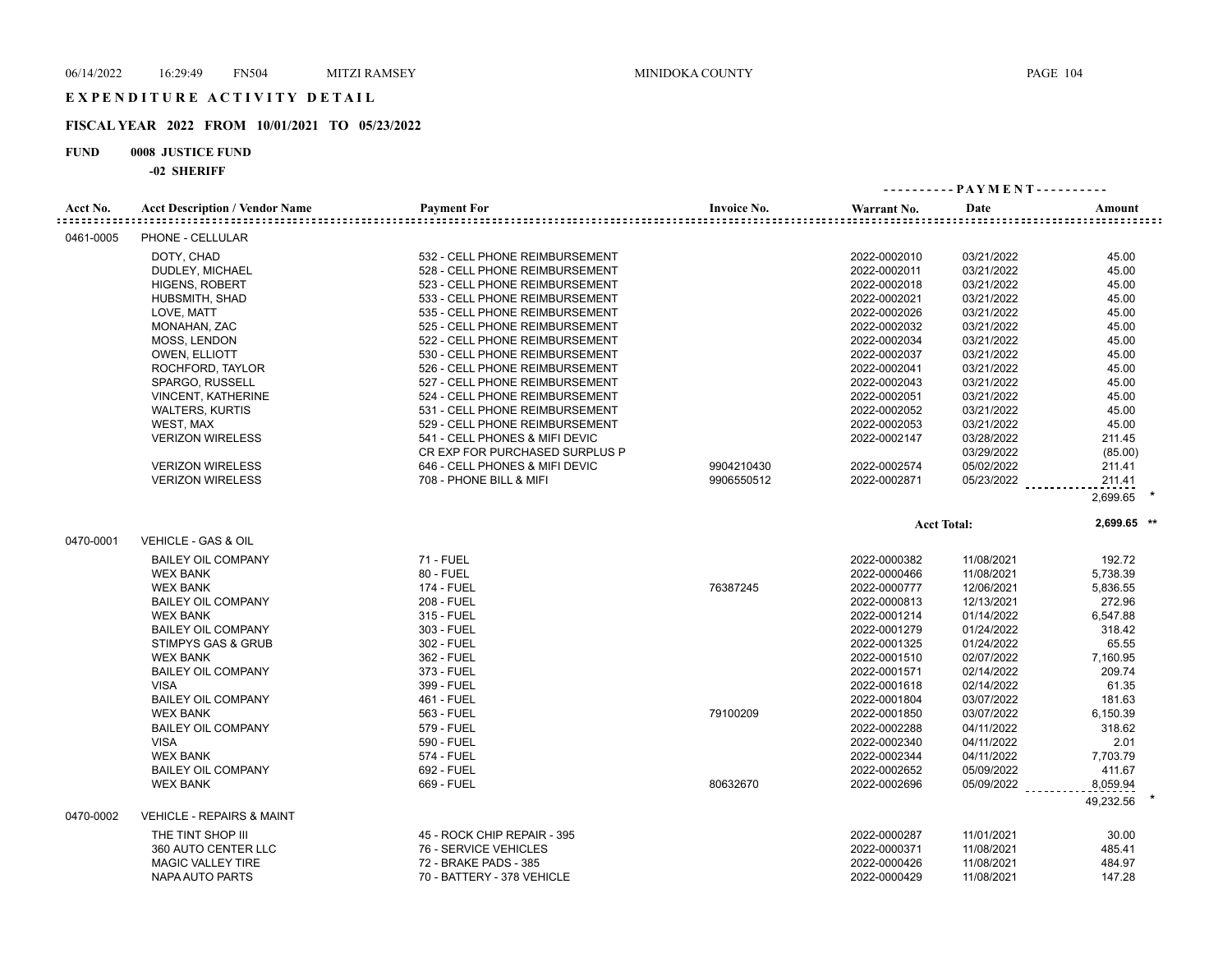#### **FISCAL YEAR 2022 FROM 10/01/2021 TO 05/23/2022**

#### **FUND 0008 JUSTICE FUND**

**-02 SHERIFF**

|                          | -94 энемер                                |                                |                    |              |                    |                |
|--------------------------|-------------------------------------------|--------------------------------|--------------------|--------------|--------------------|----------------|
| Acct No.<br>============ | <b>Acct Description / Vendor Name</b>     | <b>Payment For</b>             | <b>Invoice No.</b> | Warrant No.  | Date               | Amount         |
| 0470-0002                | <b>VEHICLE - REPAIRS &amp; MAINT</b>      |                                |                    |              |                    |                |
|                          | WEST, MAX                                 | 73 - TURN SIGNAL BULB          |                    | 2022-0000459 | 11/08/2021         | 15.18          |
|                          | YOUNG OF BURLEY                           | 74 - REPLACE TURN SIGNAL LIGHT | 397440             | 2022-0000465 | 11/08/2021         | 73.03          |
|                          | YOUNG OF BURLEY                           | 98 - VISOR - 402 VEHICLE       | 213533             | 2022-0000515 | 11/15/2021         | 19.32          |
|                          | THE TINT SHOP III                         | 152 - NEW WINDSHIELD #383      |                    | 2022-0000679 | 11/29/2021         | 170.00         |
|                          | <b>INTERSTATE TIRE &amp; REPAIR, INC</b>  | 160 - EXPANSION VALVE & FREON  | 19369              | 2022-0000762 | 12/06/2021         | 340.87         |
|                          | NAPA AUTO PARTS                           | 171 - BLSTR PK MINIATURES      | 234112619          | 2022-0000765 | 12/06/2021         | 5.49           |
|                          | 360 AUTO CENTER LLC                       | 196 - OIL CHANGE & WIPER BLADE |                    | 2022-0000806 | 12/13/2021         | 316.27         |
|                          | YOUNG OF BURLEY                           | 203 - BATTERY 2019 DODGE DURAN |                    | 2022-0000867 | 12/13/2021         | 432.95         |
|                          | 360 AUTO CENTER LLC                       | 270 - OIL CHANGE               |                    | 2022-0001048 | 01/03/2022         | 70.97          |
|                          | 360 AUTO CENTER LLC                       | 270 - OIL CHANGE, CABIN FILTER |                    | 2022-0001048 | 01/03/2022         | 108.95         |
|                          | 360 AUTO CENTER LLC                       | 270 - OIL CHANGE               |                    | 2022-0001048 | 01/03/2022         | 72.97          |
|                          | MAGIC VALLEY TIRE                         | 269 - WET TECH FLOOR LINER     | 74700225583        | 2022-0001083 | 01/03/2022         | 213.18         |
|                          | NAPA AUTO PARTS                           | 264 - WIPER BLADES             | 114704             | 2022-0001090 | 01/03/2022         | 19.98          |
|                          | <b>HAUNS HARDWARE</b>                     | 301 - ANCHOR SHACKLES          | A393796            | 2022-0001299 | 01/24/2022         | 59.37          |
|                          | LAND CREEK AUTO & RV                      | 332 - SERVICE FURNACE ON COMMA | 2116               | 2022-0001307 | 01/24/2022         | 322.50         |
|                          | <b>MAGIC VALLEY TIRE</b>                  | 300 - WET TECH FLOOR LINER - 3 | 225583             | 2022-0001311 | 01/24/2022         | 213.18         |
|                          | NAPA AUTO PARTS                           | 304 - SIDE WIPERS - DURANGO    | 114803             | 2022-0001315 | 01/24/2022         | 49.45          |
|                          | YOUNG OF BURLEY                           | 348 - 2 BATTERIES              | 215138             | 2022-0001512 | 02/07/2022         | 405.95         |
|                          | <b>ACE HARDWARE</b>                       | 392 - WINDSHIELD WASH          | 341023/1           | 2022-0001568 | 02/14/2022         | 3.99           |
|                          | MAGIC VALLEY TIRE                         | 374 - COMMAND TRAILER BATTERIE |                    | 2022-0001596 | 02/14/2022         | 184.16         |
|                          |                                           | * Warrant # 2022-1315 VOIDED   |                    |              | 02/28/2022         | (49.45)        |
|                          | 360 AUTO CENTER LLC                       | 490 - OIL CHANGE               |                    | 2022-0001910 | 03/14/2022         | 733.30         |
|                          | WHITE CLOUD COMMUNICATIONS. INC.          | 537 - INSTALL RADAR SYSTEM IN  | 101402             | 2022-0002054 | 03/21/2022         | 200.00         |
|                          | <b>GRAPHX SIGNS &amp; ADVERTISING INC</b> | 554 - STRIPPING & LETTERING 20 | 14444              | 2022-0002190 | 04/04/2022         | 2,011.02       |
|                          | 360 AUTO CENTER LLC                       | 578 - VEHICLE SERVICES & WASHE |                    | 2022-0002281 | 04/11/2022         | 563.73         |
|                          | <b>ACE HARDWARE</b>                       | 604 - HITCH PIN & CLIP         | 344882             | 2022-0002283 | 04/11/2022         | 17.18          |
|                          | <b>MAGIC VALLEY TIRE</b>                  | 580 - BRAKE PADS 392; FLOORMAT |                    | 2022-0002311 | 04/11/2022         | 559.47         |
|                          | <b>MAGIC VALLEY TIRE</b>                  | 613 - THRUST ALIGNMENT, NEW TI |                    | 2022-0002312 | 04/11/2022         | 1,606.99       |
|                          | NAPA AUTO PARTS                           | 584 - (2) BEAM BLADES - 378    |                    | 2022-0002314 | 04/11/2022         | 30.44          |
|                          | <b>VISA</b>                               | 610 - CAR WASHES               |                    | 2022-0002340 | 04/11/2022         | 80.00          |
|                          | THE TINT SHOP III                         | 691 - ROCK CHIP REPAIR & NEW W |                    | 2022-0002687 | 05/09/2022         | 290.00         |
|                          | 360 AUTO CENTER LLC                       | 823 - OIL CHANGE, CAR WASH, WI |                    | 2022-0002715 | 05/16/2022         | 390.44         |
|                          | <b>MAGIC VALLEY TIRE</b>                  | 824 - 4 NEW TIRES - 2020 RAM 1 |                    | 2022-0002773 | 05/16/2022         | 1,215.96       |
|                          | <b>INTERSTATE TIRE &amp; REPAIR, INC</b>  | 709 - ELECTRICAL DIAGNOSTIC, C | 19757              | 2022-0002849 | 05/23/2022         | 102.10         |
|                          | MPH INDUSTRIES INC                        | 700 - REPAIR RADAR UNITS       | 6017627            | 2022-0002855 | 05/23/2022         | 392.12         |
|                          |                                           |                                |                    |              |                    | 12,388.72      |
|                          |                                           |                                |                    |              | <b>Acct Total:</b> | $61,621.28$ ** |
| 0490-0000                | <b>REP/MAINT-OTHER</b>                    |                                |                    |              |                    |                |
|                          | UNIFIRST CORPORATION                      | 359 - FLOOR COVERINGS          | 357-0194843        | 2022-0001507 | 02/07/2022         | 133.33         |
|                          | <b>RADAR SHOP</b>                         | 652 - 14- RADAR UNITS, 2 LIDAR | 14104              | 2022-0002568 | 05/02/2022         | 1,150.00       |
|                          | UNIFIRST CORPORATION                      | 650 - FLOOR COVERINGS          | 357-0201995        | 2022-0002571 | 05/02/2022         | 133.33         |

1,416.66 **\***

**Acct Total: 1,416.66 \*\***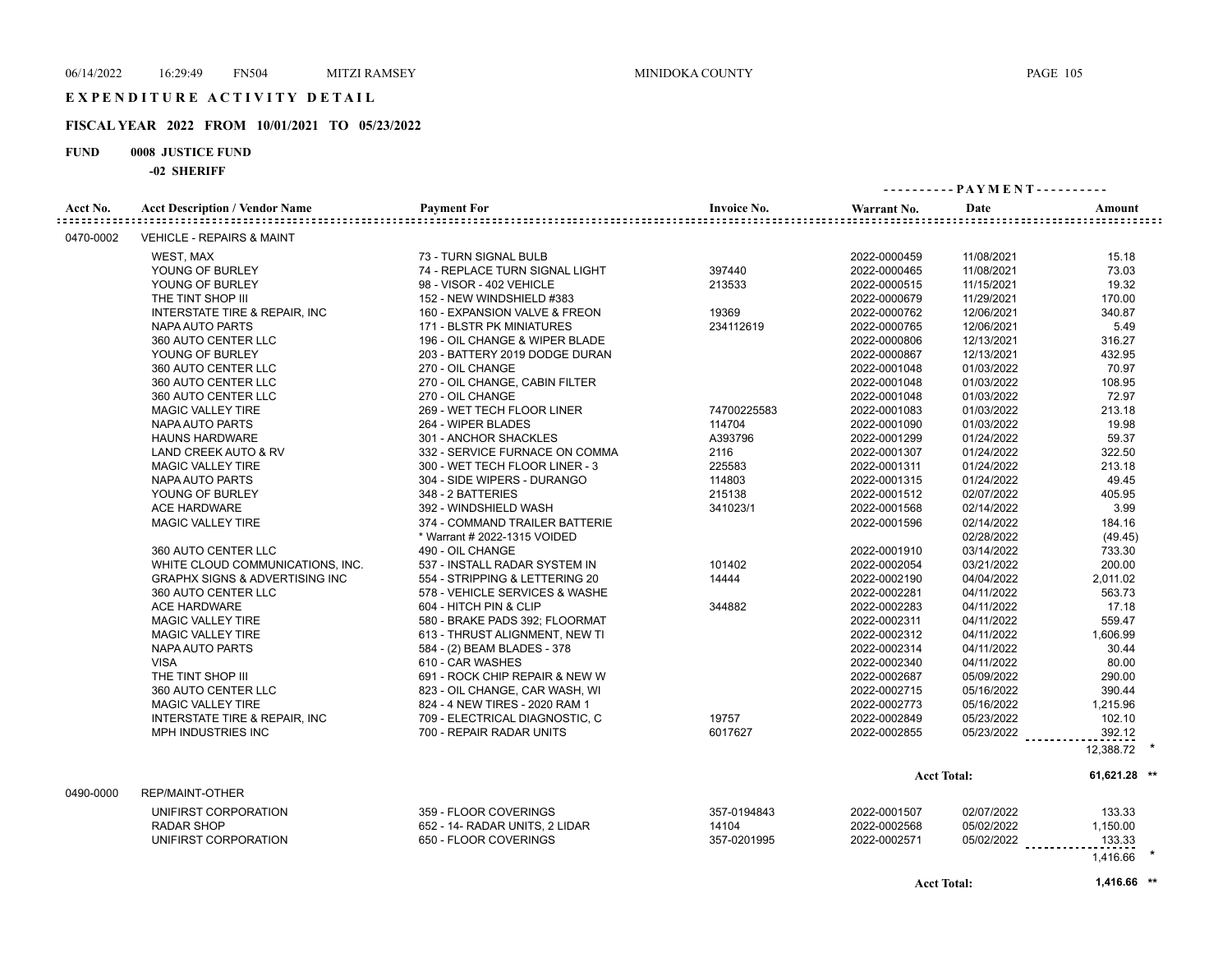#### **FISCAL YEAR 2022 FROM 10/01/2021 TO 05/23/2022**

#### **FUND 0008 JUSTICE FUND**

|                           | -02 ЭНЕКІГГ                                           |                                                         |                                 |                              |                          |                 |  |
|---------------------------|-------------------------------------------------------|---------------------------------------------------------|---------------------------------|------------------------------|--------------------------|-----------------|--|
| Acct No.                  | <b>Acct Description / Vendor Name</b>                 | <b>Payment For</b>                                      | <b>Invoice No.</b>              | Warrant No.                  | Date                     | Amount          |  |
| ============<br>0510-0000 | <b>RENT/LEASE- OFFICE EQUIP</b>                       |                                                         | =============================== |                              |                          |                 |  |
|                           |                                                       |                                                         |                                 |                              |                          |                 |  |
|                           | <b>GREAT AMERICA LEASING</b>                          | 11 - (2) RICOH COPIER LEASES                            | 30233648                        | 2022-0000122                 | 10/18/2021               | 286.83          |  |
|                           | <b>VALLEY OFFICE SYSTEMS</b>                          | 34 - COPIER OVERAGES                                    | AR998471                        | 2022-0000243                 | 10/25/2021               | 42.01           |  |
|                           | <b>GREAT AMERICA LEASING</b>                          | 99 - (2) COPIER LEASES                                  | 30421812                        | 2022-0000482                 | 11/15/2021               | 293.48          |  |
|                           | VALLEY OFFICE SYSTEMS                                 | 132 - COPIER OVERAGES                                   | AR1007866<br>P85493             | 2022-0000685                 | 11/29/2021               | 26.83           |  |
|                           | YOST (DALES OFFICE SYSTEMS)                           | 158 - COPIER OVERAGES<br>193 - COPIER LEASE             | 30610614                        | 2022-0000779<br>2022-0000829 | 12/06/2021               | 74.27<br>293.48 |  |
|                           | <b>GREAT AMERICA LEASING</b>                          |                                                         | AR1017285                       |                              | 12/13/2021               | 35.51           |  |
|                           | VALLEY OFFICE SYSTEMS                                 | 273 - COPIER OVERAGES                                   | 30813646                        | 2022-0001107                 | 01/03/2022<br>01/24/2022 | 325.72          |  |
|                           | <b>GREAT AMERICA LEASING</b><br>VALLEY OFFICE SYSTEMS | 330 - RICOH COPIERS LEASE & PR<br>339 - COPIER OVERAGES |                                 | 2022-0001296                 |                          | 30.44           |  |
|                           |                                                       |                                                         | AR1026168                       | 2022-0001428                 | 01/31/2022               | 4.33            |  |
|                           | VALLEY OFFICE SYSTEMS<br><b>GREAT AMERICA LEASING</b> | 389 - COPIER OVERAGES<br>421 - COPIER LEASE             | AR1030426<br>30994396           | 2022-0001614<br>2022-0001656 | 02/14/2022<br>02/22/2022 | 293.48          |  |
|                           | VALLEY OFFICE SYSTEMS                                 | 435 - COPIER OVERAGES                                   | AR1035267                       | 2022-0001758                 | 02/28/2022               | 32.36           |  |
|                           |                                                       | TRSF EXPENSE FROM SUPPLIES TO                           |                                 |                              | 03/07/2022               | 117.33          |  |
|                           | <b>GREAT AMERICA LEASING</b>                          | 488 - COPIER LEASE                                      | 31199935                        | 2022-0001929                 | 03/14/2022               | 293.48          |  |
|                           | <b>VALLEY OFFICE SYSTEMS</b>                          | 475 - COPIER OVERAGES                                   | AR1038837                       | 2022-0001953                 | 03/14/2022               | 7.56            |  |
|                           | <b>VALLEY OFFICE SYSTEMS</b>                          | 547 - COPIER OVERAGES                                   | AR1044534                       | 2022-0002146                 | 03/28/2022               | 39.99           |  |
|                           | <b>GREAT AMERICA LEASING</b>                          | 587 - COPIER LEASE                                      | 31390780                        | 2022-0002300                 | 04/11/2022               | 293.48          |  |
|                           | VALLEY OFFICE SYSTEMS                                 | 647 - COPIER OVERAGES                                   | AR1053789                       | 2022-0002572                 | 05/02/2022               | 28.63           |  |
|                           | <b>VALLEY OFFICE SYSTEMS</b>                          | 667 - COPIER OVERAGES                                   | AR1057542                       | 2022-0002692                 | 05/09/2022               | 25.42           |  |
|                           | <b>GREAT AMERICA LEASING</b>                          | 822 - COPIER LEASE                                      | 31591170                        | 2022-0002733                 | 05/16/2022               | 293.48          |  |
|                           |                                                       |                                                         |                                 |                              |                          |                 |  |
|                           |                                                       |                                                         |                                 |                              |                          | 2,838.11        |  |
|                           |                                                       |                                                         |                                 |                              | <b>Acct Total:</b>       | 2,838.11 **     |  |
| 0512-0000                 | RENT/LEASE-VEHICLES                                   |                                                         |                                 |                              |                          |                 |  |
|                           | THE BANCORP BANK                                      | 820 - 3 GMC YUKONS                                      | 547092                          | 2022-0002698                 | 05/09/2022               | 30,607.40       |  |
|                           |                                                       |                                                         |                                 |                              |                          | 30,607.40       |  |
|                           |                                                       |                                                         |                                 |                              | <b>Acct Total:</b>       | 30,607.40 **    |  |
| 0524-0000                 | <b>COMPUTER SOFTWARE</b>                              |                                                         |                                 |                              |                          |                 |  |
|                           |                                                       |                                                         |                                 |                              |                          |                 |  |
|                           | <b>VISIOLOGIX</b>                                     | 10 - ACE SERVICE & ACCESS                               | 106958                          | 2022-0000144                 | 10/18/2021               | 461.00          |  |
|                           | <b>VISIOLOGIX</b>                                     | 64 - ACE SERVICE & ACESS                                | 106960                          | 2022-0000456                 | 11/08/2021               | 461.00          |  |
|                           | <b>VISIOLOGIX</b>                                     | 194 - ACE SERVICE & ACCESS                              | 106967                          | 2022-0000865                 | 12/13/2021               | 461.00          |  |
|                           | <b>VISIOLOGIX</b>                                     | 298 - ACE SERVICE & ACCESS                              | 106973                          | 2022-0001337                 | 01/24/2022               | 461.00          |  |
|                           | <b>VISIOLOGIX</b>                                     | 398 - ACE SERVICE & ACCESS                              | 106978                          | 2022-0001619                 | 02/14/2022               | 461.00          |  |
|                           | <b>VISIOLOGIX</b>                                     | 453 - ACE SERVICE & ACCESS                              | 106982                          | 2022-0001849                 | 03/07/2022               | 461.00          |  |
|                           | <b>VISIOLOGIX</b>                                     | 553 - ACE SERVICE & ACCESS                              | 106991                          | 2022-0002217                 | 04/04/2022               | 461.00          |  |
|                           | <b>VISIOLOGIX</b>                                     | 664 - ACE SERVICE & ACCESS                              | 107003                          | 2022-0002694                 | 05/09/2022               | 461.00          |  |
|                           |                                                       |                                                         |                                 |                              |                          | 3,688.00        |  |
|                           |                                                       |                                                         |                                 |                              | <b>Acct Total:</b>       | 3,688.00 **     |  |
| 0526-0000                 | CONTINGENCY ACCOUNT                                   |                                                         |                                 |                              |                          |                 |  |
|                           | <b>IDAHO STATE POLICE</b>                             | 46 - CONCEALED WEAPONS PERMITS                          |                                 | 2022-0000276                 | 11/01/2021               | 574.25          |  |
|                           | <b>IDAHO STATE POLICE</b>                             | 157 - CONCEALED WEAPONS PERMIT                          |                                 | 2022-0000760                 | 12/06/2021               | 450.75          |  |
|                           | <b>IDAHO STATE POLICE</b>                             | 265 - CONCEALED WEAPONS PERMIT                          |                                 | 2022-0001076                 | 01/03/2022               | 546.00          |  |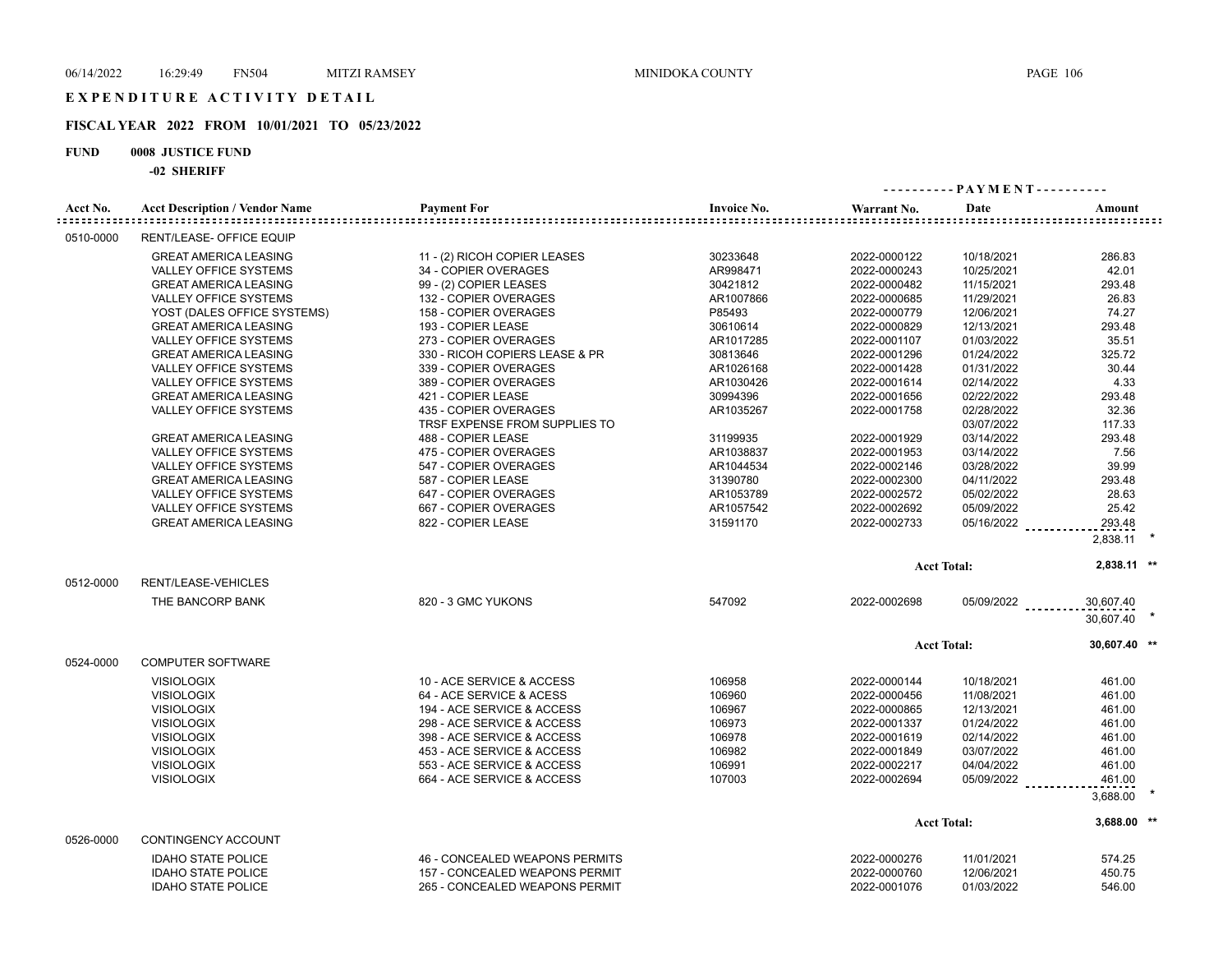## EXPENDITURE ACTIVITY DETAIL

## **FISCAL YEAR 2022 FROM 10/01/2021 TO 05/23/2022**

#### **FUND 0008 JUSTICE FUND**

**-02 SHERIFF**

|                           | -94 ЭНЕМІГІ                           |                                |                    |              |                    |               |  |
|---------------------------|---------------------------------------|--------------------------------|--------------------|--------------|--------------------|---------------|--|
|                           |                                       |                                |                    |              |                    |               |  |
| Acct No.<br>::::::::::::: | <b>Acct Description / Vendor Name</b> | <b>Payment For</b>             | <b>Invoice No.</b> | Warrant No.  | Date               | Amount        |  |
| 0526-0000                 | <b>CONTINGENCY ACCOUNT</b>            |                                |                    |              |                    |               |  |
|                           | <b>IDAHO STATE POLICE</b>             | 350 - CONCEALED WEAPONS PERMIT |                    | 2022-0001483 | 02/07/2022         | 253.00        |  |
|                           | <b>IDAHO STATE POLICE</b>             | 455 - CONCEALED WEAPONS PERMIT |                    | 2022-0001827 | 03/07/2022         | 409.50        |  |
|                           | <b>IDAHO STATE POLICE</b>             | 559 - CONCEALED WEAPONS PERMIT |                    | 2022-0002195 | 04/04/2022         | 670.75        |  |
|                           | <b>IDAHO STATE POLICE</b>             | 665 - CONCEALED WEAPONS PERMIT |                    | 2022-0002671 | 05/09/2022         | 607.25        |  |
|                           |                                       |                                |                    |              |                    | 3,511.50      |  |
|                           |                                       |                                |                    |              | <b>Acct Total:</b> | $3,511.50$ ** |  |
| 0528-0000                 | <b>DUES / MEMBERSHIPS</b>             |                                |                    |              |                    |               |  |
|                           | <b>IDAHO SHERIFFS' ASSOCIATION</b>    | 33 - FY22 SHERIFF ASSOC. & JAI | ISA22-160          | 2022-0000220 | 10/25/2021         | 2,450.00      |  |
|                           | AIR ST. LUKES MEMBERSHIP              | 325 - 21 DEPUTY MEMBERSHIPS    |                    | 2022-0001274 | 01/24/2022         | 945.00        |  |
|                           |                                       |                                |                    |              |                    | 3,395.00      |  |
|                           |                                       |                                |                    |              |                    | 3,395.00 **   |  |
| 0542-0000                 | <b>POSTAGE</b>                        |                                |                    |              | <b>Acct Total:</b> |               |  |
|                           | <b>QUADIENT FINANCE USA, INC.</b>     | 79 - POSTAGE                   |                    | 2022-0000433 | 11/08/2021         | 112.84        |  |
|                           | <b>QUADIENT FINANCE USA, INC.</b>     | 151 - POSTAGE                  |                    | 2022-0000674 | 11/29/2021         | 108.49        |  |
|                           | <b>WHEELER, DIANA</b>                 | 161 - POSTAGE TO SEND BACK 2 S |                    | 2022-0000778 | 12/06/2021         | 9.30          |  |
|                           | QUADIENT FINANCE USA, INC.            | 275 - POSTAGE                  |                    | 2022-0001165 | 01/10/2022         | 132.65        |  |
|                           | <b>VISA</b>                           | 316 - POSTAGE FOR LIFELOC REPA |                    | 2022-0001215 | 01/14/2022         | 16.25         |  |
|                           | <b>VISA</b>                           | 327 - POSTAGE                  |                    | 2022-0001232 | 01/18/2022         | 12.67         |  |
|                           | <b>QUADIENT FINANCE USA, INC.</b>     | 343 - POSTAGE                  |                    | 2022-0001415 | 01/31/2022         | 92.21         |  |
|                           | <b>VISA</b>                           | 401 - POSTAGE                  |                    | 2022-0001618 | 02/14/2022         | 7.58          |  |
|                           | QUADIENT FINANCE USA, INC.            | 424 - POSTAGE                  |                    | 2022-0001745 | 02/28/2022         | 108.19        |  |
|                           | <b>VISA</b>                           | 465 - POSTAGE FOR CWP          |                    | 2022-0001848 | 03/07/2022         | 7.38          |  |
|                           | QUADIENT FINANCE USA, INC.            | 560 - POSTAGE                  |                    | 2022-0002203 | 04/04/2022         | 106.56        |  |
|                           | <b>VISA</b>                           | 588 - POSTAGE                  |                    | 2022-0002340 | 04/11/2022         | 26.01         |  |
|                           | <b>VISA</b>                           | 589 - POSTAGE FOR CITATION     |                    | 2022-0002340 | 04/11/2022         | 14.76         |  |
|                           | QUADIENT FINANCE USA, INC.            | 651 - POSTAGE                  |                    | 2022-0002567 | 05/02/2022         | 96.97         |  |
|                           |                                       |                                |                    |              |                    | 851.86        |  |
|                           |                                       |                                |                    |              |                    |               |  |
|                           |                                       |                                |                    |              | <b>Acct Total:</b> | 851.86 **     |  |
| 0547-0000                 | <b>RESCUE &amp; RESERVE</b>           |                                |                    |              |                    |               |  |
|                           | MINI-CASSIA SEARCH & RESCUE           | 97 - FY22 CONTRIBUTION         |                    | 2022-0000495 | 11/15/2021         | 3,000.00      |  |
|                           | AIR ST. LUKES MEMBERSHIP              | 325 - 8 RESERVE MEMBERSHIPS    |                    | 2022-0001274 | 01/24/2022         | 360.00        |  |
|                           | AMAZON CAPITAL SERVICES               | 699 - (3) PRO GRADE HANDCUFFS  |                    | 2022-0002826 | 05/23/2022         | 89.97         |  |
|                           | <b>SKAGGS COMPANIES, INC</b>          | 702 - (2) EXTERNAL CARRIERS    | 105816 3           | 2022-0002862 | 05/23/2022         | 534.68        |  |
|                           | TOP STITCH EMBROIDERY LLC             | 713 - VINYL BANNER - FOR PARKI | 17-6311            | 2022-0002868 | 05/23/2022         | 20.00         |  |
|                           |                                       |                                |                    |              |                    | 4,004.65      |  |
|                           |                                       |                                |                    |              | <b>Acct Total:</b> | 4,004.65 **   |  |
| 0550-0000                 | <b>SUBSCRIPTIONS</b>                  |                                |                    |              |                    |               |  |
|                           | LAW ENFORCEMENT POLICY CENTER         | 102 - LICENSING OF MANUAL      |                    | 2022-0000492 | 11/15/2021         | 2,500.00      |  |
|                           |                                       |                                |                    |              |                    |               |  |

2,500.00 **\***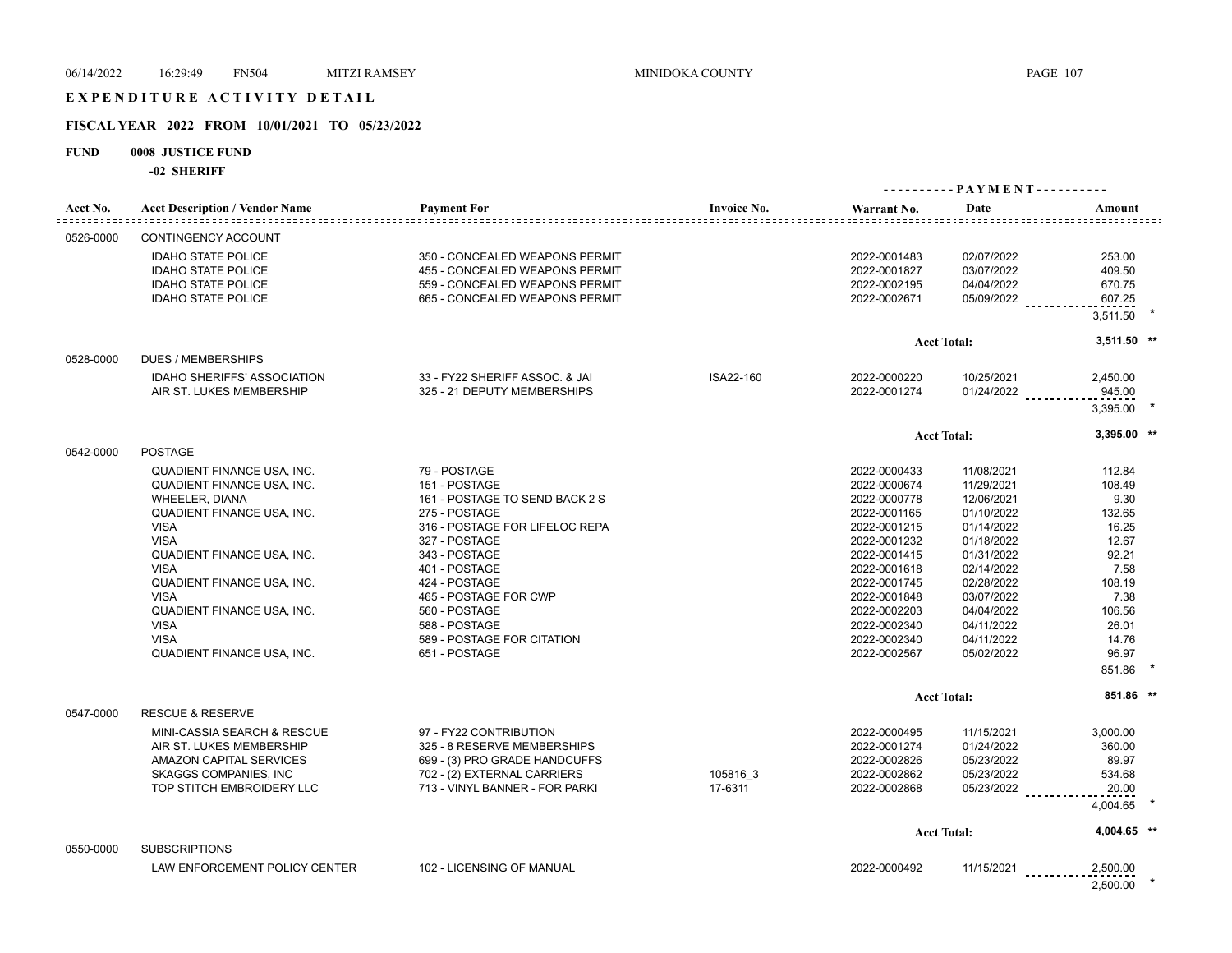#### **FISCAL YEAR 2022 FROM 10/01/2021 TO 05/23/2022**

#### **FUND 0008 JUSTICE FUND**

|           | -94 91111111                          |                                |                    |                    |              |                  |
|-----------|---------------------------------------|--------------------------------|--------------------|--------------------|--------------|------------------|
| Acct No.  | <b>Acct Description / Vendor Name</b> | <b>Payment For</b>             | <b>Invoice No.</b> | Warrant No.        | Date         | Amount           |
|           |                                       |                                |                    |                    |              |                  |
|           |                                       |                                |                    | <b>Acct Total:</b> |              | 2,500.00 **      |
| 0554-0000 | <b>UNIFORMS</b>                       |                                |                    |                    |              |                  |
|           | <b>ACCURATE IMPRINTS</b>              | 32 - UNIFORM PATCH - WALTERS   | 68487              | 2022-0000198       | 10/25/2021   | 6.00             |
|           | TOP STITCH EMBROIDERY LLC             | 31 - ADD STRIPES ON 2 SHIRTS   | 17-5416            | 2022-0000240       | 10/25/2021   | 18.00            |
|           | COUNTER STRIKE SUPPLY CO              | 170 - EMBROIDERED NAME TAG     |                    | 2022-0000746       | 12/06/2021   | 16.00            |
|           | GALLS, LLC                            | 184 - COMMAND SHIRTS (2)       |                    | 2022-0000751       | 12/06/2021   | 131.74           |
|           | <b>GALLS, LLC</b>                     | 206 - BOOTS#382                |                    | 2022-0000826       | 12/13/2021   | 131.95           |
|           | TOP STITCH EMBROIDERY LLC             | 271 - STRIPES                  |                    | 2022-0001104       | 01/03/2022   | 14.00            |
|           | TOP STITCH EMBROIDERY LLC             | 271 - POLO SHIRTS              |                    | 2022-0001104       | 01/03/2022   | 180.00           |
|           | COUNTER STRIKE SUPPLY CO              | 329 - HANDCUFF POUCH           |                    | 2022-0001287       | 01/24/2022   | 43.00            |
|           | TOP STITCH EMBROIDERY LLC             | 309 - SHIRTS - SPARGO          | 17-5978            | 2022-0001330       | 01/24/2022   | 220.00           |
|           | TOP STITCH EMBROIDERY LLC             | 388 - EMBROIDERY ON SHIRTS     | 17-6093            | 2022-0001610       | 02/14/2022   | 28.00            |
|           | <b>VISA</b>                           | 402 - POST CLOTHING FOR WALTER |                    | 2022-0001618       | 02/14/2022   | 82.00            |
|           | <b>CORPORATE IMAGE</b>                | 413 - 2 JACKETS                | 26264              | 2022-0001711       | 02/28/2022   | 162.98           |
|           | COUNTER STRIKE SUPPLY CO              | 414 - EMBROIDERED NAME TAG     |                    | 2022-0001712       | 02/28/2022   | 16.00            |
|           | <b>MAD RIVER LASER</b>                | 434 - NAME PIN - OWEN          | 22222              | 2022-0001735       | 02/28/2022   | 39.00            |
|           | TOP STITCH EMBROIDERY LLC             | 550 - SHORT & LONG SLEEVE POLO | 17-6325            | 2022-0002212       | 04/04/2022   | 525.00           |
|           | <b>VISA</b>                           | 591 - UNIFORMS AND BOOTS FOR R |                    | 2022-0002340       | 04/11/2022   | 157.24           |
|           | <b>AMAZON CAPITAL SERVICES</b>        | 628 - PANTS                    | 1RDD-DV9V-GL67     | 2022-0002476       | 04/25/2022   | 101.71           |
|           | UNIFORMS2GEAR                         | 624 - LONG SLEEVE SHIRTS - R-7 |                    | 2022-0002516       | 04/25/2022   | 128.72           |
|           | <b>VISA</b>                           | 675 - 5 BADGES                 |                    | 2022-0002693       | 05/09/2022   | 623.00           |
|           | TOP STITCH EMBROIDERY LLC             | 697 - (9) HOODED SWEATSHIRTS   | 17-6439            | 2022-0002868       | 05/23/2022   | 342.00           |
|           | TOP STITCH EMBROIDERY LLC             | 698 - (5) POLO SHIRTS          | 17-6522            | 2022-0002868       | 05/23/2022   | 265.00           |
|           |                                       |                                |                    |                    |              | 3,231.34         |
|           |                                       |                                |                    | <b>Acct Total:</b> |              | 3,231.34 **      |
| 0556-0000 | AMMUNITION, ETC                       |                                |                    |                    |              |                  |
|           | <b>RED'S TRADING POST</b>             | 548 - S&W M&P RIFLE - 382      | <b>MCSO322</b>     | 2022-0002133       | $03/28/2022$ | 950.00<br>950.00 |
|           |                                       |                                |                    | <b>Acct Total:</b> |              | $950.00$ **      |
| 0559-0000 | OTHER MISCELLANEOUS EXPENSES          |                                |                    |                    |              |                  |
|           | <b>VISA</b>                           | 168 - REGISTER DRONE           |                    | 2022-0000776       | 12/06/2021   | 5.00             |
|           |                                       | * Warrant # 2022-776 VOIDED    |                    |                    | 12/06/2021   | (5.00)           |
|           | <b>VISA</b>                           | 168 - REGISTER DRONE           |                    | 2022-0000781       | 12/06/2021   | 5.00             |
|           | TREASURE VALLEY COFFEE                | <b>192 - WATER</b>             | 7900808            | 2022-0000855       | 12/13/2021   | 31.91            |
|           | <b>VISA</b>                           | 317 - SNACKS FOR TASER CLASS   |                    | 2022-0001215       | 01/14/2022   | 31.95            |
|           | <b>VISA</b>                           | 320 - VEHICLE REGISTRATION     |                    | 2022-0001215       | 01/14/2022   | 49.44            |
|           | TREASURE VALLEY COFFEE                | 306 - WATER                    |                    | 2022-0001332       | 01/24/2022   | 31.91            |
|           | TREASURE VALLEY COFFEE                | 391 - WATER                    |                    | 2022-0001611       | 02/14/2022   | 62.12            |
|           | <b>VISA</b>                           | 402 - IDT LICENSE              |                    | 2022-0001618       | 02/14/2022   | 23.69            |
|           | TREASURE VALLEY COFFEE                | 484 - WATER                    |                    | 2022-0001950       | 03/14/2022   | 50.04            |
|           | TREASURE VALLEY COFFEE                | <b>586 - WATER</b>             |                    | 2022-0002332       | 04/11/2022   | 50.04            |
|           | WHEELER, TODD                         | 632 - WEED SPRAY               | 1134               | 2022-0002523       | 04/25/2022   | 70.00            |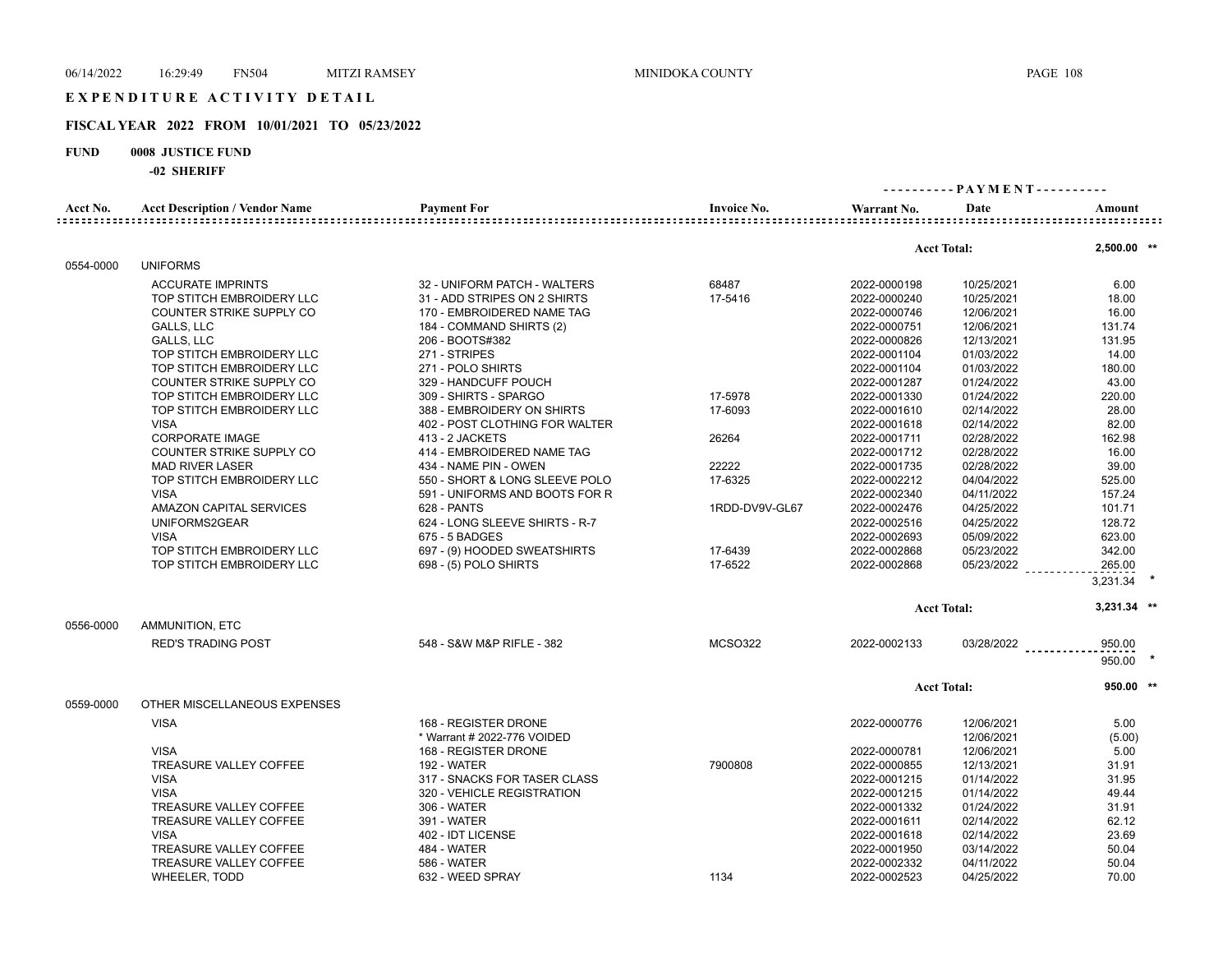# E X P E N D I T U R E A C T I V I T Y D E T A I L

## **FISCAL YEAR 2022 FROM 10/01/2021 TO 05/23/2022**

## **FUND 0008 JUSTICE FUND**

**-02 SHERIFF**

|           |                                                                                                                                                                                                                                                                                                                                                                                                                                                              |                                                                                                                                                                                                                                                                                                                                                                                                                                                                                                                                                                                                    |                                                                                   | ---------- PAYMENT----------                                                                                                                                                                                                                                                 |                                                                                                                                                                                                                                                          |                                                                                                                                                                                 |
|-----------|--------------------------------------------------------------------------------------------------------------------------------------------------------------------------------------------------------------------------------------------------------------------------------------------------------------------------------------------------------------------------------------------------------------------------------------------------------------|----------------------------------------------------------------------------------------------------------------------------------------------------------------------------------------------------------------------------------------------------------------------------------------------------------------------------------------------------------------------------------------------------------------------------------------------------------------------------------------------------------------------------------------------------------------------------------------------------|-----------------------------------------------------------------------------------|------------------------------------------------------------------------------------------------------------------------------------------------------------------------------------------------------------------------------------------------------------------------------|----------------------------------------------------------------------------------------------------------------------------------------------------------------------------------------------------------------------------------------------------------|---------------------------------------------------------------------------------------------------------------------------------------------------------------------------------|
| Acct No.  | <b>Acct Description / Vendor Name</b>                                                                                                                                                                                                                                                                                                                                                                                                                        | <b>Payment For</b>                                                                                                                                                                                                                                                                                                                                                                                                                                                                                                                                                                                 | <b>Invoice No.</b>                                                                | Warrant No.                                                                                                                                                                                                                                                                  | Date                                                                                                                                                                                                                                                     | Amount                                                                                                                                                                          |
| 0559-0000 | OTHER MISCELLANEOUS EXPENSES                                                                                                                                                                                                                                                                                                                                                                                                                                 |                                                                                                                                                                                                                                                                                                                                                                                                                                                                                                                                                                                                    |                                                                                   |                                                                                                                                                                                                                                                                              |                                                                                                                                                                                                                                                          |                                                                                                                                                                                 |
|           | RUPERT VETERANS MEMORIAL<br>TREASURE VALLEY COFFEE<br><b>VISA</b><br><b>VISA</b>                                                                                                                                                                                                                                                                                                                                                                             | 673 - CAR SHOW PLAQUE SPONSOR<br>670 - WATER & COOLER RENT<br>671 - SNACKS FOR AIRPLANE CRAS<br>675 - IDT LICENSE                                                                                                                                                                                                                                                                                                                                                                                                                                                                                  |                                                                                   | 2022-0002681<br>2022-0002690<br>2022-0002693<br>2022-0002693                                                                                                                                                                                                                 | 05/09/2022<br>05/09/2022<br>05/09/2022<br>$05/09/2022$                                                                                                                                                                                                   | 100.00<br>50.04<br>32.39<br>15.45<br>603.98                                                                                                                                     |
| 0559-0030 | <b>OHV EXPENSE</b>                                                                                                                                                                                                                                                                                                                                                                                                                                           |                                                                                                                                                                                                                                                                                                                                                                                                                                                                                                                                                                                                    |                                                                                   |                                                                                                                                                                                                                                                                              |                                                                                                                                                                                                                                                          |                                                                                                                                                                                 |
|           | <b>VISA</b><br>AMAZON CAPITAL SERVICES<br>360 AUTO CENTER LLC<br><b>CAL RANCH STORES</b><br><b>VISA</b>                                                                                                                                                                                                                                                                                                                                                      | 327 - BATTERY CHARGER<br>442 - FLASHDRIVES<br>578 - WASH SIDE BY SIDE<br>582 - HANDHELD BLOWER & FUEL C<br>588 - OHV STICKERS                                                                                                                                                                                                                                                                                                                                                                                                                                                                      | 1HDJ-T90V-WFM7                                                                    | 2022-0001232<br>2022-0001706<br>2022-0002281<br>2022-0002290<br>2022-0002340                                                                                                                                                                                                 | 01/18/2022<br>02/28/2022<br>04/11/2022<br>04/11/2022<br>04/11/2022 _________                                                                                                                                                                             | 79.96<br>189.99<br>5.00<br>149.93<br>67.50<br>492.38                                                                                                                            |
| 0559-0031 | <b>BLM EXPENSE</b>                                                                                                                                                                                                                                                                                                                                                                                                                                           |                                                                                                                                                                                                                                                                                                                                                                                                                                                                                                                                                                                                    |                                                                                   |                                                                                                                                                                                                                                                                              |                                                                                                                                                                                                                                                          |                                                                                                                                                                                 |
|           | <b>ATLANCO</b><br>TOP STITCH EMBROIDERY LLC                                                                                                                                                                                                                                                                                                                                                                                                                  | 272 - UNIFORM PANTS - COGGINS<br>349 - FLEECE BEANIES, PULLOVER                                                                                                                                                                                                                                                                                                                                                                                                                                                                                                                                    | SI-1541229<br>17-6078                                                             | 2022-0001054<br>2022-0001504                                                                                                                                                                                                                                                 | 01/03/2022<br>02/07/2022                                                                                                                                                                                                                                 | 152.41<br>428.00<br>580.41                                                                                                                                                      |
|           |                                                                                                                                                                                                                                                                                                                                                                                                                                                              |                                                                                                                                                                                                                                                                                                                                                                                                                                                                                                                                                                                                    |                                                                                   |                                                                                                                                                                                                                                                                              | <b>Acct Total:</b>                                                                                                                                                                                                                                       | 1,676.77 **                                                                                                                                                                     |
| 0560-0000 | <b>EDUCATION</b><br><b>IDAHO POST</b><br>LA QUINTA INN & SUITES<br><b>RIVERSIDE HOTEL</b><br>DOTY, CHAD<br><b>IDAHO SHERIFFS' ASSOCIATION</b><br><b>IDAHO SHERIFFS' ASSOCIATION</b><br><b>VISA</b><br>BLUE TO GOLD LLC<br><b>BLUE TO GOLD LLC</b><br><b>MONSON, WENDEE</b><br>THE RIVERSIDE HOTEL<br>LA QUINTA INN & SUITES<br><b>IDAHO SHERIFFS' ASSOCIATION</b><br><b>COEUR D ALENE RESORT</b><br>COEUR D ALENE RESORT<br><b>RELENTLESS</b><br><b>VISA</b> | 7 - BASIC HANDGUN INSTRUCTOR C<br>6 - LODGING - S. HUBSMITH<br>5 - LODGING - D. PINTHER, E. O<br>29 - PARKING - SLC AIRPORT<br>30 - 2021 ISA WINTER CONFERENC<br>30 - CIVIL SCHOOL - D. PINTHER<br>* Warrant # 2022-14 VOIDED<br>95 - TRAIN PASSES<br>125 - SEARCH & SEIZURE TRAININ<br>163 - ADVANCE SEARCH & SIEZURE<br>235 - WORKSHOP ADMISSION TALBE<br>266 - IDAHO SHERIFF'S ASSOCIAT<br>356 - LODGING FOR TRAINING IN<br>441 - ISA SUMMER CONFERENCE RE<br>551 - LODGING - SHERIFF'S CONF<br>552 - LODGING - SHERIFF'S CONF<br>627 - 3 DAY CRIMINAL WORKSHOP<br>675 - PARKING ISA CONFERENCE | ISA-22-183<br>ISA-22-98, 22-61, 22<br>IDF-21-IGS000C<br>65<br>ISA-22-315<br>11032 | 2022-0000012<br>2022-0000014<br>2022-0000016<br>2022-0000211<br>2022-0000220<br>2022-0000220<br>2022-0000455<br>2022-0000597<br>2022-0000741<br>2022-0000956<br>2022-0001100<br>2022-0001485<br>2022-0001730<br>2022-0002112<br>2022-0002112<br>2022-0002509<br>2022-0002693 | 10/04/2021<br>10/04/2021<br>10/04/2021<br>10/25/2021<br>10/25/2021<br>10/25/2021<br>11/05/2021<br>11/08/2021<br>11/22/2021<br>12/06/2021<br>12/20/2021<br>01/03/2022<br>02/07/2022<br>02/28/2022<br>03/28/2022<br>03/28/2022<br>04/25/2022<br>05/09/2022 | 400.00<br>480.00<br>744.00<br>30.00<br>100.00<br>225.00<br>(480.00)<br>184.54<br>149.00<br>349.00<br>20.00<br>468.00<br>218.00<br>200.00<br>425.25<br>425.25<br>649.00<br>57.00 |
| 0560-0005 | <b>EDUCATION - MEALS</b><br><b>VISA</b><br><b>VISA</b><br><b>VISA</b><br><b>VISA</b>                                                                                                                                                                                                                                                                                                                                                                         | 56 - MEALS - CIVIL SCHOOL<br>57 - MEALS - CIVIL SCHOOL<br>59 - MEALS - DRE IN SERVICE TR<br>78 - MEAL - MV SHERIFF MEETING                                                                                                                                                                                                                                                                                                                                                                                                                                                                         |                                                                                   | 2022-0000455<br>2022-0000455<br>2022-0000455<br>2022-0000455                                                                                                                                                                                                                 | 11/08/2021<br>11/08/2021<br>11/08/2021<br>11/08/2021                                                                                                                                                                                                     | 4,644.04<br>44.46<br>60.24<br>51.03<br>21.91                                                                                                                                    |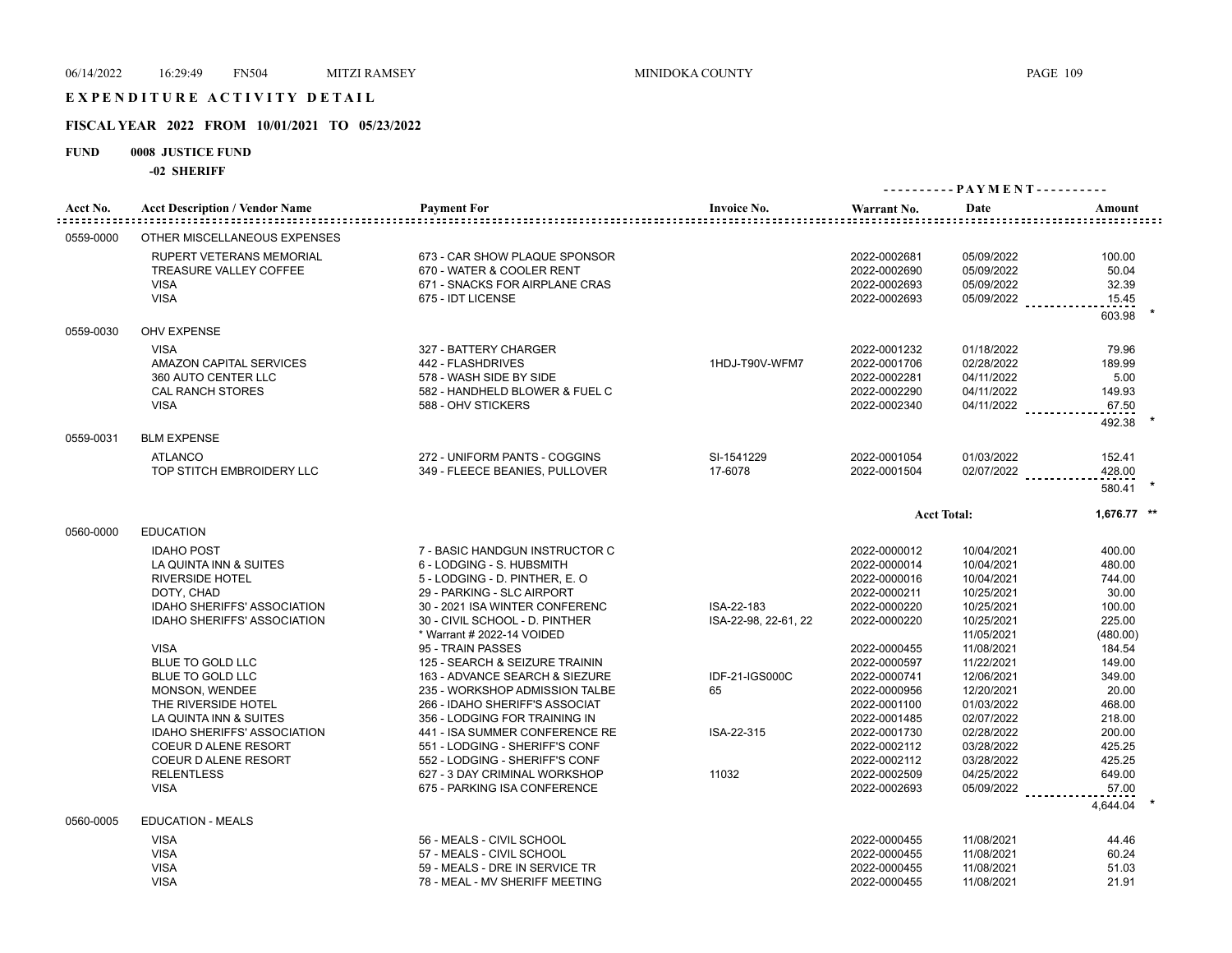### **FISCAL YEAR 2022 FROM 10/01/2021 TO 05/23/2022**

### **FUND 0008 JUSTICE FUND**

#### **-02 SHERIFF**

|           |                                       |                                                                  |                    |              |                          | ---------- PAYMENT---------- |
|-----------|---------------------------------------|------------------------------------------------------------------|--------------------|--------------|--------------------------|------------------------------|
| Acct No.  | <b>Acct Description / Vendor Name</b> | <b>Payment For</b>                                               | <b>Invoice No.</b> | Warrant No.  | Date                     | Amount                       |
| 0560-0005 | <b>EDUCATION - MEALS</b>              |                                                                  |                    |              |                          |                              |
|           | <b>VISA</b>                           | 95 - MEALS - FIRST RESPONDER T                                   |                    | 2022-0000455 | 11/08/2021               | 39.56                        |
|           | <b>VISA</b>                           | 167 - MEALS MAGIC VALLEY SHERI                                   |                    | 2022-0000776 | 12/06/2021               | 28.00                        |
|           | <b>VISA</b>                           | 186 - MEALS CALL OUT INVESTIGA                                   |                    | 2022-0000776 | 12/06/2021               | 75.11                        |
|           |                                       | * Warrant # 2022-776 VOIDED                                      |                    |              | 12/06/2021               | (28.00)                      |
|           |                                       | * Warrant # 2022-776 VOIDED                                      |                    |              | 12/06/2021               | (75.11)                      |
|           | <b>VISA</b>                           | 186 - MEALS CALL OUT INVESTIGA                                   |                    | 2022-0000781 | 12/06/2021               | 75.11                        |
|           | <b>VISA</b>                           | 167 - MEALS MAGIC VALLEY SHERI                                   |                    | 2022-0000781 | 12/06/2021               | 28.00                        |
|           | <b>VISA</b>                           | 316 - MEAL - DIVE TRAINING                                       |                    | 2022-0001215 | 01/14/2022               | 83.09                        |
|           | <b>VISA</b>                           | 317 - MEALS - TRANSPORT                                          |                    | 2022-0001215 | 01/14/2022               | 18.84                        |
|           | <b>VISA</b>                           | 319 - MEAL - ADA CO. CORONER O                                   |                    | 2022-0001215 | 01/14/2022               | 11.11                        |
|           | <b>VISA</b>                           | 320 - MEALS - MV SHERIFF MEETI                                   |                    | 2022-0001215 | 01/14/2022               | 86.21                        |
|           | <b>VISA</b>                           | 400 - POSTAGE                                                    |                    | 2022-0001618 | 02/14/2022               | 26.35                        |
|           | <b>VISA</b>                           | 402 - MEALS - SHERIFF MTG                                        |                    | 2022-0001618 | 02/14/2022               | 20.33                        |
|           | <b>VISA</b>                           | 462 - MEALS ARIDE TRAINING IN                                    |                    | 2022-0001848 | 03/07/2022               | 74.12                        |
|           | <b>MOSS, LENDON</b>                   | 503 - MEALS OFFICER INVOLVED S                                   |                    | 2022-0001937 | 03/14/2022               | 45.15                        |
|           | <b>VISA</b>                           | 483 - MEALS - MAGIC VALLEY SHE                                   |                    |              | 03/14/2022               | 24.18                        |
|           |                                       | 489 - MEAL- ARIDE IN POCATELLO                                   |                    | 2022-0001956 |                          | 14.84                        |
|           | <b>VISA</b>                           |                                                                  |                    | 2022-0001956 | 03/14/2022               |                              |
|           | <b>VISA</b>                           | 576 - MEALS - MV SHERIFF MEETI                                   |                    | 2022-0002340 | 04/11/2022               | 24.18                        |
|           | <b>VISA</b>                           | 610 - MEALS PICK UP NEW VEHICL                                   |                    | 2022-0002340 | 04/11/2022               | 64.00                        |
|           | <b>VISA</b>                           | 672 - MEALS - INTERVIEW                                          |                    | 2022-0002693 | 05/09/2022               | 25.42                        |
|           | <b>VISA</b>                           | 675 - MEALS ISA CONFERENCE                                       |                    | 2022-0002693 | 05/09/2022 ________      | 31.50<br>869.63              |
|           |                                       |                                                                  |                    |              | <b>Acct Total:</b>       | 5,513.67 **                  |
| 0562-0000 | <b>FLOWERS</b>                        |                                                                  |                    |              |                          |                              |
|           | <b>VISA</b>                           | 589 - GIFT CERTIFICATE - DIANA                                   |                    | 2022-0002340 |                          | 50.00<br>04/11/2022          |
|           |                                       |                                                                  |                    |              |                          | 50.00                        |
|           |                                       |                                                                  |                    |              | <b>Acct Total:</b>       | $50.00$ **                   |
|           |                                       | Total 'B' Expenses - (Other Expenses):                           |                    | 140,586.59   |                          |                              |
| 0810-0000 | CAPITAL- OTHER EQUIPMENT              |                                                                  |                    |              |                          |                              |
|           |                                       |                                                                  |                    |              |                          |                              |
|           | WESTERN STATES EQUIPMENT CO           | 167 - CATERPILLAR GENERATOR 40<br>TRSF CASH TO JUSTICE & CE FROM | IN00180952         | 2022-0000713 | 12/02/2021<br>12/10/2021 | 10,000.00<br>(10,000.00)     |
|           | AXON ENTERPRISE, INC                  | 415 - TASERS                                                     | <b>INUS052028</b>  | 2022-0001708 | 02/28/2022               | 7,900.00                     |
|           | <b>AMAZON CAPITAL SERVICES</b>        | 459 - BONICULARS                                                 |                    | 2022-0001802 | 03/07/2022               | 890.00                       |
|           | <b>CAL RANCH STORES</b>               | 477 - (2) GUN CASES - 382 & 39                                   | 55557              | 2022-0001917 | 03/14/2022               | 59.98                        |
|           | <b>VETERANS MFG</b>                   | 516 - ARMOR PLATE, RIPSTOP COV                                   | 22-300             | 2022-0002050 | 03/21/2022               | 588.20                       |
|           | <b>RED'S TRADING POST</b>             | 548 - S&W M&P 15 RIFLE - 397                                     | <b>MCSO322</b>     | 2022-0002133 | 03/28/2022               | 58.08                        |
|           | AMAZON CAPITAL SERVICES               | 555 - 2 CAMERAS                                                  | 1QQH-L3GV-GGQ4     | 2022-0002177 | 04/04/2022               | 239.98                       |
|           | WITMER PUBLIC SAFETY                  | 558 - 3 ARMOR LIGHTHAWK VESTS,                                   |                    | 2022-0002219 | 04/04/2022               | 3,346.56                     |
|           | <b>VISA</b>                           | 576 - MAGPUL MAGAZINES                                           |                    | 2022-0002340 | 04/11/2022               | 77.94                        |
|           | <b>SKAGGS COMPANIES, INC</b>          | 629 - 2 BULLET PROOF VESTS                                       |                    | 2022-0002512 | 04/25/2022               | 1,581.24                     |

\* Warrant # 2022-2219 VOIDED 05/10/2022 (3,346.56)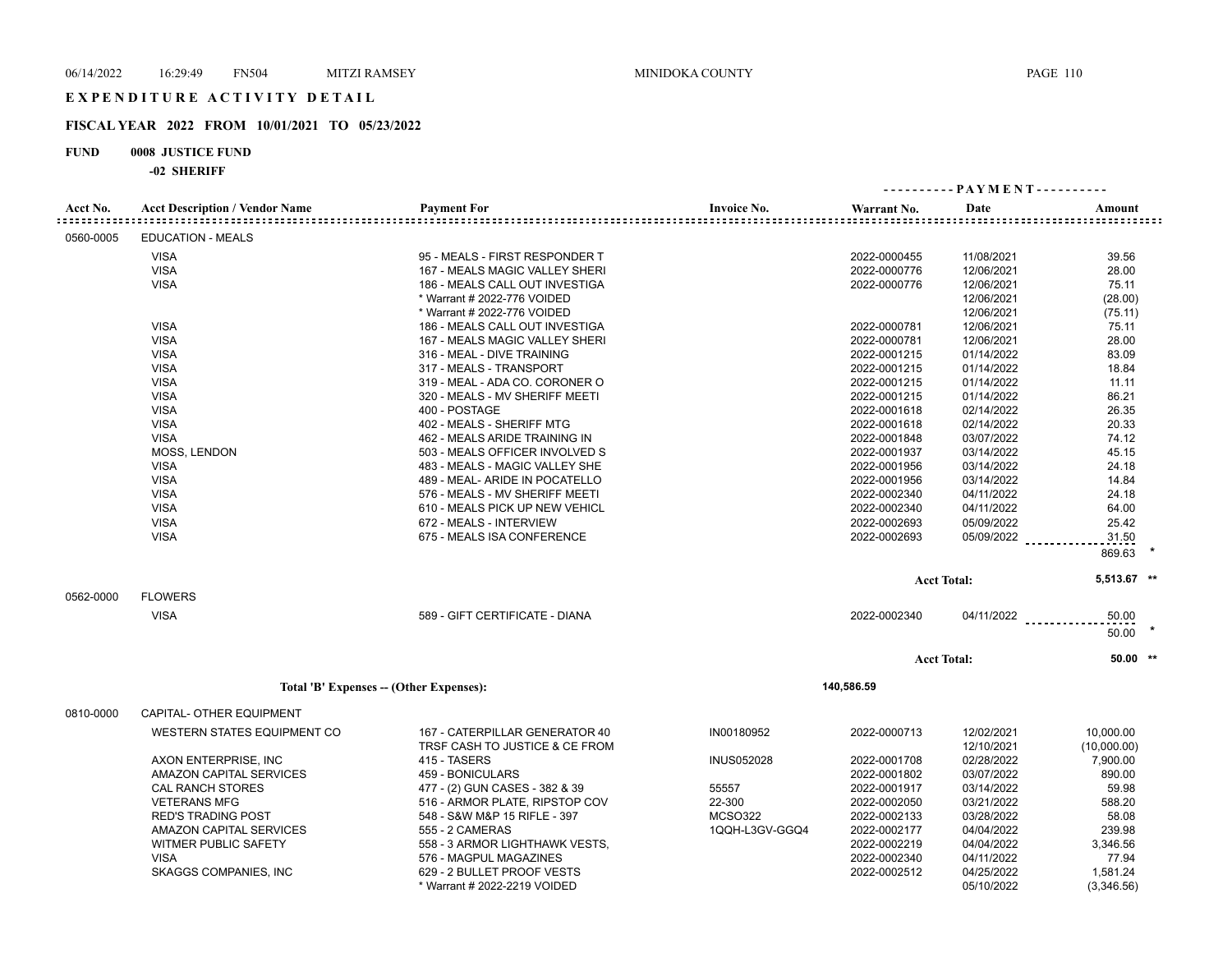# E X P E N D I T U R E A C T I V I T Y D E T A I L

## **FISCAL YEAR 2022 FROM 10/01/2021 TO 05/23/2022**

## **FUND 0008 JUSTICE FUND**

**-02 SHERIFF**

|           |                                                                    |                                         |                    | - PAYMENT - - - - - - - - - - |                    |              |  |
|-----------|--------------------------------------------------------------------|-----------------------------------------|--------------------|-------------------------------|--------------------|--------------|--|
| Acct No.  | <b>Acct Description / Vendor Name</b>                              | <b>Payment For</b>                      | <b>Invoice No.</b> | Warrant No.                   | Date               | Amount       |  |
| 0810-0000 | CAPITAL- OTHER EQUIPMENT                                           |                                         |                    |                               |                    |              |  |
|           | UNIFORMS2GEAR                                                      | 558 - 3 ARMOR LIGHTHAWK VESTS,          |                    | 2022-0002700                  | 05/10/2022         | 3,346.56     |  |
|           |                                                                    |                                         |                    |                               |                    | 14,741.98    |  |
| 0810-0006 | CAPITAL-GRANT                                                      |                                         |                    |                               |                    |              |  |
|           | <b>MPH INDUSTRIES INC</b>                                          | 570 - MONITOR & BATTERY                 | 30381              | 2022-0002197                  | 04/04/2022         | 19,681.00    |  |
|           | MPH INDUSTRIES INC                                                 | 654 - RADAR                             | 596488             | 2022-0002563                  | 05/02/2022         | 861.00       |  |
|           | MPH INDUSTRIES INC                                                 | 674 - COUNTER, SPEEDVIEW, TRAF          | 596641             | 2022-0002674                  | 05/09/2022         | 861.00       |  |
|           |                                                                    |                                         |                    |                               |                    | 21,403.00    |  |
|           |                                                                    |                                         |                    |                               |                    |              |  |
|           |                                                                    |                                         |                    |                               | <b>Acct Total:</b> | 36,144.98 ** |  |
|           |                                                                    | Total 'C' Expenses -- (Capital Outlay): |                    | 36,144.98                     |                    |              |  |
|           |                                                                    | <b>DEPARTMENT TOTALS:</b>               |                    |                               | <b>Dept Total:</b> | 1,248,433.69 |  |
|           |                                                                    |                                         |                    |                               |                    |              |  |
|           |                                                                    | Total 'A' Expenses -- Salaries:         | 746,618.62         |                               |                    |              |  |
|           | Total 'D' Expenses -- Benefits:<br>Total 'B' Expenses -- Expenses: |                                         | 325,083.50         |                               |                    |              |  |
|           |                                                                    |                                         | 140,586.59         |                               |                    |              |  |
|           |                                                                    | Total 'C' Expenses - Capital Outlay:    | 36,144.98          |                               |                    |              |  |
|           |                                                                    |                                         | 1,248,433.69       |                               |                    |              |  |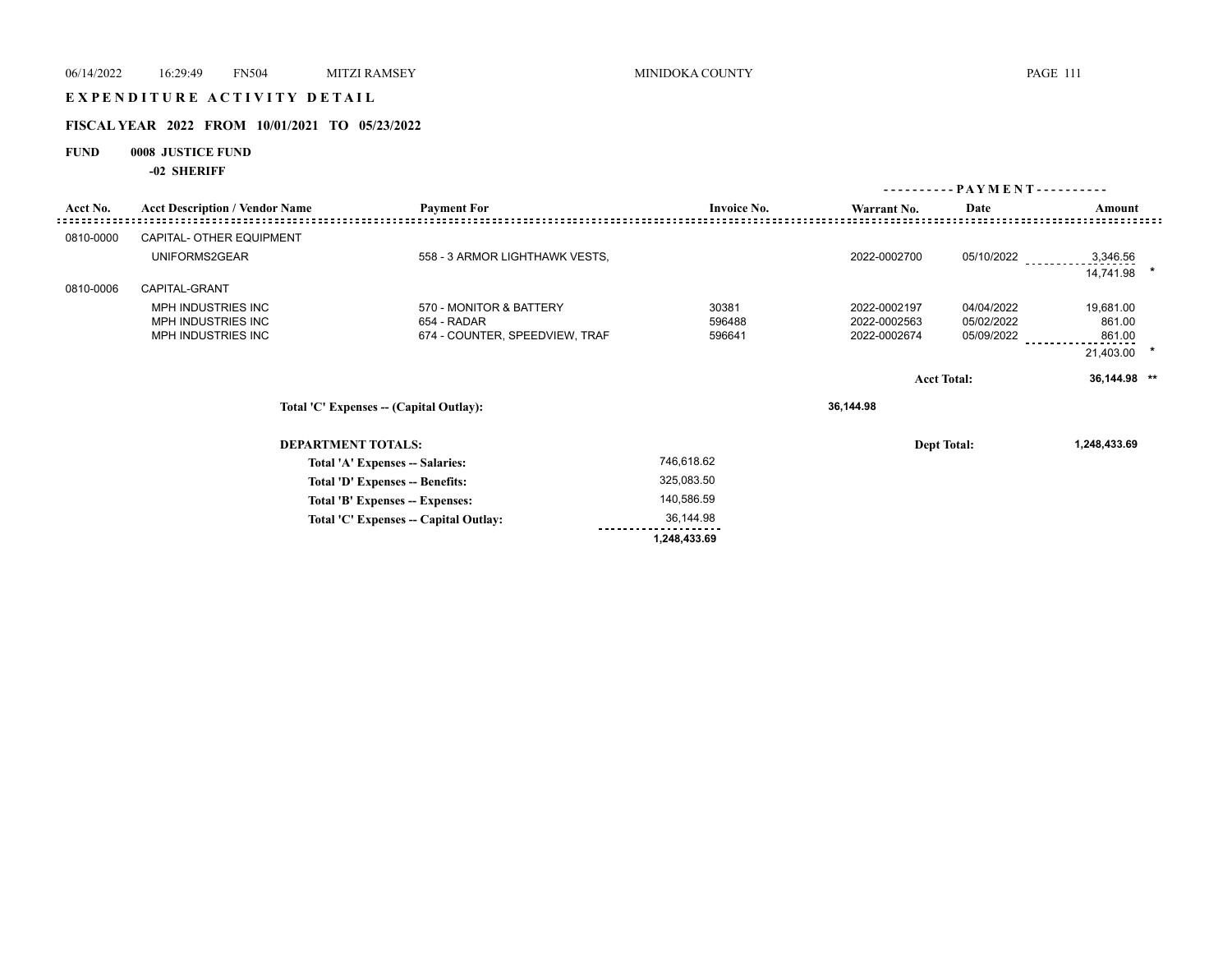## EXPENDITURE ACTIVITY DETAIL

## **FISCAL YEAR 2022 FROM 10/01/2021 TO 05/23/2022**

## **FUND 0008 JUSTICE FUND**

|           |                                       |                          |                    |             | ---------- PAYMENT---------- |            |
|-----------|---------------------------------------|--------------------------|--------------------|-------------|------------------------------|------------|
| Acct No.  | <b>Acct Description / Vendor Name</b> | <b>Payment For</b>       | <b>Invoice No.</b> | Warrant No. | Date                         | Amount     |
| 0401-0001 | <b>SALARIES - OFFICER</b>             |                          |                    |             |                              |            |
|           |                                       | *PAYROLL - EXPENSE       |                    | *PAYROLL*   | 10/08/2021                   | 3,860.21   |
|           |                                       | *PAYROLL - EXPENSE       |                    | *PAYROLL*   | 10/22/2021                   | 3,981.39   |
|           |                                       | *PAYROLL - EXPENSE       |                    | *PAYROLL*   | 11/05/2021                   | 3,981.39   |
|           |                                       | *PAYROLL - EXPENSE       |                    | *PAYROLL*   | 11/19/2021                   | 3,981.39   |
|           |                                       | *PAYROLL - EXPENSE       |                    | *PAYROLL*   | 12/03/2021                   | 3,981.39   |
|           |                                       | *PAYROLL - EXPENSE       |                    | *PAYROLL*   | 12/17/2021                   | 3,981.39   |
|           |                                       | *PAYROLL - EXPENSE       |                    | *PAYROLL*   | 12/30/2021                   | 3,981.39   |
|           |                                       | *PAYROLL - EXPENSE       |                    | *PAYROLL*   | 01/14/2022                   | 3,981.39   |
|           |                                       | *PAYROLL - EXPENSE       |                    | *PAYROLL*   | 01/28/2022                   | 3,981.39   |
|           |                                       | *PAYROLL - EXPENSE       |                    | *PAYROLL*   | 02/11/2022                   | 3,981.39   |
|           |                                       | *PAYROLL - EXPENSE       |                    | *PAYROLL*   | 02/25/2022                   | 3,981.39   |
|           |                                       | *PAYROLL - EXPENSE       |                    | *PAYROLL*   | 03/11/2022                   | 3,981.39   |
|           |                                       | *PAYROLL - EXPENSE       |                    | *PAYROLL*   | 03/25/2022                   | 3,981.39   |
|           |                                       | *PAYROLL - EXPENSE       |                    | *PAYROLL*   | 04/08/2022                   | 3,981.39   |
|           |                                       | *PAYROLL - EXPENSE       |                    | *PAYROLL*   | 04/22/2022                   | 3,981.39   |
|           |                                       | *PAYROLL - EXPENSE       |                    | *PAYROLL*   | 05/06/2022                   | 3,981.39   |
|           |                                       | *PAYROLL - EXPENSE       |                    | *PAYROLL*   | 05/20/2022                   | 3,981.39   |
|           |                                       |                          |                    |             |                              |            |
|           |                                       |                          |                    |             |                              | 67,562.45  |
| 0401-0002 | <b>SALARIES - DEPUTIES</b>            |                          |                    |             |                              |            |
|           |                                       | *PAYROLL - EXPENSE       |                    | *PAYROLL*   | 10/08/2021                   | 8,025.03   |
|           |                                       | *PAYROLL - EXPENSE       |                    | *PAYROLL*   | 10/22/2021                   | 8,276.93   |
|           |                                       | *PAYROLL - EXPENSE       |                    | *PAYROLL*   | 11/05/2021                   | 8,276.93   |
|           |                                       | *PAYROLL - EXPENSE       |                    | *PAYROLL*   | 11/19/2021                   | 8,276.93   |
|           |                                       | *PAYROLL - EXPENSE       |                    | *PAYROLL*   | 12/03/2021                   | 8,276.93   |
|           |                                       | *PAYROLL - EXPENSE       |                    | *PAYROLL*   | 12/17/2021                   | 8,276.93   |
|           |                                       | *PAYROLL - EXPENSE       |                    | *PAYROLL*   | 12/30/2021                   | 8,276.93   |
|           |                                       | *PAYROLL - EXPENSE       |                    | *PAYROLL*   | 01/14/2022                   | 8,276.93   |
|           |                                       | *PAYROLL - EXPENSE       |                    | *PAYROLL*   | 01/28/2022                   | 8,276.93   |
|           |                                       | *PAYROLL - EXPENSE       |                    | *PAYROLL*   | 02/11/2022                   | 8,276.93   |
|           |                                       | *PAYROLL - EXPENSE       |                    | *PAYROLL*   | 02/25/2022                   | 8,276.93   |
|           |                                       | *PAYROLL - EXPENSE       |                    | *PAYROLL*   | 03/11/2022                   | 8,276.93   |
|           |                                       | *PAYROLL - EXPENSE       |                    | *PAYROLL*   | 03/25/2022                   | 8,276.93   |
|           |                                       | *PAYROLL - EXPENSE       |                    | *PAYROLL*   | 04/08/2022                   | 8,276.93   |
|           |                                       | *PAYROLL - EXPENSE       |                    | *PAYROLL*   | 04/22/2022                   | 8,276.93   |
|           |                                       | *PAYROLL - EXPENSE       |                    | *PAYROLL*   | 05/06/2022                   | 8,276.93   |
|           |                                       | *PAYROLL - EXPENSE       |                    | *PAYROLL*   | 05/20/2022                   | 8,276.93   |
|           |                                       |                          |                    |             |                              | 140,455.91 |
| 0401-0003 | <b>SALARIES - OTHER</b>               |                          |                    |             |                              |            |
|           |                                       | *PAYROLL - EXPENSE       |                    | *PAYROLL*   | 10/08/2021                   | 5,884.88   |
|           |                                       | *PAYROLL - EXPENSE       |                    | *PAYROLL*   | 10/22/2021                   | 6,069.14   |
|           |                                       | *PAYROLL - EXPENSE       |                    | *PAYROLL*   | 11/05/2021                   | 6,439.03   |
|           |                                       | TRSF SICK IN LIEU - 2021 |                    |             | 11/05/2021                   | (369.92)   |
|           |                                       | *PAYROLL - EXPENSE       |                    | *PAYROLL*   | 11/19/2021                   | 6,069.10   |
|           |                                       | *PAYROLL - EXPENSE       |                    | *PAYROLL*   | 12/03/2021                   | 6,069.11   |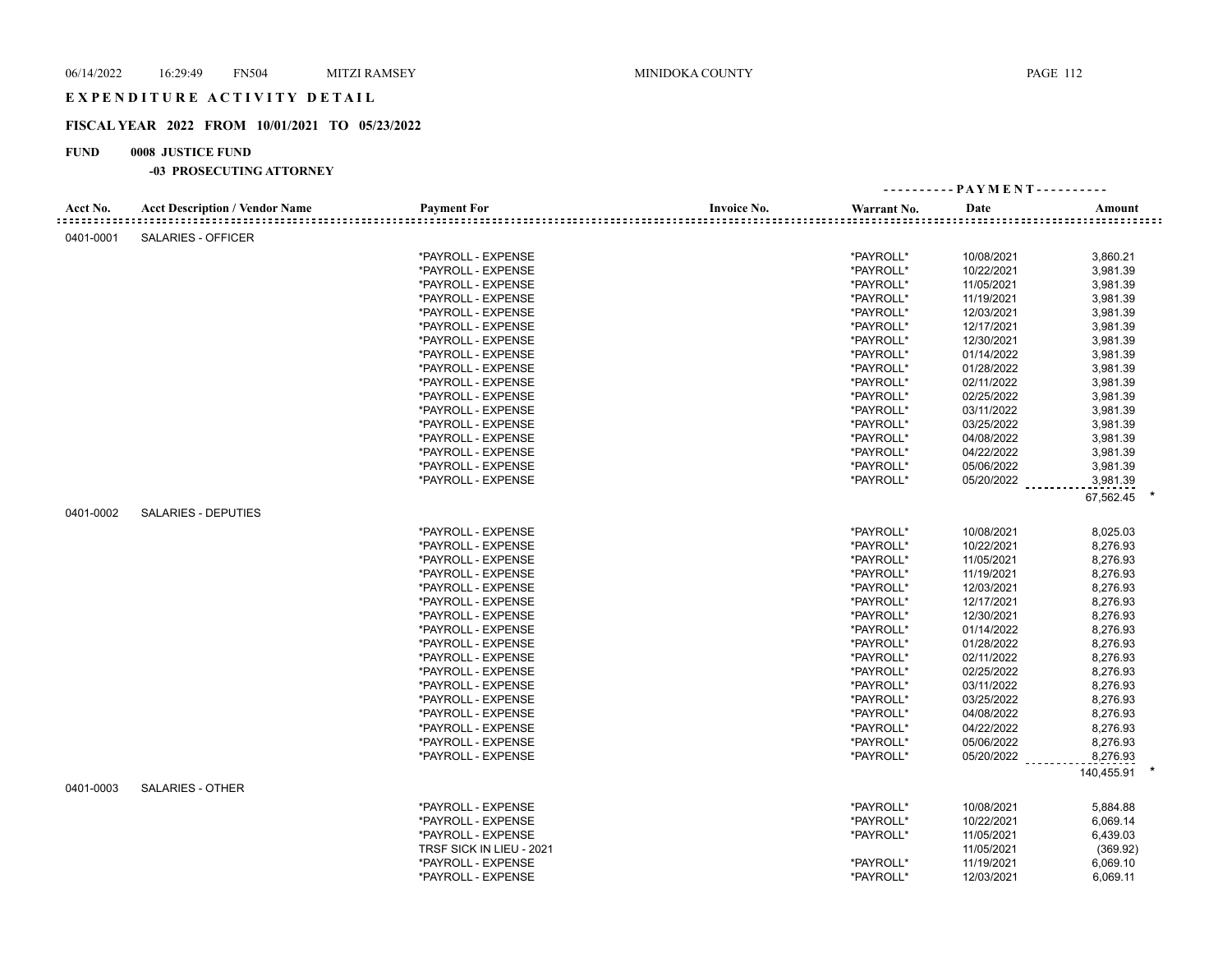## EXPENDITURE ACTIVITY DETAIL

#### **FISCAL YEAR 2022 FROM 10/01/2021 TO 05/23/2022**

### **FUND 0008 JUSTICE FUND**

|           |                                       |                    |                    |             | ---------- PAYMENT---------- |               |
|-----------|---------------------------------------|--------------------|--------------------|-------------|------------------------------|---------------|
| Acct No.  | <b>Acct Description / Vendor Name</b> | <b>Payment For</b> | <b>Invoice No.</b> | Warrant No. | Date                         | Amount        |
| 0401-0003 | SALARIES - OTHER                      |                    |                    |             |                              |               |
|           |                                       | *PAYROLL - EXPENSE |                    | *PAYROLL*   | 12/17/2021                   | 6,069.11      |
|           |                                       | *PAYROLL - EXPENSE |                    | *PAYROLL*   | 12/30/2021                   | 6,069.11      |
|           |                                       | *PAYROLL - EXPENSE |                    | *PAYROLL*   | 01/14/2022                   | 6,069.10      |
|           |                                       | *PAYROLL - EXPENSE |                    | *PAYROLL*   | 01/28/2022                   | 6,069.10      |
|           |                                       | *PAYROLL - EXPENSE |                    | *PAYROLL*   | 02/11/2022                   | 6,069.14      |
|           |                                       | *PAYROLL - EXPENSE |                    | *PAYROLL*   | 02/25/2022                   | 6,069.13      |
|           |                                       | *PAYROLL - EXPENSE |                    | *PAYROLL*   | 03/11/2022                   | 6,069.12      |
|           |                                       | *PAYROLL - EXPENSE |                    | *PAYROLL*   | 03/25/2022                   | 6,069.11      |
|           |                                       | *PAYROLL - EXPENSE |                    | *PAYROLL*   | 04/08/2022                   | 6,069.11      |
|           |                                       | *PAYROLL - EXPENSE |                    | *PAYROLL*   | 04/22/2022                   | 6,069.12      |
|           |                                       | *PAYROLL - EXPENSE |                    | *PAYROLL*   | 05/06/2022                   | 6,069.12      |
|           |                                       | *PAYROLL - EXPENSE |                    | *PAYROLL*   | 05/20/2022                   | 6,069.10      |
|           |                                       |                    |                    |             |                              |               |
| 0401-0020 | SALARIES - CITY CONTRACT              |                    |                    |             |                              | 102,990.71    |
|           |                                       | *PAYROLL - EXPENSE |                    | *PAYROLL*   | 10/08/2021                   | 819.21        |
|           |                                       | *PAYROLL - EXPENSE |                    | *PAYROLL*   | 10/22/2021                   | 1,227.68      |
|           |                                       | *PAYROLL - EXPENSE |                    | *PAYROLL*   | 11/05/2021                   | 1,227.68      |
|           |                                       | *PAYROLL - EXPENSE |                    | *PAYROLL*   | 11/19/2021                   | 1,227.68      |
|           |                                       | *PAYROLL - EXPENSE |                    | *PAYROLL*   | 12/03/2021                   | 1,227.68      |
|           |                                       | *PAYROLL - EXPENSE |                    | *PAYROLL*   | 12/17/2021                   | 1,227.68      |
|           |                                       | *PAYROLL - EXPENSE |                    | *PAYROLL*   | 12/30/2021                   | 1,227.68      |
|           |                                       | *PAYROLL - EXPENSE |                    | *PAYROLL*   | 01/14/2022                   | 1,227.68      |
|           |                                       | *PAYROLL - EXPENSE |                    | *PAYROLL*   | 01/28/2022                   | 1,227.68      |
|           |                                       | *PAYROLL - EXPENSE |                    | *PAYROLL*   | 02/11/2022                   | 1,227.68      |
|           |                                       | *PAYROLL - EXPENSE |                    | *PAYROLL*   | 02/25/2022                   | 1,227.68      |
|           |                                       | *PAYROLL - EXPENSE |                    | *PAYROLL*   | 03/11/2022                   | 1,227.68      |
|           |                                       | *PAYROLL - EXPENSE |                    | *PAYROLL*   | 03/25/2022                   | 1,227.68      |
|           |                                       | *PAYROLL - EXPENSE |                    | *PAYROLL*   | 04/08/2022                   | 1,227.68      |
|           |                                       | *PAYROLL - EXPENSE |                    | *PAYROLL*   | 04/22/2022                   | 1,227.68      |
|           |                                       | *PAYROLL - EXPENSE |                    | *PAYROLL*   | 05/06/2022                   | 1,227.68      |
|           |                                       | *PAYROLL - EXPENSE |                    | *PAYROLL*   | 05/20/2022                   | 1,227.68      |
|           |                                       |                    |                    |             |                              | 20,462.09     |
|           |                                       |                    |                    |             | <b>Acct Total:</b>           | 331,471.16 ** |
|           | Total 'A' Expenses - (Salaries):      |                    |                    | 331,471.16  |                              |               |
| 0410-0000 | <b>RETIREMENT</b>                     |                    |                    |             |                              |               |
|           |                                       |                    |                    |             |                              |               |
|           |                                       | *PAYROLL - EXPENSE |                    | *PAYROLL*   | 10/08/2021                   | 2,219.59      |
|           |                                       | *PAYROLL - EXPENSE |                    | *PAYROLL*   | 10/22/2021                   | 2,334.87      |
|           |                                       | *PAYROLL - EXPENSE |                    | *PAYROLL*   | 11/05/2021                   | 2,379.04      |
|           |                                       | *PAYROLL - EXPENSE |                    | *PAYROLL*   | 11/19/2021                   | 2,334.87      |
|           |                                       | *PAYROLL - EXPENSE |                    | *PAYROLL*   | 12/03/2021                   | 2,334.87      |
|           |                                       | *PAYROLL - EXPENSE |                    | *PAYROLL*   | 12/17/2021                   | 2,334.87      |
|           |                                       | *PAYROLL - EXPENSE |                    | *PAYROLL*   | 12/30/2021                   | 2,334.87      |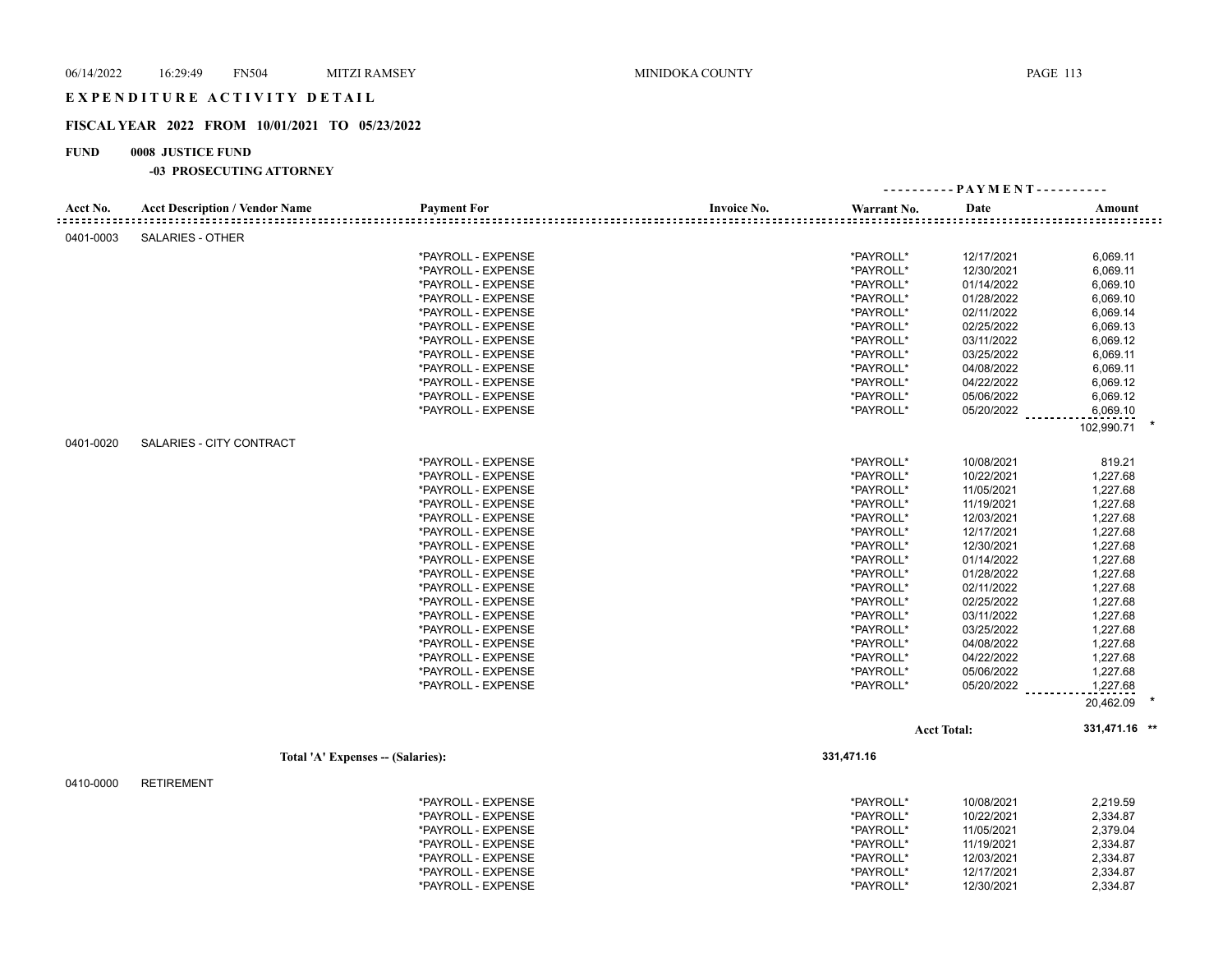## EXPENDITURE ACTIVITY DETAIL

## **FISCAL YEAR 2022 FROM 10/01/2021 TO 05/23/2022**

## **FUND 0008 JUSTICE FUND**

|           |                                       |                    |                    | ---------- PAYMENT---------- |                    |              |  |
|-----------|---------------------------------------|--------------------|--------------------|------------------------------|--------------------|--------------|--|
| Acct No.  | <b>Acct Description / Vendor Name</b> | <b>Payment For</b> | <b>Invoice No.</b> | Warrant No.                  | Date               | Amount       |  |
| 0410-0000 | <b>RETIREMENT</b>                     |                    |                    |                              |                    |              |  |
|           |                                       | *PAYROLL - EXPENSE |                    | *PAYROLL*                    | 01/14/2022         | 2,334.87     |  |
|           |                                       | *PAYROLL - EXPENSE |                    | *PAYROLL*                    | 01/28/2022         | 2,334.87     |  |
|           |                                       | *PAYROLL - EXPENSE |                    | *PAYROLL*                    | 02/11/2022         | 2,334.87     |  |
|           |                                       | *PAYROLL - EXPENSE |                    | *PAYROLL*                    | 02/25/2022         | 2,334.87     |  |
|           |                                       | *PAYROLL - EXPENSE |                    | *PAYROLL*                    | 03/11/2022         | 2,334.87     |  |
|           |                                       | *PAYROLL - EXPENSE |                    | *PAYROLL*                    | 03/25/2022         | 2,334.87     |  |
|           |                                       | *PAYROLL - EXPENSE |                    | *PAYROLL*                    | 04/08/2022         |              |  |
|           |                                       |                    |                    |                              |                    | 2,334.87     |  |
|           |                                       | *PAYROLL - EXPENSE |                    | *PAYROLL*                    | 04/22/2022         | 2,334.87     |  |
|           |                                       | *PAYROLL - EXPENSE |                    | *PAYROLL*                    | 05/06/2022         | 2,334.87     |  |
|           |                                       | *PAYROLL - EXPENSE |                    | *PAYROLL*                    | 05/20/2022         | 2,334.87     |  |
|           |                                       |                    |                    |                              |                    | 39,621.68    |  |
|           |                                       |                    |                    |                              | <b>Acct Total:</b> | 39,621.68 ** |  |
| 0411-0000 | <b>SOCIAL SECURITY</b>                |                    |                    |                              |                    |              |  |
|           |                                       | *PAYROLL - EXPENSE |                    | *PAYROLL*                    | 10/08/2021         | 1,329.48     |  |
|           |                                       | *PAYROLL - EXPENSE |                    | *PAYROLL*                    | 10/22/2021         | 1,403.33     |  |
|           |                                       | *PAYROLL - EXPENSE |                    | *PAYROLL*                    | 11/05/2021         | 1,431.64     |  |
|           |                                       | *PAYROLL - EXPENSE |                    | *PAYROLL*                    | 11/19/2021         | 1,403.33     |  |
|           |                                       | *PAYROLL - EXPENSE |                    | *PAYROLL*                    | 12/03/2021         | 1,403.33     |  |
|           |                                       | *PAYROLL - EXPENSE |                    | *PAYROLL*                    | 12/17/2021         | 1,403.33     |  |
|           |                                       | *PAYROLL - EXPENSE |                    | *PAYROLL*                    | 12/30/2021         | 1,495.37     |  |
|           |                                       | *PAYROLL - EXPENSE |                    | *PAYROLL*                    | 01/14/2022         | 1,403.33     |  |
|           |                                       | *PAYROLL - EXPENSE |                    | *PAYROLL*                    | 01/28/2022         | 1,403.33     |  |
|           |                                       | *PAYROLL - EXPENSE |                    | *PAYROLL*                    | 02/11/2022         |              |  |
|           |                                       |                    |                    |                              |                    | 1,386.34     |  |
|           |                                       | *PAYROLL - EXPENSE |                    | *PAYROLL*                    | 02/25/2022         | 1,386.34     |  |
|           |                                       | *PAYROLL - EXPENSE |                    | *PAYROLL*                    | 03/11/2022         | 1,386.34     |  |
|           |                                       | *PAYROLL - EXPENSE |                    | *PAYROLL*                    | 03/25/2022         | 1,386.34     |  |
|           |                                       | *PAYROLL - EXPENSE |                    | *PAYROLL*                    | 04/08/2022         | 1,386.34     |  |
|           |                                       | *PAYROLL - EXPENSE |                    | *PAYROLL*                    | 04/22/2022         | 1,386.34     |  |
|           |                                       | *PAYROLL - EXPENSE |                    | *PAYROLL*                    | 05/06/2022         | 1,386.34     |  |
|           |                                       | *PAYROLL - EXPENSE |                    | *PAYROLL*                    | 05/20/2022         | 1,386.34     |  |
|           |                                       |                    |                    |                              |                    | 23,767.19    |  |
|           |                                       |                    |                    |                              | <b>Acct Total:</b> | 23,767.19 ** |  |
| 0412-0000 | <b>LIFE INSURANCE</b>                 |                    |                    |                              |                    |              |  |
|           |                                       | *PAYROLL - EXPENSE |                    | *PAYROLL*                    | 10/22/2021         | 22.40        |  |
|           |                                       | *PAYROLL - EXPENSE |                    | *PAYROLL*                    | 11/19/2021         | 22.40        |  |
|           |                                       | *PAYROLL - EXPENSE |                    | *PAYROLL*                    | 12/17/2021         | 22.40        |  |
|           |                                       | *PAYROLL - EXPENSE |                    | *PAYROLL*                    | 01/28/2022         | 22.40        |  |
|           |                                       | *PAYROLL - EXPENSE |                    | *PAYROLL*                    | 02/25/2022         | 22.40        |  |
|           |                                       | *PAYROLL - EXPENSE |                    | *PAYROLL*                    | 03/25/2022         | 22.40        |  |
|           |                                       | *PAYROLL - EXPENSE |                    | *PAYROLL*                    | 04/22/2022         | 22.40        |  |
|           |                                       | *PAYROLL - EXPENSE |                    | *PAYROLL*                    | 05/20/2022         | 22.40        |  |
|           |                                       |                    |                    |                              |                    | 179.20       |  |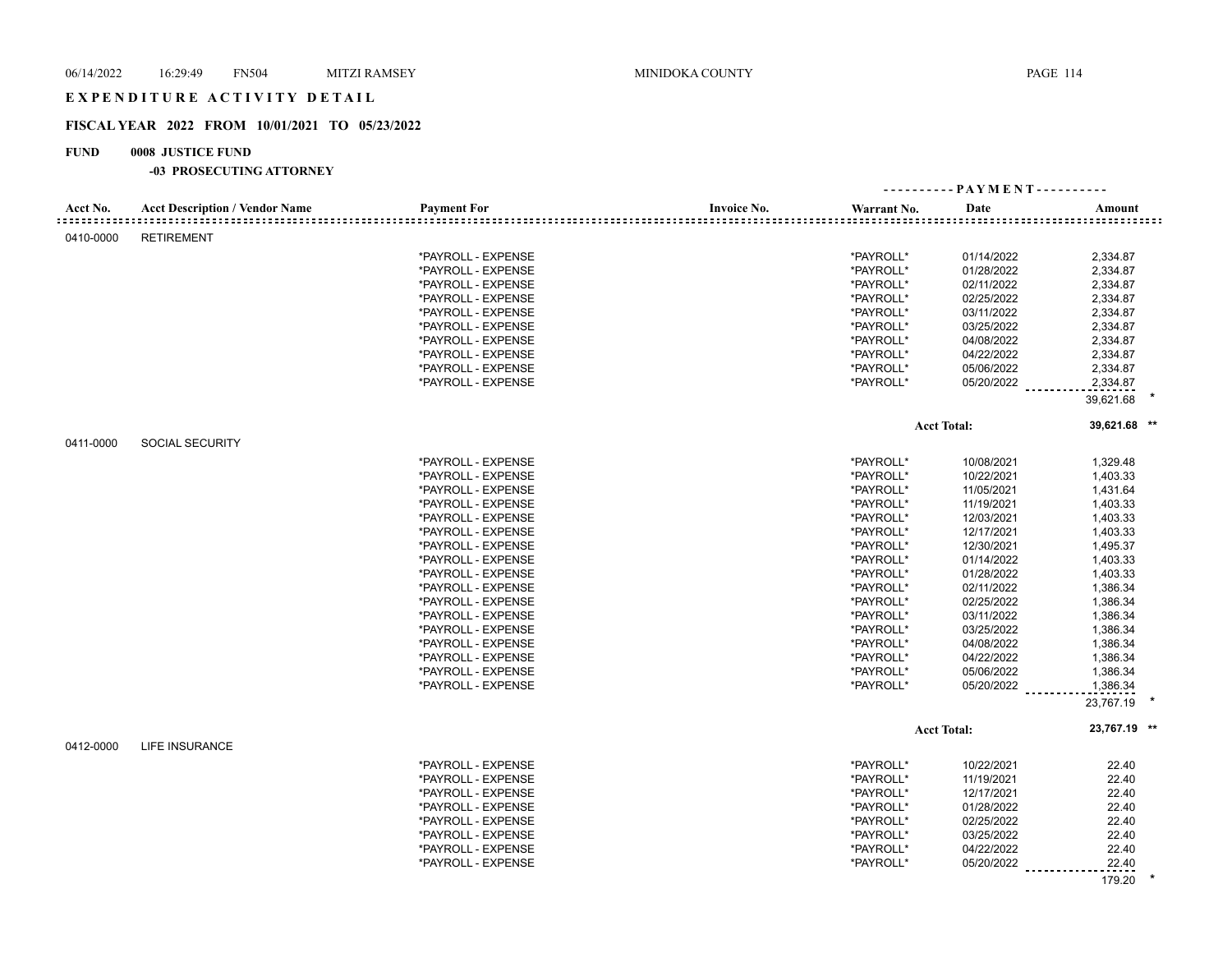## EXPENDITURE ACTIVITY DETAIL

## **FISCAL YEAR 2022 FROM 10/01/2021 TO 05/23/2022**

## **FUND 0008 JUSTICE FUND**

|                              |                                       |                                          |                    | ---------- PAYMENT---------- |                          |                      |
|------------------------------|---------------------------------------|------------------------------------------|--------------------|------------------------------|--------------------------|----------------------|
| Acct No.<br>================ | <b>Acct Description / Vendor Name</b> | <b>Payment For</b>                       | <b>Invoice No.</b> | Warrant No.                  | Date                     | Amount               |
|                              |                                       |                                          |                    |                              |                          |                      |
|                              |                                       |                                          |                    |                              | <b>Acct Total:</b>       | 179.20 **            |
| 0413-0000                    | <b>MEDICAL INSURANCE</b>              |                                          |                    |                              |                          |                      |
|                              |                                       | *PAYROLL - EXPENSE                       |                    | *PAYROLL*                    | 10/22/2021               | 7,993.64             |
|                              |                                       | *PAYROLL - EXPENSE<br>*PAYROLL - EXPENSE |                    | *PAYROLL*<br>*PAYROLL*       | 11/19/2021               | 7,993.64             |
|                              |                                       | *PAYROLL - EXPENSE                       |                    | *PAYROLL*                    | 12/17/2021<br>01/28/2022 | 7,993.64             |
|                              |                                       | *PAYROLL - EXPENSE                       |                    | *PAYROLL*                    | 02/25/2022               | 7,993.64<br>8,328.66 |
|                              |                                       | *PAYROLL - EXPENSE                       |                    | *PAYROLL*                    | 03/25/2022               | 8,328.66             |
|                              |                                       | *PAYROLL - EXPENSE                       |                    | *PAYROLL*                    | 04/22/2022               | 8,328.66             |
|                              |                                       | *PAYROLL - EXPENSE                       |                    | *PAYROLL*                    | 05/20/2022               | 8,328.66             |
|                              |                                       |                                          |                    |                              |                          | 65,289.20            |
|                              |                                       |                                          |                    |                              | <b>Acct Total:</b>       | 65,289.20 **         |
|                              | Total 'D' Expenses -- (Benefits):     |                                          |                    | 128,857.27                   |                          |                      |
| 0439-0001                    | TRAVEL - LODGING                      |                                          |                    |                              |                          |                      |
|                              | <b>GROVE HOTEL</b>                    | 375 - LODGING & PARKING - R. H           |                    | 2022-0001585                 | 02/14/2022               | 501.00               |
|                              | <b>VISA</b>                           | 450 - LODGING IPAA WINTER CONF           |                    | 2022-0001848                 | 03/07/2022               | 515.28               |
|                              | <b>VISA</b>                           | 450 - PARKING IPAA WINTER CONF           |                    | 2022-0001848                 | 03/07/2022               | 45.00                |
|                              | <b>GROVE HOTEL</b>                    | 514 - IPAA CONFERENCE LODGING            |                    | 2022-0001930                 | 03/14/2022               | 456.06               |
|                              | <b>GROVE HOTEL</b>                    | 643 - PARKING FOR IPAA WINTER            |                    | 2022-0002491                 | $04/25/2022$             | 45.00                |
|                              |                                       |                                          |                    |                              |                          | 1,562.34             |
| 0439-0002                    | <b>TRAVEL - MEALS</b>                 |                                          |                    |                              |                          |                      |
|                              | <b>HEMSLEY, ROB</b>                   | 382 - MEALS - IPAA CONFERENCE            |                    | 2022-0001587                 | 02/14/2022               | 121.38               |
|                              | STEVENSON, LANCE                      | 381 - MEALS - IPAA CONFERENCE            |                    | 2022-0001608                 | 02/14/2022               | 75.37                |
|                              | SMITH, JOHN J.                        | 513 - IPAA - MEALS                       |                    | 2022-0001945                 | 03/14/2022               | 86.12                |
|                              | STEVENSON, LANCE                      | 833 - LUNCH W/ GOVERNOR                  |                    | 2022-0002759                 | 05/16/2022               | 47.36                |
|                              |                                       |                                          |                    |                              |                          | 330.23               |
| 0439-0003                    | TRAVEL - MILEAGE                      |                                          |                    |                              |                          |                      |
|                              | <b>HEMSLEY, ROB</b>                   | 382 - MILEAGE - IPAA CONFERENC           |                    | 2022-0001587                 | 02/14/2022               | 193.05               |
|                              | STEVENSON, LANCE                      | 381 - MILEAGE - IPAA CONFERENC           |                    | 2022-0001608                 | 02/14/2022               | 193.05               |
|                              | SMITH, JOHN J.                        | 513 - IPAA CONFERENCE IN BOISE           |                    | 2022-0001945                 | 03/14/2022 ________      | 193.05               |
|                              |                                       |                                          |                    |                              |                          | 579.15               |
|                              |                                       |                                          |                    |                              | <b>Acct Total:</b>       | 2,471.72 **          |
| 0440-0001                    | SUPPLIES - CONSUMABLE                 |                                          |                    |                              |                          |                      |
|                              | ALPINE BUSINESS PRODUCT               | 119 - CARD STOCK PAPER, DVD'S,           |                    | 2022-0000594                 | 11/22/2021               | 127.64               |
|                              | ALPINE BUSINESS PRODUCT               | 175 - NEON STICKY NOTES, SMALL           |                    | 2022-0000738                 | 12/06/2021               | 72.93                |
|                              | <b>VISA</b>                           | 164 - OFFICE SUPPLIES                    |                    | 2022-0000776                 | 12/06/2021               | 15.06                |
|                              |                                       | * Warrant # 2022-776 VOIDED              |                    |                              | 12/06/2021               | (15.06)              |
|                              | <b>VISA</b>                           | 164 - OFFICE SUPPLIES                    |                    | 2022-0000781                 | 12/06/2021               | 15.06                |
|                              | <b>HARVEY'S OFFICE PLUS</b>           | 307 - PENS                               | 40323-001          | 2022-0001298                 | 01/24/2022               | 10.37                |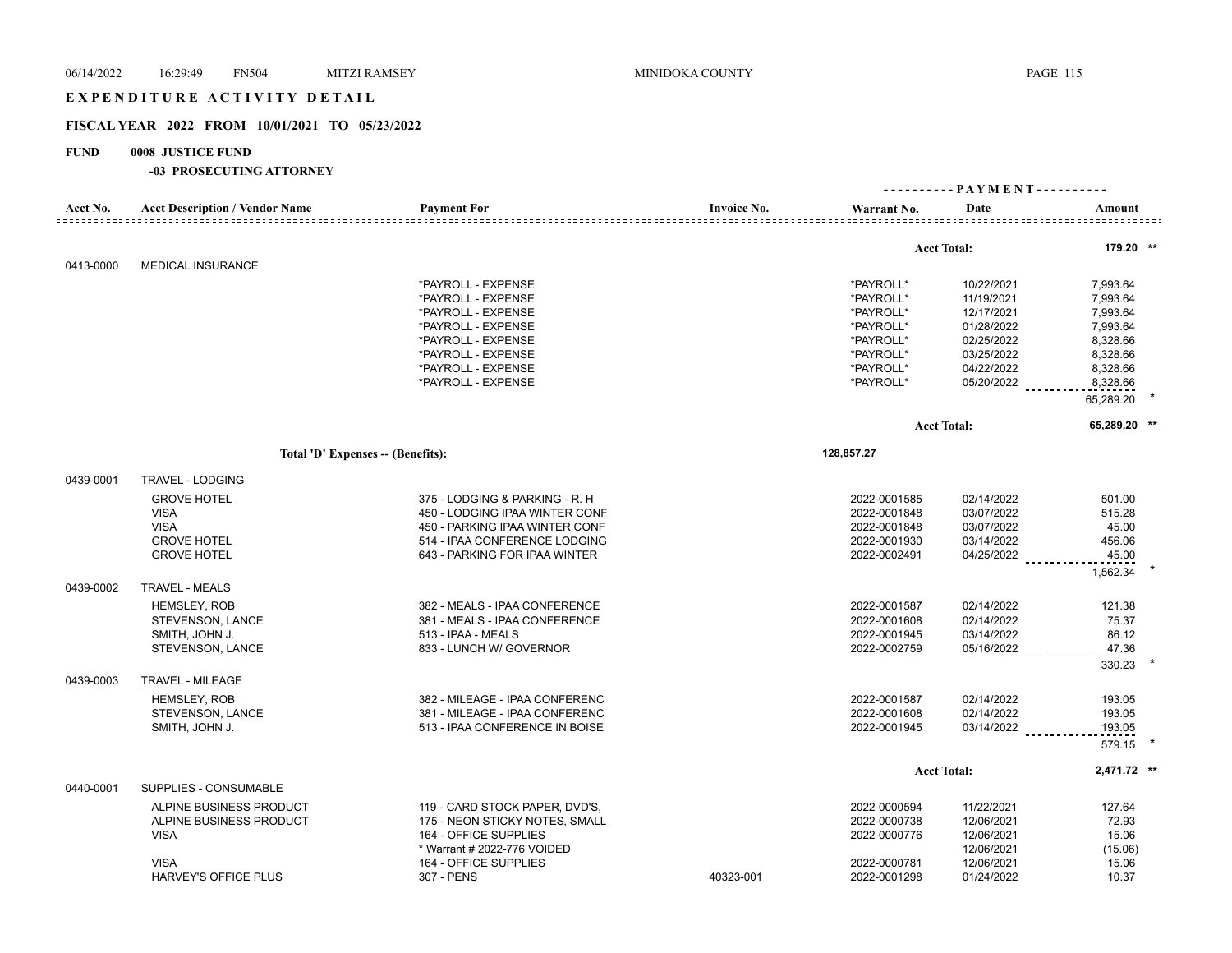## **FISCAL YEAR 2022 FROM 10/01/2021 TO 05/23/2022**

## **FUND 0008 JUSTICE FUND**

| Acct No.  | <b>Acct Description / Vendor Name</b>              | <b>Payment For</b>                                | <b>Invoice No.</b>               | Warrant No.                  | Date                     | Amount               |
|-----------|----------------------------------------------------|---------------------------------------------------|----------------------------------|------------------------------|--------------------------|----------------------|
| 0440-0001 | SUPPLIES - CONSUMABLE                              |                                                   |                                  |                              |                          |                      |
|           | <b>LASER XPRESS</b>                                | 305 - TONER CARTRIDGE                             | 194775                           | 2022-0001308                 | 01/24/2022               | 175.98               |
|           | <b>HARVEY'S OFFICE PLUS</b>                        | 375 - WALL CALENDAR, STICKY NO                    |                                  | 2022-0001586                 | 02/14/2022               | 31.48                |
|           | <b>HARVEY'S OFFICE PLUS</b>                        | 501 - IBUPROFEN & DVD-R SPINDL                    | 40785-001                        | 2022-0001586                 | 02/14/2022               | 59.98                |
|           | <b>LASER XPRESS</b>                                | 377 - TONER CARTRIDGE                             | 195492                           | 2022-0001594                 | 02/14/2022               | 220.99               |
|           | <b>VISA</b>                                        | 502 - KLEENEX                                     |                                  | 2022-0001618                 | 02/14/2022               | 12.66                |
|           | <b>HARVEY'S OFFICE PLUS</b>                        | 447 - STENO TABLETS                               |                                  | 2022-0001821                 | 03/07/2022               | 24.99                |
|           | <b>LASER XPRESS</b>                                | 448 - REPLACEMENT CARTRIDGE                       | 195718                           | 2022-0001829                 | 03/07/2022               | 220.99               |
|           | <b>VISA</b>                                        | 581 - COFFEE SUPPLIES                             |                                  | 2022-0002340                 | 04/11/2022               | 18.91                |
|           | HARVEY'S OFFICE PLUS                               | 715 - PENS, COPY PAPER, LEGAL                     |                                  | 2022-0002844                 | 05/23/2022               | 166.93               |
|           |                                                    |                                                   |                                  |                              |                          | 1,158.91             |
| 0440-0002 | <b>SUPPLIES - REUSABLE</b>                         |                                                   |                                  |                              |                          |                      |
|           | AMAZON CAPITAL SERVICES                            | 77 - ELECTRIC STAPLER                             |                                  | 2022-0000376                 | 11/08/2021               | 19.99                |
|           | <b>VISA</b>                                        | 164 - USB PACKS (2)                               |                                  | 2022-0000776                 | 12/06/2021               | 39.96                |
|           |                                                    | * Warrant # 2022-776 VOIDED                       |                                  |                              | 12/06/2021               | (39.96)              |
|           | <b>VISA</b>                                        | 164 - USB PACKS (2)                               |                                  | 2022-0000781                 | 12/06/2021               | 39.96                |
|           | SMITH, JOHN J.                                     | 211 - REIMBURSE CABLE FOR IPAD                    |                                  | 2022-0000849                 | 12/13/2021               | 10.57                |
|           | AMAZON CAPITAL SERVICES                            | 248 - KEURIG COFFEE MAKER                         | 1DKC-N9WN-KRHW                   | 2022-0001052                 | 01/03/2022               | 175.26               |
|           | AMAZON CAPITAL SERVICES<br>AMAZON CAPITAL SERVICES | 296 - KEURIG FILTER HOLDERS<br>500 - SEAT CUSHION | 1WTQ-KQCW-HTNR<br>1T4D-1MGJ-9NQJ | 2022-0001278<br>2022-0001570 | 01/24/2022<br>02/14/2022 | 31.90<br>39.91       |
|           | <b>HARVEY'S OFFICE PLUS</b>                        | 375 - BINDER CLIPS                                |                                  | 2022-0001586                 | 02/14/2022               | 2.38                 |
|           | <b>HARVEY'S OFFICE PLUS</b>                        | 447 - CHAIR MAT & CD BINDER HO                    |                                  | 2022-0001821                 | 03/07/2022               | 195.44               |
|           | <b>HARVEY'S OFFICE PLUS</b>                        | 569 - BINDERS                                     |                                  | 2022-0002192                 | 04/04/2022               | 57.10                |
|           |                                                    |                                                   |                                  |                              |                          | 572.51               |
| 0440-0003 | SUPPLIES - SPECIAL ORDER                           |                                                   |                                  |                              |                          |                      |
|           | <b>VISA</b>                                        | 318 - DROP BOX APP                                |                                  | 2022-0001215                 |                          | 01/14/2022<br>119.88 |
|           |                                                    |                                                   |                                  |                              |                          | 119.88               |
| 0440-0005 | SUPPLIES - COPIER                                  |                                                   |                                  |                              |                          |                      |
|           | <b>HARVEY'S OFFICE PLUS</b>                        | 715 - COPY PAPER                                  |                                  | 2022-0002844                 | $05/23/2022$             | 103.98               |
|           |                                                    |                                                   |                                  |                              |                          | $103.98$ *           |
|           |                                                    |                                                   |                                  |                              | <b>Acct Total:</b>       | 1.955.28 **          |
| 0459-0000 | <b>HIGH PROFILE CRIMES</b>                         |                                                   |                                  |                              |                          |                      |
|           | <b>VISA</b>                                        | 449 - MEALS INVESTIGATION                         |                                  | 2022-0001848                 | 03/07/2022               | 47.61                |
|           | <b>VISA</b>                                        | 581 - TRACFONE & EXTERNAL HARD                    |                                  | 2022-0002340                 | 04/11/2022               | 168.53               |
|           |                                                    |                                                   |                                  |                              |                          | $216.14$ *           |
|           |                                                    |                                                   |                                  |                              | <b>Acct Total:</b>       | 216.14 **            |
| 0461-0002 | PHONE - TOLL CHARGES                               |                                                   |                                  |                              |                          |                      |
|           | <b>WINDSTREAM</b>                                  | 124 - TOLL CHARGES                                | 74297673                         | 2022-0000635                 | 11/22/2021               | 9.37                 |
|           | <b>WINDSTREAM</b>                                  | 217 - TOLL CHARGES                                |                                  | 2022-0000979                 | 12/20/2021               | 19.00                |
|           | <b>WINDSTREAM</b>                                  | 295 - TOLL CHARGES                                |                                  | 2022-0001340                 | 01/24/2022               | 16.75                |
|           | <b>WINDSTREAM</b>                                  | 411 - TOLL CHARGES                                |                                  | 2022-0001620                 | 02/14/2022               | 14.27                |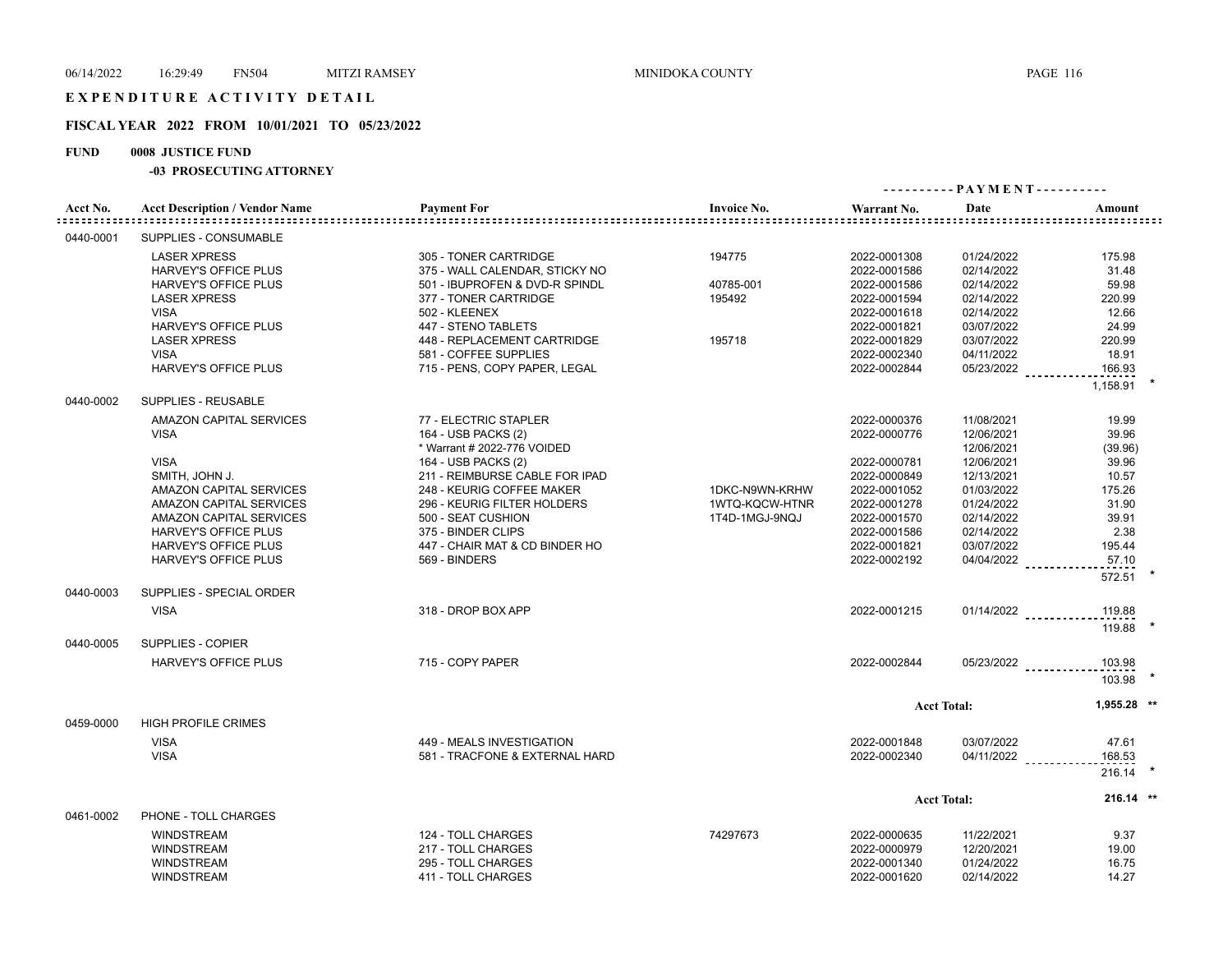## **FISCAL YEAR 2022 FROM 10/01/2021 TO 05/23/2022**

## **FUND 0008 JUSTICE FUND**

| Acct No.  | <b>Acct Description / Vendor Name</b>                                                                                                                                                                                                                                                                                                                                                                                                                                              | <b>Payment For</b>                                                                                                                                                                                                                                                                                                                                                                                           | <b>Invoice No.</b>                                                                                                                                                         | Warrant No.                                                                                                                                                                                                                                                  | Date                                                                                                                                                                                                                         | Amount                                                                                                                                                                  |
|-----------|------------------------------------------------------------------------------------------------------------------------------------------------------------------------------------------------------------------------------------------------------------------------------------------------------------------------------------------------------------------------------------------------------------------------------------------------------------------------------------|--------------------------------------------------------------------------------------------------------------------------------------------------------------------------------------------------------------------------------------------------------------------------------------------------------------------------------------------------------------------------------------------------------------|----------------------------------------------------------------------------------------------------------------------------------------------------------------------------|--------------------------------------------------------------------------------------------------------------------------------------------------------------------------------------------------------------------------------------------------------------|------------------------------------------------------------------------------------------------------------------------------------------------------------------------------------------------------------------------------|-------------------------------------------------------------------------------------------------------------------------------------------------------------------------|
| 0461-0002 | PHONE - TOLL CHARGES                                                                                                                                                                                                                                                                                                                                                                                                                                                               |                                                                                                                                                                                                                                                                                                                                                                                                              |                                                                                                                                                                            |                                                                                                                                                                                                                                                              |                                                                                                                                                                                                                              |                                                                                                                                                                         |
|           | <b>WINDSTREAM</b><br><b>WINDSTREAM</b><br><b>WINDSTREAM</b>                                                                                                                                                                                                                                                                                                                                                                                                                        | 507 - TOLL CHARGES<br>615 - TOLL CHARGES<br>837 - TOLL CHARGES                                                                                                                                                                                                                                                                                                                                               |                                                                                                                                                                            | 2022-0001958<br>2022-0002399<br>2022-0002772                                                                                                                                                                                                                 | 03/14/2022<br>04/18/2022<br>$05/16/2022$                                                                                                                                                                                     | 16.49<br>19.00<br>17.27<br>112.15                                                                                                                                       |
| 0461-0005 | PHONE - CELLULAR                                                                                                                                                                                                                                                                                                                                                                                                                                                                   |                                                                                                                                                                                                                                                                                                                                                                                                              |                                                                                                                                                                            |                                                                                                                                                                                                                                                              |                                                                                                                                                                                                                              |                                                                                                                                                                         |
|           | <b>VERIZON WIRELESS</b><br><b>VERIZON WIRELESS</b><br>STEVENSON, LANCE<br><b>VERIZON WIRELESS</b><br><b>VERIZON WIRELESS</b><br><b>AMAZON CAPITAL SERVICES</b><br><b>VERIZON WIRELESS</b><br><b>VERIZON WIRELESS</b><br><b>VERIZON WIRELESS</b>                                                                                                                                                                                                                                    | 143 - CELL PHONES & IPADS<br>255 - CELL PHONES & IPADS<br>280 - IPHONE SCREEN PROTECTOR<br>326 - CELL PHONES & IPADS<br>436 - CELL PHONES & IPADS<br>542 - AIRPODS PRO, PHONE CASE<br>544 - CELL PHONES & IPADS<br>CR EXP FOR PURCHASED SURPLUS P<br>TRSF CASH FOR IPAD FROM PROS A<br>642 - CELL PHONES & IPADS<br>705 - CELL PHONES & IPADS                                                                | 1HX4-PH7X-FNM4                                                                                                                                                             | 2022-0000686<br>2022-0001109<br>2022-0001170<br>2022-0001335<br>2022-0001759<br>2022-0002106<br>2022-0002147<br>2022-0002520<br>2022-0002871                                                                                                                 | 11/29/2021<br>01/03/2022<br>01/10/2022<br>01/24/2022<br>02/28/2022<br>03/28/2022<br>03/28/2022<br>03/29/2022<br>04/05/2022<br>04/25/2022<br>05/23/2022                                                                       | 210.74<br>210.74<br>8.09<br>207.53<br>209.15<br>229.95<br>559.14<br>(205.00)<br>(232.00)<br>207.31<br>207.31<br>1,612.96                                                |
| 0510-0000 | RENT/LEASE- OFFICE EQUIP                                                                                                                                                                                                                                                                                                                                                                                                                                                           |                                                                                                                                                                                                                                                                                                                                                                                                              |                                                                                                                                                                            | <b>Acct Total:</b>                                                                                                                                                                                                                                           |                                                                                                                                                                                                                              | $1,725.11$ **                                                                                                                                                           |
|           | <b>GREAT AMERICA LEASING</b><br><b>VALLEY OFFICE SYSTEMS</b><br><b>GREAT AMERICA LEASING</b><br><b>VALLEY OFFICE SYSTEMS</b><br><b>GREAT AMERICA LEASING</b><br>VALLEY OFFICE SYSTEMS<br><b>GREAT AMERICA LEASING</b><br>VALLEY OFFICE SYSTEMS<br><b>GREAT AMERICA LEASING</b><br>VALLEY OFFICE SYSTEMS<br><b>GREAT AMERICA LEASING</b><br>VALLEY OFFICE SYSTEMS<br><b>GREAT AMERICA LEASING</b><br>VALLEY OFFICE SYSTEMS<br><b>GREAT AMERICA LEASING</b><br>VALLEY OFFICE SYSTEMS | 8 - RICOH COPIER LEASE<br>42 - COPIER OVERAGES<br>96 - COPIER LEASE<br>150 - COPIER OVERAGES<br>240 - COPIER LEASE<br>252 - COPIER OVERAGE<br>297 - RICOH COPIER LEASE & PRO<br>341 - COPIER OVERAGES<br>423 - NEW COPIER LEASE & ONE T<br>429 - COPIER OVERAGES<br>444 - COPIER LEASE<br>553 - COPIER OVERAGES<br>572 - COPIER LEASE<br>631 - COPIER OVERAGES<br>663 - COPIER LEASE<br>696 - COPIER OVEAGES | 3025126<br>AR1000188<br>30434621<br>AR1010041<br>30637235<br>AR1018068<br>30833314<br>AR1027911<br>30962144<br>AR1036089<br>31155267<br>AR1043069<br>31554898<br>AR1062407 | 2022-0000122<br>2022-0000295<br>2022-0000482<br>2022-0000685<br>2022-0000941<br>2022-0001107<br>2022-0001296<br>2022-0001428<br>2022-0001657<br>2022-0001758<br>2022-0001820<br>2022-0002146<br>2022-0002191<br>2022-0002518<br>2022-0002665<br>2022-0002869 | 10/18/2021<br>11/01/2021<br>11/15/2021<br>11/29/2021<br>12/20/2021<br>01/03/2022<br>01/24/2022<br>01/31/2022<br>02/22/2022<br>02/28/2022<br>03/07/2022<br>03/28/2022<br>04/04/2022<br>04/25/2022<br>05/09/2022<br>05/23/2022 | 133.10<br>157.62<br>133.10<br>205.18<br>133.10<br>177.67<br>140.94<br>152.92<br>280.27<br>88.05<br>174.91<br>105.74<br>185.49<br>109.59<br>174.91<br>107.01<br>2,459.60 |
| 0528-0000 | <b>DUES / MEMBERSHIPS</b>                                                                                                                                                                                                                                                                                                                                                                                                                                                          |                                                                                                                                                                                                                                                                                                                                                                                                              |                                                                                                                                                                            | <b>Acct Total:</b>                                                                                                                                                                                                                                           |                                                                                                                                                                                                                              | 2,459.60 **                                                                                                                                                             |
|           | IDAHO PROSECUTING ATTORNEYS ASSOC<br><b>IDAHO STATE BAR</b><br><b>IDAHO STATE BAR</b><br><b>IDAHO STATE BAR</b>                                                                                                                                                                                                                                                                                                                                                                    | 2 - FY22 IPAA MEMBERSHIPS - L.<br>133 - IDAHO BAR FEE J. SMITH<br>134 - IDAHO BAR FEE L. STEVENS<br>213 - BAR LICENSE FEE                                                                                                                                                                                                                                                                                    |                                                                                                                                                                            | 2022-0000013<br>2022-0000666<br>2022-0000666<br>2022-0000949                                                                                                                                                                                                 | 10/04/2021<br>11/29/2021<br>11/29/2021<br>12/20/2021                                                                                                                                                                         | 2,670.00<br>425.00<br>425.00<br>425.00                                                                                                                                  |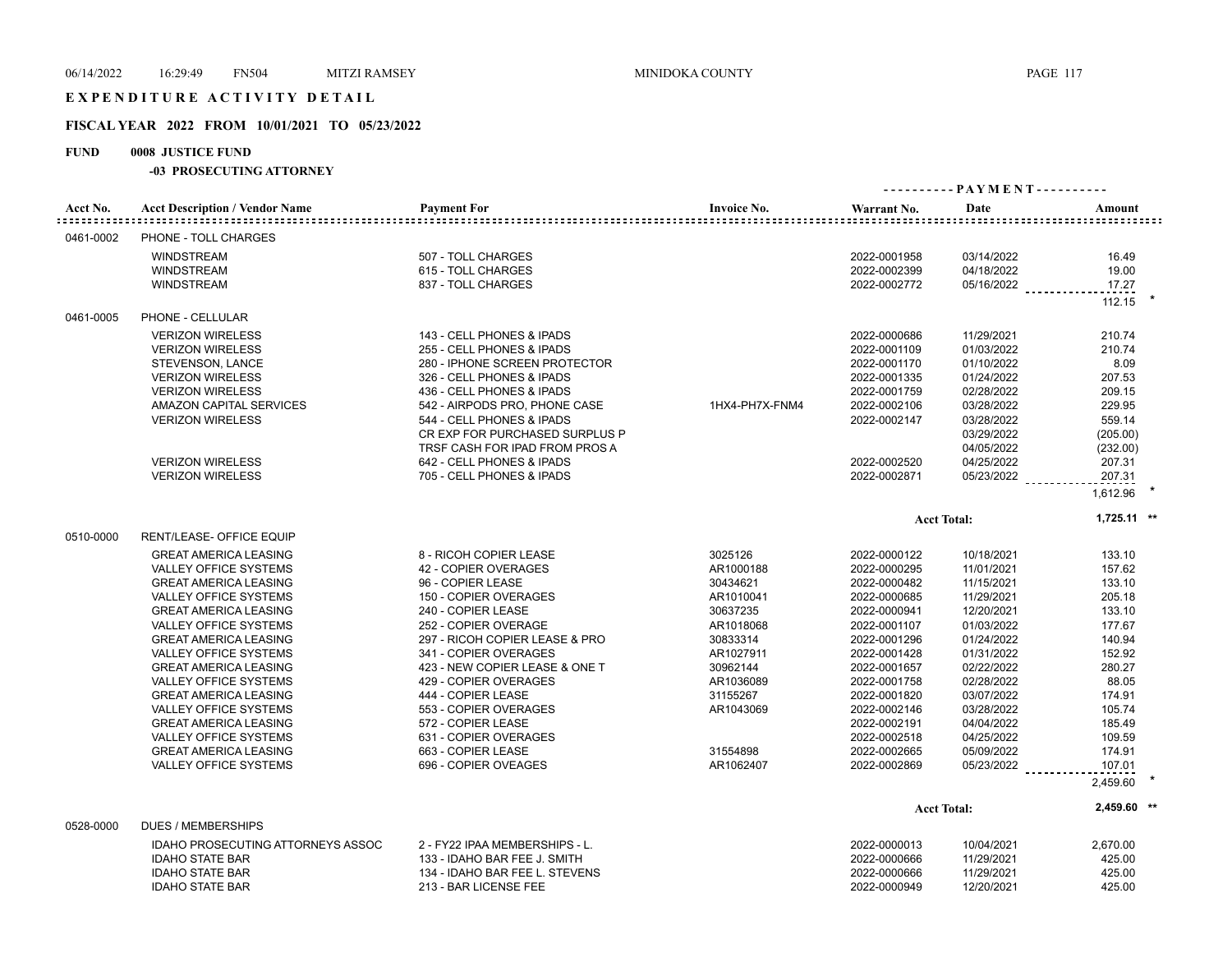## EXPENDITURE ACTIVITY DETAIL

# **FISCAL YEAR 2022 FROM 10/01/2021 TO 05/23/2022**

## **FUND 0008 JUSTICE FUND**

| Acct No.         | <b>Acct Description / Vendor Name</b>                                  | <b>Payment For</b>                                             | <b>Invoice No.</b> | Warrant No.                  | Date                     | Amount              |  |
|------------------|------------------------------------------------------------------------|----------------------------------------------------------------|--------------------|------------------------------|--------------------------|---------------------|--|
| ================ |                                                                        |                                                                |                    |                              |                          |                     |  |
|                  |                                                                        |                                                                |                    |                              |                          | 3,945.00            |  |
|                  |                                                                        |                                                                |                    |                              | <b>Acct Total:</b>       | 3,945.00 **         |  |
| 0539-0000        | <b>WITNESS FEES</b>                                                    |                                                                |                    |                              |                          |                     |  |
|                  | <b>CLERK OF SUPERIOR COURT</b>                                         | 274 - PAYMENT FOR COURT RECORD<br>* Warrant # 2022-1147 VOIDED |                    | 2022-0001147                 | 01/10/2022<br>01/10/2022 | 104.50<br>(104.50)  |  |
|                  | <b>MEMBER SERVICE CENTER</b>                                           | 378 - SUBPOENA BANK RECORDS                                    |                    | 2022-0001597                 | 02/14/2022               | 10.00               |  |
|                  | <b>MEMBER SERVICE CENTER</b>                                           | 383 - SUBPOENA BANK RECORDS                                    |                    | 2022-0001597                 | 02/14/2022               | 20.00               |  |
|                  | SHARECARE HEALTH DATA SERVICES,<br><b>LLC</b>                          | 425 - MEDICAL RECORDS REQUEST                                  |                    | 2022-0001750                 | 02/28/2022               | 74.92               |  |
|                  | TRI COUNTY PROCESS SERVING                                             | 549 - SERVICE OF JUVENILE SUBP                                 | 194728             | 2022-0002214                 | 04/04/2022               | 71.00<br>175.92     |  |
|                  |                                                                        |                                                                |                    |                              | <b>Acct Total:</b>       | 175.92 **           |  |
| 0542-0000        | <b>POSTAGE</b>                                                         |                                                                |                    |                              |                          |                     |  |
|                  | QUADIENT FINANCE USA, INC.                                             | 79 - POSTAGE                                                   |                    | 2022-0000433                 | 11/08/2021               | 4.65                |  |
|                  | <b>QUADIENT FINANCE USA, INC.</b>                                      | 151 - POSTAGE                                                  |                    | 2022-0000674                 | 11/29/2021               | 14.50               |  |
|                  | <b>VISA</b>                                                            | 164 - POSTAGE                                                  |                    | 2022-0000776                 | 12/06/2021               | 9.56                |  |
|                  |                                                                        | * Warrant # 2022-776 VOIDED                                    |                    |                              | 12/06/2021               | (9.56)              |  |
|                  | <b>VISA</b>                                                            | 164 - POSTAGE                                                  |                    | 2022-0000781                 | 12/06/2021               | 9.56                |  |
|                  | QUADIENT FINANCE USA, INC.                                             | 275 - POSTAGE                                                  |                    | 2022-0001165                 | 01/10/2022               | 6.11                |  |
|                  | <b>QUADIENT FINANCE USA, INC.</b>                                      | 343 - POSTAGE                                                  |                    | 2022-0001415                 | 01/31/2022               | 5.94                |  |
|                  | <b>QUADIENT FINANCE USA, INC.</b>                                      | 424 - POSTAGE<br>560 - POSTAGE                                 |                    | 2022-0001745                 | 02/28/2022<br>04/04/2022 | 5.34                |  |
|                  | <b>QUADIENT FINANCE USA, INC.</b><br><b>QUADIENT FINANCE USA, INC.</b> | 651 - POSTAGE                                                  |                    | 2022-0002203<br>2022-0002567 |                          | 8.83<br>6.70        |  |
|                  |                                                                        |                                                                |                    |                              |                          | 05/02/2022          |  |
|                  |                                                                        |                                                                |                    |                              |                          | $61.63$ *           |  |
|                  |                                                                        |                                                                |                    |                              | <b>Acct Total:</b>       | $61.63$ **          |  |
| 0543-0000        | POST OFFICE BOX RENTAL FEE                                             |                                                                |                    |                              |                          |                     |  |
|                  | <b>TUCKER LEGAL DIRECTORY</b>                                          | 515 - TUCKER LEGAL DIRECTORY                                   | 20706              | 2022-0001951                 |                          | 03/14/2022<br>54.00 |  |
|                  |                                                                        |                                                                |                    |                              |                          | 54.00               |  |
|                  |                                                                        |                                                                |                    |                              | <b>Acct Total:</b>       | 54.00 **            |  |
| 0550-0000        | <b>SUBSCRIPTIONS</b>                                                   |                                                                |                    |                              |                          |                     |  |
|                  | THOMSON REUTERS - WEST                                                 | 117 - WEST LAW ONLINE - NOVEMB                                 | 845281795          | 2022-0000631                 | 11/22/2021               | 998.28              |  |
|                  | <b>THOMSON REUTERS - WEST</b>                                          | 118 - WEST LAW ONLINE - OCTOBE                                 | 845115311          | 2022-0000631                 | 11/22/2021               | 998.28              |  |
|                  | <b>THOMSON REUTERS - WEST</b>                                          | 212 - WEST LAW ONLINE DECEMBER                                 | 845450005          | 2022-0000973                 | 12/20/2021               | 998.28              |  |
|                  | <b>THOMSON REUTERS - WEST</b>                                          | 342 - WEST LAW ON-LINE JAN. 20                                 | 845639930          | 2022-0001425                 | 01/31/2022               | 998.28              |  |
|                  | <b>THOMSON REUTERS - WEST</b>                                          | 412 - WEST LAW ONLINE - FEBRUA                                 | 845801064          | 2022-0001755                 | 02/28/2022               | 1,028.23            |  |
|                  | <b>THOMSON REUTERS - WEST</b>                                          | 518 - WEST LAW ONLINE - MARCH                                  | 845964645          | 2022-0002047                 | 03/21/2022               | 1,028.23            |  |
|                  | <b>THOMSON REUTERS - WEST</b>                                          | 619 - WEST LAW ONLINE - APRIL                                  | 846126390          | 2022-0002391                 | 04/18/2022               | 1,028.23            |  |
|                  | <b>THOMSON REUTERS - WEST</b>                                          | 835 - WEST LAW ONLINE                                          | 846302105          | 2022-0002762                 | 05/16/2022               | 1,053.23            |  |
|                  |                                                                        |                                                                |                    |                              |                          | 8,131.04            |  |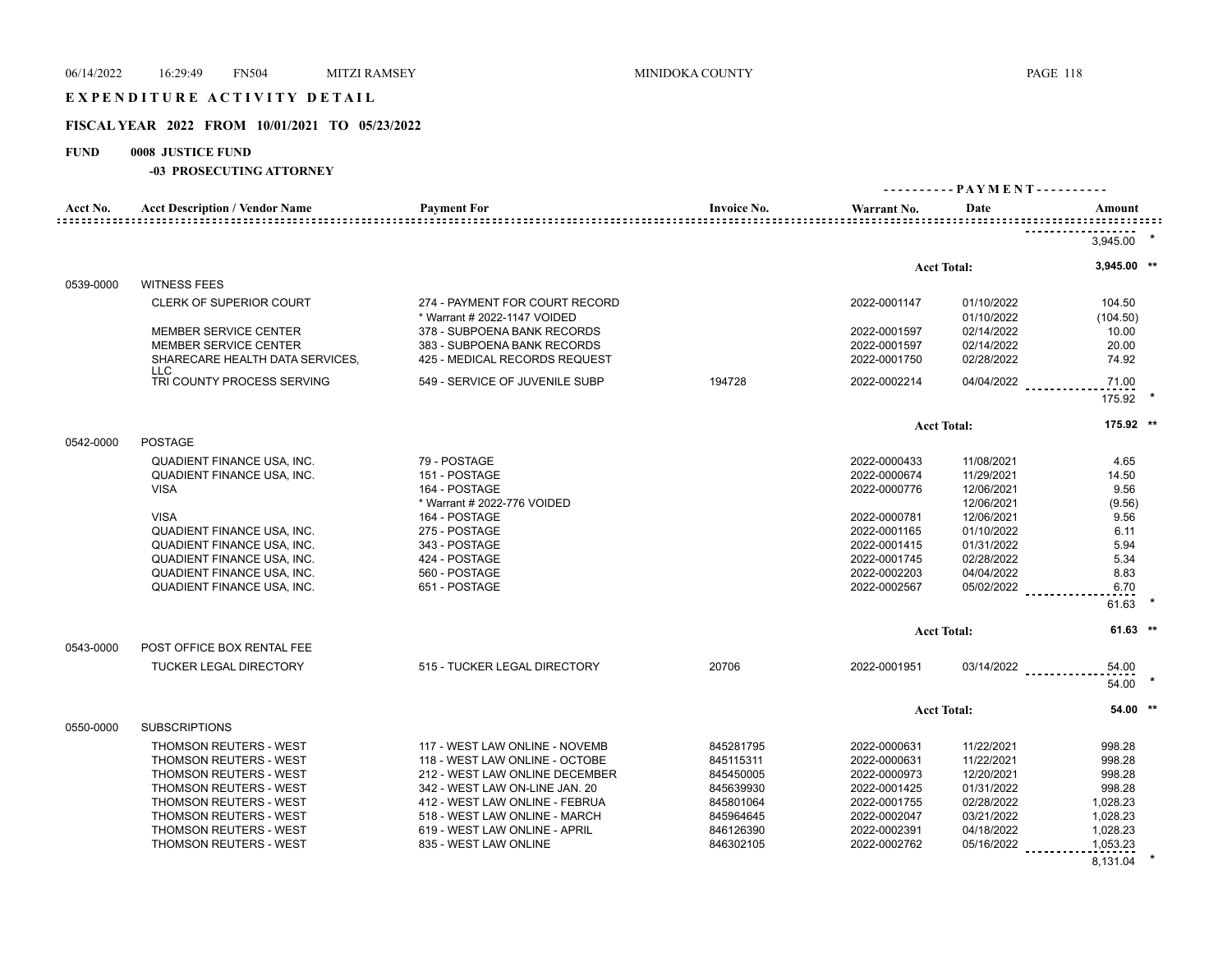## EXPENDITURE ACTIVITY DETAIL

## **FISCAL YEAR 2022 FROM 10/01/2021 TO 05/23/2022**

## **FUND 0008 JUSTICE FUND**

|           |                                                                                                  |                                                                                                                               |                    |                                                              | $-$ PAYMENT - - - - - - - - - -<br>---------         |                                     |  |
|-----------|--------------------------------------------------------------------------------------------------|-------------------------------------------------------------------------------------------------------------------------------|--------------------|--------------------------------------------------------------|------------------------------------------------------|-------------------------------------|--|
| Acct No.  | <b>Acct Description / Vendor Name</b>                                                            | <b>Payment For</b>                                                                                                            | <b>Invoice No.</b> | Warrant No.                                                  | Date                                                 | Amount                              |  |
|           |                                                                                                  |                                                                                                                               |                    |                                                              | <b>Acct Total:</b>                                   | 8,131.04 **                         |  |
| 0552-0000 | <b>TRANSCRIPTS</b>                                                                               |                                                                                                                               |                    |                                                              |                                                      |                                     |  |
|           | <b>BIGGINS, SUSAN</b><br><b>BIGGINS, SUSAN</b><br><b>REDLICH, KASEY</b><br><b>REDLICH, KASEY</b> | 40 - TRANSCRIPT CR34-20-2022<br>65 - TRANSCRIPT CR34-20-2022<br>279 - TRANSCRIPT CR34-21-1433<br>834 - TRANSCRIPT CR34-22-514 |                    | 2022-0000262<br>2022-0000389<br>2022-0001166<br>2022-0002753 | 11/01/2021<br>11/08/2021<br>01/10/2022<br>05/16/2022 | 130.00<br>172.25<br>29.75<br>201.50 |  |
|           |                                                                                                  |                                                                                                                               |                    |                                                              |                                                      | $\star$<br>533.50                   |  |
|           |                                                                                                  |                                                                                                                               |                    |                                                              | <b>Acct Total:</b>                                   | 533.50 **                           |  |
| 0684-0000 | CONTRACT - SPECIAL PROSCEUTOR                                                                    |                                                                                                                               |                    |                                                              |                                                      |                                     |  |
|           | <b>HARVEY'S OFFICE PLUS</b>                                                                      | 569 - STICKY NOTES                                                                                                            |                    | 2022-0002192                                                 | 04/04/2022                                           | 3.49<br>3.49                        |  |
|           |                                                                                                  |                                                                                                                               |                    |                                                              | <b>Acct Total:</b>                                   | $3.49$ **                           |  |
|           | Total 'B' Expenses -- (Other Expenses):                                                          |                                                                                                                               |                    | 21,732.43                                                    |                                                      |                                     |  |
| 0806-0000 | CAPITAL- OFFICE EQUIPMENT                                                                        |                                                                                                                               |                    |                                                              |                                                      |                                     |  |
|           | <b>AMAZON CAPITAL SERVICES</b><br><b>VERIZON WIRELESS</b>                                        | 162 - ADJUSTABLE STAND UP DESK<br>642 - NEW IPAD & ACCESSORIES -                                                              |                    | 2022-0000739<br>2022-0002520                                 | 12/06/2021<br>04/25/2022                             | 301.98<br>2,116.00<br>2,417.98      |  |
|           |                                                                                                  |                                                                                                                               |                    |                                                              | <b>Acct Total:</b>                                   | 2,417.98 **                         |  |
|           |                                                                                                  | Total 'C' Expenses -- (Capital Outlay):                                                                                       |                    | 2,417.98                                                     |                                                      |                                     |  |
|           | <b>DEPARTMENT TOTALS:</b><br>Total 'A' Expenses -- Salaries:                                     |                                                                                                                               |                    |                                                              | <b>Dept Total:</b>                                   | 484,478.84                          |  |
|           |                                                                                                  |                                                                                                                               | 331,471.16         |                                                              |                                                      |                                     |  |
|           |                                                                                                  | Total 'D' Expenses -- Benefits:                                                                                               | 128,857.27         |                                                              |                                                      |                                     |  |
|           |                                                                                                  | Total 'B' Expenses -- Expenses:                                                                                               | 21,732.43          |                                                              |                                                      |                                     |  |
|           |                                                                                                  | Total 'C' Expenses -- Capital Outlay:                                                                                         | 2,417.98           |                                                              |                                                      |                                     |  |
|           |                                                                                                  |                                                                                                                               | 484,478.84         |                                                              |                                                      |                                     |  |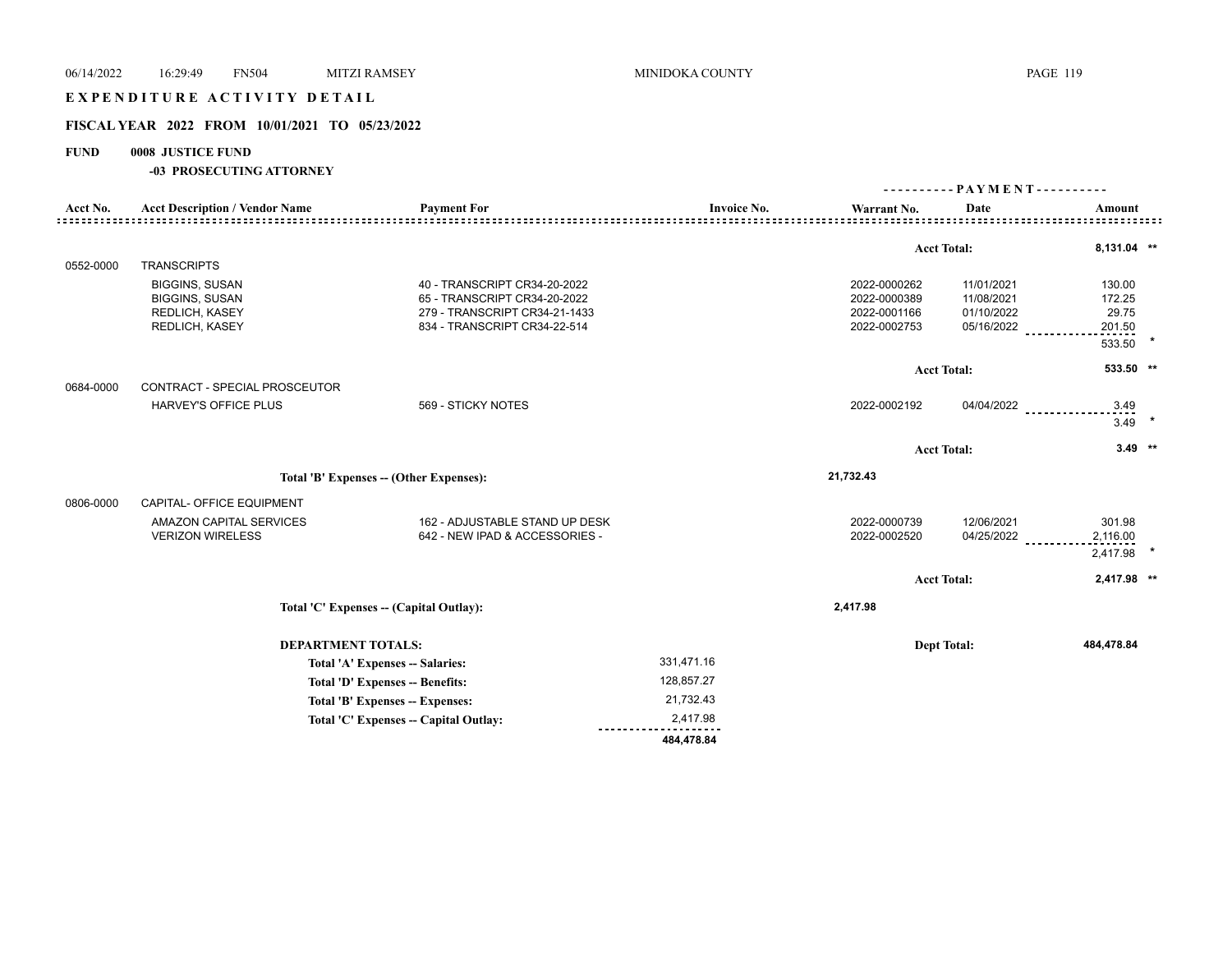## EXPENDITURE ACTIVITY DETAIL

## **FISCAL YEAR 2022 FROM 10/01/2021 TO 05/23/2022**

## **FUND 0008 JUSTICE FUND**

| <b>Payment For</b><br><b>Invoice No.</b><br>Acct No.<br><b>Acct Description / Vendor Name</b><br>Warrant No.<br>Date<br>Amount<br>0401-0001<br><b>SALARIES - OFFICER</b><br>*PAYROLL - EXPENSE<br>*PAYROLL*<br>10/08/2021<br>2,233.79<br>*PAYROLL*<br>*PAYROLL - EXPENSE<br>10/22/2021<br>2,303.91<br>*PAYROLL*<br>2,303.91<br>*PAYROLL - EXPENSE<br>11/05/2021<br>*PAYROLL*<br>2,303.91<br>*PAYROLL - EXPENSE<br>11/19/2021<br>*PAYROLL*<br>2,303.91<br>*PAYROLL - EXPENSE<br>12/03/2021<br>*PAYROLL*<br>12/17/2021<br>2,303.91<br>*PAYROLL - EXPENSE<br>*PAYROLL*<br>*PAYROLL - EXPENSE<br>12/30/2021<br>2,303.91<br>*PAYROLL*<br>*PAYROLL - EXPENSE<br>01/14/2022<br>2,303.91<br>*PAYROLL*<br>2,303.91<br>*PAYROLL - EXPENSE<br>01/28/2022<br>*PAYROLL*<br>2,303.91<br>*PAYROLL - EXPENSE<br>02/11/2022<br>*PAYROLL*<br>*PAYROLL - EXPENSE<br>02/25/2022<br>2,303.91<br>*PAYROLL*<br>2,303.91<br>*PAYROLL - EXPENSE<br>03/11/2022<br>*PAYROLL*<br>03/25/2022<br>2,303.91<br>*PAYROLL - EXPENSE<br>*PAYROLL - EXPENSE<br>*PAYROLL*<br>04/08/2022<br>2,303.91<br>*PAYROLL*<br>2,303.91<br>*PAYROLL - EXPENSE<br>04/22/2022<br>*PAYROLL*<br>05/06/2022<br>2,303.91<br>*PAYROLL - EXPENSE<br>*PAYROLL*<br>05/20/2022<br>2,303.91<br>*PAYROLL - EXPENSE<br>39,096.35<br>0401-0002<br><b>SALARIES - DEPUTIES</b><br>*PAYROLL*<br>20,579.78<br>*PAYROLL - EXPENSE<br>10/08/2021<br>*PAYROLL - EXPENSE<br>*PAYROLL*<br>10/22/2021<br>21,226.40<br>*PAYROLL*<br>11/05/2021<br>21,226.42<br>*PAYROLL - EXPENSE<br>*PAYROLL - EXPENSE<br>*PAYROLL*<br>11/19/2021<br>21,220.74<br>*PAYROLL - EXPENSE<br>*PAYROLL*<br>12/03/2021<br>21,088.40<br>*PAYROLL*<br>*PAYROLL - EXPENSE<br>12/17/2021<br>21,226.40<br>*PAYROLL*<br>*PAYROLL - EXPENSE<br>12/30/2021<br>21,226.41<br>*PAYROLL*<br>21,226.41<br>*PAYROLL - EXPENSE<br>01/14/2022<br>*PAYROLL*<br>01/28/2022<br>21,226.44<br>*PAYROLL - EXPENSE<br>*PAYROLL*<br>21,226.42<br>*PAYROLL - EXPENSE<br>02/11/2022<br>*PAYROLL*<br>02/25/2022<br>20,822.45<br>*PAYROLL - EXPENSE<br>*PAYROLL - EXPENSE<br>*PAYROLL*<br>03/11/2022<br>20,799.93<br>*PAYROLL*<br>*PAYROLL - EXPENSE<br>03/25/2022<br>21,079.80<br>*PAYROLL*<br>04/08/2022<br>*PAYROLL - EXPENSE<br>21,164.80<br>*PAYROLL*<br>*PAYROLL - EXPENSE<br>04/22/2022<br>21,164.83<br>*PAYROLL - EXPENSE<br>*PAYROLL*<br>05/06/2022<br>20,279.31<br>*PAYROLL*<br>*PAYROLL - EXPENSE<br>05/20/2022<br>19,587.09<br>356,372.03<br>0401-0003<br><b>SALARIES - OTHER</b><br>*PAYROLL - EXPENSE<br>*PAYROLL*<br>10/08/2021<br>1,467.63<br>*PAYROLL*<br>*PAYROLL - EXPENSE<br>10/22/2021<br>1,513.50<br>*PAYROLL - EXPENSE<br>*PAYROLL*<br>11/05/2021<br>1,513.52<br>*PAYROLL*<br>1,523.59<br>*PAYROLL - EXPENSE<br>11/19/2021<br>*PAYROLL - EXPENSE<br>*PAYROLL*<br>1,513.53<br>12/03/2021<br>*PAYROLL*<br>*PAYROLL - EXPENSE<br>12/17/2021<br>1,513.53 |  |  | ---------- PAYMENT---------- |  |
|-------------------------------------------------------------------------------------------------------------------------------------------------------------------------------------------------------------------------------------------------------------------------------------------------------------------------------------------------------------------------------------------------------------------------------------------------------------------------------------------------------------------------------------------------------------------------------------------------------------------------------------------------------------------------------------------------------------------------------------------------------------------------------------------------------------------------------------------------------------------------------------------------------------------------------------------------------------------------------------------------------------------------------------------------------------------------------------------------------------------------------------------------------------------------------------------------------------------------------------------------------------------------------------------------------------------------------------------------------------------------------------------------------------------------------------------------------------------------------------------------------------------------------------------------------------------------------------------------------------------------------------------------------------------------------------------------------------------------------------------------------------------------------------------------------------------------------------------------------------------------------------------------------------------------------------------------------------------------------------------------------------------------------------------------------------------------------------------------------------------------------------------------------------------------------------------------------------------------------------------------------------------------------------------------------------------------------------------------------------------------------------------------------------------------------------------------------------------------------------------------------------------------------------------------------------------------------------------------------------------------------------------------------------------------------------------------------------------------------------------------------------------------------------------------------------------------------------------------|--|--|------------------------------|--|
|                                                                                                                                                                                                                                                                                                                                                                                                                                                                                                                                                                                                                                                                                                                                                                                                                                                                                                                                                                                                                                                                                                                                                                                                                                                                                                                                                                                                                                                                                                                                                                                                                                                                                                                                                                                                                                                                                                                                                                                                                                                                                                                                                                                                                                                                                                                                                                                                                                                                                                                                                                                                                                                                                                                                                                                                                                                 |  |  |                              |  |
|                                                                                                                                                                                                                                                                                                                                                                                                                                                                                                                                                                                                                                                                                                                                                                                                                                                                                                                                                                                                                                                                                                                                                                                                                                                                                                                                                                                                                                                                                                                                                                                                                                                                                                                                                                                                                                                                                                                                                                                                                                                                                                                                                                                                                                                                                                                                                                                                                                                                                                                                                                                                                                                                                                                                                                                                                                                 |  |  |                              |  |
|                                                                                                                                                                                                                                                                                                                                                                                                                                                                                                                                                                                                                                                                                                                                                                                                                                                                                                                                                                                                                                                                                                                                                                                                                                                                                                                                                                                                                                                                                                                                                                                                                                                                                                                                                                                                                                                                                                                                                                                                                                                                                                                                                                                                                                                                                                                                                                                                                                                                                                                                                                                                                                                                                                                                                                                                                                                 |  |  |                              |  |
|                                                                                                                                                                                                                                                                                                                                                                                                                                                                                                                                                                                                                                                                                                                                                                                                                                                                                                                                                                                                                                                                                                                                                                                                                                                                                                                                                                                                                                                                                                                                                                                                                                                                                                                                                                                                                                                                                                                                                                                                                                                                                                                                                                                                                                                                                                                                                                                                                                                                                                                                                                                                                                                                                                                                                                                                                                                 |  |  |                              |  |
|                                                                                                                                                                                                                                                                                                                                                                                                                                                                                                                                                                                                                                                                                                                                                                                                                                                                                                                                                                                                                                                                                                                                                                                                                                                                                                                                                                                                                                                                                                                                                                                                                                                                                                                                                                                                                                                                                                                                                                                                                                                                                                                                                                                                                                                                                                                                                                                                                                                                                                                                                                                                                                                                                                                                                                                                                                                 |  |  |                              |  |
|                                                                                                                                                                                                                                                                                                                                                                                                                                                                                                                                                                                                                                                                                                                                                                                                                                                                                                                                                                                                                                                                                                                                                                                                                                                                                                                                                                                                                                                                                                                                                                                                                                                                                                                                                                                                                                                                                                                                                                                                                                                                                                                                                                                                                                                                                                                                                                                                                                                                                                                                                                                                                                                                                                                                                                                                                                                 |  |  |                              |  |
|                                                                                                                                                                                                                                                                                                                                                                                                                                                                                                                                                                                                                                                                                                                                                                                                                                                                                                                                                                                                                                                                                                                                                                                                                                                                                                                                                                                                                                                                                                                                                                                                                                                                                                                                                                                                                                                                                                                                                                                                                                                                                                                                                                                                                                                                                                                                                                                                                                                                                                                                                                                                                                                                                                                                                                                                                                                 |  |  |                              |  |
|                                                                                                                                                                                                                                                                                                                                                                                                                                                                                                                                                                                                                                                                                                                                                                                                                                                                                                                                                                                                                                                                                                                                                                                                                                                                                                                                                                                                                                                                                                                                                                                                                                                                                                                                                                                                                                                                                                                                                                                                                                                                                                                                                                                                                                                                                                                                                                                                                                                                                                                                                                                                                                                                                                                                                                                                                                                 |  |  |                              |  |
|                                                                                                                                                                                                                                                                                                                                                                                                                                                                                                                                                                                                                                                                                                                                                                                                                                                                                                                                                                                                                                                                                                                                                                                                                                                                                                                                                                                                                                                                                                                                                                                                                                                                                                                                                                                                                                                                                                                                                                                                                                                                                                                                                                                                                                                                                                                                                                                                                                                                                                                                                                                                                                                                                                                                                                                                                                                 |  |  |                              |  |
|                                                                                                                                                                                                                                                                                                                                                                                                                                                                                                                                                                                                                                                                                                                                                                                                                                                                                                                                                                                                                                                                                                                                                                                                                                                                                                                                                                                                                                                                                                                                                                                                                                                                                                                                                                                                                                                                                                                                                                                                                                                                                                                                                                                                                                                                                                                                                                                                                                                                                                                                                                                                                                                                                                                                                                                                                                                 |  |  |                              |  |
|                                                                                                                                                                                                                                                                                                                                                                                                                                                                                                                                                                                                                                                                                                                                                                                                                                                                                                                                                                                                                                                                                                                                                                                                                                                                                                                                                                                                                                                                                                                                                                                                                                                                                                                                                                                                                                                                                                                                                                                                                                                                                                                                                                                                                                                                                                                                                                                                                                                                                                                                                                                                                                                                                                                                                                                                                                                 |  |  |                              |  |
|                                                                                                                                                                                                                                                                                                                                                                                                                                                                                                                                                                                                                                                                                                                                                                                                                                                                                                                                                                                                                                                                                                                                                                                                                                                                                                                                                                                                                                                                                                                                                                                                                                                                                                                                                                                                                                                                                                                                                                                                                                                                                                                                                                                                                                                                                                                                                                                                                                                                                                                                                                                                                                                                                                                                                                                                                                                 |  |  |                              |  |
|                                                                                                                                                                                                                                                                                                                                                                                                                                                                                                                                                                                                                                                                                                                                                                                                                                                                                                                                                                                                                                                                                                                                                                                                                                                                                                                                                                                                                                                                                                                                                                                                                                                                                                                                                                                                                                                                                                                                                                                                                                                                                                                                                                                                                                                                                                                                                                                                                                                                                                                                                                                                                                                                                                                                                                                                                                                 |  |  |                              |  |
|                                                                                                                                                                                                                                                                                                                                                                                                                                                                                                                                                                                                                                                                                                                                                                                                                                                                                                                                                                                                                                                                                                                                                                                                                                                                                                                                                                                                                                                                                                                                                                                                                                                                                                                                                                                                                                                                                                                                                                                                                                                                                                                                                                                                                                                                                                                                                                                                                                                                                                                                                                                                                                                                                                                                                                                                                                                 |  |  |                              |  |
|                                                                                                                                                                                                                                                                                                                                                                                                                                                                                                                                                                                                                                                                                                                                                                                                                                                                                                                                                                                                                                                                                                                                                                                                                                                                                                                                                                                                                                                                                                                                                                                                                                                                                                                                                                                                                                                                                                                                                                                                                                                                                                                                                                                                                                                                                                                                                                                                                                                                                                                                                                                                                                                                                                                                                                                                                                                 |  |  |                              |  |
|                                                                                                                                                                                                                                                                                                                                                                                                                                                                                                                                                                                                                                                                                                                                                                                                                                                                                                                                                                                                                                                                                                                                                                                                                                                                                                                                                                                                                                                                                                                                                                                                                                                                                                                                                                                                                                                                                                                                                                                                                                                                                                                                                                                                                                                                                                                                                                                                                                                                                                                                                                                                                                                                                                                                                                                                                                                 |  |  |                              |  |
|                                                                                                                                                                                                                                                                                                                                                                                                                                                                                                                                                                                                                                                                                                                                                                                                                                                                                                                                                                                                                                                                                                                                                                                                                                                                                                                                                                                                                                                                                                                                                                                                                                                                                                                                                                                                                                                                                                                                                                                                                                                                                                                                                                                                                                                                                                                                                                                                                                                                                                                                                                                                                                                                                                                                                                                                                                                 |  |  |                              |  |
|                                                                                                                                                                                                                                                                                                                                                                                                                                                                                                                                                                                                                                                                                                                                                                                                                                                                                                                                                                                                                                                                                                                                                                                                                                                                                                                                                                                                                                                                                                                                                                                                                                                                                                                                                                                                                                                                                                                                                                                                                                                                                                                                                                                                                                                                                                                                                                                                                                                                                                                                                                                                                                                                                                                                                                                                                                                 |  |  |                              |  |
|                                                                                                                                                                                                                                                                                                                                                                                                                                                                                                                                                                                                                                                                                                                                                                                                                                                                                                                                                                                                                                                                                                                                                                                                                                                                                                                                                                                                                                                                                                                                                                                                                                                                                                                                                                                                                                                                                                                                                                                                                                                                                                                                                                                                                                                                                                                                                                                                                                                                                                                                                                                                                                                                                                                                                                                                                                                 |  |  |                              |  |
|                                                                                                                                                                                                                                                                                                                                                                                                                                                                                                                                                                                                                                                                                                                                                                                                                                                                                                                                                                                                                                                                                                                                                                                                                                                                                                                                                                                                                                                                                                                                                                                                                                                                                                                                                                                                                                                                                                                                                                                                                                                                                                                                                                                                                                                                                                                                                                                                                                                                                                                                                                                                                                                                                                                                                                                                                                                 |  |  |                              |  |
|                                                                                                                                                                                                                                                                                                                                                                                                                                                                                                                                                                                                                                                                                                                                                                                                                                                                                                                                                                                                                                                                                                                                                                                                                                                                                                                                                                                                                                                                                                                                                                                                                                                                                                                                                                                                                                                                                                                                                                                                                                                                                                                                                                                                                                                                                                                                                                                                                                                                                                                                                                                                                                                                                                                                                                                                                                                 |  |  |                              |  |
|                                                                                                                                                                                                                                                                                                                                                                                                                                                                                                                                                                                                                                                                                                                                                                                                                                                                                                                                                                                                                                                                                                                                                                                                                                                                                                                                                                                                                                                                                                                                                                                                                                                                                                                                                                                                                                                                                                                                                                                                                                                                                                                                                                                                                                                                                                                                                                                                                                                                                                                                                                                                                                                                                                                                                                                                                                                 |  |  |                              |  |
|                                                                                                                                                                                                                                                                                                                                                                                                                                                                                                                                                                                                                                                                                                                                                                                                                                                                                                                                                                                                                                                                                                                                                                                                                                                                                                                                                                                                                                                                                                                                                                                                                                                                                                                                                                                                                                                                                                                                                                                                                                                                                                                                                                                                                                                                                                                                                                                                                                                                                                                                                                                                                                                                                                                                                                                                                                                 |  |  |                              |  |
|                                                                                                                                                                                                                                                                                                                                                                                                                                                                                                                                                                                                                                                                                                                                                                                                                                                                                                                                                                                                                                                                                                                                                                                                                                                                                                                                                                                                                                                                                                                                                                                                                                                                                                                                                                                                                                                                                                                                                                                                                                                                                                                                                                                                                                                                                                                                                                                                                                                                                                                                                                                                                                                                                                                                                                                                                                                 |  |  |                              |  |
|                                                                                                                                                                                                                                                                                                                                                                                                                                                                                                                                                                                                                                                                                                                                                                                                                                                                                                                                                                                                                                                                                                                                                                                                                                                                                                                                                                                                                                                                                                                                                                                                                                                                                                                                                                                                                                                                                                                                                                                                                                                                                                                                                                                                                                                                                                                                                                                                                                                                                                                                                                                                                                                                                                                                                                                                                                                 |  |  |                              |  |
|                                                                                                                                                                                                                                                                                                                                                                                                                                                                                                                                                                                                                                                                                                                                                                                                                                                                                                                                                                                                                                                                                                                                                                                                                                                                                                                                                                                                                                                                                                                                                                                                                                                                                                                                                                                                                                                                                                                                                                                                                                                                                                                                                                                                                                                                                                                                                                                                                                                                                                                                                                                                                                                                                                                                                                                                                                                 |  |  |                              |  |
|                                                                                                                                                                                                                                                                                                                                                                                                                                                                                                                                                                                                                                                                                                                                                                                                                                                                                                                                                                                                                                                                                                                                                                                                                                                                                                                                                                                                                                                                                                                                                                                                                                                                                                                                                                                                                                                                                                                                                                                                                                                                                                                                                                                                                                                                                                                                                                                                                                                                                                                                                                                                                                                                                                                                                                                                                                                 |  |  |                              |  |
|                                                                                                                                                                                                                                                                                                                                                                                                                                                                                                                                                                                                                                                                                                                                                                                                                                                                                                                                                                                                                                                                                                                                                                                                                                                                                                                                                                                                                                                                                                                                                                                                                                                                                                                                                                                                                                                                                                                                                                                                                                                                                                                                                                                                                                                                                                                                                                                                                                                                                                                                                                                                                                                                                                                                                                                                                                                 |  |  |                              |  |
|                                                                                                                                                                                                                                                                                                                                                                                                                                                                                                                                                                                                                                                                                                                                                                                                                                                                                                                                                                                                                                                                                                                                                                                                                                                                                                                                                                                                                                                                                                                                                                                                                                                                                                                                                                                                                                                                                                                                                                                                                                                                                                                                                                                                                                                                                                                                                                                                                                                                                                                                                                                                                                                                                                                                                                                                                                                 |  |  |                              |  |
|                                                                                                                                                                                                                                                                                                                                                                                                                                                                                                                                                                                                                                                                                                                                                                                                                                                                                                                                                                                                                                                                                                                                                                                                                                                                                                                                                                                                                                                                                                                                                                                                                                                                                                                                                                                                                                                                                                                                                                                                                                                                                                                                                                                                                                                                                                                                                                                                                                                                                                                                                                                                                                                                                                                                                                                                                                                 |  |  |                              |  |
|                                                                                                                                                                                                                                                                                                                                                                                                                                                                                                                                                                                                                                                                                                                                                                                                                                                                                                                                                                                                                                                                                                                                                                                                                                                                                                                                                                                                                                                                                                                                                                                                                                                                                                                                                                                                                                                                                                                                                                                                                                                                                                                                                                                                                                                                                                                                                                                                                                                                                                                                                                                                                                                                                                                                                                                                                                                 |  |  |                              |  |
|                                                                                                                                                                                                                                                                                                                                                                                                                                                                                                                                                                                                                                                                                                                                                                                                                                                                                                                                                                                                                                                                                                                                                                                                                                                                                                                                                                                                                                                                                                                                                                                                                                                                                                                                                                                                                                                                                                                                                                                                                                                                                                                                                                                                                                                                                                                                                                                                                                                                                                                                                                                                                                                                                                                                                                                                                                                 |  |  |                              |  |
|                                                                                                                                                                                                                                                                                                                                                                                                                                                                                                                                                                                                                                                                                                                                                                                                                                                                                                                                                                                                                                                                                                                                                                                                                                                                                                                                                                                                                                                                                                                                                                                                                                                                                                                                                                                                                                                                                                                                                                                                                                                                                                                                                                                                                                                                                                                                                                                                                                                                                                                                                                                                                                                                                                                                                                                                                                                 |  |  |                              |  |
|                                                                                                                                                                                                                                                                                                                                                                                                                                                                                                                                                                                                                                                                                                                                                                                                                                                                                                                                                                                                                                                                                                                                                                                                                                                                                                                                                                                                                                                                                                                                                                                                                                                                                                                                                                                                                                                                                                                                                                                                                                                                                                                                                                                                                                                                                                                                                                                                                                                                                                                                                                                                                                                                                                                                                                                                                                                 |  |  |                              |  |
|                                                                                                                                                                                                                                                                                                                                                                                                                                                                                                                                                                                                                                                                                                                                                                                                                                                                                                                                                                                                                                                                                                                                                                                                                                                                                                                                                                                                                                                                                                                                                                                                                                                                                                                                                                                                                                                                                                                                                                                                                                                                                                                                                                                                                                                                                                                                                                                                                                                                                                                                                                                                                                                                                                                                                                                                                                                 |  |  |                              |  |
|                                                                                                                                                                                                                                                                                                                                                                                                                                                                                                                                                                                                                                                                                                                                                                                                                                                                                                                                                                                                                                                                                                                                                                                                                                                                                                                                                                                                                                                                                                                                                                                                                                                                                                                                                                                                                                                                                                                                                                                                                                                                                                                                                                                                                                                                                                                                                                                                                                                                                                                                                                                                                                                                                                                                                                                                                                                 |  |  |                              |  |
|                                                                                                                                                                                                                                                                                                                                                                                                                                                                                                                                                                                                                                                                                                                                                                                                                                                                                                                                                                                                                                                                                                                                                                                                                                                                                                                                                                                                                                                                                                                                                                                                                                                                                                                                                                                                                                                                                                                                                                                                                                                                                                                                                                                                                                                                                                                                                                                                                                                                                                                                                                                                                                                                                                                                                                                                                                                 |  |  |                              |  |
|                                                                                                                                                                                                                                                                                                                                                                                                                                                                                                                                                                                                                                                                                                                                                                                                                                                                                                                                                                                                                                                                                                                                                                                                                                                                                                                                                                                                                                                                                                                                                                                                                                                                                                                                                                                                                                                                                                                                                                                                                                                                                                                                                                                                                                                                                                                                                                                                                                                                                                                                                                                                                                                                                                                                                                                                                                                 |  |  |                              |  |
|                                                                                                                                                                                                                                                                                                                                                                                                                                                                                                                                                                                                                                                                                                                                                                                                                                                                                                                                                                                                                                                                                                                                                                                                                                                                                                                                                                                                                                                                                                                                                                                                                                                                                                                                                                                                                                                                                                                                                                                                                                                                                                                                                                                                                                                                                                                                                                                                                                                                                                                                                                                                                                                                                                                                                                                                                                                 |  |  |                              |  |
|                                                                                                                                                                                                                                                                                                                                                                                                                                                                                                                                                                                                                                                                                                                                                                                                                                                                                                                                                                                                                                                                                                                                                                                                                                                                                                                                                                                                                                                                                                                                                                                                                                                                                                                                                                                                                                                                                                                                                                                                                                                                                                                                                                                                                                                                                                                                                                                                                                                                                                                                                                                                                                                                                                                                                                                                                                                 |  |  |                              |  |
|                                                                                                                                                                                                                                                                                                                                                                                                                                                                                                                                                                                                                                                                                                                                                                                                                                                                                                                                                                                                                                                                                                                                                                                                                                                                                                                                                                                                                                                                                                                                                                                                                                                                                                                                                                                                                                                                                                                                                                                                                                                                                                                                                                                                                                                                                                                                                                                                                                                                                                                                                                                                                                                                                                                                                                                                                                                 |  |  |                              |  |
|                                                                                                                                                                                                                                                                                                                                                                                                                                                                                                                                                                                                                                                                                                                                                                                                                                                                                                                                                                                                                                                                                                                                                                                                                                                                                                                                                                                                                                                                                                                                                                                                                                                                                                                                                                                                                                                                                                                                                                                                                                                                                                                                                                                                                                                                                                                                                                                                                                                                                                                                                                                                                                                                                                                                                                                                                                                 |  |  |                              |  |
|                                                                                                                                                                                                                                                                                                                                                                                                                                                                                                                                                                                                                                                                                                                                                                                                                                                                                                                                                                                                                                                                                                                                                                                                                                                                                                                                                                                                                                                                                                                                                                                                                                                                                                                                                                                                                                                                                                                                                                                                                                                                                                                                                                                                                                                                                                                                                                                                                                                                                                                                                                                                                                                                                                                                                                                                                                                 |  |  |                              |  |
|                                                                                                                                                                                                                                                                                                                                                                                                                                                                                                                                                                                                                                                                                                                                                                                                                                                                                                                                                                                                                                                                                                                                                                                                                                                                                                                                                                                                                                                                                                                                                                                                                                                                                                                                                                                                                                                                                                                                                                                                                                                                                                                                                                                                                                                                                                                                                                                                                                                                                                                                                                                                                                                                                                                                                                                                                                                 |  |  |                              |  |
|                                                                                                                                                                                                                                                                                                                                                                                                                                                                                                                                                                                                                                                                                                                                                                                                                                                                                                                                                                                                                                                                                                                                                                                                                                                                                                                                                                                                                                                                                                                                                                                                                                                                                                                                                                                                                                                                                                                                                                                                                                                                                                                                                                                                                                                                                                                                                                                                                                                                                                                                                                                                                                                                                                                                                                                                                                                 |  |  |                              |  |
|                                                                                                                                                                                                                                                                                                                                                                                                                                                                                                                                                                                                                                                                                                                                                                                                                                                                                                                                                                                                                                                                                                                                                                                                                                                                                                                                                                                                                                                                                                                                                                                                                                                                                                                                                                                                                                                                                                                                                                                                                                                                                                                                                                                                                                                                                                                                                                                                                                                                                                                                                                                                                                                                                                                                                                                                                                                 |  |  |                              |  |
|                                                                                                                                                                                                                                                                                                                                                                                                                                                                                                                                                                                                                                                                                                                                                                                                                                                                                                                                                                                                                                                                                                                                                                                                                                                                                                                                                                                                                                                                                                                                                                                                                                                                                                                                                                                                                                                                                                                                                                                                                                                                                                                                                                                                                                                                                                                                                                                                                                                                                                                                                                                                                                                                                                                                                                                                                                                 |  |  |                              |  |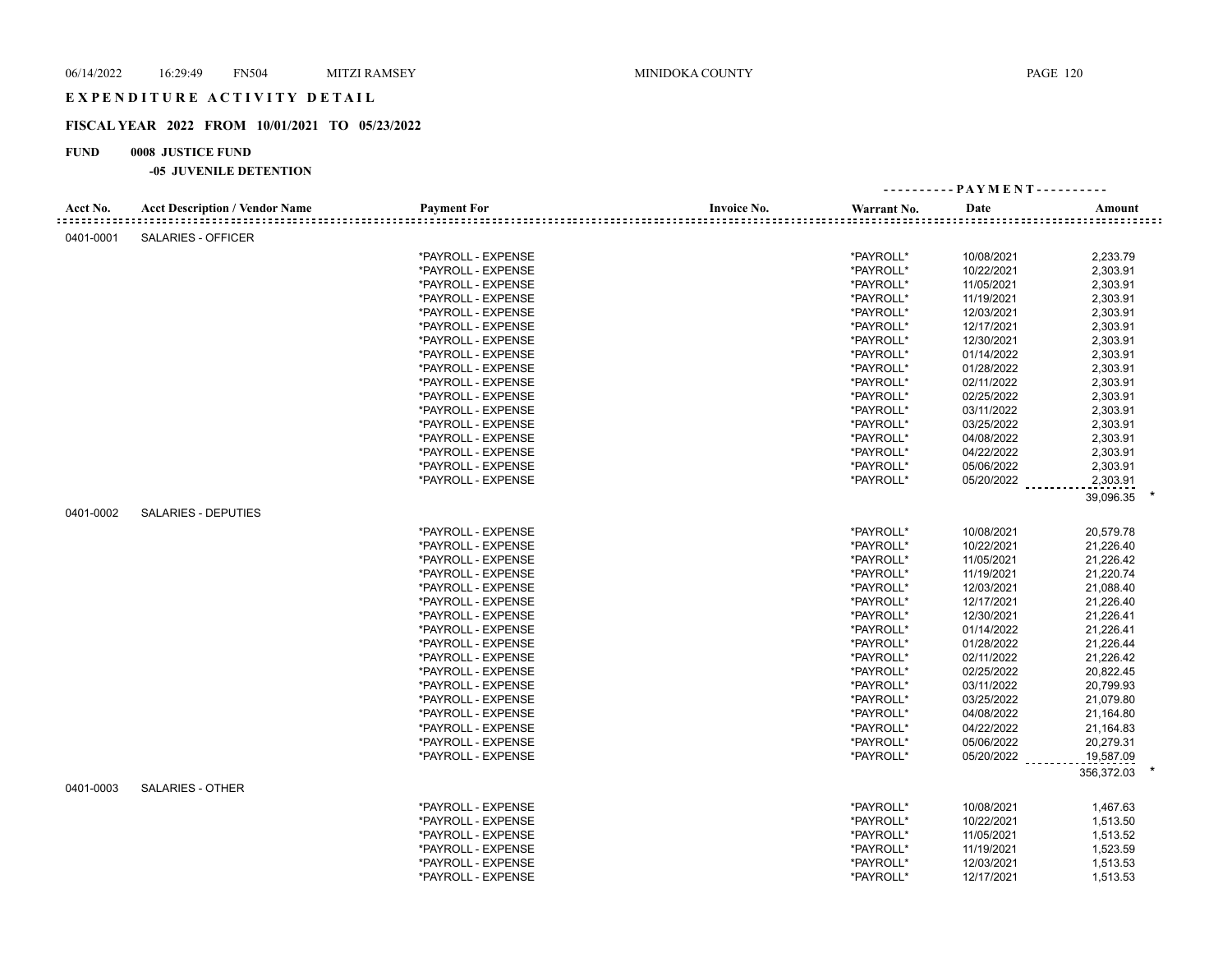## EXPENDITURE ACTIVITY DETAIL

#### **FISCAL YEAR 2022 FROM 10/01/2021 TO 05/23/2022**

### **FUND 0008 JUSTICE FUND**

#### **-05 JUVENILE DETENTION**

|           |                                       |                                          |                    |                        | ---------- PAYMENT---------- |                      |
|-----------|---------------------------------------|------------------------------------------|--------------------|------------------------|------------------------------|----------------------|
| Acct No.  | <b>Acct Description / Vendor Name</b> | <b>Payment For</b>                       | <b>Invoice No.</b> | Warrant No.            | Date                         | Amount               |
| 0401-0003 | SALARIES - OTHER                      |                                          |                    |                        |                              |                      |
|           |                                       | *PAYROLL - EXPENSE                       |                    | *PAYROLL*              | 12/30/2021                   | 1,513.50             |
|           |                                       | *PAYROLL - EXPENSE                       |                    | *PAYROLL*              | 01/14/2022                   | 1,513.50             |
|           |                                       | *PAYROLL - EXPENSE                       |                    | *PAYROLL*              | 01/28/2022                   | 1,513.50             |
|           |                                       | *PAYROLL - EXPENSE                       |                    | *PAYROLL*              | 02/11/2022                   | 1,513.52             |
|           |                                       | *PAYROLL - EXPENSE                       |                    | *PAYROLL*              | 02/25/2022                   | 1,513.51             |
|           |                                       | *PAYROLL - EXPENSE                       |                    | *PAYROLL*              | 03/11/2022                   | 1,513.50             |
|           |                                       | *PAYROLL - EXPENSE                       |                    | *PAYROLL*              | 03/25/2022                   | 1,513.50             |
|           |                                       | *PAYROLL - EXPENSE                       |                    | *PAYROLL*              | 04/08/2022                   | 1,513.50             |
|           |                                       | *PAYROLL - EXPENSE                       |                    | *PAYROLL*              | 04/22/2022                   | 1,513.50             |
|           |                                       | *PAYROLL - EXPENSE                       |                    | *PAYROLL*              | 05/06/2022                   | 1,513.52             |
|           |                                       | *PAYROLL - EXPENSE                       |                    | *PAYROLL*              | 05/20/2022                   | 1,513.52             |
|           |                                       |                                          |                    |                        |                              | 25,693.87            |
| 0401-0004 | SALARIES - EXTRA HELP                 |                                          |                    |                        |                              |                      |
|           |                                       | *PAYROLL - EXPENSE                       |                    | *PAYROLL*              | 10/08/2021                   | 173.00               |
|           |                                       | *PAYROLL - EXPENSE                       |                    | *PAYROLL*              | 10/22/2021                   | 173.00               |
|           |                                       | *PAYROLL - EXPENSE                       |                    | *PAYROLL*              | 11/05/2021                   | 173.00               |
|           |                                       | *PAYROLL - EXPENSE                       |                    | *PAYROLL*              | 11/19/2021                   | 173.00               |
|           |                                       | *PAYROLL - EXPENSE                       |                    | *PAYROLL*              | 12/03/2021                   | 173.00               |
|           |                                       | *PAYROLL - EXPENSE                       |                    | *PAYROLL*              | 12/17/2021                   | 173.00               |
|           |                                       | *PAYROLL - EXPENSE                       |                    | *PAYROLL*              | 12/30/2021                   | 173.00               |
|           |                                       | *PAYROLL - EXPENSE                       |                    | *PAYROLL*              | 01/14/2022                   | 173.00               |
|           |                                       | *PAYROLL - EXPENSE                       |                    | *PAYROLL*              | 01/28/2022                   | 173.00               |
|           |                                       | *PAYROLL - EXPENSE                       |                    | *PAYROLL*              | 02/11/2022                   | 173.00               |
|           |                                       | *PAYROLL - EXPENSE                       |                    | *PAYROLL*              | 02/25/2022                   | 173.00               |
|           |                                       | *PAYROLL - EXPENSE                       |                    | *PAYROLL*              | 03/11/2022                   | 3,574.71             |
|           |                                       | *PAYROLL - EXPENSE                       |                    | *PAYROLL*              | 03/25/2022                   | 173.00               |
|           |                                       | *PAYROLL - EXPENSE                       |                    | *PAYROLL*              | 04/08/2022                   | 173.00               |
|           |                                       | *PAYROLL - EXPENSE                       |                    | *PAYROLL*              | 04/22/2022                   | 173.00               |
|           |                                       | *PAYROLL - EXPENSE                       |                    | *PAYROLL*              | 05/06/2022                   | 173.00               |
|           |                                       | *PAYROLL - EXPENSE                       |                    | *PAYROLL*              | 05/20/2022                   | 173.00               |
|           |                                       |                                          |                    |                        |                              | 6,342.71             |
|           |                                       |                                          |                    |                        | <b>Acct Total:</b>           | 427,504.96 **        |
|           |                                       | Total 'A' Expenses - (Salaries):         |                    | 427,504.96             |                              |                      |
| 0410-0000 | <b>RETIREMENT</b>                     |                                          |                    |                        |                              |                      |
|           |                                       |                                          |                    |                        |                              |                      |
|           |                                       | *PAYROLL - EXPENSE                       |                    | *PAYROLL*              | 10/08/2021                   | 2,899.17             |
|           |                                       | *PAYROLL - EXPENSE                       |                    | *PAYROLL*              | 10/22/2021                   | 2,990.23             |
|           |                                       | *PAYROLL - EXPENSE                       |                    | *PAYROLL*              | 11/05/2021                   | 2,990.23             |
|           |                                       | *PAYROLL - EXPENSE                       |                    | *PAYROLL*              | 11/19/2021                   | 2,990.76             |
|           |                                       | *PAYROLL - EXPENSE                       |                    | *PAYROLL*              | 12/03/2021                   | 2,973.76             |
|           |                                       | *PAYROLL - EXPENSE<br>*PAYROLL - EXPENSE |                    | *PAYROLL*<br>*PAYROLL* | 12/17/2021<br>12/30/2021     | 2,990.24<br>2,990.23 |
|           |                                       |                                          |                    |                        |                              |                      |

\*PAYROLL - EXPENSE \*PAYROLL\* 01/14/2022 2,990.23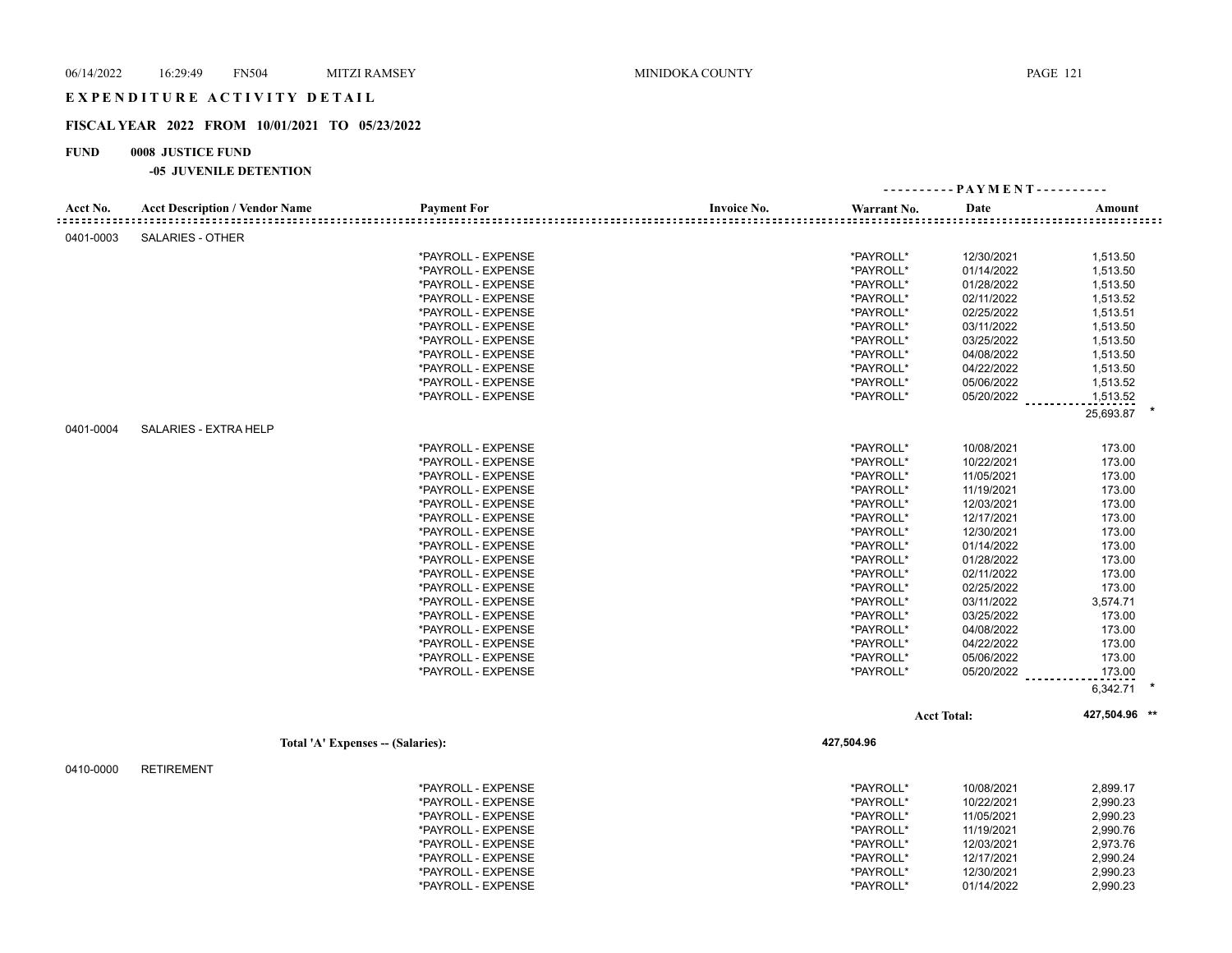## EXPENDITURE ACTIVITY DETAIL

## **FISCAL YEAR 2022 FROM 10/01/2021 TO 05/23/2022**

## **FUND 0008 JUSTICE FUND**

|           |                                       |                    |                    |             | ---------- PAYMENT---------- |                       |  |
|-----------|---------------------------------------|--------------------|--------------------|-------------|------------------------------|-----------------------|--|
| Acct No.  | <b>Acct Description / Vendor Name</b> | <b>Payment For</b> | <b>Invoice No.</b> | Warrant No. | Date                         | Amount                |  |
| 0410-0000 | <b>RETIREMENT</b>                     |                    |                    |             |                              |                       |  |
|           |                                       | *PAYROLL - EXPENSE |                    | *PAYROLL*   | 01/28/2022                   | 2,990.23              |  |
|           |                                       | *PAYROLL - EXPENSE |                    | *PAYROLL*   | 02/11/2022                   | 2,990.23              |  |
|           |                                       | *PAYROLL - EXPENSE |                    | *PAYROLL*   | 02/25/2022                   | 2,942.00              |  |
|           |                                       | *PAYROLL - EXPENSE |                    | *PAYROLL*   | 03/11/2022                   | 2,939.31              |  |
|           |                                       | *PAYROLL - EXPENSE |                    | *PAYROLL*   | 03/25/2022                   | 2,972.73              |  |
|           |                                       | *PAYROLL - EXPENSE |                    | *PAYROLL*   | 04/08/2022                   | 2,982.87              |  |
|           |                                       | *PAYROLL - EXPENSE |                    | *PAYROLL*   | 04/22/2022                   | 2,982.87              |  |
|           |                                       | *PAYROLL - EXPENSE |                    | *PAYROLL*   | 05/06/2022                   | 2,877.14              |  |
|           |                                       | *PAYROLL - EXPENSE |                    | *PAYROLL*   |                              |                       |  |
|           |                                       |                    |                    |             | $05/20/2022$                 | 2,794.49<br>50,286.72 |  |
|           |                                       |                    |                    |             |                              |                       |  |
|           |                                       |                    |                    |             | <b>Acct Total:</b>           | 50,286.72 **          |  |
| 0411-0000 | <b>SOCIAL SECURITY</b>                |                    |                    |             |                              |                       |  |
|           |                                       | *PAYROLL - EXPENSE |                    | *PAYROLL*   | 10/08/2021                   | 1,797.28              |  |
|           |                                       | *PAYROLL - EXPENSE |                    | *PAYROLL*   | 10/22/2021                   | 1,855.66              |  |
|           |                                       | *PAYROLL - EXPENSE |                    | *PAYROLL*   | 11/05/2021                   | 1,855.66              |  |
|           |                                       | *PAYROLL - EXPENSE |                    | *PAYROLL*   | 11/19/2021                   | 1,855.99              |  |
|           |                                       | *PAYROLL - EXPENSE |                    | *PAYROLL*   | 12/03/2021                   | 1,845.10              |  |
|           |                                       | *PAYROLL - EXPENSE |                    | *PAYROLL*   | 12/17/2021                   | 1,855.66              |  |
|           |                                       | *PAYROLL - EXPENSE |                    | *PAYROLL*   | 12/30/2021                   | 1,929.11              |  |
|           |                                       | *PAYROLL - EXPENSE |                    | *PAYROLL*   | 01/14/2022                   | 1,855.66              |  |
|           |                                       | *PAYROLL - EXPENSE |                    | *PAYROLL*   | 01/28/2022                   | 1,855.66              |  |
|           |                                       | *PAYROLL - EXPENSE |                    | *PAYROLL*   | 02/11/2022                   | 1,872.65              |  |
|           |                                       | *PAYROLL - EXPENSE |                    | *PAYROLL*   | 02/25/2022                   | 1,841.74              |  |
|           |                                       | *PAYROLL - EXPENSE |                    | *PAYROLL*   | 03/11/2022                   | 2,100.25              |  |
|           |                                       | *PAYROLL - EXPENSE |                    | *PAYROLL*   | 03/25/2022                   | 1,861.44              |  |
|           |                                       | *PAYROLL - EXPENSE |                    | *PAYROLL*   | 04/08/2022                   | 1,867.94              |  |
|           |                                       | *PAYROLL - EXPENSE |                    | *PAYROLL*   | 04/22/2022                   | 1,874.41              |  |
|           |                                       | *PAYROLL - EXPENSE |                    | *PAYROLL*   | 05/06/2022                   | 1,806.67              |  |
|           |                                       | *PAYROLL - EXPENSE |                    | *PAYROLL*   | 05/20/2022                   | 1,753.71              |  |
|           |                                       |                    |                    |             |                              | 31,684.59             |  |
|           |                                       |                    |                    |             | <b>Acct Total:</b>           | 31,684.59 **          |  |
| 0412-0000 | <b>LIFE INSURANCE</b>                 |                    |                    |             |                              |                       |  |
|           |                                       | *PAYROLL - EXPENSE |                    | *PAYROLL*   | 10/22/2021                   | 44.80                 |  |
|           |                                       | *PAYROLL - EXPENSE |                    | *PAYROLL*   | 11/19/2021                   | 44.80                 |  |
|           |                                       | *PAYROLL - EXPENSE |                    | *PAYROLL*   | 12/17/2021                   | 44.80                 |  |
|           |                                       | *PAYROLL - EXPENSE |                    | *PAYROLL*   | 01/28/2022                   | 44.80                 |  |
|           |                                       | *PAYROLL - EXPENSE |                    | *PAYROLL*   | 02/25/2022                   | 44.80                 |  |
|           |                                       | *PAYROLL - EXPENSE |                    | *PAYROLL*   | 03/25/2022                   | 44.80                 |  |
|           |                                       | *PAYROLL - EXPENSE |                    | *PAYROLL*   | 04/22/2022                   | 42.00                 |  |
|           |                                       | *PAYROLL - EXPENSE |                    | *PAYROLL*   | 05/20/2022                   | 42.00                 |  |
|           |                                       |                    |                    |             |                              | <u>.</u>              |  |
|           |                                       |                    |                    |             |                              | 352.80                |  |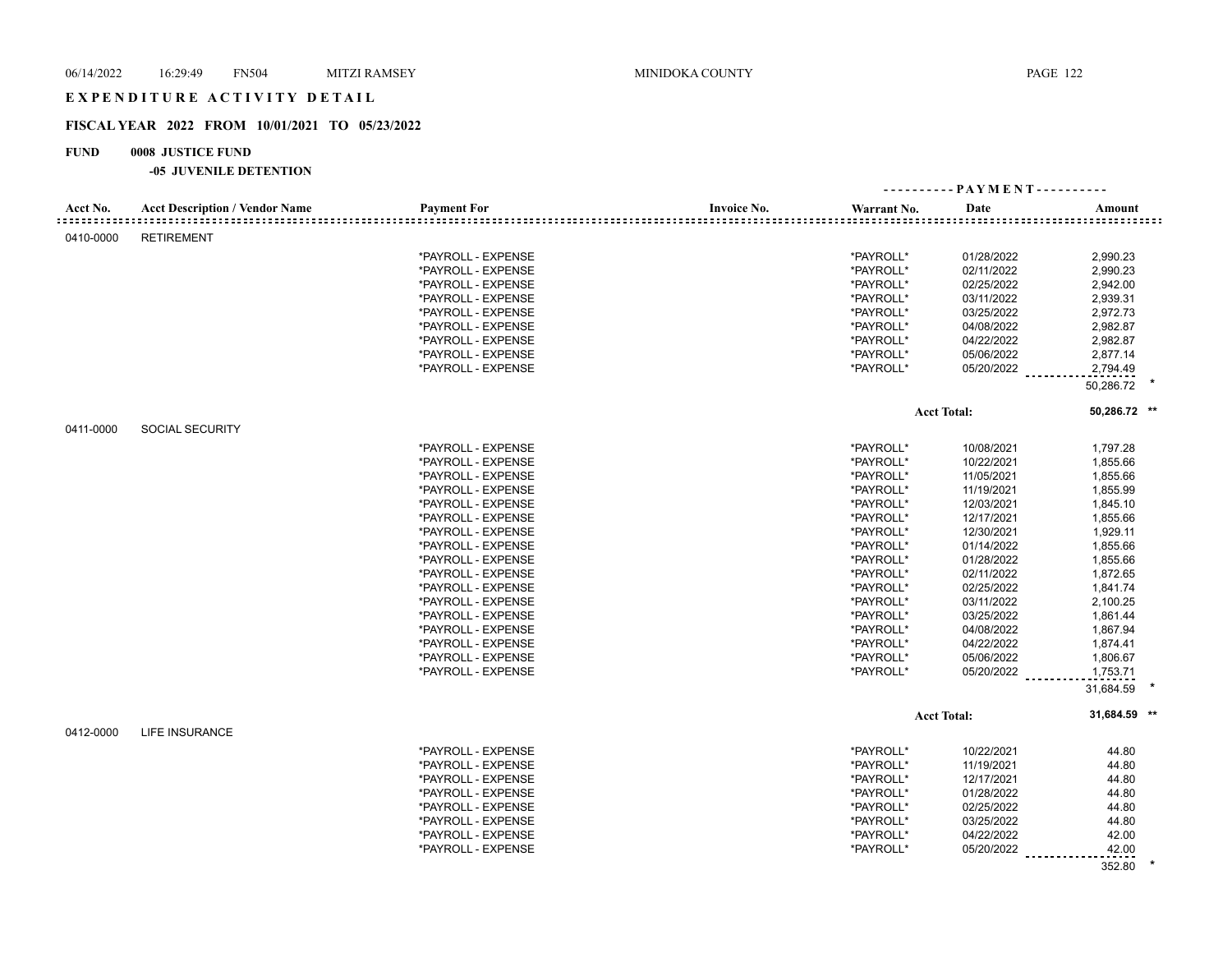## EXPENDITURE ACTIVITY DETAIL

## **FISCAL YEAR 2022 FROM 10/01/2021 TO 05/23/2022**

## **FUND 0008 JUSTICE FUND**

|           |                                       |                                |                    |              |                    | ---------- PAYMENT---------- |
|-----------|---------------------------------------|--------------------------------|--------------------|--------------|--------------------|------------------------------|
| Acct No.  | <b>Acct Description / Vendor Name</b> | <b>Payment For</b>             | <b>Invoice No.</b> | Warrant No.  | Date               | Amount                       |
|           |                                       |                                |                    |              |                    |                              |
| 0413-0000 | <b>MEDICAL INSURANCE</b>              |                                |                    |              | <b>Acct Total:</b> | 352.80 **                    |
|           |                                       | *PAYROLL - EXPENSE             |                    | *PAYROLL*    | 10/22/2021         | 13,806.63                    |
|           |                                       | *PAYROLL - EXPENSE             |                    | *PAYROLL*    | 11/19/2021         | 13,806.63                    |
|           |                                       | *PAYROLL - EXPENSE             |                    | *PAYROLL*    | 12/17/2021         | 13,806.63                    |
|           |                                       | *PAYROLL - EXPENSE             |                    | *PAYROLL*    | 01/28/2022         | 13,806.63                    |
|           |                                       | *PAYROLL - EXPENSE             |                    | *PAYROLL*    | 02/25/2022         | 12,699.26                    |
|           |                                       | *PAYROLL - EXPENSE             |                    | *PAYROLL*    | 03/25/2022         | 13,471.61                    |
|           |                                       | *PAYROLL - EXPENSE             |                    | *PAYROLL*    | 04/22/2022         | 12,571.64                    |
|           |                                       | *PAYROLL - EXPENSE             |                    | *PAYROLL*    | 05/20/2022         | 12,571.64                    |
|           | <b>CLAIMS ADMINISTRATION ACCOUNT</b>  | 712 - JUNE INSURANCE - EMPLOYE |                    | 2022-0002835 | 05/23/2022         | 772.35                       |
|           |                                       |                                |                    |              |                    | 107,313.02                   |
|           |                                       |                                |                    |              | <b>Acct Total:</b> | 107,313.02 **                |
| 0414-0000 | <b>WORKMAN'S COMPENSATION INSUR</b>   |                                |                    |              |                    |                              |
|           | STATE INSURANCE FUND                  | 131 - WORKMANS COMPENSATION    |                    | 2022-0000627 | $11/22/2021$       | 11,377.27                    |
|           |                                       |                                |                    |              |                    | 11.377.27                    |
|           |                                       |                                |                    |              | <b>Acct Total:</b> | $11,377.27$ **               |
|           |                                       |                                |                    | 201,014.40   |                    |                              |
|           | Total 'D' Expenses -- (Benefits):     |                                |                    |              |                    |                              |
| 0440-0001 | SUPPLIES - CONSUMABLE                 |                                |                    |              |                    |                              |
|           | <b>VISA</b>                           | 94 - INK CARTRIDGE, POST IT NO |                    | 2022-0000455 | 11/08/2021         | 197.45                       |
|           | AMAZON CAPITAL SERVICES               | 120 - CALENDAR                 | 1JDX-Y96C-V4GV     | 2022-0000595 | 11/22/2021         | 9.99                         |
|           | <b>VISA</b>                           | 183 - PENS, FILE FOLDERS       |                    | 2022-0000776 | 12/06/2021         | 23.38                        |
|           |                                       | * Warrant # 2022-776 VOIDED    |                    |              | 12/06/2021         | (23.38)                      |
|           | <b>VISA</b>                           | 183 - PENS, FILE FOLDERS       |                    | 2022-0000781 | 12/06/2021         | 23.38                        |
|           | <b>VISA</b>                           | 291 - SUPPLIES                 |                    | 2022-0001180 | 01/10/2022         | 144.76                       |
|           | <b>VISA</b>                           | 396 - SUPPLIES                 |                    | 2022-0001618 | 02/14/2022         | 212.37                       |
|           | <b>VISA</b>                           | 474 - SUPPLIES                 |                    | 2022-0001848 | 03/07/2022         | 170.27                       |
|           | <b>VISA</b>                           | 639 - SUPPLIES                 |                    | 2022-0002521 | 04/25/2022         | 282.13                       |
|           |                                       |                                |                    |              |                    | 1,040.35                     |
| 0440-0002 | SUPPLIES - REUSABLE                   |                                |                    |              |                    |                              |
|           | <b>VISA</b>                           | 94 - STAPLER, HANGING FOLDERS, |                    | 2022-0000455 | 11/08/2021         | 99.78                        |
|           | AMAZON CAPITAL SERVICES               | 120 - PHONE CORD               | 1Y4L-V164-F94C     | 2022-0000595 | 11/22/2021         | 7.95                         |
|           | <b>VISA</b>                           | 183 - TOASTER, STAMP           |                    | 2022-0000776 | 12/06/2021         | 29.94                        |
|           |                                       | * Warrant # 2022-776 VOIDED    |                    |              | 12/06/2021         | (29.94)                      |
|           | <b>VISA</b>                           | 183 - TOASTER, STAMP           |                    | 2022-0000781 | 12/06/2021         | 29.94                        |
|           | <b>VISA</b>                           | 291 - SUPPLIES                 |                    | 2022-0001180 | 01/10/2022         | 12.60                        |
| 0440-0003 | SUPPLIES - SPECIAL ORDER              |                                |                    |              |                    | 150.27                       |
|           | <b>VISA</b>                           | 466 - RETIREMENT PLAQUE FOR G  |                    | 2022-0001848 | 03/07/2022         | 62.01                        |
|           |                                       |                                |                    |              |                    |                              |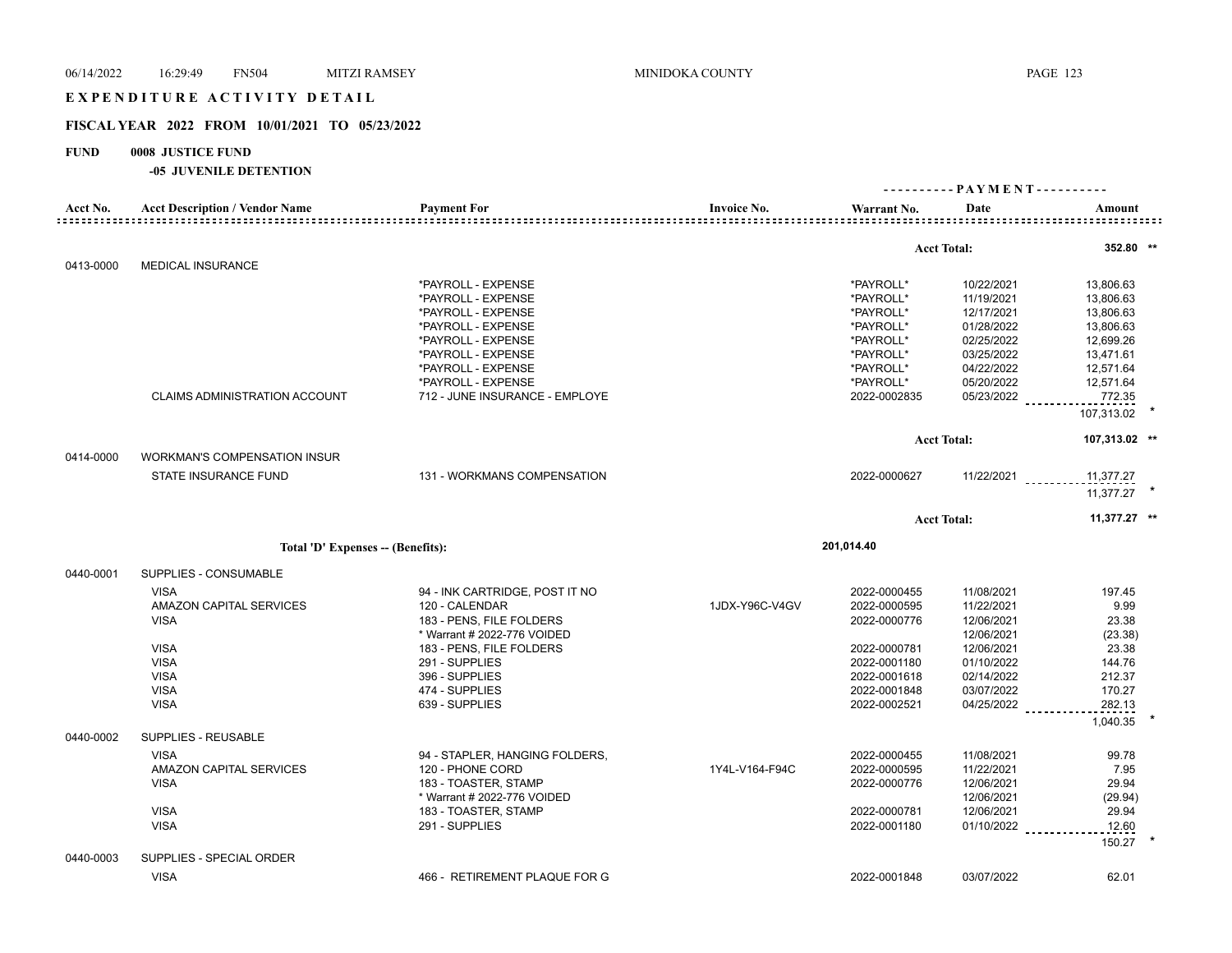## EXPENDITURE ACTIVITY DETAIL

### **FISCAL YEAR 2022 FROM 10/01/2021 TO 05/23/2022**

# **FUND 0008 JUSTICE FUND**

| Acct No.  | <b>Acct Description / Vendor Name</b> | <b>Payment For</b>             | <b>Invoice No.</b> | Warrant No.  | Date               | Amount      |
|-----------|---------------------------------------|--------------------------------|--------------------|--------------|--------------------|-------------|
| 0440-0003 | SUPPLIES - SPECIAL ORDER              |                                |                    |              |                    |             |
|           | <b>BURLEY REMINDER</b>                | 710 - JUVENILE INTAKE CARDS    | 22-0402            | 2022-0002830 | 05/23/2022         | 130.00      |
| 0440-0005 | SUPPLIES - COPIER                     |                                |                    |              |                    | 192.01      |
|           | AMAZON CAPITAL SERVICES               | 120 - COPIER PAPER             | 1JDX-Y96C-V4GV     | 2022-0000595 | 11/22/2021         | 124.76      |
|           | AMAZON CAPITAL SERVICES               | 173 - COPY PAPER               | 1JDX-Y96C-V4GV     | 2022-0000739 | 12/06/2021         | 124.76      |
|           | <b>VALLEY OFFICE SYSTEMS</b>          | 286 - COPIER OVERAGES          | AR1020151          | 2022-0001178 | $01/10/2022$       | 24.46       |
|           |                                       |                                |                    |              |                    | 273.98      |
| 0440-0006 | SUPPLIES - DETENTION                  |                                |                    |              |                    |             |
|           | <b>GEM STATE PAPER</b>                | 12 - DISH DETERGENT & RINSE AI | 1060011            | 2022-0000118 | 10/18/2021         | 196.71      |
|           | AMAZON CAPITAL SERVICES               | 88 - PULSE OXIMETET & BP CUFF  |                    | 2022-0000376 | 11/08/2021         | 34.99       |
|           | <b>VISA</b>                           | 94 - SNACKS, BODY WASH         |                    | 2022-0000455 | 11/08/2021         | 436.03      |
|           | <b>BOB BARKER COMPANY</b>             | 114 - VINYL GLOVES             | 1687912            | 2022-0000598 | 11/22/2021         | 66.00       |
|           | <b>RIDLEYS</b>                        | 146 - SUPPLIES                 |                    | 2022-0000676 | 11/29/2021         | 10.78       |
|           | <b>AMAZON CAPITAL SERVICES</b>        | 173 - WEEKLY PLANNER           | 1JDX-Y96C-V4GV     | 2022-0000739 | 12/06/2021         | 9.99        |
|           | <b>VISA</b>                           | 172 - MONTHLY PLANNER          |                    | 2022-0000776 | 12/06/2021         | 28.64       |
|           | <b>VISA</b>                           | 183 - SUPPLIES                 |                    | 2022-0000776 | 12/06/2021         | 219.41      |
|           |                                       | * Warrant # 2022-776 VOIDED    |                    |              | 12/06/2021         | (28.64)     |
|           |                                       | * Warrant # 2022-776 VOIDED    |                    |              | 12/06/2021         | (219.41)    |
|           | <b>VISA</b>                           | 183 - SUPPLIES                 |                    | 2022-0000781 | 12/06/2021         | 219.41      |
|           | <b>VISA</b>                           | 172 - MONTHLY PLANNER          |                    | 2022-0000781 | 12/06/2021         | 28.64       |
|           | <b>CAPITAL ONE</b>                    | 190 - SUPPLIES & PAST DUE AMOU |                    | 2022-0000868 | 12/13/2021         | 103.99      |
|           | <b>BOOK STORE &amp; OFFICE SUPPLY</b> | 289 - MANILA ENVELOPES         | 567800             | 2022-0001142 | 01/10/2022         | 26.25       |
|           | <b>VISA</b>                           | 291 - SUPPLIES                 |                    | 2022-0001180 | 01/10/2022         | 159.49      |
|           | <b>BOB BARKER COMPANY</b>             | 321 - RESIDENT SUPPLIES        | 1714548            | 2022-0001280 | 01/24/2022         | 165.25      |
|           | <b>CAPITAL ONE</b>                    | 499 - SUPPLIES                 |                    | 2022-0001574 | 02/14/2022         | 252.62      |
|           | AMAZON CAPITAL SERVICES               | 440 - HEAVY DUTY BINDERS (3)   | 1J6Q-W17R-YC3H     | 2022-0001706 | 02/28/2022         | 83.94       |
|           | <b>BOB BARKER COMPANY</b>             | 472 - RESIDENT SUPPLIES        | 1735346            | 2022-0001805 | 03/07/2022         | 78.30       |
|           | <b>MEDTOX DIAGNOSTICS</b>             | 470 - RESIDENT DRUG TESTS      | 652806             | 2022-0001831 | 03/07/2022         | 620.12      |
|           | <b>CAPITAL ONE</b>                    | 467 - SUPPLIES                 |                    | 2022-0001852 | 03/07/2022         | 86.92       |
|           | AMAZON CAPITAL SERVICES               | 557 - BASKETBALL               |                    | 2022-0002106 | 03/28/2022         | 118.69      |
|           | AMAZON CAPITAL SERVICES               | 558 - DRY ERASE WHITE BOARD    |                    | 2022-0002106 | 03/28/2022         | 115.21      |
|           | AMAZON CAPITAL SERVICES               | 559 - CORN HOLE LAWN GAME SET  |                    | 2022-0002106 | 03/28/2022         | 107.22      |
|           | <b>CAPITAL ONE</b>                    | 562 - SUPPLIES                 |                    | 2022-0002222 | 04/04/2022         | 193.29      |
|           | <b>CAPITAL ONE</b>                    | 682 - SUPPLIES - DETENTION     |                    | 2022-0002656 | 05/09/2022         | 103.57      |
|           | <b>VISA</b>                           | 686 - SUPPLIES                 |                    | 2022-0002693 | 05/09/2022         | 149.84      |
|           | <b>AMAZON CAPITAL SERVICES</b>        | 842 - MEDICINE CUPS            | 131N-VNQF-HMNY     | 2022-0002718 | $05/16/2022$       | 72.49       |
|           |                                       |                                |                    |              |                    | 3,439.74    |
|           |                                       |                                |                    |              | <b>Acct Total:</b> | 5,096.35 ** |
| 0441-0000 | <b>JANITOR SUPPLIES</b>               |                                |                    |              |                    |             |
|           | <b>GEM STATE PAPER</b>                | 12 - BATH TISSUE               | 1060011            | 2022-0000118 | 10/18/2021         | 83.18       |
|           | <b>GEM STATE PAPER</b>                | 367 - BATH TISSUE              | 1067729            | 2022-0001476 | 02/07/2022         | 83.18       |
|           | <b>GEM STATE PAPER</b>                | 660 - MAINTENANCE SUPPLIES     | 1072755            | 2022-0002553 | 05/02/2022         | 71.20       |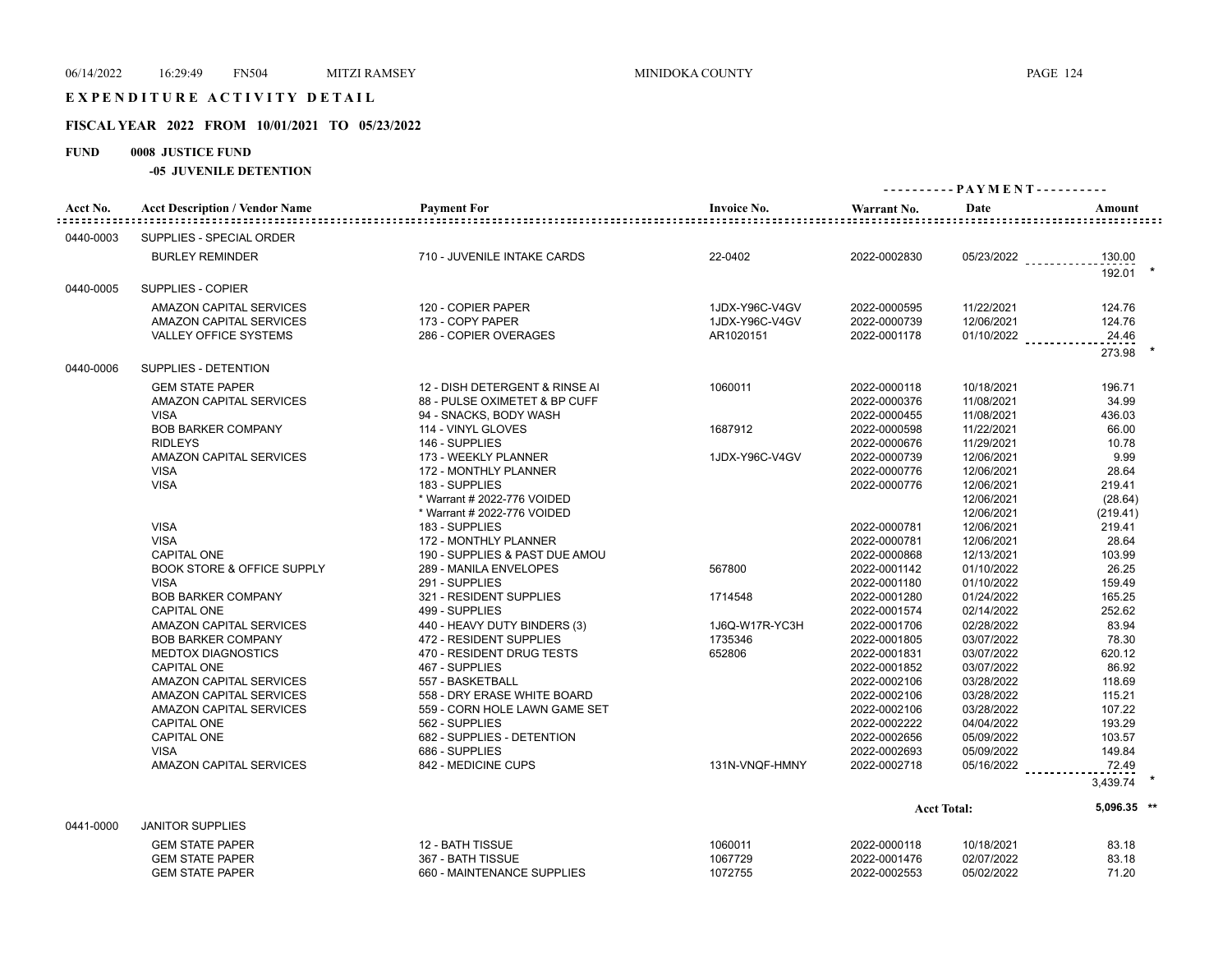## EXPENDITURE ACTIVITY DETAIL

## **FISCAL YEAR 2022 FROM 10/01/2021 TO 05/23/2022**

## **FUND 0008 JUSTICE FUND**

#### **-05 JUVENILE DETENTION**

| Acct No.  | <b>Acct Description / Vendor Name</b> | <b>Payment For</b>  | <b>Invoice No.</b> | Warrant No.  | Date               | Amount      |  |
|-----------|---------------------------------------|---------------------|--------------------|--------------|--------------------|-------------|--|
|           |                                       |                     |                    |              |                    |             |  |
|           |                                       |                     |                    |              |                    | 237.56      |  |
|           |                                       |                     |                    |              | <b>Acct Total:</b> | 237.56 **   |  |
| 0461-0001 | PHONE - LOCAL SERVICE                 |                     |                    |              |                    |             |  |
|           | PROJECT MUTUAL                        | 4 - LOCAL SERVICE   |                    | 2022-0000015 | 10/04/2021         | 134.08      |  |
|           | PROJECT MUTUAL                        | 60 - LOCAL SERVICE  |                    | 2022-0000432 | 11/08/2021         | 134.08      |  |
|           | PROJECT MUTUAL                        | 155 - LOCAL SERVICE |                    | 2022-0000768 | 12/06/2021         | 134.08      |  |
|           | PROJECT MUTUAL                        | 259 - LOCAL SERVICE |                    | 2022-0001094 | 01/03/2022         | 134.08      |  |
|           | PROJECT MUTUAL                        | 360 - LOCAL SERVICE |                    | 2022-0001495 | 02/07/2022         | 134.08      |  |
|           | PROJECT MUTUAL                        | 463 - LOCAL SERVICE |                    | 2022-0001836 | 03/07/2022         | 134.08      |  |
|           | PROJECT MUTUAL                        | 557 - LOCAL SERVICE |                    | 2022-0002201 | 04/04/2022         | 134.08      |  |
|           | PROJECT MUTUAL                        | 658 - LOCAL SERVICE |                    | 2022-0002566 | 05/02/2022         | 134.08      |  |
|           |                                       |                     |                    |              |                    | 1,072.64    |  |
| 0461-0002 | PHONE - TOLL CHARGES                  |                     |                    |              |                    |             |  |
|           | <b>WINDSTREAM</b>                     | 123 - TOLL CHARGES  | 74297673           | 2022-0000635 | 11/22/2021         | 9.59        |  |
|           | <b>WINDSTREAM</b>                     | 216 - TOLL CHARGES  |                    | 2022-0000979 | 12/20/2021         | 11.93       |  |
|           | <b>WINDSTREAM</b>                     | 293 - TOLL CHARGES  |                    | 2022-0001340 | 01/24/2022         | 15.64       |  |
|           | <b>WINDSTREAM</b>                     | 409 - TOLL CHARGES  |                    | 2022-0001620 | 02/14/2022         | 11.47       |  |
|           | <b>WINDSTREAM</b>                     | 505 - TOLL CHARGES  |                    | 2022-0001958 | 03/14/2022         | 17.19       |  |
|           | <b>WINDSTREAM</b>                     | 617 - TOLL CHARGES  |                    | 2022-0002399 | 04/18/2022         | 18.75       |  |
|           | <b>WINDSTREAM</b>                     | 839 - TOLL CHARGES  |                    | 2022-0002772 | 05/16/2022         | 22.22       |  |
|           |                                       |                     |                    |              |                    | 106.79      |  |
| 0461-0005 | PHONE - CELLULAR                      |                     |                    |              |                    |             |  |
|           | <b>VERIZON WIRELESS</b>               | 144 - CELL PHONES   |                    | 2022-0000686 | 11/29/2021         | 25.07       |  |
|           | <b>VERIZON WIRELESS</b>               | 257 - CELL PHONES   |                    | 2022-0001109 | 01/03/2022         | 25.07       |  |
|           | <b>VERIZON WIRELESS</b>               | 324 - CELL PHONE    |                    | 2022-0001335 | 01/24/2022         | 24.03       |  |
|           | <b>VERIZON WIRELESS</b>               | 437 - CELL PHONE    |                    | 2022-0001759 | 02/28/2022         | 24.57       |  |
|           | <b>VERIZON WIRELESS</b>               | 546 - CELL PHONE    |                    | 2022-0002147 | 03/28/2022         | 24.57       |  |
|           | <b>VERIZON WIRELESS</b>               | 640 - CELL PHONE    |                    | 2022-0002520 | 04/25/2022         | 23.96       |  |
|           | <b>VERIZON WIRELESS</b>               | 704 - CELL PHONE    |                    | 2022-0002871 | 05/23/2022         | 23.96       |  |
|           |                                       |                     |                    |              |                    | 171.23      |  |
|           |                                       |                     |                    |              | <b>Acct Total:</b> | 1,350.66 ** |  |
| 0464-0000 | UTILITIES - HEAT                      |                     |                    |              |                    |             |  |
|           | <b>INTERMOUNTAIN GAS COMPANY</b>      | 43 - HEAT           |                    | 2022-0000277 | 11/01/2021         | 122.61      |  |
|           | INTERMOUNTAIN GAS COMPANY             | 148 - HEAT          |                    | 2022-0000667 | 11/29/2021         | 349.43      |  |
|           | <b>INTERMOUNTAIN GAS COMPANY</b>      | 249 - HEAT          |                    | 2022-0001077 | 01/03/2022         | 460.41      |  |
|           | INTERMOUNTAIN GAS COMPANY             | 340 - HEAT          |                    | 2022-0001408 | 01/31/2022         | 830.68      |  |
|           | <b>INTERMOUNTAIN GAS COMPANY</b>      | 426 - HEAT          |                    | 2022-0001731 | 02/28/2022         | 756.56      |  |
|           | <b>INTERMOUNTAIN GAS COMPANY</b>      | 556 - HEAT          |                    | 2022-0002124 | 03/28/2022         | 686.04      |  |
|           | INTERMOUNTAIN GAS COMPANY             | 648 - HEAT          |                    | 2022-0002557 | $05/02/2022$       | 310.82      |  |
|           |                                       |                     |                    |              |                    |             |  |
|           |                                       |                     |                    |              |                    | 3,516.55    |  |

**Acct Total: 3,516.55 \*\***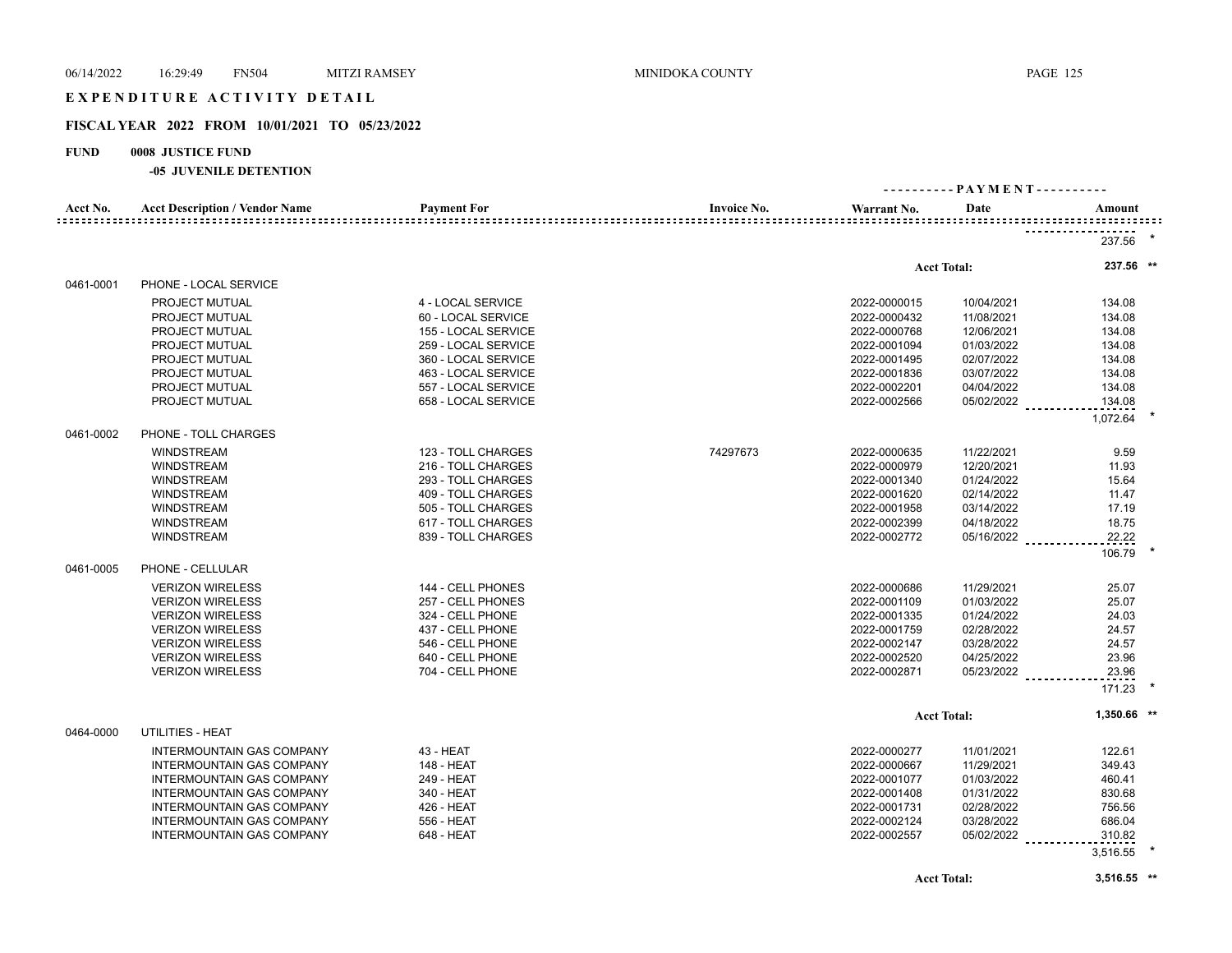## **FISCAL YEAR 2022 FROM 10/01/2021 TO 05/23/2022**

## **FUND 0008 JUSTICE FUND**

#### **-05 JUVENILE DETENTION**

| Acct No.  | <b>Acct Description / Vendor Name</b>                    | <b>Payment For</b>             | <b>Invoice No.</b> | Warrant No.  | Date               | Amount<br>=================== |  |
|-----------|----------------------------------------------------------|--------------------------------|--------------------|--------------|--------------------|-------------------------------|--|
| 0465-0000 | UTILITIES - ELECTRICITY                                  |                                |                    |              |                    |                               |  |
|           | <b>CITY OF RUPERT</b>                                    | 83 - UTILITIES                 |                    | 2022-0000401 | 11/08/2021         | 664.21                        |  |
|           | <b>CITY OF RUPERT</b>                                    | 185 - UTILITIES                |                    | 2022-0000745 | 12/06/2021         | 529.24                        |  |
|           | <b>CITY OF RUPERT</b>                                    | 262 - UTILITIES                |                    | 2022-0001062 | 01/03/2022         | 672.37                        |  |
|           | <b>CITY OF RUPERT</b>                                    | 358 - UTILITIES                |                    | 2022-0001469 | 02/07/2022         | 799.56                        |  |
|           | <b>CITY OF RUPERT</b>                                    | 473 - UTILITIES                |                    | 2022-0001810 | 03/07/2022         | 688.41                        |  |
|           | <b>CITY OF RUPERT</b>                                    | 571 - UTILITIES                |                    | 2022-0002180 | 04/04/2022         | 597.55                        |  |
|           | <b>CITY OF RUPERT</b>                                    | 662 - UTILITIES                |                    | 2022-0002549 | 05/02/2022         | 545.87                        |  |
|           |                                                          | * Warrant # 2022-2549 VOIDED   |                    |              | 05/02/2022         | (545.87)                      |  |
|           | <b>CITY OF RUPERT</b>                                    | 662 - UTILITIES                |                    | 2022-0002576 | $05/02/2022$       | 545.87                        |  |
|           |                                                          |                                |                    |              |                    | 4,497.21                      |  |
|           |                                                          |                                |                    |              | <b>Acct Total:</b> | 4,497.21 **                   |  |
| 0469-0000 | UTILITIES - OTHER                                        |                                |                    |              |                    |                               |  |
|           | <b>SPARKLIGHT</b>                                        | 14 - CABLE SERVICE             |                    | 2022-0000138 | 10/18/2021         | 132.23                        |  |
|           | <b>SPARKLIGHT</b>                                        | 85 - MONTHLY CABLE SERVICE     |                    | 2022-0000443 | 11/08/2021         | 132.23                        |  |
|           | <b>SPARKLIGHT</b>                                        | 191 - MONTHLY CABLE SERVICE    |                    | 2022-0000850 | 12/13/2021         | 132.23                        |  |
|           | <b>SPARKLIGHT</b>                                        | 288 - MONTHLY CABLE SERVICE    |                    | 2022-0001169 | 01/10/2022         | 132.25                        |  |
|           | <b>SPARKLIGHT</b>                                        | 395 - MONTHLY CABLE SERVICE    |                    | 2022-0001605 | 02/14/2022         | 132.25                        |  |
|           | <b>SPARKLIGHT</b>                                        | 481 - CABLE SERVICE            |                    | 2022-0001946 | 03/14/2022         | 141.76                        |  |
|           | <b>SPARKLIGHT</b>                                        | 605 - MONTHLY CABLE SERVICE    |                    | 2022-0002322 | 04/11/2022         | 141.76                        |  |
|           | <b>SPARKLIGHT</b>                                        | 821 - MONTHLY CABLE SERVICE    |                    | 2022-0002758 | 05/16/2022         | 141.76                        |  |
|           |                                                          |                                |                    |              |                    | 1,086.47                      |  |
|           |                                                          |                                |                    |              | <b>Acct Total:</b> | 1,086.47 **                   |  |
| 0470-0001 | VEHICLE - GAS & OIL                                      |                                |                    |              |                    |                               |  |
|           | <b>VISA</b>                                              | <b>172 - FUEL</b>              |                    | 2022-0000776 | 12/06/2021         | 75.46                         |  |
|           |                                                          | * Warrant # 2022-776 VOIDED    |                    |              | 12/06/2021         | (75.46)                       |  |
|           | <b>VISA</b>                                              | <b>172 - FUEL</b>              |                    | 2022-0000781 | 12/06/2021         | 75.46                         |  |
|           |                                                          |                                |                    |              |                    | 75.46                         |  |
|           |                                                          |                                |                    |              | <b>Acct Total:</b> | 75.46 **                      |  |
| 0489-0000 | PROFESSIONAL SVC- OTHER                                  |                                |                    |              |                    |                               |  |
|           | <b>COMPUTER ARTS, INC</b>                                | 26 - JAIL MANAGEMENT SYSTEM    | 31003              | 2022-0000206 | 10/25/2021         | 500.00                        |  |
|           |                                                          |                                |                    |              |                    | 500.00                        |  |
|           |                                                          |                                |                    |              | <b>Acct Total:</b> | $500.00$ **                   |  |
| 0490-0000 | REP/MAINT-OTHER EQUIPMENT                                |                                |                    |              |                    |                               |  |
|           |                                                          |                                |                    |              |                    |                               |  |
|           | <b>HARRIS ELECTRONICS &amp;</b><br><b>COMMUNICATIONS</b> | 237 - SURVEILLANCE SYSTEM REPA | 7616               | 2022-0000943 | 12/20/2021         | 115.00                        |  |
|           | AMAZON CAPITAL SERVICES                                  | 416 - LIGHTS FOR RESIDENT ROOM | 1494-M4NY-16D7     | 2022-0001706 | $02/28/2022$       | 13.25                         |  |
|           |                                                          |                                |                    |              |                    | 128.25                        |  |
|           |                                                          |                                |                    |              |                    |                               |  |

**Acct Total: 128.25 \*\***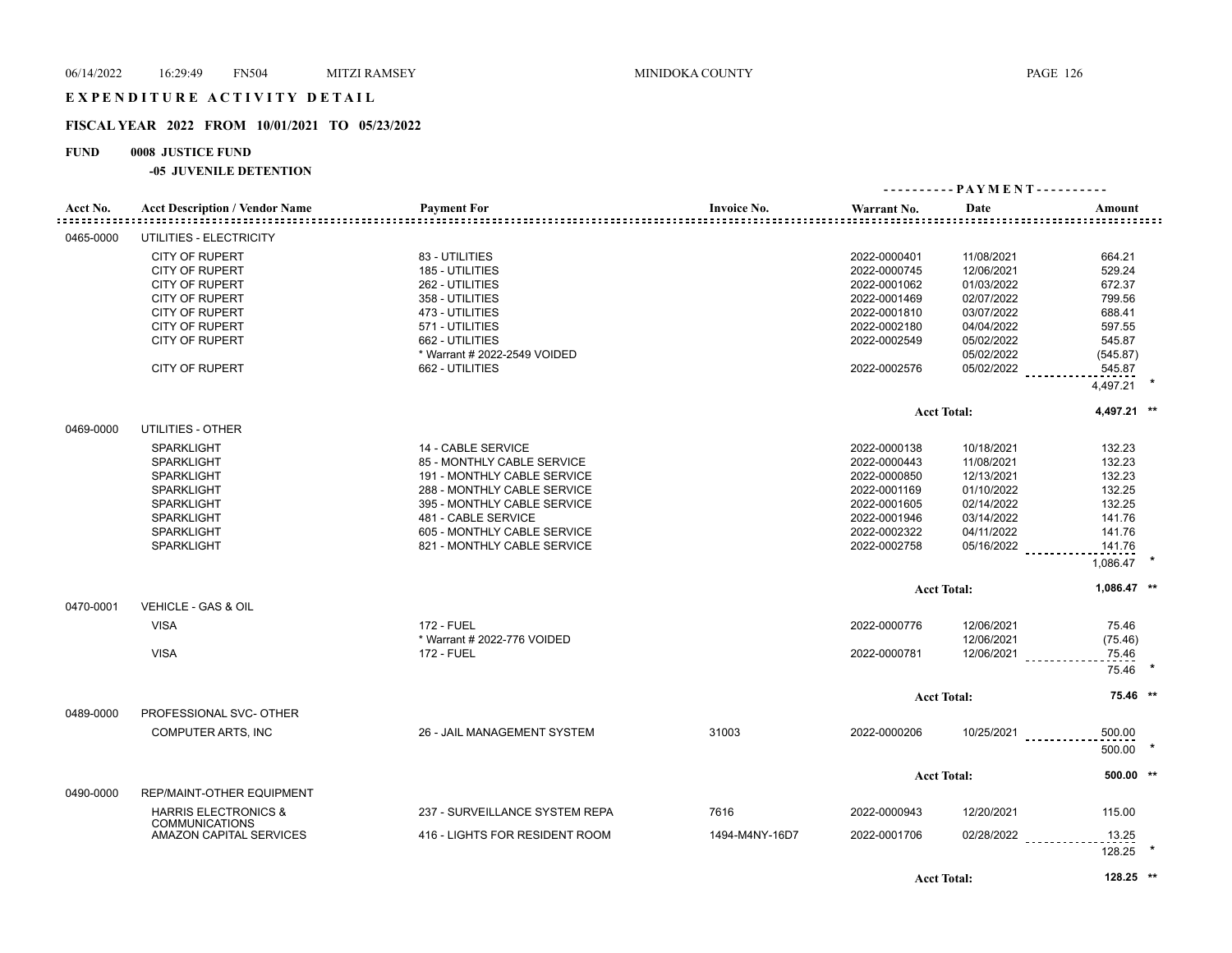# E X P E N D I T U R E A C T I V I T Y D E T A I L

## **FISCAL YEAR 2022 FROM 10/01/2021 TO 05/23/2022**

## **FUND 0008 JUSTICE FUND**

|           |                                       |                                |                    |              |                    | ---------- PAYMENT----------               |  |  |  |
|-----------|---------------------------------------|--------------------------------|--------------------|--------------|--------------------|--------------------------------------------|--|--|--|
| Acct No.  | <b>Acct Description / Vendor Name</b> | <b>Payment For</b>             | <b>Invoice No.</b> | Warrant No.  | Date               | Amount<br>:::::::::::::::::::::::::::::::: |  |  |  |
| 0494-0007 | MAINT - JUVENILE DETENTION            |                                |                    |              |                    |                                            |  |  |  |
|           | <b>ACE HARDWARE</b>                   | 82 - BOLTS                     |                    | 2022-0000372 | 11/08/2021         | 1.24                                       |  |  |  |
|           | DALRY ELECTRIC INC                    | 115 - BALLAST REPLACEMENT      | 43905              | 2022-0000602 | 11/22/2021         | 101.22                                     |  |  |  |
|           | DALRY ELECTRIC INC                    | 236 - RESET THERMOSTAT         | 43917              | 2022-0000933 | 12/20/2021         | 75.00                                      |  |  |  |
|           | <b>RIDLEYS</b>                        | 253 - WATER SOFTNER SALT       |                    | 2022-0001095 | 01/03/2022         | 46.54                                      |  |  |  |
|           | <b>VISA</b>                           | 285 - SPARE KEYS FOR MED CABIN |                    | 2022-0001180 | 01/10/2022         | 26.02                                      |  |  |  |
|           | AMAZON CAPITAL SERVICES               | 334 - ELECTRONIC DOOR LOCK     | 1W77-MFFV-DT36     | 2022-0001278 | 01/24/2022         | 298.20                                     |  |  |  |
|           | <b>VERTEX PEST CONTROL</b>            | 322 - PEST CONTROL             | 118975             | 2022-0001336 | 01/24/2022         | 95.00                                      |  |  |  |
|           | <b>GEM STATE PAPER</b>                | 367 - ICE MELT                 | 1067729            | 2022-0001476 | 02/07/2022         | 36.11                                      |  |  |  |
|           | <b>GEM STATE PAPER</b>                | 393 - KLEENEX                  | 1067941            | 2022-0001583 | 02/14/2022         | 93.72                                      |  |  |  |
|           | DALRY ELECTRIC INC                    | 471 - BYPASSED BALLASTS IN KIT | 44113              | 2022-0001814 | 03/07/2022         | 373.60                                     |  |  |  |
|           | <b>ACE HARDWARE</b>                   | 486 - DRAIN CLEANER            |                    | 2022-0001911 | 03/14/2022         | 9.99                                       |  |  |  |
|           | <b>GEM STATE PAPER</b>                | 561 - PAPER TOWELS             | 1070557            | 2022-0002116 | 03/28/2022         | 221.69                                     |  |  |  |
|           | <b>GEM STATE PAPER</b>                | 563 - LAUNDRY DETERGENT & BLEA | 1070970            | 2022-0002187 | 04/04/2022         | 146.10                                     |  |  |  |
|           | <b>VERTEX PEST CONTROL</b>            | 608 - PEST CONTROL             | 127032             | 2022-0002339 | 04/11/2022         | 95.00                                      |  |  |  |
|           | <b>CATMULL PLUMBING</b>               | 661 - MAINTENANCE              | K27513-07          | 2022-0002548 | 05/02/2022         | 138.15                                     |  |  |  |
|           | <b>ACE HARDWARE</b>                   | 687 - SUPPLIES DETENTION       |                    | 2022-0002648 | 05/09/2022         | 21.48                                      |  |  |  |
|           | BILL'S SEWER & DRAIN SERVICE, INC.    | 683 - CLEAR PLUGGED DRAINS     | 72860              | 2022-0002654 | 05/09/2022         | 153.00                                     |  |  |  |
|           | AMAZON CAPITAL SERVICES               | 841 - CEILING PAINT            | 1KK6-KG46-FQ37     | 2022-0002718 | $05/16/2022$       | 27.09                                      |  |  |  |
|           |                                       |                                |                    |              |                    | 1,959.15                                   |  |  |  |
|           |                                       |                                |                    |              | <b>Acct Total:</b> | $1,959.15$ **                              |  |  |  |
| 0510-0000 | RENT/LEASE- OFFICE EQUIP              |                                |                    |              |                    |                                            |  |  |  |
|           | <b>GREAT AMERICA LEASING</b>          | 17 - RICOH COPIER LEASE        | 30233647           | 2022-0000122 | 10/18/2021         | 132.34                                     |  |  |  |
|           | <b>VALLEY OFFICE SYSTEMS</b>          | 89 - COPIER OVERAGES           | AR1001464          | 2022-0000453 | 11/08/2021         | 36.50                                      |  |  |  |
|           | <b>GREAT AMERICA LEASING</b>          | 106 - COPIER LEASE             | 30421811           | 2022-0000482 | 11/15/2021         | 132.34                                     |  |  |  |
|           | <b>VALLEY OFFICE SYSTEMS</b>          | 149 - COPIER OVERAGES          | AR1011118          | 2022-0000685 | 11/29/2021         | 34.07                                      |  |  |  |
|           | <b>GREAT AMERICA LEASING</b>          | 187 - COPIER LEASE             |                    | 2022-0000829 | 12/13/2021         | 132.34                                     |  |  |  |
|           | <b>GREAT AMERICA LEASING</b>          | 284 - COPIER LEASE             | 30813645           | 2022-0001154 | 01/10/2022         | 140.14                                     |  |  |  |
|           | <b>VALLEY OFFICE SYSTEMS</b>          | 384 - COPIER OVERAGES          | AR1029596          | 2022-0001614 | 02/14/2022         | 39.81                                      |  |  |  |
|           | <b>GREAT AMERICA LEASING</b>          | 422 - NEW COPIER AND ONE TIME  | 31013467           | 2022-0001657 | 02/22/2022         | 222.16                                     |  |  |  |
|           | <b>GREAT AMERICA LEASING</b>          | 482 - COPIER LEASE             | 31199930           | 2022-0001929 | 03/14/2022         | 132.66                                     |  |  |  |
|           | <b>GREAT AMERICA LEASING</b>          | 614 - COPIER LEASE             | 31401607           | 2022-0002300 | 04/11/2022         | 132.66                                     |  |  |  |
|           | <b>GREAT AMERICA LEASING</b>          | 827 - COPIER LEASE             |                    | 2022-0002733 |                    | 132.66                                     |  |  |  |
|           |                                       |                                |                    |              | 05/16/2022         |                                            |  |  |  |
|           |                                       |                                |                    |              |                    | 1,267.68                                   |  |  |  |
|           |                                       |                                |                    |              | <b>Acct Total:</b> | 1,267.68 **                                |  |  |  |
| 0528-0000 | <b>DUES / MEMBERSHIPS</b>             |                                |                    |              |                    |                                            |  |  |  |
|           | <b>VISA</b>                           | 609 - IJJA MEMBERSHIP DUES     |                    | 2022-0002340 |                    | 04/11/2022<br>400.00                       |  |  |  |
|           |                                       |                                |                    |              |                    | 400.00                                     |  |  |  |
|           |                                       |                                |                    |              | <b>Acct Total:</b> | 400.00 **                                  |  |  |  |
| 0542-0000 | <b>POSTAGE</b>                        |                                |                    |              |                    |                                            |  |  |  |
|           | QUADIENT FINANCE USA. INC.            | 79 - POSTAGE                   |                    | 2022-0000433 | 11/08/2021         | 4.24                                       |  |  |  |
|           | QUADIENT FINANCE USA, INC.            | 151 - POSTAGE                  |                    | 2022-0000674 | 11/29/2021         | 14.84                                      |  |  |  |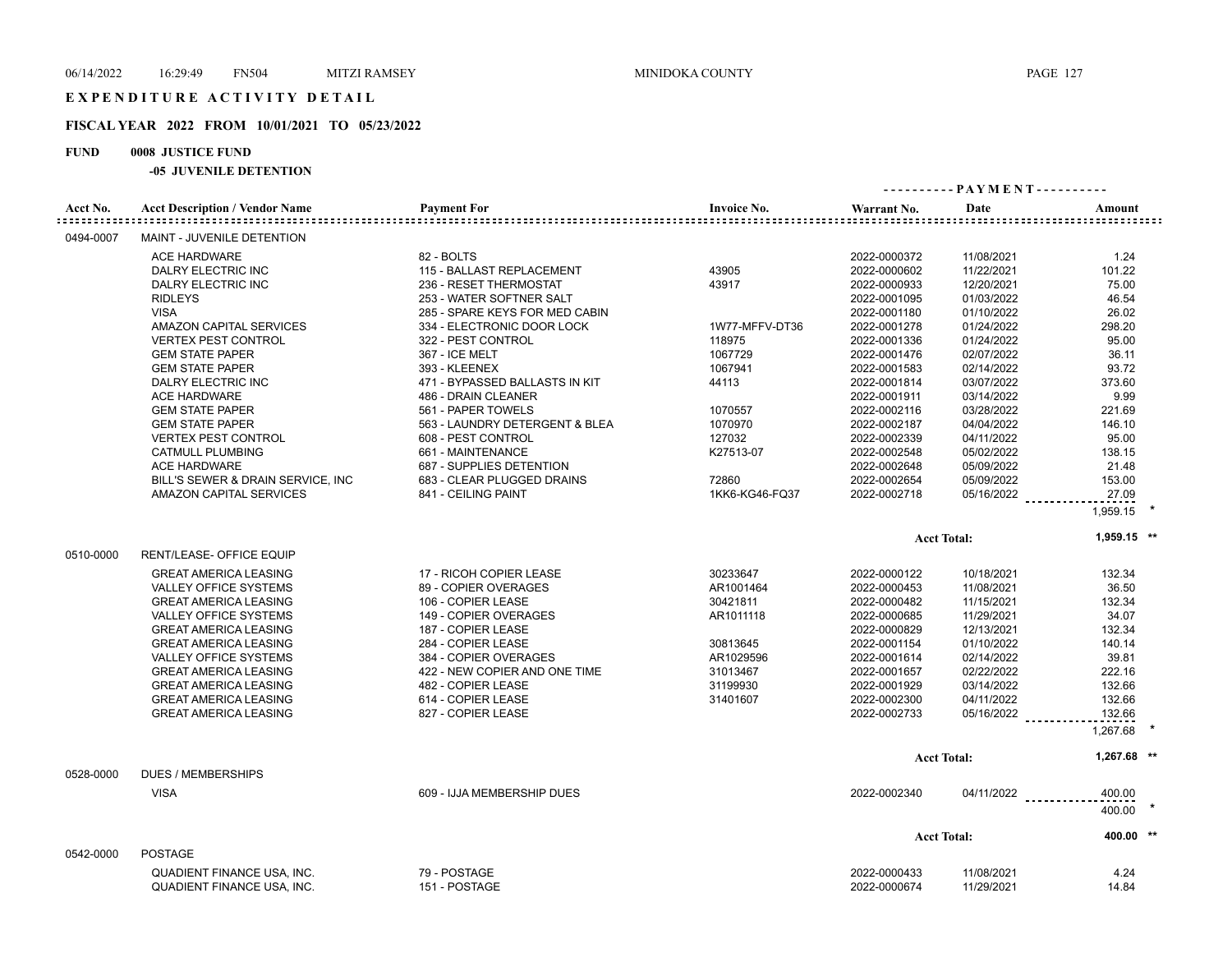## EXPENDITURE ACTIVITY DETAIL

## **FISCAL YEAR 2022 FROM 10/01/2021 TO 05/23/2022**

## **FUND 0008 JUSTICE FUND**

|                                           |                                                                                                                                                           |                                                                                                    |                    |                                                                              | ---------- PAYMENT----------                                       |                                                |
|-------------------------------------------|-----------------------------------------------------------------------------------------------------------------------------------------------------------|----------------------------------------------------------------------------------------------------|--------------------|------------------------------------------------------------------------------|--------------------------------------------------------------------|------------------------------------------------|
| Acct No.<br>: = = = = = = = = = = = = = = | <b>Acct Description / Vendor Name</b>                                                                                                                     | <b>Payment For</b>                                                                                 | <b>Invoice No.</b> | Warrant No.                                                                  | Date                                                               | Amount                                         |
| 0542-0000                                 | <b>POSTAGE</b>                                                                                                                                            |                                                                                                    |                    |                                                                              |                                                                    |                                                |
|                                           | QUADIENT FINANCE USA, INC.<br><b>QUADIENT FINANCE USA, INC.</b><br>QUADIENT FINANCE USA, INC.<br>QUADIENT FINANCE USA, INC.<br>QUADIENT FINANCE USA, INC. | 275 - POSTAGE<br>343 - POSTAGE<br>424 - POSTAGE<br>560 - POSTAGE<br>651 - POSTAGE                  |                    | 2022-0001165<br>2022-0001415<br>2022-0001745<br>2022-0002203<br>2022-0002567 | 01/10/2022<br>01/31/2022<br>02/28/2022<br>04/04/2022<br>05/02/2022 | 8.48<br>16.96<br>3.71<br>7.42<br>3.18          |
|                                           |                                                                                                                                                           |                                                                                                    |                    |                                                                              |                                                                    | 58.83                                          |
| 0544-0004                                 | PRINTING - OTHER                                                                                                                                          |                                                                                                    |                    |                                                                              | <b>Acct Total:</b>                                                 | 58.83 **                                       |
|                                           | <b>WEEKLY MAILER</b><br><b>WEEKLY MAILER</b><br><b>VISA</b><br><b>WEEKLY MAILER</b>                                                                       | 86 - HELP WANTED ADS<br>487 - HELP WANTED AD<br>609 - HELP WANTED AD<br>688 - HELP WANTED AD       | 16190<br>16341     | 2022-0000458<br>2022-0001957<br>2022-0002340<br>2022-0002695                 | 11/08/2021<br>03/14/2022<br>04/11/2022<br>$05/09/2022$             | 306.00<br>280.00<br>258.22<br>140.00<br>984.22 |
|                                           |                                                                                                                                                           |                                                                                                    |                    |                                                                              | <b>Acct Total:</b>                                                 | 984.22 **                                      |
| 0550-0000                                 | <b>SUBSCRIPTIONS</b><br><b>TIMES NEWS</b><br>TIMES NEWS SUBSCRIPTIONS                                                                                     | 18 - ANNUAL SUBSCRIPTION<br>561 - YRLY SUBSCRIPTION                                                |                    | 2022-0000141<br>2022-0002211                                                 | 10/18/2021<br>04/04/2022                                           | 142.99<br>142.99<br>285.98                     |
|                                           |                                                                                                                                                           |                                                                                                    |                    |                                                                              | <b>Acct Total:</b>                                                 | 285.98 **                                      |
| 0554-0001                                 | UNIFORMS - RESIDENTS<br>PHOENIX SUPPLY<br>PHOENIX SUPPLY                                                                                                  | 684 - RESIDENT UNIFORMS<br>685 - RESIDENT UNIFORMS                                                 | 25652<br>25633     | 2022-0002678<br>2022-0002678                                                 | 05/09/2022<br>05/09/2022                                           | 98.45<br>268.50<br>366.95                      |
| 0554-0002                                 | UNIFORMS - STAFF                                                                                                                                          |                                                                                                    |                    |                                                                              |                                                                    |                                                |
|                                           | UNIFORMS2GEAR                                                                                                                                             | 826 - POST UNIFORM - D. HENSEN                                                                     | SO3586             | 2022-0002766                                                                 | $05/16/2022$                                                       | 98.00<br>98.00                                 |
|                                           |                                                                                                                                                           |                                                                                                    |                    |                                                                              | <b>Acct Total:</b>                                                 | 464.95 **                                      |
| 0557-0000                                 | <b>EMPLOYEE TESTING</b>                                                                                                                                   |                                                                                                    |                    |                                                                              |                                                                    |                                                |
|                                           | <b>IDAHO DEPT OF HEALTH &amp; WELFARE</b><br>IDAHO DEPT OF HEALTH & WELFARE<br>IDAHO DEPT OF HEALTH & WELFARE                                             | 92 - CHILD ABUSE REGISTRY CHEC<br>439 - CHILD ABUSE REGISTRY CHE<br>711 - EMPLOYEE TESTING         |                    | 2022-0000418<br>2022-0001728<br>2022-0002847                                 | 11/08/2021<br>02/28/2022<br>$05/23/2022$                           | 20.00<br>20.00<br>20.00<br>60.00               |
|                                           |                                                                                                                                                           |                                                                                                    |                    |                                                                              | <b>Acct Total:</b>                                                 | $60.00$ **                                     |
| 0560-0002                                 | <b>EDUCATION - REGISTRATION</b>                                                                                                                           |                                                                                                    |                    |                                                                              |                                                                    |                                                |
|                                           | <b>BIRDSONG, LINDA</b><br><b>VISA</b><br><b>VISA</b>                                                                                                      | 87 - CPR TRAINING - 13 STAFF M<br>90 - USE OF FORCE TRAINING - A<br>172 - ASSISTING W/ MDS TRAININ | 347765             | 2022-0000390<br>2022-0000455<br>2022-0000776                                 | 11/08/2021<br>11/08/2021<br>12/06/2021                             | 455.00<br>95.00<br>63.00                       |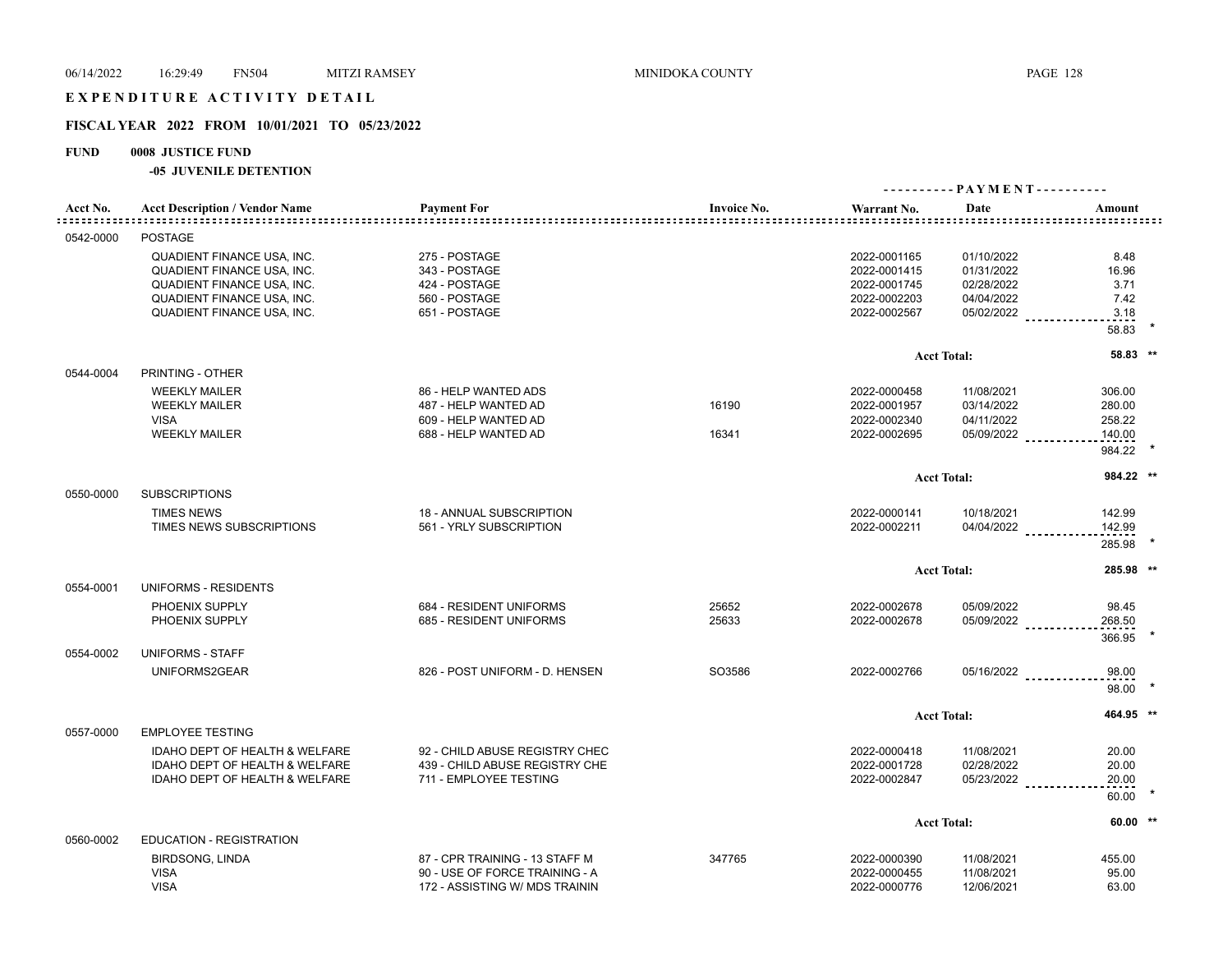## EXPENDITURE ACTIVITY DETAIL

### **FISCAL YEAR 2022 FROM 10/01/2021 TO 05/23/2022**

### **FUND 0008 JUSTICE FUND**

| Acct No.  | <b>Acct Description / Vendor Name</b> | <b>Payment For</b>             | <b>Invoice No.</b> | Warrant No.  | Date               | Amount                  |  |
|-----------|---------------------------------------|--------------------------------|--------------------|--------------|--------------------|-------------------------|--|
| 0560-0002 | EDUCATION - REGISTRATION              |                                |                    |              |                    |                         |  |
|           |                                       | * Warrant # 2022-776 VOIDED    |                    |              | 12/06/2021         | (63.00)                 |  |
|           | <b>VISA</b>                           | 172 - ASSISTING W/ MEDS TRAINI |                    | 2022-0000781 | 12/06/2021         | 63.00                   |  |
|           | <b>VISA</b>                           | 466 - MENTAL HEALTH STAFF TRA  |                    | 2022-0001848 | 03/07/2022         | 84.80                   |  |
|           | <b>GOFF MEREDITH</b>                  | 562 - CPR CERTIFICATION FOR AG |                    | 2022-0002117 | 03/28/2022         | 70.00                   |  |
|           | <b>VISA</b>                           | 689 - WOMEN AT THE WILSON - RE |                    | 2022-0002693 | 05/09/2022         | 143.10                  |  |
|           |                                       |                                |                    |              |                    | 910.90                  |  |
| 0560-0003 | <b>EDUCATION - TRAVEL</b>             |                                |                    |              |                    |                         |  |
|           | <b>CRUZ, ANISSIA</b>                  | 93 - MILEAGE - (2) TRAININGS   |                    | 2022-0000405 | 11/08/2021         | 165.76<br>1.1.1.1.1.1.1 |  |
|           |                                       |                                |                    |              |                    | 165.76 *                |  |
|           |                                       |                                |                    |              | <b>Acct Total:</b> | 1,076.66 **             |  |
| 0679-0004 | CONTRACT - FOOD                       |                                |                    |              |                    |                         |  |
|           | THOMAS CUISINE MANAGEMENT             | 91 - RESIDENT MEALS 10/1/21 -  | 2000585            | 2022-0000445 | 11/08/2021         | 2,495.23                |  |
|           | THOMAS CUISINE MANAGEMENT             | 116 - RESIDENT MEALS           | 2000590            | 2022-0000630 | 11/22/2021         | 2,533.91                |  |
|           | THOMAS CUISINE MANAGEMENT             | 127 - RESIDENT MEALS           | 2000595            | 2022-0000630 | 11/22/2021         | 1,625.49                |  |
|           | THOMAS CUISINE MANAGEMENT             | 238 - RESIDENT MEALS           | 2000599            | 2022-0000972 | 12/20/2021         | 1,279.88                |  |
|           | <b>THOMAS CUISINE MANAGEMENT</b>      | 241 - RESIDENT MEALS           | 2000604            | 2022-0000972 | 12/20/2021         | 1,346.80                |  |
|           | <b>THOMAS CUISINE MANAGEMENT</b>      | 287 - RESIDENT MEALS           | 2000609            | 2022-0001171 | 01/10/2022         | 2,436.45                |  |
|           | <b>THOMAS CUISINE MANAGEMENT</b>      | 333 - RESIDENT MEALS - 1/1/22  | 2000614            | 2022-0001327 | 01/24/2022         | 2,365.83                |  |
|           | <b>THOMAS CUISINE MANAGEMENT</b>      | 368 - RESIDENT MEALS 1/16/22 - | 2000618            | 2022-0001500 | 02/07/2022         | 1,998.63                |  |
|           | THOMAS CUISINE MANAGEMENT             | 468 - RESIDENT MEALS           | 2000623            | 2022-0001841 | 03/07/2022         | 1,053.87                |  |
|           | <b>THOMAS CUISINE MANAGEMENT</b>      | 469 - RESIDENT MEALS           | 2000627            | 2022-0001841 | 03/07/2022         | 1,304.19                |  |
|           | THOMAS CUISINE MANAGEMENT             | 560 - RESIDENT MEALS           | 02000632           | 2022-0002142 | 03/28/2022         | 1,503.09                |  |
|           | THOMAS CUISINE MANAGEMENT             | 611 - RESIDENT MEALS           | 02000636           | 2022-0002327 | 04/11/2022         | 1,771.08                |  |
|           | THOMAS CUISINE MANAGEMENT             | 634 - RESIDENT MEALS           | 2000642            | 2022-0002513 | 04/25/2022         | 1,440.74                |  |
|           | THOMAS CUISINE MANAGEMENT             | 690 - RESIDENT MEALS           | 2000647            | 2022-0002688 | 05/09/2022         | 2,038.65                |  |
|           |                                       |                                |                    |              |                    | 25,193.84 *             |  |
|           |                                       |                                |                    |              | <b>Acct Total:</b> | 25,193.84 **            |  |
| 0682-0005 | CONTRACT SERVICE - SHERIFF/DET        |                                |                    |              |                    |                         |  |
|           | DESSEL, TAMRA L.                      | 1 - 1ST HALF OCTOBER JANITORIA |                    | 2022-0000009 | 10/04/2021         | 563.50                  |  |
|           | DESSEL, TAMRA L.                      | 38 - 2ND HALF OCTOBER JANITORI |                    | 2022-0000209 | 10/25/2021         | 563.50                  |  |
|           | DESSEL, TAMRA L.                      | 84 - 1ST HALF NOVEMBER JANITOR |                    | 2022-0000407 | 11/08/2021         | 563.50                  |  |
|           | DESSEL, TAMRA L.                      | 126 - 2ND 1/2 NOVEMBER JANITOR | 1000               | 2022-0000603 | 11/22/2021         | 563.50                  |  |
|           | DESSEL, TAMRA L.                      | 210 - JANITORIAL 1ST 1/2 DECEM | 1014               | 2022-0000823 | 12/13/2021         | 563.50                  |  |
|           | DESSEL, TAMRA L.                      | 242 - JANITORIAL 2ND 1/2 DECEM |                    | 2022-0000934 | 12/20/2021         | 563.50                  |  |
|           | DESSEL, TAMRA L.                      | 276 - JANITORIAL 1ST 1/2 JANUA | 1025               | 2022-0001151 | 01/10/2022         | 563.50                  |  |
|           | DESSEL, TAMRA L.                      | 308 - 2ND HALF JAN. JANITORIAL | 1028               | 2022-0001288 | 01/24/2022         | 563.50                  |  |
|           | DESSEL, TAMRA L.                      | 380 - 1ST HALF JANUARY JANITOR |                    | 2022-0001580 | 02/14/2022         | 563.50                  |  |
|           | DESSEL, TAMRA L.                      | 427 - 2ND HALF FEBRUARY JANITO |                    | 2022-0001714 | 02/28/2022         | 563.50                  |  |
|           | DESSEL, TAMRA L.                      | 480 - 1ST HALF MARCH JANITORIA |                    | 2022-0001923 | 03/14/2022         | 563.50                  |  |
|           | DESSEL, TAMRA L.                      | 543 - 2ND HALF MARCH JANITORIA |                    | 2022-0002113 | 03/28/2022         | 563.50                  |  |
|           | DESSEL, TAMRA L.                      | 573 - 1ST HALF APRIL JANITORIA |                    | 2022-0002297 | 04/11/2022         | 563.50                  |  |
|           | DESSEL, TAMRA L.                      | 635 - 2ND HALF APRIL 2022 - JA |                    | 2022-0002483 | 04/25/2022         | 563.50                  |  |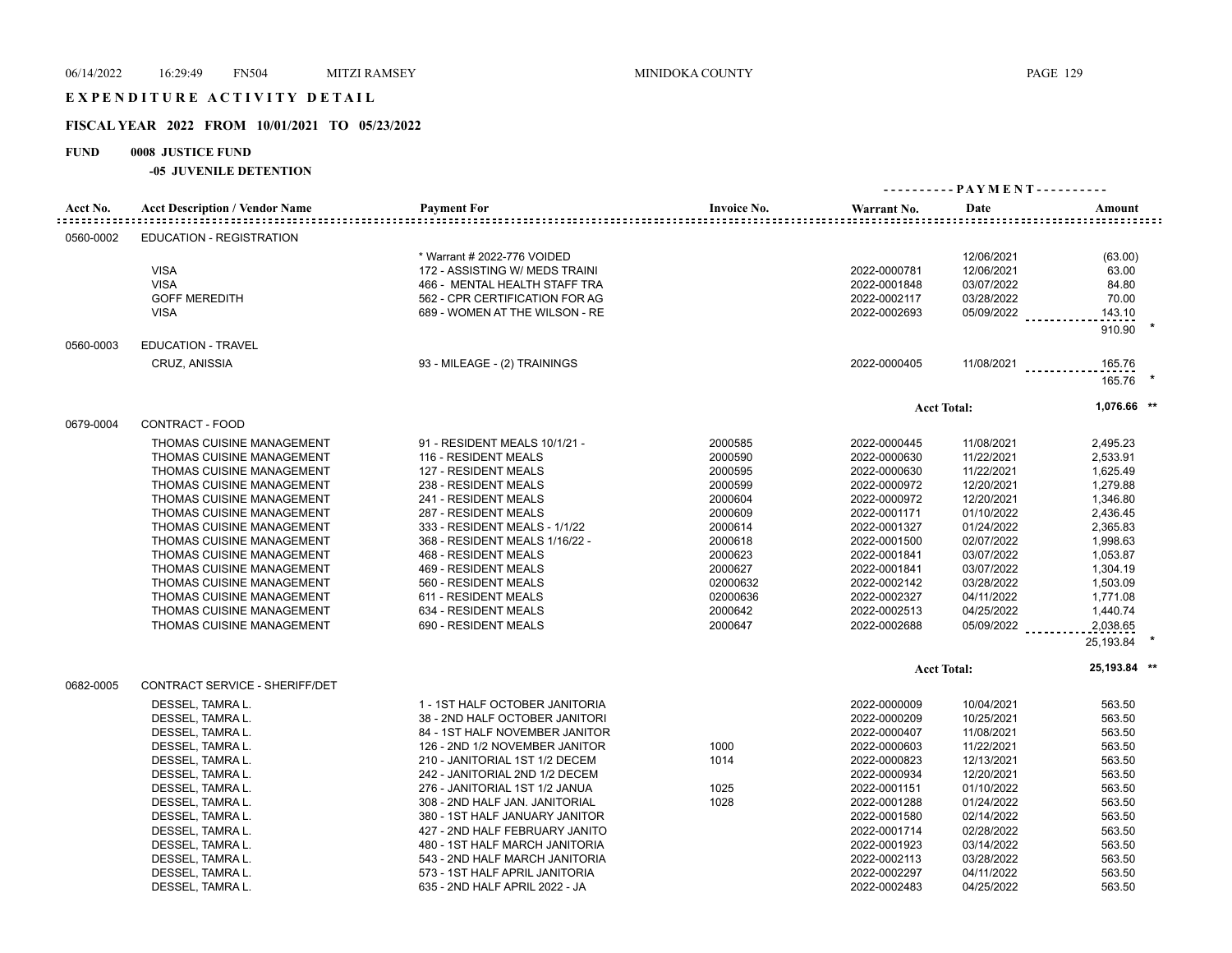| 06/14/2022    | 16:29:49<br><b>FN504</b>                                                                                                                     | <b>MITZI RAMSEY</b>                                                                                                      | MINIDOKA COUNTY                                                      |                                                                              |                                                                    | <b>PAGE 130</b>                                          |  |
|---------------|----------------------------------------------------------------------------------------------------------------------------------------------|--------------------------------------------------------------------------------------------------------------------------|----------------------------------------------------------------------|------------------------------------------------------------------------------|--------------------------------------------------------------------|----------------------------------------------------------|--|
|               | EXPENDITURE ACTIVITY DETAIL                                                                                                                  |                                                                                                                          |                                                                      |                                                                              |                                                                    |                                                          |  |
|               | FISCAL YEAR 2022 FROM 10/01/2021 TO 05/23/2022                                                                                               |                                                                                                                          |                                                                      |                                                                              |                                                                    |                                                          |  |
| <b>FUND</b>   | 0008 JUSTICE FUND<br>-05 JUVENILE DETENTION                                                                                                  |                                                                                                                          |                                                                      |                                                                              |                                                                    |                                                          |  |
|               |                                                                                                                                              |                                                                                                                          |                                                                      |                                                                              |                                                                    |                                                          |  |
| Acct No.<br>. | <b>Acct Description / Vendor Name</b>                                                                                                        | <b>Payment For</b>                                                                                                       | <b>Invoice No.</b>                                                   | Warrant No.                                                                  | Date                                                               | Amount                                                   |  |
| 0682-0005     | CONTRACT SERVICE - SHERIFF/DET                                                                                                               |                                                                                                                          |                                                                      |                                                                              |                                                                    |                                                          |  |
|               | DESSEL, TAMRA L.<br>DESSEL, TAMRA L.                                                                                                         | 666 - 1ST HALF MAY 2022 - JANI<br>695 - 2ND HALF MAY JANITORIAL                                                          |                                                                      | 2022-0002662<br>2022-0002838                                                 | 05/09/2022<br>05/23/2022                                           | 563.50<br>563.50<br>9,016.00                             |  |
|               |                                                                                                                                              |                                                                                                                          |                                                                      |                                                                              | <b>Acct Total:</b>                                                 | $9,016.00$ **                                            |  |
|               |                                                                                                                                              | Total 'B' Expenses -- (Other Expenses):                                                                                  |                                                                      | 57,255.82                                                                    |                                                                    |                                                          |  |
| 0806-0000     | CAPITAL- OFFICE EQUIPMENT                                                                                                                    |                                                                                                                          |                                                                      |                                                                              |                                                                    |                                                          |  |
|               | <b>AMAZON CAPITAL SERVICES</b><br>AMAZON CAPITAL SERVICES<br><b>AMAZON CAPITAL SERVICES</b><br><b>AMAZON CAPITAL SERVICES</b><br>CAPITAL ONE | 173 - OFFICE CHAIR<br>239 - OFFICE CHAIR<br>334 - PAPER SHREDDER<br>394 - OFFICE CHAIR<br>682 - NEW CONTROL ROOM PRINTER | 1KNG-7PH4-TYH4<br>1LN9-N1XL-LN4F<br>FY6X-7DT9-GY3R<br>14P4-XMQJ-H633 | 2022-0000739<br>2022-0000921<br>2022-0001278<br>2022-0001570<br>2022-0002656 | 12/06/2021<br>12/20/2021<br>01/24/2022<br>02/14/2022<br>05/09/2022 | 208.00<br>339.99<br>172.48<br>169.99<br>109.00<br>999.46 |  |
| 0810-0000     | CAPITAL- OTHER EQUIPMENT                                                                                                                     |                                                                                                                          |                                                                      |                                                                              | <b>Acct Total:</b>                                                 | 999.46 **                                                |  |
|               | <b>BARGREEN ELLINGSON</b>                                                                                                                    | 825 - DISHWASHER                                                                                                         |                                                                      | 2022-0002720                                                                 | 05/16/2022                                                         | 9,087.00<br>9,087.00                                     |  |
|               |                                                                                                                                              |                                                                                                                          |                                                                      |                                                                              | <b>Acct Total:</b>                                                 | $9,087.00$ **                                            |  |
|               |                                                                                                                                              | Total 'C' Expenses -- (Capital Outlay):                                                                                  |                                                                      | 10,086.46                                                                    |                                                                    |                                                          |  |
|               |                                                                                                                                              | <b>DEPARTMENT TOTALS:</b>                                                                                                |                                                                      |                                                                              | <b>Dept Total:</b>                                                 | 695,861.64                                               |  |
|               |                                                                                                                                              | Total 'A' Expenses -- Salaries:                                                                                          | 427,504.96                                                           |                                                                              |                                                                    |                                                          |  |
|               |                                                                                                                                              | Total 'D' Expenses -- Benefits:                                                                                          | 201,014.40                                                           |                                                                              |                                                                    |                                                          |  |
|               |                                                                                                                                              | Total 'B' Expenses -- Expenses:                                                                                          | 57,255.82                                                            |                                                                              |                                                                    |                                                          |  |
|               |                                                                                                                                              | Total 'C' Expenses - Capital Outlay:                                                                                     | 10,086.46                                                            |                                                                              |                                                                    |                                                          |  |
|               |                                                                                                                                              |                                                                                                                          | 695,861.64                                                           |                                                                              |                                                                    |                                                          |  |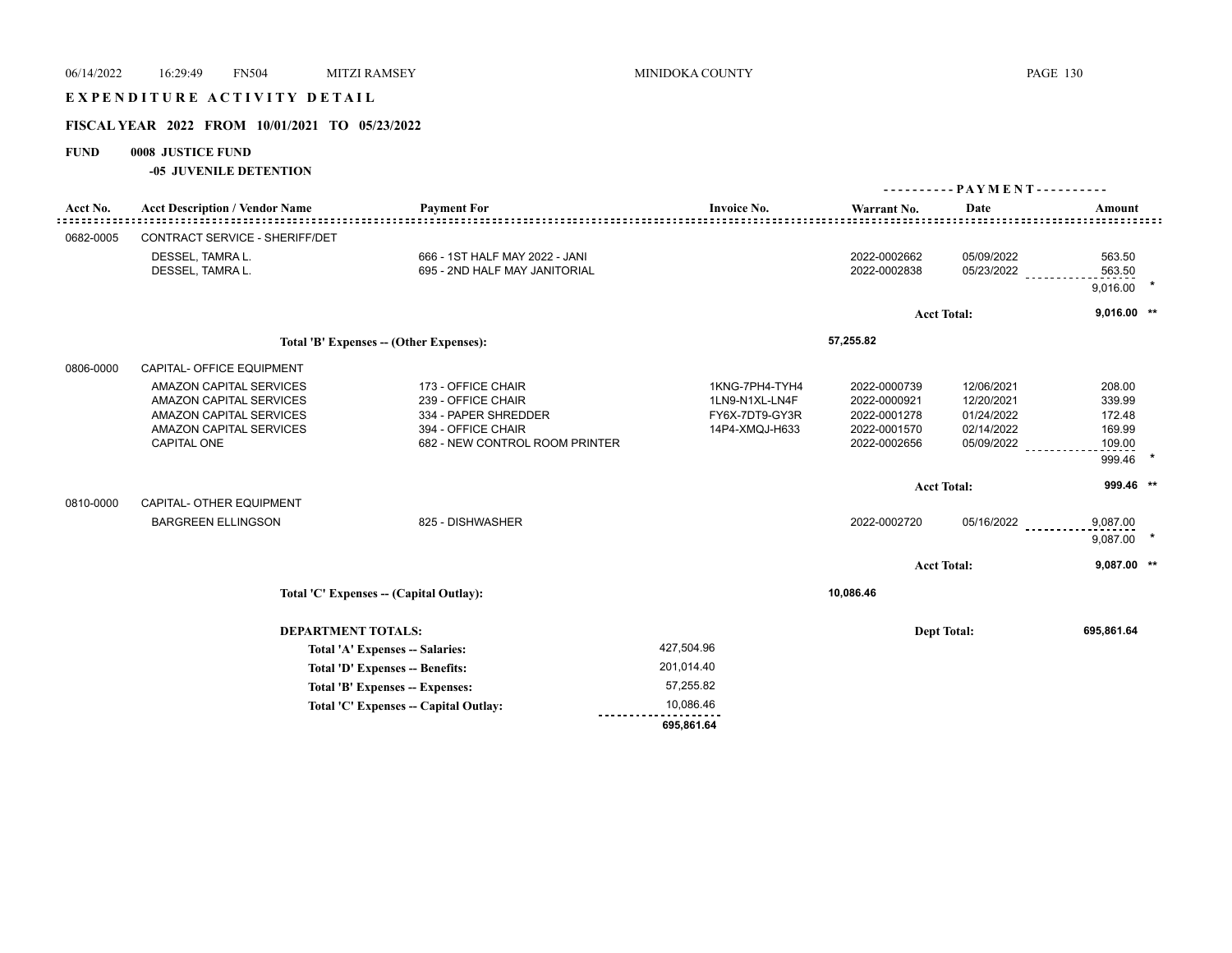# EXPENDITURE ACTIVITY DETAIL

## **FISCAL YEAR 2022 FROM 10/01/2021 TO 05/23/2022**

## **FUND 0008 JUSTICE FUND**

**-07 ADULT MISDEMEANOR**

|                                         |                                       |                                       |                          |                    |            | ---------- PAYMENT---------- |
|-----------------------------------------|---------------------------------------|---------------------------------------|--------------------------|--------------------|------------|------------------------------|
| Acct No.                                | <b>Acct Description / Vendor Name</b> | <b>Payment For</b>                    | <b>Invoice No.</b>       | Warrant No.        | Date       | Amount                       |
| 0548-0000                               | <b>JOINT POWERS</b>                   |                                       |                          |                    |            |                              |
|                                         | <b>CASSIA COUNTY</b>                  | 345 - 1ST 1/2 MISDEMEANOR PROB        |                          | 2022-0001398       | 01/31/2022 | 156,827.50<br>156,827.50 *   |
|                                         |                                       |                                       |                          | <b>Acct Total:</b> |            | 156,827.50 **                |
| Total 'B' Expenses -- (Other Expenses): |                                       |                                       | 156,827.50               |                    |            |                              |
|                                         |                                       | <b>DEPARTMENT TOTALS:</b>             |                          | <b>Dept Total:</b> |            | 156,827.50                   |
|                                         |                                       | Total 'A' Expenses -- Salaries:       |                          |                    |            |                              |
|                                         |                                       | Total 'D' Expenses -- Benefits:       |                          |                    |            |                              |
|                                         |                                       | Total 'B' Expenses -- Expenses:       | 156,827.50               |                    |            |                              |
|                                         |                                       | Total 'C' Expenses -- Capital Outlay: |                          |                    |            |                              |
|                                         |                                       |                                       | ----------<br>156,827.50 |                    |            |                              |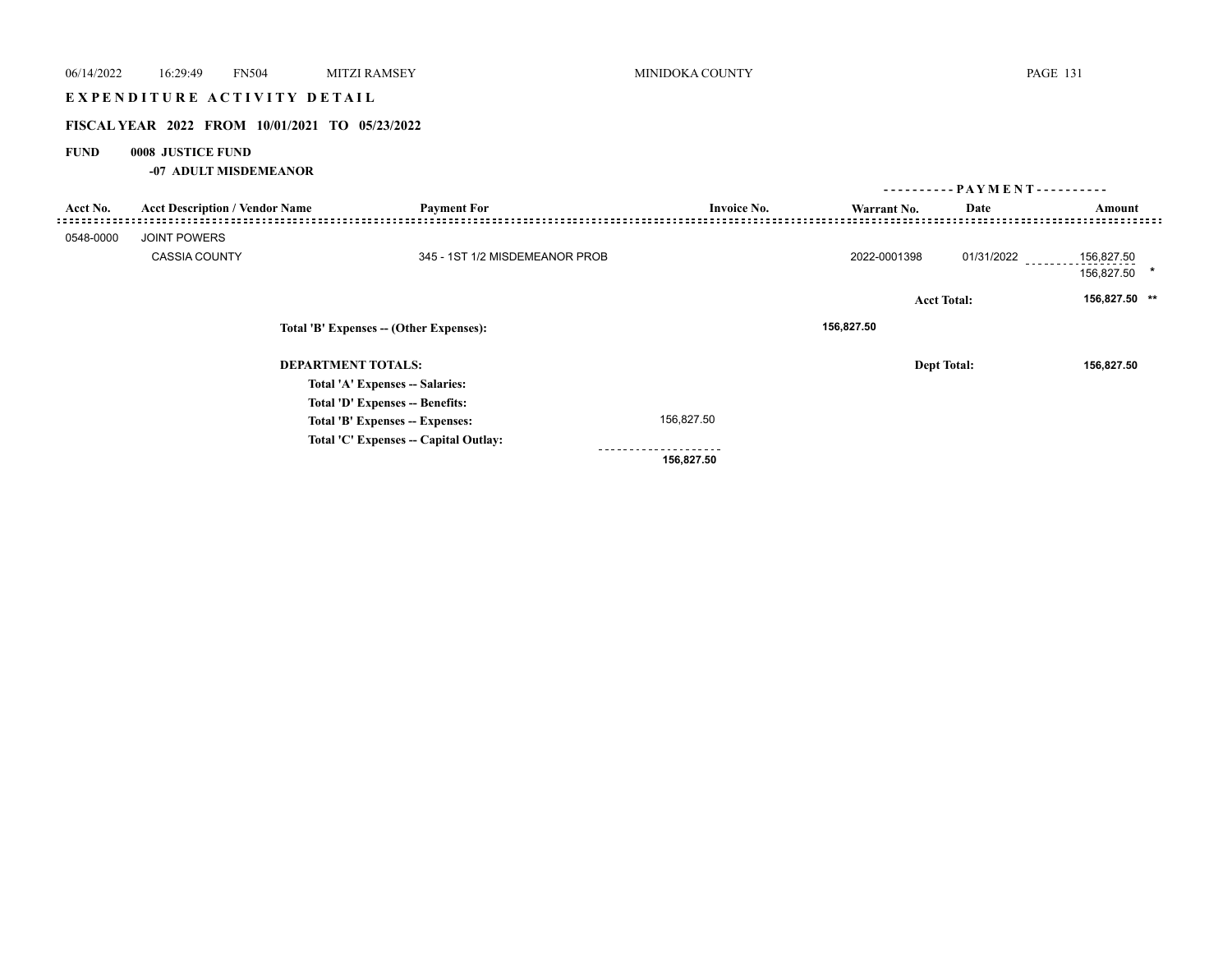|             | EXPENDITURE ACTIVITY DETAIL           |                                                |                    |              |                    |                              |
|-------------|---------------------------------------|------------------------------------------------|--------------------|--------------|--------------------|------------------------------|
|             |                                       |                                                |                    |              |                    |                              |
|             |                                       | FISCAL YEAR 2022 FROM 10/01/2021 TO 05/23/2022 |                    |              |                    |                              |
| <b>FUND</b> | 0008 JUSTICE FUND<br>$-08$ JAIL       |                                                |                    |              |                    |                              |
|             |                                       |                                                |                    |              |                    | ---------- PAYMENT---------- |
| Acct No.    | <b>Acct Description / Vendor Name</b> | <b>Payment For</b>                             | <b>Invoice No.</b> | Warrant No.  | Date               | Amount                       |
| 0548-0000   | JOINT POWERS                          |                                                |                    |              |                    |                              |
|             |                                       |                                                |                    |              |                    |                              |
|             | <b>CASSIA COUNTY</b>                  | 344 - 1ST 1/2 JAIL FY 2022                     |                    | 2022-0001398 | $01/31/2022$       | 470,736.00<br>470,736.00 *   |
|             |                                       |                                                |                    |              | <b>Acct Total:</b> | 470,736.00 **                |
|             |                                       | Total 'B' Expenses -- (Other Expenses):        |                    | 470,736.00   |                    |                              |
|             |                                       | <b>DEPARTMENT TOTALS:</b>                      |                    |              | <b>Dept Total:</b> | 470,736.00                   |
|             |                                       | Total 'A' Expenses -- Salaries:                |                    |              |                    |                              |
|             |                                       | Total 'D' Expenses -- Benefits:                |                    |              |                    |                              |
|             |                                       | Total 'B' Expenses -- Expenses:                | 470,736.00         |              |                    |                              |
|             |                                       | Total 'C' Expenses -- Capital Outlay:          |                    |              |                    |                              |
|             |                                       |                                                | .<br>470,736.00    |              |                    |                              |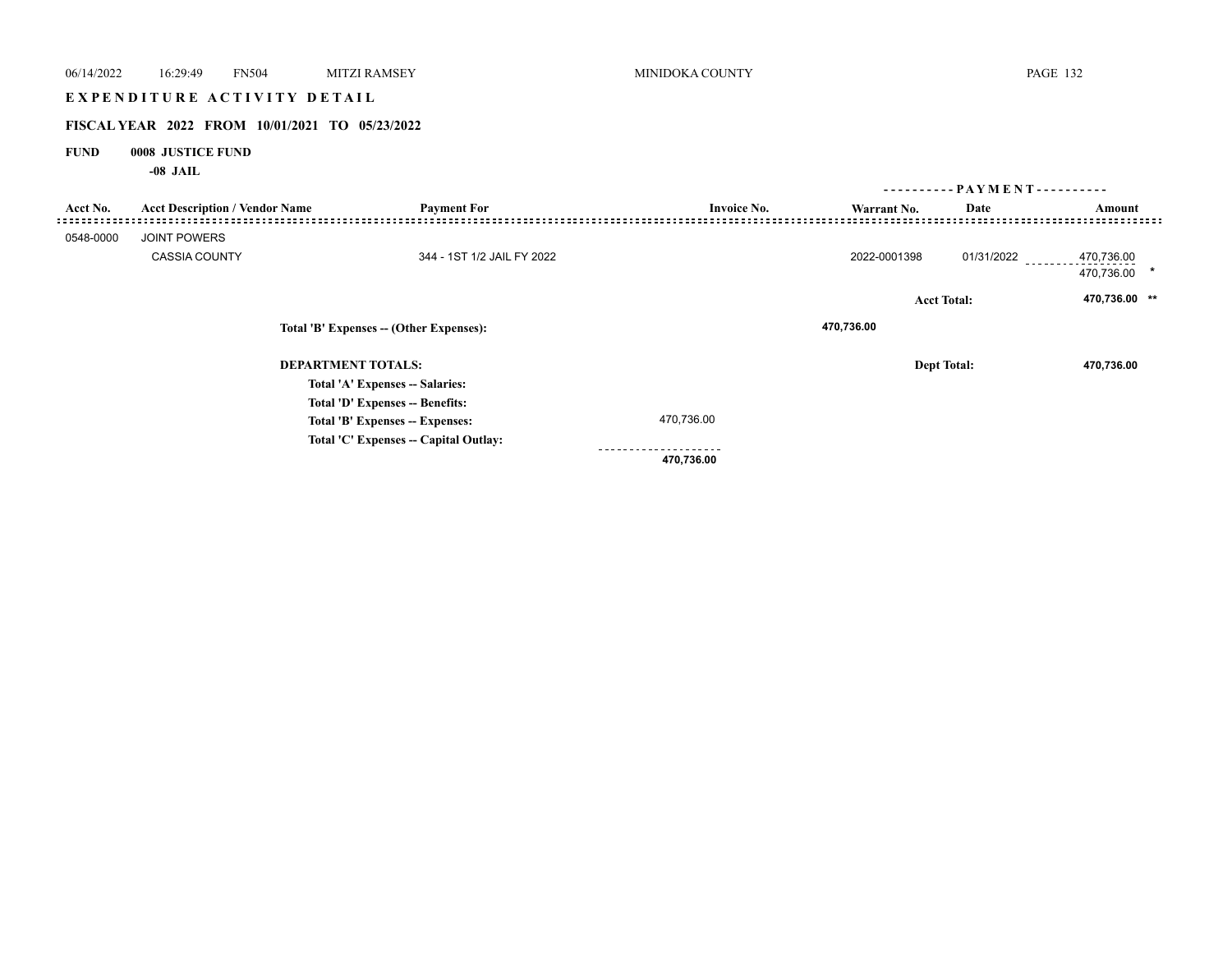## EXPENDITURE ACTIVITY DETAIL

## **FISCAL YEAR 2022 FROM 10/01/2021 TO 05/23/2022**

## **FUND 0008 JUSTICE FUND**

| Acct No.<br><b>Acct Description / Vendor Name</b><br><b>Payment For</b><br><b>Invoice No.</b><br>Warrant No.<br>Date<br>Amount<br>SALARIES - OFFICER<br>0401-0001<br>*PAYROLL - EXPENSE<br>*PAYROLL*<br>10/08/2021<br>2,367.01<br>*PAYROLL*<br>*PAYROLL - EXPENSE<br>10/22/2021<br>2,441.30<br>*PAYROLL*<br>2,631.57<br>*PAYROLL - EXPENSE<br>11/05/2021<br>11/05/2021<br>TRSF SICK IN LIEU - 2021<br>(190.27)<br>*PAYROLL - EXPENSE<br>*PAYROLL*<br>11/19/2021<br>2,441.30<br>*PAYROLL*<br>12/03/2021<br>2,441.30<br>*PAYROLL - EXPENSE<br>*PAYROLL - EXPENSE<br>*PAYROLL*<br>12/17/2021<br>2,441.30<br>*PAYROLL - EXPENSE<br>*PAYROLL*<br>12/30/2021<br>2,441.30<br>*PAYROLL*<br>*PAYROLL - EXPENSE<br>01/14/2022<br>2,441.30<br>*PAYROLL*<br>01/28/2022<br>2,441.30<br>*PAYROLL - EXPENSE<br>*PAYROLL - EXPENSE<br>*PAYROLL*<br>02/11/2022<br>2,441.30<br>*PAYROLL - EXPENSE<br>*PAYROLL*<br>02/25/2022<br>2,441.30<br>*PAYROLL - EXPENSE<br>*PAYROLL*<br>03/11/2022<br>2,441.30<br>*PAYROLL*<br>03/25/2022<br>2,441.30<br>*PAYROLL - EXPENSE<br>*PAYROLL*<br>*PAYROLL - EXPENSE<br>04/08/2022<br>2,441.30<br>*PAYROLL*<br>04/22/2022<br>*PAYROLL - EXPENSE<br>2,441.30<br>*PAYROLL - EXPENSE<br>*PAYROLL*<br>05/06/2022<br>2,441.30<br>*PAYROLL*<br>*PAYROLL - EXPENSE<br>05/20/2022<br>2,441.30<br>41,427.81<br>0401-0002<br><b>SALARIES - DEPUTIES</b><br>*PAYROLL*<br>*PAYROLL - EXPENSE<br>10/08/2021<br>8,111.88<br>*PAYROLL*<br>10/22/2021<br>*PAYROLL - EXPENSE<br>8,364.09<br>*PAYROLL - EXPENSE<br>*PAYROLL*<br>11/05/2021<br>8,597.38<br>TRSF SICK IN LIEU - 2021<br>11/05/2021<br>(233.28)<br>*PAYROLL - EXPENSE<br>*PAYROLL*<br>11/19/2021<br>8,364.10<br>*PAYROLL - EXPENSE<br>*PAYROLL*<br>12/03/2021<br>8,364.10<br>*PAYROLL*<br>8,364.10<br>*PAYROLL - EXPENSE<br>12/17/2021<br>*PAYROLL - EXPENSE<br>*PAYROLL*<br>12/30/2021<br>8,364.10<br>*PAYROLL*<br>*PAYROLL - EXPENSE<br>01/14/2022<br>8,364.10<br>*PAYROLL*<br>8,364.11<br>*PAYROLL - EXPENSE<br>01/28/2022<br>*PAYROLL - EXPENSE<br>*PAYROLL*<br>02/11/2022<br>8,364.10<br>02/25/2022<br>8,364.10<br>*PAYROLL - EXPENSE<br>*PAYROLL*<br>*PAYROLL - EXPENSE<br>*PAYROLL*<br>03/11/2022<br>8,364.10<br>*PAYROLL - EXPENSE<br>*PAYROLL*<br>03/25/2022<br>9,076.60<br>*PAYROLL - EXPENSE<br>*PAYROLL*<br>04/08/2022<br>8,207.30<br>*PAYROLL*<br>04/22/2022<br>8,207.30<br>*PAYROLL - EXPENSE<br>*PAYROLL - EXPENSE<br>*PAYROLL*<br>05/06/2022<br>8,207.30<br>8,207.29<br>*PAYROLL - EXPENSE<br>*PAYROLL*<br>05/20/2022<br>142,022.77 *<br><b>SALARIES - OTHER</b><br>0401-0003<br>*PAYROLL*<br>*PAYROLL - EXPENSE<br>10/08/2021<br>4,064.14<br>*PAYROLL - EXPENSE<br>*PAYROLL*<br>10/22/2021<br>4,190.30<br>*PAYROLL - EXPENSE<br>*PAYROLL*<br>11/05/2021<br>4,190.30<br>*PAYROLL - EXPENSE<br>*PAYROLL*<br>11/19/2021<br>4,190.30 |  |  | ---------- PAYMENT---------- |  |
|-------------------------------------------------------------------------------------------------------------------------------------------------------------------------------------------------------------------------------------------------------------------------------------------------------------------------------------------------------------------------------------------------------------------------------------------------------------------------------------------------------------------------------------------------------------------------------------------------------------------------------------------------------------------------------------------------------------------------------------------------------------------------------------------------------------------------------------------------------------------------------------------------------------------------------------------------------------------------------------------------------------------------------------------------------------------------------------------------------------------------------------------------------------------------------------------------------------------------------------------------------------------------------------------------------------------------------------------------------------------------------------------------------------------------------------------------------------------------------------------------------------------------------------------------------------------------------------------------------------------------------------------------------------------------------------------------------------------------------------------------------------------------------------------------------------------------------------------------------------------------------------------------------------------------------------------------------------------------------------------------------------------------------------------------------------------------------------------------------------------------------------------------------------------------------------------------------------------------------------------------------------------------------------------------------------------------------------------------------------------------------------------------------------------------------------------------------------------------------------------------------------------------------------------------------------------------------------------------------------------------------------------------------------------------------------------------------------------------------------------------------------------------------------------------------------|--|--|------------------------------|--|
|                                                                                                                                                                                                                                                                                                                                                                                                                                                                                                                                                                                                                                                                                                                                                                                                                                                                                                                                                                                                                                                                                                                                                                                                                                                                                                                                                                                                                                                                                                                                                                                                                                                                                                                                                                                                                                                                                                                                                                                                                                                                                                                                                                                                                                                                                                                                                                                                                                                                                                                                                                                                                                                                                                                                                                                                             |  |  |                              |  |
|                                                                                                                                                                                                                                                                                                                                                                                                                                                                                                                                                                                                                                                                                                                                                                                                                                                                                                                                                                                                                                                                                                                                                                                                                                                                                                                                                                                                                                                                                                                                                                                                                                                                                                                                                                                                                                                                                                                                                                                                                                                                                                                                                                                                                                                                                                                                                                                                                                                                                                                                                                                                                                                                                                                                                                                                             |  |  |                              |  |
|                                                                                                                                                                                                                                                                                                                                                                                                                                                                                                                                                                                                                                                                                                                                                                                                                                                                                                                                                                                                                                                                                                                                                                                                                                                                                                                                                                                                                                                                                                                                                                                                                                                                                                                                                                                                                                                                                                                                                                                                                                                                                                                                                                                                                                                                                                                                                                                                                                                                                                                                                                                                                                                                                                                                                                                                             |  |  |                              |  |
|                                                                                                                                                                                                                                                                                                                                                                                                                                                                                                                                                                                                                                                                                                                                                                                                                                                                                                                                                                                                                                                                                                                                                                                                                                                                                                                                                                                                                                                                                                                                                                                                                                                                                                                                                                                                                                                                                                                                                                                                                                                                                                                                                                                                                                                                                                                                                                                                                                                                                                                                                                                                                                                                                                                                                                                                             |  |  |                              |  |
|                                                                                                                                                                                                                                                                                                                                                                                                                                                                                                                                                                                                                                                                                                                                                                                                                                                                                                                                                                                                                                                                                                                                                                                                                                                                                                                                                                                                                                                                                                                                                                                                                                                                                                                                                                                                                                                                                                                                                                                                                                                                                                                                                                                                                                                                                                                                                                                                                                                                                                                                                                                                                                                                                                                                                                                                             |  |  |                              |  |
|                                                                                                                                                                                                                                                                                                                                                                                                                                                                                                                                                                                                                                                                                                                                                                                                                                                                                                                                                                                                                                                                                                                                                                                                                                                                                                                                                                                                                                                                                                                                                                                                                                                                                                                                                                                                                                                                                                                                                                                                                                                                                                                                                                                                                                                                                                                                                                                                                                                                                                                                                                                                                                                                                                                                                                                                             |  |  |                              |  |
|                                                                                                                                                                                                                                                                                                                                                                                                                                                                                                                                                                                                                                                                                                                                                                                                                                                                                                                                                                                                                                                                                                                                                                                                                                                                                                                                                                                                                                                                                                                                                                                                                                                                                                                                                                                                                                                                                                                                                                                                                                                                                                                                                                                                                                                                                                                                                                                                                                                                                                                                                                                                                                                                                                                                                                                                             |  |  |                              |  |
|                                                                                                                                                                                                                                                                                                                                                                                                                                                                                                                                                                                                                                                                                                                                                                                                                                                                                                                                                                                                                                                                                                                                                                                                                                                                                                                                                                                                                                                                                                                                                                                                                                                                                                                                                                                                                                                                                                                                                                                                                                                                                                                                                                                                                                                                                                                                                                                                                                                                                                                                                                                                                                                                                                                                                                                                             |  |  |                              |  |
|                                                                                                                                                                                                                                                                                                                                                                                                                                                                                                                                                                                                                                                                                                                                                                                                                                                                                                                                                                                                                                                                                                                                                                                                                                                                                                                                                                                                                                                                                                                                                                                                                                                                                                                                                                                                                                                                                                                                                                                                                                                                                                                                                                                                                                                                                                                                                                                                                                                                                                                                                                                                                                                                                                                                                                                                             |  |  |                              |  |
|                                                                                                                                                                                                                                                                                                                                                                                                                                                                                                                                                                                                                                                                                                                                                                                                                                                                                                                                                                                                                                                                                                                                                                                                                                                                                                                                                                                                                                                                                                                                                                                                                                                                                                                                                                                                                                                                                                                                                                                                                                                                                                                                                                                                                                                                                                                                                                                                                                                                                                                                                                                                                                                                                                                                                                                                             |  |  |                              |  |
|                                                                                                                                                                                                                                                                                                                                                                                                                                                                                                                                                                                                                                                                                                                                                                                                                                                                                                                                                                                                                                                                                                                                                                                                                                                                                                                                                                                                                                                                                                                                                                                                                                                                                                                                                                                                                                                                                                                                                                                                                                                                                                                                                                                                                                                                                                                                                                                                                                                                                                                                                                                                                                                                                                                                                                                                             |  |  |                              |  |
|                                                                                                                                                                                                                                                                                                                                                                                                                                                                                                                                                                                                                                                                                                                                                                                                                                                                                                                                                                                                                                                                                                                                                                                                                                                                                                                                                                                                                                                                                                                                                                                                                                                                                                                                                                                                                                                                                                                                                                                                                                                                                                                                                                                                                                                                                                                                                                                                                                                                                                                                                                                                                                                                                                                                                                                                             |  |  |                              |  |
|                                                                                                                                                                                                                                                                                                                                                                                                                                                                                                                                                                                                                                                                                                                                                                                                                                                                                                                                                                                                                                                                                                                                                                                                                                                                                                                                                                                                                                                                                                                                                                                                                                                                                                                                                                                                                                                                                                                                                                                                                                                                                                                                                                                                                                                                                                                                                                                                                                                                                                                                                                                                                                                                                                                                                                                                             |  |  |                              |  |
|                                                                                                                                                                                                                                                                                                                                                                                                                                                                                                                                                                                                                                                                                                                                                                                                                                                                                                                                                                                                                                                                                                                                                                                                                                                                                                                                                                                                                                                                                                                                                                                                                                                                                                                                                                                                                                                                                                                                                                                                                                                                                                                                                                                                                                                                                                                                                                                                                                                                                                                                                                                                                                                                                                                                                                                                             |  |  |                              |  |
|                                                                                                                                                                                                                                                                                                                                                                                                                                                                                                                                                                                                                                                                                                                                                                                                                                                                                                                                                                                                                                                                                                                                                                                                                                                                                                                                                                                                                                                                                                                                                                                                                                                                                                                                                                                                                                                                                                                                                                                                                                                                                                                                                                                                                                                                                                                                                                                                                                                                                                                                                                                                                                                                                                                                                                                                             |  |  |                              |  |
|                                                                                                                                                                                                                                                                                                                                                                                                                                                                                                                                                                                                                                                                                                                                                                                                                                                                                                                                                                                                                                                                                                                                                                                                                                                                                                                                                                                                                                                                                                                                                                                                                                                                                                                                                                                                                                                                                                                                                                                                                                                                                                                                                                                                                                                                                                                                                                                                                                                                                                                                                                                                                                                                                                                                                                                                             |  |  |                              |  |
|                                                                                                                                                                                                                                                                                                                                                                                                                                                                                                                                                                                                                                                                                                                                                                                                                                                                                                                                                                                                                                                                                                                                                                                                                                                                                                                                                                                                                                                                                                                                                                                                                                                                                                                                                                                                                                                                                                                                                                                                                                                                                                                                                                                                                                                                                                                                                                                                                                                                                                                                                                                                                                                                                                                                                                                                             |  |  |                              |  |
|                                                                                                                                                                                                                                                                                                                                                                                                                                                                                                                                                                                                                                                                                                                                                                                                                                                                                                                                                                                                                                                                                                                                                                                                                                                                                                                                                                                                                                                                                                                                                                                                                                                                                                                                                                                                                                                                                                                                                                                                                                                                                                                                                                                                                                                                                                                                                                                                                                                                                                                                                                                                                                                                                                                                                                                                             |  |  |                              |  |
|                                                                                                                                                                                                                                                                                                                                                                                                                                                                                                                                                                                                                                                                                                                                                                                                                                                                                                                                                                                                                                                                                                                                                                                                                                                                                                                                                                                                                                                                                                                                                                                                                                                                                                                                                                                                                                                                                                                                                                                                                                                                                                                                                                                                                                                                                                                                                                                                                                                                                                                                                                                                                                                                                                                                                                                                             |  |  |                              |  |
|                                                                                                                                                                                                                                                                                                                                                                                                                                                                                                                                                                                                                                                                                                                                                                                                                                                                                                                                                                                                                                                                                                                                                                                                                                                                                                                                                                                                                                                                                                                                                                                                                                                                                                                                                                                                                                                                                                                                                                                                                                                                                                                                                                                                                                                                                                                                                                                                                                                                                                                                                                                                                                                                                                                                                                                                             |  |  |                              |  |
|                                                                                                                                                                                                                                                                                                                                                                                                                                                                                                                                                                                                                                                                                                                                                                                                                                                                                                                                                                                                                                                                                                                                                                                                                                                                                                                                                                                                                                                                                                                                                                                                                                                                                                                                                                                                                                                                                                                                                                                                                                                                                                                                                                                                                                                                                                                                                                                                                                                                                                                                                                                                                                                                                                                                                                                                             |  |  |                              |  |
|                                                                                                                                                                                                                                                                                                                                                                                                                                                                                                                                                                                                                                                                                                                                                                                                                                                                                                                                                                                                                                                                                                                                                                                                                                                                                                                                                                                                                                                                                                                                                                                                                                                                                                                                                                                                                                                                                                                                                                                                                                                                                                                                                                                                                                                                                                                                                                                                                                                                                                                                                                                                                                                                                                                                                                                                             |  |  |                              |  |
|                                                                                                                                                                                                                                                                                                                                                                                                                                                                                                                                                                                                                                                                                                                                                                                                                                                                                                                                                                                                                                                                                                                                                                                                                                                                                                                                                                                                                                                                                                                                                                                                                                                                                                                                                                                                                                                                                                                                                                                                                                                                                                                                                                                                                                                                                                                                                                                                                                                                                                                                                                                                                                                                                                                                                                                                             |  |  |                              |  |
|                                                                                                                                                                                                                                                                                                                                                                                                                                                                                                                                                                                                                                                                                                                                                                                                                                                                                                                                                                                                                                                                                                                                                                                                                                                                                                                                                                                                                                                                                                                                                                                                                                                                                                                                                                                                                                                                                                                                                                                                                                                                                                                                                                                                                                                                                                                                                                                                                                                                                                                                                                                                                                                                                                                                                                                                             |  |  |                              |  |
|                                                                                                                                                                                                                                                                                                                                                                                                                                                                                                                                                                                                                                                                                                                                                                                                                                                                                                                                                                                                                                                                                                                                                                                                                                                                                                                                                                                                                                                                                                                                                                                                                                                                                                                                                                                                                                                                                                                                                                                                                                                                                                                                                                                                                                                                                                                                                                                                                                                                                                                                                                                                                                                                                                                                                                                                             |  |  |                              |  |
|                                                                                                                                                                                                                                                                                                                                                                                                                                                                                                                                                                                                                                                                                                                                                                                                                                                                                                                                                                                                                                                                                                                                                                                                                                                                                                                                                                                                                                                                                                                                                                                                                                                                                                                                                                                                                                                                                                                                                                                                                                                                                                                                                                                                                                                                                                                                                                                                                                                                                                                                                                                                                                                                                                                                                                                                             |  |  |                              |  |
|                                                                                                                                                                                                                                                                                                                                                                                                                                                                                                                                                                                                                                                                                                                                                                                                                                                                                                                                                                                                                                                                                                                                                                                                                                                                                                                                                                                                                                                                                                                                                                                                                                                                                                                                                                                                                                                                                                                                                                                                                                                                                                                                                                                                                                                                                                                                                                                                                                                                                                                                                                                                                                                                                                                                                                                                             |  |  |                              |  |
|                                                                                                                                                                                                                                                                                                                                                                                                                                                                                                                                                                                                                                                                                                                                                                                                                                                                                                                                                                                                                                                                                                                                                                                                                                                                                                                                                                                                                                                                                                                                                                                                                                                                                                                                                                                                                                                                                                                                                                                                                                                                                                                                                                                                                                                                                                                                                                                                                                                                                                                                                                                                                                                                                                                                                                                                             |  |  |                              |  |
|                                                                                                                                                                                                                                                                                                                                                                                                                                                                                                                                                                                                                                                                                                                                                                                                                                                                                                                                                                                                                                                                                                                                                                                                                                                                                                                                                                                                                                                                                                                                                                                                                                                                                                                                                                                                                                                                                                                                                                                                                                                                                                                                                                                                                                                                                                                                                                                                                                                                                                                                                                                                                                                                                                                                                                                                             |  |  |                              |  |
|                                                                                                                                                                                                                                                                                                                                                                                                                                                                                                                                                                                                                                                                                                                                                                                                                                                                                                                                                                                                                                                                                                                                                                                                                                                                                                                                                                                                                                                                                                                                                                                                                                                                                                                                                                                                                                                                                                                                                                                                                                                                                                                                                                                                                                                                                                                                                                                                                                                                                                                                                                                                                                                                                                                                                                                                             |  |  |                              |  |
|                                                                                                                                                                                                                                                                                                                                                                                                                                                                                                                                                                                                                                                                                                                                                                                                                                                                                                                                                                                                                                                                                                                                                                                                                                                                                                                                                                                                                                                                                                                                                                                                                                                                                                                                                                                                                                                                                                                                                                                                                                                                                                                                                                                                                                                                                                                                                                                                                                                                                                                                                                                                                                                                                                                                                                                                             |  |  |                              |  |
|                                                                                                                                                                                                                                                                                                                                                                                                                                                                                                                                                                                                                                                                                                                                                                                                                                                                                                                                                                                                                                                                                                                                                                                                                                                                                                                                                                                                                                                                                                                                                                                                                                                                                                                                                                                                                                                                                                                                                                                                                                                                                                                                                                                                                                                                                                                                                                                                                                                                                                                                                                                                                                                                                                                                                                                                             |  |  |                              |  |
|                                                                                                                                                                                                                                                                                                                                                                                                                                                                                                                                                                                                                                                                                                                                                                                                                                                                                                                                                                                                                                                                                                                                                                                                                                                                                                                                                                                                                                                                                                                                                                                                                                                                                                                                                                                                                                                                                                                                                                                                                                                                                                                                                                                                                                                                                                                                                                                                                                                                                                                                                                                                                                                                                                                                                                                                             |  |  |                              |  |
|                                                                                                                                                                                                                                                                                                                                                                                                                                                                                                                                                                                                                                                                                                                                                                                                                                                                                                                                                                                                                                                                                                                                                                                                                                                                                                                                                                                                                                                                                                                                                                                                                                                                                                                                                                                                                                                                                                                                                                                                                                                                                                                                                                                                                                                                                                                                                                                                                                                                                                                                                                                                                                                                                                                                                                                                             |  |  |                              |  |
|                                                                                                                                                                                                                                                                                                                                                                                                                                                                                                                                                                                                                                                                                                                                                                                                                                                                                                                                                                                                                                                                                                                                                                                                                                                                                                                                                                                                                                                                                                                                                                                                                                                                                                                                                                                                                                                                                                                                                                                                                                                                                                                                                                                                                                                                                                                                                                                                                                                                                                                                                                                                                                                                                                                                                                                                             |  |  |                              |  |
|                                                                                                                                                                                                                                                                                                                                                                                                                                                                                                                                                                                                                                                                                                                                                                                                                                                                                                                                                                                                                                                                                                                                                                                                                                                                                                                                                                                                                                                                                                                                                                                                                                                                                                                                                                                                                                                                                                                                                                                                                                                                                                                                                                                                                                                                                                                                                                                                                                                                                                                                                                                                                                                                                                                                                                                                             |  |  |                              |  |
|                                                                                                                                                                                                                                                                                                                                                                                                                                                                                                                                                                                                                                                                                                                                                                                                                                                                                                                                                                                                                                                                                                                                                                                                                                                                                                                                                                                                                                                                                                                                                                                                                                                                                                                                                                                                                                                                                                                                                                                                                                                                                                                                                                                                                                                                                                                                                                                                                                                                                                                                                                                                                                                                                                                                                                                                             |  |  |                              |  |
|                                                                                                                                                                                                                                                                                                                                                                                                                                                                                                                                                                                                                                                                                                                                                                                                                                                                                                                                                                                                                                                                                                                                                                                                                                                                                                                                                                                                                                                                                                                                                                                                                                                                                                                                                                                                                                                                                                                                                                                                                                                                                                                                                                                                                                                                                                                                                                                                                                                                                                                                                                                                                                                                                                                                                                                                             |  |  |                              |  |
|                                                                                                                                                                                                                                                                                                                                                                                                                                                                                                                                                                                                                                                                                                                                                                                                                                                                                                                                                                                                                                                                                                                                                                                                                                                                                                                                                                                                                                                                                                                                                                                                                                                                                                                                                                                                                                                                                                                                                                                                                                                                                                                                                                                                                                                                                                                                                                                                                                                                                                                                                                                                                                                                                                                                                                                                             |  |  |                              |  |
|                                                                                                                                                                                                                                                                                                                                                                                                                                                                                                                                                                                                                                                                                                                                                                                                                                                                                                                                                                                                                                                                                                                                                                                                                                                                                                                                                                                                                                                                                                                                                                                                                                                                                                                                                                                                                                                                                                                                                                                                                                                                                                                                                                                                                                                                                                                                                                                                                                                                                                                                                                                                                                                                                                                                                                                                             |  |  |                              |  |
|                                                                                                                                                                                                                                                                                                                                                                                                                                                                                                                                                                                                                                                                                                                                                                                                                                                                                                                                                                                                                                                                                                                                                                                                                                                                                                                                                                                                                                                                                                                                                                                                                                                                                                                                                                                                                                                                                                                                                                                                                                                                                                                                                                                                                                                                                                                                                                                                                                                                                                                                                                                                                                                                                                                                                                                                             |  |  |                              |  |
|                                                                                                                                                                                                                                                                                                                                                                                                                                                                                                                                                                                                                                                                                                                                                                                                                                                                                                                                                                                                                                                                                                                                                                                                                                                                                                                                                                                                                                                                                                                                                                                                                                                                                                                                                                                                                                                                                                                                                                                                                                                                                                                                                                                                                                                                                                                                                                                                                                                                                                                                                                                                                                                                                                                                                                                                             |  |  |                              |  |
|                                                                                                                                                                                                                                                                                                                                                                                                                                                                                                                                                                                                                                                                                                                                                                                                                                                                                                                                                                                                                                                                                                                                                                                                                                                                                                                                                                                                                                                                                                                                                                                                                                                                                                                                                                                                                                                                                                                                                                                                                                                                                                                                                                                                                                                                                                                                                                                                                                                                                                                                                                                                                                                                                                                                                                                                             |  |  |                              |  |
|                                                                                                                                                                                                                                                                                                                                                                                                                                                                                                                                                                                                                                                                                                                                                                                                                                                                                                                                                                                                                                                                                                                                                                                                                                                                                                                                                                                                                                                                                                                                                                                                                                                                                                                                                                                                                                                                                                                                                                                                                                                                                                                                                                                                                                                                                                                                                                                                                                                                                                                                                                                                                                                                                                                                                                                                             |  |  |                              |  |
|                                                                                                                                                                                                                                                                                                                                                                                                                                                                                                                                                                                                                                                                                                                                                                                                                                                                                                                                                                                                                                                                                                                                                                                                                                                                                                                                                                                                                                                                                                                                                                                                                                                                                                                                                                                                                                                                                                                                                                                                                                                                                                                                                                                                                                                                                                                                                                                                                                                                                                                                                                                                                                                                                                                                                                                                             |  |  |                              |  |
|                                                                                                                                                                                                                                                                                                                                                                                                                                                                                                                                                                                                                                                                                                                                                                                                                                                                                                                                                                                                                                                                                                                                                                                                                                                                                                                                                                                                                                                                                                                                                                                                                                                                                                                                                                                                                                                                                                                                                                                                                                                                                                                                                                                                                                                                                                                                                                                                                                                                                                                                                                                                                                                                                                                                                                                                             |  |  |                              |  |
|                                                                                                                                                                                                                                                                                                                                                                                                                                                                                                                                                                                                                                                                                                                                                                                                                                                                                                                                                                                                                                                                                                                                                                                                                                                                                                                                                                                                                                                                                                                                                                                                                                                                                                                                                                                                                                                                                                                                                                                                                                                                                                                                                                                                                                                                                                                                                                                                                                                                                                                                                                                                                                                                                                                                                                                                             |  |  |                              |  |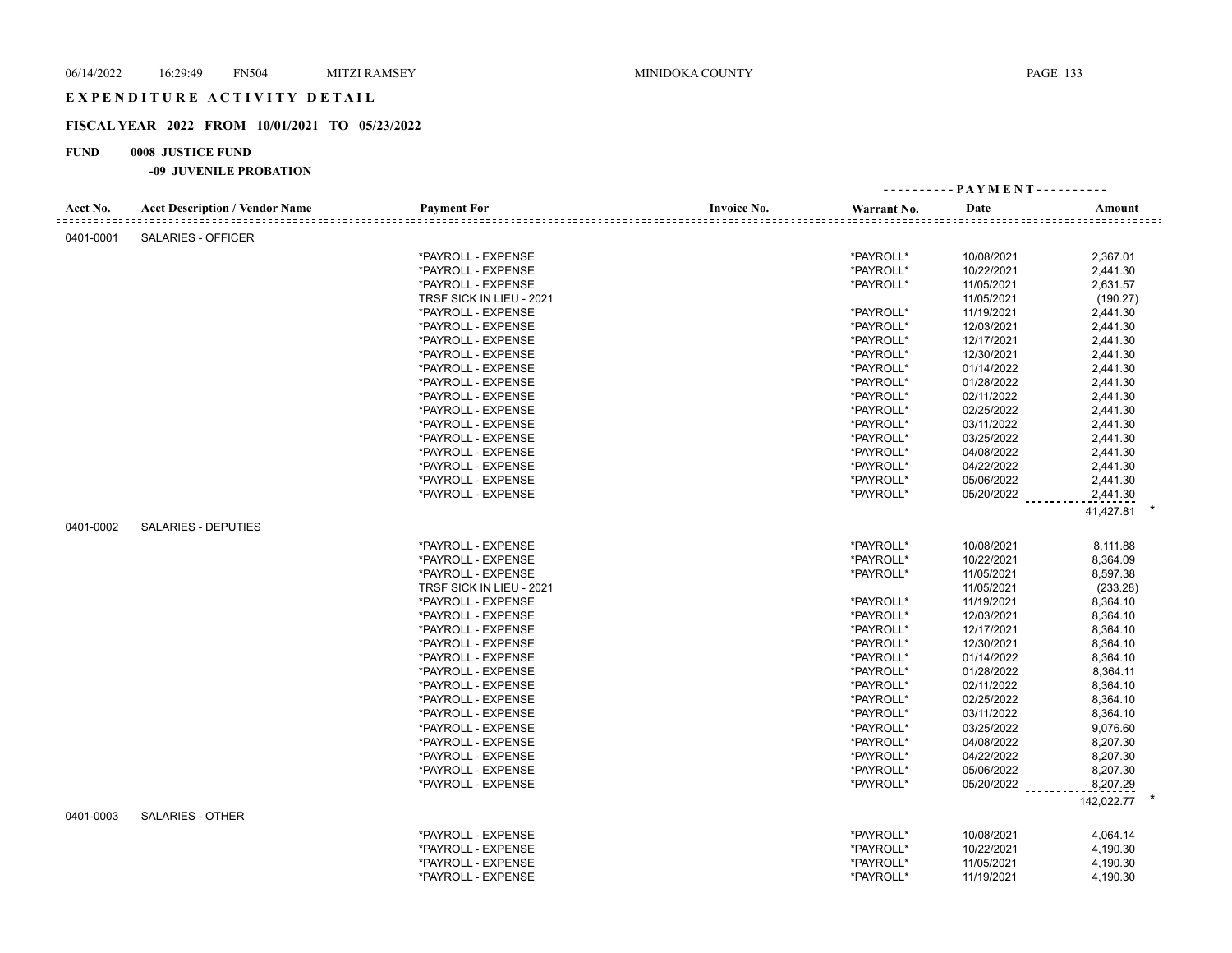## EXPENDITURE ACTIVITY DETAIL

## **FISCAL YEAR 2022 FROM 10/01/2021 TO 05/23/2022**

## **FUND 0008 JUSTICE FUND**

|           |                                       |                    |                    |             | ---------- PAYMENT---------- |           |
|-----------|---------------------------------------|--------------------|--------------------|-------------|------------------------------|-----------|
| Acct No.  | <b>Acct Description / Vendor Name</b> | <b>Payment For</b> | <b>Invoice No.</b> | Warrant No. | Date                         | Amount    |
| 0401-0003 | SALARIES - OTHER                      |                    |                    |             |                              |           |
|           |                                       | *PAYROLL - EXPENSE |                    | *PAYROLL*   | 12/03/2021                   | 4,190.30  |
|           |                                       | *PAYROLL - EXPENSE |                    | *PAYROLL*   | 12/17/2021                   | 4,190.30  |
|           |                                       | *PAYROLL - EXPENSE |                    | *PAYROLL*   | 12/30/2021                   | 4,190.30  |
|           |                                       | *PAYROLL - EXPENSE |                    | *PAYROLL*   | 01/14/2022                   | 4,190.30  |
|           |                                       | *PAYROLL - EXPENSE |                    | *PAYROLL*   | 01/28/2022                   | 4,190.30  |
|           |                                       | *PAYROLL - EXPENSE |                    | *PAYROLL*   | 02/11/2022                   | 4,190.30  |
|           |                                       | *PAYROLL - EXPENSE |                    | *PAYROLL*   | 02/25/2022                   | 4,190.30  |
|           |                                       | *PAYROLL - EXPENSE |                    | *PAYROLL*   | 03/11/2022                   | 4,190.30  |
|           |                                       | *PAYROLL - EXPENSE |                    | *PAYROLL*   | 03/25/2022                   | 4,190.30  |
|           |                                       | *PAYROLL - EXPENSE |                    | *PAYROLL*   | 04/08/2022                   | 4,190.31  |
|           |                                       | *PAYROLL - EXPENSE |                    | *PAYROLL*   | 04/22/2022                   | 4,190.30  |
|           |                                       | *PAYROLL - EXPENSE |                    | *PAYROLL*   | 05/06/2022                   | 4,180.26  |
|           |                                       | *PAYROLL - EXPENSE |                    | *PAYROLL*   | 05/20/2022 ______            | 4,190.30  |
|           |                                       |                    |                    |             |                              | 71,098.91 |
| 0401-0004 | SALARIES - EXTRA HELP                 |                    |                    |             |                              |           |
|           |                                       | *PAYROLL - EXPENSE |                    | *PAYROLL*   | $03/25/2022$                 | 2,223.52  |
|           |                                       |                    |                    |             |                              | 2,223.52  |
| 0401-0013 | <b>SALARIES - DRUG COURT</b>          |                    |                    |             |                              |           |
|           |                                       | *PAYROLL - EXPENSE |                    | *PAYROLL*   | 10/08/2021                   | 1,374.46  |
|           |                                       | *PAYROLL - EXPENSE |                    | *PAYROLL*   | 10/22/2021                   | 1,419.00  |
|           |                                       | *PAYROLL - EXPENSE |                    | *PAYROLL*   | 11/05/2021                   | 1,419.00  |
|           |                                       | *PAYROLL - EXPENSE |                    | *PAYROLL*   | 11/19/2021                   | 1,419.00  |
|           |                                       | *PAYROLL - EXPENSE |                    | *PAYROLL*   | 12/03/2021                   | 1,419.00  |
|           |                                       | *PAYROLL - EXPENSE |                    | *PAYROLL*   | 12/17/2021                   | 1,419.00  |
|           |                                       | *PAYROLL - EXPENSE |                    | *PAYROLL*   | 12/30/2021                   | 1,419.00  |
|           |                                       | *PAYROLL - EXPENSE |                    | *PAYROLL*   | 01/14/2022                   | 1,419.00  |
|           |                                       | *PAYROLL - EXPENSE |                    | *PAYROLL*   | 01/28/2022                   | 1,419.00  |
|           |                                       | *PAYROLL - EXPENSE |                    | *PAYROLL*   | 02/11/2022                   | 1,419.00  |
|           |                                       | *PAYROLL - EXPENSE |                    | *PAYROLL*   | 02/25/2022                   | 1,419.00  |
|           |                                       | *PAYROLL - EXPENSE |                    | *PAYROLL*   | 03/11/2022                   | 1,419.00  |
|           |                                       | *PAYROLL - EXPENSE |                    | *PAYROLL*   | 03/25/2022                   | 1,419.00  |
|           |                                       | *PAYROLL - EXPENSE |                    | *PAYROLL*   | 04/08/2022                   | 1,419.00  |
|           |                                       | *PAYROLL - EXPENSE |                    | *PAYROLL*   | 04/22/2022                   | 1,419.00  |
|           |                                       | *PAYROLL - EXPENSE |                    | *PAYROLL*   | 05/06/2022                   | 1,419.00  |
|           |                                       | *PAYROLL - EXPENSE |                    | *PAYROLL*   | 05/20/2022                   | 1,419.00  |
|           |                                       |                    |                    |             |                              | 24,078.46 |
| 0401-0015 | <b>SALARIES - BENCHMARK/SF</b>        |                    |                    |             |                              |           |
|           |                                       | *PAYROLL - EXPENSE |                    | *PAYROLL*   | 10/08/2021                   | 687.75    |
|           |                                       | *PAYROLL - EXPENSE |                    | *PAYROLL*   | 10/22/2021                   | 588.00    |
|           |                                       | *PAYROLL - EXPENSE |                    | *PAYROLL*   | 11/05/2021                   | 782.25    |
|           |                                       | *PAYROLL - EXPENSE |                    | *PAYROLL*   | 11/19/2021                   | 782.25    |
|           |                                       | *PAYROLL - EXPENSE |                    | *PAYROLL*   | 12/03/2021                   | 588.00    |
|           |                                       | *PAYROLL - EXPENSE |                    | *PAYROLL*   | 12/17/2021                   | 588.00    |
|           |                                       | *PAYROLL - EXPENSE |                    | *PAYROLL*   | 12/30/2021                   | 99.75     |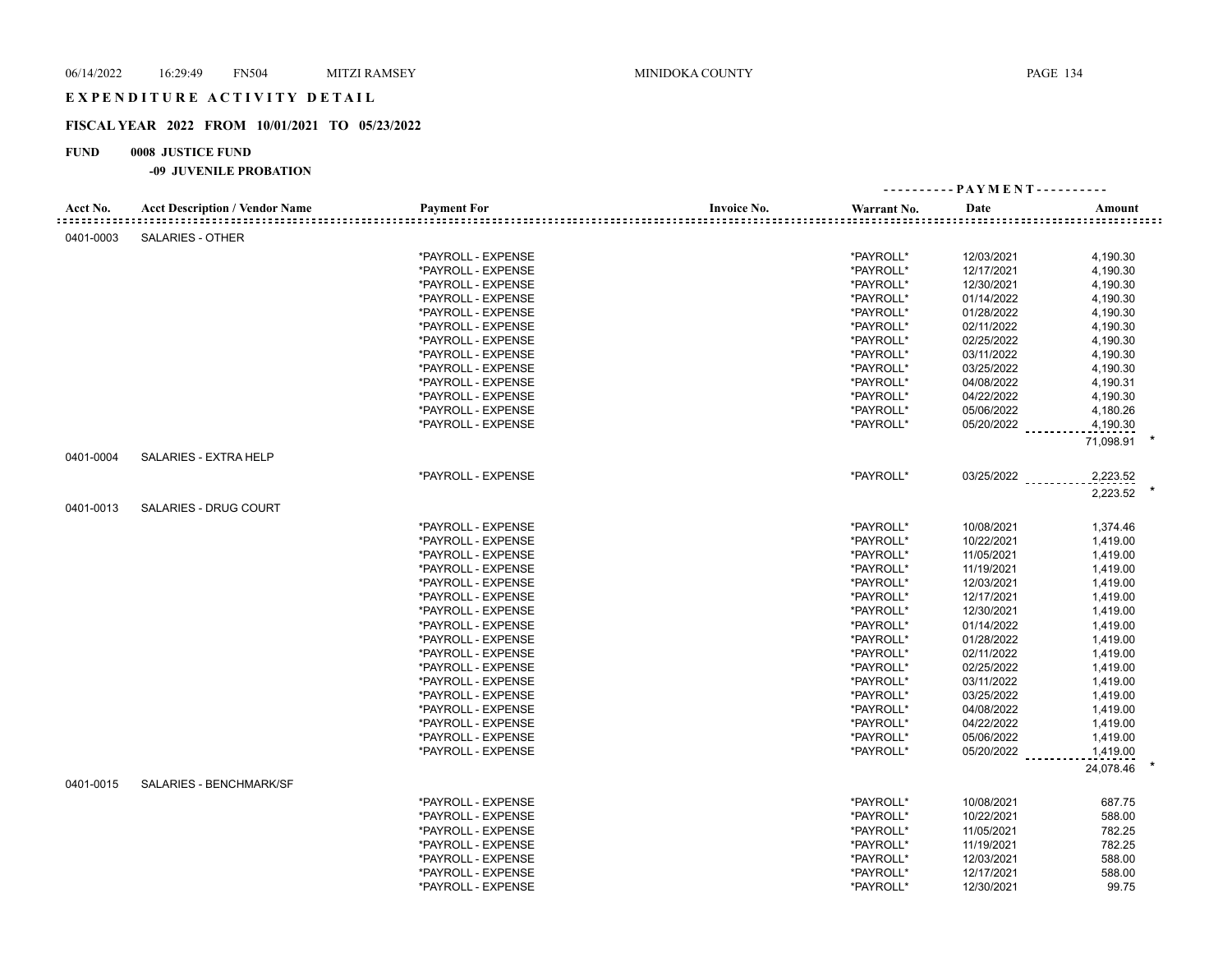## EXPENDITURE ACTIVITY DETAIL

#### **FISCAL YEAR 2022 FROM 10/01/2021 TO 05/23/2022**

## **FUND 0008 JUSTICE FUND**

#### **-09 JUVENILE PROBATION**

|                              |                                       |                    |                    | ---------- PAYMENT---------- |                    |               |  |
|------------------------------|---------------------------------------|--------------------|--------------------|------------------------------|--------------------|---------------|--|
| Acct No.<br>================ | <b>Acct Description / Vendor Name</b> | <b>Payment For</b> | <b>Invoice No.</b> | Warrant No.                  | Date               | Amount        |  |
| 0401-0015                    | SALARIES - BENCHMARK/SF               |                    |                    |                              |                    |               |  |
|                              |                                       | *PAYROLL - EXPENSE |                    | *PAYROLL*                    | 02/11/2022         | 194.25        |  |
|                              |                                       | *PAYROLL - EXPENSE |                    | *PAYROLL*                    | 02/25/2022         | 388.50        |  |
|                              |                                       | *PAYROLL - EXPENSE |                    | *PAYROLL*                    | 03/11/2022         | 388.50        |  |
|                              |                                       | *PAYROLL - EXPENSE |                    | *PAYROLL*                    | 03/25/2022         | 483.00        |  |
|                              |                                       | *PAYROLL - EXPENSE |                    | *PAYROLL*                    | 04/08/2022         | 194.25        |  |
|                              |                                       | *PAYROLL - EXPENSE |                    | *PAYROLL*                    | 04/22/2022         | 388.50        |  |
|                              |                                       | *PAYROLL - EXPENSE |                    | *PAYROLL*                    | 05/06/2022         | 388.50        |  |
|                              |                                       | *PAYROLL - EXPENSE |                    | *PAYROLL*                    | 05/20/2022         | 388.50        |  |
|                              |                                       |                    |                    |                              |                    | 6,930.00      |  |
| 0401-0016                    | SALARIES - BENCHMARK/TND              |                    |                    |                              |                    |               |  |
|                              |                                       | *PAYROLL - EXPENSE |                    | *PAYROLL*                    | 11/05/2021         | 291.00        |  |
|                              |                                       | *PAYROLL - EXPENSE |                    | *PAYROLL*                    | 11/19/2021         | 582.00        |  |
|                              |                                       | *PAYROLL - EXPENSE |                    | *PAYROLL*                    | 12/03/2021         | 291.00        |  |
|                              |                                       | *PAYROLL - EXPENSE |                    | *PAYROLL*                    | 12/17/2021         | 582.00        |  |
|                              |                                       | *PAYROLL - EXPENSE |                    | *PAYROLL*                    | 03/25/2022         | 627.00        |  |
|                              |                                       | *PAYROLL - EXPENSE |                    | *PAYROLL*                    | 04/08/2022         | 291.00        |  |
|                              |                                       | *PAYROLL - EXPENSE |                    | *PAYROLL*                    | 04/22/2022         | 617.00        |  |
|                              |                                       | *PAYROLL - EXPENSE |                    | *PAYROLL*                    | 05/06/2022         | 291.00        |  |
|                              |                                       |                    |                    |                              |                    | 3,572.00      |  |
| 0401-0019                    | SALARIES - COMM SERVICE WILD          |                    |                    |                              |                    |               |  |
|                              |                                       | *PAYROLL - EXPENSE |                    | *PAYROLL*                    | 10/08/2021         | 429.00        |  |
|                              |                                       | *PAYROLL - EXPENSE |                    | *PAYROLL*                    | 10/22/2021         | 429.00        |  |
|                              |                                       | *PAYROLL - EXPENSE |                    | *PAYROLL*                    | 11/05/2021         | 390.00        |  |
|                              |                                       | *PAYROLL - EXPENSE |                    | *PAYROLL*                    | 11/19/2021         | 416.00        |  |
|                              |                                       | *PAYROLL - EXPENSE |                    | *PAYROLL*                    | 12/03/2021         | 351.00        |  |
|                              |                                       | *PAYROLL - EXPENSE |                    | *PAYROLL*                    | 12/17/2021         | 364.00        |  |
|                              |                                       | *PAYROLL - EXPENSE |                    | *PAYROLL*                    | 12/30/2021         | 253.50        |  |
|                              |                                       | *PAYROLL - EXPENSE |                    | *PAYROLL*                    | 01/14/2022         | 422.50        |  |
|                              |                                       | *PAYROLL - EXPENSE |                    | *PAYROLL*                    | 01/28/2022         | 403.00        |  |
|                              |                                       | *PAYROLL - EXPENSE |                    | *PAYROLL*                    | 02/11/2022         | 442.00        |  |
|                              |                                       | *PAYROLL - EXPENSE |                    | *PAYROLL*                    | 02/25/2022         | 494.00        |  |
|                              |                                       | *PAYROLL - EXPENSE |                    | *PAYROLL*                    | 03/11/2022         | 429.00        |  |
|                              |                                       | *PAYROLL - EXPENSE |                    | *PAYROLL*                    | 03/25/2022         | 364.00        |  |
|                              |                                       | *PAYROLL - EXPENSE |                    | *PAYROLL*                    | 04/08/2022         | 266.50        |  |
|                              |                                       | *PAYROLL - EXPENSE |                    | *PAYROLL*                    | 04/22/2022         | 416.00        |  |
|                              |                                       | *PAYROLL - EXPENSE |                    | *PAYROLL*                    | 05/06/2022         | 442.00        |  |
|                              |                                       | *PAYROLL - EXPENSE |                    | *PAYROLL*                    | 05/20/2022         | 507.00        |  |
|                              |                                       |                    |                    |                              |                    | 6,818.50      |  |
|                              |                                       |                    |                    |                              | <b>Acct Total:</b> | 298,171.97 ** |  |

**Total 'A' Expenses -- (Salaries): 298,171.97**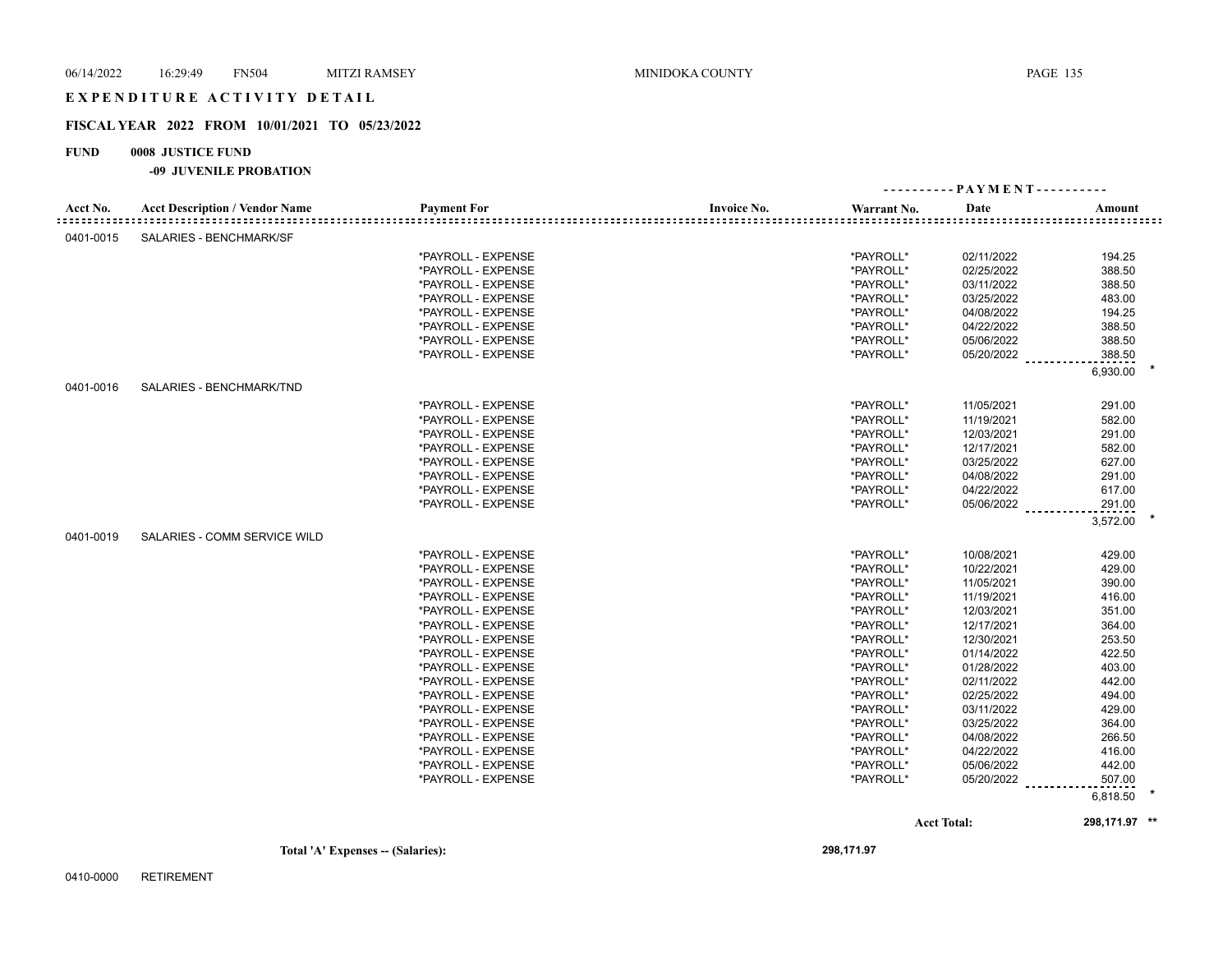## EXPENDITURE ACTIVITY DETAIL

## **FISCAL YEAR 2022 FROM 10/01/2021 TO 05/23/2022**

## **FUND 0008 JUSTICE FUND**

|                                           |                                       |                    |                    |             | ---------- PAYMENT---------- |                                                    |
|-------------------------------------------|---------------------------------------|--------------------|--------------------|-------------|------------------------------|----------------------------------------------------|
| Acct No.<br>: = = = = = = = = = = = = = = | <b>Acct Description / Vendor Name</b> | <b>Payment For</b> | <b>Invoice No.</b> | Warrant No. | Date                         | Amount<br><u> ================================</u> |
| 0410-0000                                 | <b>RETIREMENT</b>                     |                    |                    |             |                              |                                                    |
|                                           |                                       | *PAYROLL - EXPENSE |                    | *PAYROLL*   | 10/08/2021                   | 1,982.66                                           |
|                                           |                                       | *PAYROLL - EXPENSE |                    | *PAYROLL*   | 10/22/2021                   | 2,030.12                                           |
|                                           |                                       | *PAYROLL - EXPENSE |                    | *PAYROLL*   | 11/05/2021                   | 2,138.64                                           |
|                                           |                                       | *PAYROLL - EXPENSE |                    | *PAYROLL*   | 11/19/2021                   | 2,122.80                                           |
|                                           |                                       | *PAYROLL - EXPENSE |                    | *PAYROLL*   | 12/03/2021                   | 2,064.87                                           |
|                                           |                                       | *PAYROLL - EXPENSE |                    | *PAYROLL*   | 12/17/2021                   | 2,099.61                                           |
|                                           |                                       | *PAYROLL - EXPENSE |                    | *PAYROLL*   | 12/30/2021                   | 1,971.82                                           |
|                                           |                                       | *PAYROLL - EXPENSE |                    | *PAYROLL*   | 01/14/2022                   | 1,959.91                                           |
|                                           |                                       | *PAYROLL - EXPENSE |                    | *PAYROLL*   | 01/28/2022                   | 1,959.91                                           |
|                                           |                                       | *PAYROLL - EXPENSE |                    | *PAYROLL*   | 02/11/2022                   | 1,983.10                                           |
|                                           |                                       | *PAYROLL - EXPENSE |                    | *PAYROLL*   | 02/25/2022                   | 2,006.30                                           |
|                                           |                                       | *PAYROLL - EXPENSE |                    | *PAYROLL*   | 03/11/2022                   | 2,006.30                                           |
|                                           |                                       | *PAYROLL - EXPENSE |                    | *PAYROLL*   | 03/25/2022                   | 2,177.51                                           |
|                                           |                                       | *PAYROLL - EXPENSE |                    | *PAYROLL*   | 04/08/2022                   | 1,999.13                                           |
|                                           |                                       | *PAYROLL - EXPENSE |                    | *PAYROLL*   | 04/22/2022                   | 2,061.25                                           |
|                                           |                                       | *PAYROLL - EXPENSE |                    | *PAYROLL*   | 05/06/2022                   | 2,021.13                                           |
|                                           |                                       | *PAYROLL - EXPENSE |                    | *PAYROLL*   | 05/20/2022                   | 1,987.58                                           |
|                                           |                                       |                    |                    |             |                              | 34,572.64                                          |
|                                           |                                       |                    |                    |             | <b>Acct Total:</b>           | 34,572.64 **                                       |
| 0411-0000                                 | <b>SOCIAL SECURITY</b>                |                    |                    |             |                              |                                                    |
|                                           |                                       | *PAYROLL - EXPENSE |                    | *PAYROLL*   | 10/08/2021                   | 1,259.09                                           |
|                                           |                                       | *PAYROLL - EXPENSE |                    | *PAYROLL*   | 10/22/2021                   | 1,289.53                                           |
|                                           |                                       | *PAYROLL - EXPENSE |                    | *PAYROLL*   | 11/05/2021                   | 1,356.07                                           |
|                                           |                                       | *PAYROLL - EXPENSE |                    | *PAYROLL*   | 11/19/2021                   | 1,347.90                                           |
|                                           |                                       | *PAYROLL - EXPENSE |                    | *PAYROLL*   | 12/03/2021                   | 1,305.82                                           |
|                                           |                                       | *PAYROLL - EXPENSE |                    | *PAYROLL*   | 12/17/2021                   | 1,329.09                                           |
|                                           |                                       | *PAYROLL - EXPENSE |                    | *PAYROLL*   | 12/30/2021                   | 1,282.76                                           |
|                                           |                                       | *PAYROLL - EXPENSE |                    | *PAYROLL*   | 01/14/2022                   | 1,244.06                                           |
|                                           |                                       | *PAYROLL - EXPENSE |                    | *PAYROLL*   | 01/28/2022                   | 1,242.56                                           |
|                                           |                                       | *PAYROLL - EXPENSE |                    | *PAYROLL*   | 02/11/2022                   | 1,260.39                                           |
|                                           |                                       | *PAYROLL - EXPENSE |                    | *PAYROLL*   | 02/25/2022                   | 1,279.24                                           |
|                                           |                                       | *PAYROLL - EXPENSE |                    | *PAYROLL*   | 03/11/2022                   | 1,274.98                                           |
|                                           |                                       | *PAYROLL - EXPENSE |                    | *PAYROLL*   | 03/25/2022                   | 1,549.83                                           |
|                                           |                                       | *PAYROLL - EXPENSE |                    | *PAYROLL*   | 04/08/2022                   | 1,257.94                                           |
|                                           |                                       | *PAYROLL - EXPENSE |                    | *PAYROLL*   | 04/22/2022                   | 1,309.18                                           |
|                                           |                                       | *PAYROLL - EXPENSE |                    | *PAYROLL*   | 05/06/2022                   | 1,285.46                                           |
|                                           |                                       | *PAYROLL - EXPENSE |                    | *PAYROLL*   | 05/20/2022                   | 1,268.94                                           |
|                                           |                                       |                    |                    |             |                              | 22,142.84                                          |
|                                           |                                       |                    |                    |             | <b>Acct Total:</b>           | 22,142.84 **                                       |
| 0412-0000                                 | <b>LIFE INSURANCE</b>                 |                    |                    |             |                              |                                                    |
|                                           |                                       | *PAYROLL - EXPENSE |                    | *PAYROLL*   | 10/22/2021                   | 28.00                                              |
|                                           |                                       | *PAYROLL - EXPENSE |                    | *PAYROLL*   | 11/19/2021                   | 28.00                                              |
|                                           |                                       |                    |                    |             |                              |                                                    |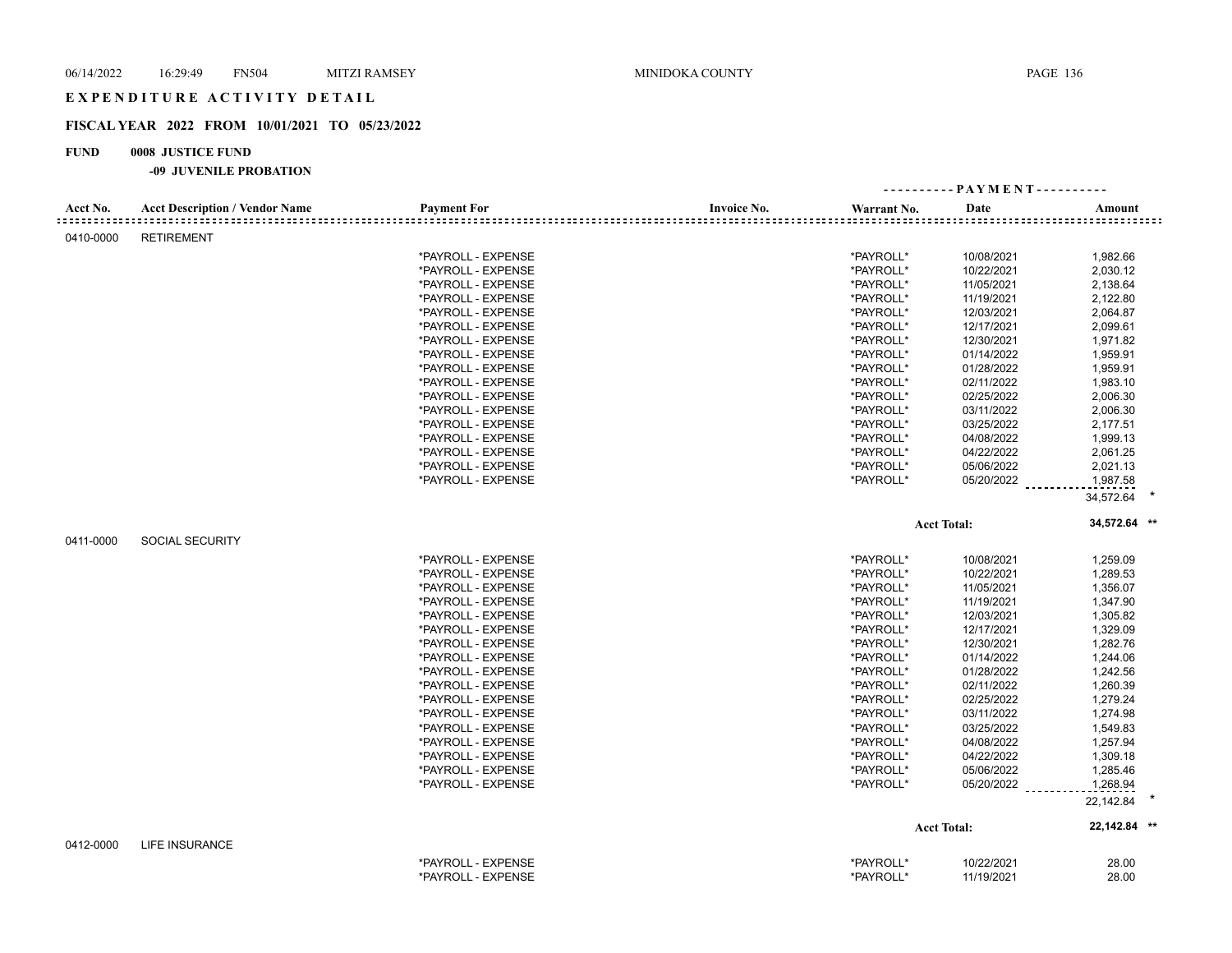## EXPENDITURE ACTIVITY DETAIL

## **FISCAL YEAR 2022 FROM 10/01/2021 TO 05/23/2022**

## **FUND 0008 JUSTICE FUND**

| Acct No.<br><b>Acct Description / Vendor Name</b><br><b>Payment For</b><br><b>Invoice No.</b><br>Date<br>Warrant No.<br>Amount<br>LIFE INSURANCE<br>0412-0000<br>*PAYROLL - EXPENSE<br>*PAYROLL*<br>12/17/2021<br>28.00<br>*PAYROLL - EXPENSE<br>*PAYROLL*<br>28.00<br>01/28/2022<br>*PAYROLL - EXPENSE<br>*PAYROLL*<br>02/25/2022<br>28.00<br>*PAYROLL*<br>03/25/2022<br>*PAYROLL - EXPENSE<br>28.00<br>*PAYROLL*<br>04/22/2022<br>28.00<br>*PAYROLL - EXPENSE<br>*PAYROLL - EXPENSE<br>*PAYROLL*<br>05/20/2022<br>28.00<br>224.00<br>224.00 **<br><b>Acct Total:</b><br>0413-0000<br><b>MEDICAL INSURANCE</b><br>*PAYROLL - EXPENSE<br>*PAYROLL*<br>8,525.94<br>10/22/2021<br>*PAYROLL - EXPENSE<br>*PAYROLL*<br>11/19/2021<br>8,525.94<br>*PAYROLL*<br>12/17/2021<br>8,525.94<br>*PAYROLL - EXPENSE<br>*PAYROLL - EXPENSE<br>*PAYROLL*<br>01/28/2022<br>8,525.94<br>*PAYROLL - EXPENSE<br>*PAYROLL*<br>02/25/2022<br>8,525.94<br>*PAYROLL - EXPENSE<br>*PAYROLL*<br>03/25/2022<br>8,512.23 |              |                                |              | ---------- PAYMENT---------- |              |  |
|-----------------------------------------------------------------------------------------------------------------------------------------------------------------------------------------------------------------------------------------------------------------------------------------------------------------------------------------------------------------------------------------------------------------------------------------------------------------------------------------------------------------------------------------------------------------------------------------------------------------------------------------------------------------------------------------------------------------------------------------------------------------------------------------------------------------------------------------------------------------------------------------------------------------------------------------------------------------------------------------------|--------------|--------------------------------|--------------|------------------------------|--------------|--|
|                                                                                                                                                                                                                                                                                                                                                                                                                                                                                                                                                                                                                                                                                                                                                                                                                                                                                                                                                                                               |              |                                |              |                              |              |  |
|                                                                                                                                                                                                                                                                                                                                                                                                                                                                                                                                                                                                                                                                                                                                                                                                                                                                                                                                                                                               |              |                                |              |                              |              |  |
|                                                                                                                                                                                                                                                                                                                                                                                                                                                                                                                                                                                                                                                                                                                                                                                                                                                                                                                                                                                               |              |                                |              |                              |              |  |
|                                                                                                                                                                                                                                                                                                                                                                                                                                                                                                                                                                                                                                                                                                                                                                                                                                                                                                                                                                                               |              |                                |              |                              |              |  |
|                                                                                                                                                                                                                                                                                                                                                                                                                                                                                                                                                                                                                                                                                                                                                                                                                                                                                                                                                                                               |              |                                |              |                              |              |  |
|                                                                                                                                                                                                                                                                                                                                                                                                                                                                                                                                                                                                                                                                                                                                                                                                                                                                                                                                                                                               |              |                                |              |                              |              |  |
|                                                                                                                                                                                                                                                                                                                                                                                                                                                                                                                                                                                                                                                                                                                                                                                                                                                                                                                                                                                               |              |                                |              |                              |              |  |
|                                                                                                                                                                                                                                                                                                                                                                                                                                                                                                                                                                                                                                                                                                                                                                                                                                                                                                                                                                                               |              |                                |              |                              |              |  |
|                                                                                                                                                                                                                                                                                                                                                                                                                                                                                                                                                                                                                                                                                                                                                                                                                                                                                                                                                                                               |              |                                |              |                              |              |  |
|                                                                                                                                                                                                                                                                                                                                                                                                                                                                                                                                                                                                                                                                                                                                                                                                                                                                                                                                                                                               |              |                                |              |                              |              |  |
|                                                                                                                                                                                                                                                                                                                                                                                                                                                                                                                                                                                                                                                                                                                                                                                                                                                                                                                                                                                               |              |                                |              |                              |              |  |
|                                                                                                                                                                                                                                                                                                                                                                                                                                                                                                                                                                                                                                                                                                                                                                                                                                                                                                                                                                                               |              |                                |              |                              |              |  |
|                                                                                                                                                                                                                                                                                                                                                                                                                                                                                                                                                                                                                                                                                                                                                                                                                                                                                                                                                                                               |              |                                |              |                              |              |  |
|                                                                                                                                                                                                                                                                                                                                                                                                                                                                                                                                                                                                                                                                                                                                                                                                                                                                                                                                                                                               |              |                                |              |                              |              |  |
|                                                                                                                                                                                                                                                                                                                                                                                                                                                                                                                                                                                                                                                                                                                                                                                                                                                                                                                                                                                               |              |                                |              |                              |              |  |
|                                                                                                                                                                                                                                                                                                                                                                                                                                                                                                                                                                                                                                                                                                                                                                                                                                                                                                                                                                                               |              |                                |              |                              |              |  |
|                                                                                                                                                                                                                                                                                                                                                                                                                                                                                                                                                                                                                                                                                                                                                                                                                                                                                                                                                                                               |              |                                |              |                              |              |  |
|                                                                                                                                                                                                                                                                                                                                                                                                                                                                                                                                                                                                                                                                                                                                                                                                                                                                                                                                                                                               |              | *PAYROLL - EXPENSE             | *PAYROLL*    | 04/22/2022                   | 8,512.23     |  |
| 05/20/2022 _________<br>*PAYROLL - EXPENSE<br>*PAYROLL*<br>8,512.23                                                                                                                                                                                                                                                                                                                                                                                                                                                                                                                                                                                                                                                                                                                                                                                                                                                                                                                           |              |                                |              |                              |              |  |
| 68,166.39                                                                                                                                                                                                                                                                                                                                                                                                                                                                                                                                                                                                                                                                                                                                                                                                                                                                                                                                                                                     |              |                                |              |                              |              |  |
| <b>Acct Total:</b>                                                                                                                                                                                                                                                                                                                                                                                                                                                                                                                                                                                                                                                                                                                                                                                                                                                                                                                                                                            |              |                                |              |                              | 68,166.39 ** |  |
| 0414-0000<br><b>WORKMAN'S COMPENSATION INSUR</b>                                                                                                                                                                                                                                                                                                                                                                                                                                                                                                                                                                                                                                                                                                                                                                                                                                                                                                                                              |              |                                |              |                              |              |  |
| STATE INSURANCE FUND<br>131 - WORKMANS COMPENSATION<br>2022-0000627<br>$11/22/2021$<br>7,701.61                                                                                                                                                                                                                                                                                                                                                                                                                                                                                                                                                                                                                                                                                                                                                                                                                                                                                               |              |                                |              |                              |              |  |
| 7,701.61                                                                                                                                                                                                                                                                                                                                                                                                                                                                                                                                                                                                                                                                                                                                                                                                                                                                                                                                                                                      |              |                                |              |                              |              |  |
| <b>Acct Total:</b>                                                                                                                                                                                                                                                                                                                                                                                                                                                                                                                                                                                                                                                                                                                                                                                                                                                                                                                                                                            |              |                                |              |                              | 7,701.61 **  |  |
| 132,807.48<br>Total 'D' Expenses -- (Benefits):                                                                                                                                                                                                                                                                                                                                                                                                                                                                                                                                                                                                                                                                                                                                                                                                                                                                                                                                               |              |                                |              |                              |              |  |
| SUPPLIES - CONSUMABLE<br>0440-0001                                                                                                                                                                                                                                                                                                                                                                                                                                                                                                                                                                                                                                                                                                                                                                                                                                                                                                                                                            |              |                                |              |                              |              |  |
| OFFICE DEPOT<br>19 - CORRECTION TAPE; INK CART<br>2028856880-01<br>2022-0000133<br>10/18/2021<br>106.79                                                                                                                                                                                                                                                                                                                                                                                                                                                                                                                                                                                                                                                                                                                                                                                                                                                                                       |              |                                |              |                              |              |  |
| OFFICE DEPOT<br>2022-0000233<br>10/25/2021<br>36 - PLANNER, CALENDAR REFILL<br>2022664520-01<br>162.10                                                                                                                                                                                                                                                                                                                                                                                                                                                                                                                                                                                                                                                                                                                                                                                                                                                                                        |              |                                |              |                              |              |  |
| <b>ACE HARDWARE</b><br>68 - BATTERIES, WATER<br>2022-0000372<br>11/08/2021<br>23.44                                                                                                                                                                                                                                                                                                                                                                                                                                                                                                                                                                                                                                                                                                                                                                                                                                                                                                           |              |                                |              |                              |              |  |
| 32.34<br><b>VISA</b><br>66 - AJAX & PINESOLE CLEANER<br>2022-0000455<br>11/08/2021                                                                                                                                                                                                                                                                                                                                                                                                                                                                                                                                                                                                                                                                                                                                                                                                                                                                                                            |              |                                |              |                              |              |  |
| OFFICE DEPOT<br>128 - INK CARTRIDGES, POP UP N<br>11/22/2021<br>155.36<br>208069313001<br>2022-0000620                                                                                                                                                                                                                                                                                                                                                                                                                                                                                                                                                                                                                                                                                                                                                                                                                                                                                        |              |                                |              |                              |              |  |
| GOODMAN, TOM<br>136 - WATER FOR BOYS & GIRLS C<br>2022-0000664<br>11/29/2021<br>20.34                                                                                                                                                                                                                                                                                                                                                                                                                                                                                                                                                                                                                                                                                                                                                                                                                                                                                                         |              |                                |              |                              |              |  |
| 2022-0000676<br>6.99<br><b>RIDLEYS</b><br>153 - BUG SPRAY<br>11/29/2021                                                                                                                                                                                                                                                                                                                                                                                                                                                                                                                                                                                                                                                                                                                                                                                                                                                                                                                       |              |                                |              |                              |              |  |
| * Warrant # 2022-664 VOIDED<br>12/03/2021<br>(20.34)                                                                                                                                                                                                                                                                                                                                                                                                                                                                                                                                                                                                                                                                                                                                                                                                                                                                                                                                          |              |                                |              |                              |              |  |
| <b>VISA</b><br>179 - COFFEE & WATER<br>2022-0000776<br>12/06/2021<br>38.94                                                                                                                                                                                                                                                                                                                                                                                                                                                                                                                                                                                                                                                                                                                                                                                                                                                                                                                    |              |                                |              |                              |              |  |
| * Warrant # 2022-776 VOIDED<br>12/06/2021<br>(38.94)                                                                                                                                                                                                                                                                                                                                                                                                                                                                                                                                                                                                                                                                                                                                                                                                                                                                                                                                          |              |                                |              |                              |              |  |
| <b>VISA</b><br>179 - COFFEE & WATER<br>38.94<br>2022-0000781<br>12/06/2021                                                                                                                                                                                                                                                                                                                                                                                                                                                                                                                                                                                                                                                                                                                                                                                                                                                                                                                    |              |                                |              |                              |              |  |
| OFFICE DEPOT<br>189 - PENS<br>2022-0000845<br>12/13/2021<br>11.66                                                                                                                                                                                                                                                                                                                                                                                                                                                                                                                                                                                                                                                                                                                                                                                                                                                                                                                             |              |                                |              |                              |              |  |
|                                                                                                                                                                                                                                                                                                                                                                                                                                                                                                                                                                                                                                                                                                                                                                                                                                                                                                                                                                                               |              |                                |              |                              |              |  |
| OFFICE DEPOT<br>313 - CORRECTION TAPE, SHARPIE<br>2022-0001316<br>01/24/2022<br>7.18                                                                                                                                                                                                                                                                                                                                                                                                                                                                                                                                                                                                                                                                                                                                                                                                                                                                                                          | OFFICE DEPOT | 250 - TAPE, INK CARTRIDGE, BAT | 2022-0001092 | 01/03/2022                   | 272.55       |  |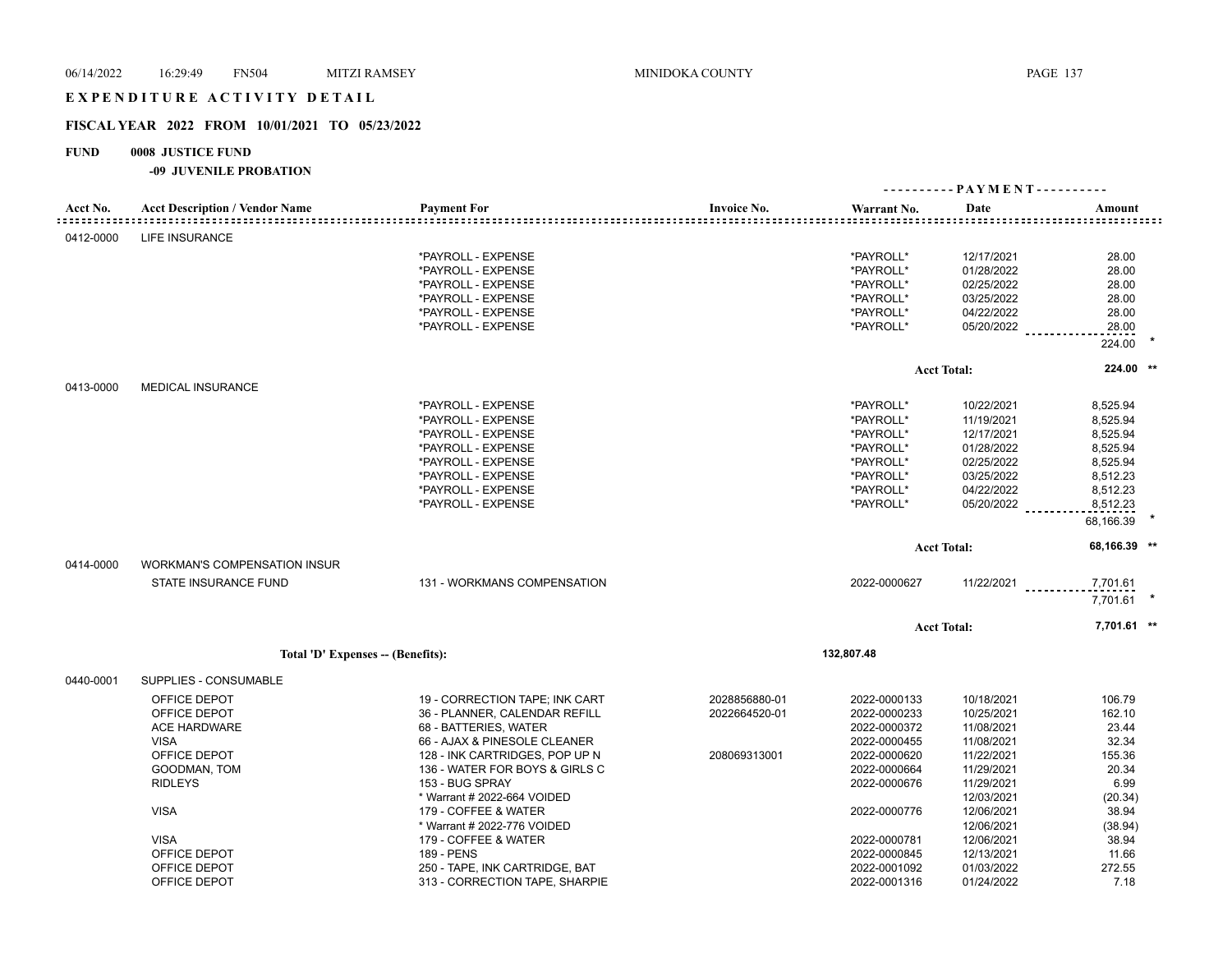## **FISCAL YEAR 2022 FROM 10/01/2021 TO 05/23/2022**

## **FUND 0008 JUSTICE FUND**

**-09 JUVENILE PROBATION**

| Acct No.  | <b>Acct Description / Vendor Name</b> | <b>Payment For</b>             | <b>Invoice No.</b> | Warrant No.  | Date                 | Amount      |  |
|-----------|---------------------------------------|--------------------------------|--------------------|--------------|----------------------|-------------|--|
| 0440-0001 | SUPPLIES - CONSUMABLE                 |                                |                    |              |                      |             |  |
|           | OFFICE DEPOT                          | 406 - AIR FRESHENER, INK CARTR |                    | 2022-0001599 | 02/14/2022           | 218.73      |  |
|           | <b>VISA</b>                           | 369 - LYSOL SPRAY, CLEANER     |                    | 2022-0001618 | 02/14/2022           | 51.96       |  |
|           | OFFICE DEPOT                          | 509 - IBUPROFEN, HIGHLIGHTERS  | 229230291001       | 2022-0001939 | 03/14/2022           | 71.97       |  |
|           | <b>VISA</b>                           | 498 - SUPPLIES                 |                    | 2022-0001956 | 03/14/2022           | 74.78       |  |
|           | OFFICE DEPOT                          | 554 - BINDER, MARKER, INK CART |                    | 2022-0002131 | 03/28/2022           | 120.48      |  |
|           | OFFICE DEPOT                          | 565 - INK CARTRIDGE            | 231074699002       | 2022-0002199 | 04/04/2022           | 28.81       |  |
|           | <b>VISA</b>                           | 597 - SUPPLIES                 |                    | 2022-0002340 | 04/11/2022           | 8.98        |  |
|           | <b>VISA</b>                           | 599 - SUPPLIES                 |                    | 2022-0002340 | 04/11/2022           | 31.30       |  |
|           | OFFICE DEPOT                          | 637 - FOLDERS, PENS            |                    | 2022-0002506 | 04/25/2022           | 211.76      |  |
|           | <b>VISA</b>                           | 678 - SUPPLIES                 |                    | 2022-0002693 | 05/09/2022           | 50.26       |  |
|           |                                       |                                |                    |              |                      | 1,686.38    |  |
| 0440-0002 | SUPPLIES - REUSABLE                   |                                |                    |              |                      |             |  |
|           | <b>ACE HARDWARE</b>                   | 282 - LEAF RAKE (2)            | 339468/1           | 2022-0001140 | 01/10/2022           | 19.98       |  |
|           | <b>ACE HARDWARE</b>                   | 387 - TOOLS FOR WILD           |                    | 2022-0001568 | 02/14/2022           | 35.98       |  |
|           | <b>VISA</b>                           | 599 - SUPPLIES                 |                    | 2022-0002340 | 04/11/2022           | 72.07       |  |
|           |                                       |                                |                    |              |                      | 128.03      |  |
| 0440-0003 | SUPPLIES - SPECIAL ORDER              |                                |                    |              |                      |             |  |
|           | <b>NORCO</b>                          | 35 - 3 BOXES LATEX GLOVES      | 36100525556        | 2022-0000232 | 10/25/2021           | 43.80       |  |
|           | <b>NORCO</b>                          | 135 - LATEX GLOVES             | 36268957343        | 2022-0000671 | 11/29/2021           | 43.80       |  |
|           | <b>NORCO</b>                          | 251 - LATEX GLOVES             | 36448966431        | 2022-0001091 | 01/03/2022           | 29.20       |  |
|           | <b>NORCO</b>                          | 347 - LATEX GLOVES (3)         |                    | 2022-0001413 | $01/31/2022$         | 43.80       |  |
|           |                                       |                                |                    |              |                      | 160.60      |  |
| 0440-0005 | SUPPLIES - COPIER                     |                                |                    |              |                      |             |  |
|           | OFFICE DEPOT                          | 250 - COPY PAPER               |                    | 2022-0001092 | $01/03/2022$         | 419.88      |  |
|           |                                       |                                |                    |              |                      | 419.88      |  |
|           |                                       |                                |                    |              | <b>Acct Total:</b>   | 2,394.89 ** |  |
| 0441-0000 | <b>JANITOR SUPPLIES</b>               |                                |                    |              |                      |             |  |
|           | OFFICE DEPOT                          | 313 - JANITOR SUPPLIES         |                    | 2022-0001316 | 01/24/2022           | 95.73       |  |
|           | OFFICE DEPOT                          | 637 - TOILET PAPER & PAPER TOW |                    | 2022-0002506 | 04/25/2022 _________ | 142.84      |  |
|           |                                       |                                |                    |              |                      | 238.57      |  |
|           |                                       |                                |                    |              | <b>Acct Total:</b>   | 238.57 **   |  |
| 0461-0002 | PHONE - TOLL CHARGES                  |                                |                    |              |                      |             |  |
|           | <b>WINDSTREAM</b>                     | 122 - TOLL CHARGES             | 74297673           | 2022-0000635 | 11/22/2021           | 11.28       |  |
|           | <b>WINDSTREAM</b>                     | 215 - TOLL CHARGES             |                    | 2022-0000979 | 12/20/2021           | 17.88       |  |
|           | <b>WINDSTREAM</b>                     | 292 - TOLL CHARGES             |                    | 2022-0001340 | 01/24/2022           | 9.59        |  |
|           | <b>WINDSTREAM</b>                     | 410 - TOLL CHARGES             |                    | 2022-0001620 | 02/14/2022           | 10.44       |  |
|           | <b>WINDSTREAM</b>                     | 506 - TOLL CHARGES             |                    | 2022-0001958 | 03/14/2022           | 10.10       |  |
|           | <b>WINDSTREAM</b>                     | 616 - TOLL CHARGES             |                    | 2022-0002399 | 04/18/2022           | 12.32       |  |
|           | <b>WINDSTREAM</b>                     | 838 - TOLL CHARGES             |                    | 2022-0002772 | 05/16/2022           | 12.55       |  |
|           |                                       |                                |                    |              |                      |             |  |

84.16 **\***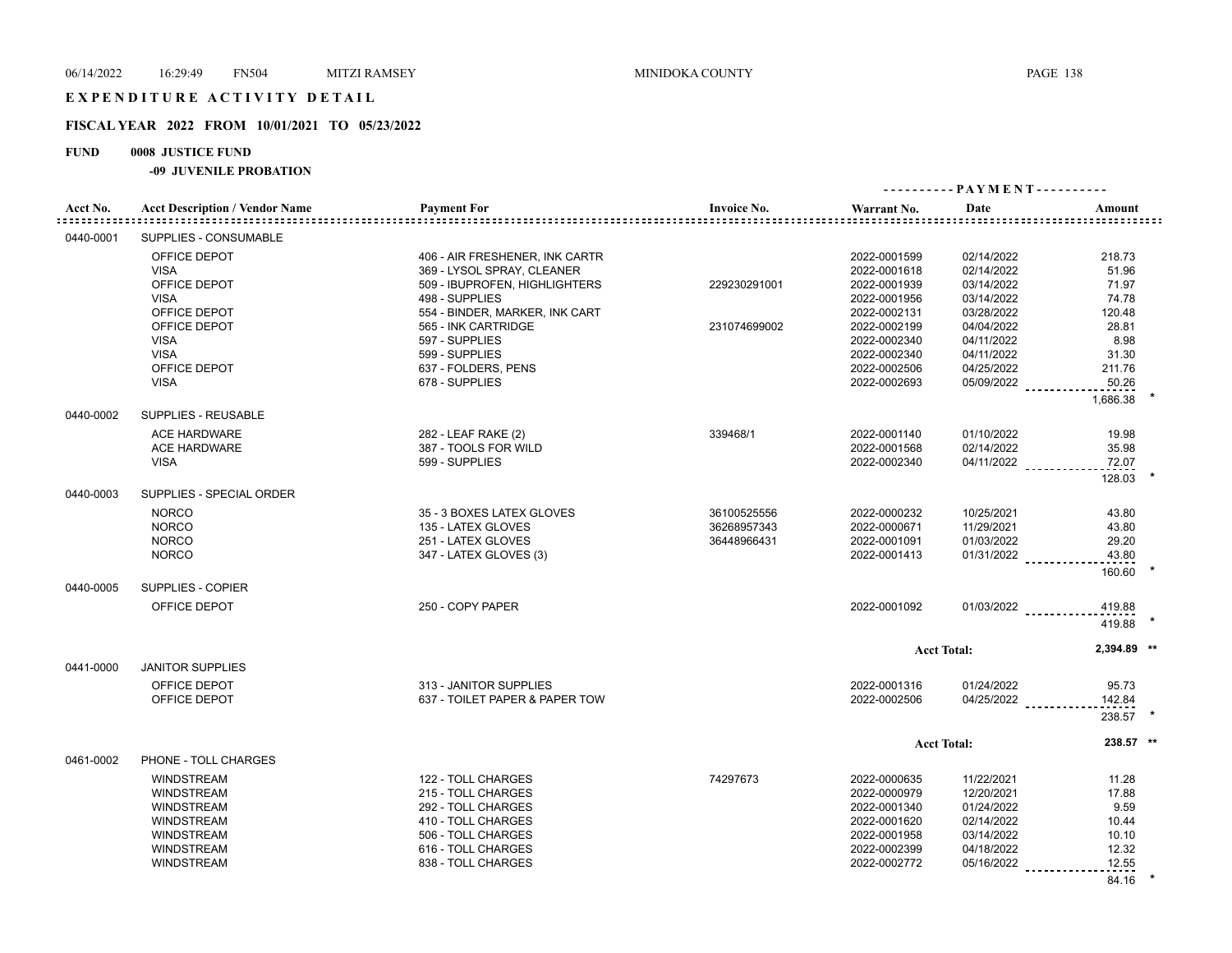## EXPENDITURE ACTIVITY DETAIL

## **FISCAL YEAR 2022 FROM 10/01/2021 TO 05/23/2022**

## **FUND 0008 JUSTICE FUND**

| Acct No.  | <b>Acct Description / Vendor Name</b> | <b>Payment For</b>             | <b>Invoice No.</b> | Warrant No.  | Date               | Amount      |  |
|-----------|---------------------------------------|--------------------------------|--------------------|--------------|--------------------|-------------|--|
| 0461-0005 | PHONE - CELLULAR                      |                                |                    |              |                    |             |  |
|           | <b>VERIZON WIRELESS</b>               | 145 - CELL PHONES              |                    | 2022-0000686 | 11/29/2021         | 225.63      |  |
|           | <b>VERIZON WIRELESS</b>               | 256 - CELL PHONES              |                    | 2022-0001109 | 01/03/2022         | 225.63      |  |
|           | <b>VERIZON WIRELESS</b>               | 323 - CELL PHONES              |                    | 2022-0001335 | 01/24/2022         | 216.27      |  |
|           | <b>VERIZON WIRELESS</b>               | 438 - CELL PHONES              |                    | 2022-0001759 | 02/28/2022         | 221.13      |  |
|           | <b>VERIZON WIRELESS</b>               | 545 - CELL PHONES              |                    | 2022-0002147 | 03/28/2022         | 221.13      |  |
|           | <b>VERIZON WIRELESS</b>               | 641 - CELL PHONES              |                    | 2022-0002520 | 04/25/2022         | 215.64      |  |
|           | <b>VERIZON WIRELESS</b>               | 703 - CELL PHONES              |                    | 2022-0002871 | 05/23/2022         | 215.64      |  |
|           |                                       |                                |                    |              |                    | 1,541.07    |  |
|           |                                       |                                |                    |              | <b>Acct Total:</b> | 1,625.23 ** |  |
| 0465-0000 | UTILITIES - ELECTRICITY               |                                |                    |              |                    |             |  |
|           | <b>CITY OF RUPERT</b>                 | 62 - UTILITIES                 |                    | 2022-0000401 | 11/08/2021         | 407.61      |  |
|           | <b>CITY OF RUPERT</b>                 | 156 - UTILITIES                |                    | 2022-0000745 | 12/06/2021         | 477.89      |  |
|           | <b>CITY OF RUPERT</b>                 | 260 - UTILITIES                |                    | 2022-0001062 | 01/03/2022         | 587.56      |  |
|           | <b>CITY OF RUPERT</b>                 | 357 - UTILITIES                |                    | 2022-0001469 | 02/07/2022         | 861.43      |  |
|           | <b>CITY OF RUPERT</b>                 | 446 - UTILITIES                |                    | 2022-0001810 | 03/07/2022         | 962.37      |  |
|           | <b>CITY OF RUPERT</b>                 | 551 - UTILITIES                |                    | 2022-0002180 | 04/04/2022         | 673.96      |  |
|           | <b>CITY OF RUPERT</b>                 | 663 - UTILITIES                |                    | 2022-0002549 | 05/02/2022         | 507.13      |  |
|           |                                       | * Warrant # 2022-2549 VOIDED   |                    |              |                    |             |  |
|           |                                       |                                |                    |              | 05/02/2022         | (507.13)    |  |
|           | <b>CITY OF RUPERT</b>                 | 663 - UTILITIES                |                    | 2022-0002576 | 05/02/2022         | 507.13      |  |
|           |                                       |                                |                    |              |                    | 4,477.95    |  |
|           |                                       |                                |                    |              | <b>Acct Total:</b> | 4,477.95 ** |  |
| 0470-0001 | VEHICLE - GAS & OIL                   |                                |                    |              |                    |             |  |
|           | VALLEY WIDE CO-OP, INC                | 130 - FUEL                     |                    | 2022-0000633 | 11/22/2021         | 529.44      |  |
|           | VALLEY WIDE CO-OP, INC                | <b>188 - FUEL</b>              |                    | 2022-0000863 | 12/13/2021         | 276.55      |  |
|           | VALLEY WIDE CO-OP, INC                | 311 - FUEL                     |                    | 2022-0001334 | 01/24/2022         | 366.20      |  |
|           | VALLEY WIDE CO-OP, INC                | 386 - FUEL                     |                    | 2022-0001615 | 02/14/2022         | 366.87      |  |
|           | VALLEY WIDE CO-OP, INC                | 511 - FUEL                     |                    | 2022-0001954 | 03/14/2022         | 370.80      |  |
|           | VALLEY WIDE CO-OP, INC                | 606 - FUEL                     |                    | 2022-0002338 | 04/11/2022         | 483.19      |  |
|           | <b>VISA</b>                           | 679 - FUEL - IACJJA MEETING    |                    | 2022-0002693 | 05/09/2022         | 41.83       |  |
|           | VALLEY WIDE CO-OP, INC                | 829 - FUEL                     |                    | 2022-0002769 | 05/16/2022         | 473.51      |  |
|           |                                       |                                |                    |              |                    | 2,908.39    |  |
| 0470-0002 | <b>VEHICLE - REPAIRS &amp; MAINT</b>  |                                |                    |              |                    |             |  |
|           | <b>MAGIC VALLEY TIRE</b>              | 27 - SENSOR REPAIR - 2008 JEEP |                    | 2022-0000225 | 10/25/2021         | 49.99       |  |
|           | 360 AUTO CENTER LLC                   | 55 - SERVICE 2008 JEEP         | 146731             | 2022-0000259 | 11/01/2021         | 44.99       |  |
|           | <b>GAYLON'S AUTO BODY</b>             | 47 - 2014 CHEVY IMPALA BUMPER  | 7515748F           | 2022-0000270 | 11/01/2021         | 3,163.71    |  |
|           | <b>VISA</b>                           | 67 - VEHICLE REGISTRATION      |                    | 2022-0000455 | 11/08/2021         | 23.69       |  |
|           | <b>MAGIC VALLEY TIRE</b>              | 104 - TIRES & SENSOR - 2008 JE |                    | 2022-0000494 | 11/15/2021         | 767.90      |  |
|           | <b>MAGIC VALLEY TIRE</b>              | 108 - ALIGNMENT - 2014 IMPALA  |                    | 2022-0000494 | 11/15/2021         | 548.96      |  |
|           |                                       | CR EXP FOR REIMBURSE REPAIR CO |                    |              | 11/26/2021         | (1,663.71)  |  |
|           | 360 AUTO CENTER LLC                   | 204 - SERVICED 2014 IMPALA     | 147694             | 2022-0000806 | 12/13/2021         | 63.98       |  |
|           | SCHOW'S INC.                          | 364 - REPAIR JEEP CHEROKEE     | 6550-337231        | 2022-0001497 | 02/07/2022         | 468.27      |  |
|           | KIM HANSEN CHEV-OLDS                  | 407 - KEY FOB CASE             |                    | 2022-0001593 | 02/14/2022         | 18.95       |  |
|           |                                       |                                |                    |              |                    |             |  |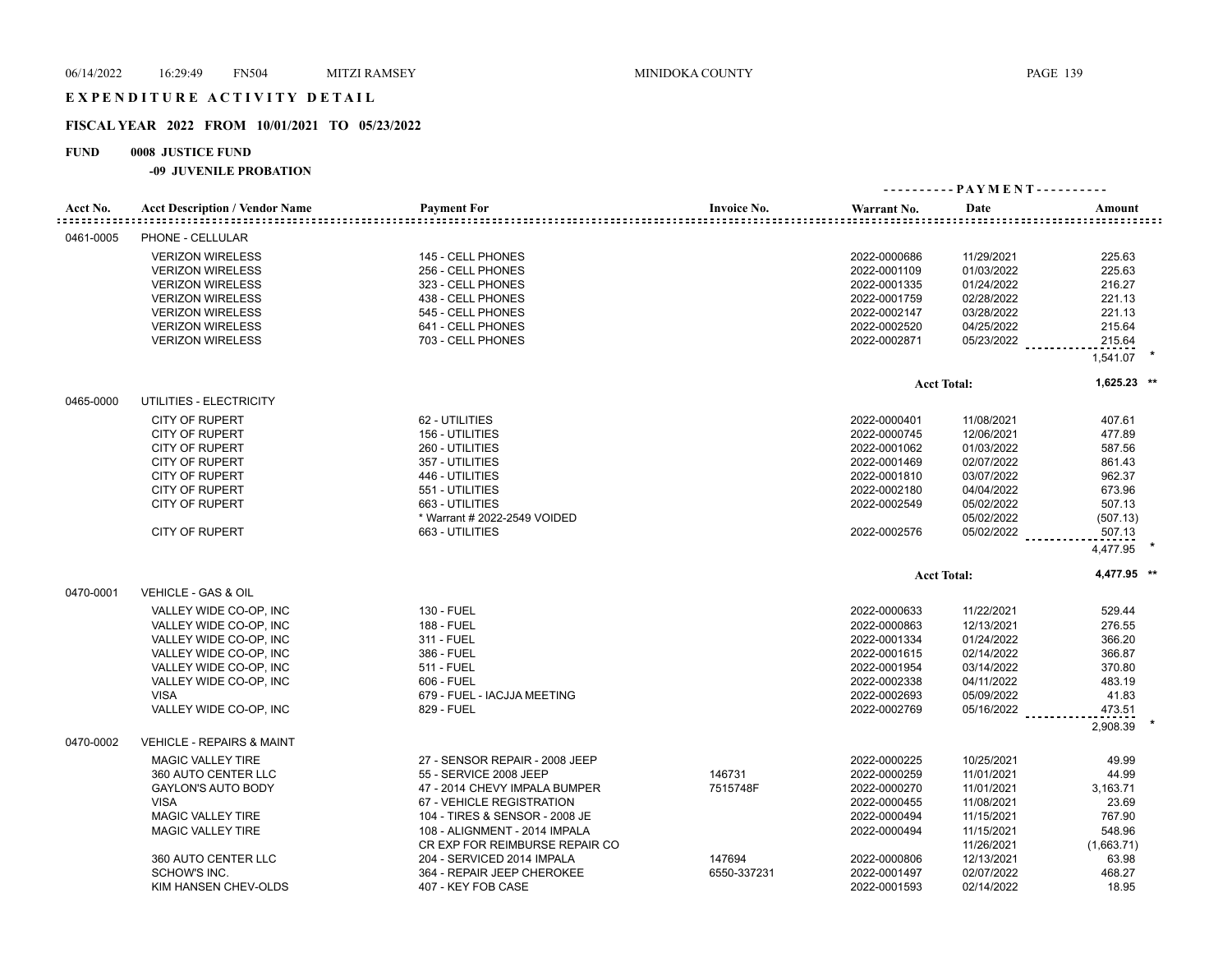## EXPENDITURE ACTIVITY DETAIL

### **FISCAL YEAR 2022 FROM 10/01/2021 TO 05/23/2022**

### **FUND 0008 JUSTICE FUND**

|           |                                                                                                                                                                                                                                                                                                                           |                                                                                                                                                                                                                                             |                                                                                                    |                                                                                                                                                              |                                                                                                                                          | ---------- PAYMENT----------                                                                                 |
|-----------|---------------------------------------------------------------------------------------------------------------------------------------------------------------------------------------------------------------------------------------------------------------------------------------------------------------------------|---------------------------------------------------------------------------------------------------------------------------------------------------------------------------------------------------------------------------------------------|----------------------------------------------------------------------------------------------------|--------------------------------------------------------------------------------------------------------------------------------------------------------------|------------------------------------------------------------------------------------------------------------------------------------------|--------------------------------------------------------------------------------------------------------------|
| Acct No.  | <b>Acct Description / Vendor Name</b>                                                                                                                                                                                                                                                                                     | <b>Payment For</b>                                                                                                                                                                                                                          | <b>Invoice No.</b>                                                                                 | Warrant No.                                                                                                                                                  | Date                                                                                                                                     | Amount<br>--------------------                                                                               |
| 0470-0002 | <b>VEHICLE - REPAIRS &amp; MAINT</b>                                                                                                                                                                                                                                                                                      |                                                                                                                                                                                                                                             |                                                                                                    |                                                                                                                                                              |                                                                                                                                          |                                                                                                              |
|           | 360 AUTO CENTER LLC<br><b>SCHOW'S AUTO PARTS</b><br>360 AUTO CENTER LLC                                                                                                                                                                                                                                                   | 418 - SERVICED 2008 JEEP CHERO<br>638 - SERVICE 99 FORD<br>828 - SERVICED 2014 CHEVY IMPA                                                                                                                                                   | 148987<br>6550-342144<br>150460                                                                    | 2022-0001705<br>2022-0002511<br>2022-0002715                                                                                                                 | 02/28/2022<br>04/25/2022<br>05/16/2022                                                                                                   | 44.99<br>330.29<br>63.98<br>3,925.99                                                                         |
|           |                                                                                                                                                                                                                                                                                                                           |                                                                                                                                                                                                                                             |                                                                                                    |                                                                                                                                                              | <b>Acct Total:</b>                                                                                                                       | 6,834.38 **                                                                                                  |
| 0510-0000 | RENT/LEASE- OFFICE EQUIP                                                                                                                                                                                                                                                                                                  |                                                                                                                                                                                                                                             |                                                                                                    |                                                                                                                                                              |                                                                                                                                          |                                                                                                              |
|           | <b>GREAT AMERICA LEASING</b><br>YOST (DALES OFFICE SYSTEMS)<br><b>GREAT AMERICA LEASING</b><br><b>GREAT AMERICA LEASING</b><br><b>GREAT AMERICA LEASING</b><br>YOST (DALES OFFICE SYSTEMS)<br><b>GREAT AMERICA LEASING</b><br><b>GREAT AMERICA LEASING</b><br>YOST (DALES OFFICE SYSTEMS)<br><b>GREAT AMERICA LEASING</b> | 81 - COPIER LEASES<br>69 - COPIER OVERAGE<br>182 - COPIER LEASE<br>281 - COPIER LEASE AND PROPERT<br>351 - COPIER LEASE<br>405 - COPIER OVERAGES<br>508 - COPIER LEASE<br>564 - COPIER LEASE<br>645 - COPIER OVERAGES<br>680 - COPIER LEASE | 30322356<br>P83654<br>30517511<br>30708588<br>P89769<br>31096927<br>31284081<br>P96346<br>31485436 | 2022-0000340<br>2022-0000464<br>2022-0000754<br>2022-0001154<br>2022-0001478<br>2022-0001621<br>2022-0001929<br>2022-0002191<br>2022-0002575<br>2022-0002665 | 11/05/2021<br>11/08/2021<br>12/06/2021<br>01/10/2022<br>02/07/2022<br>02/14/2022<br>03/14/2022<br>04/04/2022<br>05/02/2022<br>05/09/2022 | 225.98<br>174.25<br>225.98<br>243.45<br>225.98<br>163.49<br>225.98<br>225.98<br>141.55<br>225.98<br>2,078.62 |
|           |                                                                                                                                                                                                                                                                                                                           |                                                                                                                                                                                                                                             |                                                                                                    |                                                                                                                                                              | <b>Acct Total:</b>                                                                                                                       | 2,078.62 **                                                                                                  |
| 0528-0000 | <b>DUES / MEMBERSHIPS</b><br><b>IAC</b><br>MOHLMAN, VALERIE<br>IDAHO JUVENILE JUSTICE ASSOCIATION                                                                                                                                                                                                                         | 28 - FY22 JJA DUES - MINIDOKA<br>417 - RENEWAL FOR SOCIAL WORK<br>636 - MEMBERSHIP FEES 2022 (11                                                                                                                                            | JJA22-152 & JJA-22-3                                                                               | 2022-0000217<br>2022-0001741<br>2022-0002497                                                                                                                 | 10/25/2021<br>02/28/2022<br>$04/25/2022$                                                                                                 | 200.00<br>80.00<br>275.00<br>555.00                                                                          |
|           |                                                                                                                                                                                                                                                                                                                           |                                                                                                                                                                                                                                             |                                                                                                    |                                                                                                                                                              | <b>Acct Total:</b>                                                                                                                       | 555.00 **                                                                                                    |
| 0542-0000 | <b>POSTAGE</b>                                                                                                                                                                                                                                                                                                            |                                                                                                                                                                                                                                             |                                                                                                    |                                                                                                                                                              |                                                                                                                                          |                                                                                                              |
|           | GOODMAN, TOM<br><b>VISA</b>                                                                                                                                                                                                                                                                                               | 245 - POSTAGE<br>370 - POSTAGE                                                                                                                                                                                                              |                                                                                                    | 2022-0001070<br>2022-0001618                                                                                                                                 | 01/03/2022                                                                                                                               | 3.99<br>$02/14/2022$ _____________<br>92.80<br>96.79                                                         |
|           |                                                                                                                                                                                                                                                                                                                           |                                                                                                                                                                                                                                             |                                                                                                    |                                                                                                                                                              | <b>Acct Total:</b>                                                                                                                       | $96.79$ **                                                                                                   |
| 0559-0000 | OTHER MISCELLANEOUS EXPENSES                                                                                                                                                                                                                                                                                              |                                                                                                                                                                                                                                             |                                                                                                    |                                                                                                                                                              |                                                                                                                                          |                                                                                                              |
|           | TREASURE VALLEY COFFEE<br>TREASURE VALLEY COFFEE<br>TREASURE VALLEY COFFEE<br>TREASURE VALLEY COFFEE<br>TREASURE VALLEY COFFEE<br>TREASURE VALLEY COFFEE<br>TREASURE VALLEY COFFEE<br><b>VISA</b><br>TREASURE VALLEY COFFEE                                                                                               | <b>105 - WATER</b><br>202 - WATER - RUPERT<br>310 - WATER<br>310 - WATER<br>385 - WATER - BURLEY & RUPERT<br>510 - WATER - RUPERT<br>510 - WATER - BURLEY<br>498 - MEALS<br>594 - WATER - RUPERT                                            |                                                                                                    | 2022-0000510<br>2022-0000855<br>2022-0001332<br>2022-0001332<br>2022-0001611<br>2022-0001950<br>2022-0001950<br>2022-0001956<br>2022-0002332                 | 11/15/2021<br>12/13/2021<br>01/24/2022<br>01/24/2022<br>02/14/2022<br>03/14/2022<br>03/14/2022<br>03/14/2022<br>04/11/2022               | 41.00<br>37.00<br>25.00<br>42.00<br>50.00<br>37.00<br>29.00<br>16.00<br>45.00                                |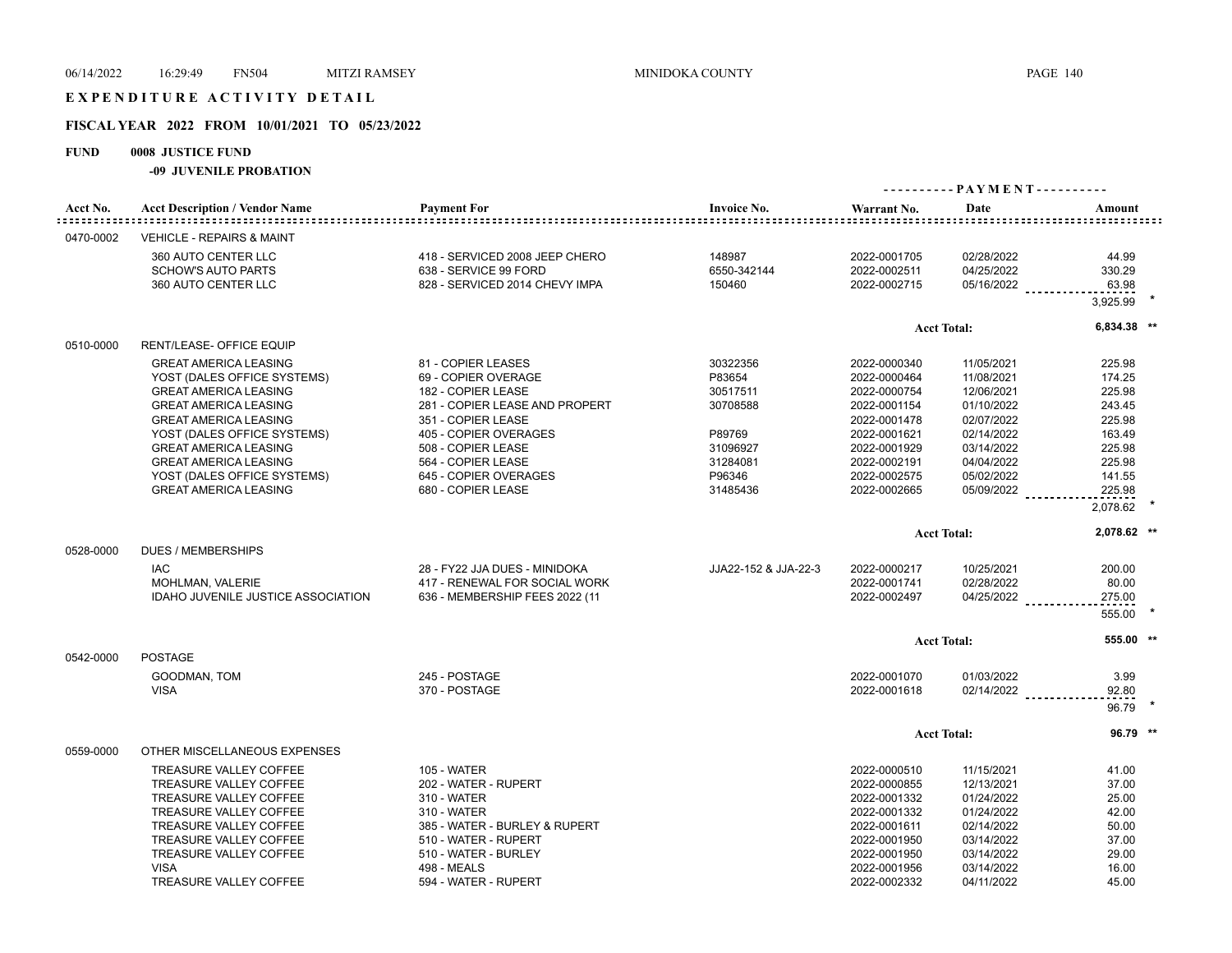## **FISCAL YEAR 2022 FROM 10/01/2021 TO 05/23/2022**

## **FUND 0008 JUSTICE FUND**

| Acct No.  | <b>Acct Description / Vendor Name</b> | <b>Payment For</b>             | <b>Invoice No.</b> | Warrant No.  | Date               | Amount<br>::::::::::::::::::::::::::::::: |
|-----------|---------------------------------------|--------------------------------|--------------------|--------------|--------------------|-------------------------------------------|
| 0559-0000 | OTHER MISCELLANEOUS EXPENSES          |                                |                    |              |                    |                                           |
|           | TREASURE VALLEY COFFEE                | 594 - WATER - BURLEY           |                    | 2022-0002332 | 04/11/2022         | 21.00                                     |
|           | <b>VISA</b>                           | 597 - SUPPLIES                 |                    | 2022-0002340 | 04/11/2022         | 16.99                                     |
|           | <b>VISA</b>                           | 598 - LUNCH & LEARN - EXPENSES |                    | 2022-0002340 | 04/11/2022         | 12.72                                     |
|           | <b>VISA</b>                           | 598 - LUNCH FOR TEAM - PROBATI |                    | 2022-0002340 | 04/11/2022         | 30.45                                     |
|           | <b>VISA</b>                           | 599 - MISC EXPENSES            |                    | 2022-0002340 | 04/11/2022         | 8.88                                      |
|           | <b>VISA</b>                           | 600 - LUNCH & LEARN            |                    | 2022-0002340 | 04/11/2022         | 12.72                                     |
|           | <b>VISA</b>                           | 602 - MISC EXPENSES            |                    | 2022-0002340 | 04/11/2022         | 64.47                                     |
|           | <b>VISA</b>                           | 603 - OTHER MISC EXPENSES      |                    | 2022-0002340 | 04/11/2022         | 56.26                                     |
|           |                                       | TRSF EXP FROM LOCAL SRV TO 08  |                    |              | 05/11/2022         | 75.00                                     |
|           | <b>RIDLEYS</b>                        | 840 - WATER FOR WILD PROGRAM   |                    | 2022-0002754 | 05/16/2022         | 19.92                                     |
|           | <b>TREASURE VALLEY COFFEE</b>         | 830 - DRINKING WATER - RUPERT  |                    | 2022-0002765 | 05/16/2022         | 37.00                                     |
|           | TREASURE VALLEY COFFEE                | 830 - DRINKING WATER - BURLEY  |                    | 2022-0002765 | 05/16/2022         | 34.00                                     |
|           |                                       |                                |                    |              |                    |                                           |
|           |                                       |                                |                    |              |                    | 711.41                                    |
|           |                                       |                                |                    |              | <b>Acct Total:</b> | 711.41 **                                 |
| 0560-0001 | EDUCATION - BOOKS & MATERIALS         |                                |                    |              |                    |                                           |
|           | UNIVERSITY OF SOUTHERN CALIFORNIA     | 54 - STUDENT WORKBOOKS - NO DR | 6988               | 2022-0000293 | $11/01/2021$       | 194.40                                    |
| 0560-0002 | <b>EDUCATION - REGISTRATION</b>       |                                |                    |              |                    | 194.40                                    |
|           | <b>VISA</b>                           | 494 - MENTAL HEALTH TRAINING   |                    | 2022-0001956 | 03/14/2022         | 21.20                                     |
|           | <b>VISA</b>                           | 495 - TRAINING FOR V. MOHLMAN  |                    | 2022-0001956 | 03/14/2022         | 80.00                                     |
|           | <b>VISA</b>                           | 496 - MENTAL HEALTH TRAINING-  |                    | 2022-0001956 | 03/14/2022         | 42.40                                     |
|           | <b>VISA</b>                           | 677 - REGISTRATION             |                    | 2022-0002693 | 05/09/2022         | 62.69                                     |
|           |                                       |                                |                    |              |                    | 206.29                                    |
| 0560-0003 | <b>EDUCATION - TRAVEL</b>             |                                |                    |              |                    |                                           |
|           | <b>VISA</b>                           | 176 - LUNCH RE-ENTRY PROBATION |                    | 2022-0000776 | 12/06/2021         | 14.00                                     |
|           | <b>VISA</b>                           | 177 - LUNCH FOR PROBATION TRAI |                    | 2022-0000776 | 12/06/2021         | 13.73                                     |
|           | <b>VISA</b>                           | 178 - LUNCH RE-ENTRY PROBATION |                    | 2022-0000776 | 12/06/2021         | 14.00                                     |
|           | <b>VISA</b>                           | 180 - LUNCH RE-ENTRY PROBATION |                    | 2022-0000776 | 12/06/2021         | 12.29                                     |
|           | <b>VISA</b>                           | 180 - LUNCH & LEARN R. KLUZIK  |                    | 2022-0000776 | 12/06/2021         | 21.62                                     |
|           | <b>VISA</b>                           | 181 - PROBATION TRAINING, DUDS |                    | 2022-0000776 | 12/06/2021         | 39.99                                     |
|           |                                       | * Warrant # 2022-776 VOIDED    |                    |              | 12/06/2021         | (14.00)                                   |
|           |                                       | * Warrant # 2022-776 VOIDED    |                    |              | 12/06/2021         | (13.73)                                   |
|           |                                       | * Warrant # 2022-776 VOIDED    |                    |              | 12/06/2021         | (14.00)                                   |
|           |                                       | * Warrant # 2022-776 VOIDED    |                    |              | 12/06/2021         | (12.29)                                   |
|           |                                       | * Warrant # 2022-776 VOIDED    |                    |              | 12/06/2021         | (21.62)                                   |
|           |                                       | * Warrant # 2022-776 VOIDED    |                    |              | 12/06/2021         | (39.99)                                   |
|           | <b>VISA</b>                           | 176 - LUNCH RE ENTRY PROBATION |                    | 2022-0000781 | 12/06/2021         | 14.00                                     |
|           | <b>VISA</b>                           | 177 - LUNCH FOR PROBATION TRAI |                    | 2022-0000781 | 12/06/2021         | 13.73                                     |
|           | <b>VISA</b>                           | 178 - LUNCH RE-ENTRY PROBATION |                    | 2022-0000781 | 12/06/2021         | 14.00                                     |
|           | <b>VISA</b>                           | 180 - LUNCH RE-ENTRY PROBATION |                    | 2022-0000781 | 12/06/2021         | 12.29                                     |
|           | <b>VISA</b>                           | 180 - LUNCH & LEARN R. KLUZIK  |                    | 2022-0000781 | 12/06/2021         | 21.62                                     |
|           | <b>VISA</b>                           | 181 - PROBATION TRAINING, DUDS |                    | 2022-0000781 | 12/06/2021         | 39.99                                     |
|           | <b>VISA</b>                           | 369 - EMOTIONAL SURVIVAL TRAIN |                    | 2022-0001618 | 02/14/2022         | 113.06                                    |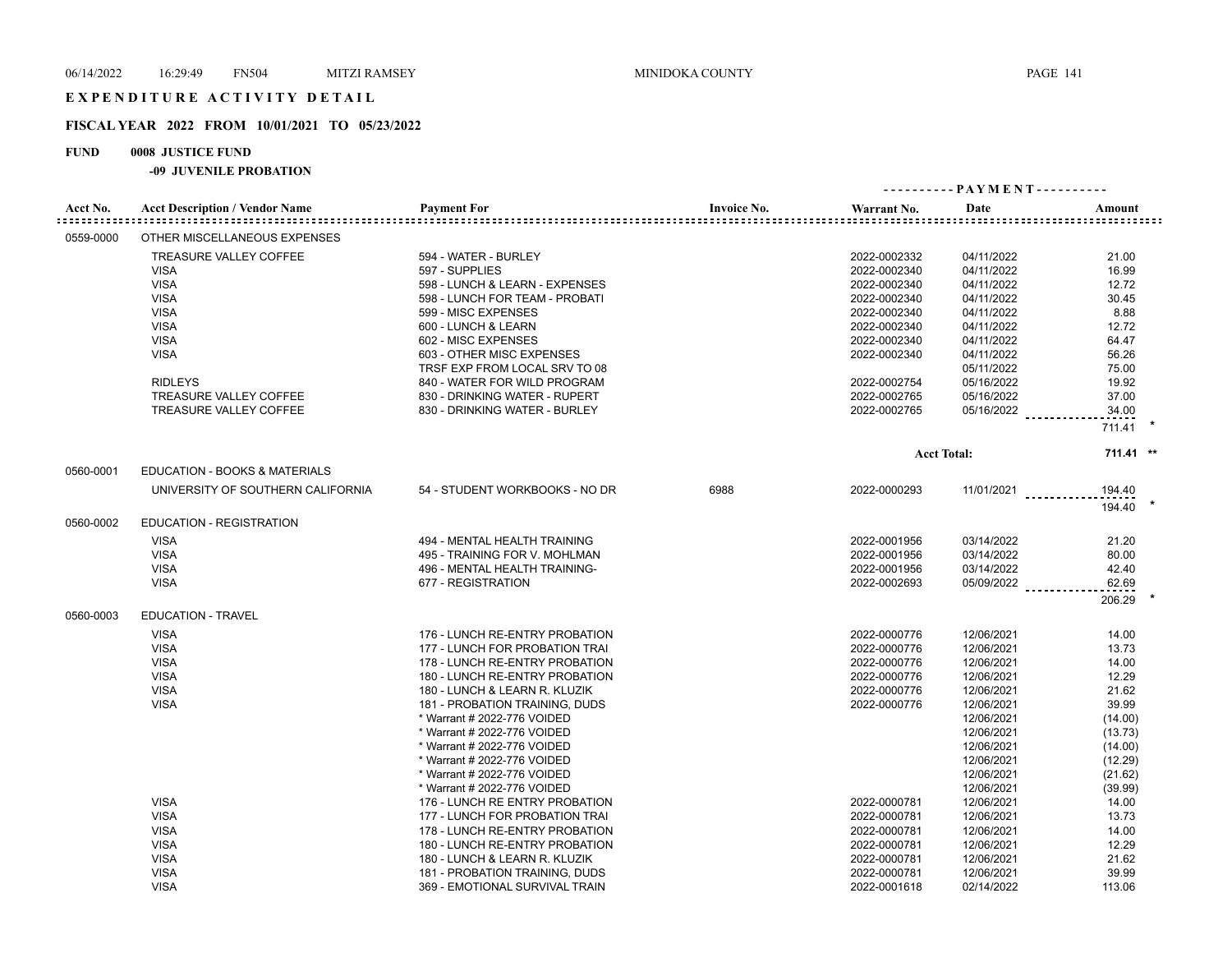## **FISCAL YEAR 2022 FROM 10/01/2021 TO 05/23/2022**

## **FUND 0008 JUSTICE FUND**

| Acct No.  | <b>Acct Description / Vendor Name</b>  | <b>Payment For</b>             | <b>Invoice No.</b> | Warrant No.  | Date                | Amount         |  |
|-----------|----------------------------------------|--------------------------------|--------------------|--------------|---------------------|----------------|--|
| 0560-0003 | <b>EDUCATION - TRAVEL</b>              |                                |                    |              |                     |                |  |
|           | <b>VISA</b>                            | 372 - EMOTIONAL SURVIVAL TRAIN |                    | 2022-0001618 | 02/14/2022          | 113.06         |  |
|           | IDAHO CHILDREN'S TRUST FUND (ICTF)     | 420 - CONFERENCE REGISTRATION  |                    | 2022-0001727 | 02/28/2022          | 375.00         |  |
|           | <b>VISA</b>                            | 497 - MEALS- TRAINING IN IDAHO |                    | 2022-0001956 | 03/14/2022          | 16.00          |  |
|           | <b>VISA</b>                            | 498 - TRAINING D. TATE         |                    | 2022-0001956 | 03/14/2022          | 33.75          |  |
|           | TATE-DENNIS, DIXIE                     | 566 - DINNER FOR TRAINING IN B |                    | 2022-0002209 | 04/04/2022          | 13.56          |  |
|           | THE RIVERSIDE HOTEL                    | 592 - LODGING FOR STRENGTHENIN |                    | 2022-0002326 | 04/11/2022          | 588.00         |  |
|           | <b>VISA</b>                            | 596 - TRAINING WEBINAR- R. LAR |                    | 2022-0002340 | 04/11/2022          | 35.00          |  |
|           | <b>VISA</b>                            | 601 - TRAINING REGISTRATION    |                    | 2022-0002340 | 04/11/2022          | 35.00          |  |
|           | <b>VISA</b>                            | 602 - ID CONFERENCE ON ALCOHOL |                    | 2022-0002340 | 04/11/2022          | 300.00         |  |
|           | <b>VISA</b>                            | 602 - SUDS QUARTERLY MTG - JER |                    | 2022-0002340 | 04/11/2022          | 15.89          |  |
|           | <b>VISA</b>                            | 603 - TRAINING WEBINAR - B. RA |                    | 2022-0002340 | 04/11/2022          | 35.00          |  |
|           | <b>VISA</b>                            | 677 - MEALS FOR SFTI CONFERENC |                    | 2022-0002693 | 05/09/2022          | 85.85          |  |
|           | <b>VISA</b>                            | 693 - SFTI CONFERENCE - BOISE  |                    | 2022-0002693 | 05/09/2022          | 41.90          |  |
|           |                                        |                                |                    |              |                     | 1,916.70       |  |
|           |                                        |                                |                    |              | <b>Acct Total:</b>  | 2,317.39 **    |  |
| 0562-0000 | <b>FLOWERS</b>                         |                                |                    |              |                     |                |  |
|           | <b>HELLO FLOWERS</b>                   | 819 - FLOWERS - E. VALERIO     | 38125              | 2022-0002667 | 05/09/2022          | 42.95<br>42.95 |  |
|           |                                        |                                |                    |              | <b>Acct Total:</b>  | 42.95 **       |  |
| 0676-0000 | CONTRACTS- JANITOR                     |                                |                    |              |                     |                |  |
|           | DESSEL, TAMRA L.                       | 100 - OCTOBER JANITORIAL - JUV |                    | 2022-0000475 | 11/15/2021          | 180.00         |  |
|           | DESSEL, TAMRA L.                       | 209 - JANITORIAL - NOVEMBER 20 | 1012               | 2022-0000823 | 12/13/2021          | 300.00         |  |
|           | DESSEL, TAMRA L.                       | 277 - JANITORIAL DECEMBER 2021 | 1023               | 2022-0001151 | 01/10/2022          | 240.00         |  |
|           | DESSEL, TAMRA L.                       | 379 - JANUARY JANITORIAL - JUV |                    | 2022-0001580 | 02/14/2022          | 325.00         |  |
|           | DESSEL, TAMRA L.                       | 485 - JANITORIAL - FEBRUARY 20 | 1052               | 2022-0001923 | 03/14/2022          | 240.00         |  |
|           | DESSEL, TAMRA L.                       | 607 - JANITORIAL MARCH 2022    | 1066               | 2022-0002297 | 04/11/2022          | 300.00         |  |
|           | DESSEL, TAMRA L.                       | 841 - JANITORIAL - APRIL 2022  |                    | 2022-0002726 | 05/16/2022 ________ | 240.00         |  |
|           |                                        |                                |                    |              |                     | 1.825.00       |  |
|           |                                        |                                |                    |              | <b>Acct Total:</b>  | 1,825.00 **    |  |
| 0690-0004 | <b>DRUG SCREENING</b>                  |                                |                    |              |                     |                |  |
|           | <b>MEDTOX DIAGNOSTICS</b>              | 16 - DRUG SCREENING            | 643122             | 2022-0000129 | 10/18/2021          | 1,421.92       |  |
|           | <b>MEDTOX DIAGNOSTICS</b>              | 20 - DRUG SCREENING            | 643563             | 2022-0000129 | 10/18/2021          | 164.52         |  |
|           | REDWOOD TOXICOLOGY LABORATORY,<br>INC. | 129 - DRUG SCREENING OCTOBER 2 | 10201202110        | 2022-0000622 | 11/22/2021          | 430.14         |  |
|           | REDWOOD TOXICOLOGY LABORATORY,<br>INC. | 234 - DRUG SCREENING           | 10201202111        | 2022-0000961 | 12/20/2021          | 519.19         |  |
|           | <b>MEDTOX DIAGNOSTICS</b>              | 244 - DRUG SCREENING & FREIGHT | 647966             | 2022-0001085 | 01/03/2022          | 1,571.60       |  |
|           | REDWOOD TOXICOLOGY LABORATORY,<br>INC. | 346 - DRUG SCREENING           | 010201202112       | 2022-0001416 | 01/31/2022          | 495.71         |  |
|           | REDWOOD TOXICOLOGY LABORATORY,<br>INC. | 419 - DRUG SCREENING           | 1020120221         | 2022-0001747 | 02/28/2022          | 467.44         |  |
|           | <b>MEDTOX DIAGNOSTICS</b>              | 445 - DRUG SCREENING & FREIGHT | 653024             | 2022-0001831 | 03/07/2022          | 1,779.74       |  |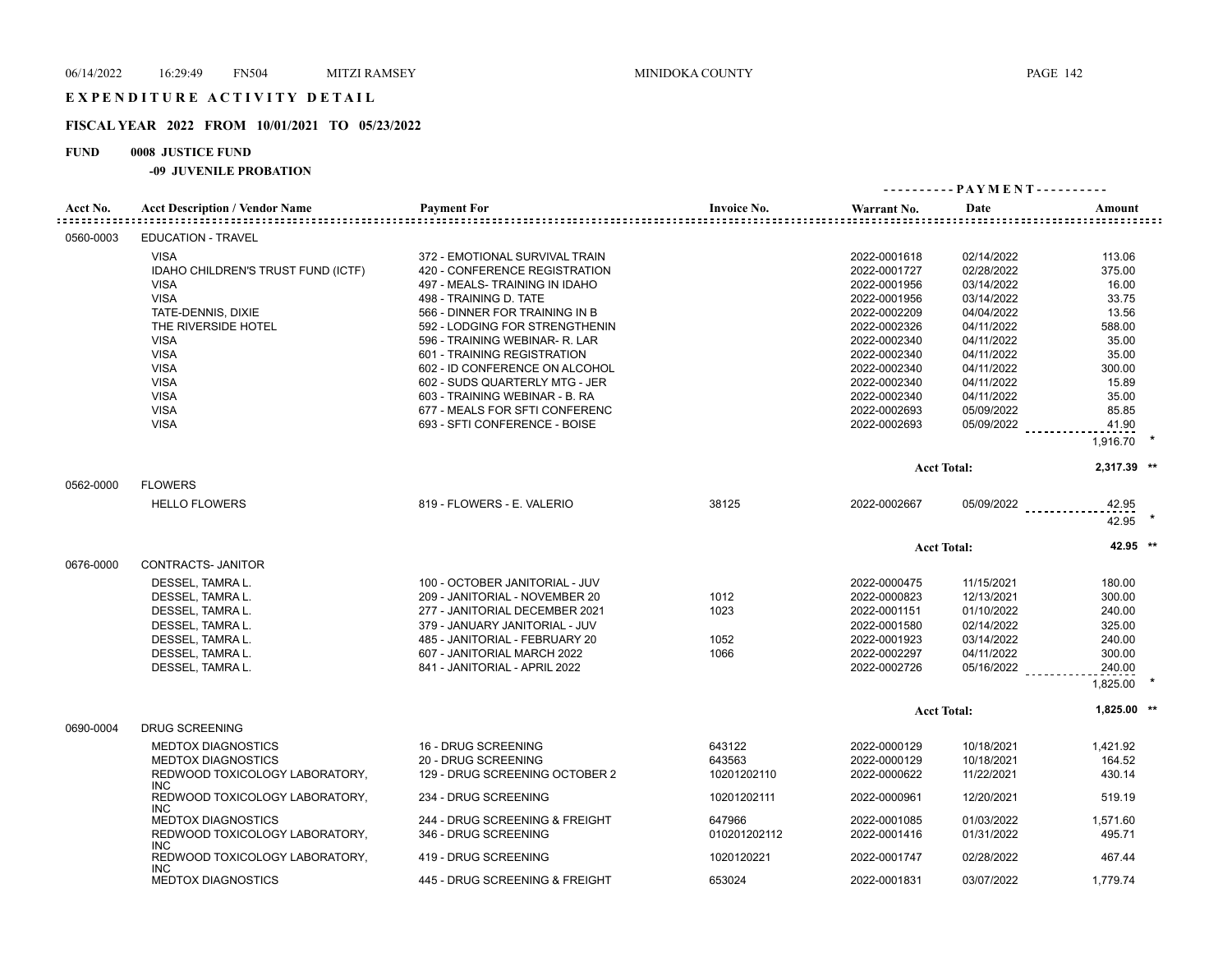## **FISCAL YEAR 2022 FROM 10/01/2021 TO 05/23/2022**

## **FUND 0008 JUSTICE FUND**

| Acct No.  | <b>Acct Description / Vendor Name</b>                                     | <b>Payment For</b>                                             | <b>Invoice No.</b>         | Warrant No.                                  | Date                                   | Amount                  |
|-----------|---------------------------------------------------------------------------|----------------------------------------------------------------|----------------------------|----------------------------------------------|----------------------------------------|-------------------------|
| 0690-0004 | <b>DRUG SCREENING</b>                                                     |                                                                |                            |                                              |                                        |                         |
|           | REDWOOD TOXICOLOGY LABORATORY,<br><b>INC</b>                              | 549 - DRUG SCREENING                                           | 1020120222                 | 2022-0002135                                 | 03/28/2022                             | 746.29                  |
|           | REDWOOD TOXICOLOGY LABORATORY,<br><b>INC</b>                              | 622 - DRUG SCREENING 03/31/202                                 | 01020120223                | 2022-0002385                                 | 04/18/2022                             | 507.59                  |
|           | <b>MEDTOX DIAGNOSTICS</b><br>REDWOOD TOXICOLOGY LABORATORY,<br><b>INC</b> | 706 - DRUG SCREENING<br>707 - DRUG SCREENING                   | 658623<br>1020120224       | 2022-0002853<br>2022-0002858                 | 05/23/2022<br>05/23/2022               | 2,230.37<br>555.20      |
| 0690-0005 | <b>EVALUATIONS</b>                                                        |                                                                |                            |                                              |                                        | 10,889.71               |
|           | ALTIS COUNSELING ASSOCIATES, LLC                                          | 103 - PSYCHOSEXUAL EVAL 9/27/2                                 | 11940                      | 2022-0000469                                 | $11/15/2021$                           | 1,100.00<br>1,100.00    |
| 0690-0008 | <b>DRUG COURT</b>                                                         |                                                                |                            |                                              |                                        |                         |
|           | <b>VISA</b><br>OFFICE DEPOT                                               | 67 - CANDY FOR DRUG COURT<br><b>189 - TONER</b>                |                            | 2022-0000455<br>2022-0000845                 | 11/08/2021<br>12/13/2021               | 86.86<br>105.99         |
|           | <b>NORCO</b><br><b>VISA</b>                                               | 352 - LATEX GLOVES<br>369 - DRUG COURT SUPPLIES                | 36582746364                | 2022-0001493<br>2022-0001618                 | 02/07/2022<br>02/14/2022               | 29.20<br>20.78          |
|           | <b>NORCO</b><br><b>NORCO</b><br><b>NORCO</b>                              | 512 - LATEX GLOVES<br>595 - LATEX GLOVES<br>644 - LATEX GLOVES | 36987873214<br>37099593472 | 2022-0001938<br>2022-0002315<br>2022-0002564 | 03/14/2022<br>04/11/2022<br>05/02/2022 | 29.20<br>29.20<br>29.20 |
|           |                                                                           |                                                                |                            |                                              |                                        | 330.43                  |
|           |                                                                           |                                                                |                            |                                              | <b>Acct Total:</b>                     | 12,320.14 **            |
| 0692-0023 | SF GRANT (FOOD/FACILITATORS)                                              |                                                                |                            |                                              |                                        |                         |
|           | <b>GARCIA, ROSA</b>                                                       | 22 - PARENT PROJECT CLASSES -                                  |                            | 2022-0000117                                 | 10/18/2021                             | 189.00                  |
|           | GILES, ARLYNE                                                             | 24 - PARENT PROJECT CLASSES -                                  |                            | 2022-0000120                                 | 10/18/2021                             | 189.00                  |
|           | <b>MAGANA, IRMA</b>                                                       | 25 - PARENT PROJECT CLASSES -                                  |                            | 2022-0000128                                 | 10/18/2021                             | 189.00                  |
|           | THOMPSON, MICHAEL J.                                                      | 15 - PARENT PROJECT SUPPLIES                                   |                            | 2022-0000140                                 | 10/18/2021                             | 40.47                   |
|           | THOMPSON, MICHAEL J.                                                      | 23 - PARENT PROJECT CLASSES -                                  |                            | 2022-0000140                                 | 10/18/2021                             | 189.00                  |
|           | VALERIO, JEANETTE                                                         | 21 - PARENT PROJECT CLASSES -                                  |                            | 2022-0000143                                 | 10/18/2021                             | 189.00                  |
|           | KLUZIK, RHONDA JEAN                                                       | 39 - BACKGROUND CHECK REIMBURS                                 |                            | 2022-0000223                                 | 10/25/2021                             | 65.00                   |
|           | CRUZ, ANISSIA                                                             | 52 - PARENT PROJECT GROCERIES                                  |                            | 2022-0000265                                 | 11/01/2021                             | 16.56                   |
|           | <b>GARCIA, ROSA</b>                                                       | 48 - PARENT PROJECT CLASSES 10                                 |                            | 2022-0000269                                 | 11/01/2021                             | 189.00                  |
|           | GILES, ARLYNE                                                             | 51 - PARENT PROJECT CLASSES 10                                 |                            | 2022-0000272                                 | 11/01/2021                             | 196.28                  |
|           | MAGANA, IRMA                                                              | 53 - PARENT PROJECT CLASS 10/2                                 |                            | 2022-0000281                                 | 11/01/2021                             | 94.50                   |
|           | THOMPSON, MICHAEL J.                                                      | 49 - PARENT PROJECT CLASS 10/2                                 |                            | 2022-0000288                                 | 11/01/2021                             | 94.50                   |
|           | VALERIO, JEANETTE                                                         | 50 - PARENT PROJECT CLASSES 10                                 |                            | 2022-0000294                                 | 11/01/2021                             | 189.00                  |
|           |                                                                           | CR EXP FOR REFUND OF SALES TAX                                 |                            |                                              | 11/05/2021                             | (3.50)                  |
|           | <b>VISA</b>                                                               | 67 - PARENT PROJECT SUPPLIES                                   |                            | 2022-0000455                                 | 11/08/2021                             | 37.18                   |
|           | GARCIA, ROSA                                                              | 112 - PARENT PROJECT CLASS - 1                                 |                            | 2022-0000479                                 | 11/15/2021                             | 94.50                   |
|           | GILES, ARLYNE                                                             | 109 - PARENT PROJECT CLASSES -                                 |                            | 2022-0000480                                 | 11/15/2021                             | 189.00                  |
|           | MAGANA, IRMA                                                              | 110 - PARENT PROJECT CLASSES -                                 |                            | 2022-0000493                                 | 11/15/2021                             | 189.00                  |
|           | <b>RIDLEYS</b>                                                            | 107 - PARENT PROJECT SUPPLIES                                  |                            | 2022-0000501                                 | 11/15/2021                             | 41.09                   |
|           | THOMPSON, MICHAEL J.                                                      | 113 - PARENT PROJECT CLASSES &                                 |                            | 2022-0000507                                 | 11/15/2021                             | 220.98                  |
|           | VALERIO, JEANETTE                                                         | 111 - PARENT PROJECT CLASS - 1                                 |                            | 2022-0000512                                 | 11/15/2021                             | 94.50                   |
|           | GARCIA, ROSA                                                              | 141 - PARENT PROJECT CLASS 11/                                 |                            | 2022-0000661                                 | 11/29/2021                             | 189.00                  |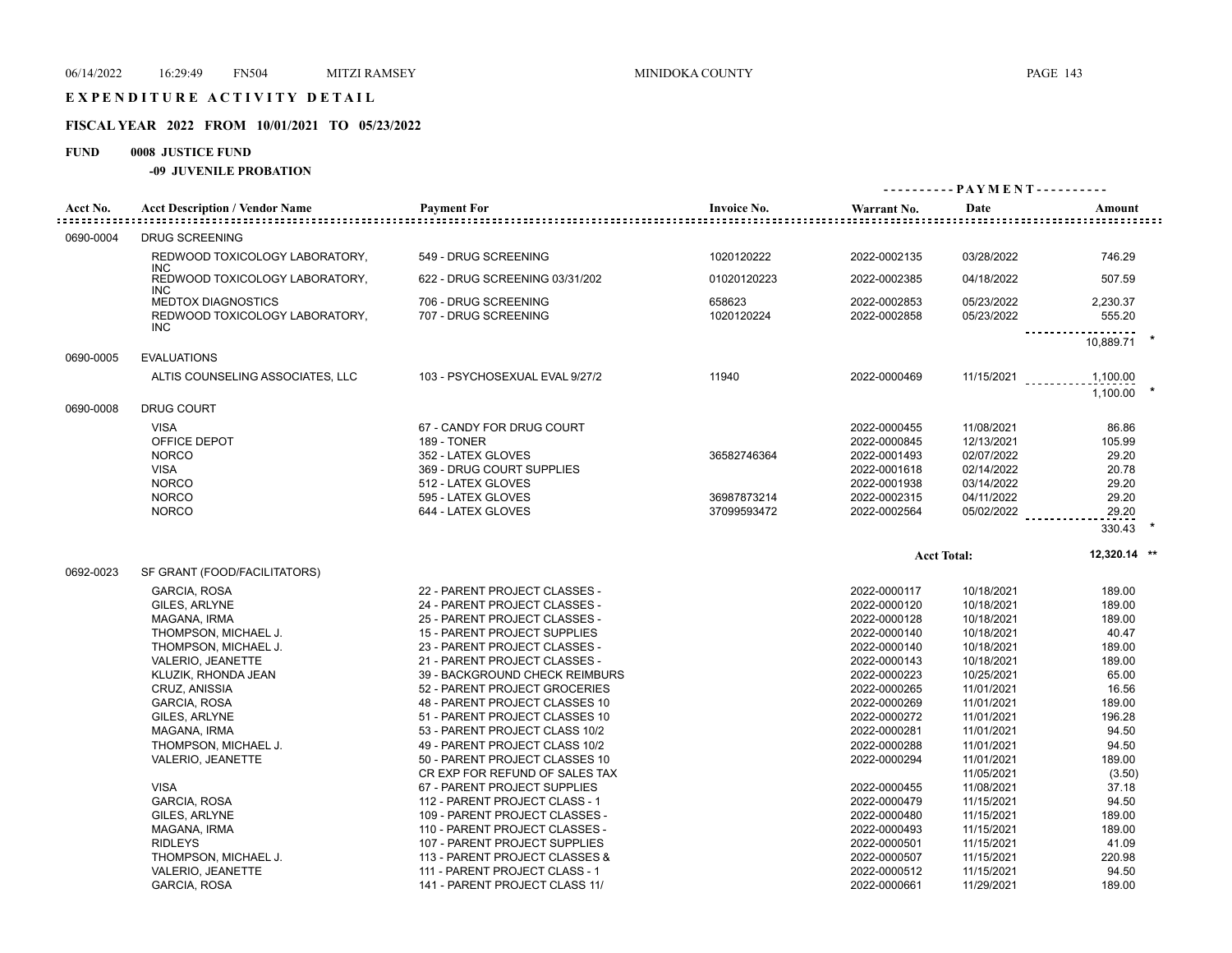## **FISCAL YEAR 2022 FROM 10/01/2021 TO 05/23/2022**

## **FUND 0008 JUSTICE FUND**

|           |                                       |                                |                    | ---------- PAYMENT---------- |            |         |  |
|-----------|---------------------------------------|--------------------------------|--------------------|------------------------------|------------|---------|--|
| Acct No.  | <b>Acct Description / Vendor Name</b> | <b>Payment For</b>             | <b>Invoice No.</b> | Warrant No.                  | Date       | Amount  |  |
| 0692-0023 | SF GRANT (FOOD/FACILITATORS)          |                                |                    |                              |            |         |  |
|           | GILES, ARLYNE                         | 139 - PARENT PROJECT CLASS 11/ |                    | 2022-0000663                 | 11/29/2021 | 197.96  |  |
|           | KLUZIK, RHONDA JEAN                   | 137 - PARENT PROJECT GROCERIES |                    | 2022-0000669                 | 11/29/2021 | 17.09   |  |
|           | MAGANA, IRMA                          | 138 - PARENT PROJECT CLASS 11/ |                    | 2022-0000670                 | 11/29/2021 | 189.00  |  |
|           | THOMPSON, MICHAEL J.                  | 142 - PARENT PROJECT CLASS 11/ |                    | 2022-0000680                 | 11/29/2021 | 189.00  |  |
|           | VALERIO, JEANETTE                     | 140 - PARENT PROJECT CLASS 11/ |                    | 2022-0000684                 | 11/29/2021 | 189.00  |  |
|           | <b>VISA</b>                           | 180 - PARENT PROJECT CLASS     |                    | 2022-0000776                 | 12/06/2021 | 61.42   |  |
|           |                                       | * Warrant # 2022-776 VOIDED    |                    |                              | 12/06/2021 | (61.42) |  |
|           | <b>VISA</b>                           | 180 - PARENT PROJECT CLASS     |                    | 2022-0000781                 | 12/06/2021 | 61.42   |  |
|           | <b>GARCIA, ROSA</b>                   | 199 - PARENT PROJECT CLASS     |                    | 2022-0000827                 | 12/13/2021 | 189.00  |  |
|           | GARCIA, ROSA                          | 199 - DINNER                   |                    | 2022-0000827                 | 12/13/2021 | 30.00   |  |
|           | GILES, ARLYNE                         | 200 - PARENT PROJECT CLASS     |                    | 2022-0000828                 | 12/13/2021 | 189.00  |  |
|           | MAGANA, IRMA                          | 201 - PARENT PROJECT CLASS     |                    | 2022-0000840                 | 12/13/2021 | 189.00  |  |
|           | OFFICE DEPOT                          | 189 - BINDERS                  |                    | 2022-0000845                 | 12/13/2021 | 157.30  |  |
|           | THOMPSON, MICHAEL J.                  | 198 - PARENT PROJECT CLASS     |                    | 2022-0000853                 | 12/13/2021 | 189.00  |  |
|           | VALERIO, JEANETTE                     | 197 - PARENT PROJECT CLASS     |                    | 2022-0000860                 | 12/13/2021 | 189.00  |  |
|           | THOMPSON, MICHAEL J.                  | 246 - PARENT PROJECT CLASS 12/ |                    | 2022-0001102                 | 01/03/2022 | 94.50   |  |
|           | VALERIO, JEANETTE                     | 247 - PARENT PROJECT CLASS 12/ |                    | 2022-0001106                 | 01/03/2022 | 94.50   |  |
|           | <b>VISA</b>                           | 283 - FOAM BOWLS FOR PARENT PR |                    | 2022-0001180                 | 01/10/2022 | 8.32    |  |
|           | <b>VISA</b>                           | 290 - PIZZA FOR SF CLASS       |                    | 2022-0001180                 | 01/10/2022 | 48.00   |  |
|           | <b>RIDLEYS</b>                        | 312 - FOOD FOR PARENT PROJECT  |                    | 2022-0001320                 | 01/24/2022 | 112.10  |  |
|           | MAGANA, IRMA                          | 366 - PARENT PROJECT CLASS - 2 |                    | 2022-0001487                 | 02/07/2022 | 94.50   |  |
|           | THOMPSON, MICHAEL J.                  | 365 - PARENT PROJECT CLASS 2/2 |                    | 2022-0001502                 | 02/07/2022 | 94.50   |  |
|           | OFFICE DEPOT                          | 406 - CARD STOCK               |                    | 2022-0001599                 | 02/14/2022 | 33.98   |  |
|           | <b>VISA</b>                           | 371 - PARENT PROJECT SUPPLIES  |                    | 2022-0001618                 | 02/14/2022 | 20.64   |  |
|           | GILES, ARLYNE                         | 430 - PARENT PROJECT CLASSES 2 |                    | 2022-0001721                 | 02/28/2022 | 189.00  |  |
|           | THOMPSON, MICHAEL J.                  | 431 - PARENT PROJECT CLASSES - |                    | 2022-0001754                 | 02/28/2022 | 189.00  |  |
|           | GILES, ARLYNE                         | 493 - PARENT PROJECT CLASS     |                    | 2022-0001928                 | 03/14/2022 | 94.50   |  |
|           | MAGANA, IRMA                          | 492 - PARENT PROJECT CLASS     |                    | 2022-0001935                 | 03/14/2022 | 94.50   |  |
|           | MAGANA, IRMA                          | 492 - PARENT PROJECT CLASS     |                    | 2022-0001935                 | 03/14/2022 | 94.50   |  |
|           | THOMPSON, MICHAEL J.                  | 491 - PARENT PROJECT CLASS     |                    | 2022-0001948                 | 03/14/2022 | 94.50   |  |
|           | THOMPSON, MICHAEL J.                  | 491 - MEALS FOR 03/02/2022     |                    | 2022-0001948                 | 03/14/2022 | 33.30   |  |
|           | <b>VISA</b>                           | 496 - PARENT PROJECT SUPPLIES  |                    | 2022-0001956                 | 03/14/2022 | 48.14   |  |
|           | GILES, ARLYNE                         | 540 - PARENT PROJECT CLASSES - |                    | 2022-0002016                 | 03/21/2022 | 189.00  |  |
|           | KLUZIK, RHONDA JEAN                   | 538 - PARENT PROJECT SUPPLIES  |                    | 2022-0002024                 | 03/21/2022 | 37.08   |  |
|           | MAGANA, IRMA                          | 539 - PARENT PROJECT CLASS - 3 |                    | 2022-0002027                 | 03/21/2022 | 94.50   |  |
|           | GILES, ARLYNE                         | 567 - PARENT PROJECT CLASS     |                    | 2022-0002188                 | 04/04/2022 | 94.50   |  |
|           | THOMPSON, MICHAEL J.                  | 568 - PARENT PROJECT CLASS & M |                    | 2022-0002210                 | 04/04/2022 | 122.25  |  |
|           | STOKES FRESH FOODS MARKET             | 593 - PARENT PROJECT CLASS     |                    | 2022-0002325                 | 04/11/2022 | 750.00  |  |
|           | GILES, ARLYNE                         | 621 - PARENT PROJECT CLASS     |                    | 2022-0002375                 | 04/18/2022 | 189.00  |  |
|           | THOMPSON, MICHAEL J.                  | 620 - PARENT PROJECT CLASS     |                    | 2022-0002390                 | 04/18/2022 | 189.00  |  |
|           | GILES, ARLYNE                         | 655 - PARENT PROJECT CLASS     |                    | 2022-0002554                 | 05/02/2022 | 189.00  |  |
|           | MAGANA, IRMA                          | 656 - PARENT PROJECT CLASS     |                    | 2022-0002560                 | 05/02/2022 | 94.50   |  |
|           | THOMPSON, MICHAEL J.                  | 657 - PARENT PROJECT CLASS     |                    | 2022-0002570                 | 05/02/2022 | 94.50   |  |
|           | STOKES FRESH FOODS MARKET             | 676 - PARENT PROJECT CLASS     |                    | 2022-0002686                 | 05/09/2022 | 95.53   |  |
|           | <b>VISA</b>                           | 677 - PARENT PROJECT CLASS     |                    | 2022-0002693                 | 05/09/2022 | 54.72   |  |
|           | <b>VISA</b>                           | 678 - PARENT PROJECT CLASS     |                    | 2022-0002693                 | 05/09/2022 | 24.12   |  |
|           |                                       |                                |                    |                              |            |         |  |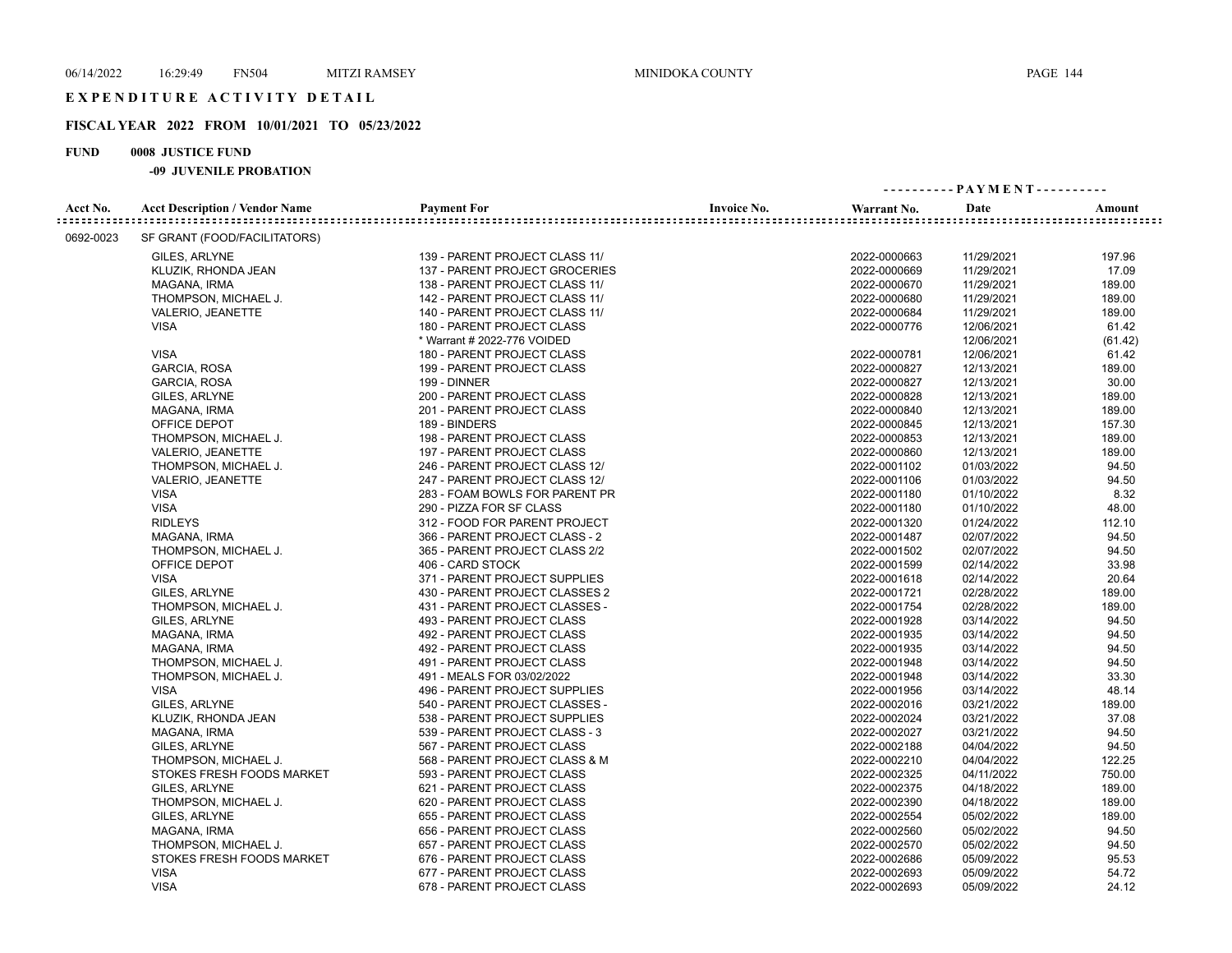| 06/14/2022                              | 16:29:49                                       | <b>FN504</b> | <b>MITZI RAMSEY</b>                     | MINIDOKA COUNTY    |              |                              | <b>PAGE 145</b>      |  |
|-----------------------------------------|------------------------------------------------|--------------|-----------------------------------------|--------------------|--------------|------------------------------|----------------------|--|
|                                         | EXPENDITURE ACTIVITY DETAIL                    |              |                                         |                    |              |                              |                      |  |
|                                         | FISCAL YEAR 2022 FROM 10/01/2021 TO 05/23/2022 |              |                                         |                    |              |                              |                      |  |
| <b>FUND</b>                             | 0008 JUSTICE FUND                              |              |                                         |                    |              |                              |                      |  |
|                                         | -09 JUVENILE PROBATION                         |              |                                         |                    |              |                              |                      |  |
|                                         |                                                |              |                                         |                    |              | ---------- PAYMENT---------- |                      |  |
| Acct No.                                | <b>Acct Description / Vendor Name</b>          |              | <b>Payment For</b>                      | <b>Invoice No.</b> | Warrant No.  | Date                         | Amount               |  |
| 0692-0023                               | SF GRANT (FOOD/FACILITATORS)                   |              |                                         |                    |              |                              |                      |  |
|                                         | GILES, ARLYNE                                  |              | 832 - PARENT PROJECT CLASS              |                    | 2022-0002732 | 05/16/2022                   | 94.50                |  |
|                                         | THOMPSON, MICHAEL J.                           |              | 831 - PARENT PROJECT CLASS              |                    | 2022-0002761 | 05/16/2022                   | 189.00<br>8,797.51 * |  |
|                                         |                                                |              |                                         |                    |              |                              |                      |  |
|                                         |                                                |              |                                         |                    |              | <b>Acct Total:</b>           | 8,797.51 **          |  |
| Total 'B' Expenses -- (Other Expenses): |                                                |              | 44,315.83                               |                    |              |                              |                      |  |
| 0806-0000                               | CAPITAL- OFFICE EQUIPMENT                      |              |                                         |                    |              |                              |                      |  |
|                                         | OFFICE DEPOT                                   |              | 519 - OFFICE CHAIR                      |                    | 2022-0002036 | 03/21/2022                   | 279.47<br>279.47 *   |  |
|                                         |                                                |              |                                         |                    |              | <b>Acct Total:</b>           | 279.47 **            |  |
|                                         |                                                |              | Total 'C' Expenses -- (Capital Outlay): |                    | 279.47       |                              |                      |  |
|                                         |                                                |              | <b>DEPARTMENT TOTALS:</b>               |                    |              | <b>Dept Total:</b>           | 475,574.75           |  |
|                                         |                                                |              | Total 'A' Expenses -- Salaries:         | 298,171.97         |              |                              |                      |  |
|                                         |                                                |              | Total 'D' Expenses -- Benefits:         | 132,807.48         |              |                              |                      |  |
|                                         |                                                |              | Total 'B' Expenses -- Expenses:         | 44,315.83          |              |                              |                      |  |
|                                         |                                                |              | Total 'C' Expenses -- Capital Outlay:   | 279.47             |              |                              |                      |  |
|                                         |                                                |              |                                         | 475,574.75         |              |                              |                      |  |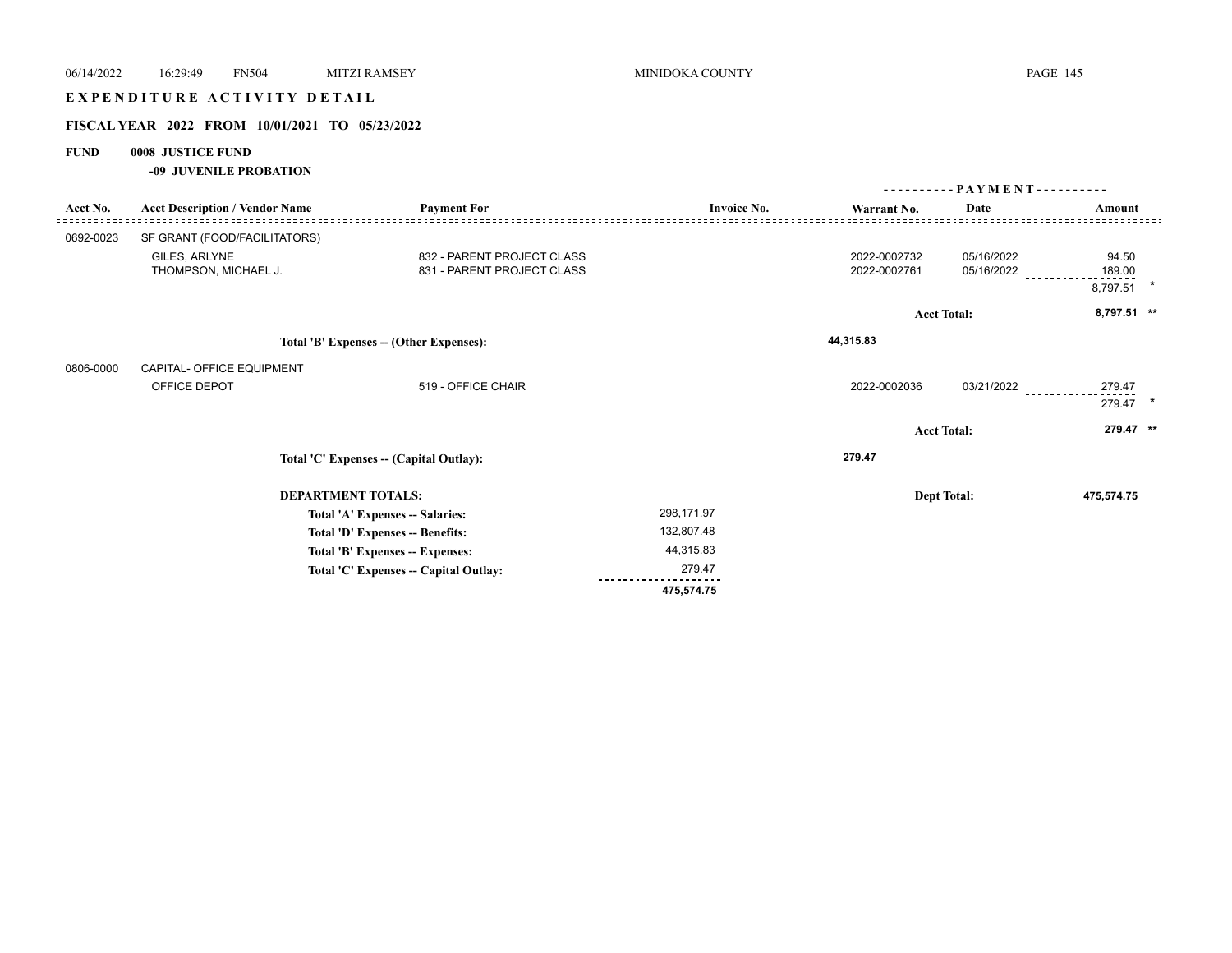## EXPENDITURE ACTIVITY DETAIL

#### **FISCAL YEAR 2022 FROM 10/01/2021 TO 05/23/2022**

## **FUND 0008 JUSTICE FUND**

|                                   |                                       |                    |                    |             | - PAYMENT - - - - - - - - - |               |
|-----------------------------------|---------------------------------------|--------------------|--------------------|-------------|-----------------------------|---------------|
| Acct No.<br>: = = = = = = = = = = | <b>Acct Description / Vendor Name</b> | <b>Payment For</b> | <b>Invoice No.</b> | Warrant No. | Date                        | Amount        |
| 0401-0002                         | <b>SALARIES - DEPUTIES</b>            |                    |                    |             |                             |               |
|                                   |                                       | *PAYROLL - EXPENSE |                    | *PAYROLL*   | 10/08/2021                  | 11,784.16     |
|                                   |                                       | *PAYROLL - EXPENSE |                    | *PAYROLL*   | 10/22/2021                  | 12,181.60     |
|                                   |                                       | *PAYROLL - EXPENSE |                    | *PAYROLL*   | 11/05/2021                  | 12,181.60     |
|                                   |                                       | *PAYROLL - EXPENSE |                    | *PAYROLL*   | 11/19/2021                  | 12,181.60     |
|                                   |                                       | *PAYROLL - EXPENSE |                    | *PAYROLL*   | 12/03/2021                  | 12,181.60     |
|                                   |                                       | *PAYROLL - EXPENSE |                    | *PAYROLL*   | 12/17/2021                  | 12,181.60     |
|                                   |                                       | *PAYROLL - EXPENSE |                    | *PAYROLL*   | 12/30/2021                  | 12,181.62     |
|                                   |                                       | *PAYROLL - EXPENSE |                    | *PAYROLL*   | 01/14/2022                  | 12,181.60     |
|                                   |                                       | *PAYROLL - EXPENSE |                    | *PAYROLL*   | 01/28/2022                  | 12,181.61     |
|                                   |                                       | *PAYROLL - EXPENSE |                    | *PAYROLL*   | 02/11/2022                  | 12,181.61     |
|                                   |                                       | *PAYROLL - EXPENSE |                    | *PAYROLL*   | 02/25/2022                  | 12,181.62     |
|                                   |                                       | *PAYROLL - EXPENSE |                    | *PAYROLL*   | 03/11/2022                  | 12,181.62     |
|                                   |                                       | *PAYROLL - EXPENSE |                    | *PAYROLL*   | 03/25/2022                  | 12,181.60     |
|                                   |                                       | *PAYROLL - EXPENSE |                    | *PAYROLL*   | 04/08/2022                  | 12,181.61     |
|                                   |                                       | *PAYROLL - EXPENSE |                    | *PAYROLL*   | 04/22/2022                  | 12,181.62     |
|                                   |                                       | *PAYROLL - EXPENSE |                    | *PAYROLL*   | 05/06/2022                  | 12,181.62     |
|                                   |                                       | *PAYROLL - EXPENSE |                    | *PAYROLL*   | 05/20/2022                  | 12,181.62     |
|                                   |                                       |                    |                    |             |                             | 206,689.91 *  |
| 0401-0004                         | SALARIES - EXTRA HELP                 |                    |                    |             |                             |               |
|                                   |                                       | *PAYROLL - EXPENSE |                    | *PAYROLL*   | 10/08/2021                  | 280.00        |
|                                   |                                       | *PAYROLL - EXPENSE |                    | *PAYROLL*   | 10/22/2021                  | 140.00        |
|                                   |                                       | *PAYROLL - EXPENSE |                    | *PAYROLL*   | 11/05/2021                  | 315.00        |
|                                   |                                       | *PAYROLL - EXPENSE |                    | *PAYROLL*   | 11/19/2021                  | 385.00        |
|                                   |                                       | *PAYROLL - EXPENSE |                    | *PAYROLL*   | 12/03/2021                  | 1,642.78      |
|                                   |                                       | *PAYROLL - EXPENSE |                    | *PAYROLL*   | 12/17/2021                  | 249.38        |
|                                   |                                       | *PAYROLL - EXPENSE |                    | *PAYROLL*   | 12/30/2021                  | 175.00        |
|                                   |                                       | *PAYROLL - EXPENSE |                    | *PAYROLL*   | 01/14/2022                  | 87.50         |
|                                   |                                       | *PAYROLL - EXPENSE |                    | *PAYROLL*   | 01/28/2022                  | 74.38         |
|                                   |                                       | *PAYROLL - EXPENSE |                    | *PAYROLL*   | 02/25/2022                  | 140.00        |
|                                   |                                       | *PAYROLL - EXPENSE |                    | *PAYROLL*   | 03/11/2022                  | 175.00        |
|                                   |                                       | *PAYROLL - EXPENSE |                    | *PAYROLL*   | 04/08/2022                  | 175.00        |
|                                   |                                       |                    |                    |             |                             | 3,839.04      |
|                                   |                                       |                    |                    |             | <b>Acct Total:</b>          | 210,528.95 ** |
|                                   | Total 'A' Expenses -- (Salaries):     |                    |                    | 210,528.95  |                             |               |
|                                   |                                       |                    |                    |             |                             |               |
| 0410-0000                         | <b>RETIREMENT</b>                     |                    |                    |             |                             |               |
|                                   |                                       | *PAYROLL - EXPENSE |                    | *PAYROLL*   | 10/08/2021                  | 1,407.03      |
|                                   |                                       | *PAYROLL - EXPENSE |                    | *PAYROLL*   | 10/22/2021                  | 1,454.49      |
|                                   |                                       | *PAYROLL - EXPENSE |                    | *PAYROLL*   | 11/05/2021                  | 1,454.49      |
|                                   |                                       | *PAYROLL - EXPENSE |                    | *PAYROLL*   | 11/19/2021                  | 1,454.49      |
|                                   |                                       | *PAYROLL - EXPENSE |                    | *PAYROLL*   | 12/03/2021                  | 1,591.60      |
|                                   |                                       | *PAYROLL - EXPENSE |                    | *PAYROLL*   | 12/17/2021                  | 1,454.49      |
|                                   |                                       | *PAYROLL - EXPENSE |                    | *PAYROLL*   | 12/30/2021                  | 1,454.50      |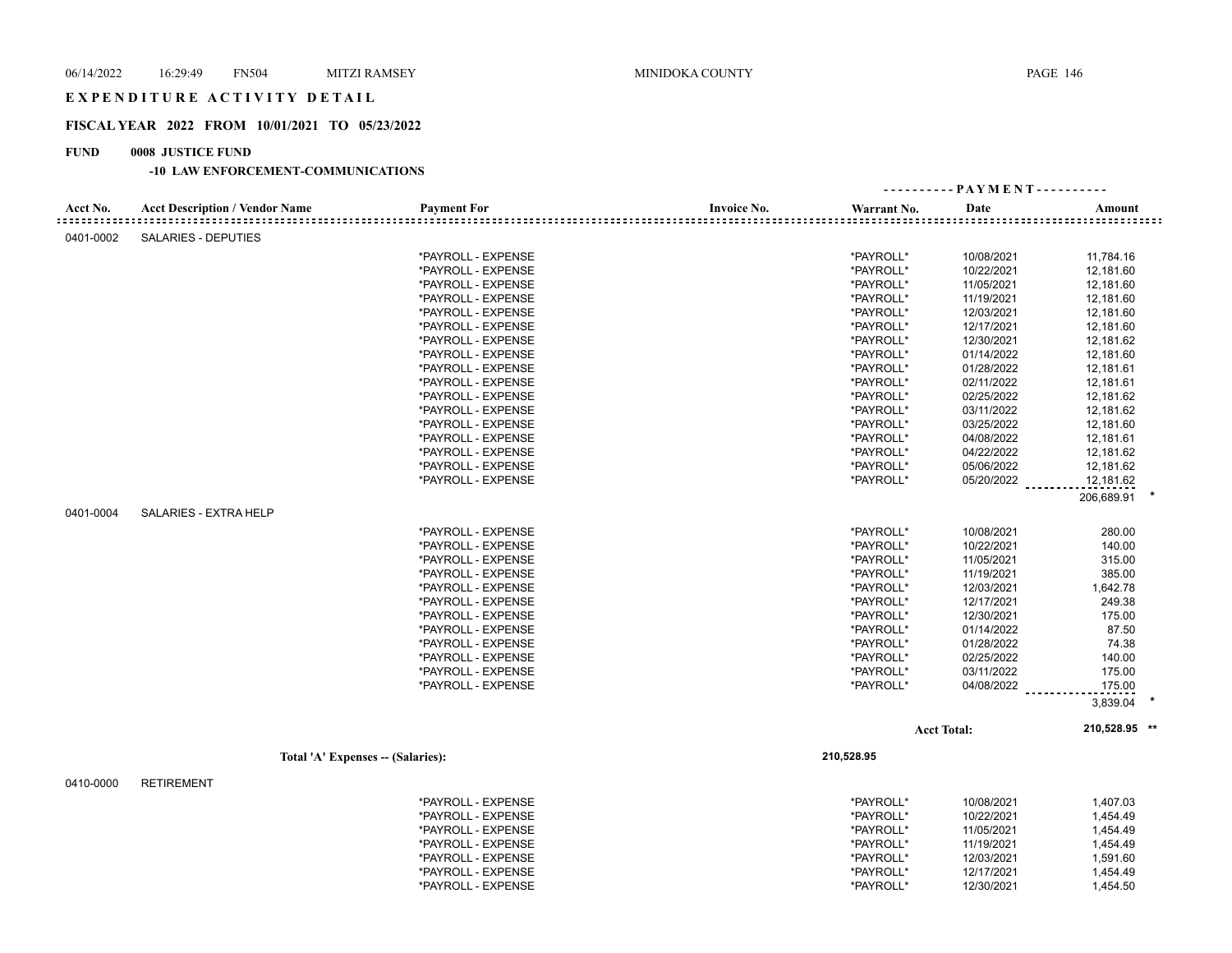# EXPENDITURE ACTIVITY DETAIL

## **FISCAL YEAR 2022 FROM 10/01/2021 TO 05/23/2022**

## **FUND 0008 JUSTICE FUND**

|           |                                       |                    |                    | ---------- PAYMENT---------- |                    |              |  |
|-----------|---------------------------------------|--------------------|--------------------|------------------------------|--------------------|--------------|--|
| Acct No.  | <b>Acct Description / Vendor Name</b> | <b>Payment For</b> | <b>Invoice No.</b> | Warrant No.                  | Date               | Amount       |  |
| 0410-0000 | <b>RETIREMENT</b>                     |                    |                    |                              |                    |              |  |
|           |                                       | *PAYROLL - EXPENSE |                    | *PAYROLL*                    | 01/14/2022         | 1,454.49     |  |
|           |                                       | *PAYROLL - EXPENSE |                    | *PAYROLL*                    | 01/28/2022         | 1,454.49     |  |
|           |                                       | *PAYROLL - EXPENSE |                    | *PAYROLL*                    | 02/11/2022         | 1,454.49     |  |
|           |                                       | *PAYROLL - EXPENSE |                    | *PAYROLL*                    | 02/25/2022         | 1,454.49     |  |
|           |                                       | *PAYROLL - EXPENSE |                    | *PAYROLL*                    | 03/11/2022         | 1,454.49     |  |
|           |                                       | *PAYROLL - EXPENSE |                    | *PAYROLL*                    | 03/25/2022         | 1,454.49     |  |
|           |                                       | *PAYROLL - EXPENSE |                    | *PAYROLL*                    | 04/08/2022         | 1,454.49     |  |
|           |                                       | *PAYROLL - EXPENSE |                    | *PAYROLL*                    | 04/22/2022         | 1,454.49     |  |
|           |                                       | *PAYROLL - EXPENSE |                    | *PAYROLL*                    | 05/06/2022         | 1,454.49     |  |
|           |                                       | *PAYROLL - EXPENSE |                    | *PAYROLL*                    | 05/20/2022         | 1,454.49     |  |
|           |                                       |                    |                    |                              |                    | 24,815.99    |  |
|           |                                       |                    |                    |                              | <b>Acct Total:</b> | 24,815.99 ** |  |
| 0411-0000 | <b>SOCIAL SECURITY</b>                |                    |                    |                              |                    |              |  |
|           |                                       | *PAYROLL - EXPENSE |                    | *PAYROLL*                    | 10/08/2021         | 863.47       |  |
|           |                                       | *PAYROLL - EXPENSE |                    | *PAYROLL*                    | 10/22/2021         | 883.18       |  |
|           |                                       | *PAYROLL - EXPENSE |                    | *PAYROLL*                    | 11/05/2021         | 900.25       |  |
|           |                                       | *PAYROLL - EXPENSE |                    | *PAYROLL*                    | 11/19/2021         | 905.61       |  |
|           |                                       | *PAYROLL - EXPENSE |                    | *PAYROLL*                    | 12/03/2021         | 1,001.82     |  |
|           |                                       | *PAYROLL - EXPENSE |                    | *PAYROLL*                    | 12/17/2021         | 895.23       |  |
|           |                                       | *PAYROLL - EXPENSE |                    | *PAYROLL*                    | 12/30/2021         | 940.55       |  |
|           |                                       | *PAYROLL - EXPENSE |                    | *PAYROLL*                    | 01/14/2022         | 882.85       |  |
|           |                                       | *PAYROLL - EXPENSE |                    | *PAYROLL*                    | 01/28/2022         | 881.84       |  |
|           |                                       | *PAYROLL - EXPENSE |                    | *PAYROLL*                    | 02/11/2022         | 876.15       |  |
|           |                                       | *PAYROLL - EXPENSE |                    | *PAYROLL*                    | 02/25/2022         | 886.86       |  |
|           |                                       | *PAYROLL - EXPENSE |                    | *PAYROLL*                    | 03/11/2022         | 889.54       |  |
|           |                                       | *PAYROLL - EXPENSE |                    | *PAYROLL*                    | 03/25/2022         | 876.15       |  |
|           |                                       | *PAYROLL - EXPENSE |                    | *PAYROLL*                    | 04/08/2022         | 889.54       |  |
|           |                                       | *PAYROLL - EXPENSE |                    | *PAYROLL*                    | 04/22/2022         | 876.15       |  |
|           |                                       | *PAYROLL - EXPENSE |                    | *PAYROLL*                    | 05/06/2022         | 876.15       |  |
|           |                                       | *PAYROLL - EXPENSE |                    | *PAYROLL*                    | 05/20/2022         | 876.15       |  |
|           |                                       |                    |                    |                              |                    | 15,201.49    |  |
|           |                                       |                    |                    |                              | <b>Acct Total:</b> | 15,201.49 ** |  |
| 0412-0000 | <b>LIFE INSURANCE</b>                 |                    |                    |                              |                    |              |  |
|           |                                       | *PAYROLL - EXPENSE |                    | *PAYROLL*                    | 10/22/2021         | 19.60        |  |
|           |                                       | *PAYROLL - EXPENSE |                    | *PAYROLL*                    | 11/19/2021         | 19.60        |  |
|           |                                       | *PAYROLL - EXPENSE |                    | *PAYROLL*                    | 12/17/2021         | 19.60        |  |
|           |                                       | *PAYROLL - EXPENSE |                    | *PAYROLL*                    | 01/28/2022         | 19.60        |  |
|           |                                       | *PAYROLL - EXPENSE |                    | *PAYROLL*                    | 02/25/2022         | 19.60        |  |
|           |                                       | *PAYROLL - EXPENSE |                    | *PAYROLL*                    | 03/25/2022         | 19.60        |  |
|           |                                       | *PAYROLL - EXPENSE |                    | *PAYROLL*                    | 04/22/2022         | 19.60        |  |
|           |                                       | *PAYROLL - EXPENSE |                    | *PAYROLL*                    | 05/20/2022         | 19.60        |  |
|           |                                       |                    |                    |                              |                    | 156.80       |  |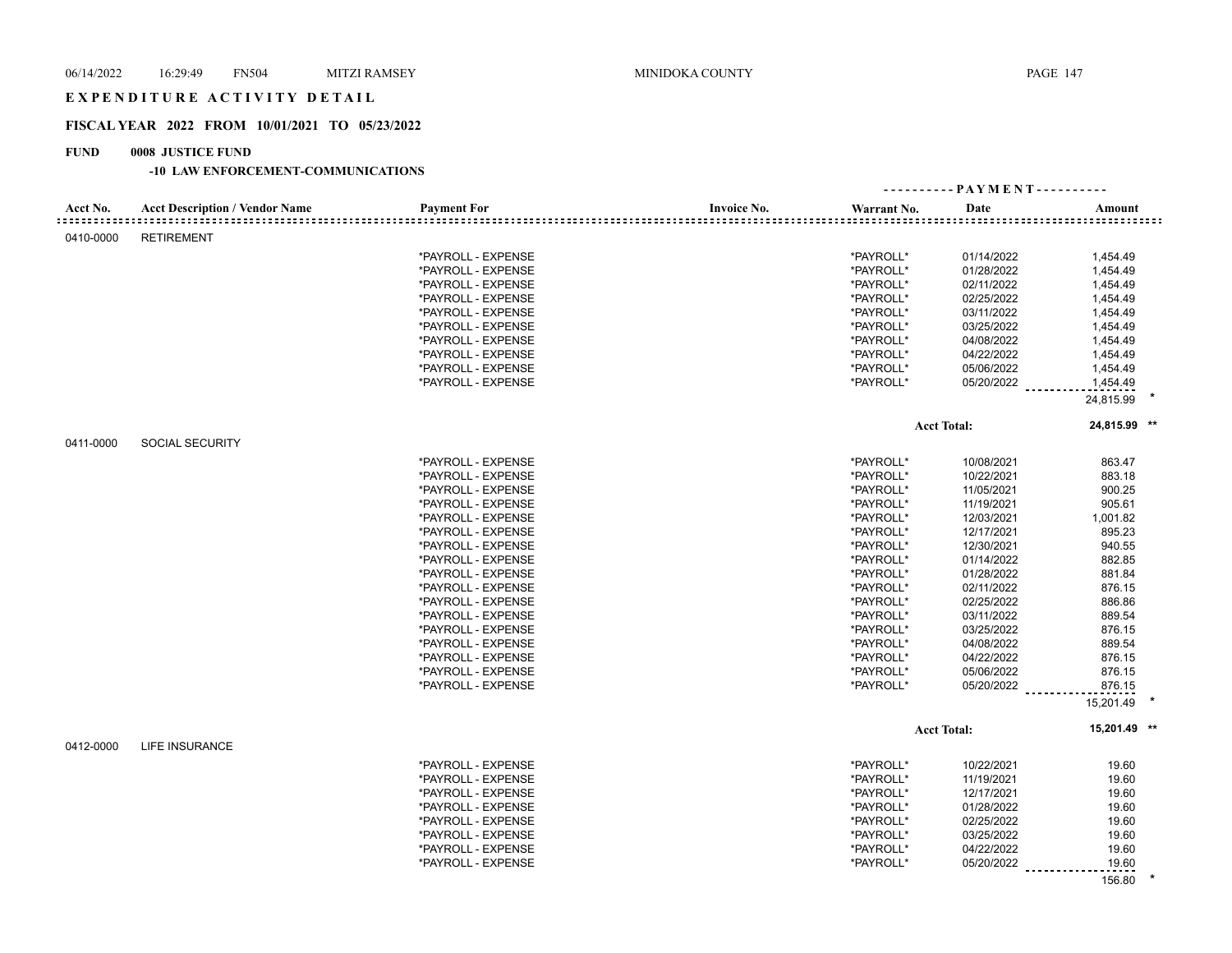# 06/14/2022 16:29:49 FN504 MITZI RAMSEY MINIDOKA COUNTY PAGE 148 EXPENDITURE ACTIVITY DETAIL **FISCAL YEAR 2022 FROM 10/01/2021 TO 05/23/2022**

## **FUND 0008 JUSTICE FUND**

|                              |                                       |                                |                    | ---------- PAYMENT---------- |                    |              |  |
|------------------------------|---------------------------------------|--------------------------------|--------------------|------------------------------|--------------------|--------------|--|
| Acct No.<br>================ | <b>Acct Description / Vendor Name</b> | <b>Payment For</b>             | <b>Invoice No.</b> | Warrant No.                  | Date               | Amount       |  |
|                              |                                       |                                |                    |                              | <b>Acct Total:</b> | 156.80 **    |  |
| 0413-0000                    | <b>MEDICAL INSURANCE</b>              |                                |                    |                              |                    |              |  |
|                              |                                       | *PAYROLL - EXPENSE             |                    | *PAYROLL*                    | 10/22/2021         | 6,412.53     |  |
|                              |                                       | *PAYROLL - EXPENSE             |                    | *PAYROLL*                    | 11/19/2021         | 6,412.53     |  |
|                              |                                       | *PAYROLL - EXPENSE             |                    | *PAYROLL*                    | 12/17/2021         | 6,412.53     |  |
|                              |                                       | *PAYROLL - EXPENSE             |                    | *PAYROLL*                    | 01/28/2022         | 6,412.53     |  |
|                              |                                       | *PAYROLL - EXPENSE             |                    | *PAYROLL*                    | 02/25/2022         | 6,412.53     |  |
|                              |                                       | *PAYROLL - EXPENSE             |                    | *PAYROLL*                    | 03/25/2022         | 6,412.53     |  |
|                              |                                       | *PAYROLL - EXPENSE             |                    | *PAYROLL*                    | 04/22/2022         | 6,412.53     |  |
|                              |                                       | *PAYROLL - EXPENSE             |                    | *PAYROLL*                    | 05/20/2022         | 6,412.53     |  |
|                              |                                       |                                |                    |                              |                    | 51,300.24    |  |
|                              |                                       |                                |                    |                              | <b>Acct Total:</b> | 51,300.24 ** |  |
|                              | Total 'D' Expenses -- (Benefits):     |                                |                    | 91,474.52                    |                    |              |  |
| 0440-0001                    | SUPPLIES - CONSUMABLE                 |                                |                    |                              |                    |              |  |
|                              | YOST (DALES OFFICE SYSTEMS)           | 159 - COPIER OVERAGES- DISPATC | P85494             | 2022-0000779                 | 12/06/2021         | 228.88       |  |
|                              | <b>CAPITAL ONE</b>                    | 460 - WIPES, DUSTERS, RED PENS |                    | 2022-0001807                 | 03/07/2022         | 82.11        |  |
|                              | YOST (DALES OFFICE SYSTEMS)           | 452 - COPIER OVERAGES          | P91693             | 2022-0001851                 | 03/07/2022         | 272.75       |  |
|                              |                                       | TRSF EXPENSE FROM SUPPLIES TO  |                    |                              | 03/07/2022         | (272.75)     |  |
|                              | <b>CAPITAL ONE</b>                    | 585 - TISSUES & WIPES          |                    | 2022-0002291                 | 04/11/2022         | 24.41        |  |
|                              |                                       |                                |                    |                              |                    | 335.40       |  |
| 0440-0002                    | SUPPLIES - REUSABLE                   |                                |                    |                              |                    |              |  |
|                              | AMAZON CAPITAL SERVICES               | 458 - BOSTITCH STAPLER         | 1466-XFPW-N6T3     | 2022-0001802                 | 03/07/2022         | 31.89        |  |
|                              | <b>CAPITAL ONE</b>                    | 460 - VACUUM                   |                    | 2022-0001807                 | 03/07/2022         | 139.00       |  |
|                              |                                       |                                |                    |                              |                    | 170.89       |  |
|                              |                                       |                                |                    |                              | <b>Acct Total:</b> | 506.29 **    |  |
| 0461-0001                    | PHONE - LOCAL SERVICE                 |                                |                    |                              |                    |              |  |
|                              | PROJECT MUTUAL                        | 3 - LOCAL SERVICE              |                    | 2022-0000015                 | 10/04/2021         | 516.09       |  |
|                              | PROJECT MUTUAL                        | 3 - FAX SERVICE                |                    | 2022-0000015                 | 10/04/2021         | 235.90       |  |
|                              | PROJECT MUTUAL                        | 61 - LOCAL SERVICE             |                    | 2022-0000432                 | 11/08/2021         | 604.90       |  |
|                              | PROJECT MUTUAL                        | 61 - FAX SERVICE               |                    | 2022-0000432                 | 11/08/2021         | 235.90       |  |
|                              | PROJECT MUTUAL                        | 154 - LOCAL SERVICE            |                    | 2022-0000768                 | 12/06/2021         | 512.44       |  |
|                              | PROJECT MUTUAL                        | 154 - LOCAL SERVICE            |                    | 2022-0000768                 | 12/06/2021         | 139.11       |  |
|                              | PROJECT MUTUAL                        | 261 - LOCAL SERVICE            |                    | 2022-0001094                 | 01/03/2022         | 513.01       |  |
|                              | PROJECT MUTUAL                        | 261 - LOCAL SERVICE            |                    | 2022-0001094                 | 01/03/2022         | 187.26       |  |
|                              | PROJECT MUTUAL                        | 361 - LOCAL SERVICE            |                    | 2022-0001495                 | 02/07/2022         | 633.30       |  |
|                              | PROJECT MUTUAL                        | 361 - LOCAL SERVICE            |                    | 2022-0001495                 | 02/07/2022         | 187.26       |  |
|                              | PROJECT MUTUAL                        | 464 - LOCAL SERVICE            |                    | 2022-0001836                 | 03/07/2022         | 713.66       |  |
|                              | PROJECT MUTUAL                        | 464 - LOCAL SERVICE            |                    | 2022-0001836                 | 03/07/2022         | 187.26       |  |
|                              | PROJECT MUTUAL                        | 556 - LOCAL SERVICE            |                    | 2022-0002201                 | 04/04/2022         | 639.95       |  |
|                              | PROJECT MUTUAL                        | 556 - LOCAL SERVICE            |                    | 2022-0002201                 | 04/04/2022         | 187.26       |  |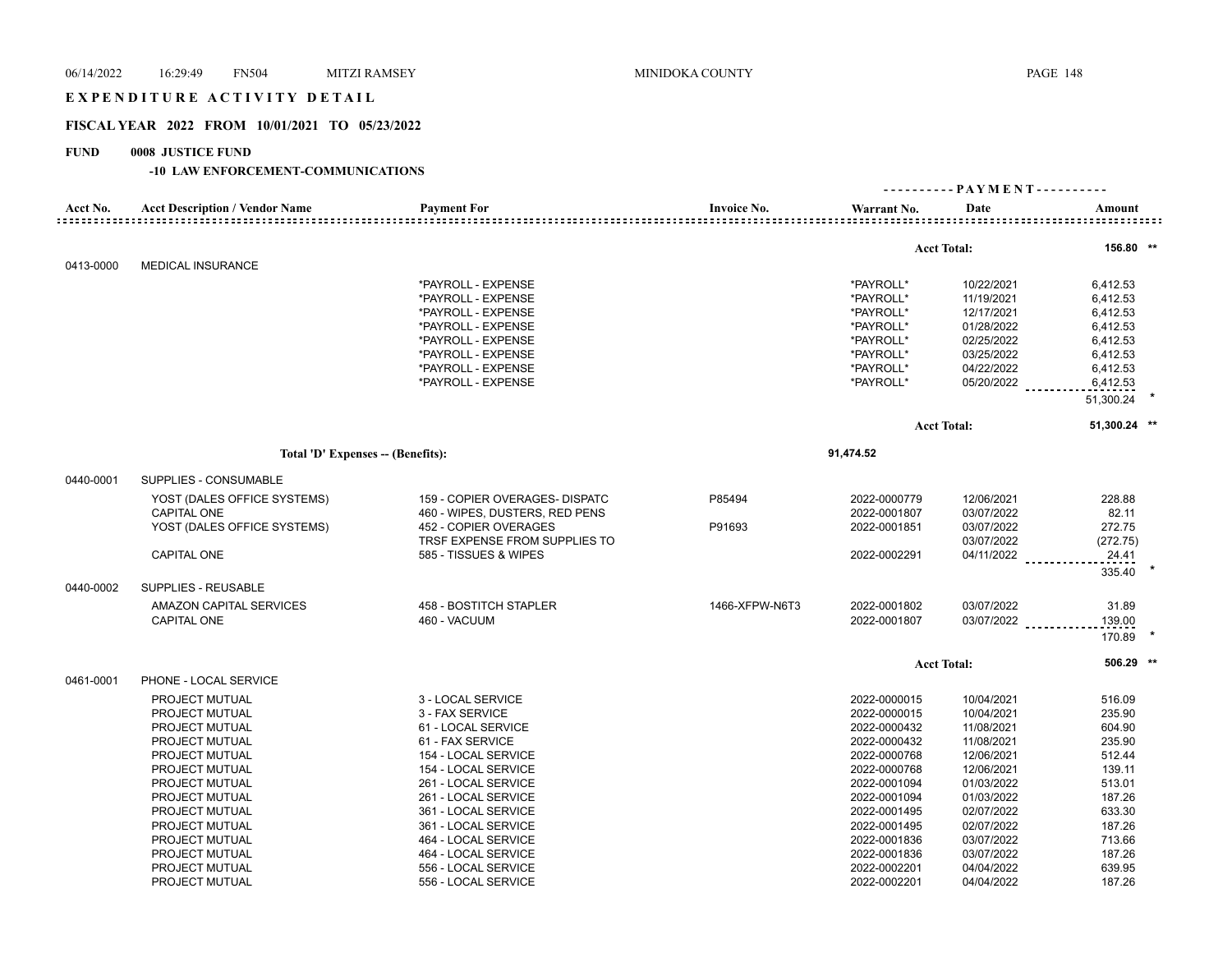# EXPENDITURE ACTIVITY DETAIL

## **FISCAL YEAR 2022 FROM 10/01/2021 TO 05/23/2022**

# **FUND 0008 JUSTICE FUND**

|           |                                       |                                |                    |              |                    | ---------- PAYMENT----------             |  |
|-----------|---------------------------------------|--------------------------------|--------------------|--------------|--------------------|------------------------------------------|--|
| Acct No.  | <b>Acct Description / Vendor Name</b> | <b>Payment For</b>             | <b>Invoice No.</b> | Warrant No.  | Date               | Amount                                   |  |
| 0461-0001 | PHONE - LOCAL SERVICE                 |                                |                    |              |                    |                                          |  |
|           | PROJECT MUTUAL                        | 659 - LOCAL SERVICE            |                    | 2022-0002566 | 05/02/2022         | 512.90                                   |  |
|           | PROJECT MUTUAL                        | 659 - LOCAL SERVICE            |                    | 2022-0002566 |                    | 187.26<br>$05/02/2022$                   |  |
|           |                                       |                                |                    |              |                    | 6.193.46                                 |  |
| 0461-0002 | PHONE - TOLL CHARGES                  |                                |                    |              |                    |                                          |  |
|           | <b>WINDSTREAM</b>                     | 121 - TOLL CHARGES             | 74297673           | 2022-0000635 | 11/22/2021         | 21.36                                    |  |
|           | <b>WINDSTREAM</b>                     | 214 - TOLL CHARGES             |                    | 2022-0000979 | 12/20/2021         | 28.13                                    |  |
|           | <b>WINDSTREAM</b>                     | 294 - TOLL CHARGES             |                    | 2022-0001340 | 01/24/2022         | 35.27                                    |  |
|           | <b>WINDSTREAM</b>                     | 412 - TOLL CHARGES             |                    | 2022-0001620 | 02/14/2022         | 38.66                                    |  |
|           | <b>WINDSTREAM</b>                     | 504 - TOLL CHARGES             |                    | 2022-0001958 | 03/14/2022         | 26.56                                    |  |
|           | <b>WINDSTREAM</b>                     | 618 - TOLL CHARGES             |                    | 2022-0002399 | 04/18/2022         | 40.71                                    |  |
|           | <b>WINDSTREAM</b>                     | 836 - TOLL CHARGES             |                    | 2022-0002772 | 05/16/2022         | 29.72                                    |  |
|           |                                       |                                |                    |              |                    | 220.41                                   |  |
|           |                                       |                                |                    |              | <b>Acct Total:</b> | 6,413.87 **                              |  |
| 0465-0000 | UTILITIES - ELECTRICITY               |                                |                    |              |                    |                                          |  |
|           | <b>CITY OF RUPERT</b>                 | 83 - UTILITIES                 |                    | 2022-0000401 | 11/08/2021         | 690.86                                   |  |
|           | <b>CITY OF RUPERT</b>                 | 185 - UTILITIES                |                    | 2022-0000745 | 12/06/2021         | 863.85                                   |  |
|           | <b>CITY OF RUPERT</b>                 | 262 - UTILITIES                |                    | 2022-0001062 | 01/03/2022         | 790.48                                   |  |
|           |                                       | TRSF CASH 40% COMMUNICATIONS E |                    |              | 01/12/2022         | (623.88)                                 |  |
|           | <b>CITY OF RUPERT</b>                 | 358 - UTILITIES                |                    | 2022-0001469 | 02/07/2022         | 836.74                                   |  |
|           | <b>CITY OF RUPERT</b>                 | 473 - UTILITIES                |                    | 2022-0001810 | 03/07/2022         | 968.96                                   |  |
|           | CITY OF RUPERT                        | 571 - UTILITIES                |                    | 2022-0002180 | 04/04/2022         | 853.55                                   |  |
|           |                                       | TRSF CASH FOR 40% COMMUNICATIO |                    |              | 04/11/2022         | (1,038.74)                               |  |
|           | <b>CITY OF RUPERT</b>                 | 662 - UTILITIES                |                    | 2022-0002549 | 05/02/2022         | 958.57                                   |  |
|           |                                       | * Warrant # 2022-2549 VOIDED   |                    |              | 05/02/2022         | (958.57)                                 |  |
|           | <b>CITY OF RUPERT</b>                 | 662 - UTILITIES                |                    | 2022-0002576 | 05/02/2022         | 958.57                                   |  |
|           |                                       |                                |                    |              |                    | 4,300.39                                 |  |
|           |                                       |                                |                    |              | <b>Acct Total:</b> | 4.300.39 **                              |  |
| 0510-0000 | RENT/LEASE- OFFICE EQUIP              |                                |                    |              |                    |                                          |  |
|           |                                       | TRSF EXPENSE FROM SUPPLIES TO  |                    |              |                    |                                          |  |
|           |                                       |                                |                    |              |                    | 03/07/2022 _____________272.75<br>272.75 |  |
|           |                                       |                                |                    |              |                    |                                          |  |
|           |                                       |                                |                    |              | <b>Acct Total:</b> | 272.75 **                                |  |
| 0551-0000 | TELETYPE / CALL CHECK                 |                                |                    |              |                    |                                          |  |
|           | <b>IDAHO STATE POLICE</b>             | 9 - ILETS USER FEE - OCT - DEC | S22032509          | 2022-0000126 | 10/18/2021         | 1,875.00                                 |  |
|           | <b>IDAHO STATE POLICE</b>             | 338 - ILETS ACCESS FEE JAN-MA  | S22068667          | 2022-0001407 | 01/31/2022         | 1,875.00                                 |  |
|           | <b>IDAHO STATE POLICE</b>             | 612 - ILETS FEE APRIL - JUNE 2 | S22100316          | 2022-0002307 | 04/11/2022         | 1,875.00                                 |  |
|           |                                       |                                |                    |              |                    | 5,625.00                                 |  |
|           |                                       |                                |                    |              | <b>Acct Total:</b> | 5,625.00 **                              |  |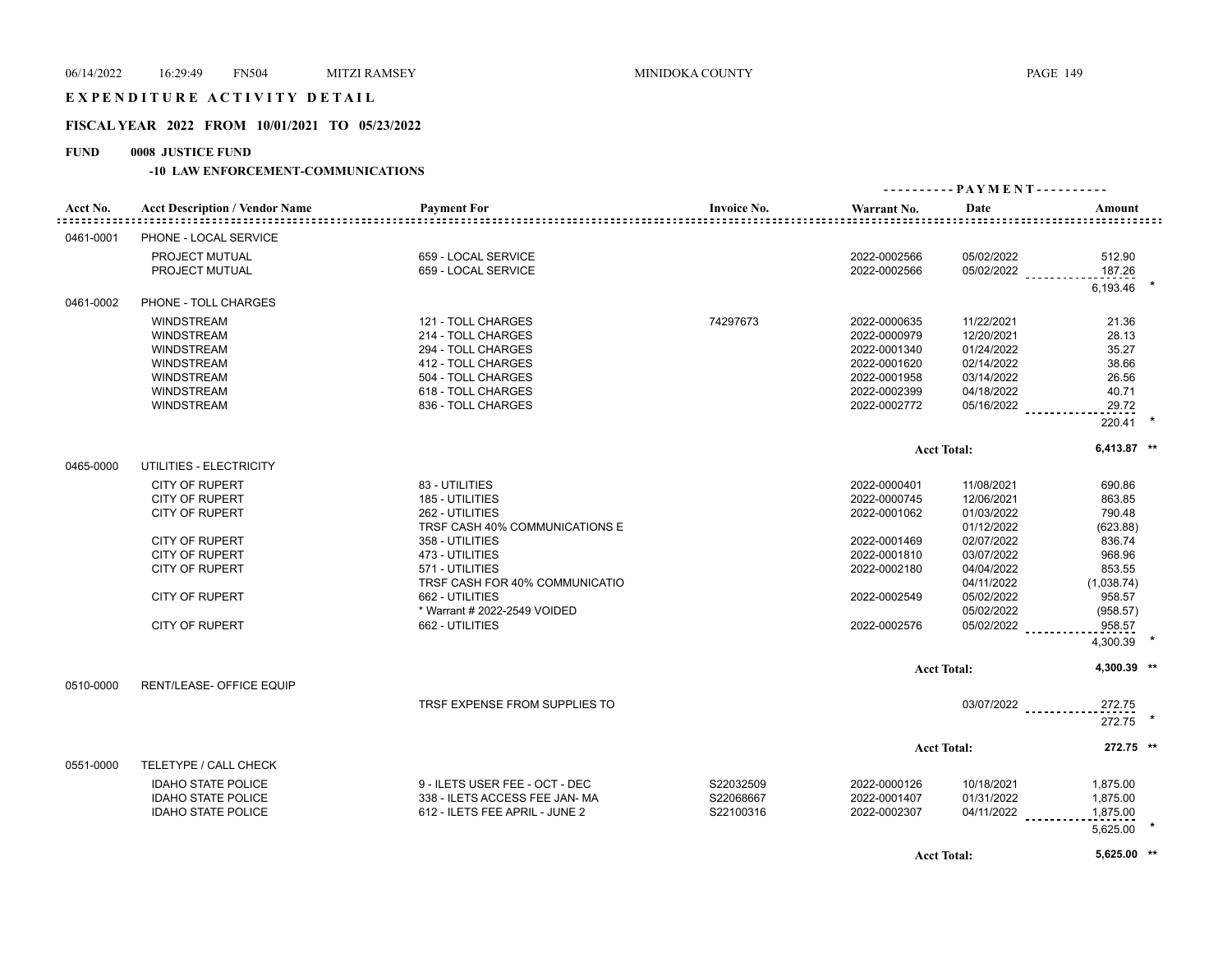# EXPENDITURE ACTIVITY DETAIL

## **FISCAL YEAR 2022 FROM 10/01/2021 TO 05/23/2022**

## **FUND 0008 JUSTICE FUND**

|                                                                         |                           | ---------           | - PAYMENT - - - - - - - - - - |
|-------------------------------------------------------------------------|---------------------------|---------------------|-------------------------------|
| <b>Acct Description / Vendor Name</b><br><b>Payment For</b><br>Acct No. | <b>Invoice No.</b>        | Date<br>Warrant No. | Amount                        |
| Total 'B' Expenses -- (Other Expenses):                                 |                           | 17,118.30           |                               |
| <b>DEPARTMENT TOTALS:</b>                                               |                           | <b>Dept Total:</b>  | 319,121.77                    |
| Total 'A' Expenses -- Salaries:                                         | 210,528.95                |                     |                               |
| Total 'D' Expenses -- Benefits:                                         | 91,474.52                 |                     |                               |
| Total 'B' Expenses -- Expenses:                                         | 17,118.30                 |                     |                               |
| Total 'C' Expenses -- Capital Outlay:                                   |                           |                     |                               |
|                                                                         | 319,121.77                |                     |                               |
| <b>FUND TOTALS:</b>                                                     |                           | <b>Fund Total:</b>  | 4,109,290.30                  |
| Total 'A' Expenses -- Salaries:                                         | 2,187,834.25              |                     |                               |
| Total 'D' Expenses -- Benefits:                                         | 963,954.69                |                     |                               |
| Total 'B' Expenses -- Expenses:                                         | 908,572.47                |                     |                               |
| Total 'C' Expenses -- Capital Outlay:                                   | 48,928.89<br>4,109,290.30 |                     |                               |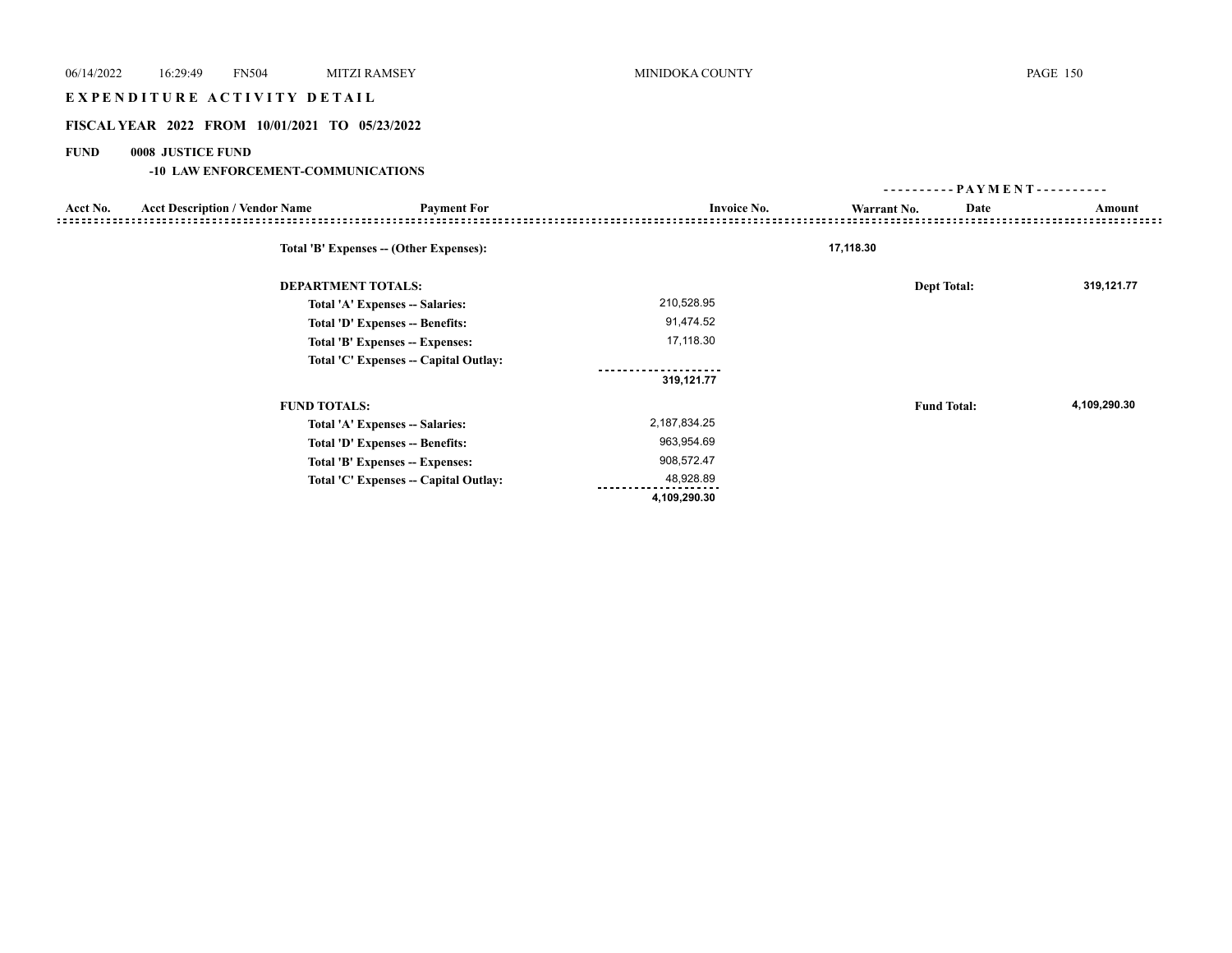# E X P E N D I T U R E A C T I V I T Y D E T A I L

## **FISCAL YEAR 2022 FROM 10/01/2021 TO 05/23/2022**

## **FUND 0010 E911 SYSTEM**

**-00 E911 SYSTEM**

| Acct No.<br>:::::::::::::: | <b>Acct Description / Vendor Name</b> | <b>Payment For</b>             | <b>Invoice No.</b> | Warrant No.  | Date               | Amount      |  |
|----------------------------|---------------------------------------|--------------------------------|--------------------|--------------|--------------------|-------------|--|
| 0440-0001                  | SUPPLIES - CONSUMABLE                 |                                |                    |              |                    |             |  |
|                            | <b>CAPITAL ONE</b>                    | 19 - CLOROX WIPES, TISSUES, &  |                    | 2022-0000818 | 12/13/2021         | 48.36       |  |
|                            | <b>DICKSON OIL COMPANY</b>            | 27 - DIESEL FOR GENERATOR      | 184053             | 2022-0001289 | 01/24/2022         | 124.99      |  |
|                            | <b>DICKSON OIL COMPANY</b>            | 33 - DIESEL FOR GENERATOR      | 184250             | 2022-0001581 | $02/14/2022$       | 671.79      |  |
|                            |                                       |                                |                    |              |                    | 845.14      |  |
|                            |                                       |                                |                    |              | <b>Acct Total:</b> | 845.14 **   |  |
| 0460-0000                  | COMMUNICATIONS - RADIO                |                                |                    |              |                    |             |  |
|                            | WHITE CLOUD COMMUNICATIONS, INC.      | 3 - HARRISON REPEATER RENT     | 100326             | 2022-0000147 | 10/18/2021         | 165.00      |  |
|                            | ALL WIRELESS COMMUNICATIONS           | 10 - REPEATER RENT - MMH, RUPE | 232320             | 2022-0000373 | 11/08/2021         | 682.50      |  |
|                            | ALL WIRELESS COMMUNICATIONS           | 13 - TASK FORCE REPEATER RENT  | 232344             | 2022-0000373 | 11/08/2021         | 1,500.00    |  |
|                            | WHITE CLOUD COMMUNICATIONS, INC.      | 12 - HARRISON REPEATER RENT    | 100486             | 2022-0000461 | 11/08/2021         | 165.00      |  |
|                            | ALL WIRELESS COMMUNICATIONS           | 18 - SITE RENTAL KIMAMA, MMH E |                    | 2022-0000737 | 12/06/2021         | 682.50      |  |
|                            | WHITE CLOUD COMMUNICATIONS, INC.      | 20 - RENT ON HARRISON REPEATER | 100726             | 2022-0000866 | 12/13/2021         | 165.00      |  |
|                            | ALL WIRELESS COMMUNICATIONS           | 26 - RENTAL - KIMAMA; ER1; RUP | 232512             | 2022-0001275 | 01/24/2022         | 682.50      |  |
|                            | WHITE CLOUD COMMUNICATIONS, INC.      | 25 - HARRISON REPEATER RENT    | 100932             | 2022-0001339 | 01/24/2022         | 165.00      |  |
|                            | ALL WIRELESS COMMUNICATIONS           | 31 - SITE RENTAL - KIMAMA, MMH | 232629             | 2022-0001462 | 02/07/2022         | 800.63      |  |
|                            | <b>VISA</b>                           | 35 - ACRONIS SUBSCRIPTION      |                    | 2022-0001760 | 02/28/2022         | 104.99      |  |
|                            | ALL WIRELESS COMMUNICATIONS           | 39 - SITE RENTAL - KIMAMA, MMH | 232705             | 2022-0001912 | 03/14/2022         | 800.63      |  |
|                            | ALL WIRELESS COMMUNICATIONS           | 45 - SITE RENTAL - KIMAMA; MMH |                    | 2022-0002286 | 04/11/2022         | 800.63      |  |
|                            | ALL WIRELESS COMMUNICATIONS           | 51 - SITE RENTAL - KIMAMA, MMH | 232942             | 2022-0002649 | 05/09/2022         | 800.63      |  |
|                            |                                       |                                |                    |              |                    | 7,515.01    |  |
|                            |                                       |                                |                    |              | <b>Acct Total:</b> | 7,515.01 ** |  |
| 0461-0000                  | <b>COMMUNICATIONS - PHONE</b>         |                                |                    |              |                    |             |  |
|                            | PROJECT MUTUAL                        | 2 - SPECIAL CAD ACCESS CHARGE  |                    | 2022-0000015 | 10/04/2021         | 121.40      |  |
|                            | PROJECT MUTUAL                        | 8 - SPECIAL CAD ACCESS CHARGE  |                    | 2022-0000432 | 11/08/2021         | 121.40      |  |
|                            | PROJECT MUTUAL                        | 16 - SPECIAL ACCESS CHARGE FOR |                    | 2022-0000768 | 12/06/2021         | 121.40      |  |
|                            | PROJECT MUTUAL                        | 23 - SPECIAL ACCESS CHARGE FOR |                    | 2022-0001094 | 01/03/2022         | 121.40      |  |
|                            | PROJECT MUTUAL                        | 49 - SPECIAL ACCESS CHARGE FOR |                    | 2022-0002566 | 05/02/2022         | 121.40      |  |
|                            |                                       |                                |                    |              |                    | 607.00      |  |
| 0461-0005                  | PHONE - CELLULAR                      |                                |                    |              |                    |             |  |
|                            | <b>VERIZON WIRELESS</b>               | 14 - CELL PHONES & MIFI DEVICE | 9892886151         | 2022-0000686 | 11/29/2021         | 216.41      |  |
|                            | <b>VERIZON WIRELESS</b>               | 21 - PHONES & MIFI DEVICES     |                    | 2022-0001109 | 01/03/2022         | 208.31      |  |
|                            | <b>VERIZON WIRELESS</b>               | 28 - CELL PHONES & MIFI        |                    | 2022-0001335 | 01/24/2022         | 249.86      |  |
|                            | <b>VERIZON WIRELESS</b>               | 36 - CELL PHONES & MI FI DEVIC |                    | 2022-0001759 | 02/28/2022         | 249.86      |  |
|                            | <b>VERIZON WIRELESS</b>               | 42 - CELL PHONES & WIFI DEVICE |                    | 2022-0002147 | 03/28/2022         | 249.86      |  |
|                            | <b>VERIZON WIRELESS</b>               | 47 - CELL PHONES & MIFI DEVICE | 9904210430         | 2022-0002574 | 05/02/2022         | 249.83      |  |
|                            | <b>VERIZON WIRELESS</b>               | 53 - PHONES & WIFI             | 9906550512         | 2022-0002871 | 05/23/2022         | 249.83      |  |
| 0461-0009                  | PHONE-SERVICE FEE-QWEST               |                                |                    |              |                    | 1,673.96    |  |
|                            | PROJECT MUTUAL                        | 1 - SPECIAL ACCESS CHARGE - E9 |                    | 2022-0000015 | 10/04/2021         | 1.666.59    |  |
|                            |                                       |                                |                    |              |                    |             |  |
|                            | <b>CENTURY LINK</b>                   | 411 - E911 ACCESS CHARGE       |                    | 2022-0000400 | 11/08/2021         | 1,402.48    |  |
|                            | PROJECT MUTUAL                        | 9 - SPECIAL ACCESS CHARGE      |                    | 2022-0000432 | 11/08/2021         | 1,666.59    |  |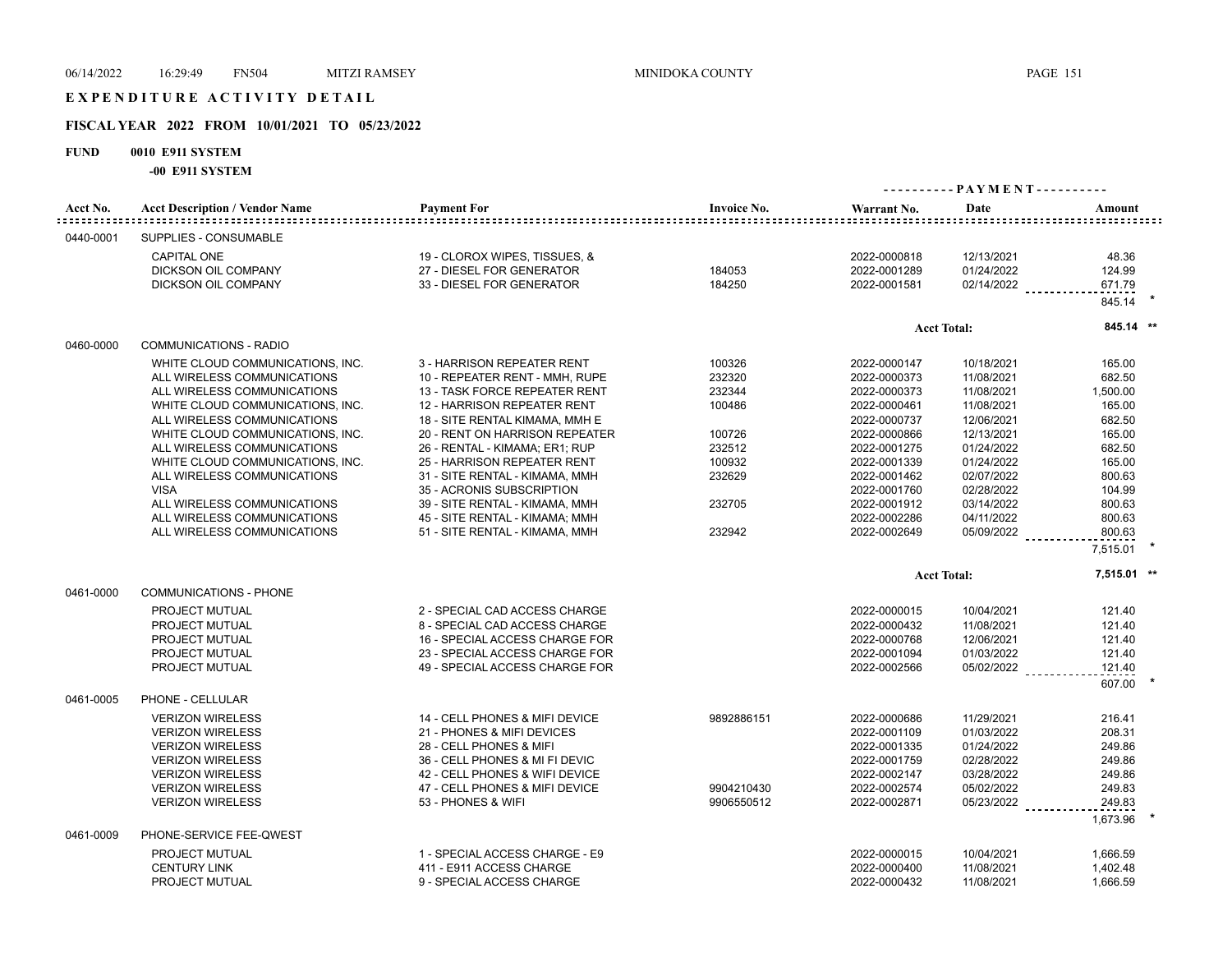#### **FISCAL YEAR 2022 FROM 10/01/2021 TO 05/23/2022**

## **FUND 0010 E911 SYSTEM**

**-00 E911 SYSTEM**

|              | ועונות טובעה שט־                      |                                |                    |                                                     |                     |                               |  |
|--------------|---------------------------------------|--------------------------------|--------------------|-----------------------------------------------------|---------------------|-------------------------------|--|
| Acct No.<br> | <b>Acct Description / Vendor Name</b> | <b>Payment For</b>             | <b>Invoice No.</b> | Warrant No.<br><u>=============================</u> | Date                | Amount<br>=================== |  |
| 0461-0009    | PHONE-SERVICE FEE-QWEST               |                                |                    |                                                     |                     |                               |  |
|              | <b>CENTURY LINK</b>                   | 17 - E911 ACCESS CHARGE        |                    | 2022-0000743                                        | 12/06/2021          | 1,402.48                      |  |
|              | PROJECT MUTUAL                        | 15 - SPECIAL ACCESS CHARGE     |                    | 2022-0000768                                        | 12/06/2021          | 1.666.59                      |  |
|              | <b>CENTURY LINK</b>                   | 24 - E911 ACCESS CHARGE        |                    | 2022-0001061                                        | 01/03/2022          | 1,402.48                      |  |
|              | PROJECT MUTUAL                        | 22 - SPECIAL ACCESS CHARGE     |                    | 2022-0001094                                        | 01/03/2022          | 1,666.59                      |  |
|              | <b>CENTURY LINK</b>                   | 30 - E911 ACCESS CHARGE        |                    | 2022-0001468                                        | 02/07/2022          | 1,401.50                      |  |
|              | PROJECT MUTUAL                        | 32 - SPECIAL ACCESS CHARGE     |                    | 2022-0001495                                        | 02/07/2022          | 1,666.59                      |  |
|              | <b>CENTURY LINK</b>                   | 38 - E911 ACCESS CHARGE        |                    | 2022-0001809                                        | 03/07/2022          | 1,401.50                      |  |
|              | PROJECT MUTUAL                        | 37 - SPECIAL ACCESS CHARGE     |                    | 2022-0001836                                        | 03/07/2022          | 1,666.59                      |  |
|              | <b>CENTURY LINK</b>                   | 43 - E911 ACCESS CHARGE        |                    | 2022-0002179                                        | 04/04/2022          | 1,401.50                      |  |
|              | PROJECT MUTUAL                        | 44 - SPECIAL ACCESS CHARGE     |                    | 2022-0002201                                        | 04/04/2022          | 1,666.59                      |  |
|              | PROJECT MUTUAL                        |                                |                    |                                                     |                     |                               |  |
|              |                                       | 48 - SPECIAL ACCESS CHARGE     |                    | 2022-0002566                                        | 05/02/2022          | 1,666.59                      |  |
|              | <b>CENTURY LINK</b>                   | 50 - E911 ACCESS CHARGE        |                    | 2022-0002659                                        | 05/09/2022          | 1,401.16                      |  |
|              |                                       |                                |                    |                                                     |                     | 23,145.82                     |  |
|              |                                       |                                |                    |                                                     | <b>Acct Total:</b>  | 25,426.78 **                  |  |
| 0465-0000    | UTILITIES - ELECTRICITY               |                                |                    |                                                     |                     |                               |  |
|              |                                       | TRSF CASH 40% COMMUNICATIONS E |                    |                                                     | 01/12/2022          | 623.88                        |  |
|              |                                       | TRSF CASH FOR 40% COMMUNICATIO |                    |                                                     | 04/11/2022          | 1,038.74                      |  |
|              |                                       |                                |                    |                                                     |                     | 1,662.62                      |  |
|              |                                       |                                |                    |                                                     | <b>Acct Total:</b>  | 1,662.62 **                   |  |
| 0495-0000    | REPAIRS/MAINT- COMMUNICATIONS         |                                |                    |                                                     |                     |                               |  |
|              | <b>WESTEK MARKETING</b>               | 4 - STANCIL SERVICE & SUPPORT  | 90121-3            | 2022-0000145                                        | 10/18/2021          | 1,704.90                      |  |
|              | TAILORED SOLUTIONS CORP               | 34 - SOFTWARE MAINTENANCE FORS | 20220214           | 2022-0001753                                        | 02/28/2022          | 185.00                        |  |
|              |                                       |                                |                    |                                                     |                     | 1.889.90                      |  |
|              |                                       |                                |                    |                                                     | <b>Acct Total:</b>  | 1,889.90 **                   |  |
| 0499-0000    | REP/MAINT-MNTCE CONTRACT              |                                |                    |                                                     |                     |                               |  |
|              | COMPUTER ARTS, INC                    | 6 - ARTS & CAD ANNUAL SUPPORT  | 30974              | 2022-0000108                                        | 10/18/2021          | 28,594.00                     |  |
|              | <b>ZETRON E911</b>                    | 5 - MAX CALL TAKING            | 435572             | 2022-0000148                                        | 10/18/2021          | 18,000.00                     |  |
|              | CENTRALSQUARE TECHNOLOGIES            | 40 - GIS ANNUAL MAINTENANCE FE | 348111             | 2022-0002005                                        | $03/21/2022$ ______ | 6,772.11                      |  |
|              |                                       |                                |                    |                                                     |                     | 53,366.11                     |  |
|              |                                       |                                |                    |                                                     | <b>Acct Total:</b>  | 53,366.11 **                  |  |
| 0551-0000    | TELETYPE / CALL CHECK                 |                                |                    |                                                     |                     |                               |  |
|              | <b>IDAHO STATE POLICE</b>             | 7 - ILETS ACCESS FEE - OCT. -  | S22032509          | 2022-0000126                                        | 10/18/2021          | 1,250.00                      |  |
|              | <b>IDAHO STATE POLICE</b>             | 29 - ILETS ACCESS FEE JAN- MAR | S22068667          | 2022-0001407                                        | 01/31/2022          | 1,462.50                      |  |
|              | <b>IDAHO STATE POLICE</b>             | 46 - ACCESS FEE - ILETS APRIL  | S22100316          | 2022-0002307                                        | 04/11/2022          | 1,356.25                      |  |
|              |                                       |                                |                    |                                                     |                     | 4,068.75                      |  |
|              |                                       |                                |                    |                                                     | <b>Acct Total:</b>  | 4,068.75 **                   |  |
|              |                                       |                                |                    |                                                     |                     |                               |  |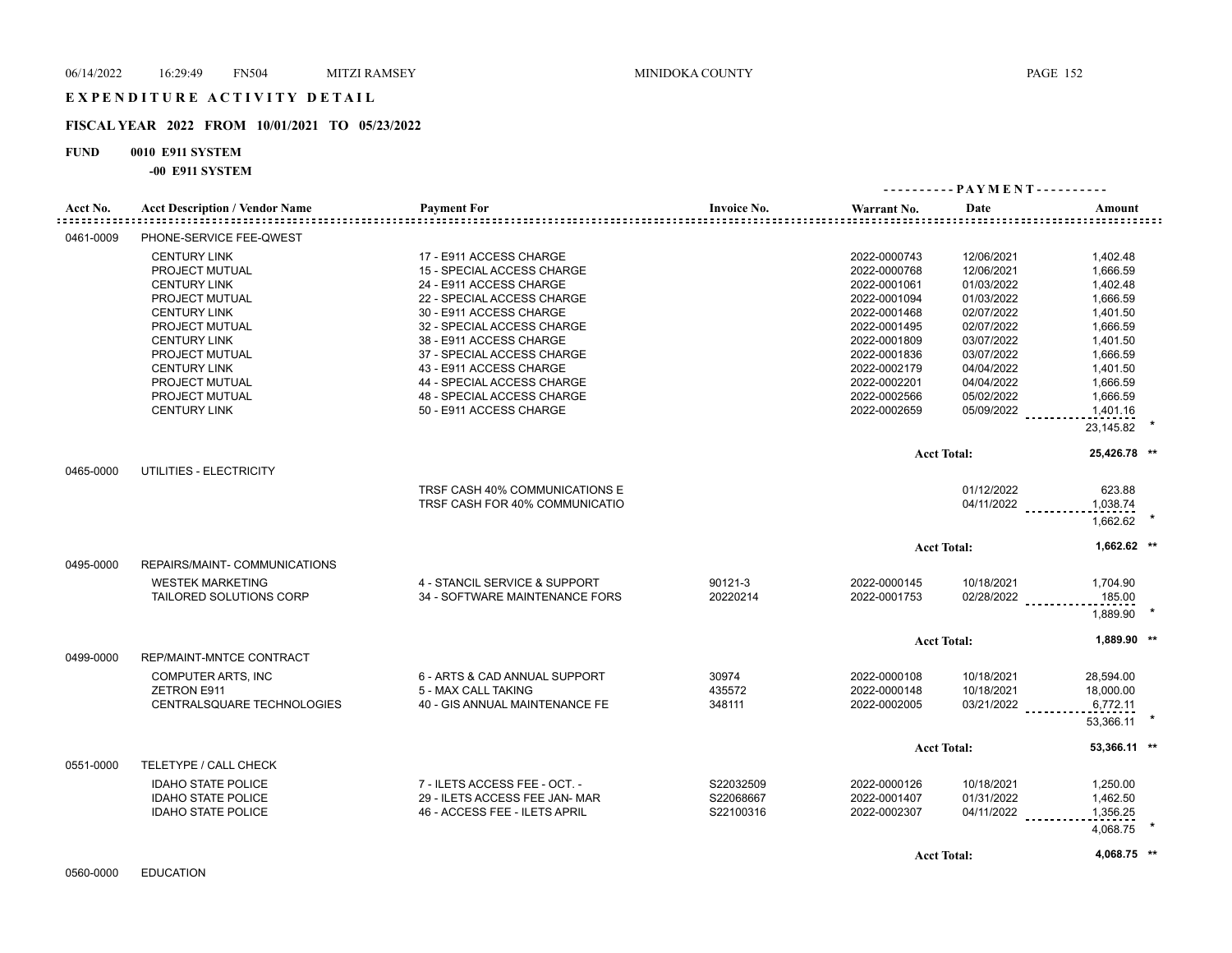# E X P E N D I T U R E A C T I V I T Y D E T A I L

## **FISCAL YEAR 2022 FROM 10/01/2021 TO 05/23/2022**

## **FUND 0010 E911 SYSTEM**

**-00 E911 SYSTEM**

|           |                                                         |                                                                 |                    | - PAYMENT - - - - - - - - - -<br>--------- |                          |                                |  |
|-----------|---------------------------------------------------------|-----------------------------------------------------------------|--------------------|--------------------------------------------|--------------------------|--------------------------------|--|
| Acct No.  | <b>Acct Description / Vendor Name</b>                   | <b>Payment For</b>                                              | <b>Invoice No.</b> | Warrant No.                                | Date                     | Amount                         |  |
| 0560-0000 | <b>EDUCATION</b>                                        |                                                                 |                    |                                            |                          |                                |  |
|           | PRIORITY DISPATCH CORPORATION<br><b>RIVERSIDE HOTEL</b> | <b>41 - DISPATCH TRAINING</b><br>52 - LODGING FOR DISPATCH TRAI | SIN264369          | 2022-0002039<br>2022-0002680               | 03/21/2022<br>05/09/2022 | 1,460.00<br>588.00<br>2,048.00 |  |
|           |                                                         |                                                                 |                    |                                            | <b>Acct Total:</b>       | 2,048.00 **                    |  |
|           |                                                         | Total 'B' Expenses -- (Other Expenses):                         |                    | 96,822.31                                  |                          |                                |  |
|           | <b>DEPARTMENT TOTALS:</b>                               |                                                                 |                    |                                            | <b>Dept Total:</b>       | 96,822.31                      |  |
|           |                                                         | Total 'A' Expenses -- Salaries:                                 |                    |                                            |                          |                                |  |
|           |                                                         | Total 'D' Expenses -- Benefits:                                 |                    |                                            |                          |                                |  |
|           |                                                         | Total 'B' Expenses -- Expenses:                                 | 96,822.31          |                                            |                          |                                |  |
|           |                                                         | Total 'C' Expenses -- Capital Outlay:                           |                    |                                            |                          |                                |  |
|           |                                                         |                                                                 | 96,822.31          |                                            |                          |                                |  |
|           | <b>FUND TOTALS:</b>                                     |                                                                 |                    |                                            | <b>Fund Total:</b>       | 96,822.31                      |  |
|           |                                                         | Total 'A' Expenses -- Salaries:                                 |                    |                                            |                          |                                |  |
|           |                                                         | Total 'D' Expenses -- Benefits:                                 |                    |                                            |                          |                                |  |
|           |                                                         | Total 'B' Expenses -- Expenses:                                 | 96,822.31          |                                            |                          |                                |  |
|           |                                                         | Total 'C' Expenses -- Capital Outlay:                           |                    |                                            |                          |                                |  |
|           |                                                         |                                                                 | 96,822.31          |                                            |                          |                                |  |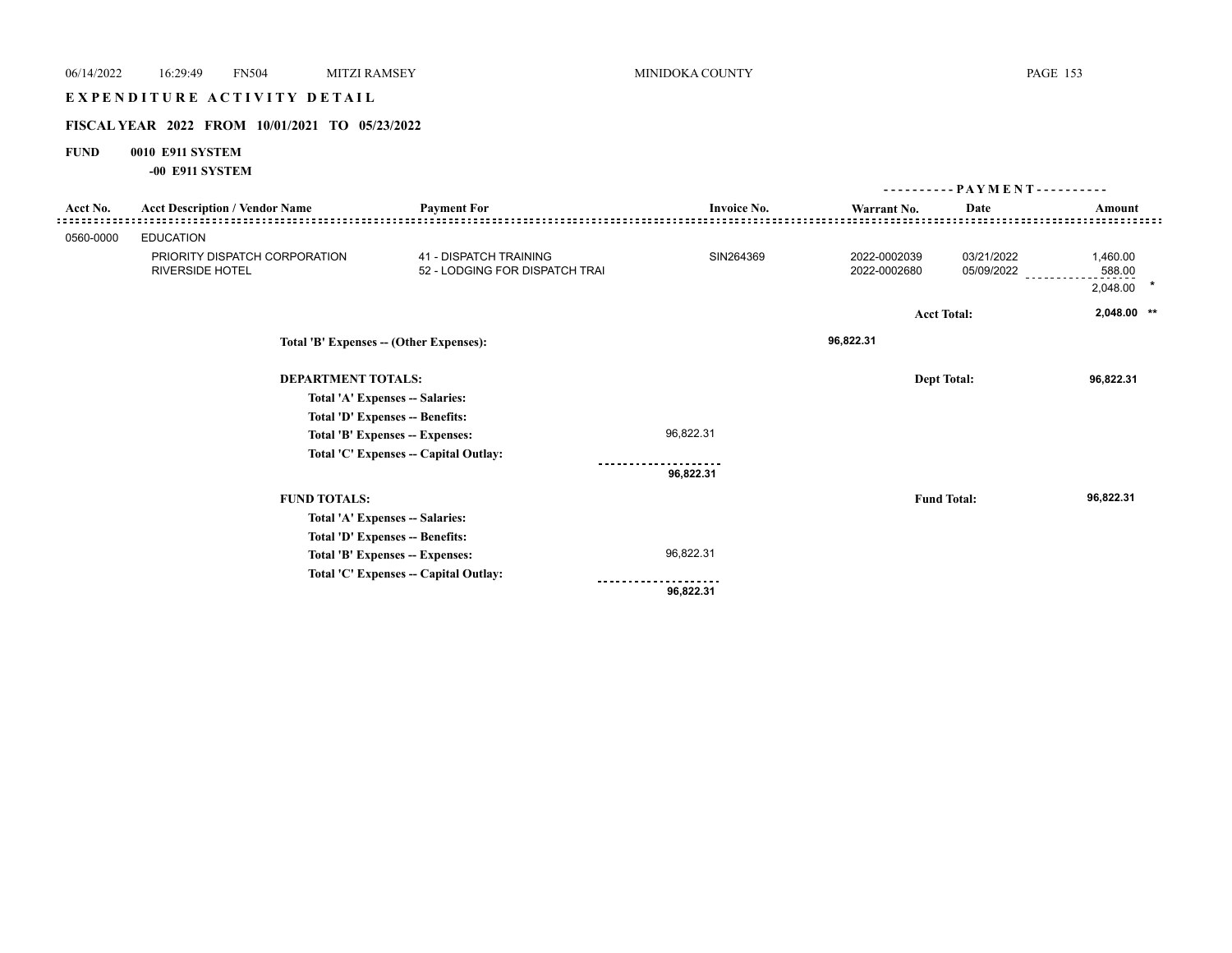## **FISCAL YEAR 2022 FROM 10/01/2021 TO 05/23/2022**

## **FUND 0011 HEALTH DISTRICT**

## **-00 HEALTH DISTRICT**

|           |                                                                                                                                                                                                                                            |                                                                                                                                                                                                                            |                    |                                                                                                              | - PAYMENT - - - - - - - - - -                                                                                        |                                                                                                                     |  |
|-----------|--------------------------------------------------------------------------------------------------------------------------------------------------------------------------------------------------------------------------------------------|----------------------------------------------------------------------------------------------------------------------------------------------------------------------------------------------------------------------------|--------------------|--------------------------------------------------------------------------------------------------------------|----------------------------------------------------------------------------------------------------------------------|---------------------------------------------------------------------------------------------------------------------|--|
| Acct No.  | <b>Acct Description / Vendor Name</b>                                                                                                                                                                                                      | <b>Payment For</b>                                                                                                                                                                                                         | <b>Invoice No.</b> | Warrant No.                                                                                                  | Date                                                                                                                 | Amount                                                                                                              |  |
| 0531-0000 | SO CENTRAL HEALTH DIST                                                                                                                                                                                                                     |                                                                                                                                                                                                                            |                    |                                                                                                              |                                                                                                                      |                                                                                                                     |  |
|           | SOUTH CENTRAL DIST HEALTH DEPT<br>SOUTH CENTRAL DIST HEALTH DEPT<br>SOUTH CENTRAL DIST HEALTH DEPT<br>SOUTH CENTRAL DIST HEALTH DEPT<br>SOUTH CENTRAL DIST HEALTH DEPT<br>SOUTH CENTRAL DIST HEALTH DEPT<br>SOUTH CENTRAL DIST HEALTH DEPT | OCTOBER 2021 CONTRIBUTION<br><b>CONTRIBUTION - NOVEMBER 2021</b><br>CONTRIBUTION - DECEMBER 2021 &<br>FEBRUARY 2022 CONTRIBUTION<br><b>CONTRIBUTION - MARCH 2022</b><br>APRIL 2022 CONTRIBUTION<br>MAY 2022 - CONTRIBUTION | 121323             | 2022-0000137<br>2022-0000772<br>2022-0001422<br>2022-0001604<br>2022-0001838<br>2022-0002320<br>2022-0002863 | 10/18/2021<br>12/06/2021<br>01/31/2022<br>02/14/2022<br>03/07/2022<br>04/11/2022<br>05/23/2022<br><b>Acct Total:</b> | 9,918.81<br>9,918.81<br>19,837.62<br>9,918.81<br>15,232.50<br>22,823.50<br>19,028.00<br>106,678.05<br>106,678.05 ** |  |
|           | Total 'B' Expenses - (Other Expenses):                                                                                                                                                                                                     |                                                                                                                                                                                                                            |                    | 106,678.05                                                                                                   |                                                                                                                      |                                                                                                                     |  |
|           | <b>DEPARTMENT TOTALS:</b>                                                                                                                                                                                                                  |                                                                                                                                                                                                                            |                    |                                                                                                              | <b>Dept Total:</b>                                                                                                   | 106,678.05                                                                                                          |  |
|           | Total 'A' Expenses -- Salaries:                                                                                                                                                                                                            |                                                                                                                                                                                                                            |                    |                                                                                                              |                                                                                                                      |                                                                                                                     |  |
|           |                                                                                                                                                                                                                                            | Total 'D' Expenses -- Benefits:                                                                                                                                                                                            |                    |                                                                                                              |                                                                                                                      |                                                                                                                     |  |
|           |                                                                                                                                                                                                                                            | Total 'B' Expenses -- Expenses:                                                                                                                                                                                            | 106,678.05         |                                                                                                              |                                                                                                                      |                                                                                                                     |  |
|           |                                                                                                                                                                                                                                            | Total 'C' Expenses -- Capital Outlay:                                                                                                                                                                                      |                    |                                                                                                              |                                                                                                                      |                                                                                                                     |  |
|           |                                                                                                                                                                                                                                            |                                                                                                                                                                                                                            | 106.678.05         |                                                                                                              |                                                                                                                      |                                                                                                                     |  |
|           | <b>FUND TOTALS:</b>                                                                                                                                                                                                                        |                                                                                                                                                                                                                            |                    |                                                                                                              | <b>Fund Total:</b>                                                                                                   | 106,678.05                                                                                                          |  |
|           | Total 'A' Expenses -- Salaries:                                                                                                                                                                                                            |                                                                                                                                                                                                                            |                    |                                                                                                              |                                                                                                                      |                                                                                                                     |  |
|           |                                                                                                                                                                                                                                            | Total 'D' Expenses -- Benefits:                                                                                                                                                                                            |                    |                                                                                                              |                                                                                                                      |                                                                                                                     |  |
|           |                                                                                                                                                                                                                                            | Total 'B' Expenses -- Expenses:                                                                                                                                                                                            | 106,678.05         |                                                                                                              |                                                                                                                      |                                                                                                                     |  |
|           |                                                                                                                                                                                                                                            | Total 'C' Expenses -- Capital Outlay:                                                                                                                                                                                      |                    |                                                                                                              |                                                                                                                      |                                                                                                                     |  |
|           |                                                                                                                                                                                                                                            |                                                                                                                                                                                                                            | 106,678.05         |                                                                                                              |                                                                                                                      |                                                                                                                     |  |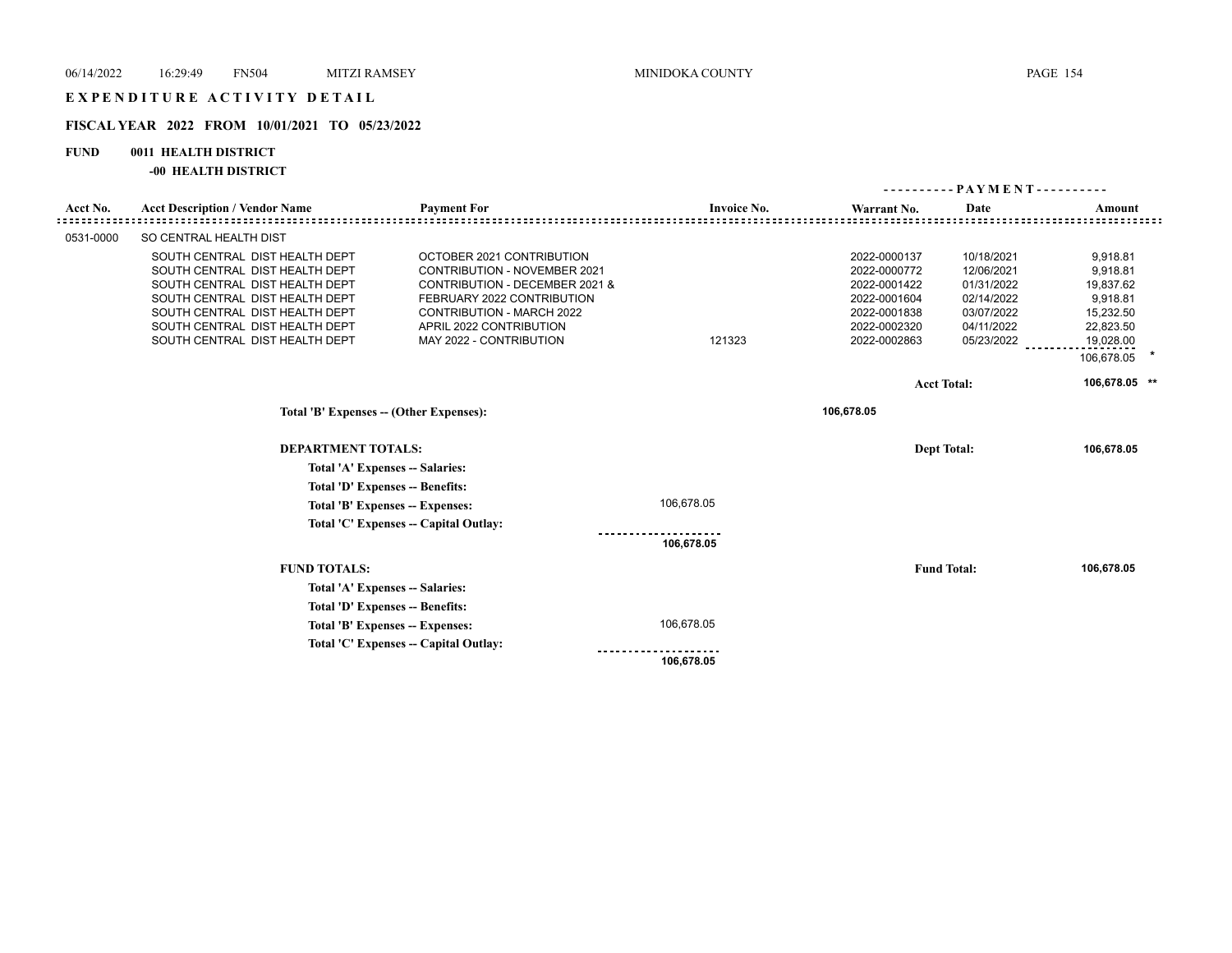# EXPENDITURE ACTIVITY DETAIL

# **FISCAL YEAR 2022 FROM 10/01/2021 TO 05/23/2022**

#### **FUND 0015 ELECTION CONSOLIDATION**

**-00 ELECTION CONSOLIDATION**

| Acct No.  | <b>Acct Description / Vendor Name</b>                                                                   | <b>Payment For</b>                                                                                                                                                                                                | <b>Invoice No.</b>           | Warrant No.                                                                                                  | Date                                                                                           | Amount                                                      |  |
|-----------|---------------------------------------------------------------------------------------------------------|-------------------------------------------------------------------------------------------------------------------------------------------------------------------------------------------------------------------|------------------------------|--------------------------------------------------------------------------------------------------------------|------------------------------------------------------------------------------------------------|-------------------------------------------------------------|--|
| 0414-0000 | <b>WORKMAN'S COMPENSATION INSUR</b>                                                                     |                                                                                                                                                                                                                   |                              |                                                                                                              |                                                                                                |                                                             |  |
|           | STATE INSURANCE FUND                                                                                    | 37 - WORKMANS COMPENSATION                                                                                                                                                                                        |                              | 2022-0000627                                                                                                 |                                                                                                | $11/22/2021$<br>27.24<br>$27.24$ *                          |  |
|           |                                                                                                         |                                                                                                                                                                                                                   |                              |                                                                                                              | <b>Acct Total:</b>                                                                             | 27.24 **                                                    |  |
|           | Total 'D' Expenses -- (Benefits):                                                                       |                                                                                                                                                                                                                   |                              | 27.24                                                                                                        |                                                                                                |                                                             |  |
| 0439-0001 | TRAVEL - LODGING                                                                                        |                                                                                                                                                                                                                   |                              |                                                                                                              |                                                                                                |                                                             |  |
|           | THE RIVERSIDE HOTEL<br><b>VISA</b>                                                                      | 47 - LODGING - T. PAGE<br>66 - LODGING - ES&S T. PAGE                                                                                                                                                             | 273476                       | 2022-0001326<br>2022-0002693                                                                                 | 01/24/2022<br>05/09/2022                                                                       | 124.00<br>254.04<br>378.04                                  |  |
| 0439-0002 | <b>TRAVEL - MEALS</b>                                                                                   |                                                                                                                                                                                                                   |                              |                                                                                                              |                                                                                                |                                                             |  |
|           | <b>VISA</b><br><b>VISA</b>                                                                              | 39 - ELECTIONS DINNER (5)<br>40 - ELECTION DAY LUNCH & SETT<br>* Warrant # 2022-776 VOIDED<br>* Warrant # 2022-776 VOIDED                                                                                         |                              | 2022-0000776<br>2022-0000776                                                                                 | 12/06/2021<br>12/06/2021<br>12/06/2021<br>12/06/2021                                           | 34.27<br>38.49<br>(34.27)<br>(38.49)                        |  |
|           | <b>VISA</b><br><b>VISA</b><br>LOPEZ, DIVINA<br>PAGE, TONYA<br><b>VISA</b><br><b>VISA</b><br>PAGE, TONYA | 39 - ELECTIONS DINNER (5)<br>40 - ELECTION DAY LUNCH & SETT<br>46 - ELECTION CONFERENCE BREAK<br>48 - MEAL - ELECTION CONFERENC<br>51 - MEALS FOR ELECTION CONFER<br>52 - MEALS FOR ELECTION CONFER<br>67 - MEALS |                              | 2022-0000781<br>2022-0000781<br>2022-0001309<br>2022-0001317<br>2022-0001618<br>2022-0001618<br>2022-0002677 | 12/06/2021<br>12/06/2021<br>01/24/2022<br>01/24/2022<br>02/14/2022<br>02/14/2022<br>05/09/2022 | 34.27<br>38.49<br>12.00<br>12.00<br>83.29<br>50.52<br>61.58 |  |
|           | <b>VISA</b><br>LOPEZ, DIVINA                                                                            | 66 - MEALS - ES&S T. PAGE<br>69 - MEAL - SHORTHANDED                                                                                                                                                              |                              | 2022-0002693<br>2022-0002851                                                                                 | 05/09/2022<br>05/23/2022                                                                       | 36.55<br>29.36<br>358.06                                    |  |
| 0439-0003 | <b>TRAVEL - MILEAGE</b>                                                                                 |                                                                                                                                                                                                                   |                              |                                                                                                              |                                                                                                |                                                             |  |
|           | YATES, DANA<br>PAGE, TONYA<br>PAGE, TONYA<br>PAGE, TONYA<br>PAGE, TONYA                                 | 3 - MILEAGE - SET UP POLLING P<br>48 - MILEAGE - ELECTION CONFER<br>67 - MILEAGE TO AND FROM SLC A<br>67 - PARKING AT SLC AIRPORT<br>67 - FLIGHT TO OMAHA AND BACK                                                |                              | 2022-0000463<br>2022-0001317<br>2022-0002677<br>2022-0002677<br>2022-0002677                                 | 11/08/2021<br>01/24/2022<br>05/09/2022<br>05/09/2022<br>05/09/2022                             | 43.68<br>190.40<br>212.94<br>35.15<br>700.96<br>1.183.13    |  |
|           |                                                                                                         |                                                                                                                                                                                                                   |                              |                                                                                                              | <b>Acct Total:</b>                                                                             | 1,919.23 **                                                 |  |
| 0440-0001 | SUPPLIES - CONSUMABLE                                                                                   |                                                                                                                                                                                                                   |                              |                                                                                                              |                                                                                                |                                                             |  |
|           | <b>BOOK STORE &amp; OFFICE SUPPLY</b><br><b>HARVEY'S OFFICE PLUS</b>                                    | 41 - SCOTCH TAPE FOR POLL WORK<br>50 - 10 CASES COPY PAPER<br>TRSF EXPENSE TAKEN OUT OF WRON                                                                                                                      | 0040706-001                  | 2022-0000815<br>2022-0001404                                                                                 | 12/13/2021<br>01/31/2022<br>02/10/2022                                                         | 17.25<br>547.00<br>(547.00)                                 |  |
|           | OFFICE DEPOT<br>OFFICE DEPOT                                                                            | 58 - OFFICE SUPPLIES<br>59 - OFFICE SUPPLIES                                                                                                                                                                      | 236917997002<br>236917997001 | 2022-0002383<br>2022-0002383                                                                                 | 04/18/2022<br>04/18/2022                                                                       | 6.25<br>61.83<br>85.33                                      |  |

0440-0003 SUPPLIES - SPECIAL ORDER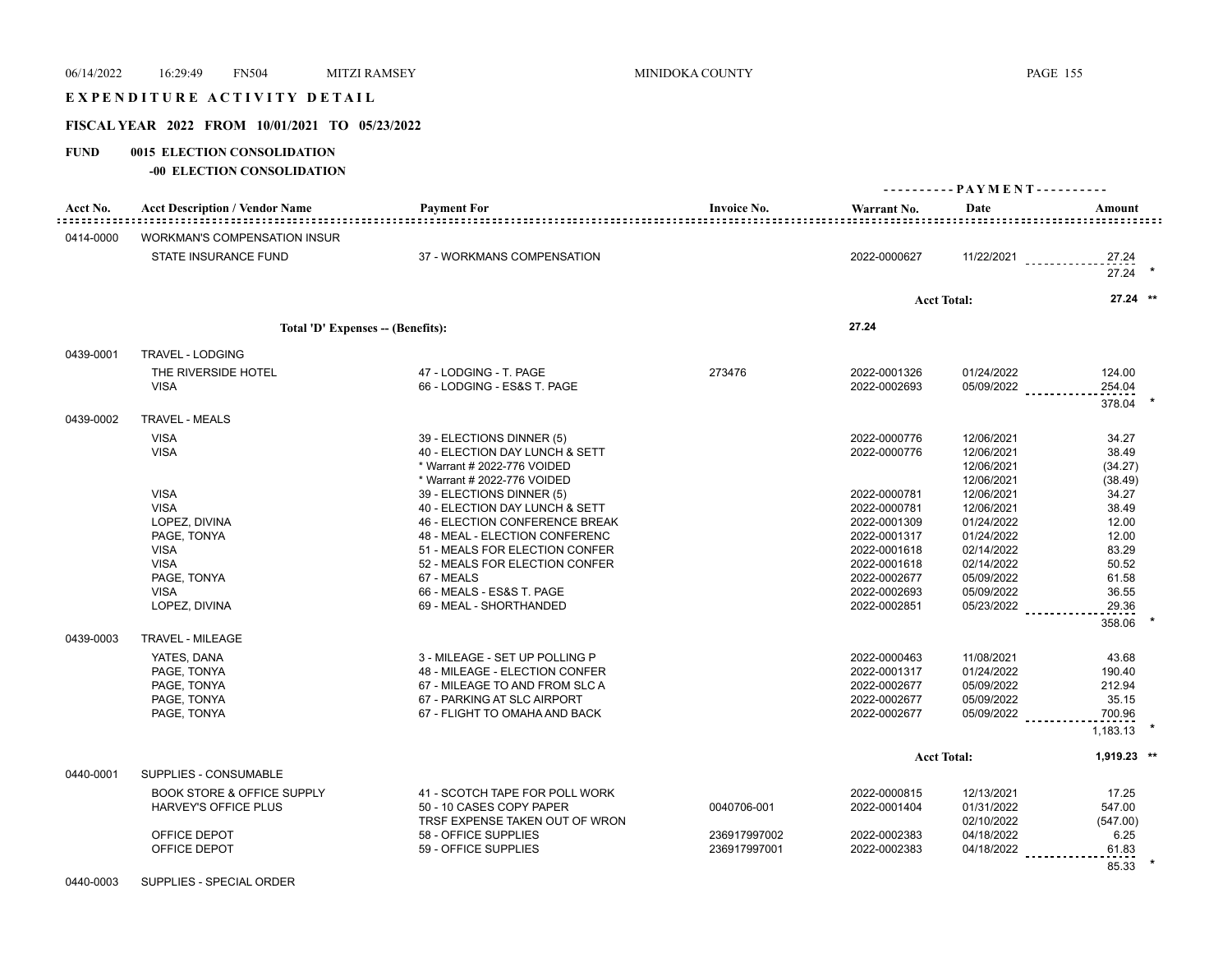## **FISCAL YEAR 2022 FROM 10/01/2021 TO 05/23/2022**

## **FUND 0015 ELECTION CONSOLIDATION**

## **-00 ELECTION CONSOLIDATION**

|           |                                                                                                                                                                                                                          |                                                                                                                             |                                   |                                                                                                              |                                                                                                | ---------- PAYMENT----------                             |  |
|-----------|--------------------------------------------------------------------------------------------------------------------------------------------------------------------------------------------------------------------------|-----------------------------------------------------------------------------------------------------------------------------|-----------------------------------|--------------------------------------------------------------------------------------------------------------|------------------------------------------------------------------------------------------------|----------------------------------------------------------|--|
| Acct No.  | <b>Acct Description / Vendor Name</b>                                                                                                                                                                                    | <b>Payment For</b><br>================================                                                                      | <b>Invoice No.</b>                | Warrant No.                                                                                                  | Date                                                                                           | Amount                                                   |  |
| 0440-0003 | SUPPLIES - SPECIAL ORDER                                                                                                                                                                                                 |                                                                                                                             |                                   |                                                                                                              |                                                                                                |                                                          |  |
|           | <b>CAXTON PRINTERS</b><br>ELECTION SYSTEM & SOFTWARE INC<br>ELECTION SYSTEM & SOFTWARE INC<br>ELECTION SYSTEM & SOFTWARE INC                                                                                             | 2 - BALLOTS - 11/2/21 ELECTION<br>1 - EXPRESS VOTE SET UP<br>1 - BALLOT LAYOUT - 11/2/21 EL<br>1 - BALLOT CODING            | 1037099                           | 2022-0000107<br>2022-0000113<br>2022-0000113<br>2022-0000113                                                 | 10/18/2021<br>10/18/2021<br>10/18/2021<br>10/18/2021                                           | 1,207.69<br>733.15<br>1,003.60<br>2,624.21               |  |
|           | <b>SOLV BUSINESS</b><br>SOLUTIONS-SAFEGUARD-2                                                                                                                                                                            | 33 - ENVELOPES                                                                                                              | 414244                            | 2022-0000442                                                                                                 | 11/08/2021                                                                                     | 63.51                                                    |  |
|           | <b>CAXTON PRINTERS</b><br>ELECTION SYSTEM & SOFTWARE INC                                                                                                                                                                 | 62 - REGISTRATION CARDS - PRIM<br>61 - AUDIO BALLOTS, CODING BAL                                                            | 1040604                           | 2022-0002481<br>2022-0002486                                                                                 | 04/25/2022<br>04/25/2022                                                                       | 212.81<br>9,367.78                                       |  |
|           | <b>CAXTON PRINTERS</b><br><b>CAXTON PRINTERS</b><br>ELECTION SYSTEM & SOFTWARE INC                                                                                                                                       | 64 - BALLOT PRINTING 05/17/202<br>65 - MEDIA RENTAL & FLASHDRIVE<br>68 - CODING EXTRA FLASHDRIVES                           | 1040704<br>CD2023632<br>CD2023632 | 2022-0002658<br>2022-0002658<br>2022-0002728                                                                 | 05/09/2022<br>05/09/2022<br>05/16/2022                                                         | 2.765.53<br>201.85<br>201.85                             |  |
| 0440-0005 | SUPPLIES - COPIER                                                                                                                                                                                                        |                                                                                                                             |                                   |                                                                                                              |                                                                                                | 18.381.98                                                |  |
|           |                                                                                                                                                                                                                          | TRSF EXPENSE TAKEN OUT OF WRON                                                                                              |                                   |                                                                                                              |                                                                                                | 02/10/2022<br>547.00<br>547.00 *                         |  |
|           |                                                                                                                                                                                                                          |                                                                                                                             |                                   |                                                                                                              | <b>Acct Total:</b>                                                                             | 19.014.31 **                                             |  |
| 0461-0005 | PHONE - CELLULAR<br><b>VERIZON WIRELESS</b><br><b>VERIZON WIRELESS</b><br><b>VERIZON WIRELESS</b><br><b>VERIZON WIRELESS</b>                                                                                             | 38 - MIFI DEVICES<br>43 - MIFI DEVICES<br>60 - ELECTION MIFI DEVICES (7)<br>70 - ELECTION MIFI DEVICES                      |                                   | 2022-0000686<br>2022-0001109<br>2022-0002520<br>2022-0002871                                                 | 11/29/2021<br>01/03/2022<br>04/25/2022<br>05/23/2022                                           | 70.77<br>70.77<br>104.72<br>80.72<br>326.98              |  |
| 0469-0001 | <b>GENERATOR EXPENSE</b>                                                                                                                                                                                                 |                                                                                                                             |                                   |                                                                                                              | <b>Acct Total:</b>                                                                             | 326.98 **                                                |  |
|           | DICKSON OIL COMPANY                                                                                                                                                                                                      | 54 - GENERATOR FUEL                                                                                                         | 184367                            | 2022-0001924                                                                                                 | 03/14/2022                                                                                     | 208.74<br>208.74                                         |  |
|           |                                                                                                                                                                                                                          |                                                                                                                             |                                   |                                                                                                              | <b>Acct Total:</b>                                                                             | 208.74 **                                                |  |
| 0511-0000 | RENT/LEASE- BUILDINGS<br>BEST WESTERN BURLEY INN                                                                                                                                                                         | 42 - ROOM RENTAL FOR ELECTION                                                                                               | 1568-1                            | 2022-0000925                                                                                                 | $12/20/2021$                                                                                   | 236.00<br>236.00                                         |  |
|           |                                                                                                                                                                                                                          |                                                                                                                             |                                   |                                                                                                              | <b>Acct Total:</b>                                                                             | 236.00 **                                                |  |
| 0542-0000 | <b>POSTAGE</b><br>QUADIENT FINANCE USA, INC.<br><b>QUADIENT FINANCE USA, INC.</b><br>QUADIENT FINANCE USA, INC.<br>QUADIENT FINANCE USA, INC.<br>QUADIENT FINANCE USA, INC.<br>QUADIENT FINANCE USA, INC.<br><b>VISA</b> | 32 - POSTAGE<br>39 - POSTAGE<br>45 - POSTAGE<br>49 - POSTAGE<br>53 - POSTAGE<br>56 - POSTAGE<br>57 - POSTAGE - FLASH DRIVES |                                   | 2022-0000433<br>2022-0000674<br>2022-0001165<br>2022-0001415<br>2022-0001745<br>2022-0002203<br>2022-0002340 | 11/08/2021<br>11/29/2021<br>01/10/2022<br>01/31/2022<br>02/28/2022<br>04/04/2022<br>04/11/2022 | 31.04<br>54.62<br>5.30<br>6.89<br>5.30<br>21.20<br>30.30 |  |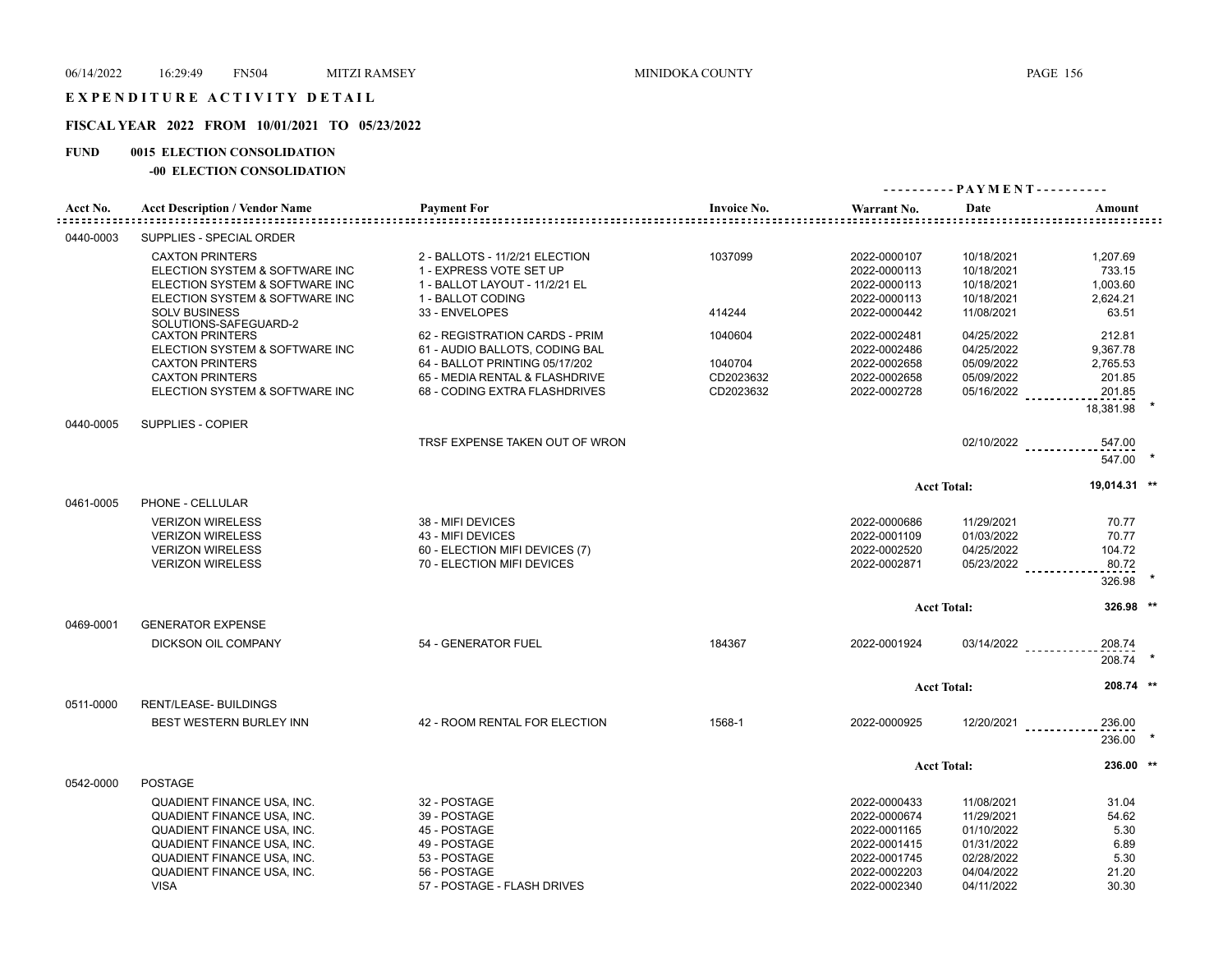## EXPENDITURE ACTIVITY DETAIL

## **FISCAL YEAR 2022 FROM 10/01/2021 TO 05/23/2022**

## **FUND 0015 ELECTION CONSOLIDATION**

## **-00 ELECTION CONSOLIDATION**

|           |                                                                                                                                                                                                                                                                                                                                                                                                                                             |                                                                                                                                                                                                                                                                                                                                                                                                                                                                                                                                                                                                                                                                                                      | ---------- PAYMENT---------- |                                                                                                                                                                                                                                                                                                                              |                                                                                                                                                                                                                                                                                      |                                                                                                                                                                                                      |
|-----------|---------------------------------------------------------------------------------------------------------------------------------------------------------------------------------------------------------------------------------------------------------------------------------------------------------------------------------------------------------------------------------------------------------------------------------------------|------------------------------------------------------------------------------------------------------------------------------------------------------------------------------------------------------------------------------------------------------------------------------------------------------------------------------------------------------------------------------------------------------------------------------------------------------------------------------------------------------------------------------------------------------------------------------------------------------------------------------------------------------------------------------------------------------|------------------------------|------------------------------------------------------------------------------------------------------------------------------------------------------------------------------------------------------------------------------------------------------------------------------------------------------------------------------|--------------------------------------------------------------------------------------------------------------------------------------------------------------------------------------------------------------------------------------------------------------------------------------|------------------------------------------------------------------------------------------------------------------------------------------------------------------------------------------------------|
| Acct No.  | <b>Acct Description / Vendor Name</b>                                                                                                                                                                                                                                                                                                                                                                                                       | <b>Payment For</b>                                                                                                                                                                                                                                                                                                                                                                                                                                                                                                                                                                                                                                                                                   | <b>Invoice No.</b>           | Warrant No.                                                                                                                                                                                                                                                                                                                  | Date                                                                                                                                                                                                                                                                                 | Amount                                                                                                                                                                                               |
| 0542-0000 | <b>POSTAGE</b>                                                                                                                                                                                                                                                                                                                                                                                                                              |                                                                                                                                                                                                                                                                                                                                                                                                                                                                                                                                                                                                                                                                                                      |                              |                                                                                                                                                                                                                                                                                                                              |                                                                                                                                                                                                                                                                                      |                                                                                                                                                                                                      |
|           | <b>QUADIENT FINANCE USA, INC.</b>                                                                                                                                                                                                                                                                                                                                                                                                           | 63 - POSTAGE                                                                                                                                                                                                                                                                                                                                                                                                                                                                                                                                                                                                                                                                                         |                              | 2022-0002567                                                                                                                                                                                                                                                                                                                 | 05/02/2022                                                                                                                                                                                                                                                                           | 74.48<br>$229.13$ *                                                                                                                                                                                  |
|           |                                                                                                                                                                                                                                                                                                                                                                                                                                             |                                                                                                                                                                                                                                                                                                                                                                                                                                                                                                                                                                                                                                                                                                      |                              |                                                                                                                                                                                                                                                                                                                              | <b>Acct Total:</b>                                                                                                                                                                                                                                                                   | 229.13 **                                                                                                                                                                                            |
| 0544-0002 | <b>PRINTING - LEGALS</b>                                                                                                                                                                                                                                                                                                                                                                                                                    |                                                                                                                                                                                                                                                                                                                                                                                                                                                                                                                                                                                                                                                                                                      |                              |                                                                                                                                                                                                                                                                                                                              |                                                                                                                                                                                                                                                                                      |                                                                                                                                                                                                      |
|           | <b>TIMES NEWS</b><br><b>TIMES NEWS</b>                                                                                                                                                                                                                                                                                                                                                                                                      | 34 - NOTICE OF ELECTIONS<br>36 - 2ND NOTICE OF ELECTION W/                                                                                                                                                                                                                                                                                                                                                                                                                                                                                                                                                                                                                                           | 120445                       | 2022-0000447<br>2022-0000632                                                                                                                                                                                                                                                                                                 | 11/08/2021<br>11/22/2021                                                                                                                                                                                                                                                             | 185.78<br>1,772.23<br>1,958.01                                                                                                                                                                       |
|           |                                                                                                                                                                                                                                                                                                                                                                                                                                             |                                                                                                                                                                                                                                                                                                                                                                                                                                                                                                                                                                                                                                                                                                      |                              |                                                                                                                                                                                                                                                                                                                              | <b>Acct Total:</b>                                                                                                                                                                                                                                                                   | 1,958.01 **                                                                                                                                                                                          |
| 0559-0000 | OTHER MISCELLANEOUS EXPENSES                                                                                                                                                                                                                                                                                                                                                                                                                |                                                                                                                                                                                                                                                                                                                                                                                                                                                                                                                                                                                                                                                                                                      |                              |                                                                                                                                                                                                                                                                                                                              |                                                                                                                                                                                                                                                                                      |                                                                                                                                                                                                      |
|           | YOST (DALES OFFICE SYSTEMS)<br>YOST (DALES OFFICE SYSTEMS)                                                                                                                                                                                                                                                                                                                                                                                  | 44 - COPIER OVERAGES<br>55 - COPIER OVERAGES                                                                                                                                                                                                                                                                                                                                                                                                                                                                                                                                                                                                                                                         | P87800<br>P93503             | 2022-0001110<br>2022-0002149                                                                                                                                                                                                                                                                                                 | 01/03/2022<br>03/28/2022 _________                                                                                                                                                                                                                                                   | 224.84<br>75.00<br>299.84                                                                                                                                                                            |
|           |                                                                                                                                                                                                                                                                                                                                                                                                                                             |                                                                                                                                                                                                                                                                                                                                                                                                                                                                                                                                                                                                                                                                                                      |                              |                                                                                                                                                                                                                                                                                                                              | <b>Acct Total:</b>                                                                                                                                                                                                                                                                   | 299.84 **                                                                                                                                                                                            |
| 0728-0000 | POLL WORKERS                                                                                                                                                                                                                                                                                                                                                                                                                                |                                                                                                                                                                                                                                                                                                                                                                                                                                                                                                                                                                                                                                                                                                      |                              |                                                                                                                                                                                                                                                                                                                              |                                                                                                                                                                                                                                                                                      |                                                                                                                                                                                                      |
|           | ANDERSEN, MARY<br>ANDERSON, SUSAN<br><b>BAILES, CALLI JO</b><br>BAKER, LANE<br>BEAVER, BENE<br>BELNAP, NORMA<br><b>BOLINGBROKE, LISA</b><br>BONADIMAN-BOLLAR, PATRICE<br><b>BRANAUM, DEBRA</b><br><b>BROWN, SHERYL</b><br><b>BURGOYNE, LAURA</b><br>CONDIE, CAROL<br>COTTEN, ALETHA<br><b>GREENWELL, KATHLEEN</b><br><b>GREGORY, TAMRA</b><br>HALVERSON, RENAE<br><b>HAYES, DONETTA</b><br>HORNER, DEEANN<br>KETCHUM, CARLA<br>KNOPP, WANDA | 22 - POLL WORKER - ELECTION 11<br>10 - CHIEF JUDGE - ELECTION 11<br>7 - CHIEF JUDGE - ELECTION 11/<br>25 - POLL WORKER - ELECTION 11<br>9 - CHIEF JUDGE - ELECTION 11/<br>27 - POLL WORKER - ELECTION 11<br>24 - POLL WORKER - ELECTION 11<br>4 - CHIEF JUDGE - ELECTION 11/<br>28 - POLL WORKER - ELECTION 11<br>13 - POLL WORKER - ELECTION 11<br>26 - POLL WORKER - ELECTION 11<br>15 - POLL WORKER - ELECTION 11<br>31 - POLL WORKER - ELECTION 11<br>21 - POLL WORKER - ELECTION 11<br>19 - POLL WORKER - ELECTION 11<br>14 - POLL WORKER - ELECTION 11<br>18 - POLL WORKER - ELECTION 11<br>20 - POLL WORKER - ELECTION 11<br>16 - POLL WORKER - ELECTION 11<br>5 - CHIEF JUDGE - ELECTION 11/ |                              | 2022-0000378<br>2022-0000379<br>2022-0000381<br>2022-0000385<br>2022-0000386<br>2022-0000388<br>2022-0000391<br>2022-0000392<br>2022-0000393<br>2022-0000394<br>2022-0000395<br>2022-0000403<br>2022-0000404<br>2022-0000411<br>2022-0000412<br>2022-0000413<br>2022-0000414<br>2022-0000417<br>2022-0000422<br>2022-0000423 | 11/08/2021<br>11/08/2021<br>11/08/2021<br>11/08/2021<br>11/08/2021<br>11/08/2021<br>11/08/2021<br>11/08/2021<br>11/08/2021<br>11/08/2021<br>11/08/2021<br>11/08/2021<br>11/08/2021<br>11/08/2021<br>11/08/2021<br>11/08/2021<br>11/08/2021<br>11/08/2021<br>11/08/2021<br>11/08/2021 | 150.00<br>160.00<br>175.00<br>150.00<br>175.00<br>150.00<br>150.00<br>175.00<br>135.00<br>150.00<br>150.00<br>150.00<br>135.00<br>150.00<br>150.00<br>150.00<br>150.00<br>150.00<br>150.00<br>175.00 |
|           | MILES, SHERRI<br>NAY, LAUREL LEE<br>O'DONNELL, LESLIE<br>RAST, JUDY<br>REEVES, MARY<br>STIMPSON, TANA<br>THOMPSON, ZENA                                                                                                                                                                                                                                                                                                                     | 12 - POLL WORKER - ELECTION 11<br>8 - CHIEF JUDGE - ELECTION 11/<br>11 - POLL WORKER - ELECTION 11<br>6 - CHIEF JUDGE - ELECTION 11/<br>17 - POLL WORKER - ELECTION 11<br>30 - POLL WORKER - ELECTION 11<br>23 - POLL WORKER - ELECTION 11                                                                                                                                                                                                                                                                                                                                                                                                                                                           |                              | 2022-0000428<br>2022-0000430<br>2022-0000431<br>2022-0000434<br>2022-0000435<br>2022-0000444<br>2022-0000446                                                                                                                                                                                                                 | 11/08/2021<br>11/08/2021<br>11/08/2021<br>11/08/2021<br>11/08/2021<br>11/08/2021<br>11/08/2021                                                                                                                                                                                       | 150.00<br>175.00<br>150.00<br>175.00<br>150.00<br>135.00<br>150.00                                                                                                                                   |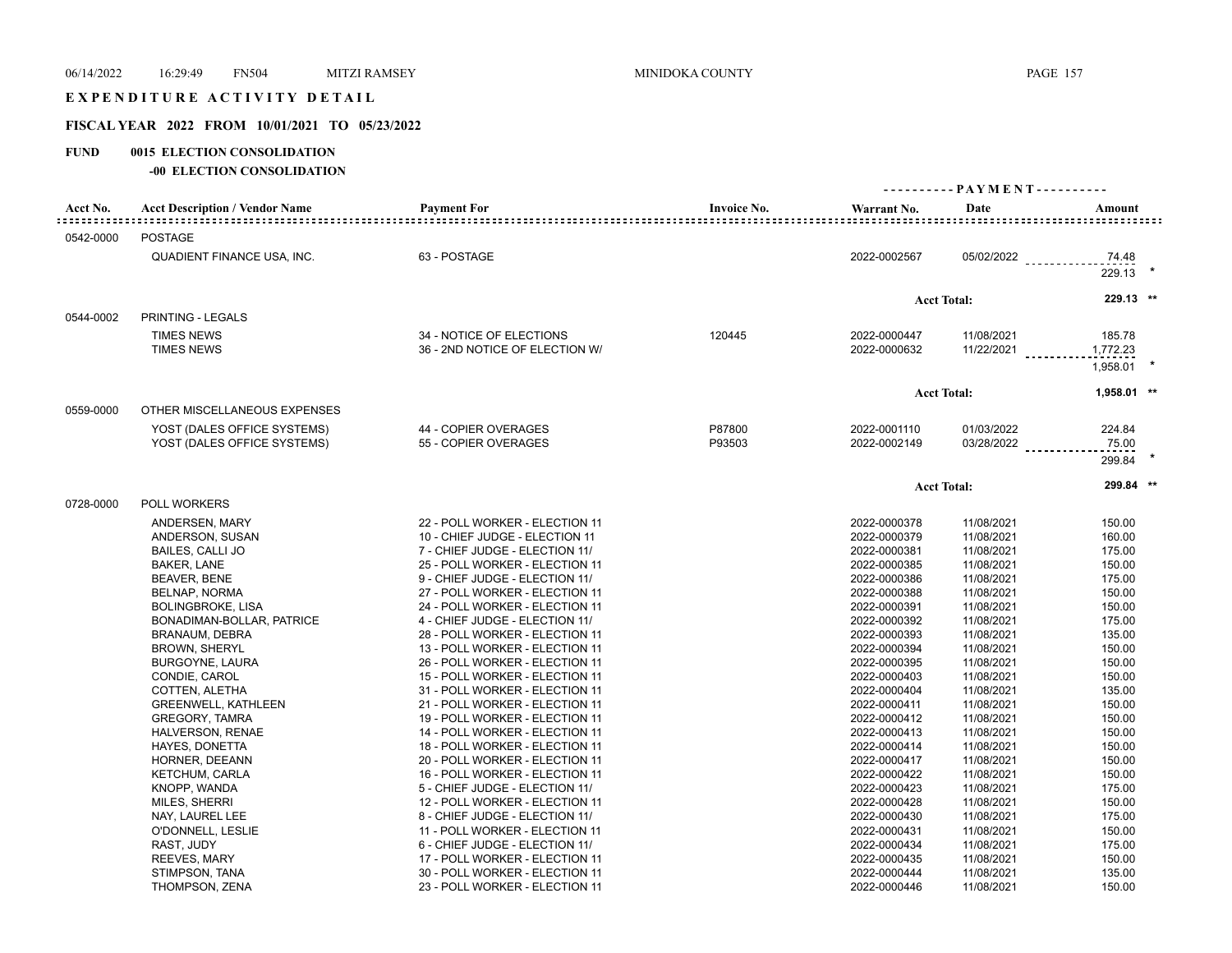| 06/14/2022          | <b>MITZI RAMSEY</b><br>16:29:49<br><b>FN504</b> |                                         | MINIDOKA COUNTY    |                                        |                              | <b>PAGE 158</b> |
|---------------------|-------------------------------------------------|-----------------------------------------|--------------------|----------------------------------------|------------------------------|-----------------|
|                     | EXPENDITURE ACTIVITY DETAIL                     |                                         |                    |                                        |                              |                 |
|                     | FISCAL YEAR 2022 FROM 10/01/2021 TO 05/23/2022  |                                         |                    |                                        |                              |                 |
| <b>FUND</b>         | 0015 ELECTION CONSOLIDATION                     |                                         |                    |                                        |                              |                 |
|                     | -00 ELECTION CONSOLIDATION                      |                                         |                    |                                        |                              |                 |
|                     |                                                 |                                         |                    |                                        | ---------- PAYMENT---------- |                 |
| Acct No.<br>::::::: | <b>Acct Description / Vendor Name</b>           | <b>Payment For</b><br>::::::::::::::    | <b>Invoice No.</b> | Warrant No.<br>. = = = = = = = = = = = | Date                         | Amount          |
| 0728-0000           | POLL WORKERS                                    |                                         |                    |                                        |                              |                 |
|                     | WILLIAMS, BRAWLEY                               | 29 - POLL WORKER - ELECTION 11          |                    | 2022-0000462                           | 11/08/2021                   | 135.00          |
|                     |                                                 |                                         |                    |                                        |                              | 4,300.00        |
|                     |                                                 |                                         |                    |                                        | <b>Acct Total:</b>           | 4,300.00 **     |
|                     | Total 'B' Expenses -- (Other Expenses):         |                                         | 28,492.24          |                                        |                              |                 |
| 0806-0000           | CAPITAL- OFFICE EQUIPMENT                       |                                         |                    |                                        |                              |                 |
|                     | TENEX SOFTWARE SOLUTIONS, INC.                  | 35 - POLL BOOKS WITH ACCESSORI          | 1151               | 2022-0000629                           | $11/22/2021$                 | 1,774.00        |
|                     |                                                 |                                         |                    |                                        |                              | 1,774.00        |
|                     |                                                 |                                         |                    |                                        | <b>Acct Total:</b>           | $1,774.00$ **   |
|                     |                                                 |                                         |                    | 1,774.00                               |                              |                 |
|                     |                                                 | Total 'C' Expenses -- (Capital Outlay): |                    |                                        |                              |                 |
|                     | <b>DEPARTMENT TOTALS:</b>                       |                                         |                    |                                        | <b>Dept Total:</b>           | 30,293.48       |
|                     |                                                 | Total 'A' Expenses -- Salaries:         |                    |                                        |                              |                 |
|                     |                                                 | Total 'D' Expenses -- Benefits:         | 27.24              |                                        |                              |                 |
|                     |                                                 | Total 'B' Expenses -- Expenses:         | 28,492.24          |                                        |                              |                 |
|                     |                                                 | Total 'C' Expenses -- Capital Outlay:   | 1,774.00           |                                        |                              |                 |
|                     |                                                 |                                         | 30,293.48          |                                        |                              |                 |
|                     | <b>FUND TOTALS:</b>                             |                                         |                    |                                        | <b>Fund Total:</b>           | 30,293.48       |
|                     |                                                 | Total 'A' Expenses -- Salaries:         |                    |                                        |                              |                 |
|                     |                                                 | Total 'D' Expenses -- Benefits:         | 27.24              |                                        |                              |                 |
|                     |                                                 | Total 'B' Expenses -- Expenses:         | 28,492.24          |                                        |                              |                 |
|                     |                                                 | Total 'C' Expenses -- Capital Outlay:   | 1,774.00           |                                        |                              |                 |
|                     |                                                 |                                         | 30,293.48          |                                        |                              |                 |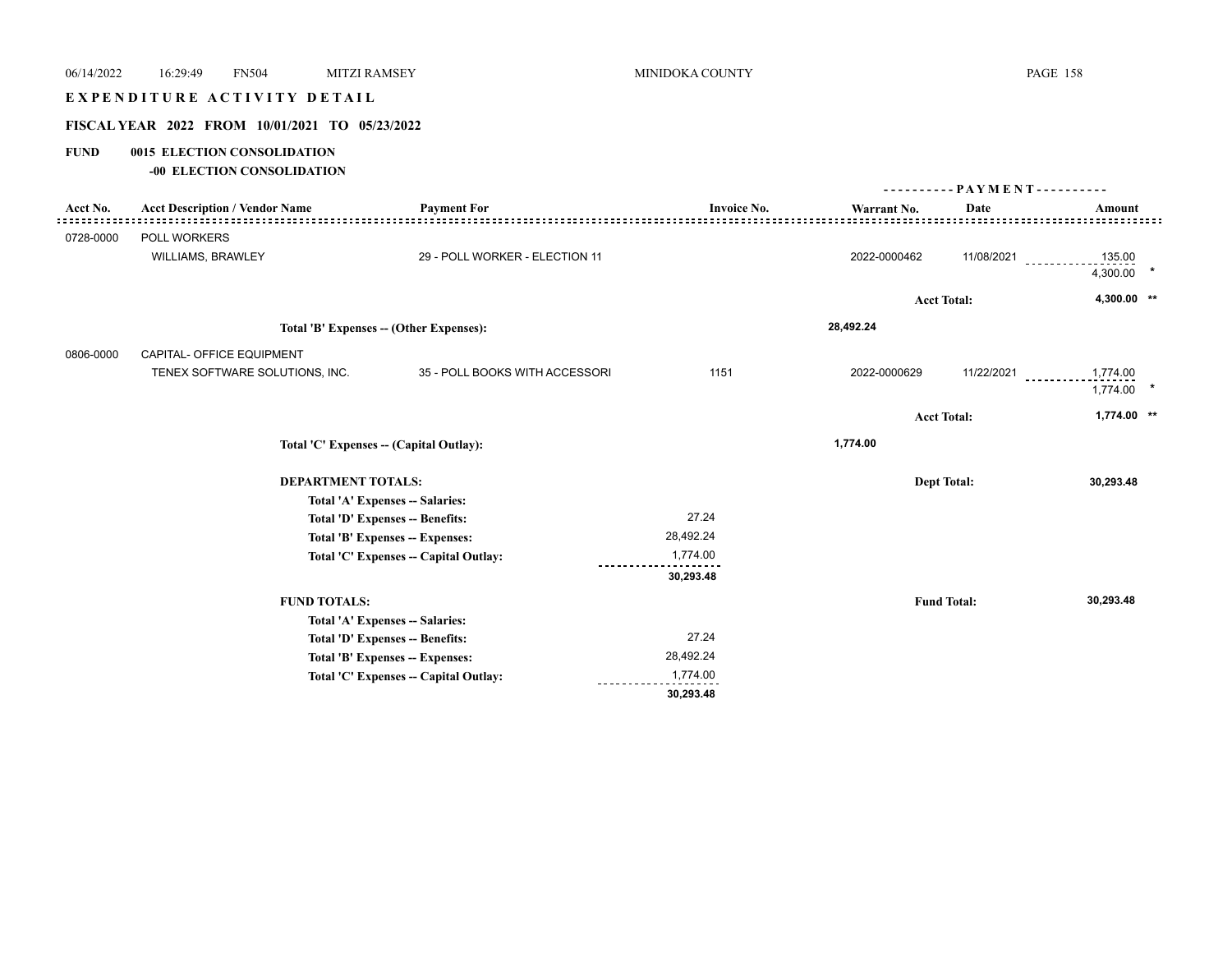## EXPENDITURE ACTIVITY DETAIL

## **FISCAL YEAR 2022 FROM 10/01/2021 TO 05/23/2022**

#### **FUND 0016 INDIGENT**

|           |                                       |                    |                    | ---------- PAYMENT---------- |                    |                                           |
|-----------|---------------------------------------|--------------------|--------------------|------------------------------|--------------------|-------------------------------------------|
| Acct No.  | <b>Acct Description / Vendor Name</b> | <b>Payment For</b> | <b>Invoice No.</b> | Warrant No.                  | Date               | Amount<br>::::::::::::::::::::::::::::::: |
| 0401-0002 | SALARIES - DEPUTIES                   |                    |                    |                              |                    |                                           |
|           |                                       | *PAYROLL - EXPENSE |                    | *PAYROLL*                    | 10/08/2021         | 1,279.50                                  |
|           |                                       | *PAYROLL - EXPENSE |                    | *PAYROLL*                    | 10/22/2021         | 1,320.00                                  |
|           |                                       | *PAYROLL - EXPENSE |                    | *PAYROLL*                    | 11/05/2021         | 1,320.00                                  |
|           |                                       | *PAYROLL - EXPENSE |                    | *PAYROLL*                    | 11/19/2021         | 1,320.00                                  |
|           |                                       | *PAYROLL - EXPENSE |                    | *PAYROLL*                    | 12/03/2021         | 1,320.00                                  |
|           |                                       | *PAYROLL - EXPENSE |                    | *PAYROLL*                    | 12/17/2021         | 1,320.00                                  |
|           |                                       | *PAYROLL - EXPENSE |                    | *PAYROLL*                    | 12/30/2021         | 1,320.00                                  |
|           |                                       | *PAYROLL - EXPENSE |                    | *PAYROLL*                    | 01/14/2022         | 1,320.00                                  |
|           |                                       | *PAYROLL - EXPENSE |                    | *PAYROLL*                    | 01/28/2022         | 1,500.00                                  |
|           |                                       | *PAYROLL - EXPENSE |                    | *PAYROLL*                    | 02/11/2022         | 1,500.00                                  |
|           |                                       | *PAYROLL - EXPENSE |                    | *PAYROLL*                    | 02/25/2022         | 1,500.00                                  |
|           |                                       | *PAYROLL - EXPENSE |                    | *PAYROLL*                    | 03/11/2022         | 1,500.00                                  |
|           |                                       | *PAYROLL - EXPENSE |                    | *PAYROLL*                    | 03/25/2022         | 1,500.00                                  |
|           |                                       | *PAYROLL - EXPENSE |                    | *PAYROLL*                    | 04/08/2022         | 1,500.00                                  |
|           |                                       | *PAYROLL - EXPENSE |                    | *PAYROLL*                    | 04/22/2022         | 1,500.00                                  |
|           |                                       | *PAYROLL - EXPENSE |                    | *PAYROLL*                    | 05/06/2022         | 1,500.00                                  |
|           |                                       | *PAYROLL - EXPENSE |                    | *PAYROLL*                    | 05/20/2022         | 1,500.00                                  |
|           |                                       |                    |                    |                              |                    | 24,019.50                                 |
|           |                                       |                    |                    |                              |                    |                                           |
|           |                                       |                    |                    |                              | <b>Acct Total:</b> | 24,019.50 **                              |
|           |                                       |                    |                    |                              |                    |                                           |
|           | Total 'A' Expenses -- (Salaries):     |                    |                    | 24,019.50                    |                    |                                           |
| 0410-0000 | <b>RETIREMENT</b>                     |                    |                    |                              |                    |                                           |
|           |                                       | *PAYROLL - EXPENSE |                    | *PAYROLL*                    | 10/08/2021         | 152.77                                    |
|           |                                       | *PAYROLL - EXPENSE |                    | *PAYROLL*                    | 10/22/2021         | 157.61                                    |
|           |                                       | *PAYROLL - EXPENSE |                    | *PAYROLL*                    | 11/05/2021         | 157.61                                    |
|           |                                       | *PAYROLL - EXPENSE |                    | *PAYROLL*                    | 11/19/2021         | 157.61                                    |
|           |                                       | *PAYROLL - EXPENSE |                    | *PAYROLL*                    | 12/03/2021         | 157.61                                    |
|           |                                       | *PAYROLL - EXPENSE |                    | *PAYROLL*                    | 12/17/2021         | 157.61                                    |
|           |                                       | *PAYROLL - EXPENSE |                    | *PAYROLL*                    | 12/30/2021         | 157.61                                    |
|           |                                       | *PAYROLL - EXPENSE |                    | *PAYROLL*                    | 01/14/2022         | 157.61                                    |
|           |                                       | *PAYROLL - EXPENSE |                    | *PAYROLL*                    | 01/28/2022         | 179.10                                    |
|           |                                       | *PAYROLL - EXPENSE |                    | *PAYROLL*                    | 02/11/2022         | 179.10                                    |
|           |                                       | *PAYROLL - EXPENSE |                    | *PAYROLL*                    | 02/25/2022         | 179.10                                    |
|           |                                       | *PAYROLL - EXPENSE |                    | *PAYROLL*                    | 03/11/2022         | 179.10                                    |
|           |                                       | *PAYROLL - EXPENSE |                    | *PAYROLL*                    | 03/25/2022         | 179.10                                    |
|           |                                       | *PAYROLL - EXPENSE |                    | *PAYROLL*                    | 04/08/2022         | 179.10                                    |
|           |                                       | *PAYROLL - EXPENSE |                    | *PAYROLL*                    | 04/22/2022         | 179.10                                    |
|           |                                       | *PAYROLL - EXPENSE |                    | *PAYROLL*                    | 05/06/2022         | 179.10                                    |
|           |                                       | *PAYROLL - EXPENSE |                    | *PAYROLL*                    | 05/20/2022         | 179.10                                    |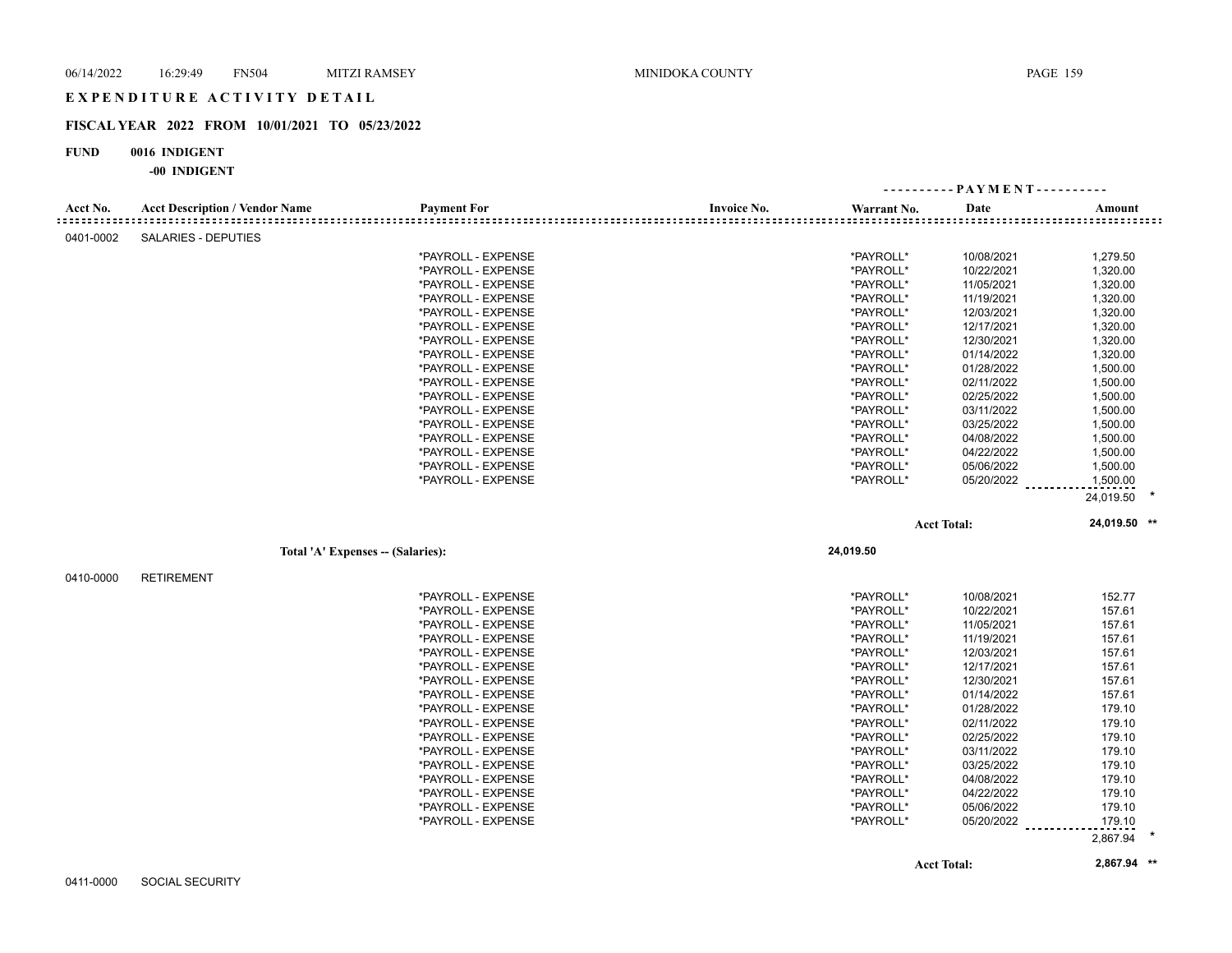## **FISCAL YEAR 2022 FROM 10/01/2021 TO 05/23/2022**

## **FUND 0016 INDIGENT**

| Acct No.  | <b>Acct Description / Vendor Name</b> | <b>Payment For</b> | <b>Invoice No.</b> | Warrant No. | Date               | Amount        |  |
|-----------|---------------------------------------|--------------------|--------------------|-------------|--------------------|---------------|--|
| 0411-0000 | <b>SOCIAL SECURITY</b>                |                    |                    |             |                    |               |  |
|           |                                       | *PAYROLL - EXPENSE |                    | *PAYROLL*   | 10/08/2021         | 97.17         |  |
|           |                                       | *PAYROLL - EXPENSE |                    | *PAYROLL*   | 10/22/2021         | 100.27        |  |
|           |                                       | *PAYROLL - EXPENSE |                    | *PAYROLL*   | 11/05/2021         | 100.27        |  |
|           |                                       | *PAYROLL - EXPENSE |                    | *PAYROLL*   | 11/19/2021         | 100.27        |  |
|           |                                       | *PAYROLL - EXPENSE |                    | *PAYROLL*   | 12/03/2021         | 100.27        |  |
|           |                                       | *PAYROLL - EXPENSE |                    | *PAYROLL*   | 12/17/2021         | 100.27        |  |
|           |                                       | *PAYROLL - EXPENSE |                    | *PAYROLL*   | 12/30/2021         | 100.98        |  |
|           |                                       | *PAYROLL - EXPENSE |                    | *PAYROLL*   | 01/14/2022         | 100.27        |  |
|           |                                       | *PAYROLL - EXPENSE |                    | *PAYROLL*   | 01/28/2022         | 114.04        |  |
|           |                                       | *PAYROLL - EXPENSE |                    | *PAYROLL*   | 02/11/2022         | 114.04        |  |
|           |                                       | *PAYROLL - EXPENSE |                    | *PAYROLL*   | 02/25/2022         | 114.04        |  |
|           |                                       | *PAYROLL - EXPENSE |                    | *PAYROLL*   | 03/11/2022         | 114.04        |  |
|           |                                       | *PAYROLL - EXPENSE |                    | *PAYROLL*   | 03/25/2022         | 114.04        |  |
|           |                                       | *PAYROLL - EXPENSE |                    | *PAYROLL*   | 04/08/2022         | 114.04        |  |
|           |                                       | *PAYROLL - EXPENSE |                    | *PAYROLL*   | 04/22/2022         | 114.04        |  |
|           |                                       | *PAYROLL - EXPENSE |                    | *PAYROLL*   | 05/06/2022         | 114.04        |  |
|           |                                       | *PAYROLL - EXPENSE |                    | *PAYROLL*   | 05/20/2022         | 114.04        |  |
|           |                                       |                    |                    |             |                    | 1,826.13      |  |
|           |                                       |                    |                    |             |                    |               |  |
|           |                                       |                    |                    |             | <b>Acct Total:</b> | $1,826.13$ ** |  |
| 0412-0000 | <b>LIFE INSURANCE</b>                 |                    |                    |             |                    |               |  |
|           |                                       | *PAYROLL - EXPENSE |                    | *PAYROLL*   | 10/22/2021         | 2.80          |  |
|           |                                       | *PAYROLL - EXPENSE |                    | *PAYROLL*   | 11/19/2021         | 2.80          |  |
|           |                                       | *PAYROLL - EXPENSE |                    | *PAYROLL*   | 12/17/2021         | 2.80          |  |
|           |                                       | *PAYROLL - EXPENSE |                    | *PAYROLL*   | 01/28/2022         | 2.80          |  |
|           |                                       | *PAYROLL - EXPENSE |                    | *PAYROLL*   | 02/25/2022         | 2.80          |  |
|           |                                       | *PAYROLL - EXPENSE |                    | *PAYROLL*   | 03/25/2022         | 2.80          |  |
|           |                                       | *PAYROLL - EXPENSE |                    | *PAYROLL*   | 04/22/2022         | 2.80          |  |
|           |                                       | *PAYROLL - EXPENSE |                    | *PAYROLL*   | 05/20/2022         | 2.80          |  |
|           |                                       |                    |                    |             |                    | 22.40         |  |
|           |                                       |                    |                    |             | <b>Acct Total:</b> | 22.40 **      |  |
| 0413-0000 | <b>MEDICAL INSURANCE</b>              |                    |                    |             |                    |               |  |
|           |                                       | *PAYROLL - EXPENSE |                    | *PAYROLL*   | 10/22/2021         | 746.94        |  |
|           |                                       |                    |                    | *PAYROLL*   |                    |               |  |
|           |                                       | *PAYROLL - EXPENSE |                    |             | 11/19/2021         | 746.94        |  |
|           |                                       | *PAYROLL - EXPENSE |                    | *PAYROLL*   | 12/17/2021         | 746.94        |  |
|           |                                       | *PAYROLL - EXPENSE |                    | *PAYROLL*   | 01/28/2022         | 746.94        |  |
|           |                                       | *PAYROLL - EXPENSE |                    | *PAYROLL*   | 02/25/2022         | 746.94        |  |
|           |                                       | *PAYROLL - EXPENSE |                    | *PAYROLL*   | 03/25/2022         | 746.94        |  |
|           |                                       | *PAYROLL - EXPENSE |                    | *PAYROLL*   | 04/22/2022         | 746.94        |  |
|           |                                       | *PAYROLL - EXPENSE |                    | *PAYROLL*   | 05/20/2022         | 746.94        |  |
|           |                                       |                    |                    |             |                    | 5,975.52      |  |
|           |                                       |                    |                    |             | <b>Acct Total:</b> | 5,975.52 **   |  |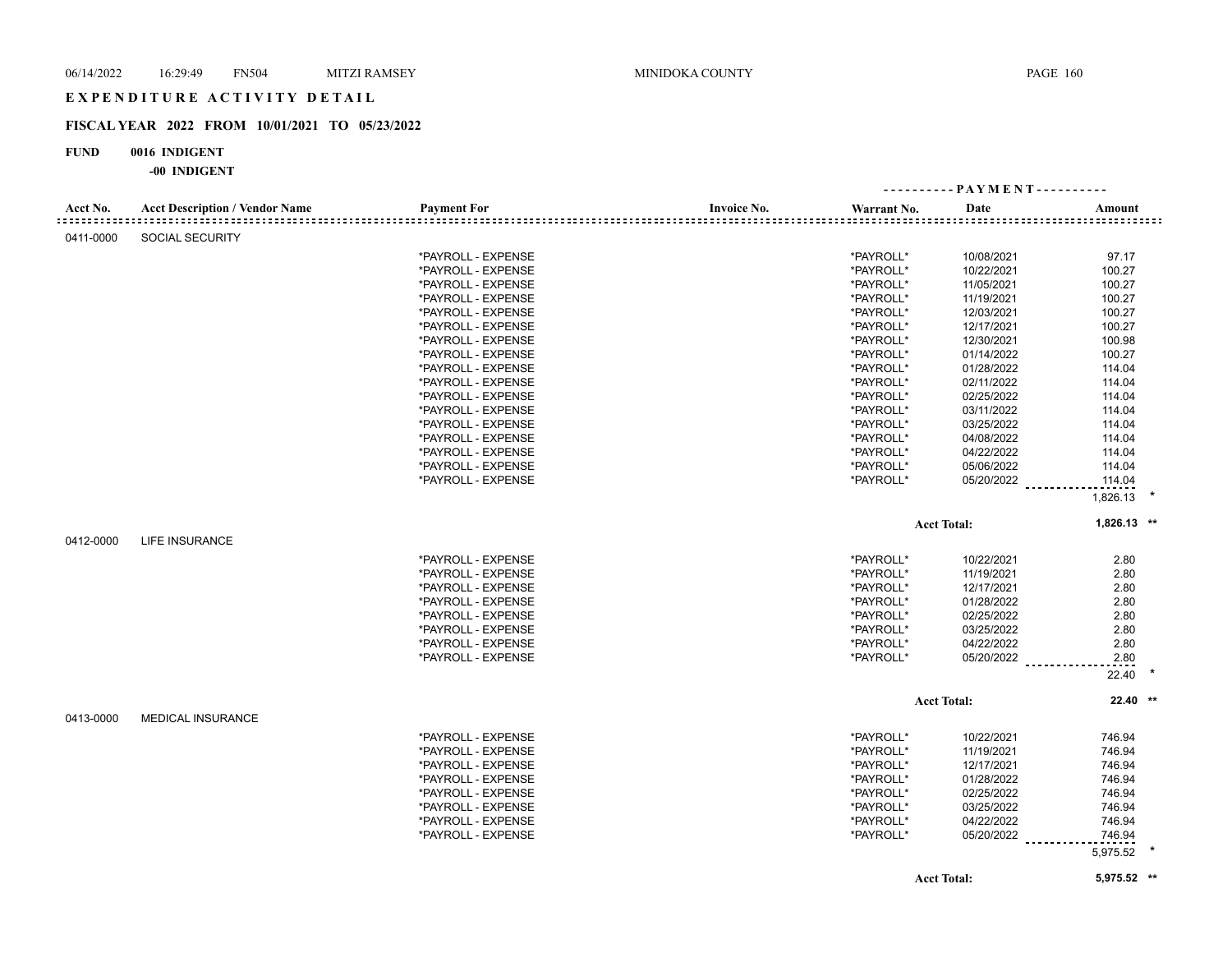# 06/14/2022 16:29:49 FN504 MITZI RAMSEY MINIDOKA COUNTY PAGE 161 E X P E N D I T U R E A C T I V I T Y D E T A I L

## **FISCAL YEAR 2022 FROM 10/01/2021 TO 05/23/2022**

## **FUND 0016 INDIGENT**

| Acct No.<br>============= | <b>Acct Description / Vendor Name</b>                                | <b>Payment For</b>                                     | <b>Invoice No.</b> | Warrant No.                  | Date               | Amount                |  |
|---------------------------|----------------------------------------------------------------------|--------------------------------------------------------|--------------------|------------------------------|--------------------|-----------------------|--|
| 0414-0000                 | <b>WORKMAN'S COMPENSATION INSUR</b>                                  |                                                        |                    |                              |                    |                       |  |
|                           | STATE INSURANCE FUND                                                 | 1018 - WORKMANS COMPENSATION                           |                    | 2022-0000627                 |                    | $11/22/2021$<br>26.98 |  |
|                           |                                                                      |                                                        |                    |                              |                    | 26.98                 |  |
|                           |                                                                      |                                                        |                    |                              | <b>Acct Total:</b> | 26.98 **              |  |
|                           | Total 'D' Expenses -- (Benefits):                                    |                                                        |                    | 10,718.97                    |                    |                       |  |
| 0440-0005                 | SUPPLIES - COPIER                                                    |                                                        |                    |                              |                    |                       |  |
|                           | <b>HARVEY'S OFFICE PLUS</b>                                          | 1053 - 5 CASES COPY PAPER                              | 0040706-001        | 2022-0001404                 | $01/31/2022$       | 273.50                |  |
|                           |                                                                      |                                                        |                    |                              |                    | 273.50                |  |
|                           |                                                                      |                                                        |                    |                              | <b>Acct Total:</b> | 273.50 **             |  |
| 0461-0002                 | PHONE - TOLL CHARGES                                                 |                                                        |                    |                              |                    |                       |  |
|                           | <b>WINDSTREAM</b>                                                    | 1076 - TOLL CHARGES                                    |                    | 2022-0001958                 | 03/14/2022         | 4.56                  |  |
|                           | <b>WINDSTREAM</b>                                                    | 1096 - TOLL CHARGES                                    |                    | 2022-0002399                 | 04/18/2022         | 4.49                  |  |
|                           | <b>WINDSTREAM</b>                                                    | 1113 - TOLL CHARGES                                    |                    | 2022-0002772                 |                    | 05/16/2022<br>1.73    |  |
|                           |                                                                      |                                                        |                    |                              |                    | 10.78                 |  |
|                           |                                                                      |                                                        |                    |                              | <b>Acct Total:</b> | $10.78$ **            |  |
| 0489-0002                 | <b>MEDICAL REVIEW</b>                                                |                                                        |                    |                              |                    |                       |  |
|                           | <b>IDAHO MEDICAL REVIEW, LLC</b>                                     | 1031 - MEDICAL REVIEW                                  | 13559              | 2022-0000837                 | 12/13/2021         | 315.00                |  |
|                           | <b>IDAHO MEDICAL REVIEW, LLC</b><br><b>IDAHO MEDICAL REVIEW, LLC</b> | 1032 - MEDICAL REVIEW<br>1ST REVIEW - CAT #24-2022-007 | 13477<br>13893     | 2022-0000837<br>2022-0002669 | 12/13/2021         | 420.00<br>210.00      |  |
|                           |                                                                      |                                                        |                    |                              | 05/09/2022         | 945.00                |  |
|                           |                                                                      |                                                        |                    |                              |                    |                       |  |
| 0528-0000                 | <b>DUES / MEMBERSHIPS</b>                                            |                                                        |                    |                              | <b>Acct Total:</b> | 945.00 **             |  |
|                           | IAC                                                                  | 1040 - INDIGENT HEALTHCARE SOL                         | IAC-22-469         | 2022-0001303                 | $01/24/2022$       | 125.00                |  |
|                           |                                                                      |                                                        |                    |                              |                    | 125.00                |  |
|                           |                                                                      |                                                        |                    |                              | <b>Acct Total:</b> | 125.00 **             |  |
| 0530-0000                 | OFFICE ADMINISTRATION                                                |                                                        |                    |                              |                    |                       |  |
|                           | <b>SOLV BUSINESS</b>                                                 | 1011 - ENVELOPES                                       | 414244             | 2022-0000442                 | 11/08/2021         | 93.77                 |  |
|                           | SOLUTIONS-SAFEGUARD-2<br>YOST (DALES OFFICE SYSTEMS)                 | 1084 - COPIER OVERAGES                                 | P93503             | 2022-0002149                 |                    | 03/28/2022<br>25.06   |  |
|                           |                                                                      |                                                        |                    |                              |                    | $118.83$ *            |  |
|                           |                                                                      |                                                        |                    |                              | <b>Acct Total:</b> | $118.83$ **           |  |
| 0542-0000                 | <b>POSTAGE</b>                                                       |                                                        |                    |                              |                    |                       |  |
|                           | QUADIENT FINANCE USA, INC.                                           | 1010 - POSTAGE                                         |                    | 2022-0000433                 | 11/08/2021         | 72.61                 |  |
|                           | QUADIENT FINANCE USA, INC.                                           | 1024 - POSTAGE                                         |                    | 2022-0000674                 | 11/29/2021         | 87.85                 |  |
|                           | <b>QUADIENT FINANCE USA, INC.</b>                                    | 1038 - POSTAGE                                         |                    | 2022-0001165                 | 01/10/2022         | 77.38                 |  |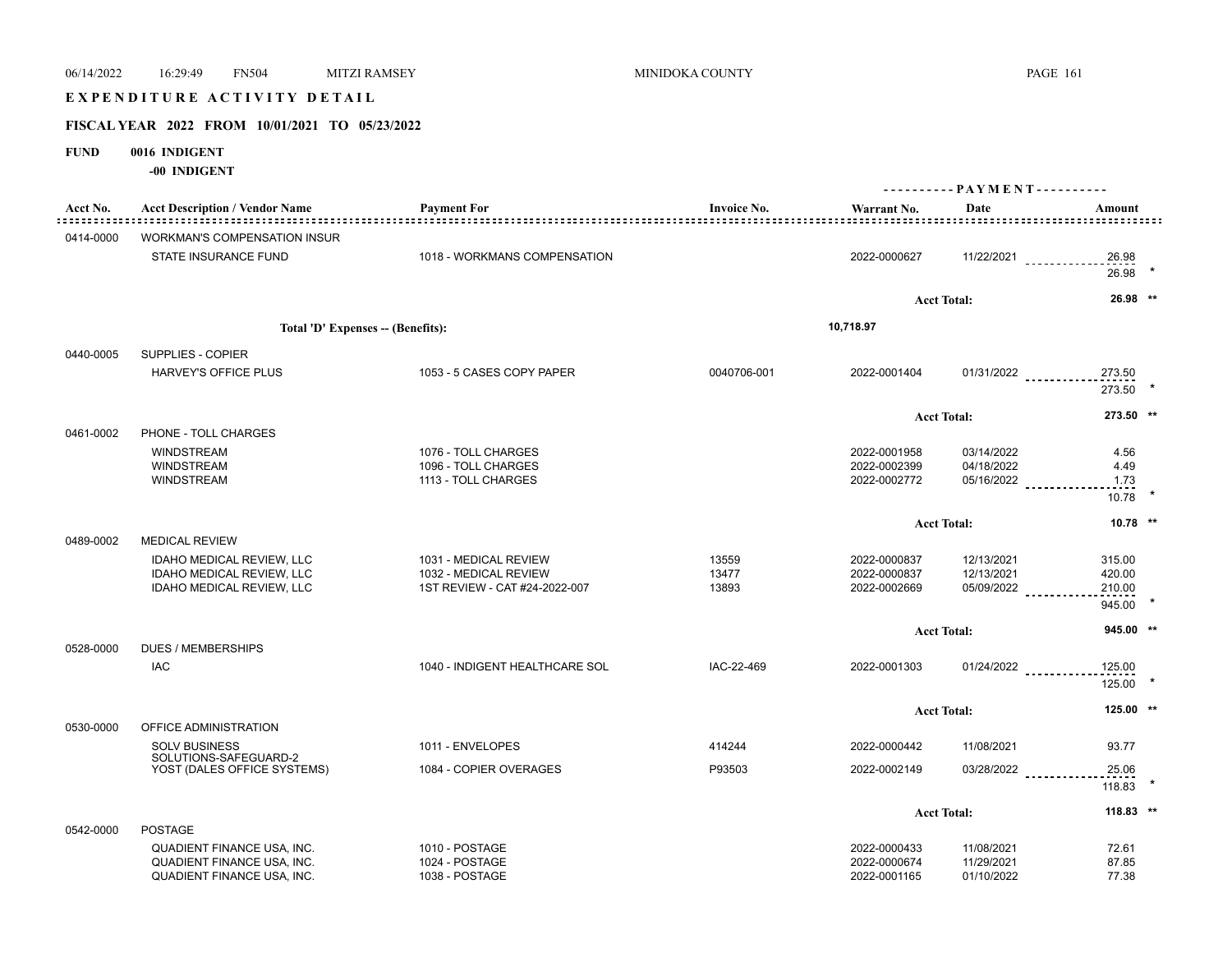# E X P E N D I T U R E A C T I V I T Y D E T A I L

## **FISCAL YEAR 2022 FROM 10/01/2021 TO 05/23/2022**

## **FUND 0016 INDIGENT**

|           |                                       |                                |                    |              |                    | ---------- PAYMENT---------- |  |
|-----------|---------------------------------------|--------------------------------|--------------------|--------------|--------------------|------------------------------|--|
| Acct No.  | <b>Acct Description / Vendor Name</b> | <b>Payment For</b>             | <b>Invoice No.</b> | Warrant No.  | Date               | Amount                       |  |
| 0542-0000 | <b>POSTAGE</b>                        |                                |                    |              |                    |                              |  |
|           | QUADIENT FINANCE USA, INC.            | 1052 - POSTAGE                 |                    | 2022-0001415 | 01/31/2022         | 94.34                        |  |
|           | <b>QUADIENT FINANCE USA, INC.</b>     | 1067 - POSTAGE                 |                    | 2022-0001745 | 02/28/2022         | 70.36                        |  |
|           | <b>QUADIENT FINANCE USA, INC.</b>     | 1086 - POSTAGE                 |                    | 2022-0002203 | 04/04/2022         | 73.34                        |  |
|           | <b>QUADIENT FINANCE USA, INC.</b>     | 1103 - POSTAGE                 |                    | 2022-0002567 | $05/02/2022$       | 74.93                        |  |
|           |                                       |                                |                    |              |                    | 550.81                       |  |
|           |                                       |                                |                    |              | <b>Acct Total:</b> | 550.81 **                    |  |
| 0590-0000 | <b>MEDICAL - HOSPITALS</b>            |                                |                    |              |                    |                              |  |
|           | CASSIA REGIONAL MEDICAL CENTER        | 13 - CASE # 2021-28            | C1223123494854     | 2022-0001060 | $01/03/2022$       | 9,733.61<br>9,733.61         |  |
|           |                                       |                                |                    |              | <b>Acct Total:</b> | $9,733.61$ **                |  |
| 0591-0000 | MEDICAL - DOCTORS                     |                                |                    |              |                    |                              |  |
|           | CASSIA REGIONAL MEDICAL CENTER        | 12- CASE # 2021-28             | C1223123494845     | 2022-0001060 | 01/03/2022         | 733.56                       |  |
|           | CASSIA REGIONAL MEDICAL CENTER        | 12 - CASE #2021-28             | C1223123494849     | 2022-0001060 | 01/03/2022         | 167.89                       |  |
|           | <b>LOGAN REGIONAL HOSPITAL</b>        | 11 - CASE # 2021-28            | 303135428124       | 2022-0001082 | 01/03/2022         | 42.89                        |  |
|           | MONROE ANESTHESIA SERVICES PC         | 10 - CASE # 2021-28            | 3487.18            | 2022-0001088 | 01/03/2022         | 322.05                       |  |
|           | MEDICAL IMAGING ASSOC. OF IDAHO       | 20 - CASE #2021-23             | U2000040166301     | 2022-0001313 | 01/24/2022         | 35.55                        |  |
|           | MEDICAL IMAGING ASSOC. OF IDAHO       | 20 - CASE #2021-23             | U2000040166301     | 2022-0001313 | 01/24/2022         | 76.47                        |  |
|           | MIDVALLEY HEALTHCARE                  | 33 - PATIENT #502666           | 520111392          | 2022-0002152 | 03/29/2022         | 34.09                        |  |
|           | RATUS, PLLC                           | 32 - PATIENT #502700           | 520111392          | 2022-0002153 | 03/29/2022         | 68.18                        |  |
|           |                                       |                                |                    |              |                    | 1,480.68                     |  |
|           |                                       |                                |                    |              | <b>Acct Total:</b> | 1,480.68 **                  |  |
| 0593-0000 | <b>MEDICAL - JDC</b>                  |                                |                    |              |                    |                              |  |
|           | MINIDOKA MEMORIAL HOSPITAL            | 1017 - PATIENT# 97661-0001-001 |                    | 2022-0000616 | 11/22/2021         | 303.93                       |  |
|           | MINIDOKA MEMORIAL HOSPITAL            | 1064 - MEDICAL CLEARANCE FOR R |                    | 2022-0001740 | 02/28/2022         | 54.43                        |  |
|           | MINIDOKA MEMORIAL HOSPITAL            | 1104 - MEDICAL TREATMENT FOR R |                    | 2022-0002562 | 05/02/2022         | 422.28                       |  |
|           |                                       |                                |                    |              |                    | 780.64                       |  |
| 0593-0003 | MEDICAL - JAIL RESIDENT               |                                |                    |              |                    |                              |  |
|           | <b>CASSIA REGIONAL HOSPITAL</b>       | 1019 - C1223132392313 DOS- 9/2 |                    | 2022-0000600 | 11/22/2021         | 177.29                       |  |
|           | <b>CASSIA REGIONAL HOSPITAL</b>       | 1019 - CR34-21-2566 DOS- 10/5/ |                    | 2022-0000600 | 11/22/2021         | 1,057.78                     |  |
|           | <b>CASSIA REGIONAL HOSPITAL</b>       | 1019 - CR34-21-3079 DOS- 10/8/ |                    | 2022-0000600 | 11/22/2021         | 1,575.37                     |  |
|           | <b>CASSIA REGIONAL HOSPITAL</b>       | 1019 - CR34-21-3079 DOS- 10/7/ |                    | 2022-0000600 | 11/22/2021         | 1,933.02                     |  |
|           | IHC PROFESSIONAL RADIOLOGY            | 1020 - CR34-21-3079 DOS-10/8/2 |                    | 2022-0000611 | 11/22/2021         | 37.43                        |  |
|           | CASSIA REGIONAL MEDICAL CENTER        | 1057 - CASE #C1223138253322 -  |                    | 2022-0001467 | 02/07/2022         | 354.52                       |  |
|           | CASSIA REGIONAL MEDICAL CENTER        | 1057 - CASE #C1223134593718 -  |                    | 2022-0001467 | 02/07/2022         | 390.46                       |  |
|           | MINIDOKA MEMORIAL HOSPITAL            | 1058 - CASE #41313-0003-001U - |                    | 2022-0001490 | 02/07/2022         | 1,313.76                     |  |
|           | MINIDOKA MEMORIAL HOSPITAL            | 1058 - CASE #41313-0002-001U - |                    | 2022-0001490 | 02/07/2022         | 891.90                       |  |
|           | MINIDOKA MEMORIAL HOSPITAL            | 1058 - CASE #98294-0001-001U - |                    | 2022-0001490 | 02/07/2022         | 288.42                       |  |
|           | <b>ST LUKES CLINIC</b>                | 1062 - CR34-21-2566            |                    | 2022-0001606 | 02/14/2022         | 233.80                       |  |
|           | <b>CASSIA REGIONAL HOSPITAL</b>       | 1079 - CR34-21-2023            |                    | 2022-0002004 | 03/21/2022         | 26.59                        |  |
|           | <b>CASSIA REGIONAL HOSPITAL</b>       | 1079 - CR34-21-3778            |                    | 2022-0002004 | 03/21/2022         | 29.22                        |  |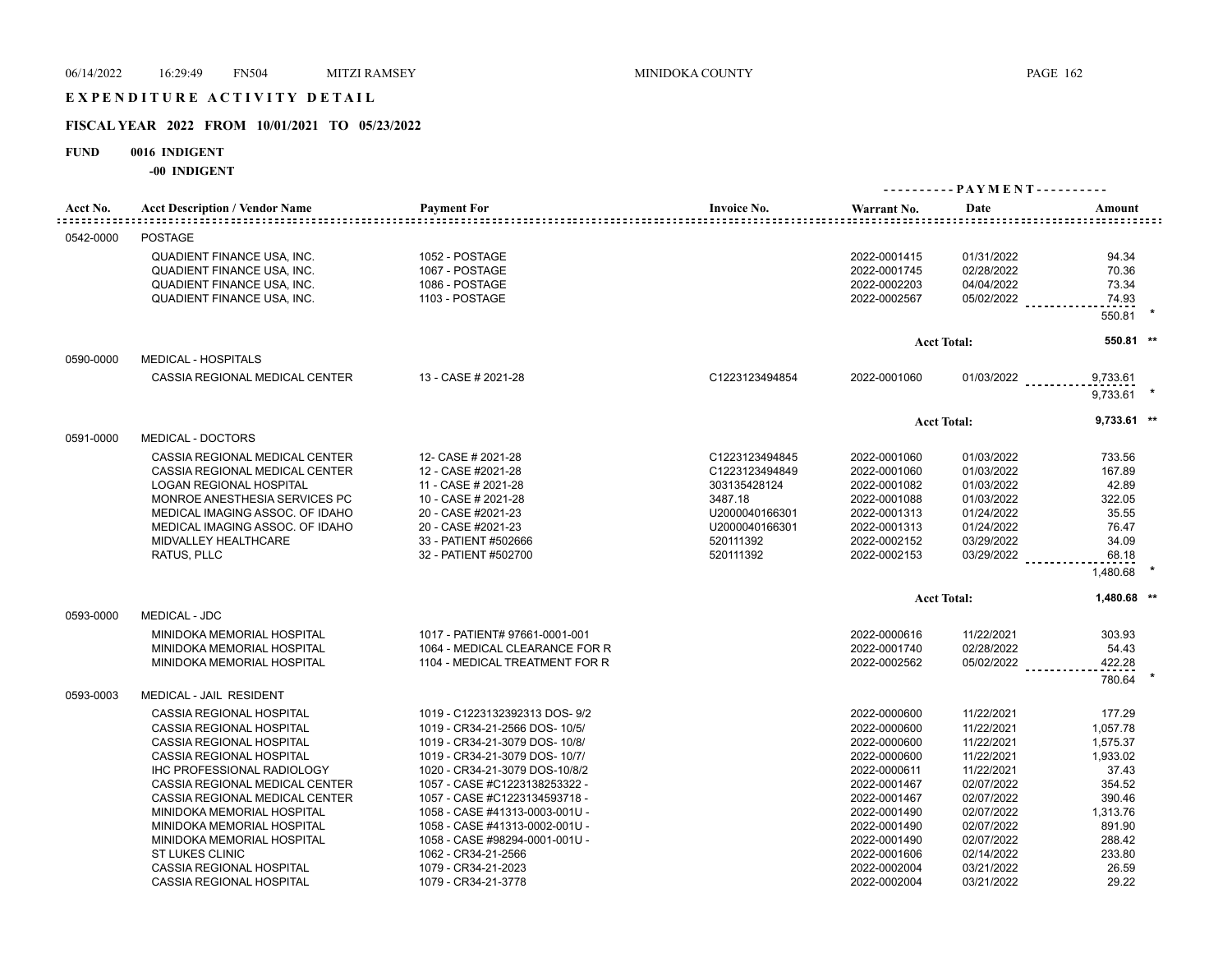# E X P E N D I T U R E A C T I V I T Y D E T A I L

# **FISCAL YEAR 2022 FROM 10/01/2021 TO 05/23/2022**

## **FUND 0016 INDIGENT**

| Acct No.  | <b>Acct Description / Vendor Name</b> | <b>Payment For</b>             | <b>Invoice No.</b>     | Warrant No.  | Date               | Amount       |  |
|-----------|---------------------------------------|--------------------------------|------------------------|--------------|--------------------|--------------|--|
| 0593-0003 | MEDICAL - JAIL RESIDENT               |                                |                        |              |                    |              |  |
|           | CASSIA REGIONAL HOSPITAL              | 1079 - CR34-20-2249            |                        | 2022-0002004 | 03/21/2022         | 71.78        |  |
|           | CASSIA REGIONAL HOSPITAL              | 1079 - 1246747153              |                        | 2022-0002004 | 03/21/2022         | 12.17        |  |
|           | CASSIA REGIONAL HOSPITAL              | 1080 - CR34-22-31              |                        | 2022-0002004 | 03/21/2022         | 680.54       |  |
|           | CASSIA REGIONAL HOSPITAL              | 1080 - CR34-21-2606            |                        | 2022-0002004 | 03/21/2022         | 1,237.11     |  |
|           | IHC PROFESSIONAL RADIOLOGY            | 1078 - CR34-21-2606            |                        | 2022-0002023 | 03/21/2022         | 37.43        |  |
|           | IHC PROFESSIONAL RADIOLOGY            | 1078 - CR34-18-2352            |                        | 2022-0002023 | 03/21/2022         | 37.43        |  |
|           | MINIDOKA MEMORIAL HOSPITAL            | 1081 - 99050-0001-001U         |                        | 2022-0002031 | 03/21/2022         | 384.19       |  |
|           | MINIDOKA MEMORIAL HOSPITAL            | 1081 - 99050-0002-001U         |                        | 2022-0002031 | 03/21/2022         | 940.68       |  |
|           | CASSIA REGIONAL HOSPITAL              | 1101 - CR34-18-3346            |                        | 2022-0002480 | 04/25/2022         | 29.68        |  |
|           | CASSIA REGIONAL HOSPITAL              | 1115 - CR34-22-264 - C12231427 |                        | 2022-0002832 | 05/23/2022         | 1,248.57     |  |
|           | CASSIA REGIONAL HOSPITAL              | 1115 - CR34-22-313 - C12231456 |                        | 2022-0002832 | 05/23/2022         | 1,159.84     |  |
|           | CASSIA REGIONAL HOSPITAL              | 1115 - CR34-19-13 - C122314718 |                        | 2022-0002832 | 05/23/2022         | 38.03        |  |
|           | CASSIA REGIONAL HOSPITAL              | 1115 - CR34-22-693 - C12231464 |                        | 2022-0002832 | 05/23/2022         | 1.175.19     |  |
|           | IHC PROFESSIONAL RADIOLOGY            | 1116 - CR34-22-696 - DOS 3/22/ | C1043146548103         | 2022-0002848 | 05/23/2022         | 37.43        |  |
|           | <b>ST LUKES CLINIC</b>                | 1117 - DOS 3/31/22             | SP298931301            | 2022-0002864 | 05/23/2022         | 128.72       |  |
|           |                                       |                                |                        |              |                    | 15,528.35    |  |
|           |                                       |                                |                        |              | <b>Acct Total:</b> | 16,308.99 ** |  |
| 0595-0000 | MEDICAL - PROTECTIVE HOLD             |                                |                        |              |                    |              |  |
|           | ALLIANCE FAMILY SERVICES, INC         | 2-2ND DESTIGNATED EXAM         | <b>EMILY J CHANTRY</b> | 2022-0000468 | 11/15/2021         | 250.00       |  |
|           | SEELEY, VAL                           | 4 - DESIGNATED EXAM            |                        | 2022-0000770 | 12/06/2021         | 437.50       |  |
|           | SEELEY, VAL                           | 4 - DESIGNATED EXAM            |                        | 2022-0000770 | 12/06/2021         | 500.00       |  |
|           | <b>BAKER, RICHARD THOMAS</b>          | 7 - DESIGNATED EXAM            |                        | 2022-0000814 | 12/13/2021         | 275.00       |  |
|           | BUREAU OF FINANCIAL SERVICES          | 5 - DESIGNATED EXAM            |                        | 2022-0000816 | 12/13/2021         | 63.00        |  |
|           | BUREAU OF FINANCIAL SERVICES          | 6 - DESIGNATED EXAM            |                        | 2022-0000816 | 12/13/2021         | 126.00       |  |
|           | BUREAU OF FINANCIAL SERVICES          | 6 - DESIGNATED EXAM            |                        | 2022-0000816 | 12/13/2021         | 31.50        |  |
|           | <b>BUREAU OF FINANCIAL SERVICES</b>   | 5 - DESIGNATED EXAM            |                        | 2022-0000816 | 12/13/2021         | 31.50        |  |
|           | BUREAU OF FINANCIAL SERVICES          | 5 - DESIGNATED EXAM            |                        | 2022-0000816 | 12/13/2021         | 157.50       |  |
|           | BUREAU OF FINANCIAL SERVICES          | 5 - DESIGNATED EXAM            |                        | 2022-0000816 | 12/13/2021         | 126.00       |  |
|           | BUREAU OF FINANCIAL SERVICES          | 5 - DESIGNATED EXAM            |                        | 2022-0000816 | 12/13/2021         | 126.00       |  |
|           | BUREAU OF FINANCIAL SERVICES          | 6 - DESIGNATED EXAM            |                        | 2022-0000816 | 12/13/2021         | 126.00       |  |
|           | BUREAU OF FINANCIAL SERVICES          | 6 - DESIGNATED EXAM            |                        | 2022-0000816 | 12/13/2021         | 126.00       |  |
|           | ALLIANCE FAMILY SERVICES, INC         | 9 - SENIOR DE                  |                        | 2022-0000919 | 12/20/2021         | 250.00       |  |
|           | PSYCHOLOGICAL CONSULTING LLC          | 8 - SENIOR DESIGNATED EXAM     |                        | 2022-0000964 | 12/20/2021         | 200.00       |  |
|           | PSYCHOLOGICAL CONSULTING LLC          | 8 - SENIOR DESIGNATED EXAM     |                        | 2022-0000964 | 12/20/2021         | 200.00       |  |
|           | DE LA CRUZ LCSW, IRENE                | $15 - DE$                      |                        | 2022-0001064 | 01/03/2022         | 531.25       |  |
|           | JONES, CHRISTINE                      | 14 - DE                        |                        | 2022-0001078 | 01/03/2022         | 312.50       |  |
|           | HULBERT, RYAN PH.D.                   | 16 - SENIOR DE                 |                        | 2022-0001158 | 01/10/2022         | 125.00       |  |
|           | SEELEY, VAL                           | 18 - DESINATED EXAM - CV-34-21 |                        | 2022-0001321 | 01/24/2022         | 250.00       |  |
|           | SEELEY, VAL                           | 19 - 1ST DE - CV-34-22-38      |                        | 2022-0001321 | 01/24/2022         | 562.50       |  |
|           | <b>INTERMOUNTAIN HEALTHCARE</b>       | 23 - INVOLUNTARY HOLD          | 10339430018S1C8543     | 2022-0001591 | 02/14/2022         | 4,547.88     |  |
|           | <b>INTERMOUNTAIN HEALTHCARE</b>       | 22 - INVOLUNTARY HOLD          | 10345620016S1C8543     | 2022-0001591 | 02/14/2022         | 2,273.94     |  |
|           | SEELEY, VAL                           | 21-DESIGNATED EXAM             | CV-34-22-58            | 2022-0001603 | 02/14/2022         | 531.25       |  |
|           | SEELEY, VAL                           | 21 - DESIGNATED EXAM           | CV-34-22-85            | 2022-0001603 | 02/14/2022         | 375.00       |  |
|           | HULBERT, RYAN PH.D.                   | 27 - SENIOR DESIGNATED EXAM    | 022122                 | 2022-0001725 | 02/28/2022         | 125.00       |  |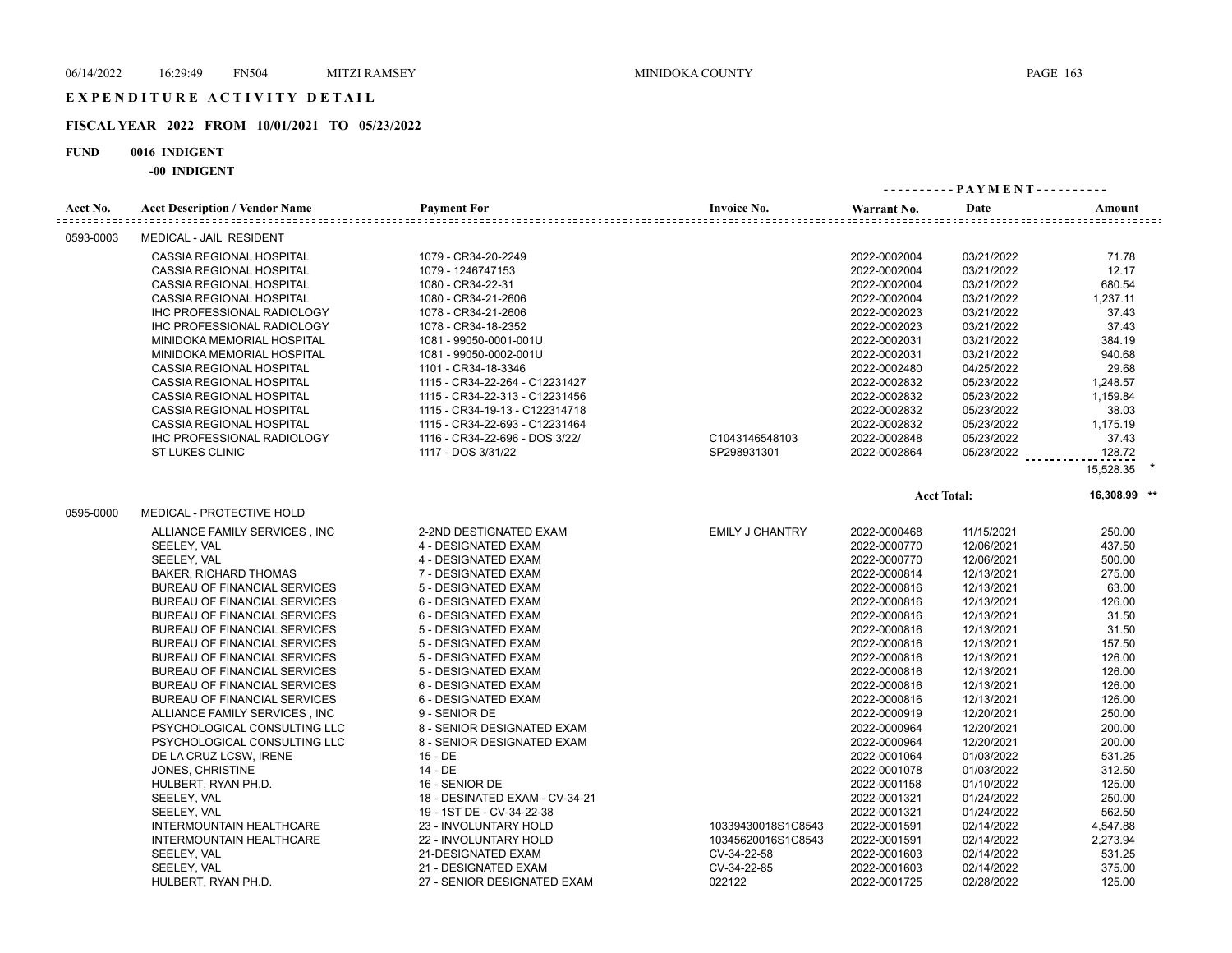# E X P E N D I T U R E A C T I V I T Y D E T A I L

## **FISCAL YEAR 2022 FROM 10/01/2021 TO 05/23/2022**

## **FUND 0016 INDIGENT**

|           |                                                                                                                                                                                                                                                                                                                                                                                                                                                                                                       |                                                                                                                                                                                                                                                                                                                                                                                                                                                                                   |                                                                                                              |                                                                                                                                                                                                                                                                                              | ---------- PAYMENT----------                                                                                                                                                                                                                                           |                                                                                                                                                                                                           |  |
|-----------|-------------------------------------------------------------------------------------------------------------------------------------------------------------------------------------------------------------------------------------------------------------------------------------------------------------------------------------------------------------------------------------------------------------------------------------------------------------------------------------------------------|-----------------------------------------------------------------------------------------------------------------------------------------------------------------------------------------------------------------------------------------------------------------------------------------------------------------------------------------------------------------------------------------------------------------------------------------------------------------------------------|--------------------------------------------------------------------------------------------------------------|----------------------------------------------------------------------------------------------------------------------------------------------------------------------------------------------------------------------------------------------------------------------------------------------|------------------------------------------------------------------------------------------------------------------------------------------------------------------------------------------------------------------------------------------------------------------------|-----------------------------------------------------------------------------------------------------------------------------------------------------------------------------------------------------------|--|
| Acct No.  | <b>Acct Description / Vendor Name</b>                                                                                                                                                                                                                                                                                                                                                                                                                                                                 | <b>Payment For</b>                                                                                                                                                                                                                                                                                                                                                                                                                                                                | <b>Invoice No.</b>                                                                                           | Warrant No.                                                                                                                                                                                                                                                                                  | Date                                                                                                                                                                                                                                                                   | Amount                                                                                                                                                                                                    |  |
| 0595-0000 | <b>MEDICAL - PROTECTIVE HOLD</b>                                                                                                                                                                                                                                                                                                                                                                                                                                                                      |                                                                                                                                                                                                                                                                                                                                                                                                                                                                                   |                                                                                                              |                                                                                                                                                                                                                                                                                              |                                                                                                                                                                                                                                                                        |                                                                                                                                                                                                           |  |
|           | JONES, CHRISTINE<br>MIDVALLEY HEALTHCARE<br>MIDVALLEY HEALTHCARE<br><b>RATUS, PLLC</b><br>BUREAU OF FINANCIAL SERVICES<br><b>BUREAU OF FINANCIAL SERVICES</b><br>BUREAU OF FINANCIAL SERVICES<br>DE LA CRUZ LCSW, IRENE<br>SEELEY, VAL<br>PSYCHOLOGICAL CONSULTING LLC<br>PSYCHOLOGICAL CONSULTING LLC<br>PSYCHOLOGICAL CONSULTING LLC<br>BHC INTERMOUNTAIN HOSPITAL, INC.<br>BHC INTERMOUNTAIN HOSPITAL, INC.<br>MIDVALLEY HEALTHCARE<br>MIDVALLEY HEALTHCARE<br>MIDVALLEY HEALTHCARE<br>RATUS, PLLC | 24 - 1ST DESIGNATED EXAM<br>25 - INVOLUNTARY HOLD<br>25 - INVOLUNTARY HOLD<br>26 - INVOLUNTARY HOLD<br>30 - DESIGNATED EXAM<br>30 - DESIGNATED EXAM<br>30 - DESIGNATED EXAM<br>29 - 2ND DESIGNATED EXAM<br>28 - DESIGNATED EXA,<br>34 - CV 34-22-128<br>34 - CV 34-22-126<br>34 - CV 34-22-58<br>CR EXP FOR REFUND AFTER INCORR<br>35 - INVOLUNTARY HOLD<br>36 - INVOLUNTARY HOLD<br>39 - PATIENT 501998<br>39 - PATIENT 501998<br>39 - PATIENT 501988 FP<br>38 - PATIENT #503847 | 502666<br>ACCT#502666<br>502700<br>19-2021<br>16-2021<br>11-2021<br>10339430018S1C8543<br>10345620016S1C8543 | 2022-0001734<br>2022-0001736<br>2022-0001736<br>2022-0001746<br>2022-0001916<br>2022-0001916<br>2022-0001916<br>2022-0001922<br>2022-0001944<br>2022-0002202<br>2022-0002202<br>2022-0002202<br>2022-0002653<br>2022-0002653<br>2022-0002746<br>2022-0002746<br>2022-0002746<br>2022-0002752 | 02/28/2022<br>02/28/2022<br>02/28/2022<br>02/28/2022<br>03/14/2022<br>03/14/2022<br>03/14/2022<br>03/14/2022<br>03/14/2022<br>04/04/2022<br>04/04/2022<br>04/04/2022<br>05/03/2022<br>05/09/2022<br>05/09/2022<br>05/16/2022<br>05/16/2022<br>05/16/2022<br>05/16/2022 | 250.00<br>118.29<br>118.29<br>63.65<br>21.00<br>63.00<br>189.00<br>375.00<br>437.50<br>200.00<br>200.00<br>200.00<br>(6,821.82)<br>4,547.88<br>2,273.94<br>118.29<br>93.65<br>87.57<br>63.35<br>15,258.91 |  |
| 0603-0000 | <b>COUNTY AID - HOUSING</b>                                                                                                                                                                                                                                                                                                                                                                                                                                                                           |                                                                                                                                                                                                                                                                                                                                                                                                                                                                                   |                                                                                                              | <b>Acct Total:</b>                                                                                                                                                                                                                                                                           |                                                                                                                                                                                                                                                                        | 15,258.91 **                                                                                                                                                                                              |  |
|           | <b>VISA</b>                                                                                                                                                                                                                                                                                                                                                                                                                                                                                           | 1061 - LODGING FOR A. DAVIS                                                                                                                                                                                                                                                                                                                                                                                                                                                       |                                                                                                              | 2022-0001618                                                                                                                                                                                                                                                                                 |                                                                                                                                                                                                                                                                        | 02/14/2022<br>62.43<br>62.43                                                                                                                                                                              |  |
|           |                                                                                                                                                                                                                                                                                                                                                                                                                                                                                                       |                                                                                                                                                                                                                                                                                                                                                                                                                                                                                   |                                                                                                              | <b>Acct Total:</b>                                                                                                                                                                                                                                                                           |                                                                                                                                                                                                                                                                        | 62.43 **                                                                                                                                                                                                  |  |
| 0604-0000 | <b>COUNTY AID - UTILITIES</b>                                                                                                                                                                                                                                                                                                                                                                                                                                                                         |                                                                                                                                                                                                                                                                                                                                                                                                                                                                                   |                                                                                                              |                                                                                                                                                                                                                                                                                              |                                                                                                                                                                                                                                                                        |                                                                                                                                                                                                           |  |
|           | <b>CITY OF RUPERT</b><br><b>CITY OF HEYBURN</b><br>RIVERSIDE ELECTRIC CO                                                                                                                                                                                                                                                                                                                                                                                                                              | 1 CASE 2021-53<br>3 - OCTOBER POWER BILL<br>31 UTILITY REQUEST 1/19/22 -                                                                                                                                                                                                                                                                                                                                                                                                          | 008107-001<br>51230.13<br>18-2620-02                                                                         | 2022-0000204<br>2022-0000744<br>2022-0001941                                                                                                                                                                                                                                                 | 10/25/2021<br>12/06/2021<br>03/14/2022                                                                                                                                                                                                                                 | 180.20<br>147.57<br>309.08<br>636.85                                                                                                                                                                      |  |
|           |                                                                                                                                                                                                                                                                                                                                                                                                                                                                                                       |                                                                                                                                                                                                                                                                                                                                                                                                                                                                                   |                                                                                                              | <b>Acct Total:</b>                                                                                                                                                                                                                                                                           |                                                                                                                                                                                                                                                                        | 636.85 **                                                                                                                                                                                                 |  |
| 0605-0000 | COUNTY AID - TRANSPORTATION<br><b>VISA</b>                                                                                                                                                                                                                                                                                                                                                                                                                                                            | 17 - CASE NO. 102213 2022-1                                                                                                                                                                                                                                                                                                                                                                                                                                                       | <b>SALT LAKE EXPRESS</b>                                                                                     | 2022-0001180                                                                                                                                                                                                                                                                                 |                                                                                                                                                                                                                                                                        | $01/10/2022$<br>67.94                                                                                                                                                                                     |  |
|           |                                                                                                                                                                                                                                                                                                                                                                                                                                                                                                       |                                                                                                                                                                                                                                                                                                                                                                                                                                                                                   |                                                                                                              |                                                                                                                                                                                                                                                                                              |                                                                                                                                                                                                                                                                        | 67.94                                                                                                                                                                                                     |  |
|           |                                                                                                                                                                                                                                                                                                                                                                                                                                                                                                       |                                                                                                                                                                                                                                                                                                                                                                                                                                                                                   |                                                                                                              | <b>Acct Total:</b>                                                                                                                                                                                                                                                                           |                                                                                                                                                                                                                                                                        | 67.94 **                                                                                                                                                                                                  |  |
| 0606-0000 | <b>COUNTY AID - BURIALS</b><br>RASMUSSEN-WILSON FUNERAL HOME                                                                                                                                                                                                                                                                                                                                                                                                                                          | 34 - CREMATION                                                                                                                                                                                                                                                                                                                                                                                                                                                                    | <b>MARTINEZ</b>                                                                                              | 2022-0002204                                                                                                                                                                                                                                                                                 | 04/04/2022                                                                                                                                                                                                                                                             | 1,100.00<br>1,100.00                                                                                                                                                                                      |  |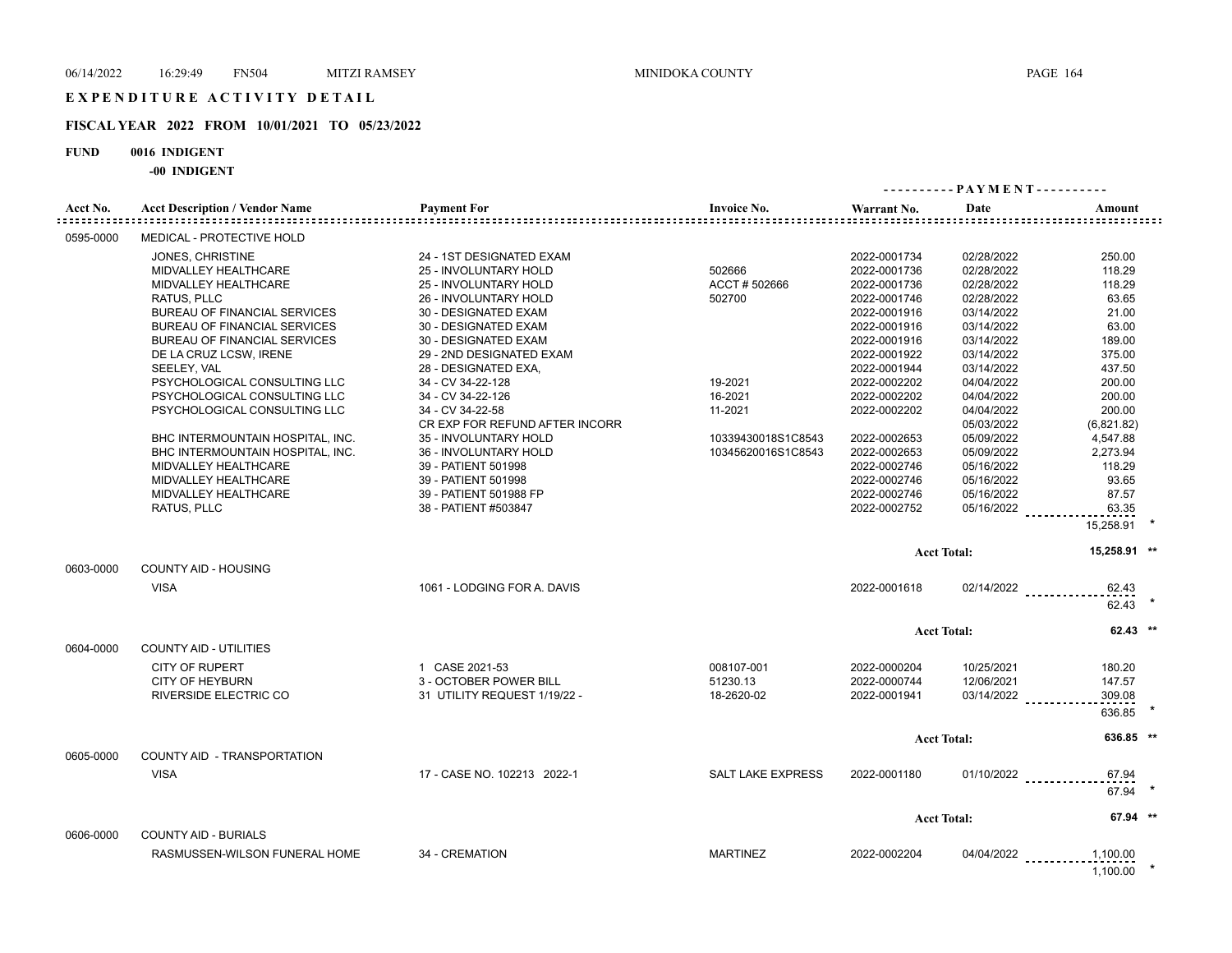# E X P E N D I T U R E A C T I V I T Y D E T A I L

## **FISCAL YEAR 2022 FROM 10/01/2021 TO 05/23/2022**

## **FUND 0016 INDIGENT**

|                                 |                                                                      |                                       |                    | ---------- PAYMENT---------- |      |               |
|---------------------------------|----------------------------------------------------------------------|---------------------------------------|--------------------|------------------------------|------|---------------|
| Acct No.                        | <b>Acct Description / Vendor Name</b>                                | <b>Payment For</b>                    | <b>Invoice No.</b> | Warrant No.                  | Date | Amount        |
|                                 |                                                                      |                                       |                    | <b>Acct Total:</b>           |      | $1,100.00$ ** |
|                                 | Total 'B' Expenses -- (Other Expenses):<br><b>DEPARTMENT TOTALS:</b> |                                       |                    | 46,673.33                    |      |               |
|                                 |                                                                      |                                       |                    | <b>Dept Total:</b>           |      | 81,411.80     |
|                                 |                                                                      | Total 'A' Expenses -- Salaries:       | 24,019.50          |                              |      |               |
|                                 | Total 'D' Expenses -- Benefits:                                      |                                       | 10,718.97          |                              |      |               |
| Total 'B' Expenses -- Expenses: |                                                                      | 46,673.33                             |                    |                              |      |               |
|                                 |                                                                      | Total 'C' Expenses -- Capital Outlay: | ---------          |                              |      |               |
|                                 |                                                                      |                                       | 81,411.80          |                              |      |               |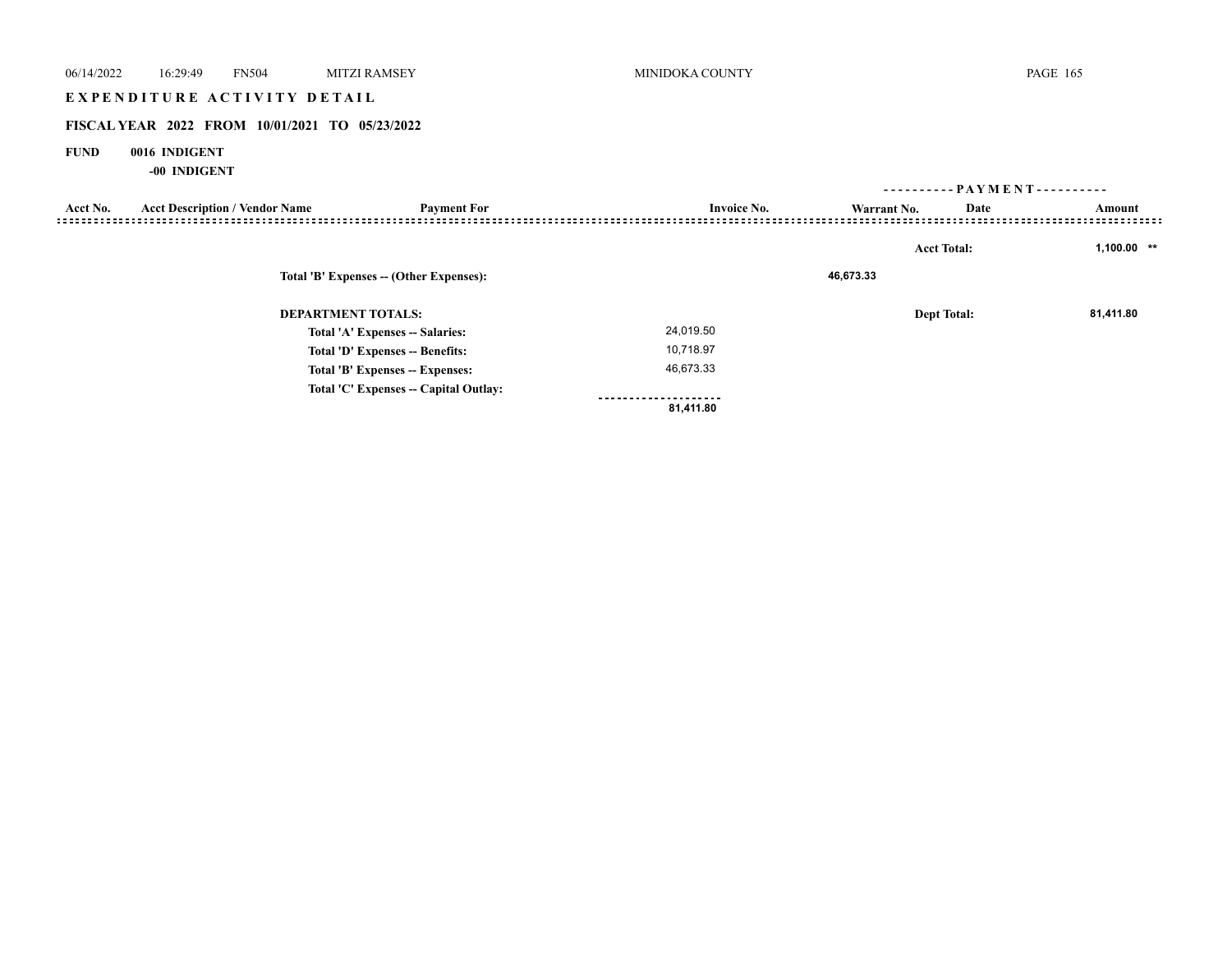# EXPENDITURE ACTIVITY DETAIL

# **FISCAL YEAR 2022 FROM 10/01/2021 TO 05/23/2022**

# **FUND 0016 INDIGENT**

| Acct No.  | <b>Acct Description / Vendor Name</b> | <b>Payment For</b>             | <b>Invoice No.</b> | Warrant No.  | Date               | Amount        |  |
|-----------|---------------------------------------|--------------------------------|--------------------|--------------|--------------------|---------------|--|
| 0455-0000 | <b>CAPITAL DEFENSE FUND</b>           |                                |                    |              |                    |               |  |
|           | <b>IAC</b>                            | 1036 - CAPITAL CRIMES DEFENSE  |                    | 2022-0001075 | $01/03/2022$       | 9,418.35      |  |
|           |                                       |                                |                    |              |                    | 9,418.35      |  |
|           |                                       |                                |                    |              | <b>Acct Total:</b> | $9,418.35$ ** |  |
| 0459-0000 | <b>HIGH PROFILE CRIMES</b>            |                                |                    |              |                    |               |  |
|           | <b>FULLER LAW OFFICE</b>              | 1077 - REVIEW OF CASE & RESEAR |                    | 2022-0002014 | 03/21/2022         | 1,215.00      |  |
|           | <b>FULLER LAW OFFICE</b>              | 1085 - CR34-22-00289           | 03/16-23/2022      | 2022-0002186 | 04/04/2022         | 1,560.00      |  |
|           | <b>FULLER LAW OFFICE</b>              | 1095 - CR34-22-00289           |                    | 2022-0002374 | 04/18/2022         | 1,020.00      |  |
|           | <b>FULLER LAW OFFICE</b>              | 1102 - CR34-22-00289           |                    | 2022-0002552 | 05/02/2022         | 2,010.00      |  |
|           | <b>FULLER LAW OFFICE</b>              | 1105 - CR34-22-00289           |                    | 2022-0002552 | 05/02/2022         | 2,040.00      |  |
|           | <b>FULLER LAW OFFICE</b>              | 1112 - CR34-22-00289           | 05/02-06/2022      | 2022-0002730 | 05/16/2022         | 1,500.00      |  |
|           |                                       |                                |                    |              |                    | 9,345.00      |  |
|           |                                       |                                |                    |              | <b>Acct Total:</b> | $9,345.00$ ** |  |
| 0488-0000 | SERVICES - COURT APPT COUNSEL         |                                |                    |              |                    |               |  |
|           | DOCKTER & HARDWICKE                   | 1000 - CONFLICT PUBLIC DEFENDE |                    | 2022-0000210 | 10/25/2021         | 32.50         |  |
|           | DOCKTER & HARDWICKE                   | 1000 - CONFLICT PUBLIC DEFENDE |                    | 2022-0000210 | 10/25/2021         | 91.50         |  |
|           | <b>DOCKTER &amp; HARDWICKE</b>        | 1000 - CONFLICT PUBLIC DEFENDE |                    | 2022-0000210 | 10/25/2021         | 78.00         |  |
|           | <b>DOCKTER &amp; HARDWICKE</b>        | 1000 - CONFLICT PUBLIC DEFENDE |                    | 2022-0000210 | 10/25/2021         | 143.00        |  |
|           | <b>DOCKTER &amp; HARDWICKE</b>        | 1002 - CONFLICT PUBLIC DEFENDE |                    | 2022-0000210 | 10/25/2021         | 438.00        |  |
|           | <b>DOCKTER &amp; HARDWICKE</b>        | 1003 - CONFLICT PUBLIC DEFENDE |                    | 2022-0000210 | 10/25/2021         | 383.50        |  |
|           |                                       |                                |                    |              |                    | 110.50        |  |
|           | <b>DOCKTER &amp; HARDWICKE</b>        | 1004 - CONFLICT PUBLIC DEFENDE |                    | 2022-0000210 | 10/25/2021         |               |  |
|           | <b>DOCKTER &amp; HARDWICKE</b>        | 1005 - CONFLICT PUBLIC DEFENDE |                    | 2022-0000210 | 10/25/2021         | 123.50        |  |
|           | <b>DOCKTER &amp; HARDWICKE</b>        | 1006 - CONFLICT PUBLIC DEFENDE |                    | 2022-0000210 | 10/25/2021         | 2,055.20      |  |
|           | ZOLLINGER, CLAYNE S                   | 1007 - COURT APPT. GUARDIAN AD |                    | 2022-0000298 | 11/01/2021         | 520.00        |  |
|           | HILVERDA MCRAE, PLLC                  | 1011 - CONFLICT PUBLIC DEFENDE |                    | 2022-0000416 | 11/08/2021         | 489.50        |  |
|           | ROSS, PAUL                            | 1008 - CONFLICT PUBLIC DEFENDE |                    | 2022-0000438 | 11/08/2021         | 32.50         |  |
|           | HILVERDA MCRAE, PLLC                  | 1013 - CONFLICT PUBLIC DEFENDE |                    | 2022-0000487 | 11/15/2021         | 6.75          |  |
|           | PITTARD, JEREMY L.                    | 1015 - PD FEES - CR-2016-602   |                    | 2022-0000621 | 11/22/2021         | 195.00        |  |
|           | PITTARD, JEREMY L.                    | 1021 - PD FEES CR34-19-3386    |                    | 2022-0000621 | 11/22/2021         | 643.50        |  |
|           | PITTARD, JEREMY L.                    | 1022 - PD FEES CR34-19-1585    |                    | 2022-0000621 | 11/22/2021         | 247.00        |  |
|           | WELLS, PETER M.                       | 1016 - PD FEES - CV34-21-350   |                    | 2022-0000634 | 11/22/2021         | 15.00         |  |
|           | PITTARD, JEREMY L.                    | 1023 - PD FEES CR34-20-1955    |                    | 2022-0000673 | 11/29/2021         | 91.00         |  |
|           | ZOLLINGER, CLAYNE S                   | 1025 - CPD OCTOBER 2021        |                    | 2022-0000687 | 11/29/2021         | 3,700.00      |  |
|           | ZOLLINGER, CLAYNE S                   | 1026 - CPD OCTOBER 2021 OVERAG |                    | 2022-0000687 | 11/29/2021         | 1,378.00      |  |
|           | PITTARD, JEREMY L.                    | 1027 - CONFLICT PUBLIC DEFENDE |                    | 2022-0000767 | 12/06/2021         | 488.50        |  |
|           | HILVERDA MCRAE, PLLC                  | 1029 - PD FEES                 |                    | 2022-0000833 | 12/13/2021         | 275.25        |  |
|           | HILVERDA MCRAE, PLLC                  | 1029 - PD FEES                 |                    | 2022-0000833 | 12/13/2021         | 153.00        |  |
|           | HILVERDA MCRAE, PLLC                  | 1029 - PD FEES                 |                    | 2022-0000833 | 12/13/2021         | 397.50        |  |
|           | HILVERDA MCRAE, PLLC                  | 1030 - PD FEES CR34-20-3301    | 7432               | 2022-0000833 | 12/13/2021         | 381.50        |  |
|           | <b>DOCKTER &amp; HARDWICKE</b>        | 1037 - PD FEES JV34-20-116 & J |                    | 2022-0001066 | 01/03/2022         | 154.00        |  |
|           | MIGLIURI & RODRIGUEZ PLLC             | 1035 - PD FEES CV34-20-478     |                    | 2022-0001086 | 01/03/2022         | 97.50         |  |
|           | <b>FULLER LAW OFFICE</b>              | 1048 - CONFLICT PUBLIC DEFENDE |                    | 2022-0001295 | 01/24/2022         | 448.50        |  |
|           | HILVERDA MCRAE, PLLC                  | 1042 - CONFLICT PUBLIC DEFENDE |                    | 2022-0001301 | 01/24/2022         | 848.75        |  |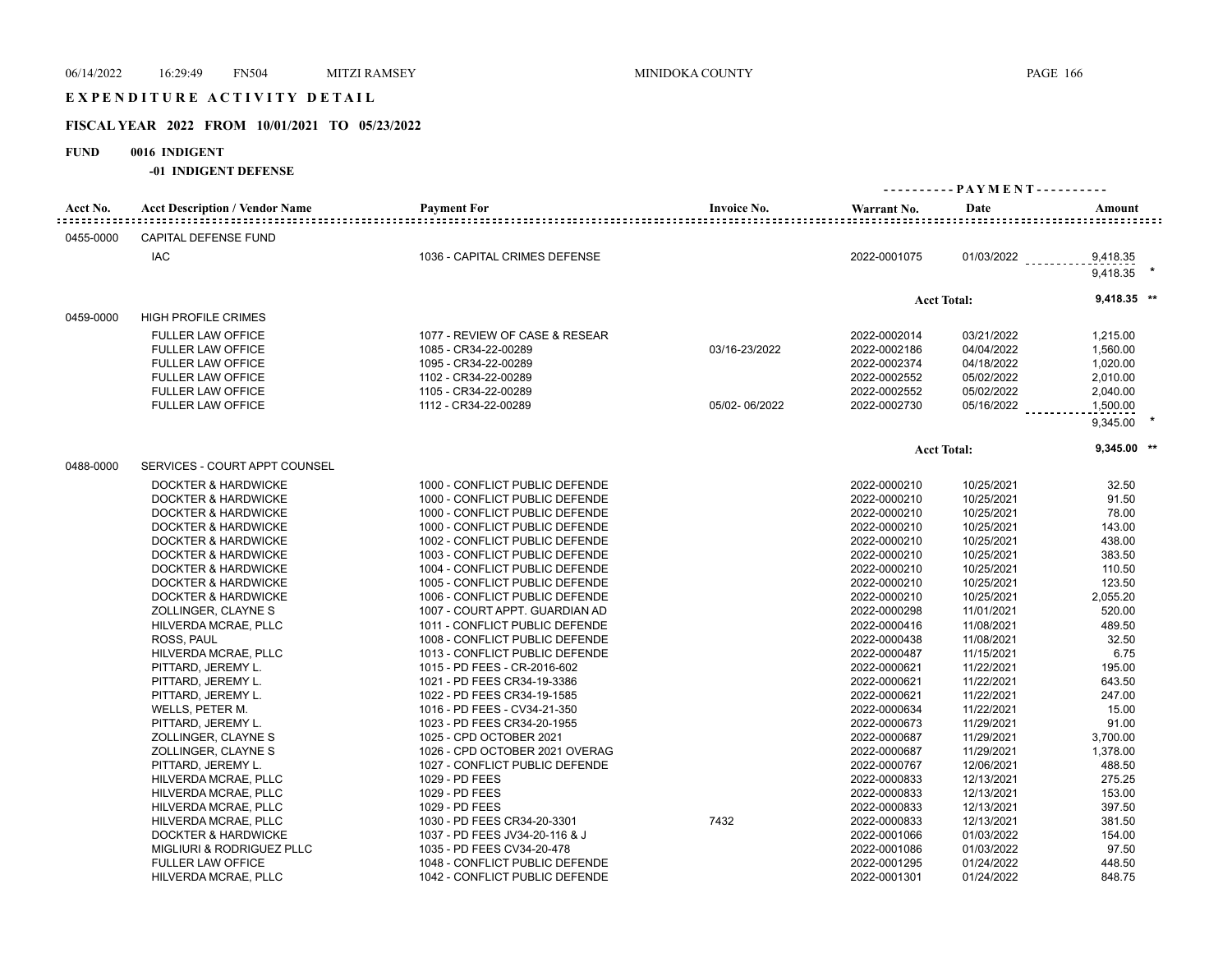## **FISCAL YEAR 2022 FROM 10/01/2021 TO 05/23/2022**

## **FUND 0016 INDIGENT**

|           |                                       |                                |                    |              | ---------- PAYMENT---------- |          |  |  |
|-----------|---------------------------------------|--------------------------------|--------------------|--------------|------------------------------|----------|--|--|
| Acct No.  | <b>Acct Description / Vendor Name</b> | <b>Payment For</b>             | <b>Invoice No.</b> | Warrant No.  | Date                         | Amount   |  |  |
| 0488-0000 | SERVICES - COURT APPT COUNSEL         |                                |                    |              |                              |          |  |  |
|           | HILVERDA MCRAE, PLLC                  | 1043 - CONFLICT PUBLIC DEFENDE |                    | 2022-0001301 | 01/24/2022                   | 189.25   |  |  |
|           | WELLS, PETER M.                       | 1041 - CONFLICT PUBLIC DEFENDE |                    | 2022-0001338 | 01/24/2022                   | 22.50    |  |  |
|           | ZOLLINGER, CLAYNE S                   | 1046 - CPD FEES - NOVEMBER 20  |                    | 2022-0001342 | 01/24/2022                   | 3,700.00 |  |  |
|           | ZOLLINGER, CLAYNE S                   | 1047 - CPD OVERAGES - NOVEMBER |                    | 2022-0001342 | 01/24/2022                   | 1,248.00 |  |  |
|           | ZOLLINGER, CLAYNE S                   | 1050 - CONFLICT PUBLIC DEFENDE |                    | 2022-0001342 | 01/24/2022                   | 2,275.00 |  |  |
|           | ZOLLINGER, CLAYNE S                   | 1051 - CONFLICT PUBLIC DEF. -  |                    | 2022-0001342 | 01/24/2022                   | 3,700.00 |  |  |
|           | MIGLIURI & RODRIGUEZ PLLC             | 1055 - SPECIAL/CONFLICT PUBLIC |                    | 2022-0001411 | 01/31/2022                   | 1,161.00 |  |  |
|           | <b>FULLER LAW OFFICE</b>              | 1059 - CONFLICT PUBLIC DEFENDE |                    | 2022-0001582 | 02/14/2022                   | 240.50   |  |  |
|           | HILVERDA MCRAE, PLLC                  | 1063 - PD FEES                 |                    | 2022-0001588 | 02/14/2022                   | 60.75    |  |  |
|           | HILVERDA MCRAE, PLLC                  | 1063 - PD FEES                 |                    | 2022-0001588 | 02/14/2022                   | 209.75   |  |  |
|           | HILVERDA MCRAE, PLLC                  | 1063 - PD FEES                 |                    | 2022-0001588 | 02/14/2022                   | 13.00    |  |  |
|           | HILVERDA MCRAE, PLLC                  | 1063 - PD FEES                 |                    | 2022-0001588 | 02/14/2022                   | 149.75   |  |  |
|           | HILVERDA MCRAE, PLLC                  | 1065 - PD FEES CR34-20-3301    |                    | 2022-0001723 | 02/28/2022                   | 208.75   |  |  |
|           | ZOLLINGER, CLAYNE S                   | 1068 - CONFLICT PUBLIC DEFENDE |                    | 2022-0001762 | 02/28/2022                   | 3,700.00 |  |  |
|           | ZOLLINGER, CLAYNE S                   | 1069 - CONFLICT PUBLIC DEFENDE |                    | 2022-0001762 | 02/28/2022                   | 3,555.50 |  |  |
|           | ZOLLINGER, CLAYNE S                   | 1070 - SPECIAL/ CONFLICT PUBLI |                    | 2022-0001762 | 02/28/2022                   | 261.50   |  |  |
|           | <b>DOCKTER &amp; HARDWICKE</b>        | 1071 - SPECIAL/ CONFLICT PUBLI |                    | 2022-0001815 | 03/07/2022                   | 110.50   |  |  |
|           | <b>DOCKTER &amp; HARDWICKE</b>        | 1072 - SPECIAL/CONFLICT PUBLIC |                    | 2022-0001815 | 03/07/2022                   | 333.50   |  |  |
|           | HILVERDA MCRAE, PLLC                  | 1075 - CONFLICT PUBLIC DEFENDE |                    | 2022-0001931 | 03/14/2022                   | 1,667.75 |  |  |
|           | <b>DOCKTER &amp; HARDWICKE</b>        | 1087 - CONFLICT PUBLIC DEFENDE |                    | 2022-0002298 | 04/11/2022                   | 552.76   |  |  |
|           | <b>DOCKTER &amp; HARDWICKE</b>        | 1088 - CONFLICT PUBLIC DEFENDE |                    | 2022-0002298 | 04/11/2022                   | 823.00   |  |  |
|           | <b>DOCKTER &amp; HARDWICKE</b>        | 1091 - CONFLICT PD FEES - CR34 |                    | 2022-0002298 | 04/11/2022                   | 742.70   |  |  |
|           | HILVERDA MCRAE, PLLC                  | 1090 - CONFLICT PD FEES        |                    | 2022-0002304 | 04/11/2022                   | 39.00    |  |  |
|           | HILVERDA MCRAE, PLLC                  | 1090 - CONFLICT PD FEES        |                    | 2022-0002304 | 04/11/2022                   | 494.50   |  |  |
|           | HILVERDA MCRAE, PLLC                  | 1090 - CONFLICT PD FEES        |                    | 2022-0002304 | 04/11/2022                   | 110.50   |  |  |
|           | HILVERDA MCRAE, PLLC                  | 1090 - CONFLICT PD FEES        |                    | 2022-0002304 | 04/11/2022                   | 1,296.00 |  |  |
|           | HILVERDA MCRAE, PLLC                  | 1090 - CONFLICT PD FEES        |                    | 2022-0002304 | 04/11/2022                   | 222.25   |  |  |
|           | <b>DOCKTER &amp; HARDWICKE</b>        | 1092 - CR34-21-2210, CR34-21-2 |                    | 2022-0002372 | 04/18/2022                   | 377.76   |  |  |
|           | HARDWICKE, ADAM C.                    | 1093 - JV34-21-220             |                    | 2022-0002378 | 04/18/2022                   | 854.50   |  |  |
|           | WELLS, PETER M.                       | 1094 - PD FEES CV34-21-350     |                    | 2022-0002398 | 04/18/2022                   | 82.50    |  |  |
|           | ZOLLINGER, CLAYNE S                   | 1097 - PD FEES - FEBRUARY 2022 |                    | 2022-0002400 | 04/18/2022                   | 3,700.00 |  |  |
|           | ZOLLINGER, CLAYNE S                   | 1098 - OVERAGES                |                    | 2022-0002400 | 04/18/2022                   | 1,670.50 |  |  |
|           | ZOLLINGER, CLAYNE S                   | 1099 - PD FEES - MARCH 2022 BI |                    | 2022-0002524 | 04/25/2022                   | 3.700.00 |  |  |
|           | ZOLLINGER, CLAYNE S                   | 1100 - PD OVERAGES             |                    | 2022-0002524 | 04/25/2022                   | 2.015.00 |  |  |
|           | <b>DOCKTER &amp; HARDWICKE</b>        | 1107 - PD FEES - JV34-20-73    |                    | 2022-0002663 | 05/09/2022                   | 338.00   |  |  |
|           | <b>DOCKTER &amp; HARDWICKE</b>        | 1107 - PD FEES - JV34-22-3     |                    | 2022-0002663 | 05/09/2022                   | 107.50   |  |  |
|           | <b>DOCKTER &amp; HARDWICKE</b>        | 1107 - PD FEES - CV34-21-408   |                    | 2022-0002663 | 05/09/2022                   | 299.00   |  |  |
|           | <b>DOCKTER &amp; HARDWICKE</b>        | 1109 - PD FEES                 |                    | 2022-0002663 | 05/09/2022                   | 674.50   |  |  |
|           | <b>DOCKTER &amp; HARDWICKE</b>        | 1109 - PD FEES                 |                    | 2022-0002663 | 05/09/2022                   | 468.50   |  |  |
|           | <b>DOCKTER &amp; HARDWICKE</b>        | 1109 - PD FEES                 |                    | 2022-0002663 | 05/09/2022                   | 328.00   |  |  |
|           | HARDWICKE, ADAM C.                    | 1110 - PD FEES JV34-21-224     |                    | 2022-0002735 | 05/16/2022                   | 285.00   |  |  |
|           | HILVERDA MCRAE, PLLC                  | 1118 - PD FEES                 |                    | 2022-0002845 | 05/23/2022                   | 14.00    |  |  |
|           | HILVERDA MCRAE, PLLC                  | 1118 - PD FEES                 |                    | 2022-0002845 | 05/23/2022                   | 34.50    |  |  |
|           | HILVERDA MCRAE, PLLC                  | 1118 - PD FEES                 |                    | 2022-0002845 | 05/23/2022                   | 143.25   |  |  |
|           | HILVERDA MCRAE, PLLC                  | 1118 - PD FEES                 |                    | 2022-0002845 | 05/23/2022                   | 300.75   |  |  |
|           |                                       |                                |                    |              |                              |          |  |  |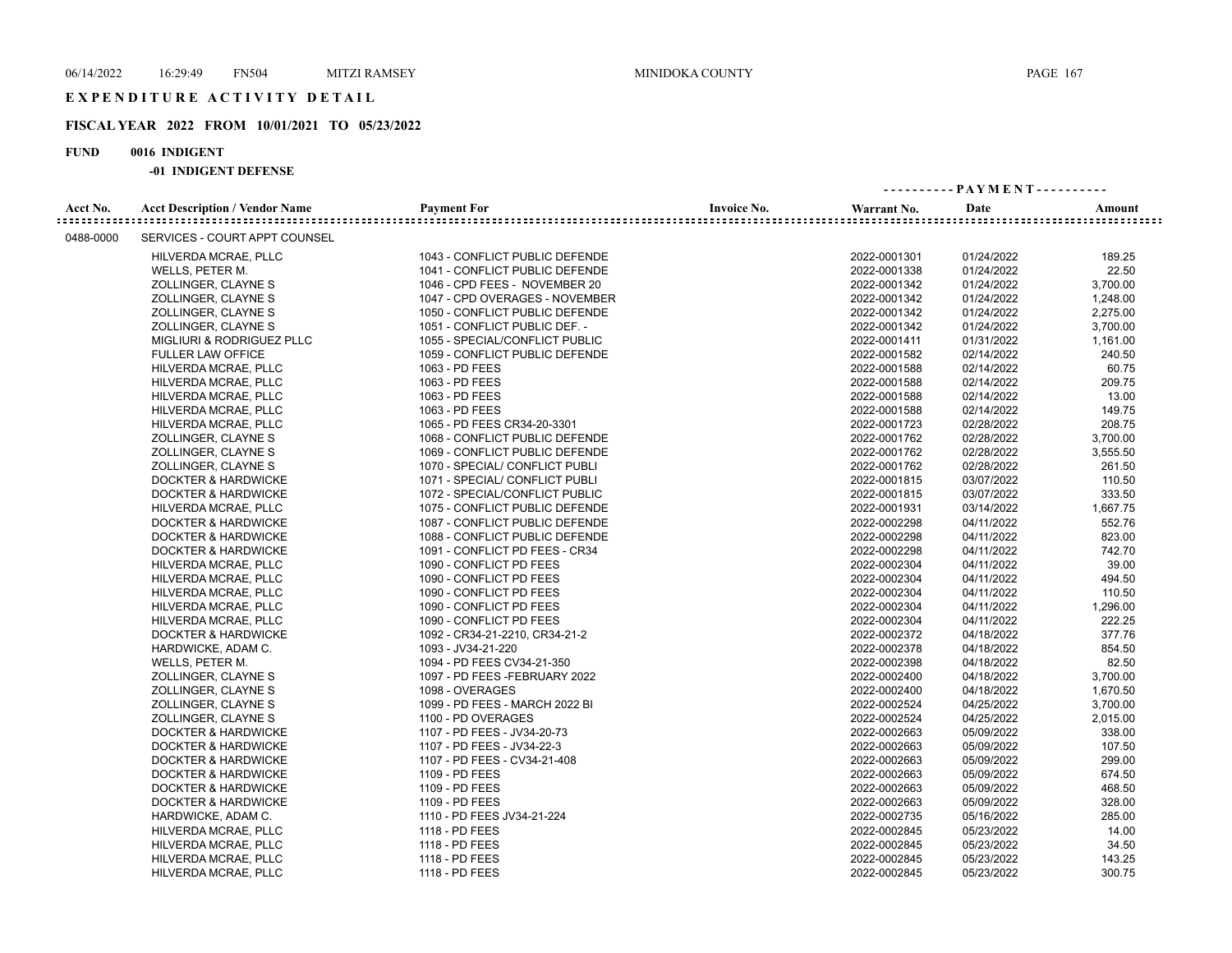# EXPENDITURE ACTIVITY DETAIL

# **FISCAL YEAR 2022 FROM 10/01/2021 TO 05/23/2022**

## **FUND 0016 INDIGENT**

| Acct No.  | <b>Acct Description / Vendor Name</b>                                                                                                                                                                                                                                                                                                                      | <b>Payment For</b>                                                                                                                                                                                                                                                                                                                                                                                                | <b>Invoice No.</b> | Warrant No.                                                                                                                                                                                  | Date                                                                                                                                                                 | Amount                                                                                                                            |  |
|-----------|------------------------------------------------------------------------------------------------------------------------------------------------------------------------------------------------------------------------------------------------------------------------------------------------------------------------------------------------------------|-------------------------------------------------------------------------------------------------------------------------------------------------------------------------------------------------------------------------------------------------------------------------------------------------------------------------------------------------------------------------------------------------------------------|--------------------|----------------------------------------------------------------------------------------------------------------------------------------------------------------------------------------------|----------------------------------------------------------------------------------------------------------------------------------------------------------------------|-----------------------------------------------------------------------------------------------------------------------------------|--|
|           |                                                                                                                                                                                                                                                                                                                                                            |                                                                                                                                                                                                                                                                                                                                                                                                                   |                    |                                                                                                                                                                                              |                                                                                                                                                                      | 56,499.42                                                                                                                         |  |
|           |                                                                                                                                                                                                                                                                                                                                                            |                                                                                                                                                                                                                                                                                                                                                                                                                   |                    |                                                                                                                                                                                              | <b>Acct Total:</b>                                                                                                                                                   | 56,499.42 **                                                                                                                      |  |
| 0548-0000 | <b>JOINT POWERS</b>                                                                                                                                                                                                                                                                                                                                        |                                                                                                                                                                                                                                                                                                                                                                                                                   |                    |                                                                                                                                                                                              |                                                                                                                                                                      |                                                                                                                                   |  |
|           | <b>CASSIA COUNTY</b>                                                                                                                                                                                                                                                                                                                                       | 1054 - 1ST 1/2 PAYMENT FOR PD                                                                                                                                                                                                                                                                                                                                                                                     |                    | 2022-0001398                                                                                                                                                                                 | 01/31/2022                                                                                                                                                           | 188,702.74<br>188,702.74                                                                                                          |  |
|           |                                                                                                                                                                                                                                                                                                                                                            |                                                                                                                                                                                                                                                                                                                                                                                                                   |                    |                                                                                                                                                                                              | <b>Acct Total:</b>                                                                                                                                                   | 188,702.74 **                                                                                                                     |  |
| 0552-0000 | <b>TRANSCRIPTS</b>                                                                                                                                                                                                                                                                                                                                         |                                                                                                                                                                                                                                                                                                                                                                                                                   |                    |                                                                                                                                                                                              |                                                                                                                                                                      |                                                                                                                                   |  |
|           | <b>REDLICH, KASEY</b><br><b>REDLICH, KASEY</b><br><b>REDLICH, KASEY</b><br><b>REDLICH, KASEY</b><br><b>REDLICH, KASEY</b><br>REDLICH, KASEY<br>VASQUEZ, SABRINA<br><b>BATH, PATRICIA E</b><br><b>REDLICH, KASEY</b><br><b>REDLICH, KASEY</b><br><b>REDLICH, KASEY</b><br><b>REDLICH, KASEY</b>                                                             | 1001 - TRANSCRIPT - JV34-21-12<br>1014 - TRANSCRIPT CR34-21-2424<br>1039 - TRANSCRIPT - CR34-21-14<br>1049 - TRANSCRIPT - MOTION TO<br>1044 - TRANSCRIPT CR34-21-1700<br>1056 - TRANSCRIPT CR34-21-2478<br>1060 - TRANSCRIPT PRELIMINARY<br>1074 - TRANSCRIPTS CR34-18-137<br>1082 - PRELIMINARY HEARING TRA<br>1083 - TRANSCRIPT OF MOTION HE<br>1089 - SENTENCING TRANSCRIPT -<br>1111 - TRANSCRIPT CV34-21-150 |                    | 2022-0000235<br>2022-0000500<br>2022-0001166<br>2022-0001319<br>2022-0001343<br>2022-0001496<br>2022-0001616<br>2022-0001914<br>2022-0002134<br>2022-0002134<br>2022-0002318<br>2022-0002753 | 10/25/2021<br>11/15/2021<br>01/10/2022<br>01/24/2022<br>01/25/2022<br>02/07/2022<br>02/14/2022<br>03/14/2022<br>03/28/2022<br>03/28/2022<br>04/11/2022<br>05/16/2022 | 198.25<br>172.25<br>162.50<br>178.75<br>39.00<br>269.75<br>133.25<br>432.25<br>162.50<br>39.00<br>48.75<br>354.25<br>2,190.50     |  |
| 0690-0005 | <b>EVALUATIONS</b>                                                                                                                                                                                                                                                                                                                                         |                                                                                                                                                                                                                                                                                                                                                                                                                   |                    |                                                                                                                                                                                              | <b>Acct Total:</b>                                                                                                                                                   | 2,190.50 **                                                                                                                       |  |
| 0806-0000 | ALTIS COUNSELING ASSOCIATES, LLC<br>PSYCHOLOGICAL CONSULTING LLC<br>ASCERTAIN POLYGRAPH SERVICES<br>ALTIS COUNSELING ASSOCIATES, LLC<br>ASCERTAIN POLYGRAPH SERVICES<br>ALLIANCE FAMILY SERVICES, INC<br>HATZENBUEHLER PHD, LINDA<br>ALLIANCE FAMILY SERVICES, INC<br>SOMBKE, CHAD<br>Total 'B' Expenses -- (Other Expenses):<br>CAPITAL- OFFICE EQUIPMENT | 1012 - PSYCHOSEXUAL EXAM CR34-<br>1009 - EVALUATION CR34-20-1583<br>1028 - CR34-21-1875<br>1034 - EVALUATION CR34-21-1875<br>1033 - EVALUATION CR34-21-1047<br>1045 - EVALUATION CR34-20-1345<br>1066 - PSYCHOSEXUAL EXAM - CR3<br>1108 - DEFENDANT EVALUATIONS C<br>1106 - EVALUATION JV34-21-191                                                                                                                |                    | 2022-0000375<br>2022-0000437<br>2022-0000812<br>2022-0000920<br>2022-0000922<br>2022-0001276<br>2022-0001722<br>2022-0002650<br>2022-0002683<br>277,281.01                                   | 11/08/2021<br>11/08/2021<br>12/13/2021<br>12/20/2021<br>12/20/2021<br>01/24/2022<br>02/28/2022<br>05/09/2022<br>05/09/2022<br><b>Acct Total:</b>                     | 2,050.00<br>1,525.00<br>500.00<br>1,500.00<br>500.00<br>1,750.00<br>1,200.00<br>1,100.00<br>1,000.00<br>11,125.00<br>11,125.00 ** |  |
|           | <b>IDAHO CORRECTIONAL INDUSTRIES</b>                                                                                                                                                                                                                                                                                                                       | 1114 - FLIP TABLES & 10 CHAIRS                                                                                                                                                                                                                                                                                                                                                                                    | 40208              | 2022-0002739                                                                                                                                                                                 | 05/16/2022                                                                                                                                                           | 2,850.00<br>2,850.00                                                                                                              |  |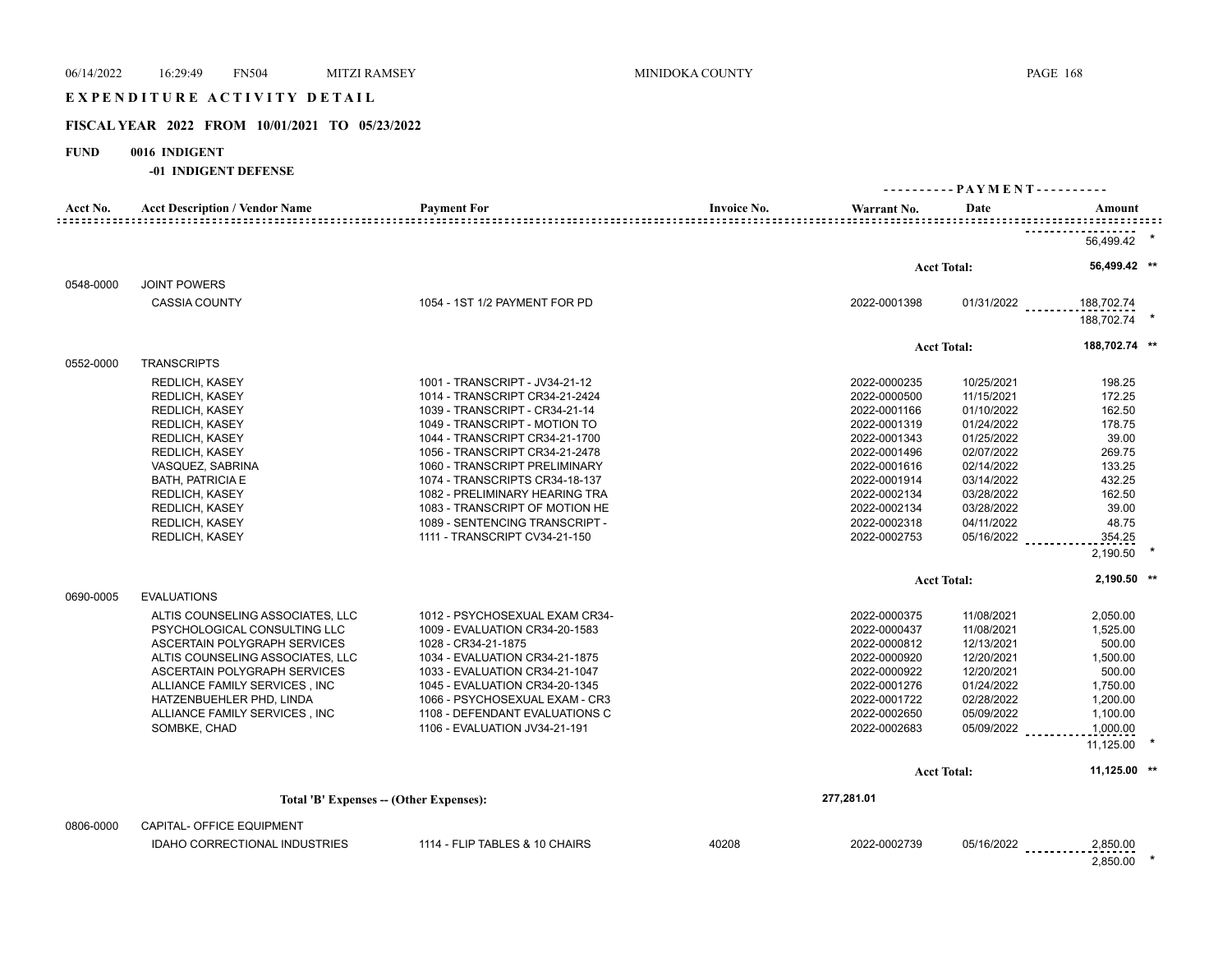# EXPENDITURE ACTIVITY DETAIL

## **FISCAL YEAR 2022 FROM 10/01/2021 TO 05/23/2022**

## **FUND 0016 INDIGENT**

|          |                                       |                                         |                    | ----------  | - PAYMENT - - - - - - - - - - |             |
|----------|---------------------------------------|-----------------------------------------|--------------------|-------------|-------------------------------|-------------|
| Acct No. | <b>Acct Description / Vendor Name</b> | <b>Payment For</b>                      | <b>Invoice No.</b> | Warrant No. | Date                          | Amount      |
|          |                                       |                                         |                    |             |                               |             |
|          |                                       |                                         |                    |             | <b>Acct Total:</b>            | 2,850.00 ** |
|          |                                       | Total 'C' Expenses -- (Capital Outlay): |                    | 2,850.00    |                               |             |
|          | <b>DEPARTMENT TOTALS:</b>             |                                         |                    |             | <b>Dept Total:</b>            | 280,131.01  |
|          |                                       | Total 'A' Expenses -- Salaries:         |                    |             |                               |             |
|          |                                       | Total 'D' Expenses -- Benefits:         |                    |             |                               |             |
|          |                                       | Total 'B' Expenses -- Expenses:         | 277,281.01         |             |                               |             |
|          |                                       | Total 'C' Expenses -- Capital Outlay:   | 2,850.00           |             |                               |             |
|          |                                       |                                         | 280,131.01         |             |                               |             |
|          | <b>FUND TOTALS:</b>                   |                                         |                    |             | <b>Fund Total:</b>            | 361,542.81  |
|          |                                       | Total 'A' Expenses -- Salaries:         | 24,019.50          |             |                               |             |
|          |                                       | Total 'D' Expenses -- Benefits:         | 10,718.97          |             |                               |             |
|          |                                       | Total 'B' Expenses -- Expenses:         | 323,954.34         |             |                               |             |
|          |                                       | Total 'C' Expenses -- Capital Outlay:   | 2,850.00           |             |                               |             |
|          |                                       |                                         | 361,542.81         |             |                               |             |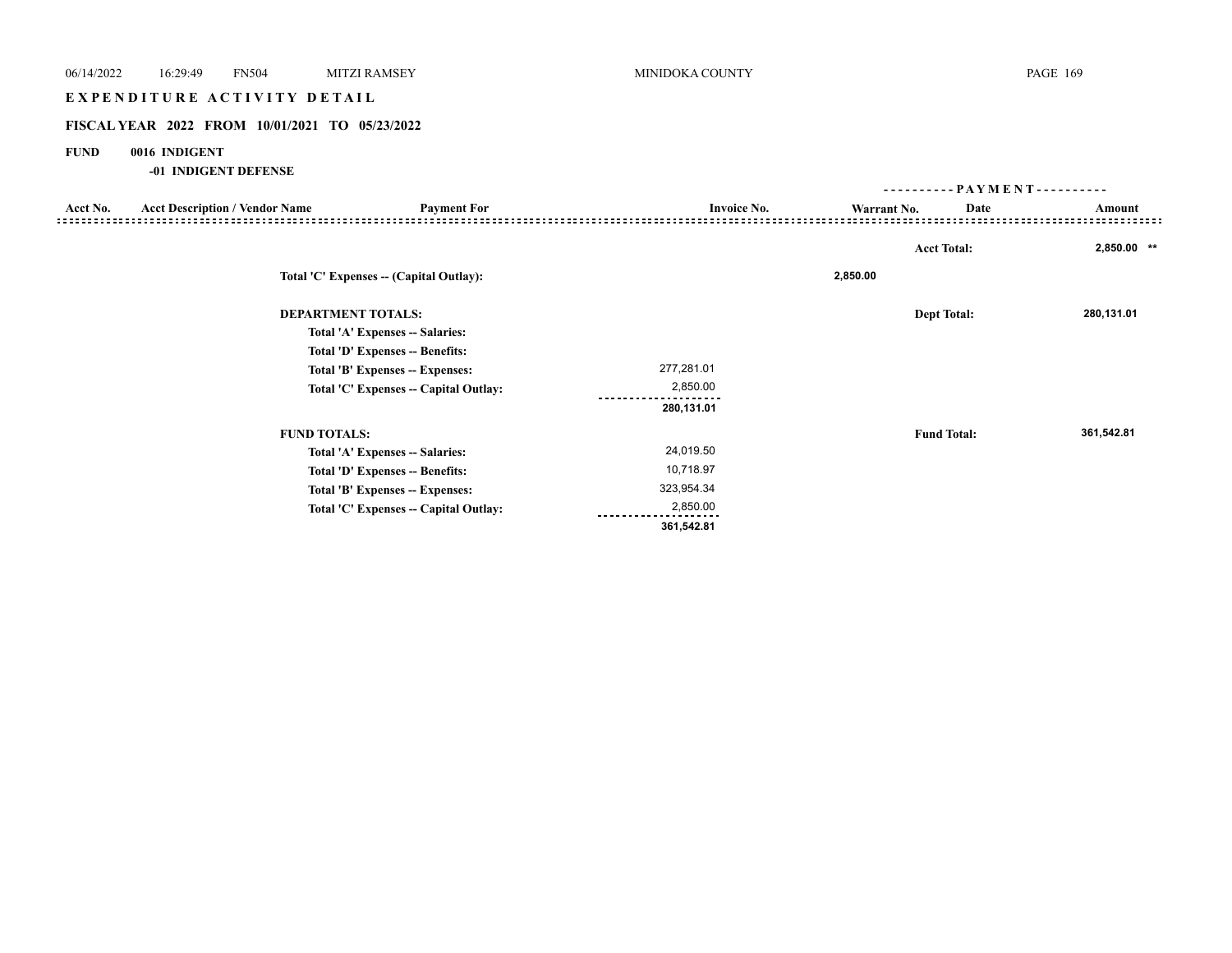# EXPENDITURE ACTIVITY DETAIL

## **FISCAL YEAR 2022 FROM 10/01/2021 TO 05/23/2022**

## **FUND 0017 JUNIOR COLLEGE**

**-00 JUNIOR COLLEGE**

|           |                                         |                                       |                    | - PAYMENT - - - - - - - - - - |                    |              |
|-----------|-----------------------------------------|---------------------------------------|--------------------|-------------------------------|--------------------|--------------|
| Acct No.  | <b>Acct Description / Vendor Name</b>   | <b>Payment For</b>                    | <b>Invoice No.</b> | Warrant No.                   | Date               | Amount       |
|           |                                         |                                       |                    |                               |                    |              |
| 0703-0000 | JR COLLEGE TUITION                      |                                       |                    |                               |                    |              |
|           | COLLEGE OF SOUTHERN IDAHO               | FALL 2021 TUITION                     |                    | 2022-0001399                  | 01/31/2022         | 63,150.00    |
|           | NORTH IDAHO COLLEGE                     | 2021 FALL TUITION                     | 4343               | 2022-0001414                  | 01/31/2022         | 500.00       |
|           | NORTH IDAHO COLLEGE                     | 2021 FALL TUITION                     | 4343               | 2022-0001414                  | 01/31/2022         | 500.00       |
|           |                                         |                                       |                    |                               |                    | 64,150.00    |
|           |                                         |                                       |                    |                               | <b>Acct Total:</b> | 64,150.00 ** |
|           | Total 'B' Expenses -- (Other Expenses): |                                       |                    | 64,150.00                     |                    |              |
|           | <b>DEPARTMENT TOTALS:</b>               |                                       |                    | <b>Dept Total:</b>            |                    | 64,150.00    |
|           |                                         | Total 'A' Expenses -- Salaries:       |                    |                               |                    |              |
|           |                                         | Total 'D' Expenses -- Benefits:       |                    |                               |                    |              |
|           |                                         | Total 'B' Expenses -- Expenses:       | 64,150.00          |                               |                    |              |
|           |                                         | Total 'C' Expenses -- Capital Outlay: |                    |                               |                    |              |
|           |                                         |                                       | 64,150.00          |                               |                    |              |
|           | <b>FUND TOTALS:</b>                     |                                       |                    |                               | <b>Fund Total:</b> | 64,150.00    |
|           |                                         | Total 'A' Expenses -- Salaries:       |                    |                               |                    |              |
|           |                                         | Total 'D' Expenses -- Benefits:       |                    |                               |                    |              |
|           |                                         | Total 'B' Expenses -- Expenses:       | 64,150.00          |                               |                    |              |
|           |                                         | Total 'C' Expenses -- Capital Outlay: |                    |                               |                    |              |
|           |                                         |                                       | 64,150.00          |                               |                    |              |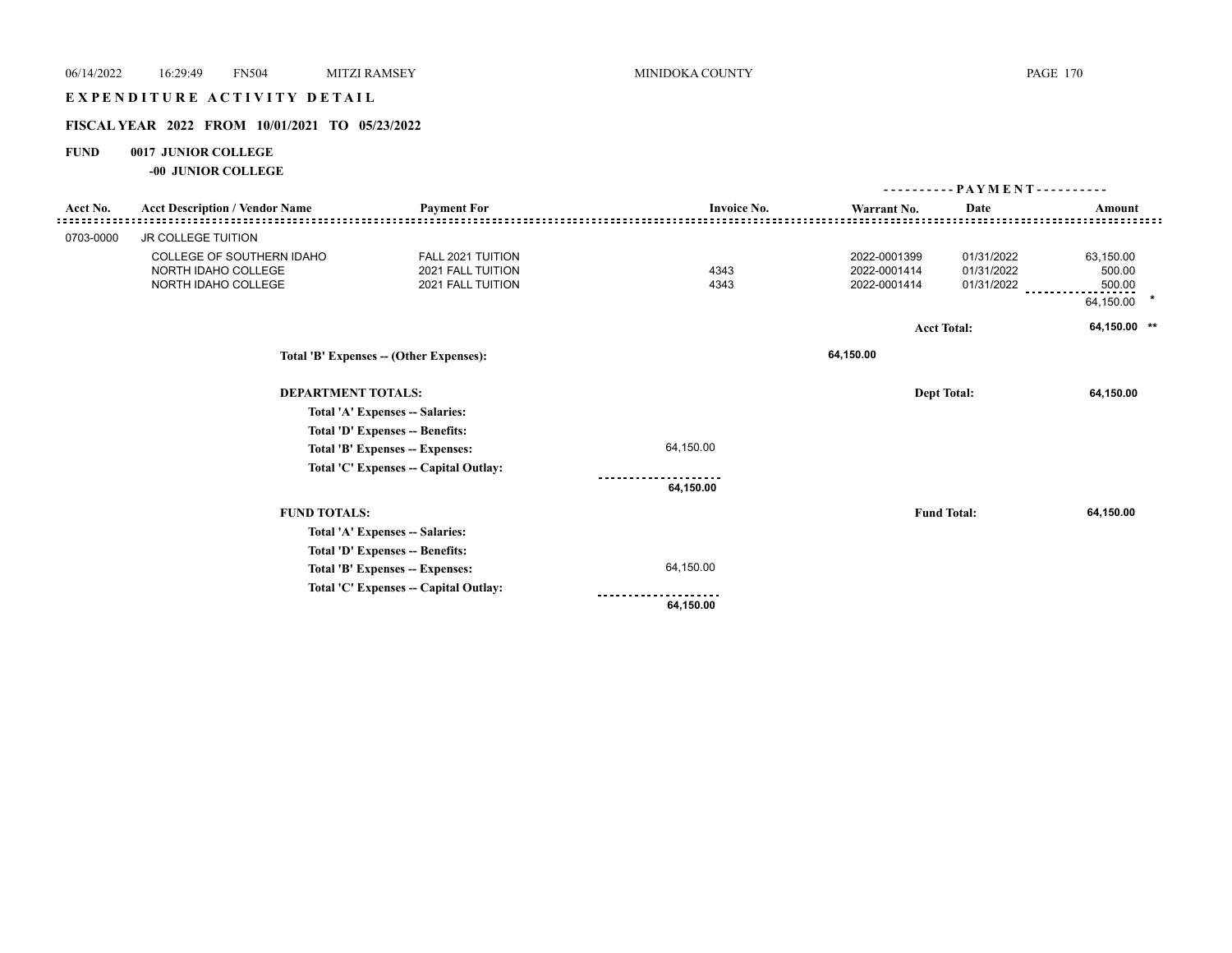## **FISCAL YEAR 2022 FROM 10/01/2021 TO 05/23/2022**

## **FUND 0018 PARKS AND RECREATION**

#### **-00 PARKS AND RECREATION**

|           |                                       |                                |                    |              | ---------- PAYMENT---------- |             |  |
|-----------|---------------------------------------|--------------------------------|--------------------|--------------|------------------------------|-------------|--|
| Acct No.  | <b>Acct Description / Vendor Name</b> | <b>Payment For</b>             | <b>Invoice No.</b> | Warrant No.  | Date                         | Amount<br>  |  |
| 0468-0000 | UTILITIES - IRRIGATION WATER          |                                |                    |              |                              |             |  |
|           | UNITED ELECTRIC COOP, INC             | 4 - UTILITIES                  |                    | 2022-0000511 | 11/15/2021                   | 57.21       |  |
|           | UNITED ELECTRIC COOP, INC             | 7 - UTILITES                   |                    | 2022-0000858 | 12/13/2021                   | 25.94       |  |
|           | UNITED ELECTRIC COOP, INC             | 10 - UTILITIES                 |                    | 2022-0001177 | 01/10/2022                   | 25.94       |  |
|           | UNITED ELECTRIC COOP, INC             | 11 - UTILITIES - EMERALD LAKE  |                    | 2022-0001613 | 02/14/2022                   | 25.94       |  |
|           | UNITED ELECTRIC COOP, INC             | 14 - UTILITIES                 |                    | 2022-0001952 | $03/14/2022$                 | 23.38       |  |
|           |                                       |                                |                    |              |                              |             |  |
|           |                                       |                                |                    |              |                              | 158.41      |  |
|           |                                       |                                |                    |              | <b>Acct Total:</b>           | 158.41 **   |  |
| 0494-0005 | <b>MAINT - GROUNDS</b>                |                                |                    |              |                              |             |  |
|           | DENO'S SEPTIC SERVICE                 | 1 - PUMP TOILET VAULT          | 11767              | 2022-0000267 | 11/01/2021                   | 400.00      |  |
|           | TOTAL WASTE MANAGEMENT                | 2 - 2 & 3 YD. DUMPSTERS        | 232746             | 2022-0000449 | 11/08/2021                   | 153.00      |  |
|           | <b>MAGIC VALLEY TIRE</b>              | 3 - FLAT REPAIR ON JOHN DEERE  |                    | 2022-0000494 | 11/15/2021                   | 157.58      |  |
|           | TOTAL WASTE MANAGEMENT                | 6 - 2 YD & 3YD DUMPSTERS       | 335328             | 2022-0000854 | 12/13/2021                   | 153.00      |  |
|           | TOTAL WASTE MANAGEMENT                | 9 - 2YD & 3YD DUMPSTERS        |                    | 2022-0001174 | 01/10/2022                   | 153.00      |  |
|           | TOTAL WASTE MANAGEMENT                | 10 - 2 YD & 3YD DUMPSTERS      | 340456             | 2022-0001505 | 02/07/2022                   | 153.00      |  |
|           | TOTAL WASTE MANAGEMENT                | 13 - 2YD & 3YD DUMPSTERS       | 343023             | 2022-0001843 | 03/07/2022                   | 153.00      |  |
|           | TOTAL WASTE MANAGEMENT                | 17 - 2 YD & 3 YD DUMSPTERS     | 345610             | 2022-0002331 | 04/11/2022                   | 153.00      |  |
|           | TOTAL WASTE MANAGEMENT                | 18 - 2YD & 3YD DUMPSTER FOR EM |                    | 2022-0002689 | 05/09/2022 _______           | 153.00      |  |
|           |                                       |                                |                    |              |                              | 1,628.58    |  |
|           |                                       |                                |                    |              | <b>Acct Total:</b>           | 1,628.58 ** |  |
| 0559-0000 | OTHER MISCELLANEOUS EXPENSES          |                                |                    |              |                              |             |  |
|           | <b>STOTZ EQUIPMENT</b>                | 15 - TOOL BOX                  | P63600             | 2022-0001947 | $03/14/2022$                 | 28.94       |  |
|           |                                       |                                |                    |              |                              | 28.94       |  |
|           |                                       |                                |                    |              | <b>Acct Total:</b>           | 28.94 **    |  |
| 0682-0003 | CONTRACTED SERVICES                   |                                |                    |              |                              |             |  |
|           | DESSEL, TAMRA L.                      | 5 - OCTOBER JANITORIAL - BATHR |                    | 2022-0000475 | 11/15/2021                   | 70.00       |  |
|           | DESSEL, TAMRA L.                      | 8 - JANITORIAL - NOVEMBER 2021 | 1010               | 2022-0000823 | 12/13/2021                   | 60.00       |  |
|           | <b>MCHUGH BROMLEY</b>                 | 19 - REVIEWING WATER RIGHTS -  | 1000-3016          | 2022-0002744 | 05/16/2022                   | 212.00      |  |
|           |                                       |                                |                    |              |                              |             |  |
|           |                                       |                                |                    |              |                              | 342.00      |  |
|           |                                       |                                |                    |              | <b>Acct Total:</b>           | 342.00 **   |  |
| 0702-0000 | <b>CITIES RECREATION</b>              |                                |                    |              |                              |             |  |
|           | <b>CITY OF HEYBURN</b>                | 12 - RECREATION CONTRIBUTION F |                    | 2022-0001576 | 02/14/2022                   | 2,500.00    |  |
|           | <b>CITY OF RUPERT</b>                 | 16 - FY2022 RECREATION         |                    | 2022-0001919 | $03/14/2022$                 | 4,500.00    |  |
|           |                                       |                                |                    |              |                              | 7,000.00    |  |
|           |                                       |                                |                    |              |                              |             |  |
|           |                                       |                                |                    |              | <b>Acct Total:</b>           | 7,000.00 ** |  |
|           |                                       |                                |                    |              |                              |             |  |

**Total 'B' Expenses -- (Other Expenses): 9,157.93**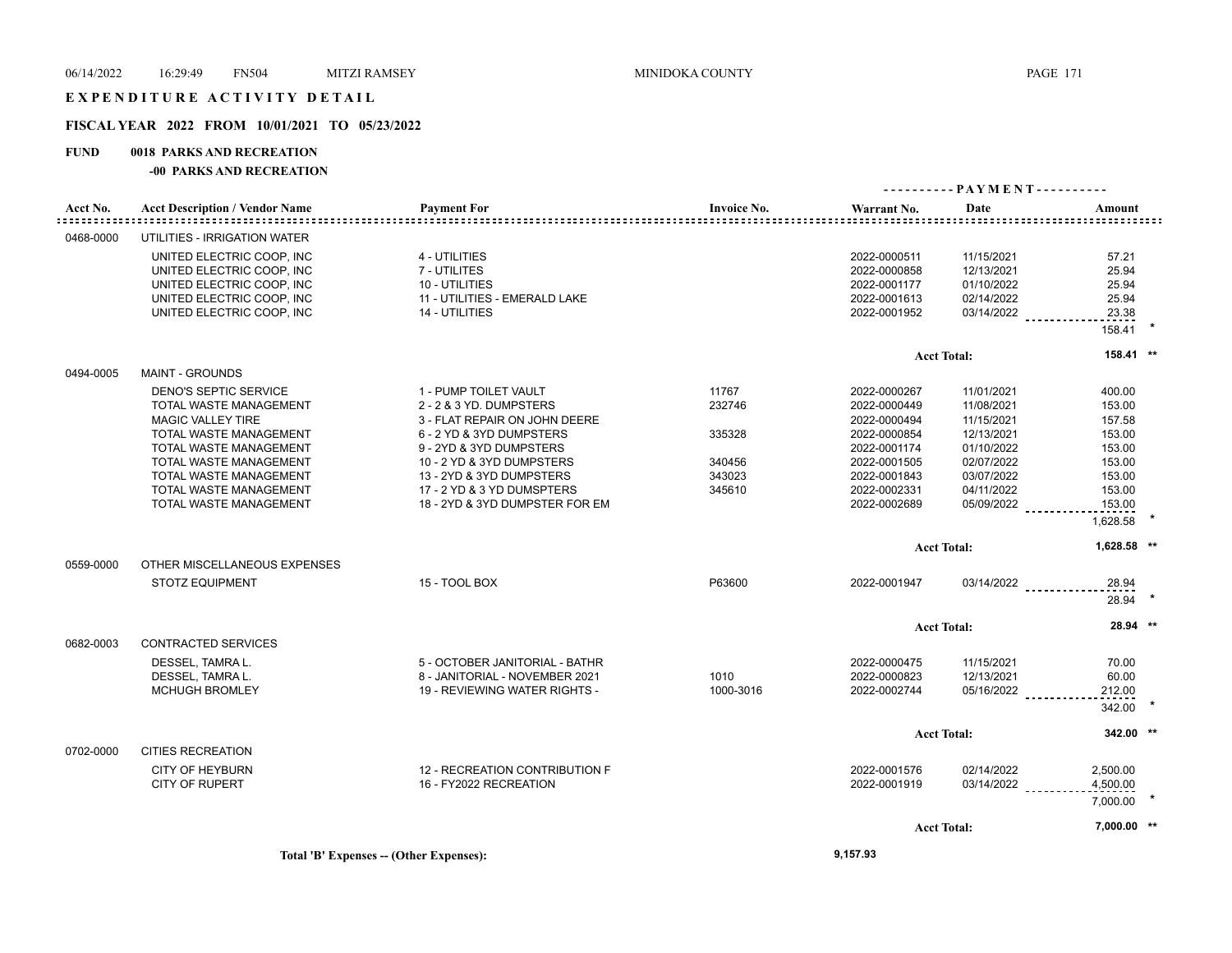| 06/14/2022 | 16:29:49 | <b>FN504</b>                | <b>MITZI RAMSEY</b>                            | MINIDOKA COUNTY |                    | <b>PAGE 172</b> |
|------------|----------|-----------------------------|------------------------------------------------|-----------------|--------------------|-----------------|
|            |          | EXPENDITURE ACTIVITY DETAIL |                                                |                 |                    |                 |
|            |          |                             | FISCAL YEAR 2022 FROM 10/01/2021 TO 05/23/2022 |                 |                    |                 |
|            |          |                             | <b>DEPARTMENT TOTALS:</b>                      |                 | <b>Dept Total:</b> | 9,157.93        |
|            |          |                             | Total 'A' Expenses -- Salaries:                |                 |                    |                 |
|            |          |                             | Total 'D' Expenses -- Benefits:                |                 |                    |                 |
|            |          |                             | Total 'B' Expenses -- Expenses:                | 9,157.93        |                    |                 |
|            |          |                             | Total 'C' Expenses -- Capital Outlay:          | .               |                    |                 |
|            |          |                             |                                                | 9,157.93        |                    |                 |
|            |          |                             | <b>FUND TOTALS:</b>                            |                 | <b>Fund Total:</b> | 9,157.93        |
|            |          |                             | Total 'A' Expenses -- Salaries:                |                 |                    |                 |
|            |          |                             | Total 'D' Expenses -- Benefits:                |                 |                    |                 |
|            |          |                             | Total 'B' Expenses -- Expenses:                | 9,157.93        |                    |                 |
|            |          |                             | Total 'C' Expenses -- Capital Outlay:          |                 |                    |                 |
|            |          |                             |                                                | 9,157.93        |                    |                 |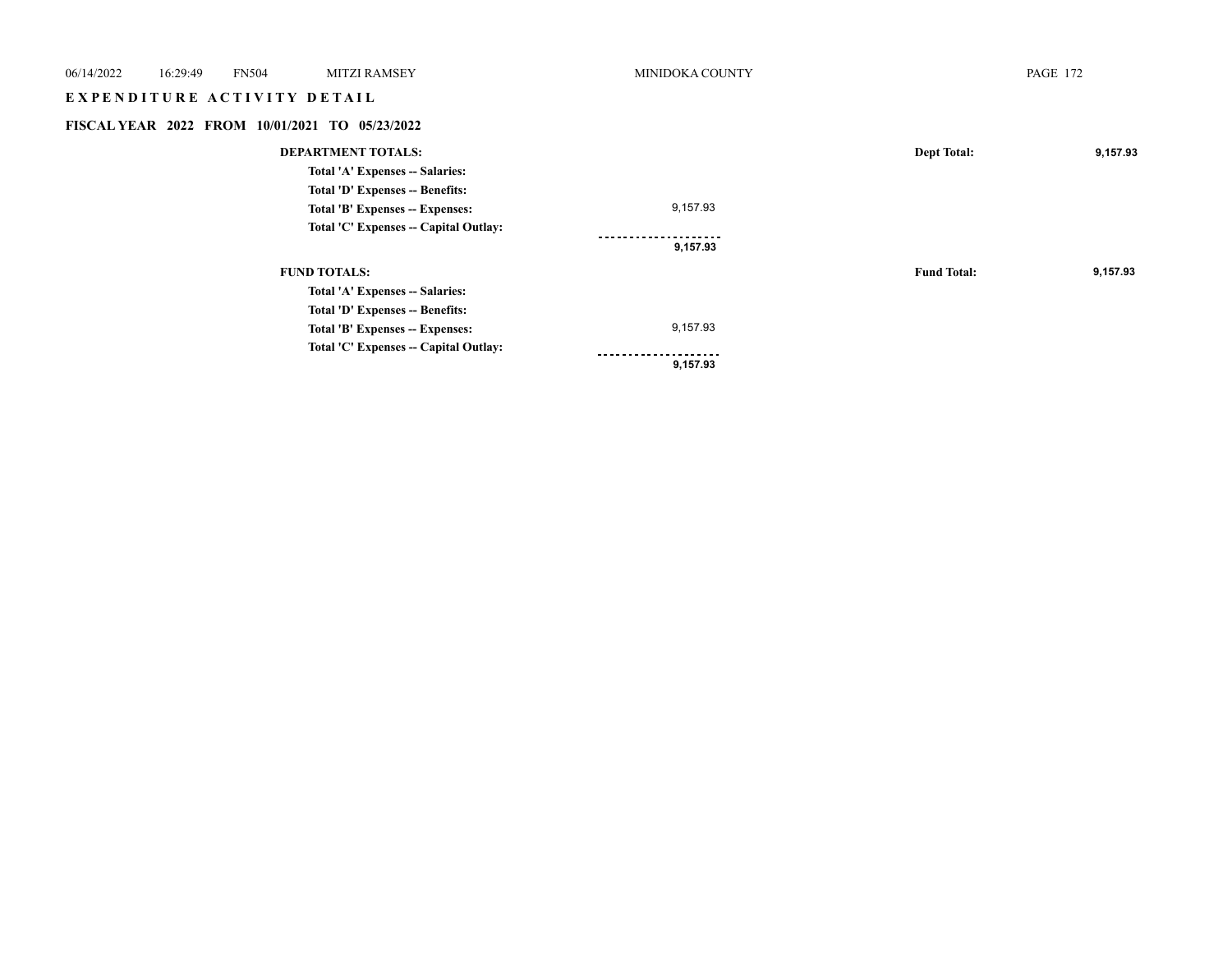# E X P E N D I T U R E A C T I V I T Y D E T A I L

# **FISCAL YEAR 2022 FROM 10/01/2021 TO 05/23/2022**

## **FUND 0019 PEST**

**-00 PEST**

|           |                                         |                                       |                    | - PAYMENT - - - - - - - - - - |                    |                      |
|-----------|-----------------------------------------|---------------------------------------|--------------------|-------------------------------|--------------------|----------------------|
| Acct No.  | <b>Acct Description / Vendor Name</b>   | <b>Payment For</b>                    | <b>Invoice No.</b> | Warrant No.                   | Date               | Amount               |
| 0632-0000 | <b>ADC DISTRICT 3</b>                   |                                       |                    |                               |                    |                      |
|           | ANIMAL DAMAGE CONTROL DISTRICT #3       | FY22 CONTRIBUTION                     |                    | 2022-0002828                  | 05/23/2022         | 2,000.00<br>2,000.00 |
|           |                                         |                                       |                    |                               | <b>Acct Total:</b> | $2,000.00$ **        |
|           | Total 'B' Expenses -- (Other Expenses): |                                       |                    | 2,000.00                      |                    |                      |
|           | <b>DEPARTMENT TOTALS:</b>               |                                       |                    |                               | <b>Dept Total:</b> | 2,000.00             |
|           | Total 'A' Expenses -- Salaries:         |                                       |                    |                               |                    |                      |
|           | Total 'D' Expenses -- Benefits:         |                                       |                    |                               |                    |                      |
|           | Total 'B' Expenses -- Expenses:         |                                       | 2,000.00           |                               |                    |                      |
|           |                                         | Total 'C' Expenses -- Capital Outlay: |                    |                               |                    |                      |
|           |                                         |                                       | 2,000.00           |                               |                    |                      |
|           | <b>FUND TOTALS:</b>                     |                                       |                    |                               | <b>Fund Total:</b> | 2,000.00             |
|           | Total 'A' Expenses -- Salaries:         |                                       |                    |                               |                    |                      |
|           | Total 'D' Expenses -- Benefits:         |                                       |                    |                               |                    |                      |
|           | Total 'B' Expenses -- Expenses:         |                                       | 2,000.00           |                               |                    |                      |
|           |                                         | Total 'C' Expenses -- Capital Outlay: |                    |                               |                    |                      |
|           |                                         |                                       | 2,000.00           |                               |                    |                      |
|           |                                         |                                       |                    |                               |                    |                      |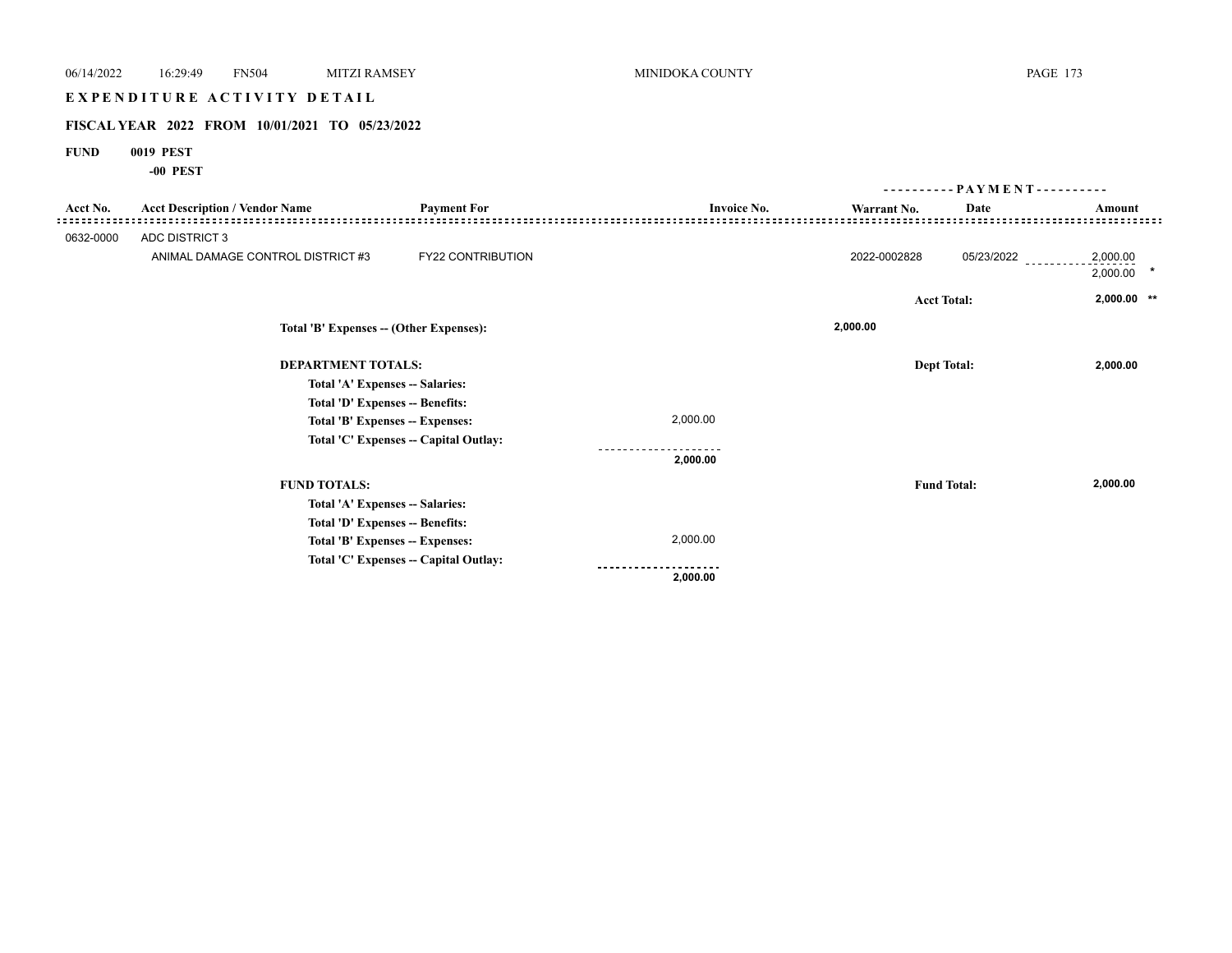## **FISCAL YEAR 2022 FROM 10/01/2021 TO 05/23/2022**

#### **FUND 0020 REVALUATION**

|           |                                       |                    |                    |             | ---------- PAYMENT---------- |                                         |
|-----------|---------------------------------------|--------------------|--------------------|-------------|------------------------------|-----------------------------------------|
| Acct No.  | <b>Acct Description / Vendor Name</b> | <b>Payment For</b> | <b>Invoice No.</b> | Warrant No. | Date                         | Amount<br>::::::::::::::::::::::::::::: |
| 0401-0002 | <b>SALARIES - DEPUTIES</b>            |                    |                    |             |                              |                                         |
|           |                                       | *PAYROLL - EXPENSE |                    | *PAYROLL*   | 10/08/2021                   | 7,102.12                                |
|           |                                       | *PAYROLL - EXPENSE |                    | *PAYROLL*   | 10/22/2021                   | 7,339.60                                |
|           |                                       | *PAYROLL - EXPENSE |                    | *PAYROLL*   | 11/05/2021                   | 7,339.60                                |
|           |                                       | *PAYROLL - EXPENSE |                    | *PAYROLL*   | 11/19/2021                   | 7,339.60                                |
|           |                                       | *PAYROLL - EXPENSE |                    | *PAYROLL*   | 12/03/2021                   | 7,131.60                                |
|           |                                       | *PAYROLL - EXPENSE |                    | *PAYROLL*   | 12/17/2021                   | 6,139.60                                |
|           |                                       | *PAYROLL - EXPENSE |                    | *PAYROLL*   | 12/30/2021                   | 6,702.10                                |
|           |                                       | *PAYROLL - EXPENSE |                    | *PAYROLL*   | 01/14/2022                   | 7,152.09                                |
|           |                                       | *PAYROLL - EXPENSE |                    | *PAYROLL*   | 01/28/2022                   | 7,264.60                                |
|           |                                       | *PAYROLL - EXPENSE |                    | *PAYROLL*   | 02/11/2022                   | 6,814.60                                |
|           |                                       | *PAYROLL - EXPENSE |                    | *PAYROLL*   | 02/25/2022                   | 7,264.60                                |
|           |                                       | *PAYROLL - EXPENSE |                    | *PAYROLL*   | 03/11/2022                   | 7,264.58                                |
|           |                                       | *PAYROLL - EXPENSE |                    | *PAYROLL*   | 03/25/2022                   | 7,264.57                                |
|           |                                       | *PAYROLL - EXPENSE |                    | *PAYROLL*   | 04/08/2022                   | 7,264.58                                |
|           |                                       | *PAYROLL - EXPENSE |                    | *PAYROLL*   | 04/22/2022                   | 7,264.60                                |
|           |                                       | *PAYROLL - EXPENSE |                    | *PAYROLL*   | 05/06/2022                   | 7,264.60                                |
|           |                                       | *PAYROLL - EXPENSE |                    | *PAYROLL*   | 05/20/2022                   | 7,339.60                                |
|           |                                       |                    |                    |             |                              | 121,252.64                              |
|           |                                       |                    |                    |             | <b>Acct Total:</b>           | 121,252.64 **                           |
|           | Total 'A' Expenses - (Salaries):      |                    |                    | 121,252.64  |                              |                                         |
|           |                                       |                    |                    |             |                              |                                         |
| 0410-0000 | <b>RETIREMENT</b>                     |                    |                    |             |                              |                                         |
|           |                                       | *PAYROLL - EXPENSE |                    | *PAYROLL*   | 10/08/2021                   | 847.99                                  |
|           |                                       | *PAYROLL - EXPENSE |                    | *PAYROLL*   | 10/22/2021                   | 876.35                                  |
|           |                                       | *PAYROLL - EXPENSE |                    | *PAYROLL*   | 11/05/2021                   | 876.35                                  |
|           |                                       | *PAYROLL - EXPENSE |                    | *PAYROLL*   | 11/19/2021                   | 876.35                                  |
|           |                                       | *PAYROLL - EXPENSE |                    | *PAYROLL*   | 12/03/2021                   | 804.71                                  |
|           |                                       | *PAYROLL - EXPENSE |                    | *PAYROLL*   | 12/17/2021                   | 733.07                                  |
|           |                                       | *PAYROLL - EXPENSE |                    | *PAYROLL*   | 12/30/2021                   | 800.23                                  |
|           |                                       | *PAYROLL - EXPENSE |                    | *PAYROLL*   | 01/14/2022                   | 853.96                                  |
|           |                                       | *PAYROLL - EXPENSE |                    | *PAYROLL*   | 01/28/2022                   | 867.40                                  |
|           |                                       | *PAYROLL - EXPENSE |                    | *PAYROLL*   | 02/11/2022                   | 813.67                                  |
|           |                                       | *PAYROLL - EXPENSE |                    | *PAYROLL*   | 02/25/2022                   | 867.40                                  |
|           |                                       | *PAYROLL - EXPENSE |                    | *PAYROLL*   | 03/11/2022                   | 867.39                                  |
|           |                                       | *PAYROLL - EXPENSE |                    | *PAYROLL*   | 03/25/2022                   | 867.39                                  |
|           |                                       | *PAYROLL - EXPENSE |                    | *PAYROLL*   | 04/08/2022                   | 867.39                                  |
|           |                                       | *PAYROLL - EXPENSE |                    | *PAYROLL*   | 04/22/2022                   | 867.40                                  |
|           |                                       | *PAYROLL - EXPENSE |                    | *PAYROLL*   | 05/06/2022                   | 867.40                                  |
|           |                                       | *PAYROLL - EXPENSE |                    | *PAYROLL*   | 05/20/2022                   | 876.35<br>14,430.80                     |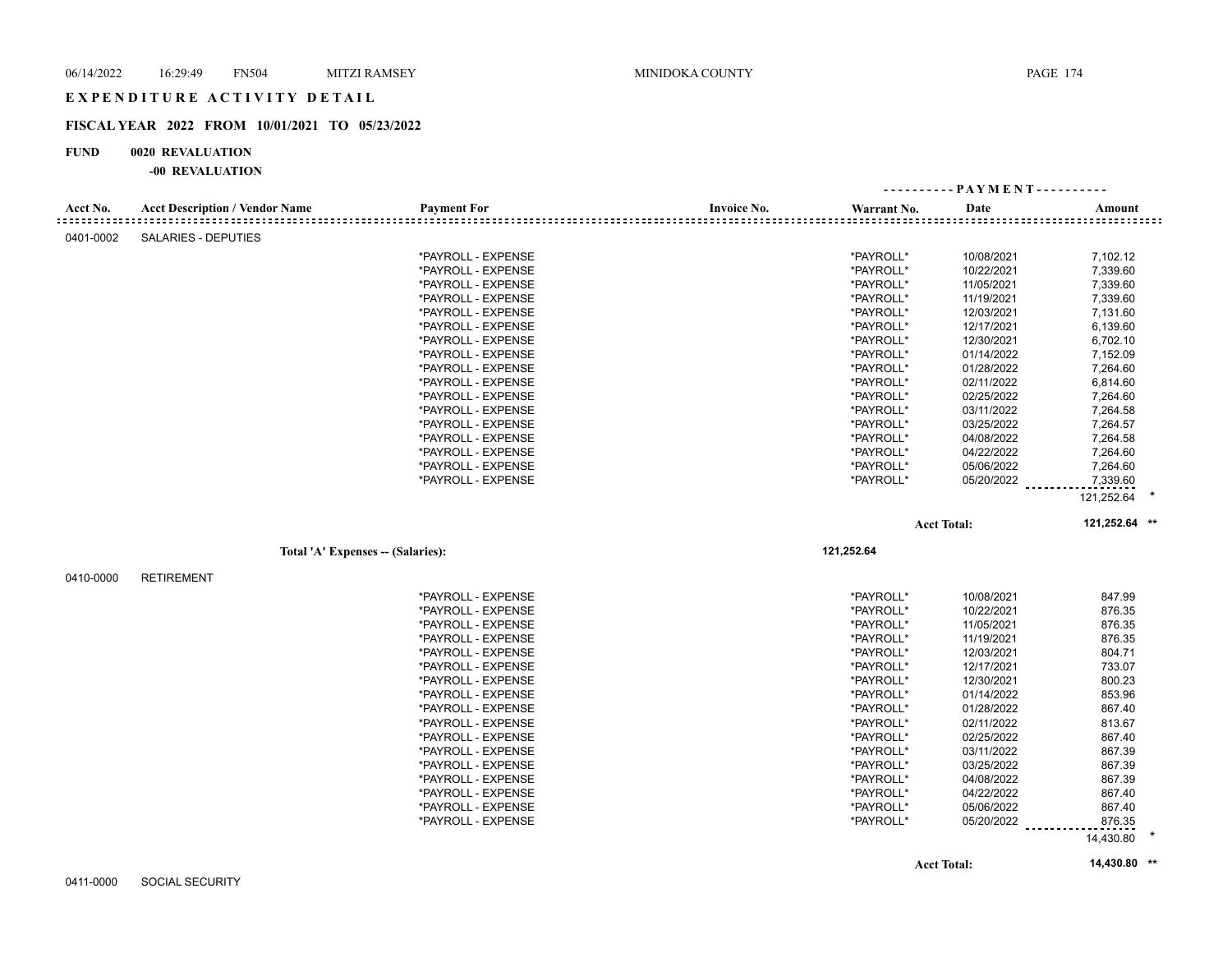## **FISCAL YEAR 2022 FROM 10/01/2021 TO 05/23/2022**

## **FUND 0020 REVALUATION**

|           |                                       |                    |                    |             |                     | ---------- PAYMENT---------- |  |
|-----------|---------------------------------------|--------------------|--------------------|-------------|---------------------|------------------------------|--|
| Acct No.  | <b>Acct Description / Vendor Name</b> | <b>Payment For</b> | <b>Invoice No.</b> | Warrant No. | Date                | Amount                       |  |
| 0411-0000 | <b>SOCIAL SECURITY</b>                |                    |                    |             |                     |                              |  |
|           |                                       | *PAYROLL - EXPENSE |                    | *PAYROLL*   | 10/08/2021          | 519.61                       |  |
|           |                                       | *PAYROLL - EXPENSE |                    | *PAYROLL*   | 10/22/2021          | 537.77                       |  |
|           |                                       | *PAYROLL - EXPENSE |                    | *PAYROLL*   | 11/05/2021          | 537.77                       |  |
|           |                                       | *PAYROLL - EXPENSE |                    | *PAYROLL*   | 11/19/2021          | 537.77                       |  |
|           |                                       | *PAYROLL - EXPENSE |                    | *PAYROLL*   | 12/03/2021          | 521.85                       |  |
|           |                                       | *PAYROLL - EXPENSE |                    | *PAYROLL*   | 12/17/2021          | 445.97                       |  |
|           |                                       | *PAYROLL - EXPENSE |                    | *PAYROLL*   | 12/30/2021          | 512.72                       |  |
|           |                                       | *PAYROLL - EXPENSE |                    | *PAYROLL*   | 01/14/2022          | 523.43                       |  |
|           |                                       | *PAYROLL - EXPENSE |                    | *PAYROLL*   | 01/28/2022          | 532.03                       |  |
|           |                                       | *PAYROLL - EXPENSE |                    | *PAYROLL*   | 02/11/2022          | 497.61                       |  |
|           |                                       | *PAYROLL - EXPENSE |                    | *PAYROLL*   | 02/25/2022          | 532.03                       |  |
|           |                                       | *PAYROLL - EXPENSE |                    | *PAYROLL*   | 03/11/2022          | 532.03                       |  |
|           |                                       | *PAYROLL - EXPENSE |                    | *PAYROLL*   | 03/25/2022          | 532.03                       |  |
|           |                                       | *PAYROLL - EXPENSE |                    | *PAYROLL*   | 04/08/2022          | 532.03                       |  |
|           |                                       | *PAYROLL - EXPENSE |                    | *PAYROLL*   | 04/22/2022          | 532.03                       |  |
|           |                                       | *PAYROLL - EXPENSE |                    | *PAYROLL*   | 05/06/2022          | 532.03                       |  |
|           |                                       | *PAYROLL - EXPENSE |                    | *PAYROLL*   | 05/20/2022 ________ | 537.77                       |  |
|           |                                       |                    |                    |             |                     | 8,896.48                     |  |
|           |                                       |                    |                    |             | <b>Acct Total:</b>  | 8,896.48 **                  |  |
| 0412-0000 | <b>LIFE INSURANCE</b>                 |                    |                    |             |                     |                              |  |
|           |                                       | *PAYROLL - EXPENSE |                    | *PAYROLL*   | 10/22/2021          | 14.00                        |  |
|           |                                       | *PAYROLL - EXPENSE |                    | *PAYROLL*   | 11/19/2021          | 14.00                        |  |
|           |                                       | *PAYROLL - EXPENSE |                    | *PAYROLL*   | 12/17/2021          | 11.20                        |  |
|           |                                       | *PAYROLL - EXPENSE |                    | *PAYROLL*   | 01/28/2022          | 14.00                        |  |
|           |                                       | *PAYROLL - EXPENSE |                    | *PAYROLL*   | 02/25/2022          | 14.00                        |  |
|           |                                       | *PAYROLL - EXPENSE |                    | *PAYROLL*   | 03/25/2022          | 14.00                        |  |
|           |                                       | *PAYROLL - EXPENSE |                    | *PAYROLL*   | 04/22/2022          | 14.00                        |  |
|           |                                       | *PAYROLL - EXPENSE |                    | *PAYROLL*   | 05/20/2022          |                              |  |
|           |                                       |                    |                    |             |                     | 14.00                        |  |
|           |                                       |                    |                    |             |                     | 109.20                       |  |
|           |                                       |                    |                    |             | <b>Acct Total:</b>  | 109.20 **                    |  |
| 0413-0000 | <b>MEDICAL INSURANCE</b>              |                    |                    |             |                     |                              |  |
|           |                                       | *PAYROLL - EXPENSE |                    | *PAYROLL*   | 10/22/2021          | 4,290.05                     |  |
|           |                                       | *PAYROLL - EXPENSE |                    | *PAYROLL*   | 11/19/2021          | 4,290.05                     |  |
|           |                                       | *PAYROLL - EXPENSE |                    | *PAYROLL*   | 12/17/2021          | 3,517.70                     |  |
|           |                                       | *PAYROLL - EXPENSE |                    | *PAYROLL*   | 01/28/2022          | 4,290.05                     |  |
|           |                                       | *PAYROLL - EXPENSE |                    | *PAYROLL*   | 02/25/2022          | 4,290.05                     |  |
|           |                                       | *PAYROLL - EXPENSE |                    | *PAYROLL*   | 03/25/2022          | 4,290.05                     |  |
|           |                                       | *PAYROLL - EXPENSE |                    | *PAYROLL*   | 04/22/2022          | 4,290.05                     |  |
|           |                                       | *PAYROLL - EXPENSE |                    | *PAYROLL*   | 05/20/2022          | 4,290.05                     |  |
|           |                                       |                    |                    |             |                     | 33,548.05                    |  |
|           |                                       |                    |                    |             | <b>Acct Total:</b>  | 33,548.05 **                 |  |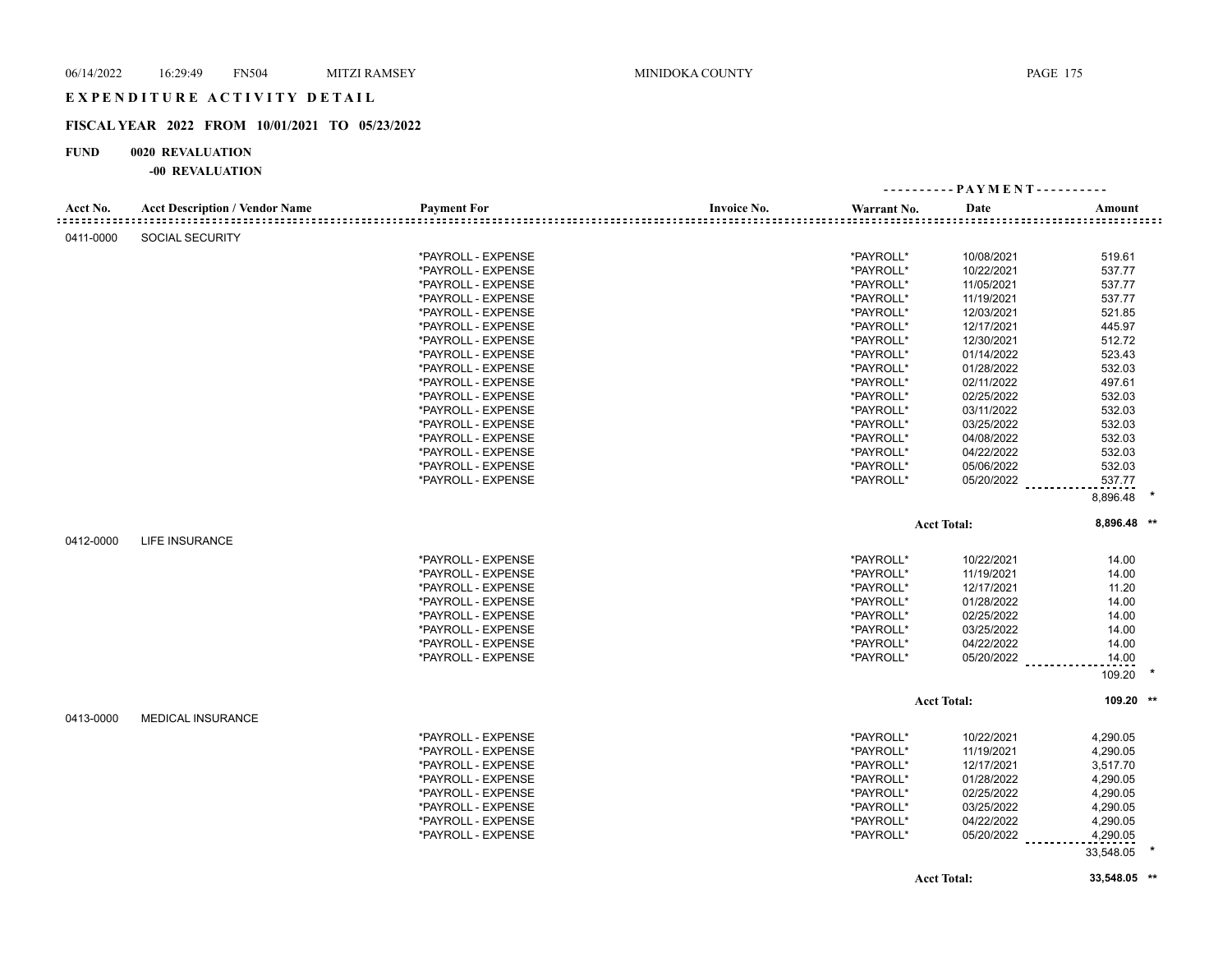# EXPENDITURE ACTIVITY DETAIL

# **FISCAL YEAR 2022 FROM 10/01/2021 TO 05/23/2022**

#### **FUND 0020 REVALUATION**

|           | $-00$ in valuation                    |                                            |                    |                              |                          |                 |
|-----------|---------------------------------------|--------------------------------------------|--------------------|------------------------------|--------------------------|-----------------|
| Acct No.  | <b>Acct Description / Vendor Name</b> | <b>Payment For</b>                         | <b>Invoice No.</b> | Warrant No.                  | Date                     | Amount          |
|           |                                       |                                            |                    |                              |                          |                 |
|           | Total 'D' Expenses -- (Benefits):     |                                            |                    | 56,984.53                    |                          |                 |
| 0439-0001 | TRAVEL - LODGING                      |                                            |                    |                              |                          |                 |
|           | <b>RIVERSIDE HOTEL</b>                | 55 - IAC MIDWINTER CONF - J. W             |                    | 2022-0001837                 | 03/07/2022               | 387.00          |
|           | <b>RIVERSIDE HOTEL</b>                | 55 - IAC MIDWINTER CONF - M. B             |                    | 2022-0001837                 | 03/07/2022               | 387.00          |
|           |                                       |                                            |                    |                              |                          | 774.00          |
| 0439-0002 | <b>TRAVEL - MEALS</b>                 |                                            |                    |                              |                          |                 |
|           | <b>VISA</b>                           | 13 - LUNCH FOR WORKSHOP IN TF              |                    | 2022-0000776                 | 12/06/2021               | 10.17           |
|           |                                       | * Warrant # 2022-776 VOIDED                |                    |                              | 12/06/2021               | (10.17)         |
|           | <b>VISA</b>                           | 13 - LUNCH FOR WORKSHOP IN TF              |                    | 2022-0000781                 | 12/06/2021               | 10.17<br>10.17  |
| 0439-0004 | <b>TRAVEL - REGISTRATION</b>          |                                            |                    |                              |                          |                 |
|           | <b>IDAHO STATE TAX COMMISSION</b>     | 10 - 5 YR PLAN WORKSHOP                    |                    | 2022-0000761                 | 12/06/2021               | 98.00           |
|           | <b>IAC</b>                            | 16 - 2022 MIDWINTER CONFERENCE             | IAC-22-251         | 2022-0000836                 | 12/13/2021               | 210.00          |
|           | <b>IAC</b>                            | 21 - IACA MIDWINTER MEETING                |                    | 2022-0001075                 | 01/03/2022               | 35.00           |
|           | <b>IAC</b>                            | 21 - IACA MIDWINTER MEETING                |                    | 2022-0001075                 | $01/03/2022$             | 35.00           |
|           |                                       |                                            |                    |                              |                          | 378.00          |
|           |                                       |                                            |                    |                              | <b>Acct Total:</b>       | $1,162.17$ **   |
| 0440-0001 | SUPPLIES - CONSUMABLE                 |                                            |                    |                              |                          |                 |
|           | AMAZON CAPITAL SERVICES               | 14 - BLACK INK CARTRIDGE                   | 1W3C-K3R6-17F9     | 2022-0000739                 | 12/06/2021               | 37.78           |
|           | OFFICE DEPOT                          | 12 - CALENDAR & INK                        |                    | 2022-0000766                 | 12/06/2021               | 119.70          |
|           | OFFICE DEPOT                          | 24 - POST IT NOTES, PAPER, INK             |                    | 2022-0001092                 | 01/03/2022               | 106.03          |
|           | <b>BOOK STORE &amp; OFFICE SUPPLY</b> | 26 - PAPER                                 | 771559             | 2022-0001142                 | 01/10/2022               | 9.95            |
|           | HARVEY'S OFFICE PLUS                  | 32 - PAPER                                 | 0040600-001        | 2022-0001298                 | 01/24/2022               | 179.97          |
|           | OFFICE DEPOT                          | 34 - PENS & POST IT NOTES                  |                    | 2022-0001316                 | 01/24/2022               | 28.49           |
|           | OFFICE DEPOT                          | 51 - NOTEBOOKS, HIGHLIGHTERS               |                    | 2022-0001743                 | 02/28/2022               | 39.23           |
|           | OFFICE DEPOT<br>OFFICE DEPOT          | 52 - INK<br>63 - INK CARTRIDGE; FILE FOLDE | 229526968001       | 2022-0001834                 | 03/07/2022<br>04/11/2022 | 69.27<br>50.23  |
|           | OFFICE DEPOT                          | 73 - TAPE, RUBBERBANDS, INK                |                    | 2022-0002316<br>2022-0002676 | 05/09/2022               | 84.59           |
|           |                                       |                                            |                    |                              |                          |                 |
| 0440-0002 | <b>SUPPLIES - REUSABLE</b>            |                                            |                    |                              |                          | 725.24          |
|           | OFFICE DEPOT                          | 34 - STAMP                                 |                    | 2022-0001316                 | 01/24/2022               | 55.89           |
|           | OFFICE DEPOT                          | 49 - DESK ORGANIZER                        |                    | 2022-0001743                 | 02/28/2022               | 18.29           |
|           | AMAZON CAPITAL SERVICES               | 70 - DISPLAY RAILS                         | 1DR9-FNH9-KLY4     | 2022-0002546                 | 05/02/2022               | 23.02           |
|           | AMAZON CAPITAL SERVICES               | 71 - PRINTER CABLE                         | 1HLT-9KVH-N619     | 2022-0002651                 | 05/09/2022               | 8.08            |
|           | AMAZON CAPITAL SERVICES               | 75 - WALL RACK                             |                    | 2022-0002718                 | 05/16/2022               | 21.99           |
|           |                                       |                                            |                    |                              |                          | 127.27          |
| 0440-0003 | SUPPLIES - SPECIAL ORDER              |                                            |                    |                              |                          |                 |
|           | <b>BURLEY REMINDER</b>                | 30 - EXEMPTION CARDS                       | 21-1286            | 2022-0001143                 | 01/10/2022               | 144.40          |
|           | AMAZON CAPITAL SERVICES               | 77 - BULLETIN BOARD                        |                    | 2022-0002826                 | 05/23/2022               | 59.99<br>204.39 |
|           |                                       |                                            |                    |                              |                          |                 |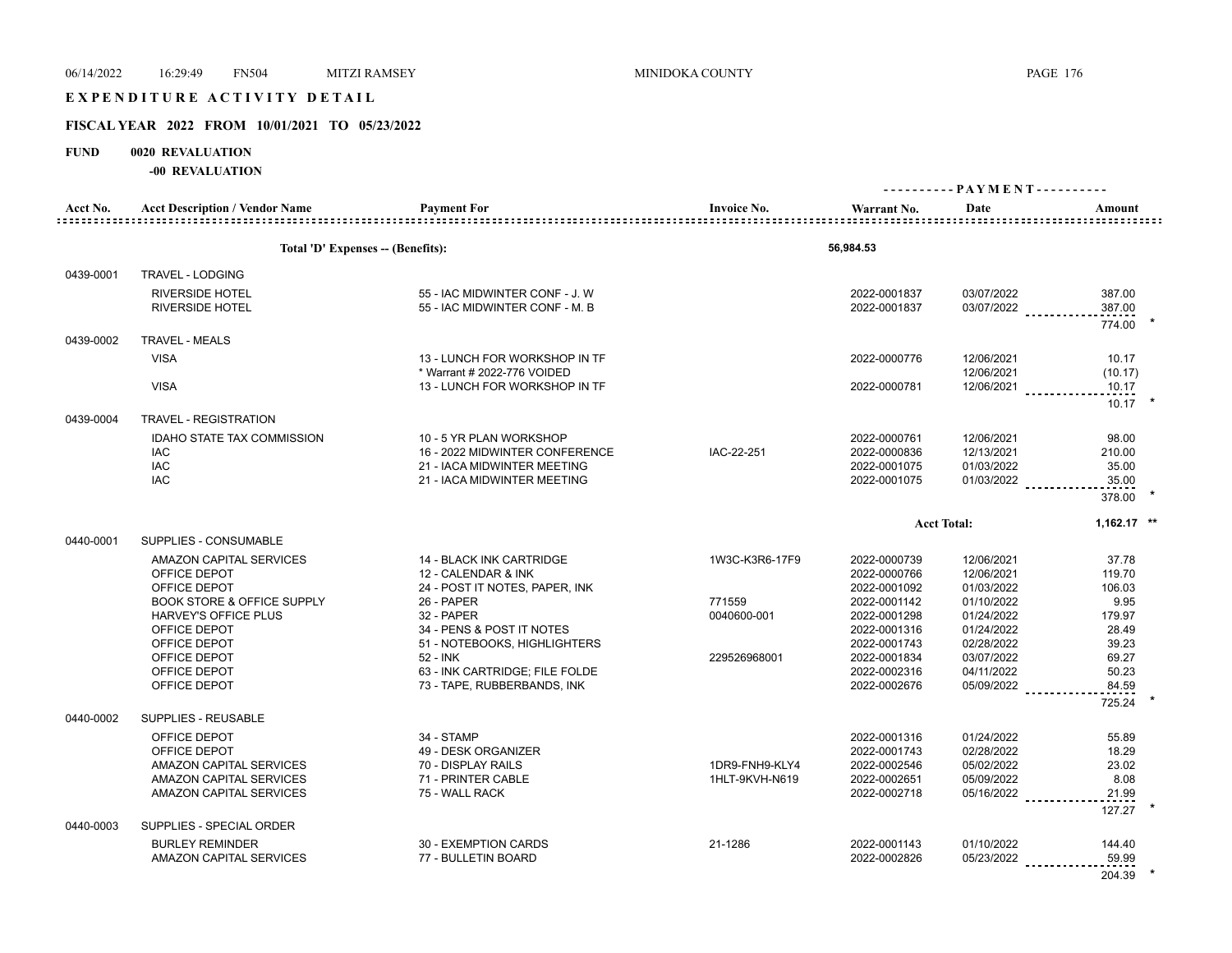## EXPENDITURE ACTIVITY DETAIL

#### **FISCAL YEAR 2022 FROM 10/01/2021 TO 05/23/2022**

## **FUND 0020 REVALUATION**

|           |                                       |                                                   |                    |              | ---------- PAYMENT---------- |                    |  |
|-----------|---------------------------------------|---------------------------------------------------|--------------------|--------------|------------------------------|--------------------|--|
| Acct No.  | <b>Acct Description / Vendor Name</b> | <b>Payment For</b>                                | <b>Invoice No.</b> | Warrant No.  | Date                         | Amount             |  |
| 0440-0004 | SUPPLIES - MAPPING/DRAFTING           |                                                   |                    |              |                              |                    |  |
|           | <b>GREENBRIER GRAPHICS LLC</b>        | 67 - DEED PLOTTER LICENSE                         | 40832263           | 2022-0002490 | 04/25/2022                   | 200.00             |  |
|           | <b>VISA</b>                           | * Warrant # 2022-2490 VOIDED<br>72 - DEED PLOTTER |                    | 2022-0002693 | 05/04/2022<br>05/09/2022     | (200.00)<br>200.00 |  |
|           |                                       |                                                   |                    |              |                              | 200.00             |  |
|           |                                       |                                                   |                    |              | <b>Acct Total:</b>           | $1,256.90$ **      |  |
| 0461-0002 | PHONE - TOLL CHARGES                  |                                                   |                    |              |                              |                    |  |
|           | <b>WINDSTREAM</b>                     | 6 - TOLL CHARGES                                  | 74297673           | 2022-0000635 | 11/22/2021                   | 4.44               |  |
|           | <b>WINDSTREAM</b>                     | 19 - TOLL CHARGES                                 |                    | 2022-0000979 | 12/20/2021                   | 3.64               |  |
|           | <b>WINDSTREAM</b>                     | 31 - TOLL CHARGES                                 |                    | 2022-0001340 | 01/24/2022                   | 2.83               |  |
|           | <b>WINDSTREAM</b>                     | 46 - TOLL CHARGES                                 |                    | 2022-0001620 | 02/14/2022                   | 3.22               |  |
|           | WINDSTREAM                            | 57 - TOLL CHARGES                                 |                    | 2022-0001958 | 03/14/2022                   | 2.40               |  |
|           | <b>WINDSTREAM</b>                     | 66 - TOLL CHARGES                                 |                    | 2022-0002399 | 04/18/2022                   | 3.26               |  |
|           | <b>WINDSTREAM</b>                     | 76 - TOLL CHARGES                                 |                    | 2022-0002772 | 05/16/2022                   | 1.59               |  |
|           |                                       |                                                   |                    |              |                              | 21.38              |  |
|           |                                       |                                                   |                    |              | <b>Acct Total:</b>           | $21.38$ **         |  |
| 0470-0001 | VEHICLE - GAS & OIL                   |                                                   |                    |              |                              |                    |  |
|           | <b>HILL OIL COMPANY</b>               | 3 - FUEL                                          |                    | 2022-0000415 | 11/08/2021                   | 90.93              |  |
|           | <b>HILL OIL COMPANY</b>               | 38 - FUEL                                         |                    | 2022-0001480 | 02/07/2022                   | 70.99              |  |
|           | <b>VISA</b>                           | <b>40 - FUEL</b>                                  |                    | 2022-0001618 | 02/14/2022                   | 52.00              |  |
|           | <b>VISA</b>                           | <b>54 - FUEL</b>                                  |                    | 2022-0001848 | 03/07/2022                   | 67.86              |  |
|           | <b>HILL OIL COMPANY</b>               | $61$ - FUEL                                       |                    | 2022-0002303 | 04/11/2022                   | 85.16              |  |
|           | <b>HILL OIL COMPANY</b>               | <b>74 - FUEL</b>                                  |                    | 2022-0002668 | 05/09/2022                   | 105.25             |  |
|           |                                       |                                                   |                    |              |                              | 472.19             |  |
|           |                                       |                                                   |                    |              | <b>Acct Total:</b>           | 472.19 **          |  |
| 0489-0000 | PROFESSIONAL SVC- OTHER               |                                                   |                    |              |                              |                    |  |
|           | <b>KELLEY, KARLENE</b>                | 8 - FIELDING COUNTY PROPERTIES                    |                    | 2022-0000668 | 11/29/2021                   | 7,270.00           |  |
|           | <b>KELLEY, KARLENE</b>                | 29 - FIELDING COUNTY PARCELS -                    |                    | 2022-0001161 | $01/10/2022$                 | 4,170.00           |  |
|           |                                       |                                                   |                    |              |                              | 11,440.00          |  |
|           |                                       |                                                   |                    |              | <b>Acct Total:</b>           | 11,440.00 **       |  |
| 0510-0000 | RENT/LEASE- OFFICE EQUIP              |                                                   |                    |              |                              |                    |  |
|           | <b>GREAT AMERICA LEASING</b>          | 1 - COPIER LEASE                                  | 30239841           | 2022-0000122 | 10/18/2021                   | 138.99             |  |
|           | YOST (DALES OFFICE SYSTEMS)           | 5 - COPIER OVERAGES                               | P83921             | 2022-0000464 | 11/08/2021                   | 90.96              |  |
|           | YOST (DALES OFFICE SYSTEMS)           | 11 - COPIER OVERAGES                              | P85691             | 2022-0000779 | 12/06/2021                   | 52.63              |  |
|           | <b>GREAT AMERICA LEASING</b>          | 18 - COPIER LEASE                                 | 30625619           | 2022-0000829 | 12/13/2021                   | 138.99             |  |
|           | YOST (DALES OFFICE SYSTEMS)           | 25 - COPIER OVERAGES                              |                    | 2022-0001110 | 01/03/2022                   | 130.92             |  |
|           | <b>GREAT AMERICA LEASING</b>          | 47 - COPIER LEASE                                 | 31013470           | 2022-0001657 | 02/22/2022                   | 138.99             |  |
|           | YOST (DALES OFFICE SYSTEMS)           | 53 - COPIER OVERAGES                              | P91504             | 2022-0001851 | 03/07/2022                   | 78.98              |  |
|           | YOST (DALES OFFICE SYSTEMS)           | 58 - COPIER OVERAGES                              | P93908             | 2022-0002220 | 04/04/2022                   | 57.98              |  |
|           | <b>GREAT AMERICA LEASING</b>          | 65 - COPIER LEASE                                 | 31401610           | 2022-0002377 | 04/18/2022                   | 138.99             |  |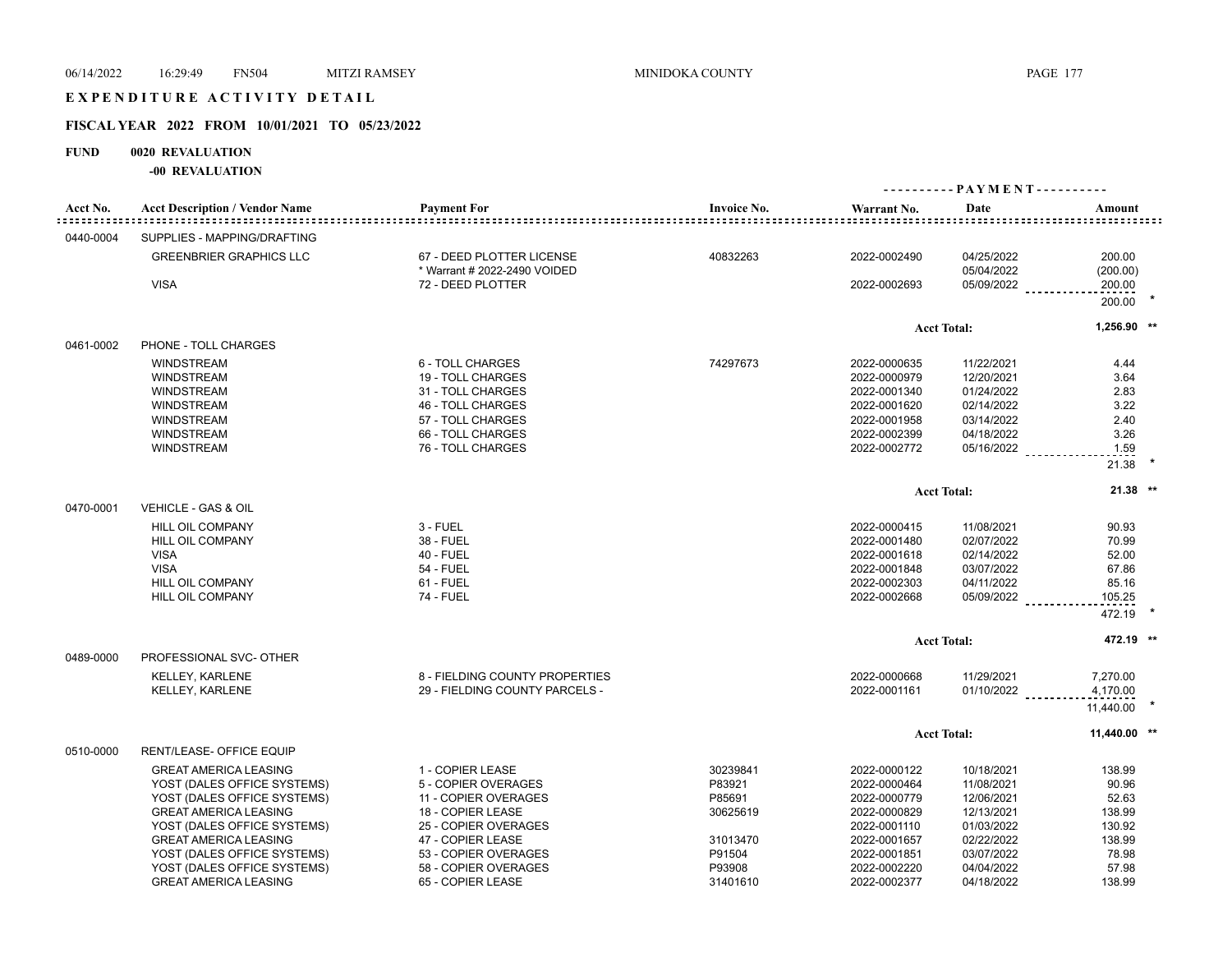## EXPENDITURE ACTIVITY DETAIL

## **FISCAL YEAR 2022 FROM 10/01/2021 TO 05/23/2022**

## **FUND 0020 REVALUATION**

| Acct No.  | <b>Acct Description / Vendor Name</b>                                                                                                                                                                                                             | <b>Payment For</b>                                                                                         | <b>Invoice No.</b>       | Warrant No.                                                                                                  | Date                                                                                           | Amount                                                                     |  |
|-----------|---------------------------------------------------------------------------------------------------------------------------------------------------------------------------------------------------------------------------------------------------|------------------------------------------------------------------------------------------------------------|--------------------------|--------------------------------------------------------------------------------------------------------------|------------------------------------------------------------------------------------------------|----------------------------------------------------------------------------|--|
| 0510-0000 | <b>RENT/LEASE- OFFICE EQUIP</b>                                                                                                                                                                                                                   |                                                                                                            |                          |                                                                                                              |                                                                                                |                                                                            |  |
|           | YOST (DALES OFFICE SYSTEMS)                                                                                                                                                                                                                       | 68 - COPIER OVERAGES                                                                                       | P96610                   | 2022-0002575                                                                                                 |                                                                                                | 05/02/2022<br>96.70<br>1,064.13                                            |  |
|           |                                                                                                                                                                                                                                                   |                                                                                                            |                          |                                                                                                              | <b>Acct Total:</b>                                                                             | $1,064.13$ **                                                              |  |
| 0528-0000 | <b>DUES / MEMBERSHIPS</b>                                                                                                                                                                                                                         |                                                                                                            |                          |                                                                                                              |                                                                                                |                                                                            |  |
|           | <b>IAAO</b><br><b>IAAP</b>                                                                                                                                                                                                                        | 15 - MEMBERSHIP DUES J. WEST<br>20 - MEMBERSHIP DUES 2022 (5)                                              |                          | 2022-0000835<br>2022-0001074                                                                                 | 12/13/2021<br>$01/03/2022$                                                                     | 225.00<br>75.00<br>300.00                                                  |  |
|           |                                                                                                                                                                                                                                                   |                                                                                                            |                          |                                                                                                              | <b>Acct Total:</b>                                                                             | 300.00 **                                                                  |  |
| 0542-0000 | <b>POSTAGE</b>                                                                                                                                                                                                                                    |                                                                                                            |                          |                                                                                                              |                                                                                                |                                                                            |  |
|           | <b>QUADIENT FINANCE USA, INC.</b><br><b>QUADIENT FINANCE USA, INC.</b><br><b>QUADIENT FINANCE USA, INC.</b><br>QUADIENT FINANCE USA, INC.<br>QUADIENT FINANCE USA, INC.<br><b>QUADIENT FINANCE USA, INC.</b><br><b>QUADIENT FINANCE USA, INC.</b> | 4 - POSTAGE<br>9 - POSTAGE<br>28 - POSTAGE<br>37 - POSTAGE<br>48 - POSTAGE<br>60 - POSTAGE<br>69 - POSTAGE |                          | 2022-0000433<br>2022-0000674<br>2022-0001165<br>2022-0001415<br>2022-0001745<br>2022-0002203<br>2022-0002567 | 11/08/2021<br>11/29/2021<br>01/10/2022<br>01/31/2022<br>02/28/2022<br>04/04/2022<br>05/02/2022 | 276.40<br>39.22<br>87.12<br>643.07<br>55.85<br>242.61<br>27.23<br>1,371.50 |  |
|           |                                                                                                                                                                                                                                                   |                                                                                                            |                          |                                                                                                              | <b>Acct Total:</b>                                                                             | 1,371.50 **                                                                |  |
| 0550-0000 | <b>SUBSCRIPTIONS</b><br><b>VISA</b><br><b>MARSHALL &amp; SWIFT</b><br><b>VISA</b>                                                                                                                                                                 | 27 - SPOKEO<br>33 - VALUATION SERVICE<br>62 - SPOKEO SUBSCRIPTION                                          | 100637030                | 2022-0001180<br>2022-0001312<br>2022-0002340                                                                 | 01/10/2022<br>01/24/2022<br>$04/11/2022$                                                       | 14.85<br>656.20<br>14.85<br>685.90                                         |  |
|           |                                                                                                                                                                                                                                                   |                                                                                                            |                          |                                                                                                              | <b>Acct Total:</b>                                                                             | 685.90 **                                                                  |  |
| 0559-0000 | OTHER MISCELLANEOUS EXPENSES                                                                                                                                                                                                                      |                                                                                                            |                          |                                                                                                              |                                                                                                |                                                                            |  |
|           | <b>FREEDOM STORAGE</b><br>FREEDOM STORAGE<br>TREASURE VALLEY COFFEE                                                                                                                                                                               | 2 - STORAGE UNIT<br>7 - STORAGE<br>17 - WATER                                                              | 43075398<br>216007922766 | 2022-0000268<br>2022-0000660<br>2022-0000855                                                                 | 11/01/2021<br>11/29/2021<br>12/13/2021                                                         | 65.00<br>65.00<br>35.80                                                    |  |
|           | <b>FREEDOM STORAGE</b><br><b>FREEDOM STORAGE</b><br>TREASURE VALLEY COFFEE                                                                                                                                                                        | 22 - STORAGE<br>36 - STORAGE<br>45 - WATER                                                                 |                          | 2022-0001067<br>2022-0001401<br>2022-0001611                                                                 | 01/03/2022<br>01/31/2022<br>02/14/2022                                                         | 65.00<br>65.00<br>24.40                                                    |  |
|           | <b>FREEDOM STORAGE</b><br><b>VISA</b>                                                                                                                                                                                                             | 50 - STORAGE RENT<br>8 - "THIN ICE" SIGNS<br>TRSF CASH FROM WATERWAYS TO AS                                | 48106679                 | 2022-0001719<br>2022-0001848                                                                                 | 02/28/2022<br>03/07/2022<br>03/07/2022                                                         | 65.00<br>90.15<br>(90.15)                                                  |  |
|           | FREEDOM STORAGE<br>TREASURE VALLEY COFFEE                                                                                                                                                                                                         | 59 - STORAGE<br>64 - WATER                                                                                 |                          | 2022-0002185<br>2022-0002393                                                                                 | 04/04/2022<br>$04/18/2022$                                                                     | 65.00<br>34.20                                                             |  |
|           |                                                                                                                                                                                                                                                   |                                                                                                            |                          |                                                                                                              |                                                                                                | 484.40                                                                     |  |
|           |                                                                                                                                                                                                                                                   |                                                                                                            |                          |                                                                                                              | <b>Acct Total:</b>                                                                             | 484.40 **                                                                  |  |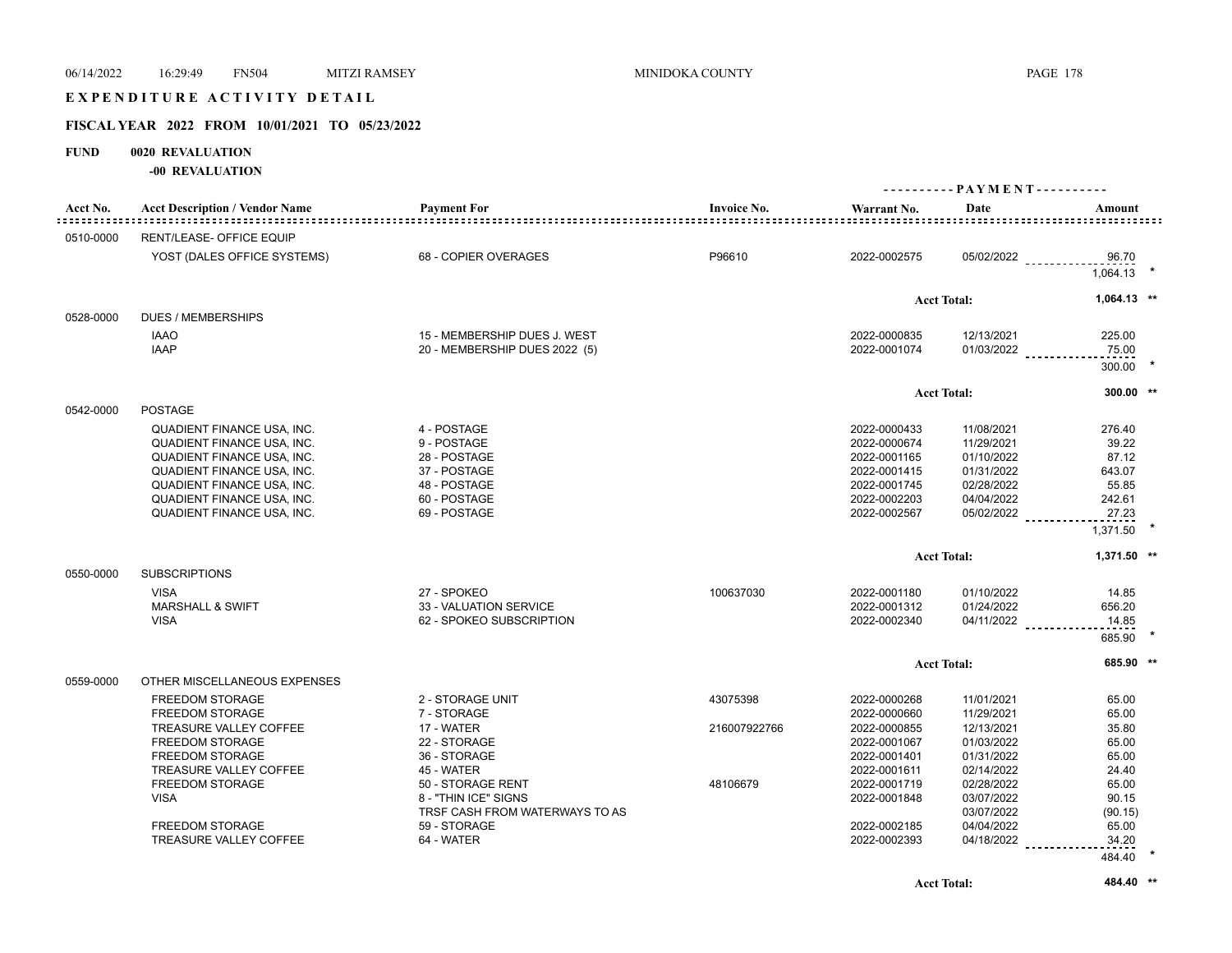# E X P E N D I T U R E A C T I V I T Y D E T A I L

## **FISCAL YEAR 2022 FROM 10/01/2021 TO 05/23/2022**

## **FUND 0020 REVALUATION**

|           |                                                                                                               |                                                                                                                                                                                                                     |                    |                                                                                                              | ---------- PAYMENT----------                                                                   |                                                                         |  |  |
|-----------|---------------------------------------------------------------------------------------------------------------|---------------------------------------------------------------------------------------------------------------------------------------------------------------------------------------------------------------------|--------------------|--------------------------------------------------------------------------------------------------------------|------------------------------------------------------------------------------------------------|-------------------------------------------------------------------------|--|--|
| Acct No.  | <b>Acct Description / Vendor Name</b>                                                                         | <b>Payment For</b>                                                                                                                                                                                                  | <b>Invoice No.</b> | Warrant No.                                                                                                  | Date                                                                                           | Amount                                                                  |  |  |
| 0560-0002 | <b>EDUCATION - REGISTRATION</b>                                                                               |                                                                                                                                                                                                                     |                    |                                                                                                              |                                                                                                |                                                                         |  |  |
|           | <b>IDAHO STATE TAX COMMISSION</b>                                                                             | 44 - 2022 WINTER SCHOOL<br>TRSF FROM REVAL TO ASSESSOR                                                                                                                                                              |                    | 2022-0001590                                                                                                 | 02/14/2022<br>05/16/2022                                                                       | 2,020.00<br>(485.00)<br>1,535.00                                        |  |  |
| 0560-0005 | <b>EDUCATION - MEALS</b>                                                                                      |                                                                                                                                                                                                                     |                    |                                                                                                              |                                                                                                |                                                                         |  |  |
|           | THE RIVERSIDE HOTEL<br><b>VISA</b><br><b>VISA</b><br><b>VISA</b><br><b>VISA</b><br><b>VISA</b><br><b>VISA</b> | 43 - MEALS - WINTER SCHOOL<br>39 - MEALS - WINTER SCHOOL<br>40 - MEALS - WINTER SCHOOL<br>41 - MEALS - WINTER SCHOOL<br>42 - MEALS - WINTER SCHOOL<br>54 - MEALS FOR LEGISLATIVE CON<br>56 - MEALS IACA FOR M. BAIR | 385072             | 2022-0001609<br>2022-0001618<br>2022-0001618<br>2022-0001618<br>2022-0001618<br>2022-0001848<br>2022-0001848 | 02/14/2022<br>02/14/2022<br>02/14/2022<br>02/14/2022<br>02/14/2022<br>03/07/2022<br>03/07/2022 | 61.96<br>204.35<br>232.66<br>90.10<br>71.08<br>24.65<br>27.16<br>711.96 |  |  |
| 0560-0006 | EDUCATION - LODGING                                                                                           |                                                                                                                                                                                                                     |                    |                                                                                                              |                                                                                                |                                                                         |  |  |
|           | THE RIVERSIDE HOTEL                                                                                           | 35 - LODGING - WINTER SCHOOL<br>TSRF FROM REVAL TO ASSESSOR                                                                                                                                                         |                    | 2022-0001326                                                                                                 | 01/24/2022<br>05/16/2022                                                                       | 2,940.00<br>(735.00)<br>2,205.00                                        |  |  |
|           |                                                                                                               |                                                                                                                                                                                                                     |                    |                                                                                                              | <b>Acct Total:</b>                                                                             | 4,451.96 **                                                             |  |  |
|           |                                                                                                               | Total 'B' Expenses -- (Other Expenses):                                                                                                                                                                             |                    | 22,710.53                                                                                                    |                                                                                                |                                                                         |  |  |
|           | <b>DEPARTMENT TOTALS:</b>                                                                                     |                                                                                                                                                                                                                     |                    |                                                                                                              | <b>Dept Total:</b>                                                                             | 200,947.70                                                              |  |  |
|           |                                                                                                               | Total 'A' Expenses -- Salaries:                                                                                                                                                                                     | 121,252.64         |                                                                                                              |                                                                                                |                                                                         |  |  |
|           |                                                                                                               | Total 'D' Expenses -- Benefits:                                                                                                                                                                                     | 56,984.53          |                                                                                                              |                                                                                                |                                                                         |  |  |
|           |                                                                                                               | Total 'B' Expenses -- Expenses:                                                                                                                                                                                     | 22,710.53          |                                                                                                              |                                                                                                |                                                                         |  |  |
|           |                                                                                                               | Total 'C' Expenses -- Capital Outlay:                                                                                                                                                                               |                    |                                                                                                              |                                                                                                |                                                                         |  |  |
|           |                                                                                                               |                                                                                                                                                                                                                     | 200,947.70         |                                                                                                              |                                                                                                |                                                                         |  |  |
|           | <b>FUND TOTALS:</b>                                                                                           |                                                                                                                                                                                                                     |                    |                                                                                                              | <b>Fund Total:</b>                                                                             | 200,947.70                                                              |  |  |
|           | Total 'A' Expenses -- Salaries:                                                                               |                                                                                                                                                                                                                     | 121,252.64         |                                                                                                              |                                                                                                |                                                                         |  |  |
|           |                                                                                                               | Total 'D' Expenses -- Benefits:                                                                                                                                                                                     | 56,984.53          |                                                                                                              |                                                                                                |                                                                         |  |  |
|           |                                                                                                               | Total 'B' Expenses -- Expenses:                                                                                                                                                                                     | 22,710.53          |                                                                                                              |                                                                                                |                                                                         |  |  |
|           |                                                                                                               | Total 'C' Expenses -- Capital Outlay:                                                                                                                                                                               |                    |                                                                                                              |                                                                                                |                                                                         |  |  |
|           |                                                                                                               |                                                                                                                                                                                                                     | 200,947.70         |                                                                                                              |                                                                                                |                                                                         |  |  |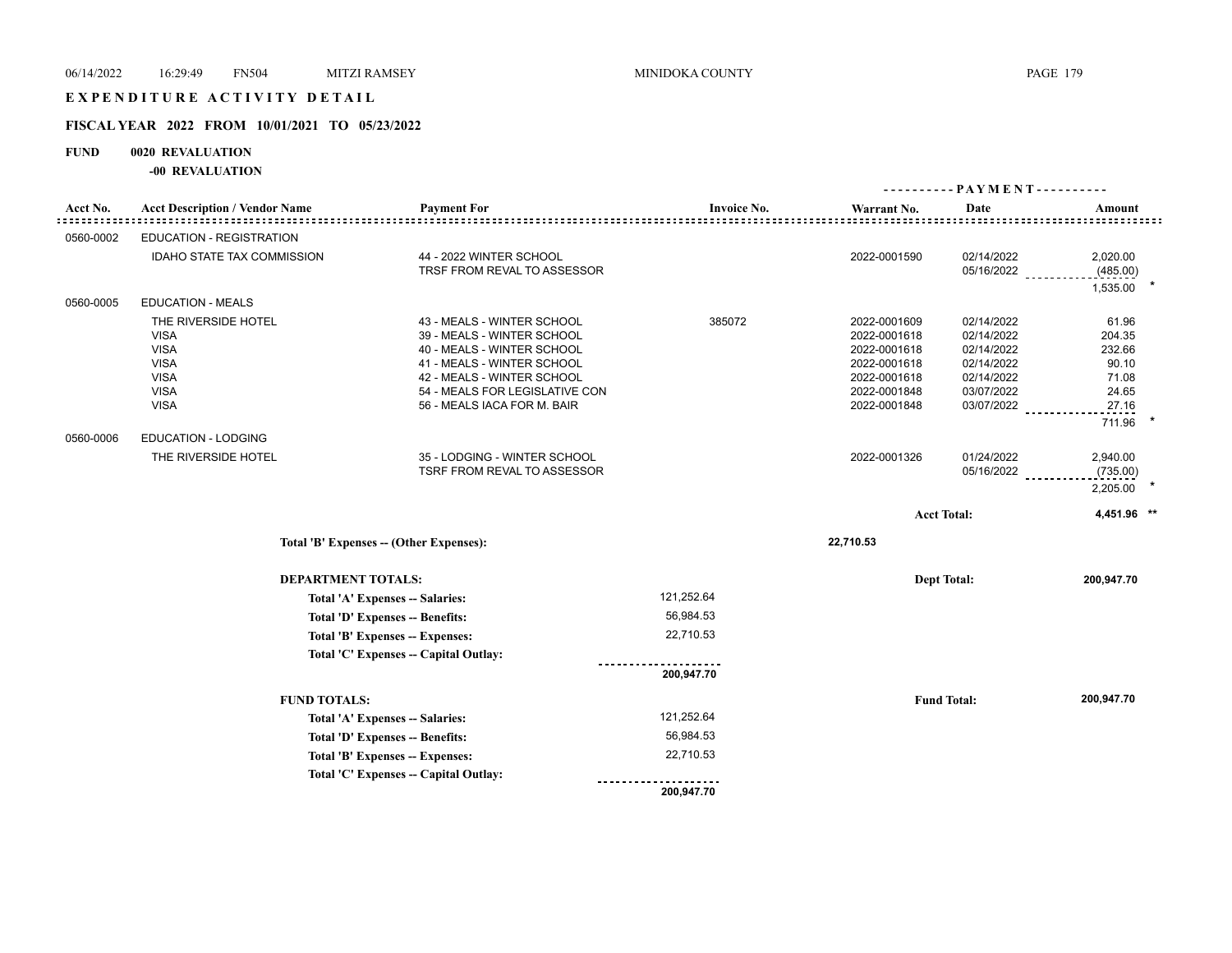# EXPENDITURE ACTIVITY DETAIL

## **FISCAL YEAR 2022 FROM 10/01/2021 TO 05/23/2022**

## **FUND 0023 SANITARY LANDFILL**

**-00 SANITARY LANDFILL**

|           |                                                        |                                        |                    |                    | ---------- PAYMENT---------- |                                |
|-----------|--------------------------------------------------------|----------------------------------------|--------------------|--------------------|------------------------------|--------------------------------|
| Acct No.  | <b>Acct Description / Vendor Name</b>                  | <b>Payment For</b>                     | <b>Invoice No.</b> | Warrant No.        | Date                         | Amount                         |
| 0468-0000 | UTILITIES - IRRIGATION WATER                           |                                        |                    |                    |                              |                                |
|           | MINIDOKA IRRIGATION DISTRICT                           | <b>IRRIGATION CHARGES FOR 2022</b>     | 46057              | 2022-0001489       | 02/07/2022                   | 3,110.40<br>3,110.40           |
|           |                                                        |                                        |                    | <b>Acct Total:</b> |                              | $3,110.40$ **                  |
| 0720-0001 | DIST LANDFILL - M & O                                  |                                        |                    |                    |                              |                                |
|           | SOUTHERN IDAHO SOLID WASTE                             | M&O 1ST 1/2 FY2022                     |                    | 2022-0001423       | $01/31/2022$                 | 187,139.00<br>187,139.00       |
| 0720-0002 | DIST LANDFILL - TRANSFER SYS                           |                                        |                    |                    |                              |                                |
|           | SOUTHERN IDAHO SOLID WASTE                             | TRANSFER SYSTEM 1ST 1/2 FY2022         |                    | 2022-0001423       |                              | 01/31/2022 _________179,937.50 |
|           |                                                        |                                        |                    |                    |                              | 179,937.50                     |
| 0720-0003 | DIST LANDFILL - CL/REPYT<br>SOUTHERN IDAHO SOLID WASTE | CL/REPYT 1ST 1/2 FY2022                |                    | 2022-0001423       | 01/31/2022                   | 68,826.00                      |
|           |                                                        |                                        |                    |                    |                              | 68,826.00                      |
|           |                                                        |                                        |                    | <b>Acct Total:</b> |                              | 435,902.50 **                  |
|           |                                                        |                                        |                    | 439,012.90         |                              |                                |
|           |                                                        | Total 'B' Expenses - (Other Expenses): |                    |                    |                              |                                |
|           | <b>DEPARTMENT TOTALS:</b>                              |                                        |                    | <b>Dept Total:</b> |                              | 439,012.90                     |
|           |                                                        | Total 'A' Expenses -- Salaries:        |                    |                    |                              |                                |
|           |                                                        | Total 'D' Expenses -- Benefits:        |                    |                    |                              |                                |
|           |                                                        | Total 'B' Expenses -- Expenses:        | 439,012.90         |                    |                              |                                |
|           |                                                        | Total 'C' Expenses - Capital Outlay:   |                    |                    |                              |                                |
|           |                                                        |                                        | 439,012.90         |                    |                              |                                |
|           | <b>FUND TOTALS:</b>                                    |                                        |                    | <b>Fund Total:</b> |                              | 439,012.90                     |
|           |                                                        | Total 'A' Expenses -- Salaries:        |                    |                    |                              |                                |
|           |                                                        | Total 'D' Expenses -- Benefits:        |                    |                    |                              |                                |
|           |                                                        | Total 'B' Expenses -- Expenses:        | 439,012.90         |                    |                              |                                |
|           |                                                        | Total 'C' Expenses - Capital Outlay:   |                    |                    |                              |                                |
|           |                                                        |                                        | 439,012.90         |                    |                              |                                |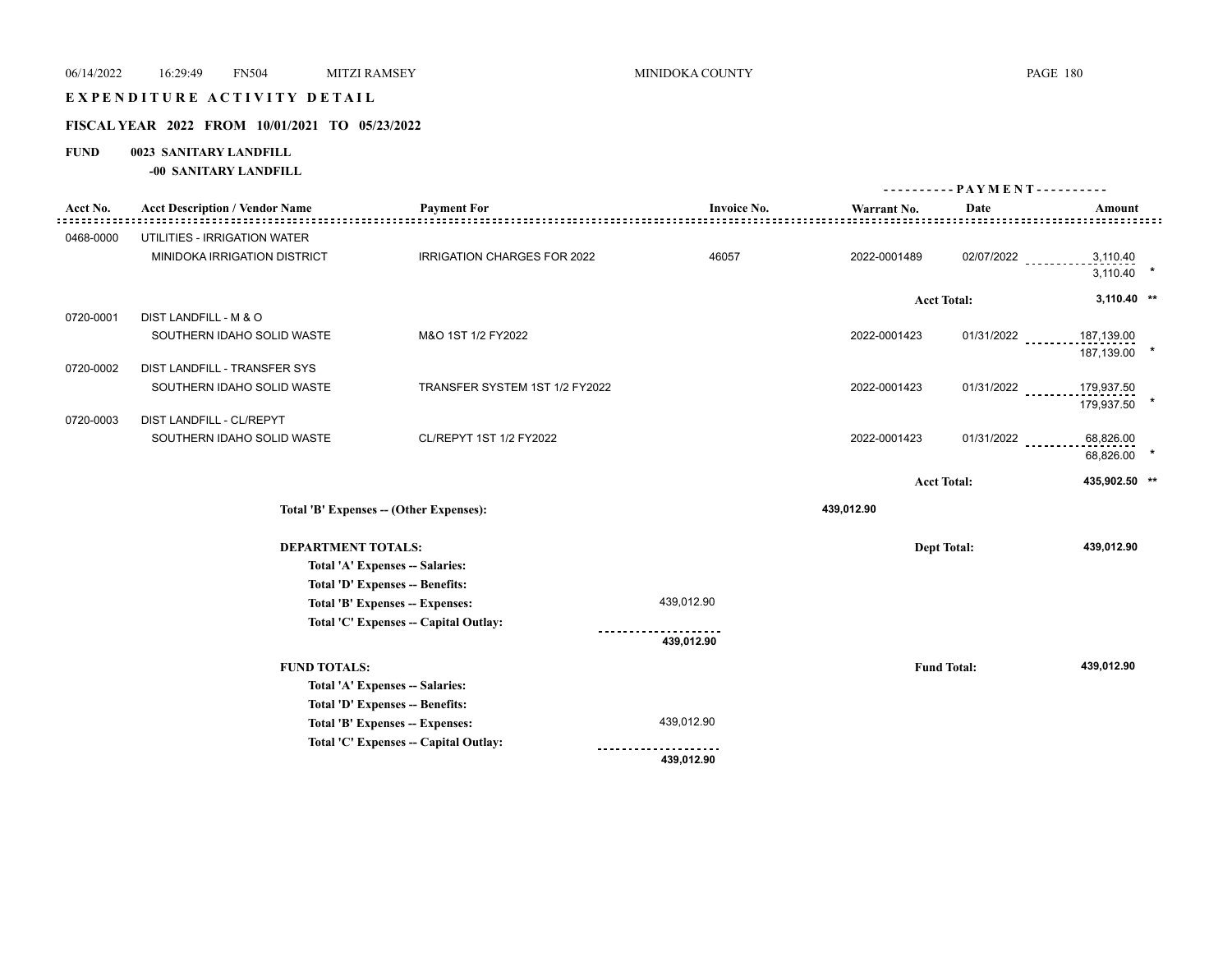# EXPENDITURE ACTIVITY DETAIL

# **FISCAL YEAR 2022 FROM 10/01/2021 TO 05/23/2022**

# **FUND 0025 WATERWAY FUND**

# **-00 WATERWAY FUND**

|                                   |                                       |                                |                                     |                                                            | ---------- PAYMENT---------- |                            |  |
|-----------------------------------|---------------------------------------|--------------------------------|-------------------------------------|------------------------------------------------------------|------------------------------|----------------------------|--|
| Acct No.<br>: : : : : : : : : : : | <b>Acct Description / Vendor Name</b> | <b>Payment For</b>             | <b>Invoice No.</b><br>------------- | Warrant No.<br><u>====================================</u> | Date                         | Amount<br>================ |  |
| 0401-0004                         | SALARIES - EXTRA HELP                 |                                |                                     |                                                            |                              |                            |  |
|                                   |                                       | *PAYROLL - EXPENSE             |                                     | *PAYROLL*                                                  | 12/17/2021                   | 60.00                      |  |
|                                   |                                       | *PAYROLL - EXPENSE             |                                     | *PAYROLL*                                                  | 02/11/2022                   | 195.00                     |  |
|                                   |                                       | *PAYROLL - EXPENSE             |                                     | *PAYROLL*                                                  | 05/06/2022                   | 982.35                     |  |
|                                   |                                       | *PAYROLL - EXPENSE             |                                     | *PAYROLL*                                                  | 05/20/2022                   | 1,690.28                   |  |
|                                   |                                       |                                |                                     |                                                            |                              | 2,927.63                   |  |
|                                   |                                       |                                |                                     |                                                            |                              |                            |  |
|                                   |                                       |                                |                                     |                                                            | <b>Acct Total:</b>           | 2,927.63 **                |  |
|                                   | Total 'A' Expenses - (Salaries):      |                                |                                     | 2,927.63                                                   |                              |                            |  |
| 0410-0000                         | <b>RETIREMENT</b>                     |                                |                                     |                                                            |                              |                            |  |
|                                   |                                       | *PAYROLL - EXPENSE             |                                     | *PAYROLL*                                                  | 05/06/2022                   | 63.53                      |  |
|                                   |                                       | *PAYROLL - EXPENSE             |                                     | *PAYROLL*                                                  | 05/20/2022 __________        | 114.55                     |  |
|                                   |                                       |                                |                                     |                                                            |                              | 178.08                     |  |
|                                   |                                       |                                |                                     |                                                            | <b>Acct Total:</b>           | 178.08 **                  |  |
| 0411-0000                         | <b>SOCIAL SECURITY</b>                |                                |                                     |                                                            |                              |                            |  |
|                                   |                                       | *PAYROLL - EXPENSE             |                                     | *PAYROLL*                                                  | 12/17/2021                   | 4.59                       |  |
|                                   |                                       | *PAYROLL - EXPENSE             |                                     | *PAYROLL*                                                  | 02/11/2022                   | 14.92                      |  |
|                                   |                                       | *PAYROLL - EXPENSE             |                                     | *PAYROLL*                                                  | 05/06/2022                   | 75.15                      |  |
|                                   |                                       | *PAYROLL - EXPENSE             |                                     | *PAYROLL*                                                  | $05/20/2022$                 | 129.32                     |  |
|                                   |                                       |                                |                                     |                                                            |                              | 223.98                     |  |
|                                   |                                       |                                |                                     |                                                            | <b>Acct Total:</b>           | 223.98 **                  |  |
| 0414-0000                         | <b>WORKMAN'S COMPENSATION INSUR</b>   |                                |                                     |                                                            |                              |                            |  |
|                                   | STATE INSURANCE FUND                  | 1 - WORKMANS COMPENSATION      |                                     | 2022-0000627                                               | 11/22/2021                   | 134.64                     |  |
|                                   |                                       |                                |                                     |                                                            |                              | 134.64                     |  |
|                                   |                                       |                                |                                     |                                                            | <b>Acct Total:</b>           | 134.64 **                  |  |
|                                   |                                       |                                |                                     | 536.70                                                     |                              |                            |  |
|                                   | Total 'D' Expenses -- (Benefits):     |                                |                                     |                                                            |                              |                            |  |
| 0559-0000                         | OTHER MISCELLANEOUS EXPENSES          |                                |                                     |                                                            |                              |                            |  |
|                                   | <b>VISA</b>                           | 2 - KINETIC RECOVERY ROPE      |                                     | 2022-0000776                                               | 12/06/2021                   | 439.88                     |  |
|                                   |                                       | * Warrant # 2022-776 VOIDED    |                                     |                                                            | 12/06/2021                   | (439.88)                   |  |
|                                   | <b>VISA</b>                           | 2 - KINETIC RECOVERY ROPE      |                                     | 2022-0000781                                               | 12/06/2021                   | 439.98                     |  |
|                                   | <b>CITY OF BURLEY</b>                 | 3 - LEASE OF BOAT HOUSE LAND   |                                     | 2022-0000928                                               | 12/20/2021                   | 10.00                      |  |
|                                   | TOP STITCH EMBROIDERY LLC             | 4 - PULLOVER HOODED SWEATSHIRT | 17-5986                             | 2022-0001330                                               | 01/24/2022                   | 494.00                     |  |
|                                   | <b>ACE HARDWARE</b>                   | 5 - BATTERIES FOR REMOTES, KEY |                                     | 2022-0001568                                               | 02/14/2022                   | 18.93                      |  |
|                                   |                                       | TRSF CASH FROM WATERWAYS TO AS |                                     |                                                            | 03/07/2022                   | 90.15                      |  |
|                                   | <b>NRS</b>                            | 9 - (2) SAR DRYSUITS           | 1199329                             | 2022-0002130                                               | 03/28/2022                   | 1,538.91                   |  |
|                                   | <b>VISA</b>                           | 10 - BOAT LICENSE (5)          |                                     | 2022-0002340                                               | 04/11/2022                   | 53.23                      |  |
|                                   | <b>NRS</b>                            | 12 - HELMETS, SHOES, GLOVES, K | 1213308                             | 2022-0002565                                               | 05/02/2022                   | 423.97                     |  |
|                                   | <b>NRS</b>                            | 13 - WETSHOE                   | 1215484                             | 2022-0002675                                               | 05/09/2022                   | 72.55                      |  |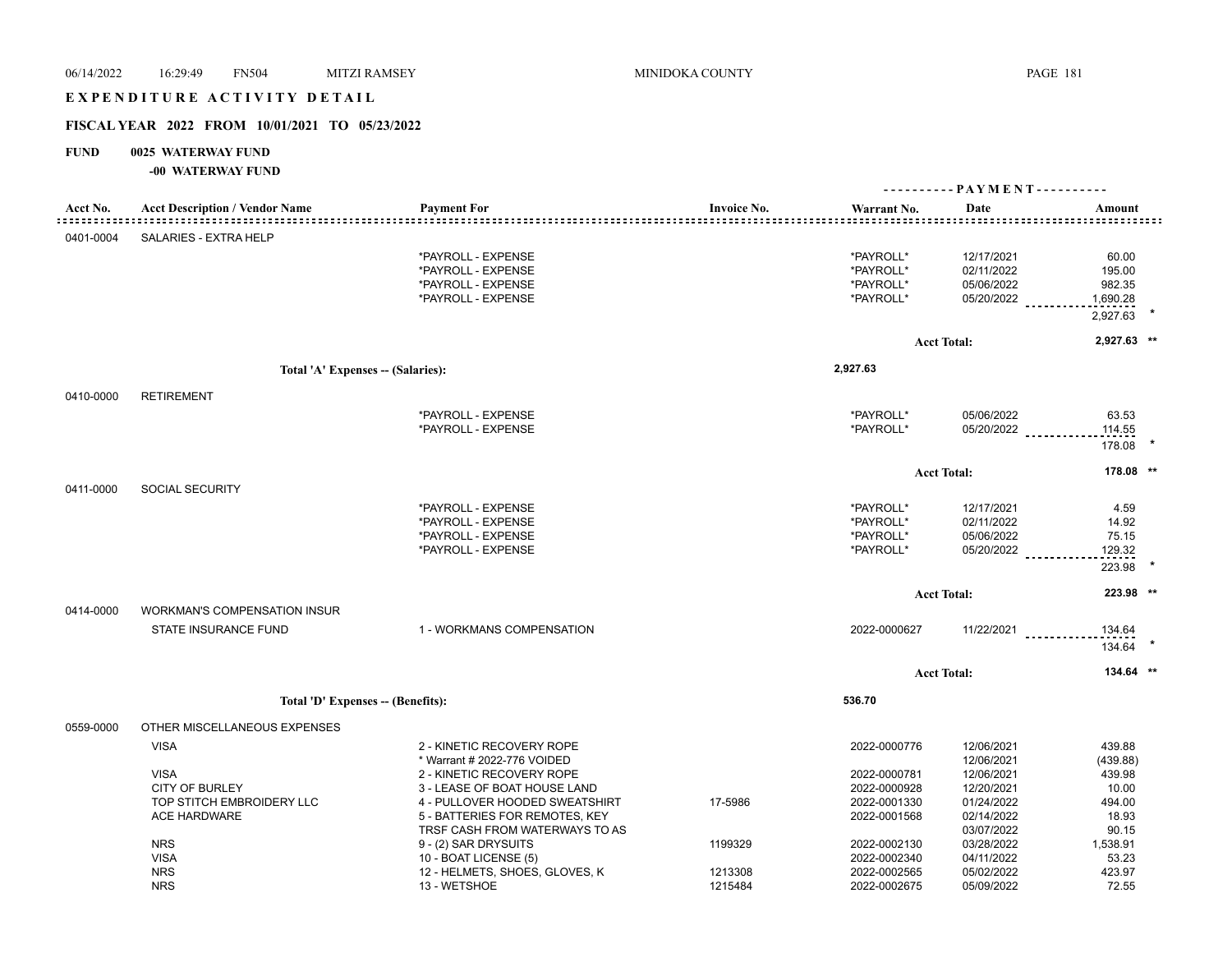## EXPENDITURE ACTIVITY DETAIL

# **FISCAL YEAR 2022 FROM 10/01/2021 TO 05/23/2022**

# **FUND 0025 WATERWAY FUND**

**-00 WATERWAY FUND**

|           |                                       |                                                                    |                    | ---------- PAYMENT---------- |                    |                                                 |
|-----------|---------------------------------------|--------------------------------------------------------------------|--------------------|------------------------------|--------------------|-------------------------------------------------|
| Acct No.  | <b>Acct Description / Vendor Name</b> | <b>Payment For</b>                                                 | <b>Invoice No.</b> | Warrant No.                  | Date               | Amount<br><u> -----------------------------</u> |
| 0559-0000 | OTHER MISCELLANEOUS EXPENSES          |                                                                    |                    |                              |                    |                                                 |
|           | <b>VISA</b>                           | 15 - ORANGE WEATHERPROFF UTILI                                     |                    | 2022-0002693                 | 05/09/2022         | 64.99                                           |
|           | <b>WEX BANK</b>                       | 14 - FUEL                                                          | 80632670           | 2022-0002696                 | 05/09/2022         | 62.25                                           |
|           | MAGIC VALLEY TIRE                     | 16 - WHEEL BEARINGS, & NEW TIR                                     |                    | 2022-0002743                 | 05/16/2022         | 1,108.30                                        |
|           |                                       |                                                                    |                    |                              |                    | 4,377.26                                        |
|           |                                       |                                                                    |                    |                              | <b>Acct Total:</b> | 4,377.26 *                                      |
| 0560-0003 | <b>EDUCATION - TRAVEL</b>             |                                                                    |                    |                              |                    |                                                 |
|           | HOLIDAY INN BOISE - AIRPORT           | 6 - LODGING - D. KINDIG & B. K                                     |                    | 2022-0001724                 | 02/28/2022         | 588.00                                          |
|           | <b>VISA</b>                           | 7 - MEALS FOR MARINE TRAINING                                      |                    | 2022-0001848                 | 03/07/2022         | 85.28                                           |
|           | HOLIDAY INN BOISE - AIRPORT           | 11 - PARK & REC TRAINING - KIN                                     | 27414              | 2022-0002494                 | 04/25/2022         | 147.00                                          |
|           | HOLIDAY INN BOISE - AIRPORT           | 17 - LODGING - K. VINCENT; C.                                      |                    | 2022-0002846                 | 05/23/2022         | 2,352.00                                        |
|           |                                       |                                                                    |                    |                              |                    | 3,172.28                                        |
|           |                                       |                                                                    |                    |                              | <b>Acct Total:</b> | 3,172.28 **                                     |
|           |                                       | Total 'B' Expenses -- (Other Expenses):                            |                    | 7,549.54                     |                    |                                                 |
| 0810-0006 | CAPITAL-GRANT                         |                                                                    |                    |                              |                    |                                                 |
|           |                                       |                                                                    | 17-6355            | 2022-0002868                 |                    |                                                 |
|           | TOP STITCH EMBROIDERY LLC             | 18 - (13) PORT AUTHORITY JACKE                                     |                    |                              | 05/23/2022         | 1,248.00<br>1,248.00                            |
|           |                                       |                                                                    |                    |                              | <b>Acct Total:</b> | 1,248.00 **                                     |
|           |                                       | Total 'C' Expenses -- (Capital Outlay):                            |                    | 1,248.00                     |                    |                                                 |
|           |                                       |                                                                    |                    |                              |                    |                                                 |
|           | <b>DEPARTMENT TOTALS:</b>             |                                                                    | 2,927.63           |                              | <b>Dept Total:</b> | 12,261.87                                       |
|           |                                       | Total 'A' Expenses -- Salaries:<br>Total 'D' Expenses -- Benefits: | 536.70             |                              |                    |                                                 |
|           |                                       | Total 'B' Expenses -- Expenses:                                    | 7,549.54           |                              |                    |                                                 |
|           |                                       | Total 'C' Expenses -- Capital Outlay:                              | 1,248.00           |                              |                    |                                                 |
|           |                                       |                                                                    | 12,261.87          |                              |                    |                                                 |
|           | <b>FUND TOTALS:</b>                   |                                                                    |                    |                              | <b>Fund Total:</b> | 12,261.87                                       |
|           |                                       | Total 'A' Expenses -- Salaries:                                    | 2,927.63           |                              |                    |                                                 |
|           |                                       | Total 'D' Expenses -- Benefits:                                    | 536.70             |                              |                    |                                                 |
|           |                                       | Total 'B' Expenses -- Expenses:                                    | 7,549.54           |                              |                    |                                                 |
|           |                                       | Total 'C' Expenses -- Capital Outlay:                              | 1,248.00           |                              |                    |                                                 |
|           |                                       |                                                                    | 12,261.87          |                              |                    |                                                 |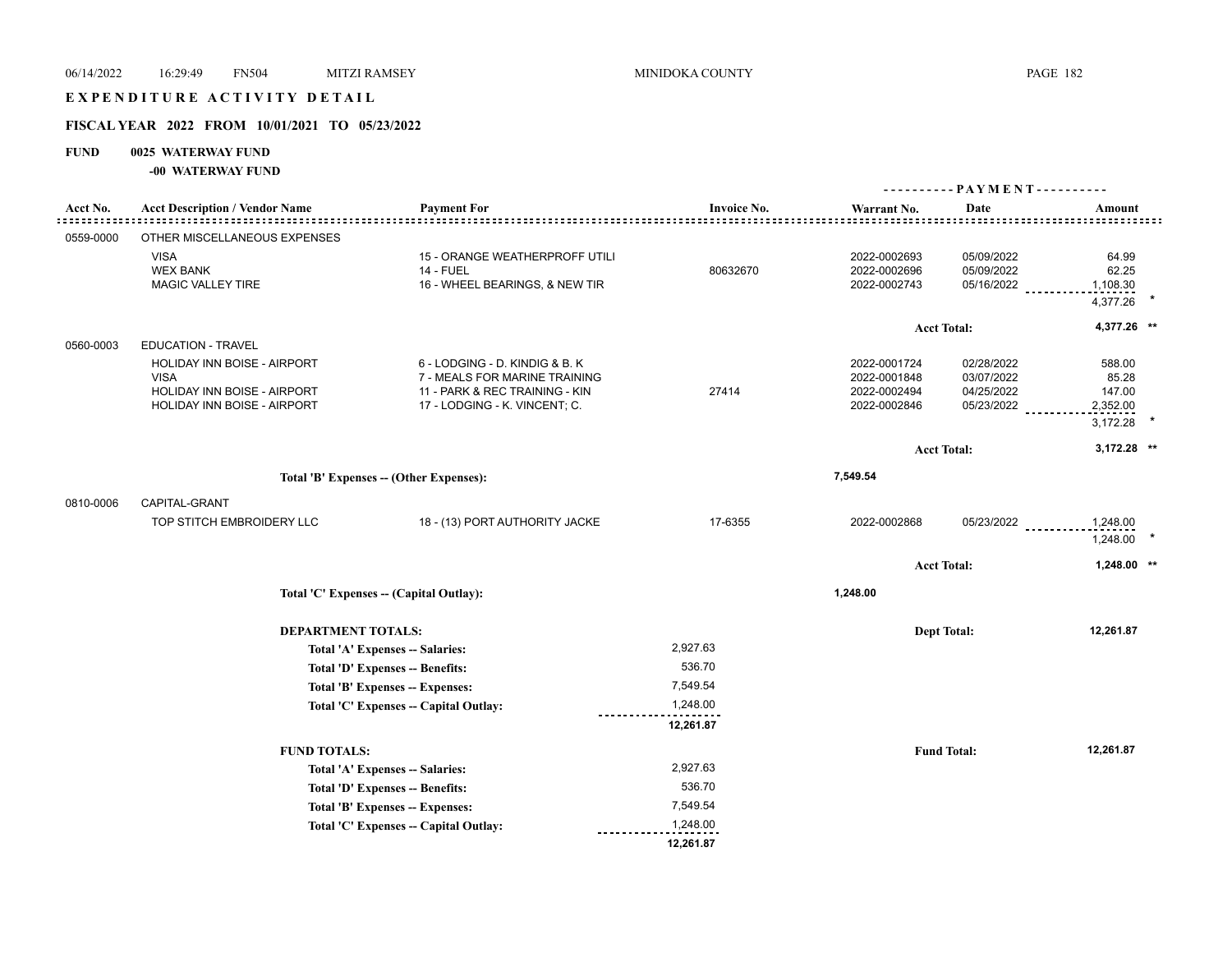## EXPENDITURE ACTIVITY DETAIL

## **FISCAL YEAR 2022 FROM 10/01/2021 TO 05/23/2022**

#### **FUND 0027 WEEDS**

**-00 WEEDS**

| Acct No.  | <b>Acct Description / Vendor Name</b> | <b>Payment For</b>                | <b>Invoice No.</b> | Warrant No. | Date               | Amount                   |  |
|-----------|---------------------------------------|-----------------------------------|--------------------|-------------|--------------------|--------------------------|--|
| ::::::::: |                                       |                                   |                    |             |                    | <u>=================</u> |  |
| 0401-0003 | <b>SALARIES - OTHER</b>               |                                   |                    |             |                    |                          |  |
|           |                                       | *PAYROLL - EXPENSE                |                    | *PAYROLL*   | 10/08/2021         | 1,639.22                 |  |
|           |                                       | *PAYROLL - EXPENSE                |                    | *PAYROLL*   | 10/22/2021         | 1,690.67                 |  |
|           |                                       | *PAYROLL - EXPENSE                |                    | *PAYROLL*   | 11/05/2021         | 1,690.67                 |  |
|           |                                       | *PAYROLL - EXPENSE                |                    | *PAYROLL*   | 11/19/2021         | 1,690.67                 |  |
|           |                                       | *PAYROLL - EXPENSE                |                    | *PAYROLL*   | 12/03/2021         | 1,690.67                 |  |
|           |                                       | *PAYROLL - EXPENSE                |                    | *PAYROLL*   | 12/17/2021         | 1,690.67                 |  |
|           |                                       | *PAYROLL - EXPENSE                |                    | *PAYROLL*   | 12/30/2021         | 1,690.67                 |  |
|           |                                       | *PAYROLL - EXPENSE                |                    | *PAYROLL*   | 01/14/2022         | 1,690.67                 |  |
|           |                                       | *PAYROLL - EXPENSE                |                    | *PAYROLL*   | 01/28/2022         | 1,690.67                 |  |
|           |                                       | *PAYROLL - EXPENSE                |                    | *PAYROLL*   | 02/11/2022         | 1,690.67                 |  |
|           |                                       | *PAYROLL - EXPENSE                |                    | *PAYROLL*   | 02/25/2022         | 1,690.67                 |  |
|           |                                       | *PAYROLL - EXPENSE                |                    | *PAYROLL*   | 03/11/2022         | 1,690.67                 |  |
|           |                                       | *PAYROLL - EXPENSE                |                    | *PAYROLL*   | 03/25/2022         | 1,690.67                 |  |
|           |                                       | *PAYROLL - EXPENSE                |                    | *PAYROLL*   | 04/08/2022         | 1,690.67                 |  |
|           |                                       | *PAYROLL - EXPENSE                |                    | *PAYROLL*   | 04/22/2022         | 1,690.67                 |  |
|           |                                       | *PAYROLL - EXPENSE                |                    | *PAYROLL*   | 05/06/2022         | 1,690.67                 |  |
|           |                                       | *PAYROLL - EXPENSE                |                    | *PAYROLL*   | 05/20/2022         | 1,200.00                 |  |
|           |                                       |                                   |                    |             |                    | 28,199.27                |  |
| 0401-0004 | SALARIES - EXTRA HELP                 |                                   |                    |             |                    |                          |  |
|           |                                       | *PAYROLL - EXPENSE                |                    | *PAYROLL*   | 10/08/2021         | 30.80                    |  |
|           |                                       | *PAYROLL - EXPENSE                |                    | *PAYROLL*   | 10/22/2021         | 31.88                    |  |
|           |                                       | *PAYROLL - EXPENSE                |                    | *PAYROLL*   | 11/05/2021         | 15.94                    |  |
|           |                                       | *PAYROLL - EXPENSE                |                    | *PAYROLL*   | 11/19/2021         | 31.88                    |  |
|           |                                       | *PAYROLL - EXPENSE                |                    | *PAYROLL*   | 12/17/2021         | 47.82                    |  |
|           |                                       | *PAYROLL - EXPENSE                |                    | *PAYROLL*   | 01/14/2022         | 15.94                    |  |
|           |                                       | *PAYROLL - EXPENSE                |                    | *PAYROLL*   | 02/11/2022         | 31.88                    |  |
|           |                                       | *PAYROLL - EXPENSE                |                    | *PAYROLL*   | 03/11/2022         | 31.88                    |  |
|           |                                       | *PAYROLL - EXPENSE                |                    | *PAYROLL*   | 03/25/2022         | 39.85                    |  |
|           |                                       | *PAYROLL - EXPENSE                |                    | *PAYROLL*   | 04/08/2022         | 349.70                   |  |
|           |                                       | *PAYROLL - EXPENSE                |                    | *PAYROLL*   | 04/22/2022         | 47.82                    |  |
|           |                                       | *PAYROLL - EXPENSE                |                    | *PAYROLL*   | 05/06/2022         | 3,951.95                 |  |
|           |                                       | *PAYROLL - EXPENSE                |                    | *PAYROLL*   | 05/20/2022         | 31.88                    |  |
|           |                                       |                                   |                    |             |                    | 4,659.22                 |  |
|           |                                       |                                   |                    |             |                    |                          |  |
|           |                                       |                                   |                    |             | <b>Acct Total:</b> | 32,858.49 **             |  |
|           |                                       | Total 'A' Expenses -- (Salaries): |                    | 32,858.49   |                    |                          |  |
| 0410-0000 | <b>RETIREMENT</b>                     |                                   |                    |             |                    |                          |  |
|           |                                       | *PAYROLL - EXPENSE                |                    | *PAYROLL*   | 10/08/2021         | 195.72                   |  |
|           |                                       | *PAYROLL - EXPENSE                |                    | *PAYROLL*   | 10/22/2021         | 201.87                   |  |
|           |                                       | *PAYROLL - EXPENSE                |                    | *PAYROLL*   | 11/05/2021         | 201.87                   |  |

\*PAYROLL - EXPENSE \*PAYROLL\* 11/19/2021 201.87 \*PAYROLL - EXPENSE \*PAYROLL\* 12/03/2021 201.87 \*PAYROLL - EXPENSE \*PAYROLL\* 12/17/2021 201.87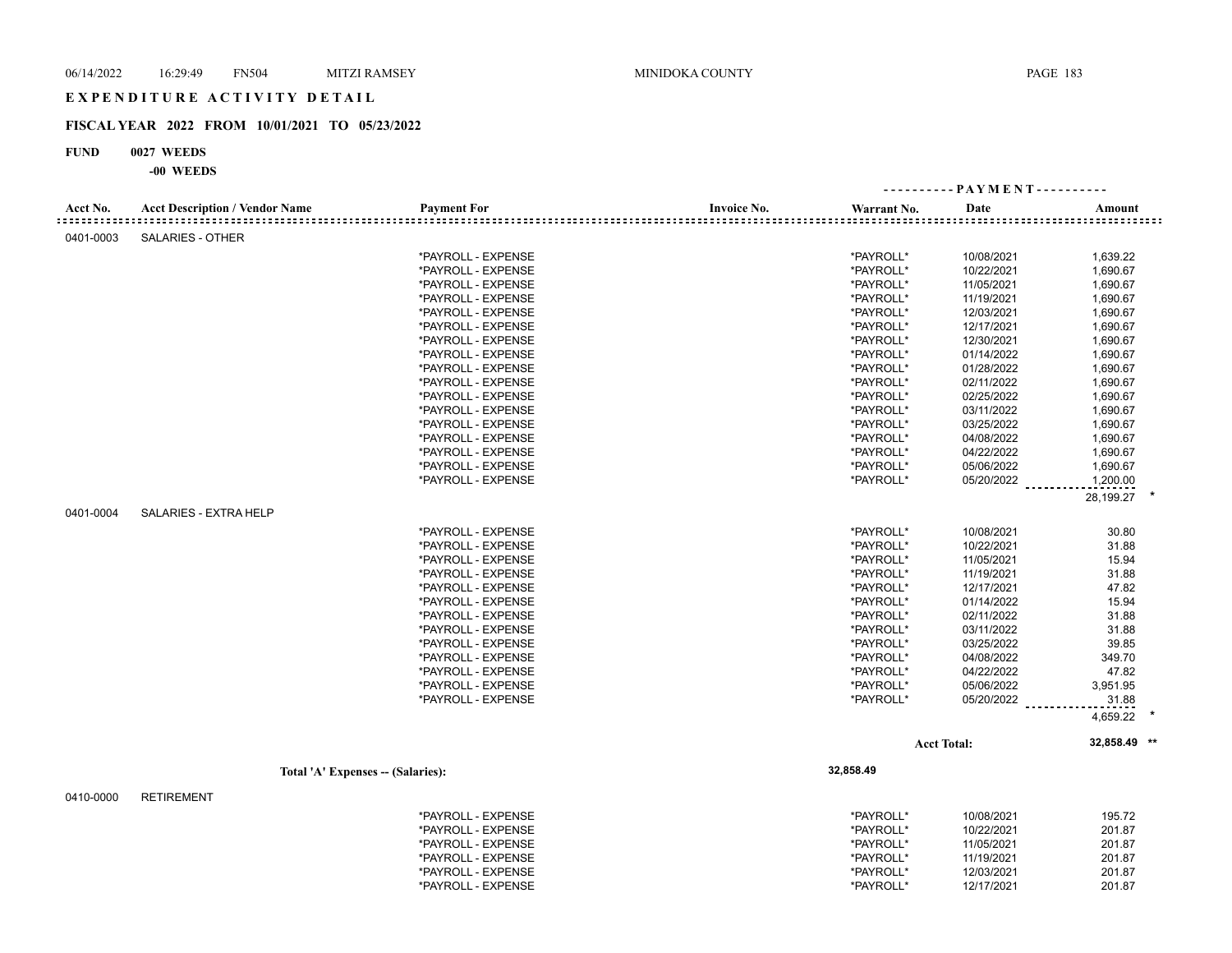# E X P E N D I T U R E A C T I V I T Y D E T A I L

# **FISCAL YEAR 2022 FROM 10/01/2021 TO 05/23/2022**

## **FUND 0027 WEEDS**

# **-00 WEEDS**

|           |                                       |                    |                    |             | ---------- PAYMENT---------- |                     |
|-----------|---------------------------------------|--------------------|--------------------|-------------|------------------------------|---------------------|
| Acct No.  | <b>Acct Description / Vendor Name</b> | <b>Payment For</b> | <b>Invoice No.</b> | Warrant No. | Date                         | Amount              |
| 0410-0000 | <b>RETIREMENT</b>                     |                    |                    |             |                              |                     |
|           |                                       | *PAYROLL - EXPENSE |                    | *PAYROLL*   | 12/30/2021                   | 201.87              |
|           |                                       | *PAYROLL - EXPENSE |                    | *PAYROLL*   | 01/14/2022                   | 201.87              |
|           |                                       | *PAYROLL - EXPENSE |                    | *PAYROLL*   | 01/28/2022                   | 201.87              |
|           |                                       | *PAYROLL - EXPENSE |                    | *PAYROLL*   | 02/11/2022                   | 201.87              |
|           |                                       | *PAYROLL - EXPENSE |                    | *PAYROLL*   | 02/25/2022                   | 201.87              |
|           |                                       | *PAYROLL - EXPENSE |                    | *PAYROLL*   | 03/11/2022                   | 201.87              |
|           |                                       | *PAYROLL - EXPENSE |                    | *PAYROLL*   | 03/25/2022                   | 201.87              |
|           |                                       | *PAYROLL - EXPENSE |                    | *PAYROLL*   | 04/08/2022                   | 201.87              |
|           |                                       | *PAYROLL - EXPENSE |                    | *PAYROLL*   | 04/22/2022                   | 201.87              |
|           |                                       | *PAYROLL - EXPENSE |                    | *PAYROLL*   | 05/06/2022                   | 201.87              |
|           |                                       | *PAYROLL - EXPENSE |                    | *PAYROLL*   | 05/20/2022                   | 143.28              |
|           |                                       |                    |                    |             |                              | 3,367.05            |
|           |                                       |                    |                    |             | <b>Acct Total:</b>           | 3,367.05 **         |
| 0411-0000 | <b>SOCIAL SECURITY</b>                |                    |                    |             |                              |                     |
|           |                                       | *PAYROLL - EXPENSE |                    | *PAYROLL*   | 10/08/2021                   | 109.57              |
|           |                                       | *PAYROLL - EXPENSE |                    | *PAYROLL*   | 10/22/2021                   | 113.59              |
|           |                                       | *PAYROLL - EXPENSE |                    | *PAYROLL*   | 11/05/2021                   | 112.37              |
|           |                                       | *PAYROLL - EXPENSE |                    | *PAYROLL*   | 11/19/2021                   | 113.59              |
|           |                                       | *PAYROLL - EXPENSE |                    | *PAYROLL*   | 12/03/2021                   | 111.15              |
|           |                                       | *PAYROLL - EXPENSE |                    | *PAYROLL*   | 12/17/2021                   | 114.80              |
|           |                                       | *PAYROLL - EXPENSE |                    | *PAYROLL*   | 12/30/2021                   | 128.14              |
|           |                                       | *PAYROLL - EXPENSE |                    | *PAYROLL*   | 01/14/2022                   | 112.37              |
|           |                                       | *PAYROLL - EXPENSE |                    | *PAYROLL*   | 01/28/2022                   | 111.15              |
|           |                                       |                    |                    | *PAYROLL*   | 02/11/2022                   | 113.59              |
|           |                                       | *PAYROLL - EXPENSE |                    |             |                              |                     |
|           |                                       | *PAYROLL - EXPENSE |                    | *PAYROLL*   | 02/25/2022                   | 111.15<br>113.59    |
|           |                                       | *PAYROLL - EXPENSE |                    | *PAYROLL*   | 03/11/2022                   |                     |
|           |                                       | *PAYROLL - EXPENSE |                    | *PAYROLL*   | 03/25/2022                   | 114.20              |
|           |                                       | *PAYROLL - EXPENSE |                    | *PAYROLL*   | 04/08/2022                   | 154.90              |
|           |                                       | *PAYROLL - EXPENSE |                    | *PAYROLL*   | 04/22/2022                   | 131.79              |
|           |                                       | *PAYROLL - EXPENSE |                    | *PAYROLL*   | 05/06/2022                   | 431.67              |
|           |                                       | *PAYROLL - EXPENSE |                    | *PAYROLL*   | 05/20/2022 ________          | 92.82<br>2,290.44 * |
|           |                                       |                    |                    |             |                              | 2,290.44 **         |
| 0412-0000 | <b>LIFE INSURANCE</b>                 |                    |                    |             | <b>Acct Total:</b>           |                     |
|           |                                       |                    |                    |             |                              |                     |
|           |                                       | *PAYROLL - EXPENSE |                    | *PAYROLL*   | 10/22/2021                   | 2.80                |
|           |                                       | *PAYROLL - EXPENSE |                    | *PAYROLL*   | 11/19/2021                   | 2.80                |
|           |                                       | *PAYROLL - EXPENSE |                    | *PAYROLL*   | 12/17/2021                   | 2.80                |
|           |                                       | *PAYROLL - EXPENSE |                    | *PAYROLL*   | 01/28/2022                   | 2.80                |
|           |                                       | *PAYROLL - EXPENSE |                    | *PAYROLL*   | 02/25/2022                   | 2.80                |
|           |                                       | *PAYROLL - EXPENSE |                    | *PAYROLL*   | 03/25/2022                   | 2.80                |
|           |                                       | *PAYROLL - EXPENSE |                    | *PAYROLL*   | 04/22/2022                   | 2.80                |
|           |                                       | *PAYROLL - EXPENSE |                    | *PAYROLL*   | 05/20/2022                   | 2.80                |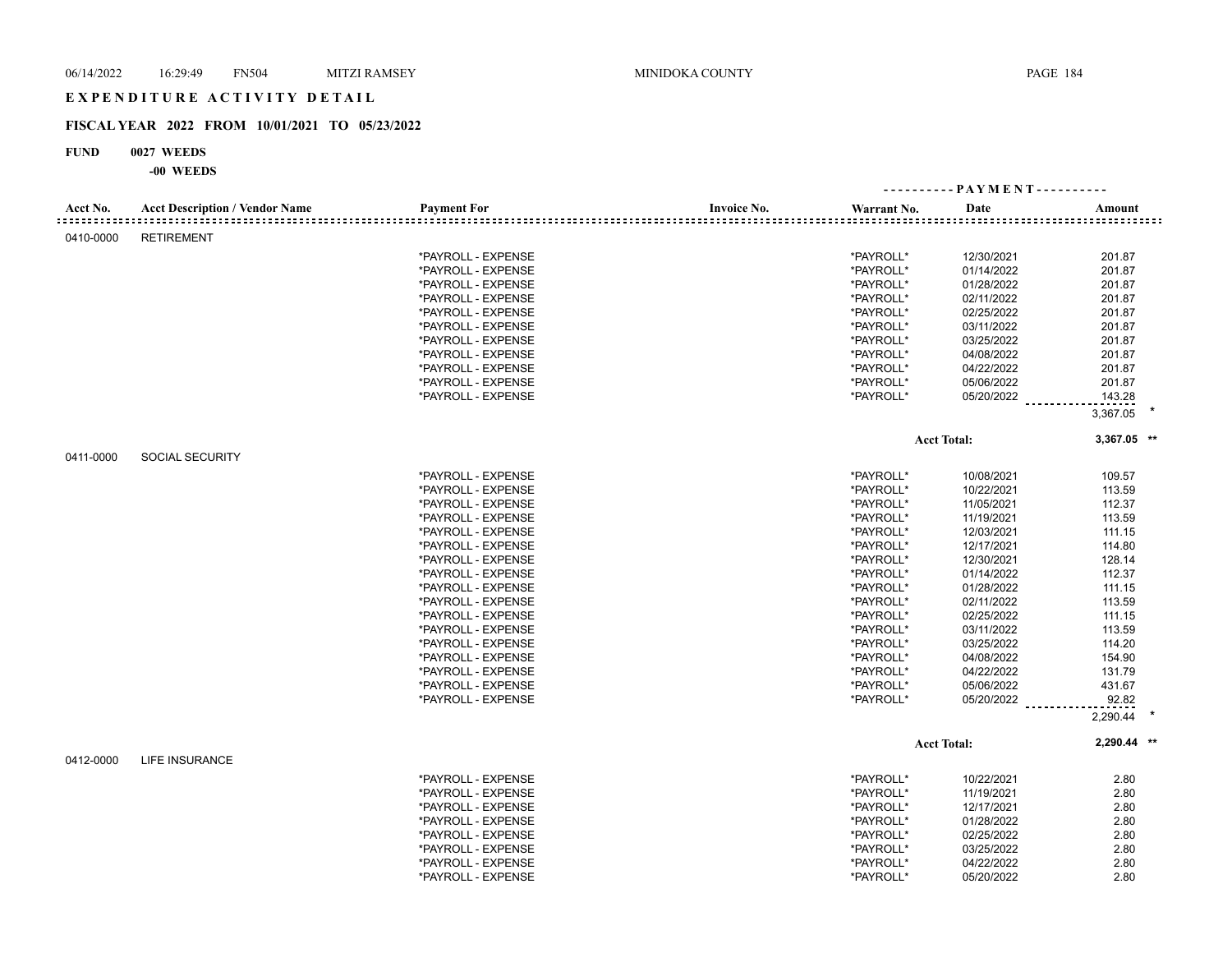# 06/14/2022 16:29:49 FN504 MITZI RAMSEY MINIDOKA COUNTY PAGE 185 EXPENDITURE ACTIVITY DETAIL

### **FISCAL YEAR 2022 FROM 10/01/2021 TO 05/23/2022**

#### **FUND 0027 WEEDS**

**-00 WEEDS**

| Acct No.  | <b>Acct Description / Vendor Name</b> | <b>Payment For</b>             | <b>Invoice No.</b> | Warrant No.  | Date                   | Amount                                    |  |
|-----------|---------------------------------------|--------------------------------|--------------------|--------------|------------------------|-------------------------------------------|--|
|           |                                       |                                |                    |              |                        |                                           |  |
|           |                                       |                                |                    |              |                        | 22.40                                     |  |
|           |                                       |                                |                    |              | <b>Acct Total:</b>     | 22.40 **                                  |  |
| 0413-0000 | <b>MEDICAL INSURANCE</b>              |                                |                    |              |                        |                                           |  |
|           |                                       | *PAYROLL - EXPENSE             |                    | *PAYROLL*    | 10/22/2021             | 1,107.37                                  |  |
|           |                                       | *PAYROLL - EXPENSE             |                    | *PAYROLL*    | 11/19/2021             | 1,107.37                                  |  |
|           |                                       | *PAYROLL - EXPENSE             |                    | *PAYROLL*    | 12/17/2021             | 1,107.37                                  |  |
|           |                                       | *PAYROLL - EXPENSE             |                    | *PAYROLL*    | 01/28/2022             | 1,107.37                                  |  |
|           |                                       | *PAYROLL - EXPENSE             |                    | *PAYROLL*    | 02/25/2022             | 1,107.37                                  |  |
|           |                                       | *PAYROLL - EXPENSE             |                    | *PAYROLL*    | 03/25/2022             | 1,107.37                                  |  |
|           |                                       | *PAYROLL - EXPENSE             |                    | *PAYROLL*    |                        | 05/20/2022 772.35                         |  |
|           |                                       |                                |                    |              |                        | 7,416.57 *                                |  |
|           |                                       |                                |                    |              | <b>Acct Total:</b>     | 7,416.57 **                               |  |
|           | Total 'D' Expenses -- (Benefits):     |                                |                    | 13,096.46    |                        |                                           |  |
|           |                                       |                                |                    |              |                        |                                           |  |
| 0439-0001 | TRAVEL - LODGING                      |                                |                    |              |                        |                                           |  |
|           | <b>RIVERSIDE HOTEL</b>                | 17 - LODGING FOR INWCA CONFERE | MC0003             | 2022-0001418 |                        | 01/31/2022 ____________537.00<br>537.00 * |  |
| 0439-0002 | <b>TRAVEL - MEALS</b>                 |                                |                    |              |                        |                                           |  |
|           | SMITH, REID                           | 16 - MEALS FOR INWCA CONFERENC |                    | 2022-0001420 |                        | 44.92<br>01/31/2022                       |  |
|           |                                       |                                |                    |              |                        | $44.92$ *                                 |  |
| 0439-0004 | TRAVEL - REGISTRATION                 |                                |                    |              |                        |                                           |  |
|           | IDAHO WEED CONTROL ASSOCIATION        | 25 - 2022 VIRTUAL NOXIOUS WEED | 3323-964           | 2022-0001934 | 03/14/2022             | 175.00                                    |  |
|           |                                       |                                |                    |              |                        | 175.00 *                                  |  |
|           |                                       |                                |                    |              | <b>Acct Total:</b>     | 756.92 **                                 |  |
| 0440-0001 | SUPPLIES - CONSUMABLE                 |                                |                    |              |                        |                                           |  |
|           | <b>HAUNS HARDWARE</b>                 | 12 - SCREWS                    |                    | 2022-0001157 | 01/10/2022             | 8.99                                      |  |
|           | <b>BOOK STORE &amp; OFFICE SUPPLY</b> | 34 - INK                       | 774381             | 2022-0002367 | 04/18/2022 ___________ | 68.99                                     |  |
|           |                                       |                                |                    |              |                        | 77.98 *                                   |  |
|           |                                       |                                |                    |              | <b>Acct Total:</b>     | 77.98 **                                  |  |
| 0461-0001 | PHONE - LOCAL SERVICE                 |                                |                    |              |                        |                                           |  |
|           | <b>PROJECT MUTUAL</b>                 | 1 - LOCAL SERVICE              |                    | 2022-0000015 | 10/04/2021             | 54.55                                     |  |
|           | PROJECT MUTUAL                        | 3 - LOCAL SERVICE              |                    | 2022-0000432 | 11/08/2021             | 54.55                                     |  |
|           | PROJECT MUTUAL                        | 8 - LOCAL SERVICES             |                    | 2022-0000768 | 12/06/2021             | 54.55                                     |  |
|           | PROJECT MUTUAL                        | 13 - LOCAL SERVICE             |                    | 2022-0001164 | 01/10/2022             | 54.55                                     |  |
|           | PROJECT MUTUAL                        | 19 - LOCAL SERVICE             |                    | 2022-0001495 | 02/07/2022             | 54.55                                     |  |
|           | PROJECT MUTUAL                        | 24 - LOCAL SERVICE & INTERNET  |                    | 2022-0001836 | 03/07/2022             | 54.55                                     |  |
|           | PROJECT MUTUAL                        | 28 - LOCAL SERVICE             |                    | 2022-0002201 | 04/04/2022             | 54.55                                     |  |
|           | PROJECT MUTUAL                        | 39 - LOCAL SERVICE             |                    | 2022-0002750 | 05/16/2022             | 54.55                                     |  |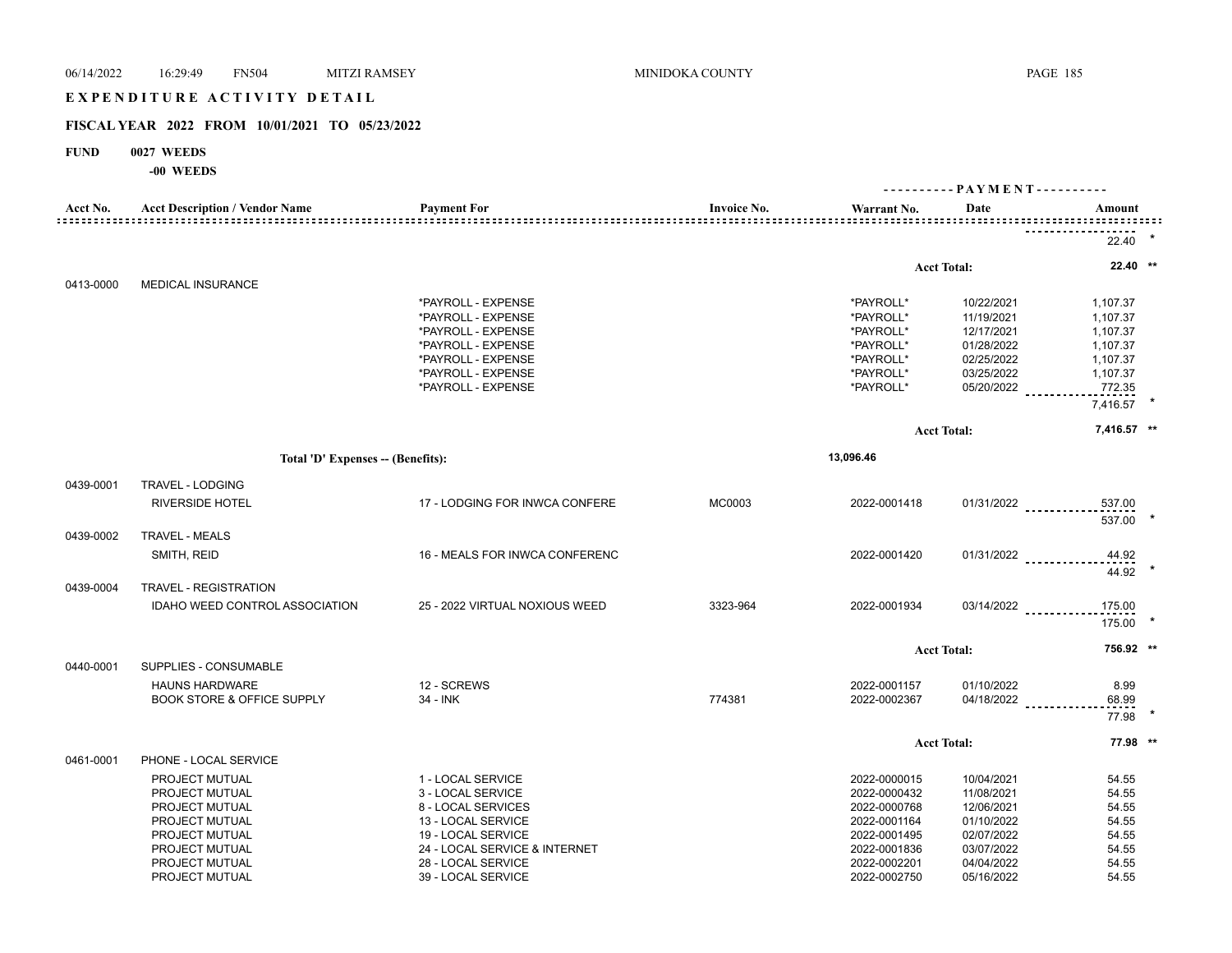# EXPENDITURE ACTIVITY DETAIL

# **FISCAL YEAR 2022 FROM 10/01/2021 TO 05/23/2022**

# **FUND 0027 WEEDS**

**-00 WEEDS**

|           |                                       |                                |                                   | ---------- PAYMENT---------- |                                    |  |
|-----------|---------------------------------------|--------------------------------|-----------------------------------|------------------------------|------------------------------------|--|
| Acct No.  | <b>Acct Description / Vendor Name</b> | <b>Payment For</b>             | <b>Invoice No.</b><br>Warrant No. | Date                         | Amount                             |  |
|           |                                       |                                |                                   |                              | 436.40                             |  |
| 0461-0002 | PHONE - TOLL CHARGES                  |                                |                                   |                              |                                    |  |
|           | <b>WINDSTREAM</b>                     | 43 - TOLL CHARGES              | 2022-0002772                      |                              | $05/16/2022$ _____________<br>0.94 |  |
|           |                                       |                                |                                   |                              | 0.94                               |  |
| 0461-0005 | PHONE - CELLULAR                      |                                |                                   |                              |                                    |  |
|           | SMITH, REID                           | 11 - QUARTERLY CELL PHONE REIM | 2022-0001097                      | 01/03/2022                   | 45.00                              |  |
|           | SMITH, REID                           | 27 - CELL PHONE REIMBURSEMENT  | 2022-0002139                      |                              | 45.00<br>03/28/2022                |  |
| 0461-0006 | PHONE - INTERNET                      |                                |                                   |                              | 90.00                              |  |
|           | PROJECT MUTUAL                        | 1 - INTERNET SERVICE           | 2022-0000015                      | 10/04/2021                   | 50.95                              |  |
|           | PROJECT MUTUAL                        | 3 - INTERNET SERVICE           | 2022-0000432                      | 11/08/2021                   | 50.95                              |  |
|           | PROJECT MUTUAL                        | 8 - INTERNET                   | 2022-0000768                      | 12/06/2021                   | 50.95                              |  |
|           | PROJECT MUTUAL                        | 13 - INTERNET                  | 2022-0001164                      | 01/10/2022                   | 50.95                              |  |
|           | PROJECT MUTUAL                        | 19 - INTERNET SERVICE          | 2022-0001495                      | 02/07/2022                   | 50.95                              |  |
|           | PROJECT MUTUAL                        | 24 - LOCAL SERVICE & INTERNET  | 2022-0001836                      | 03/07/2022                   | 50.95                              |  |
|           | PROJECT MUTUAL                        | 28 - INTERNET                  | 2022-0002201                      | 04/04/2022                   | 50.95                              |  |
|           | PROJECT MUTUAL                        | 39 - INTERNET                  | 2022-0002750                      |                              | 05/16/2022<br>50.95                |  |
|           |                                       |                                |                                   |                              | 407.60                             |  |
|           |                                       |                                |                                   | <b>Acct Total:</b>           | 934.94 **                          |  |
| 0465-0000 | UTILITIES - ELECTRICITY               |                                |                                   |                              |                                    |  |
|           | UNITED ELECTRIC COOP, INC.            | 6 - UTILITIES                  | 2022-0000511                      | 11/15/2021                   | 50.95                              |  |
|           | UNITED ELECTRIC COOP, INC             | 9 - UTILITES                   | 2022-0000858                      | 12/13/2021                   | 60.57                              |  |
|           | UNITED ELECTRIC COOP, INC.            | 14 - UTILITIES                 | 2022-0001177                      | 01/10/2022                   | 116.84                             |  |
|           | UNITED ELECTRIC COOP, INC             | 21 - UTILITIES                 | 2022-0001613                      | 02/14/2022                   | 143.32                             |  |
|           | UNITED ELECTRIC COOP, INC.            | 26 - UTILITIES                 | 2022-0001952                      | 03/14/2022                   | 114.45                             |  |
|           | UNITED ELECTRIC COOP, INC             | 32 - UTILITES                  | 2022-0002335                      | 04/11/2022                   | 88.03                              |  |
|           | UNITED ELECTRIC COOP, INC             | 42 - UTILITIES                 | 2022-0002767                      | 05/16/2022                   | 36.46                              |  |
|           |                                       |                                |                                   |                              | 610.62                             |  |
|           |                                       |                                |                                   |                              |                                    |  |
|           |                                       |                                |                                   | <b>Acct Total:</b>           | 610.62 **                          |  |
| 0470-0001 | VEHICLE - GAS & OIL                   |                                |                                   |                              |                                    |  |
|           | VALLEY WIDE CO-OP, INC                | 4 - FUEL                       | 2022-0000513                      | 11/15/2021                   | 115.40                             |  |
|           | VALLEY WIDE CO-OP, INC                | <b>23 - FUEL</b>               | 2022-0001615                      | 02/14/2022                   | 170.16                             |  |
|           | VALLEY WIDE CO-OP, INC                | <b>29 - FUEL</b>               | 2022-0002338                      | 04/11/2022                   | 183.87                             |  |
|           | VALLEY WIDE CO-OP, INC                | <b>44 - FUEL</b>               | 2022-0002870                      | 05/23/2022                   | 150.54                             |  |
|           |                                       |                                |                                   |                              | 619.97                             |  |
| 0470-0002 | <b>VEHICLE - REPAIRS &amp; MAINT</b>  |                                |                                   |                              |                                    |  |
|           | <b>MAGIC VALLEY TIRE</b>              | 20 - WIPER BLADES FOR PICKUP   | 2022-0001488                      |                              | 02/07/2022<br>31.98                |  |
|           |                                       |                                |                                   |                              | 31.98                              |  |
|           |                                       |                                |                                   | <b>Acct Total:</b>           | 651.95 **                          |  |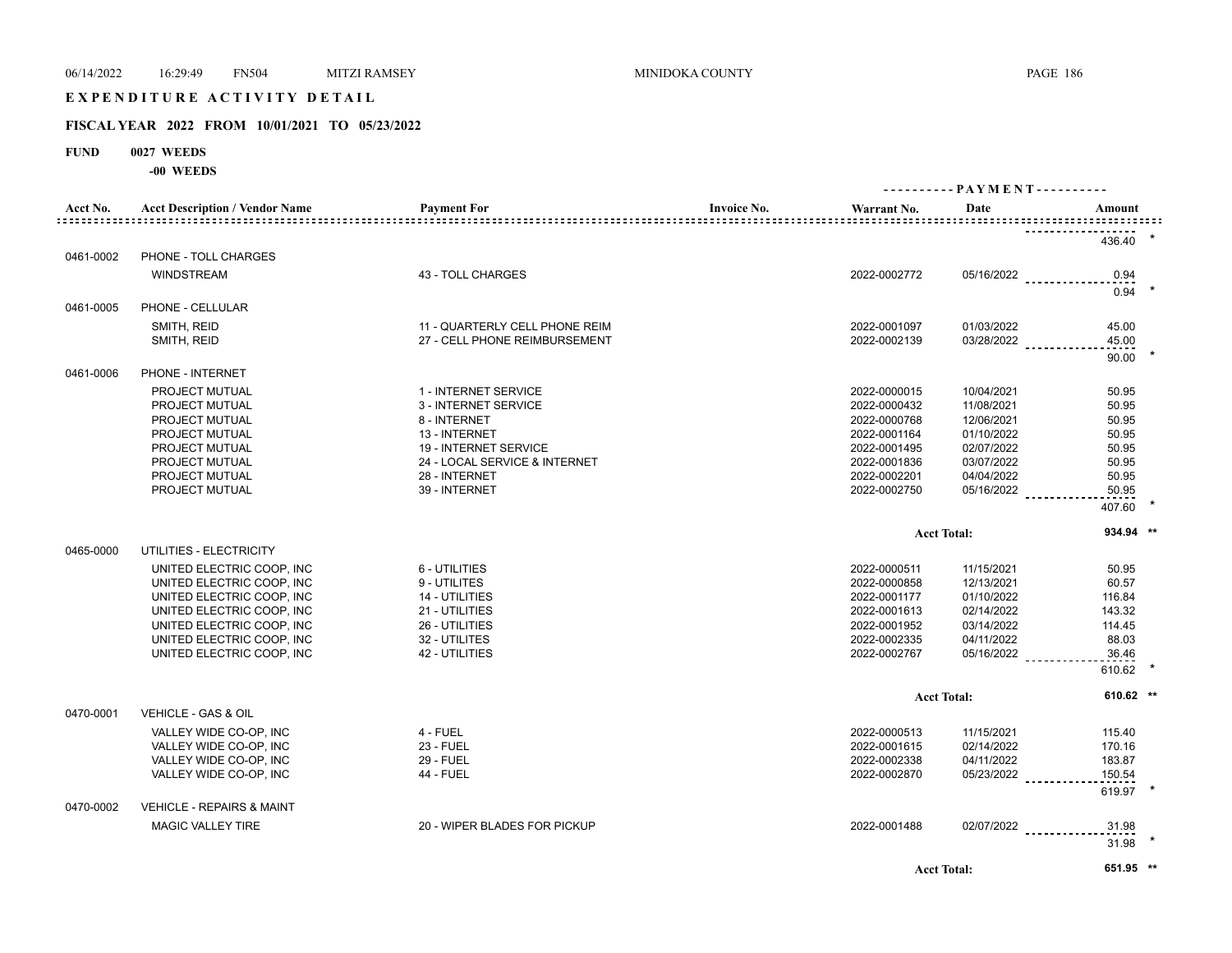# E X P E N D I T U R E A C T I V I T Y D E T A I L

# **FISCAL YEAR 2022 FROM 10/01/2021 TO 05/23/2022**

- **FUND 0027 WEEDS**
	- **-00 WEEDS**

|           |                                       |                                                                 |                    | ---------- PAYMENT---------- |                          |                |  |
|-----------|---------------------------------------|-----------------------------------------------------------------|--------------------|------------------------------|--------------------------|----------------|--|
| Acct No.  | <b>Acct Description / Vendor Name</b> | <b>Payment For</b>                                              | <b>Invoice No.</b> | Warrant No.                  | Date                     | Amount         |  |
| 0490-0000 | <b>REP/MAINT-OTHER</b>                |                                                                 |                    |                              |                          |                |  |
|           | <b>ACE HARDWARE</b>                   | 30 - LEVER FLUSH                                                | 345174/1           | 2022-0002283                 | 04/11/2022               | 8.59           |  |
|           | <b>HEARTLAND AG SYSTEMS</b>           | 33 - PARTS FOR MAINTENANCE                                      | IP06492            | 2022-0002380                 | 04/18/2022               | 18.52          |  |
|           |                                       |                                                                 |                    |                              |                          | $27.11$ *      |  |
|           |                                       |                                                                 |                    |                              | <b>Acct Total:</b>       | $27.11$ **     |  |
| 0494-0005 | <b>MAINT - GROUNDS</b>                |                                                                 |                    |                              |                          |                |  |
|           | VALLEY WIDE CO-OP, INC                | 15 - RAILROAD TIES FOR GATE                                     | 102566             | 2022-0001179                 | $01/10/2022$             | 61.20          |  |
|           |                                       |                                                                 |                    |                              |                          | 61.20          |  |
|           |                                       |                                                                 |                    | <b>Acct Total:</b>           |                          | $61.20$ **     |  |
| 0528-0000 | <b>DUES / MEMBERSHIPS</b>             |                                                                 |                    |                              |                          |                |  |
|           | <b>IDAHO ASSN OF WEED CONTROL</b>     | 5 - FY21 MEMBERSHIP DUES                                        |                    | 2022-0000489                 | $11/15/2021$             | 150.00         |  |
|           |                                       |                                                                 |                    |                              |                          | $150.00$ *     |  |
|           |                                       |                                                                 |                    |                              | <b>Acct Total:</b>       | 150.00 **      |  |
| 0559-0000 | OTHER MISCELLANEOUS EXPENSES          |                                                                 |                    |                              |                          |                |  |
|           | <b>WESTERN WASTE SERVICES</b>         | 2 - DUMPSTER                                                    | 1224303            | 2022-0000146                 | 10/18/2021               | 45.32          |  |
|           | TREASURE VALLEY COFFEE                | 7 - WATER                                                       |                    | 2022-0000510                 | 11/15/2021               | 13.00          |  |
|           | <b>TREASURE VALLEY COFFEE</b>         | 10 - WATER                                                      |                    | 2022-0000855                 | 12/13/2021               | 13.00          |  |
|           | TREASURE VALLEY COFFEE                | 18 - WATER                                                      |                    | 2022-0001426                 | 01/31/2022               | 26.00          |  |
|           | <b>TREASURE VALLEY COFFEE</b>         | 22 - WATER                                                      |                    | 2022-0001611                 | 02/14/2022               | 13.00          |  |
|           | <b>RIDLEYS</b>                        | 35 - BOARD MEETING SUPPLIES                                     |                    | 2022-0002510                 | 04/25/2022               | 14.97          |  |
|           | <b>MAD RIVER LASER</b>                | 36 - RETIREMENT PLAQUE - R. SM                                  | 22790              | 2022-0002559                 | 05/02/2022               | 72.30          |  |
|           | <b>VISA</b><br><b>RIDLEYS</b>         | 37 - SUPPLIES FOR RETIREMENT P<br>38 - RETIREMENT CAKE R. SMITH |                    | 2022-0002693                 | 05/09/2022<br>05/16/2022 | 21.44          |  |
|           | <b>WESTERN WASTE SERVICES</b>         | 40 - DUMPSTER                                                   | 1315861            | 2022-0002754<br>2022-0002771 |                          | 55.97<br>50.57 |  |
|           |                                       |                                                                 |                    |                              | 05/16/2022               |                |  |
|           |                                       |                                                                 |                    |                              |                          | 325.57         |  |
|           |                                       |                                                                 |                    |                              | <b>Acct Total:</b>       | 325.57 **      |  |
| 0630-0000 | <b>CHEMICALS</b>                      |                                                                 |                    |                              |                          |                |  |
|           | HELENA CHEMICAL COMPANY               | 31 - CHEMICALS                                                  |                    | 2022-0002302                 | 04/11/2022               | 1,324.00       |  |
|           | HELENA CHEMICAL COMPANY               | 41 - CHEMICALS                                                  | 169535569          | 2022-0002737                 | 05/16/2022               | 1,197.80       |  |
|           |                                       |                                                                 |                    |                              |                          | 2,521.80       |  |
|           |                                       |                                                                 |                    |                              | <b>Acct Total:</b>       | 2,521.80 **    |  |
|           |                                       |                                                                 |                    |                              |                          |                |  |

**Total 'B' Expenses -- (Other Expenses): 6,118.09**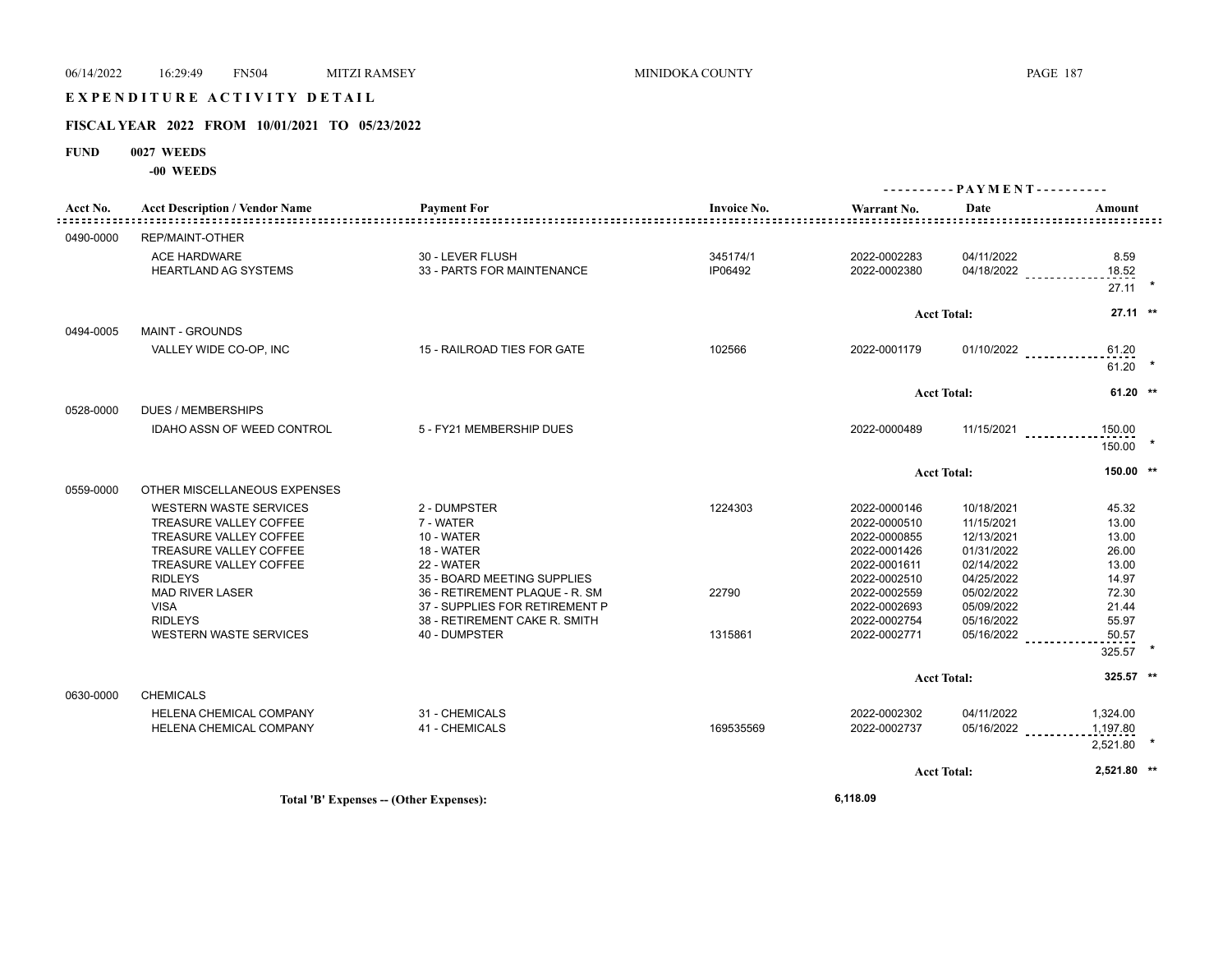| 06/14/2022                  | 16:29:49<br><b>FN504</b><br><b>MITZI RAMSEY</b> |  |                                                | MINIDOKA COUNTY      |                    | <b>PAGE 188</b> |
|-----------------------------|-------------------------------------------------|--|------------------------------------------------|----------------------|--------------------|-----------------|
| EXPENDITURE ACTIVITY DETAIL |                                                 |  |                                                |                      |                    |                 |
|                             |                                                 |  | FISCAL YEAR 2022 FROM 10/01/2021 TO 05/23/2022 |                      |                    |                 |
|                             |                                                 |  | <b>DEPARTMENT TOTALS:</b>                      |                      | <b>Dept Total:</b> | 52,073.04       |
|                             |                                                 |  | Total 'A' Expenses -- Salaries:                | 32,858.49            |                    |                 |
|                             | Total 'D' Expenses -- Benefits:                 |  |                                                | 13,096.46            |                    |                 |
|                             | Total 'B' Expenses -- Expenses:                 |  | 6,118.09                                       |                      |                    |                 |
|                             |                                                 |  | Total 'C' Expenses -- Capital Outlay:          |                      |                    |                 |
|                             |                                                 |  |                                                | .<br>52,073.04       |                    |                 |
|                             |                                                 |  | <b>FUND TOTALS:</b>                            |                      | <b>Fund Total:</b> | 52,073.04       |
|                             |                                                 |  | Total 'A' Expenses -- Salaries:                | 32,858.49            |                    |                 |
|                             |                                                 |  | Total 'D' Expenses -- Benefits:                | 13,096.46            |                    |                 |
|                             |                                                 |  | Total 'B' Expenses -- Expenses:                | 6,118.09             |                    |                 |
|                             |                                                 |  | Total 'C' Expenses -- Capital Outlay:          | -------------------- |                    |                 |
|                             |                                                 |  |                                                | 52,073.04            |                    |                 |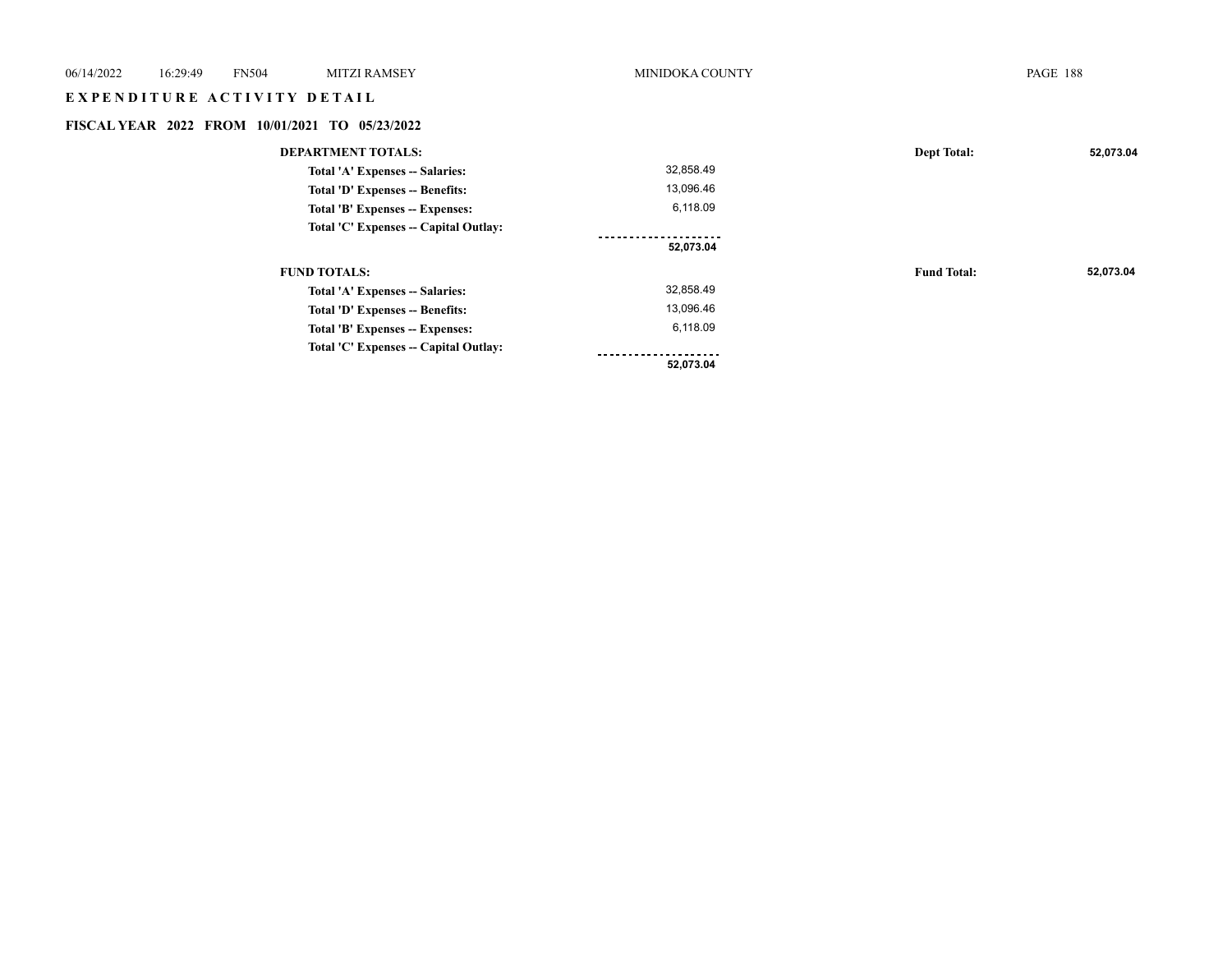# E X P E N D I T U R E A C T I V I T Y D E T A I L

# **FISCAL YEAR 2022 FROM 10/01/2021 TO 05/23/2022**

# **FUND 0028 HOSPITAL**

**-00 HOSPITAL**

|                                                        |                                                                      |                                       |                    | $PAYMENT$ ---------- |                    |                                |  |
|--------------------------------------------------------|----------------------------------------------------------------------|---------------------------------------|--------------------|----------------------|--------------------|--------------------------------|--|
| Acct No.                                               | <b>Acct Description / Vendor Name</b>                                | <b>Payment For</b>                    | <b>Invoice No.</b> | Warrant No.          | Date               | Amount                         |  |
| 0559-0012                                              | HOSPITAL CONTRACT PAYMENT                                            |                                       |                    |                      |                    |                                |  |
|                                                        | MINIDOKA MEMORIAL HOSPITAL                                           | <b>CONTRACT PAYMENT</b>               |                    | 2022-0001412         |                    | 01/31/2022 __________84,748.38 |  |
|                                                        |                                                                      |                                       |                    |                      |                    | 84,748.38 *                    |  |
|                                                        |                                                                      |                                       |                    |                      | <b>Acct Total:</b> | 84,748.38 **                   |  |
|                                                        | Total 'B' Expenses -- (Other Expenses):<br><b>DEPARTMENT TOTALS:</b> |                                       |                    | 84,748.38            |                    |                                |  |
|                                                        |                                                                      |                                       |                    |                      | <b>Dept Total:</b> | 84,748.38                      |  |
|                                                        |                                                                      | Total 'A' Expenses -- Salaries:       |                    |                      |                    |                                |  |
|                                                        |                                                                      | Total 'D' Expenses -- Benefits:       |                    |                      |                    |                                |  |
|                                                        |                                                                      | Total 'B' Expenses -- Expenses:       | 84,748.38          |                      |                    |                                |  |
|                                                        |                                                                      | Total 'C' Expenses -- Capital Outlay: |                    |                      |                    |                                |  |
|                                                        |                                                                      |                                       | 84,748.38          |                      |                    |                                |  |
| <b>FUND TOTALS:</b><br>Total 'A' Expenses -- Salaries: |                                                                      |                                       |                    | <b>Fund Total:</b>   | 84,748.38          |                                |  |
|                                                        |                                                                      |                                       |                    |                      |                    |                                |  |
|                                                        |                                                                      | Total 'D' Expenses -- Benefits:       |                    |                      |                    |                                |  |
|                                                        |                                                                      | Total 'B' Expenses -- Expenses:       | 84,748.38          |                      |                    |                                |  |
|                                                        |                                                                      | Total 'C' Expenses -- Capital Outlay: |                    |                      |                    |                                |  |
|                                                        |                                                                      |                                       | 84,748.38          |                      |                    |                                |  |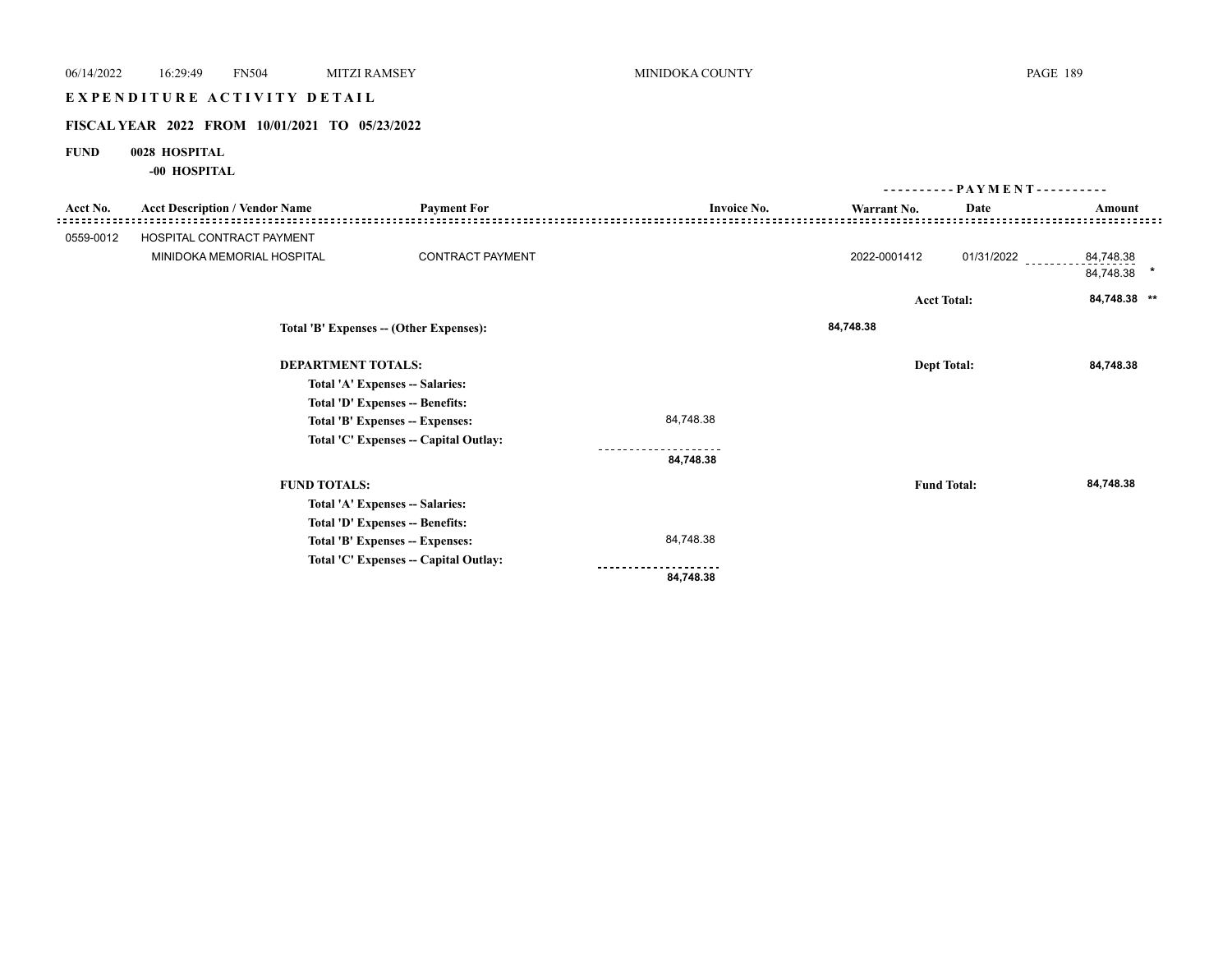# **FISCAL YEAR 2022 FROM 10/01/2021 TO 05/23/2022**

#### **FUND 0029 HISTORICAL/MUSEUM**

#### **-00 HISTORICAL/MUSEUM**

|           |                                       |                                          |                    | ---------- PAYMENT---------- |                          |                |  |
|-----------|---------------------------------------|------------------------------------------|--------------------|------------------------------|--------------------------|----------------|--|
| Acct No.  | <b>Acct Description / Vendor Name</b> | <b>Payment For</b>                       | <b>Invoice No.</b> | Warrant No.                  | Date                     | Amount         |  |
| 0401-0003 | <b>SALARIES - OTHER</b>               |                                          |                    |                              |                          |                |  |
|           |                                       | *PAYROLL - EXPENSE                       |                    | *PAYROLL*                    | 10/08/2021               | 964.75         |  |
|           |                                       | *PAYROLL - EXPENSE                       |                    | *PAYROLL*                    | 10/22/2021               | 600.02         |  |
|           |                                       | *PAYROLL - EXPENSE                       |                    | *PAYROLL*                    | 11/05/2021               | 435.30         |  |
|           |                                       | *PAYROLL - EXPENSE                       |                    | *PAYROLL*                    | 11/19/2021               | 568.98         |  |
|           |                                       | *PAYROLL - EXPENSE                       |                    | *PAYROLL*                    | 12/03/2021               | 618.67         |  |
|           |                                       | *PAYROLL - EXPENSE                       |                    | *PAYROLL*                    | 12/17/2021               | 614.26         |  |
|           |                                       | *PAYROLL - EXPENSE                       |                    | *PAYROLL*                    | 12/30/2021               | 616.79         |  |
|           |                                       | *PAYROLL - EXPENSE                       |                    | *PAYROLL*                    | 01/14/2022               | 512.55         |  |
|           |                                       | *PAYROLL - EXPENSE                       |                    | *PAYROLL*                    | 01/28/2022               | 564.69         |  |
|           |                                       | *PAYROLL - EXPENSE                       |                    | *PAYROLL*                    | 02/11/2022               | 565.21         |  |
|           |                                       | *PAYROLL - EXPENSE                       |                    | *PAYROLL*                    | 02/25/2022               | 605.02         |  |
|           |                                       | *PAYROLL - EXPENSE                       |                    | *PAYROLL*                    | 03/11/2022               | 582.44         |  |
|           |                                       | *PAYROLL - EXPENSE                       |                    | *PAYROLL*                    | 03/25/2022               | 611.26         |  |
|           |                                       | *PAYROLL - EXPENSE                       |                    | *PAYROLL*                    | 04/08/2022               | 597.97         |  |
|           |                                       | *PAYROLL - EXPENSE                       |                    | *PAYROLL*                    | 04/22/2022               | 747.15         |  |
|           |                                       | *PAYROLL - EXPENSE                       |                    | *PAYROLL*                    | 05/06/2022               | 795.68         |  |
|           |                                       | *PAYROLL - EXPENSE                       |                    | *PAYROLL*                    | 05/20/2022               | 830.22         |  |
|           |                                       |                                          |                    |                              |                          | 10,830.96      |  |
|           |                                       |                                          |                    |                              |                          |                |  |
|           |                                       |                                          |                    |                              | <b>Acct Total:</b>       | 10,830.96 **   |  |
|           | Total 'A' Expenses -- (Salaries):     |                                          |                    | 10,830.96                    |                          |                |  |
|           |                                       |                                          |                    |                              |                          |                |  |
| 0411-0000 | <b>SOCIAL SECURITY</b>                |                                          |                    |                              |                          |                |  |
|           |                                       | *PAYROLL - EXPENSE                       |                    | *PAYROLL*                    | 10/08/2021               | 73.80          |  |
|           |                                       | *PAYROLL - EXPENSE                       |                    | *PAYROLL*                    | 10/22/2021               | 45.91          |  |
|           |                                       | *PAYROLL - EXPENSE                       |                    | *PAYROLL*                    | 11/05/2021               | 33.31          |  |
|           |                                       | *PAYROLL - EXPENSE                       |                    | *PAYROLL*                    | 11/19/2021               | 43.53          |  |
|           |                                       | *PAYROLL - EXPENSE                       |                    | *PAYROLL*                    | 12/03/2021               | 47.34          |  |
|           |                                       | *PAYROLL - EXPENSE                       |                    | *PAYROLL*                    | 12/17/2021               | 46.99          |  |
|           |                                       | *PAYROLL - EXPENSE                       |                    | *PAYROLL*                    | 12/30/2021               | 47.18          |  |
|           |                                       | *PAYROLL - EXPENSE                       |                    | *PAYROLL*                    | 01/14/2022               | 39.22          |  |
|           |                                       | *PAYROLL - EXPENSE                       |                    | *PAYROLL*                    | 01/28/2022               | 43.20          |  |
|           |                                       | *PAYROLL - EXPENSE                       |                    | *PAYROLL*                    | 02/11/2022               | 43.24          |  |
|           |                                       | *PAYROLL - EXPENSE                       |                    | *PAYROLL*                    | 02/25/2022               | 46.28          |  |
|           |                                       | *PAYROLL - EXPENSE                       |                    | *PAYROLL*                    | 03/11/2022               | 44.56          |  |
|           |                                       | *PAYROLL - EXPENSE                       |                    | *PAYROLL*                    | 03/25/2022               | 46.76          |  |
|           |                                       | *PAYROLL - EXPENSE                       |                    | *PAYROLL*                    | 04/08/2022               | 45.75          |  |
|           |                                       | *PAYROLL - EXPENSE                       |                    | *PAYROLL*                    | 04/22/2022               | 57.15          |  |
|           |                                       | *PAYROLL - EXPENSE<br>*PAYROLL - EXPENSE |                    | *PAYROLL*<br>*PAYROLL*       | 05/06/2022<br>05/20/2022 | 60.87<br>63.51 |  |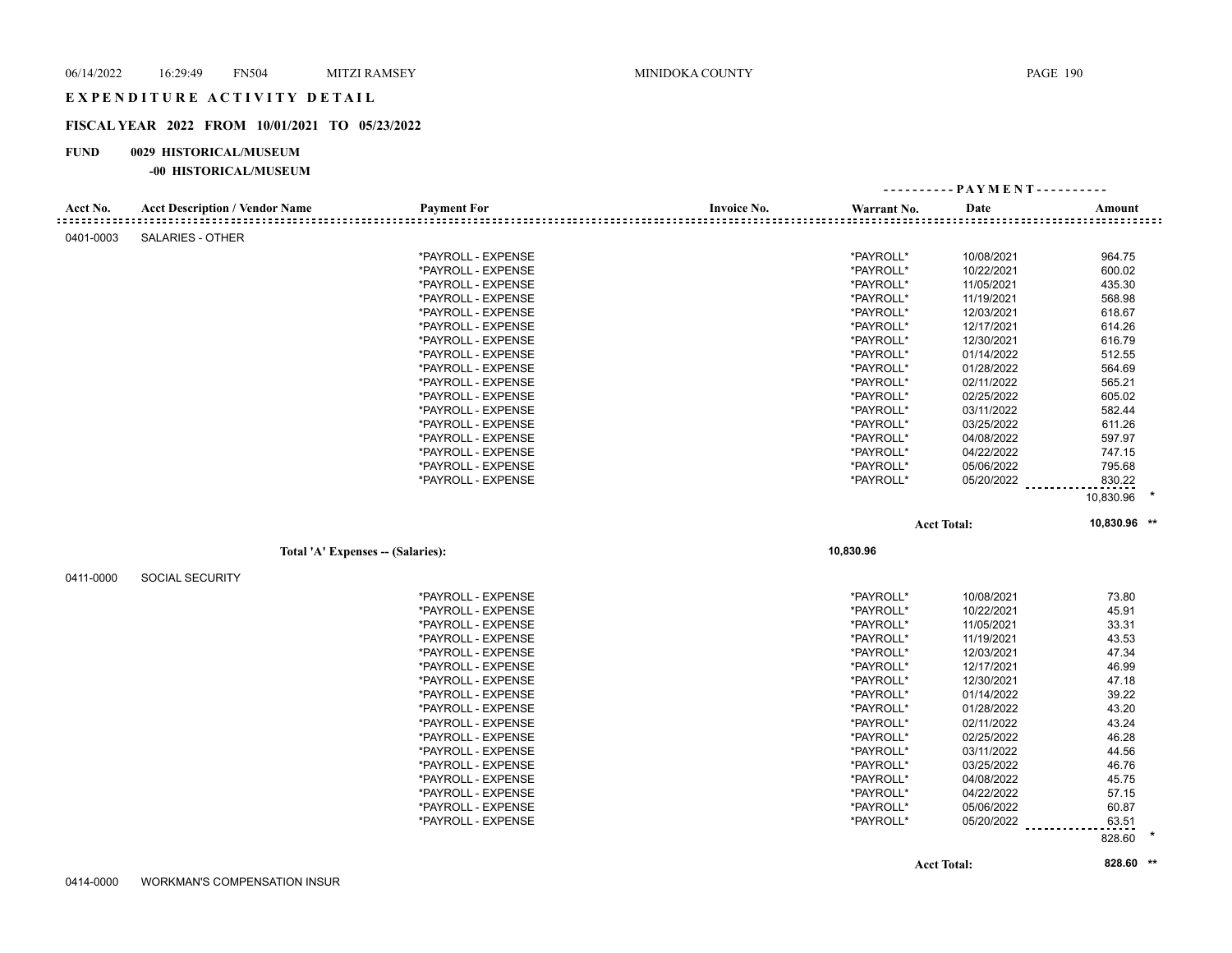| 06/14/2022  | 16:29:49<br><b>FN504</b>                       | <b>MITZI RAMSEY</b>               |                                | MINIDOKA COUNTY    |              |                              | <b>PAGE 191</b>                |         |
|-------------|------------------------------------------------|-----------------------------------|--------------------------------|--------------------|--------------|------------------------------|--------------------------------|---------|
|             | EXPENDITURE ACTIVITY DETAIL                    |                                   |                                |                    |              |                              |                                |         |
|             | FISCAL YEAR 2022 FROM 10/01/2021 TO 05/23/2022 |                                   |                                |                    |              |                              |                                |         |
| <b>FUND</b> | 0029 HISTORICAL/MUSEUM                         |                                   |                                |                    |              |                              |                                |         |
|             | -00 HISTORICAL/MUSEUM                          |                                   |                                |                    |              | ---------- PAYMENT---------- |                                |         |
| Acct No.    | <b>Acct Description / Vendor Name</b>          | <b>Payment For</b>                |                                | <b>Invoice No.</b> | Warrant No.  | Date                         | Amount                         |         |
|             |                                                |                                   |                                |                    |              |                              |                                |         |
| 0414-0000   | <b>WORKMAN'S COMPENSATION INSUR</b>            |                                   |                                |                    |              |                              |                                |         |
|             | STATE INSURANCE FUND                           |                                   | 19 - WORKMANS COMPENSATION     |                    | 2022-0000627 |                              | 11/22/2021 _____________ 17.12 |         |
|             |                                                |                                   |                                |                    |              |                              | $17.12$ *                      |         |
|             |                                                |                                   |                                |                    |              | <b>Acct Total:</b>           | $17.12$ **                     |         |
|             |                                                |                                   |                                |                    |              |                              |                                |         |
|             |                                                | Total 'D' Expenses -- (Benefits): |                                |                    | 845.72       |                              |                                |         |
| 0439-0000   | <b>TRAVEL</b>                                  |                                   |                                |                    |              |                              |                                |         |
|             | <b>CHRISTENSEN, MIKE</b>                       | 13 - BOARD MEETINGS               |                                |                    | 2022-0000472 | 11/15/2021                   | 40.00                          |         |
|             | GOODMAN, TOM                                   | 14 - BOARD MEETINGS               |                                |                    | 2022-0000481 | 11/15/2021                   | 50.00                          |         |
|             | <b>GRISENTI, JIM</b>                           | 17 - BOARD MEETINGS               |                                |                    | 2022-0000483 | 11/15/2021                   | 50.00                          |         |
|             | PARKER, RICK                                   | 15 - BOARD MEETINGS               |                                |                    | 2022-0000498 | 11/15/2021                   | 50.00                          |         |
|             | ROBBINS, CLINT                                 | 12 - BOARD MEETINGS               |                                |                    | 2022-0000502 | 11/15/2021                   | 50.00                          |         |
|             | <b>SCHENK, ANNIE</b>                           | 16 - BOARD MEETINGS               |                                |                    | 2022-0000504 | 11/15/2021                   | 40.00                          |         |
|             | STOCKTON, RAY                                  | 11 - BOARD MEETINGS               |                                |                    | 2022-0000506 | 11/15/2021                   | 40.00                          |         |
|             | <b>CHRISTENSEN, MIKE</b>                       | 54 - BOARD MEETINGS               |                                |                    | 2022-0002110 | 03/28/2022                   | 60.00                          |         |
|             | GOODMAN, TOM                                   | 53 - BOARD MEETINGS               |                                |                    | 2022-0002118 | 03/28/2022                   | 40.00                          |         |
|             | <b>GRISENTI, JIM</b>                           | 49 - BOARD MEETINGS               |                                |                    | 2022-0002120 | 03/28/2022                   | 60.00                          |         |
|             | PARKER, RICK                                   | 51 - BOARD MEETINGS               |                                |                    | 2022-0002132 | 03/28/2022                   | 70.00                          |         |
|             | ROBBINS, CLINT                                 | 50 - BOARD MEETINGS               |                                |                    | 2022-0002136 | 03/28/2022                   | 60.00                          |         |
|             | <b>SCHENK, ANNIE</b>                           | 55 - BOARD MEETINGS               |                                |                    | 2022-0002138 | 03/28/2022                   | 70.00                          |         |
|             | STOCKTON, RAY                                  | 56 - BOARD MEETINGS               |                                |                    | 2022-0002140 | 03/28/2022                   | 70.00<br>750.00                |         |
|             |                                                |                                   |                                |                    |              |                              |                                |         |
|             |                                                |                                   |                                |                    |              | <b>Acct Total:</b>           | 750.00 **                      |         |
| 0440-0000   | <b>SUPPLIES</b>                                |                                   |                                |                    |              |                              |                                |         |
|             | <b>VISA</b>                                    | 47 - FILE FOLDERS                 |                                |                    | 2022-0001848 | 03/07/2022                   | 31.39                          |         |
|             | <b>VISA</b>                                    |                                   | 66 - REFURBISHED COMPUTER INVE |                    | 2022-0002693 | $05/09/2022$                 | 264.38                         |         |
|             |                                                |                                   |                                |                    |              |                              | 295.77                         | $\star$ |
|             |                                                |                                   |                                |                    |              | <b>Acct Total:</b>           | 295.77 **                      |         |
| 0461-0000   | <b>COMMUNICATIONS - PHONE</b>                  |                                   |                                |                    |              |                              |                                |         |
|             | <b>PROJECT MUTUAL</b>                          |                                   | 1 - LOCAL & INTERNET SERVICE   |                    | 2022-0000015 | 10/04/2021                   | 109.98                         |         |
|             | PROJECT MUTUAL                                 |                                   | 9 - LOCAL & INTERNET SERVICE   |                    | 2022-0000432 | 11/08/2021                   | 114.42                         |         |
|             | PROJECT MUTUAL                                 |                                   | 22 - LOCAL SERVICE & INTERNET  |                    | 2022-0000768 | 12/06/2021                   | 110.39                         |         |
|             | PROJECT MUTUAL                                 |                                   | 30 - LOCAL SERVICE & INTERNET  |                    | 2022-0001094 | 01/03/2022                   | 112.85                         |         |
|             | PROJECT MUTUAL                                 |                                   | 37 - LOCAL SERVICE & INTERNET  |                    | 2022-0001495 | 02/07/2022                   | 109.91                         |         |
|             | PROJECT MUTUAL                                 | 43 - PHONE & INTERNET             |                                |                    | 2022-0001836 | 03/07/2022                   | 108.71                         |         |
|             | PROJECT MUTUAL                                 |                                   | 60 - LOCAL SERVICE & SERVICE C |                    | 2022-0002201 | 04/04/2022                   | 148.59                         |         |

PROJECT MUTUAL 64 - LOCAL SERVICE & INTERNET 2022-0002566 05/02/2022 116.68

**Acct Total: 931.53 \*\***

931.53 **\***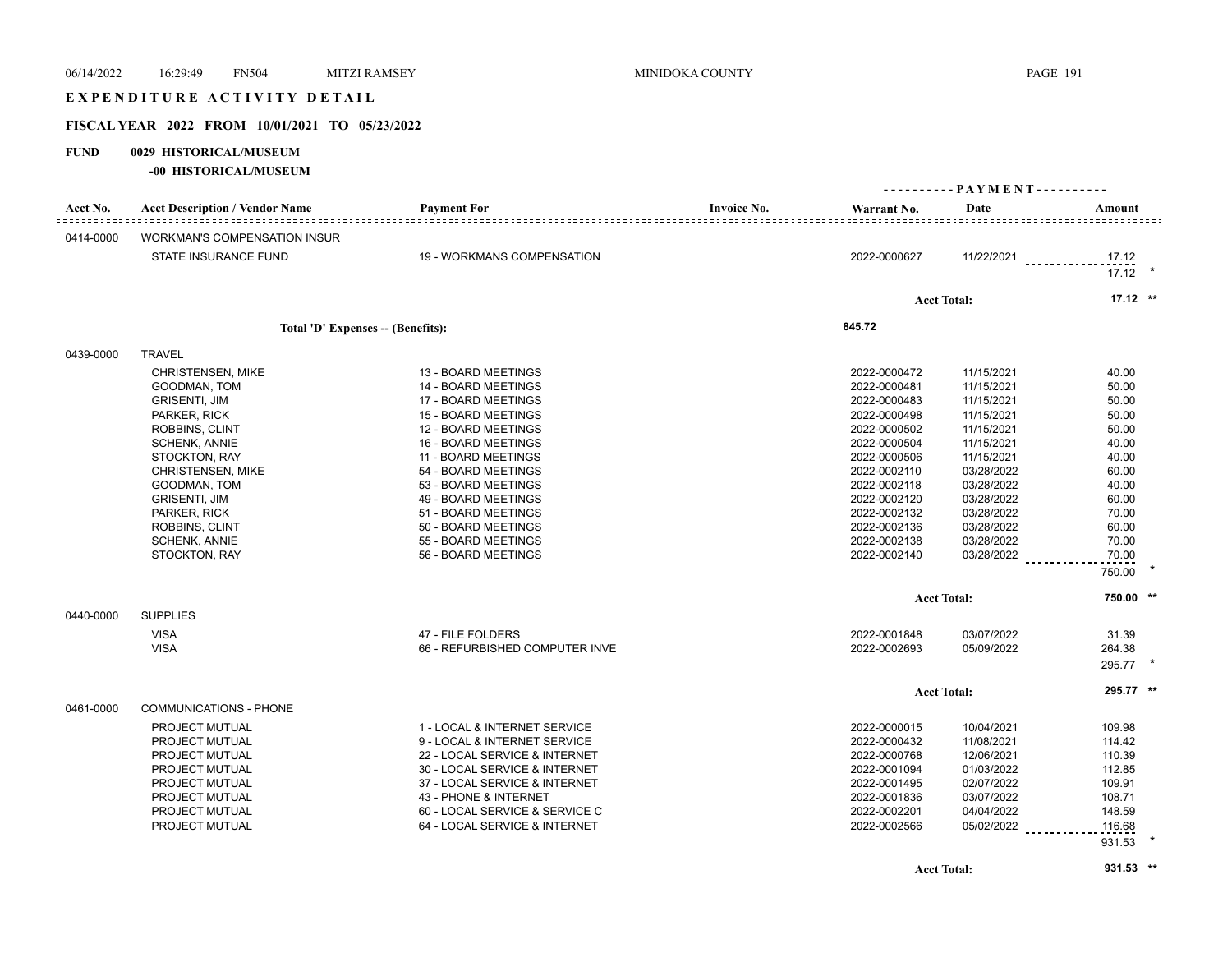## **FISCAL YEAR 2022 FROM 10/01/2021 TO 05/23/2022**

### **FUND 0029 HISTORICAL/MUSEUM**

### **-00 HISTORICAL/MUSEUM**

| Acct No.  | <b>Acct Description / Vendor Name</b> | <b>Payment For</b>             | <b>Invoice No.</b> | Warrant No.  | Date               | Amount        |  |
|-----------|---------------------------------------|--------------------------------|--------------------|--------------|--------------------|---------------|--|
| 0464-0006 | UTILITY - HEAT - MUSEUM               |                                |                    |              |                    |               |  |
|           | <b>INTERMOUNTAIN GAS COMPANY</b>      | 6 - HEAT - MUSEUM BLDG.        |                    | 2022-0000277 | 11/01/2021         | 39.47         |  |
|           | <b>INTERMOUNTAIN GAS COMPANY</b>      | 7 - HEAT - DEPOT               |                    | 2022-0000277 | 11/01/2021         | 17.57         |  |
|           | INTERMOUNTAIN GAS COMPANY             | 20 - HEAT MUSEUM               |                    | 2022-0000667 | 11/29/2021         | 77.75         |  |
|           | <b>INTERMOUNTAIN GAS COMPANY</b>      | 21 - HEAT DEPOT                |                    | 2022-0000667 | 11/29/2021         | 16.75         |  |
|           | <b>INTERMOUNTAIN GAS COMPANY</b>      | 27 - HEAT                      |                    | 2022-0001077 | 01/03/2022         | 118.81        |  |
|           | <b>INTERMOUNTAIN GAS COMPANY</b>      | <b>28 - HEAT</b>               |                    | 2022-0001077 | 01/03/2022         | 16.75         |  |
|           | <b>INTERMOUNTAIN GAS COMPANY</b>      | 35 - HEAT                      |                    | 2022-0001408 | 01/31/2022         | 17.96         |  |
|           | INTERMOUNTAIN GAS COMPANY             | 36 - HEAT                      |                    | 2022-0001408 | 01/31/2022         | 202.27        |  |
|           | <b>INTERMOUNTAIN GAS COMPANY</b>      | <b>41 - HEAT</b>               |                    | 2022-0001731 | 02/28/2022         | 17.35         |  |
|           | INTERMOUNTAIN GAS COMPANY             | 42 - HEAT                      |                    | 2022-0001731 | 02/28/2022         | 155.25        |  |
|           | <b>INTERMOUNTAIN GAS COMPANY</b>      | <b>58 - HEAT</b>               |                    | 2022-0002196 | 04/04/2022         | 154.66        |  |
|           | INTERMOUNTAIN GAS COMPANY             | <b>59 - HEAT</b>               |                    | 2022-0002196 | 04/04/2022         | 37.28         |  |
|           | INTERMOUNTAIN GAS COMPANY             | 62 - HEAT - DEPOT              |                    | 2022-0002557 | 05/02/2022         | 30.63         |  |
|           | <b>INTERMOUNTAIN GAS COMPANY</b>      | 63 - HEAT - MUSEUM             |                    | 2022-0002557 | 05/02/2022         | 105.53        |  |
|           |                                       |                                |                    |              |                    | 1,008.03      |  |
|           |                                       |                                |                    |              | <b>Acct Total:</b> | $1,008.03$ ** |  |
| 0465-0000 | UTILITIES - ELECTRICITY               |                                |                    |              |                    |               |  |
|           | <b>CITY OF RUPERT</b>                 | 10 - UTILITIES                 |                    | 2022-0000401 | 11/08/2021         | 114.05        |  |
|           | <b>CITY OF RUPERT</b>                 | 23 - UTILITIES                 |                    | 2022-0000745 | 12/06/2021         | 116.90        |  |
|           | <b>CITY OF RUPERT</b>                 | 29 - UTILITIES                 |                    | 2022-0001062 | 01/03/2022         | 205.20        |  |
|           | <b>CITY OF RUPERT</b>                 | 38 - HEAT                      |                    | 2022-0001469 | 02/07/2022         | 346.71        |  |
|           | <b>CITY OF RUPERT</b>                 | 44 - UTILITIES                 |                    | 2022-0001810 | 03/07/2022         | 262.17        |  |
|           | <b>CITY OF RUPERT</b>                 | 61 - UTILITIES                 |                    | 2022-0002180 | 04/04/2022         | 134.35        |  |
|           | <b>CITY OF RUPERT</b>                 | 65 - UTILITIES                 |                    | 2022-0002660 | 05/09/2022         | 140.16        |  |
|           |                                       |                                |                    |              |                    | 1,319.54      |  |
|           |                                       |                                |                    |              | <b>Acct Total:</b> | $1,319.54$ ** |  |
| 0470-0001 | VEHICLE - GAS & OIL                   |                                |                    |              |                    |               |  |
|           | VALLEY WIDE CO-OP, INC                | <b>18 - FUEL</b>               |                    | 2022-0000633 | 11/22/2021         | 112.63        |  |
|           | VALLEY WIDE CO-OP, INC                | <b>26 - FUEL</b>               |                    | 2022-0000975 | 12/20/2021         | 158.85        |  |
|           | VALLEY WIDE CO-OP, INC                | <b>34 - FUEL</b>               |                    | 2022-0001334 | 01/24/2022         | 101.30        |  |
|           | VALLEY WIDE CO-OP, INC                | <b>41 - FUEL</b>               |                    | 2022-0001615 | 02/14/2022         | 102.02        |  |
|           |                                       |                                |                    |              |                    | 474.80        |  |
|           |                                       |                                |                    |              | <b>Acct Total:</b> | 474.80 **     |  |
| 0493-0000 | <b>REPAIRS - BLDG &amp; GROUNDS</b>   |                                |                    |              |                    |               |  |
|           | <b>BANDA</b>                          | 2 - WINTERIZE SPRINKLER SYSTEM | 305016             | 2022-0000200 | 10/25/2021         | 50.00         |  |
|           | <b>GRISENTI, JIM</b>                  | 3 - GATE FOR SOUTH BORDER      |                    | 2022-0000215 | 10/25/2021         | 344.49        |  |
|           | AMAZON CAPITAL SERVICES               | 4 - FOLDING TABLES & CHAIRS    |                    | 2022-0000260 | 11/01/2021         | 1,461.90      |  |
|           | <b>ACE HARDWARE</b>                   | 8 - REPAIR SUPPLIES            |                    | 2022-0000372 | 11/08/2021         | 118.93        |  |
|           | <b>ACE HARDWARE</b>                   | 24 - MISC SUPPLIES FO RREPAIR  |                    | 2022-0000736 | 12/06/2021         | 137.72        |  |
|           | <b>RUPERT LUMBER &amp; PAINT</b>      | 25 - MISC BARRACKS RESTORATION |                    | 2022-0000966 | 12/20/2021         | 197.28        |  |
|           | <b>ACE HARDWARE</b>                   | 31 - MISC SUPPLIES FOR REPAIR  |                    | 2022-0001140 | 01/10/2022         | 95.85         |  |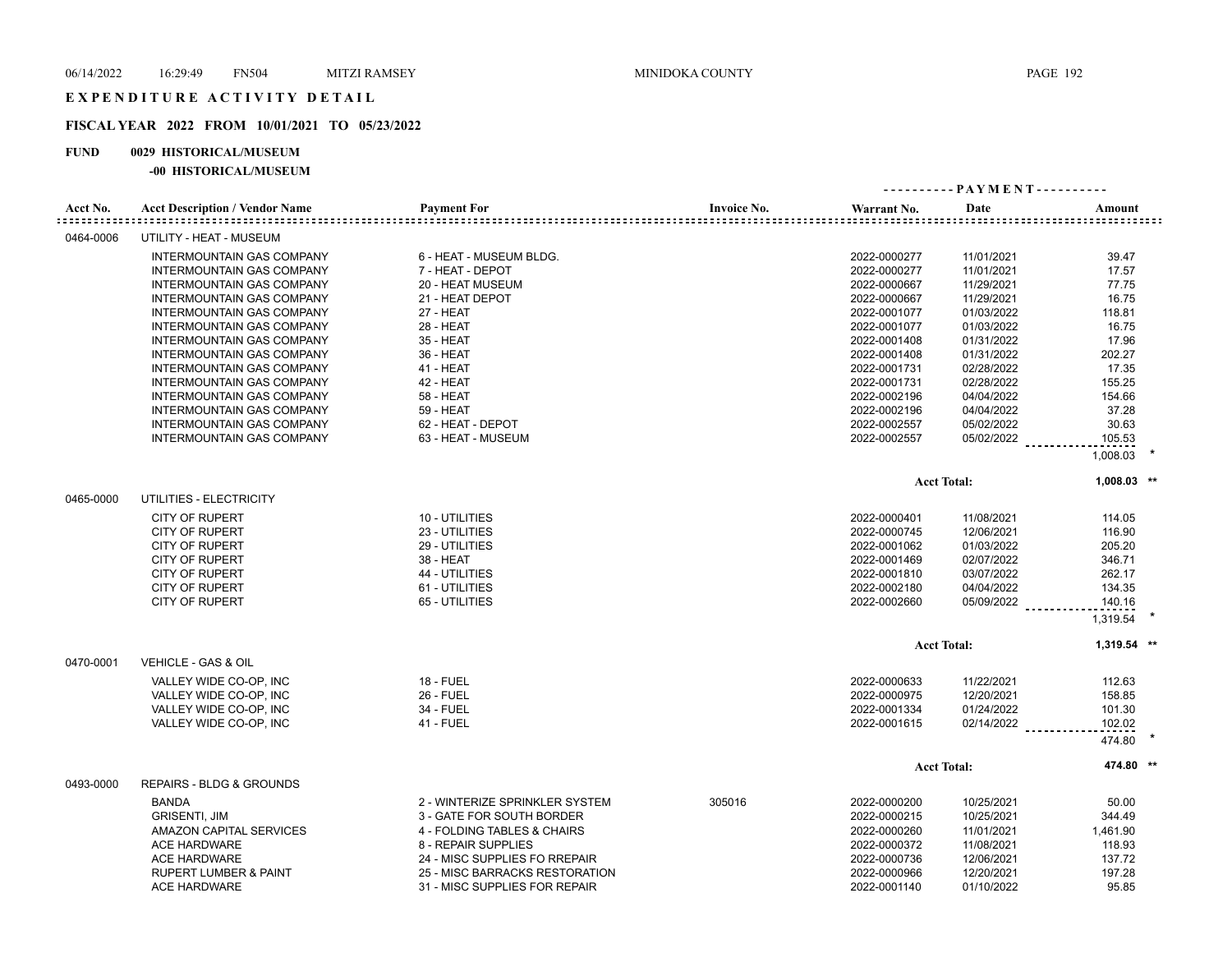# **FISCAL YEAR 2022 FROM 10/01/2021 TO 05/23/2022**

# **FUND 0029 HISTORICAL/MUSEUM**

## **-00 HISTORICAL/MUSEUM**

|           |                                                                                                                                                                                                  |                                                                                                                                                                                                                                                                          |                                      |                                                                                                                              | ----------PAYMENT----------                                                                                  |                                                                                    |  |
|-----------|--------------------------------------------------------------------------------------------------------------------------------------------------------------------------------------------------|--------------------------------------------------------------------------------------------------------------------------------------------------------------------------------------------------------------------------------------------------------------------------|--------------------------------------|------------------------------------------------------------------------------------------------------------------------------|--------------------------------------------------------------------------------------------------------------|------------------------------------------------------------------------------------|--|
| Acct No.  | <b>Acct Description / Vendor Name</b>                                                                                                                                                            | <b>Payment For</b>                                                                                                                                                                                                                                                       | <b>Invoice No.</b>                   | Warrant No.<br>:::::::::::::::::::::::::::::::::::::                                                                         | Date<br>                                                                                                     | Amount                                                                             |  |
| 0493-0000 | REPAIRS - BLDG & GROUNDS                                                                                                                                                                         |                                                                                                                                                                                                                                                                          |                                      |                                                                                                                              |                                                                                                              |                                                                                    |  |
|           | <b>RUPERT LUMBER &amp; PAINT</b><br>MAGIC VALLEY CARPET & BINDING<br><b>ACE HARDWARE</b><br>RUPERT LUMBER & PAINT<br>3H FENCE COMPANY<br>3H FENCE COMPANY<br>ACE HARDWARE<br><b>ACE HARDWARE</b> | 32 - MISC BARRACKS & BLACKSMIT<br>34 - CARPET TILES & INSTALLATI<br>39 - MISC SUPPLIES FOR REPAIR<br>40 - MISC SUPPLIES FOR REPAIR<br>45 - REMOVE & REPLACE SECTION<br>46 - UPGRADE FENCE ON EAST SID<br>48 - MISC SUPPLIES FOR REPAIR<br>57 - MISC SUPPLIES FOR REPAIRS | 224952<br>10074-8635<br>4311<br>4310 | 2022-0001167<br>2022-0001310<br>2022-0001568<br>2022-0001602<br>2022-0001799<br>2022-0001799<br>2022-0001801<br>2022-0002176 | 01/10/2022<br>01/24/2022<br>02/14/2022<br>02/14/2022<br>03/07/2022<br>03/07/2022<br>03/07/2022<br>04/04/2022 | 293.88<br>9,005.04<br>227.42<br>303.60<br>1,600.00<br>3,900.00<br>445.83<br>409.95 |  |
|           | <b>ACE HARDWARE</b><br>DONALD, LAURIE                                                                                                                                                            | 67 - MISC SUPPLIES FOR MUSEUM<br>68 - LAWN MOWED & TRIMMED                                                                                                                                                                                                               | 895802                               | 2022-0002648<br>2022-0002839                                                                                                 | 05/09/2022<br>05/23/2022                                                                                     | 193.78<br>175.00<br>18,960.67                                                      |  |
|           |                                                                                                                                                                                                  |                                                                                                                                                                                                                                                                          |                                      |                                                                                                                              | <b>Acct Total:</b>                                                                                           | 18,960.67 **                                                                       |  |
| 0528-0000 | <b>DUES / MEMBERSHIPS</b><br><b>VISA</b>                                                                                                                                                         | 33 - ANTISPYWARE SOFTWARE RENE                                                                                                                                                                                                                                           |                                      | 2022-0001217                                                                                                                 | $01/14/2022$                                                                                                 | 39.95<br>39.95                                                                     |  |
|           |                                                                                                                                                                                                  |                                                                                                                                                                                                                                                                          |                                      |                                                                                                                              | <b>Acct Total:</b>                                                                                           | 39.95 **                                                                           |  |
| 0559-0000 | OTHER MISCELLANEOUS EXPENSES<br><b>BEAR NECESSITIES</b>                                                                                                                                          | 5 - STEAM DAYS PORTABLE TOILET                                                                                                                                                                                                                                           | 200217                               | 2022-0000261                                                                                                                 | 11/01/2021                                                                                                   | 82.00<br><u>.</u><br>82.00                                                         |  |
|           |                                                                                                                                                                                                  |                                                                                                                                                                                                                                                                          |                                      |                                                                                                                              | <b>Acct Total:</b>                                                                                           | 82.00 **                                                                           |  |
|           |                                                                                                                                                                                                  | Total 'B' Expenses -- (Other Expenses):                                                                                                                                                                                                                                  |                                      | 23,862.29                                                                                                                    |                                                                                                              |                                                                                    |  |
|           | <b>DEPARTMENT TOTALS:</b>                                                                                                                                                                        |                                                                                                                                                                                                                                                                          |                                      |                                                                                                                              | <b>Dept Total:</b>                                                                                           | 35,538.97                                                                          |  |
|           |                                                                                                                                                                                                  | Total 'A' Expenses -- Salaries:                                                                                                                                                                                                                                          | 10,830.96                            |                                                                                                                              |                                                                                                              |                                                                                    |  |
|           |                                                                                                                                                                                                  | Total 'D' Expenses -- Benefits:                                                                                                                                                                                                                                          | 845.72                               |                                                                                                                              |                                                                                                              |                                                                                    |  |
|           |                                                                                                                                                                                                  | Total 'B' Expenses -- Expenses:                                                                                                                                                                                                                                          | 23,862.29                            |                                                                                                                              |                                                                                                              |                                                                                    |  |
|           |                                                                                                                                                                                                  | Total 'C' Expenses -- Capital Outlay:                                                                                                                                                                                                                                    |                                      |                                                                                                                              |                                                                                                              |                                                                                    |  |
|           |                                                                                                                                                                                                  |                                                                                                                                                                                                                                                                          | 35,538.97                            |                                                                                                                              |                                                                                                              |                                                                                    |  |
|           | <b>FUND TOTALS:</b>                                                                                                                                                                              |                                                                                                                                                                                                                                                                          |                                      |                                                                                                                              | <b>Fund Total:</b>                                                                                           | 35,538.97                                                                          |  |
|           |                                                                                                                                                                                                  | Total 'A' Expenses -- Salaries:                                                                                                                                                                                                                                          | 10,830.96                            |                                                                                                                              |                                                                                                              |                                                                                    |  |
|           |                                                                                                                                                                                                  | Total 'D' Expenses -- Benefits:                                                                                                                                                                                                                                          | 845.72                               |                                                                                                                              |                                                                                                              |                                                                                    |  |
|           |                                                                                                                                                                                                  | Total 'B' Expenses -- Expenses:                                                                                                                                                                                                                                          | 23,862.29                            |                                                                                                                              |                                                                                                              |                                                                                    |  |
|           |                                                                                                                                                                                                  | Total 'C' Expenses -- Capital Outlay:                                                                                                                                                                                                                                    | 35,538.97                            |                                                                                                                              |                                                                                                              |                                                                                    |  |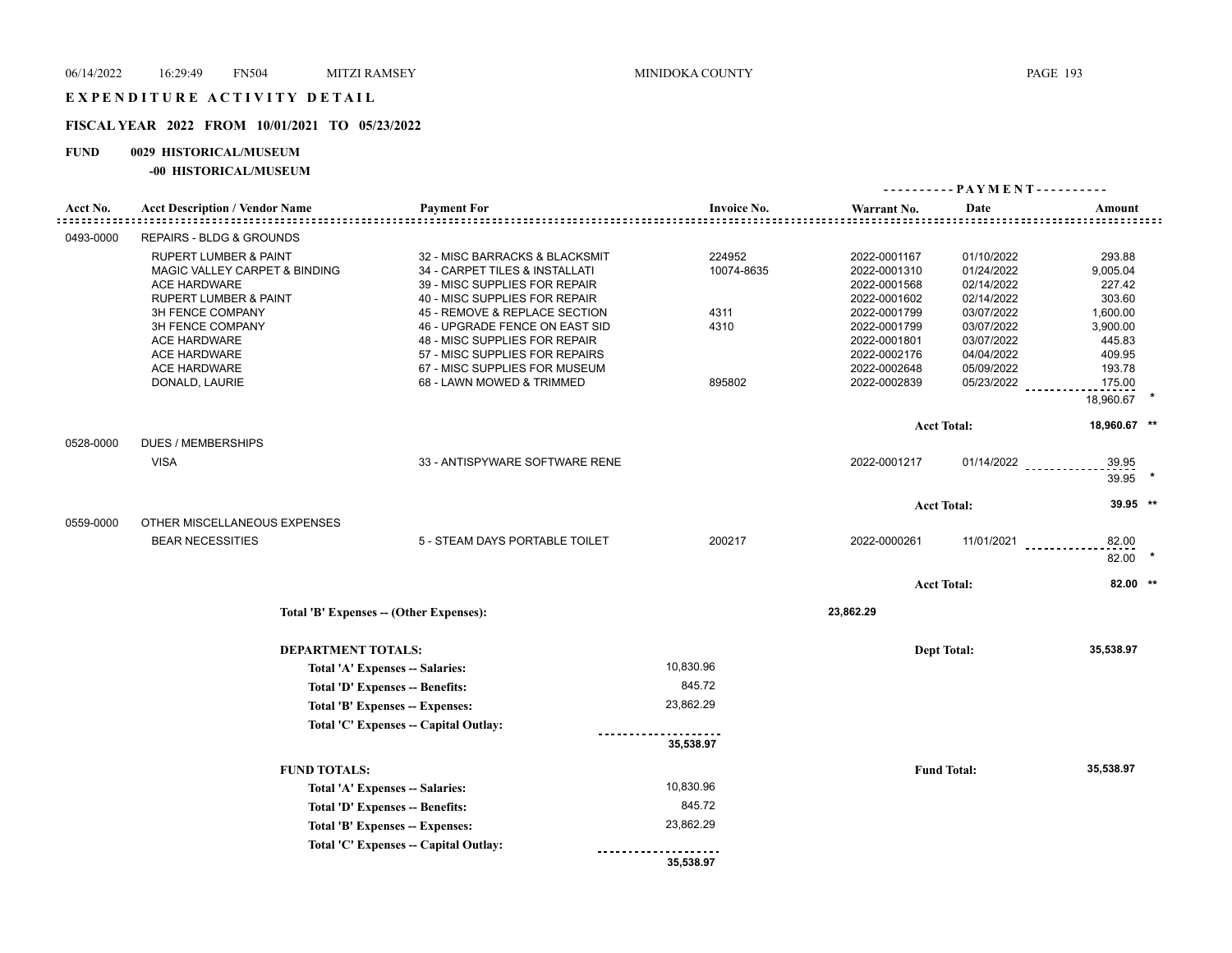| 06/14/2022  | 16:29:49<br><b>FN504</b>                              | <b>MITZI RAMSEY</b>                                  | <b>MINIDOKA COUNTY</b>  |                                    |                          | <b>PAGE 194</b>                |
|-------------|-------------------------------------------------------|------------------------------------------------------|-------------------------|------------------------------------|--------------------------|--------------------------------|
|             | EXPENDITURE ACTIVITY DETAIL                           |                                                      |                         |                                    |                          |                                |
|             | FISCAL YEAR 2022 FROM 10/01/2021 TO 05/23/2022        |                                                      |                         |                                    |                          |                                |
| <b>FUND</b> | 9130 EMERGENCY MANAGEMENT<br>-00 EMERGENCY MANAGEMENT |                                                      |                         |                                    |                          |                                |
|             |                                                       |                                                      |                         |                                    |                          |                                |
| Acct No.    | <b>Acct Description / Vendor Name</b>                 | <b>Payment For</b><br>:::::::::::::::                | <b>Invoice No.</b><br>. | Warrant No.<br><u>============</u> | Date                     | Amount                         |
| 0401-0003   | SALARIES - OTHER                                      |                                                      |                         |                                    |                          |                                |
|             |                                                       | *PAYROLL - EXPENSE<br>*PAYROLL - EXPENSE             |                         | *PAYROLL*<br>*PAYROLL*             | 11/05/2021               | 83.27<br>$12/30/2021$<br>83.27 |
|             |                                                       |                                                      |                         |                                    |                          | 166.54                         |
|             |                                                       |                                                      |                         |                                    | <b>Acct Total:</b>       | 166.54 **                      |
|             |                                                       | Total 'A' Expenses -- (Salaries):                    |                         | 166.54                             |                          |                                |
| 0410-0000   | <b>RETIREMENT</b>                                     |                                                      |                         |                                    |                          |                                |
|             |                                                       | *PAYROLL - EXPENSE<br>*PAYROLL - EXPENSE             |                         | *PAYROLL*<br>*PAYROLL*             | 11/05/2021               | 10.23<br>$12/30/2021$<br>10.23 |
|             |                                                       |                                                      |                         |                                    |                          | 20.46                          |
|             |                                                       |                                                      |                         |                                    | <b>Acct Total:</b>       | $20.46$ **                     |
| 0411-0000   | <b>SOCIAL SECURITY</b>                                | *PAYROLL - EXPENSE                                   |                         | *PAYROLL*                          | 11/05/2021               | 6.37                           |
|             |                                                       | *PAYROLL - EXPENSE                                   |                         | *PAYROLL*                          |                          | $12/30/2021$<br>6.37           |
|             |                                                       |                                                      |                         |                                    |                          | $12.74$ *                      |
|             |                                                       |                                                      |                         |                                    | <b>Acct Total:</b>       | $12.74$ **                     |
|             |                                                       | Total 'D' Expenses -- (Benefits):                    |                         | 33.20                              |                          |                                |
| 0439-0001   | TRAVEL - LODGING                                      |                                                      |                         |                                    |                          |                                |
|             | <b>RIVERSIDE HOTEL</b>                                | IEMA CONVENTION MOTEL K. VEGA                        |                         | 2022-0001601                       | 02/14/2022               | 387.00                         |
| 0439-0002   | <b>TRAVEL - MEALS</b>                                 |                                                      |                         |                                    |                          | 387.00 *                       |
|             | VEGA, KIM                                             | <b>IEMA CONFERENCE IN BOISE</b>                      |                         | 2022-0001617                       | $02/14/2022$             | 110.43                         |
| 0439-0003   | TRAVEL - MILEAGE                                      |                                                      |                         |                                    |                          | $110.43$ *                     |
|             | VEGA, KIM                                             | <b>IEMA CONFERENCE IN BOISE</b>                      |                         | 2022-0001617                       | 02/14/2022               | 193.05                         |
|             |                                                       |                                                      |                         |                                    |                          | 193.05                         |
|             |                                                       |                                                      |                         |                                    | <b>Acct Total:</b>       | 690.48 **                      |
| 0453-0004   | <b>BOARD MEMBER CONTRACTOR'S FEE</b>                  |                                                      |                         |                                    |                          |                                |
|             | VEGA, KIM<br><b>BEAVER, JESSE</b>                     | LEPC FEE - OCTOBER 2021<br>OCTOBER 2021 EOC MEETING  |                         | 2022-0000018<br>2022-0000201       | 10/04/2021<br>10/25/2021 | 1,410.41<br>100.00             |
|             | DAVIS, ROGER                                          | OCTOBER 2021 EOC MEETING                             |                         | 2022-0000208                       | 10/25/2021               | 100.00                         |
|             | MCEWEN, JEFF                                          | OCTOBER 2021 EOC MEETING                             |                         | 2022-0000226                       | 10/25/2021               | 100.00                         |
|             | MOON, BRIAN<br>PHILLIPS, MARK                         | OCTOBER 2021 EOC MEETING<br>OCTOBER 2021 EOC MEETING |                         | 2022-0000229<br>2022-0000234       | 10/25/2021<br>10/25/2021 | 100.00<br>100.00               |
|             | VEGA, KIM                                             | OCTOBER 2021 EOC MEETING                             |                         | 2022-0000244                       | 10/25/2021               | 200.00                         |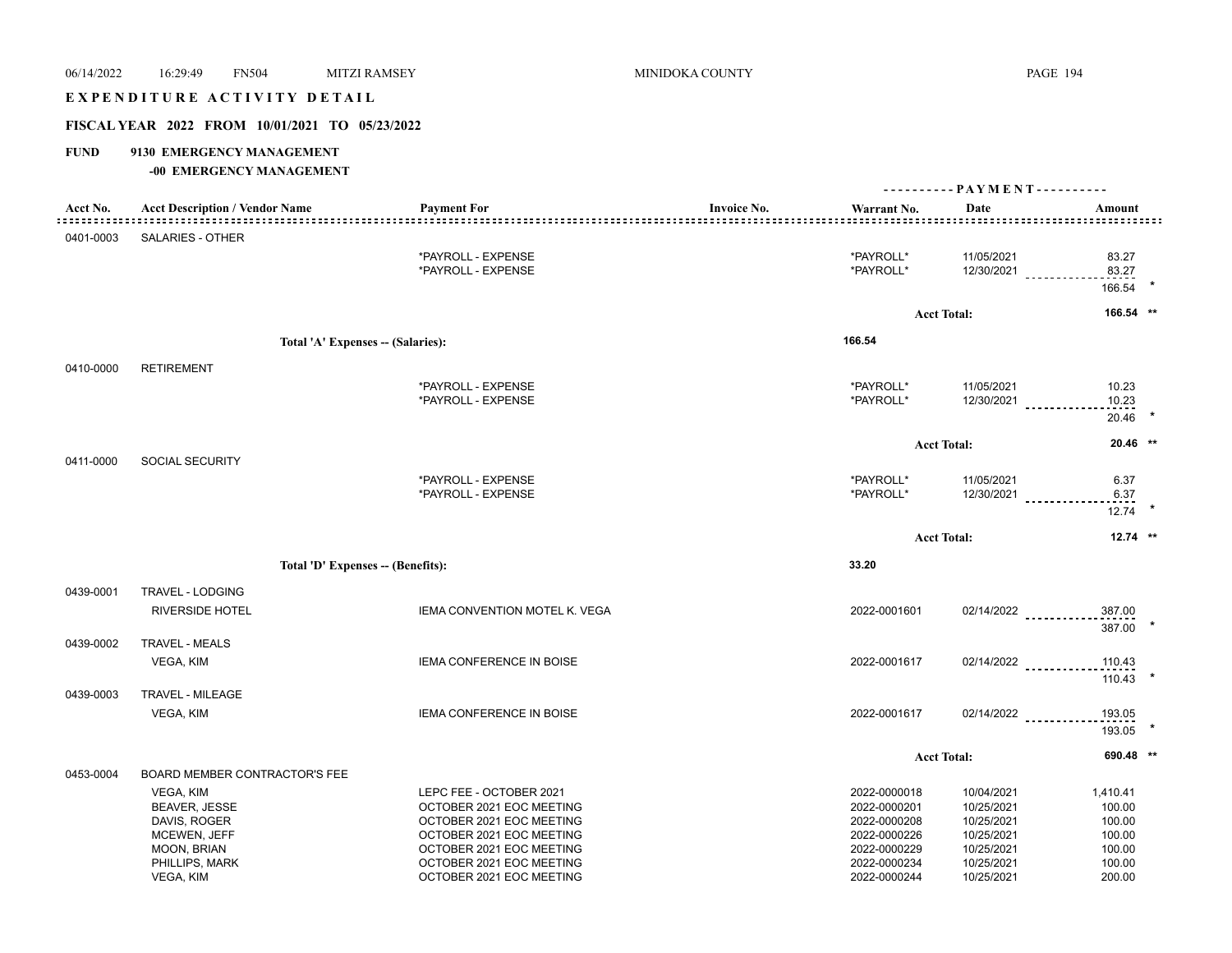# **FISCAL YEAR 2022 FROM 10/01/2021 TO 05/23/2022**

# **FUND 9130 EMERGENCY MANAGEMENT**

## **-00 EMERGENCY MANAGEMENT**

|           |                                       |                                                  |                    | ---------                    | - PAYMENT - - - - - - - - - - |                  |
|-----------|---------------------------------------|--------------------------------------------------|--------------------|------------------------------|-------------------------------|------------------|
| Acct No.  | <b>Acct Description / Vendor Name</b> | <b>Payment For</b>                               | <b>Invoice No.</b> | Warrant No.                  | Date                          | Amount           |
|           |                                       |                                                  |                    |                              |                               |                  |
| 0453-0004 | BOARD MEMBER CONTRACTOR'S FEE         |                                                  |                    |                              |                               |                  |
|           | VEGA, KIM                             | LEPC FEE - NOVEMBER 2021                         |                    | 2022-0000296                 | 11/01/2021                    | 1,410.41         |
|           | VEGA, KIM                             | LEPC FEE - NOVEMBER 2021                         |                    | 2022-0000775                 | 12/06/2021                    | 1,410.41         |
|           | <b>BEAVER, JESSE</b>                  | EOC MEETING - DECEMBER 2021                      |                    | 2022-0001055                 | 01/03/2022                    | 100.00           |
|           | MCEWEN, JEFF                          | EOC MEETING DECEMBER 2021                        |                    | 2022-0001084                 | 01/03/2022                    | 100.00           |
|           | <b>MOON, BRIAN</b>                    | EOC MEETING - DECEMBER 2021                      |                    | 2022-0001089                 | 01/03/2022                    | 100.00           |
|           | PHILLIPS, MARK                        | EOC MEETING - DECEMBER 2021                      |                    | 2022-0001093                 | 01/03/2022                    | 100.00           |
|           | VEGA, KIM                             | LEPC FEE - JANUARY 2022                          |                    | 2022-0001108                 | 01/03/2022                    | 1,410.41         |
|           | VEGA, KIM                             | EOC MEETING - DECEMBER 2021                      |                    | 2022-0001108                 | 01/03/2022                    | 200.00           |
|           | VEGA, KIM                             | LEPC FEE - FEBRUARY 2022                         |                    | 2022-0001509                 | 02/07/2022                    | 1,410.41         |
|           | VEGA, KIM                             | LEPC MONTHLY FEE - MARCH 2022                    |                    | 2022-0001847                 | 03/07/2022                    | 1,410.41         |
|           | DAVIS, ROGER<br><b>MCEWEN, JEFF</b>   | MARCH 2022 EOC MEETING<br>MARCH 2022 EOC MEETING |                    | 2022-0002009<br>2022-0002028 | 03/21/2022<br>03/21/2022      | 100.00<br>100.00 |
|           | MOON, BRIAN                           | MARCH 2022 EOC MEETING                           |                    | 2022-0002033                 | 03/21/2022                    | 100.00           |
|           | PHILLIPS, MARK                        | MARCH 2022 EOC MEETING                           |                    | 2022-0002038                 | 03/21/2022                    | 100.00           |
|           | VEGA, KIM                             | MARCH 2022 EOC MEETING                           |                    | 2022-0002049                 | 03/21/2022                    | 200.00           |
|           | VEGA, KIM                             | LEPC FEE - APRIL 2022                            |                    | 2022-0002216                 | 04/04/2022                    | 1,410.41         |
|           | VEGA, KIM                             | LEPC FEE - MAY 2022                              |                    | 2022-0002573                 | 05/02/2022                    | 1,410.41         |
|           |                                       |                                                  |                    |                              |                               | 13,183.28        |
|           |                                       |                                                  |                    |                              |                               |                  |
|           |                                       |                                                  |                    |                              | <b>Acct Total:</b>            | 13,183.28 **     |
|           |                                       | Total 'B' Expenses -- (Other Expenses):          |                    | 13,873.76                    |                               |                  |
|           |                                       | <b>DEPARTMENT TOTALS:</b>                        |                    |                              | <b>Dept Total:</b>            | 14,073.50        |
|           |                                       | Total 'A' Expenses -- Salaries:                  | 166.54             |                              |                               |                  |
|           |                                       | Total 'D' Expenses -- Benefits:                  | 33.20              |                              |                               |                  |
|           |                                       | Total 'B' Expenses -- Expenses:                  | 13,873.76          |                              |                               |                  |
|           |                                       | Total 'C' Expenses - Capital Outlay:             |                    |                              |                               |                  |
|           |                                       |                                                  | 14,073.50          |                              |                               |                  |
|           |                                       | <b>FUND TOTALS:</b>                              |                    |                              | <b>Fund Total:</b>            | 14,073.50        |
|           |                                       | Total 'A' Expenses -- Salaries:                  | 166.54             |                              |                               |                  |
|           |                                       | Total 'D' Expenses -- Benefits:                  | 33.20              |                              |                               |                  |
|           |                                       | Total 'B' Expenses -- Expenses:                  | 13,873.76          |                              |                               |                  |
|           |                                       |                                                  |                    |                              |                               |                  |
|           |                                       | Total 'C' Expenses -- Capital Outlay:            |                    |                              |                               |                  |
|           |                                       |                                                  | 14,073.50          |                              |                               |                  |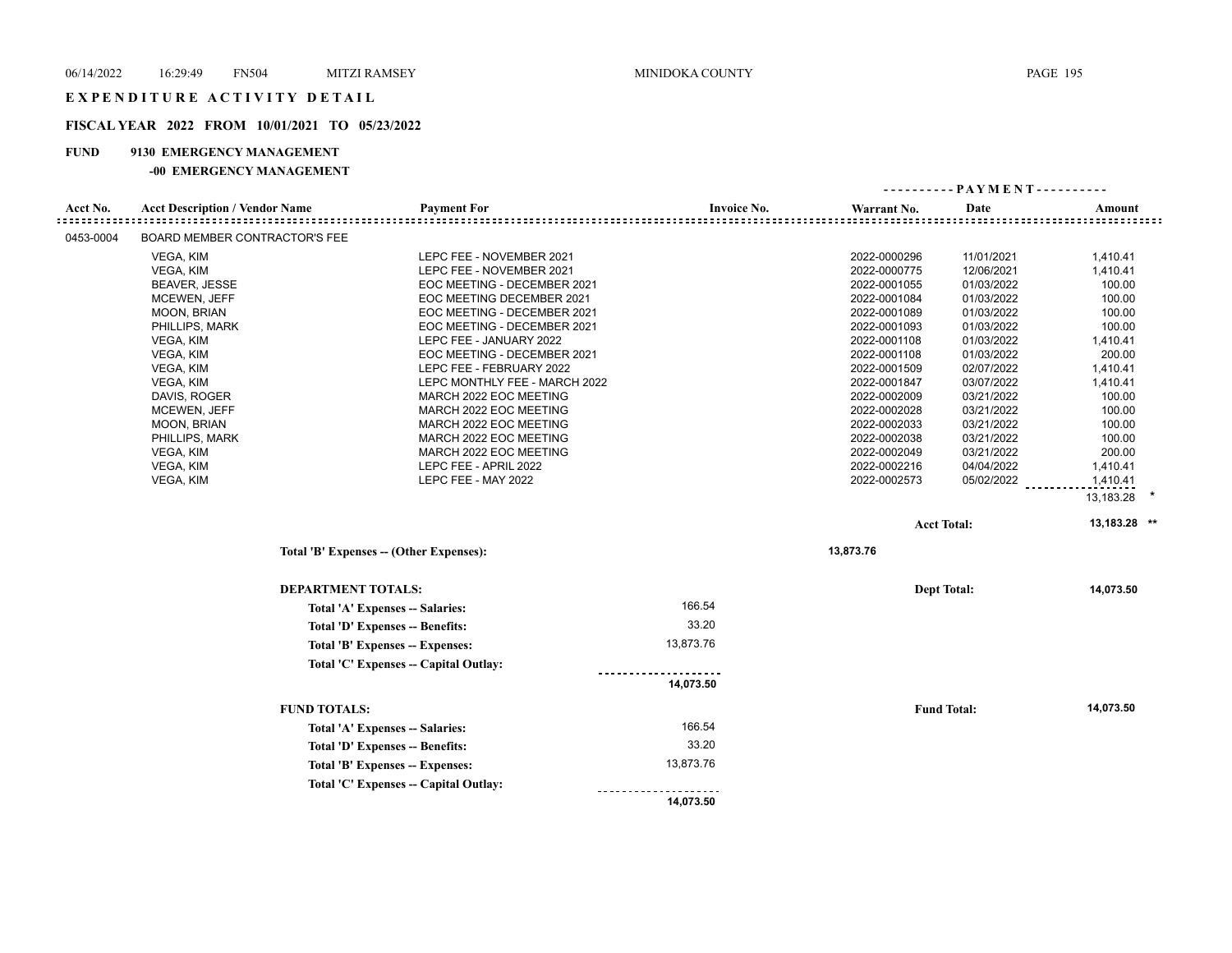# **FISCAL YEAR 2022 FROM 10/01/2021 TO 05/23/2022**

# **FUND 9169 EXTENSION EDUCATOR TRUST**

## **-00 EXTENSION EDUCATOR TRUST**

|           |                                       |                                |                      | ---------- PAYMENT---------- |            |                                            |  |
|-----------|---------------------------------------|--------------------------------|----------------------|------------------------------|------------|--------------------------------------------|--|
| Acct No.  | <b>Acct Description / Vendor Name</b> | <b>Payment For</b>             | <b>Invoice No.</b>   | Warrant No.                  | Date       | Amount<br>:::::::::::::::::::::::::::::::: |  |
| 0571-0001 | 4-H EXPENSE                           |                                |                      |                              |            |                                            |  |
|           | NATIONAL 4-H COUNCIL                  | 4 - CIRRICULUM BOOKS, THANK YO | 132002               | 2022-0000231                 | 10/25/2021 | 468.29                                     |  |
|           | OFFICE DEPOT                          | 5 - BINDERS FOR COOKING 101    |                      | 2022-0000233                 | 10/25/2021 | 36.24                                      |  |
|           | BYWATER, JENI                         | 8 - BEEF & MISC. PROJECT AWARD |                      | 2022-0000263                 | 11/01/2021 | 871.16                                     |  |
|           | U OF I 4H YOUTH DEVELOPMENT           | 6 - KEY AWARD FOR P. GILLESPIE | 971                  | 2022-0000292                 | 11/01/2021 | 8.00                                       |  |
|           | AMERICAN INCOME LIFE INSURANCE CO     | 27 - 4H ARCHERY INSURANCE      | 2109-0301-28384-718C | 2022-0000377                 | 11/08/2021 | 8.40                                       |  |
|           | <b>BAKER, CALE</b>                    | 21 - CARCASS CONTEST           |                      | 2022-0000383                 | 11/08/2021 | 50.00                                      |  |
|           | <b>BAKER, GRIFFEN</b>                 | 22 - CARCASS CONTEST           |                      | 2022-0000384                 | 11/08/2021 | 30.00                                      |  |
|           | BEENE, COOPER                         | 13 - ARCHERY AWARD             |                      | 2022-0000387                 | 11/08/2021 | 25.00                                      |  |
|           | <b>BURLEY REMINDER</b>                | 28 - 4H ENROLL CARDS           | 21-1076              | 2022-0000396                 | 11/08/2021 | 120.00                                     |  |
|           | <b>BURR, KINSIE</b>                   | 16 - CARCASS CONTEST           |                      | 2022-0000397                 | 11/08/2021 | 30.00                                      |  |
|           | BYWATER, JENI                         | 26 - 4H AWARDS                 |                      | 2022-0000398                 | 11/08/2021 | 1,450.32                                   |  |
|           | <b>KEAS, KYLEE</b>                    | 19 - CARCASS CONTEST           |                      | 2022-0000421                 | 11/08/2021 | 30.00                                      |  |
|           | LONG, MADISON                         | 12 - ARCHERY AWARD             |                      | 2022-0000424                 | 11/08/2021 | 25.00                                      |  |
|           | MARTINEZ, SIERRA                      | 18 - CARCASS CONTEST           |                      | 2022-0000427                 | 11/08/2021 | 50.00                                      |  |
|           | <b>SEARS, TYREL</b>                   | 9 - GARRETT RYAN AWARD         |                      | 2022-0000441                 | 11/08/2021 | 100.00                                     |  |
|           | TIMMONS, TAMIKA                       | <b>15 - CARCASS CONTEST</b>    |                      | 2022-0000448                 | 11/08/2021 | 50.00                                      |  |
|           | <b>TWISS, GUNNER</b>                  | 17 - CARCASS CONTEST           |                      | 2022-0000452                 | 11/08/2021 | 20.00                                      |  |
|           | VILLALOBOS, NAVEAH                    | 11 - ARCHERY AWARD             |                      | 2022-0000454                 | 11/08/2021 | 25.00                                      |  |
|           | VILLALOBOS, NAVEAH                    | 23 - CARCASS CONTEST           |                      | 2022-0000454                 | 11/08/2021 | 20.00                                      |  |
|           | <b>VISA</b>                           | 24 - BUCKLES FOR ROUND ROBIN C |                      | 2022-0000455                 | 11/08/2021 | 240.06                                     |  |
|           | <b>VISA</b>                           | 25 - 4H CARNIVAL, LEATHERCRAFT |                      | 2022-0000455                 | 11/08/2021 | 599.08                                     |  |
|           | VON BUSCH, JOSHUA                     | 10 - ARCHERY AWARD             |                      | 2022-0000457                 | 11/08/2021 | 25.00                                      |  |
|           | VON BUSCH, JOSHUA                     | 20 - CARCASS CONTEST           |                      | 2022-0000457                 | 11/08/2021 | 20.00                                      |  |
|           | NATIONAL 4-H COUNCIL                  | 29 - 4-H AWARDS                | 134357               | 2022-0000496                 | 11/15/2021 | 72.65                                      |  |
|           | <b>RIDLEYS</b>                        | 30 - 4-H COOKING 101 SUPPLIES  |                      | 2022-0000501                 | 11/15/2021 | 56.10                                      |  |
|           | BYWATER, JENI                         | 31 - GINGERBREAD KITS, RIFLE C |                      | 2022-0000599                 | 11/22/2021 | 636.62                                     |  |
|           | <b>HUTCHINGS, BECKY</b>               | 33 - GINGERBREAD KITS FOR DAY  |                      | 2022-0000608                 | 11/22/2021 | 413.08                                     |  |
|           | WOODWARD, SARAH                       | 32 - SHOW HALTER FOR AWARDS    |                      | 2022-0000636                 | 11/22/2021 | 75.06                                      |  |
|           | BYWATER, JENI                         | 34 - GRAHAM CRACKERS & CANDY F |                      | 2022-0000657                 | 11/29/2021 | 145.45                                     |  |
|           | <b>VISA</b>                           | 35 - DECORATING ICING KIT FOR  |                      | 2022-0000776                 | 12/06/2021 | 58.19                                      |  |
|           | <b>VISA</b>                           | 36 - CERTIFICATE PAPER, PAPER  |                      | 2022-0000776                 | 12/06/2021 | 455.06                                     |  |
|           |                                       | * Warrant # 2022-776 VOIDED    |                      |                              | 12/06/2021 | (58.19)                                    |  |
|           |                                       | * Warrant # 2022-776 VOIDED    |                      |                              | 12/06/2021 | (455.06)                                   |  |
|           | <b>VISA</b>                           | 35 - DECORATING ICING KIT FOR  |                      | 2022-0000781                 | 12/06/2021 | 58.19                                      |  |
|           | <b>VISA</b>                           | 36 - CERTIFICATE PAPER, PAPER  |                      | 2022-0000781                 | 12/06/2021 | 455.06                                     |  |
|           | <b>ACCURATE IMPRINTS</b>              | 40 - 4-H AWARDS                |                      | 2022-0000807                 | 12/13/2021 | 1,489.61                                   |  |
|           | AMERICAN INCOME LIFE INSURANCE CO     | 37 - INSURANCE FOR GINGERBREAD |                      | 2022-0000811                 | 12/13/2021 | 24.90                                      |  |
|           | BYWATER, JENI                         | 41 - REIMBURSE FOR GIFT GIVEN  |                      | 2022-0000817                 | 12/13/2021 | 37.09                                      |  |
|           | JEROME COUNTY EXTENSION               | 38 - 4-H SHOOTING TRAINING     |                      | 2022-0000838                 | 12/13/2021 | 75.00                                      |  |
|           | NATIONAL 4-H COUNCIL                  | 42 - COOKING 301 CURRICULUM    |                      | 2022-0000844                 | 12/13/2021 | 138.95                                     |  |
|           | NATIONAL 4-H COUNCIL                  | 42 - FLAG REPLACEMENT          |                      | 2022-0000844                 | 12/13/2021 | 110.90                                     |  |
|           | HULET, WAYNE                          | 43 - POPCORN SUPPLIES FOR GING |                      | 2022-0000947                 | 12/20/2021 | 69.50                                      |  |
|           | <b>RIDLEYS</b>                        | 44 - COOKING 301 SUPPLIES      |                      | 2022-0000962                 | 12/20/2021 | 61.77                                      |  |
|           | OFFICE DEPOT                          | 46 - 3 RING BINDERS            | 217501733001         | 2022-0001162                 | 01/10/2022 | 41.21                                      |  |
|           | <b>VISA</b>                           | 47 - STAMPS, PIZZA, STORAGE CO |                      | 2022-0001180                 | 01/10/2022 | 233.42                                     |  |
|           | <b>VISA</b>                           | 48 - XMAS CARDS, STORAGE CONTA |                      | 2022-0001180                 | 01/10/2022 | 192.92                                     |  |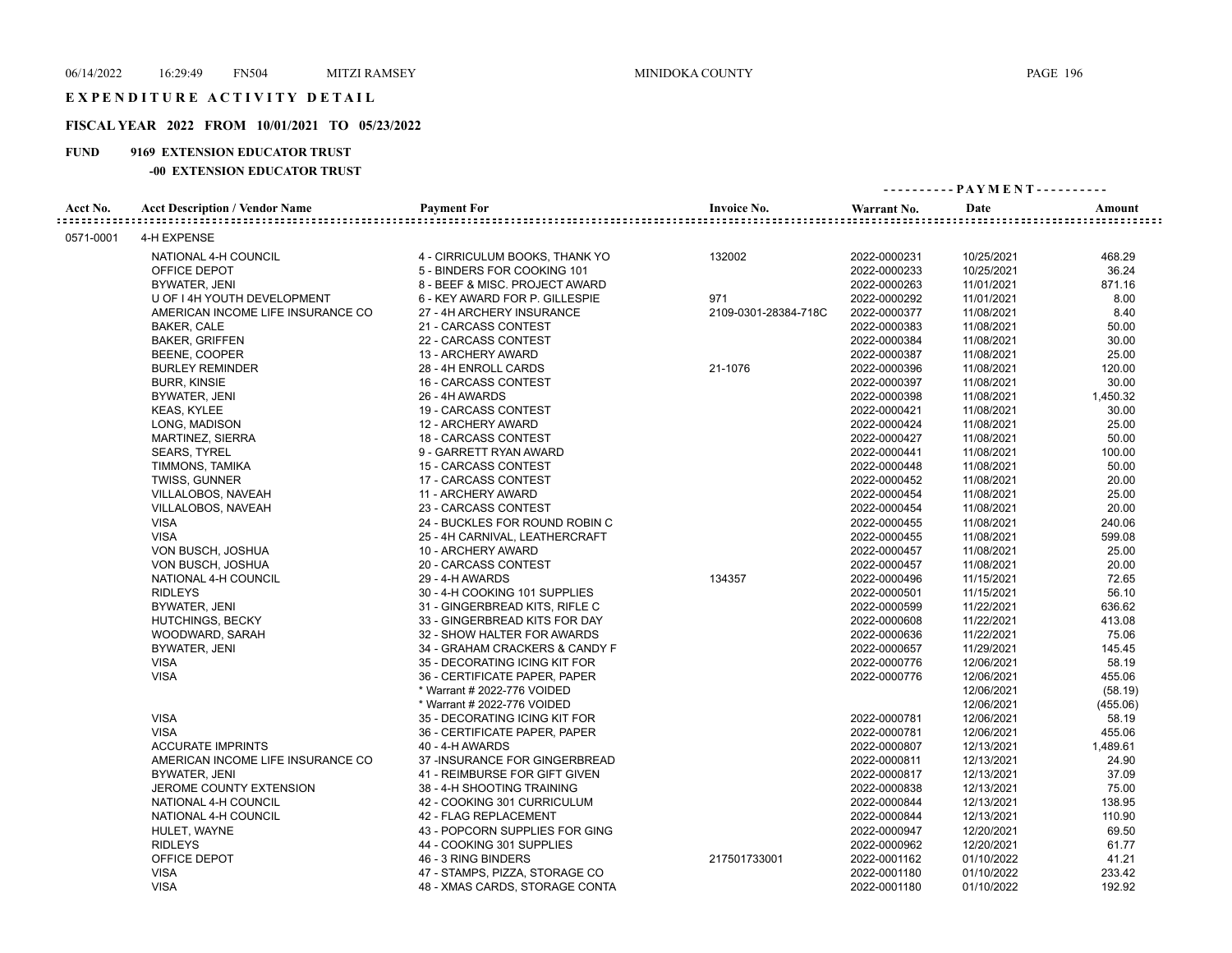# **FISCAL YEAR 2022 FROM 10/01/2021 TO 05/23/2022**

# **FUND 9169 EXTENSION EDUCATOR TRUST**

## **-00 EXTENSION EDUCATOR TRUST**

| <b>Acct Description / Vendor Name</b><br><b>Payment For</b><br><b>Invoice No.</b><br>Acct No.<br>Date<br>Amount<br>Warrant No.<br>4-H EXPENSE<br>0571-0001<br>23.35<br>TRSF CASH FOR EXPENSE PD OUT O<br>01/13/2022<br>2022-0001282<br>01/24/2022<br>480.00<br>BYWATER, JENI<br>52 - RESERVE 12 SPOTS FOR DIST<br><b>ISDA BUREAU OF WEIGHTS AND</b><br>51 - CERTIFY LIVESTOCK SCALE W<br>15-00-1705914<br>2022-0001305<br>01/24/2022<br>24.00<br><b>MEASURES</b><br><b>RIDLEYS</b><br>179.93<br>49 - COOKING 301 SUPPLIES<br>2022-0001320<br>01/24/2022<br><b>CAPITAL ONE</b><br>2022-0001397<br>01/31/2022<br>82.12<br>53 - SNACKS FOR ARCHERY VOLUNT<br>74.39<br>STATE TAX COMMISSION<br>55 - 4-H GENERAL SALES TAX<br>2022-0001424<br>01/31/2022<br>1016<br>01/31/2022<br>200.00<br>UNIVERSITY OF IDAHO<br>56 - REGISTRATION FEES FOR TRA<br>2022-0001427<br>22841<br>54.95<br><b>ACCURATE IMPRINTS</b><br>02/07/2022<br>57 - MOST IMPROVED HORSE JACKE<br>2022-0001460<br>AMERICAN INCOME LIFE INSURANCE CO<br>2201-2411-12407<br>02/07/2022<br>16.80<br>60 - INSURANCE FOR HORSE CAMP<br>2022-0001464<br>02/07/2022<br>81.23<br><b>GENIUS, JESSICA</b><br>59 - REIMBURSE SUPPLIES FOR HO<br>2022-0001477<br>141328<br>02/07/2022<br>369.85<br>NATIONAL 4-H COUNCIL<br>58 - COOKING 401 SUPPLIES<br>2022-0001492<br>94.37<br>HULET, WAYNE<br>61 - REIMBURSE SUPPLIES FOR ST<br>2022-0001589<br>02/14/2022<br>02/14/2022<br>231.45<br><b>RIDLEYS</b><br>62 - HORSE CAMP SUPPLIES<br>2022-0001600<br>02/14/2022<br>23.28<br><b>VISA</b><br>60 - SUPPLIES FOR ST. PATRICKS<br>2022-0001618<br>2022-0001726<br>02/28/2022<br>35.62<br>HULET, WAYNE<br>63 - VALENTINE CAMP SUPPLIES<br>02/28/2022<br>SNAKE RIVER BOWL<br>64 - PIZZA FOR HORSE CAMP<br>2022-0001751<br>120.00<br>1804<br>03/07/2022<br>250.00<br>A TO B SERVICE LLC<br>558 - BUS RENTAL - LOVES TO HAN<br>2022-0001800<br>03/07/2022<br>11.40<br>AMERICAN INCOME LIFE INSURANCE CO<br>563 - INSURANCE FOR COOKIES, C<br>2022-0001803<br>03/07/2022<br>313.06<br>BYWATER, JENI<br>561 - REIMBURSE FOR CHICKENS<br>2022-0001806<br>2022-0001823<br>03/07/2022<br>25.83<br>HULET, WAYNE<br>559 - REIMBURSE FOR ST. PATRIC<br>2022-0001833<br>03/07/2022<br>55.95<br>NATIONAL 4-H COUNCIL<br>562 - PLASTIC BAGS<br><b>VISA</b><br>65 - SUPPLIES FOR HORSE CAMP.<br>2022-0001848<br>03/07/2022<br>370.40<br><b>VISA</b><br>298.88<br>65 - BELT BUCKLES FOR DISTRICT<br>2022-0001848<br>03/07/2022<br><b>VISA</b><br>03/07/2022<br>66 - RECORD BOOK COVERS<br>2022-0001848<br>413.75<br>CAPITAL ONE<br>420.44<br>68 - SUGAR COOKIE, CANDIES, CO<br>2022-0001918<br>03/14/2022<br>67 - REIMBURSE FOR SUGAR COOKI<br>2022-0001932<br>03/14/2022<br>35.62<br>HULET, WAYNE<br>78.97<br>2022-0001940<br>03/14/2022<br><b>RIDLEYS</b><br>69 - NEW VOLUNTEER TRAINING SN<br><b>TETON STAGE LINES</b><br>71 - BUS RENTAL FOR FIELD TRIP<br>9483<br>03/21/2022<br>1,167.50<br>2022-0002045<br>200.00<br>CENTRAL IDAHO 4-H CAMP<br>72 - DEPOSIT FOR 4H SUMMER CAM<br>2022-0002109<br>03/28/2022<br><b>GREAT HARVEST BREAD CO.</b><br>2022-0002119<br>03/28/2022<br>380.80<br>76 - LUNCH - HIGHWAY TO HEALTH<br>65.10<br>74 - STRING ART CLASS SUPPLIES<br>2022-0002122<br>03/28/2022<br>HULET, WAYNE<br>2022-0002125<br>03/28/2022<br>492.00<br><b>MAD RIVER LASER</b><br>75 - SHIRTS - HIGHWAY TO HEALT<br>59.19<br>2022-0002125<br>03/28/2022<br><b>MAD RIVER LASER</b><br>75 - U OF I LOGO SHIRTS<br>75.00<br>78 - RETURN DEPOSIT FOR 4H AT<br>2022-0002128<br>03/28/2022<br><b>MCEWEN, TAWNY</b><br>03/28/2022<br>13.72<br><b>WEST, NIKKI</b><br>77 - ROCK ON CLASS SUPPLIES<br>2022-0002148<br><b>CAPITAL ONE</b><br>04/04/2022<br>351.56<br>79 - SUPPLIES - JUMP INTO SPRIN<br>2022-0002178<br>81 - ADULT TEE<br>23066<br>04/11/2022<br>21.00<br><b>ACCURATE IMPRINTS</b><br>2022-0002282<br>303.78<br><b>VISA</b><br>82 - 4-H CURRICULUM, PHOTO BAC<br>2022-0002340<br>04/11/2022<br>24.60<br><b>WEST, NIKKI</b><br>80 - REIMBURSE SUPPLIES FOR RO<br>2022-0002341<br>04/11/2022<br>AMERICAN INCOME LIFE INSURANCE CO<br>84 - INSURANCE FOR HARVEST FIE<br>2022-0002365<br>04/18/2022<br>105.10<br>233.36<br><b>RIDLEYS</b><br>83 - SUPPLIES FOR PI DAY, JUMP<br>2022-0002386<br>04/18/2022<br>DRAPER, TRACY<br>14.06<br>87 - REIMBURSE FOR POULTRY CAM<br>2022-0002484<br>04/25/2022<br>31.68<br>HULET, WAYNE<br>86 - REIMBURSE FOR POULTRY CAM<br>2022-0002495<br>04/25/2022<br>04/25/2022<br>42.29<br><b>WEST, NIKKI</b><br>88 - REIMBURSE POULTRY CAMP SU<br>2022-0002522<br>CAPITAL ONE<br>91 - CAMP SUPPLIES<br>05/02/2022<br>403.23<br>2022-0002547 |  |  | - PAYMENT ---------- |  |  |
|-----------------------------------------------------------------------------------------------------------------------------------------------------------------------------------------------------------------------------------------------------------------------------------------------------------------------------------------------------------------------------------------------------------------------------------------------------------------------------------------------------------------------------------------------------------------------------------------------------------------------------------------------------------------------------------------------------------------------------------------------------------------------------------------------------------------------------------------------------------------------------------------------------------------------------------------------------------------------------------------------------------------------------------------------------------------------------------------------------------------------------------------------------------------------------------------------------------------------------------------------------------------------------------------------------------------------------------------------------------------------------------------------------------------------------------------------------------------------------------------------------------------------------------------------------------------------------------------------------------------------------------------------------------------------------------------------------------------------------------------------------------------------------------------------------------------------------------------------------------------------------------------------------------------------------------------------------------------------------------------------------------------------------------------------------------------------------------------------------------------------------------------------------------------------------------------------------------------------------------------------------------------------------------------------------------------------------------------------------------------------------------------------------------------------------------------------------------------------------------------------------------------------------------------------------------------------------------------------------------------------------------------------------------------------------------------------------------------------------------------------------------------------------------------------------------------------------------------------------------------------------------------------------------------------------------------------------------------------------------------------------------------------------------------------------------------------------------------------------------------------------------------------------------------------------------------------------------------------------------------------------------------------------------------------------------------------------------------------------------------------------------------------------------------------------------------------------------------------------------------------------------------------------------------------------------------------------------------------------------------------------------------------------------------------------------------------------------------------------------------------------------------------------------------------------------------------------------------------------------------------------------------------------------------------------------------------------------------------------------------------------------------------------------------------------------------------------------------------------------------------------------------------------------------------------------------------------------------------------------------------------------------------------------------------------------------------------------------------------------------------------------------------------------------------------------------------------------------------------------------------------------------------------------------------------------------------------------------------------------------|--|--|----------------------|--|--|
|                                                                                                                                                                                                                                                                                                                                                                                                                                                                                                                                                                                                                                                                                                                                                                                                                                                                                                                                                                                                                                                                                                                                                                                                                                                                                                                                                                                                                                                                                                                                                                                                                                                                                                                                                                                                                                                                                                                                                                                                                                                                                                                                                                                                                                                                                                                                                                                                                                                                                                                                                                                                                                                                                                                                                                                                                                                                                                                                                                                                                                                                                                                                                                                                                                                                                                                                                                                                                                                                                                                                                                                                                                                                                                                                                                                                                                                                                                                                                                                                                                                                                                                                                                                                                                                                                                                                                                                                                                                                                                                                                                                                                 |  |  |                      |  |  |
|                                                                                                                                                                                                                                                                                                                                                                                                                                                                                                                                                                                                                                                                                                                                                                                                                                                                                                                                                                                                                                                                                                                                                                                                                                                                                                                                                                                                                                                                                                                                                                                                                                                                                                                                                                                                                                                                                                                                                                                                                                                                                                                                                                                                                                                                                                                                                                                                                                                                                                                                                                                                                                                                                                                                                                                                                                                                                                                                                                                                                                                                                                                                                                                                                                                                                                                                                                                                                                                                                                                                                                                                                                                                                                                                                                                                                                                                                                                                                                                                                                                                                                                                                                                                                                                                                                                                                                                                                                                                                                                                                                                                                 |  |  |                      |  |  |
|                                                                                                                                                                                                                                                                                                                                                                                                                                                                                                                                                                                                                                                                                                                                                                                                                                                                                                                                                                                                                                                                                                                                                                                                                                                                                                                                                                                                                                                                                                                                                                                                                                                                                                                                                                                                                                                                                                                                                                                                                                                                                                                                                                                                                                                                                                                                                                                                                                                                                                                                                                                                                                                                                                                                                                                                                                                                                                                                                                                                                                                                                                                                                                                                                                                                                                                                                                                                                                                                                                                                                                                                                                                                                                                                                                                                                                                                                                                                                                                                                                                                                                                                                                                                                                                                                                                                                                                                                                                                                                                                                                                                                 |  |  |                      |  |  |
|                                                                                                                                                                                                                                                                                                                                                                                                                                                                                                                                                                                                                                                                                                                                                                                                                                                                                                                                                                                                                                                                                                                                                                                                                                                                                                                                                                                                                                                                                                                                                                                                                                                                                                                                                                                                                                                                                                                                                                                                                                                                                                                                                                                                                                                                                                                                                                                                                                                                                                                                                                                                                                                                                                                                                                                                                                                                                                                                                                                                                                                                                                                                                                                                                                                                                                                                                                                                                                                                                                                                                                                                                                                                                                                                                                                                                                                                                                                                                                                                                                                                                                                                                                                                                                                                                                                                                                                                                                                                                                                                                                                                                 |  |  |                      |  |  |
|                                                                                                                                                                                                                                                                                                                                                                                                                                                                                                                                                                                                                                                                                                                                                                                                                                                                                                                                                                                                                                                                                                                                                                                                                                                                                                                                                                                                                                                                                                                                                                                                                                                                                                                                                                                                                                                                                                                                                                                                                                                                                                                                                                                                                                                                                                                                                                                                                                                                                                                                                                                                                                                                                                                                                                                                                                                                                                                                                                                                                                                                                                                                                                                                                                                                                                                                                                                                                                                                                                                                                                                                                                                                                                                                                                                                                                                                                                                                                                                                                                                                                                                                                                                                                                                                                                                                                                                                                                                                                                                                                                                                                 |  |  |                      |  |  |
|                                                                                                                                                                                                                                                                                                                                                                                                                                                                                                                                                                                                                                                                                                                                                                                                                                                                                                                                                                                                                                                                                                                                                                                                                                                                                                                                                                                                                                                                                                                                                                                                                                                                                                                                                                                                                                                                                                                                                                                                                                                                                                                                                                                                                                                                                                                                                                                                                                                                                                                                                                                                                                                                                                                                                                                                                                                                                                                                                                                                                                                                                                                                                                                                                                                                                                                                                                                                                                                                                                                                                                                                                                                                                                                                                                                                                                                                                                                                                                                                                                                                                                                                                                                                                                                                                                                                                                                                                                                                                                                                                                                                                 |  |  |                      |  |  |
|                                                                                                                                                                                                                                                                                                                                                                                                                                                                                                                                                                                                                                                                                                                                                                                                                                                                                                                                                                                                                                                                                                                                                                                                                                                                                                                                                                                                                                                                                                                                                                                                                                                                                                                                                                                                                                                                                                                                                                                                                                                                                                                                                                                                                                                                                                                                                                                                                                                                                                                                                                                                                                                                                                                                                                                                                                                                                                                                                                                                                                                                                                                                                                                                                                                                                                                                                                                                                                                                                                                                                                                                                                                                                                                                                                                                                                                                                                                                                                                                                                                                                                                                                                                                                                                                                                                                                                                                                                                                                                                                                                                                                 |  |  |                      |  |  |
|                                                                                                                                                                                                                                                                                                                                                                                                                                                                                                                                                                                                                                                                                                                                                                                                                                                                                                                                                                                                                                                                                                                                                                                                                                                                                                                                                                                                                                                                                                                                                                                                                                                                                                                                                                                                                                                                                                                                                                                                                                                                                                                                                                                                                                                                                                                                                                                                                                                                                                                                                                                                                                                                                                                                                                                                                                                                                                                                                                                                                                                                                                                                                                                                                                                                                                                                                                                                                                                                                                                                                                                                                                                                                                                                                                                                                                                                                                                                                                                                                                                                                                                                                                                                                                                                                                                                                                                                                                                                                                                                                                                                                 |  |  |                      |  |  |
|                                                                                                                                                                                                                                                                                                                                                                                                                                                                                                                                                                                                                                                                                                                                                                                                                                                                                                                                                                                                                                                                                                                                                                                                                                                                                                                                                                                                                                                                                                                                                                                                                                                                                                                                                                                                                                                                                                                                                                                                                                                                                                                                                                                                                                                                                                                                                                                                                                                                                                                                                                                                                                                                                                                                                                                                                                                                                                                                                                                                                                                                                                                                                                                                                                                                                                                                                                                                                                                                                                                                                                                                                                                                                                                                                                                                                                                                                                                                                                                                                                                                                                                                                                                                                                                                                                                                                                                                                                                                                                                                                                                                                 |  |  |                      |  |  |
|                                                                                                                                                                                                                                                                                                                                                                                                                                                                                                                                                                                                                                                                                                                                                                                                                                                                                                                                                                                                                                                                                                                                                                                                                                                                                                                                                                                                                                                                                                                                                                                                                                                                                                                                                                                                                                                                                                                                                                                                                                                                                                                                                                                                                                                                                                                                                                                                                                                                                                                                                                                                                                                                                                                                                                                                                                                                                                                                                                                                                                                                                                                                                                                                                                                                                                                                                                                                                                                                                                                                                                                                                                                                                                                                                                                                                                                                                                                                                                                                                                                                                                                                                                                                                                                                                                                                                                                                                                                                                                                                                                                                                 |  |  |                      |  |  |
|                                                                                                                                                                                                                                                                                                                                                                                                                                                                                                                                                                                                                                                                                                                                                                                                                                                                                                                                                                                                                                                                                                                                                                                                                                                                                                                                                                                                                                                                                                                                                                                                                                                                                                                                                                                                                                                                                                                                                                                                                                                                                                                                                                                                                                                                                                                                                                                                                                                                                                                                                                                                                                                                                                                                                                                                                                                                                                                                                                                                                                                                                                                                                                                                                                                                                                                                                                                                                                                                                                                                                                                                                                                                                                                                                                                                                                                                                                                                                                                                                                                                                                                                                                                                                                                                                                                                                                                                                                                                                                                                                                                                                 |  |  |                      |  |  |
|                                                                                                                                                                                                                                                                                                                                                                                                                                                                                                                                                                                                                                                                                                                                                                                                                                                                                                                                                                                                                                                                                                                                                                                                                                                                                                                                                                                                                                                                                                                                                                                                                                                                                                                                                                                                                                                                                                                                                                                                                                                                                                                                                                                                                                                                                                                                                                                                                                                                                                                                                                                                                                                                                                                                                                                                                                                                                                                                                                                                                                                                                                                                                                                                                                                                                                                                                                                                                                                                                                                                                                                                                                                                                                                                                                                                                                                                                                                                                                                                                                                                                                                                                                                                                                                                                                                                                                                                                                                                                                                                                                                                                 |  |  |                      |  |  |
|                                                                                                                                                                                                                                                                                                                                                                                                                                                                                                                                                                                                                                                                                                                                                                                                                                                                                                                                                                                                                                                                                                                                                                                                                                                                                                                                                                                                                                                                                                                                                                                                                                                                                                                                                                                                                                                                                                                                                                                                                                                                                                                                                                                                                                                                                                                                                                                                                                                                                                                                                                                                                                                                                                                                                                                                                                                                                                                                                                                                                                                                                                                                                                                                                                                                                                                                                                                                                                                                                                                                                                                                                                                                                                                                                                                                                                                                                                                                                                                                                                                                                                                                                                                                                                                                                                                                                                                                                                                                                                                                                                                                                 |  |  |                      |  |  |
|                                                                                                                                                                                                                                                                                                                                                                                                                                                                                                                                                                                                                                                                                                                                                                                                                                                                                                                                                                                                                                                                                                                                                                                                                                                                                                                                                                                                                                                                                                                                                                                                                                                                                                                                                                                                                                                                                                                                                                                                                                                                                                                                                                                                                                                                                                                                                                                                                                                                                                                                                                                                                                                                                                                                                                                                                                                                                                                                                                                                                                                                                                                                                                                                                                                                                                                                                                                                                                                                                                                                                                                                                                                                                                                                                                                                                                                                                                                                                                                                                                                                                                                                                                                                                                                                                                                                                                                                                                                                                                                                                                                                                 |  |  |                      |  |  |
|                                                                                                                                                                                                                                                                                                                                                                                                                                                                                                                                                                                                                                                                                                                                                                                                                                                                                                                                                                                                                                                                                                                                                                                                                                                                                                                                                                                                                                                                                                                                                                                                                                                                                                                                                                                                                                                                                                                                                                                                                                                                                                                                                                                                                                                                                                                                                                                                                                                                                                                                                                                                                                                                                                                                                                                                                                                                                                                                                                                                                                                                                                                                                                                                                                                                                                                                                                                                                                                                                                                                                                                                                                                                                                                                                                                                                                                                                                                                                                                                                                                                                                                                                                                                                                                                                                                                                                                                                                                                                                                                                                                                                 |  |  |                      |  |  |
|                                                                                                                                                                                                                                                                                                                                                                                                                                                                                                                                                                                                                                                                                                                                                                                                                                                                                                                                                                                                                                                                                                                                                                                                                                                                                                                                                                                                                                                                                                                                                                                                                                                                                                                                                                                                                                                                                                                                                                                                                                                                                                                                                                                                                                                                                                                                                                                                                                                                                                                                                                                                                                                                                                                                                                                                                                                                                                                                                                                                                                                                                                                                                                                                                                                                                                                                                                                                                                                                                                                                                                                                                                                                                                                                                                                                                                                                                                                                                                                                                                                                                                                                                                                                                                                                                                                                                                                                                                                                                                                                                                                                                 |  |  |                      |  |  |
|                                                                                                                                                                                                                                                                                                                                                                                                                                                                                                                                                                                                                                                                                                                                                                                                                                                                                                                                                                                                                                                                                                                                                                                                                                                                                                                                                                                                                                                                                                                                                                                                                                                                                                                                                                                                                                                                                                                                                                                                                                                                                                                                                                                                                                                                                                                                                                                                                                                                                                                                                                                                                                                                                                                                                                                                                                                                                                                                                                                                                                                                                                                                                                                                                                                                                                                                                                                                                                                                                                                                                                                                                                                                                                                                                                                                                                                                                                                                                                                                                                                                                                                                                                                                                                                                                                                                                                                                                                                                                                                                                                                                                 |  |  |                      |  |  |
|                                                                                                                                                                                                                                                                                                                                                                                                                                                                                                                                                                                                                                                                                                                                                                                                                                                                                                                                                                                                                                                                                                                                                                                                                                                                                                                                                                                                                                                                                                                                                                                                                                                                                                                                                                                                                                                                                                                                                                                                                                                                                                                                                                                                                                                                                                                                                                                                                                                                                                                                                                                                                                                                                                                                                                                                                                                                                                                                                                                                                                                                                                                                                                                                                                                                                                                                                                                                                                                                                                                                                                                                                                                                                                                                                                                                                                                                                                                                                                                                                                                                                                                                                                                                                                                                                                                                                                                                                                                                                                                                                                                                                 |  |  |                      |  |  |
|                                                                                                                                                                                                                                                                                                                                                                                                                                                                                                                                                                                                                                                                                                                                                                                                                                                                                                                                                                                                                                                                                                                                                                                                                                                                                                                                                                                                                                                                                                                                                                                                                                                                                                                                                                                                                                                                                                                                                                                                                                                                                                                                                                                                                                                                                                                                                                                                                                                                                                                                                                                                                                                                                                                                                                                                                                                                                                                                                                                                                                                                                                                                                                                                                                                                                                                                                                                                                                                                                                                                                                                                                                                                                                                                                                                                                                                                                                                                                                                                                                                                                                                                                                                                                                                                                                                                                                                                                                                                                                                                                                                                                 |  |  |                      |  |  |
|                                                                                                                                                                                                                                                                                                                                                                                                                                                                                                                                                                                                                                                                                                                                                                                                                                                                                                                                                                                                                                                                                                                                                                                                                                                                                                                                                                                                                                                                                                                                                                                                                                                                                                                                                                                                                                                                                                                                                                                                                                                                                                                                                                                                                                                                                                                                                                                                                                                                                                                                                                                                                                                                                                                                                                                                                                                                                                                                                                                                                                                                                                                                                                                                                                                                                                                                                                                                                                                                                                                                                                                                                                                                                                                                                                                                                                                                                                                                                                                                                                                                                                                                                                                                                                                                                                                                                                                                                                                                                                                                                                                                                 |  |  |                      |  |  |
|                                                                                                                                                                                                                                                                                                                                                                                                                                                                                                                                                                                                                                                                                                                                                                                                                                                                                                                                                                                                                                                                                                                                                                                                                                                                                                                                                                                                                                                                                                                                                                                                                                                                                                                                                                                                                                                                                                                                                                                                                                                                                                                                                                                                                                                                                                                                                                                                                                                                                                                                                                                                                                                                                                                                                                                                                                                                                                                                                                                                                                                                                                                                                                                                                                                                                                                                                                                                                                                                                                                                                                                                                                                                                                                                                                                                                                                                                                                                                                                                                                                                                                                                                                                                                                                                                                                                                                                                                                                                                                                                                                                                                 |  |  |                      |  |  |
|                                                                                                                                                                                                                                                                                                                                                                                                                                                                                                                                                                                                                                                                                                                                                                                                                                                                                                                                                                                                                                                                                                                                                                                                                                                                                                                                                                                                                                                                                                                                                                                                                                                                                                                                                                                                                                                                                                                                                                                                                                                                                                                                                                                                                                                                                                                                                                                                                                                                                                                                                                                                                                                                                                                                                                                                                                                                                                                                                                                                                                                                                                                                                                                                                                                                                                                                                                                                                                                                                                                                                                                                                                                                                                                                                                                                                                                                                                                                                                                                                                                                                                                                                                                                                                                                                                                                                                                                                                                                                                                                                                                                                 |  |  |                      |  |  |
|                                                                                                                                                                                                                                                                                                                                                                                                                                                                                                                                                                                                                                                                                                                                                                                                                                                                                                                                                                                                                                                                                                                                                                                                                                                                                                                                                                                                                                                                                                                                                                                                                                                                                                                                                                                                                                                                                                                                                                                                                                                                                                                                                                                                                                                                                                                                                                                                                                                                                                                                                                                                                                                                                                                                                                                                                                                                                                                                                                                                                                                                                                                                                                                                                                                                                                                                                                                                                                                                                                                                                                                                                                                                                                                                                                                                                                                                                                                                                                                                                                                                                                                                                                                                                                                                                                                                                                                                                                                                                                                                                                                                                 |  |  |                      |  |  |
|                                                                                                                                                                                                                                                                                                                                                                                                                                                                                                                                                                                                                                                                                                                                                                                                                                                                                                                                                                                                                                                                                                                                                                                                                                                                                                                                                                                                                                                                                                                                                                                                                                                                                                                                                                                                                                                                                                                                                                                                                                                                                                                                                                                                                                                                                                                                                                                                                                                                                                                                                                                                                                                                                                                                                                                                                                                                                                                                                                                                                                                                                                                                                                                                                                                                                                                                                                                                                                                                                                                                                                                                                                                                                                                                                                                                                                                                                                                                                                                                                                                                                                                                                                                                                                                                                                                                                                                                                                                                                                                                                                                                                 |  |  |                      |  |  |
|                                                                                                                                                                                                                                                                                                                                                                                                                                                                                                                                                                                                                                                                                                                                                                                                                                                                                                                                                                                                                                                                                                                                                                                                                                                                                                                                                                                                                                                                                                                                                                                                                                                                                                                                                                                                                                                                                                                                                                                                                                                                                                                                                                                                                                                                                                                                                                                                                                                                                                                                                                                                                                                                                                                                                                                                                                                                                                                                                                                                                                                                                                                                                                                                                                                                                                                                                                                                                                                                                                                                                                                                                                                                                                                                                                                                                                                                                                                                                                                                                                                                                                                                                                                                                                                                                                                                                                                                                                                                                                                                                                                                                 |  |  |                      |  |  |
|                                                                                                                                                                                                                                                                                                                                                                                                                                                                                                                                                                                                                                                                                                                                                                                                                                                                                                                                                                                                                                                                                                                                                                                                                                                                                                                                                                                                                                                                                                                                                                                                                                                                                                                                                                                                                                                                                                                                                                                                                                                                                                                                                                                                                                                                                                                                                                                                                                                                                                                                                                                                                                                                                                                                                                                                                                                                                                                                                                                                                                                                                                                                                                                                                                                                                                                                                                                                                                                                                                                                                                                                                                                                                                                                                                                                                                                                                                                                                                                                                                                                                                                                                                                                                                                                                                                                                                                                                                                                                                                                                                                                                 |  |  |                      |  |  |
|                                                                                                                                                                                                                                                                                                                                                                                                                                                                                                                                                                                                                                                                                                                                                                                                                                                                                                                                                                                                                                                                                                                                                                                                                                                                                                                                                                                                                                                                                                                                                                                                                                                                                                                                                                                                                                                                                                                                                                                                                                                                                                                                                                                                                                                                                                                                                                                                                                                                                                                                                                                                                                                                                                                                                                                                                                                                                                                                                                                                                                                                                                                                                                                                                                                                                                                                                                                                                                                                                                                                                                                                                                                                                                                                                                                                                                                                                                                                                                                                                                                                                                                                                                                                                                                                                                                                                                                                                                                                                                                                                                                                                 |  |  |                      |  |  |
|                                                                                                                                                                                                                                                                                                                                                                                                                                                                                                                                                                                                                                                                                                                                                                                                                                                                                                                                                                                                                                                                                                                                                                                                                                                                                                                                                                                                                                                                                                                                                                                                                                                                                                                                                                                                                                                                                                                                                                                                                                                                                                                                                                                                                                                                                                                                                                                                                                                                                                                                                                                                                                                                                                                                                                                                                                                                                                                                                                                                                                                                                                                                                                                                                                                                                                                                                                                                                                                                                                                                                                                                                                                                                                                                                                                                                                                                                                                                                                                                                                                                                                                                                                                                                                                                                                                                                                                                                                                                                                                                                                                                                 |  |  |                      |  |  |
|                                                                                                                                                                                                                                                                                                                                                                                                                                                                                                                                                                                                                                                                                                                                                                                                                                                                                                                                                                                                                                                                                                                                                                                                                                                                                                                                                                                                                                                                                                                                                                                                                                                                                                                                                                                                                                                                                                                                                                                                                                                                                                                                                                                                                                                                                                                                                                                                                                                                                                                                                                                                                                                                                                                                                                                                                                                                                                                                                                                                                                                                                                                                                                                                                                                                                                                                                                                                                                                                                                                                                                                                                                                                                                                                                                                                                                                                                                                                                                                                                                                                                                                                                                                                                                                                                                                                                                                                                                                                                                                                                                                                                 |  |  |                      |  |  |
|                                                                                                                                                                                                                                                                                                                                                                                                                                                                                                                                                                                                                                                                                                                                                                                                                                                                                                                                                                                                                                                                                                                                                                                                                                                                                                                                                                                                                                                                                                                                                                                                                                                                                                                                                                                                                                                                                                                                                                                                                                                                                                                                                                                                                                                                                                                                                                                                                                                                                                                                                                                                                                                                                                                                                                                                                                                                                                                                                                                                                                                                                                                                                                                                                                                                                                                                                                                                                                                                                                                                                                                                                                                                                                                                                                                                                                                                                                                                                                                                                                                                                                                                                                                                                                                                                                                                                                                                                                                                                                                                                                                                                 |  |  |                      |  |  |
|                                                                                                                                                                                                                                                                                                                                                                                                                                                                                                                                                                                                                                                                                                                                                                                                                                                                                                                                                                                                                                                                                                                                                                                                                                                                                                                                                                                                                                                                                                                                                                                                                                                                                                                                                                                                                                                                                                                                                                                                                                                                                                                                                                                                                                                                                                                                                                                                                                                                                                                                                                                                                                                                                                                                                                                                                                                                                                                                                                                                                                                                                                                                                                                                                                                                                                                                                                                                                                                                                                                                                                                                                                                                                                                                                                                                                                                                                                                                                                                                                                                                                                                                                                                                                                                                                                                                                                                                                                                                                                                                                                                                                 |  |  |                      |  |  |
|                                                                                                                                                                                                                                                                                                                                                                                                                                                                                                                                                                                                                                                                                                                                                                                                                                                                                                                                                                                                                                                                                                                                                                                                                                                                                                                                                                                                                                                                                                                                                                                                                                                                                                                                                                                                                                                                                                                                                                                                                                                                                                                                                                                                                                                                                                                                                                                                                                                                                                                                                                                                                                                                                                                                                                                                                                                                                                                                                                                                                                                                                                                                                                                                                                                                                                                                                                                                                                                                                                                                                                                                                                                                                                                                                                                                                                                                                                                                                                                                                                                                                                                                                                                                                                                                                                                                                                                                                                                                                                                                                                                                                 |  |  |                      |  |  |
|                                                                                                                                                                                                                                                                                                                                                                                                                                                                                                                                                                                                                                                                                                                                                                                                                                                                                                                                                                                                                                                                                                                                                                                                                                                                                                                                                                                                                                                                                                                                                                                                                                                                                                                                                                                                                                                                                                                                                                                                                                                                                                                                                                                                                                                                                                                                                                                                                                                                                                                                                                                                                                                                                                                                                                                                                                                                                                                                                                                                                                                                                                                                                                                                                                                                                                                                                                                                                                                                                                                                                                                                                                                                                                                                                                                                                                                                                                                                                                                                                                                                                                                                                                                                                                                                                                                                                                                                                                                                                                                                                                                                                 |  |  |                      |  |  |
|                                                                                                                                                                                                                                                                                                                                                                                                                                                                                                                                                                                                                                                                                                                                                                                                                                                                                                                                                                                                                                                                                                                                                                                                                                                                                                                                                                                                                                                                                                                                                                                                                                                                                                                                                                                                                                                                                                                                                                                                                                                                                                                                                                                                                                                                                                                                                                                                                                                                                                                                                                                                                                                                                                                                                                                                                                                                                                                                                                                                                                                                                                                                                                                                                                                                                                                                                                                                                                                                                                                                                                                                                                                                                                                                                                                                                                                                                                                                                                                                                                                                                                                                                                                                                                                                                                                                                                                                                                                                                                                                                                                                                 |  |  |                      |  |  |
|                                                                                                                                                                                                                                                                                                                                                                                                                                                                                                                                                                                                                                                                                                                                                                                                                                                                                                                                                                                                                                                                                                                                                                                                                                                                                                                                                                                                                                                                                                                                                                                                                                                                                                                                                                                                                                                                                                                                                                                                                                                                                                                                                                                                                                                                                                                                                                                                                                                                                                                                                                                                                                                                                                                                                                                                                                                                                                                                                                                                                                                                                                                                                                                                                                                                                                                                                                                                                                                                                                                                                                                                                                                                                                                                                                                                                                                                                                                                                                                                                                                                                                                                                                                                                                                                                                                                                                                                                                                                                                                                                                                                                 |  |  |                      |  |  |
|                                                                                                                                                                                                                                                                                                                                                                                                                                                                                                                                                                                                                                                                                                                                                                                                                                                                                                                                                                                                                                                                                                                                                                                                                                                                                                                                                                                                                                                                                                                                                                                                                                                                                                                                                                                                                                                                                                                                                                                                                                                                                                                                                                                                                                                                                                                                                                                                                                                                                                                                                                                                                                                                                                                                                                                                                                                                                                                                                                                                                                                                                                                                                                                                                                                                                                                                                                                                                                                                                                                                                                                                                                                                                                                                                                                                                                                                                                                                                                                                                                                                                                                                                                                                                                                                                                                                                                                                                                                                                                                                                                                                                 |  |  |                      |  |  |
|                                                                                                                                                                                                                                                                                                                                                                                                                                                                                                                                                                                                                                                                                                                                                                                                                                                                                                                                                                                                                                                                                                                                                                                                                                                                                                                                                                                                                                                                                                                                                                                                                                                                                                                                                                                                                                                                                                                                                                                                                                                                                                                                                                                                                                                                                                                                                                                                                                                                                                                                                                                                                                                                                                                                                                                                                                                                                                                                                                                                                                                                                                                                                                                                                                                                                                                                                                                                                                                                                                                                                                                                                                                                                                                                                                                                                                                                                                                                                                                                                                                                                                                                                                                                                                                                                                                                                                                                                                                                                                                                                                                                                 |  |  |                      |  |  |
|                                                                                                                                                                                                                                                                                                                                                                                                                                                                                                                                                                                                                                                                                                                                                                                                                                                                                                                                                                                                                                                                                                                                                                                                                                                                                                                                                                                                                                                                                                                                                                                                                                                                                                                                                                                                                                                                                                                                                                                                                                                                                                                                                                                                                                                                                                                                                                                                                                                                                                                                                                                                                                                                                                                                                                                                                                                                                                                                                                                                                                                                                                                                                                                                                                                                                                                                                                                                                                                                                                                                                                                                                                                                                                                                                                                                                                                                                                                                                                                                                                                                                                                                                                                                                                                                                                                                                                                                                                                                                                                                                                                                                 |  |  |                      |  |  |
|                                                                                                                                                                                                                                                                                                                                                                                                                                                                                                                                                                                                                                                                                                                                                                                                                                                                                                                                                                                                                                                                                                                                                                                                                                                                                                                                                                                                                                                                                                                                                                                                                                                                                                                                                                                                                                                                                                                                                                                                                                                                                                                                                                                                                                                                                                                                                                                                                                                                                                                                                                                                                                                                                                                                                                                                                                                                                                                                                                                                                                                                                                                                                                                                                                                                                                                                                                                                                                                                                                                                                                                                                                                                                                                                                                                                                                                                                                                                                                                                                                                                                                                                                                                                                                                                                                                                                                                                                                                                                                                                                                                                                 |  |  |                      |  |  |
|                                                                                                                                                                                                                                                                                                                                                                                                                                                                                                                                                                                                                                                                                                                                                                                                                                                                                                                                                                                                                                                                                                                                                                                                                                                                                                                                                                                                                                                                                                                                                                                                                                                                                                                                                                                                                                                                                                                                                                                                                                                                                                                                                                                                                                                                                                                                                                                                                                                                                                                                                                                                                                                                                                                                                                                                                                                                                                                                                                                                                                                                                                                                                                                                                                                                                                                                                                                                                                                                                                                                                                                                                                                                                                                                                                                                                                                                                                                                                                                                                                                                                                                                                                                                                                                                                                                                                                                                                                                                                                                                                                                                                 |  |  |                      |  |  |
|                                                                                                                                                                                                                                                                                                                                                                                                                                                                                                                                                                                                                                                                                                                                                                                                                                                                                                                                                                                                                                                                                                                                                                                                                                                                                                                                                                                                                                                                                                                                                                                                                                                                                                                                                                                                                                                                                                                                                                                                                                                                                                                                                                                                                                                                                                                                                                                                                                                                                                                                                                                                                                                                                                                                                                                                                                                                                                                                                                                                                                                                                                                                                                                                                                                                                                                                                                                                                                                                                                                                                                                                                                                                                                                                                                                                                                                                                                                                                                                                                                                                                                                                                                                                                                                                                                                                                                                                                                                                                                                                                                                                                 |  |  |                      |  |  |
|                                                                                                                                                                                                                                                                                                                                                                                                                                                                                                                                                                                                                                                                                                                                                                                                                                                                                                                                                                                                                                                                                                                                                                                                                                                                                                                                                                                                                                                                                                                                                                                                                                                                                                                                                                                                                                                                                                                                                                                                                                                                                                                                                                                                                                                                                                                                                                                                                                                                                                                                                                                                                                                                                                                                                                                                                                                                                                                                                                                                                                                                                                                                                                                                                                                                                                                                                                                                                                                                                                                                                                                                                                                                                                                                                                                                                                                                                                                                                                                                                                                                                                                                                                                                                                                                                                                                                                                                                                                                                                                                                                                                                 |  |  |                      |  |  |
|                                                                                                                                                                                                                                                                                                                                                                                                                                                                                                                                                                                                                                                                                                                                                                                                                                                                                                                                                                                                                                                                                                                                                                                                                                                                                                                                                                                                                                                                                                                                                                                                                                                                                                                                                                                                                                                                                                                                                                                                                                                                                                                                                                                                                                                                                                                                                                                                                                                                                                                                                                                                                                                                                                                                                                                                                                                                                                                                                                                                                                                                                                                                                                                                                                                                                                                                                                                                                                                                                                                                                                                                                                                                                                                                                                                                                                                                                                                                                                                                                                                                                                                                                                                                                                                                                                                                                                                                                                                                                                                                                                                                                 |  |  |                      |  |  |
|                                                                                                                                                                                                                                                                                                                                                                                                                                                                                                                                                                                                                                                                                                                                                                                                                                                                                                                                                                                                                                                                                                                                                                                                                                                                                                                                                                                                                                                                                                                                                                                                                                                                                                                                                                                                                                                                                                                                                                                                                                                                                                                                                                                                                                                                                                                                                                                                                                                                                                                                                                                                                                                                                                                                                                                                                                                                                                                                                                                                                                                                                                                                                                                                                                                                                                                                                                                                                                                                                                                                                                                                                                                                                                                                                                                                                                                                                                                                                                                                                                                                                                                                                                                                                                                                                                                                                                                                                                                                                                                                                                                                                 |  |  |                      |  |  |
|                                                                                                                                                                                                                                                                                                                                                                                                                                                                                                                                                                                                                                                                                                                                                                                                                                                                                                                                                                                                                                                                                                                                                                                                                                                                                                                                                                                                                                                                                                                                                                                                                                                                                                                                                                                                                                                                                                                                                                                                                                                                                                                                                                                                                                                                                                                                                                                                                                                                                                                                                                                                                                                                                                                                                                                                                                                                                                                                                                                                                                                                                                                                                                                                                                                                                                                                                                                                                                                                                                                                                                                                                                                                                                                                                                                                                                                                                                                                                                                                                                                                                                                                                                                                                                                                                                                                                                                                                                                                                                                                                                                                                 |  |  |                      |  |  |
|                                                                                                                                                                                                                                                                                                                                                                                                                                                                                                                                                                                                                                                                                                                                                                                                                                                                                                                                                                                                                                                                                                                                                                                                                                                                                                                                                                                                                                                                                                                                                                                                                                                                                                                                                                                                                                                                                                                                                                                                                                                                                                                                                                                                                                                                                                                                                                                                                                                                                                                                                                                                                                                                                                                                                                                                                                                                                                                                                                                                                                                                                                                                                                                                                                                                                                                                                                                                                                                                                                                                                                                                                                                                                                                                                                                                                                                                                                                                                                                                                                                                                                                                                                                                                                                                                                                                                                                                                                                                                                                                                                                                                 |  |  |                      |  |  |
|                                                                                                                                                                                                                                                                                                                                                                                                                                                                                                                                                                                                                                                                                                                                                                                                                                                                                                                                                                                                                                                                                                                                                                                                                                                                                                                                                                                                                                                                                                                                                                                                                                                                                                                                                                                                                                                                                                                                                                                                                                                                                                                                                                                                                                                                                                                                                                                                                                                                                                                                                                                                                                                                                                                                                                                                                                                                                                                                                                                                                                                                                                                                                                                                                                                                                                                                                                                                                                                                                                                                                                                                                                                                                                                                                                                                                                                                                                                                                                                                                                                                                                                                                                                                                                                                                                                                                                                                                                                                                                                                                                                                                 |  |  |                      |  |  |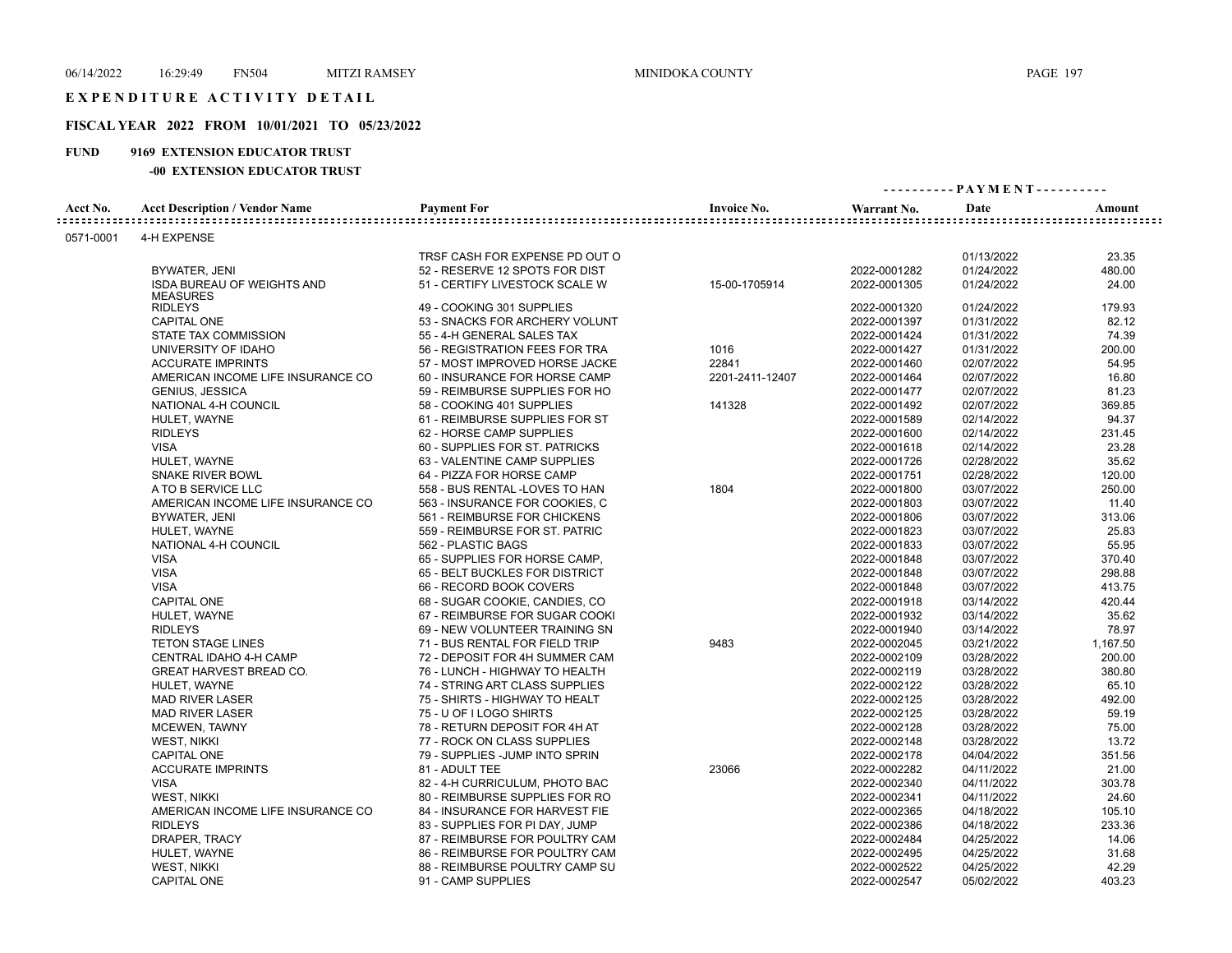# **FISCAL YEAR 2022 FROM 10/01/2021 TO 05/23/2022**

### **FUND 9169 EXTENSION EDUCATOR TRUST**

## **-00 EXTENSION EDUCATOR TRUST**

|           |                                                |                                  |                    | ---------- PAYMENT---------- |                          |                  |
|-----------|------------------------------------------------|----------------------------------|--------------------|------------------------------|--------------------------|------------------|
| Acct No.  | <b>Acct Description / Vendor Name</b>          | <b>Payment For</b>               | <b>Invoice No.</b> | Warrant No.                  | Date                     | Amount           |
| 0571-0001 | 4-H EXPENSE                                    |                                  |                    |                              |                          |                  |
|           | <b>GEM STATE PAPER</b><br>NATIONAL 4-H COUNCIL | 92 - PAPER<br>94 - 4H CURRICULUM | 1072301            | 2022-0002553<br>2022-0002747 | 05/02/2022<br>05/16/2022 | 105.25<br>200.35 |
|           | NATIONAL 4-H COUNCIL                           | 94 - DISTRICT ARCHERY RIBBONS    |                    | 2022-0002747                 | 05/16/2022               | 37.05            |
|           | NATIONAL 4-H COUNCIL                           | 95 - 4H CURRICULUM               |                    | 2022-0002747                 | 05/16/2022               | 181.48           |
|           | <b>RIDLEYS</b>                                 | 96 - LIVESTOCK WEIGH INS         |                    | 2022-0002754                 | 05/16/2022               | 108.94           |
|           | <b>RIDLEYS</b>                                 | 96 - INSTA POT CLASSES           |                    | 2022-0002754                 | 05/16/2022               | 68.82            |
|           | <b>VISA</b>                                    | 93 - SHOOTING TARGETS            |                    | 2022-0002770                 | 05/16/2022               | 15.88            |
|           | <b>VISA</b>                                    | 97 - SUPPLIES FOR CAMP & LUNCH   |                    | 2022-0002770                 | 05/16/2022               | 107.07           |
|           | AMERICAN INCOME LIFE INSURANCE CO              | 99 - MEMBER & LEADER INSURANCE   | AID31654           | 2022-0002827                 | 05/23/2022               | 431.00           |
|           | NATIONAL 4-H COUNCIL                           | 101 - 4H CURRICULUM              | 149538             | 2022-0002856                 | 05/23/2022               | 135.94           |
|           | STUDER, CONNIE                                 | 100 - REPAIR SEWING MACHINE &    |                    | 2022-0002865                 | 05/23/2022               | 234.72           |
|           |                                                |                                  |                    |                              |                          | 18.665.14        |
| 0571-0030 | <b>PROGRAMS</b>                                |                                  |                    |                              |                          |                  |
|           | <b>NORCO</b>                                   | 1 - ENVIRO PROTECTION GEAR       |                    | 2022-0000132                 | 10/18/2021               | 27.92            |
|           | <b>RIDLEYS</b>                                 | 3 - INSTANT POT CLASS SUPPLIES   |                    | 2022-0000236                 | 10/25/2021               | 0.82             |
|           | <b>CAPITAL ONE</b>                             | 7 - INSTA POT CLASS SUPPLIES     |                    | 2022-0000264                 | 11/01/2021               | 58.65            |
|           | CAPITAL ONE                                    | 7 - INSECT FOOD                  |                    | 2022-0000264                 | 11/01/2021               | 3.70             |
|           | TELLERIA, SHELLEY                              | 39 - REIMBURSE FOR CANCELLED I   |                    | 2022-0000851                 | 12/13/2021               | 30.00            |
|           | <b>CAPITAL ONE</b>                             | 45 - CRAYON BOX                  |                    | 2022-0001144                 | 01/10/2022               | 5.00             |
|           | <b>VISA</b>                                    | 47 - PIZZA                       |                    | 2022-0001180                 | 01/10/2022               | 41.02            |
|           | COLD PAN SHEEP COMPANY LLC                     | 50 - WORK ON MOTORIZED PROJECT   |                    | 2022-0001285                 | 01/24/2022               | 200.00           |
|           | <b>RIDLEYS</b>                                 | 49 - INSECT FOOD                 |                    | 2022-0001320                 | 01/24/2022               | 2.27             |
|           | <b>IDAHO DEPT OF FISH &amp; GAME</b>           | 54 - RENEWAL SCIENTIFIC PERMIT   |                    | 2022-0001406                 | 01/31/2022               | 51.75            |
|           | LEWIS, MADISON                                 | 560 - REIMBURSE FOR ART SUPPLI   |                    | 2022-0001830                 | 03/07/2022               | 122.99           |
|           | THOMAS, JASON                                  | 564 - REIMBURSE FOR FILE BOX O   |                    | 2022-0001842                 | 03/07/2022               | 64.61            |
|           | CAPITAL ONE                                    | 68 - SNACKS FOR FCS TEAM MEETI   |                    | 2022-0001918                 | 03/14/2022               | 22.52            |
|           | VALLEY WIDE CO-OP, INC                         | 70 - WHEAT BRAN FOR INSECTS      |                    | 2022-0001954                 | 03/14/2022               | 37.99            |
|           | <b>MAD RIVER LASER</b>                         | 75 - INSECTIONS U OF I SHIRTS    |                    | 2022-0002125                 | 03/28/2022               | 76.74            |
|           | THOMAS, JASON                                  | 73 - DISTILLED WATER FOR MISTE   |                    | 2022-0002143                 | 03/28/2022               | 4.10             |
|           | <b>RIDLEYS</b>                                 | 83 - SNACKS FOR D & D STEAM GA   |                    | 2022-0002386                 | 04/18/2022               | 34.02            |
|           | BEST WESTERN UNIVERSITY INN                    | 89 - HOTEL STAY ANNUAL CONFERE   |                    | 2022-0002477                 | 04/25/2022               | 384.00           |
|           | LEWIS, MADISON                                 | 85 - REIMBURSE FOR ART SUPPLIE   |                    | 2022-0002501                 | 04/25/2022               | 17.76            |
|           | THOMAS, JASON                                  | 90 - PLANE TICKETS FOR JASON &   |                    | 2022-0002514                 | 04/25/2022               | 638.00           |
|           | <b>CAPITAL ONE</b>                             | 91 - INDEX CARDS, TAPE, KITS &   |                    | 2022-0002547                 | 05/02/2022               | 50.54            |
|           | BEST WESTERN PLUS COTTON TREE                  | 98 - LODGING - J. THOMAS         |                    | 2022-0002829                 | 05/23/2022               | 96.00            |
|           | STUDER, CONNIE                                 | 100 - BALANCE OF SEWING MACHIN   |                    | 2022-0002865                 | 05/23/2022               | 103.90           |
|           | THOMAS, JASON                                  | 102 - D&D ANNUAL MEMEBERSHIP     |                    | 2022-0002866                 | 05/23/2022               | 54.99            |
|           | THOMAS, JASON                                  | 102 - SUPPLIES FOR RESIN CLASS   |                    | 2022-0002866                 | 05/23/2022               | 21.20            |
| 0571-0065 | <b>TRAVEL GRANT EXP</b>                        |                                  |                    |                              |                          | 2,150.49         |
|           | DRAPER, TROY                                   | 2 - REIMBURSE FOR MISTERS IN P   |                    | 2022-0000112                 | 10/18/2021               | 176.97           |
|           | FOWLER, RYKA                                   | 14 - STETSON RODGERS AWARD       |                    | 2022-0000409                 | 11/08/2021               | 200.00           |
|           | <b>ACCURATE IMPRINTS</b>                       | 40 - STETSON RODGERS MEMORIAL    |                    | 2022-0000807                 | 12/13/2021               | 10.00            |

386.97 **\***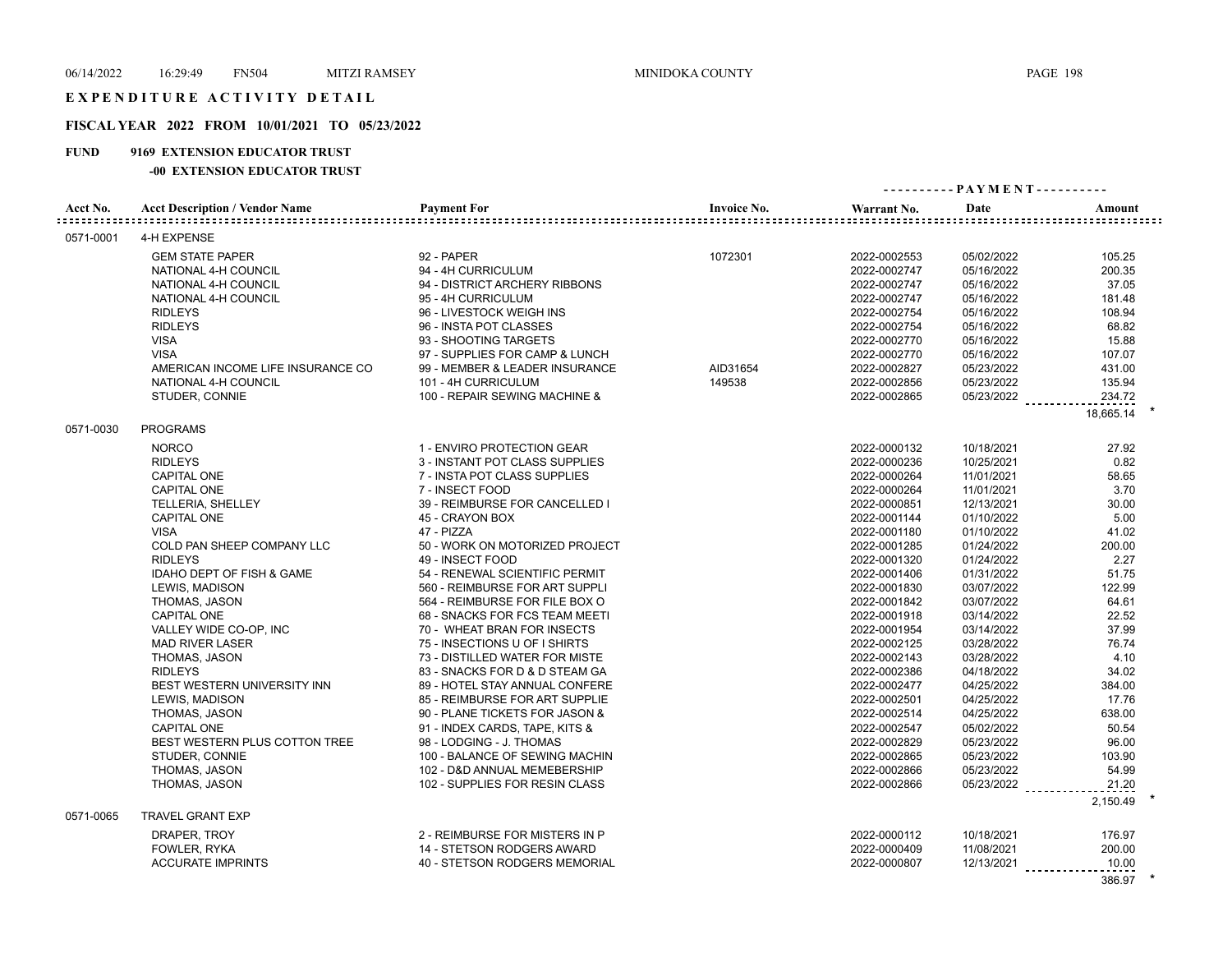# EXPENDITURE ACTIVITY DETAIL

# **FISCAL YEAR 2022 FROM 10/01/2021 TO 05/23/2022**

# **FUND 9169 EXTENSION EDUCATOR TRUST**

## **-00 EXTENSION EDUCATOR TRUST**

|          |                                       |                                         |                    |             | ---------- PAYMENT---------- |                                           |
|----------|---------------------------------------|-----------------------------------------|--------------------|-------------|------------------------------|-------------------------------------------|
| Acct No. | <b>Acct Description / Vendor Name</b> | <b>Payment For</b>                      | <b>Invoice No.</b> | Warrant No. | Date                         | Amount<br>------------------------------- |
|          |                                       |                                         |                    |             |                              |                                           |
|          |                                       |                                         |                    |             | <b>Acct Total:</b>           | 21,202.60 **                              |
|          |                                       | Total 'B' Expenses -- (Other Expenses): |                    | 21,202.60   |                              |                                           |
|          | <b>DEPARTMENT TOTALS:</b>             |                                         |                    |             | <b>Dept Total:</b>           | 21,202.60                                 |
|          |                                       | Total 'A' Expenses -- Salaries:         |                    |             |                              |                                           |
|          |                                       | Total 'D' Expenses -- Benefits:         |                    |             |                              |                                           |
|          |                                       | Total 'B' Expenses -- Expenses:         | 21,202.60          |             |                              |                                           |
|          |                                       | Total 'C' Expenses - Capital Outlay:    |                    |             |                              |                                           |
|          |                                       |                                         | 21,202.60          |             |                              |                                           |
|          | <b>FUND TOTALS:</b>                   |                                         |                    |             | <b>Fund Total:</b>           | 21,202.60                                 |
|          |                                       | Total 'A' Expenses -- Salaries:         |                    |             |                              |                                           |
|          |                                       | Total 'D' Expenses -- Benefits:         |                    |             |                              |                                           |
|          |                                       | Total 'B' Expenses -- Expenses:         | 21,202.60          |             |                              |                                           |
|          |                                       | Total 'C' Expenses -- Capital Outlay:   |                    |             |                              |                                           |
|          |                                       |                                         | 21,202.60          |             |                              |                                           |